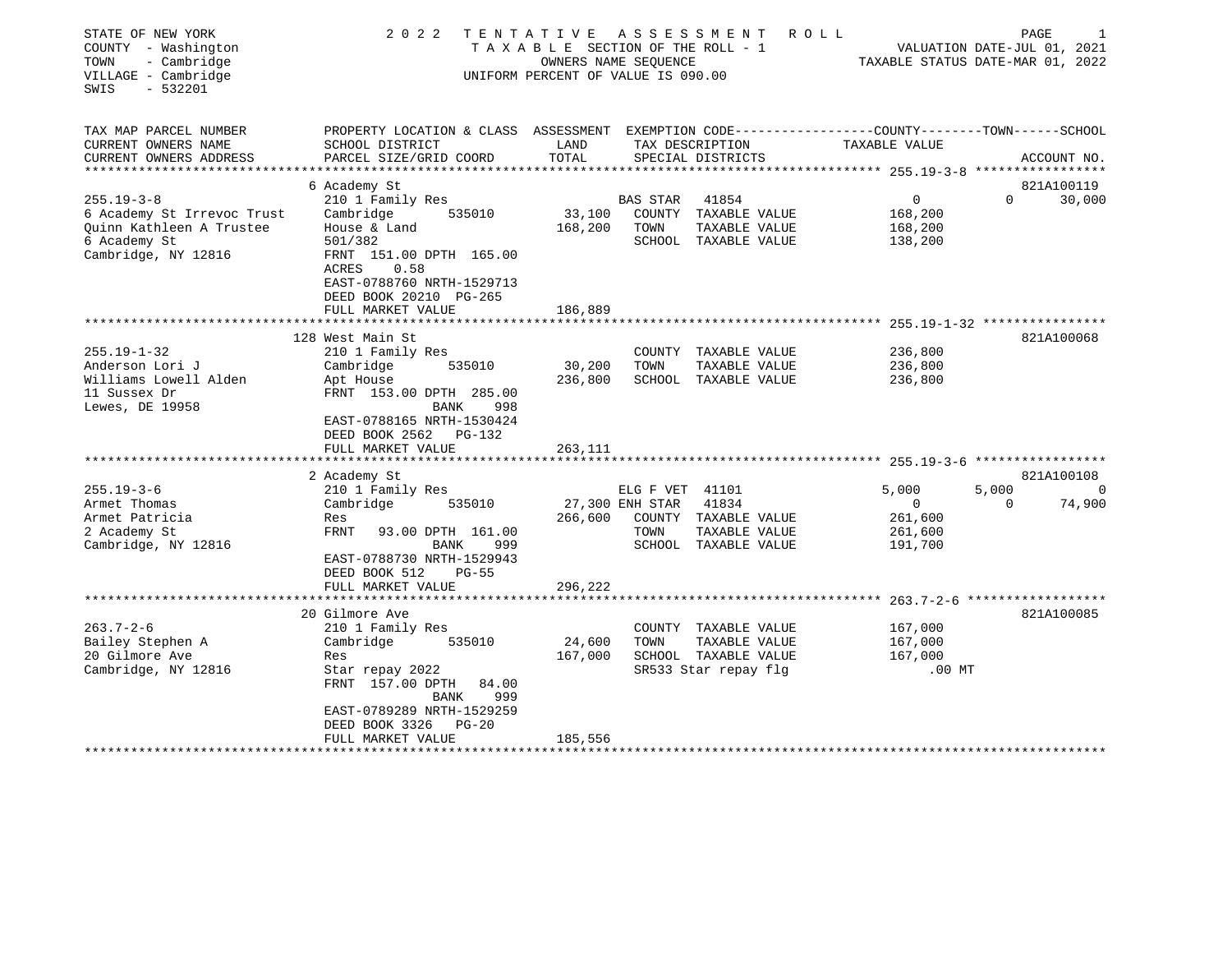| STATE OF NEW YORK<br>COUNTY - Washington<br>- Cambridge<br>TOWN<br>VILLAGE - Cambridge<br>$-532201$<br>SWIS | 2 0 2 2                                                                                                                                                                           | T A X A B L E SECTION OF THE ROLL - 1<br>OWNERS NAME SEQUENCE<br>UNIFORM PERCENT OF VALUE IS 090.00 |                          | TENTATIVE ASSESSMENT ROLL                                                       | TAXABLE STATUS DATE-MAR 01, 2022                          |                    | PAGE<br>2<br>VALUATION DATE-JUL 01, 2021 |
|-------------------------------------------------------------------------------------------------------------|-----------------------------------------------------------------------------------------------------------------------------------------------------------------------------------|-----------------------------------------------------------------------------------------------------|--------------------------|---------------------------------------------------------------------------------|-----------------------------------------------------------|--------------------|------------------------------------------|
| TAX MAP PARCEL NUMBER<br>CURRENT OWNERS NAME<br>CURRENT OWNERS ADDRESS                                      | PROPERTY LOCATION & CLASS ASSESSMENT EXEMPTION CODE----------------COUNTY-------TOWN-----SCHOOL<br>SCHOOL DISTRICT<br>PARCEL SIZE/GRID COORD                                      | LAND<br>TOTAL                                                                                       |                          | TAX DESCRIPTION<br>SPECIAL DISTRICTS                                            | TAXABLE VALUE                                             |                    | ACCOUNT NO.                              |
|                                                                                                             | 22 South Union St                                                                                                                                                                 |                                                                                                     |                          |                                                                                 |                                                           |                    | 821A100029                               |
| $263.7 - 2 - 7$<br>Barney Colin<br>Barney Allison<br>22 South Union St<br>Cambridge, NY 12816               | 210 1 Family Res<br>535010<br>Cambridge<br>House & Land<br>FRNT<br>84.00 DPTH 172.00<br>BANK<br>999<br>EAST-0789507 NRTH-1529228<br>DEED BOOK 1663 PG-250                         | 27,100                                                                                              | BAS STAR<br>226,800 TOWN | 41854<br>COUNTY TAXABLE VALUE<br>TAXABLE VALUE<br>SCHOOL TAXABLE VALUE          | $\overline{0}$<br>226,800<br>226,800<br>196,800           | $\Omega$           | 30,000                                   |
|                                                                                                             | FULL MARKET VALUE                                                                                                                                                                 | 252,000                                                                                             |                          |                                                                                 |                                                           |                    |                                          |
| $255.19 - 3 - 2$<br>Barton Jamie J<br>97 West Main St<br>Cambridge, NY 12816                                | 97 West Main St<br>210 1 Family Res<br>535010<br>Cambridge<br>Res<br>FRNT 100.00 DPTH 195.00<br>BANK<br>998<br>EAST-0788307 NRTH-1530095<br>DEED BOOK 3102 PG-15                  | 29,700<br>156,400                                                                                   | BAS STAR<br>TOWN         | 41854<br>COUNTY TAXABLE VALUE<br>TAXABLE VALUE<br>SCHOOL TAXABLE VALUE          | $\mathbf 0$<br>156,400<br>156,400<br>126,400              | $\Omega$           | 821A100078<br>30,000                     |
|                                                                                                             | FULL MARKET VALUE                                                                                                                                                                 | 173,778                                                                                             |                          |                                                                                 |                                                           |                    |                                          |
|                                                                                                             |                                                                                                                                                                                   |                                                                                                     |                          |                                                                                 |                                                           |                    |                                          |
| $255.19 - 2 - 30$<br>Bates Elizabeth R LE<br>Erhardt Catherine M<br>3 Gilmore Ave<br>Cambridge, NY 12816    | 3 Gilmore Ave<br>210 1 Family Res<br>535010<br>Cambridge<br>Lot & Res<br>457/897 Bdy Agmt 752/325<br>FRNT 76.00 DPTH 253.00<br>EAST-0789418 NRTH-1529851<br>DEED BOOK 3333 PG-240 | 28,200 ENH STAR<br>127,900                                                                          | AGED-ALL<br>TOWN         | 41800<br>41834<br>COUNTY TAXABLE VALUE<br>TAXABLE VALUE<br>SCHOOL TAXABLE VALUE | 63,950<br>$\mathbf{0}$<br>63,950<br>63,950<br>$\mathbf 0$ | 63,950<br>$\Omega$ | 821A100031<br>63,950<br>63,950           |
|                                                                                                             | FULL MARKET VALUE                                                                                                                                                                 | 142,111                                                                                             |                          |                                                                                 |                                                           |                    |                                          |
| $255.19 - 2 - 34$<br>Bearor Joseph M<br>8 Gilmore Ave<br>Cambridge, NY 12816                                | 8 Gilmore Ave<br>220 2 Family Res<br>Cambridge<br>535010<br>Res<br>FRNT<br>76.00 DPTH 138.00<br><b>BANK</b><br>999<br>EAST-0789181 NRTH-1529683                                   | 24,300<br>214,600                                                                                   | BAS STAR<br>TOWN         | 41854<br>COUNTY TAXABLE VALUE<br>TAXABLE VALUE<br>SCHOOL TAXABLE VALUE          | $\mathbf 0$<br>214,600<br>214,600<br>184,600              | $\Omega$           | 821A100178<br>30,000                     |
|                                                                                                             | DEED BOOK 2141 PG-178<br>FULL MARKET VALUE                                                                                                                                        | 238,444                                                                                             |                          |                                                                                 |                                                           |                    |                                          |
|                                                                                                             |                                                                                                                                                                                   |                                                                                                     |                          |                                                                                 | $263.7 - 2 - 13$ ******************                       |                    |                                          |
| $263.7 - 2 - 13$<br>Becker Robert<br>Becker Sarah<br>36 South Union St<br>Cambridge, NY 12816               | 36 South Union St<br>210 1 Family Res<br>Cambridge<br>535010<br>Res<br>83.00 DPTH 198.00<br>FRNT<br>EAST-0789403 NRTH-1528799<br>DEED BOOK 773<br><b>PG-238</b>                   | 28,200<br>163,400                                                                                   | <b>BAS STAR</b><br>TOWN  | 41854<br>COUNTY TAXABLE VALUE<br>TAXABLE VALUE<br>SCHOOL TAXABLE VALUE          | $\overline{0}$<br>163,400<br>163,400<br>133,400           | $\Omega$           | 821A100013<br>30,000                     |
|                                                                                                             | FULL MARKET VALUE<br>**********************                                                                                                                                       | 181,556                                                                                             |                          |                                                                                 |                                                           |                    |                                          |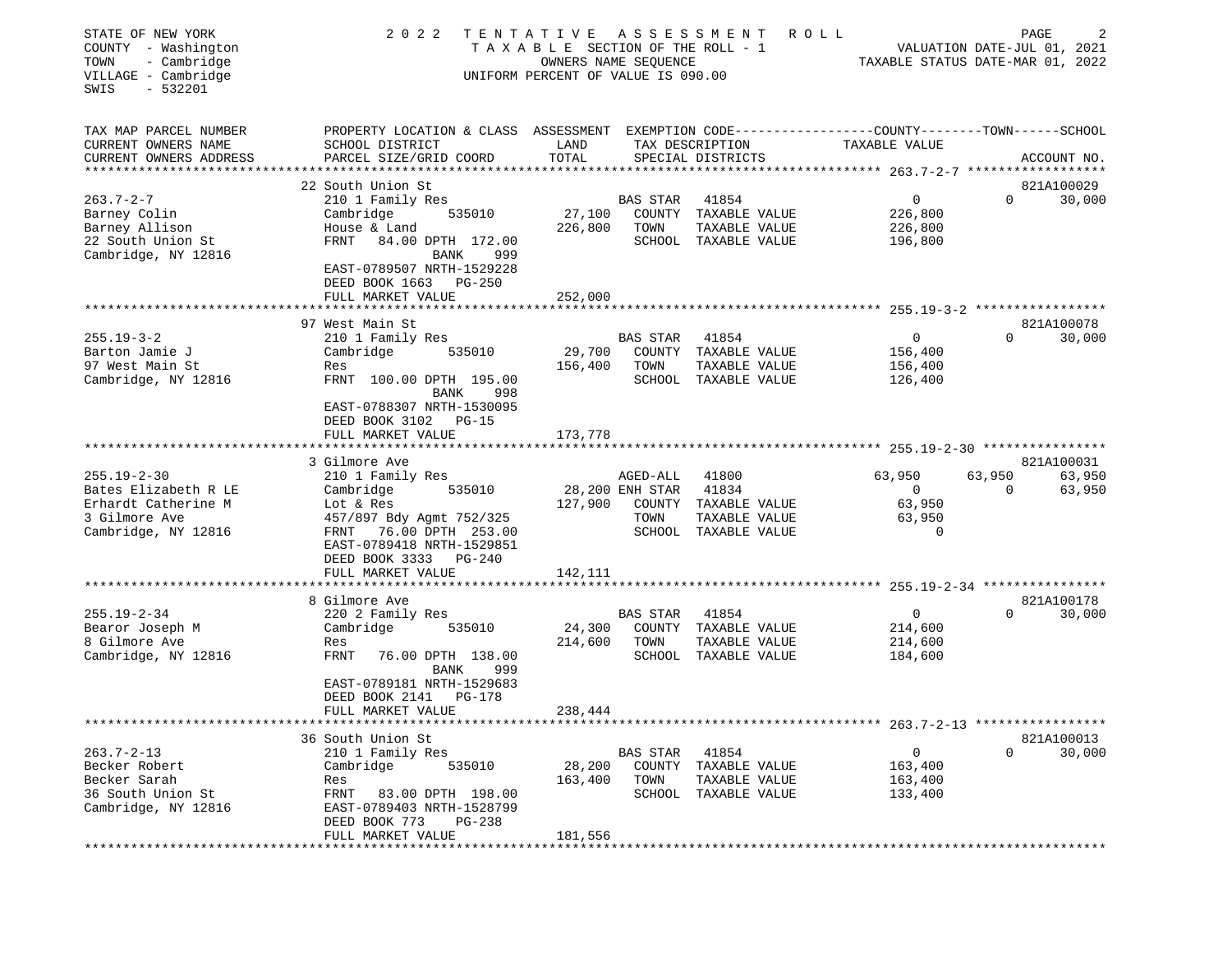| STATE OF NEW YORK<br>COUNTY - Washington<br>- Cambridge<br>TOWN<br>VILLAGE - Cambridge<br>SWIS<br>$-532201$ | 2022                                                                   | TENTATIVE<br>T A X A B L E SECTION OF THE ROLL - 1<br>OWNERS NAME SEOUENCE<br>UNIFORM PERCENT OF VALUE IS 090.00 |          | A S S E S S M E N T                   | R O L L                                                                       | PAGE<br>3<br>VALUATION DATE-JUL 01, 2021<br>TAXABLE STATUS DATE-MAR 01, 2022 |
|-------------------------------------------------------------------------------------------------------------|------------------------------------------------------------------------|------------------------------------------------------------------------------------------------------------------|----------|---------------------------------------|-------------------------------------------------------------------------------|------------------------------------------------------------------------------|
| TAX MAP PARCEL NUMBER<br>CURRENT OWNERS NAME<br>CURRENT OWNERS ADDRESS                                      | PROPERTY LOCATION & CLASS<br>SCHOOL DISTRICT<br>PARCEL SIZE/GRID COORD | ASSESSMENT<br>LAND<br>TOTAL                                                                                      |          | TAX DESCRIPTION<br>SPECIAL DISTRICTS  | EXEMPTION CODE-----------------COUNTY-------TOWN------SCHOOL<br>TAXABLE VALUE | ACCOUNT NO.                                                                  |
| *************************                                                                                   |                                                                        |                                                                                                                  |          |                                       |                                                                               |                                                                              |
|                                                                                                             | South Union W/off                                                      |                                                                                                                  |          |                                       |                                                                               |                                                                              |
| $263.7 - 2 - 15.1$                                                                                          | 311 Res vac land                                                       |                                                                                                                  | COUNTY   | TAXABLE VALUE                         | 900                                                                           |                                                                              |
| Becker Robert A                                                                                             | Cambridge<br>535010                                                    | 900                                                                                                              | TOWN     | TAXABLE VALUE                         | 900                                                                           |                                                                              |
| Becker Sarah C                                                                                              | FRNT 121.00 DPTH<br>71.00                                              | 900                                                                                                              | SCHOOL   | TAXABLE VALUE                         | 900                                                                           |                                                                              |
| 36 S Union St                                                                                               | EAST-0789271 NRTH-1528742                                              |                                                                                                                  |          |                                       |                                                                               |                                                                              |
| Cambridge, NY 12816                                                                                         | DEED BOOK 2059 PG-295                                                  |                                                                                                                  |          |                                       |                                                                               |                                                                              |
|                                                                                                             | FULL MARKET VALUE<br>******************                                | 1,000                                                                                                            |          |                                       |                                                                               |                                                                              |
|                                                                                                             | 60 South Union St                                                      |                                                                                                                  |          |                                       |                                                                               | 821A100112                                                                   |
| $263.7 - 2 - 21$                                                                                            | 210 1 Family Res                                                       |                                                                                                                  | ENH STAR | 41834                                 | 0                                                                             | $\mathbf 0$<br>74,900                                                        |
| Bell Karen A                                                                                                | Cambridge<br>535010                                                    | 32,700                                                                                                           |          | COUNTY TAXABLE VALUE                  | 150,100                                                                       |                                                                              |
| 60 South Union St                                                                                           | Res                                                                    | 150,100                                                                                                          | TOWN     | TAXABLE VALUE                         | 150,100                                                                       |                                                                              |
| Cambridge, NY 12816                                                                                         | Easement 878/160                                                       |                                                                                                                  |          | SCHOOL TAXABLE VALUE                  | 75,200                                                                        |                                                                              |
|                                                                                                             | FRNT 123.00 DPTH 210.00<br>EAST-0789245 NRTH-1527994                   |                                                                                                                  |          |                                       |                                                                               |                                                                              |
|                                                                                                             | DEED BOOK 469<br>PG-1124                                               |                                                                                                                  |          |                                       |                                                                               |                                                                              |
|                                                                                                             | FULL MARKET VALUE                                                      | 166,778                                                                                                          |          |                                       |                                                                               |                                                                              |
|                                                                                                             | ******************                                                     | * * * * * * * * * * *                                                                                            |          |                                       | ********************** 255.19-2-19 *****************                          |                                                                              |
|                                                                                                             | 10 South Union St                                                      |                                                                                                                  |          |                                       |                                                                               | 821A100014                                                                   |
| $255.19 - 2 - 19$                                                                                           | 210 1 Family Res                                                       |                                                                                                                  | COUNTY   | TAXABLE VALUE                         | 313,000                                                                       |                                                                              |
| Bell Philip L                                                                                               | Cambridge<br>535010                                                    | 30,300                                                                                                           | TOWN     | TAXABLE VALUE                         | 313,000                                                                       |                                                                              |
| 10 South Union St                                                                                           | Res                                                                    | 313,000                                                                                                          |          | SCHOOL TAXABLE VALUE                  | 313,000                                                                       |                                                                              |
| Cambridge, NY 12816                                                                                         | FRNT 118.00 DPTH 170.00<br>EAST-0789606 NRTH-1529733                   |                                                                                                                  |          |                                       |                                                                               |                                                                              |
|                                                                                                             | DEED BOOK 500<br>$PG-6$                                                |                                                                                                                  |          |                                       |                                                                               |                                                                              |
|                                                                                                             | FULL MARKET VALUE                                                      | 347,778                                                                                                          |          |                                       |                                                                               |                                                                              |
|                                                                                                             |                                                                        |                                                                                                                  |          |                                       |                                                                               |                                                                              |
|                                                                                                             | 65 West Main St                                                        |                                                                                                                  |          |                                       |                                                                               | 821C100104                                                                   |
| $255.19 - 2 - 8$                                                                                            | 210 1 Family Res                                                       |                                                                                                                  |          | COUNTY TAXABLE VALUE                  | 120,200<br>120,200                                                            |                                                                              |
| Betsch-Tiet Jen Emily Anne<br>65 West Main St                                                               | Cambridge<br>535010<br>Res                                             | 23,600<br>120,200                                                                                                | TOWN     | TAXABLE VALUE<br>SCHOOL TAXABLE VALUE | 120,200                                                                       |                                                                              |
| Cambridge, NY 12816                                                                                         | FRNT<br>61.00 DPTH 264.00                                              |                                                                                                                  |          |                                       |                                                                               |                                                                              |
|                                                                                                             | ACRES<br>0.35                                                          |                                                                                                                  |          |                                       |                                                                               |                                                                              |
|                                                                                                             | EAST-0789446 NRTH-1530027                                              |                                                                                                                  |          |                                       |                                                                               |                                                                              |
|                                                                                                             | DEED BOOK 20191 PG-26643                                               |                                                                                                                  |          |                                       |                                                                               |                                                                              |
|                                                                                                             | FULL MARKET VALUE                                                      | 133,556                                                                                                          |          |                                       |                                                                               |                                                                              |
|                                                                                                             |                                                                        |                                                                                                                  |          |                                       |                                                                               | $255.19 - 1 - 21.1$ ***************                                          |
|                                                                                                             | 98 West Main St                                                        |                                                                                                                  |          |                                       |                                                                               | 821A100016                                                                   |
| $255.19 - 1 - 21.1$                                                                                         | 484 1 use sm bld                                                       |                                                                                                                  | COUNTY   | TAXABLE VALUE                         | 95,300                                                                        |                                                                              |
| Black Dog Wines & Spirits Ltd Cambridge                                                                     | 535010                                                                 | 18,900                                                                                                           | TOWN     | TAXABLE VALUE                         | 95,300                                                                        |                                                                              |
| 98 West Main St                                                                                             | Res & Gar                                                              | 95,300                                                                                                           |          | SCHOOL TAXABLE VALUE                  | 95,300                                                                        |                                                                              |
| Cambridge, NY 12816                                                                                         | 480/1047                                                               |                                                                                                                  |          |                                       |                                                                               |                                                                              |
|                                                                                                             | FRNT<br>80.00 DPTH<br>99.00                                            |                                                                                                                  |          |                                       |                                                                               |                                                                              |
|                                                                                                             | EAST-0789404 NRTH-1530298                                              |                                                                                                                  |          |                                       |                                                                               |                                                                              |
|                                                                                                             | DEED BOOK 3833<br>$PG-81$                                              |                                                                                                                  |          |                                       |                                                                               |                                                                              |
|                                                                                                             | FULL MARKET VALUE                                                      | 105,889                                                                                                          |          |                                       |                                                                               |                                                                              |
|                                                                                                             |                                                                        |                                                                                                                  |          |                                       |                                                                               |                                                                              |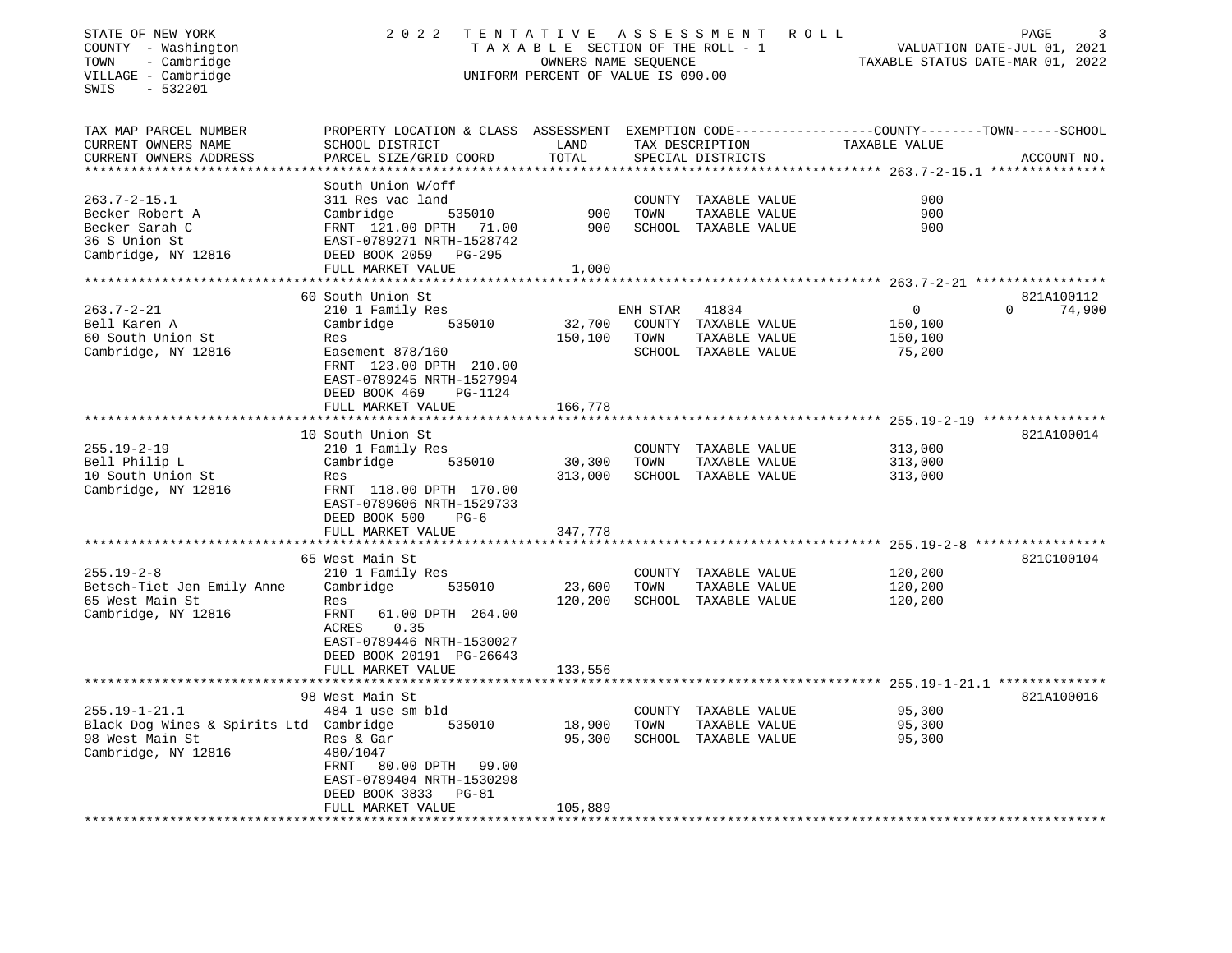| STATE OF NEW YORK<br>COUNTY - Washington<br>- Cambridge<br>TOWN<br>VILLAGE - Cambridge<br>SWIS<br>$-532201$ | 2 0 2 2                                                                                                                                      | TENTATIVE<br>TAXABLE SECTION OF THE ROLL - 1<br>OWNERS NAME SEQUENCE<br>UNIFORM PERCENT OF VALUE IS 090.00 |                                     | A S S E S S M E N T<br><b>ROLL</b>   | TAXABLE STATUS DATE-MAR 01, 2022            | VALUATION DATE-JUL 01, 2021 | PAGE                |
|-------------------------------------------------------------------------------------------------------------|----------------------------------------------------------------------------------------------------------------------------------------------|------------------------------------------------------------------------------------------------------------|-------------------------------------|--------------------------------------|---------------------------------------------|-----------------------------|---------------------|
| TAX MAP PARCEL NUMBER<br>CURRENT OWNERS NAME<br>CURRENT OWNERS ADDRESS                                      | PROPERTY LOCATION & CLASS ASSESSMENT EXEMPTION CODE----------------COUNTY-------TOWN-----SCHOOL<br>SCHOOL DISTRICT<br>PARCEL SIZE/GRID COORD | LAND<br>TOTAL                                                                                              |                                     | TAX DESCRIPTION<br>SPECIAL DISTRICTS | TAXABLE VALUE                               |                             | ACCOUNT NO.         |
|                                                                                                             |                                                                                                                                              |                                                                                                            |                                     |                                      |                                             |                             |                     |
| $263.7 - 2 - 14$                                                                                            | 38 South Union St<br>210 1 Family Res                                                                                                        |                                                                                                            |                                     |                                      | 16,425                                      | 16,425                      | 821A100012<br>6,000 |
| Blanchfield John LE                                                                                         | Cambridge<br>535010                                                                                                                          |                                                                                                            | VETWAR CTS 41120<br>24,200 ENH STAR | 41834                                | $\Omega$                                    | $\Omega$                    | 74,900              |
| Blanchfield Jason M                                                                                         | Res                                                                                                                                          | 109,500                                                                                                    |                                     | COUNTY TAXABLE VALUE                 | 93,075                                      |                             |                     |
| 38 South Union St                                                                                           | FRNT<br>54.00 DPTH 172.00                                                                                                                    |                                                                                                            | TOWN                                | TAXABLE VALUE                        | 93,075                                      |                             |                     |
| Cambridge, NY 12816                                                                                         | EAST-0789409 NRTH-1528725                                                                                                                    |                                                                                                            |                                     | SCHOOL TAXABLE VALUE                 | 28,600                                      |                             |                     |
|                                                                                                             | DEED BOOK 3472 PG-116                                                                                                                        |                                                                                                            |                                     |                                      |                                             |                             |                     |
|                                                                                                             | FULL MARKET VALUE                                                                                                                            | 121,667                                                                                                    |                                     |                                      |                                             |                             |                     |
|                                                                                                             | 13 North Union St                                                                                                                            |                                                                                                            |                                     |                                      |                                             |                             | 821C100004          |
| $255.20 - 1 - 3$                                                                                            | 210 1 Family Res                                                                                                                             |                                                                                                            | BAS STAR                            | 41854                                | $\overline{0}$                              | $\Omega$                    | 30,000              |
| Bolton Gary                                                                                                 | Cambridge<br>535010                                                                                                                          | 25,800                                                                                                     |                                     | COUNTY TAXABLE VALUE                 | 113,700                                     |                             |                     |
| Bolton Marianne                                                                                             | Res                                                                                                                                          | 113,700                                                                                                    | TOWN                                | TAXABLE VALUE                        | 113,700                                     |                             |                     |
| 13 North Union St                                                                                           | FRNT 173.00 DPTH 83.00                                                                                                                       |                                                                                                            |                                     | SCHOOL TAXABLE VALUE                 | 83,700                                      |                             |                     |
| Cambridge, NY 12816                                                                                         | 999<br>BANK                                                                                                                                  |                                                                                                            |                                     |                                      |                                             |                             |                     |
|                                                                                                             | EAST-0790218 NRTH-1530730<br>DEED BOOK 3481 PG-185                                                                                           |                                                                                                            |                                     |                                      |                                             |                             |                     |
|                                                                                                             | FULL MARKET VALUE                                                                                                                            | 126,333                                                                                                    |                                     |                                      |                                             |                             |                     |
|                                                                                                             | 62 South Union St                                                                                                                            |                                                                                                            |                                     |                                      |                                             |                             | 821A100121          |
| $263.7 - 2 - 22$                                                                                            | 210 1 Family Res                                                                                                                             |                                                                                                            | BAS STAR                            | 41854                                | $\overline{0}$                              | $\Omega$                    | 30,000              |
| Borthwick David R                                                                                           | 535010<br>Cambridge                                                                                                                          | 33,300                                                                                                     |                                     | COUNTY TAXABLE VALUE                 | 172,800                                     |                             |                     |
| Borthwick Deborah C                                                                                         | Res                                                                                                                                          | 172,800                                                                                                    | TOWN                                | TAXABLE VALUE                        | 172,800                                     |                             |                     |
| 62 South Union St                                                                                           | FRNT 150.00 DPTH 169.00                                                                                                                      |                                                                                                            |                                     | SCHOOL TAXABLE VALUE                 | 142,800                                     |                             |                     |
| Cambridge, NY 12816                                                                                         | EAST-0789241 NRTH-1527866                                                                                                                    |                                                                                                            |                                     |                                      |                                             |                             |                     |
|                                                                                                             | DEED BOOK 1791 PG-40                                                                                                                         |                                                                                                            |                                     |                                      |                                             |                             |                     |
|                                                                                                             | FULL MARKET VALUE                                                                                                                            | 192,000                                                                                                    |                                     |                                      |                                             |                             |                     |
|                                                                                                             | 69 West Main St                                                                                                                              |                                                                                                            |                                     |                                      |                                             |                             | 821A100034          |
| $255.19 - 2 - 6$                                                                                            | 220 2 Family Res                                                                                                                             |                                                                                                            |                                     | COUNTY TAXABLE VALUE                 | 220,000                                     |                             |                     |
| Bortolato Marco                                                                                             | Cambridge<br>535010                                                                                                                          | 27,100                                                                                                     | TOWN                                | TAXABLE VALUE                        | 220,000                                     |                             |                     |
| Weeden Matthew                                                                                              | H & L                                                                                                                                        | 220,000                                                                                                    |                                     | SCHOOL TAXABLE VALUE                 | 220,000                                     |                             |                     |
| 2639 E Cassowary Cir                                                                                        | FRNT<br>66.00 DPTH 260.00                                                                                                                    |                                                                                                            |                                     |                                      |                                             |                             |                     |
| Sandy, UT 84092                                                                                             | BANK<br>999                                                                                                                                  |                                                                                                            |                                     |                                      |                                             |                             |                     |
|                                                                                                             | EAST-0789308 NRTH-1529998<br>DEED BOOK 20200 PG-2646                                                                                         |                                                                                                            |                                     |                                      |                                             |                             |                     |
|                                                                                                             | FULL MARKET VALUE                                                                                                                            | 244,444                                                                                                    |                                     |                                      |                                             |                             |                     |
|                                                                                                             |                                                                                                                                              |                                                                                                            |                                     |                                      | **************** 255.19-1-18 ************** |                             |                     |
|                                                                                                             | West Main St                                                                                                                                 |                                                                                                            |                                     |                                      |                                             |                             | 821A100041          |
| $255.19 - 1 - 18$                                                                                           | 330 Vacant comm                                                                                                                              |                                                                                                            |                                     | COUNTY TAXABLE VALUE                 | 700                                         |                             |                     |
| Bouchard Paul J                                                                                             | Cambridge<br>535010                                                                                                                          | 700                                                                                                        | TOWN                                | TAXABLE VALUE                        | 700                                         |                             |                     |
| 284 Center Rd                                                                                               | FRNT 35.00 DPTH 80.00                                                                                                                        | 700                                                                                                        |                                     | SCHOOL TAXABLE VALUE                 | 700                                         |                             |                     |
| Eagle Bridge, NY 12057                                                                                      | EAST-0789659 NRTH-1530280                                                                                                                    |                                                                                                            |                                     |                                      |                                             |                             |                     |
|                                                                                                             | DEED BOOK 2808 PG-116<br>FULL MARKET VALUE                                                                                                   | 778                                                                                                        |                                     |                                      |                                             |                             |                     |
| *******************                                                                                         |                                                                                                                                              |                                                                                                            |                                     |                                      |                                             |                             |                     |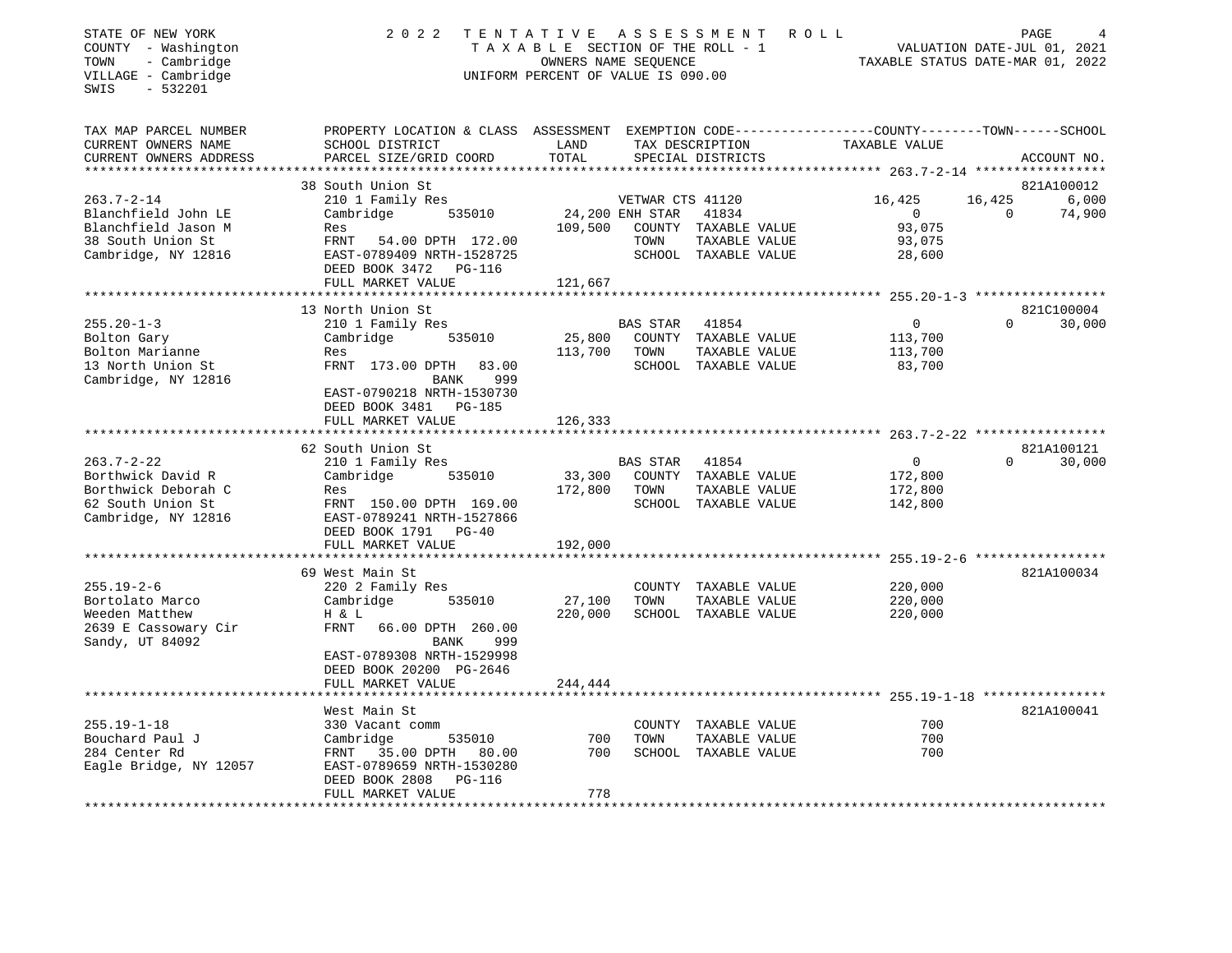| STATE OF NEW YORK<br>COUNTY - Washington<br>- Cambridge<br>TOWN<br>VILLAGE - Cambridge<br>$-532201$<br>SWIS | 2 0 2 2                                                                                                                                      | TENTATIVE<br>TAXABLE SECTION OF THE ROLL - 1<br>OWNERS NAME SEQUENCE<br>UNIFORM PERCENT OF VALUE IS 090.00 |      | A S S E S S M E N T                  | ROLL                                                       | PAGE<br>5<br>VALUATION DATE-JUL 01, 2021<br>TAXABLE STATUS DATE-MAR 01, 2022 |
|-------------------------------------------------------------------------------------------------------------|----------------------------------------------------------------------------------------------------------------------------------------------|------------------------------------------------------------------------------------------------------------|------|--------------------------------------|------------------------------------------------------------|------------------------------------------------------------------------------|
| TAX MAP PARCEL NUMBER<br>CURRENT OWNERS NAME<br>CURRENT OWNERS ADDRESS                                      | PROPERTY LOCATION & CLASS ASSESSMENT EXEMPTION CODE---------------COUNTY-------TOWN------SCHOOL<br>SCHOOL DISTRICT<br>PARCEL SIZE/GRID COORD | LAND<br>TOTAL                                                                                              |      | TAX DESCRIPTION<br>SPECIAL DISTRICTS | TAXABLE VALUE                                              | ACCOUNT NO.                                                                  |
| **********************                                                                                      |                                                                                                                                              | ************                                                                                               |      |                                      | ********************* 255.19-1-19 *****************        |                                                                              |
|                                                                                                             | 90 West Main St                                                                                                                              |                                                                                                            |      |                                      |                                                            | 821A100019                                                                   |
| $255.19 - 1 - 19$                                                                                           | 482 Det row bldg                                                                                                                             |                                                                                                            |      | COUNTY TAXABLE VALUE                 | 145,000                                                    |                                                                              |
| Bouchard Paul J                                                                                             | Cambridge<br>535010                                                                                                                          | 30,100                                                                                                     | TOWN | TAXABLE VALUE                        | 145,000                                                    |                                                                              |
| 284 Center Rd                                                                                               | Store                                                                                                                                        | 145,000                                                                                                    |      | SCHOOL TAXABLE VALUE                 | 145,000                                                    |                                                                              |
| Eagle Bridge, NY 12057                                                                                      | Boundary Agmt 586/50<br>95.00 DPTH 238.00<br>FRNT<br>EAST-0789581 NRTH-1530349<br>DEED BOOK 2164 PG-341                                      |                                                                                                            |      |                                      |                                                            |                                                                              |
|                                                                                                             | FULL MARKET VALUE                                                                                                                            | 161,111                                                                                                    |      |                                      | ************************** 255.19-1-20 *****************   |                                                                              |
|                                                                                                             | 92 West Main St                                                                                                                              |                                                                                                            |      |                                      |                                                            | 821A100159                                                                   |
| $255.19 - 1 - 20$                                                                                           | 330 Vacant comm                                                                                                                              |                                                                                                            |      | COUNTY TAXABLE VALUE                 | 10,000                                                     |                                                                              |
| Bouchard Paul J                                                                                             | Cambridge<br>535010                                                                                                                          | 10,000                                                                                                     | TOWN | TAXABLE VALUE                        | 10,000                                                     |                                                                              |
| 284 Center Rd                                                                                               | Vac Land                                                                                                                                     | 10,000                                                                                                     |      | SCHOOL TAXABLE VALUE                 | 10,000                                                     |                                                                              |
| Eagle Bridge, NY 12057                                                                                      | FRNT<br>71.00 DPTH 238.00<br>EAST-0789498 NRTH-1530326<br>DEED BOOK 2164 PG-341                                                              |                                                                                                            |      |                                      |                                                            |                                                                              |
|                                                                                                             | FULL MARKET VALUE                                                                                                                            | 11,111                                                                                                     |      |                                      |                                                            |                                                                              |
|                                                                                                             | 115 West Main St                                                                                                                             |                                                                                                            |      |                                      |                                                            | 821A100161                                                                   |
| $255.19 - 1 - 34$                                                                                           | 210 1 Family Res                                                                                                                             |                                                                                                            |      | COUNTY TAXABLE VALUE                 | 118,800                                                    |                                                                              |
| Bouchard Richard A                                                                                          | 535010<br>Cambridge                                                                                                                          | 28,500                                                                                                     | TOWN | TAXABLE VALUE                        | 118,800                                                    |                                                                              |
| Bouchard Nancy C                                                                                            | Res                                                                                                                                          | 118,800                                                                                                    |      | SCHOOL TAXABLE VALUE                 | 118,800                                                    |                                                                              |
| 8 Priscilla Rd                                                                                              | ACRES<br>4.00                                                                                                                                |                                                                                                            |      |                                      |                                                            |                                                                              |
| Woonsocket, RI 02895                                                                                        | EAST-0787315 NRTH-1530255<br>DEED BOOK 3623 PG-231                                                                                           |                                                                                                            |      |                                      |                                                            |                                                                              |
|                                                                                                             | FULL MARKET VALUE                                                                                                                            | 132,000                                                                                                    |      |                                      |                                                            |                                                                              |
|                                                                                                             |                                                                                                                                              |                                                                                                            |      |                                      |                                                            |                                                                              |
|                                                                                                             | 11 Academy St                                                                                                                                |                                                                                                            |      |                                      |                                                            | 821A100167                                                                   |
| $255.19 - 2 - 38$                                                                                           | 220 2 Family Res                                                                                                                             |                                                                                                            |      | COUNTY TAXABLE VALUE                 | 127,700                                                    |                                                                              |
| Bouchard Richard A                                                                                          | Cambridge<br>535010                                                                                                                          | 28,900                                                                                                     | TOWN | TAXABLE VALUE                        | 127,700                                                    |                                                                              |
| Bouchard Nancy C                                                                                            | 2 Family House                                                                                                                               | 127,700                                                                                                    |      | SCHOOL TAXABLE VALUE                 | 127,700                                                    |                                                                              |
| 8 Priscilla Rd                                                                                              | 86.00 DPTH 209.00<br>FRNT                                                                                                                    |                                                                                                            |      |                                      |                                                            |                                                                              |
| Woonsocket, RI 02895                                                                                        | EAST-0788995 NRTH-1529773                                                                                                                    |                                                                                                            |      |                                      |                                                            |                                                                              |
|                                                                                                             | DEED BOOK 3623 PG-235<br>FULL MARKET VALUE                                                                                                   | 141,889                                                                                                    |      |                                      |                                                            |                                                                              |
|                                                                                                             |                                                                                                                                              |                                                                                                            |      |                                      | ***************************** 255.20-1-9.3 *************** |                                                                              |
|                                                                                                             | 15 Georges Way                                                                                                                               |                                                                                                            |      |                                      |                                                            | 821A100800                                                                   |
| $255.20 - 1 - 9.3$                                                                                          | 210 1 Family Res                                                                                                                             |                                                                                                            |      | COUNTY TAXABLE VALUE                 | 250,000                                                    |                                                                              |
| Braymer-Hayes Matthew Paul                                                                                  | Cambridge<br>535010                                                                                                                          | 56,000                                                                                                     | TOWN | TAXABLE VALUE                        | 250,000                                                    |                                                                              |
| Braymer-Hayes Katelyn Elizabet Res                                                                          |                                                                                                                                              | 250,000                                                                                                    |      | SCHOOL TAXABLE VALUE                 | 250,000                                                    |                                                                              |
| 1405 County Route 153                                                                                       | ACRES<br>3.83 BANK                                                                                                                           | 40                                                                                                         |      |                                      |                                                            |                                                                              |
| Salem, NY 12865                                                                                             | EAST-0790169 NRTH-1530965                                                                                                                    |                                                                                                            |      |                                      |                                                            |                                                                              |
|                                                                                                             | DEED BOOK 20191 PG-28513                                                                                                                     |                                                                                                            |      |                                      |                                                            |                                                                              |
|                                                                                                             | FULL MARKET VALUE                                                                                                                            | 277,778                                                                                                    |      |                                      |                                                            |                                                                              |
|                                                                                                             |                                                                                                                                              |                                                                                                            |      |                                      |                                                            |                                                                              |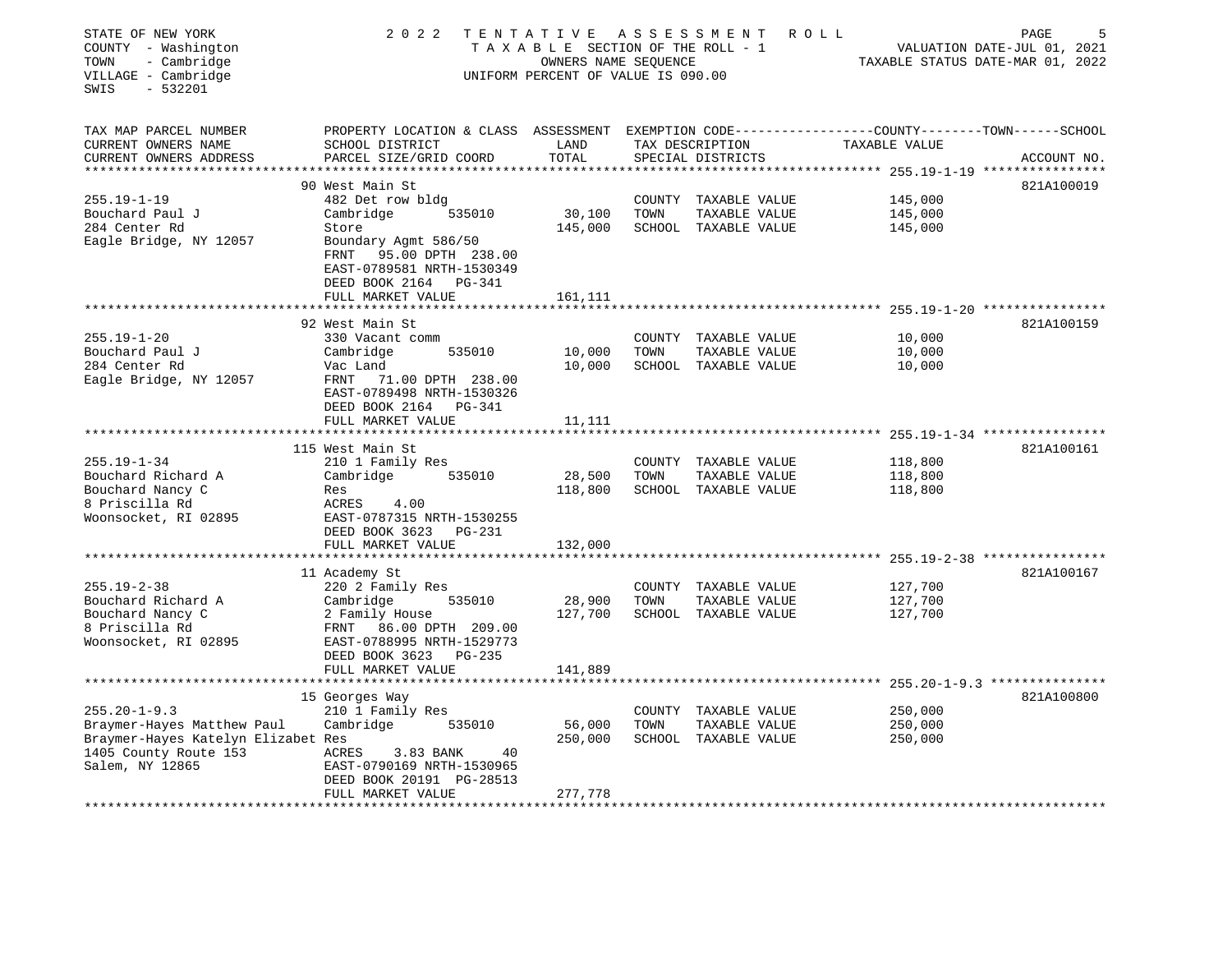| STATE OF NEW YORK<br>COUNTY - Washington<br>- Cambridge<br>TOWN<br>VILLAGE - Cambridge<br>$-532201$<br>SWIS | 2 0 2 2                                                                                                                                                                  | A S S E S S M E N T<br>TENTATIVE<br>TAXABLE SECTION OF THE ROLL - 1<br>OWNERS NAME SEQUENCE<br>UNIFORM PERCENT OF VALUE IS 090.00 | R O L L                                                                                                                | PAGE<br>VALUATION DATE-JUL 01, 2021<br>TAXABLE STATUS DATE-MAR 01, 2022 |                                                     |
|-------------------------------------------------------------------------------------------------------------|--------------------------------------------------------------------------------------------------------------------------------------------------------------------------|-----------------------------------------------------------------------------------------------------------------------------------|------------------------------------------------------------------------------------------------------------------------|-------------------------------------------------------------------------|-----------------------------------------------------|
| TAX MAP PARCEL NUMBER<br>CURRENT OWNERS NAME<br>CURRENT OWNERS ADDRESS<br>*********************             | PROPERTY LOCATION & CLASS ASSESSMENT EXEMPTION CODE---------------COUNTY-------TOWN------SCHOOL<br>SCHOOL DISTRICT<br>PARCEL SIZE/GRID COORD<br>************************ | LAND<br>TOTAL                                                                                                                     | TAX DESCRIPTION<br>SPECIAL DISTRICTS                                                                                   | TAXABLE VALUE                                                           | ACCOUNT NO.                                         |
|                                                                                                             | 5 Myrtle Ave                                                                                                                                                             |                                                                                                                                   |                                                                                                                        |                                                                         | 821A100153                                          |
| $255.19 - 3 - 10$<br>Browne Gretchen LE<br>Browne Daniel<br>5 Myrtle Ave<br>Cambridge, NY 12816             | 210 1 Family Res<br>535010<br>Cambridge<br>H & L<br>FRNT 220.00 DPTH 162.00<br>EAST-0788580 NRTH-1529784<br>DEED BOOK 2948<br>PG-202                                     | 244,100                                                                                                                           | VETCOM CTS 41130<br>39,300 BAS STAR<br>41854<br>COUNTY TAXABLE VALUE<br>TOWN<br>TAXABLE VALUE<br>SCHOOL TAXABLE VALUE  | 55,000<br>$\mathbf{0}$<br>189,100<br>199,100<br>204,100                 | 45,000<br>10,000<br>$\Omega$<br>30,000              |
|                                                                                                             | FULL MARKET VALUE                                                                                                                                                        | 271,222                                                                                                                           |                                                                                                                        |                                                                         |                                                     |
|                                                                                                             | 66 South Union St                                                                                                                                                        |                                                                                                                                   |                                                                                                                        |                                                                         | 821A100118                                          |
| $263.7 - 2 - 23$<br>Brundige Bruce A<br>Brundige Sandra<br>66 South Union St<br>Cambridge, NY 12816         | 210 1 Family Res<br>535010<br>Cambridge<br>Res<br>FRNT 210.00 DPTH 118.00<br>EAST-0789239 NRTH-1527714<br>DEED BOOK 665<br><b>PG-138</b>                                 | 33,500<br>145,000                                                                                                                 | BAS STAR<br>41854<br>COUNTY TAXABLE VALUE<br>TOWN<br>TAXABLE VALUE<br>SCHOOL TAXABLE VALUE                             | $\mathbf 0$<br>145,000<br>145,000<br>115,000                            | 30,000<br>$\Omega$                                  |
|                                                                                                             | FULL MARKET VALUE                                                                                                                                                        | 161,111                                                                                                                           |                                                                                                                        |                                                                         |                                                     |
|                                                                                                             | 44 Academy St                                                                                                                                                            |                                                                                                                                   |                                                                                                                        |                                                                         | 821A100124                                          |
| $263.7 - 1 - 20$<br>Burdick Richard M<br>Burdick Brenda M<br>44 Academy St<br>Cambridge, NY 12816           | 210 1 Family Res<br>535010<br>Cambridge<br>Res<br>FRNT 131.00 DPTH 137.00<br>EAST-0788985 NRTH-1528344<br>DEED BOOK 737<br>PG-339<br>FULL MARKET VALUE                   | 100,000<br>111,111                                                                                                                | BAS STAR<br>41854<br>29,100 DISAB-CO<br>41932<br>COUNTY TAXABLE VALUE<br>TOWN<br>TAXABLE VALUE<br>SCHOOL TAXABLE VALUE | $\Omega$<br>50,000<br>50,000<br>100,000<br>70,000                       | $\mathbf 0$<br>30,000<br>$\mathbf 0$<br>$\mathbf 0$ |
|                                                                                                             |                                                                                                                                                                          |                                                                                                                                   |                                                                                                                        |                                                                         |                                                     |
| $263.7 - 2 - 35$<br>Burke Jeffrey<br>35 Academy St<br>Cambridge, NY 12816                                   | 35 Academy St<br>210 1 Family Res<br>Cambridge<br>535010<br>Res<br>FRNT<br>66.00 DPTH 275.00<br>BANK<br>998<br>EAST-0789177 NRTH-1528911                                 | 27,100<br>155,000                                                                                                                 | BAS STAR<br>41854<br>COUNTY TAXABLE VALUE<br>TOWN<br>TAXABLE VALUE<br>SCHOOL TAXABLE VALUE                             | $\Omega$<br>155,000<br>155,000<br>125,000                               | 821A100063<br>$\Omega$<br>30,000                    |
|                                                                                                             | DEED BOOK 3014 PG-330<br>FULL MARKET VALUE<br>*******************************                                                                                            | 172,222                                                                                                                           |                                                                                                                        |                                                                         |                                                     |
|                                                                                                             | 152 West Main St                                                                                                                                                         |                                                                                                                                   |                                                                                                                        |                                                                         | 821A100045                                          |
| $255.19 - 1 - 7$<br>Cardella Marie<br>152 W Main St<br>Cambridge, NY 12816                                  | 210 1 Family Res<br>Cambridge<br>535010<br>Res<br>FRNT 118.00 DPTH 156.00<br>ACRES<br>0.40<br>EAST-0787407 NRTH-1530626<br>DEED BOOK 20210 PG-418<br>FULL MARKET VALUE   | 12,700<br>63,000<br>70,000                                                                                                        | BAS STAR<br>41854<br>COUNTY TAXABLE VALUE<br>TOWN<br>TAXABLE VALUE<br>SCHOOL TAXABLE VALUE                             | $\overline{0}$<br>63,000<br>63,000<br>33,000                            | $\Omega$<br>30,000                                  |
| ********************                                                                                        |                                                                                                                                                                          |                                                                                                                                   | ***************************                                                                                            |                                                                         |                                                     |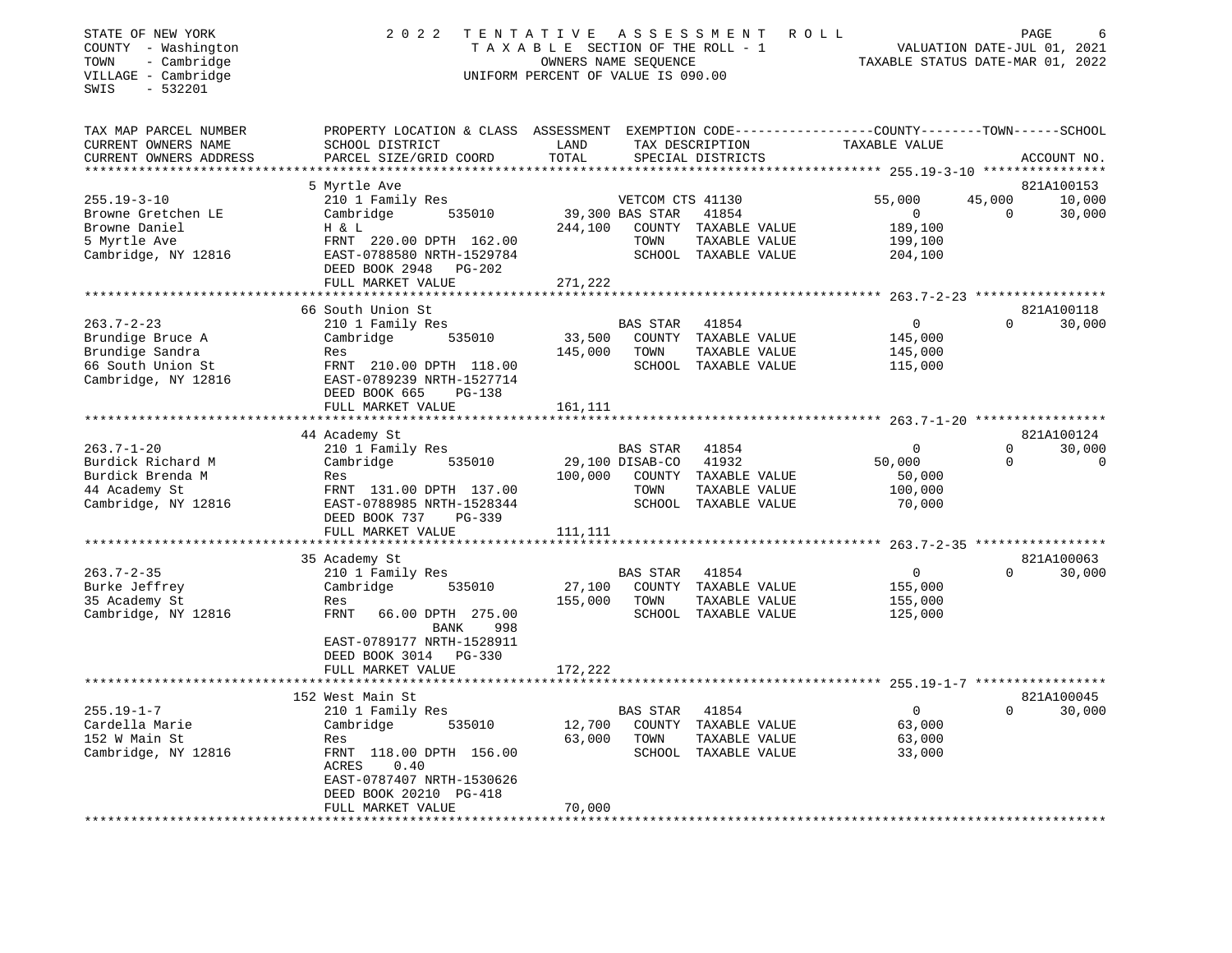| STATE OF NEW YORK<br>COUNTY - Washington<br>- Cambridge<br>TOWN<br>VILLAGE - Cambridge<br>$-532201$<br>SWIS | 2 0 2 2                                                                                                                                                                               | TENTATIVE ASSESSMENT<br>TAXABLE SECTION OF THE ROLL - 1<br>OWNERS NAME SEQUENCE<br>UNIFORM PERCENT OF VALUE IS 090.00 |                                             | R O L L                                                         | TAXABLE STATUS DATE-MAR 01, 2022                         | 7<br>PAGE<br>VALUATION DATE-JUL 01, 2021 |
|-------------------------------------------------------------------------------------------------------------|---------------------------------------------------------------------------------------------------------------------------------------------------------------------------------------|-----------------------------------------------------------------------------------------------------------------------|---------------------------------------------|-----------------------------------------------------------------|----------------------------------------------------------|------------------------------------------|
| TAX MAP PARCEL NUMBER<br>CURRENT OWNERS NAME<br>CURRENT OWNERS ADDRESS<br>***********************           | PROPERTY LOCATION & CLASS ASSESSMENT EXEMPTION CODE---------------COUNTY-------TOWN------SCHOOL<br>SCHOOL DISTRICT<br>PARCEL SIZE/GRID COORD                                          | LAND<br>TOTAL                                                                                                         |                                             | TAX DESCRIPTION<br>SPECIAL DISTRICTS                            | TAXABLE VALUE                                            | ACCOUNT NO.                              |
|                                                                                                             | 80 South Union St                                                                                                                                                                     |                                                                                                                       |                                             |                                                                 |                                                          | 821A100083                               |
| $263.11 - 1 - 5$<br>Carrino Lawrence G<br>17 East Main St<br>Cambridge, NY 12816                            | 210 1 Family Res<br>Cambridge<br>535010<br>Res<br>441/756<br>99.00 DPTH<br>FRNT<br>91.00<br><b>BANK</b><br>999                                                                        | 21,400<br>132,400                                                                                                     | COUNTY<br>TOWN                              | TAXABLE VALUE<br>TAXABLE VALUE<br>SCHOOL TAXABLE VALUE          | 132,400<br>132,400<br>132,400                            |                                          |
|                                                                                                             | EAST-0789135 NRTH-1526977<br>DEED BOOK 3939<br>PG-214<br>FULL MARKET VALUE                                                                                                            | 147,111                                                                                                               |                                             |                                                                 |                                                          |                                          |
|                                                                                                             | * * * * * * * * * * * * * * * * * *                                                                                                                                                   |                                                                                                                       |                                             |                                                                 |                                                          | $255.19 - 1 - 3$ ******************      |
| $255.19 - 1 - 3$<br>Center Road Enterprises<br>139 Center Rd<br>Eagle Bridge, NY 12057                      | State Route 372<br>311 Res vac land<br>Cambridge<br>535010<br>Land & Pond<br>2.10<br>ACRES<br>EAST-0786899 NRTH-1530784                                                               | 10,000<br>10,000                                                                                                      | COUNTY<br>TOWN                              | TAXABLE VALUE<br>TAXABLE VALUE<br>SCHOOL TAXABLE VALUE          | 10,000<br>10,000<br>10,000                               | 821A100850                               |
|                                                                                                             | DEED BOOK 2002<br><b>PG-231</b><br>FULL MARKET VALUE                                                                                                                                  | 11,111                                                                                                                |                                             |                                                                 |                                                          |                                          |
|                                                                                                             |                                                                                                                                                                                       |                                                                                                                       |                                             |                                                                 |                                                          |                                          |
| $255.19 - 2 - 1$<br>CG Lady LLC<br>4633 County Route 74<br>Greenwich, NY 12834                              | 83 West Main St<br>411 Apartment<br>Cambridge<br>535010<br>Res<br>FRNT<br>54.00 DPTH 132.00<br>EAST-0788896 NRTH-1529979<br>DEED BOOK 3896<br><b>PG-329</b><br>FULL MARKET VALUE      | 21,800<br>204,200<br>226,889                                                                                          | TOWN                                        | COUNTY TAXABLE VALUE<br>TAXABLE VALUE<br>SCHOOL TAXABLE VALUE   | 204,200<br>204,200<br>204,200                            | 821A100055                               |
|                                                                                                             |                                                                                                                                                                                       |                                                                                                                       |                                             |                                                                 |                                                          |                                          |
|                                                                                                             | 138 West Main St                                                                                                                                                                      |                                                                                                                       |                                             |                                                                 |                                                          | 821A100066                               |
| $255.19 - 1 - 10$<br>Chinian Matthew<br>Ball Alane<br>138 West Main St<br>Cambridge, NY 12816               | 210 1 Family Res<br>535010<br>Cambridge<br>Res<br>1710/124<br>ACRES<br>6.10<br>EAST-0787876 NRTH-1530757<br>DEED BOOK 1850<br>PG-183<br>FULL MARKET VALUE                             | 59,500<br>204,000<br>226,667                                                                                          | <b>BAS STAR</b><br>COUNTY<br>TOWN           | 41854<br>TAXABLE VALUE<br>TAXABLE VALUE<br>SCHOOL TAXABLE VALUE | 0<br>204,000<br>204,000<br>174,000                       | $\Omega$<br>30,000                       |
|                                                                                                             |                                                                                                                                                                                       |                                                                                                                       |                                             |                                                                 | *************************** 255.19-1-14.3 ************** |                                          |
| $255.19 - 1 - 14.3$<br>Churchill Michael<br>Churchill Dawn<br>96 West Main St<br>Cambridge, NY 12816        | 96 West Main St<br>220 2 Family Res<br>Cambridge<br>535010<br>House & Lot<br>FRNT 175.00 DPTH<br>92.00<br><b>BANK</b><br>999<br>EAST-0789422 NRTH-1530456<br>DEED BOOK 2410<br>PG-337 | 24,000<br>170,000                                                                                                     | <b>BAS STAR</b><br>COUNTY<br>TOWN<br>SCHOOL | 41854<br>TAXABLE VALUE<br>TAXABLE VALUE<br>TAXABLE VALUE        | 0<br>170,000<br>170,000<br>140,000                       | 821A100077<br>$\mathbf 0$<br>30,000      |
|                                                                                                             | FULL MARKET VALUE                                                                                                                                                                     | 188,889                                                                                                               |                                             |                                                                 |                                                          |                                          |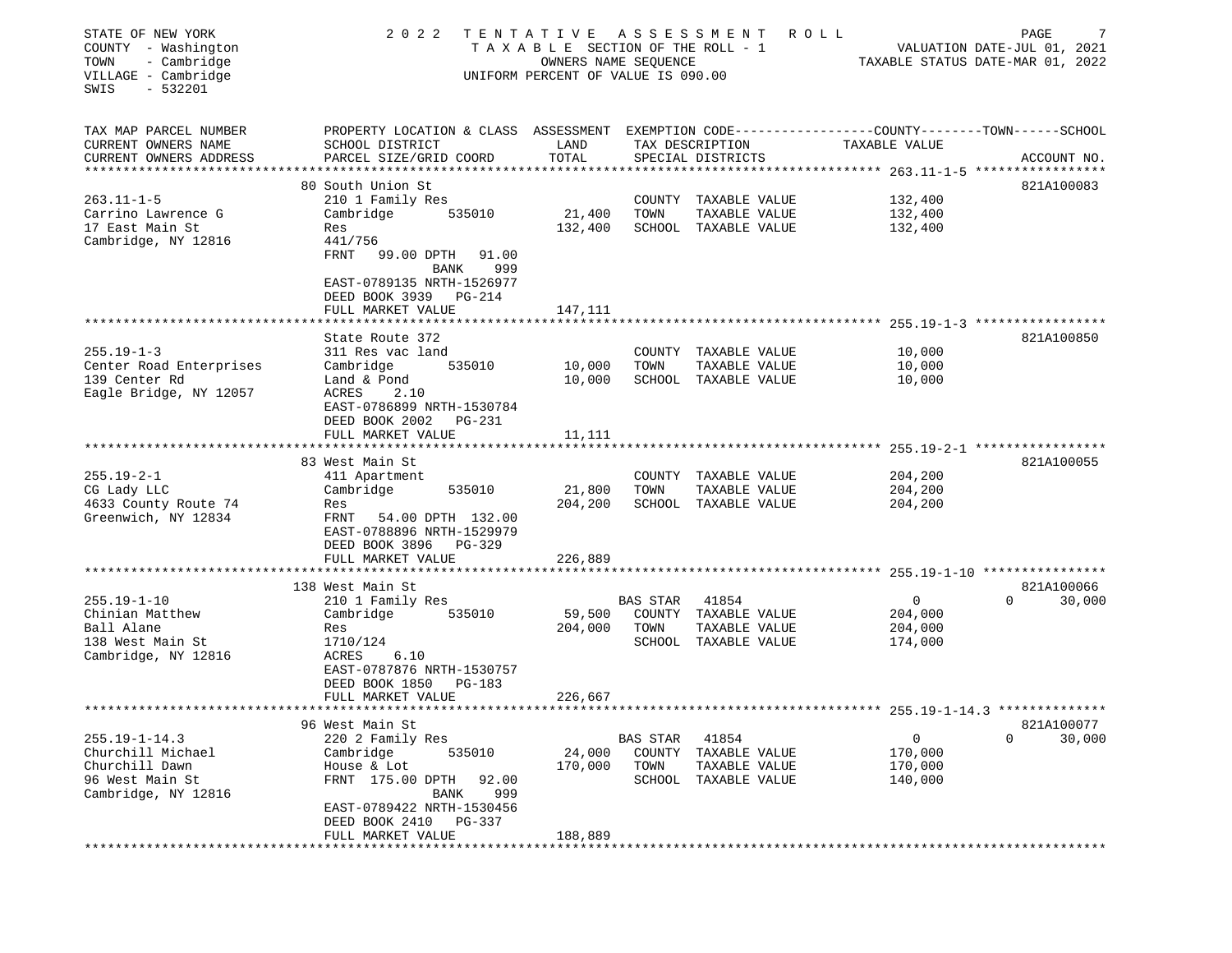| STATE OF NEW YORK<br>COUNTY - Washington<br>- Cambridge<br>TOWN<br>VILLAGE - Cambridge<br>SWIS<br>$-532201$ | 2 0 2 2<br>TENTATIVE ASSESSMENT<br>ROLL<br>TAXABLE SECTION OF THE ROLL - 1<br>OWNERS NAME SEQUENCE<br>UNIFORM PERCENT OF VALUE IS 090.00                                                 |                    |                 |                                                               |                            |                        |
|-------------------------------------------------------------------------------------------------------------|------------------------------------------------------------------------------------------------------------------------------------------------------------------------------------------|--------------------|-----------------|---------------------------------------------------------------|----------------------------|------------------------|
| TAX MAP PARCEL NUMBER<br>CURRENT OWNERS NAME<br>CURRENT OWNERS ADDRESS<br>***************************       | PROPERTY LOCATION & CLASS ASSESSMENT EXEMPTION CODE----------------COUNTY-------TOWN------SCHOOL<br>SCHOOL DISTRICT<br>PARCEL SIZE/GRID COORD                                            | LAND<br>TOTAL      |                 | TAX DESCRIPTION<br>SPECIAL DISTRICTS                          | TAXABLE VALUE              | ACCOUNT NO.            |
| $263.7 - 2 - 39$<br>Clairmont Garrett M                                                                     | 23 Academy St<br>210 1 Family Res<br>Cambridge<br>535010                                                                                                                                 | 27,400             | TOWN            | COUNTY TAXABLE VALUE<br>TAXABLE VALUE                         | 136,200<br>136,200         | 821A100039             |
| 23 Academy St<br>Cambridge, NY 12816                                                                        | Res<br>FRNT<br>94.00 DPTH 160.00<br>ACRES<br>$0.34$ BANK<br>999<br>EAST-0789049 NRTH-1529260<br>DEED BOOK 20210 PG-4777<br>FULL MARKET VALUE                                             | 136,200<br>151,333 |                 | SCHOOL TAXABLE VALUE                                          | 136,200                    |                        |
|                                                                                                             |                                                                                                                                                                                          |                    |                 |                                                               |                            |                        |
| $255.20 - 1 - 5$<br>Colton Harley JI<br>Stone Ashlynne<br>700 Ashgrove Rd<br>Cambridge, NY 12816            | 7 North Union St<br>210 1 Family Res<br>Cambridge<br>535010<br>Res<br>FRNT<br>87.00 DPTH<br>85.00<br>ACRES<br>$0.16$ BANK<br>999<br>EAST-0790078 NRTH-1530558<br>DEED BOOK 20220 PG-1141 | 19,800<br>91,000   | TOWN            | COUNTY TAXABLE VALUE<br>TAXABLE VALUE<br>SCHOOL TAXABLE VALUE | 91,000<br>91,000<br>91,000 | 821A100090             |
|                                                                                                             | FULL MARKET VALUE                                                                                                                                                                        | 101,111            |                 |                                                               |                            |                        |
|                                                                                                             |                                                                                                                                                                                          |                    |                 |                                                               |                            |                        |
| $263.7 - 2 - 24$                                                                                            | 59 Academy St<br>210 1 Family Res                                                                                                                                                        |                    |                 |                                                               | $\mathbf 0$                | 821A100035<br>$\Omega$ |
| Comerro John B                                                                                              | Cambridge<br>535010                                                                                                                                                                      | 32,300             | <b>BAS STAR</b> | 41854<br>COUNTY TAXABLE VALUE                                 | 140,400                    | 30,000                 |
| Comerro Katherine R                                                                                         | H & L                                                                                                                                                                                    | 140,400            | TOWN            | TAXABLE VALUE                                                 | 140,400                    |                        |
| 59 Academy St<br>Cambridge, NY 12816                                                                        | FRNT 157.00 DPTH 146.00<br>EAST-0789186 NRTH-1528236<br>DEED BOOK 470<br>PG-140                                                                                                          |                    |                 | SCHOOL TAXABLE VALUE                                          | 110,400                    |                        |
|                                                                                                             | FULL MARKET VALUE                                                                                                                                                                        | 156,000            |                 |                                                               |                            |                        |
|                                                                                                             | 13 Academy St                                                                                                                                                                            |                    |                 |                                                               |                            | 821A100071             |
| $255.19 - 2 - 37$                                                                                           | 210 1 Family Res                                                                                                                                                                         |                    | BAS STAR        | 41854                                                         | $\overline{0}$             | 30,000<br>$\Omega$     |
| Comes Julie S                                                                                               | Cambridge<br>535010                                                                                                                                                                      | 27,900             |                 | COUNTY TAXABLE VALUE                                          | 130,100                    |                        |
| 13 Academy St<br>Cambridge, NY 12816                                                                        | Res<br>FRNT<br>76.00 DPTH 209.00<br>BANK<br>998<br>EAST-0789004 NRTH-1529692                                                                                                             | 130,100            | TOWN            | TAXABLE VALUE<br>SCHOOL TAXABLE VALUE                         | 130,100<br>100,100         |                        |
|                                                                                                             | DEED BOOK 3487 PG-220                                                                                                                                                                    |                    |                 |                                                               |                            |                        |
|                                                                                                             | FULL MARKET VALUE                                                                                                                                                                        | 144,556            |                 |                                                               |                            |                        |
|                                                                                                             | 60-62 West Main St                                                                                                                                                                       |                    |                 |                                                               |                            | 821A100114             |
| $255.20 - 1 - 8.2$                                                                                          | 230 3 Family Res                                                                                                                                                                         |                    | COUNTY          | TAXABLE VALUE                                                 | 92,000                     |                        |
| Comfort Homes LLC                                                                                           | Cambridge<br>535010                                                                                                                                                                      | 22,200             | TOWN            | TAXABLE VALUE                                                 | 92,000                     |                        |
| 974 Master St<br>Buskirk, NY 12028                                                                          | Apartment<br>40.00 DPTH 159.00<br>FRNT<br>0.16<br>ACRES<br>EAST-0789820 NRTH-1530319<br>DEED BOOK 20200 PG-3489                                                                          | 92,000             | SCHOOL          | TAXABLE VALUE                                                 | 92,000                     |                        |
|                                                                                                             | FULL MARKET VALUE                                                                                                                                                                        | 102,222            |                 |                                                               |                            |                        |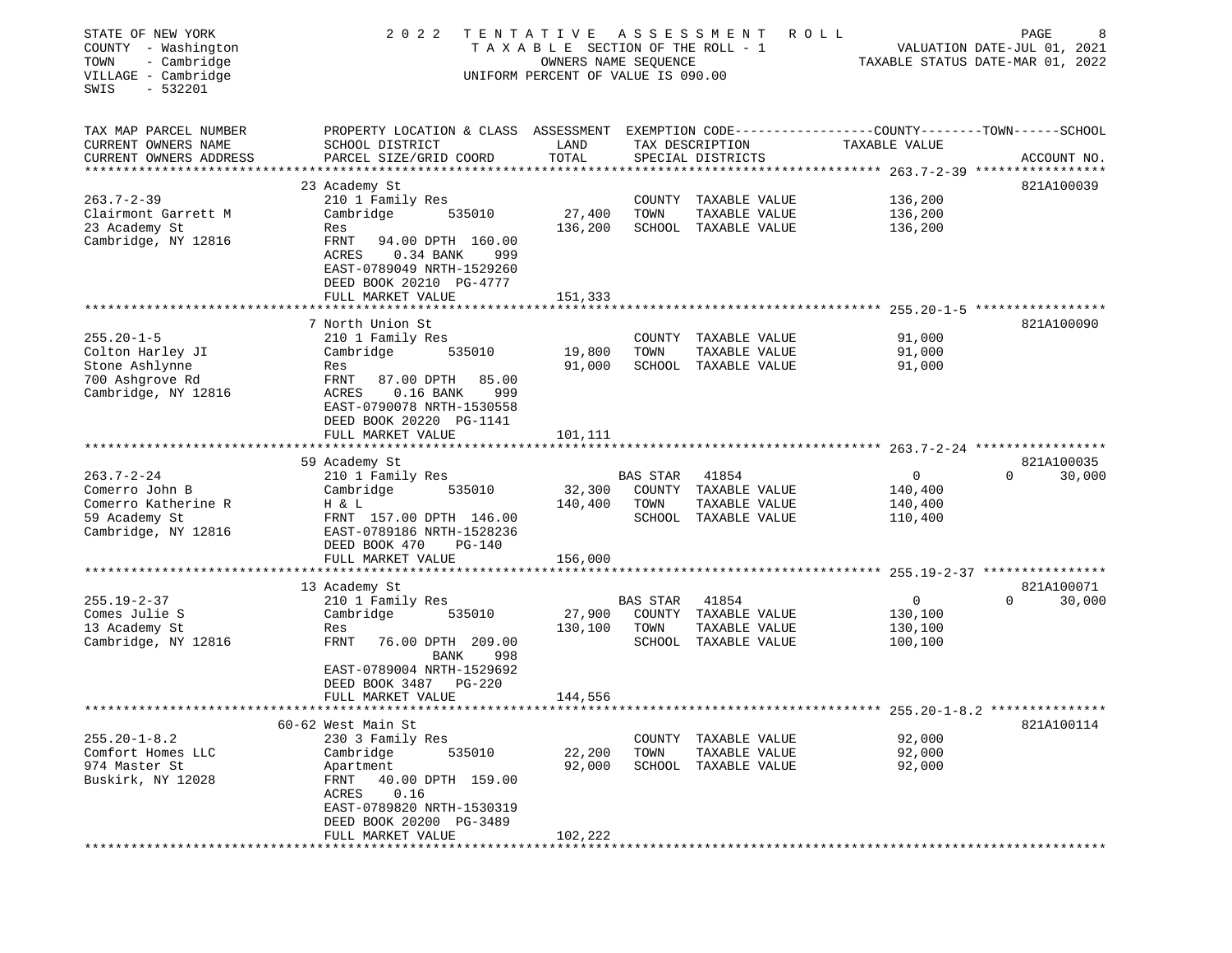| STATE OF NEW YORK<br>COUNTY - Washington<br>- Cambridge<br>TOWN<br>VILLAGE - Cambridge<br>$-532201$<br>SWIS | 2 0 2 2                                                                           | TENTATIVE ASSESSMENT<br>TAXABLE SECTION OF THE ROLL - 1<br>OWNERS NAME SEQUENCE<br>UNIFORM PERCENT OF VALUE IS 090.00 |          |                                       | ROLL                                                                          | PAGE<br>VALUATION DATE-JUL 01, 2021<br>TAXABLE STATUS DATE-MAR 01, 2022 |
|-------------------------------------------------------------------------------------------------------------|-----------------------------------------------------------------------------------|-----------------------------------------------------------------------------------------------------------------------|----------|---------------------------------------|-------------------------------------------------------------------------------|-------------------------------------------------------------------------|
| TAX MAP PARCEL NUMBER<br>CURRENT OWNERS NAME<br>CURRENT OWNERS ADDRESS                                      | PROPERTY LOCATION & CLASS ASSESSMENT<br>SCHOOL DISTRICT<br>PARCEL SIZE/GRID COORD | LAND<br>TOTAL                                                                                                         |          | TAX DESCRIPTION<br>SPECIAL DISTRICTS  | EXEMPTION CODE-----------------COUNTY-------TOWN------SCHOOL<br>TAXABLE VALUE | ACCOUNT NO.                                                             |
| **********************                                                                                      | ***********************                                                           | ***********                                                                                                           |          |                                       |                                                                               |                                                                         |
|                                                                                                             | 50 South Union St                                                                 |                                                                                                                       |          |                                       |                                                                               | 821A100056                                                              |
| $263.7 - 2 - 17$                                                                                            | 230 3 Family Res                                                                  |                                                                                                                       |          | COUNTY TAXABLE VALUE                  | 120,000                                                                       |                                                                         |
| COMFORT HOMES, LLC<br>PO Box 3                                                                              | Cambridge<br>535010<br>H & L                                                      | 32,700<br>120,000                                                                                                     | TOWN     | TAXABLE VALUE<br>SCHOOL TAXABLE VALUE | 120,000<br>120,000                                                            |                                                                         |
| Cambridge, NY 12816                                                                                         | FRNT 174.00 DPTH 187.00<br>EAST-0789341 NRTH-1528392<br>DEED BOOK 2327 PG-322     |                                                                                                                       |          |                                       |                                                                               |                                                                         |
|                                                                                                             | FULL MARKET VALUE                                                                 | 133,333                                                                                                               |          |                                       |                                                                               |                                                                         |
|                                                                                                             |                                                                                   |                                                                                                                       |          |                                       |                                                                               |                                                                         |
|                                                                                                             | 18 South Union St                                                                 |                                                                                                                       |          |                                       |                                                                               | 821A100015                                                              |
| $255.19 - 2 - 23$<br>Conrad Bernadette                                                                      | 210 1 Family Res<br>535010<br>Cambridge                                           | 30,400                                                                                                                | TOWN     | COUNTY TAXABLE VALUE<br>TAXABLE VALUE | 100,000<br>100,000                                                            |                                                                         |
| Conrad Teresa                                                                                               | Res                                                                               | 100,000                                                                                                               |          | SCHOOL TAXABLE VALUE                  | 100,000                                                                       |                                                                         |
| 38 Academy St                                                                                               | FRNT 115.00 DPTH 177.00                                                           |                                                                                                                       |          |                                       |                                                                               |                                                                         |
| Cambridge, NY 12816                                                                                         | EAST-0789534 NRTH-1529379                                                         |                                                                                                                       |          |                                       |                                                                               |                                                                         |
|                                                                                                             | DEED BOOK 3578 PG-224                                                             |                                                                                                                       |          |                                       |                                                                               |                                                                         |
|                                                                                                             | FULL MARKET VALUE                                                                 | 111,111                                                                                                               |          |                                       |                                                                               |                                                                         |
|                                                                                                             |                                                                                   |                                                                                                                       |          |                                       |                                                                               |                                                                         |
| $255.19 - 1 - 1$                                                                                            | 1673 County Route 59<br>210 1 Family Res                                          |                                                                                                                       | BAS STAR | 41854                                 | $\overline{0}$                                                                | 821A100149<br>30,000<br>$\Omega$                                        |
| Cook Tammy                                                                                                  | 535010<br>Cambridge                                                               | 35,400                                                                                                                |          | COUNTY TAXABLE VALUE                  | 185,200                                                                       |                                                                         |
| 1673 County Route 59                                                                                        | H L                                                                               | 185,200                                                                                                               | TOWN     | TAXABLE VALUE                         | 185,200                                                                       |                                                                         |
| Cambridge, NY 12816                                                                                         | ACRES<br>1.68                                                                     |                                                                                                                       |          | SCHOOL TAXABLE VALUE                  | 155,200                                                                       |                                                                         |
|                                                                                                             | EAST-0786618 NRTH-1530602                                                         |                                                                                                                       |          |                                       |                                                                               |                                                                         |
|                                                                                                             | DEED BOOK 744<br>PG-137                                                           |                                                                                                                       |          |                                       |                                                                               |                                                                         |
|                                                                                                             | FULL MARKET VALUE<br>*******************                                          | 205,778                                                                                                               |          |                                       |                                                                               | 255.19-1-2 ******************                                           |
|                                                                                                             | 1685 County Route 59                                                              |                                                                                                                       |          |                                       |                                                                               | 821A100086                                                              |
| $255.19 - 1 - 2$                                                                                            | 210 1 Family Res                                                                  |                                                                                                                       |          | COUNTY TAXABLE VALUE                  | 75,200                                                                        |                                                                         |
| Coon Raymond E JR                                                                                           | Cambridge<br>535010                                                               | 14,400                                                                                                                | TOWN     | TAXABLE VALUE                         | 75,200                                                                        |                                                                         |
| Coon Stacia B                                                                                               | Res                                                                               | 75,200                                                                                                                |          | SCHOOL TAXABLE VALUE                  | 75,200                                                                        |                                                                         |
| 138 Azalea Trl                                                                                              | FRNT 110.00 DPTH 160.00                                                           |                                                                                                                       |          |                                       |                                                                               |                                                                         |
| Leesburg, FL 34748                                                                                          | EAST-0786844 NRTH-1530628                                                         |                                                                                                                       |          |                                       |                                                                               |                                                                         |
|                                                                                                             | DEED BOOK 2408 PG-44<br>FULL MARKET VALUE                                         | 83,556                                                                                                                |          |                                       |                                                                               |                                                                         |
|                                                                                                             |                                                                                   |                                                                                                                       |          |                                       |                                                                               |                                                                         |
|                                                                                                             | 29 Academy St                                                                     |                                                                                                                       |          |                                       |                                                                               | 821A100157                                                              |
| $263.7 - 2 - 37$                                                                                            | 210 1 Family Res                                                                  |                                                                                                                       | BAS STAR | 41854                                 | $\overline{0}$                                                                | $\Omega$<br>30,000                                                      |
| Crosier David J                                                                                             | Cambridge<br>535010                                                               | 26,900                                                                                                                |          | COUNTY TAXABLE VALUE                  | 130,000                                                                       |                                                                         |
| Crosier Deborah J                                                                                           | Res                                                                               | 130,000                                                                                                               | TOWN     | TAXABLE VALUE                         | 130,000                                                                       |                                                                         |
| 29 Academy St                                                                                               | FRNT<br>60.00 DPTH 323.00                                                         |                                                                                                                       |          | SCHOOL TAXABLE VALUE                  | 100,000                                                                       |                                                                         |
| Cambridge, NY 12816                                                                                         | BANK<br>998<br>EAST-0789152 NRTH-1529125                                          |                                                                                                                       |          |                                       |                                                                               |                                                                         |
|                                                                                                             | DEED BOOK 2182<br>$PG-63$                                                         |                                                                                                                       |          |                                       |                                                                               |                                                                         |
|                                                                                                             | FULL MARKET VALUE                                                                 | 144,444                                                                                                               |          |                                       |                                                                               |                                                                         |
|                                                                                                             |                                                                                   |                                                                                                                       |          |                                       |                                                                               |                                                                         |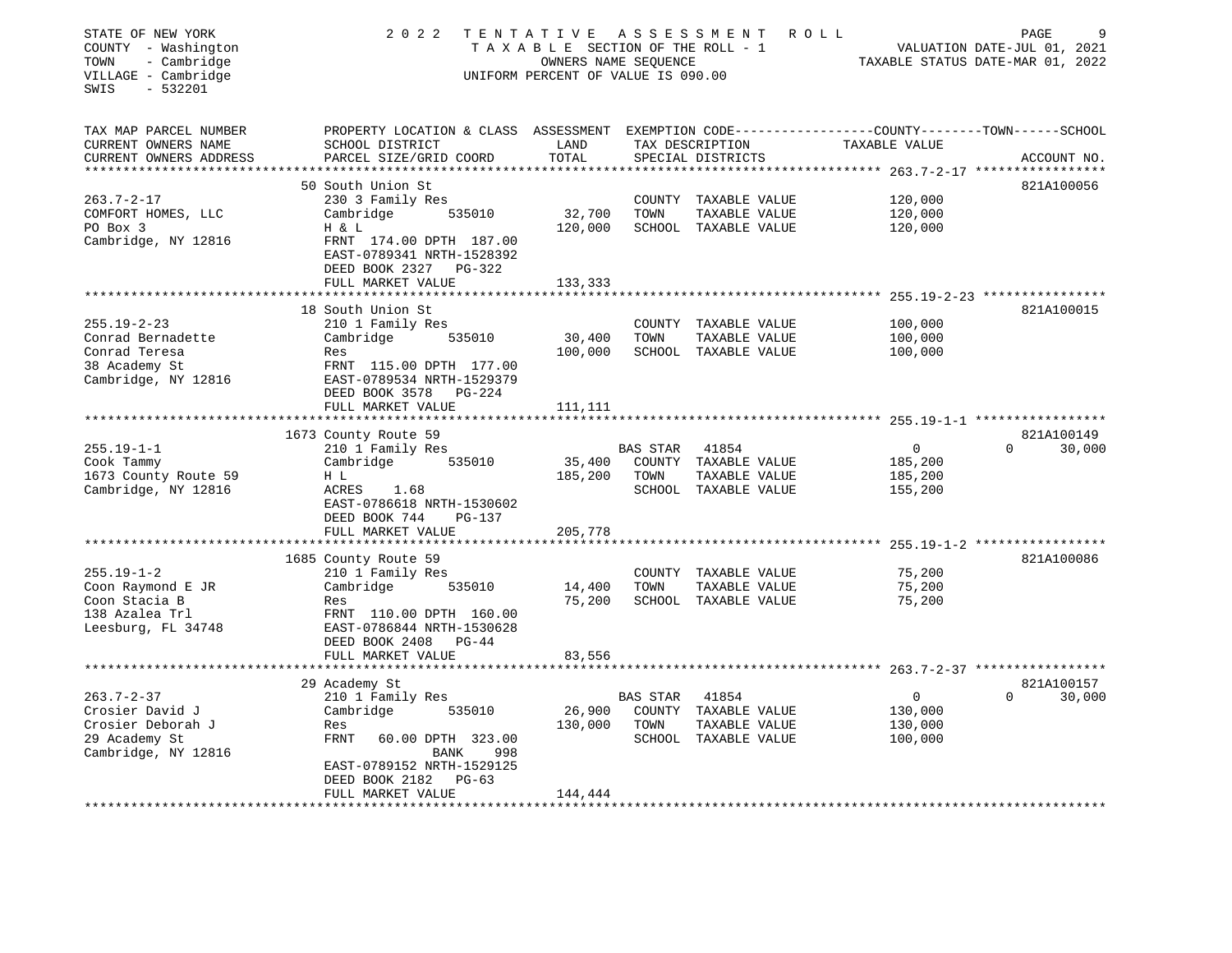| STATE OF NEW YORK<br>COUNTY - Washington<br>- Cambridge<br>TOWN<br>VILLAGE - Cambridge<br>$-532201$<br>SWIS | 2 0 2 2<br>TENTATIVE<br>TAXABLE SECTION OF THE ROLL - 1<br>UNIFORM PERCENT OF VALUE IS 090.00                                                                                                                 | ROLL<br>TAXABLE STATUS DATE-MAR 01, 2022 | 10<br>PAGE<br>VALUATION DATE-JUL 01, 2021 |                                                                        |                                                             |                                  |
|-------------------------------------------------------------------------------------------------------------|---------------------------------------------------------------------------------------------------------------------------------------------------------------------------------------------------------------|------------------------------------------|-------------------------------------------|------------------------------------------------------------------------|-------------------------------------------------------------|----------------------------------|
| TAX MAP PARCEL NUMBER<br>CURRENT OWNERS NAME<br>CURRENT OWNERS ADDRESS                                      | PROPERTY LOCATION & CLASS ASSESSMENT EXEMPTION CODE---------------COUNTY-------TOWN-----SCHOOL<br>SCHOOL DISTRICT<br>PARCEL SIZE/GRID COORD                                                                   | LAND<br>TOTAL                            |                                           | TAX DESCRIPTION<br>SPECIAL DISTRICTS                                   | TAXABLE VALUE                                               | ACCOUNT NO.                      |
| $255.19 - 1 - 6$<br>Cunningham Christian G<br>Goodrow Jennifer<br>51 Coila Rd<br>Cambridge, NY 12816        | 51 Coila Rd<br>210 1 Family Res<br>Cambridge<br>535010<br>Res<br>ACRES<br>1.20 BANK<br>999<br>EAST-0787422 NRTH-1530826<br>DEED BOOK 20200 PG-3189<br>FULL MARKET VALUE                                       | 35,000<br>136,900<br>152,111             | TOWN                                      | COUNTY TAXABLE VALUE<br>TAXABLE VALUE<br>SCHOOL TAXABLE VALUE          | 136,900<br>136,900<br>136,900                               | 821A100165                       |
|                                                                                                             |                                                                                                                                                                                                               |                                          |                                           |                                                                        |                                                             |                                  |
| $255.19 - 2 - 21$<br>Dansin Brian<br>Dansin Theresa<br>14 S Union St<br>Cambridge, NY 12816                 | 14 South Union St<br>210 1 Family Res<br>Cambridge<br>535010<br>Res<br>Renovations<br>FRNT<br>63.00 DPTH 194.00<br>0.27<br>ACRES<br>EAST-0789568 NRTH-1529570<br>DEED BOOK 20200 PG-4531<br>FULL MARKET VALUE | 26,000<br>175,000<br>194,444             | TOWN                                      | COUNTY TAXABLE VALUE<br>TAXABLE VALUE<br>SCHOOL TAXABLE VALUE          | 175,000<br>175,000<br>175,000                               | 821A100005                       |
|                                                                                                             | ***********************                                                                                                                                                                                       | * * * * * * * * * * *                    |                                           |                                                                        | ****************************** 255.19-2-22 **************** |                                  |
| $255.19 - 2 - 22$<br>Davis Matthew A<br>Davis Leanne N<br>16 S Union St<br>Cambridge, NY 12816              | 16 South Union St<br>210 1 Family Res<br>Cambridge<br>535010<br>Res<br>FRNT 100.00 DPTH 176.00<br>ACRES<br>$0.40$ BANK<br>999<br>EAST-0789557 NRTH-1529487<br>DEED BOOK 20210 PG-5861                         | 28,900<br>65,000                         | TOWN                                      | COUNTY TAXABLE VALUE<br>TAXABLE VALUE<br>SCHOOL TAXABLE VALUE          | 65,000<br>65,000<br>65,000                                  | 821A100048                       |
|                                                                                                             | FULL MARKET VALUE                                                                                                                                                                                             | 72,222                                   |                                           |                                                                        |                                                             |                                  |
| $255.20 - 1 - 2$<br>Dawley Gloria<br>25 North Union St<br>Cambridge, NY 12816                               | 25 North Union St<br>220 2 Family Res<br>Cambridge<br>535010<br>H & L<br>FRNT 277.00 DPTH 205.00<br>EAST-0790663 NRTH-1531541<br>DEED BOOK 821<br><b>PG-188</b><br>FULL MARKET VALUE                          | 39,700<br>170,000<br>188,889             | ENH STAR<br>TOWN                          | 41834<br>COUNTY TAXABLE VALUE<br>TAXABLE VALUE<br>SCHOOL TAXABLE VALUE | $\mathbf{0}$<br>170,000<br>170,000<br>95,100                | 821A100021<br>$\Omega$<br>74,900 |
|                                                                                                             |                                                                                                                                                                                                               |                                          |                                           |                                                                        |                                                             |                                  |
| $255.19 - 2 - 18$<br>Dearstyne Adam<br>Dearstyne Courtney<br>8 South Union St<br>Cambridge, NY 12816        | 8 South Union St<br>210 1 Family Res<br>Cambridge<br>535010<br>Res<br>FRNT 103.00 DPTH 180.00<br><b>BANK</b><br>999<br>EAST-0789630 NRTH-1529848<br>DEED BOOK 3010 PG-85<br>FULL MARKET VALUE                 | 29,400<br>121,000<br>134,444             | BAS STAR<br>COUNTY<br>TOWN<br>SCHOOL      | 41854<br>TAXABLE VALUE<br>TAXABLE VALUE<br>TAXABLE VALUE               | 0<br>121,000<br>121,000<br>91,000                           | 821A100096<br>0<br>30,000        |
|                                                                                                             |                                                                                                                                                                                                               |                                          |                                           |                                                                        |                                                             |                                  |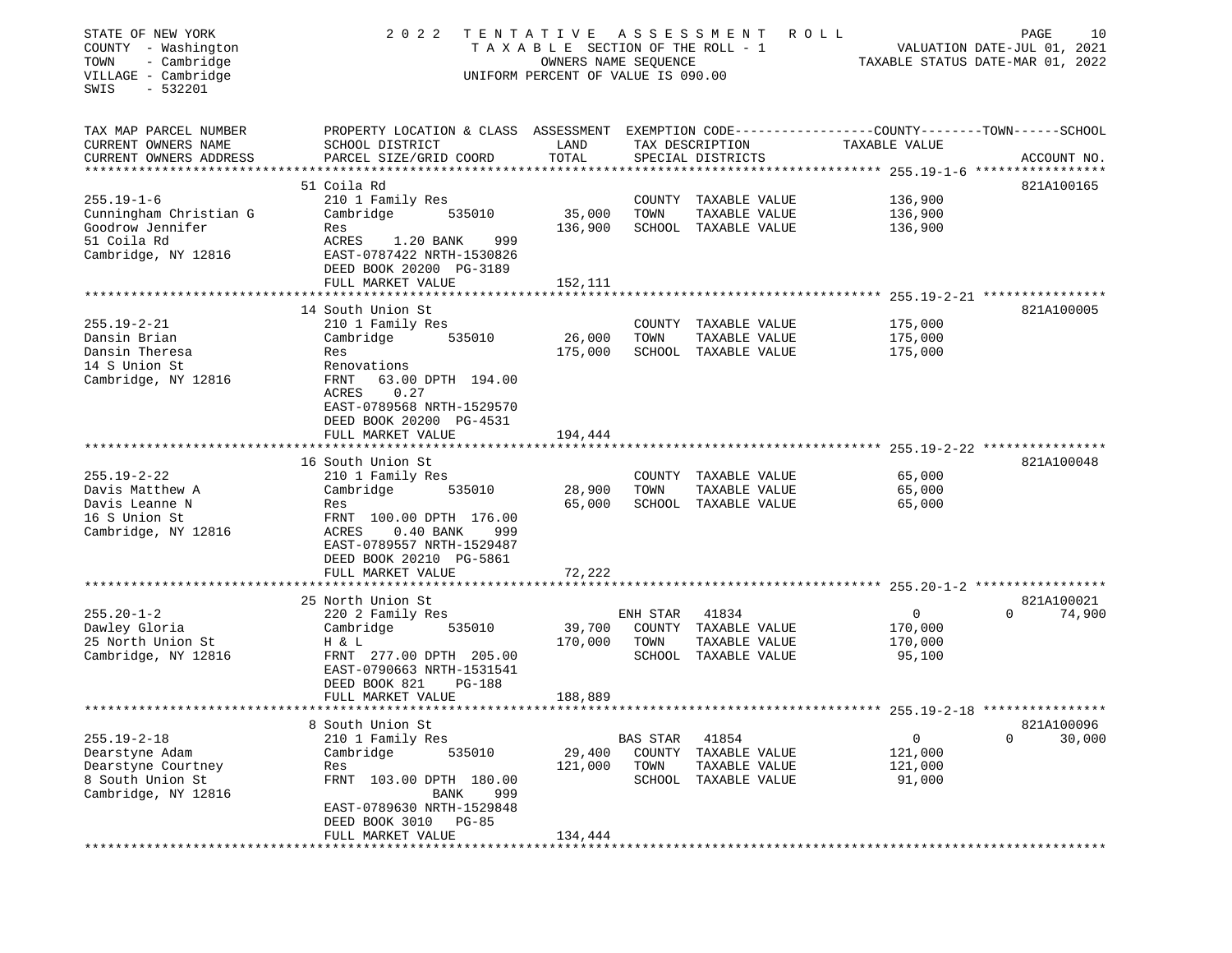| STATE OF NEW YORK<br>COUNTY - Washington<br>TOWN<br>- Cambridge<br>VILLAGE - Cambridge<br>$-532201$<br>SWIS | 2 0 2 2                                                                                                                                      | TENTATIVE ASSESSMENT ROLL<br>TAXABLE SECTION OF THE ROLL - 1<br>OWNERS NAME SEQUENCE<br>UNIFORM PERCENT OF VALUE IS 090.00 |                        | TAXABLE STATUS DATE-MAR 01, 2022      |                                               | PAGE<br>11<br>VALUATION DATE-JUL 01, 2021 |                      |
|-------------------------------------------------------------------------------------------------------------|----------------------------------------------------------------------------------------------------------------------------------------------|----------------------------------------------------------------------------------------------------------------------------|------------------------|---------------------------------------|-----------------------------------------------|-------------------------------------------|----------------------|
| TAX MAP PARCEL NUMBER<br>CURRENT OWNERS NAME<br>CURRENT OWNERS ADDRESS                                      | PROPERTY LOCATION & CLASS ASSESSMENT EXEMPTION CODE----------------COUNTY-------TOWN-----SCHOOL<br>SCHOOL DISTRICT<br>PARCEL SIZE/GRID COORD | LAND<br>TOTAL                                                                                                              |                        | TAX DESCRIPTION<br>SPECIAL DISTRICTS  | TAXABLE VALUE                                 |                                           | ACCOUNT NO.          |
| ***********************                                                                                     |                                                                                                                                              |                                                                                                                            |                        |                                       |                                               |                                           |                      |
| $255.19 - 1 - 33$                                                                                           | 111 West Main St<br>210 1 Family Res                                                                                                         |                                                                                                                            | BAS STAR               | 41854                                 | $\circ$                                       | $\Omega$                                  | 821A100146<br>30,000 |
| Dillard Joseph Berry                                                                                        | Cambridge<br>535010                                                                                                                          | 40,000                                                                                                                     |                        | COUNTY TAXABLE VALUE                  | 189,900                                       |                                           |                      |
| Dillard Mary Elizabeth                                                                                      | Res                                                                                                                                          | 189,900                                                                                                                    | TOWN                   | TAXABLE VALUE                         | 189,900                                       |                                           |                      |
| 111 West Main St                                                                                            | ACRES<br>1.40 BANK<br>999                                                                                                                    |                                                                                                                            |                        | SCHOOL TAXABLE VALUE                  | 159,900                                       |                                           |                      |
| Cambridge, NY 12816                                                                                         | EAST-0787677 NRTH-1530294                                                                                                                    |                                                                                                                            |                        |                                       |                                               |                                           |                      |
|                                                                                                             | DEED BOOK 842<br><b>PG-146</b>                                                                                                               |                                                                                                                            |                        |                                       |                                               |                                           |                      |
|                                                                                                             | FULL MARKET VALUE                                                                                                                            | 211,000                                                                                                                    |                        |                                       |                                               |                                           |                      |
|                                                                                                             | 30 South Union St                                                                                                                            |                                                                                                                            |                        |                                       |                                               |                                           | 821A100183           |
| $263.7 - 2 - 10$                                                                                            | 210 1 Family Res                                                                                                                             |                                                                                                                            | VET COM CT 41131       |                                       | 32,250                                        | 32,250                                    | $\mathbf 0$          |
| Duhon Kathrene Trustee                                                                                      | 535010<br>Cambridge                                                                                                                          |                                                                                                                            | 28,100 VET COM S 41134 |                                       | $\overline{0}$                                | $\mathbf 0$                               | 10,000               |
| Squiers et al Bruce Trustee                                                                                 | Res                                                                                                                                          | 129,000                                                                                                                    |                        | COUNTY TAXABLE VALUE                  | 96,750                                        |                                           |                      |
| 30 S Union St                                                                                               | 2809/172                                                                                                                                     |                                                                                                                            | TOWN                   | TAXABLE VALUE                         | 96,750                                        |                                           |                      |
| Cambridge, NY 12816                                                                                         | FRNT<br>82.00 DPTH 240.00<br>ACRES<br>$0.43$ BANK<br>999                                                                                     |                                                                                                                            |                        | SCHOOL TAXABLE VALUE                  | 119,000                                       |                                           |                      |
|                                                                                                             | EAST-0789433 NRTH-1529019                                                                                                                    |                                                                                                                            |                        |                                       |                                               |                                           |                      |
|                                                                                                             | DEED BOOK 20210 PG-6764                                                                                                                      |                                                                                                                            |                        |                                       |                                               |                                           |                      |
|                                                                                                             | FULL MARKET VALUE                                                                                                                            | 143,333                                                                                                                    |                        |                                       |                                               |                                           |                      |
|                                                                                                             |                                                                                                                                              |                                                                                                                            |                        |                                       |                                               |                                           |                      |
|                                                                                                             | 52 South Union St                                                                                                                            |                                                                                                                            |                        |                                       |                                               |                                           | 821A100046           |
| $263.7 - 2 - 18$                                                                                            | 210 1 Family Res                                                                                                                             |                                                                                                                            |                        | COUNTY TAXABLE VALUE                  | 114,600                                       |                                           |                      |
| Dupuis Alan P<br>106 W Main St                                                                              | Cambridge 535010<br>Res                                                                                                                      | 23,900<br>114,600                                                                                                          | TOWN                   | TAXABLE VALUE<br>SCHOOL TAXABLE VALUE | 114,600<br>114,600                            |                                           |                      |
| Cambridge, NY 12816                                                                                         | FRNT<br>60.00 DPTH 154.00                                                                                                                    |                                                                                                                            |                        |                                       |                                               |                                           |                      |
|                                                                                                             | 0.19<br>ACRES                                                                                                                                |                                                                                                                            |                        |                                       |                                               |                                           |                      |
|                                                                                                             | EAST-0789325 NRTH-1528289                                                                                                                    |                                                                                                                            |                        |                                       |                                               |                                           |                      |
|                                                                                                             | DEED BOOK 20200 PG-6169                                                                                                                      |                                                                                                                            |                        |                                       |                                               |                                           |                      |
|                                                                                                             | FULL MARKET VALUE                                                                                                                            | 127,333                                                                                                                    |                        |                                       |                                               |                                           |                      |
|                                                                                                             |                                                                                                                                              |                                                                                                                            |                        |                                       |                                               |                                           |                      |
| $263.7 - 1 - 21$                                                                                            | 46 Academy St<br>210 1 Family Res                                                                                                            |                                                                                                                            | VETWAR CTS 41120       |                                       | 13,425                                        | 13,425                                    | 821A100052<br>6,000  |
| Dupuis Raquel J                                                                                             | Cambridge<br>535010                                                                                                                          |                                                                                                                            | 28,200 AGED-CO         | 41802                                 | 19,019                                        | $\overline{0}$                            | $\mathbf 0$          |
| 46 Academy St                                                                                               | Res                                                                                                                                          |                                                                                                                            | 89,500 ENH STAR        | 41834                                 | $\overline{0}$                                | $\mathbf 0$                               | 74,900               |
| Cambridge, NY 12816                                                                                         | FRNT 116.00 DPTH 141.00                                                                                                                      |                                                                                                                            |                        | COUNTY TAXABLE VALUE                  | 57,056                                        |                                           |                      |
|                                                                                                             | EAST-0789003 NRTH-1528221                                                                                                                    |                                                                                                                            | TOWN                   | TAXABLE VALUE                         | 76,075                                        |                                           |                      |
|                                                                                                             | DEED BOOK 516<br>$PG-33$                                                                                                                     |                                                                                                                            |                        | SCHOOL TAXABLE VALUE                  | 8,600                                         |                                           |                      |
|                                                                                                             | FULL MARKET VALUE                                                                                                                            | 99,444                                                                                                                     |                        |                                       |                                               |                                           |                      |
|                                                                                                             |                                                                                                                                              | ***************                                                                                                            |                        |                                       | *************** 255.19-1-8.1 **************** |                                           |                      |
| $255.19 - 1 - 8.1$                                                                                          | 148 West Main St<br>485 >luse sm bld                                                                                                         |                                                                                                                            |                        | COUNTY TAXABLE VALUE                  | 52,000                                        |                                           | 821A100948           |
| Endee Robert H III                                                                                          | Cambridge<br>535010                                                                                                                          | 17,800                                                                                                                     | TOWN                   | TAXABLE VALUE                         | 52,000                                        |                                           |                      |
| 148 West Main St                                                                                            | FRNT<br>92.00 DPTH<br>90.00                                                                                                                  | 52,000                                                                                                                     |                        | SCHOOL TAXABLE VALUE                  | 52,000                                        |                                           |                      |
| Cambridge, NY 12816                                                                                         | EAST-0787507 NRTH-1530567                                                                                                                    |                                                                                                                            |                        |                                       |                                               |                                           |                      |
|                                                                                                             | DEED BOOK 2088<br>PG-61                                                                                                                      |                                                                                                                            |                        |                                       |                                               |                                           |                      |
|                                                                                                             | FULL MARKET VALUE                                                                                                                            | 57,778                                                                                                                     |                        |                                       |                                               |                                           |                      |
|                                                                                                             |                                                                                                                                              |                                                                                                                            |                        |                                       |                                               |                                           |                      |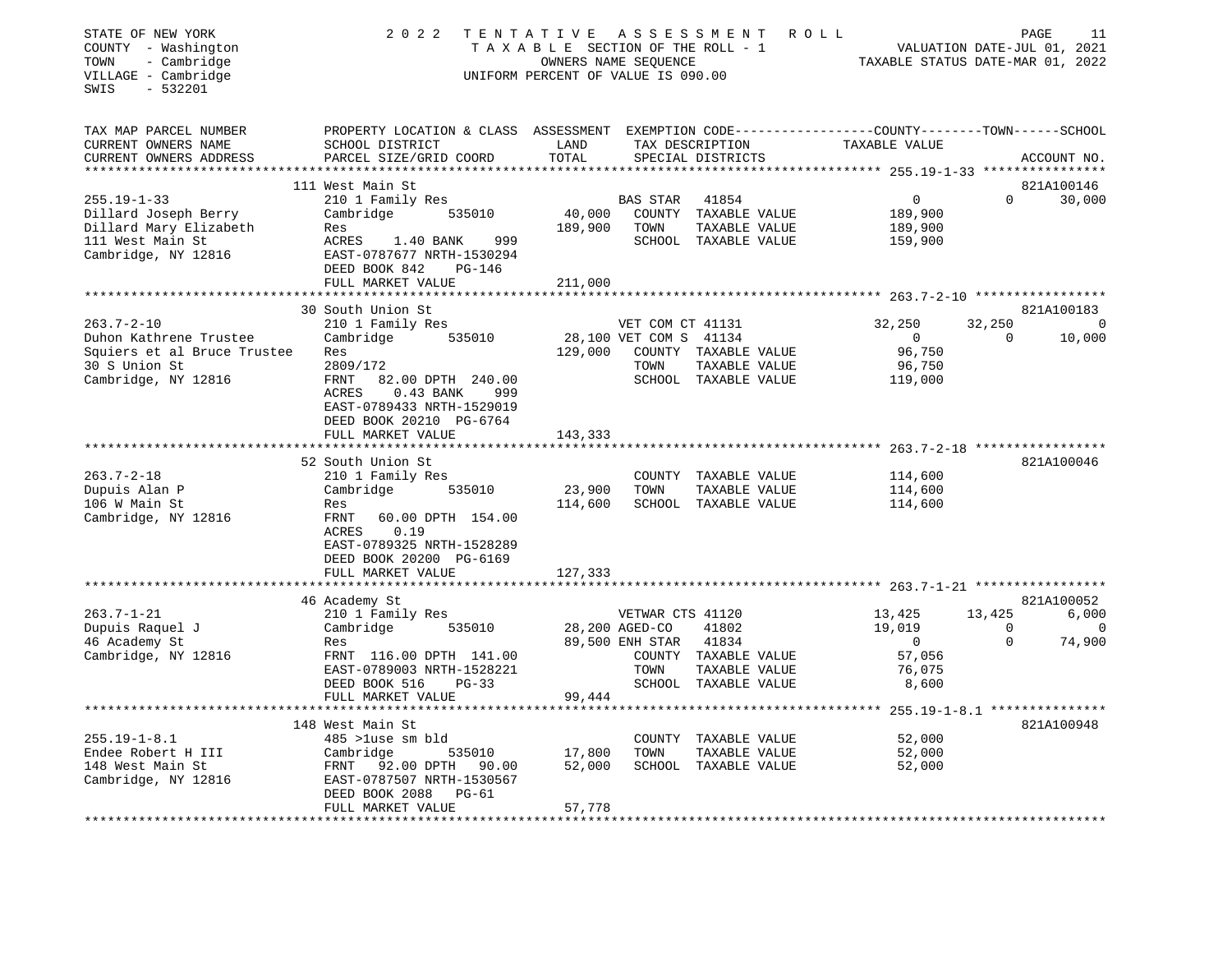| STATE OF NEW YORK<br>COUNTY - Washington<br>- Cambridge<br>TOWN<br>VILLAGE - Cambridge<br>SWIS<br>$-532201$ | 2 0 2 2                                                                                       | TENTATIVE<br>TAXABLE SECTION OF THE ROLL - 1<br>OWNERS NAME SEQUENCE<br>UNIFORM PERCENT OF VALUE IS 090.00 |                 | ASSESSMENT                            | ROLL                                                                          | 12<br>PAGE<br>VALUATION DATE-JUL 01, 2021<br>TAXABLE STATUS DATE-MAR 01, 2022 |
|-------------------------------------------------------------------------------------------------------------|-----------------------------------------------------------------------------------------------|------------------------------------------------------------------------------------------------------------|-----------------|---------------------------------------|-------------------------------------------------------------------------------|-------------------------------------------------------------------------------|
| TAX MAP PARCEL NUMBER<br>CURRENT OWNERS NAME<br>CURRENT OWNERS ADDRESS                                      | PROPERTY LOCATION & CLASS ASSESSMENT<br>SCHOOL DISTRICT<br>PARCEL SIZE/GRID COORD             | LAND<br>TOTAL                                                                                              |                 | TAX DESCRIPTION<br>SPECIAL DISTRICTS  | EXEMPTION CODE-----------------COUNTY-------TOWN------SCHOOL<br>TAXABLE VALUE | ACCOUNT NO.                                                                   |
|                                                                                                             | 16 Academy St                                                                                 | *********                                                                                                  |                 |                                       | *********** 263.7-1-11 ******************                                     | 821A100131                                                                    |
| $263.7 - 1 - 11$<br>Fazioli Meaghan L                                                                       | 210 1 Family Res<br>535010<br>Cambridge                                                       | 25,400                                                                                                     | COUNTY<br>TOWN  | TAXABLE VALUE<br>TAXABLE VALUE        | 168,800<br>168,800                                                            |                                                                               |
| 16 Academy St<br>Cambridge, NY 12816                                                                        | 3729/271<br>FRNT<br>66.00 DPTH 172.00                                                         | 168,800                                                                                                    |                 | SCHOOL TAXABLE VALUE                  | 168,800                                                                       |                                                                               |
|                                                                                                             | <b>BANK</b><br>999<br>EAST-0788820 NRTH-1529312<br>DEED BOOK 3729 PG-275<br>FULL MARKET VALUE | 187,556                                                                                                    |                 |                                       |                                                                               |                                                                               |
|                                                                                                             |                                                                                               |                                                                                                            |                 |                                       | ******* 263.7-2-30 *****                                                      |                                                                               |
|                                                                                                             | 45 Academy St                                                                                 |                                                                                                            |                 |                                       |                                                                               | 821A100057                                                                    |
| $263.7 - 2 - 30$                                                                                            | 210 1 Family Res                                                                              |                                                                                                            | <b>BAS STAR</b> | 41854                                 | $\mathbf 0$                                                                   | $\Omega$<br>30,000                                                            |
| Fedler Condon<br>Fedler Elizabeth                                                                           | 535010<br>Cambridge<br>Res                                                                    | 25,000<br>76,100                                                                                           | TOWN            | COUNTY TAXABLE VALUE<br>TAXABLE VALUE | 76,100<br>76,100                                                              |                                                                               |
| 45 Academy St                                                                                               | FRNT 62.00 DPTH 172.00                                                                        |                                                                                                            |                 | SCHOOL TAXABLE VALUE                  | 46,100                                                                        |                                                                               |
| Cambridge, NY 12816                                                                                         | EAST-0789148 NRTH-1528636<br>DEED BOOK 3404 PG-51                                             |                                                                                                            |                 |                                       |                                                                               |                                                                               |
|                                                                                                             | FULL MARKET VALUE                                                                             | 84,556                                                                                                     |                 |                                       |                                                                               |                                                                               |
|                                                                                                             | ***********************                                                                       |                                                                                                            |                 |                                       |                                                                               |                                                                               |
| $263.7 - 1 - 18$                                                                                            | 34 Academy St<br>210 1 Family Res                                                             |                                                                                                            | <b>BAS STAR</b> | 41854                                 | $\mathbf 0$                                                                   | 821A100182<br>30,000<br>$\Omega$                                              |
| Fitzgerald David W                                                                                          | Cambridge<br>535010                                                                           | 42,300                                                                                                     |                 | COUNTY TAXABLE VALUE                  | 158,500                                                                       |                                                                               |
| Fitzgerald Wendy A                                                                                          | Res                                                                                           | 158,500                                                                                                    | TOWN            | TAXABLE VALUE                         | 158,500                                                                       |                                                                               |
| 34 Academy St                                                                                               | ACRES<br>1.05 BANK<br>999                                                                     |                                                                                                            |                 | SCHOOL TAXABLE VALUE                  | 128,500                                                                       |                                                                               |
| Cambridge, NY 12816                                                                                         | EAST-0788857 NRTH-1528685<br>DEED BOOK 812<br>$PG-7$                                          |                                                                                                            |                 |                                       |                                                                               |                                                                               |
| **********************                                                                                      | FULL MARKET VALUE<br>**********************************                                       | 176,111                                                                                                    |                 |                                       |                                                                               |                                                                               |
|                                                                                                             | 93 West Main St                                                                               |                                                                                                            |                 |                                       |                                                                               | 821A100072                                                                    |
| $255.19 - 3 - 4$                                                                                            | 210 1 Family Res                                                                              |                                                                                                            | COUNTY          | TAXABLE VALUE                         | 239,000                                                                       |                                                                               |
| Foley Paul                                                                                                  | Cambridge<br>535010                                                                           | 28,700                                                                                                     | TOWN            | TAXABLE VALUE                         | 239,000                                                                       |                                                                               |
| 93 West Main St                                                                                             | Res                                                                                           | 239,000                                                                                                    |                 | SCHOOL TAXABLE VALUE                  | 239,000                                                                       |                                                                               |
| Cambridge, NY 12816                                                                                         | FRNT<br>81.00 DPTH 232.00<br>EAST-0788525 NRTH-1530008<br>DEED BOOK 1941<br>PG-289            |                                                                                                            |                 |                                       |                                                                               |                                                                               |
|                                                                                                             | FULL MARKET VALUE                                                                             | 265,556                                                                                                    |                 |                                       |                                                                               |                                                                               |
|                                                                                                             | 106 West Main St                                                                              |                                                                                                            |                 |                                       |                                                                               | 821A100103                                                                    |
| $255.19 - 1 - 23$                                                                                           | 210 1 Family Res                                                                              |                                                                                                            |                 | COUNTY TAXABLE VALUE                  | 176,700                                                                       |                                                                               |
| Foster Teresa A                                                                                             | Cambridge<br>535010                                                                           | 24,800                                                                                                     | TOWN            | TAXABLE VALUE                         | 176,700                                                                       |                                                                               |
| 106 West Main St                                                                                            | Res                                                                                           | 176,700                                                                                                    |                 | SCHOOL TAXABLE VALUE                  | 176,700                                                                       |                                                                               |
| Cambridge, NY 12816                                                                                         | Ease 844/267                                                                                  |                                                                                                            |                 |                                       |                                                                               |                                                                               |
|                                                                                                             | <b>FRNT</b><br>44.00 DPTH 236.00                                                              |                                                                                                            |                 |                                       |                                                                               |                                                                               |
|                                                                                                             | BANK<br>999<br>EAST-0789176 NRTH-1530267                                                      |                                                                                                            |                 |                                       |                                                                               |                                                                               |
|                                                                                                             | DEED BOOK 3970<br>$PG-262$                                                                    |                                                                                                            |                 |                                       |                                                                               |                                                                               |
|                                                                                                             | FULL MARKET VALUE<br>********************                                                     | 196,333                                                                                                    |                 |                                       |                                                                               |                                                                               |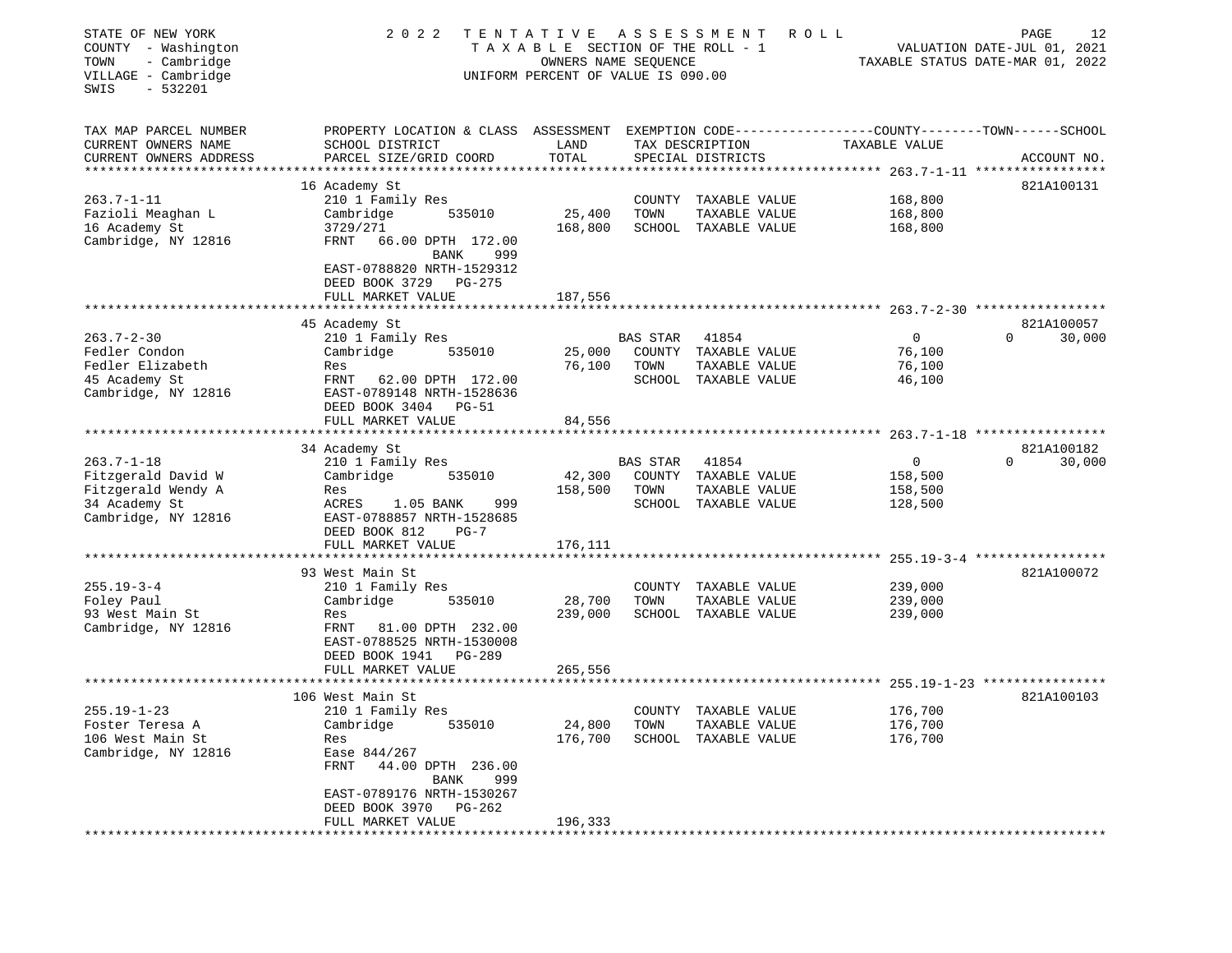| STATE OF NEW YORK<br>COUNTY - Washington<br>- Cambridge<br>TOWN<br>VILLAGE - Cambridge<br>$-532201$<br>SWIS | 2022                                                                                                                                  | TENTATIVE ASSESSMENT<br>TAXABLE SECTION OF THE ROLL - 1<br>OWNERS NAME SEQUENCE<br>UNIFORM PERCENT OF VALUE IS 090.00 |      |                      | R O L L       | 13<br>PAGE<br>VALUATION DATE-JUL 01, 2021<br>TAXABLE STATUS DATE-MAR 01, 2022 |
|-------------------------------------------------------------------------------------------------------------|---------------------------------------------------------------------------------------------------------------------------------------|-----------------------------------------------------------------------------------------------------------------------|------|----------------------|---------------|-------------------------------------------------------------------------------|
| TAX MAP PARCEL NUMBER<br>CURRENT OWNERS NAME                                                                | PROPERTY LOCATION & CLASS ASSESSMENT EXEMPTION CODE---------------COUNTY-------TOWN-----SCHOOL<br>SCHOOL DISTRICT                     | LAND                                                                                                                  |      | TAX DESCRIPTION      | TAXABLE VALUE |                                                                               |
| CURRENT OWNERS ADDRESS                                                                                      | PARCEL SIZE/GRID COORD                                                                                                                | TOTAL                                                                                                                 |      | SPECIAL DISTRICTS    |               | ACCOUNT NO.                                                                   |
|                                                                                                             | 74 West Main St                                                                                                                       |                                                                                                                       |      |                      |               | 821A100030                                                                    |
| $255.19 - 1 - 16$                                                                                           | 482 Det row bldg                                                                                                                      |                                                                                                                       |      | COUNTY TAXABLE VALUE | 147,600       |                                                                               |
| FZM Properties LLC                                                                                          | Cambridge<br>535010                                                                                                                   | 25,400                                                                                                                | TOWN | TAXABLE VALUE        | 147,600       |                                                                               |
| 35 Knollwood Dr                                                                                             | Restaurant & Apts                                                                                                                     | 147,600                                                                                                               |      | SCHOOL TAXABLE VALUE | 147,600       |                                                                               |
| Ballston Lake, NY 12019                                                                                     | FRNT<br>75.00 DPTH 157.00<br>ACRES<br>$0.31$ BANK<br>997<br>EAST-0789765 NRTH-1530310<br>DEED BOOK 20210 PG-7303                      |                                                                                                                       |      |                      |               |                                                                               |
|                                                                                                             | FULL MARKET VALUE                                                                                                                     | 164,000                                                                                                               |      |                      |               |                                                                               |
|                                                                                                             |                                                                                                                                       |                                                                                                                       |      |                      |               |                                                                               |
| $255.19 - 1 - 22$                                                                                           | 104 West Main St<br>411 Apartment                                                                                                     |                                                                                                                       |      | COUNTY TAXABLE VALUE | 150,800       | 821A100084                                                                    |
| FZM Properties LLC                                                                                          | 535010<br>Cambridge                                                                                                                   | 28,700                                                                                                                | TOWN | TAXABLE VALUE        | 150,800       |                                                                               |
| 35 Knollwood Dr                                                                                             | H & L                                                                                                                                 | 150,800                                                                                                               |      | SCHOOL TAXABLE VALUE | 150,800       |                                                                               |
| Ballston Lake, NY 12019                                                                                     | Ease 844/267<br>FRNT 102.00 DPTH 226.00<br>0.50<br>ACRES<br>EAST-0789248 NRTH-1530275<br>DEED BOOK 20200 PG-4854<br>FULL MARKET VALUE | 167,556                                                                                                               |      |                      |               |                                                                               |
|                                                                                                             |                                                                                                                                       |                                                                                                                       |      |                      |               |                                                                               |
|                                                                                                             | 116 West Main St                                                                                                                      |                                                                                                                       |      |                      |               | 821A100181                                                                    |
| $255.19 - 1 - 28$                                                                                           | 411 Apartment                                                                                                                         |                                                                                                                       |      | COUNTY TAXABLE VALUE | 155,300       |                                                                               |
| FZM Properties LLC                                                                                          | Cambridge<br>535010                                                                                                                   | 34,100                                                                                                                | TOWN | TAXABLE VALUE        | 155,300       |                                                                               |
| 35 Knollwood Dr                                                                                             | Apts 4                                                                                                                                | 155,300                                                                                                               |      | SCHOOL TAXABLE VALUE | 155,300       |                                                                               |
| Ballston Lake, NY 12019                                                                                     | FRNT 124.00 DPTH 400.00<br>ACRES<br>1.18<br>EAST-0788773 NRTH-1530302<br>DEED BOOK 20210 PG-7619                                      |                                                                                                                       |      |                      |               |                                                                               |
|                                                                                                             | FULL MARKET VALUE                                                                                                                     | 172,556                                                                                                               |      |                      |               |                                                                               |
|                                                                                                             | 1 Pleasant St                                                                                                                         |                                                                                                                       |      |                      |               | 821A100038                                                                    |
| $263.7 - 1 - 7$                                                                                             | 411 Apartment                                                                                                                         |                                                                                                                       |      | COUNTY TAXABLE VALUE | 112,400       |                                                                               |
| FZM Properties LLC                                                                                          | Cambridge<br>535010                                                                                                                   | 22,500                                                                                                                | TOWN | TAXABLE VALUE        | 112,400       |                                                                               |
| 35 Knollwood Dr                                                                                             | Apts                                                                                                                                  | 112,400                                                                                                               |      | SCHOOL TAXABLE VALUE | 112,400       |                                                                               |
| Ballston Lake, NY 12019                                                                                     | 82.00 DPTH 113.00<br>FRNT<br>ACRES<br>0.21<br>EAST-0788745 NRTH-1529523<br>DEED BOOK 20210 PG-7532                                    |                                                                                                                       |      |                      |               |                                                                               |
|                                                                                                             | FULL MARKET VALUE                                                                                                                     | 124,889                                                                                                               |      |                      |               |                                                                               |
|                                                                                                             | 73 West Main St                                                                                                                       |                                                                                                                       |      |                      |               | 821A100001                                                                    |
| $255.19 - 2 - 4$                                                                                            | 471 Funeral home                                                                                                                      |                                                                                                                       |      | COUNTY TAXABLE VALUE | 219,300       |                                                                               |
| Gariepy Holdings, LLC                                                                                       | Cambridge<br>535010                                                                                                                   | 26,900                                                                                                                | TOWN | TAXABLE VALUE        | 219,300       |                                                                               |
| 19 East Broadway                                                                                            | Funeral Home                                                                                                                          | 219,300                                                                                                               |      | SCHOOL TAXABLE VALUE | 219,300       |                                                                               |
| Salem, NY 12865                                                                                             | FRNT<br>66.00 DPTH<br>ACRES<br>0.36<br>EAST-0789110 NRTH-1529962<br>DEED BOOK 3486<br>PG-288<br>FULL MARKET VALUE                     | 243,667                                                                                                               |      |                      |               |                                                                               |
|                                                                                                             |                                                                                                                                       |                                                                                                                       |      |                      |               |                                                                               |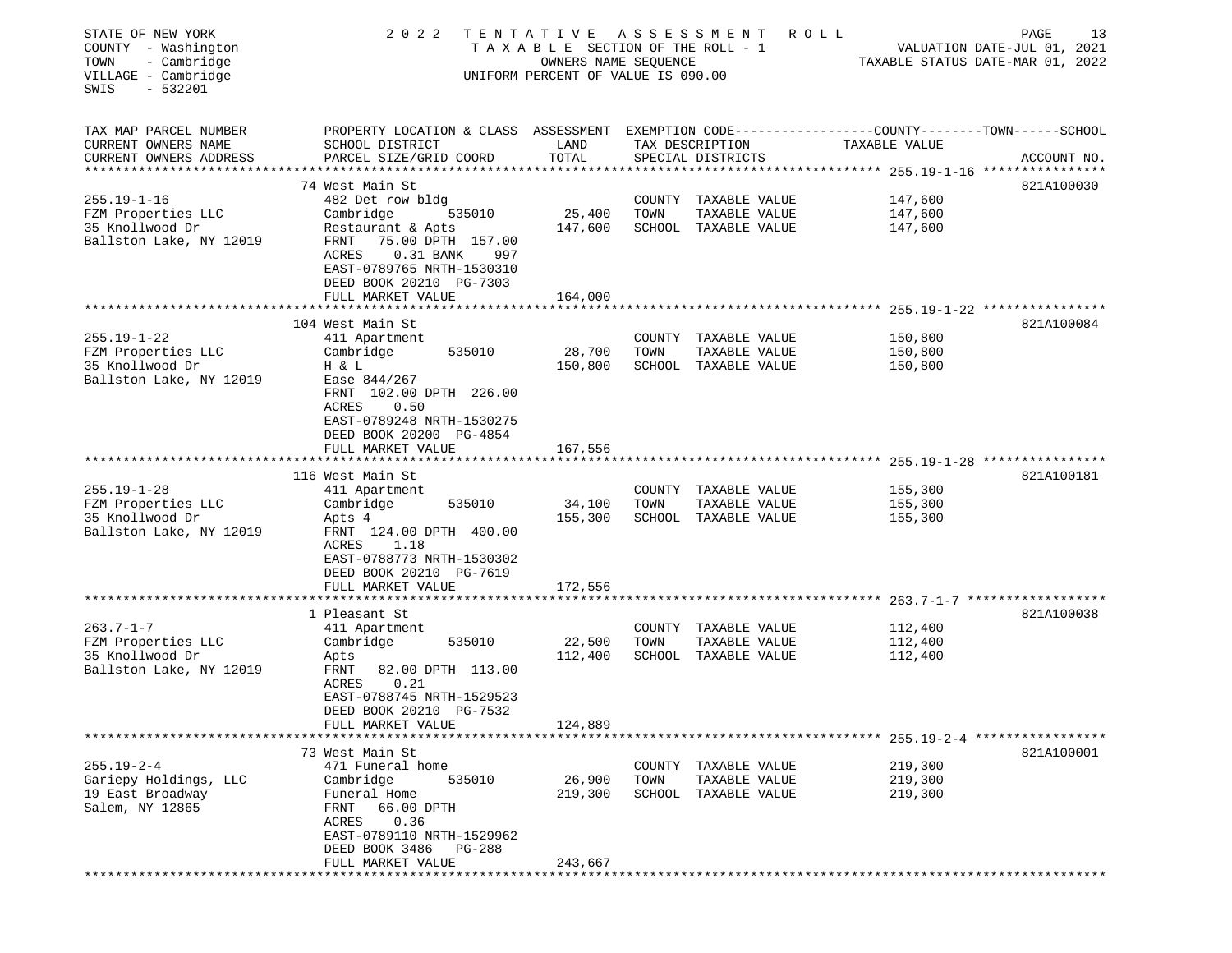| STATE OF NEW YORK<br>COUNTY - Washington<br>TOWN<br>- Cambridge<br>VILLAGE - Cambridge<br>$-532201$<br>SWIS | 2 0 2 2                                                                                                                                                  | TENTATIVE ASSESSMENT<br>TAXABLE SECTION OF THE ROLL - 1<br>OWNERS NAME SEQUENCE<br>UNIFORM PERCENT OF VALUE IS 090.00 |                         |                                                                        | <b>ROLL</b><br>TAXABLE STATUS DATE-MAR 01, 2022 |                    | PAGE<br>14<br>VALUATION DATE-JUL 01, 2021 |
|-------------------------------------------------------------------------------------------------------------|----------------------------------------------------------------------------------------------------------------------------------------------------------|-----------------------------------------------------------------------------------------------------------------------|-------------------------|------------------------------------------------------------------------|-------------------------------------------------|--------------------|-------------------------------------------|
| TAX MAP PARCEL NUMBER<br>CURRENT OWNERS NAME<br>CURRENT OWNERS ADDRESS                                      | PROPERTY LOCATION & CLASS ASSESSMENT EXEMPTION CODE----------------COUNTY-------TOWN------SCHOOL<br>SCHOOL DISTRICT<br>PARCEL SIZE/GRID COORD            | LAND<br>TOTAL                                                                                                         |                         | TAX DESCRIPTION<br>SPECIAL DISTRICTS                                   | TAXABLE VALUE                                   |                    | ACCOUNT NO.                               |
|                                                                                                             | 110 West Main St                                                                                                                                         |                                                                                                                       |                         |                                                                        |                                                 |                    | 821A100113                                |
| $255.19 - 1 - 25$<br>Gausewitz Karl<br>Gausewitz Sara<br>110 West Main St<br>Cambridge, NY 12816            | 210 1 Family Res<br>Cambridge<br>535010<br>Res<br>FRNT<br>73.00 DPTH 290.00<br>EAST-0789047 NRTH-1530259<br>DEED BOOK 481<br>PG-667<br>FULL MARKET VALUE | 22,000<br>163,900<br>182,111                                                                                          | ENH STAR<br>TOWN        | 41834<br>COUNTY TAXABLE VALUE<br>TAXABLE VALUE<br>SCHOOL TAXABLE VALUE | $\Omega$<br>163,900<br>163,900<br>89,000        | $\Omega$           | 74,900                                    |
|                                                                                                             |                                                                                                                                                          |                                                                                                                       |                         |                                                                        |                                                 |                    |                                           |
|                                                                                                             | 9 Myrtle Ave                                                                                                                                             |                                                                                                                       |                         |                                                                        |                                                 |                    | 821A100008                                |
| $263.7 - 1 - 4$                                                                                             | 210 1 Family Res<br>535010                                                                                                                               |                                                                                                                       | VETCOM CTS 41130        | 41854                                                                  | 49,075<br>$\circ$                               | 45,000<br>$\Omega$ | 10,000                                    |
| Giglio Frank<br>Thompson Florence<br>9 Myrtle Ave                                                           | Cambridge<br>Res<br>916/89                                                                                                                               | 196,300                                                                                                               | 29,900 BAS STAR<br>TOWN | COUNTY TAXABLE VALUE<br>TAXABLE VALUE                                  | 147,225<br>151,300                              |                    | 30,000                                    |
| Cambridge, NY 12816                                                                                         | FRNT 102.00 DPTH 194.00<br>ACRES<br>0.41<br>EAST-0788647 NRTH-1529305<br>DEED BOOK 916<br><b>PG-89</b><br>FULL MARKET VALUE                              | 218,111                                                                                                               |                         | SCHOOL TAXABLE VALUE                                                   | 156,300                                         |                    |                                           |
|                                                                                                             |                                                                                                                                                          |                                                                                                                       |                         |                                                                        |                                                 |                    |                                           |
|                                                                                                             | 7 Gilmore Ave                                                                                                                                            |                                                                                                                       |                         |                                                                        |                                                 |                    | 821A100136                                |
| $255.19 - 2 - 27$                                                                                           | 210 1 Family Res                                                                                                                                         |                                                                                                                       |                         | COUNTY TAXABLE VALUE                                                   | 120,900                                         |                    |                                           |
| Giglio Zeke Jon                                                                                             | 535010<br>Cambridge                                                                                                                                      | 26,900                                                                                                                | TOWN                    | TAXABLE VALUE                                                          | 120,900                                         |                    |                                           |
| 7 Gilmore Ave<br>Cambridge, NY 12816                                                                        | Res<br>FRNT<br>66.00 DPTH 217.00<br>ACRES<br>0.33 BANK<br>999<br>EAST-0789406 NRTH-1529703<br>DEED BOOK 20210 PG-4878<br>FULL MARKET VALUE               | 120,900<br>134,333                                                                                                    |                         | SCHOOL TAXABLE VALUE                                                   | 120,900                                         |                    |                                           |
|                                                                                                             |                                                                                                                                                          |                                                                                                                       |                         |                                                                        |                                                 |                    |                                           |
|                                                                                                             | 6 Gilmore Ave                                                                                                                                            |                                                                                                                       |                         |                                                                        |                                                 |                    | 821A100176                                |
| $255.19 - 2 - 33$                                                                                           | 210 1 Family Res                                                                                                                                         |                                                                                                                       | BAS STAR                | 41854                                                                  | $\mathbf{0}$                                    | $\Omega$           | 30,000                                    |
| Goldstone Jeffrey<br>Goldstone Frances L                                                                    | Cambridge<br>535010<br>Res                                                                                                                               | 23,700<br>194,200                                                                                                     | TOWN                    | COUNTY TAXABLE VALUE<br>TAXABLE VALUE                                  | 194,200<br>194,200                              |                    |                                           |
| 6 Gilmore Ave<br>Cambridge, NY 12816                                                                        | FRNT<br>66.00 DPTH 140.00<br>EAST-0789175 NRTH-1529753<br>DEED BOOK 793<br>$PG-49$                                                                       |                                                                                                                       |                         | SCHOOL TAXABLE VALUE                                                   | 164,200                                         |                    |                                           |
|                                                                                                             | FULL MARKET VALUE                                                                                                                                        | 215,778                                                                                                               |                         |                                                                        |                                                 |                    |                                           |
|                                                                                                             |                                                                                                                                                          |                                                                                                                       |                         |                                                                        | ********** 263.7-2-5 *******************        |                    |                                           |
|                                                                                                             | 18 Gilmore Ave                                                                                                                                           |                                                                                                                       |                         |                                                                        |                                                 |                    | 821A100175                                |
| $263.7 - 2 - 5$                                                                                             | 280 Res Multiple                                                                                                                                         |                                                                                                                       |                         | COUNTY TAXABLE VALUE                                                   | 257,000                                         |                    |                                           |
| Grant Kathy B<br>18 Gilmore Ave                                                                             | Cambridge<br>535010<br>75.00 DPTH 156.00<br>FRNT                                                                                                         | 25,800<br>257,000                                                                                                     | TOWN                    | TAXABLE VALUE<br>SCHOOL TAXABLE VALUE                                  | 257,000<br>257,000                              |                    |                                           |
| Cambridge, NY 12816                                                                                         | $0.25$ BANK<br>ACRES<br>999<br>EAST-0789195 NRTH-1529335<br>DEED BOOK 20210 PG-555                                                                       |                                                                                                                       |                         |                                                                        |                                                 |                    |                                           |
|                                                                                                             | FULL MARKET VALUE                                                                                                                                        | 285,556<br>*****************                                                                                          |                         |                                                                        |                                                 |                    |                                           |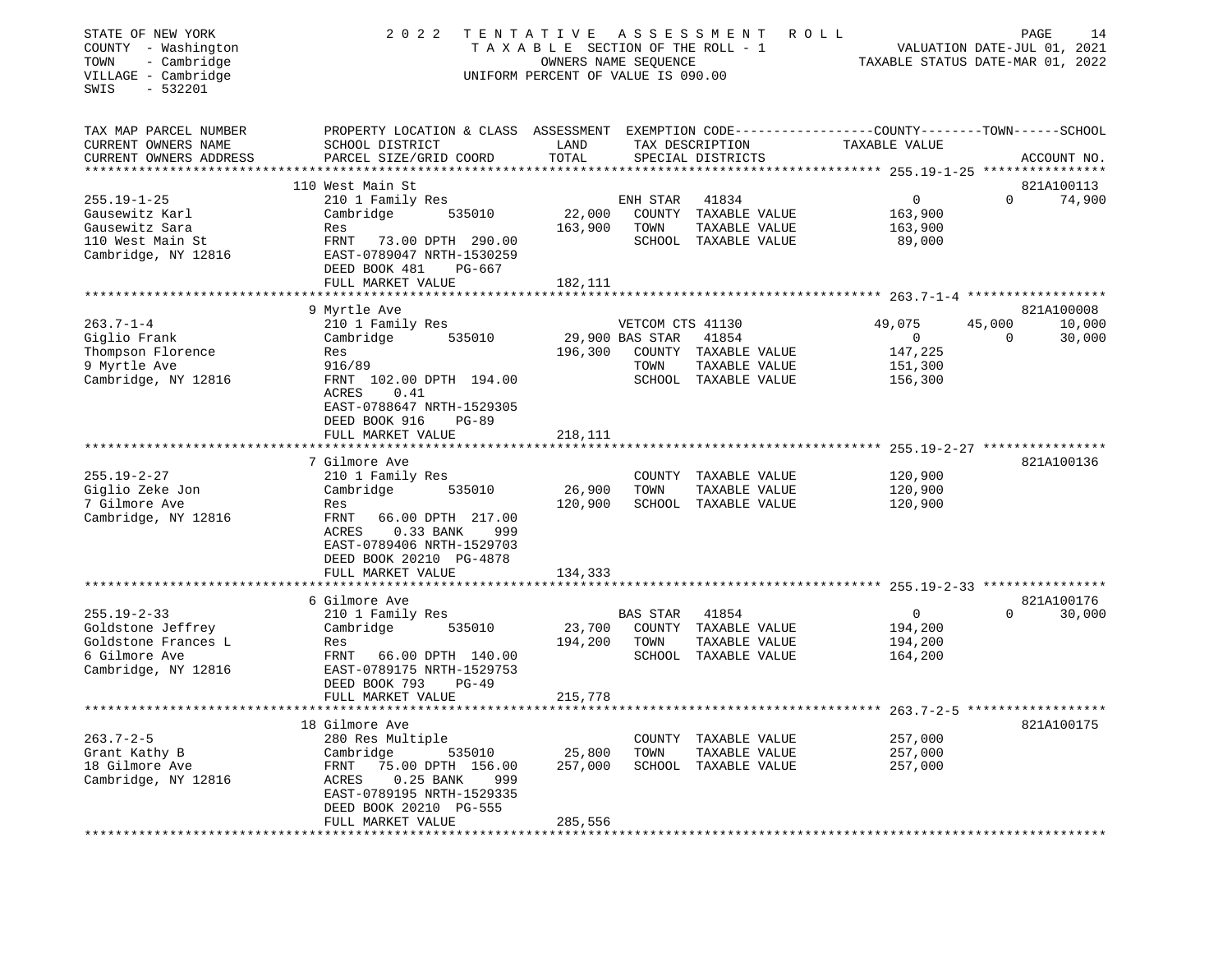| STATE OF NEW YORK<br>COUNTY - Washington<br>- Cambridge<br>TOWN<br>VILLAGE - Cambridge<br>$-532201$<br>SWIS  | 2 0 2 2                                                                                                                                                            | TAXABLE SECTION OF THE ROLL - 1<br>OWNERS NAME SEQUENCE<br>UNIFORM PERCENT OF VALUE IS 090.00 |                 | TENTATIVE ASSESSMENT ROLL                                                       |                                                           | PAGE<br>15<br>VALUATION DATE-JUL 01, 2021<br>TAXABLE STATUS DATE-MAR 01, 2022 |
|--------------------------------------------------------------------------------------------------------------|--------------------------------------------------------------------------------------------------------------------------------------------------------------------|-----------------------------------------------------------------------------------------------|-----------------|---------------------------------------------------------------------------------|-----------------------------------------------------------|-------------------------------------------------------------------------------|
| TAX MAP PARCEL NUMBER<br>CURRENT OWNERS NAME<br>CURRENT OWNERS ADDRESS                                       | PROPERTY LOCATION & CLASS ASSESSMENT EXEMPTION CODE---------------COUNTY-------TOWN------SCHOOL<br>SCHOOL DISTRICT<br>PARCEL SIZE/GRID COORD                       | LAND<br>TOTAL                                                                                 |                 | TAX DESCRIPTION<br>SPECIAL DISTRICTS                                            | TAXABLE VALUE                                             | ACCOUNT NO.                                                                   |
|                                                                                                              | 119 West Main St                                                                                                                                                   |                                                                                               |                 |                                                                                 |                                                           | 821A100069                                                                    |
| $255.19 - 1 - 35$<br>Gray Edward Jr -LE-<br>Gray Gladys -LE-<br>119 West Main St<br>Cambridge, NY 12816      | 210 1 Family Res<br>535010<br>Cambridge<br>Res<br>ACRES 1.50<br>EAST-0787171 NRTH-1530463<br>DEED BOOK 814<br><b>PG-158</b>                                        | 22,300<br>118,400                                                                             | TOWN            | COUNTY TAXABLE VALUE<br>TAXABLE VALUE<br>SCHOOL TAXABLE VALUE                   | 118,400<br>118,400<br>118,400                             |                                                                               |
|                                                                                                              | FULL MARKET VALUE                                                                                                                                                  | 131,556                                                                                       |                 |                                                                                 |                                                           |                                                                               |
|                                                                                                              |                                                                                                                                                                    |                                                                                               |                 |                                                                                 |                                                           |                                                                               |
| $263.11 - 1 - 1$<br>Green-Witham Leslie Anne<br>Witham Clifton J<br>90 South Union St<br>Cambridge, NY 12816 | 90 South Union St<br>242 Rurl res&rec<br>Cambridge<br>535010<br>Res<br>ACRES 17.20<br>EAST-0788591 NRTH-1526878                                                    | 50,700 BAS STAR<br>202,700                                                                    | AG DIST<br>TOWN | 41720<br>41854<br>COUNTY TAXABLE VALUE<br>TAXABLE VALUE<br>SCHOOL TAXABLE VALUE | 33,077<br>$\overline{0}$<br>169,623<br>169,623<br>139,623 | 821A100130<br>33,077<br>33,077<br>$\mathbf 0$<br>30,000                       |
| MAY BE SUBJECT TO PAYMENT<br>UNDER AGDIST LAW TIL 2026                                                       | DEED BOOK 3358 PG-340<br>FULL MARKET VALUE                                                                                                                         | 225,222                                                                                       |                 |                                                                                 |                                                           |                                                                               |
|                                                                                                              | Coila Rd                                                                                                                                                           |                                                                                               |                 |                                                                                 |                                                           | 821A100849                                                                    |
| $255.19 - 1 - 5$<br>Gruber Paul J<br>Gruber Andrianna<br>39 Coila Rd<br>Cambridge, NY 12816                  | 311 Res vac land<br>Cambridge<br>535010<br>Land<br>FRNT 135.00 DPTH 106.00<br>EAST-0787194 NRTH-1530853<br>DEED BOOK 438<br>PG-569                                 | 14,400<br>14,400                                                                              | TOWN            | COUNTY TAXABLE VALUE<br>TAXABLE VALUE<br>SCHOOL TAXABLE VALUE                   | 14,400<br>14,400<br>14,400                                |                                                                               |
|                                                                                                              | FULL MARKET VALUE                                                                                                                                                  | 16,000                                                                                        |                 |                                                                                 |                                                           |                                                                               |
|                                                                                                              | West Main St                                                                                                                                                       |                                                                                               |                 |                                                                                 |                                                           |                                                                               |
| $255.19 - 2 - 8.1$<br>H Clark Property Rentals LLC<br>1183 Ashgrove Rd<br>Cambridge, NY 12816                | 311 Res vac land<br>Cambridge<br>535010<br>5.00 DPTH 263.00<br>FRNT<br>ACRES<br>0.03<br>EAST-0789477 NRTH-1530029<br>DEED BOOK 20191 PG-26586<br>FULL MARKET VALUE | 300<br>300<br>333                                                                             | TOWN            | COUNTY TAXABLE VALUE<br>TAXABLE VALUE<br>SCHOOL TAXABLE VALUE                   | 300<br>300<br>300                                         |                                                                               |
|                                                                                                              |                                                                                                                                                                    |                                                                                               |                 |                                                                                 |                                                           |                                                                               |
| $255.19 - 2 - 9$<br>H Clark Property Rentals LLC<br>1183 Ashgrove Rd<br>Cambridge, NY 12816                  | 63 West Main St<br>433 Auto body<br>Cambridge<br>535010<br>2738/60<br>FRNT<br>70.00 DPTH<br>0.77<br>ACRES<br>EAST-0789548 NRTH-1530023<br>DEED BOOK 20191 PG-26586 | 24,500<br>152,000                                                                             | TOWN            | COUNTY TAXABLE VALUE<br>TAXABLE VALUE<br>SCHOOL TAXABLE VALUE                   | 152,000<br>152,000<br>152,000                             | 821A100105                                                                    |
| *********************                                                                                        | FULL MARKET VALUE                                                                                                                                                  | 168,889                                                                                       |                 |                                                                                 |                                                           |                                                                               |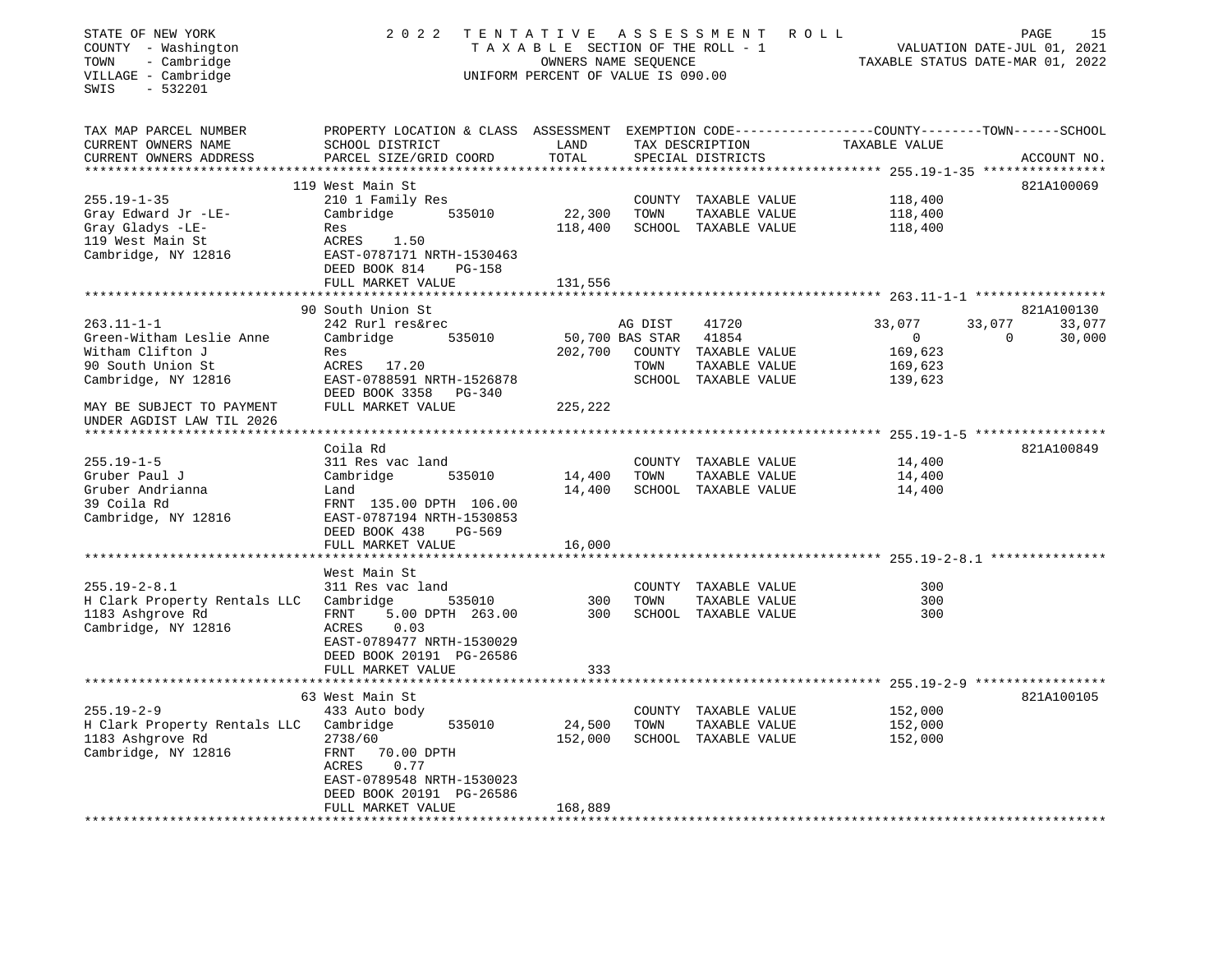| STATE OF NEW YORK<br>COUNTY - Washington<br>- Cambridge<br>TOWN<br>VILLAGE - Cambridge<br>$-532201$<br>SWIS     | 2 0 2 2                                                                                                                                                                                                               | TENTATIVE ASSESSMENT<br>TAXABLE SECTION OF THE ROLL - 1<br>OWNERS NAME SEQUENCE<br>UNIFORM PERCENT OF VALUE IS 090.00 |      | R O L L                                                                                 | TAXABLE STATUS DATE-MAR 01, 2022          | PAGE<br>16<br>VALUATION DATE-JUL 01, 2021 |
|-----------------------------------------------------------------------------------------------------------------|-----------------------------------------------------------------------------------------------------------------------------------------------------------------------------------------------------------------------|-----------------------------------------------------------------------------------------------------------------------|------|-----------------------------------------------------------------------------------------|-------------------------------------------|-------------------------------------------|
| TAX MAP PARCEL NUMBER<br>CURRENT OWNERS NAME<br>CURRENT OWNERS ADDRESS                                          | PROPERTY LOCATION & CLASS ASSESSMENT EXEMPTION CODE----------------COUNTY-------TOWN------SCHOOL<br>SCHOOL DISTRICT<br>PARCEL SIZE/GRID COORD                                                                         | LAND<br>TOTAL                                                                                                         |      | TAX DESCRIPTION<br>SPECIAL DISTRICTS                                                    | TAXABLE VALUE                             | ACCOUNT NO.                               |
|                                                                                                                 | 59 West Main St                                                                                                                                                                                                       |                                                                                                                       |      |                                                                                         |                                           | 821A100173                                |
| $255.19 - 2 - 10$<br>H Clark Property Rentals LLC<br>1183 Ashgrove Rd<br>Cambridge, NY 12816                    | 330 Vacant comm<br>Cambridge<br>535010<br>FRNT 74.00 DPTH 66.00<br>EAST-0789565 NRTH-1530141<br>DEED BOOK 20191 PG-26586<br>FULL MARKET VALUE                                                                         | 6,700<br>6,700<br>7,444                                                                                               | TOWN | COUNTY TAXABLE VALUE<br>TAXABLE VALUE<br>SCHOOL TAXABLE VALUE                           | 6,700<br>6,700<br>6,700                   |                                           |
|                                                                                                                 | **********************                                                                                                                                                                                                |                                                                                                                       |      |                                                                                         |                                           |                                           |
| $263.7 - 1 - 5$<br>Habich Jon S<br>McLenithan Samantha G<br>5 Pleasant St<br>Cambridge, NY 12816                | 5 Pleasant St<br>210 1 Family Res<br>Cambridge<br>535010<br>Res<br>Trans exempt repay 2022<br>FRNT 206.00 DPTH<br>80.00<br>ACRES<br>0.37<br>EAST-0788592 NRTH-1529454<br>DEED BOOK 20210 PG-7270<br>FULL MARKET VALUE | 28,800<br>150,200                                                                                                     | TOWN | COUNTY TAXABLE VALUE<br>TAXABLE VALUE<br>SCHOOL TAXABLE VALUE<br>TE533 Trans exempt flg | 150,200<br>150,200<br>150,200<br>$.00$ MT | 821A100073                                |
|                                                                                                                 |                                                                                                                                                                                                                       | 166,889                                                                                                               |      |                                                                                         |                                           |                                           |
| $255.19 - 2 - 40$<br>Hahn Harvey Jr<br>5 Academy St<br>Cambridge, NY 12816                                      | 5 Academy St<br>230 3 Family Res<br>535010<br>Cambridge<br>FRNT<br>78.00 DPTH 212.00<br>BANK<br>999<br>EAST-0788961 NRTH-1529881<br>DEED BOOK 3684 PG-284                                                             | 28,100<br>154,000                                                                                                     | TOWN | COUNTY TAXABLE VALUE<br>TAXABLE VALUE<br>SCHOOL TAXABLE VALUE                           | 154,000<br>154,000<br>154,000             | 821A100009                                |
|                                                                                                                 | FULL MARKET VALUE                                                                                                                                                                                                     | 171,111                                                                                                               |      |                                                                                         |                                           |                                           |
| $263.7 - 2 - 11$<br>Harrington Brian Adam<br>Harrington Megan Irene<br>32 South Union St<br>Cambridge, NY 12816 | 32 South Union St<br>210 1 Family Res<br>535010<br>Cambridge<br>FRNT<br>56.00 DPTH<br>ACRES<br>0.38<br>EAST-0789408 NRTH-1528946<br>DEED BOOK 3494 PG-30                                                              | 25,800<br>190,000                                                                                                     | TOWN | COUNTY TAXABLE VALUE<br>TAXABLE VALUE<br>SCHOOL TAXABLE VALUE                           | 190,000<br>190,000<br>190,000             | 821A100018                                |
|                                                                                                                 | FULL MARKET VALUE                                                                                                                                                                                                     | 211,111                                                                                                               |      |                                                                                         |                                           |                                           |
| $263.7 - 2 - 28$<br>Harrington Jeffery A<br>Motasky Sarah J<br>49 Academy St<br>Cambridge, NY 12816             | 49 Academy St<br>210 1 Family Res<br>Cambridge<br>535010<br>Res<br>FRNT 48.00 DPTH 170.00<br>EAST-0789162 NRTH-1528529<br>DEED BOOK 2182<br>PG-305                                                                    | 23,500<br>92,000                                                                                                      | TOWN | COUNTY TAXABLE VALUE<br>TAXABLE VALUE<br>SCHOOL TAXABLE VALUE                           | 92,000<br>92,000<br>92,000                | 821A100144                                |
| **************************                                                                                      | FULL MARKET VALUE<br>********************                                                                                                                                                                             | 102,222<br>.                                                                                                          |      |                                                                                         |                                           |                                           |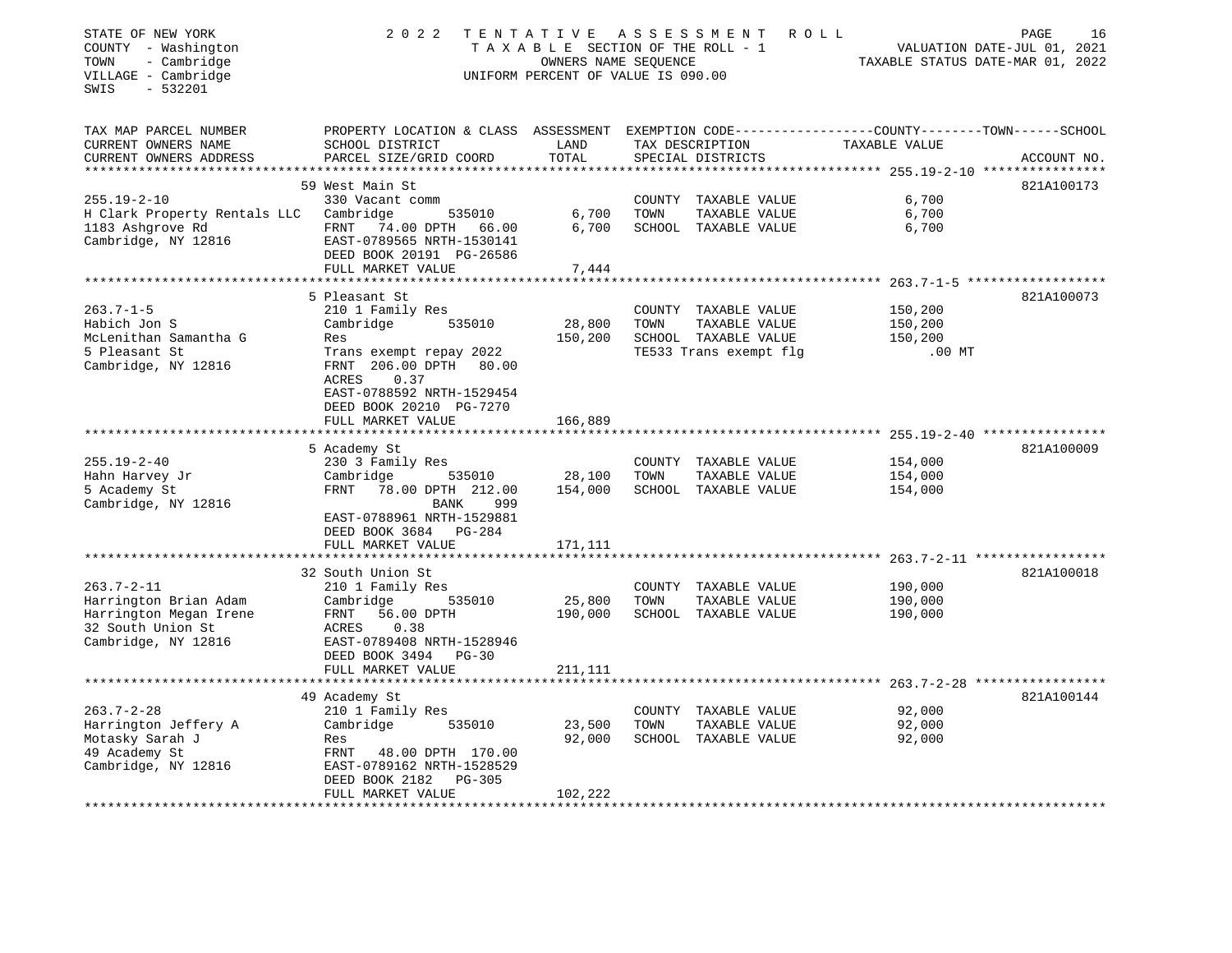| STATE OF NEW YORK<br>COUNTY - Washington<br>- Cambridge<br>TOWN<br>VILLAGE - Cambridge<br>$-532201$<br>SWIS | 2 0 2 2                                                                                                                                      | TENTATIVE ASSESSMENT<br>TAXABLE SECTION OF THE ROLL - 1<br>OWNERS NAME SEQUENCE<br>UNIFORM PERCENT OF VALUE IS 090.00 |          |                                       | R O L L                                              | PAGE<br>17<br>VALUATION DATE-JUL 01, 2021<br>TAXABLE STATUS DATE-MAR 01, 2022 |
|-------------------------------------------------------------------------------------------------------------|----------------------------------------------------------------------------------------------------------------------------------------------|-----------------------------------------------------------------------------------------------------------------------|----------|---------------------------------------|------------------------------------------------------|-------------------------------------------------------------------------------|
| TAX MAP PARCEL NUMBER<br>CURRENT OWNERS NAME<br>CURRENT OWNERS ADDRESS                                      | PROPERTY LOCATION & CLASS ASSESSMENT EXEMPTION CODE---------------COUNTY-------TOWN------SCHOOL<br>SCHOOL DISTRICT<br>PARCEL SIZE/GRID COORD | LAND<br>TOTAL                                                                                                         |          | TAX DESCRIPTION<br>SPECIAL DISTRICTS  | TAXABLE VALUE                                        | ACCOUNT NO.                                                                   |
| **********************                                                                                      |                                                                                                                                              |                                                                                                                       |          |                                       |                                                      |                                                                               |
|                                                                                                             | 78 South Union St                                                                                                                            |                                                                                                                       |          |                                       |                                                      | 821A100081                                                                    |
| $263.11 - 1 - 4$                                                                                            | 210 1 Family Res                                                                                                                             |                                                                                                                       | COUNTY   | TAXABLE VALUE                         | 92,000                                               |                                                                               |
| Harrington Keaton E<br>Starteri Keanna L                                                                    | Cambridge<br>535010<br>Res                                                                                                                   | 23,600<br>92,000                                                                                                      | TOWN     | TAXABLE VALUE<br>SCHOOL TAXABLE VALUE | 92,000<br>92,000                                     |                                                                               |
| 78 South Union St                                                                                           | <b>FRNT</b><br>80.00 DPTH 128.00                                                                                                             |                                                                                                                       |          |                                       |                                                      |                                                                               |
| Cambridge, NY 12816                                                                                         | BANK<br>999                                                                                                                                  |                                                                                                                       |          |                                       |                                                      |                                                                               |
|                                                                                                             | EAST-0789105 NRTH-1527043<br>DEED BOOK 3908 PG-215                                                                                           |                                                                                                                       |          |                                       |                                                      |                                                                               |
|                                                                                                             | FULL MARKET VALUE                                                                                                                            | 102,222<br>**********                                                                                                 |          |                                       |                                                      |                                                                               |
|                                                                                                             |                                                                                                                                              |                                                                                                                       |          |                                       |                                                      | 821A100043                                                                    |
| $263.7 - 1 - 2$                                                                                             | 14 Myrtle Ave<br>484 1 use sm bld                                                                                                            |                                                                                                                       |          | COUNTY TAXABLE VALUE                  | 54,700                                               |                                                                               |
| Harrington Sharon W Jr                                                                                      | Cambridge<br>535010                                                                                                                          | 25,000                                                                                                                | TOWN     | TAXABLE VALUE                         | 54,700                                               |                                                                               |
| 11 Driscoll Way                                                                                             | FRNT<br>82.00 DPTH 198.00                                                                                                                    | 54,700                                                                                                                |          | SCHOOL TAXABLE VALUE                  | 54,700                                               |                                                                               |
| Cambridge, NY 12816                                                                                         | EAST-0788397 NRTH-1529489<br>DEED BOOK 3598<br>PG-189                                                                                        |                                                                                                                       |          |                                       |                                                      |                                                                               |
|                                                                                                             | FULL MARKET VALUE                                                                                                                            | 60,778                                                                                                                |          |                                       |                                                      |                                                                               |
|                                                                                                             | *************************                                                                                                                    | **********                                                                                                            |          |                                       | ********************** 263.7-2-8 ******************* |                                                                               |
|                                                                                                             | 24 South Union St                                                                                                                            |                                                                                                                       |          |                                       |                                                      | 821A100094                                                                    |
| $263.7 - 2 - 8$                                                                                             | 210 1 Family Res                                                                                                                             |                                                                                                                       | BAS STAR | 41854                                 | 0                                                    | 30,000<br>$\Omega$                                                            |
| Harris Rupert B JR                                                                                          | 535010<br>Cambridge                                                                                                                          | 27,100                                                                                                                |          | COUNTY TAXABLE VALUE                  | 183,000                                              |                                                                               |
| Harris Janice V                                                                                             | Res                                                                                                                                          | 183,000                                                                                                               | TOWN     | TAXABLE VALUE                         | 183,000                                              |                                                                               |
| 24 South Union St<br>Cambridge, NY 12816-1018                                                               | FRNT<br>66.00 DPTH 282.00<br>EAST-0789443 NRTH-1529161                                                                                       |                                                                                                                       |          | SCHOOL TAXABLE VALUE                  | 153,000                                              |                                                                               |
|                                                                                                             | DEED BOOK 2179 PG-94                                                                                                                         |                                                                                                                       |          |                                       |                                                      |                                                                               |
|                                                                                                             | FULL MARKET VALUE                                                                                                                            | 203,333                                                                                                               |          |                                       |                                                      |                                                                               |
|                                                                                                             |                                                                                                                                              |                                                                                                                       |          |                                       | *************** 263.7-1-3 *******************        |                                                                               |
|                                                                                                             | 20 Myrtle Ave                                                                                                                                |                                                                                                                       |          |                                       |                                                      | 821A100116                                                                    |
| $263.7 - 1 - 3$                                                                                             | 210 1 Family Res                                                                                                                             |                                                                                                                       |          | COUNTY TAXABLE VALUE                  | 162,100                                              |                                                                               |
| Hart Rebecca A                                                                                              | Cambridge<br>535010                                                                                                                          | 30,500                                                                                                                | TOWN     | TAXABLE VALUE                         | 162,100                                              |                                                                               |
| 20 Myrtle Ave                                                                                               | Res                                                                                                                                          | 162,100                                                                                                               |          | SCHOOL TAXABLE VALUE                  | 162,100                                              |                                                                               |
| Cambridge, NY 12816                                                                                         | ACRES<br>1.13 BANK<br>999<br>EAST-0788413 NRTH-1529340                                                                                       |                                                                                                                       |          |                                       |                                                      |                                                                               |
|                                                                                                             | DEED BOOK 3572<br><b>PG-58</b>                                                                                                               |                                                                                                                       |          |                                       |                                                      |                                                                               |
|                                                                                                             | FULL MARKET VALUE                                                                                                                            | 180,111                                                                                                               |          |                                       |                                                      |                                                                               |
|                                                                                                             |                                                                                                                                              |                                                                                                                       |          |                                       | ********** 263.7-2-34 ******************             |                                                                               |
|                                                                                                             | 37 Academy St                                                                                                                                |                                                                                                                       |          |                                       |                                                      | 821A100050                                                                    |
| $263.7 - 2 - 34$                                                                                            | 210 1 Family Res                                                                                                                             |                                                                                                                       | BAS STAR | 41854                                 | $\mathbf{0}$                                         | $\Omega$<br>30,000                                                            |
| Holcomb John L                                                                                              | Cambridge<br>535010                                                                                                                          | 23,300                                                                                                                |          | COUNTY TAXABLE VALUE                  | 106,100                                              |                                                                               |
| Holcomb Casey L                                                                                             | Res                                                                                                                                          | 106,100                                                                                                               | TOWN     | TAXABLE VALUE                         | 106,100                                              |                                                                               |
| 37 Academy St<br>Cambridge, NY 12816                                                                        | Easement 2939/270<br>FRNT<br>66.00 DPTH 137.00                                                                                               |                                                                                                                       |          | SCHOOL TAXABLE VALUE                  | 76,100                                               |                                                                               |
|                                                                                                             | <b>BANK</b><br>999                                                                                                                           |                                                                                                                       |          |                                       |                                                      |                                                                               |
|                                                                                                             | EAST-0789226 NRTH-1528838                                                                                                                    |                                                                                                                       |          |                                       |                                                      |                                                                               |
|                                                                                                             | DEED BOOK 2994<br>$PG-38$                                                                                                                    |                                                                                                                       |          |                                       |                                                      |                                                                               |
|                                                                                                             | FULL MARKET VALUE                                                                                                                            | 117,889                                                                                                               |          |                                       |                                                      |                                                                               |
|                                                                                                             | * * * * * * * * * * * * * * * * * *                                                                                                          |                                                                                                                       |          |                                       |                                                      |                                                                               |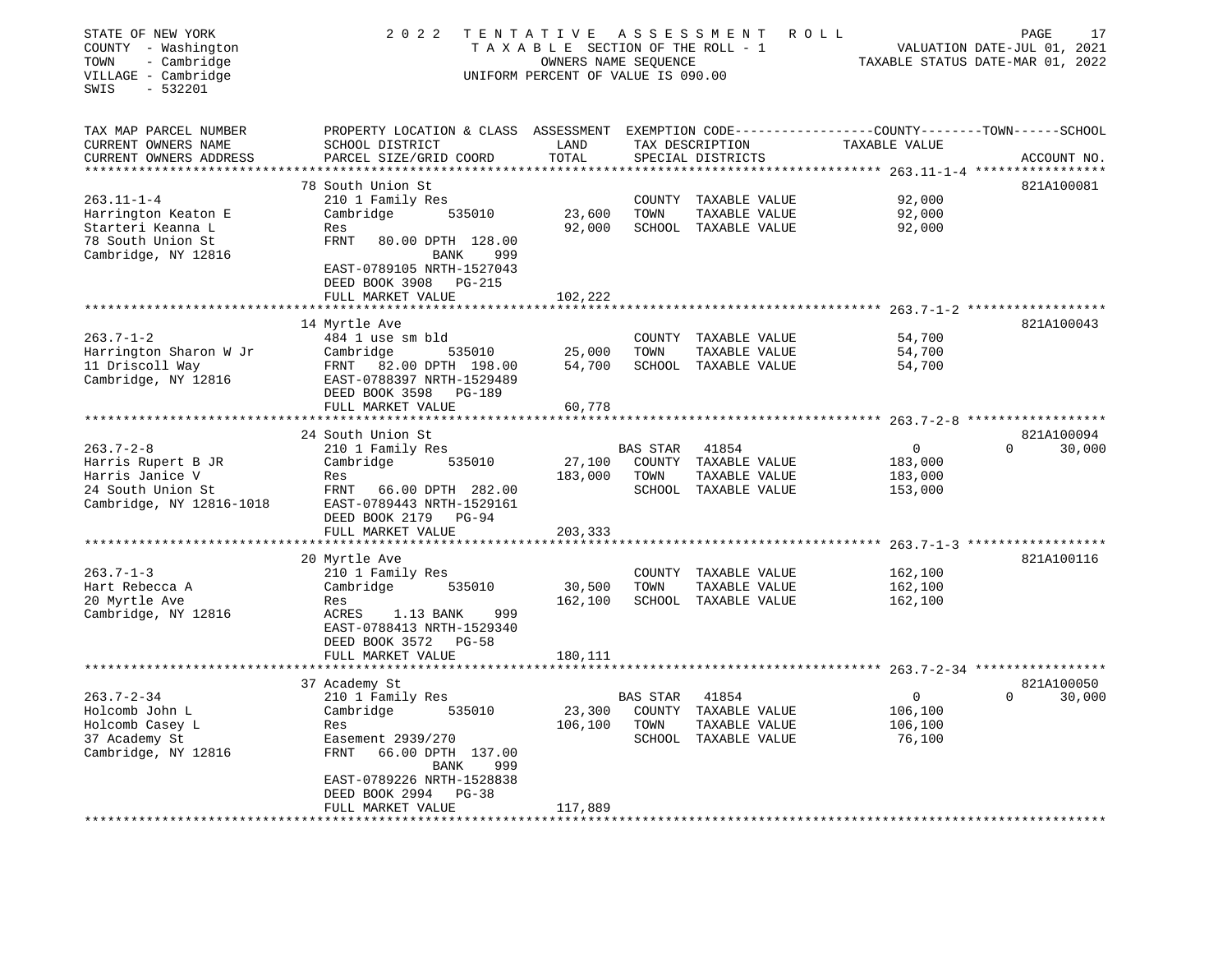| 2 0 2 2                                                                                                                                                                                  |                                                                                                                                                           |                   |                                                                                    | PAGE<br>18<br>VALUATION DATE-JUL 01, 2021<br>TAXABLE STATUS DATE-MAR 01, 2022                                                                                                                                                                                                                                                                                                                                              |                                            |                                                                                                                                |
|------------------------------------------------------------------------------------------------------------------------------------------------------------------------------------------|-----------------------------------------------------------------------------------------------------------------------------------------------------------|-------------------|------------------------------------------------------------------------------------|----------------------------------------------------------------------------------------------------------------------------------------------------------------------------------------------------------------------------------------------------------------------------------------------------------------------------------------------------------------------------------------------------------------------------|--------------------------------------------|--------------------------------------------------------------------------------------------------------------------------------|
| SCHOOL DISTRICT<br>PARCEL SIZE/GRID COORD                                                                                                                                                | LAND<br>TOTAL                                                                                                                                             |                   |                                                                                    | TAXABLE VALUE                                                                                                                                                                                                                                                                                                                                                                                                              |                                            | ACCOUNT NO.                                                                                                                    |
| 100 West Main St                                                                                                                                                                         |                                                                                                                                                           |                   |                                                                                    |                                                                                                                                                                                                                                                                                                                                                                                                                            |                                            | 821C100817                                                                                                                     |
| Cambridge<br>535010<br>H & L<br>FRNT<br>87.00 DPTH 201.00<br>EAST-0789332 NRTH-1530273<br>DEED BOOK 20200 PG-705                                                                         | 28,400<br>28,400                                                                                                                                          | TOWN              | TAXABLE VALUE                                                                      | 28,400<br>28,400                                                                                                                                                                                                                                                                                                                                                                                                           |                                            |                                                                                                                                |
| ****************************                                                                                                                                                             |                                                                                                                                                           |                   |                                                                                    |                                                                                                                                                                                                                                                                                                                                                                                                                            |                                            |                                                                                                                                |
| 10 Gilmore Ave<br>210 1 Family Res<br>Cambridge<br>535010<br>Res<br>FRNT<br>66.00 DPTH 135.00<br>999<br>BANK                                                                             | 23,100<br>120,900                                                                                                                                         | COUNTY<br>TOWN    | TAXABLE VALUE                                                                      | 120,900<br>120,900<br>120,900                                                                                                                                                                                                                                                                                                                                                                                              |                                            |                                                                                                                                |
| DEED BOOK 3238 PG-1<br>FULL MARKET VALUE                                                                                                                                                 | 134,333                                                                                                                                                   |                   |                                                                                    |                                                                                                                                                                                                                                                                                                                                                                                                                            |                                            |                                                                                                                                |
| 55 Academy St                                                                                                                                                                            |                                                                                                                                                           |                   |                                                                                    |                                                                                                                                                                                                                                                                                                                                                                                                                            |                                            | 821A100150<br>30,000                                                                                                           |
| Cambridge<br>535010<br>FRNT<br>54.00 DPTH 162.00<br>BANK<br>999<br>EAST-0789174 NRTH-1528415<br>DEED BOOK 3208<br>PG-132                                                                 | 23,700<br>102,600                                                                                                                                         | TOWN              | TAXABLE VALUE                                                                      | 102,600<br>102,600<br>72,600                                                                                                                                                                                                                                                                                                                                                                                               |                                            |                                                                                                                                |
|                                                                                                                                                                                          |                                                                                                                                                           |                   |                                                                                    |                                                                                                                                                                                                                                                                                                                                                                                                                            |                                            |                                                                                                                                |
| 44 South Union St<br>210 1 Family Res<br>Cambridge<br>535010<br>Res<br>FRNT 110.00 DPTH 180.00<br>EAST-0789347 NRTH-1528527                                                              | 30,100<br>116,900                                                                                                                                         | TOWN              | 41834<br>TAXABLE VALUE                                                             | $\mathbf 0$<br>116,900<br>116,900<br>42,000                                                                                                                                                                                                                                                                                                                                                                                | $\Omega$                                   | 821A100151<br>74,900                                                                                                           |
| FULL MARKET VALUE                                                                                                                                                                        | 129,889                                                                                                                                                   |                   |                                                                                    |                                                                                                                                                                                                                                                                                                                                                                                                                            |                                            |                                                                                                                                |
| 9 North Union St                                                                                                                                                                         |                                                                                                                                                           |                   |                                                                                    |                                                                                                                                                                                                                                                                                                                                                                                                                            | 821A100082                                 |                                                                                                                                |
| 535010<br>Cambridge<br>Life Estate John J Svitak<br>2647/234<br>92.00 DPTH<br>79.00<br>FRNT<br>997<br>BANK<br>EAST-0790135 NRTH-1530628<br>DEED BOOK 2647<br>PG-234<br>FULL MARKET VALUE | 107,778                                                                                                                                                   | COUNTY<br>TOWN    | 41804<br>TAXABLE VALUE<br>TAXABLE VALUE                                            | 0<br>0<br>48,500<br>53,350<br>63,050                                                                                                                                                                                                                                                                                                                                                                                       | 43,650<br>$\Omega$                         | 0<br>33,950                                                                                                                    |
|                                                                                                                                                                                          | 330 Vacant comm<br>FULL MARKET VALUE<br>EAST-0789187 NRTH-1529611<br>210 1 Family Res<br>FULL MARKET VALUE<br>DEED BOOK 570<br>PG-184<br>210 1 Family Res | 31,556<br>114,000 | <b>BAS STAR</b><br>ENH STAR<br>*********************<br>AGED-CO<br>97,000 AGED-SCH | TENTATIVE ASSESSMENT<br>TAXABLE SECTION OF THE ROLL - 1<br>OWNERS NAME SEQUENCE<br>UNIFORM PERCENT OF VALUE IS 090.00<br>TAX DESCRIPTION<br>SPECIAL DISTRICTS<br>COUNTY TAXABLE VALUE<br>SCHOOL TAXABLE VALUE<br>TAXABLE VALUE<br>SCHOOL TAXABLE VALUE<br>41854<br>COUNTY TAXABLE VALUE<br>SCHOOL TAXABLE VALUE<br>COUNTY TAXABLE VALUE<br>SCHOOL TAXABLE VALUE<br>41802<br>19,700 AGED-TOWN 41803<br>SCHOOL TAXABLE VALUE | ROLL<br>28,400<br>$\overline{0}$<br>48,500 | PROPERTY LOCATION & CLASS ASSESSMENT EXEMPTION CODE---------------COUNTY-------TOWN------SCHOOL<br>821A100062<br>$\Omega$<br>0 |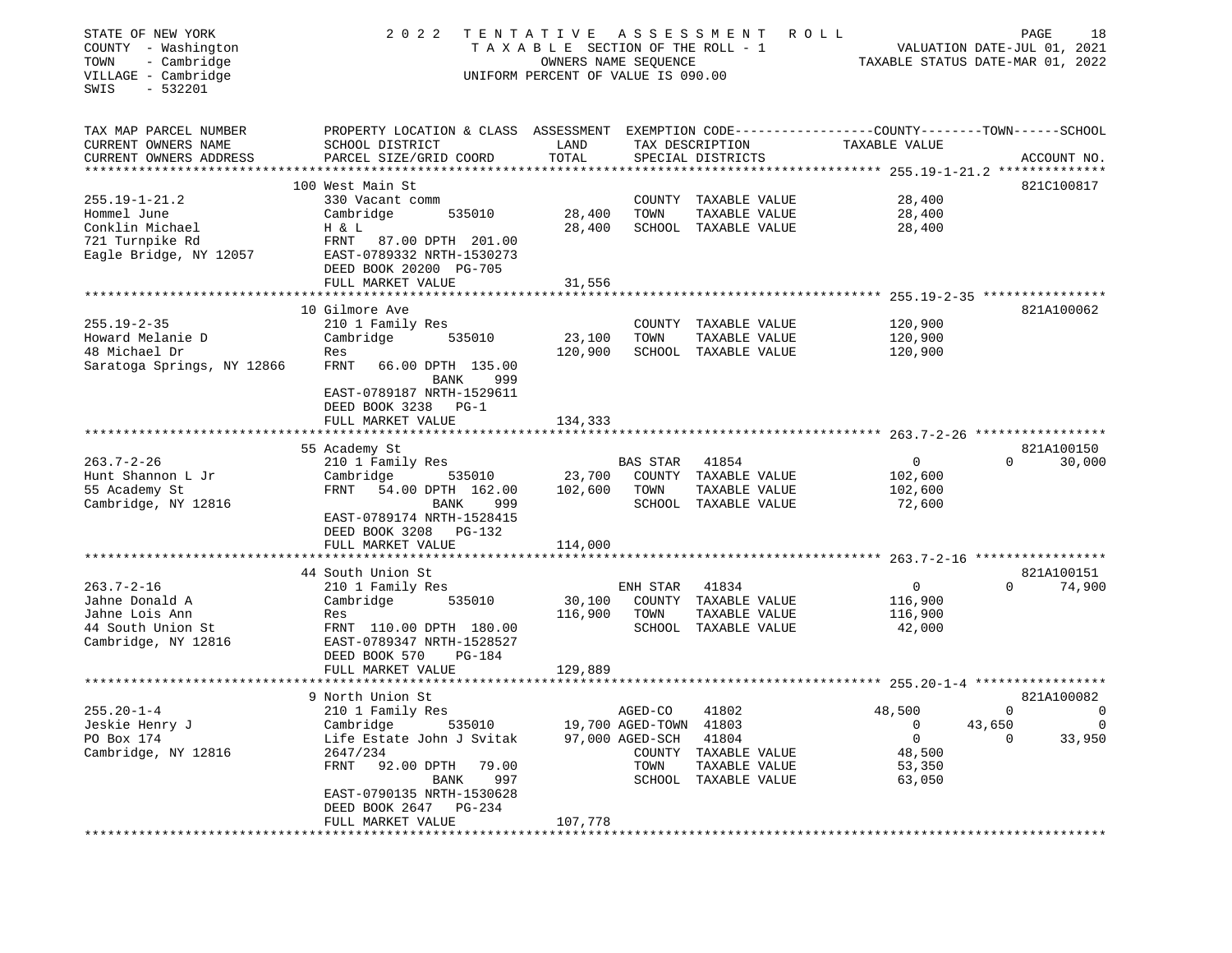| STATE OF NEW YORK<br>COUNTY - Washington<br>- Cambridge<br>TOWN<br>VILLAGE - Cambridge<br>$-532201$<br>SWIS | 2022                                                                                                                                         | TENTATIVE ASSESSMENT<br>TAXABLE SECTION OF THE ROLL - 1<br>OWNERS NAME SEQUENCE<br>UNIFORM PERCENT OF VALUE IS 090.00 |          |                                      | ROLL                                                        | PAGE<br>19<br>VALUATION DATE-JUL 01, 2021<br>TAXABLE STATUS DATE-MAR 01, 2022 |
|-------------------------------------------------------------------------------------------------------------|----------------------------------------------------------------------------------------------------------------------------------------------|-----------------------------------------------------------------------------------------------------------------------|----------|--------------------------------------|-------------------------------------------------------------|-------------------------------------------------------------------------------|
| TAX MAP PARCEL NUMBER<br>CURRENT OWNERS NAME<br>CURRENT OWNERS ADDRESS                                      | PROPERTY LOCATION & CLASS ASSESSMENT EXEMPTION CODE---------------COUNTY-------TOWN------SCHOOL<br>SCHOOL DISTRICT<br>PARCEL SIZE/GRID COORD | LAND<br>TOTAL                                                                                                         |          | TAX DESCRIPTION<br>SPECIAL DISTRICTS | TAXABLE VALUE                                               | ACCOUNT NO.                                                                   |
|                                                                                                             | 56 South Union St                                                                                                                            |                                                                                                                       |          |                                      | ********* 263.7-2-20 ******************                     | 821A100174                                                                    |
| $263.7 - 2 - 20$                                                                                            | 210 1 Family Res                                                                                                                             |                                                                                                                       |          | COUNTY TAXABLE VALUE                 | 161,600                                                     |                                                                               |
| Johnson Ian S                                                                                               | Cambridge<br>535010                                                                                                                          | 31,900                                                                                                                | TOWN     | TAXABLE VALUE                        | 161,600                                                     |                                                                               |
| 56 South Union St                                                                                           | Res                                                                                                                                          | 161,600                                                                                                               |          | SCHOOL TAXABLE VALUE                 | 161,600                                                     |                                                                               |
| Cambridge, NY 12816                                                                                         | FRNT 115.00 DPTH 214.00                                                                                                                      |                                                                                                                       |          |                                      |                                                             |                                                                               |
|                                                                                                             | BANK<br>997<br>EAST-0789255 NRTH-1528101<br>DEED BOOK 3930<br>PG-250<br>FULL MARKET VALUE                                                    | 179,556                                                                                                               |          |                                      |                                                             |                                                                               |
|                                                                                                             |                                                                                                                                              |                                                                                                                       |          |                                      |                                                             |                                                                               |
|                                                                                                             | 26 South Union St                                                                                                                            |                                                                                                                       |          |                                      |                                                             | 821A100006                                                                    |
| $263.7 - 2 - 9$                                                                                             | 210 1 Family Res                                                                                                                             |                                                                                                                       | BAS STAR | 41854                                | $\overline{0}$                                              | $\Omega$<br>30,000                                                            |
| Jones Theresa A                                                                                             | Cambridge<br>535010                                                                                                                          | 27,200                                                                                                                |          | COUNTY TAXABLE VALUE                 | 93,000                                                      |                                                                               |
| 26 South Union St                                                                                           | Res                                                                                                                                          | 93,000                                                                                                                | TOWN     | TAXABLE VALUE                        | 93,000                                                      |                                                                               |
| Cambridge, NY 12816                                                                                         | FRNT 67.00 DPTH 262.00<br>EAST-0789440 NRTH-1529095<br>DEED BOOK 2182 PG-252                                                                 |                                                                                                                       |          | SCHOOL TAXABLE VALUE                 | 63,000                                                      |                                                                               |
|                                                                                                             | FULL MARKET VALUE                                                                                                                            | 103,333                                                                                                               |          |                                      |                                                             |                                                                               |
|                                                                                                             |                                                                                                                                              |                                                                                                                       |          |                                      | *********** 255.19-1-29 ****************                    |                                                                               |
|                                                                                                             | 118 West Main St                                                                                                                             |                                                                                                                       |          |                                      |                                                             | 821A100089                                                                    |
| $255.19 - 1 - 29$<br>Jones Thomas & Alexina M                                                               | 210 1 Family Res<br>Cambridge<br>535010                                                                                                      | 31,500                                                                                                                | BAS STAR | 41854<br>COUNTY TAXABLE VALUE        | $\overline{0}$<br>170,000                                   | $\Omega$<br>30,000                                                            |
| 118 West Main Street                                                                                        | Res                                                                                                                                          | 170,000                                                                                                               | TOWN     | TAXABLE VALUE                        | 170,000                                                     |                                                                               |
| Cambridge, NY 12816                                                                                         | FRNT 100.00 DPTH 400.00                                                                                                                      |                                                                                                                       |          | SCHOOL TAXABLE VALUE                 | 140,000                                                     |                                                                               |
|                                                                                                             | ACRES<br>0.55<br>EAST-0788680 NRTH-1530278                                                                                                   |                                                                                                                       |          |                                      |                                                             |                                                                               |
|                                                                                                             | DEED BOOK 20220 PG-1148                                                                                                                      |                                                                                                                       |          |                                      |                                                             |                                                                               |
|                                                                                                             | FULL MARKET VALUE                                                                                                                            | 188,889<br>***********                                                                                                |          |                                      | ****************************** 263.7-2-36 ***************** |                                                                               |
|                                                                                                             | 33 Academy St                                                                                                                                |                                                                                                                       |          |                                      |                                                             | 821A100033                                                                    |
| $263.7 - 2 - 36$                                                                                            | 210 1 Family Res                                                                                                                             |                                                                                                                       | BAS STAR | 41854                                | $\overline{0}$                                              | $\Omega$<br>30,000                                                            |
| Joseph John J                                                                                               | 535010<br>Cambridge                                                                                                                          | 42,200                                                                                                                |          | COUNTY TAXABLE VALUE                 | 153,000                                                     |                                                                               |
| Joseph Linda M                                                                                              | Res                                                                                                                                          | 153,000                                                                                                               | TOWN     | TAXABLE VALUE                        | 153,000                                                     |                                                                               |
| 33 Academy St                                                                                               | ACRES<br>1.03                                                                                                                                |                                                                                                                       |          | SCHOOL TAXABLE VALUE                 | 123,000                                                     |                                                                               |
| Cambridge, NY 12816                                                                                         | EAST-0789155 NRTH-1529022                                                                                                                    |                                                                                                                       |          |                                      |                                                             |                                                                               |
|                                                                                                             | DEED BOOK 1960<br>PG-284<br>FULL MARKET VALUE                                                                                                | 170,000                                                                                                               |          |                                      |                                                             |                                                                               |
|                                                                                                             |                                                                                                                                              |                                                                                                                       |          |                                      | ****************************** 255.20-1-6 ***************** |                                                                               |
|                                                                                                             | 5 North Union St                                                                                                                             |                                                                                                                       |          |                                      |                                                             | 821A100044                                                                    |
| $255.20 - 1 - 6$                                                                                            | 220 2 Family Res                                                                                                                             |                                                                                                                       |          | COUNTY TAXABLE VALUE                 | 130,400                                                     |                                                                               |
| Kavanaugh Timothy R                                                                                         | Cambridge<br>535010                                                                                                                          | 19,500                                                                                                                | TOWN     | TAXABLE VALUE                        | 130,400                                                     |                                                                               |
| Kavanaugh Sandra H                                                                                          | Res                                                                                                                                          | 130,400                                                                                                               |          | SCHOOL TAXABLE VALUE                 | 130,400                                                     |                                                                               |
| 5 North Union St                                                                                            | 82.00 DPTH 85.00<br>FRNT                                                                                                                     |                                                                                                                       |          |                                      |                                                             |                                                                               |
| PO Box 232<br>Cambridge, NY 12816                                                                           | EAST-0790024 NRTH-1530492<br>DEED BOOK 605<br>$PG-204$                                                                                       |                                                                                                                       |          |                                      |                                                             |                                                                               |
|                                                                                                             | FULL MARKET VALUE                                                                                                                            | 144,889                                                                                                               |          |                                      |                                                             |                                                                               |
|                                                                                                             | *******************                                                                                                                          |                                                                                                                       |          |                                      |                                                             |                                                                               |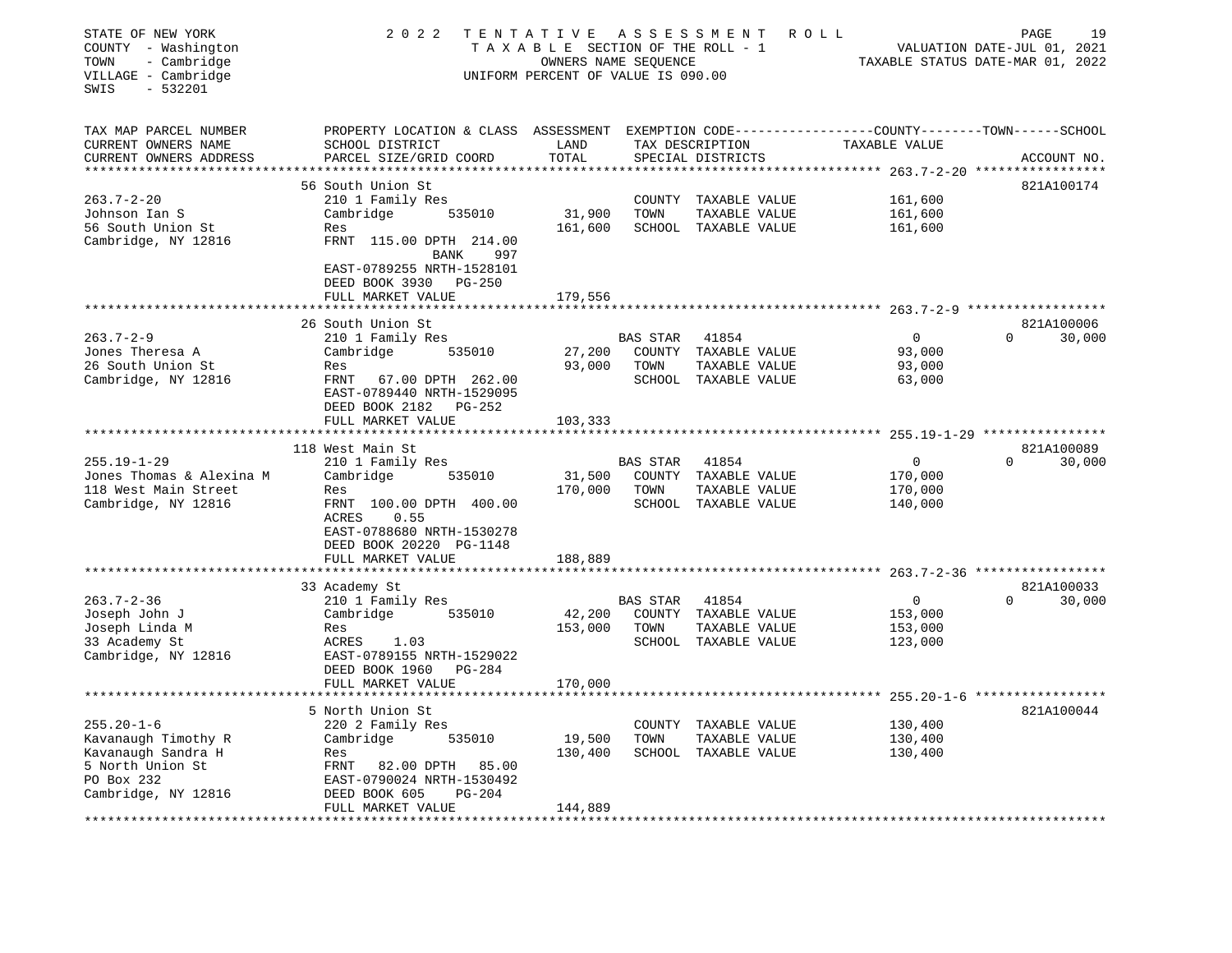| STATE OF NEW YORK<br>COUNTY - Washington<br>- Cambridge<br>TOWN<br>VILLAGE - Cambridge<br>$-532201$<br>SWIS | 2 0 2 2                                                                                        | TENTATIVE ASSESSMENT<br>TAXABLE SECTION OF THE ROLL - 1<br>OWNERS NAME SEQUENCE<br>UNIFORM PERCENT OF VALUE IS 090.00 |                 |                      | R O L L |               | 20<br>PAGE<br>VALUATION DATE-JUL 01, 2021<br>TAXABLE STATUS DATE-MAR 01, 2022 |
|-------------------------------------------------------------------------------------------------------------|------------------------------------------------------------------------------------------------|-----------------------------------------------------------------------------------------------------------------------|-----------------|----------------------|---------|---------------|-------------------------------------------------------------------------------|
| TAX MAP PARCEL NUMBER                                                                                       | PROPERTY LOCATION & CLASS ASSESSMENT EXEMPTION CODE---------------COUNTY-------TOWN-----SCHOOL |                                                                                                                       |                 |                      |         |               |                                                                               |
| CURRENT OWNERS NAME                                                                                         | SCHOOL DISTRICT                                                                                | LAND                                                                                                                  |                 | TAX DESCRIPTION      |         | TAXABLE VALUE |                                                                               |
| CURRENT OWNERS ADDRESS<br>**********************                                                            | PARCEL SIZE/GRID COORD                                                                         | TOTAL                                                                                                                 |                 | SPECIAL DISTRICTS    |         |               | ACCOUNT NO.                                                                   |
|                                                                                                             | 99 West Main St                                                                                |                                                                                                                       |                 |                      |         |               | 821A100024                                                                    |
| $255.19 - 3 - 1$                                                                                            | 210 1 Family Res                                                                               |                                                                                                                       |                 | COUNTY TAXABLE VALUE |         | 137,400       |                                                                               |
| Keller Jaymee R                                                                                             | Cambridge<br>535010                                                                            | 34,900                                                                                                                | TOWN            | TAXABLE VALUE        |         | 137,400       |                                                                               |
| 99 W Main St                                                                                                | FRNT 155.00 DPTH 222.00                                                                        | 137,400                                                                                                               |                 | SCHOOL TAXABLE VALUE |         | 137,400       |                                                                               |
| Cambridge, NY 12816                                                                                         | ACRES<br>$0.72$ BANK<br>999<br>EAST-0788180 NRTH-1530128<br>DEED BOOK 20210 PG-5722            |                                                                                                                       |                 |                      |         |               |                                                                               |
|                                                                                                             | FULL MARKET VALUE                                                                              | 152,667                                                                                                               |                 |                      |         |               |                                                                               |
|                                                                                                             |                                                                                                |                                                                                                                       |                 |                      |         |               |                                                                               |
| $255.19 - 3 - 12$                                                                                           | 8 Myrtle Ave<br>210 1 Family Res                                                               |                                                                                                                       | <b>BAS STAR</b> | 41854                |         | $\mathbf{0}$  | 821A100003<br>30,000<br>$\Omega$                                              |
| Kelly Sara M                                                                                                | Cambridge<br>535010                                                                            | 29,100                                                                                                                |                 | COUNTY TAXABLE VALUE |         | 105,400       |                                                                               |
| 8 Myrtle Ave                                                                                                | Res                                                                                            | 105,400                                                                                                               | TOWN            | TAXABLE VALUE        |         | 105,400       |                                                                               |
| Cambridge, NY 12816                                                                                         | FRNT<br>99.00 DPTH 182.00                                                                      |                                                                                                                       |                 | SCHOOL TAXABLE VALUE |         | 75,400        |                                                                               |
|                                                                                                             | EAST-0788292 NRTH-1529790                                                                      |                                                                                                                       |                 |                      |         |               |                                                                               |
|                                                                                                             | DEED BOOK 3085 PG-250                                                                          |                                                                                                                       |                 |                      |         |               |                                                                               |
|                                                                                                             | FULL MARKET VALUE                                                                              | 117,111                                                                                                               |                 |                      |         |               |                                                                               |
|                                                                                                             | West Main St                                                                                   |                                                                                                                       |                 |                      |         |               | 821A100079                                                                    |
| $255.19 - 1 - 14.1$                                                                                         | 311 Res vac land                                                                               |                                                                                                                       |                 | COUNTY TAXABLE VALUE |         | 20,000        |                                                                               |
| King James II                                                                                               | Cambridge<br>535010                                                                            | 20,000                                                                                                                | TOWN            | TAXABLE VALUE        |         | 20,000        |                                                                               |
| 108 West Main St                                                                                            | Vl                                                                                             | 20,000                                                                                                                |                 | SCHOOL TAXABLE VALUE |         | 20,000        |                                                                               |
| Cambridge, NY 12816                                                                                         | ACRES 4.00                                                                                     |                                                                                                                       |                 |                      |         |               |                                                                               |
|                                                                                                             | EAST-0789271 NRTH-1530850                                                                      |                                                                                                                       |                 |                      |         |               |                                                                               |
|                                                                                                             | DEED BOOK 480<br>PG-1047                                                                       |                                                                                                                       |                 |                      |         |               |                                                                               |
|                                                                                                             | FULL MARKET VALUE                                                                              | 22,222                                                                                                                |                 |                      |         |               |                                                                               |
|                                                                                                             | West Main St                                                                                   |                                                                                                                       |                 |                      |         |               | 821A100102                                                                    |
| $255.19 - 1 - 13$                                                                                           | 311 Res vac land                                                                               |                                                                                                                       |                 | COUNTY TAXABLE VALUE |         | 5,000         |                                                                               |
| King James K II                                                                                             | Cambridge<br>535010                                                                            | 5,000                                                                                                                 | TOWN            | TAXABLE VALUE        |         | 5,000         |                                                                               |
| 108 West Main St                                                                                            | Lot                                                                                            | 5,000                                                                                                                 |                 | SCHOOL TAXABLE VALUE |         | 5,000         |                                                                               |
| Cambridge, NY 12816                                                                                         | ACRES<br>1.00                                                                                  |                                                                                                                       |                 |                      |         |               |                                                                               |
|                                                                                                             | EAST-0789092 NRTH-1530509                                                                      |                                                                                                                       |                 |                      |         |               |                                                                               |
|                                                                                                             | DEED BOOK 472<br>PG-966<br>FULL MARKET VALUE                                                   | 5,556                                                                                                                 |                 |                      |         |               |                                                                               |
|                                                                                                             |                                                                                                |                                                                                                                       |                 |                      |         |               |                                                                               |
|                                                                                                             | West main St                                                                                   |                                                                                                                       |                 |                      |         |               | 821A100819                                                                    |
| $255.19 - 1 - 14.2$                                                                                         | 311 Res vac land                                                                               |                                                                                                                       |                 | COUNTY TAXABLE VALUE |         | 1,400         |                                                                               |
| King James K II                                                                                             | Cambridge<br>535010                                                                            | 1,400                                                                                                                 | TOWN            | TAXABLE VALUE        |         | 1,400         |                                                                               |
| King Jana T                                                                                                 | Vacant Land                                                                                    | 1,400                                                                                                                 |                 | SCHOOL TAXABLE VALUE |         | 1,400         |                                                                               |
| 108 West Main St                                                                                            | FRNT<br>54.00 DPTH 234.00                                                                      |                                                                                                                       |                 |                      |         |               |                                                                               |
| Cambridge, NY 12816                                                                                         | EAST-0789293 NRTH-1530414<br>DEED BOOK 607<br>$PG-14$                                          |                                                                                                                       |                 |                      |         |               |                                                                               |
|                                                                                                             | FULL MARKET VALUE                                                                              | 1,556                                                                                                                 |                 |                      |         |               |                                                                               |
|                                                                                                             |                                                                                                | ********************                                                                                                  |                 |                      |         |               |                                                                               |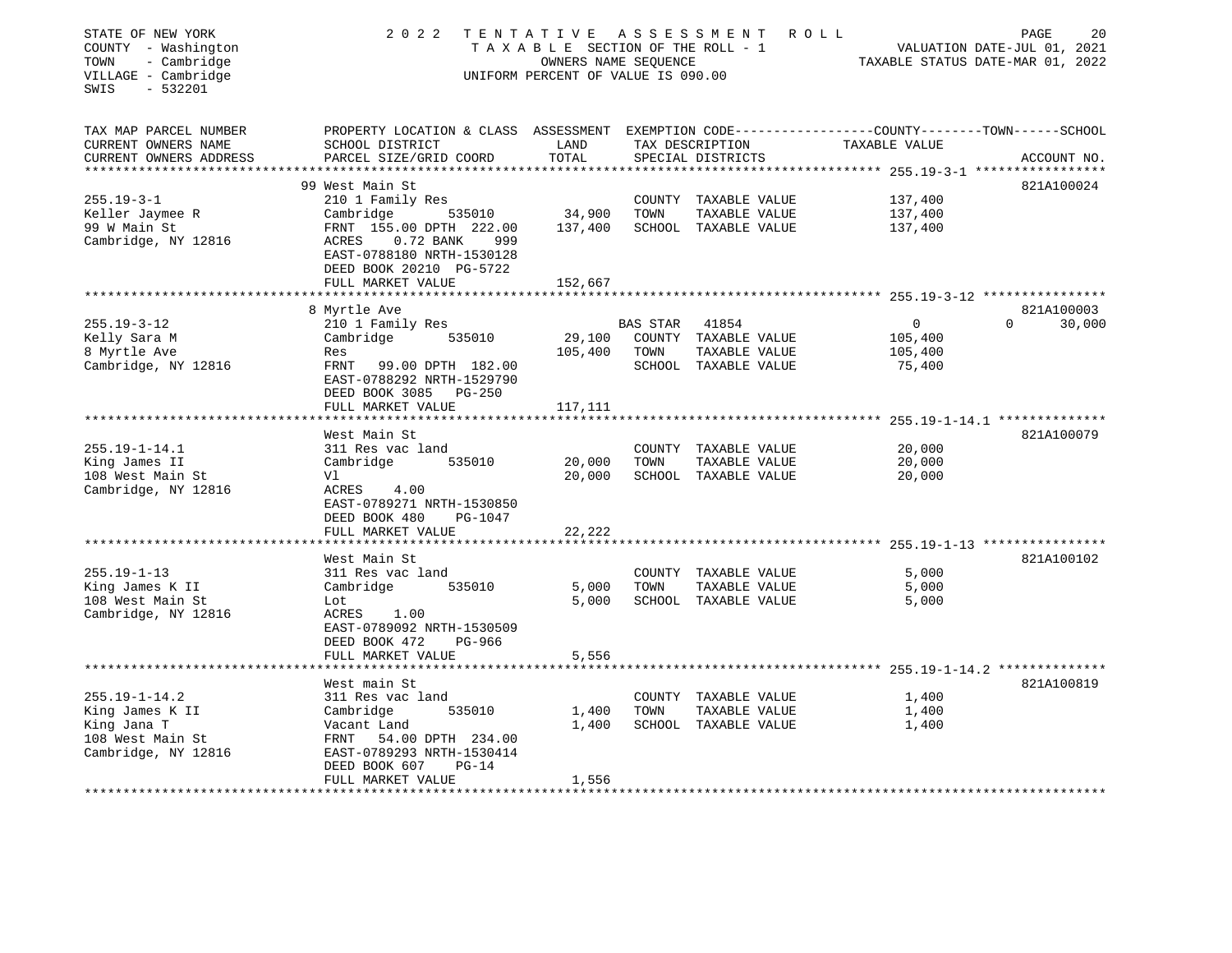| STATE OF NEW YORK<br>COUNTY - Washington<br>- Cambridge<br>TOWN<br>VILLAGE - Cambridge<br>$-532201$<br>SWIS | 2 0 2 2                                                                                                                                                                                      | TENTATIVE ASSESSMENT<br>TAXABLE SECTION OF THE ROLL - 1<br>OWNERS NAME SEQUENCE<br>UNIFORM PERCENT OF VALUE IS 090.00 |                  |                                                                                         | ROLL                                                  | PAGE<br>21<br>VALUATION DATE-JUL 01, 2021<br>TAXABLE STATUS DATE-MAR 01, 2022 |
|-------------------------------------------------------------------------------------------------------------|----------------------------------------------------------------------------------------------------------------------------------------------------------------------------------------------|-----------------------------------------------------------------------------------------------------------------------|------------------|-----------------------------------------------------------------------------------------|-------------------------------------------------------|-------------------------------------------------------------------------------|
| TAX MAP PARCEL NUMBER<br>CURRENT OWNERS NAME<br>CURRENT OWNERS ADDRESS                                      | PROPERTY LOCATION & CLASS ASSESSMENT EXEMPTION CODE----------------COUNTY-------TOWN-----SCHOOL<br>SCHOOL DISTRICT<br>PARCEL SIZE/GRID COORD                                                 | LAND<br>TOTAL                                                                                                         |                  | TAX DESCRIPTION<br>SPECIAL DISTRICTS                                                    | TAXABLE VALUE                                         | ACCOUNT NO.                                                                   |
| $255.19 - 1 - 24$<br>King James K II<br>King Jana T<br>108 West Main St<br>Cambridge, NY 12816              | 108 West Main St<br>210 1 Family Res<br>Cambridge<br>535010<br>Res<br>FRNT<br>74.00 DPTH 264.00<br>EAST-0789117 NRTH-1530262<br>DEED BOOK 607<br>$PG-19$<br>FULL MARKET VALUE                | 24,900<br>200,000<br>222,222                                                                                          | BAS STAR<br>TOWN | 41854<br>COUNTY TAXABLE VALUE<br>TAXABLE VALUE<br>SCHOOL TAXABLE VALUE                  | $\mathbf 0$<br>200,000<br>200,000<br>170,000          | 821A100123<br>30,000<br>$\Omega$                                              |
|                                                                                                             |                                                                                                                                                                                              |                                                                                                                       |                  |                                                                                         |                                                       |                                                                               |
| $255.20 - 1 - 8.1$<br>King Todd<br>1130 State Route 22<br>Cambridge, NY 12816                               | 58 West Main St<br>432 Gas station<br>535010<br>Cambridge<br>former gas station<br>FRNT 115.00 DPTH 159.00<br>EAST-0789875 NRTH-1530313<br>DEED BOOK 20191 PG-29845                          | 26,000<br>76,000                                                                                                      | TOWN             | COUNTY TAXABLE VALUE<br>TAXABLE VALUE<br>SCHOOL TAXABLE VALUE                           | 76,000<br>76,000<br>76,000                            | 821A100115                                                                    |
|                                                                                                             | FULL MARKET VALUE                                                                                                                                                                            | 84,444                                                                                                                |                  |                                                                                         | ************************ 255.20-1-9.1 *************** |                                                                               |
| $255.20 - 1 - 9.1$<br>Kleinpeter Paul K Jr<br>Hamilton Jessica J<br>PO Box 483<br>Cambridge, NY 12816       | 21 Georges Way<br>210 1 Family Res<br>Cambridge<br>535010<br>Res<br>ACRES<br>8.40 BANK<br>999<br>EAST-0789711 NRTH-1530799<br>DEED BOOK 20191 PG-25478<br>FULL MARKET VALUE                  | 80,500<br>302,800<br>336,444                                                                                          | TOWN             | COUNTY TAXABLE VALUE<br>TAXABLE VALUE<br>SCHOOL TAXABLE VALUE                           | 302,800<br>302,800<br>302,800                         | 821A100163                                                                    |
|                                                                                                             |                                                                                                                                                                                              |                                                                                                                       |                  |                                                                                         |                                                       |                                                                               |
| $255.19 - 1 - 12$<br>Laakso Beddow Catherine<br>124 W Main St<br>Cambridge, NY 12816                        | 124 West Main St<br>210 1 Family Res<br>Cambridge<br>535010<br>713/308<br>Trans exempt repay 2022<br>FRNT 127.00 DPTH<br>ACRES 14.70<br>EAST-0788634 NRTH-1530804<br>DEED BOOK 20210 PG-6198 | 48,700<br>190,000                                                                                                     | TOWN             | COUNTY TAXABLE VALUE<br>TAXABLE VALUE<br>SCHOOL TAXABLE VALUE<br>TE533 Trans exempt flg | 190,000<br>190,000<br>190,000<br>$.00$ MT             | 821A100101                                                                    |
|                                                                                                             | FULL MARKET VALUE<br>*******************                                                                                                                                                     | 211,111                                                                                                               |                  |                                                                                         |                                                       |                                                                               |
|                                                                                                             | 10 Myrtle Ave                                                                                                                                                                                |                                                                                                                       |                  |                                                                                         |                                                       | 821A100053                                                                    |
| $255.19 - 3 - 13$<br>Labish Cynthia Canzeri<br>Labish Michael I<br>10 Myrtle Ave<br>Cambridge, NY 12816     | 210 1 Family Res<br>Cambridge<br>535010<br>Res<br>C.o. 693/50<br>ACRES<br>6.90<br>EAST-0788067 NRTH-1529474<br>DEED BOOK 807<br><b>PG-185</b><br>FULL MARKET VALUE                           | 40,500<br>210,500<br>233,889                                                                                          | BAS STAR<br>TOWN | 41854<br>COUNTY TAXABLE VALUE<br>TAXABLE VALUE<br>SCHOOL TAXABLE VALUE                  | $\mathbf{0}$<br>210,500<br>210,500<br>180,500         | 30,000<br>$\Omega$                                                            |
|                                                                                                             |                                                                                                                                                                                              |                                                                                                                       |                  |                                                                                         |                                                       |                                                                               |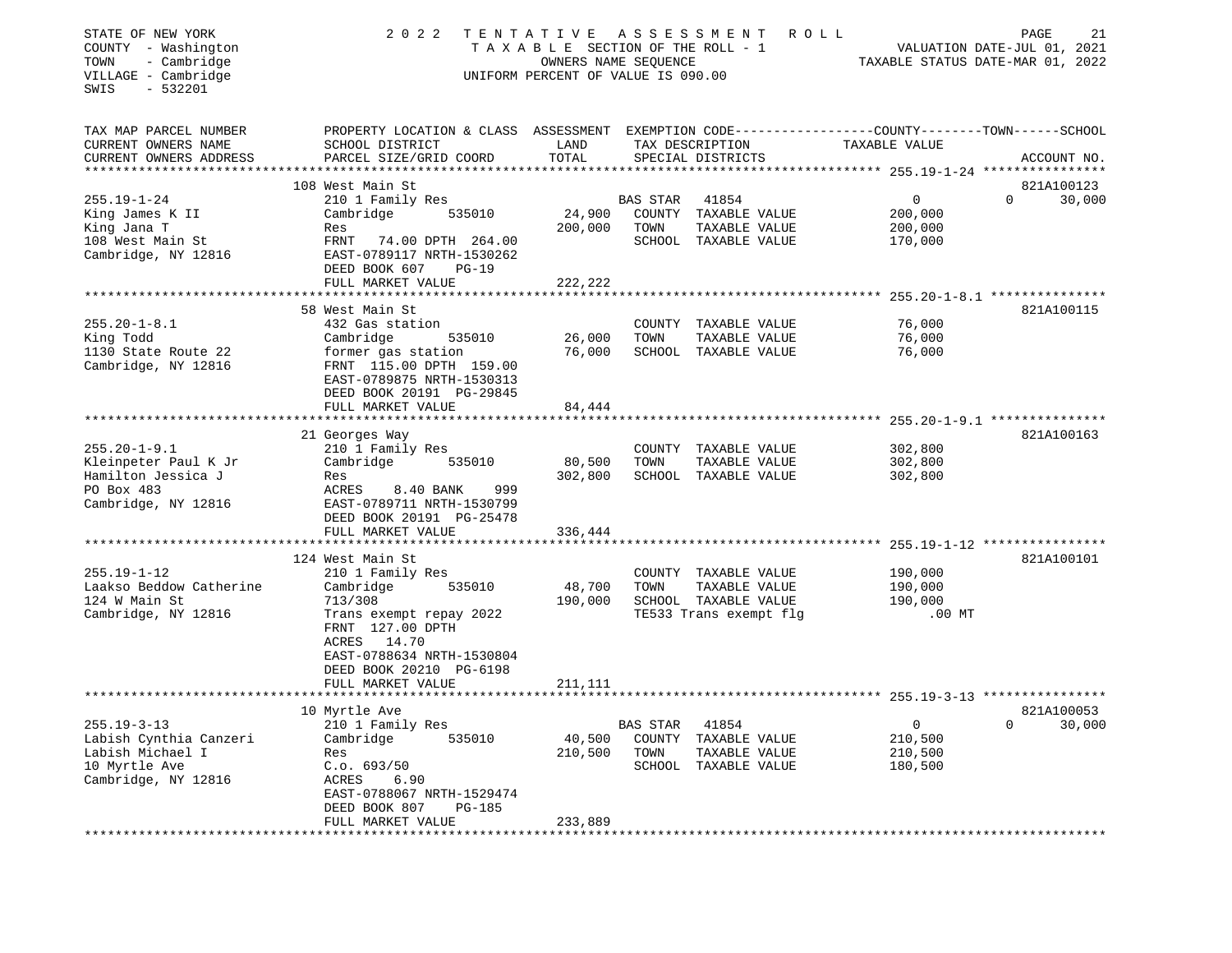| STATE OF NEW YORK<br>COUNTY - Washington<br>- Cambridge<br>TOWN<br>VILLAGE - Cambridge<br>$-532201$<br>SWIS | 2 0 2 2                                                                                         | TENTATIVE<br>TAXABLE SECTION OF THE ROLL - 1<br>OWNERS NAME SEQUENCE<br>UNIFORM PERCENT OF VALUE IS 090.00 |                 | A S S E S S M E N T                   | R O L L<br>TAXABLE STATUS DATE-MAR 01, 2022            | PAGE<br>VALUATION DATE-JUL 01, 2021 | 22     |
|-------------------------------------------------------------------------------------------------------------|-------------------------------------------------------------------------------------------------|------------------------------------------------------------------------------------------------------------|-----------------|---------------------------------------|--------------------------------------------------------|-------------------------------------|--------|
| TAX MAP PARCEL NUMBER                                                                                       | PROPERTY LOCATION & CLASS ASSESSMENT EXEMPTION CODE----------------COUNTY-------TOWN-----SCHOOL |                                                                                                            |                 |                                       |                                                        |                                     |        |
| CURRENT OWNERS NAME<br>CURRENT OWNERS ADDRESS                                                               | SCHOOL DISTRICT<br>PARCEL SIZE/GRID COORD                                                       | LAND<br>TOTAL                                                                                              |                 | TAX DESCRIPTION<br>SPECIAL DISTRICTS  | TAXABLE VALUE                                          | ACCOUNT NO.                         |        |
| ***********************                                                                                     |                                                                                                 |                                                                                                            |                 |                                       |                                                        |                                     |        |
|                                                                                                             | 15 Gilmore Ave                                                                                  |                                                                                                            |                 |                                       |                                                        | 821A100135                          |        |
| $255.19 - 2 - 24$                                                                                           | 210 1 Family Res                                                                                |                                                                                                            | <b>BAS STAR</b> | 41854                                 | $\circ$                                                | $\Omega$                            | 30,000 |
| Lederer-Barnes Richard W<br>Lederer-Barnes Joanna L                                                         | Cambridge<br>535010                                                                             | 29,400                                                                                                     |                 | COUNTY TAXABLE VALUE                  | 206,100                                                |                                     |        |
| 15 Gilmore Ave                                                                                              | Res<br>FRNT 120.00 DPTH 153.00                                                                  | 206,100                                                                                                    | TOWN            | TAXABLE VALUE<br>SCHOOL TAXABLE VALUE | 206,100<br>176,100                                     |                                     |        |
| Cambridge, NY 12816                                                                                         | EAST-0789387 NRTH-1529413<br>DEED BOOK 2463 PG-27                                               |                                                                                                            |                 |                                       |                                                        |                                     |        |
|                                                                                                             | FULL MARKET VALUE                                                                               | 229,000                                                                                                    |                 |                                       |                                                        |                                     |        |
|                                                                                                             | **********************                                                                          | ********************                                                                                       |                 |                                       |                                                        |                                     |        |
|                                                                                                             | 4 South Union St                                                                                |                                                                                                            |                 |                                       |                                                        | 821A100127                          |        |
| $255.19 - 2 - 17$                                                                                           | 210 1 Family Res                                                                                |                                                                                                            |                 | COUNTY TAXABLE VALUE                  | 120,000                                                |                                     |        |
| Levbow Associates, LLC                                                                                      | Cambridge<br>535010                                                                             | 24,700                                                                                                     | TOWN            | TAXABLE VALUE                         | 120,000                                                |                                     |        |
| 24 Church St                                                                                                | FRNT 86.00 DPTH 133.00                                                                          | 120,000                                                                                                    |                 | SCHOOL TAXABLE VALUE                  | 120,000                                                |                                     |        |
| Greenwich, NY 12834                                                                                         | EAST-0789691 NRTH-1529933                                                                       |                                                                                                            |                 |                                       |                                                        |                                     |        |
|                                                                                                             | DEED BOOK 4013 PG-220                                                                           |                                                                                                            |                 |                                       |                                                        |                                     |        |
|                                                                                                             | FULL MARKET VALUE                                                                               | 133,333                                                                                                    |                 |                                       |                                                        |                                     |        |
|                                                                                                             | ************************                                                                        |                                                                                                            |                 |                                       | ************************* 263.7-2-3 ****************** |                                     |        |
|                                                                                                             | 14 Gilmore Ave                                                                                  |                                                                                                            |                 |                                       |                                                        | 821A100051                          |        |
| $263.7 - 2 - 3$                                                                                             | 210 1 Family Res                                                                                |                                                                                                            |                 | COUNTY TAXABLE VALUE                  | 166,100                                                |                                     |        |
| Li Shangda                                                                                                  | Cambridge<br>535010                                                                             | 24,900                                                                                                     | TOWN            | TAXABLE VALUE                         | 166,100                                                |                                     |        |
| 14 Gilmore Ave                                                                                              | Res                                                                                             | 166,100                                                                                                    |                 | SCHOOL TAXABLE VALUE                  | 166,100                                                |                                     |        |
| Cambridge, NY 12816                                                                                         | FRNT 66.00 DPTH 164.00<br>EAST-0789182 NRTH-1529472                                             |                                                                                                            |                 |                                       |                                                        |                                     |        |
|                                                                                                             | DEED BOOK 3495 PG-309                                                                           |                                                                                                            |                 |                                       |                                                        |                                     |        |
|                                                                                                             | FULL MARKET VALUE                                                                               | 184,556                                                                                                    |                 |                                       |                                                        |                                     |        |
|                                                                                                             |                                                                                                 |                                                                                                            |                 |                                       |                                                        |                                     |        |
|                                                                                                             | 43 Academy St                                                                                   |                                                                                                            |                 |                                       |                                                        | 821A100132                          |        |
| $263.7 - 2 - 31$                                                                                            | 210 1 Family Res                                                                                |                                                                                                            |                 | COUNTY TAXABLE VALUE                  | 89,000                                                 |                                     |        |
| Lowe Sandra R                                                                                               | Cambridge<br>535010                                                                             | 23,800                                                                                                     | TOWN            | TAXABLE VALUE                         | 89,000                                                 |                                     |        |
| 43 Academy St                                                                                               | Res                                                                                             | 89,000                                                                                                     |                 | SCHOOL TAXABLE VALUE                  | 89,000                                                 |                                     |        |
| Cambridge, NY 12816                                                                                         | FRNT 50.00 DPTH 172.00                                                                          |                                                                                                            |                 |                                       |                                                        |                                     |        |
|                                                                                                             | EAST-0789140 NRTH-1528691                                                                       |                                                                                                            |                 |                                       |                                                        |                                     |        |
|                                                                                                             | DEED BOOK 3525 PG-96                                                                            |                                                                                                            |                 |                                       |                                                        |                                     |        |
|                                                                                                             | FULL MARKET VALUE                                                                               | 98,889                                                                                                     |                 |                                       |                                                        |                                     |        |
|                                                                                                             | ***********************                                                                         | *********************                                                                                      |                 |                                       |                                                        |                                     |        |
|                                                                                                             | 57 Academy St                                                                                   |                                                                                                            |                 |                                       |                                                        | 821A100007                          |        |
| $263.7 - 2 - 25$                                                                                            | 210 1 Family Res                                                                                |                                                                                                            |                 | COUNTY TAXABLE VALUE                  | 113,800                                                |                                     |        |
| Lukan Andrew                                                                                                | Cambridge<br>535010                                                                             | 25,100                                                                                                     | TOWN            | TAXABLE VALUE                         | 113,800                                                |                                     |        |
| Lukan Vera                                                                                                  | Res                                                                                             | 113,800                                                                                                    |                 | SCHOOL TAXABLE VALUE                  | 113,800                                                |                                     |        |
| 11 Henderson St                                                                                             | FRNT<br>72.00 DPTH 157.00                                                                       |                                                                                                            |                 |                                       |                                                        |                                     |        |
| Beacon, NY 12508                                                                                            | EAST-0789178 NRTH-1528352                                                                       |                                                                                                            |                 |                                       |                                                        |                                     |        |
|                                                                                                             | DEED BOOK 900<br>$PG-236$                                                                       |                                                                                                            |                 |                                       |                                                        |                                     |        |
|                                                                                                             | FULL MARKET VALUE                                                                               | 126,444                                                                                                    |                 |                                       |                                                        |                                     |        |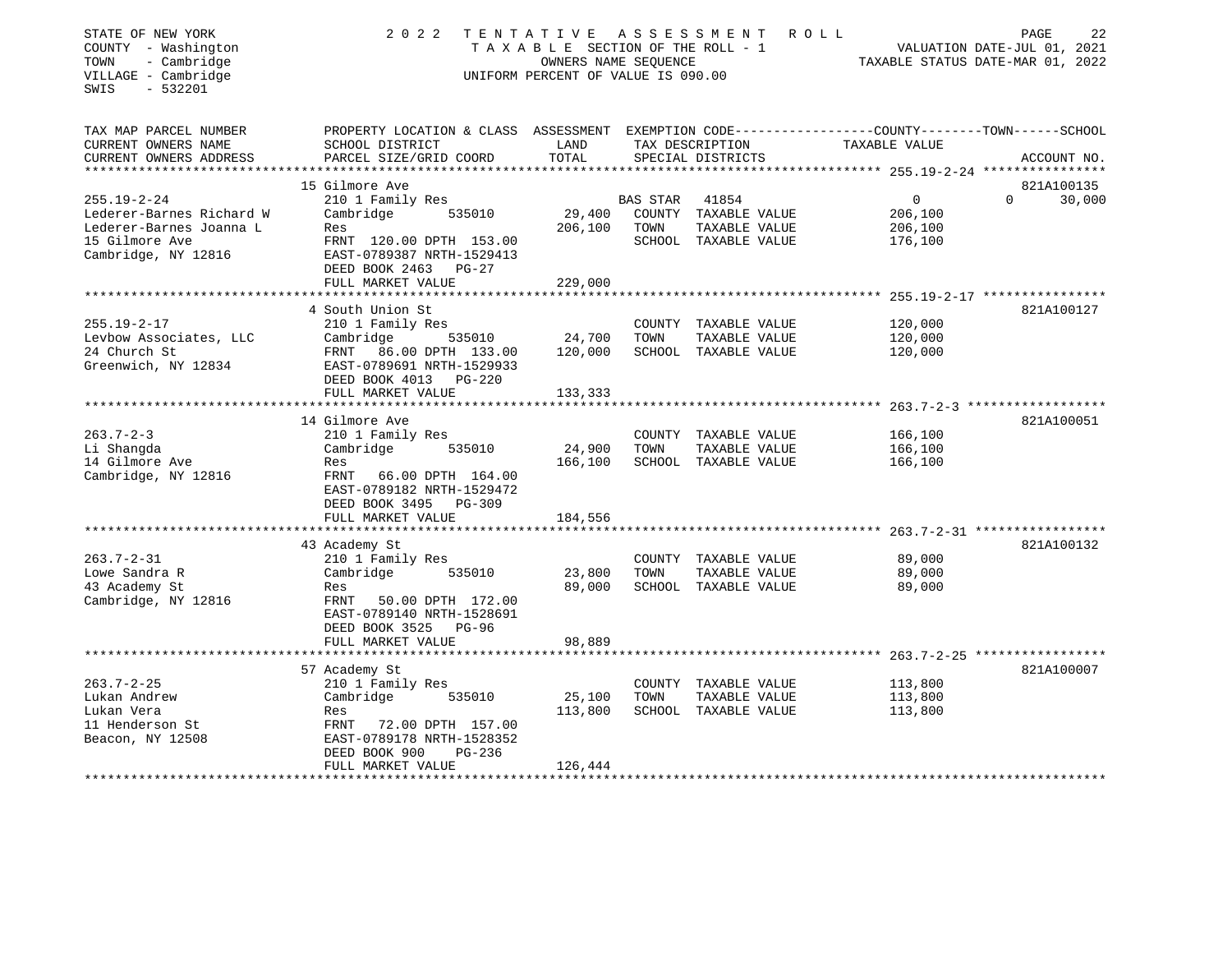| STATE OF NEW YORK<br>COUNTY - Washington<br>- Cambridge<br>TOWN<br>VILLAGE - Cambridge<br>SWIS<br>$-532201$ | 2 0 2 2                                                                                                                                                                                                                          | TENTATIVE<br>ASSESSMENT<br>ROLL<br>TAXABLE SECTION OF THE ROLL - 1<br>OWNERS NAME SEQUENCE<br>UNIFORM PERCENT OF VALUE IS 090.00 |                                   |                                                                                         |                                                           | 23<br>PAGE<br>VALUATION DATE-JUL 01, 2021<br>TAXABLE STATUS DATE-MAR 01, 2022 |
|-------------------------------------------------------------------------------------------------------------|----------------------------------------------------------------------------------------------------------------------------------------------------------------------------------------------------------------------------------|----------------------------------------------------------------------------------------------------------------------------------|-----------------------------------|-----------------------------------------------------------------------------------------|-----------------------------------------------------------|-------------------------------------------------------------------------------|
| TAX MAP PARCEL NUMBER<br>CURRENT OWNERS NAME<br>CURRENT OWNERS ADDRESS                                      | PROPERTY LOCATION & CLASS ASSESSMENT EXEMPTION CODE---------------COUNTY-------TOWN-----SCHOOL<br>SCHOOL DISTRICT<br>PARCEL SIZE/GRID COORD                                                                                      | LAND<br>TOTAL                                                                                                                    |                                   | TAX DESCRIPTION<br>SPECIAL DISTRICTS                                                    | TAXABLE VALUE                                             | ACCOUNT NO.                                                                   |
| $255.19 - 1 - 30$                                                                                           | 120 West Main St<br>210 1 Family Res                                                                                                                                                                                             |                                                                                                                                  | <b>BAS STAR</b>                   | 41854                                                                                   | 0                                                         | 821A100075<br>30,000<br>$\Omega$                                              |
| Lum-Creitz Susan J Trustee<br>Lum-Creitz Revocable Trust Sus Res<br>120 West Main St<br>Cambridge, NY 12816 | Cambridge<br>535010<br>FRNT 142.00 DPTH 370.00<br>EAST-0788595 NRTH-1530311<br>DEED BOOK 896<br>PG-209                                                                                                                           | 35,800<br>261,800                                                                                                                | COUNTY<br>TOWN                    | TAXABLE VALUE<br>TAXABLE VALUE<br>SCHOOL TAXABLE VALUE                                  | 261,800<br>261,800<br>231,800                             |                                                                               |
|                                                                                                             | FULL MARKET VALUE                                                                                                                                                                                                                | 290,889                                                                                                                          |                                   |                                                                                         |                                                           |                                                                               |
| $263.7 - 2 - 41$                                                                                            | 19 Academy St<br>210 1 Family Res                                                                                                                                                                                                |                                                                                                                                  | <b>BAS STAR</b>                   | 41854                                                                                   | ************ 263.7-2-41 ******************<br>$\mathbf 0$ | 821A100126<br>$\Omega$<br>30,000                                              |
| Lyon Carol M<br>19 Academy St<br>Cambridge, NY 12816                                                        | Cambridge<br>535010<br>Res<br>FRNT<br>86.00 DPTH 165.00<br>999<br><b>BANK</b><br>EAST-0789026 NRTH-1529430<br>DEED BOOK 2470 PG-237                                                                                              | 26,900<br>175,000                                                                                                                | TOWN                              | COUNTY TAXABLE VALUE<br>TAXABLE VALUE<br>SCHOOL TAXABLE VALUE                           | 175,000<br>175,000<br>145,000                             |                                                                               |
|                                                                                                             | FULL MARKET VALUE                                                                                                                                                                                                                | 194,444                                                                                                                          |                                   |                                                                                         |                                                           |                                                                               |
|                                                                                                             | ******************<br>21 North Union St                                                                                                                                                                                          |                                                                                                                                  |                                   |                                                                                         |                                                           | 821A100080                                                                    |
| $255.20 - 1 - 1.1$<br>Madden Peter M<br>21 North Union St<br>Cambridge, NY 12816                            | 210 1 Family Res<br>Cambridge<br>535010<br>Res<br>ACRES<br>1.34<br>EAST-0790464 NRTH-1531314<br>DEED BOOK 1738<br>PG-151                                                                                                         | 39,700<br>205,700                                                                                                                | <b>BAS STAR</b><br>COUNTY<br>TOWN | 41854<br>TAXABLE VALUE<br>TAXABLE VALUE<br>SCHOOL TAXABLE VALUE                         | $\mathbf 0$<br>205,700<br>205,700<br>175,700              | $\Omega$<br>30,000                                                            |
|                                                                                                             | FULL MARKET VALUE<br>*******************                                                                                                                                                                                         | 228,556                                                                                                                          |                                   |                                                                                         |                                                           |                                                                               |
| $255.20 - 1 - 1.2$<br>Madden Peter M<br>21 North Union St<br>Cambridge, NY 12816                            | 21 North Union St<br>314 Rural vac<10<br>Cambridge<br>535010<br>ACRES 10.25<br>EAST-0789909 NRTH-1531350<br>DEED BOOK 1738<br><b>PG-155</b><br>FULL MARKET VALUE                                                                 | 74,300<br>74,300<br>82,556                                                                                                       | TOWN                              | COUNTY TAXABLE VALUE<br>TAXABLE VALUE<br>SCHOOL TAXABLE VALUE                           | 74,300<br>74,300<br>74,300                                | 821A100843                                                                    |
|                                                                                                             |                                                                                                                                                                                                                                  |                                                                                                                                  |                                   |                                                                                         | $255.19 - 3 - 7$ *****                                    |                                                                               |
| $255.19 - 3 - 7$<br>Maher Terance W<br>Maher Rachel L<br>4 Academy St<br>Cambridge, NY 12816                | 4 Academy St<br>210 1 Family Res<br>Cambridge<br>535010<br>Res<br>Trans exempt repay 2022<br>FRNT<br>75.00 DPTH 165.00<br>ACRES<br>0.29 BANK<br>999<br>EAST-0788743 NRTH-1529826<br>DEED BOOK 20210 PG-1810<br>FULL MARKET VALUE | 25,900<br>165,000<br>183,333                                                                                                     | TOWN                              | COUNTY TAXABLE VALUE<br>TAXABLE VALUE<br>SCHOOL TAXABLE VALUE<br>TE533 Trans exempt flg | 165,000<br>165,000<br>165,000<br>$.00$ MT                 | 821A100070                                                                    |
|                                                                                                             |                                                                                                                                                                                                                                  |                                                                                                                                  |                                   |                                                                                         |                                                           |                                                                               |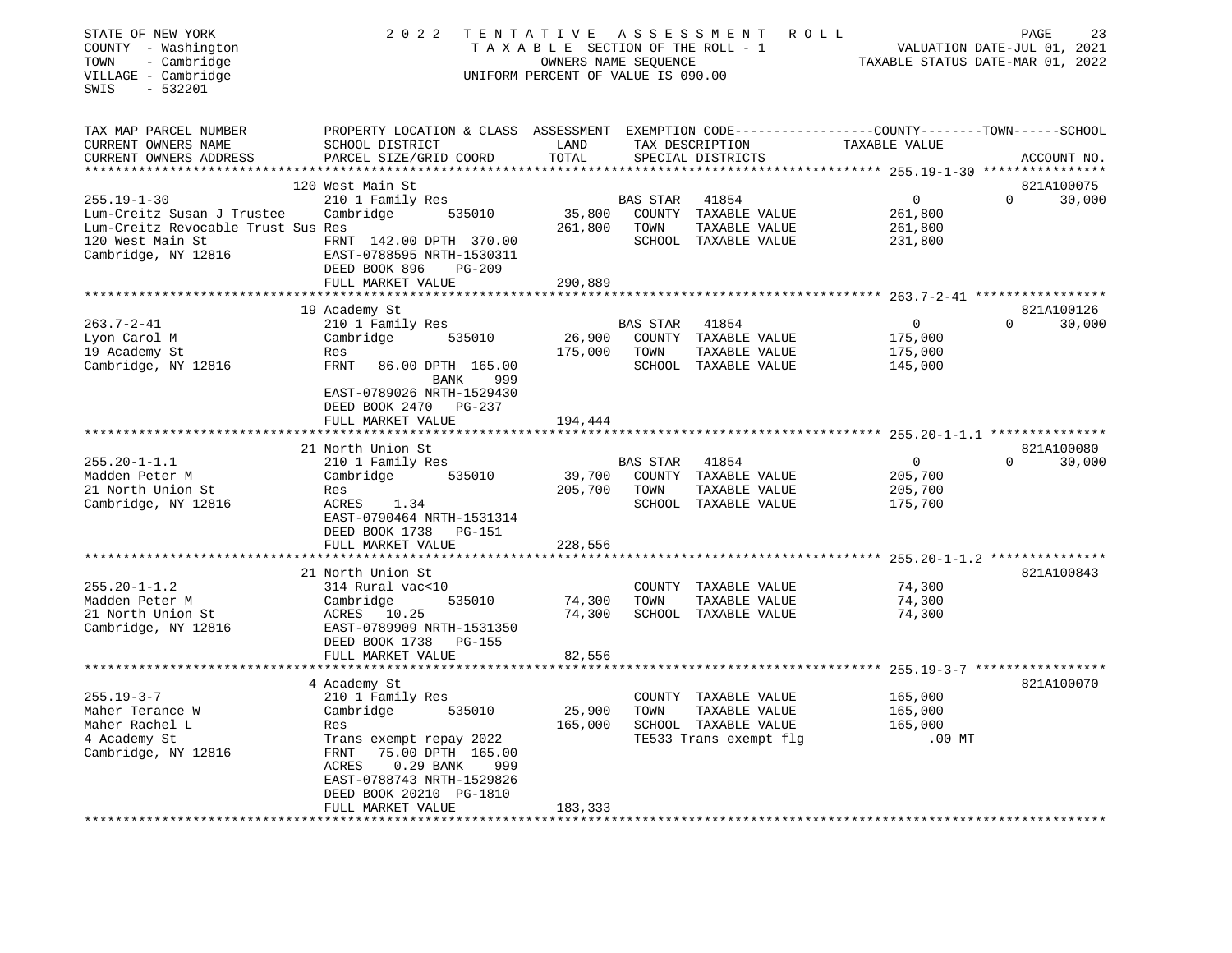| STATE OF NEW YORK<br>COUNTY - Washington<br>- Cambridge<br>TOWN<br>VILLAGE - Cambridge<br>$-532201$<br>SWIS | 2 0 2 2                                                                                                                                                                                                                | TENTATIVE<br>TAXABLE SECTION OF THE ROLL - 1<br>OWNERS NAME SEQUENCE<br>UNIFORM PERCENT OF VALUE IS 090.00 |                          | A S S E S S M E N T<br>ROLL                                            | PAGE<br>24<br>VALUATION DATE-JUL 01, 2021<br>TAXABLE STATUS DATE-MAR 01, 2022 |                                  |  |
|-------------------------------------------------------------------------------------------------------------|------------------------------------------------------------------------------------------------------------------------------------------------------------------------------------------------------------------------|------------------------------------------------------------------------------------------------------------|--------------------------|------------------------------------------------------------------------|-------------------------------------------------------------------------------|----------------------------------|--|
| TAX MAP PARCEL NUMBER<br>CURRENT OWNERS NAME<br>CURRENT OWNERS ADDRESS                                      | PROPERTY LOCATION & CLASS ASSESSMENT<br>SCHOOL DISTRICT<br>PARCEL SIZE/GRID COORD                                                                                                                                      | LAND<br>TOTAL                                                                                              |                          | TAX DESCRIPTION<br>SPECIAL DISTRICTS                                   | EXEMPTION CODE-----------------COUNTY-------TOWN------SCHOOL<br>TAXABLE VALUE | ACCOUNT NO.                      |  |
| ************************                                                                                    |                                                                                                                                                                                                                        |                                                                                                            |                          |                                                                        |                                                                               |                                  |  |
| $255.19 - 3 - 3$<br>Mark Elana K<br>2 Myrtle Ave<br>Cambridge, NY 12816                                     | 2 Myrtle Ave<br>283 Res w/Comuse<br>Cambridge<br>535010<br>Res<br>FRNT<br>97.00 DPTH 160.00<br>BANK<br>999                                                                                                             | 27,700<br>122,000                                                                                          | ENH STAR<br>TOWN         | 41834<br>COUNTY TAXABLE VALUE<br>TAXABLE VALUE<br>SCHOOL TAXABLE VALUE | $\mathbf{0}$<br>122,000<br>122,000<br>47,100                                  | 821A100037<br>74,900<br>$\Omega$ |  |
|                                                                                                             | EAST-0788403 NRTH-1530077<br>DEED BOOK 3270 PG-304<br>FULL MARKET VALUE                                                                                                                                                | 135,556                                                                                                    |                          |                                                                        |                                                                               |                                  |  |
|                                                                                                             | ********************                                                                                                                                                                                                   |                                                                                                            |                          |                                                                        | ********************** 255.19-3-9 ******************                          |                                  |  |
| $255.19 - 3 - 9$<br>Matteson Leah M<br>PO Box 548<br>Cambridge, NY 12816                                    | 6 Pleasant St<br>210 1 Family Res<br>Cambridge<br>535010<br>Res<br>FRNT<br>78.00 DPTH 162.00<br>BANK<br>999                                                                                                            | 26,000<br>150,000                                                                                          | TOWN                     | COUNTY TAXABLE VALUE<br>TAXABLE VALUE<br>SCHOOL TAXABLE VALUE          | 150,000<br>150,000<br>150,000                                                 | 821A100087                       |  |
|                                                                                                             | EAST-0788604 NRTH-1529651<br>DEED BOOK 3830 PG-148<br>FULL MARKET VALUE                                                                                                                                                | 166,667                                                                                                    |                          |                                                                        |                                                                               |                                  |  |
|                                                                                                             | 2 Gilmore Ave                                                                                                                                                                                                          |                                                                                                            |                          |                                                                        |                                                                               | 821A100166                       |  |
| $255.19 - 2 - 31$<br>McCauley Wendy L<br>2 Gilmore Ave<br>Cambridge, NY 12816                               | 210 1 Family Res<br>Cambridge<br>535010<br>Res<br>FRNT<br>56.00 DPTH 86.00<br>EAST-0789197 NRTH-1529883                                                                                                                | 17,800<br>101,000                                                                                          | BAS STAR<br>TOWN         | 41854<br>COUNTY TAXABLE VALUE<br>TAXABLE VALUE<br>SCHOOL TAXABLE VALUE | $\overline{0}$<br>101,000<br>101,000<br>71,000                                | $\Omega$<br>30,000               |  |
|                                                                                                             | DEED BOOK 876<br>PG-107                                                                                                                                                                                                |                                                                                                            |                          |                                                                        |                                                                               |                                  |  |
|                                                                                                             | FULL MARKET VALUE                                                                                                                                                                                                      | 112,222                                                                                                    |                          |                                                                        |                                                                               |                                  |  |
|                                                                                                             | 21 Academy St                                                                                                                                                                                                          |                                                                                                            |                          |                                                                        |                                                                               | 821A100097                       |  |
| $263.7 - 2 - 40$<br>McLenithan Todd A                                                                       | 210 1 Family Res<br>Cambridge<br>535010                                                                                                                                                                                | 26,400                                                                                                     | <b>BAS STAR</b>          | 41854<br>COUNTY TAXABLE VALUE                                          | $\overline{0}$<br>145,300                                                     | $\Omega$<br>30,000               |  |
| McLenithan Suanne M<br>21 Academy St<br>Cambridge, NY 12816                                                 | Res<br>FRNT<br>84.00 DPTH 160.00<br>EAST-0789035 NRTH-1529348<br>DEED BOOK 824<br><b>PG-91</b><br>FULL MARKET VALUE                                                                                                    | 145,300<br>161,444                                                                                         | TOWN                     | TAXABLE VALUE<br>SCHOOL TAXABLE VALUE                                  | 145,300<br>115,300                                                            |                                  |  |
|                                                                                                             | ***********************                                                                                                                                                                                                |                                                                                                            |                          |                                                                        |                                                                               |                                  |  |
| 255.19-1-11<br>McNamara Sarah T<br>134 West Main St<br>Cambridge, NY 12816                                  | 134 West Main St<br>210 1 Family Res<br>Cambridge<br>535010<br>House & Lot<br>98.00 DPTH 209.00<br>FRNT<br>$0.43$ BANK<br>ACRES<br>997<br>EAST-0787999 NRTH-1530458<br>DEED BOOK 3906<br>$PG-233$<br>FULL MARKET VALUE | 25,100<br>144,900<br>161,000                                                                               | COUNTY<br>TOWN<br>SCHOOL | TAXABLE VALUE<br>TAXABLE VALUE<br>TAXABLE VALUE                        | 144,900<br>144,900<br>144,900                                                 | 821A100927                       |  |
|                                                                                                             |                                                                                                                                                                                                                        |                                                                                                            |                          |                                                                        |                                                                               |                                  |  |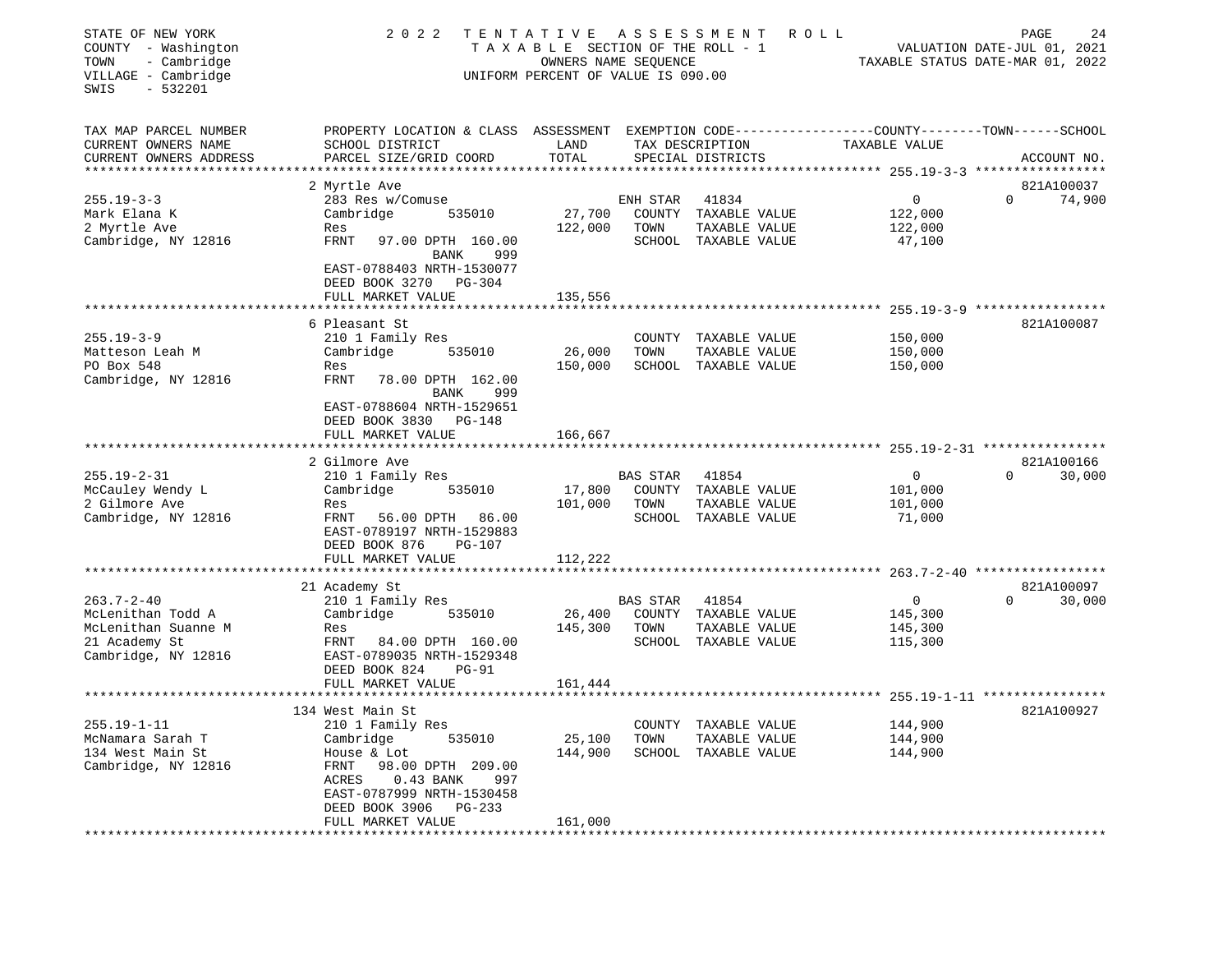| STATE OF NEW YORK<br>COUNTY - Washington<br>- Cambridge<br>TOWN<br>VILLAGE - Cambridge<br>SWIS<br>$-532201$ | 2 0 2 2                                                                                                                                      | TENTATIVE<br>TAXABLE SECTION OF THE ROLL - 1<br>OWNERS NAME SEQUENCE<br>UNIFORM PERCENT OF VALUE IS 090.00 |                        | A S S E S S M E N T                  | R O L L<br>TAXABLE STATUS DATE-MAR 01, 2022           |          | PAGE<br>25<br>VALUATION DATE-JUL 01, 2021 |
|-------------------------------------------------------------------------------------------------------------|----------------------------------------------------------------------------------------------------------------------------------------------|------------------------------------------------------------------------------------------------------------|------------------------|--------------------------------------|-------------------------------------------------------|----------|-------------------------------------------|
| TAX MAP PARCEL NUMBER<br>CURRENT OWNERS NAME<br>CURRENT OWNERS ADDRESS                                      | PROPERTY LOCATION & CLASS ASSESSMENT EXEMPTION CODE---------------COUNTY-------TOWN------SCHOOL<br>SCHOOL DISTRICT<br>PARCEL SIZE/GRID COORD | LAND<br>TOTAL                                                                                              |                        | TAX DESCRIPTION<br>SPECIAL DISTRICTS | TAXABLE VALUE                                         |          | ACCOUNT NO.                               |
|                                                                                                             | 16 Gilmore Ave                                                                                                                               |                                                                                                            |                        |                                      |                                                       |          | 821A100010                                |
| $263.7 - 2 - 4$                                                                                             | 210 1 Family Res                                                                                                                             |                                                                                                            | VETCOM CTS 41130       |                                      | 31,050                                                | 31,050   | 10,000                                    |
| McNulty Peter M                                                                                             | Cambridge<br>535010                                                                                                                          |                                                                                                            | 24,700 BAS STAR        | 41854                                | $\overline{0}$                                        | $\Omega$ | 30,000                                    |
| McNulty Heather                                                                                             | Res                                                                                                                                          | 124,200                                                                                                    |                        | COUNTY TAXABLE VALUE                 | 93,150                                                |          |                                           |
| 16 Gilmore Ave                                                                                              | FRNT<br>66.00 DPTH 159.00                                                                                                                    |                                                                                                            | TOWN                   | TAXABLE VALUE                        | 93,150                                                |          |                                           |
| Cambridge, NY 12816                                                                                         | BANK<br>40                                                                                                                                   |                                                                                                            |                        | SCHOOL TAXABLE VALUE                 | 84,200                                                |          |                                           |
|                                                                                                             | EAST-0789188 NRTH-1529405<br>DEED BOOK 3426<br>PG-281                                                                                        |                                                                                                            |                        |                                      |                                                       |          |                                           |
|                                                                                                             | FULL MARKET VALUE                                                                                                                            | 138,000                                                                                                    |                        |                                      |                                                       |          |                                           |
|                                                                                                             |                                                                                                                                              |                                                                                                            |                        |                                      |                                                       |          | 821A100172                                |
| $263.7 - 2 - 33$                                                                                            | 39 Academy St<br>210 1 Family Res                                                                                                            |                                                                                                            |                        | COUNTY TAXABLE VALUE                 | 138,000                                               |          |                                           |
| Meacham Richard                                                                                             | Cambridge<br>535010                                                                                                                          | 22,200                                                                                                     | TOWN                   | TAXABLE VALUE                        | 138,000                                               |          |                                           |
| Meacham Kimberly                                                                                            | Res                                                                                                                                          | 138,000                                                                                                    |                        | SCHOOL TAXABLE VALUE                 | 138,000                                               |          |                                           |
| 39 Academy St                                                                                               | FRNT 66.00 DPTH 125.00                                                                                                                       |                                                                                                            |                        |                                      |                                                       |          |                                           |
| Cambridge, NY 12816                                                                                         | EAST-0789098 NRTH-1528818<br>DEED BOOK 3862 PG-168                                                                                           |                                                                                                            |                        |                                      |                                                       |          |                                           |
|                                                                                                             | FULL MARKET VALUE                                                                                                                            | 153,333                                                                                                    |                        |                                      |                                                       |          |                                           |
|                                                                                                             |                                                                                                                                              |                                                                                                            |                        |                                      | ****************************** 255.19-1-12.1 ******** |          |                                           |
|                                                                                                             | 126 West Main St                                                                                                                             |                                                                                                            |                        |                                      |                                                       |          |                                           |
| $255.19 - 1 - 12.1$                                                                                         | 220 2 Family Res                                                                                                                             |                                                                                                            | VET WAR CT 41121       |                                      | 24,705                                                | 24,705   | $\Omega$                                  |
| Merecki Heidi F                                                                                             | 535010<br>Cambridge                                                                                                                          |                                                                                                            | 13,400 VET WAR S 41124 |                                      | $\mathbf 0$                                           | $\Omega$ | 6,000                                     |
| 126 West Main St                                                                                            | FRNT 115.00 DPTH                                                                                                                             | 164,700                                                                                                    |                        | COUNTY TAXABLE VALUE                 | 139,995                                               |          |                                           |
| Cambridge, NY 12816                                                                                         | ACRES<br>0.72                                                                                                                                |                                                                                                            | TOWN                   | TAXABLE VALUE                        | 139,995                                               |          |                                           |
|                                                                                                             | EAST-0788285 NRTH-1530405                                                                                                                    |                                                                                                            |                        | SCHOOL TAXABLE VALUE                 | 158,700                                               |          |                                           |
|                                                                                                             | DEED BOOK 2021 PG-3098                                                                                                                       |                                                                                                            |                        |                                      |                                                       |          |                                           |
|                                                                                                             | FULL MARKET VALUE                                                                                                                            | 183,000                                                                                                    |                        |                                      |                                                       |          |                                           |
|                                                                                                             | *************************                                                                                                                    |                                                                                                            |                        |                                      |                                                       |          |                                           |
|                                                                                                             | 47 Academy St                                                                                                                                |                                                                                                            |                        |                                      |                                                       |          | 821A100088                                |
| $263.7 - 2 - 29$                                                                                            | 210 1 Family Res                                                                                                                             |                                                                                                            | BAS STAR               | 41854                                | $\mathbf 0$                                           | $\Omega$ | 30,000                                    |
| Mowrey Susan L                                                                                              | Cambridge<br>535010                                                                                                                          | 23,700                                                                                                     |                        | COUNTY TAXABLE VALUE                 | 95,600                                                |          |                                           |
| 47 Academy St                                                                                               | Res                                                                                                                                          | 95,600                                                                                                     | TOWN                   | TAXABLE VALUE                        | 95,600                                                |          |                                           |
| Cambridge, NY 12816                                                                                         | <b>FRNT</b><br>50.00 DPTH 170.00                                                                                                             |                                                                                                            |                        | SCHOOL TAXABLE VALUE                 | 65,600                                                |          |                                           |
|                                                                                                             | 999<br>BANK<br>EAST-0789156 NRTH-1528579                                                                                                     |                                                                                                            |                        |                                      |                                                       |          |                                           |
|                                                                                                             | DEED BOOK 3882 PG-332                                                                                                                        |                                                                                                            |                        |                                      |                                                       |          |                                           |
|                                                                                                             | FULL MARKET VALUE                                                                                                                            | 106,222                                                                                                    |                        |                                      |                                                       |          |                                           |
|                                                                                                             |                                                                                                                                              |                                                                                                            |                        |                                      | *************** 255.19-1-15.1 ***************         |          |                                           |
|                                                                                                             | 80 West Main St                                                                                                                              |                                                                                                            |                        |                                      |                                                       |          | 821A100938                                |
| $255.19 - 1 - 15.1$                                                                                         | 230 3 Family Res                                                                                                                             |                                                                                                            |                        | COUNTY TAXABLE VALUE                 | 212,000                                               |          |                                           |
| Moy Casey J                                                                                                 |                                                                                                                                              | 33,600                                                                                                     | TOWN                   | TAXABLE VALUE                        | 212,000                                               |          |                                           |
|                                                                                                             |                                                                                                                                              |                                                                                                            |                        |                                      |                                                       |          |                                           |
| PO Box 272                                                                                                  | Cambridge<br>535010                                                                                                                          | 212,000                                                                                                    |                        | SCHOOL TAXABLE VALUE                 | 212,000                                               |          |                                           |
| Cossayuna, NY 12823                                                                                         | Bdy Agmt & Easement 670/9<br>FRNT 130.00 DPTH 225.00                                                                                         |                                                                                                            |                        |                                      |                                                       |          |                                           |
|                                                                                                             | EAST-0789711 NRTH-1530441                                                                                                                    |                                                                                                            |                        |                                      |                                                       |          |                                           |
|                                                                                                             | DEED BOOK 3583<br>PG-135                                                                                                                     |                                                                                                            |                        |                                      |                                                       |          |                                           |
|                                                                                                             | FULL MARKET VALUE                                                                                                                            | 235,556                                                                                                    |                        |                                      |                                                       |          |                                           |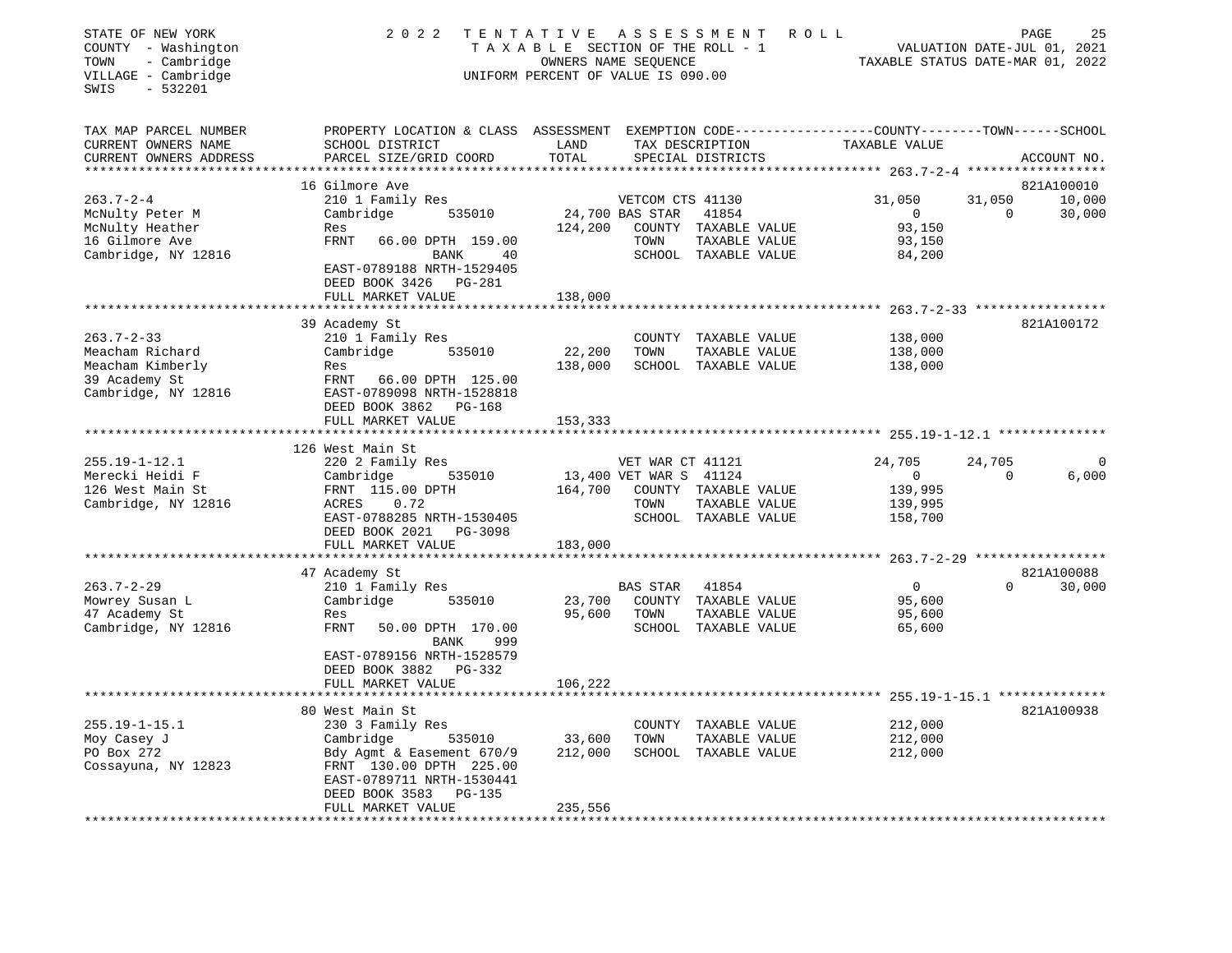| STATE OF NEW YORK<br>COUNTY - Washington<br>- Cambridge<br>TOWN<br>VILLAGE - Cambridge<br>$-532201$<br>SWIS | 2 0 2 2                                                                                                                                      | TENTATIVE ASSESSMENT<br>TAXABLE SECTION OF THE ROLL - 1<br>OWNERS NAME SEQUENCE<br>UNIFORM PERCENT OF VALUE IS 090.00 |          |                                      | R O L L                                                  | PAGE<br>26<br>VALUATION DATE-JUL 01, 2021<br>TAXABLE STATUS DATE-MAR 01, 2022 |
|-------------------------------------------------------------------------------------------------------------|----------------------------------------------------------------------------------------------------------------------------------------------|-----------------------------------------------------------------------------------------------------------------------|----------|--------------------------------------|----------------------------------------------------------|-------------------------------------------------------------------------------|
| TAX MAP PARCEL NUMBER<br>CURRENT OWNERS NAME<br>CURRENT OWNERS ADDRESS<br>***************                   | PROPERTY LOCATION & CLASS ASSESSMENT EXEMPTION CODE----------------COUNTY-------TOWN-----SCHOOL<br>SCHOOL DISTRICT<br>PARCEL SIZE/GRID COORD | LAND<br>TOTAL<br>*******************                                                                                  |          | TAX DESCRIPTION<br>SPECIAL DISTRICTS | TAXABLE VALUE                                            | ACCOUNT NO.                                                                   |
|                                                                                                             | 34 South Union St                                                                                                                            |                                                                                                                       |          |                                      | ***************** 263.7-2-12 *****************           | 821A100109                                                                    |
| $263.7 - 2 - 12$                                                                                            | 210 1 Family Res                                                                                                                             |                                                                                                                       | ENH STAR | 41834                                | $\overline{0}$                                           | $\Omega$<br>74,900                                                            |
| Narkiewicz Hilda W                                                                                          | Cambridge<br>535010                                                                                                                          | 26,500                                                                                                                |          | COUNTY TAXABLE VALUE                 | 156,300                                                  |                                                                               |
| 34 South Union St                                                                                           | Bndy Line Agmt 430/281                                                                                                                       | 156,300                                                                                                               | TOWN     | TAXABLE VALUE                        | 156,300                                                  |                                                                               |
| Cambridge, NY 12816                                                                                         | FRNT 61.00 DPTH 232.00<br>EAST-0789403 NRTH-1528877<br>DEED BOOK 2787 PG-130                                                                 |                                                                                                                       |          | SCHOOL TAXABLE VALUE                 | 81,400                                                   |                                                                               |
|                                                                                                             | FULL MARKET VALUE                                                                                                                            | 173,667                                                                                                               |          |                                      |                                                          |                                                                               |
|                                                                                                             |                                                                                                                                              |                                                                                                                       |          |                                      |                                                          |                                                                               |
| $255.19 - 1 - 8$                                                                                            | 146 West Main St<br>280 Res Multiple                                                                                                         |                                                                                                                       |          | COUNTY TAXABLE VALUE                 | 122,400                                                  | 821A100092                                                                    |
| Nichols Jeffrey E                                                                                           | Cambridge<br>535010                                                                                                                          | 24,800                                                                                                                | TOWN     | TAXABLE VALUE                        | 122,400                                                  |                                                                               |
| McCain Jeffrey L                                                                                            | Res & Lot                                                                                                                                    | 122,400                                                                                                               |          | SCHOOL TAXABLE VALUE                 | 122,400                                                  |                                                                               |
| 179 Scotch Hill Rd                                                                                          | FRNT 55.00 DPTH 242.00                                                                                                                       |                                                                                                                       |          |                                      |                                                          |                                                                               |
| Cambridge, NY 12816                                                                                         | EAST-0787569 NRTH-1530636                                                                                                                    |                                                                                                                       |          |                                      |                                                          |                                                                               |
|                                                                                                             | DEED BOOK 2600 PG-255                                                                                                                        |                                                                                                                       |          |                                      |                                                          |                                                                               |
|                                                                                                             | FULL MARKET VALUE                                                                                                                            | 136,000                                                                                                               |          |                                      |                                                          |                                                                               |
|                                                                                                             | 4 Gilmore Ave                                                                                                                                |                                                                                                                       |          |                                      |                                                          | 821A100185                                                                    |
| $255.19 - 2 - 32$                                                                                           | 210 1 Family Res                                                                                                                             |                                                                                                                       | BAS STAR | 41854                                | $\overline{0}$                                           | $\Omega$<br>30,000                                                            |
| Nichols Kimberly E                                                                                          | Cambridge<br>535010                                                                                                                          | 24,600                                                                                                                |          | COUNTY TAXABLE VALUE                 | 202,100                                                  |                                                                               |
| 4 Gilmore Ave                                                                                               | Res                                                                                                                                          | 202,100                                                                                                               | TOWN     | TAXABLE VALUE                        | 202,100                                                  |                                                                               |
| Cambridge, NY 12816                                                                                         | FRNT 70.00 DPTH 150.00                                                                                                                       |                                                                                                                       |          | SCHOOL TAXABLE VALUE                 | 172,100                                                  |                                                                               |
|                                                                                                             | EAST-0789171 NRTH-1529819                                                                                                                    |                                                                                                                       |          |                                      |                                                          |                                                                               |
|                                                                                                             | DEED BOOK 948<br>PG-233                                                                                                                      |                                                                                                                       |          |                                      |                                                          |                                                                               |
|                                                                                                             | FULL MARKET VALUE                                                                                                                            | 224,556                                                                                                               |          |                                      |                                                          |                                                                               |
|                                                                                                             |                                                                                                                                              |                                                                                                                       |          |                                      |                                                          |                                                                               |
| $263.7 - 2 - 32$                                                                                            | 41 Academy St<br>210 1 Family Res                                                                                                            |                                                                                                                       |          | COUNTY TAXABLE VALUE                 | 143,800                                                  | 821C100129                                                                    |
| Nolan-Parker Kristin L                                                                                      | Cambridge<br>535010                                                                                                                          | 26,600                                                                                                                | TOWN     | TAXABLE VALUE                        | 143,800                                                  |                                                                               |
| 41 Academy St                                                                                               | Res                                                                                                                                          | 143,800                                                                                                               |          | SCHOOL TAXABLE VALUE                 | 143,800                                                  |                                                                               |
| Cambridge, NY 12816                                                                                         | FRNT<br>71.00 DPTH                                                                                                                           |                                                                                                                       |          |                                      |                                                          |                                                                               |
|                                                                                                             | 0.32 BANK<br>ACRES<br>999                                                                                                                    |                                                                                                                       |          |                                      |                                                          |                                                                               |
|                                                                                                             | EAST-0789141 NRTH-1528754                                                                                                                    |                                                                                                                       |          |                                      |                                                          |                                                                               |
|                                                                                                             | DEED BOOK 20191 PG-28800                                                                                                                     |                                                                                                                       |          |                                      |                                                          |                                                                               |
|                                                                                                             | FULL MARKET VALUE                                                                                                                            | 159,778                                                                                                               |          |                                      |                                                          |                                                                               |
|                                                                                                             | *******************                                                                                                                          |                                                                                                                       |          |                                      | *************************** 255.19-3-5 ***************** |                                                                               |
| $255.19 - 3 - 5$                                                                                            | 89 West Main St<br>411 Apartment                                                                                                             |                                                                                                                       |          | COUNTY TAXABLE VALUE                 | 191,400                                                  | 821A100054                                                                    |
| Norman Philip C                                                                                             | Cambridge<br>535010                                                                                                                          | 33,900                                                                                                                | TOWN     | TAXABLE VALUE                        | 191,400                                                  |                                                                               |
| Norman Heather H                                                                                            | Apt House                                                                                                                                    | 191,400                                                                                                               |          | SCHOOL TAXABLE VALUE                 | 191,400                                                  |                                                                               |
| 12 S Union St                                                                                               | FRNT 132.00 DPTH 230.00                                                                                                                      |                                                                                                                       |          |                                      |                                                          |                                                                               |
| Cambridge, NY 12816                                                                                         | EAST-0788616 NRTH-1529982                                                                                                                    |                                                                                                                       |          |                                      |                                                          |                                                                               |
|                                                                                                             | DEED BOOK 853<br>$PG-110$                                                                                                                    |                                                                                                                       |          |                                      |                                                          |                                                                               |
|                                                                                                             | FULL MARKET VALUE                                                                                                                            | 212,667                                                                                                               |          |                                      |                                                          |                                                                               |
|                                                                                                             |                                                                                                                                              |                                                                                                                       |          |                                      |                                                          |                                                                               |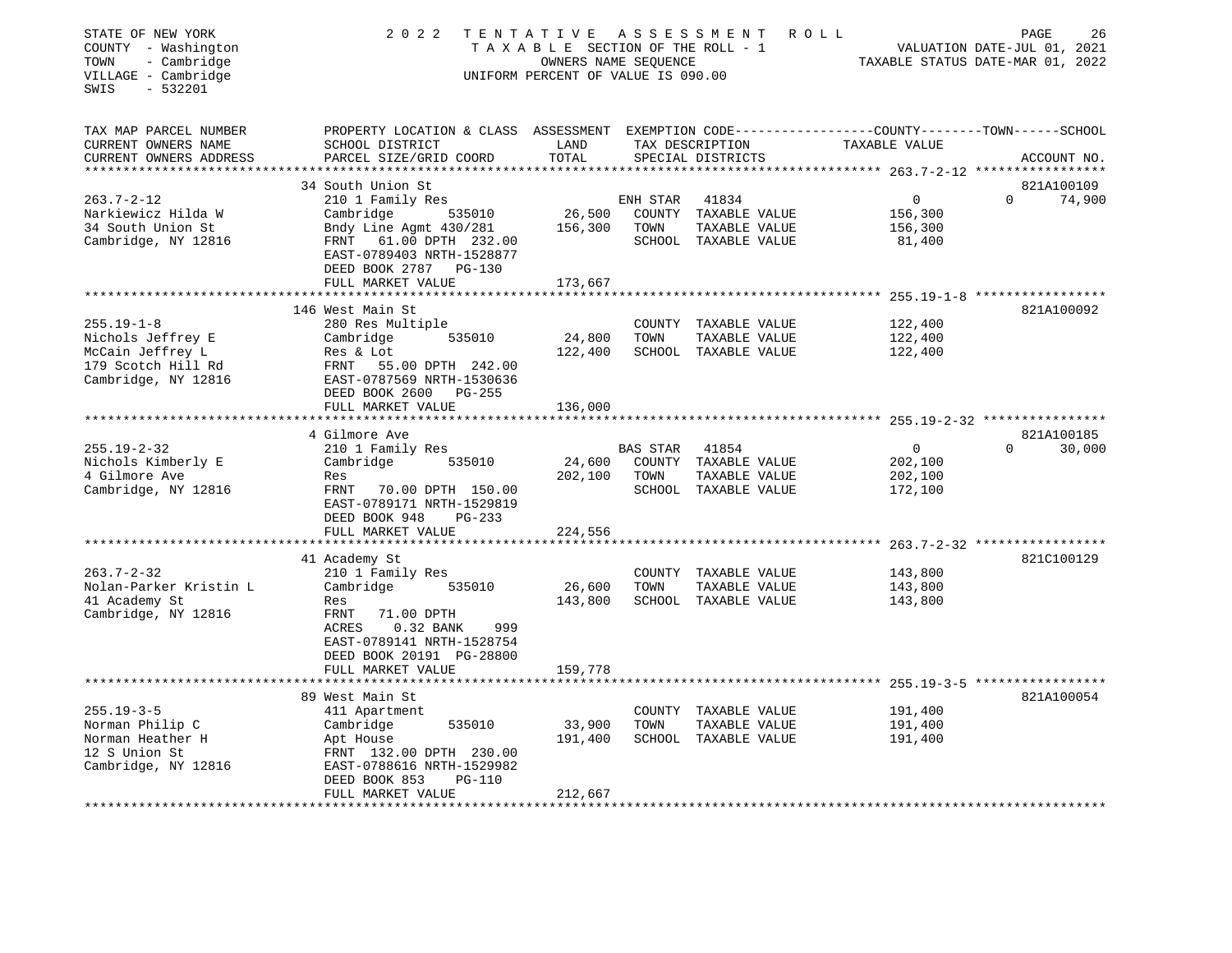| STATE OF NEW YORK<br>COUNTY - Washington<br>TOWN<br>- Cambridge<br>VILLAGE - Cambridge<br>SWIS<br>$-532201$ | 2 0 2 2                                                                                                                                     | TAXABLE SECTION OF THE ROLL - 1<br>OWNERS NAME SEQUENCE<br>UNIFORM PERCENT OF VALUE IS 090.00 |                | TENTATIVE ASSESSMENT                  | R O L L            | PAGE<br>27<br>VALUATION DATE-JUL 01, 2021<br>TAXABLE STATUS DATE-MAR 01, 2022 |
|-------------------------------------------------------------------------------------------------------------|---------------------------------------------------------------------------------------------------------------------------------------------|-----------------------------------------------------------------------------------------------|----------------|---------------------------------------|--------------------|-------------------------------------------------------------------------------|
| TAX MAP PARCEL NUMBER<br>CURRENT OWNERS NAME<br>CURRENT OWNERS ADDRESS                                      | PROPERTY LOCATION & CLASS ASSESSMENT EXEMPTION CODE---------------COUNTY-------TOWN-----SCHOOL<br>SCHOOL DISTRICT<br>PARCEL SIZE/GRID COORD | LAND<br>TOTAL                                                                                 |                | TAX DESCRIPTION<br>SPECIAL DISTRICTS  | TAXABLE VALUE      | ACCOUNT NO.                                                                   |
| $255.19 - 2 - 20$                                                                                           | 12 South Union St<br>210 1 Family Res                                                                                                       |                                                                                               |                | COUNTY TAXABLE VALUE                  | 158,400            | 821A100022                                                                    |
| Norman Phillip<br>Norman Heather<br>12 S Union St<br>Cambridge, NY 12816                                    | Cambridge<br>535010<br>Res<br>FRNT<br>80.00 DPTH 194.00<br>EAST-0789576 NRTH-1529639<br>DEED BOOK 699<br>$PG-1$                             | 27,700<br>158,400                                                                             | TOWN           | TAXABLE VALUE<br>SCHOOL TAXABLE VALUE | 158,400<br>158,400 |                                                                               |
|                                                                                                             | FULL MARKET VALUE<br>**********************                                                                                                 | 176,000<br>**********                                                                         |                |                                       |                    |                                                                               |
|                                                                                                             | 38 Myrtle Ave                                                                                                                               |                                                                                               |                |                                       |                    | ************************* 263.7-1-1 *******************<br>8279900758         |
| $263.7 - 1 - 1$                                                                                             | 642 Health bldg                                                                                                                             |                                                                                               |                | COUNTY TAXABLE VALUE                  | 370,000            |                                                                               |
| North Eastern Expan Dev Co                                                                                  | Cambridge<br>535010                                                                                                                         | 300,000                                                                                       | TOWN           | TAXABLE VALUE                         | 370,000            |                                                                               |
| 3042 Route 22 Ste 100                                                                                       | Court order, Easement 230                                                                                                                   | 370,000                                                                                       |                | SCHOOL TAXABLE VALUE                  | 370,000            |                                                                               |
| Dover Plains, NY 12522                                                                                      | Utility Ease 3541/84<br>ACRES 102.10<br>EAST-0787750 NRTH-1528830<br>DEED BOOK 3764<br>PG-317                                               |                                                                                               |                | EZ004 Empire Zone 4                   |                    | 370,000 TO                                                                    |
|                                                                                                             | FULL MARKET VALUE<br>***********************                                                                                                | 411,111                                                                                       |                |                                       |                    |                                                                               |
|                                                                                                             | 112 West Main St                                                                                                                            |                                                                                               |                |                                       |                    | 821A100168                                                                    |
| $255.19 - 1 - 26$                                                                                           | 210 1 Family Res                                                                                                                            |                                                                                               |                | COUNTY TAXABLE VALUE                  | 218,600            |                                                                               |
| O'Grady Brian G                                                                                             | Cambridge<br>535010                                                                                                                         | 26,900                                                                                        | TOWN           | TAXABLE VALUE                         | 218,600            |                                                                               |
| O'Grady Bethany H                                                                                           | Res                                                                                                                                         | 218,600                                                                                       |                | SCHOOL TAXABLE VALUE                  | 218,600            |                                                                               |
| 112 West Main St<br>Cambridge, NY 12816                                                                     | Improvements<br>FRNT 109.00 DPTH 306.00<br>EAST-0788961 NRTH-1530268<br>DEED BOOK 3773 PG-234                                               |                                                                                               |                |                                       |                    |                                                                               |
|                                                                                                             | FULL MARKET VALUE                                                                                                                           | 242,889                                                                                       |                |                                       |                    |                                                                               |
|                                                                                                             |                                                                                                                                             |                                                                                               |                |                                       |                    |                                                                               |
| $255.19 - 2 - 26$                                                                                           | 9 Gilmore Ave                                                                                                                               |                                                                                               |                |                                       | 0                  | 821A100074<br>$\Omega$<br>74,900                                              |
| Odell Timothy A                                                                                             | 210 1 Family Res<br>Cambridge<br>535010                                                                                                     | 24,000                                                                                        | ENH STAR       | 41834<br>COUNTY TAXABLE VALUE         | 126,800            |                                                                               |
| Odell Victoria C                                                                                            | Res                                                                                                                                         | 126,800                                                                                       | TOWN           | TAXABLE VALUE                         | 126,800            |                                                                               |
| 9 Gilmore Ave<br>Cambridge, NY 12816                                                                        | FRNT<br>55.00 DPTH 167.00<br>EAST-0789387 NRTH-1529638<br>DEED BOOK 808<br>$PG-34$                                                          |                                                                                               |                | SCHOOL TAXABLE VALUE                  | 51,900             |                                                                               |
|                                                                                                             | FULL MARKET VALUE                                                                                                                           | 140,889                                                                                       |                |                                       |                    |                                                                               |
|                                                                                                             |                                                                                                                                             |                                                                                               |                |                                       |                    | ************************************** 255.19-2-14 *****************          |
| $255.19 - 2 - 14$                                                                                           | 41 West Main St                                                                                                                             |                                                                                               |                | TAXABLE VALUE                         |                    | 821A100148                                                                    |
| Owlkill Real Estate LLC                                                                                     | 482 Det row bldg<br>535010<br>Cambridge                                                                                                     | 15,700                                                                                        | COUNTY<br>TOWN | TAXABLE VALUE                         | 121,000<br>121,000 |                                                                               |
| 49 West Main St                                                                                             | Stores & Flats                                                                                                                              | 121,000                                                                                       | SCHOOL         | TAXABLE VALUE                         | 121,000            |                                                                               |
| Cambridge, NY 12816                                                                                         | 2409/336<br>46.00 DPTH<br>FRNT<br>82.00<br>EAST-0789750 NRTH-1530125<br>DEED BOOK 20191 PG-26646<br>FULL MARKET VALUE                       | 134,444                                                                                       |                |                                       |                    |                                                                               |
| ******************************                                                                              |                                                                                                                                             |                                                                                               |                |                                       |                    |                                                                               |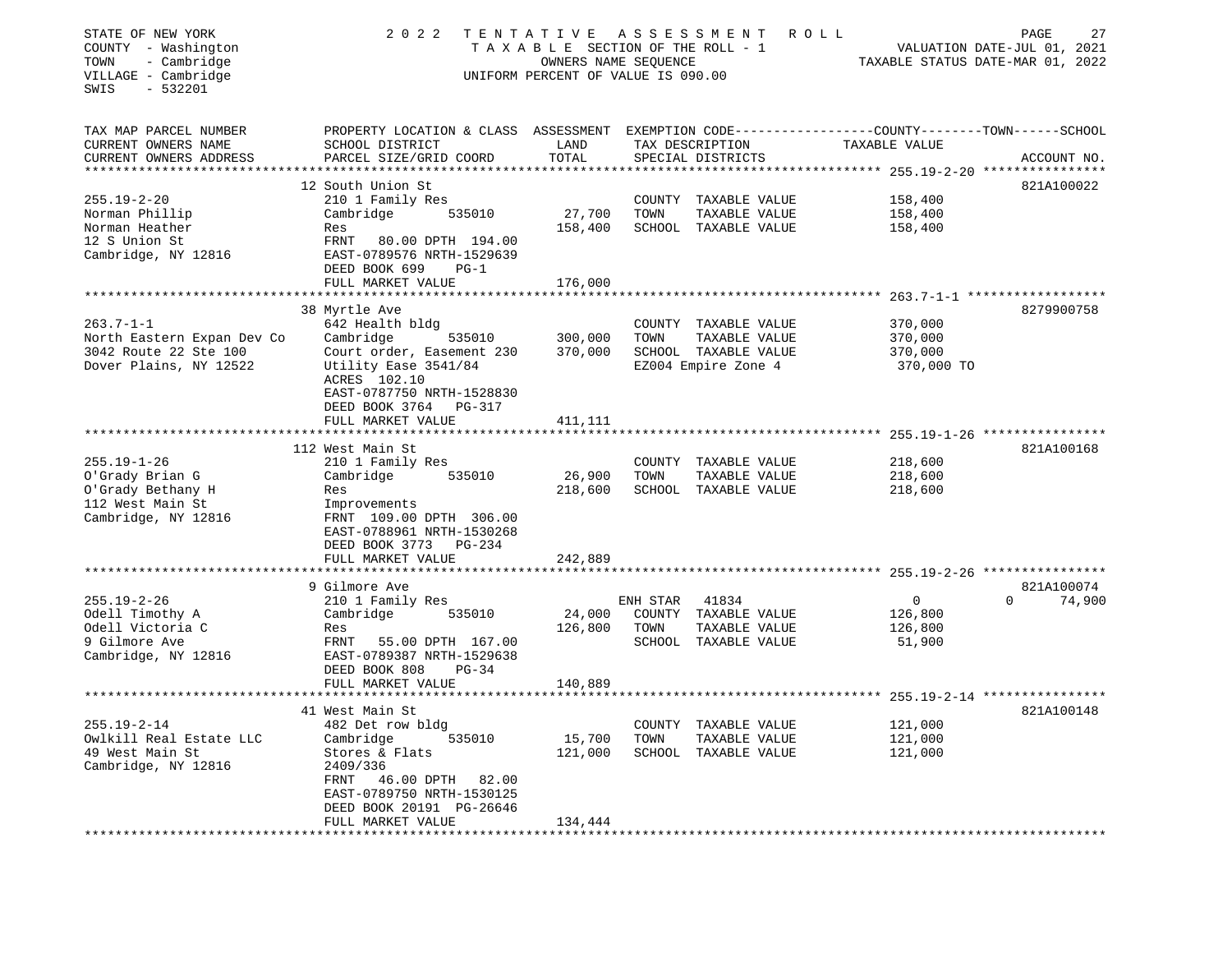| STATE OF NEW YORK<br>COUNTY - Washington<br>- Cambridge<br>TOWN<br>VILLAGE - Cambridge<br>$-532201$<br>SWIS | 2 0 2 2<br>TENTATIVE                                                                                                                                        |                                      | A S S E S S M E N T<br>TAXABLE SECTION OF THE ROLL - 1<br>OWNERS NAME SEQUENCE<br>UNIFORM PERCENT OF VALUE IS 090.00 |                                                                        | ROLL                                                               | PAGE<br>28<br>VALUATION DATE-JUL 01, 2021<br>TAXABLE STATUS DATE-MAR 01, 2022 |
|-------------------------------------------------------------------------------------------------------------|-------------------------------------------------------------------------------------------------------------------------------------------------------------|--------------------------------------|----------------------------------------------------------------------------------------------------------------------|------------------------------------------------------------------------|--------------------------------------------------------------------|-------------------------------------------------------------------------------|
| TAX MAP PARCEL NUMBER<br>CURRENT OWNERS NAME<br>CURRENT OWNERS ADDRESS                                      | PROPERTY LOCATION & CLASS ASSESSMENT EXEMPTION CODE---------------COUNTY-------TOWN-----SCHOOL<br>SCHOOL DISTRICT<br>PARCEL SIZE/GRID COORD                 | LAND<br>TOTAL                        | TAX DESCRIPTION                                                                                                      | SPECIAL DISTRICTS                                                      | TAXABLE VALUE                                                      | ACCOUNT NO.                                                                   |
|                                                                                                             | 47 West Main St                                                                                                                                             |                                      |                                                                                                                      |                                                                        |                                                                    | 821A100067                                                                    |
| $255.19 - 2 - 13$<br>Owlkill Real Estate, LLC<br>49 West Main St<br>Cambridge, NY 12816                     | 482 Det row bldg<br>535010<br>Cambridge<br>Store & Flat<br>FRNT<br>26.00 DPTH 75.00<br>EAST-0789714 NRTH-1530129                                            | 14,500<br>101,500                    | TOWN                                                                                                                 | COUNTY TAXABLE VALUE<br>TAXABLE VALUE<br>SCHOOL TAXABLE VALUE          | 101,500<br>101,500<br>101,500                                      |                                                                               |
|                                                                                                             | DEED BOOK 20191 PG-26647                                                                                                                                    |                                      |                                                                                                                      |                                                                        |                                                                    |                                                                               |
|                                                                                                             | FULL MARKET VALUE                                                                                                                                           | 112,778                              |                                                                                                                      |                                                                        |                                                                    |                                                                               |
|                                                                                                             | 26 Academy St                                                                                                                                               |                                      |                                                                                                                      |                                                                        |                                                                    | 821A100110                                                                    |
| $263.7 - 1 - 15$<br>Parker Joseph Robert<br>26 Academy St<br>Cambridge, NY 12816                            | 210 1 Family Res<br>535010<br>Cambridge<br>FRNT<br>76.00 DPTH 331.00<br>ACRES<br>0.37<br>EAST-0788801 NRTH-1528922                                          |                                      | VETCOM CTS 41130<br>28,600 VETDIS CTS 41140<br>84,200 BAS STAR<br>TOWN                                               | 41854<br>COUNTY TAXABLE VALUE<br>TAXABLE VALUE                         | 21,050<br>12,630<br>$\overline{0}$<br>50,520<br>50,520             | 21,050<br>10,000<br>12,630<br>12,630<br>30,000<br>$\Omega$                    |
|                                                                                                             | DEED BOOK 20210 PG-6372<br>FULL MARKET VALUE                                                                                                                | 93,556                               |                                                                                                                      | SCHOOL TAXABLE VALUE                                                   | 31,570                                                             |                                                                               |
|                                                                                                             |                                                                                                                                                             |                                      |                                                                                                                      |                                                                        |                                                                    | ********* 255.19-2-39 ****************                                        |
|                                                                                                             | 7 Academy St                                                                                                                                                |                                      |                                                                                                                      |                                                                        |                                                                    | 821A100111                                                                    |
| $255.19 - 2 - 39$                                                                                           | 210 1 Family Res                                                                                                                                            |                                      |                                                                                                                      | COUNTY TAXABLE VALUE                                                   | 111,900                                                            |                                                                               |
| Perkins Lawrence E                                                                                          | Cambridge<br>535010                                                                                                                                         | 23,600                               | TOWN                                                                                                                 | TAXABLE VALUE                                                          | 111,900                                                            |                                                                               |
| 426 Petteys Rd<br>Greenwich, NY 12834                                                                       | Res<br>FRNT 34.00 DPTH 212.00<br>EAST-0788986 NRTH-1529834<br>DEED BOOK 3752 PG-286<br>FULL MARKET VALUE                                                    | 111,900<br>124,333                   |                                                                                                                      | SCHOOL TAXABLE VALUE                                                   | 111,900                                                            |                                                                               |
|                                                                                                             |                                                                                                                                                             |                                      |                                                                                                                      |                                                                        |                                                                    |                                                                               |
|                                                                                                             | 79 West Main St                                                                                                                                             |                                      |                                                                                                                      |                                                                        |                                                                    | 821A100128                                                                    |
| $255.19 - 2 - 2$<br>Phlipsak Margaret S<br>79 West Main St<br>Cambridge, NY 12816                           | 210 1 Family Res<br>535010<br>Cambridge<br>Res<br>575/162<br>FRNT<br>39.00 DPTH 138.00<br>997<br>BANK<br>EAST-0788951 NRTH-1529985<br>DEED BOOK 2542 PG-158 | 21,000<br>112,900                    | TOWN                                                                                                                 | COUNTY TAXABLE VALUE<br>TAXABLE VALUE<br>SCHOOL TAXABLE VALUE          | 112,900<br>112,900<br>112,900                                      |                                                                               |
|                                                                                                             | FULL MARKET VALUE                                                                                                                                           | 125,444                              |                                                                                                                      |                                                                        |                                                                    |                                                                               |
|                                                                                                             |                                                                                                                                                             |                                      |                                                                                                                      |                                                                        |                                                                    |                                                                               |
| $255.19 - 2 - 25$<br>Podolec Francis<br>Podolec Janis<br>11 Gilmore Ave<br>Cambridge, NY 12816              | 11 Gilmore Ave<br>210 1 Family Res<br>535010<br>Cambridge<br>Res & Lot<br>FRNT 121.00 DPTH 167.00<br>EAST-0789393 NRTH-1529545<br>DEED BOOK 397<br>PG-217   |                                      | VETWAR CTS 41120<br>30,400 VETDIS CTS 41140<br>200,300 ENH STAR<br>TOWN                                              | 41834<br>COUNTY TAXABLE VALUE<br>TAXABLE VALUE<br>SCHOOL TAXABLE VALUE | 30,045<br>5,008<br>$\overline{0}$<br>165,247<br>168,292<br>114,392 | 821A100122<br>27,000<br>6,000<br>5,008<br>5,008<br>$\Omega$<br>74,900         |
|                                                                                                             | FULL MARKET VALUE                                                                                                                                           | 222,556<br>************************* |                                                                                                                      |                                                                        |                                                                    |                                                                               |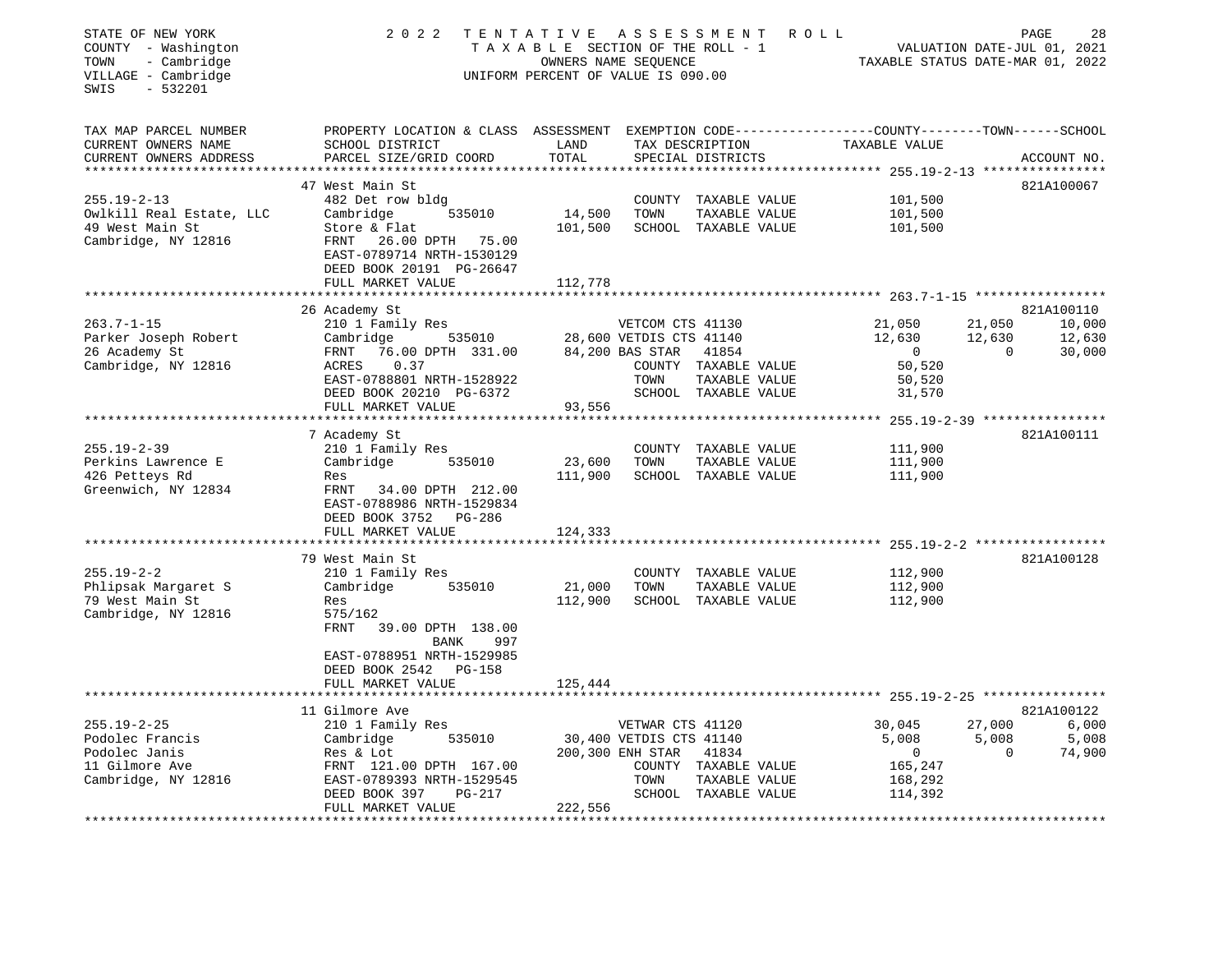| STATE OF NEW YORK<br>COUNTY - Washington<br>- Cambridge<br>TOWN<br>VILLAGE - Cambridge<br>$-532201$<br>SWIS | 2 0 2 2                                                                                                                                      | TENTATIVE<br>T A X A B L E SECTION OF THE ROLL - 1<br>OWNERS NAME SEQUENCE<br>UNIFORM PERCENT OF VALUE IS 090.00 |        | A S S E S S M E N T                   | PAGE<br>29<br>R O L L<br>VALUATION DATE-JUL 01, 2021<br>TAXABLE STATUS DATE-MAR 01, 2022 |             |  |
|-------------------------------------------------------------------------------------------------------------|----------------------------------------------------------------------------------------------------------------------------------------------|------------------------------------------------------------------------------------------------------------------|--------|---------------------------------------|------------------------------------------------------------------------------------------|-------------|--|
| TAX MAP PARCEL NUMBER<br>CURRENT OWNERS NAME<br>CURRENT OWNERS ADDRESS<br>*********************             | PROPERTY LOCATION & CLASS ASSESSMENT EXEMPTION CODE---------------COUNTY-------TOWN------SCHOOL<br>SCHOOL DISTRICT<br>PARCEL SIZE/GRID COORD | LAND<br>TOTAL                                                                                                    |        | TAX DESCRIPTION<br>SPECIAL DISTRICTS  | TAXABLE VALUE                                                                            | ACCOUNT NO. |  |
|                                                                                                             | 76 West Main St                                                                                                                              |                                                                                                                  |        |                                       |                                                                                          | 821A100141  |  |
| $255.19 - 1 - 15$                                                                                           | 482 Det row bldg                                                                                                                             |                                                                                                                  |        | COUNTY TAXABLE VALUE                  | 84,800                                                                                   |             |  |
| Pratt Wilson P                                                                                              | Cambridge<br>535010                                                                                                                          | 13,500                                                                                                           | TOWN   | TAXABLE VALUE                         | 84,800                                                                                   |             |  |
| 82 West Main St<br>Cambridge, NY 12816                                                                      | Store & Flat<br>2442/191 Covenants & Rest<br>30.00 DPTH<br>FRNT<br>92.00<br>EAST-0789696 NRTH-1530320<br>DEED BOOK 842<br>$PG-61$            | 84,800                                                                                                           |        | SCHOOL TAXABLE VALUE                  | 84,800                                                                                   |             |  |
|                                                                                                             | FULL MARKET VALUE                                                                                                                            | 94,222                                                                                                           |        |                                       |                                                                                          |             |  |
|                                                                                                             | *************************                                                                                                                    |                                                                                                                  |        |                                       |                                                                                          |             |  |
| $255.19 - 1 - 17$                                                                                           | 78 West Main St<br>484 1 use sm bld                                                                                                          |                                                                                                                  |        |                                       | 36,700                                                                                   | 8279900059  |  |
| Pratt Wilson P                                                                                              | Cambridge<br>535010                                                                                                                          | 14,600                                                                                                           | TOWN   | COUNTY TAXABLE VALUE<br>TAXABLE VALUE | 36,700                                                                                   |             |  |
| 82 West Main St                                                                                             | Office                                                                                                                                       | 36,700                                                                                                           |        | SCHOOL TAXABLE VALUE                  | 36,700                                                                                   |             |  |
| Cambridge, NY 12816                                                                                         | FRNT<br>19.00 DPTH<br>80.00<br>EAST-0789688 NRTH-1530280<br>DEED BOOK 1708 PG-258                                                            |                                                                                                                  |        |                                       |                                                                                          |             |  |
|                                                                                                             | FULL MARKET VALUE                                                                                                                            | 40,778                                                                                                           |        |                                       |                                                                                          |             |  |
|                                                                                                             | 24 Academy St                                                                                                                                |                                                                                                                  |        |                                       |                                                                                          | 821A100049  |  |
| $263.7 - 1 - 14$                                                                                            | 210 1 Family Res                                                                                                                             |                                                                                                                  | COUNTY | TAXABLE VALUE                         | 180,500                                                                                  |             |  |
| Propes Rogers C                                                                                             | Cambridge<br>535010                                                                                                                          | 28,600                                                                                                           | TOWN   | TAXABLE VALUE                         | 180,500                                                                                  |             |  |
| Propes Living Trust                                                                                         | Res                                                                                                                                          | 180,500                                                                                                          |        | SCHOOL TAXABLE VALUE                  | 180,500                                                                                  |             |  |
| 3403 Yellowstone Dr<br>Arlington, TX 76013                                                                  | FRNT<br>76.00 DPTH 331.00<br>ACRES<br>0.56<br>EAST-0788789 NRTH-1528997<br>DEED BOOK 20210 PG-6169<br>FULL MARKET VALUE                      | 200,556                                                                                                          |        |                                       |                                                                                          |             |  |
|                                                                                                             |                                                                                                                                              |                                                                                                                  |        |                                       |                                                                                          |             |  |
|                                                                                                             | 41 North Union St                                                                                                                            |                                                                                                                  |        |                                       |                                                                                          | 821A100091  |  |
| $255.16 - 1 - 1$                                                                                            | 250 Estate                                                                                                                                   |                                                                                                                  |        | COUNTY TAXABLE VALUE                  | 1136,100                                                                                 |             |  |
| Racine Robert                                                                                               | Cambridge<br>535010                                                                                                                          | 264,000                                                                                                          | TOWN   | TAXABLE VALUE                         | 1136,100                                                                                 |             |  |
| 41 North Union St<br>Cambridge, NY 12816                                                                    | 881/287<br>87.80<br>ACRES<br>EAST-0789979 NRTH-1532688<br>DEED BOOK 786<br>$PG-1$<br>FULL MARKET VALUE                                       | 1136,100<br>1262,333                                                                                             |        | SCHOOL TAXABLE VALUE                  | 1136,100                                                                                 |             |  |
|                                                                                                             |                                                                                                                                              |                                                                                                                  |        |                                       | ******************* 263.7-1-16 ******************                                        |             |  |
|                                                                                                             | 28 Academy St                                                                                                                                |                                                                                                                  |        |                                       |                                                                                          | 821A100107  |  |
| $263.7 - 1 - 16$                                                                                            | 210 1 Family Res                                                                                                                             |                                                                                                                  | COUNTY | TAXABLE VALUE                         | 169,900                                                                                  |             |  |
| Ritter Tayler Lynne                                                                                         | Cambridge<br>535010                                                                                                                          | 28,500                                                                                                           | TOWN   | TAXABLE VALUE                         | 169,900                                                                                  |             |  |
| Baker Dylan                                                                                                 | Res                                                                                                                                          | 169,900                                                                                                          | SCHOOL | TAXABLE VALUE                         | 169,900                                                                                  |             |  |
| 28 Academy St<br>Cambridge, NY 12816                                                                        | FRNT<br>75.00 DPTH 330.00<br>0.60<br>ACRES<br>EAST-0788813 NRTH-1528846                                                                      |                                                                                                                  |        |                                       |                                                                                          |             |  |
|                                                                                                             | DEED BOOK 20220 PG-111                                                                                                                       |                                                                                                                  |        |                                       |                                                                                          |             |  |
|                                                                                                             | FULL MARKET VALUE                                                                                                                            | 188,778                                                                                                          |        |                                       |                                                                                          |             |  |
|                                                                                                             |                                                                                                                                              |                                                                                                                  |        |                                       |                                                                                          |             |  |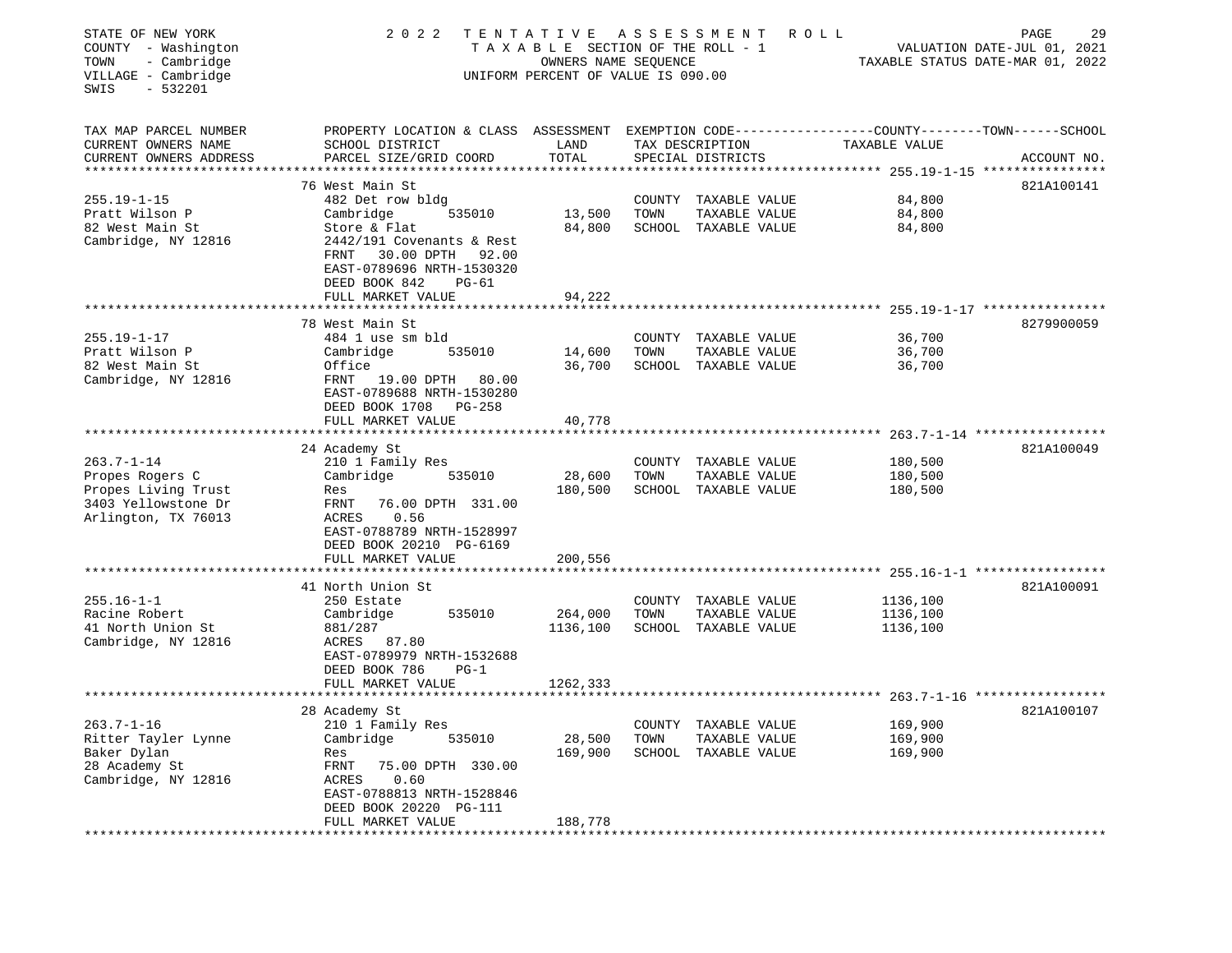| STATE OF NEW YORK<br>COUNTY - Washington<br>- Cambridge<br>TOWN<br>VILLAGE - Cambridge<br>SWIS<br>$-532201$ | 2 0 2 2<br>TENTATIVE                                                              | TAXABLE SECTION OF THE ROLL - 1<br>OWNERS NAME SEOUENCE<br>UNIFORM PERCENT OF VALUE IS 090.00 |          | ASSESSMENT                            | ROLL                                                                           | PAGE<br>30<br>VALUATION DATE-JUL 01, 2021<br>TAXABLE STATUS DATE-MAR 01, 2022 |
|-------------------------------------------------------------------------------------------------------------|-----------------------------------------------------------------------------------|-----------------------------------------------------------------------------------------------|----------|---------------------------------------|--------------------------------------------------------------------------------|-------------------------------------------------------------------------------|
| TAX MAP PARCEL NUMBER<br>CURRENT OWNERS NAME<br>CURRENT OWNERS ADDRESS                                      | PROPERTY LOCATION & CLASS ASSESSMENT<br>SCHOOL DISTRICT<br>PARCEL SIZE/GRID COORD | LAND<br>TOTAL                                                                                 |          | TAX DESCRIPTION<br>SPECIAL DISTRICTS  | EXEMPTION CODE-----------------COUNTY--------TOWN------SCHOOL<br>TAXABLE VALUE | ACCOUNT NO.                                                                   |
| ***********************                                                                                     | 77 West Main St                                                                   |                                                                                               |          |                                       |                                                                                | 821A100137                                                                    |
| $255.19 - 2 - 3$                                                                                            | 210 1 Family Res                                                                  |                                                                                               | BAS STAR | 41854                                 | 0                                                                              | 30,000<br>$\Omega$                                                            |
| Robertson Alan G                                                                                            | Cambridge<br>535010                                                               | 28,900                                                                                        |          | COUNTY TAXABLE VALUE                  | 115,800                                                                        |                                                                               |
| Robertson Susan                                                                                             | Res                                                                               | 115,800                                                                                       | TOWN     | TAXABLE VALUE                         | 115,800                                                                        |                                                                               |
| 77 W Main St                                                                                                | FRNT 104.00 DPTH 170.00                                                           |                                                                                               |          | SCHOOL TAXABLE VALUE                  | 85,800                                                                         |                                                                               |
| Cambridge, NY 12816                                                                                         | ACRES<br>0.39                                                                     |                                                                                               |          |                                       |                                                                                |                                                                               |
|                                                                                                             | EAST-0789023 NRTH-1529981<br>DEED BOOK 20210 PG-3140                              |                                                                                               |          |                                       |                                                                                |                                                                               |
|                                                                                                             | FULL MARKET VALUE                                                                 | 128,667                                                                                       |          |                                       |                                                                                |                                                                               |
|                                                                                                             |                                                                                   |                                                                                               |          |                                       | *************** 263.7-1-19 ***************                                     |                                                                               |
|                                                                                                             | 38 Academy St                                                                     |                                                                                               |          |                                       |                                                                                | 821A100047                                                                    |
| $263.7 - 1 - 19$                                                                                            | 210 1 Family Res                                                                  |                                                                                               |          | COUNTY TAXABLE VALUE                  | 211,100                                                                        |                                                                               |
| Romano Sal Jr                                                                                               | Cambridge<br>535010                                                               | 37,800                                                                                        | TOWN     | TAXABLE VALUE                         | 211,100                                                                        |                                                                               |
| Bremer Cristina                                                                                             | ACRES<br>1.15 BANK<br>999                                                         | 211,100                                                                                       |          | SCHOOL TAXABLE VALUE                  | 211,100                                                                        |                                                                               |
| 38 Academy St                                                                                               | EAST-0788904 NRTH-1528506                                                         |                                                                                               |          |                                       |                                                                                |                                                                               |
| Cambridge, NY 12816                                                                                         | DEED BOOK 20210 PG-4287<br>FULL MARKET VALUE                                      | 234,556                                                                                       |          |                                       |                                                                                |                                                                               |
|                                                                                                             |                                                                                   |                                                                                               |          |                                       |                                                                                |                                                                               |
|                                                                                                             | County Route 59                                                                   |                                                                                               |          |                                       |                                                                                |                                                                               |
| $255.19 - 1 - 1.1$                                                                                          | 311 Res vac land                                                                  |                                                                                               | COUNTY   | TAXABLE VALUE                         | 600                                                                            |                                                                               |
| Ross Thomas C                                                                                               | 535010<br>Cambridge                                                               | 600                                                                                           | TOWN     | TAXABLE VALUE                         | 600                                                                            |                                                                               |
| 1671 County Route 59                                                                                        | Vac Land                                                                          | 600                                                                                           |          | SCHOOL TAXABLE VALUE                  | 600                                                                            |                                                                               |
| Cambridge, NY 12816                                                                                         | Bndy Agmt 744/133                                                                 |                                                                                               |          |                                       |                                                                                |                                                                               |
|                                                                                                             | FRNT 17.00 DPTH 349.00<br>EAST-0786486 NRTH-1530530                               |                                                                                               |          |                                       |                                                                                |                                                                               |
|                                                                                                             | DEED BOOK 487<br>$PG-307$                                                         |                                                                                               |          |                                       |                                                                                |                                                                               |
|                                                                                                             | FULL MARKET VALUE                                                                 | 667                                                                                           |          |                                       |                                                                                |                                                                               |
|                                                                                                             | ********************                                                              |                                                                                               |          |                                       |                                                                                |                                                                               |
|                                                                                                             | 67 West Main St                                                                   |                                                                                               |          |                                       |                                                                                | 821A100028                                                                    |
| $255.19 - 2 - 7$                                                                                            | 220 2 Family Res                                                                  |                                                                                               | ENH STAR | 41834                                 | $\overline{0}$                                                                 | 74,900<br>$\Omega$                                                            |
| Rouse Joseph<br>Rouse Nancy                                                                                 | Cambridge<br>535010<br>Res                                                        | 28,100<br>180,200                                                                             | TOWN     | COUNTY TAXABLE VALUE<br>TAXABLE VALUE | 180,200<br>180,200                                                             |                                                                               |
| 67 West Main St                                                                                             | FRNT<br>75.00 DPTH 265.00                                                         |                                                                                               |          | SCHOOL TAXABLE VALUE                  | 105,300                                                                        |                                                                               |
| Cambridge, NY 12816                                                                                         | EAST-0789381 NRTH-1530013                                                         |                                                                                               |          |                                       |                                                                                |                                                                               |
|                                                                                                             | DEED BOOK 478<br><b>PG-304</b>                                                    |                                                                                               |          |                                       |                                                                                |                                                                               |
|                                                                                                             | FULL MARKET VALUE                                                                 | 200,222                                                                                       |          |                                       |                                                                                |                                                                               |
|                                                                                                             |                                                                                   |                                                                                               |          |                                       |                                                                                |                                                                               |
|                                                                                                             | 57 West Main St                                                                   |                                                                                               |          |                                       |                                                                                | 821A100040                                                                    |
| $255.19 - 2 - 11$                                                                                           | 485 >luse sm bld                                                                  |                                                                                               | COUNTY   | TAXABLE VALUE                         | 128,000                                                                        |                                                                               |
| Rowan Bridget<br>11 Avenue A                                                                                | Cambridge<br>535010<br>Store                                                      | 16,500<br>128,000                                                                             | TOWN     | TAXABLE VALUE<br>SCHOOL TAXABLE VALUE | 128,000<br>128,000                                                             |                                                                               |
| Cambridge, NY 12816                                                                                         | 2538/263 Cov & Restrictio                                                         |                                                                                               |          |                                       |                                                                                |                                                                               |
|                                                                                                             | 66.00 DPTH<br>FRNT<br>70.00                                                       |                                                                                               |          |                                       |                                                                                |                                                                               |
|                                                                                                             | EAST-0789633 NRTH-1530135                                                         |                                                                                               |          |                                       |                                                                                |                                                                               |
|                                                                                                             | DEED BOOK 2132<br>PG-346                                                          |                                                                                               |          |                                       |                                                                                |                                                                               |
|                                                                                                             | FULL MARKET VALUE                                                                 | 142,222                                                                                       |          |                                       |                                                                                |                                                                               |
|                                                                                                             |                                                                                   |                                                                                               |          |                                       |                                                                                |                                                                               |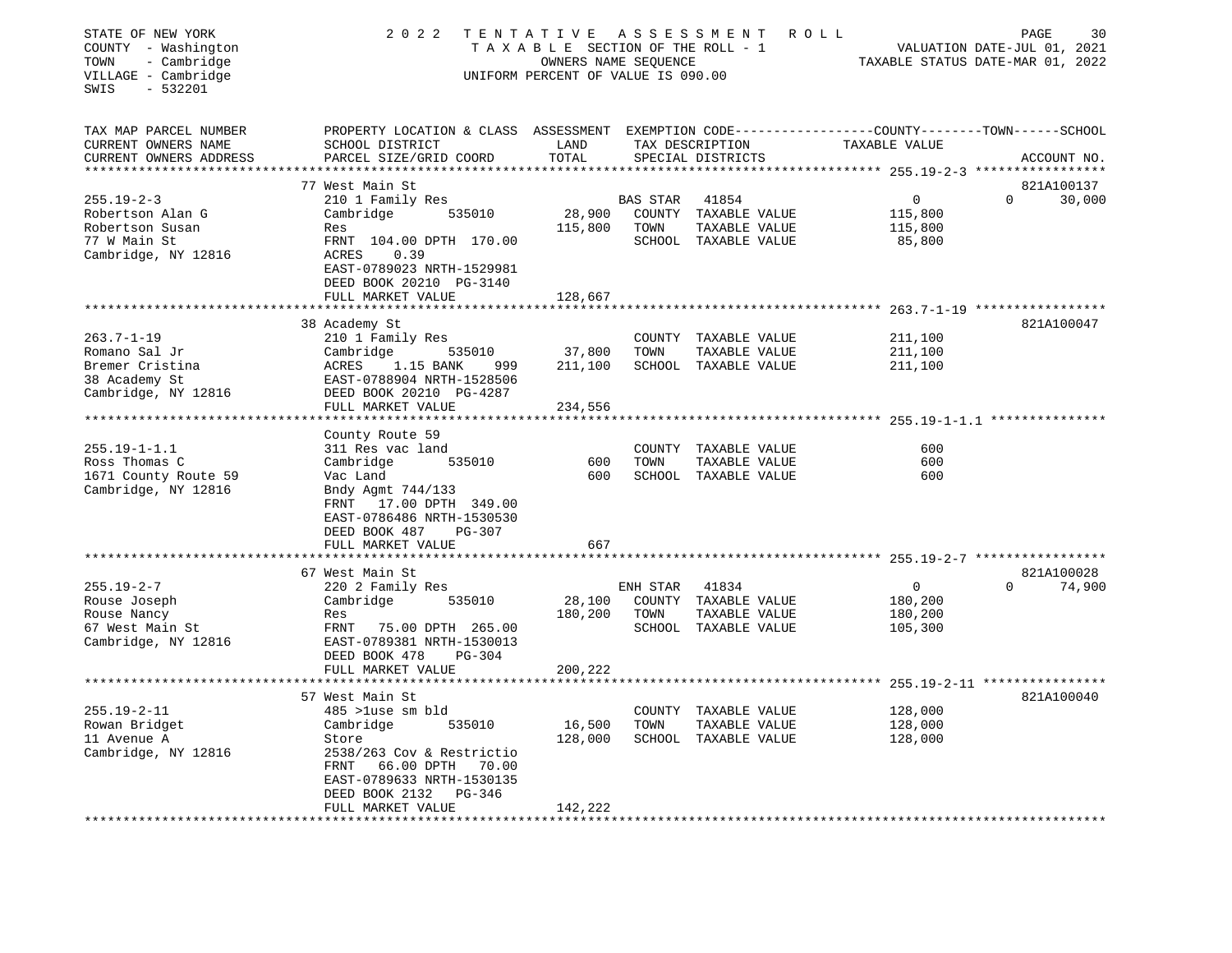| STATE OF NEW YORK<br>COUNTY - Washington                        | 2 0 2 2<br>TENTATIVE<br>T A X A B L E SECTION OF THE ROLL - 1             | 31<br>PAGE<br>R O L L<br>VALUATION DATE-JUL 01, 2021<br>TAXABLE STATUS DATE-MAR 01, 2022 |                 |                                      |                                                                                        |                                     |
|-----------------------------------------------------------------|---------------------------------------------------------------------------|------------------------------------------------------------------------------------------|-----------------|--------------------------------------|----------------------------------------------------------------------------------------|-------------------------------------|
| - Cambridge<br>TOWN<br>VILLAGE - Cambridge<br>$-532201$<br>SWIS |                                                                           | OWNERS NAME SEQUENCE<br>UNIFORM PERCENT OF VALUE IS 090.00                               |                 |                                      |                                                                                        |                                     |
| TAX MAP PARCEL NUMBER<br>CURRENT OWNERS NAME                    | PROPERTY LOCATION & CLASS<br>SCHOOL DISTRICT                              | LAND                                                                                     |                 | TAX DESCRIPTION                      | ASSESSMENT EXEMPTION CODE----------------COUNTY-------TOWN-----SCHOOL<br>TAXABLE VALUE |                                     |
| CURRENT OWNERS ADDRESS<br>**********************                | PARCEL SIZE/GRID COORD                                                    | TOTAL                                                                                    |                 | SPECIAL DISTRICTS                    |                                                                                        | ACCOUNT NO.                         |
|                                                                 | 54 South Union St                                                         |                                                                                          |                 |                                      |                                                                                        |                                     |
| $263.7 - 2 - 19$                                                | 210 1 Family Res                                                          |                                                                                          | <b>BAS STAR</b> | 41854                                | 0                                                                                      | 821A100061<br>0<br>30,000           |
| Salzer Linda                                                    | Cambridge<br>535010                                                       | 27,600                                                                                   | COUNTY          | TAXABLE VALUE                        | 211,000                                                                                |                                     |
| Schauer John                                                    | Res                                                                       | 211,000                                                                                  | TOWN            | TAXABLE VALUE                        | 211,000                                                                                |                                     |
| 54 South Union St                                               | Additions                                                                 |                                                                                          | SCHOOL          | TAXABLE VALUE                        | 181,000                                                                                |                                     |
| Cambridge, NY 12816                                             | FRNT 104.00 DPTH 148.00<br><b>BANK</b><br>998                             |                                                                                          |                 |                                      |                                                                                        |                                     |
|                                                                 | EAST-0789316 NRTH-1528208<br>DEED BOOK 3071<br>PG-48<br>FULL MARKET VALUE | 234,444                                                                                  |                 |                                      |                                                                                        |                                     |
|                                                                 |                                                                           |                                                                                          |                 | ************************************ |                                                                                        | $263.7 - 2 - 27$ ****************** |
|                                                                 | 53 Academy St                                                             |                                                                                          |                 |                                      |                                                                                        | 821A100032                          |
| $263.7 - 2 - 27$                                                | 210 1 Family Res                                                          |                                                                                          | COUNTY          | TAXABLE VALUE                        | 106,000                                                                                |                                     |
| Sartoris Joseph                                                 | 535010<br>Cambridge                                                       | 24,700                                                                                   | TOWN            | TAXABLE VALUE                        | 106,000                                                                                |                                     |
| Sartoris Ann                                                    | 2007 SCAR DECISION                                                        | 106,000                                                                                  |                 | SCHOOL TAXABLE VALUE                 | 106,000                                                                                |                                     |
| 53 Academy St                                                   | 60.00 DPTH 170.00<br>FRNT                                                 |                                                                                          |                 |                                      |                                                                                        |                                     |
| Cambridge, NY 12816                                             | EAST-0789171 NRTH-1528474                                                 |                                                                                          |                 |                                      |                                                                                        |                                     |
|                                                                 | DEED BOOK 536<br>$PG-14$<br>FULL MARKET VALUE                             | 117,778                                                                                  |                 |                                      |                                                                                        |                                     |
|                                                                 |                                                                           |                                                                                          |                 |                                      |                                                                                        |                                     |
|                                                                 | 17 Academy St                                                             |                                                                                          |                 |                                      |                                                                                        | 821A100106                          |
| $263.7 - 2 - 1$                                                 | 210 1 Family Res                                                          |                                                                                          | BAS STAR        | 41854                                | 0                                                                                      | $\Omega$<br>30,000                  |
| Sawyer Peter D                                                  | Cambridge<br>535010                                                       | 26,700                                                                                   | COUNTY          | TAXABLE VALUE                        | 166,000                                                                                |                                     |
| Sawyer Susan A                                                  | Res                                                                       | 166,000                                                                                  | TOWN            | TAXABLE VALUE                        | 166,000                                                                                |                                     |
| 17 Academy St                                                   | 86.00 DPTH 161.00<br>FRNT                                                 |                                                                                          |                 | SCHOOL TAXABLE VALUE                 | 136,000                                                                                |                                     |
| Cambridge, NY 12816                                             | EAST-0789014 NRTH-1529514                                                 |                                                                                          |                 |                                      |                                                                                        |                                     |
|                                                                 | DEED BOOK 544<br>$PG-255$<br>FULL MARKET VALUE                            | 184,444                                                                                  |                 |                                      |                                                                                        |                                     |
|                                                                 |                                                                           |                                                                                          |                 |                                      |                                                                                        |                                     |
|                                                                 | 12 Myrtle Ave                                                             |                                                                                          |                 |                                      |                                                                                        | 821A100177                          |
| $255.19 - 3 - 14$                                               | 210 1 Family Res                                                          |                                                                                          | COUNTY          | TAXABLE VALUE                        | 170,000                                                                                |                                     |
| Slater Jacqueline                                               | 535010<br>Cambridge                                                       | 30,200                                                                                   | TOWN            | TAXABLE VALUE                        | 170,000                                                                                |                                     |
| 12 Myrtle Ave                                                   | Res 708/105                                                               | 170,000                                                                                  |                 | SCHOOL TAXABLE VALUE                 | 170,000                                                                                |                                     |
| Cambridge, NY 12816                                             | C.o. 693/50 C O 707/245                                                   |                                                                                          |                 |                                      |                                                                                        |                                     |
|                                                                 | FRNT 111.00 DPTH 181.00                                                   |                                                                                          |                 |                                      |                                                                                        |                                     |
|                                                                 | ACRES<br>$0.47$ BANK<br>999                                               |                                                                                          |                 |                                      |                                                                                        |                                     |
|                                                                 | EAST-0788390 NRTH-1529586<br>DEED BOOK 20210 PG-3349                      |                                                                                          |                 |                                      |                                                                                        |                                     |
|                                                                 | FULL MARKET VALUE                                                         | 188,889                                                                                  |                 |                                      |                                                                                        |                                     |
| **********************                                          |                                                                           |                                                                                          |                 |                                      |                                                                                        |                                     |
|                                                                 | 5 Gilmore Ave                                                             |                                                                                          |                 |                                      |                                                                                        | 821A100179                          |
| $255.19 - 2 - 28$                                               | 210 1 Family Res                                                          |                                                                                          | <b>BAS STAR</b> | 41854                                | 0                                                                                      | 0<br>30,000                         |
| Smith Kathleen M                                                | Cambridge<br>535010                                                       | 28,100                                                                                   | COUNTY          | TAXABLE VALUE                        | 190,900                                                                                |                                     |
| 5 Gilmore Ave                                                   | House & Land                                                              | 190,900                                                                                  | TOWN            | TAXABLE VALUE                        | 190,900                                                                                |                                     |
| Cambridge, NY 12816                                             | Bndy Agmt 752/325                                                         |                                                                                          | SCHOOL          | TAXABLE VALUE                        | 160,900                                                                                |                                     |
|                                                                 | 75.00 DPTH 235.00<br>FRNT                                                 |                                                                                          |                 |                                      |                                                                                        |                                     |
|                                                                 | ACRES<br>0.39<br>EAST-0789409 NRTH-1529775                                |                                                                                          |                 |                                      |                                                                                        |                                     |
|                                                                 | DEED BOOK 20200 PG-4772                                                   |                                                                                          |                 |                                      |                                                                                        |                                     |
|                                                                 | FULL MARKET VALUE                                                         | 212,111                                                                                  |                 |                                      |                                                                                        |                                     |
|                                                                 |                                                                           |                                                                                          |                 |                                      |                                                                                        |                                     |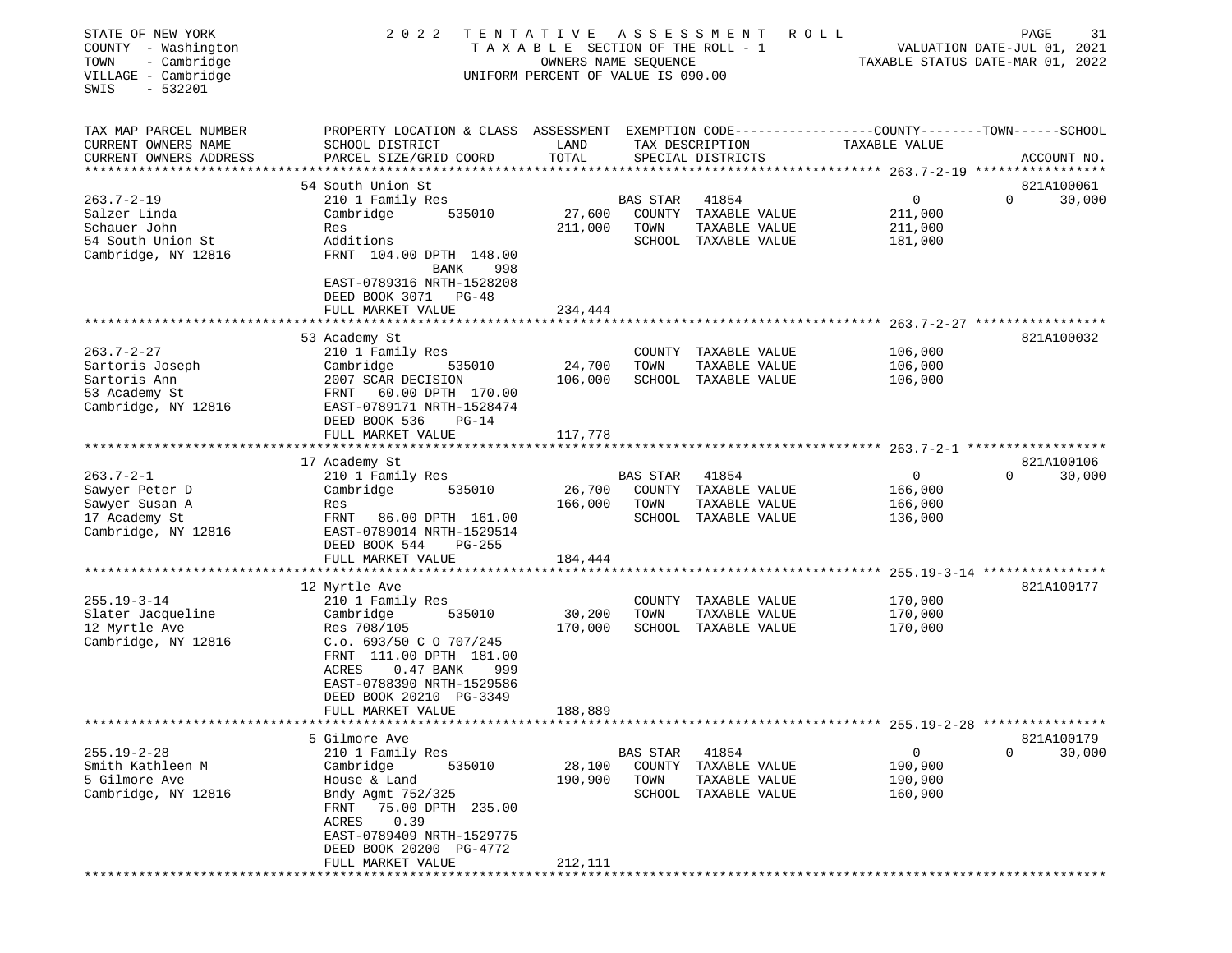| STATE OF NEW YORK<br>COUNTY - Washington<br>- Cambridge<br>TOWN<br>VILLAGE - Cambridge<br>$-532201$<br>SWIS | 2 0 2 2                                                                                                                                      | TENTATIVE<br>TAXABLE SECTION OF THE ROLL - 1<br>OWNERS NAME SEQUENCE<br>UNIFORM PERCENT OF VALUE IS 090.00 |                         | ASSESSMENT                            | R O L L<br>TAXABLE STATUS DATE-MAR 01, 2022                          | PAGE<br>VALUATION DATE-JUL 01, 2021 | 32             |
|-------------------------------------------------------------------------------------------------------------|----------------------------------------------------------------------------------------------------------------------------------------------|------------------------------------------------------------------------------------------------------------|-------------------------|---------------------------------------|----------------------------------------------------------------------|-------------------------------------|----------------|
| TAX MAP PARCEL NUMBER<br>CURRENT OWNERS NAME<br>CURRENT OWNERS ADDRESS                                      | PROPERTY LOCATION & CLASS ASSESSMENT EXEMPTION CODE---------------COUNTY-------TOWN------SCHOOL<br>SCHOOL DISTRICT<br>PARCEL SIZE/GRID COORD | LAND<br>TOTAL                                                                                              |                         | TAX DESCRIPTION<br>SPECIAL DISTRICTS  | TAXABLE VALUE                                                        |                                     | ACCOUNT NO.    |
|                                                                                                             |                                                                                                                                              |                                                                                                            |                         |                                       | ********** 255.19-1-31 ***                                           |                                     | *************  |
|                                                                                                             | 122 West Main St                                                                                                                             |                                                                                                            |                         |                                       |                                                                      |                                     | 821A100147     |
| $255.19 - 1 - 31$                                                                                           | 210 1 Family Res                                                                                                                             |                                                                                                            |                         | COUNTY TAXABLE VALUE                  | 212,000                                                              |                                     |                |
| Snider David A                                                                                              | Cambridge<br>535010                                                                                                                          | 29,600                                                                                                     | TOWN                    | TAXABLE VALUE                         | 212,000                                                              |                                     |                |
| Alexandria Dery                                                                                             | Res                                                                                                                                          | 212,000                                                                                                    |                         | SCHOOL TAXABLE VALUE                  | 212,000                                                              |                                     |                |
| 122 West Main St                                                                                            | 2138/301<br>FRNT                                                                                                                             |                                                                                                            |                         |                                       |                                                                      |                                     |                |
| Cambridge, NY 12816                                                                                         | 84.00 DPTH 351.00<br>BANK<br>999                                                                                                             |                                                                                                            |                         |                                       |                                                                      |                                     |                |
|                                                                                                             | EAST-0788510 NRTH-1530356                                                                                                                    |                                                                                                            |                         |                                       |                                                                      |                                     |                |
|                                                                                                             | DEED BOOK 3383 PG-53                                                                                                                         |                                                                                                            |                         |                                       |                                                                      |                                     |                |
|                                                                                                             | FULL MARKET VALUE                                                                                                                            | 235,556                                                                                                    |                         |                                       |                                                                      |                                     |                |
|                                                                                                             | ***********************                                                                                                                      | * * * * * * * * * * * * * *                                                                                |                         |                                       | ************************************** 255.19-2-15 ***************** |                                     |                |
|                                                                                                             | 37-39 West Main St                                                                                                                           |                                                                                                            |                         |                                       |                                                                      |                                     | 821A100098     |
| $255.19 - 2 - 15$                                                                                           | 482 Det row bldg                                                                                                                             |                                                                                                            |                         | COUNTY TAXABLE VALUE                  | 101,100                                                              |                                     |                |
| South Dominion LTD., S.A.                                                                                   | Cambridge<br>535010                                                                                                                          | 15,900                                                                                                     | TOWN                    | TAXABLE VALUE                         | 101,100                                                              |                                     |                |
| PO Box 212                                                                                                  | Store & Flat                                                                                                                                 | 101,100                                                                                                    |                         | SCHOOL TAXABLE VALUE                  | 101,100                                                              |                                     |                |
| Schaghticoke, NY 12154                                                                                      | FRNT 28.00 DPTH 87.00                                                                                                                        |                                                                                                            |                         |                                       |                                                                      |                                     |                |
|                                                                                                             | EAST-0789786 NRTH-1530123                                                                                                                    |                                                                                                            |                         |                                       |                                                                      |                                     |                |
|                                                                                                             | DEED BOOK 3540 PG-236                                                                                                                        |                                                                                                            |                         |                                       |                                                                      |                                     |                |
|                                                                                                             | FULL MARKET VALUE                                                                                                                            | 112,333                                                                                                    |                         |                                       |                                                                      |                                     |                |
|                                                                                                             |                                                                                                                                              |                                                                                                            |                         |                                       |                                                                      |                                     |                |
|                                                                                                             | 42 South Union St                                                                                                                            |                                                                                                            |                         |                                       |                                                                      |                                     | 821A100138     |
| $263.7 - 2 - 15$<br>South Union, LLC                                                                        | 210 1 Family Res<br>Cambridge                                                                                                                | 33,400                                                                                                     | TOWN                    | COUNTY TAXABLE VALUE                  | 158,800<br>158,800                                                   |                                     |                |
| 599 Turnpike Rd                                                                                             | 535010<br>Res                                                                                                                                | 158,800                                                                                                    |                         | TAXABLE VALUE<br>SCHOOL TAXABLE VALUE | 158,800                                                              |                                     |                |
| Buskirk, NY 12028                                                                                           | FRNT 130.00 DPTH 260.00                                                                                                                      |                                                                                                            |                         |                                       |                                                                      |                                     |                |
|                                                                                                             | EAST-0789358 NRTH-1528640                                                                                                                    |                                                                                                            |                         |                                       |                                                                      |                                     |                |
|                                                                                                             | DEED BOOK 3841 PG-74                                                                                                                         |                                                                                                            |                         |                                       |                                                                      |                                     |                |
|                                                                                                             | FULL MARKET VALUE                                                                                                                            | 176,444                                                                                                    |                         |                                       |                                                                      |                                     |                |
|                                                                                                             | *******************                                                                                                                          | *************                                                                                              |                         |                                       | ****************************** 255.19-2-36 ****************          |                                     |                |
|                                                                                                             | 15 Academy St                                                                                                                                |                                                                                                            |                         |                                       |                                                                      |                                     | 821A100017     |
| $255.19 - 2 - 36$                                                                                           | 210 1 Family Res                                                                                                                             |                                                                                                            | CW_10_VET/ 41152        |                                       | 8,000                                                                | $\mathbf 0$                         | $\overline{0}$ |
| Squires Terrence B                                                                                          | 535010<br>Cambridge                                                                                                                          |                                                                                                            | 29,800 CW_10_VET/ 41153 |                                       | $\mathbf 0$                                                          | 8,000                               | $\Omega$       |
| Squires Barbara A                                                                                           | FRNT<br>96.00 DPTH 207.00                                                                                                                    | 149,800 ENH STAR                                                                                           |                         | 41834                                 | $\mathbf 0$                                                          | $\Omega$                            | 74,900         |
| 15 Academy St                                                                                               | EAST-0789018 NRTH-1529607                                                                                                                    |                                                                                                            |                         | COUNTY TAXABLE VALUE                  | 141,800                                                              |                                     |                |
| Cambridge, NY 12816                                                                                         | DEED BOOK 495<br>PG-998                                                                                                                      |                                                                                                            | TOWN                    | TAXABLE VALUE                         | 141,800                                                              |                                     |                |
|                                                                                                             | FULL MARKET VALUE                                                                                                                            | 166,444                                                                                                    |                         | SCHOOL TAXABLE VALUE                  | 74,900                                                               |                                     |                |
|                                                                                                             | ******************                                                                                                                           |                                                                                                            |                         |                                       | ** 255.19-3-11 *****************                                     |                                     |                |
|                                                                                                             | 6 Myrtle Ave                                                                                                                                 |                                                                                                            |                         |                                       |                                                                      |                                     | 821A100169     |
| $255.19 - 3 - 11$                                                                                           | 210 1 Family Res                                                                                                                             |                                                                                                            | VETWAR CTS 41120        |                                       | 24,000                                                               | 24,000                              | 6,000          |
| Sweeney Richard M                                                                                           | Cambridge<br>535010                                                                                                                          | 33,300                                                                                                     |                         | COUNTY TAXABLE VALUE                  | 136,000                                                              |                                     |                |
| Sweeney Julia                                                                                               | Res                                                                                                                                          | 160,000                                                                                                    | TOWN                    | TAXABLE VALUE                         | 136,000                                                              |                                     |                |
| 6 Myrtle Ave                                                                                                | Deck                                                                                                                                         |                                                                                                            |                         | SCHOOL TAXABLE VALUE                  | 154,000                                                              |                                     |                |
| Cambridge, NY 12816                                                                                         | FRNT 134.00 DPTH 205.00<br>EAST-0788343 NRTH-1529903                                                                                         |                                                                                                            |                         |                                       |                                                                      |                                     |                |
|                                                                                                             | DEED BOOK 439<br>PG-190                                                                                                                      |                                                                                                            |                         |                                       |                                                                      |                                     |                |
|                                                                                                             | FULL MARKET VALUE                                                                                                                            | 177,778                                                                                                    |                         |                                       |                                                                      |                                     |                |
| ******************                                                                                          |                                                                                                                                              |                                                                                                            |                         |                                       |                                                                      |                                     |                |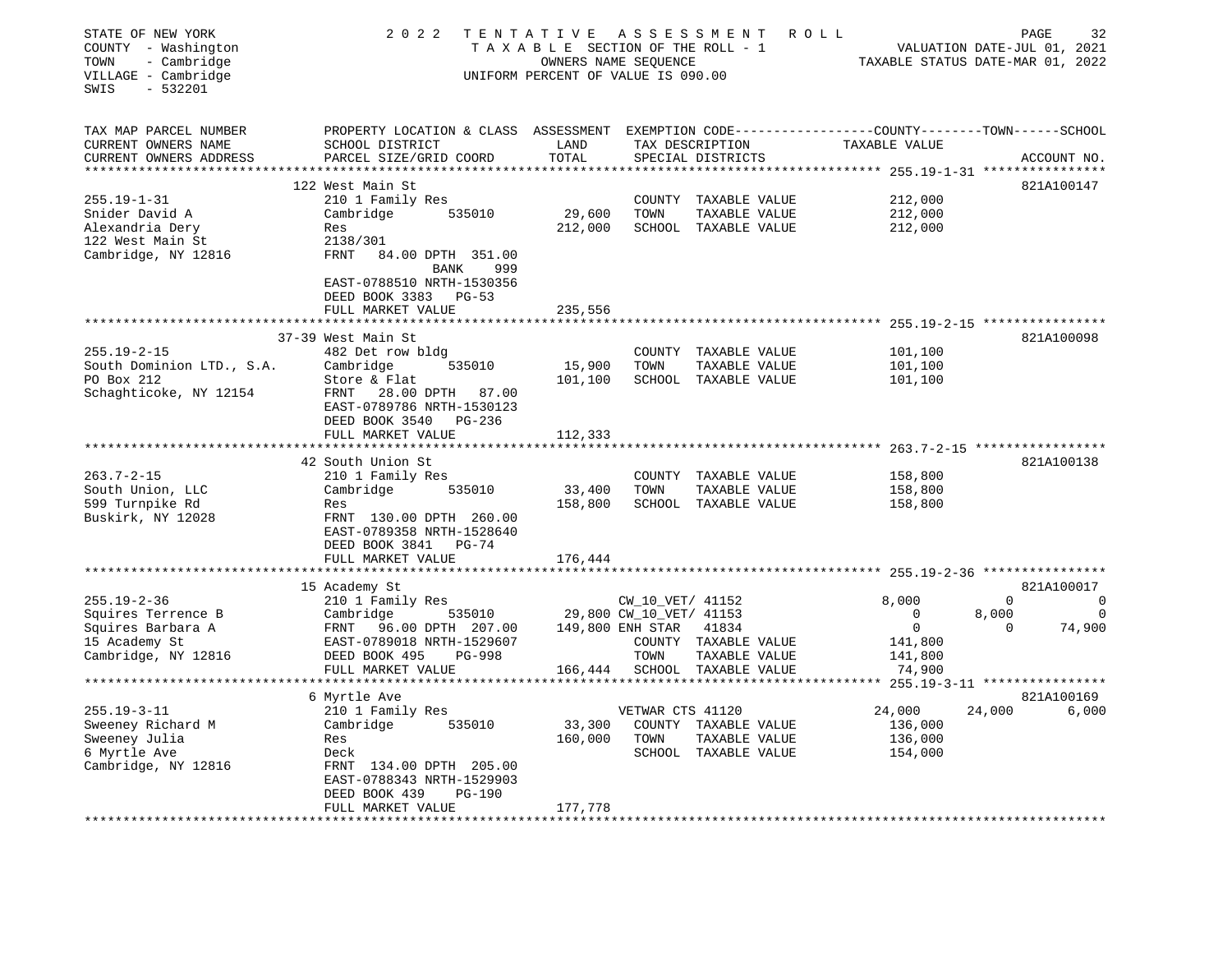| STATE OF NEW YORK<br>COUNTY - Washington<br>- Cambridge<br>TOWN<br>VILLAGE - Cambridge<br>SWIS<br>- 532201 | R O L L                                                                                                                                     | PAGE<br>33<br>VALUATION DATE-JUL 01, 2021<br>TAXABLE STATUS DATE-MAR 01, 2022 |                 |                                       |               |                    |
|------------------------------------------------------------------------------------------------------------|---------------------------------------------------------------------------------------------------------------------------------------------|-------------------------------------------------------------------------------|-----------------|---------------------------------------|---------------|--------------------|
| TAX MAP PARCEL NUMBER<br>CURRENT OWNERS NAME<br>CURRENT OWNERS ADDRESS<br>**************************       | PROPERTY LOCATION & CLASS ASSESSMENT EXEMPTION CODE---------------COUNTY-------TOWN-----SCHOOL<br>SCHOOL DISTRICT<br>PARCEL SIZE/GRID COORD | LAND<br>TOTAL                                                                 |                 | TAX DESCRIPTION<br>SPECIAL DISTRICTS  | TAXABLE VALUE | ACCOUNT NO.        |
|                                                                                                            | Myrtle Ave W/off                                                                                                                            |                                                                               |                 |                                       |               |                    |
| $255.19 - 3 - 15$                                                                                          | 314 Rural vac<10                                                                                                                            |                                                                               |                 | COUNTY TAXABLE VALUE                  | 5,600         |                    |
| Sweeney Richard N                                                                                          | 535010<br>Cambridge                                                                                                                         | 5,600                                                                         | TOWN            | TAXABLE VALUE                         | 5,600         |                    |
| Sweeney Julia E                                                                                            | ACRES<br>2.24                                                                                                                               | 5,600                                                                         |                 | SCHOOL TAXABLE VALUE                  | 5,600         |                    |
| 6 Myrtle Ave                                                                                               | EAST-0788040 NRTH-1529853                                                                                                                   |                                                                               |                 |                                       |               |                    |
| Cambridge, NY 12816                                                                                        | DEED BOOK 1778 PG-9                                                                                                                         |                                                                               |                 |                                       |               |                    |
|                                                                                                            | FULL MARKET VALUE                                                                                                                           | 6,222                                                                         |                 |                                       |               |                    |
|                                                                                                            | *************************                                                                                                                   |                                                                               |                 |                                       |               |                    |
|                                                                                                            | 3 Pleasant St                                                                                                                               |                                                                               |                 |                                       |               | 821A100140         |
| $263.7 - 1 - 6$                                                                                            | 210 1 Family Res                                                                                                                            |                                                                               | <b>BAS STAR</b> | 41854                                 | $\mathbf 0$   | 30,000<br>$\Omega$ |
| Sweet James M                                                                                              | 535010<br>Cambridge                                                                                                                         | 28,500                                                                        |                 | COUNTY TAXABLE VALUE                  | 168,200       |                    |
| Sweet Heather M                                                                                            | Res                                                                                                                                         | 168,200                                                                       | TOWN            | TAXABLE VALUE                         | 168,200       |                    |
| 3 Pleasant St                                                                                              | FRNT<br>82.00 DPTH 210.00                                                                                                                   |                                                                               |                 | SCHOOL TAXABLE VALUE                  | 138,200       |                    |
| Cambridge, NY 12816                                                                                        | <b>BANK</b><br>999                                                                                                                          |                                                                               |                 |                                       |               |                    |
|                                                                                                            | EAST-0788671 NRTH-1529465<br>DEED BOOK 2263 PG-59                                                                                           |                                                                               |                 |                                       |               |                    |
|                                                                                                            | FULL MARKET VALUE                                                                                                                           | 186,889                                                                       |                 |                                       |               |                    |
|                                                                                                            |                                                                                                                                             |                                                                               |                 |                                       |               |                    |
|                                                                                                            | 76 South Union St                                                                                                                           |                                                                               |                 |                                       |               | 821A100133         |
| $263.11 - 1 - 3$                                                                                           | 210 1 Family Res                                                                                                                            |                                                                               |                 | COUNTY TAXABLE VALUE                  | 113,400       |                    |
| Taggart Timothy Eddie                                                                                      | 535010<br>Cambridge                                                                                                                         | 26,400                                                                        | TOWN            | TAXABLE VALUE                         | 113,400       |                    |
| Taggart Pamela                                                                                             | Res                                                                                                                                         | 113,400                                                                       |                 | SCHOOL TAXABLE VALUE                  | 113,400       |                    |
| 76 S Union St                                                                                              | FRNT 112.00 DPTH 128.00                                                                                                                     |                                                                               |                 |                                       |               |                    |
| Cambridge, NY 12816                                                                                        | ACRES<br>0.30                                                                                                                               |                                                                               |                 |                                       |               |                    |
|                                                                                                            | EAST-0789142 NRTH-1527155                                                                                                                   |                                                                               |                 |                                       |               |                    |
|                                                                                                            | DEED BOOK 20220 PG-1261                                                                                                                     |                                                                               |                 |                                       |               |                    |
|                                                                                                            | FULL MARKET VALUE                                                                                                                           | 126,000                                                                       |                 |                                       |               |                    |
|                                                                                                            | ******************                                                                                                                          |                                                                               |                 |                                       |               |                    |
|                                                                                                            | 140 West Main St                                                                                                                            |                                                                               |                 |                                       |               | 821A100170         |
| $255.19 - 1 - 9$                                                                                           | 210 1 Family Res                                                                                                                            |                                                                               |                 | COUNTY TAXABLE VALUE                  | 126,000       |                    |
| Towler Jared R                                                                                             | Cambridge<br>535010                                                                                                                         | 34,000                                                                        | TOWN            | TAXABLE VALUE                         | 126,000       |                    |
| 140 West Main St                                                                                           | Res                                                                                                                                         | 126,000                                                                       |                 | SCHOOL TAXABLE VALUE                  | 126,000       |                    |
| Cambridge, NY 12816                                                                                        | FRNT 171.00 DPTH 242.00                                                                                                                     |                                                                               |                 |                                       |               |                    |
|                                                                                                            | BANK<br>999                                                                                                                                 |                                                                               |                 |                                       |               |                    |
|                                                                                                            | EAST-0787698 NRTH-1530580                                                                                                                   |                                                                               |                 |                                       |               |                    |
|                                                                                                            | DEED BOOK 3926 PG-234                                                                                                                       |                                                                               |                 |                                       |               |                    |
|                                                                                                            | FULL MARKET VALUE                                                                                                                           | 140,000                                                                       |                 |                                       |               |                    |
|                                                                                                            |                                                                                                                                             |                                                                               |                 |                                       |               |                    |
| $263.7 - 1 - 13$                                                                                           | 20-22 Academy St                                                                                                                            |                                                                               |                 |                                       | 165,000       | 821A100060         |
| Van Dyk Jonathan                                                                                           | 210 1 Family Res<br>535010<br>Cambridge                                                                                                     | 42,500                                                                        | TOWN            | COUNTY TAXABLE VALUE<br>TAXABLE VALUE | 165,000       |                    |
| 22 Academy St                                                                                              | Res & Lot                                                                                                                                   | 165,000                                                                       |                 | SCHOOL TAXABLE VALUE                  | 165,000       |                    |
| Cambridge, NY 12816                                                                                        | ACRES<br>1.10                                                                                                                               |                                                                               |                 |                                       |               |                    |
|                                                                                                            | EAST-0788773 NRTH-1529103                                                                                                                   |                                                                               |                 |                                       |               |                    |
|                                                                                                            | DEED BOOK 20200 PG-2099                                                                                                                     |                                                                               |                 |                                       |               |                    |
|                                                                                                            | FULL MARKET VALUE                                                                                                                           | 183,333                                                                       |                 |                                       |               |                    |
|                                                                                                            |                                                                                                                                             |                                                                               |                 |                                       |               |                    |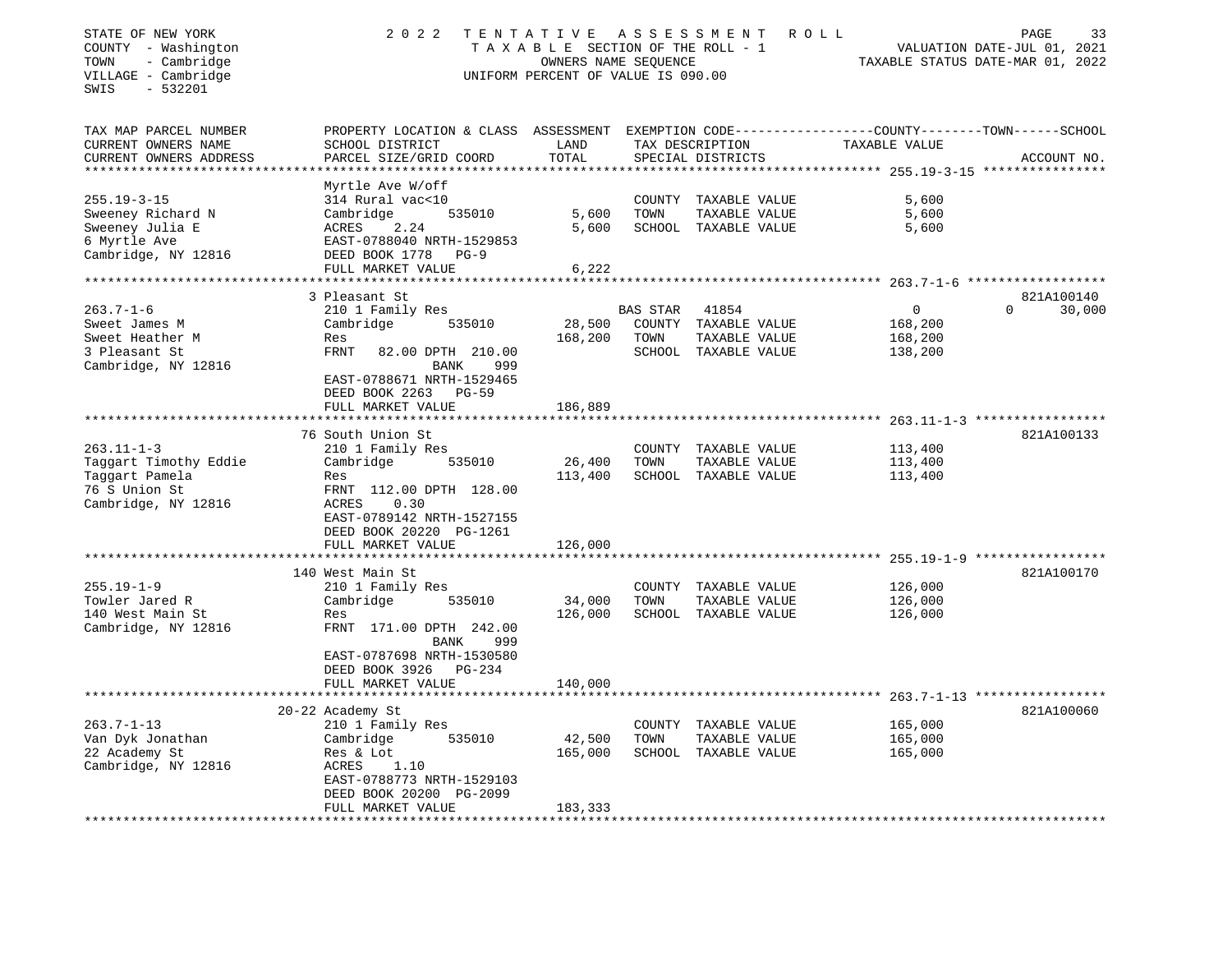| STATE OF NEW YORK<br>COUNTY - Washington<br>- Cambridge<br>TOWN<br>VILLAGE - Cambridge<br>$-532201$<br>SWIS | 2 0 2 2<br>TENTATIVE ASSESSMENT<br>ROLL<br>TAXABLE SECTION OF THE ROLL - 1<br>OWNERS NAME SEQUENCE<br>UNIFORM PERCENT OF VALUE IS 090.00                                                                                |                                     |                                     |                                                                                 |                                                                                                      |                                                        |
|-------------------------------------------------------------------------------------------------------------|-------------------------------------------------------------------------------------------------------------------------------------------------------------------------------------------------------------------------|-------------------------------------|-------------------------------------|---------------------------------------------------------------------------------|------------------------------------------------------------------------------------------------------|--------------------------------------------------------|
| TAX MAP PARCEL NUMBER<br>CURRENT OWNERS NAME<br>CURRENT OWNERS ADDRESS                                      | PROPERTY LOCATION & CLASS ASSESSMENT EXEMPTION CODE---------------COUNTY-------TOWN-----SCHOOL<br>SCHOOL DISTRICT<br>PARCEL SIZE/GRID COORD                                                                             | LAND<br>TOTAL                       |                                     | TAX DESCRIPTION<br>SPECIAL DISTRICTS                                            | TAXABLE VALUE                                                                                        | ACCOUNT NO.                                            |
| $263.7 - 1 - 10$<br>Victorian Services LLC<br>22 Academy St<br>Cambridge, NY 12816                          | 14 Academy St<br>280 Res Multiple<br>Cambridge<br>535010<br>Res<br>66.00 DPTH 165.00<br>FRNT<br>0.25<br>ACRES<br>EAST-0788811 NRTH-1529376<br>DEED BOOK 20210 PG-2294                                                   | 25,600<br>139,500                   | COUNTY<br>TOWN                      | TAXABLE VALUE<br>TAXABLE VALUE<br>SCHOOL TAXABLE VALUE                          | 139,500<br>139,500<br>139,500                                                                        | 821A100160                                             |
|                                                                                                             | FULL MARKET VALUE                                                                                                                                                                                                       | 155,000                             |                                     |                                                                                 |                                                                                                      |                                                        |
| $263.7 - 1 - 8$<br>Waite Randy L<br>Waite Kathleen<br>10 Academy St<br>Cambridge, NY 12816                  | 10 Academy St<br>210 1 Family Res<br>535010<br>Cambridge<br>Res<br>FRNT 115.00 DPTH 83.00<br>EAST-0788827 NRTH-1529535<br>DEED BOOK 566<br>PG-341                                                                       | 21,500<br>177,100                   | ENH STAR<br>TOWN                    | 41834<br>COUNTY TAXABLE VALUE<br>TAXABLE VALUE<br>SCHOOL TAXABLE VALUE          | $\mathbf{0}$<br>177,100<br>177,100<br>102,200                                                        | 821A100186<br>$\Omega$<br>74,900                       |
|                                                                                                             | FULL MARKET VALUE                                                                                                                                                                                                       | 196,778                             |                                     |                                                                                 |                                                                                                      |                                                        |
|                                                                                                             |                                                                                                                                                                                                                         |                                     |                                     |                                                                                 | *************** 255.19-2-5 ******************                                                        |                                                        |
| $255.19 - 2 - 5$<br>Ward Family Trust<br>Ward Frank H Trustee<br>1 Gilmore Ave<br>Cambridge, NY 12816       | 71 West Main St<br>283 Res w/Comuse<br>535010<br>Cambridge<br>Res<br>FRNT 79.00 DPTH 193.00<br>EAST-0789180 NRTH-1530001<br>DEED BOOK 799<br>PG-158                                                                     | 232,300                             | AGED-ALL<br>27,500 ENH STAR<br>TOWN | 41800<br>41834<br>COUNTY TAXABLE VALUE<br>TAXABLE VALUE<br>SCHOOL TAXABLE VALUE | 116,150<br>$\overline{0}$<br>116,150<br>116,150<br>41,250                                            | 821A100125<br>116,150<br>116,150<br>$\Omega$<br>74,900 |
|                                                                                                             | FULL MARKET VALUE                                                                                                                                                                                                       | 258,111                             |                                     |                                                                                 |                                                                                                      |                                                        |
| $255.19 - 1 - 27$<br>Weber Christian Gar<br>114 W Main St<br>Cambridge, NY 12816                            | *****************************<br>114 West Main St<br>210 1 Family Res<br>Cambridge<br>535010<br>Res<br>FRNT<br>67.00 DPTH 380.00<br>ACRES<br>$0.60$ BANK<br>999<br>EAST-0788873 NRTH-1530282<br>DEED BOOK 20210 PG-3658 | **************<br>27,900<br>136,700 | TOWN                                | COUNTY TAXABLE VALUE<br>TAXABLE VALUE<br>SCHOOL TAXABLE VALUE                   | ************************************** 255.19-1-27 ****************<br>136,700<br>136,700<br>136,700 | 821A100095                                             |
|                                                                                                             | FULL MARKET VALUE                                                                                                                                                                                                       | 151,889                             |                                     |                                                                                 |                                                                                                      |                                                        |
|                                                                                                             | 70 South Union St                                                                                                                                                                                                       |                                     |                                     |                                                                                 |                                                                                                      | 821A100058                                             |
| $263.11 - 1 - 2$<br>Weisburgh Adam J<br>Weisburgh Cassandra<br>70 South Union St<br>Cambridge, NY 12816     | 210 1 Family Res<br>Cambridge<br>535010<br>Res<br>ACRES<br>7.90 BANK<br>999<br>EAST-0788849 NRTH-1527312<br>DEED BOOK 3800<br>$PG-46$<br>FULL MARKET VALUE                                                              | 76,500<br>254,600<br>282,889        | TOWN                                | COUNTY TAXABLE VALUE<br>TAXABLE VALUE<br>SCHOOL TAXABLE VALUE                   | 254,600<br>254,600<br>254,600                                                                        |                                                        |
|                                                                                                             |                                                                                                                                                                                                                         |                                     |                                     |                                                                                 |                                                                                                      |                                                        |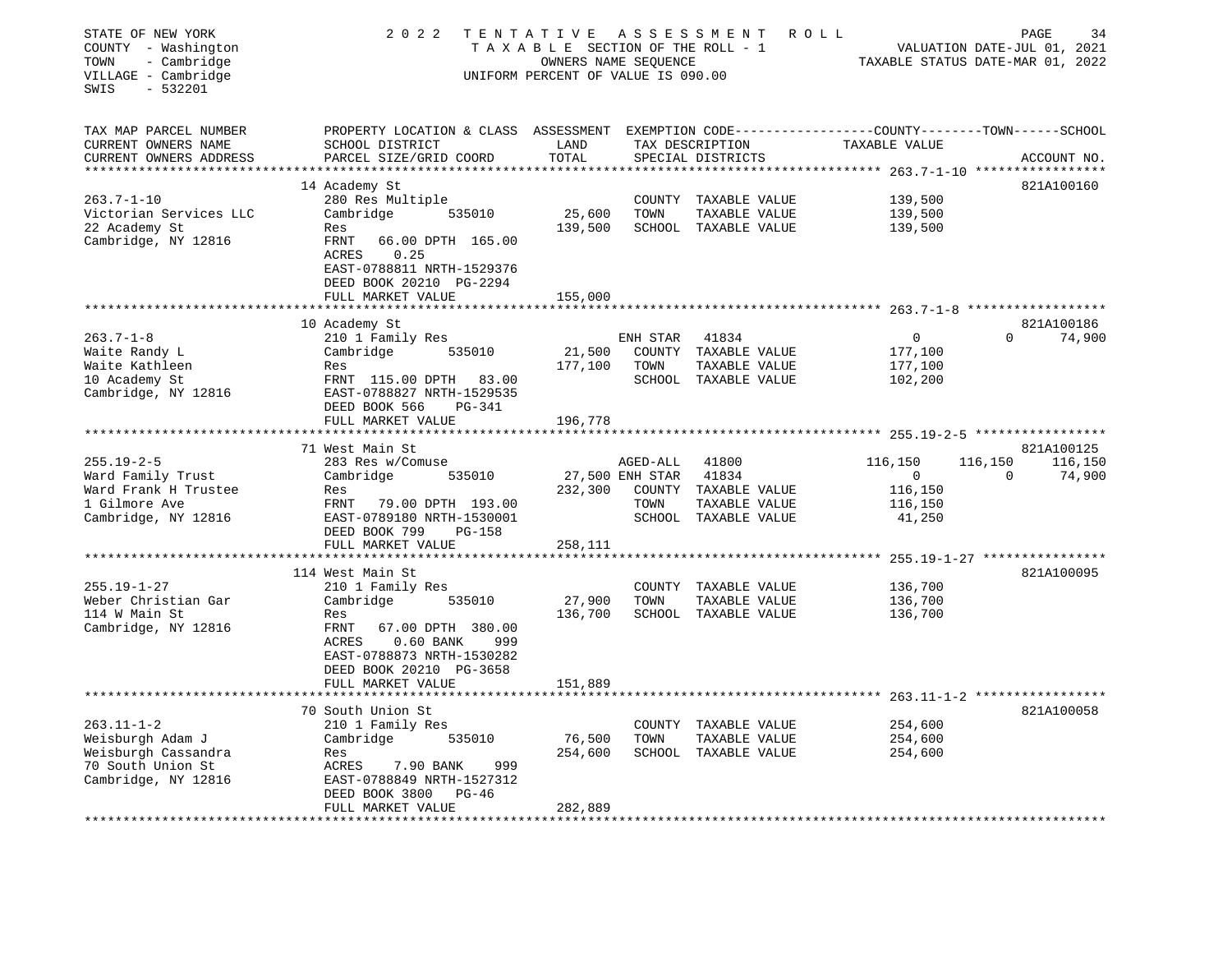| STATE OF NEW YORK<br>COUNTY - Washington<br>- Cambridge<br>TOWN<br>VILLAGE - Cambridge<br>$-532201$<br>SWIS | 2 0 2 2                                                                                                                                      | TENTATIVE<br>TAXABLE SECTION OF THE ROLL - 1<br>OWNERS NAME SEQUENCE<br>UNIFORM PERCENT OF VALUE IS 090.00 |                  | A S S E S S M E N T<br><b>ROLL</b>    | TAXABLE STATUS DATE-MAR 01, 2022                     |          | PAGE<br>35<br>VALUATION DATE-JUL 01, 2021 |
|-------------------------------------------------------------------------------------------------------------|----------------------------------------------------------------------------------------------------------------------------------------------|------------------------------------------------------------------------------------------------------------|------------------|---------------------------------------|------------------------------------------------------|----------|-------------------------------------------|
| TAX MAP PARCEL NUMBER<br>CURRENT OWNERS NAME<br>CURRENT OWNERS ADDRESS                                      | PROPERTY LOCATION & CLASS ASSESSMENT EXEMPTION CODE----------------COUNTY-------TOWN-----SCHOOL<br>SCHOOL DISTRICT<br>PARCEL SIZE/GRID COORD | LAND<br>TOTAL                                                                                              |                  | TAX DESCRIPTION<br>SPECIAL DISTRICTS  | TAXABLE VALUE                                        |          | ACCOUNT NO.                               |
|                                                                                                             |                                                                                                                                              |                                                                                                            |                  | ************************************* | *********** 263.7-2-38 ******************            |          | 821A100023                                |
| $263.7 - 2 - 38$                                                                                            | 27 Academy St<br>210 1 Family Res                                                                                                            |                                                                                                            | BAS STAR         | 41854                                 | $\mathsf{O}$                                         | $\Omega$ | 30,000                                    |
| Wescott Robert L                                                                                            | Cambridge<br>535010                                                                                                                          | 28,200                                                                                                     |                  | COUNTY TAXABLE VALUE                  | 132,900                                              |          |                                           |
| Wescott Lorena                                                                                              | Res                                                                                                                                          | 132,900                                                                                                    | TOWN             | TAXABLE VALUE                         | 132,900                                              |          |                                           |
| 27 Academy St                                                                                               | FRNT<br>73.00 DPTH 322.00                                                                                                                    |                                                                                                            |                  | SCHOOL TAXABLE VALUE                  | 102,900                                              |          |                                           |
| Cambridge, NY 12816                                                                                         | EAST-0789140 NRTH-1529190                                                                                                                    |                                                                                                            |                  |                                       |                                                      |          |                                           |
|                                                                                                             | DEED BOOK 655<br>PG-114                                                                                                                      |                                                                                                            |                  |                                       |                                                      |          |                                           |
|                                                                                                             | FULL MARKET VALUE<br>********************                                                                                                    | 147,667<br>************                                                                                    |                  |                                       | ********************** 255.20-1-7 ****************** |          |                                           |
|                                                                                                             | 3 North Union St                                                                                                                             |                                                                                                            |                  |                                       |                                                      |          | 821A100026                                |
| $255.20 - 1 - 7$                                                                                            | 210 1 Family Res                                                                                                                             |                                                                                                            | BAS STAR         | 41854                                 | $\mathbf 0$                                          | $\Omega$ | 30,000                                    |
| Wheeler Robert E                                                                                            | Cambridge<br>535010                                                                                                                          | 33,700                                                                                                     |                  | COUNTY TAXABLE VALUE                  | 135,000                                              |          |                                           |
| Wheeler Allison S                                                                                           | Res                                                                                                                                          | 135,000                                                                                                    | TOWN             | TAXABLE VALUE                         | 135,000                                              |          |                                           |
| 3 North Union St                                                                                            | FRNT 130.00 DPTH 274.00                                                                                                                      |                                                                                                            |                  | SCHOOL TAXABLE VALUE                  | 105,000                                              |          |                                           |
| Cambridge, NY 12816                                                                                         | EAST-0789897 NRTH-1530446                                                                                                                    |                                                                                                            |                  |                                       |                                                      |          |                                           |
|                                                                                                             | DEED BOOK 3126<br>PG-142<br>FULL MARKET VALUE                                                                                                | 150,000                                                                                                    |                  |                                       |                                                      |          |                                           |
|                                                                                                             |                                                                                                                                              |                                                                                                            |                  |                                       |                                                      |          |                                           |
|                                                                                                             | 17 North Union St                                                                                                                            |                                                                                                            |                  |                                       |                                                      |          | 821A100164                                |
| $255.20 - 1 - 9.2$                                                                                          | 280 Res Multiple                                                                                                                             |                                                                                                            |                  | COUNTY TAXABLE VALUE                  | 117,900                                              |          |                                           |
| Wian Cynthia K Trustee                                                                                      | Cambridge<br>535010                                                                                                                          | 28,400                                                                                                     | TOWN             | TAXABLE VALUE                         | 117,900                                              |          |                                           |
| Sweet Heather M Trustee                                                                                     | H & L                                                                                                                                        | 117,900                                                                                                    |                  | SCHOOL TAXABLE VALUE                  | 117,900                                              |          |                                           |
| 971 Turnpike Rd                                                                                             | FRNT 152.00 DPTH 116.00                                                                                                                      |                                                                                                            |                  |                                       |                                                      |          |                                           |
| Cambridge, NY 12816                                                                                         | ACRES<br>0.63<br>EAST-0790409 NRTH-1531132                                                                                                   |                                                                                                            |                  |                                       |                                                      |          |                                           |
|                                                                                                             | DEED BOOK 20210 PG-199                                                                                                                       |                                                                                                            |                  |                                       |                                                      |          |                                           |
|                                                                                                             | FULL MARKET VALUE                                                                                                                            | 131,000                                                                                                    |                  |                                       |                                                      |          |                                           |
|                                                                                                             | ***************************                                                                                                                  |                                                                                                            |                  |                                       |                                                      |          |                                           |
|                                                                                                             | 30 Academy St                                                                                                                                |                                                                                                            |                  |                                       |                                                      |          | 821A100171                                |
| $263.7 - 1 - 17$                                                                                            | 210 1 Family Res                                                                                                                             |                                                                                                            | AGED-CO/TN 41801 |                                       | 36,300                                               | 36,300   | $\mathbf 0$                               |
| Witham Terry                                                                                                | Cambridge<br>535010                                                                                                                          |                                                                                                            | 26,600 AGED-SCH  | 41804                                 | $\Omega$                                             | $\Omega$ | 32,670                                    |
| 30 Academy St<br>Cambridge, NY 12816                                                                        | Res<br>FRNT<br>73.00 DPTH 186.00                                                                                                             | 72,600                                                                                                     | TOWN             | COUNTY TAXABLE VALUE<br>TAXABLE VALUE | 36,300<br>36,300                                     |          |                                           |
|                                                                                                             | EAST-0788894 NRTH-1528782                                                                                                                    |                                                                                                            |                  | SCHOOL TAXABLE VALUE                  | 39,930                                               |          |                                           |
|                                                                                                             | DEED BOOK 3149<br>PG-191                                                                                                                     |                                                                                                            |                  |                                       |                                                      |          |                                           |
|                                                                                                             | FULL MARKET VALUE                                                                                                                            | 80,667                                                                                                     |                  |                                       |                                                      |          |                                           |
|                                                                                                             | ************************                                                                                                                     |                                                                                                            |                  |                                       | $263.7 - 1 - 9$ *******************                  |          |                                           |
|                                                                                                             | 12 Academy St                                                                                                                                |                                                                                                            |                  |                                       |                                                      |          | 821A100076                                |
| $263.7 - 1 - 9$                                                                                             | 210 1 Family Res                                                                                                                             |                                                                                                            |                  | COUNTY TAXABLE VALUE                  | 142,700                                              |          |                                           |
| Woodcock Ellen Kate                                                                                         | Cambridge<br>535010                                                                                                                          | 25,300                                                                                                     | TOWN             | TAXABLE VALUE                         | 142,700                                              |          |                                           |
| 12 Academy St<br>Cambridge, NY 12816                                                                        | Res<br>FRNT<br>66.00 DPTH 170.00                                                                                                             | 142,700                                                                                                    |                  | SCHOOL TAXABLE VALUE                  | 142,700                                              |          |                                           |
|                                                                                                             | BANK<br>999                                                                                                                                  |                                                                                                            |                  |                                       |                                                      |          |                                           |
|                                                                                                             | EAST-0788801 NRTH-1529440                                                                                                                    |                                                                                                            |                  |                                       |                                                      |          |                                           |
|                                                                                                             | <b>PG-29</b><br>DEED BOOK 3166                                                                                                               |                                                                                                            |                  |                                       |                                                      |          |                                           |
|                                                                                                             | FULL MARKET VALUE                                                                                                                            | 158,556                                                                                                    |                  |                                       |                                                      |          |                                           |
|                                                                                                             |                                                                                                                                              |                                                                                                            |                  |                                       |                                                      |          |                                           |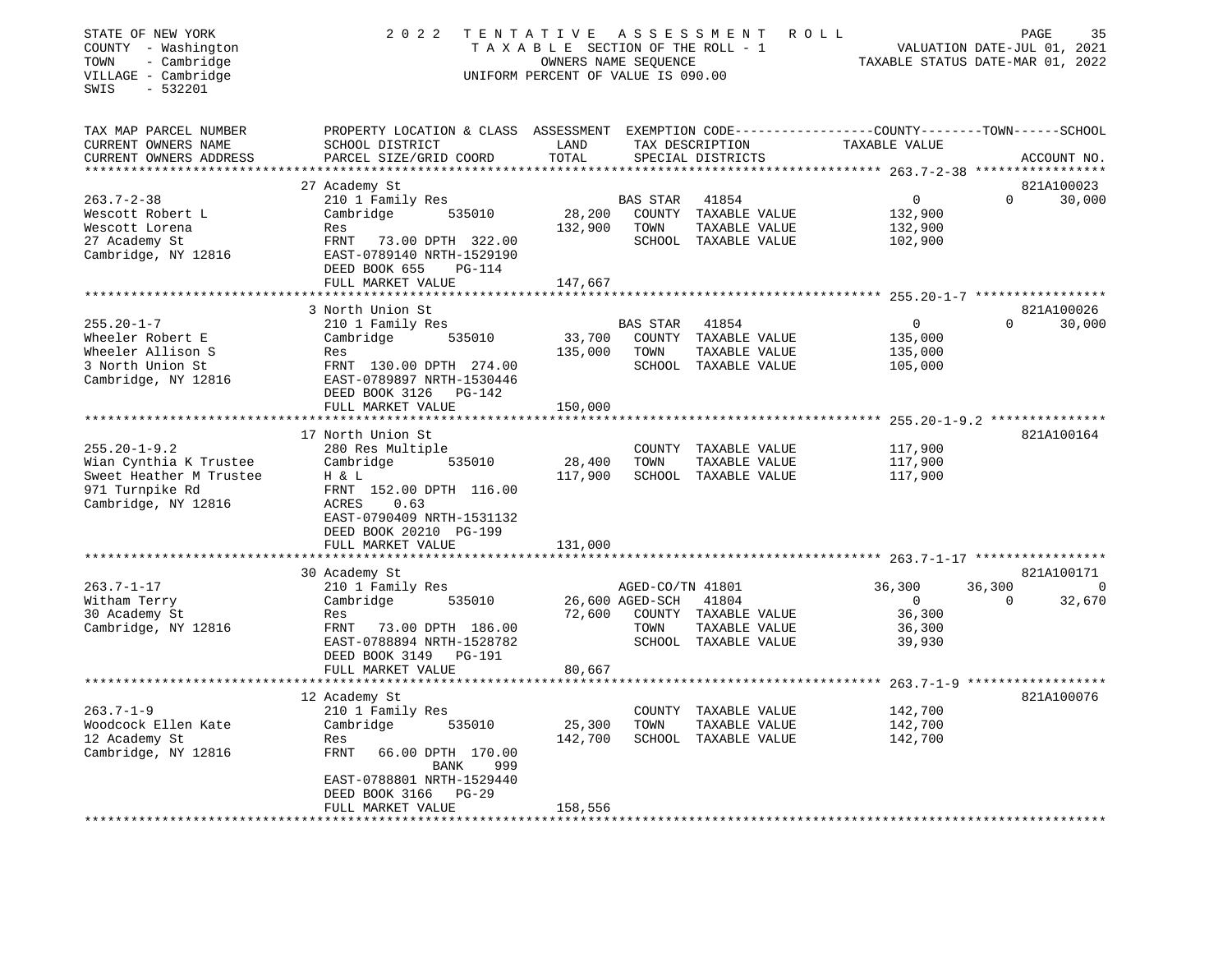| STATE OF NEW YORK<br>COUNTY<br>- Washington<br>TOWN<br>- Cambridge<br>VILLAGE - Cambridge<br>$-532201$<br>SWIS | 2 0 2 2<br>ASSESSMENT<br>TENTATIVE<br>R O L L<br>VALUATION DATE-JUL 01, 2021<br>TAXABLE SECTION OF THE ROLL - 1<br>TAXABLE STATUS DATE-MAR 01, 2022<br>OWNERS NAME SEOUENCE<br>UNIFORM PERCENT OF VALUE IS 090.00 |         |          |                 |                                                                               |                    |  |
|----------------------------------------------------------------------------------------------------------------|-------------------------------------------------------------------------------------------------------------------------------------------------------------------------------------------------------------------|---------|----------|-----------------|-------------------------------------------------------------------------------|--------------------|--|
| TAX MAP PARCEL NUMBER<br>CURRENT OWNERS NAME                                                                   | PROPERTY LOCATION & CLASS ASSESSMENT<br>SCHOOL DISTRICT                                                                                                                                                           | LAND    |          | TAX DESCRIPTION | EXEMPTION CODE-----------------COUNTY-------TOWN------SCHOOL<br>TAXABLE VALUE |                    |  |
| CURRENT OWNERS ADDRESS                                                                                         |                                                                                                                                                                                                                   |         |          |                 |                                                                               |                    |  |
|                                                                                                                | 12 Gilmore Ave                                                                                                                                                                                                    |         |          |                 |                                                                               | 821A100184         |  |
| $263.7 - 2 - 2$                                                                                                | 210 1 Family Res                                                                                                                                                                                                  |         | ENH STAR | 41834           | $\overline{0}$                                                                | 74,900<br>$\Omega$ |  |
| Wright Robert P                                                                                                | Cambridge<br>535010                                                                                                                                                                                               | 25,600  | COUNTY   | TAXABLE VALUE   | 155,000                                                                       |                    |  |
| Wright Jane F                                                                                                  | Res                                                                                                                                                                                                               | 155,000 | TOWN     | TAXABLE VALUE   | 155,000                                                                       |                    |  |
| 12 Gilmore Ave<br>Cambridge, NY 12816                                                                          | FRNT 70.00 DPTH 170.00<br>EAST-0789177 NRTH-1529542<br>DEED BOOK 408<br><b>PG-777</b>                                                                                                                             |         | SCHOOL   | TAXABLE VALUE   | 80,100                                                                        |                    |  |
|                                                                                                                | FULL MARKET VALUE                                                                                                                                                                                                 | 172,222 |          |                 |                                                                               |                    |  |
|                                                                                                                |                                                                                                                                                                                                                   |         |          |                 |                                                                               |                    |  |
|                                                                                                                | 18 Academy St                                                                                                                                                                                                     |         |          |                 |                                                                               | 821A100156         |  |
| 263.7-1-12                                                                                                     | 210 1 Family Res                                                                                                                                                                                                  |         | COUNTY   | TAXABLE VALUE   | 183,000                                                                       |                    |  |
| Zimmerman Brian K II                                                                                           | Cambridge<br>535010                                                                                                                                                                                               | 30,400  | TOWN     | TAXABLE VALUE   | 183,000                                                                       |                    |  |
| Zimmerman Ashley R                                                                                             | Res                                                                                                                                                                                                               | 183,000 | SCHOOL   | TAXABLE VALUE   | 183,000                                                                       |                    |  |
| 18 Academy St                                                                                                  | Deck                                                                                                                                                                                                              |         |          |                 |                                                                               |                    |  |
| Cambridge, NY 12816                                                                                            | 93.00 DPTH 330.00<br>FRNT<br>BANK<br>999                                                                                                                                                                          |         |          |                 |                                                                               |                    |  |
|                                                                                                                | EAST-0788752 NRTH-1529220                                                                                                                                                                                         |         |          |                 |                                                                               |                    |  |
|                                                                                                                | DEED BOOK 3951<br>$PG-244$                                                                                                                                                                                        |         |          |                 |                                                                               |                    |  |
|                                                                                                                | FULL MARKET VALUE                                                                                                                                                                                                 | 203,333 |          |                 |                                                                               |                    |  |
|                                                                                                                |                                                                                                                                                                                                                   |         |          |                 |                                                                               |                    |  |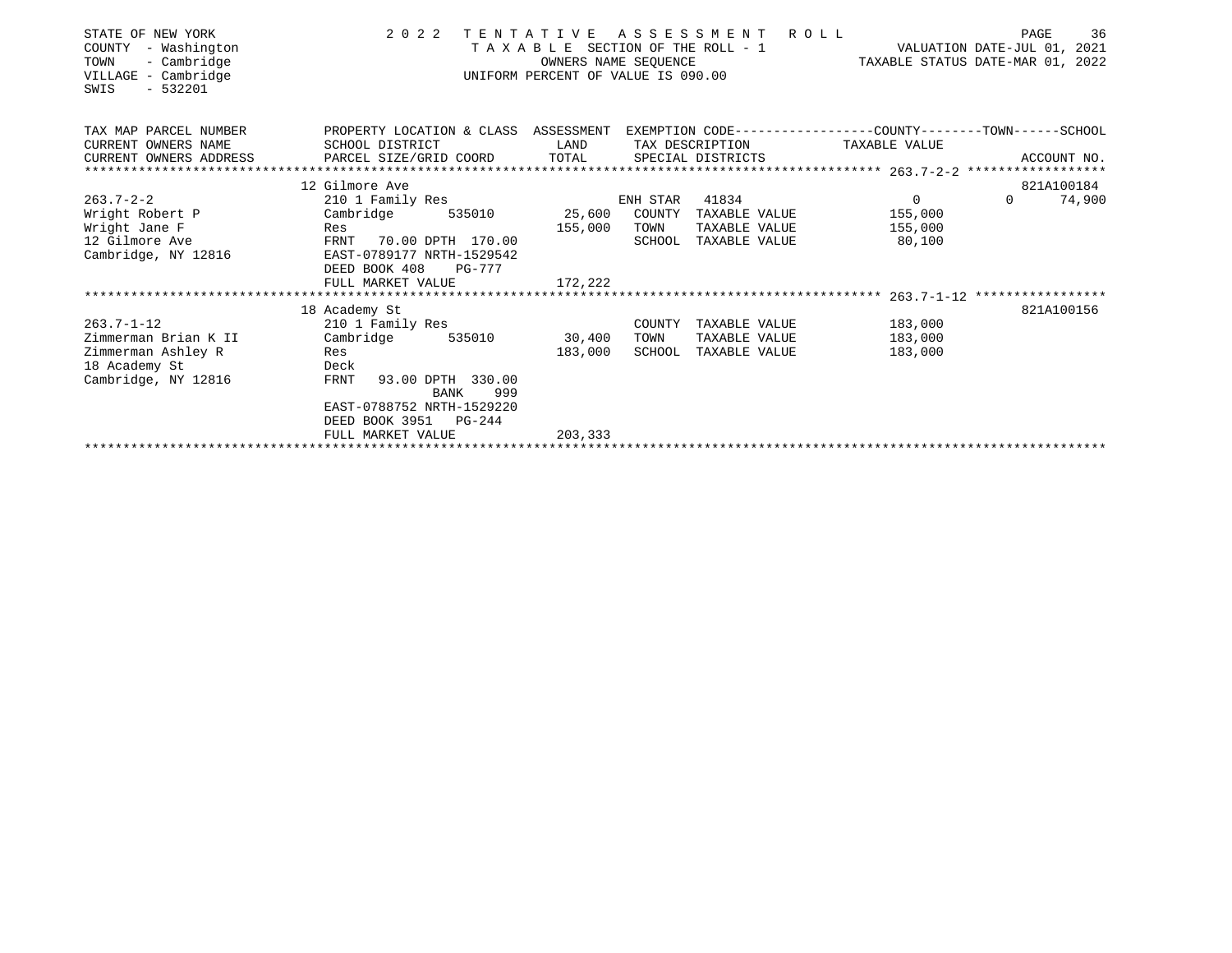| STATE OF NEW YORK   |                                    | 2022 TENTATIVE ASSESSMENT ROLL  |                                  |                        | PAGE | 37 |
|---------------------|------------------------------------|---------------------------------|----------------------------------|------------------------|------|----|
| COUNTY - Washington |                                    | TAXABLE SECTION OF THE ROLL - 1 | VALUATION DATE-JUL 01, 2021      |                        |      |    |
| TOWN - Cambridge    |                                    |                                 | TAXABLE STATUS DATE-MAR 01, 2022 |                        |      |    |
| VILLAGE - Cambridge |                                    |                                 |                                  | RPS150/V04/L015        |      |    |
| SWIS - 532201       | UNIFORM PERCENT OF VALUE IS 090.00 |                                 |                                  | CURRENT DATE 4/26/2022 |      |    |
|                     |                                    |                                 |                                  |                        |      |    |

R O L L S U B S E C T I O N - - T O T A L S

#### \*\*\* S P E C I A L D I S T R I C T S U M M A R Y \*\*\*

| CODE | DISTRICT NAME        | TOTAL<br>PARCELS | EXTENSION<br>TYPE | EXTENSION<br>VALUE | AD VALOREM<br>VALUE | <b>EXEMPT</b><br>AMOUNT | TAXABLE<br>VALUE |
|------|----------------------|------------------|-------------------|--------------------|---------------------|-------------------------|------------------|
|      | EZ004 Empire Zone 4  |                  | 1 TOTAL           |                    | 370,000             |                         | 370,000          |
|      | SR533 Star repay flg |                  | 1 MOVTAX          |                    |                     |                         |                  |
|      | TE533 Trans exempt f |                  | 3 MOVTAX          |                    |                     |                         |                  |

# \*\*\* S C H O O L D I S T R I C T S U M M A R Y \*\*\*

| CODE   | DISTRICT NAME | TOTAL<br>PARCELS | ASSESSED<br>LAND | ASSESSED<br>TOTAL | EXEMPT<br>AMOUNT | TOTAL<br>TAXABLE | <b>STAR</b><br>AMOUNT | STAR<br>TAXABLE |
|--------|---------------|------------------|------------------|-------------------|------------------|------------------|-----------------------|-----------------|
| 535010 | Cambridge     | 176              | 5298,000         | 25906,700         | 377,435          | 25529,265        | 2792,350              | 22736,915       |
|        | SUB-TOTAL     | 176              | 5298,000         | 25906,700         | 377,435          | 25529,265        | 2792,350              | 22736,915       |
|        | TOTAL         | 176              | 5298,000         | 25906,700         | 377,435          | 25529,265        | 2792,350              | 22736,915       |

# \*\*\* S Y S T E M C O D E S S U M M A R Y \*\*\*

#### NO SYSTEM EXEMPTIONS AT THIS LEVEL

| CODE  | DESCRIPTION    | TOTAL<br>PARCELS | COUNTY  | TOWN    | <b>SCHOOL</b> |
|-------|----------------|------------------|---------|---------|---------------|
| 41101 | ELG F VET      |                  | 5,000   | 5,000   |               |
| 41120 | VETWAR CTS     | 4                | 83,895  | 80,850  | 24,000        |
| 41121 | VET WAR CT     |                  | 24,705  | 24,705  |               |
| 41124 | VET WAR S      |                  |         |         | 6,000         |
| 41130 | VETCOM CTS     | 4                | 156,175 | 142,100 | 40,000        |
| 41131 | VET COM CT     |                  | 32,250  | 32,250  |               |
| 41134 | VET COM S      |                  |         |         | 10,000        |
| 41140 | VETDIS CTS     | 2                | 17,638  | 17,638  | 17,638        |
| 41152 | $CW$ 10 $VET/$ |                  | 8,000   |         |               |
| 41153 | $CW$ 10 $VET/$ |                  |         | 8,000   |               |
| 41720 | AG DIST        |                  | 33,077  | 33,077  | 33,077        |
| 41800 | AGED-ALL       | 2                | 180,100 | 180,100 | 180,100       |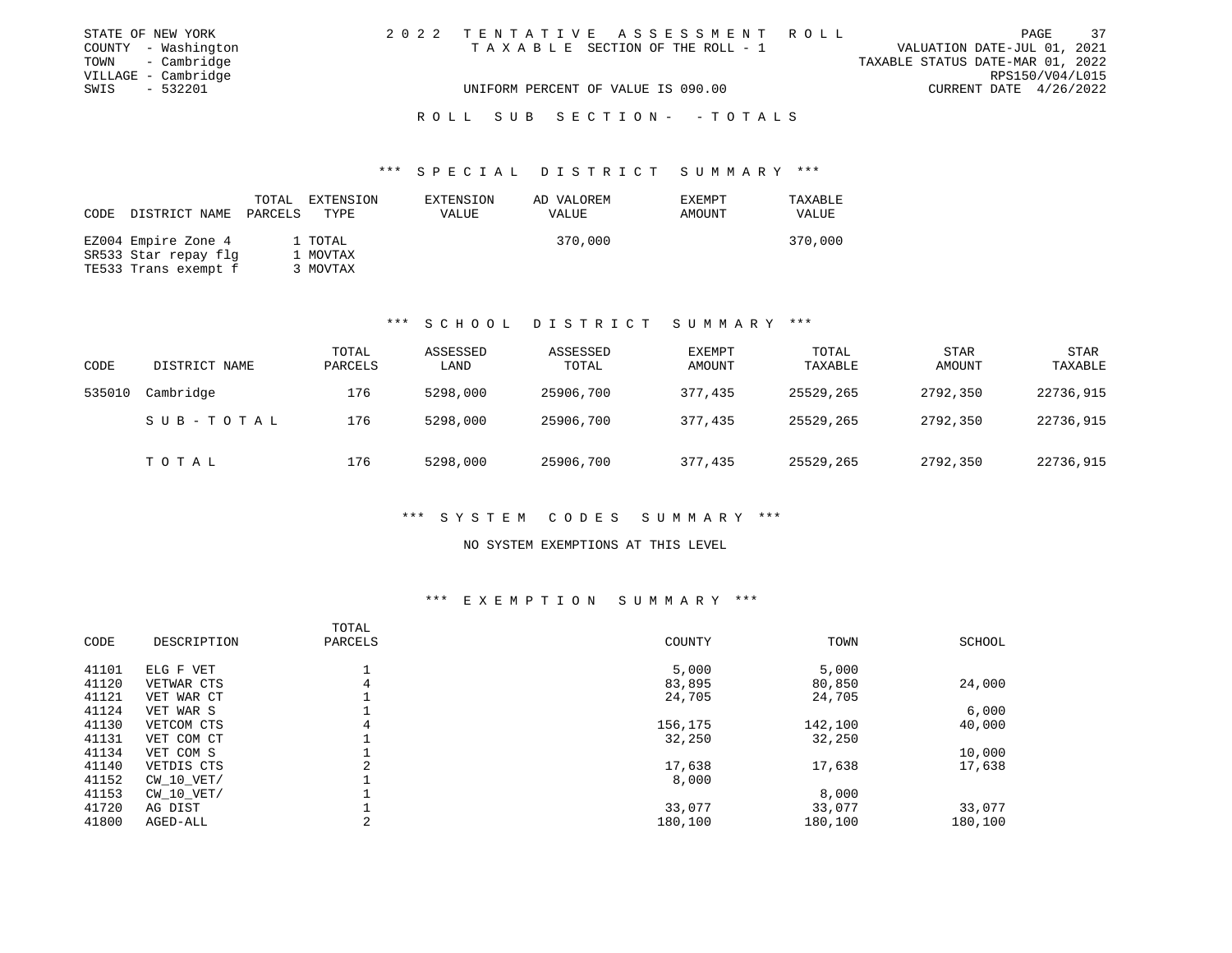|      | STATE OF NEW YORK   | 2022 TENTATIVE ASSESSMENT ROLL |                                    |  |  |                                 |                                  |                        | PAGE            | 38 |
|------|---------------------|--------------------------------|------------------------------------|--|--|---------------------------------|----------------------------------|------------------------|-----------------|----|
|      | COUNTY - Washington |                                |                                    |  |  | TAXABLE SECTION OF THE ROLL - 1 | VALUATION DATE-JUL 01, 2021      |                        |                 |    |
|      | TOWN - Cambridge    |                                |                                    |  |  |                                 | TAXABLE STATUS DATE-MAR 01, 2022 |                        |                 |    |
|      | VILLAGE - Cambridge |                                |                                    |  |  |                                 |                                  |                        | RPS150/V04/L015 |    |
| SWIS | $-532201$           |                                | UNIFORM PERCENT OF VALUE IS 090.00 |  |  |                                 |                                  | CURRENT DATE 4/26/2022 |                 |    |
|      |                     |                                |                                    |  |  |                                 |                                  |                        |                 |    |
|      |                     |                                |                                    |  |  | ROLL SUB SECTION- - TOTALS      |                                  |                        |                 |    |

#### \*\*\* E X E M P T I O N S U M M A R Y \*\*\*

| CODE  | DESCRIPTION     | TOTAL<br>PARCELS | COUNTY  | TOWN    | SCHOOL   |
|-------|-----------------|------------------|---------|---------|----------|
| 41801 | AGED-CO/TN      |                  | 36,300  | 36,300  |          |
| 41802 | AGED-CO         | $\sim$<br>∠      | 67,519  |         |          |
| 41803 | AGED-TOWN       |                  |         | 43,650  |          |
| 41804 | AGED-SCH        | $\sim$<br>∠      |         |         | 66,620   |
| 41834 | ENH STAR        | 17               |         |         | 1262,350 |
| 41854 | <b>BAS STAR</b> | 51               |         |         | 1530,000 |
| 41932 | DISAB-CO        |                  | 50,000  |         |          |
|       | TOTAL           | 95               | 694,659 | 603,670 | 3169,785 |

| ROLL<br><b>SEC</b> | DESCRIPTION | TOTAL<br>PARCELS | ASSESSED<br>LAND | ASSESSED<br>TOTAL | TAXABLE<br>COUNTY | TAXABLE<br>TOWN | <b>TAXABLE</b><br>SCHOOL | <b>STAR</b><br>TAXABLE |
|--------------------|-------------|------------------|------------------|-------------------|-------------------|-----------------|--------------------------|------------------------|
|                    | TAXABLE     | 176              | 5298,000         | 25906,700         | 25212,041         | 25303,030       | 25529,265                | 22736,915              |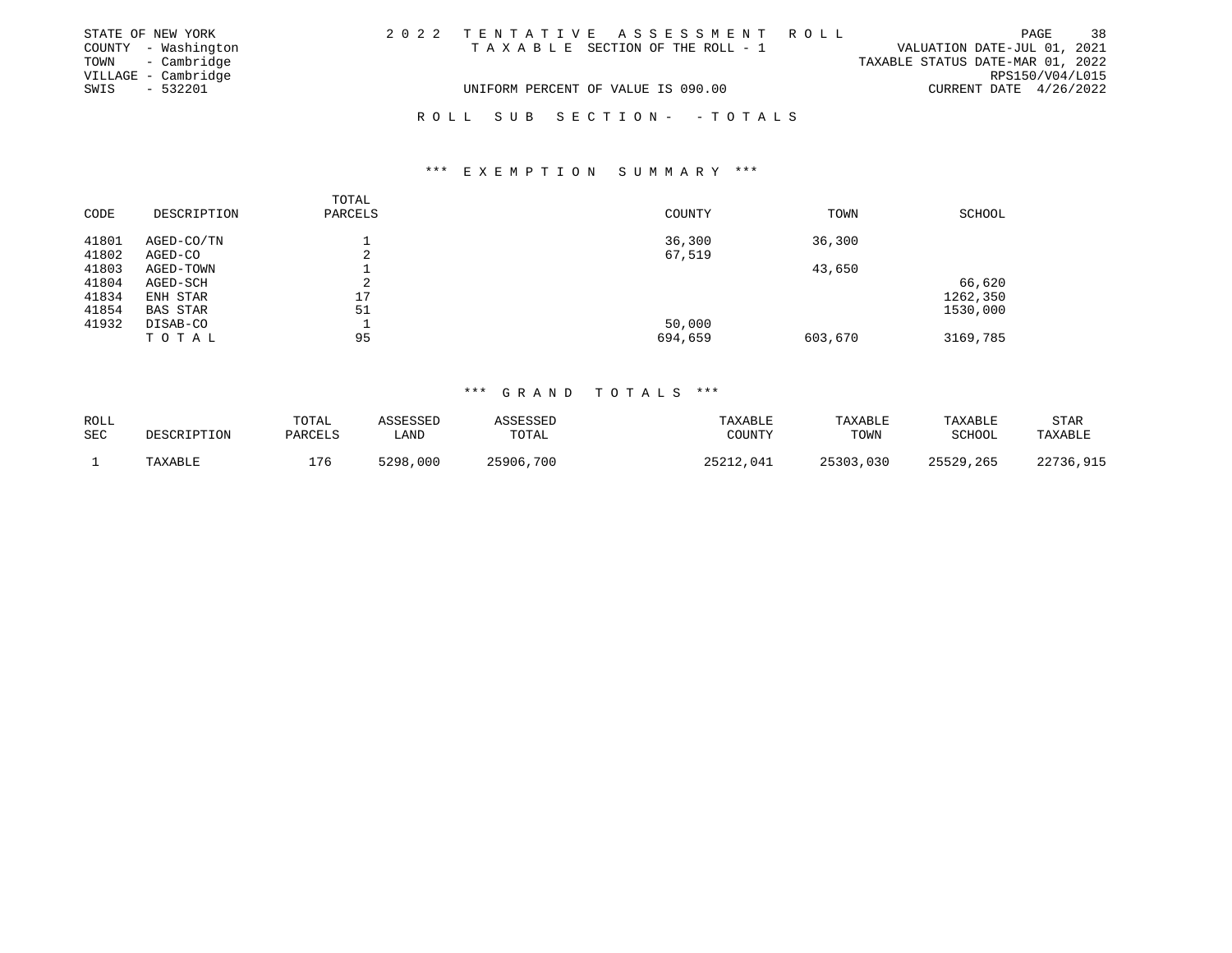|      | STATE OF NEW YORK   | 2022 TENTATIVE ASSESSMENT ROLL     |                                  | PAGE                        | 39 |
|------|---------------------|------------------------------------|----------------------------------|-----------------------------|----|
|      | COUNTY - Washington | TAXABLE SECTION OF THE ROLL - 1    |                                  | VALUATION DATE-JUL 01, 2021 |    |
|      | TOWN - Cambridge    |                                    | TAXABLE STATUS DATE-MAR 01, 2022 |                             |    |
|      | VILLAGE - Cambridge | UNIFORM PERCENT OF VALUE IS 090.00 |                                  | RPS150/V04/L015             |    |
| SWIS | - 532201            |                                    |                                  | CURRENT DATE 4/26/2022      |    |
|      |                     |                                    |                                  |                             |    |

#### \*\*\* S P E C I A L D I S T R I C T S U M M A R Y \*\*\*

| DISTRICT NAME<br>CODE                                               | TOTAL<br>EXTENSION<br>PARCELS<br>TYPE | EXTENSION<br>VALUE | AD VALOREM<br>VALUE | EXEMPT<br>AMOUNT | TAXABLE<br>VALUE |
|---------------------------------------------------------------------|---------------------------------------|--------------------|---------------------|------------------|------------------|
| EZ004 Empire Zone 4<br>SR533 Star repay flg<br>TE533 Trans exempt f | 1 TOTAL<br>1 MOVTAX<br>3 MOVTAX       |                    | 370,000             |                  | 370,000          |

# \*\*\* S C H O O L D I S T R I C T S U M M A R Y \*\*\*

| CODE   | DISTRICT NAME | TOTAL<br>PARCELS | ASSESSED<br>LAND | ASSESSED<br>TOTAL | <b>EXEMPT</b><br>AMOUNT | TOTAL<br>TAXABLE | STAR<br>AMOUNT | <b>STAR</b><br>TAXABLE |
|--------|---------------|------------------|------------------|-------------------|-------------------------|------------------|----------------|------------------------|
| 535010 | Cambridge     | 176              | 5298,000         | 25906,700         | 377,435                 | 25529,265        | 2792,350       | 22736,915              |
|        | SUB-TOTAL     | 176              | 5298,000         | 25906,700         | 377,435                 | 25529,265        | 2792,350       | 22736,915              |
|        | TOTAL         | 176              | 5298,000         | 25906,700         | 377,435                 | 25529,265        | 2792,350       | 22736,915              |

# \*\*\* S Y S T E M C O D E S S U M M A R Y \*\*\*

#### NO SYSTEM EXEMPTIONS AT THIS LEVEL

| CODE  | DESCRIPTION    | TOTAL<br>PARCELS | COUNTY  | TOWN    | <b>SCHOOL</b> |
|-------|----------------|------------------|---------|---------|---------------|
| 41101 | ELG F VET      |                  | 5,000   | 5,000   |               |
| 41120 | VETWAR CTS     | 4                | 83,895  | 80,850  | 24,000        |
| 41121 | VET WAR CT     |                  | 24,705  | 24,705  |               |
| 41124 | VET WAR S      |                  |         |         | 6,000         |
| 41130 | VETCOM CTS     | 4                | 156,175 | 142,100 | 40,000        |
| 41131 | VET COM CT     |                  | 32,250  | 32,250  |               |
| 41134 | VET COM S      |                  |         |         | 10,000        |
| 41140 | VETDIS CTS     | 2                | 17,638  | 17,638  | 17,638        |
| 41152 | $CW$ 10 $VET/$ |                  | 8,000   |         |               |
| 41153 | $CW$ 10 $VET/$ |                  |         | 8,000   |               |
| 41720 | AG DIST        |                  | 33,077  | 33,077  | 33,077        |
| 41800 | AGED-ALL       | 2                | 180,100 | 180,100 | 180,100       |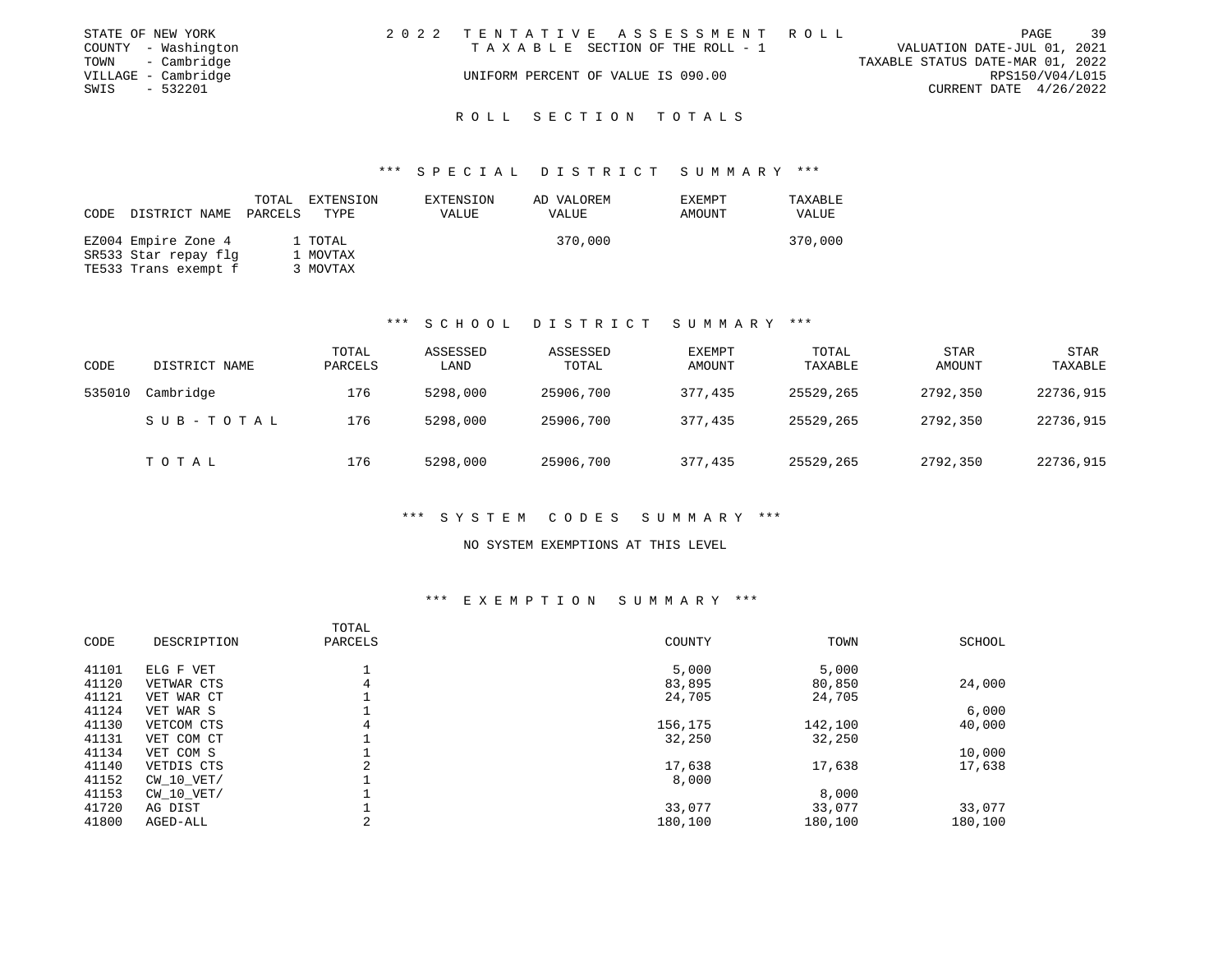|      | STATE OF NEW YORK   |                                    | 2022 TENTATIVE ASSESSMENT ROLL  |                                  |                          | PAGE | 40 |
|------|---------------------|------------------------------------|---------------------------------|----------------------------------|--------------------------|------|----|
|      | COUNTY - Washington |                                    | TAXABLE SECTION OF THE ROLL - 1 | VALUATION DATE-JUL 01, 2021      |                          |      |    |
|      | TOWN - Cambridge    |                                    |                                 | TAXABLE STATUS DATE-MAR 01, 2022 |                          |      |    |
|      | VILLAGE - Cambridge | UNIFORM PERCENT OF VALUE IS 090.00 |                                 |                                  | RPS150/V04/L015          |      |    |
| SWIS | $-532201$           |                                    |                                 |                                  | CURRENT DATE $4/26/2022$ |      |    |
|      |                     |                                    |                                 |                                  |                          |      |    |

#### \*\*\* E X E M P T I O N S U M M A R Y \*\*\*

| CODE  | DESCRIPTION     | TOTAL<br>PARCELS | COUNTY  | TOWN    | SCHOOL   |
|-------|-----------------|------------------|---------|---------|----------|
| 41801 | AGED-CO/TN      |                  | 36,300  | 36,300  |          |
| 41802 | AGED-CO         | $\sim$<br>∠      | 67,519  |         |          |
| 41803 | AGED-TOWN       |                  |         | 43,650  |          |
| 41804 | AGED-SCH        | $\sim$<br>∠      |         |         | 66,620   |
| 41834 | ENH STAR        | 17               |         |         | 1262,350 |
| 41854 | <b>BAS STAR</b> | 51               |         |         | 1530,000 |
| 41932 | DISAB-CO        |                  | 50,000  |         |          |
|       | TOTAL           | 95               | 694,659 | 603,670 | 3169,785 |

| ROLL<br><b>SEC</b> | DESCRIPTION | TOTAL<br>PARCELS | ASSESSED<br>LAND | ASSESSED<br>TOTAL | TAXABLE<br>COUNTY | TAXABLE<br>TOWN | <b>TAXABLE</b><br>SCHOOL | <b>STAR</b><br>TAXABLE |
|--------------------|-------------|------------------|------------------|-------------------|-------------------|-----------------|--------------------------|------------------------|
|                    | TAXABLE     | 176              | 5298,000         | 25906,700         | 25212,041         | 25303,030       | 25529,265                | 22736,915              |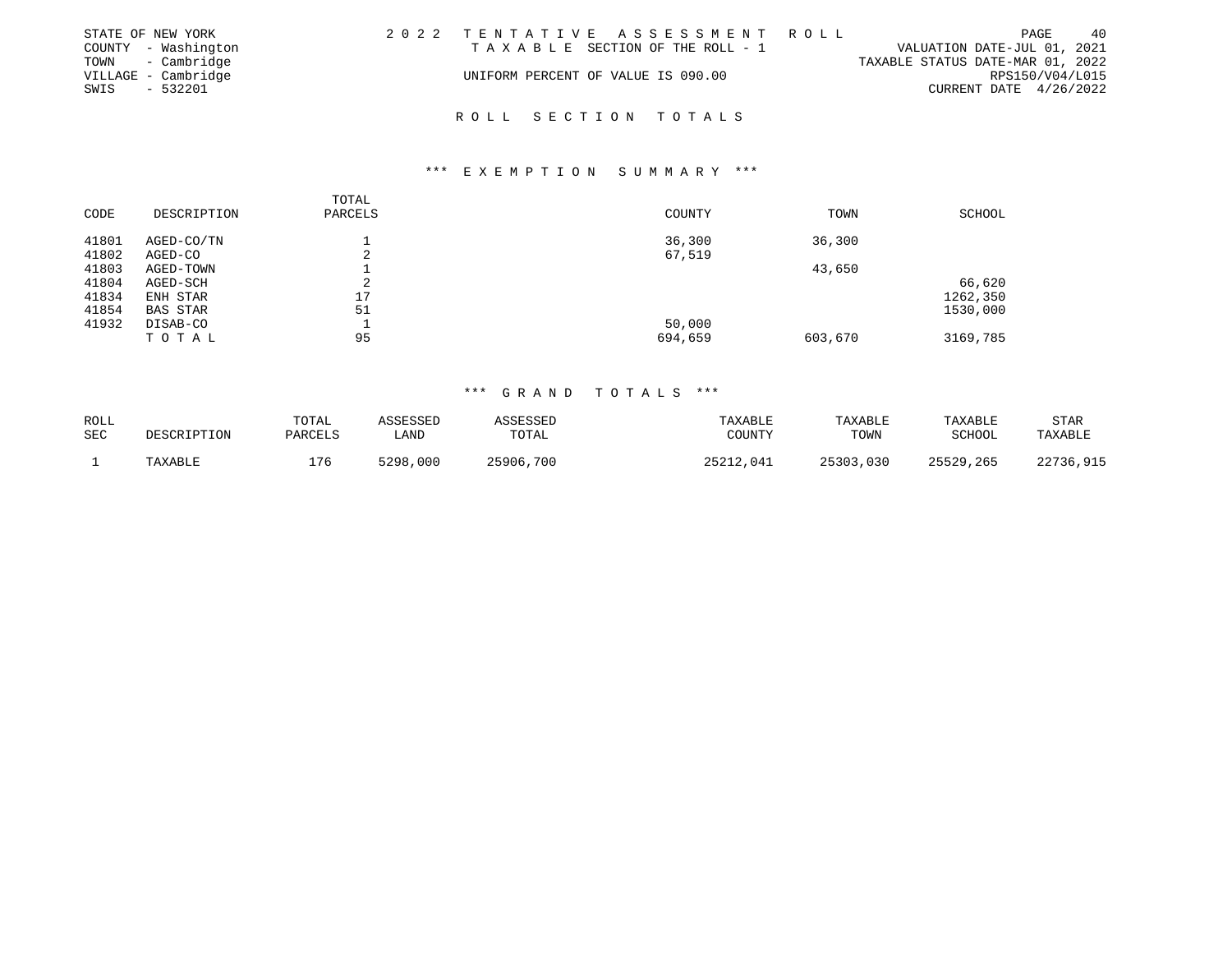| STATE OF NEW YORK<br>COUNTY - Washington<br>- Cambridge<br>TOWN<br>VILLAGE - Cambridge<br>$-532201$<br>SWIS | 2 0 2 2                   | TENTATIVE<br>SPECIAL FRANCHISE SECTION OF THE ROLL - 5<br>OWNERS NAME SEOUENCE<br>UNIFORM PERCENT OF VALUE IS 090.00 | ASSESSMENT | ROLL<br>TAXABLE STATUS DATE-MAR 01, 2022 | PAGE<br>VALUATION DATE-JUL 01, 2021                          | 41          |  |
|-------------------------------------------------------------------------------------------------------------|---------------------------|----------------------------------------------------------------------------------------------------------------------|------------|------------------------------------------|--------------------------------------------------------------|-------------|--|
| TAX MAP PARCEL NUMBER                                                                                       | PROPERTY LOCATION & CLASS | ASSESSMENT                                                                                                           |            |                                          | EXEMPTION CODE-----------------COUNTY-------TOWN------SCHOOL |             |  |
| CURRENT OWNERS NAME                                                                                         | SCHOOL DISTRICT           | LAND                                                                                                                 |            | TAX DESCRIPTION                          | TAXABLE VALUE                                                |             |  |
| CURRENT OWNERS ADDRESS                                                                                      | PARCEL SIZE/GRID COORD    | TOTAL                                                                                                                |            | SPECIAL DISTRICTS                        |                                                              | ACCOUNT NO. |  |
| *******************                                                                                         |                           |                                                                                                                      |            |                                          |                                                              |             |  |
|                                                                                                             | Special Franchise-Village |                                                                                                                      |            |                                          |                                                              | 821F300741  |  |
| $500. - 20 - 1$                                                                                             | 862 Water                 |                                                                                                                      | COUNTY     | TAXABLE VALUE                            | 821,925                                                      |             |  |
| Cambridge Water Works                                                                                       | Cambridge<br>535010       | 0                                                                                                                    | TOWN       | TAXABLE VALUE                            | 821,925                                                      |             |  |
| Attn: Aqua America Inc<br>60 Brooklyn Ave                                                                   |                           | 821,925<br>913,250                                                                                                   |            | SCHOOL TAXABLE VALUE                     | 821,925                                                      |             |  |
| Marrick, NY 11566                                                                                           | FULL MARKET VALUE         |                                                                                                                      |            |                                          |                                                              |             |  |
|                                                                                                             |                           |                                                                                                                      |            |                                          | ********* 500.-15-4 *******************                      |             |  |
|                                                                                                             | Special Franchise-Village |                                                                                                                      |            |                                          |                                                              | 821F300743  |  |
| $500. -15 - 4$                                                                                              | 861 Elec & gas            |                                                                                                                      | COUNTY     | TAXABLE VALUE                            | 378,840                                                      |             |  |
| National Grid                                                                                               | Cambridge<br>535010       | 0                                                                                                                    | TOWN       | TAXABLE VALUE                            | 378,840                                                      |             |  |
| Real Estate Tax Dept                                                                                        |                           | 378,840                                                                                                              | SCHOOL     | TAXABLE VALUE                            | 378,840                                                      |             |  |
| 300 Erie Boulevard West                                                                                     | FULL MARKET VALUE         | 420,933                                                                                                              |            |                                          |                                                              |             |  |
| Syracuse, NY 13202                                                                                          |                           |                                                                                                                      |            |                                          |                                                              |             |  |
|                                                                                                             |                           |                                                                                                                      |            |                                          | ********* 500.-72-1 *******************                      |             |  |
|                                                                                                             | Special Franchise         |                                                                                                                      |            |                                          |                                                              |             |  |
| $500. - 72 - 1$                                                                                             | 860 Spec fran.            |                                                                                                                      | COUNTY     | TAXABLE VALUE                            | 56,123                                                       |             |  |
| Primelink                                                                                                   | Cambridge<br>535010       | $\mathbf 0$                                                                                                          | TOWN       | TAXABLE VALUE                            | 56,123                                                       |             |  |
| Champlain Tele                                                                                              |                           | 56,123                                                                                                               | SCHOOL     | TAXABLE VALUE                            | 56,123                                                       |             |  |
| PO Box 782                                                                                                  | FULL MARKET VALUE         | 62,359                                                                                                               |            |                                          |                                                              |             |  |
| Champlain, NY 12919<br>***************                                                                      |                           |                                                                                                                      |            |                                          | $500. - 53 - 1$                                              |             |  |
|                                                                                                             | Special Franchise Village |                                                                                                                      |            |                                          |                                                              | 821F300911  |  |
| $500. - 53 - 1$                                                                                             | 869 Television            |                                                                                                                      | COUNTY     | TAXABLE VALUE                            | 25,140                                                       |             |  |
| Time Warner of Albany                                                                                       | Cambridge<br>535010       | 0                                                                                                                    | TOWN       | TAXABLE VALUE                            | 25,140                                                       |             |  |
| Tax Department                                                                                              |                           | 25,140                                                                                                               |            | SCHOOL TAXABLE VALUE                     | 25,140                                                       |             |  |
| 7820 Cresent Executive Dr                                                                                   | FULL MARKET VALUE         | 27,933                                                                                                               |            |                                          |                                                              |             |  |
| Charlotte, NC 28241-7467                                                                                    |                           |                                                                                                                      |            |                                          |                                                              |             |  |
| ********************                                                                                        |                           |                                                                                                                      |            |                                          | ********* 500.-60-3 *******************                      |             |  |
|                                                                                                             | Special Franchise-Village |                                                                                                                      |            |                                          |                                                              | 821F300742  |  |
| $500. -60 - 3$                                                                                              | 866 Telephone             |                                                                                                                      | COUNTY     | TAXABLE VALUE                            | 318,750                                                      |             |  |
| Verizon New York Inc                                                                                        | Cambridge<br>535010       | 0                                                                                                                    | TOWN       | TAXABLE VALUE                            | 318,750                                                      |             |  |
| Property Tax Department                                                                                     |                           | 318,750                                                                                                              |            | SCHOOL TAXABLE VALUE                     | 318,750                                                      |             |  |
| PO Box 2749                                                                                                 | FULL MARKET VALUE         | 354,167                                                                                                              |            |                                          |                                                              |             |  |
| Addison, TX 75001                                                                                           |                           |                                                                                                                      |            |                                          |                                                              |             |  |
| ************                                                                                                |                           |                                                                                                                      |            |                                          |                                                              |             |  |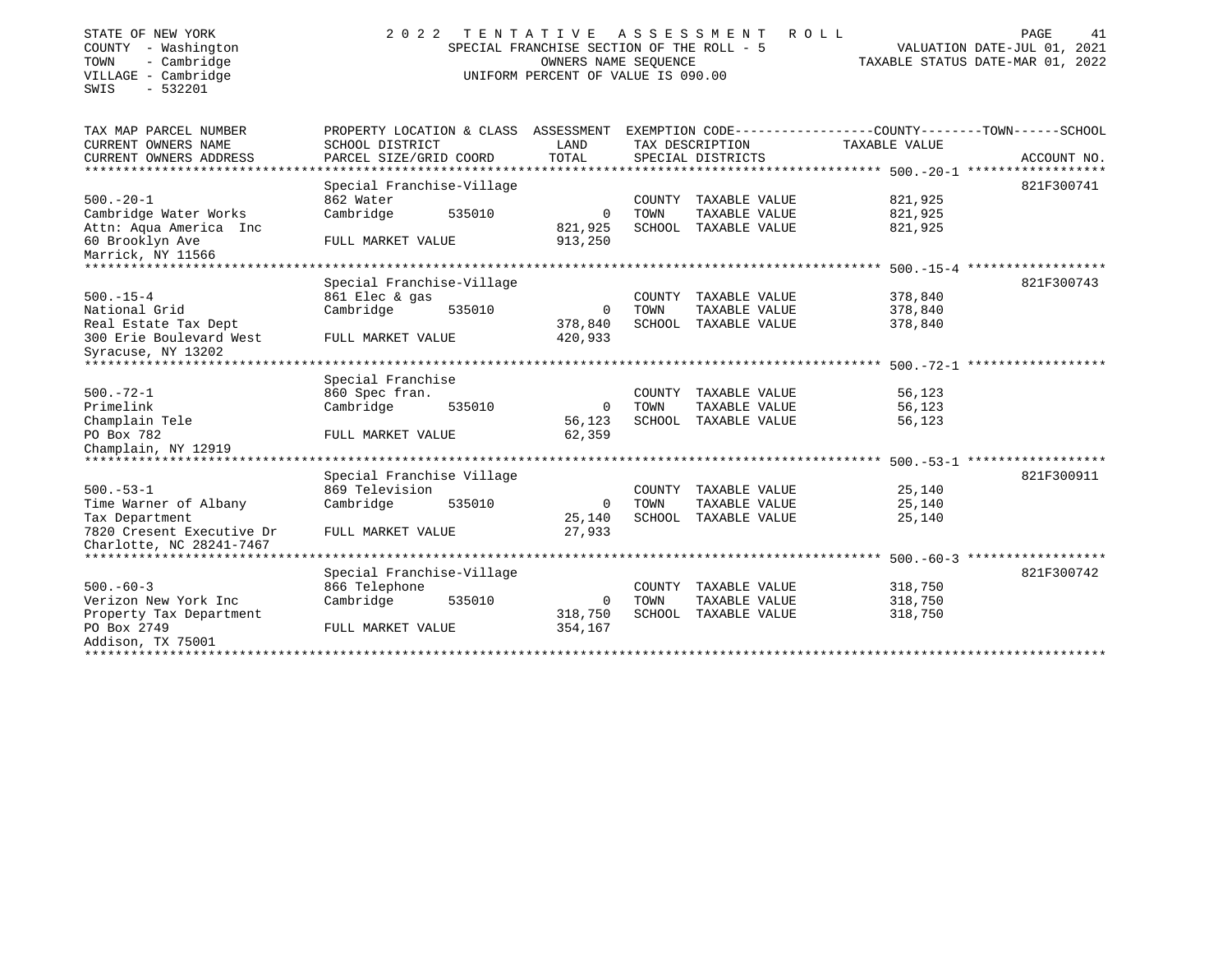|      | STATE OF NEW YORK   |  |                                           |                                    |  |  |  |  |  | 2022 TENTATIVE ASSESSMENT ROLL |                                  |                        | PAGE | 42              |
|------|---------------------|--|-------------------------------------------|------------------------------------|--|--|--|--|--|--------------------------------|----------------------------------|------------------------|------|-----------------|
|      | COUNTY - Washington |  | SPECIAL FRANCHISE SECTION OF THE ROLL - 5 |                                    |  |  |  |  |  |                                | VALUATION DATE-JUL 01, 2021      |                        |      |                 |
|      | TOWN - Cambridge    |  |                                           |                                    |  |  |  |  |  |                                | TAXABLE STATUS DATE-MAR 01, 2022 |                        |      |                 |
|      | VILLAGE - Cambridge |  |                                           |                                    |  |  |  |  |  |                                |                                  |                        |      | RPS150/V04/L015 |
| SWIS | $-532201$           |  |                                           | UNIFORM PERCENT OF VALUE IS 090.00 |  |  |  |  |  |                                |                                  | CURRENT DATE 4/26/2022 |      |                 |
|      |                     |  |                                           |                                    |  |  |  |  |  |                                |                                  |                        |      |                 |
|      |                     |  | ROLL SUB SECTION- -TOTALS                 |                                    |  |  |  |  |  |                                |                                  |                        |      |                 |

|             |                      | $T\cap T\Delta^{\tau}$<br>⊥∪⊥⊓⊥ | .ON.<br>____ | 'ON<br>EN S             | ')REM<br>AĽ<br>$\sqrt{2}$            | <b>L'M</b><br>ĿΔ. |                               |
|-------------|----------------------|---------------------------------|--------------|-------------------------|--------------------------------------|-------------------|-------------------------------|
| CODE<br>___ | NAMF<br>CTD.<br>ــــ | ≀⊬ ∆ ب<br>$\sim$                | TYPE         | $- - -$<br>vд<br>______ | $- - - -$<br>. L H<br>/ Δ<br>_______ | \NI<br>$  -$      | $-777$<br>'7Δ.<br>ப<br>______ |

#### NO SPECIAL DISTRICTS AT THIS LEVEL

#### \*\*\* S C H O O L D I S T R I C T S U M M A R Y \*\*\*

| CODE   | DISTRICT NAME | TOTAL<br>PARCELS | ASSESSED<br>LAND | ASSESSED<br>TOTAL | <b>EXEMPT</b><br>AMOUNT | TOTAL<br>TAXABLE | <b>STAR</b><br>AMOUNT | <b>STAR</b><br>TAXABLE |
|--------|---------------|------------------|------------------|-------------------|-------------------------|------------------|-----------------------|------------------------|
| 535010 | Cambridge     | 5                |                  | 1600,778          |                         | 1600,778         |                       | 1600,778               |
|        | SUB-TOTAL     | 5                |                  | 1600,778          |                         | 1600,778         |                       | 1600,778               |
|        | TOTAL         | 5                |                  | 1600,778          |                         | 1600,778         |                       | 1600,778               |

# \*\*\* S Y S T E M C O D E S S U M M A R Y \*\*\*

#### NO SYSTEM EXEMPTIONS AT THIS LEVEL

# \*\*\* E X E M P T I O N S U M M A R Y \*\*\*

# NO EXEMPTIONS AT THIS LEVEL

| ROLL<br>SEC | DESCRIPTION       | TOTAI<br>PARCELS | ASSESSED<br>_AND | ASSESSED<br>TOTAL | TAXABLE<br>COUNTY | TAXABLE<br>TOWN | TAXABLE<br>SCHOOL | STAR<br>TAXABLE |
|-------------|-------------------|------------------|------------------|-------------------|-------------------|-----------------|-------------------|-----------------|
|             | SPECIAL FRANCHISE |                  |                  | 1600,778          | 1600,778          | 1600,778        | 1600,778          | 1600,778        |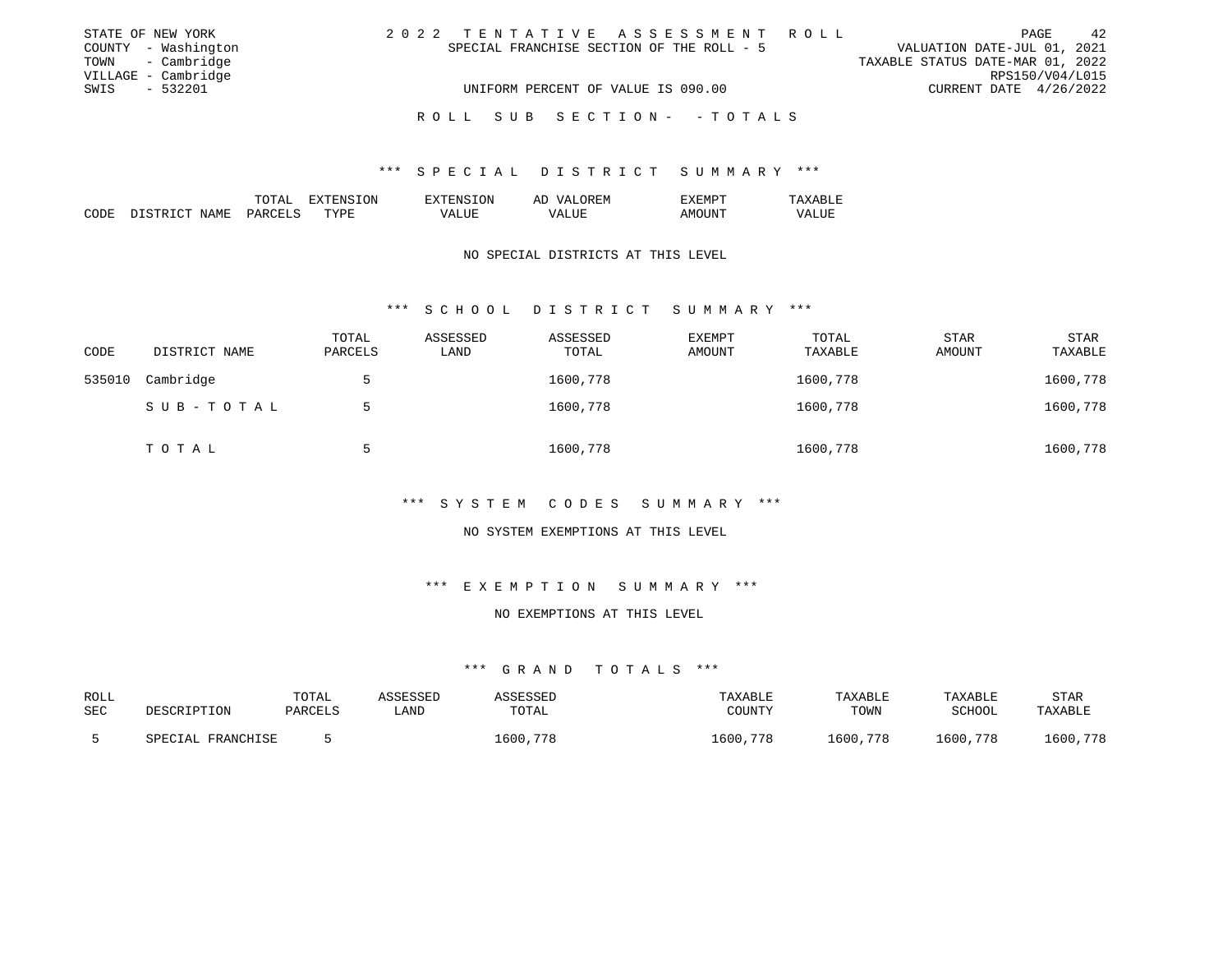|      | STATE OF NEW YORK   |  |  |  |                                           |  |  |  |  | 2022 TENTATIVE ASSESSMENT ROLL |                                  |                 | <b>PAGE</b> | 43 |
|------|---------------------|--|--|--|-------------------------------------------|--|--|--|--|--------------------------------|----------------------------------|-----------------|-------------|----|
|      | COUNTY - Washington |  |  |  | SPECIAL FRANCHISE SECTION OF THE ROLL - 5 |  |  |  |  |                                | VALUATION DATE-JUL 01, 2021      |                 |             |    |
|      | TOWN - Cambridge    |  |  |  |                                           |  |  |  |  |                                | TAXABLE STATUS DATE-MAR 01, 2022 |                 |             |    |
|      | VILLAGE - Cambridge |  |  |  | UNIFORM PERCENT OF VALUE IS 090.00        |  |  |  |  |                                |                                  | RPS150/V04/L015 |             |    |
| SWIS | - 532201            |  |  |  |                                           |  |  |  |  |                                | CURRENT DATE 4/26/2022           |                 |             |    |
|      |                     |  |  |  |                                           |  |  |  |  |                                |                                  |                 |             |    |

#### \*\*\* S P E C I A L D I S T R I C T S U M M A R Y \*\*\*

|             |                            | TOTAL<br>m <sub>o</sub> | $\pi$ , $\pi$<br>.UN<br>. А | TON<br>EX'<br>2NS | OREM<br>77 7.<br>AĽ    | コステ<br>EXEMPT    |                 |
|-------------|----------------------------|-------------------------|-----------------------------|-------------------|------------------------|------------------|-----------------|
| CODE<br>___ | $\sim$<br>NAME<br>DI STR T | PARCET<br>$\sim$ $\sim$ | TYPE<br>- - - -             | <b>LUE</b><br>7A  | ALUE<br>VA.<br>_______ | ٦M<br>11N<br>___ | ™ALU⊥<br>______ |

#### NO SPECIAL DISTRICTS AT THIS LEVEL

#### \*\*\* S C H O O L D I S T R I C T S U M M A R Y \*\*\*

| CODE   | DISTRICT NAME | TOTAL<br>PARCELS | ASSESSED<br>LAND | ASSESSED<br>TOTAL | <b>EXEMPT</b><br>AMOUNT | TOTAL<br>TAXABLE | <b>STAR</b><br>AMOUNT | <b>STAR</b><br>TAXABLE |
|--------|---------------|------------------|------------------|-------------------|-------------------------|------------------|-----------------------|------------------------|
| 535010 | Cambridge     | 5                |                  | 1600,778          |                         | 1600,778         |                       | 1600,778               |
|        | SUB-TOTAL     | 5                |                  | 1600,778          |                         | 1600,778         |                       | 1600,778               |
|        | TOTAL         | 5                |                  | 1600,778          |                         | 1600,778         |                       | 1600,778               |

# \*\*\* S Y S T E M C O D E S S U M M A R Y \*\*\*

#### NO SYSTEM EXEMPTIONS AT THIS LEVEL

# \*\*\* E X E M P T I O N S U M M A R Y \*\*\*

# NO EXEMPTIONS AT THIS LEVEL

| ROLL<br>SEC | DESCRIPTION       | TOTAL<br>PARCELS | ASSESSED<br>LAND | SSESSED<br>TOTAL | TAXABLE<br>COUNTY | TAXABLE<br>TOWN | TAXABLE<br>SCHOOL | <b>STAR</b><br>TAXABLE |
|-------------|-------------------|------------------|------------------|------------------|-------------------|-----------------|-------------------|------------------------|
|             | SPECIAL FRANCHISE |                  |                  | 1600,778         | 1600,778          | 1600,778        | 1600,778          | 1600,778               |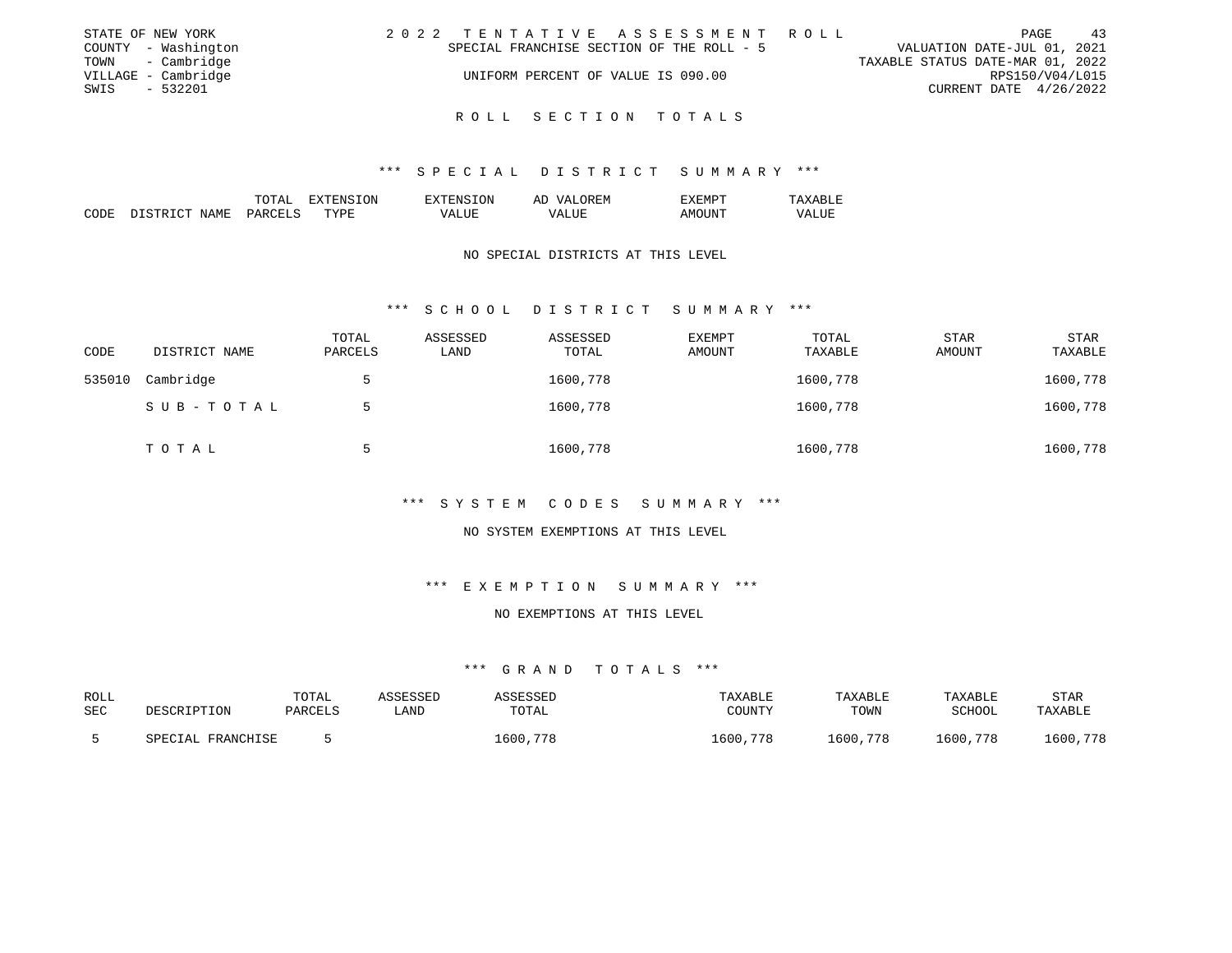| STATE OF NEW YORK<br>COUNTY - Washington<br>- Cambridge<br>TOWN<br>VILLAGE - Cambridge<br>$-532201$<br>SWIS | 2 0 2 2                                                                                                             | TENTATIVE<br>UTILITY & R.R. SECTION OF THE ROLL - 6<br>OWNERS NAME SEQUENCE<br>UNIFORM PERCENT OF VALUE IS 090.00 |                | A S S E S S M E N T                   | ROLL             | PAGE<br>44<br>VALUATION DATE-JUL 01, 2021<br>TAXABLE STATUS DATE-MAR 01, 2022 |
|-------------------------------------------------------------------------------------------------------------|---------------------------------------------------------------------------------------------------------------------|-------------------------------------------------------------------------------------------------------------------|----------------|---------------------------------------|------------------|-------------------------------------------------------------------------------|
| TAX MAP PARCEL NUMBER<br>CURRENT OWNERS NAME                                                                | PROPERTY LOCATION & CLASS ASSESSMENT EXEMPTION CODE----------------COUNTY-------TOWN------SCHOOL<br>SCHOOL DISTRICT | LAND                                                                                                              |                | TAX DESCRIPTION                       | TAXABLE VALUE    |                                                                               |
| CURRENT OWNERS ADDRESS                                                                                      | PARCEL SIZE/GRID COORD                                                                                              | TOTAL                                                                                                             |                | SPECIAL DISTRICTS                     |                  | ACCOUNT NO.                                                                   |
| **********************                                                                                      |                                                                                                                     |                                                                                                                   |                |                                       |                  |                                                                               |
| 622.1-9999-206.300-1883                                                                                     | Outside Plant<br>827 Water Dist                                                                                     |                                                                                                                   |                | COUNTY TAXABLE VALUE                  | 145,592          |                                                                               |
| Cambridge Water Works                                                                                       | 535010<br>Cambridge                                                                                                 | 0                                                                                                                 | TOWN           | TAXABLE VALUE                         | 145,592          |                                                                               |
| Attn: Aqua America Inc                                                                                      | App Factor 1.0000                                                                                                   | 145,592                                                                                                           |                | SCHOOL TAXABLE VALUE                  | 145,592          |                                                                               |
| 60 Brooklyn Ave                                                                                             | Water Mains                                                                                                         |                                                                                                                   |                |                                       |                  |                                                                               |
| Marrick, NY 11566                                                                                           | FULL MARKET VALUE                                                                                                   | 161,769                                                                                                           |                |                                       |                  |                                                                               |
|                                                                                                             |                                                                                                                     |                                                                                                                   |                |                                       |                  | $255.19 - 1 - 4$ ******************                                           |
| $255.19 - 1 - 4$                                                                                            | 52 Coila Rd<br>872 Elec-Substation                                                                                  |                                                                                                                   |                |                                       | 278,103          | 821E200728                                                                    |
| National Grid                                                                                               | Cambridge<br>535010                                                                                                 | 17,500                                                                                                            | COUNTY<br>TOWN | TAXABLE VALUE<br>TAXABLE VALUE        | 278,103          |                                                                               |
| Real Estate Tax Dept                                                                                        | Cambridge Substation                                                                                                | 278,103                                                                                                           |                | SCHOOL TAXABLE VALUE                  | 278,103          |                                                                               |
| 300 Erie Boulevard West<br>Syracuse, NY 13202                                                               | 201/273<br>FRNT<br>65.00 DPTH<br>60.00<br>EAST-0787243 NRTH-1530757                                                 |                                                                                                                   |                |                                       |                  |                                                                               |
|                                                                                                             | DEED BOOK 190<br>$PG-412$                                                                                           |                                                                                                                   |                |                                       |                  |                                                                               |
|                                                                                                             | FULL MARKET VALUE                                                                                                   | 309,003                                                                                                           |                |                                       |                  |                                                                               |
|                                                                                                             |                                                                                                                     |                                                                                                                   |                |                                       |                  |                                                                               |
|                                                                                                             | Elec Trans                                                                                                          |                                                                                                                   |                |                                       |                  | 821E200731                                                                    |
| 622.001-9999-132.350-1003                                                                                   | 882 Elec Trans Imp                                                                                                  |                                                                                                                   |                | COUNTY TAXABLE VALUE                  | 24,823           |                                                                               |
| National Grid                                                                                               | Cambridge<br>535010<br>App Factor 1.0000                                                                            | 0<br>24,823                                                                                                       | TOWN           | TAXABLE VALUE<br>SCHOOL TAXABLE VALUE | 24,823<br>24,823 |                                                                               |
| Real Estate Tax Dept<br>300 Erie Boulevard West<br>Syracuse, NY 13202                                       | Middle Falls-Cambridge #2<br>FULL MARKET VALUE                                                                      | 27,581                                                                                                            |                |                                       |                  |                                                                               |
|                                                                                                             | *************                                                                                                       |                                                                                                                   |                |                                       |                  | 622.001-9999-132.350-1013***                                                  |
|                                                                                                             | Elec Trans                                                                                                          |                                                                                                                   |                |                                       |                  | 821E200730                                                                    |
| 622.001-9999-132.350-1013                                                                                   | 882 Elec Trans Imp                                                                                                  |                                                                                                                   | COUNTY         | TAXABLE VALUE                         | 496              |                                                                               |
| National Grid                                                                                               | Cambridge<br>535010                                                                                                 | 0                                                                                                                 | TOWN           | TAXABLE VALUE                         | 496              |                                                                               |
| Real Estate Tax Dept                                                                                        | Cambridge-Hoosick #3                                                                                                | 496                                                                                                               |                | SCHOOL TAXABLE VALUE                  | 496              |                                                                               |
| 300 Erie Boulevard West<br>Syracuse, NY 13202                                                               | App Factor 1.0000<br>Johnsonville-Clay Hill #1                                                                      |                                                                                                                   |                |                                       |                  |                                                                               |
|                                                                                                             | FULL MARKET VALUE                                                                                                   | 551                                                                                                               |                |                                       |                  |                                                                               |
|                                                                                                             |                                                                                                                     |                                                                                                                   |                |                                       |                  | 622.001-9999-132.350-1883***                                                  |
|                                                                                                             | Outside Plant                                                                                                       |                                                                                                                   |                |                                       |                  | 821E200729                                                                    |
| 622.001-9999-132.350-1883                                                                                   | 884 Elec Dist Out                                                                                                   |                                                                                                                   |                | COUNTY TAXABLE VALUE                  | 54,637           |                                                                               |
| National Grid                                                                                               | Cambridge<br>535010                                                                                                 | 0                                                                                                                 | TOWN           | TAXABLE VALUE                         | 54,637           |                                                                               |
| Real Estate Tax Dept                                                                                        | App Factor 1.0000                                                                                                   | 54,637                                                                                                            |                | SCHOOL TAXABLE VALUE                  | 54,637           |                                                                               |
| 300 Erie Boulevard West<br>Syracuse, NY 13202                                                               | Poles Wires Cables<br>FULL MARKET VALUE                                                                             | 60,708                                                                                                            |                |                                       |                  |                                                                               |
|                                                                                                             | * * * * * * * * * * * * * * * * *                                                                                   |                                                                                                                   |                |                                       |                  | 622.001-0000-708.400-1881***                                                  |
|                                                                                                             | Village of Cambridge Parc                                                                                           |                                                                                                                   |                |                                       |                  |                                                                               |
| 622.001-0000-708.400-1881                                                                                   | 830 Communicatin                                                                                                    |                                                                                                                   | COUNTY         | TAXABLE VALUE                         | 33,260           |                                                                               |
| Primelink                                                                                                   | Cambridge<br>535010                                                                                                 | 0                                                                                                                 | TOWN           | TAXABLE VALUE                         | 33,260           |                                                                               |
| Champlain Tel                                                                                               | Apportioned 1                                                                                                       | 33,260                                                                                                            |                | SCHOOL TAXABLE VALUE                  | 33,260           |                                                                               |
| PO Box 782                                                                                                  | FULL MARKET VALUE                                                                                                   | 36,956                                                                                                            |                |                                       |                  |                                                                               |
| Champlain, NY 12919<br>*******************                                                                  |                                                                                                                     |                                                                                                                   |                |                                       |                  |                                                                               |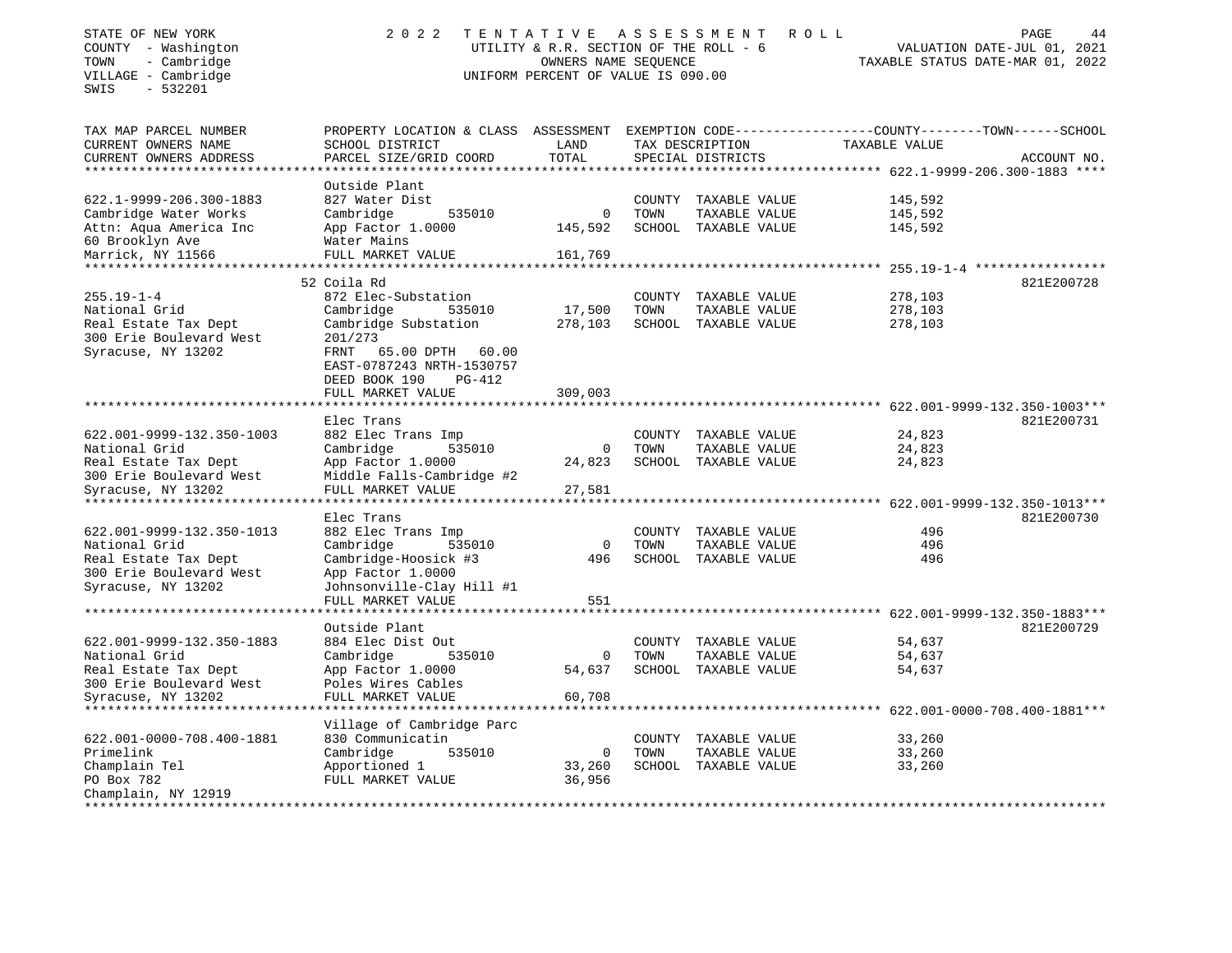| STATE OF NEW YORK         | 2 0 2 2                   | TENTATIVE  | ASSESSMENT                                                   | R O L L |                                  | PAGE                   | 45          |
|---------------------------|---------------------------|------------|--------------------------------------------------------------|---------|----------------------------------|------------------------|-------------|
| - Washington<br>COUNTY    |                           |            | UTILITY & R.R. SECTION OF THE ROLL - 6                       |         |                                  | VALUATION DATE-JUL 01, | 2021        |
| - Cambridge<br>TOWN       |                           |            | OWNERS NAME SEOUENCE                                         |         | TAXABLE STATUS DATE-MAR 01, 2022 |                        |             |
| - Cambridge<br>VILLAGE    |                           |            | UNIFORM PERCENT OF VALUE IS 090.00                           |         |                                  |                        |             |
| $-532201$<br>SWIS         |                           |            |                                                              |         |                                  |                        |             |
|                           |                           |            |                                                              |         |                                  |                        |             |
|                           |                           |            |                                                              |         |                                  |                        |             |
| TAX MAP PARCEL NUMBER     | PROPERTY LOCATION & CLASS | ASSESSMENT | EXEMPTION CODE-----------------COUNTY-------TOWN------SCHOOL |         |                                  |                        |             |
| CURRENT OWNERS NAME       | SCHOOL DISTRICT           | LAND       | TAX DESCRIPTION                                              |         | TAXABLE VALUE                    |                        |             |
| CURRENT OWNERS ADDRESS    | PARCEL SIZE/GRID COORD    | TOTAL      | SPECIAL DISTRICTS                                            |         |                                  |                        | ACCOUNT NO. |
|                           |                           |            |                                                              |         |                                  |                        |             |
|                           | Outside Plant             |            |                                                              |         |                                  |                        | 821E200727  |
| 622.001-9999-631.900-1881 | 836 Telecom. eq.          |            | TAXABLE VALUE<br>COUNTY                                      |         | 69,113                           |                        |             |
| Verizon New York INC      | Cambridge<br>535010       | 0          | TAXABLE VALUE<br>TOWN                                        |         | 69,113                           |                        |             |
| Property Tax Department   | App Factor 1.0000         | 69,113     | SCHOOL<br>TAXABLE VALUE                                      |         | 69,113                           |                        |             |
| PO Box 2749               | Poles Wires Cables        |            |                                                              |         |                                  |                        |             |
| Addison, TX 75001         | FULL MARKET VALUE         | 76,792     |                                                              |         |                                  |                        |             |
|                           |                           |            |                                                              |         |                                  |                        |             |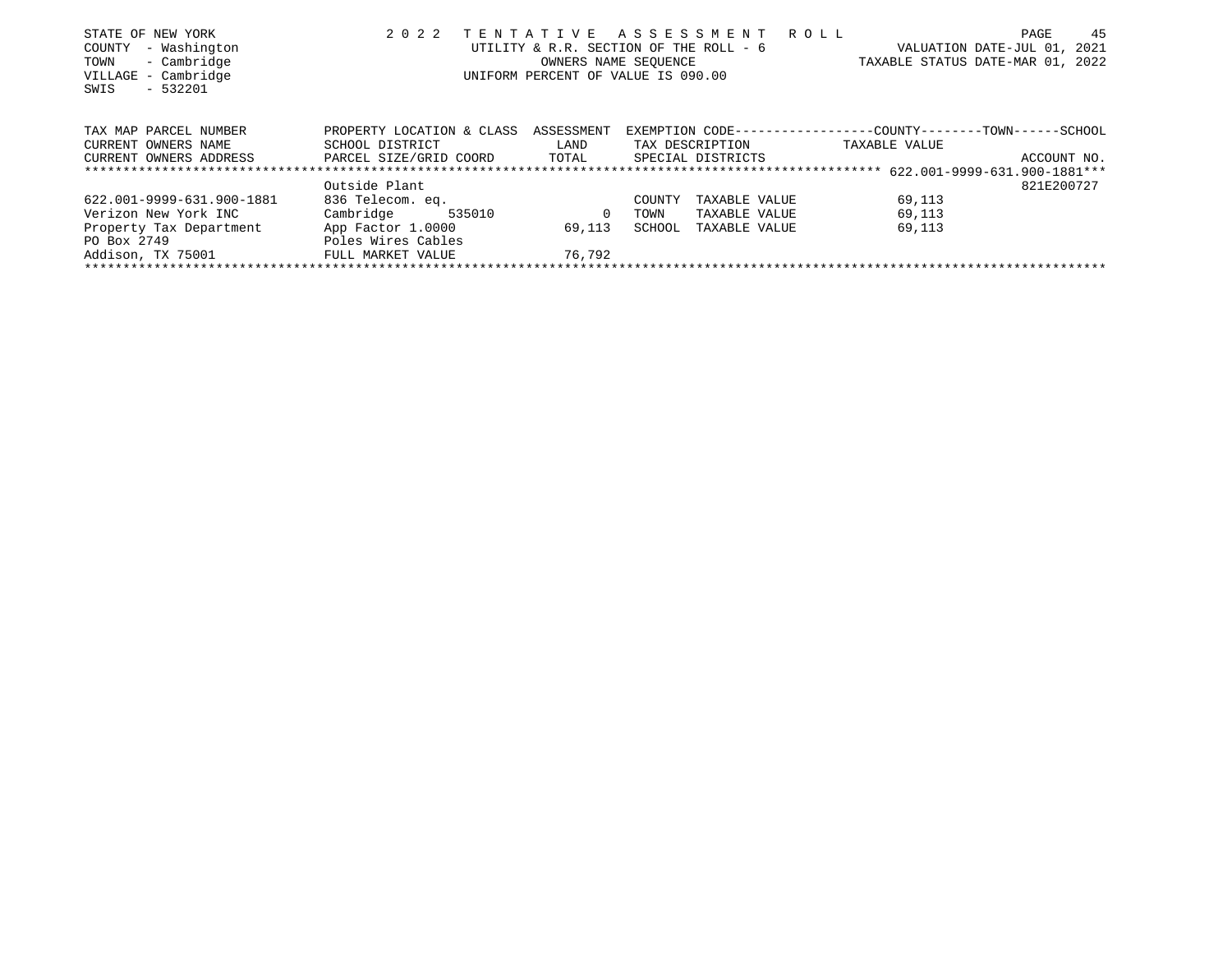| STATE OF NEW YORK   | 2022 TENTATIVE ASSESSMENT ROLL         | - 46<br>PAGE                     |
|---------------------|----------------------------------------|----------------------------------|
| COUNTY - Washington | UTILITY & R.R. SECTION OF THE ROLL - 6 | VALUATION DATE-JUL 01, 2021      |
| TOWN - Cambridge    |                                        | TAXABLE STATUS DATE-MAR 01, 2022 |
| VILLAGE - Cambridge |                                        | RPS150/V04/L015                  |
| - 532201<br>SWIS    | UNIFORM PERCENT OF VALUE IS 090.00     | CURRENT DATE 4/26/2022           |
|                     | ROLL SUB SECTION- - TOTALS             |                                  |

|             |                      | $T\cap T\Delta^{\tau}$<br>⊥∪⊥⊓⊥ | .ON.<br>____ | 'ON<br>EN S             | ')REM<br>AĽ<br>$\sqrt{2}$            | <b>L'M</b><br>ĿΔ. |                               |
|-------------|----------------------|---------------------------------|--------------|-------------------------|--------------------------------------|-------------------|-------------------------------|
| CODE<br>___ | NAMF<br>CTD.<br>ــــ | ≀⊬ ∆ ب<br>$\sim$                | TYPE         | $- - -$<br>vд<br>______ | $- - - -$<br>. L H<br>/ Δ<br>_______ | \NI<br>$  -$      | $-777$<br>'7Δ.<br>ப<br>______ |

#### NO SPECIAL DISTRICTS AT THIS LEVEL

#### \*\*\* S C H O O L D I S T R I C T S U M M A R Y \*\*\*

| CODE   | DISTRICT NAME | TOTAL<br>PARCELS | ASSESSED<br>LAND | ASSESSED<br>TOTAL | <b>EXEMPT</b><br>AMOUNT | TOTAL<br>TAXABLE | STAR<br>AMOUNT | STAR<br>TAXABLE |
|--------|---------------|------------------|------------------|-------------------|-------------------------|------------------|----------------|-----------------|
| 535010 | Cambridge     |                  | 17,500           | 606,024           |                         | 606,024          |                | 606,024         |
|        | SUB-TOTAL     |                  | 17,500           | 606,024           |                         | 606,024          |                | 606,024         |
|        | TOTAL         |                  | 17,500           | 606,024           |                         | 606,024          |                | 606,024         |

# \*\*\* S Y S T E M C O D E S S U M M A R Y \*\*\*

#### NO SYSTEM EXEMPTIONS AT THIS LEVEL

# \*\*\* E X E M P T I O N S U M M A R Y \*\*\*

# NO EXEMPTIONS AT THIS LEVEL

| ROLL | DESCRIPTION      | TOTAL   | ASSESSED | ASSESSED | TAXABLE | TAXABLE | TAXABLE | STAR    |
|------|------------------|---------|----------|----------|---------|---------|---------|---------|
| SEC  |                  | PARCELS | _AND     | TOTAL    | COUNTY  | TOWN    | SCHOOL  | TAXABLE |
|      | UTILITIES & N.C. |         | 17,500   | 606,024  | 606,024 | 606,024 | 606,024 | 606,024 |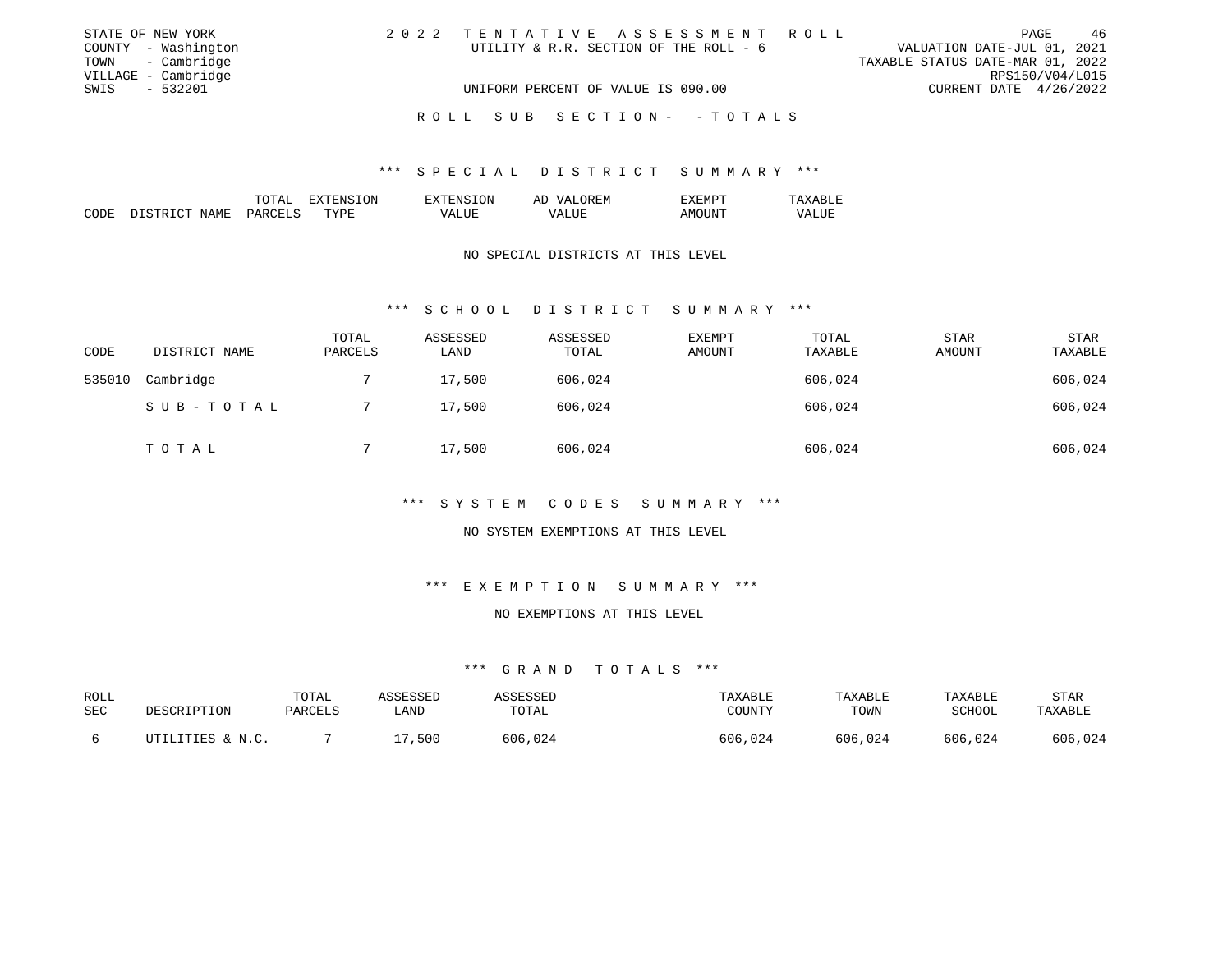|      | STATE OF NEW YORK   | 2022 TENTATIVE ASSESSMENT ROLL         |  |                                  |                        | PAGE | 47 |
|------|---------------------|----------------------------------------|--|----------------------------------|------------------------|------|----|
|      | COUNTY - Washington | UTILITY & R.R. SECTION OF THE ROLL - 6 |  | VALUATION DATE-JUL 01, 2021      |                        |      |    |
|      | TOWN - Cambridge    |                                        |  | TAXABLE STATUS DATE-MAR 01, 2022 |                        |      |    |
|      | VILLAGE - Cambridge | UNIFORM PERCENT OF VALUE IS 090.00     |  |                                  | RPS150/V04/L015        |      |    |
| SWIS | $-532201$           |                                        |  |                                  | CURRENT DATE 4/26/2022 |      |    |
|      |                     |                                        |  |                                  |                        |      |    |

#### \*\*\* S P E C I A L D I S T R I C T S U M M A R Y \*\*\*

|      |                                     | TOTAL                   | LON   | TON<br>EXTT<br>F.N.S | ∩R F.N<br>AD<br>77 N.<br>. F.M   | EXEMPT        | `BLF.                   |
|------|-------------------------------------|-------------------------|-------|----------------------|----------------------------------|---------------|-------------------------|
| CODE | NAME<br>חי חד סידי סי<br>דרי<br>-11 | <b>UARCET</b><br>$\sim$ | TYPR. | LUE<br>VД.           | ALUE<br>$\mathcal{M}$ $\Delta$ . | AMOt<br>$  -$ | ----<br>VALUE<br>______ |

#### NO SPECIAL DISTRICTS AT THIS LEVEL

#### \*\*\* S C H O O L D I S T R I C T S U M M A R Y \*\*\*

| CODE   | DISTRICT NAME | TOTAL<br>PARCELS | ASSESSED<br>LAND | ASSESSED<br>TOTAL | <b>EXEMPT</b><br>AMOUNT | TOTAL<br>TAXABLE | <b>STAR</b><br><b>AMOUNT</b> | <b>STAR</b><br>TAXABLE |
|--------|---------------|------------------|------------------|-------------------|-------------------------|------------------|------------------------------|------------------------|
| 535010 | Cambridge     |                  | 17,500           | 606,024           |                         | 606,024          |                              | 606,024                |
|        | SUB-TOTAL     |                  | 17,500           | 606,024           |                         | 606,024          |                              | 606,024                |
|        | TOTAL         |                  | 17,500           | 606,024           |                         | 606,024          |                              | 606,024                |

# \*\*\* S Y S T E M C O D E S S U M M A R Y \*\*\*

#### NO SYSTEM EXEMPTIONS AT THIS LEVEL

# \*\*\* E X E M P T I O N S U M M A R Y \*\*\*

# NO EXEMPTIONS AT THIS LEVEL

| ROLL<br>SEC | DESCRIPTION      | TOTAL<br>PARCELS | ASSESSED<br>LAND | ASSESSED<br>TOTAL | TAXABLE<br>COUNTY | TAXABLE<br>TOWN | <b>TAXABLE</b><br>SCHOOL | STAR<br>TAXABLE |
|-------------|------------------|------------------|------------------|-------------------|-------------------|-----------------|--------------------------|-----------------|
|             | UTILITIES & N.C. |                  | ,500             | 606,024           | 606,024           | 606,024         | 606,024                  | 606,024         |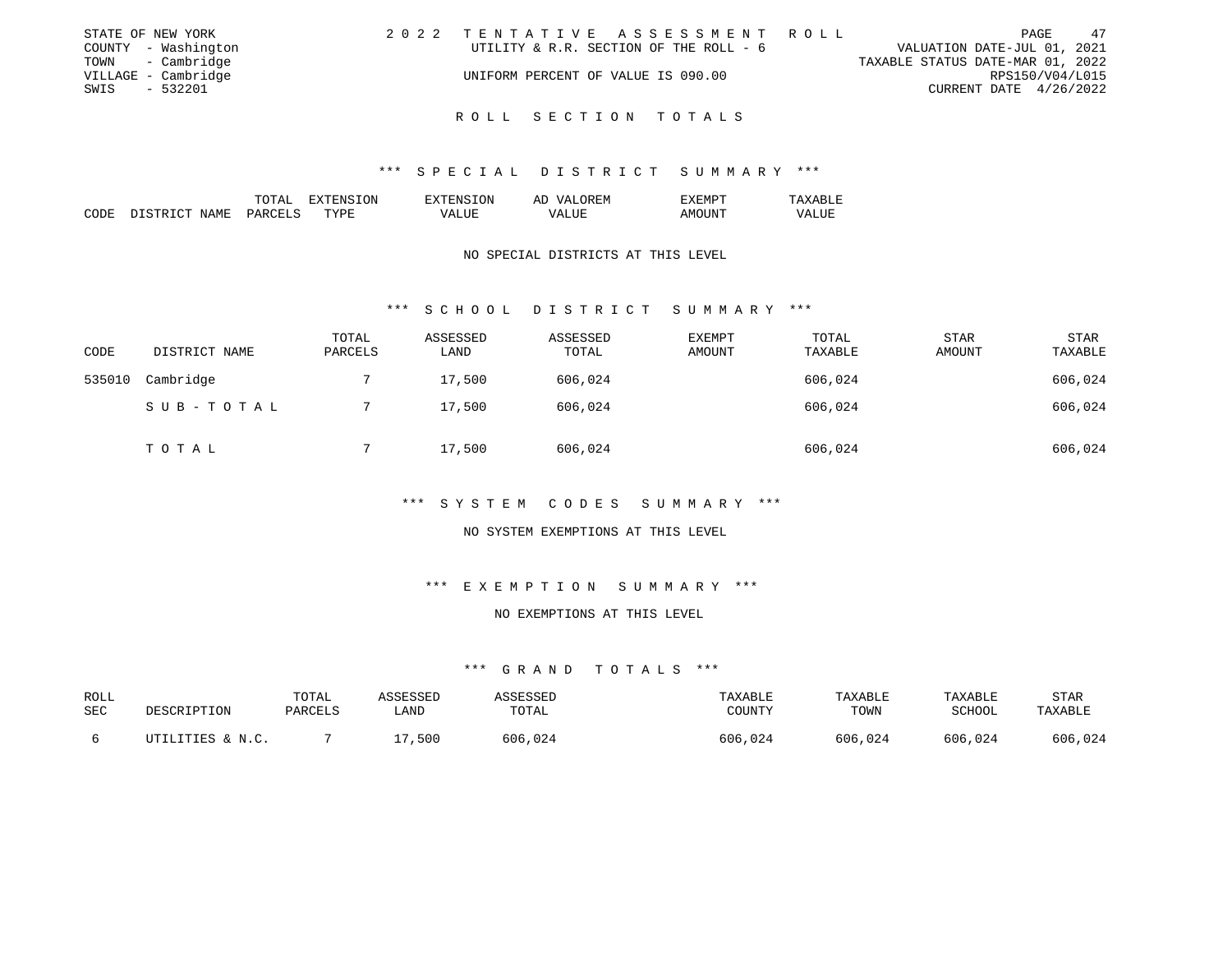| STATE OF NEW YORK<br>COUNTY<br>- Washington<br>- Cambridge<br>TOWN<br>VILLAGE - Cambridge<br>$-532201$<br>SWIS | 2 0 2 2                                                                                                            |         | TENTATIVE ASSESSMENT<br>WHOLLY EXEMPT SECTION OF THE ROLL - 8<br>OWNERS NAME SEOUENCE<br>UNIFORM PERCENT OF VALUE IS 090.00 | R O L L<br>TAXABLE STATUS DATE-MAR 01, 2022 | VALUATION DATE-JUL 01, 2021 |         | 48<br>PAGE      |
|----------------------------------------------------------------------------------------------------------------|--------------------------------------------------------------------------------------------------------------------|---------|-----------------------------------------------------------------------------------------------------------------------------|---------------------------------------------|-----------------------------|---------|-----------------|
| TAX MAP PARCEL NUMBER<br>CURRENT OWNERS NAME                                                                   | PROPERTY LOCATION & CLASS ASSESSMENT EXEMPTION CODE---------------COUNTY-------TOWN------SCHOOL<br>SCHOOL DISTRICT | LAND    | TAX DESCRIPTION                                                                                                             |                                             | TAXABLE VALUE               |         |                 |
| CURRENT OWNERS ADDRESS                                                                                         |                                                                                                                    |         |                                                                                                                             |                                             |                             |         |                 |
|                                                                                                                | 2 South Union St                                                                                                   |         |                                                                                                                             |                                             |                             |         | 821A100134      |
| $255.19 - 2 - 16$                                                                                              | 620 Religious                                                                                                      |         | NON-PR REL 25110 440,700                                                                                                    |                                             |                             |         | 440,700 440,700 |
| New Life Christian Church                                                                                      | Cambridge                                                                                                          |         | 535010 32,000 COUNTY TAXABLE VALUE                                                                                          |                                             | $\Omega$                    |         |                 |
| Attn: John J Wood<br>313 Mountain Rd                                                                           | Church<br>FRNT 130.00 DPTH 179.00                                                                                  | 440,700 | TOWN<br>TAXABLE VALUE<br>SCHOOL TAXABLE VALUE                                                                               |                                             |                             |         |                 |
| Greenwich, NY 12834                                                                                            | EAST-0789701 NRTH-1530031                                                                                          |         |                                                                                                                             |                                             |                             |         |                 |
|                                                                                                                | DEED BOOK 788<br>PG-302                                                                                            |         |                                                                                                                             |                                             |                             |         |                 |
|                                                                                                                | FULL MARKET VALUE                                                                                                  | 489,667 |                                                                                                                             |                                             |                             |         |                 |
|                                                                                                                | 53 West Main St                                                                                                    |         |                                                                                                                             |                                             |                             |         | 821A100002      |
| $255.19 - 2 - 12$                                                                                              | 330 Vacant comm                                                                                                    |         | OTHER VILL 13650                                                                                                            |                                             | 13,200                      | 13,200  | 13,200          |
| Village of Cambridge                                                                                           | Cambridge                                                                                                          |         | 535010 13,200 COUNTY TAXABLE VALUE                                                                                          |                                             | $\Omega$                    |         |                 |
| 56 North Park St                                                                                               | FRNT 45.00 DPTH 70.00 13,200 TOWN                                                                                  |         | TAXABLE VALUE                                                                                                               |                                             |                             |         |                 |
| Cambridge, NY 12816                                                                                            | EAST-0789682 NRTH-1530134<br>DEED BOOK 3687 PG-68                                                                  |         | SCHOOL TAXABLE VALUE                                                                                                        |                                             |                             |         |                 |
|                                                                                                                | FULL MARKET VALUE                                                                                                  | 14,667  |                                                                                                                             |                                             |                             |         |                 |
|                                                                                                                |                                                                                                                    |         |                                                                                                                             |                                             |                             |         |                 |
|                                                                                                                | North Union St                                                                                                     |         |                                                                                                                             |                                             |                             |         | 8279900769      |
| $255.16 - 1 - 2$                                                                                               | 695 Cemetery                                                                                                       |         | TN CEM<br>13510                                                                                                             |                                             | 228,000                     | 228,000 | 228,000         |
| Woodland Cemetery                                                                                              | 535010 228,000<br>Cambridge                                                                                        |         | COUNTY TAXABLE VALUE                                                                                                        |                                             | $\Omega$                    |         |                 |
| Cambridge, NY 12816                                                                                            | ACRES 38.20<br>EAST-0791074 NRTH-1533453                                                                           | 228,000 | TOWN<br>TAXABLE VALUE<br>SCHOOL TAXABLE VALUE                                                                               |                                             |                             |         |                 |
|                                                                                                                | DEED BOOK 54<br>PG-134                                                                                             |         |                                                                                                                             |                                             |                             |         |                 |
|                                                                                                                | FULL MARKET VALUE                                                                                                  | 253,333 |                                                                                                                             |                                             |                             |         |                 |
|                                                                                                                |                                                                                                                    |         |                                                                                                                             |                                             |                             |         |                 |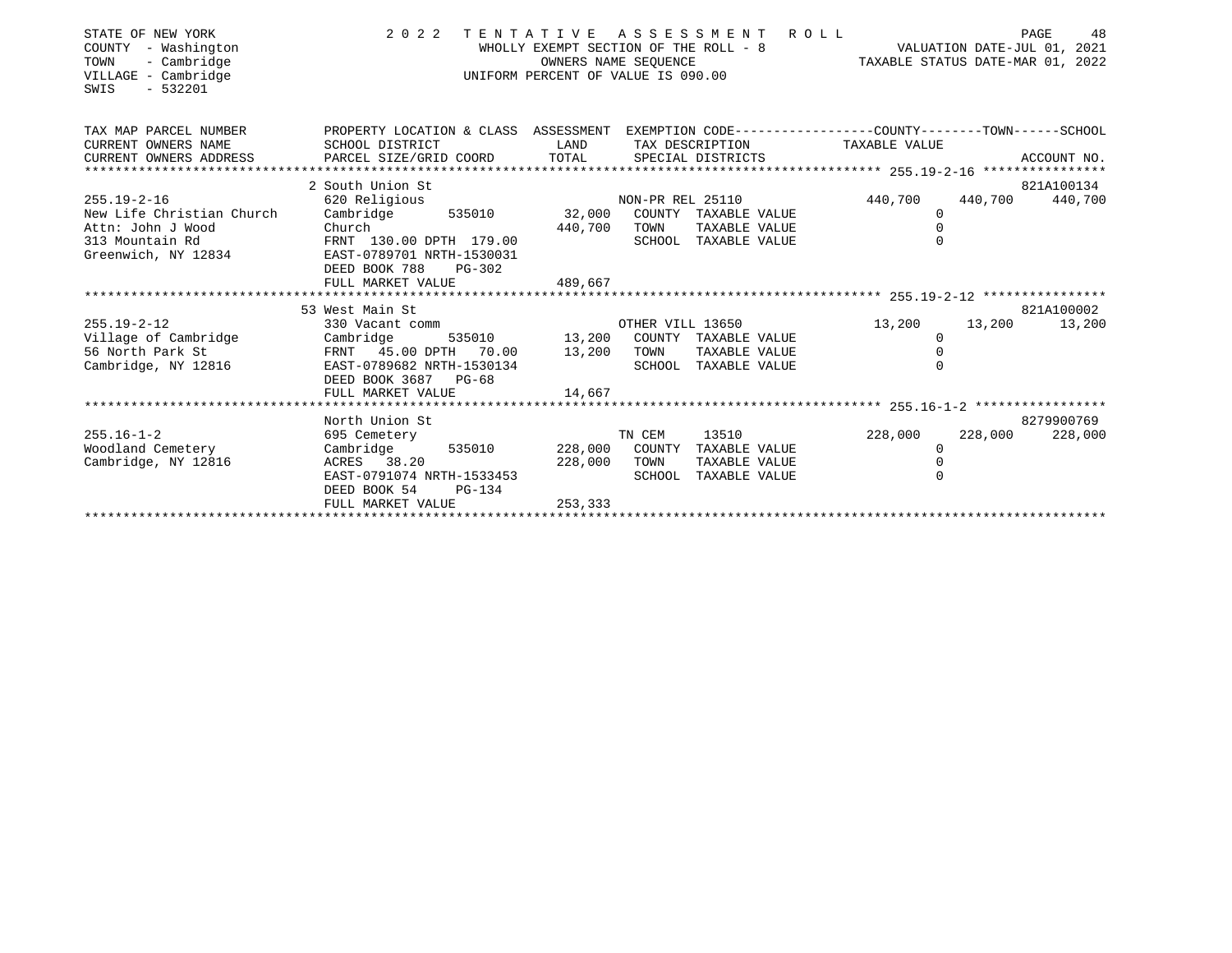| STATE OF NEW YORK   | 2022 TENTATIVE ASSESSMENT ROLL        |  |                                  | PAGE                   | -49 |
|---------------------|---------------------------------------|--|----------------------------------|------------------------|-----|
| COUNTY - Washington | WHOLLY EXEMPT SECTION OF THE ROLL - 8 |  | VALUATION DATE-JUL 01, 2021      |                        |     |
| TOWN - Cambridge    |                                       |  | TAXABLE STATUS DATE-MAR 01, 2022 |                        |     |
| VILLAGE - Cambridge |                                       |  |                                  | RPS150/V04/L015        |     |
| $-532201$<br>SWIS   | UNIFORM PERCENT OF VALUE IS 090.00    |  |                                  | CURRENT DATE 4/26/2022 |     |
|                     | ROLL SUB SECTION- - TOTALS            |  |                                  |                        |     |

|      |           | momz,<br>- - - - -            | ON<br>čNS | י וגו<br>- - -           | JREM.<br>$\cdots$<br>க⊥       | ╖╓<br>√ H.M P                 |                            |
|------|-----------|-------------------------------|-----------|--------------------------|-------------------------------|-------------------------------|----------------------------|
| CODE | JAMF<br>. | $\cap$ $\Gamma$ .<br>.<br>$-$ | myn<br>◡  | $\overline{ }$<br>______ | aU H<br><i>ι</i> Δ<br>_______ | . me<br><b>GIVIL</b><br>$  -$ | $\sqrt{ }$<br>.<br>_______ |

#### NO SPECIAL DISTRICTS AT THIS LEVEL

#### \*\*\* S C H O O L D I S T R I C T S U M M A R Y \*\*\*

| CODE   | DISTRICT NAME | TOTAL<br>PARCELS | ASSESSED<br>LAND | ASSESSED<br>TOTAL | EXEMPT<br>AMOUNT | TOTAL<br>TAXABLE | <b>STAR</b><br>AMOUNT | STAR<br>TAXABLE |
|--------|---------------|------------------|------------------|-------------------|------------------|------------------|-----------------------|-----------------|
| 535010 | Cambridge     |                  | 273,200          | 681,900           | 681,900          |                  |                       |                 |
|        | SUB-TOTAL     |                  | 273,200          | 681,900           | 681,900          |                  |                       |                 |
|        | T O T A L     |                  | 273,200          | 681,900           | 681,900          |                  |                       |                 |

# \*\*\* S Y S T E M C O D E S S U M M A R Y \*\*\*

#### NO SYSTEM EXEMPTIONS AT THIS LEVEL

| CODE  | DESCRIPTION | TOTAL<br>PARCELS | COUNTY  | TOWN    | SCHOOL  |
|-------|-------------|------------------|---------|---------|---------|
| 13510 | TN CEM      |                  | 228,000 | 228,000 | 228,000 |
| 13650 | OTHER VILL  |                  | 13,200  | 13,200  | 13,200  |
| 25110 | NON-PR REL  |                  | 440,700 | 440,700 | 440,700 |
|       | TOTAL       |                  | 681,900 | 681,900 | 681,900 |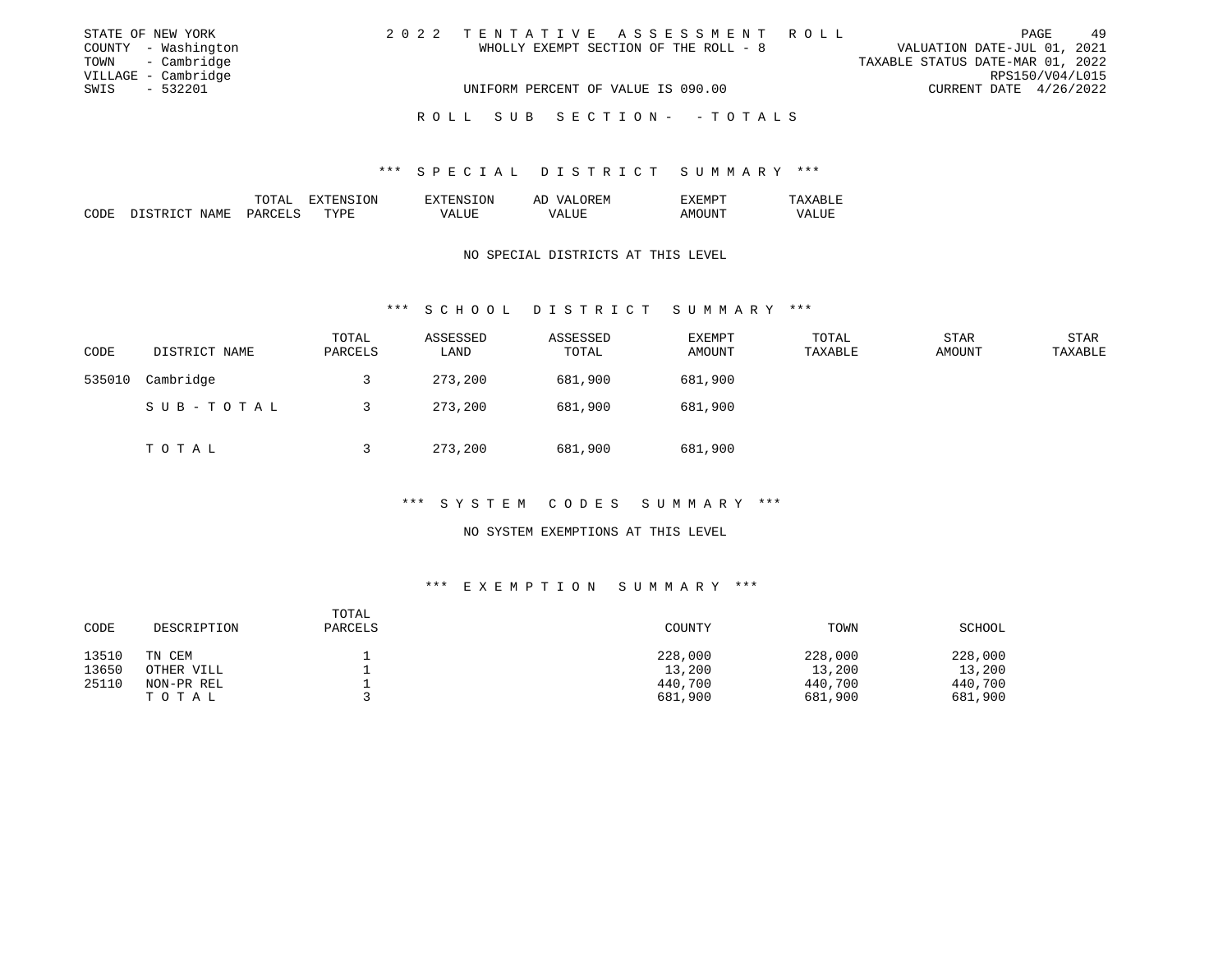|      | STATE OF NEW YORK   |                                    |  |                                       | 2022 TENTATIVE ASSESSMENT ROLL |                                  |                        | PAGE | 50 |
|------|---------------------|------------------------------------|--|---------------------------------------|--------------------------------|----------------------------------|------------------------|------|----|
|      | COUNTY - Washington |                                    |  | WHOLLY EXEMPT SECTION OF THE ROLL - 8 |                                | VALUATION DATE-JUL 01, 2021      |                        |      |    |
|      | TOWN - Cambridge    |                                    |  |                                       |                                | TAXABLE STATUS DATE-MAR 01, 2022 |                        |      |    |
|      | VILLAGE - Cambridge |                                    |  |                                       |                                |                                  | RPS150/V04/L015        |      |    |
| SWIS | - 532201            | UNIFORM PERCENT OF VALUE IS 090.00 |  |                                       |                                |                                  | CURRENT DATE 4/26/2022 |      |    |
|      |                     |                                    |  |                                       |                                |                                  |                        |      |    |
|      |                     | ROLL SUB SECTION- - TOTALS         |  |                                       |                                |                                  |                        |      |    |

| ROLL |               | TOTAL   | SSESSED     |            | TAXABLE | TAXABLE | TAXABLE | STAR    |
|------|---------------|---------|-------------|------------|---------|---------|---------|---------|
| SEC  | DESCRIPTION   | PARCELS | LAND        | TOTAL      | COUNTY  | TOWN    | SCHOOL  | TAXABLE |
|      | WHOLLY EXEMPT |         | 272<br>,200 | 681<br>900 |         |         |         |         |
|      |               |         |             |            |         |         |         |         |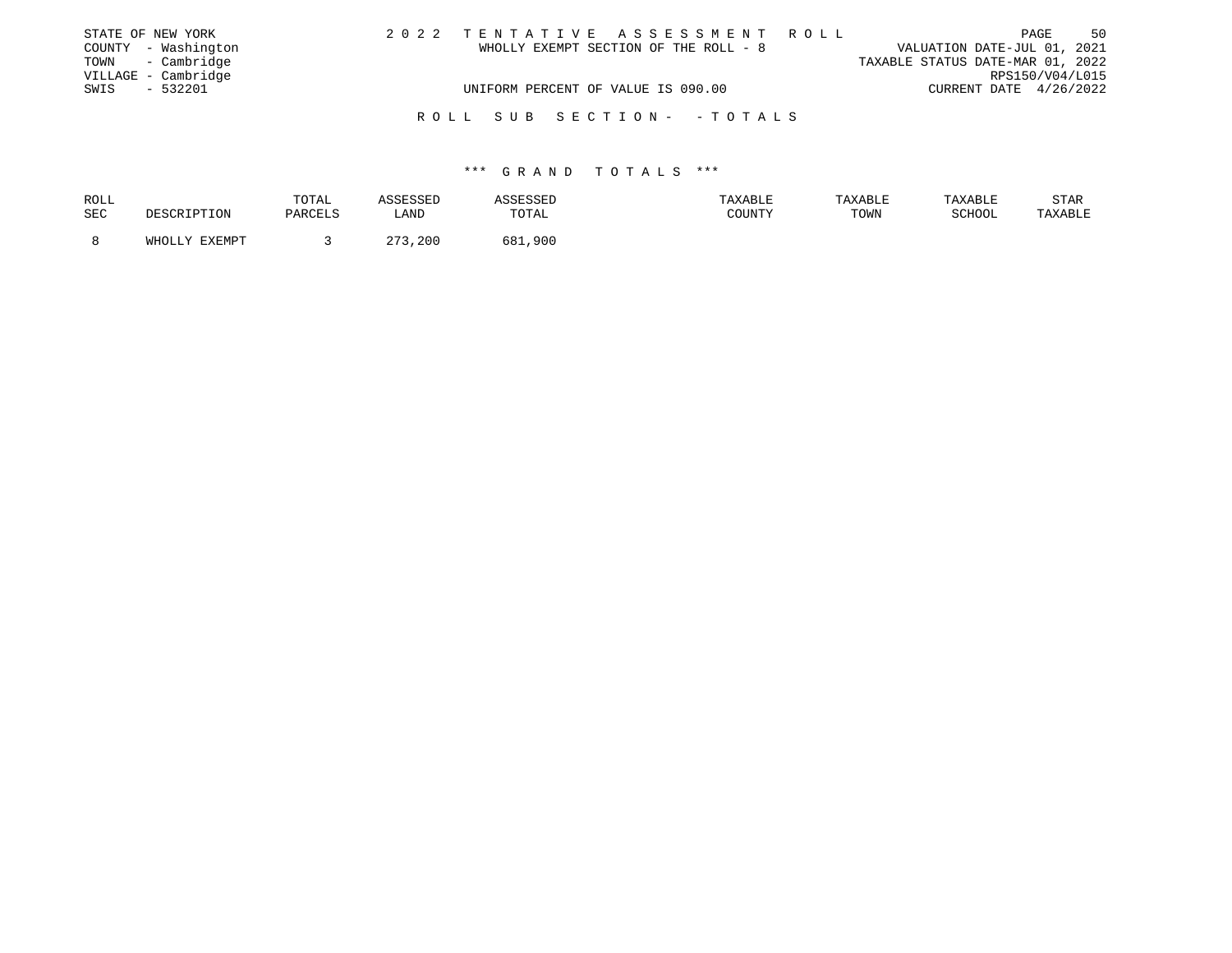|      | STATE OF NEW YORK   | 2022 TENTATIVE ASSESSMENT ROLL        |  |                                  |                        | PAGE | -51 |
|------|---------------------|---------------------------------------|--|----------------------------------|------------------------|------|-----|
|      | COUNTY - Washington | WHOLLY EXEMPT SECTION OF THE ROLL - 8 |  | VALUATION DATE-JUL 01, 2021      |                        |      |     |
|      | TOWN - Cambridge    |                                       |  | TAXABLE STATUS DATE-MAR 01, 2022 |                        |      |     |
|      | VILLAGE - Cambridge | UNIFORM PERCENT OF VALUE IS 090.00    |  |                                  | RPS150/V04/L015        |      |     |
| SWIS | $-532201$           |                                       |  |                                  | CURRENT DATE 4/26/2022 |      |     |
|      |                     |                                       |  |                                  |                        |      |     |

#### \*\*\* S P E C I A L D I S T R I C T S U M M A R Y \*\*\*

|      |                            | TOTAL                           | NSION<br>"ENS<br>x | <b>ION</b><br>- HIN'                  | <b>OREM</b><br>T7∆<br>ΑΓ          | TXEMPT          | ∹<br>' Δ x<br>$\overline{a}$ |
|------|----------------------------|---------------------------------|--------------------|---------------------------------------|-----------------------------------|-----------------|------------------------------|
| CODE | NAME<br>ר כידם דריד<br>דת. | <b>PARCELS</b><br>$\sim$ $\sim$ | <b>TYPE</b>        | $- - - -$<br>. L H<br>٠/ д.<br>______ | <b>T TTE</b><br>VA<br>.<br>______ | AMOUNT<br>$  -$ | T T T<br>VALUE               |

#### NO SPECIAL DISTRICTS AT THIS LEVEL

#### \*\*\* S C H O O L D I S T R I C T S U M M A R Y \*\*\*

| CODE   | DISTRICT NAME | TOTAL<br>PARCELS | ASSESSED<br>LAND | ASSESSED<br>TOTAL | <b>EXEMPT</b><br>AMOUNT | TOTAL<br>TAXABLE | <b>STAR</b><br>AMOUNT | <b>STAR</b><br>TAXABLE |
|--------|---------------|------------------|------------------|-------------------|-------------------------|------------------|-----------------------|------------------------|
| 535010 | Cambridge     |                  | 273,200          | 681,900           | 681,900                 |                  |                       |                        |
|        | SUB-TOTAL     |                  | 273,200          | 681,900           | 681,900                 |                  |                       |                        |
|        | T O T A L     |                  | 273,200          | 681,900           | 681,900                 |                  |                       |                        |

# \*\*\* S Y S T E M C O D E S S U M M A R Y \*\*\*

#### NO SYSTEM EXEMPTIONS AT THIS LEVEL

| CODE  | DESCRIPTION | TOTAL<br>PARCELS | COUNTY  | TOWN    | SCHOOL  |
|-------|-------------|------------------|---------|---------|---------|
| 13510 | TN CEM      |                  | 228,000 | 228,000 | 228,000 |
| 13650 | OTHER VILL  |                  | 13,200  | 13,200  | 13,200  |
| 25110 | NON-PR REL  |                  | 440,700 | 440,700 | 440,700 |
|       | TOTAL       |                  | 681,900 | 681,900 | 681,900 |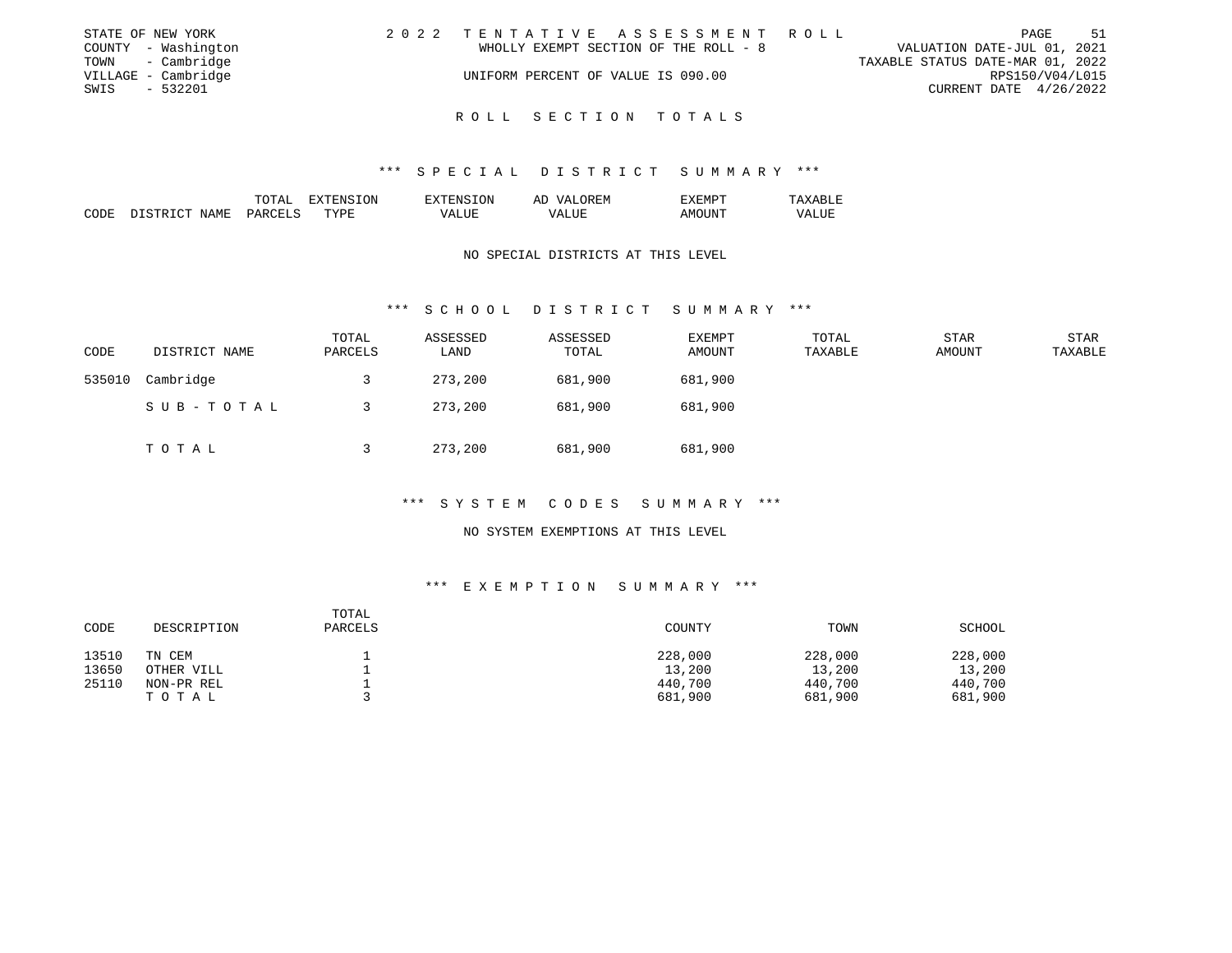|      | STATE OF NEW YORK   | 2022 TENTATIVE ASSESSMENT ROLL     |                                       |                                  |                        | PAGE | 52 |
|------|---------------------|------------------------------------|---------------------------------------|----------------------------------|------------------------|------|----|
|      | COUNTY - Washington |                                    | WHOLLY EXEMPT SECTION OF THE ROLL - 8 | VALUATION DATE-JUL 01, 2021      |                        |      |    |
|      | TOWN - Cambridge    |                                    |                                       | TAXABLE STATUS DATE-MAR 01, 2022 |                        |      |    |
|      | VILLAGE - Cambridge | UNIFORM PERCENT OF VALUE IS 090.00 |                                       |                                  | RPS150/V04/L015        |      |    |
| SWIS | $-532201$           |                                    |                                       |                                  | CURRENT DATE 4/26/2022 |      |    |
|      |                     |                                    |                                       |                                  |                        |      |    |
|      |                     | ROLL SECTION TOTALS                |                                       |                                  |                        |      |    |

| ROLL |               | TOTAL   | ASSESSED    | ASSESSED | TAXABLE | TAXABLE | TAXABLE | <b>STAR</b> |
|------|---------------|---------|-------------|----------|---------|---------|---------|-------------|
| SEC  | DESCRIPTION   | PARCELS | LAND        | TOTAL    | COUNTY  | TOWN    | SCHOOL  | TAXABLE     |
|      |               |         |             |          |         |         |         |             |
|      | WHOLLY EXEMPT |         | 272<br>,200 | 681,900  |         |         |         |             |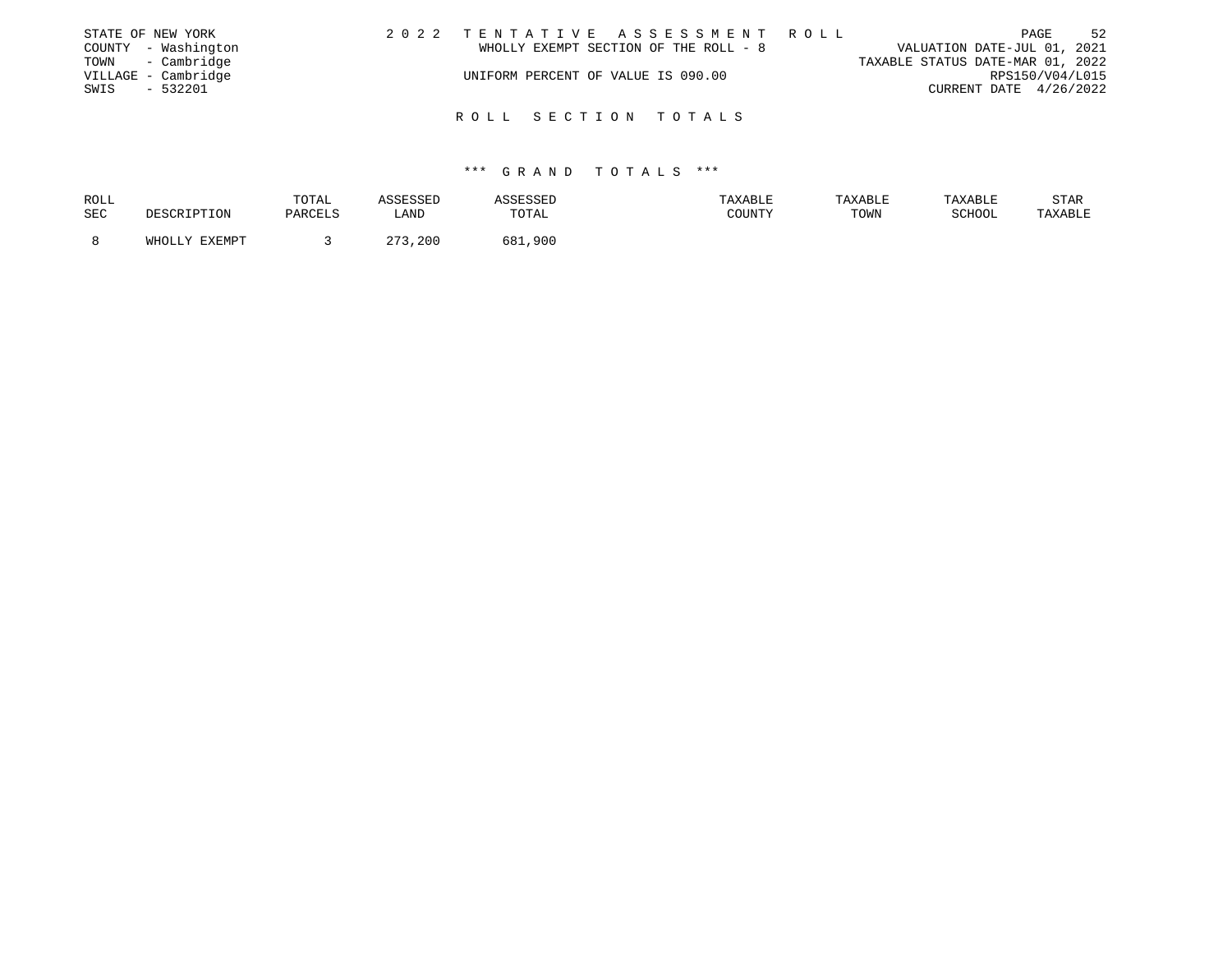| STATE OF NEW YORK   |                                    | 2022 TENTATIVE ASSESSMENT ROLL |                                  | PAGE                        | 53 |
|---------------------|------------------------------------|--------------------------------|----------------------------------|-----------------------------|----|
| COUNTY - Washington |                                    |                                |                                  | VALUATION DATE-JUL 01, 2021 |    |
| TOWN - Cambridge    |                                    | SWIS TOTALS                    | TAXABLE STATUS DATE-MAR 01, 2022 |                             |    |
| VILLAGE - Cambridge | UNIFORM PERCENT OF VALUE IS 090.00 |                                |                                  | RPS150/V04/L015             |    |
| - 532201<br>SWIS    |                                    |                                |                                  | CURRENT DATE 4/26/2022      |    |

|      |                      | TOTAL   | EXTENSION | EXTENSION | AD VALOREM | <b>EXEMPT</b> | TAXABLE |
|------|----------------------|---------|-----------|-----------|------------|---------------|---------|
| CODE | DISTRICT NAME        | PARCELS | TYPE      | VALUE     | VALUE      | AMOUNT        | VALUE   |
|      |                      |         |           |           |            |               |         |
|      | EZ004 Empire Zone 4  |         | 1 TOTAL   |           | 370,000    |               | 370,000 |
|      | SR533 Star repay flg |         | 1 MOVTAX  |           |            |               |         |
|      | TE533 Trans exempt f |         | 3 MOVTAX  |           |            |               |         |

#### \*\*\* S C H O O L D I S T R I C T S U M M A R Y \*\*\*

| CODE   | DISTRICT NAME | TOTAL<br>PARCELS | ASSESSED<br>LAND | ASSESSED<br>TOTAL | <b>EXEMPT</b><br>AMOUNT | TOTAL<br>TAXABLE | <b>STAR</b><br>AMOUNT | STAR<br>TAXABLE |
|--------|---------------|------------------|------------------|-------------------|-------------------------|------------------|-----------------------|-----------------|
| 535010 | Cambridge     | 191              | 5588,700         | 28795,402         | 1059,335                | 27736,067        | 2792,350              | 24943,717       |
|        | SUB-TOTAL     | 191              | 5588,700         | 28795,402         | 1059,335                | 27736,067        | 2792,350              | 24943,717       |
|        | TOTAL         | 191              | 5588,700         | 28795,402         | 1059,335                | 27736,067        | 2792,350              | 24943,717       |

# \*\*\* S Y S T E M C O D E S S U M M A R Y \*\*\*

#### NO SYSTEM EXEMPTIONS AT THIS LEVEL

| CODE  | DESCRIPTION    | TOTAL<br>PARCELS | COUNTY  | TOWN    | SCHOOL  |
|-------|----------------|------------------|---------|---------|---------|
| 13510 | TN CEM         |                  | 228,000 | 228,000 | 228,000 |
| 13650 | OTHER VILL     |                  | 13,200  | 13,200  | 13,200  |
| 25110 | NON-PR REL     |                  | 440,700 | 440,700 | 440,700 |
| 41101 | ELG F VET      |                  | 5,000   | 5,000   |         |
| 41120 | VETWAR CTS     | 4                | 83,895  | 80,850  | 24,000  |
| 41121 | VET WAR CT     |                  | 24,705  | 24,705  |         |
| 41124 | VET WAR S      |                  |         |         | 6,000   |
| 41130 | VETCOM CTS     | 4                | 156,175 | 142,100 | 40,000  |
| 41131 | VET COM CT     |                  | 32,250  | 32,250  |         |
| 41134 | VET COM S      |                  |         |         | 10,000  |
| 41140 | VETDIS CTS     | 2                | 17,638  | 17,638  | 17,638  |
| 41152 | $CW$ 10 $VET/$ |                  | 8,000   |         |         |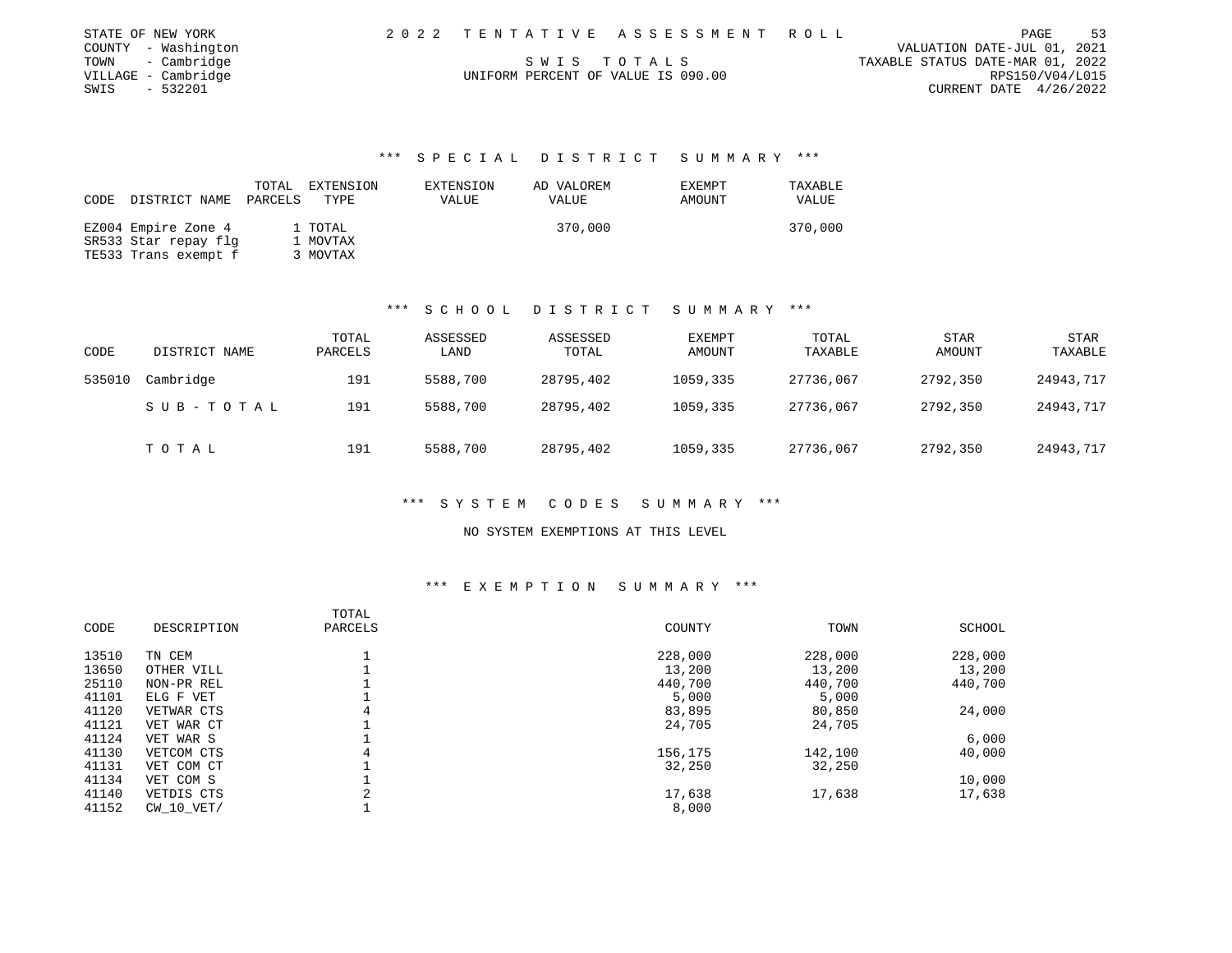| STATE OF NEW YORK   |                                    | 2022 TENTATIVE ASSESSMENT ROLL |                                  | PAGE                     | -54 |
|---------------------|------------------------------------|--------------------------------|----------------------------------|--------------------------|-----|
| COUNTY - Washington |                                    |                                | VALUATION DATE-JUL 01, 2021      |                          |     |
| TOWN - Cambridge    |                                    | SWIS TOTALS                    | TAXABLE STATUS DATE-MAR 01, 2022 |                          |     |
| VILLAGE - Cambridge | UNIFORM PERCENT OF VALUE IS 090.00 |                                |                                  | RPS150/V04/L015          |     |
| - 532201<br>SWIS    |                                    |                                |                                  | CURRENT DATE $4/26/2022$ |     |

# \*\*\* E X E M P T I O N S U M M A R Y \*\*\*

| CODE  | DESCRIPTION     | TOTAL<br>PARCELS                   | COUNTY   | TOWN     | <b>SCHOOL</b> |
|-------|-----------------|------------------------------------|----------|----------|---------------|
| 41153 | CW 10 VET/      |                                    |          | 8,000    |               |
| 41720 | AG DIST         |                                    | 33,077   | 33,077   | 33,077        |
| 41800 | AGED-ALL        | 2                                  | 180,100  | 180,100  | 180,100       |
| 41801 | AGED-CO/TN      |                                    | 36,300   | 36,300   |               |
| 41802 | AGED-CO         | $\sim$<br>$\overline{\phantom{a}}$ | 67,519   |          |               |
| 41803 | AGED-TOWN       |                                    |          | 43,650   |               |
| 41804 | AGED-SCH        | $\mathfrak{D}$                     |          |          | 66,620        |
| 41834 | ENH STAR        | 17                                 |          |          | 1262,350      |
| 41854 | <b>BAS STAR</b> | 51                                 |          |          | 1530,000      |
| 41932 | DISAB-CO        |                                    | 50,000   |          |               |
|       | TOTAL           | 98                                 | 1376,559 | 1285,570 | 3851,685      |

| ROLL<br><b>SEC</b> | DESCRIPTION         | TOTAL<br>PARCELS | ASSESSED<br>LAND | ASSESSED<br>TOTAL | TAXABLE<br>COUNTY | TAXABLE<br>TOWN | TAXABLE<br>SCHOOL | STAR<br>TAXABLE |
|--------------------|---------------------|------------------|------------------|-------------------|-------------------|-----------------|-------------------|-----------------|
| $\mathbf{1}$       | TAXABLE             | 176              | 5298,000         | 25906,700         | 25212,041         | 25303,030       | 25529,265         | 22736,915       |
| 5                  | SPECIAL FRANCHISE   | 5                |                  | 1600,778          | 1600,778          | 1600,778        | 1600,778          | 1600,778        |
| 6                  | UTILITIES & N.C.    |                  | 17,500           | 606,024           | 606,024           | 606,024         | 606,024           | 606,024         |
| 8                  | WHOLLY EXEMPT       | 3                | 273,200          | 681,900           |                   |                 |                   |                 |
| $\star$            | <b>SUB</b><br>TOTAL | 191              | 5588,700         | 28795,402         | 27418,843         | 27509,832       | 27736,067         | 24943,717       |
| $* *$              | GRAND TOTAL         | 191              | 5588,700         | 28795,402         | 27418,843         | 27509,832       | 27736,067         | 24943,717       |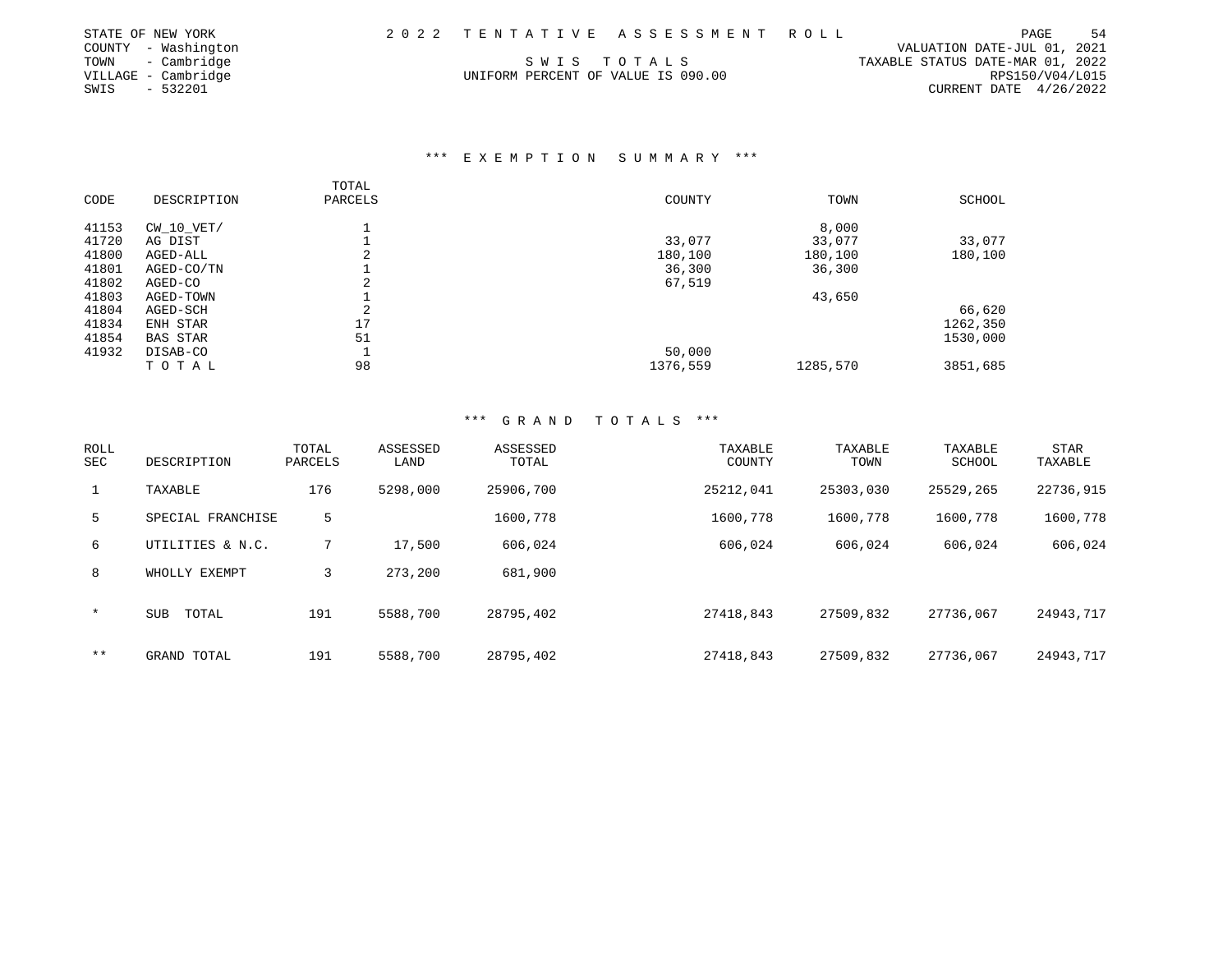| STATE OF NEW YORK<br>COUNTY - Washington<br>- Cambridge<br>TOWN<br>$-532289$<br>SWIS                            | 2 0 2 2                                                                                                                                                                                | TENTATIVE<br>OWNERS NAME SEQUENCE | A S S E S S M E N T<br>TAXABLE SECTION OF THE ROLL - 1<br>UNIFORM PERCENT OF VALUE IS 090.00                                                                           | ROLL<br>TAXABLE STATUS DATE-MAR 01, 2022                                                               | VALUATION DATE-JUL 01, 2021 | PAGE<br>55                    |
|-----------------------------------------------------------------------------------------------------------------|----------------------------------------------------------------------------------------------------------------------------------------------------------------------------------------|-----------------------------------|------------------------------------------------------------------------------------------------------------------------------------------------------------------------|--------------------------------------------------------------------------------------------------------|-----------------------------|-------------------------------|
| TAX MAP PARCEL NUMBER<br>CURRENT OWNERS NAME<br>CURRENT OWNERS ADDRESS<br>***********************               | PROPERTY LOCATION & CLASS ASSESSMENT EXEMPTION CODE---------------COUNTY-------TOWN------SCHOOL<br>SCHOOL DISTRICT<br>PARCEL SIZE/GRID COORD                                           | LAND<br>TOTAL                     | TAX DESCRIPTION<br>SPECIAL DISTRICTS                                                                                                                                   | TAXABLE VALUE                                                                                          |                             | ACCOUNT NO.                   |
| $261. -2 - 16.1$<br>Adams David Guy<br>1093 Vly Summit Rd<br>Greenwich, NY 12834                                | Vly Summit Rd<br>322 Rural vac>10<br>Cambridge<br>535010<br>Vac Land<br>$261. - 1 - 16.1$<br>ACRES 13.60<br>EAST-0764538 NRTH-1525504<br>DEED BOOK 876<br>PG-235<br>FULL MARKET VALUE  | 37,500<br>37,500<br>41,667        | COUNTY TAXABLE VALUE<br>TOWN<br>TAXABLE VALUE<br>SCHOOL TAXABLE VALUE<br>FD221 Cambridge fire                                                                          | 37,500<br>37,500<br>37,500<br>37,500 TO M                                                              |                             | 825J100187                    |
|                                                                                                                 |                                                                                                                                                                                        |                                   |                                                                                                                                                                        |                                                                                                        |                             |                               |
| $261 - 2 - 16.2$<br>Adams David Guy -LE-<br>Marzello Francine M<br>1093 Vly Summit Rd<br>Greenwich, NY 12834    | 1093 Vly Summit Rd<br>210 1 Family Res<br>535010<br>Cambridge<br>House & Lot<br>$261. - 1 - 16.2$<br>ACRES<br>3.48<br>EAST-0764236 NRTH-1524787<br>DEED BOOK 2506 PG-213               | 38,400<br>174,400                 | ENH STAR<br>41834<br>COUNTY TAXABLE VALUE<br>TOWN<br>TAXABLE VALUE<br>SCHOOL TAXABLE VALUE<br>FD221 Cambridge fire                                                     | $\Omega$<br>$\mathbf 0$<br>174,400<br>174,400<br>99,500<br>174,400 TO M                                | $\Omega$                    | 825J100833<br>74,900          |
|                                                                                                                 | FULL MARKET VALUE                                                                                                                                                                      | 193,778                           |                                                                                                                                                                        |                                                                                                        |                             |                               |
| $262 - 2 - 4$<br>Adams estate Martha<br>c/o Pauline Grimes<br>495 Cobble Rd<br>Cambridge, NY 12816              | *************************<br>Cobble Rd Off W<br>323 Vacant rural<br>535010<br>Cambridge<br>Woods<br>ACRES<br>4.00<br>EAST-0776649 NRTH-1528773<br>DEED BOOK 266<br>$PG-77$             | 2,800<br>2,800                    | COUNTY TAXABLE VALUE<br>TOWN<br>TAXABLE VALUE<br>SCHOOL TAXABLE VALUE<br>FD221 Cambridge fire                                                                          | 2,800<br>2,800<br>2,800<br>2,800 TO M                                                                  |                             | 825J100188                    |
|                                                                                                                 | FULL MARKET VALUE                                                                                                                                                                      | 3,111                             |                                                                                                                                                                        |                                                                                                        |                             |                               |
|                                                                                                                 | *************************                                                                                                                                                              |                                   |                                                                                                                                                                        |                                                                                                        |                             |                               |
| $255.14 - 3 - 6$<br>Aesch James E<br>Aesch Megon P<br>94 State Route 372<br>Cambridge, NY 12816                 | 94 State Route 372<br>210 1 Family Res<br>Cambridge<br>535010<br>H & L<br>$255. - 3 - 6$<br>ACRES<br>2.60<br>EAST-0786443 NRTH-1532543<br>DEED BOOK 529<br>PG-254<br>FULL MARKET VALUE | 195,300<br>217,000                | VETWAR CTS 41120<br>38,000 BAS STAR<br>41854<br>COUNTY TAXABLE VALUE<br>TAXABLE VALUE<br>TOWN<br>SCHOOL TAXABLE VALUE<br>CA005 Cons agri dst 5<br>FD221 Cambridge fire | 0<br>29,295<br>$\Omega$<br>$\mathbf{0}$<br>166,005<br>168,300<br>159,300<br>195,300 TO<br>195,300 TO M | 27,000<br>$\Omega$          | 825J100316<br>6,000<br>30,000 |
|                                                                                                                 |                                                                                                                                                                                        |                                   |                                                                                                                                                                        |                                                                                                        |                             |                               |
| $271. - 3 - 10$<br>Agri Cycle Of Wash Co Inc<br>Attn: Cover Technologies Inc<br>PO Box 580<br>Amherst, MA 01004 | 311 Belle Rd<br>330 Vacant comm<br>Cambridge<br>535010<br>Land<br>lease 862/197<br>ACRES<br>73.42<br>EAST-0778264 NRTH-1515385<br>DEED BOOK 675<br>PG-254<br>FULL MARKET VALUE         | 177,800<br>177,800<br>197,556     | COUNTY<br>TAXABLE VALUE<br>TOWN<br>TAXABLE VALUE<br>SCHOOL TAXABLE VALUE<br>CA003 Cons agri dst 3<br>FD221 Cambridge fire                                              | 177,800<br>177,800<br>177,800<br>177,800 TO<br>177,800 TO M                                            |                             | 825J100288                    |
| ***************                                                                                                 |                                                                                                                                                                                        |                                   |                                                                                                                                                                        |                                                                                                        |                             |                               |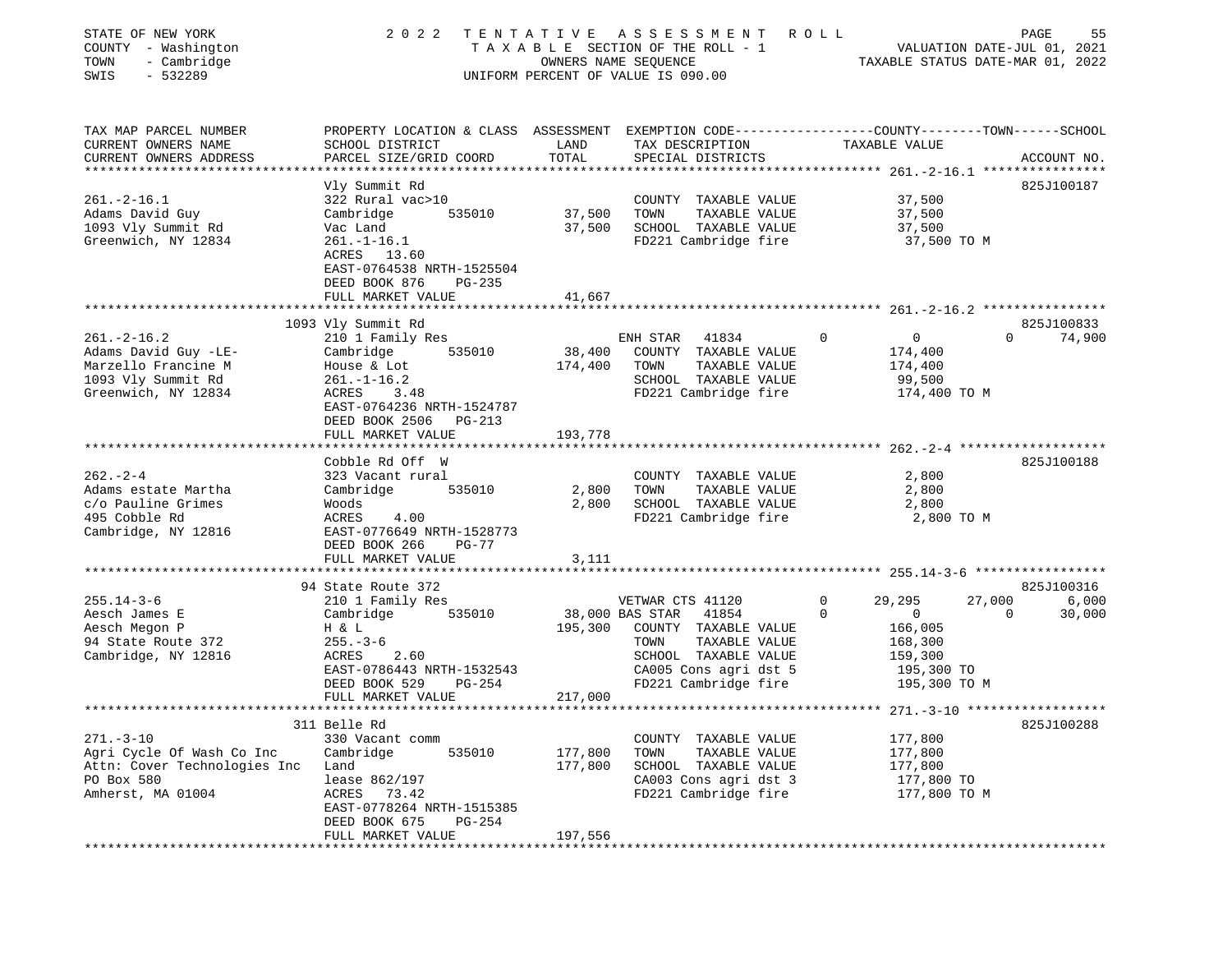| STATE OF NEW YORK<br>COUNTY - Washington<br>TOWN<br>- Cambridge<br>SWIS<br>$-532289$             | 2022                                                                              | TENTATIVE               | ASSESSMENT<br>TAXABLE SECTION OF THE ROLL - 1<br>OWNERS NAME SEQUENCE<br>UNIFORM PERCENT OF VALUE IS 090.00 | <b>ROLL</b>                             | PAGE<br>56<br>VALUATION DATE-JUL 01, 2021<br>TAXABLE STATUS DATE-MAR 01, 2022 |
|--------------------------------------------------------------------------------------------------|-----------------------------------------------------------------------------------|-------------------------|-------------------------------------------------------------------------------------------------------------|-----------------------------------------|-------------------------------------------------------------------------------|
| TAX MAP PARCEL NUMBER<br>CURRENT OWNERS NAME<br>CURRENT OWNERS ADDRESS<br>********************** | PROPERTY LOCATION & CLASS ASSESSMENT<br>SCHOOL DISTRICT<br>PARCEL SIZE/GRID COORD | LAND<br>TOTAL           | EXEMPTION CODE-----------------COUNTY-------TOWN------SCHOOL<br>TAX DESCRIPTION<br>SPECIAL DISTRICTS        | TAXABLE VALUE                           | ACCOUNT NO.                                                                   |
|                                                                                                  | 101 Petteys Rd                                                                    |                         |                                                                                                             |                                         |                                                                               |
| $246. - 1 - 35.4$                                                                                | 210 1 Family Res                                                                  |                         | COUNTY TAXABLE VALUE                                                                                        | 265,300                                 |                                                                               |
| Allen Cary A                                                                                     | 533401<br>Greenwich                                                               | 36,000                  | TOWN<br>TAXABLE VALUE                                                                                       | 265,300                                 |                                                                               |
| Allen Amanda A                                                                                   | ACRES<br>3.32                                                                     | 265,300                 | SCHOOL TAXABLE VALUE                                                                                        | 265,300                                 |                                                                               |
| 101 Petteys Rd                                                                                   | EAST-0767788 NRTH-1537728                                                         |                         | CA003 Cons agri dst 3                                                                                       | 265,300 TO                              |                                                                               |
| Greenwich, NY 12834                                                                              | DEED BOOK 3653<br><b>PG-159</b>                                                   |                         | FD221 Cambridge fire                                                                                        | 265,300 TO M                            |                                                                               |
|                                                                                                  | FULL MARKET VALUE                                                                 | 294,778                 |                                                                                                             |                                         |                                                                               |
|                                                                                                  |                                                                                   |                         |                                                                                                             |                                         |                                                                               |
|                                                                                                  | 121 State Route 372                                                               |                         |                                                                                                             |                                         | 825J100695<br>$\Omega$                                                        |
| $255.14 - 3 - 1$                                                                                 | 210 1 Family Res                                                                  |                         | BAS STAR<br>41854                                                                                           | $\Omega$<br>$\overline{0}$              | 30,000                                                                        |
| Alpy Marc J                                                                                      | Cambridge<br>535010                                                               | 26,000                  | COUNTY TAXABLE VALUE                                                                                        | 209,700<br>209,700                      |                                                                               |
| Alpy Trisha A<br>121 State Route 372                                                             | H & L<br>$255. - 3 - 1$                                                           | 209,700                 | TAXABLE VALUE<br>TOWN<br>SCHOOL TAXABLE VALUE                                                               |                                         |                                                                               |
| Cambridge, NY 12816                                                                              | FRNT 131.00 DPTH 151.00                                                           |                         | FD221 Cambridge fire                                                                                        | 179,700<br>209,700 TO M                 |                                                                               |
|                                                                                                  | BANK<br>999<br>EAST-0785728 NRTH-1533283<br>DEED BOOK 3320 PG-123                 |                         |                                                                                                             |                                         |                                                                               |
|                                                                                                  | FULL MARKET VALUE                                                                 | 233,000                 |                                                                                                             |                                         |                                                                               |
|                                                                                                  | ******************                                                                |                         |                                                                                                             |                                         |                                                                               |
|                                                                                                  | King Rd                                                                           |                         |                                                                                                             |                                         | 825J100915                                                                    |
| $280. - 2 - 29$                                                                                  | 322 Rural vac>10                                                                  |                         | COUNTY TAXABLE VALUE                                                                                        | 55,400                                  |                                                                               |
| Alzo Francis J                                                                                   | 535010<br>Cambridge                                                               | 55,400                  | TOWN<br>TAXABLE VALUE                                                                                       | 55,400                                  |                                                                               |
| 6532 N 183rd Ave                                                                                 | Lots $6 & 7$                                                                      | 55,400                  | SCHOOL TAXABLE VALUE                                                                                        | 55,400                                  |                                                                               |
| Waddell, AZ 85355                                                                                | ACRES 14.20                                                                       |                         | CA003 Cons agri dst 3                                                                                       | 55,400 TO                               |                                                                               |
|                                                                                                  | EAST-0775895 NRTH-1506494<br>DEED BOOK 500<br>$PG-93$                             |                         | FD221 Cambridge fire                                                                                        | 55,400 TO M                             |                                                                               |
|                                                                                                  | FULL MARKET VALUE                                                                 | 61,556                  |                                                                                                             |                                         |                                                                               |
|                                                                                                  |                                                                                   |                         |                                                                                                             |                                         |                                                                               |
|                                                                                                  | 257 Wright Rd                                                                     |                         |                                                                                                             |                                         | 825J100714                                                                    |
| $271. - 3 - 1$<br>Ancar Robert P                                                                 | 241 Rural res&ag                                                                  |                         | 41720<br>AG DIST                                                                                            | 0<br>86,779<br>$\Omega$<br>$\mathbf{0}$ | 86,779<br>86,779<br>$\Omega$                                                  |
| Ancar Judith S                                                                                   | 535010<br>Cambridge<br>824/122, 3535/24                                           | 449,300                 | 272,800 BAS STAR<br>41854                                                                                   | 362,521                                 | 30,000                                                                        |
| 257 Wright Rd                                                                                    | ACRES 176.60                                                                      |                         | COUNTY<br>TAXABLE VALUE<br>TOWN<br>TAXABLE VALUE                                                            | 362,521                                 |                                                                               |
| Cambridge, NY 12816                                                                              | EAST-0778016 NRTH-1519492                                                         |                         | SCHOOL TAXABLE VALUE                                                                                        | 332,521                                 |                                                                               |
|                                                                                                  | DEED BOOK 815<br><b>PG-77</b>                                                     |                         | CA003 Cons agri dst 3                                                                                       | 362,521 TO                              |                                                                               |
| MAY BE SUBJECT TO PAYMENT                                                                        | FULL MARKET VALUE                                                                 | 499,222                 | 86,779 EX                                                                                                   |                                         |                                                                               |
| UNDER AGDIST LAW TIL 2026                                                                        |                                                                                   |                         | FD221 Cambridge fire                                                                                        | 449,300 TO M                            |                                                                               |
|                                                                                                  |                                                                                   |                         |                                                                                                             |                                         |                                                                               |
|                                                                                                  | 99 State Route 372                                                                |                         |                                                                                                             |                                         | 825J100828                                                                    |
| $255. - 1 - 10.1$                                                                                | 250 Estate                                                                        |                         | COUNTY TAXABLE VALUE                                                                                        | 390,000                                 |                                                                               |
| Anderson Bo Allan                                                                                | Cambridge<br>535010                                                               | 40,100                  | TAXABLE VALUE<br>TOWN                                                                                       | 390,000                                 |                                                                               |
| 99 State Route 372                                                                               | H&l                                                                               | 390,000                 | SCHOOL TAXABLE VALUE                                                                                        | 390,000                                 |                                                                               |
| Cambridge, NY 12816                                                                              | ACRES<br>5.78<br>EAST-0785722 NRTH-1532726                                        |                         | FD221 Cambridge fire                                                                                        | 390,000 TO M                            |                                                                               |
|                                                                                                  | DEED BOOK 453<br>PG-233                                                           |                         |                                                                                                             |                                         |                                                                               |
| *************************                                                                        | FULL MARKET VALUE<br>************************                                     | 433,333<br>************ |                                                                                                             |                                         |                                                                               |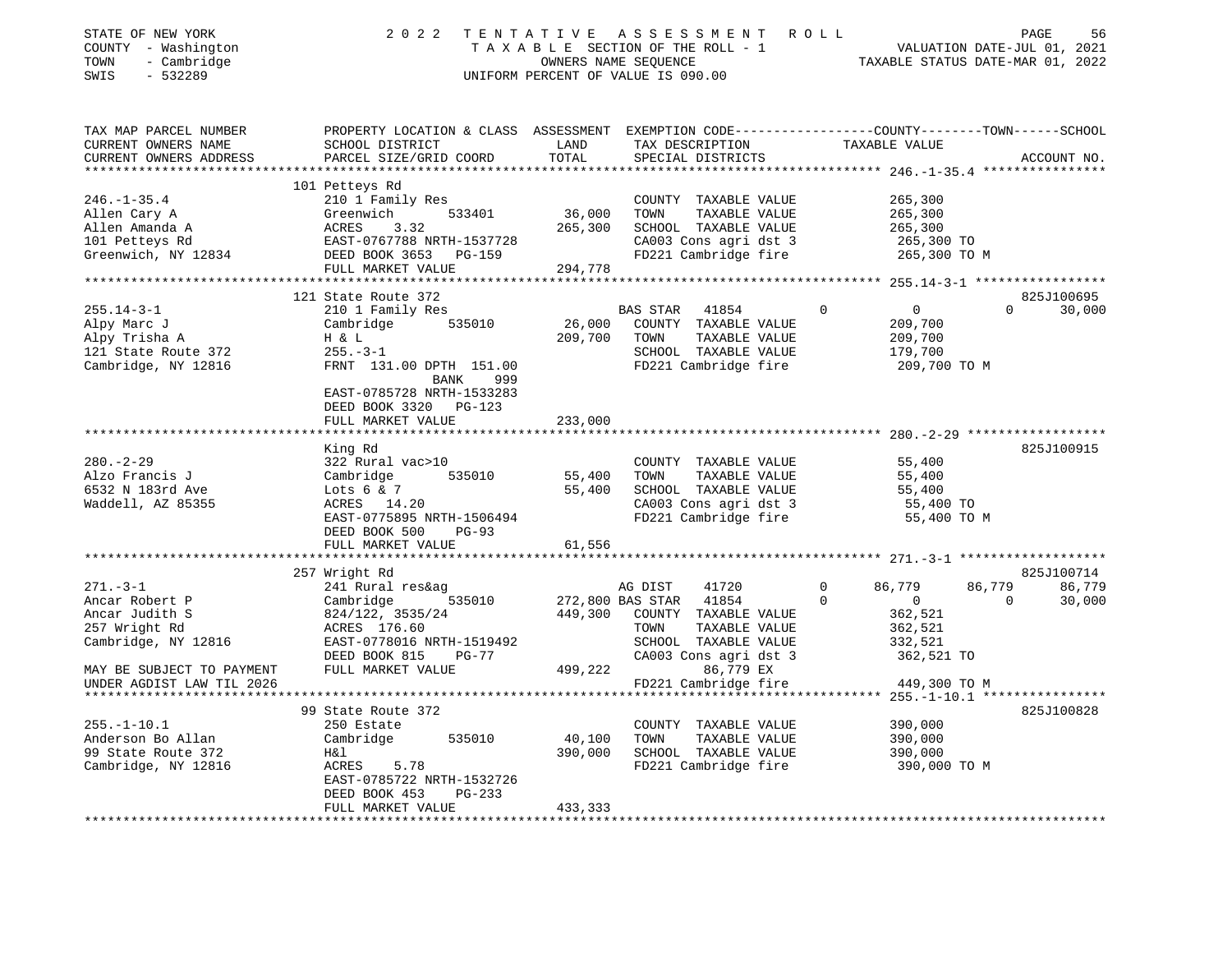| STATE OF NEW YORK<br>- Washington<br>COUNTY<br>- Cambridge<br>TOWN<br>SWIS<br>$-532289$ | 2 0 2 2                                        | TENTATIVE        | ASSESSMENT ROLL<br>TAXABLE SECTION OF THE ROLL - 1<br>OWNERS NAME SEOUENCE<br>UNIFORM PERCENT OF VALUE IS 090.00 |          | TAXABLE STATUS DATE-MAR 01, 2022 | VALUATION DATE-JUL 01, 2021 | 57<br>PAGE     |
|-----------------------------------------------------------------------------------------|------------------------------------------------|------------------|------------------------------------------------------------------------------------------------------------------|----------|----------------------------------|-----------------------------|----------------|
| TAX MAP PARCEL NUMBER                                                                   | PROPERTY LOCATION & CLASS ASSESSMENT           |                  | EXEMPTION CODE-----------------COUNTY-------TOWN------SCHOOL                                                     |          |                                  |                             |                |
| CURRENT OWNERS NAME                                                                     | SCHOOL DISTRICT                                | LAND             | TAX DESCRIPTION                                                                                                  |          | TAXABLE VALUE                    |                             |                |
| CURRENT OWNERS ADDRESS                                                                  | PARCEL SIZE/GRID COORD TOTAL SPECIAL DISTRICTS |                  |                                                                                                                  |          |                                  |                             | ACCOUNT NO.    |
|                                                                                         |                                                |                  |                                                                                                                  |          |                                  |                             |                |
|                                                                                         | 124 County Route 74                            |                  | 67 PCT OF VALUE USED FOR EXEMPTION PURPOSES                                                                      |          |                                  |                             | 825J100203     |
| $288. - 1 - 6$                                                                          | 242 Rurl res&rec                               |                  | VET WAR CT 41121                                                                                                 | $\Omega$ | 25,025 25,025                    |                             | $\overline{0}$ |
| Anthony Harold O Trust                                                                  | Cambridge 535010 92,100 VET WAR S 41124        |                  |                                                                                                                  |          |                                  | $\overline{0}$              | 6,000          |
| Anthony Harold O Trustee                                                                | ACRES 21.67                                    | 249,000 BAS STAR | 41854                                                                                                            | $\Omega$ | $\overline{0}$                   |                             | 30,000         |
| 124 County Route 74                                                                     | EAST-0765044 NRTH-1502448                      |                  | COUNTY<br>TAXABLE VALUE                                                                                          |          | 223,975                          |                             |                |
| Buskirk, NY 12028                                                                       | DEED BOOK 2675<br>PG-304                       |                  | TOWN<br>TAXABLE VALUE                                                                                            |          | 223,975                          |                             |                |
|                                                                                         | FULL MARKET VALUE                              | 276,667          | SCHOOL<br>TAXABLE VALUE                                                                                          |          | 213,000                          |                             |                |
|                                                                                         |                                                |                  | CA003 Cons agri dst 3                                                                                            |          | 249,000 TO                       |                             |                |
|                                                                                         |                                                |                  | FD221 Cambridge fire 249,000 TO M                                                                                |          |                                  |                             |                |
|                                                                                         |                                                |                  |                                                                                                                  |          |                                  |                             |                |
|                                                                                         | State Route 372 Off W                          |                  |                                                                                                                  |          |                                  |                             | 825J100259     |

| $255. - 1 - 10.2$                        | 314 Rural vac<10          |        |         | COUNTY           | TAXABLE VALUE         |              | 19,000        |          |            |
|------------------------------------------|---------------------------|--------|---------|------------------|-----------------------|--------------|---------------|----------|------------|
| Assoc Congregation of Cambridg Cambridge |                           | 535010 | 19,000  | TOWN             | TAXABLE VALUE         |              | 19,000        |          |            |
| 93 State Route 372<br>Vac Land           |                           |        | 19,000  | SCHOOL           | TAXABLE VALUE         |              | 19,000        |          |            |
| Cambridge, NY 12816                      | ACRES 6.38                |        |         |                  | FD221 Cambridge fire  |              | 19,000 TO M   |          |            |
|                                          | EAST-0785490 NRTH-1532240 |        |         |                  |                       |              |               |          |            |
|                                          | DEED BOOK 20191 PG-29889  |        |         |                  |                       |              |               |          |            |
|                                          | FULL MARKET VALUE         |        | 21,111  |                  |                       |              |               |          |            |
|                                          |                           |        |         |                  |                       |              |               |          |            |
|                                          | 20 Stevenson Rd           |        |         |                  |                       |              |               |          | 825J100564 |
| $254. - 1 - 15$                          | 241 Rural res&ag          |        |         | AG DIST          | 41720                 | $\mathbf{0}$ | 62,822 62,822 |          | 62,822     |
| Atkins Bowman K                          | Cambridge                 | 535010 |         | 144,000 BAS STAR | 41854                 |              | $\Omega$      | $\Omega$ | 30,000     |
| Leon Judith C                            | ACRES 73.60 BANK          | 998    | 470,100 | COUNTY           | TAXABLE VALUE         |              | 407,278       |          |            |
| 20 Stevenson Rd                          | EAST-0774448 NRTH-1533903 |        |         | TOWN             | TAXABLE VALUE         |              | 407,278       |          |            |
| Greenwich, NY 12834                      | DEED BOOK 939             | PG-300 |         | SCHOOL           | TAXABLE VALUE         |              | 377,278       |          |            |
|                                          | FULL MARKET VALUE         |        | 522,333 |                  | CA003 Cons agri dst 3 |              | 407,278 TO    |          |            |
| MAY BE SUBJECT TO PAYMENT                |                           |        |         |                  | 62,822 EX             |              |               |          |            |
| UNDER AGDIST LAW TIL 2026                |                           |        |         |                  | FD221 Cambridge fire  |              | 470,100 TO M  |          |            |
|                                          |                           |        |         |                  |                       |              |               |          |            |
|                                          | 1038 Vly Summit Rd        |        |         |                  |                       |              |               |          | 825J100205 |
| 261.-2-22                                | 280 Res Multiple          |        |         | COUNTY           | TAXABLE VALUE         |              | 281,400       |          |            |
| Audi Estate Frank                        | Cambridge                 | 535010 | 52,000  | TOWN             | TAXABLE VALUE         |              | 281,400       |          |            |

| 261.-2-22              | 280 Res Multiple          |         | COUN'I'Y | TAXABLE VALUE         | 281,400       |            |        |
|------------------------|---------------------------|---------|----------|-----------------------|---------------|------------|--------|
| Audi Estate Frank      | Cambridge<br>535010       | 52,000  | TOWN     | TAXABLE VALUE         | 281,400       |            |        |
| Audi Marian B          | H & L                     | 281,400 | SCHOOL   | TAXABLE VALUE         | 281,400       |            |        |
| 1038 Vly Summit Rd     | 702/346                   |         |          | CA003 Cons agri dst 3 | 281,400 TO    |            |        |
| Greenwich, NY 12834    | 5.00<br>ACRES             |         |          | FD221 Cambridge fire  | 281,400 TO M  |            |        |
|                        | EAST-0763808 NRTH-1523598 |         |          |                       |               |            |        |
|                        | DEED BOOK 404 PG-486      |         |          |                       |               |            |        |
|                        | FULL MARKET VALUE         | 312,667 |          |                       |               |            |        |
|                        |                           |         |          |                       |               |            |        |
|                        | 673 Turnpike Rd           |         |          |                       |               | 825J100709 |        |
| $272 - 2 - 8$          | 210 1 Family Res          |         | BAS STAR | 41854                 | 0<br>$\Omega$ | $\Omega$   | 30,000 |
| Austin John M          | Cambridge<br>535010       | 25,100  | COUNTY   | TAXABLE VALUE         | 183,000       |            |        |
| Austin Darlene C       | H & Lot                   | 183,000 | TOWN     | TAXABLE VALUE         | 183,000       |            |        |
| 673 Turnpike Rd        | 1.02<br>ACRES             |         | SCHOOL   | TAXABLE VALUE         | 153,000       |            |        |
| Eagle Bridge, NY 12057 | EAST-0789250 NRTH-1517588 |         |          | FD221 Cambridge fire  | 183,000 TO M  |            |        |
|                        | DEED BOOK 656<br>PG-173   |         |          |                       |               |            |        |
|                        | FULL MARKET VALUE         | 203,333 |          |                       |               |            |        |
|                        |                           |         |          |                       |               |            |        |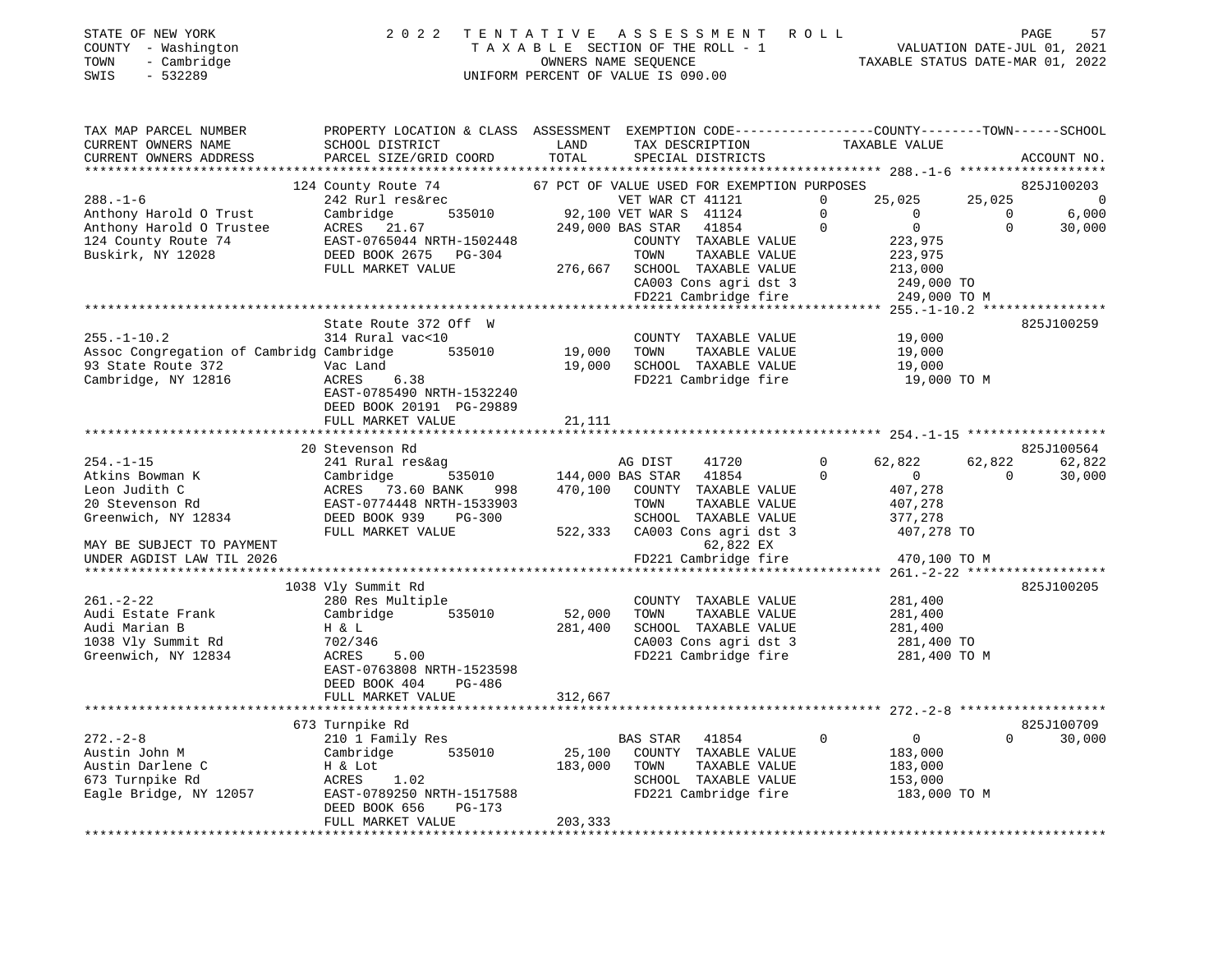| STATE OF NEW YORK<br>COUNTY - Washington<br>TOWN<br>- Cambridge<br>SWIS<br>$-532289$ | 2 0 2 2                                                                                          | TENTATIVE         | A S S E S S M E N T R O L L<br>TENTATIVE ASSESSMENT AVOID<br>TAXABLE SECTION OF THE ROLL - 1 VALUATION DATE-JUL 01, 2021<br>OWNERS NAME SEQUENCE TAXABLE STATUS DATE-MAR 01, 2022<br>UNIFORM PERCENT OF VALUE IS 090.00 |                            |                                  |                          | PAGE<br>58              |
|--------------------------------------------------------------------------------------|--------------------------------------------------------------------------------------------------|-------------------|-------------------------------------------------------------------------------------------------------------------------------------------------------------------------------------------------------------------------|----------------------------|----------------------------------|--------------------------|-------------------------|
| TAX MAP PARCEL NUMBER                                                                | PROPERTY LOCATION & CLASS ASSESSMENT EXEMPTION CODE----------------COUNTY-------TOWN------SCHOOL |                   |                                                                                                                                                                                                                         |                            |                                  |                          |                         |
| CURRENT OWNERS NAME                                                                  | SCHOOL DISTRICT                                                                                  | LAND              | TAX DESCRIPTION                                                                                                                                                                                                         |                            | TAXABLE VALUE                    |                          |                         |
| CURRENT OWNERS ADDRESS                                                               | PARCEL SIZE/GRID COORD                                                                           | TOTAL             | SPECIAL DISTRICTS                                                                                                                                                                                                       |                            |                                  |                          | ACCOUNT NO.             |
|                                                                                      | 677 Turnpike Rd                                                                                  |                   |                                                                                                                                                                                                                         |                            |                                  |                          | 825J100963              |
| $272. - 2 - 10.2$                                                                    | 314 Rural vac<10                                                                                 |                   | COUNTY TAXABLE VALUE                                                                                                                                                                                                    |                            | 31,000                           |                          |                         |
| Austin John M                                                                        | Cambridge 535010                                                                                 | 31,000            | TOWN<br>TAXABLE VALUE                                                                                                                                                                                                   |                            | 31,000                           |                          |                         |
| Austin Darlene C                                                                     | Camp                                                                                             | 31,000            | SCHOOL TAXABLE VALUE                                                                                                                                                                                                    |                            | 31,000                           |                          |                         |
| 673 Turnpike Rd<br>Eagle Bridge, NY 12057                                            | 5.70<br>ACRES<br>EAST-0789078 NRTH-1517497<br>DEED BOOK 3601 PG-321                              |                   | FD221 Cambridge fire                                                                                                                                                                                                    |                            | 31,000 TO M                      |                          |                         |
|                                                                                      | FULL MARKET VALUE                                                                                | 34,444            |                                                                                                                                                                                                                         |                            |                                  |                          |                         |
|                                                                                      |                                                                                                  |                   |                                                                                                                                                                                                                         |                            |                                  |                          |                         |
|                                                                                      | 123 Gannon Rd                                                                                    |                   |                                                                                                                                                                                                                         |                            |                                  |                          | 825J100869              |
| $279. - 2 - 34$                                                                      | 242 Rurl res&rec                                                                                 |                   | AG DIST<br>41720                                                                                                                                                                                                        | $\Omega$                   | 12,799                           |                          | 12,799 12,799           |
| Austin Kathleen A<br>123 Gannon Rd                                                   | Cambridge<br>535010<br>ACRES 10.97                                                               | 58,900<br>171,000 | COUNTY TAXABLE VALUE<br>TOWN<br>TAXABLE VALUE                                                                                                                                                                           |                            | 158,201<br>158,201               |                          |                         |
| Buskirk, NY 12028                                                                    | EAST-0767801 NRTH-1510532                                                                        |                   | SCHOOL TAXABLE VALUE                                                                                                                                                                                                    |                            | 158,201                          |                          |                         |
|                                                                                      | DEED BOOK 470<br>PG-913                                                                          |                   | CA003 Cons agri dst 3                                                                                                                                                                                                   |                            | 158,201 TO                       |                          |                         |
| MAY BE SUBJECT TO PAYMENT                                                            | FULL MARKET VALUE                                                                                |                   | 190,000 000<br>12,799 EX                                                                                                                                                                                                |                            |                                  |                          |                         |
| UNDER AGDIST LAW TIL 2026                                                            |                                                                                                  |                   | FD221 Cambridge fire                                                                                                                                                                                                    |                            | 171,000 TO M                     |                          |                         |
|                                                                                      |                                                                                                  |                   |                                                                                                                                                                                                                         |                            |                                  |                          |                         |
|                                                                                      | 92 Gannon Rd                                                                                     |                   | 67 PCT OF VALUE USED FOR EXEMPTION PURPOSES                                                                                                                                                                             |                            |                                  |                          | 825J100207              |
| $279. - 2 - 5$                                                                       | 242 Rurl res&rec                                                                                 |                   | AG DIST<br>41720                                                                                                                                                                                                        | $\Omega$                   | 24,097                           | 24,097                   | 24,097                  |
| Austin Rena B LE                                                                     | 535010<br>Cambridge                                                                              |                   | 79,800 AGED-CO<br>41802                                                                                                                                                                                                 | $\mathbf 0$                | 66,632                           | $\sim$ 0                 | $\overline{0}$          |
| Austin William P Jr                                                                  | House & Lot                                                                                      |                   | 221,000 AGED-TOWN 41803                                                                                                                                                                                                 | $\Omega$<br>$\overline{0}$ | $\overline{0}$<br>$\overline{0}$ | 22,211<br>$\overline{0}$ | $\overline{0}$<br>7,404 |
| 92 Gannon Rd<br>Buskirk, NY 12028                                                    | Sub lot 2<br>ACRES 21.40                                                                         |                   | AGED-SCH 41804<br>ENH STAR 41834                                                                                                                                                                                        | $\Omega$                   | $\overline{0}$                   | $\Omega$                 | 74,900                  |
|                                                                                      | EAST-0768399 NRTH-1509694                                                                        |                   | COUNTY TAXABLE VALUE                                                                                                                                                                                                    |                            | 130,271                          |                          |                         |
| MAY BE SUBJECT TO PAYMENT                                                            | DEED BOOK 3217 PG-78                                                                             |                   | TOWN<br>TAXABLE VALUE                                                                                                                                                                                                   |                            | 174,692                          |                          |                         |
| UNDER AGDIST LAW TIL 2026                                                            | FULL MARKET VALUE                                                                                |                   | 245,556 SCHOOL TAXABLE VALUE                                                                                                                                                                                            |                            | 114,599                          |                          |                         |
|                                                                                      |                                                                                                  |                   | CA003 Cons agri dst 3                                                                                                                                                                                                   |                            | 196,903 TO                       |                          |                         |
|                                                                                      |                                                                                                  |                   | 24,097 EX                                                                                                                                                                                                               |                            |                                  |                          |                         |
|                                                                                      |                                                                                                  |                   | FD221 Cambridge fire                                                                                                                                                                                                    |                            | 221,000 TO M                     |                          |                         |
|                                                                                      |                                                                                                  |                   |                                                                                                                                                                                                                         |                            |                                  |                          |                         |
|                                                                                      | County Route 74                                                                                  |                   |                                                                                                                                                                                                                         |                            |                                  |                          |                         |
| $279. - 2 - 31.6$                                                                    | 105 Vac farmland                                                                                 |                   | AG DIST<br>41720                                                                                                                                                                                                        | $\Omega$                   | 16,310                           | 16,310                   | 16,310                  |
| Austin Richard                                                                       | Cambridge<br>535010                                                                              | 26,400            | COUNTY TAXABLE VALUE                                                                                                                                                                                                    |                            | 10,090                           |                          |                         |
| Austin Cynthia Himmel                                                                | lot <sub>7</sub>                                                                                 | 26,400            | TOWN<br>TAXABLE VALUE                                                                                                                                                                                                   |                            | 10,090                           |                          |                         |
| 116 Gannon Rd                                                                        | 341/176, 341/180<br>ACRES 20.56                                                                  |                   | SCHOOL TAXABLE VALUE<br>CA003 Cons agri dst 3                                                                                                                                                                           |                            | 10,090<br>10,090 TO              |                          |                         |
| Buskirk, NY 12028                                                                    | EAST-0767447 NRTH-1509483                                                                        |                   | 16,310 EX                                                                                                                                                                                                               |                            |                                  |                          |                         |
| MAY BE SUBJECT TO PAYMENT                                                            | DEED BOOK 3372 PG-150                                                                            |                   | FD221 Cambridge fire                                                                                                                                                                                                    |                            | 26,400 TO M                      |                          |                         |
| UNDER AGDIST LAW TIL 2026                                                            | FULL MARKET VALUE                                                                                | 29,333            |                                                                                                                                                                                                                         |                            |                                  |                          |                         |
|                                                                                      |                                                                                                  |                   |                                                                                                                                                                                                                         |                            |                                  |                          |                         |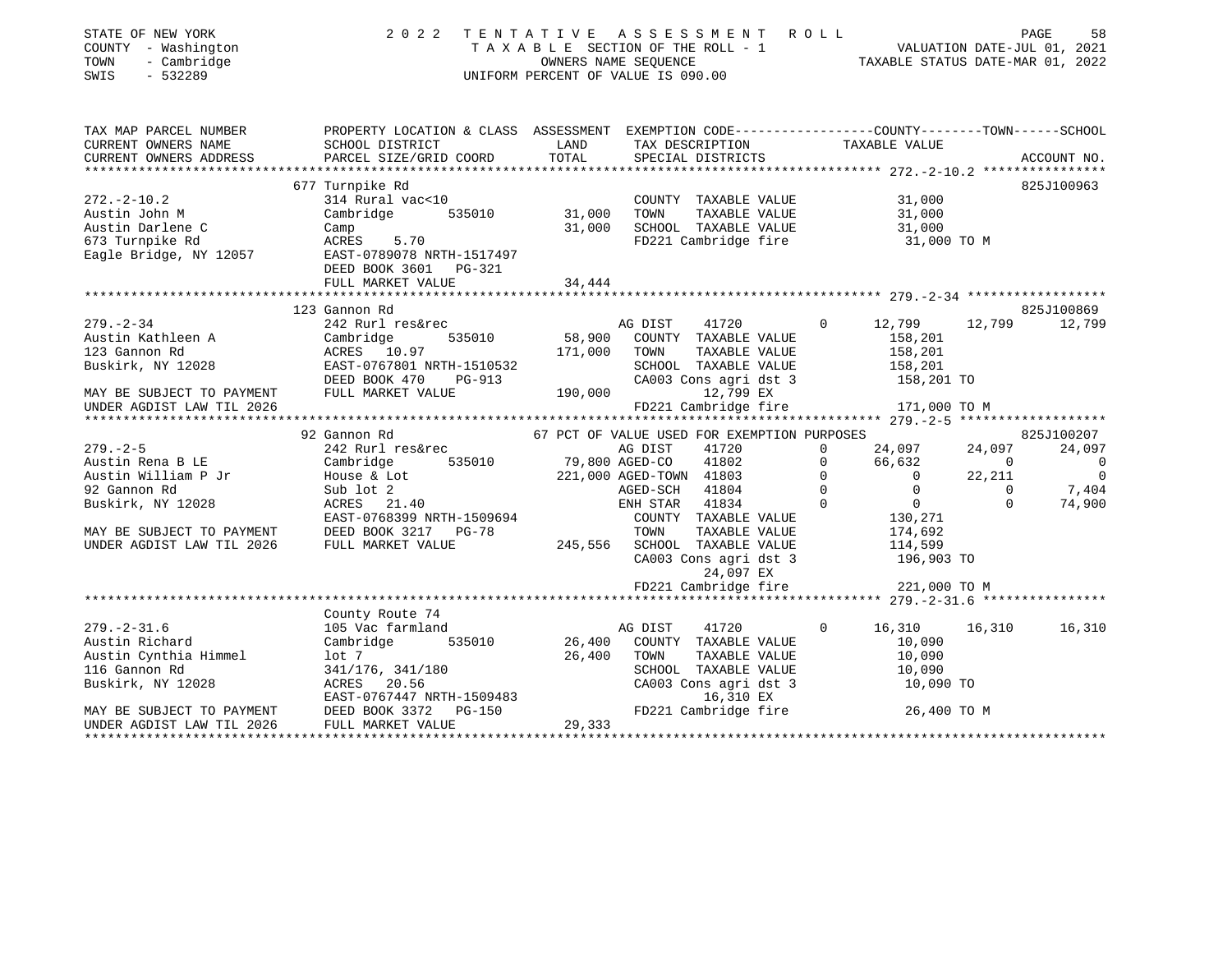| STATE OF NEW YORK   | 2022 TENTATIVE ASSESSMENT ROLL     |                                  | PAGE | 59 |
|---------------------|------------------------------------|----------------------------------|------|----|
| COUNTY - Washington | TAXABLE SECTION OF THE ROLL - 1    | VALUATION DATE-JUL 01, 2021      |      |    |
| - Cambridge<br>TOWN | OWNERS NAME SEOUENCE               | TAXABLE STATUS DATE-MAR 01, 2022 |      |    |
| - 532289<br>SWIS    | UNIFORM PERCENT OF VALUE IS 090.00 |                                  |      |    |

| TAX MAP PARCEL NUMBER<br>CURRENT OWNERS NAME<br>CURRENT OWNERS ADDRESS                                                    | PROPERTY LOCATION & CLASS ASSESSMENT<br>SCHOOL DISTRICT<br>PARCEL SIZE/GRID COORD                                                                                     | LAND<br>TOTAL                | EXEMPTION CODE-----------------COUNTY-------TOWN------SCHOOL<br>TAX DESCRIPTION<br>SPECIAL DISTRICTS                                                     | TAXABLE VALUE                                                                                                          |                       | ACCOUNT NO.      |
|---------------------------------------------------------------------------------------------------------------------------|-----------------------------------------------------------------------------------------------------------------------------------------------------------------------|------------------------------|----------------------------------------------------------------------------------------------------------------------------------------------------------|------------------------------------------------------------------------------------------------------------------------|-----------------------|------------------|
|                                                                                                                           |                                                                                                                                                                       |                              |                                                                                                                                                          |                                                                                                                        |                       |                  |
| $279. - 2 - 5.1$<br>Austin Richard T<br>116 Gannon Rd<br>Buskirk, NY 12028<br>MAY BE SUBJECT TO PAYMENT                   | Gannon Rd<br>312 Vac w/imprv<br>535010<br>Cambridge<br>Sub lot 1<br>ACRES 16.60<br>EAST-0768622 NRTH-1510515<br>DEED BOOK 3149 PG-107                                 | 126,100                      | AG DIST<br>41720<br>83,200 COUNTY TAXABLE VALUE<br>TOWN<br>TAXABLE VALUE<br>SCHOOL TAXABLE VALUE<br>CA003 Cons agri dst 3<br>63,187 EX                   | $\overline{0}$<br>63,187<br>62,913<br>62,913<br>62,913<br>62,913 TO                                                    | 63,187                | 63,187           |
| UNDER AGDIST LAW TIL 2026                                                                                                 | FULL MARKET VALUE                                                                                                                                                     |                              | 140,111 FD221 Cambridge fire                                                                                                                             | 126,100 TO M                                                                                                           |                       |                  |
| $270. - 1 - 8$<br>Bailey Allen R<br>Bailey Judith W<br>354 Gannon Rd<br>Buskirk, NY 12028                                 | Darwin Rd<br>322 Rural vac>10<br>Cambridge<br>535010<br>ACRES 38.43<br>EAST-0767428 NRTH-1518894<br>DEED BOOK 946<br>PG-284<br>FULL MARKET VALUE                      | 90,000<br>90,000<br>100,000  | COUNTY TAXABLE VALUE<br>TOWN<br>TAXABLE VALUE<br>SCHOOL TAXABLE VALUE<br>CA003 Cons agri dst 3<br>FD221 Cambridge fire                                   | 90,000<br>90,000<br>90,000<br>90,000 TO<br>90,000 TO M                                                                 |                       | 825J100419       |
|                                                                                                                           | 359 Gannon Rd                                                                                                                                                         |                              |                                                                                                                                                          |                                                                                                                        |                       | 825J100209       |
| $270. - 1 - 16$<br>Bailey Allen R<br>Bailey Judith W<br>359 Gannon Rd<br>Buskirk, NY 12028                                | 210 1 Family Res<br>Cambridge<br>535010<br>50 Ad<br>ACRES<br>3.26<br>EAST-0767626 NRTH-1516423<br>DEED BOOK 395<br>PG-332<br>FULL MARKET VALUE                        | 37,300<br>177,000<br>196,667 | <b>BAS STAR</b><br>41854<br>COUNTY TAXABLE VALUE<br>TOWN<br>TAXABLE VALUE<br>SCHOOL TAXABLE VALUE<br>CA003 Cons agri dst 3<br>FD221 Cambridge fire       | $\mathbf{0}$<br>$\overline{0}$<br>177,000<br>177,000<br>147,000<br>177,000 TO<br>177,000 TO M                          | $\Omega$              | 30,000           |
|                                                                                                                           | 50 Darwin Rd                                                                                                                                                          |                              |                                                                                                                                                          |                                                                                                                        |                       |                  |
| $270. - 1 - 16.1$<br>Bailey Bruce A<br>Lucia Leeann P<br>50 Darwin Rd<br>Cambridge, NY 12816<br>MAY BE SUBJECT TO PAYMENT | 241 Rural res&ag<br>535010<br>Cambridge<br>ACRES 36.71<br>EAST-0767304 NRTH-1516942<br>DEED BOOK 2618 PG-140<br>FULL MARKET VALUE                                     | 97,900 AG DIST<br>360,000    | <b>BAS STAR</b><br>41854<br>41720<br>COUNTY TAXABLE VALUE<br>TOWN<br>TAXABLE VALUE<br>SCHOOL TAXABLE VALUE<br>400,000 CA003 Cons agri dst 3<br>41,925 EX | $\mathbf 0$<br>$\mathbf 0$<br>$\mathbf 0$<br>41,925<br>318,075<br>318,075<br>288,075<br>318,075 TO                     | $\mathbf 0$<br>41,925 | 30,000<br>41,925 |
| UNDER AGDIST LAW TIL 2026                                                                                                 |                                                                                                                                                                       |                              | FD221 Cambridge fire                                                                                                                                     | 360,000 TO M                                                                                                           |                       |                  |
|                                                                                                                           | 6 King Rd                                                                                                                                                             |                              |                                                                                                                                                          |                                                                                                                        |                       | 825J100908       |
| $280. - 2 - 37$<br>Baker Martha E LE<br>Springer Linda<br>8 King Rd<br>Buskirk, NY 12028<br>***********************       | 210 1 Family Res<br>535010<br>Cambridge<br>House & Lot<br>810/294: 957/93<br>0.52<br>ACRES<br>EAST-0776713 NRTH-1504555<br>DEED BOOK 1907 PG-291<br>FULL MARKET VALUE | 205,000<br>227,778           | VETWAR CTS 41120<br>13,400 BAS STAR<br>41854<br>COUNTY TAXABLE VALUE<br>TAXABLE VALUE<br>TOWN<br>SCHOOL TAXABLE VALUE<br>FD221 Cambridge fire            | $\mathbf{0}$<br>30,750<br>$\mathbf 0$<br>$\overline{0}$<br>174,250<br>178,000<br>169,000<br>205,000 TO<br>205,000 TO M | 27,000<br>$\Omega$    | 6,000<br>30,000  |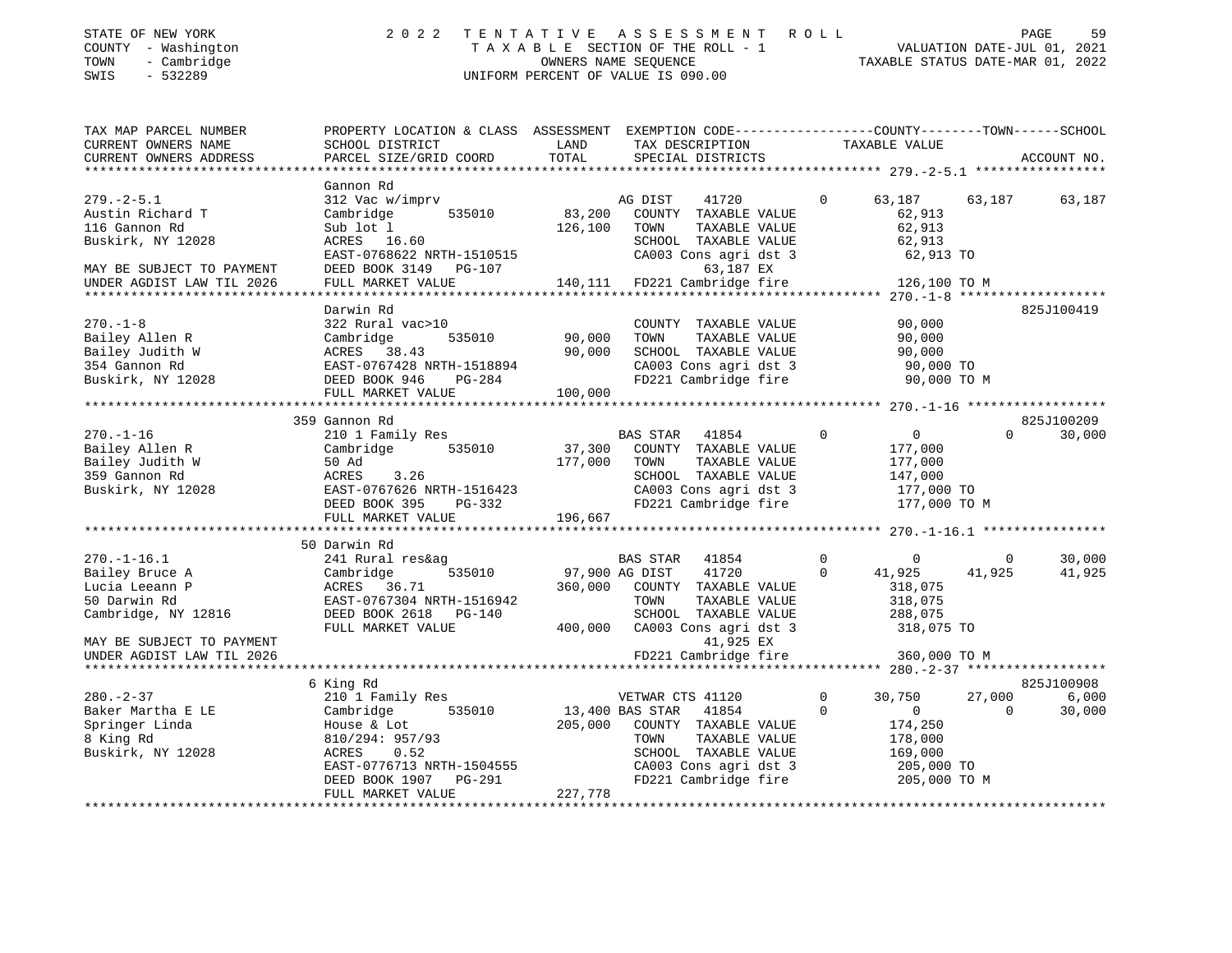| STATE OF NEW YORK<br>COUNTY - Washington<br>TOWN<br>- Cambridge<br>$-532289$<br>SWIS | 2022                                                                                            |         | TENTATIVE ASSESSMENT ROLL<br>UNIFORM PERCENT OF VALUE IS 090.00 |                                |          | 60<br>PAGE  |
|--------------------------------------------------------------------------------------|-------------------------------------------------------------------------------------------------|---------|-----------------------------------------------------------------|--------------------------------|----------|-------------|
| TAX MAP PARCEL NUMBER                                                                | PROPERTY LOCATION & CLASS ASSESSMENT EXEMPTION CODE---------------COUNTY-------TOWN------SCHOOL |         |                                                                 |                                |          |             |
| CURRENT OWNERS NAME                                                                  | SCHOOL DISTRICT                                                                                 | LAND    | TAX DESCRIPTION TAXABLE VALUE                                   |                                |          |             |
| CURRENT OWNERS ADDRESS                                                               | PARCEL SIZE/GRID COORD                                                                          | TOTAL   | SPECIAL DISTRICTS                                               |                                |          | ACCOUNT NO. |
|                                                                                      | 29 DeMarco Ln                                                                                   |         |                                                                 |                                |          |             |
| $271. - 3 - 7.5$                                                                     | 210 1 Family Res                                                                                |         | BAS STAR<br>41854                                               | $\mathbf 0$<br>$\overline{0}$  | $\Omega$ | 30,000      |
| Baker Paul                                                                           | 535010<br>Cambridge                                                                             |         | 24,000 COUNTY TAXABLE VALUE                                     | 220,900                        |          |             |
| Baker Catherine                                                                      | Land                                                                                            |         | 220,900 TOWN<br>TAXABLE VALUE                                   | 220,900                        |          |             |
| 29 DeMarco Ln                                                                        | ACRES 1.00 BANK 999                                                                             |         | SCHOOL TAXABLE VALUE                                            | 190,900                        |          |             |
| Buskirk, NY 12028                                                                    | EAST-0780987 NRTH-1517007                                                                       |         | CA003 Cons agri dst 3                                           | 220,900 TO                     |          |             |
|                                                                                      | DEED BOOK 711 PG-89                                                                             |         | FD221 Cambridge fire                                            | 220,900 TO M                   |          |             |
|                                                                                      | FULL MARKET VALUE                                                                               | 245,444 |                                                                 |                                |          |             |
|                                                                                      | DeMarco Ln                                                                                      |         |                                                                 |                                |          |             |
| $271. - 3 - 7.10$                                                                    | 311 Res vac land                                                                                |         | COUNTY TAXABLE VALUE                                            | 27,600                         |          |             |
| Baker Paul                                                                           | Cambridge<br>535010                                                                             | 27,600  | TAXABLE VALUE<br>TOWN                                           | 27,600                         |          |             |
| Baker Catherine                                                                      | FRNT 407.00 DPTH                                                                                | 27,600  | SCHOOL TAXABLE VALUE                                            | 27,600                         |          |             |
| 29 DeMarco Ln                                                                        | ACRES 8.78                                                                                      |         | CA003 Cons agri dst 3                                           | 27,600 TO                      |          |             |
| Buskirk, NY 12028                                                                    | EAST-0780917 NRTH-1516901                                                                       |         | FD221 Cambridge fire 27,600 TO M                                |                                |          |             |
|                                                                                      | DEED BOOK 3987 PG-273                                                                           |         |                                                                 |                                |          |             |
|                                                                                      | FULL MARKET VALUE                                                                               | 30,667  |                                                                 |                                |          |             |
|                                                                                      |                                                                                                 |         |                                                                 |                                |          |             |
|                                                                                      | 577 King Ln                                                                                     |         |                                                                 |                                |          |             |
| $271. - 3 - 7.13$<br>Baker Paul                                                      | 105 Vac farmland<br>Cambridge<br>535010                                                         | 84,000  | AG DIST<br>41720<br>COUNTY TAXABLE VALUE                        | $\mathbf 0$<br>3,199<br>80,801 | 3,199    | 3,199       |
| Baker Catherine                                                                      | FRNT 200.00 DPTH                                                                                | 84,000  | TOWN<br>TAXABLE VALUE                                           | 80,801                         |          |             |
| 29 DeMarco Lane                                                                      | ACRES 50.17                                                                                     |         | SCHOOL TAXABLE VALUE                                            | 80,801                         |          |             |
| Buskirk, NY 12028                                                                    | EAST-0779027 NRTH-1517285                                                                       |         | CA003 Cons agri dst 3                                           | 80,801 TO                      |          |             |
|                                                                                      | DEED BOOK 20200 PG-1772                                                                         |         | 3,199 EX                                                        |                                |          |             |
| MAY BE SUBJECT TO PAYMENT                                                            | FULL MARKET VALUE                                                                               |         | 93,333 FD221 Cambridge fire                                     | 84,000 TO M                    |          |             |
| UNDER AGDIST LAW TIL 2026                                                            |                                                                                                 |         |                                                                 |                                |          |             |
|                                                                                      |                                                                                                 |         |                                                                 |                                |          |             |
|                                                                                      | 725 Lees Crossing Rd                                                                            |         |                                                                 |                                |          |             |
| $288. - 1 - 3.3$                                                                     | 270 Mfg housing                                                                                 |         | AG DIST<br>41720                                                | $\Omega$<br>63,000             | 63,000   | 63,000      |
| Baker Ronald E LE                                                                    | Cambridge<br>535010                                                                             |         | 98,400 ENH STAR 41834                                           | $\Omega$<br>$\overline{0}$     | $\Omega$ | 60,100      |
| Baker Donna Lee LE                                                                   | House & Land                                                                                    |         | 123,100 COUNTY TAXABLE VALUE                                    | 60,100                         |          |             |
| 725 Lees Crossing Rd                                                                 | ACRES 37.10                                                                                     |         | TOWN<br>TAXABLE VALUE                                           | 60,100<br>$\overline{0}$       |          |             |
| Johnsonville, NY 12094                                                               | EAST-0762048 NRTH-1504333<br>DEED BOOK 3805 PG-95                                               |         | SCHOOL TAXABLE VALUE<br>CA003 Cons agri dst 3                   | 60,100 TO                      |          |             |
| MAY BE SUBJECT TO PAYMENT                                                            | FULL MARKET VALUE                                                                               | 136,778 | 63,000 EX                                                       |                                |          |             |
| UNDER AGDIST LAW TIL 2026                                                            |                                                                                                 |         | FD221 Cambridge fire                                            | 123,100 TO M                   |          |             |
|                                                                                      |                                                                                                 |         |                                                                 |                                |          |             |
|                                                                                      | King Rd/e Off                                                                                   |         |                                                                 |                                |          | 825J100853  |
| $263. - 2 - 7$                                                                       | 323 Vacant rural                                                                                |         | COUNTY TAXABLE VALUE                                            | 9,200                          |          |             |
| Banzhaf Revocable Trust                                                              | Cambridge<br>535010                                                                             | 9,200   | TOWN<br>TAXABLE VALUE                                           | 9,200                          |          |             |
| 116 Blueberry Rd                                                                     | Wood Lot                                                                                        | 9,200   | SCHOOL TAXABLE VALUE                                            | 9,200                          |          |             |
| Copper Hill, TN 37317                                                                | ACRES 10.30                                                                                     |         | FD221 Cambridge fire                                            | 9,200 TO M                     |          |             |

FULL MARKET VALUE 10,222 \*\*\*\*\*\*\*\*\*\*\*\*\*\*\*\*\*\*\*\*\*\*\*\*\*\*\*\*\*\*\*\*\*\*\*\*\*\*\*\*\*\*\*\*\*\*\*\*\*\*\*\*\*\*\*\*\*\*\*\*\*\*\*\*\*\*\*\*\*\*\*\*\*\*\*\*\*\*\*\*\*\*\*\*\*\*\*\*\*\*\*\*\*\*\*\*\*\*\*\*\*\*\*\*\*\*\*\*\*\*\*\*\*\*\*\*\*\*\*\*\*\*\*\*\*\*\*\*\*\*\*\*

EAST-0786555 NRTH-1524777

DEED BOOK 843 PG-26

60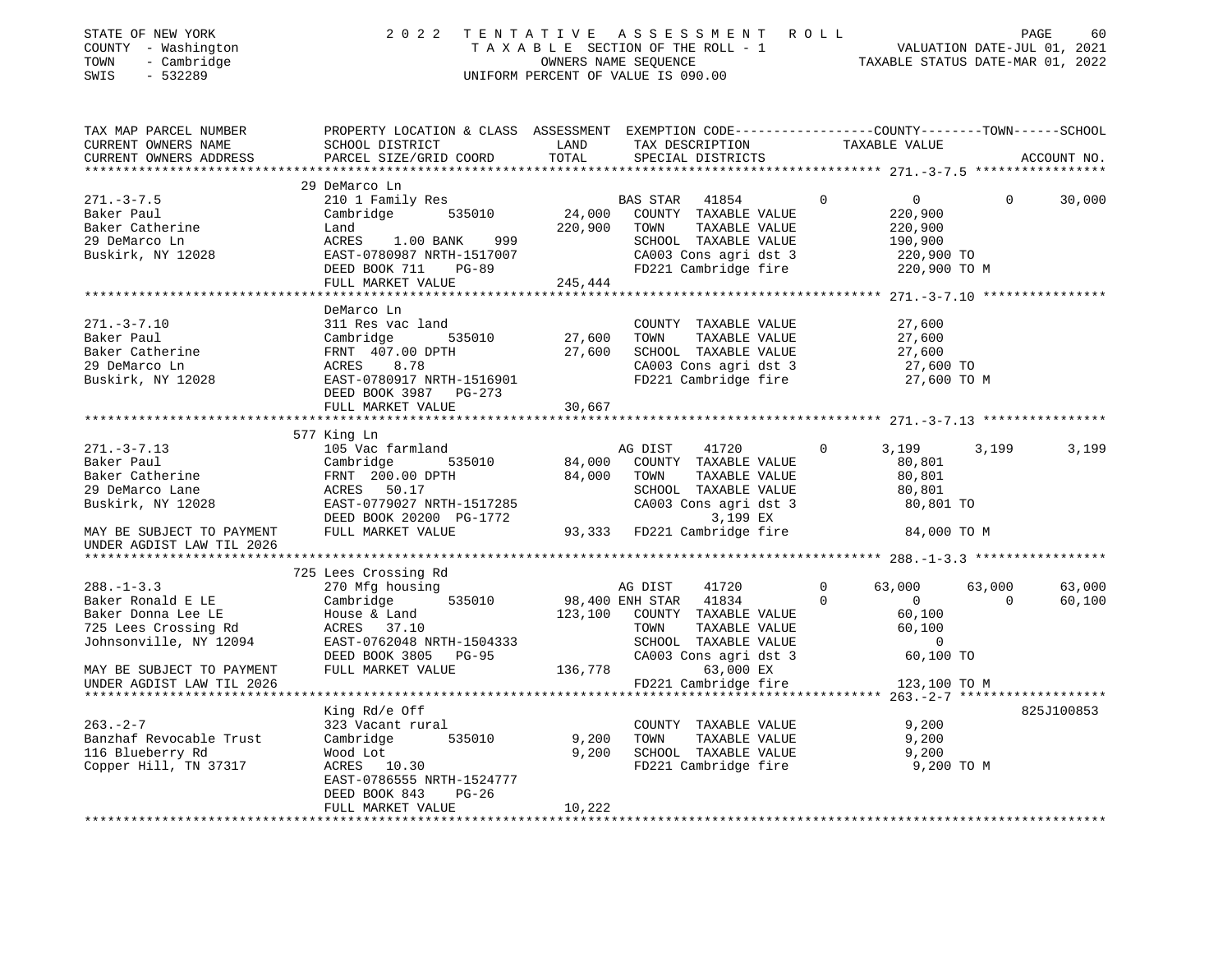| STATE OF NEW YORK |                     | 2022 TENTATIVE ASSESSMENT ROLL     |                      |  |                                  | PAGE | 61 |
|-------------------|---------------------|------------------------------------|----------------------|--|----------------------------------|------|----|
|                   | COUNTY - Washington | TAXABLE SECTION OF THE ROLL - 1    |                      |  | VALUATION DATE-JUL 01, 2021      |      |    |
| TOWN              | - Cambridge         |                                    | OWNERS NAME SEOUENCE |  | TAXABLE STATUS DATE-MAR 01, 2022 |      |    |
| SWIS              | - 532289            | UNIFORM PERCENT OF VALUE IS 090.00 |                      |  |                                  |      |    |

| TAX MAP PARCEL NUMBER                                                                                                                                                                                                                  | PROPERTY LOCATION & CLASS ASSESSMENT EXEMPTION CODE---------------COUNTY-------TOWN-----SCHOOL                            |                                                 |                                                                                                      |                |                                                                                                                                                                                                                            |                |             |
|----------------------------------------------------------------------------------------------------------------------------------------------------------------------------------------------------------------------------------------|---------------------------------------------------------------------------------------------------------------------------|-------------------------------------------------|------------------------------------------------------------------------------------------------------|----------------|----------------------------------------------------------------------------------------------------------------------------------------------------------------------------------------------------------------------------|----------------|-------------|
| CURRENT OWNERS NAME                                                                                                                                                                                                                    | SCHOOL DISTRICT                                                                                                           | LAND                                            | TAX DESCRIPTION                                                                                      |                | TAXABLE VALUE                                                                                                                                                                                                              |                |             |
| CURRENT OWNERS ADDRESS                                                                                                                                                                                                                 | PARCEL SIZE/GRID COORD                                                                                                    | TOTAL                                           | SPECIAL DISTRICTS                                                                                    |                |                                                                                                                                                                                                                            |                | ACCOUNT NO. |
|                                                                                                                                                                                                                                        |                                                                                                                           |                                                 |                                                                                                      |                |                                                                                                                                                                                                                            |                |             |
|                                                                                                                                                                                                                                        | 917 Turnpike Rd                                                                                                           |                                                 | 70 PCT OF VALUE USED FOR EXEMPTION PURPOSES                                                          |                |                                                                                                                                                                                                                            |                | 825J100213  |
| $263. - 2 - 16$                                                                                                                                                                                                                        | 242 Rurl res&rec<br>Cambridge 535010 96,000 AGED-ALL 41800 0<br>Rural Residence 302,900 ENH STAR 41834 905<br>RURAL 25.00 |                                                 |                                                                                                      |                | $\begin{array}{cccc} 53\, , 008 & \quad & 45\, , 000 & \quad & 10\, , 000 \\ 79\, , 511 & \quad & 83\, , 515 & \quad & 101\, , 015 \end{array}$<br>$\begin{bmatrix} 53,032 \\ 79,511 \\ 0 \\ 170,381 \\ 385 \end{bmatrix}$ |                |             |
| Banzhaf Revocable Trust Charlo Cambridge                                                                                                                                                                                               |                                                                                                                           |                                                 |                                                                                                      |                | 79,511 83,515                                                                                                                                                                                                              |                | 74,900      |
| Copper Hill, TN 37317                                                                                                                                                                                                                  | ACRES 35.20                                                                                                               |                                                 |                                                                                                      |                |                                                                                                                                                                                                                            | $\overline{0}$ |             |
|                                                                                                                                                                                                                                        |                                                                                                                           |                                                 |                                                                                                      |                |                                                                                                                                                                                                                            |                |             |
|                                                                                                                                                                                                                                        |                                                                                                                           |                                                 |                                                                                                      |                |                                                                                                                                                                                                                            |                |             |
|                                                                                                                                                                                                                                        |                                                                                                                           |                                                 |                                                                                                      |                |                                                                                                                                                                                                                            |                |             |
| COUNTY TAXABLE VALUE 170,381<br>EAST-0788225 NRTH-1523876 TOWN TAXABLE VALUE 174,385<br>DEED BOOK 843 PG-26 SCHOOL TAXABLE VALUE 116,985<br>FULL MARKET VALUE 336,556 FD221 Cambridge fire 302,900 TO M<br>*************************** |                                                                                                                           |                                                 |                                                                                                      |                |                                                                                                                                                                                                                            |                |             |
|                                                                                                                                                                                                                                        |                                                                                                                           |                                                 |                                                                                                      |                |                                                                                                                                                                                                                            |                |             |
|                                                                                                                                                                                                                                        | 14 County Route 59A                                                                                                       |                                                 |                                                                                                      |                | $\overline{0}$                                                                                                                                                                                                             |                | 825J100192  |
| $279. - 2 - 19$                                                                                                                                                                                                                        | 210 1 Family Res                                                                                                          | $\begin{array}{c} 24,000 \\ 112,00 \end{array}$ | ENH STAR 41834                                                                                       | $\overline{0}$ |                                                                                                                                                                                                                            | $\Omega$       | 74,900      |
| Baratto Diane                                                                                                                                                                                                                          | 535010<br>Cambridge                                                                                                       |                                                 | COUNTY TAXABLE VALUE                                                                                 |                | 113,900                                                                                                                                                                                                                    |                |             |
| 14 County Route 59A                                                                                                                                                                                                                    | H & L                                                                                                                     | 113,900                                         | TOWN<br>TAXABLE VALUE                                                                                |                | 113,900                                                                                                                                                                                                                    |                |             |
| Buskirk, NY 12028                                                                                                                                                                                                                      | FRNT 73.00 DPTH 143.00                                                                                                    |                                                 | SCHOOL TAXABLE VALUE                                                                                 |                | 39,000                                                                                                                                                                                                                     |                |             |
|                                                                                                                                                                                                                                        | FRNT 73.00 DPTH 143.00<br>EAST-0766444 NRTH-1506696<br>DEED BOOK 2970 PG-21                                               |                                                 |                                                                                                      |                |                                                                                                                                                                                                                            |                |             |
|                                                                                                                                                                                                                                        |                                                                                                                           |                                                 | SCHOOL TAXABLE VALUE 39,000<br>CA003 Cons agri dst 3 113,900 TO<br>FD221 Cambridge fire 113,900 TO M |                |                                                                                                                                                                                                                            |                |             |
|                                                                                                                                                                                                                                        | FULL MARKET VALUE                                                                                                         | 126,556                                         |                                                                                                      |                |                                                                                                                                                                                                                            |                |             |
|                                                                                                                                                                                                                                        |                                                                                                                           |                                                 |                                                                                                      |                |                                                                                                                                                                                                                            |                |             |
|                                                                                                                                                                                                                                        | 648 South Cambridge Rd                                                                                                    |                                                 |                                                                                                      |                |                                                                                                                                                                                                                            |                |             |
| $279. - 1 - 10.6$                                                                                                                                                                                                                      | 240 Rural res                                                                                                             |                                                 | AG DIST 41720                                                                                        | $\Omega$       | 88,593 88,593                                                                                                                                                                                                              |                | 88,593      |
| Barot Lenora                                                                                                                                                                                                                           | Greenwich                                                                                                                 | 533401 318,700                                  | COUNTY TAXABLE VALUE                                                                                 |                | 1056,407                                                                                                                                                                                                                   |                |             |
| Ligon Lee                                                                                                                                                                                                                              | ACRES 178.93 BANK 997                                                                                                     | 1145,000                                        | TOWN<br>TAXABLE VALUE                                                                                |                | 1056,407                                                                                                                                                                                                                   |                |             |
| 648 South Cambridge Rd                                                                                                                                                                                                                 | EAST-0758116 NRTH-1507801                                                                                                 |                                                 | SCHOOL TAXABLE VALUE                                                                                 |                | 1056,407                                                                                                                                                                                                                   |                |             |
| Johnsonville, NY 12094                                                                                                                                                                                                                 | DEED BOOK 2986 PG-159                                                                                                     |                                                 | CA003 Cons agri dst 3                                                                                |                | 1056,407 TO                                                                                                                                                                                                                |                |             |
|                                                                                                                                                                                                                                        | FULL MARKET VALUE                                                                                                         | 1272, 222                                       | 88,593 EX                                                                                            |                |                                                                                                                                                                                                                            |                |             |
| MAY BE SUBJECT TO PAYMENT                                                                                                                                                                                                              |                                                                                                                           |                                                 | FD221 Cambridge fire                                                                                 |                | 1145,000 TO M                                                                                                                                                                                                              |                |             |
| UNDER AGDIST LAW TIL 2026                                                                                                                                                                                                              |                                                                                                                           |                                                 |                                                                                                      |                |                                                                                                                                                                                                                            |                |             |
|                                                                                                                                                                                                                                        |                                                                                                                           |                                                 |                                                                                                      |                |                                                                                                                                                                                                                            |                |             |
|                                                                                                                                                                                                                                        | 67 Stage Rd                                                                                                               |                                                 |                                                                                                      |                |                                                                                                                                                                                                                            |                | 825J100257  |
| $280. - 2 - 13$                                                                                                                                                                                                                        | 210 1 Family Res                                                                                                          |                                                 | BAS STAR 41854                                                                                       | $\Omega$       | $\overline{0}$                                                                                                                                                                                                             | $\Omega$       | 30,000      |
| Barrier Rebecca Sue                                                                                                                                                                                                                    | Cambridge 535010                                                                                                          |                                                 | 26,300 COUNTY TAXABLE VALUE                                                                          |                | 104,100                                                                                                                                                                                                                    |                |             |
| 67 Stage Rd                                                                                                                                                                                                                            | H & L                                                                                                                     | 104,100                                         | TOWN<br>TAXABLE VALUE                                                                                |                | 104,100                                                                                                                                                                                                                    |                |             |
| Buskirk, NY 12028                                                                                                                                                                                                                      |                                                                                                                           |                                                 | SCHOOL TAXABLE VALUE<br>SCHOOL TAXABLE VALUE<br>CA003 Cons agri dst 3                                |                | 74,100                                                                                                                                                                                                                     |                |             |
|                                                                                                                                                                                                                                        |                                                                                                                           |                                                 |                                                                                                      |                | 104,100 TO                                                                                                                                                                                                                 |                |             |
|                                                                                                                                                                                                                                        | H & L<br>ACRES 0.45 BANK 999<br>EAST-0778870 NRTH-1506050<br>---- poor 2050 PG-318                                        |                                                 | FD221 Cambridge fire                                                                                 |                | 104,100 TO M                                                                                                                                                                                                               |                |             |
|                                                                                                                                                                                                                                        | FULL MARKET VALUE                                                                                                         | 115,667                                         |                                                                                                      |                |                                                                                                                                                                                                                            |                |             |
|                                                                                                                                                                                                                                        |                                                                                                                           |                                                 |                                                                                                      |                |                                                                                                                                                                                                                            |                |             |
|                                                                                                                                                                                                                                        | 852 State Route 372                                                                                                       |                                                 |                                                                                                      |                |                                                                                                                                                                                                                            |                | 825J100239  |
| $246. - 1 - 7$                                                                                                                                                                                                                         | 210 1 Family Res                                                                                                          |                                                 | VET WAR CT 41121                                                                                     | $\overline{0}$ | 18,465                                                                                                                                                                                                                     | 18,465         | $\Omega$    |
| Barry Timothy N                                                                                                                                                                                                                        | Greenwich                                                                                                                 | 533401 46,100 BAS STAR                          | 41854                                                                                                | $\Omega$       | $0 \qquad \qquad$                                                                                                                                                                                                          | $\Omega$       | 30,000      |
| Carpenter-Barry Lori                                                                                                                                                                                                                   | H & L                                                                                                                     |                                                 | 123,100 COUNTY TAXABLE VALUE                                                                         |                | 104,635                                                                                                                                                                                                                    |                |             |
| 852 State Route 372                                                                                                                                                                                                                    | Porch                                                                                                                     |                                                 | TAXABLE VALUE<br>TOWN                                                                                |                | 104,635                                                                                                                                                                                                                    |                |             |
| Greenwich, NY 12834                                                                                                                                                                                                                    | 5.51 BANK 998<br>ACRES                                                                                                    |                                                 | SCHOOL TAXABLE VALUE 93,100<br>CA003 Cons agri dst 3 123,100 TO                                      |                |                                                                                                                                                                                                                            |                |             |
|                                                                                                                                                                                                                                        | EAST-0773721 NRTH-1543535                                                                                                 |                                                 |                                                                                                      |                |                                                                                                                                                                                                                            |                |             |
|                                                                                                                                                                                                                                        | DEED BOOK 892<br><b>PG-200</b>                                                                                            |                                                 | FD221 Cambridge fire                                                                                 |                | 123,100 TO M                                                                                                                                                                                                               |                |             |
|                                                                                                                                                                                                                                        | FULL MARKET VALUE                                                                                                         | 136,778                                         |                                                                                                      |                |                                                                                                                                                                                                                            |                |             |
|                                                                                                                                                                                                                                        |                                                                                                                           |                                                 |                                                                                                      |                |                                                                                                                                                                                                                            |                |             |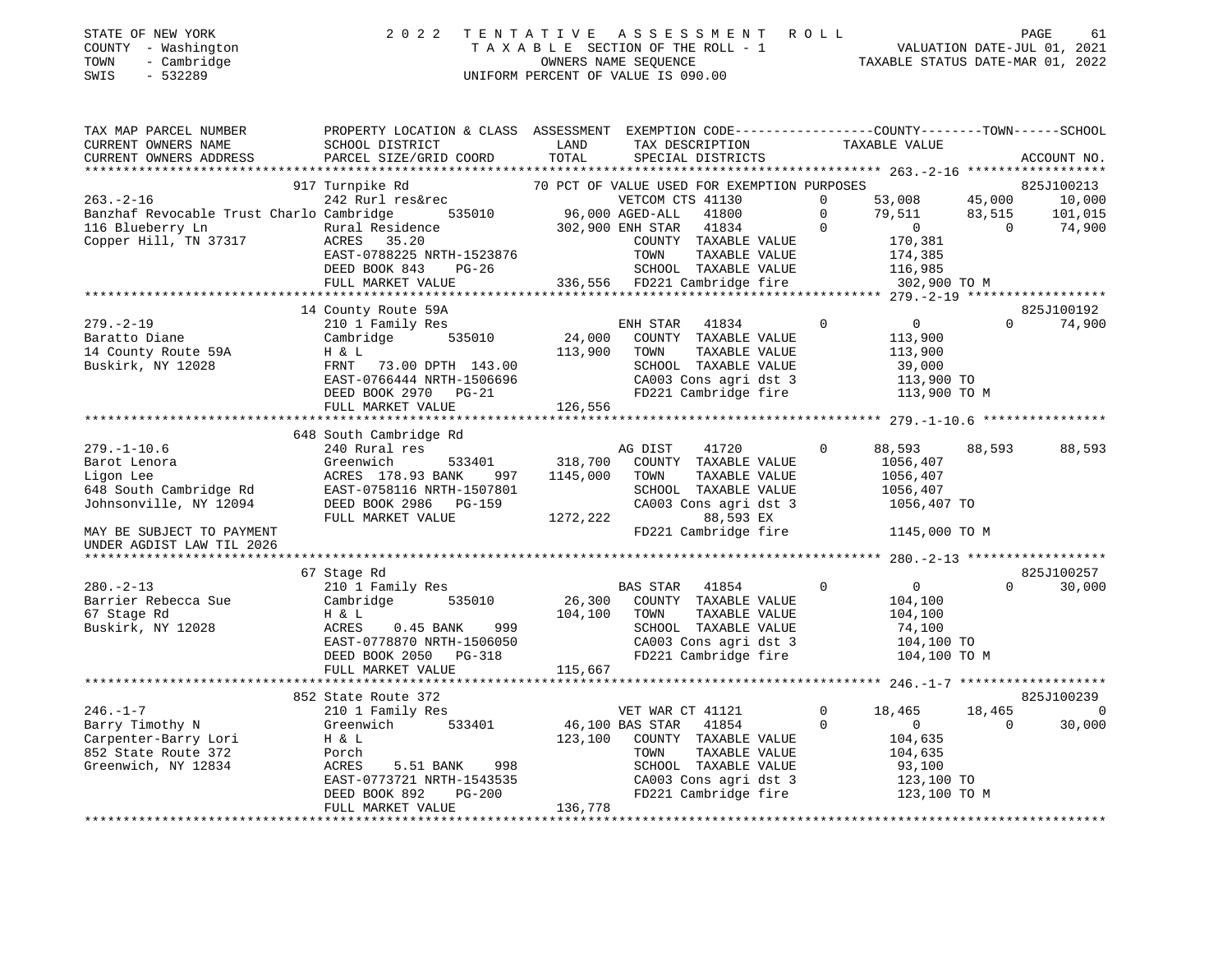|      | STATE OF NEW YORK   | 2022 TENTATIVE ASSESSMENT ROLL     |                                  | PAGE | 62 |
|------|---------------------|------------------------------------|----------------------------------|------|----|
|      | COUNTY - Washington | TAXABLE SECTION OF THE ROLL - 1    | VALUATION DATE-JUL 01, 2021      |      |    |
| TOWN | - Cambridge         | OWNERS NAME SEOUENCE               | TAXABLE STATUS DATE-MAR 01, 2022 |      |    |
| SWIS | - 532289            | UNIFORM PERCENT OF VALUE IS 090.00 |                                  |      |    |

# UNIFORM PERCENT OF VALUE IS 090.00

TAX MAP PARCEL NUMBER PROPERTY LOCATION & CLASS ASSESSMENT EXEMPTION CODE------------------COUNTY--------TOWN------SCHOOL

62

| CURRENT OWNERS NAME     | SCHOOL DISTRICT                                    | LAND                         | TAX DESCRIPTION                                                                                                     |                      | TAXABLE VALUE            |          |               |
|-------------------------|----------------------------------------------------|------------------------------|---------------------------------------------------------------------------------------------------------------------|----------------------|--------------------------|----------|---------------|
| CURRENT OWNERS ADDRESS  | PARCEL SIZE/GRID COORD                             | TOTAL                        | SPECIAL DISTRICTS                                                                                                   |                      |                          |          | ACCOUNT NO.   |
|                         |                                                    |                              |                                                                                                                     |                      |                          |          |               |
|                         | 169 Stump Church Rd                                |                              |                                                                                                                     |                      |                          |          | 825J100813    |
| $254. - 1 - 21$         | 210 1 Family Res                                   |                              | <b>BAS STAR</b><br>41854                                                                                            | $\mathbf{0}$         | $\overline{0}$           | $\Omega$ | 30,000        |
| Bass Alexander          | 535010<br>Cambridge                                |                              | 25,000 COUNTY TAXABLE VALUE                                                                                         |                      | 164,000                  |          |               |
| Kronick Rani            | House                                              | 164,000                      | TOWN<br>TAXABLE VALUE                                                                                               |                      | 164,000                  |          |               |
| 169 Stump Church Rd     | ACRES<br>1.00                                      |                              | SCHOOL TAXABLE VALUE                                                                                                |                      | 134,000                  |          |               |
| Greenwich, NY 12834     |                                                    |                              |                                                                                                                     |                      |                          |          |               |
|                         |                                                    |                              | SCHOOL TAXABLE VALUE 134,000<br>CA003 Cons agri dst 3 164,000 TO<br>FD221 Cambridge fire 164,000 TO M               |                      |                          |          |               |
|                         |                                                    |                              |                                                                                                                     |                      |                          |          |               |
|                         |                                                    |                              |                                                                                                                     |                      |                          |          |               |
|                         | 518 Center Cambridge Rd                            |                              |                                                                                                                     |                      |                          |          | 825J100220    |
| $270. - 1 - 23$         | 210 1 Family Res                                   |                              | CW_10_VET/ 41152                                                                                                    | $\overline{0}$       | 8,000                    | $\Omega$ | $\mathcal{C}$ |
| Bates Gary              | 535010 30,000 ENH STAR<br>Cambridge                |                              | 41834                                                                                                               | $\Omega$             | $\overline{\phantom{0}}$ | $\Omega$ | 74,900        |
| Bates Martha            | 831/215                                            |                              | 167,200 CW_10_VET/ 41153                                                                                            | $\Omega$             | $\overline{0}$           | 8,000    |               |
| 518 Center Cambridge Rd | ACRES<br>2.00                                      |                              | COUNTY TAXABLE VALUE                                                                                                |                      | 159,200                  |          |               |
| Cambridge, NY 12816     | EAST-0766928 NRTH-1516490                          |                              | TOWN<br>TAXABLE VALUE                                                                                               |                      | 159,200                  |          |               |
|                         | DEED BOOK 440 PG-486                               |                              | SCHOOL TAXABLE VALUE                                                                                                |                      | 92,300                   |          |               |
|                         | FULL MARKET VALUE                                  |                              | 185,778 FD221 Cambridge fire                                                                                        |                      | 167,200 TO M             |          |               |
|                         |                                                    |                              |                                                                                                                     |                      |                          |          |               |
|                         | 1542 County Route 59                               |                              |                                                                                                                     |                      |                          |          | 825J100532    |
| $255. - 1 - 17$         | 210 1 Family Res                                   |                              | VETWAR CTS 41120                                                                                                    | $\circ$              | 33,000                   | 27,000   | 6,000         |
| Bates John LE           | Cambridge 535010                                   | VETWAR CT<br>27,000 BAS STAR | 41854                                                                                                               | $\Omega$             | $\overline{0}$           | $\Omega$ | 30,000        |
| Nichols Joel            | H & Lot                                            | 251,100                      | COUNTY TAXABLE VALUE                                                                                                |                      | 218,100                  |          |               |
| 1542 County Route 59    | ACRES 1.40                                         |                              | TAXABLE VALUE<br>TOWN                                                                                               |                      | 224,100                  |          |               |
|                         | Cambridge, NY 12816-9314 EAST-0783902 NRTH-1528553 |                              | SCHOOL TAXABLE VALUE                                                                                                |                      | 215,100                  |          |               |
|                         | DEED BOOK 3133 PG-176                              |                              |                                                                                                                     |                      | 251,100 TO               |          |               |
|                         | FULL MARKET VALUE                                  |                              | CA003 Cons agri dst 3<br>279,000 FD221 Cambridge fire                                                               |                      | 251,100 TO M             |          |               |
|                         |                                                    |                              |                                                                                                                     |                      |                          |          |               |
|                         | County Route 59                                    |                              |                                                                                                                     |                      |                          |          | 825J100947    |
| $255. - 1 - 16.1$       | 314 Rural vac<10                                   |                              | COUNTY TAXABLE VALUE                                                                                                |                      | 34,400                   |          |               |
| Bates John W            | Cambridge 535010                                   | 34,400                       | TOWN<br>TAXABLE VALUE                                                                                               |                      | 34,400                   |          |               |
| Bates Jane N            |                                                    | 34,400                       | SCHOOL TAXABLE VALUE                                                                                                |                      | 34,400                   |          |               |
| 1542 County Route 59    | Vl<br>ACRES 6.61                                   |                              |                                                                                                                     |                      |                          |          |               |
|                         | EAST-0784290 NRTH-1529002                          |                              | CA003 Cons agri dst 3<br>FD221 Cambridge fire                                                                       |                      | 34,400 TO                |          |               |
| Cambridge, NY 12816     |                                                    |                              |                                                                                                                     |                      | 34,400 TO M              |          |               |
|                         | DEED BOOK 799<br>$PG-235$                          | 38,222                       |                                                                                                                     |                      |                          |          |               |
|                         | FULL MARKET VALUE                                  |                              |                                                                                                                     |                      |                          |          |               |
|                         |                                                    |                              |                                                                                                                     |                      |                          |          |               |
|                         | 475 Turnpike Rd<br>210 1 Family Res                |                              |                                                                                                                     |                      | $\overline{0}$           |          | 825J100472    |
| $272. - 2 - 18$         |                                                    |                              | 41854<br><b>BAS STAR</b>                                                                                            | $\circ$              |                          | $\Omega$ | 30,000        |
| Battis Susan            | Cambridge                                          |                              | 535010               35,300    COUNTY   TAXABLE  VALUE<br>NK         999        129,400    TOWN      TAXABLE  VALUE |                      | 129,400                  |          |               |
| Mormino Frank           | ACRES<br>2.66 BANK                                 |                              |                                                                                                                     |                      | 129,400                  |          |               |
| 475 Turnpike Rd         | EAST-0788034 NRTH-1513519                          |                              | SCHOOL TAXABLE VALUE                                                                                                |                      | 99,400                   |          |               |
| Buskirk, NY 12028       | DEED BOOK 3042    PG-284                           |                              | FD221 Cambridge fire                                                                                                |                      | 129,400 TO M             |          |               |
|                         | FULL MARKET VALUE                                  | 143,778                      |                                                                                                                     |                      |                          |          |               |
|                         |                                                    |                              | *************************************                                                                               | ******************** |                          |          |               |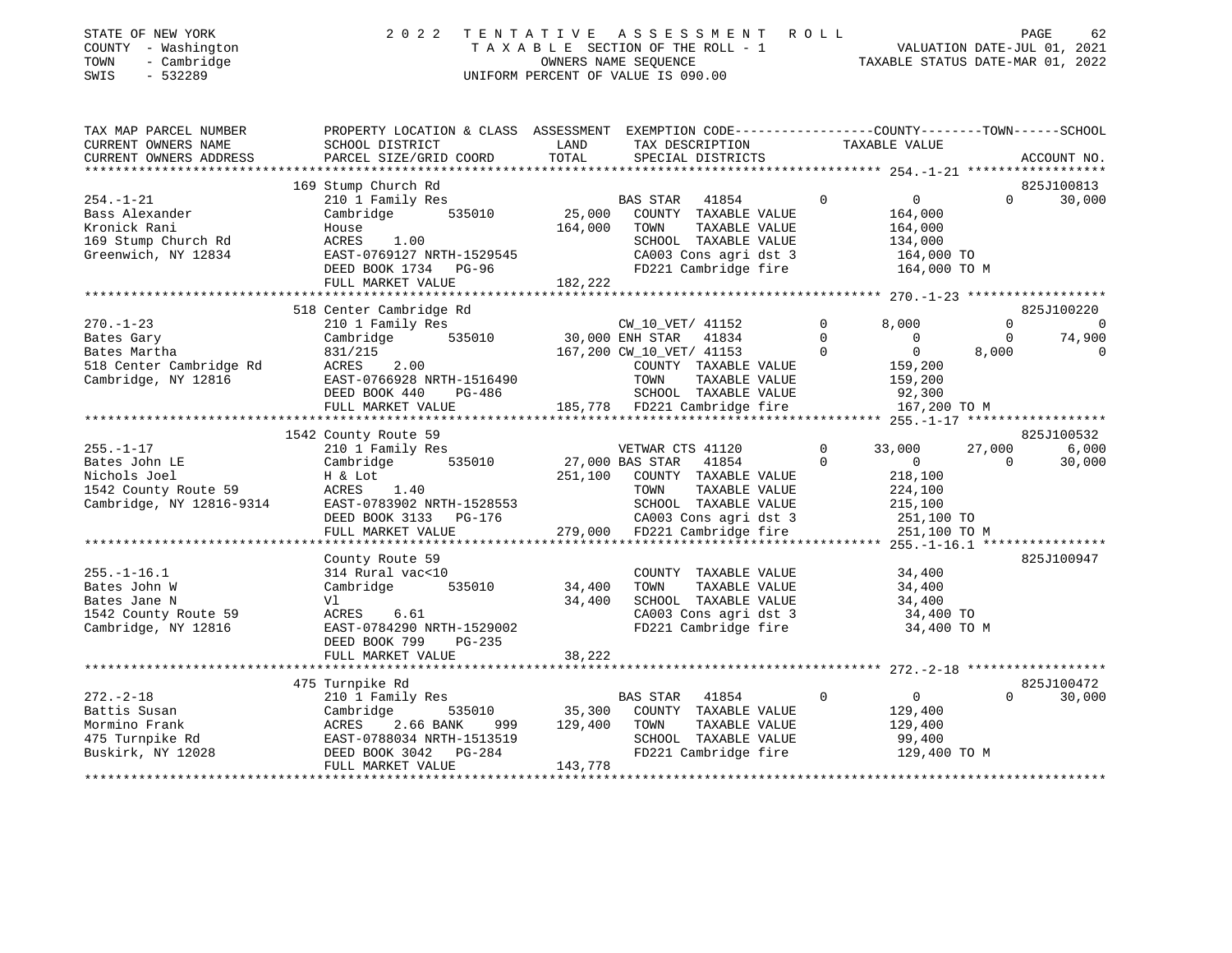| TAX MAP PARCEL NUMBER<br>PROPERTY LOCATION & CLASS ASSESSMENT EXEMPTION CODE---------------COUNTY-------TOWN------SCHOOL<br>CURRENT OWNERS NAME<br>LAND<br>TAX DESCRIPTION<br>SCHOOL DISTRICT<br>TAXABLE VALUE<br>CURRENT OWNERS ADDRESS<br>PARCEL SIZE/GRID COORD<br>TOTAL<br>SPECIAL DISTRICTS<br>ACCOUNT NO.<br>994 King Rd<br>$263 - 2 - 23.3$<br>210 1 Family Res<br>$\mathbf{0}$<br>30,000<br><b>BAS STAR</b><br>41854<br>0<br>$\mathbf{0}$<br>Beagle Fred III<br>535010<br>25,000<br>COUNTY TAXABLE VALUE<br>54,500<br>Cambridge<br>54,500<br>Beagle Frances<br>TAXABLE VALUE<br>54,500<br>H & L<br>TOWN<br>994 King Rd<br>SCHOOL TAXABLE VALUE<br>ACRES<br>1.00<br>24,500<br>Cambridge, NY 12816-3304<br>CA003 Cons agri dst 3<br>EAST-0785681 NRTH-1524104<br>54,500 TO<br>DEED BOOK 803<br>FD221 Cambridge fire<br>54,500 TO M<br>PG-274<br>FULL MARKET VALUE<br>60,556<br>************** 280.-1-10.4 ***************<br>259 Dickensen Rd<br>$280. - 1 - 10.4$<br>314 Rural vac<10<br>COUNTY TAXABLE VALUE<br>49,000<br>Beaudry Rachel<br>Cambridge<br>535010<br>49,000<br>TOWN<br>TAXABLE VALUE<br>49,000<br>80 Lewis Rd<br>49,000<br>SCHOOL TAXABLE VALUE<br>Land<br>49,000<br>Johnsonville, NY 12094<br>CA003 Cons agri dst 3<br>49,000 TO<br>Lot 1C<br>ACRES 12.38<br>FD221 Cambridge fire<br>49,000 TO M<br>EAST-0771474 NRTH-1509598<br>DEED BOOK 20200 PG-4028<br>FULL MARKET VALUE<br>54,444<br>********************************** 262.-2-14.1 ****<br>County Route 59<br>$262 - 2 - 14.1$<br>105 Vac farmland<br>41720<br>38,538<br>AG DIST<br>38,538<br>38,538<br>535010<br>100,400<br>Beavers John P<br>Cambridge<br>COUNTY TAXABLE VALUE<br>61,862<br>Lemus-Beavers Maribel<br>Sub Lot 1B<br>100,400<br>TOWN<br>TAXABLE VALUE<br>61,862<br>32 Grove Rd 1B<br>ACRES 44.29<br>SCHOOL TAXABLE VALUE<br>61,862<br>Schaghticoke, NY 12154<br>EAST-0776856 NRTH-1524025<br>CA003 Cons agri dst 3<br>61,862 TO<br>DEED BOOK 2973 PG-40<br>38,538 EX<br>FULL MARKET VALUE<br>111,556<br>FD221 Cambridge fire<br>MAY BE SUBJECT TO PAYMENT<br>100,400 TO M<br>UNDER AGDIST LAW TIL 2026<br>Rogers Ln<br>$271. - 2 - 3.2$<br>700<br>314 Rural vac<10<br>COUNTY TAXABLE VALUE<br>700<br>700<br>Becker Robert D<br>535010<br>TOWN<br>TAXABLE VALUE<br>Cambridge<br>700<br>SCHOOL TAXABLE VALUE<br>700<br>24 Rogers Ln<br>Sub Lot B<br>FD221 Cambridge fire<br>Cambridge, NY 12816<br>ACRES<br>0.15<br>700 TO M<br>EAST-0772237 NRTH-1518307<br>DEED BOOK 3625<br>PG-329<br>FULL MARKET VALUE<br>778<br>************** 271. -2-4 ********************<br>24 Rogers Ln<br>825J100312<br>$271. - 2 - 4$<br>210 1 Family Res<br>COUNTY TAXABLE VALUE<br>148,600<br>Becker Robert D<br>Cambridge<br>535010<br>25,000<br>TOWN<br>TAXABLE VALUE<br>148,600<br>SCHOOL TAXABLE VALUE<br>24 Rogers Ln<br>H & L<br>148,600<br>148,600<br>FD221 Cambridge fire<br>Cambridge, NY 12816<br>ACRES<br>$0.81$ BANK<br>148,600 TO M<br>999<br>EAST-0772210 NRTH-1518454<br>DEED BOOK 3625<br>$PG-329$<br>FULL MARKET VALUE<br>165,111 | STATE OF NEW YORK<br>COUNTY - Washington<br>- Cambridge<br>TOWN<br>SWIS<br>$-532289$ | 2 0 2 2 | TENTATIVE | A S S E S S M E N T<br>TAXABLE SECTION OF THE ROLL - 1<br>OWNERS NAME SEQUENCE<br>UNIFORM PERCENT OF VALUE IS 090.00 | R O L L | PAGE<br>63<br>VALUATION DATE-JUL 01, 2021<br>TAXABLE STATUS DATE-MAR 01, 2022 |
|-------------------------------------------------------------------------------------------------------------------------------------------------------------------------------------------------------------------------------------------------------------------------------------------------------------------------------------------------------------------------------------------------------------------------------------------------------------------------------------------------------------------------------------------------------------------------------------------------------------------------------------------------------------------------------------------------------------------------------------------------------------------------------------------------------------------------------------------------------------------------------------------------------------------------------------------------------------------------------------------------------------------------------------------------------------------------------------------------------------------------------------------------------------------------------------------------------------------------------------------------------------------------------------------------------------------------------------------------------------------------------------------------------------------------------------------------------------------------------------------------------------------------------------------------------------------------------------------------------------------------------------------------------------------------------------------------------------------------------------------------------------------------------------------------------------------------------------------------------------------------------------------------------------------------------------------------------------------------------------------------------------------------------------------------------------------------------------------------------------------------------------------------------------------------------------------------------------------------------------------------------------------------------------------------------------------------------------------------------------------------------------------------------------------------------------------------------------------------------------------------------------------------------------------------------------------------------------------------------------------------------------------------------------------------------------------------------------------------------------------------------------------------------------------------------------------------------------------------------------------------------------------------------------------------------------------------------------------------------------------------------------------------------|--------------------------------------------------------------------------------------|---------|-----------|----------------------------------------------------------------------------------------------------------------------|---------|-------------------------------------------------------------------------------|
|                                                                                                                                                                                                                                                                                                                                                                                                                                                                                                                                                                                                                                                                                                                                                                                                                                                                                                                                                                                                                                                                                                                                                                                                                                                                                                                                                                                                                                                                                                                                                                                                                                                                                                                                                                                                                                                                                                                                                                                                                                                                                                                                                                                                                                                                                                                                                                                                                                                                                                                                                                                                                                                                                                                                                                                                                                                                                                                                                                                                                               |                                                                                      |         |           |                                                                                                                      |         |                                                                               |
|                                                                                                                                                                                                                                                                                                                                                                                                                                                                                                                                                                                                                                                                                                                                                                                                                                                                                                                                                                                                                                                                                                                                                                                                                                                                                                                                                                                                                                                                                                                                                                                                                                                                                                                                                                                                                                                                                                                                                                                                                                                                                                                                                                                                                                                                                                                                                                                                                                                                                                                                                                                                                                                                                                                                                                                                                                                                                                                                                                                                                               |                                                                                      |         |           |                                                                                                                      |         |                                                                               |
|                                                                                                                                                                                                                                                                                                                                                                                                                                                                                                                                                                                                                                                                                                                                                                                                                                                                                                                                                                                                                                                                                                                                                                                                                                                                                                                                                                                                                                                                                                                                                                                                                                                                                                                                                                                                                                                                                                                                                                                                                                                                                                                                                                                                                                                                                                                                                                                                                                                                                                                                                                                                                                                                                                                                                                                                                                                                                                                                                                                                                               |                                                                                      |         |           |                                                                                                                      |         |                                                                               |
|                                                                                                                                                                                                                                                                                                                                                                                                                                                                                                                                                                                                                                                                                                                                                                                                                                                                                                                                                                                                                                                                                                                                                                                                                                                                                                                                                                                                                                                                                                                                                                                                                                                                                                                                                                                                                                                                                                                                                                                                                                                                                                                                                                                                                                                                                                                                                                                                                                                                                                                                                                                                                                                                                                                                                                                                                                                                                                                                                                                                                               |                                                                                      |         |           |                                                                                                                      |         |                                                                               |
|                                                                                                                                                                                                                                                                                                                                                                                                                                                                                                                                                                                                                                                                                                                                                                                                                                                                                                                                                                                                                                                                                                                                                                                                                                                                                                                                                                                                                                                                                                                                                                                                                                                                                                                                                                                                                                                                                                                                                                                                                                                                                                                                                                                                                                                                                                                                                                                                                                                                                                                                                                                                                                                                                                                                                                                                                                                                                                                                                                                                                               |                                                                                      |         |           |                                                                                                                      |         |                                                                               |
|                                                                                                                                                                                                                                                                                                                                                                                                                                                                                                                                                                                                                                                                                                                                                                                                                                                                                                                                                                                                                                                                                                                                                                                                                                                                                                                                                                                                                                                                                                                                                                                                                                                                                                                                                                                                                                                                                                                                                                                                                                                                                                                                                                                                                                                                                                                                                                                                                                                                                                                                                                                                                                                                                                                                                                                                                                                                                                                                                                                                                               |                                                                                      |         |           |                                                                                                                      |         |                                                                               |
|                                                                                                                                                                                                                                                                                                                                                                                                                                                                                                                                                                                                                                                                                                                                                                                                                                                                                                                                                                                                                                                                                                                                                                                                                                                                                                                                                                                                                                                                                                                                                                                                                                                                                                                                                                                                                                                                                                                                                                                                                                                                                                                                                                                                                                                                                                                                                                                                                                                                                                                                                                                                                                                                                                                                                                                                                                                                                                                                                                                                                               |                                                                                      |         |           |                                                                                                                      |         |                                                                               |
|                                                                                                                                                                                                                                                                                                                                                                                                                                                                                                                                                                                                                                                                                                                                                                                                                                                                                                                                                                                                                                                                                                                                                                                                                                                                                                                                                                                                                                                                                                                                                                                                                                                                                                                                                                                                                                                                                                                                                                                                                                                                                                                                                                                                                                                                                                                                                                                                                                                                                                                                                                                                                                                                                                                                                                                                                                                                                                                                                                                                                               |                                                                                      |         |           |                                                                                                                      |         |                                                                               |
|                                                                                                                                                                                                                                                                                                                                                                                                                                                                                                                                                                                                                                                                                                                                                                                                                                                                                                                                                                                                                                                                                                                                                                                                                                                                                                                                                                                                                                                                                                                                                                                                                                                                                                                                                                                                                                                                                                                                                                                                                                                                                                                                                                                                                                                                                                                                                                                                                                                                                                                                                                                                                                                                                                                                                                                                                                                                                                                                                                                                                               |                                                                                      |         |           |                                                                                                                      |         |                                                                               |
|                                                                                                                                                                                                                                                                                                                                                                                                                                                                                                                                                                                                                                                                                                                                                                                                                                                                                                                                                                                                                                                                                                                                                                                                                                                                                                                                                                                                                                                                                                                                                                                                                                                                                                                                                                                                                                                                                                                                                                                                                                                                                                                                                                                                                                                                                                                                                                                                                                                                                                                                                                                                                                                                                                                                                                                                                                                                                                                                                                                                                               |                                                                                      |         |           |                                                                                                                      |         |                                                                               |
|                                                                                                                                                                                                                                                                                                                                                                                                                                                                                                                                                                                                                                                                                                                                                                                                                                                                                                                                                                                                                                                                                                                                                                                                                                                                                                                                                                                                                                                                                                                                                                                                                                                                                                                                                                                                                                                                                                                                                                                                                                                                                                                                                                                                                                                                                                                                                                                                                                                                                                                                                                                                                                                                                                                                                                                                                                                                                                                                                                                                                               |                                                                                      |         |           |                                                                                                                      |         |                                                                               |
|                                                                                                                                                                                                                                                                                                                                                                                                                                                                                                                                                                                                                                                                                                                                                                                                                                                                                                                                                                                                                                                                                                                                                                                                                                                                                                                                                                                                                                                                                                                                                                                                                                                                                                                                                                                                                                                                                                                                                                                                                                                                                                                                                                                                                                                                                                                                                                                                                                                                                                                                                                                                                                                                                                                                                                                                                                                                                                                                                                                                                               |                                                                                      |         |           |                                                                                                                      |         |                                                                               |
|                                                                                                                                                                                                                                                                                                                                                                                                                                                                                                                                                                                                                                                                                                                                                                                                                                                                                                                                                                                                                                                                                                                                                                                                                                                                                                                                                                                                                                                                                                                                                                                                                                                                                                                                                                                                                                                                                                                                                                                                                                                                                                                                                                                                                                                                                                                                                                                                                                                                                                                                                                                                                                                                                                                                                                                                                                                                                                                                                                                                                               |                                                                                      |         |           |                                                                                                                      |         |                                                                               |
|                                                                                                                                                                                                                                                                                                                                                                                                                                                                                                                                                                                                                                                                                                                                                                                                                                                                                                                                                                                                                                                                                                                                                                                                                                                                                                                                                                                                                                                                                                                                                                                                                                                                                                                                                                                                                                                                                                                                                                                                                                                                                                                                                                                                                                                                                                                                                                                                                                                                                                                                                                                                                                                                                                                                                                                                                                                                                                                                                                                                                               |                                                                                      |         |           |                                                                                                                      |         |                                                                               |
|                                                                                                                                                                                                                                                                                                                                                                                                                                                                                                                                                                                                                                                                                                                                                                                                                                                                                                                                                                                                                                                                                                                                                                                                                                                                                                                                                                                                                                                                                                                                                                                                                                                                                                                                                                                                                                                                                                                                                                                                                                                                                                                                                                                                                                                                                                                                                                                                                                                                                                                                                                                                                                                                                                                                                                                                                                                                                                                                                                                                                               |                                                                                      |         |           |                                                                                                                      |         |                                                                               |
|                                                                                                                                                                                                                                                                                                                                                                                                                                                                                                                                                                                                                                                                                                                                                                                                                                                                                                                                                                                                                                                                                                                                                                                                                                                                                                                                                                                                                                                                                                                                                                                                                                                                                                                                                                                                                                                                                                                                                                                                                                                                                                                                                                                                                                                                                                                                                                                                                                                                                                                                                                                                                                                                                                                                                                                                                                                                                                                                                                                                                               |                                                                                      |         |           |                                                                                                                      |         |                                                                               |
|                                                                                                                                                                                                                                                                                                                                                                                                                                                                                                                                                                                                                                                                                                                                                                                                                                                                                                                                                                                                                                                                                                                                                                                                                                                                                                                                                                                                                                                                                                                                                                                                                                                                                                                                                                                                                                                                                                                                                                                                                                                                                                                                                                                                                                                                                                                                                                                                                                                                                                                                                                                                                                                                                                                                                                                                                                                                                                                                                                                                                               |                                                                                      |         |           |                                                                                                                      |         |                                                                               |
|                                                                                                                                                                                                                                                                                                                                                                                                                                                                                                                                                                                                                                                                                                                                                                                                                                                                                                                                                                                                                                                                                                                                                                                                                                                                                                                                                                                                                                                                                                                                                                                                                                                                                                                                                                                                                                                                                                                                                                                                                                                                                                                                                                                                                                                                                                                                                                                                                                                                                                                                                                                                                                                                                                                                                                                                                                                                                                                                                                                                                               |                                                                                      |         |           |                                                                                                                      |         |                                                                               |
|                                                                                                                                                                                                                                                                                                                                                                                                                                                                                                                                                                                                                                                                                                                                                                                                                                                                                                                                                                                                                                                                                                                                                                                                                                                                                                                                                                                                                                                                                                                                                                                                                                                                                                                                                                                                                                                                                                                                                                                                                                                                                                                                                                                                                                                                                                                                                                                                                                                                                                                                                                                                                                                                                                                                                                                                                                                                                                                                                                                                                               |                                                                                      |         |           |                                                                                                                      |         |                                                                               |
|                                                                                                                                                                                                                                                                                                                                                                                                                                                                                                                                                                                                                                                                                                                                                                                                                                                                                                                                                                                                                                                                                                                                                                                                                                                                                                                                                                                                                                                                                                                                                                                                                                                                                                                                                                                                                                                                                                                                                                                                                                                                                                                                                                                                                                                                                                                                                                                                                                                                                                                                                                                                                                                                                                                                                                                                                                                                                                                                                                                                                               |                                                                                      |         |           |                                                                                                                      |         |                                                                               |
|                                                                                                                                                                                                                                                                                                                                                                                                                                                                                                                                                                                                                                                                                                                                                                                                                                                                                                                                                                                                                                                                                                                                                                                                                                                                                                                                                                                                                                                                                                                                                                                                                                                                                                                                                                                                                                                                                                                                                                                                                                                                                                                                                                                                                                                                                                                                                                                                                                                                                                                                                                                                                                                                                                                                                                                                                                                                                                                                                                                                                               |                                                                                      |         |           |                                                                                                                      |         |                                                                               |
|                                                                                                                                                                                                                                                                                                                                                                                                                                                                                                                                                                                                                                                                                                                                                                                                                                                                                                                                                                                                                                                                                                                                                                                                                                                                                                                                                                                                                                                                                                                                                                                                                                                                                                                                                                                                                                                                                                                                                                                                                                                                                                                                                                                                                                                                                                                                                                                                                                                                                                                                                                                                                                                                                                                                                                                                                                                                                                                                                                                                                               |                                                                                      |         |           |                                                                                                                      |         |                                                                               |
|                                                                                                                                                                                                                                                                                                                                                                                                                                                                                                                                                                                                                                                                                                                                                                                                                                                                                                                                                                                                                                                                                                                                                                                                                                                                                                                                                                                                                                                                                                                                                                                                                                                                                                                                                                                                                                                                                                                                                                                                                                                                                                                                                                                                                                                                                                                                                                                                                                                                                                                                                                                                                                                                                                                                                                                                                                                                                                                                                                                                                               |                                                                                      |         |           |                                                                                                                      |         |                                                                               |
|                                                                                                                                                                                                                                                                                                                                                                                                                                                                                                                                                                                                                                                                                                                                                                                                                                                                                                                                                                                                                                                                                                                                                                                                                                                                                                                                                                                                                                                                                                                                                                                                                                                                                                                                                                                                                                                                                                                                                                                                                                                                                                                                                                                                                                                                                                                                                                                                                                                                                                                                                                                                                                                                                                                                                                                                                                                                                                                                                                                                                               |                                                                                      |         |           |                                                                                                                      |         |                                                                               |
|                                                                                                                                                                                                                                                                                                                                                                                                                                                                                                                                                                                                                                                                                                                                                                                                                                                                                                                                                                                                                                                                                                                                                                                                                                                                                                                                                                                                                                                                                                                                                                                                                                                                                                                                                                                                                                                                                                                                                                                                                                                                                                                                                                                                                                                                                                                                                                                                                                                                                                                                                                                                                                                                                                                                                                                                                                                                                                                                                                                                                               |                                                                                      |         |           |                                                                                                                      |         |                                                                               |
|                                                                                                                                                                                                                                                                                                                                                                                                                                                                                                                                                                                                                                                                                                                                                                                                                                                                                                                                                                                                                                                                                                                                                                                                                                                                                                                                                                                                                                                                                                                                                                                                                                                                                                                                                                                                                                                                                                                                                                                                                                                                                                                                                                                                                                                                                                                                                                                                                                                                                                                                                                                                                                                                                                                                                                                                                                                                                                                                                                                                                               |                                                                                      |         |           |                                                                                                                      |         |                                                                               |
|                                                                                                                                                                                                                                                                                                                                                                                                                                                                                                                                                                                                                                                                                                                                                                                                                                                                                                                                                                                                                                                                                                                                                                                                                                                                                                                                                                                                                                                                                                                                                                                                                                                                                                                                                                                                                                                                                                                                                                                                                                                                                                                                                                                                                                                                                                                                                                                                                                                                                                                                                                                                                                                                                                                                                                                                                                                                                                                                                                                                                               |                                                                                      |         |           |                                                                                                                      |         |                                                                               |
|                                                                                                                                                                                                                                                                                                                                                                                                                                                                                                                                                                                                                                                                                                                                                                                                                                                                                                                                                                                                                                                                                                                                                                                                                                                                                                                                                                                                                                                                                                                                                                                                                                                                                                                                                                                                                                                                                                                                                                                                                                                                                                                                                                                                                                                                                                                                                                                                                                                                                                                                                                                                                                                                                                                                                                                                                                                                                                                                                                                                                               |                                                                                      |         |           |                                                                                                                      |         |                                                                               |
|                                                                                                                                                                                                                                                                                                                                                                                                                                                                                                                                                                                                                                                                                                                                                                                                                                                                                                                                                                                                                                                                                                                                                                                                                                                                                                                                                                                                                                                                                                                                                                                                                                                                                                                                                                                                                                                                                                                                                                                                                                                                                                                                                                                                                                                                                                                                                                                                                                                                                                                                                                                                                                                                                                                                                                                                                                                                                                                                                                                                                               |                                                                                      |         |           |                                                                                                                      |         |                                                                               |
|                                                                                                                                                                                                                                                                                                                                                                                                                                                                                                                                                                                                                                                                                                                                                                                                                                                                                                                                                                                                                                                                                                                                                                                                                                                                                                                                                                                                                                                                                                                                                                                                                                                                                                                                                                                                                                                                                                                                                                                                                                                                                                                                                                                                                                                                                                                                                                                                                                                                                                                                                                                                                                                                                                                                                                                                                                                                                                                                                                                                                               |                                                                                      |         |           |                                                                                                                      |         |                                                                               |
|                                                                                                                                                                                                                                                                                                                                                                                                                                                                                                                                                                                                                                                                                                                                                                                                                                                                                                                                                                                                                                                                                                                                                                                                                                                                                                                                                                                                                                                                                                                                                                                                                                                                                                                                                                                                                                                                                                                                                                                                                                                                                                                                                                                                                                                                                                                                                                                                                                                                                                                                                                                                                                                                                                                                                                                                                                                                                                                                                                                                                               |                                                                                      |         |           |                                                                                                                      |         |                                                                               |
|                                                                                                                                                                                                                                                                                                                                                                                                                                                                                                                                                                                                                                                                                                                                                                                                                                                                                                                                                                                                                                                                                                                                                                                                                                                                                                                                                                                                                                                                                                                                                                                                                                                                                                                                                                                                                                                                                                                                                                                                                                                                                                                                                                                                                                                                                                                                                                                                                                                                                                                                                                                                                                                                                                                                                                                                                                                                                                                                                                                                                               |                                                                                      |         |           |                                                                                                                      |         |                                                                               |
|                                                                                                                                                                                                                                                                                                                                                                                                                                                                                                                                                                                                                                                                                                                                                                                                                                                                                                                                                                                                                                                                                                                                                                                                                                                                                                                                                                                                                                                                                                                                                                                                                                                                                                                                                                                                                                                                                                                                                                                                                                                                                                                                                                                                                                                                                                                                                                                                                                                                                                                                                                                                                                                                                                                                                                                                                                                                                                                                                                                                                               |                                                                                      |         |           |                                                                                                                      |         |                                                                               |
|                                                                                                                                                                                                                                                                                                                                                                                                                                                                                                                                                                                                                                                                                                                                                                                                                                                                                                                                                                                                                                                                                                                                                                                                                                                                                                                                                                                                                                                                                                                                                                                                                                                                                                                                                                                                                                                                                                                                                                                                                                                                                                                                                                                                                                                                                                                                                                                                                                                                                                                                                                                                                                                                                                                                                                                                                                                                                                                                                                                                                               |                                                                                      |         |           |                                                                                                                      |         |                                                                               |
|                                                                                                                                                                                                                                                                                                                                                                                                                                                                                                                                                                                                                                                                                                                                                                                                                                                                                                                                                                                                                                                                                                                                                                                                                                                                                                                                                                                                                                                                                                                                                                                                                                                                                                                                                                                                                                                                                                                                                                                                                                                                                                                                                                                                                                                                                                                                                                                                                                                                                                                                                                                                                                                                                                                                                                                                                                                                                                                                                                                                                               |                                                                                      |         |           |                                                                                                                      |         |                                                                               |
|                                                                                                                                                                                                                                                                                                                                                                                                                                                                                                                                                                                                                                                                                                                                                                                                                                                                                                                                                                                                                                                                                                                                                                                                                                                                                                                                                                                                                                                                                                                                                                                                                                                                                                                                                                                                                                                                                                                                                                                                                                                                                                                                                                                                                                                                                                                                                                                                                                                                                                                                                                                                                                                                                                                                                                                                                                                                                                                                                                                                                               |                                                                                      |         |           |                                                                                                                      |         |                                                                               |
|                                                                                                                                                                                                                                                                                                                                                                                                                                                                                                                                                                                                                                                                                                                                                                                                                                                                                                                                                                                                                                                                                                                                                                                                                                                                                                                                                                                                                                                                                                                                                                                                                                                                                                                                                                                                                                                                                                                                                                                                                                                                                                                                                                                                                                                                                                                                                                                                                                                                                                                                                                                                                                                                                                                                                                                                                                                                                                                                                                                                                               |                                                                                      |         |           |                                                                                                                      |         |                                                                               |
|                                                                                                                                                                                                                                                                                                                                                                                                                                                                                                                                                                                                                                                                                                                                                                                                                                                                                                                                                                                                                                                                                                                                                                                                                                                                                                                                                                                                                                                                                                                                                                                                                                                                                                                                                                                                                                                                                                                                                                                                                                                                                                                                                                                                                                                                                                                                                                                                                                                                                                                                                                                                                                                                                                                                                                                                                                                                                                                                                                                                                               |                                                                                      |         |           |                                                                                                                      |         |                                                                               |
|                                                                                                                                                                                                                                                                                                                                                                                                                                                                                                                                                                                                                                                                                                                                                                                                                                                                                                                                                                                                                                                                                                                                                                                                                                                                                                                                                                                                                                                                                                                                                                                                                                                                                                                                                                                                                                                                                                                                                                                                                                                                                                                                                                                                                                                                                                                                                                                                                                                                                                                                                                                                                                                                                                                                                                                                                                                                                                                                                                                                                               |                                                                                      |         |           |                                                                                                                      |         |                                                                               |
|                                                                                                                                                                                                                                                                                                                                                                                                                                                                                                                                                                                                                                                                                                                                                                                                                                                                                                                                                                                                                                                                                                                                                                                                                                                                                                                                                                                                                                                                                                                                                                                                                                                                                                                                                                                                                                                                                                                                                                                                                                                                                                                                                                                                                                                                                                                                                                                                                                                                                                                                                                                                                                                                                                                                                                                                                                                                                                                                                                                                                               |                                                                                      |         |           |                                                                                                                      |         |                                                                               |
|                                                                                                                                                                                                                                                                                                                                                                                                                                                                                                                                                                                                                                                                                                                                                                                                                                                                                                                                                                                                                                                                                                                                                                                                                                                                                                                                                                                                                                                                                                                                                                                                                                                                                                                                                                                                                                                                                                                                                                                                                                                                                                                                                                                                                                                                                                                                                                                                                                                                                                                                                                                                                                                                                                                                                                                                                                                                                                                                                                                                                               |                                                                                      |         |           |                                                                                                                      |         |                                                                               |
|                                                                                                                                                                                                                                                                                                                                                                                                                                                                                                                                                                                                                                                                                                                                                                                                                                                                                                                                                                                                                                                                                                                                                                                                                                                                                                                                                                                                                                                                                                                                                                                                                                                                                                                                                                                                                                                                                                                                                                                                                                                                                                                                                                                                                                                                                                                                                                                                                                                                                                                                                                                                                                                                                                                                                                                                                                                                                                                                                                                                                               |                                                                                      |         |           |                                                                                                                      |         |                                                                               |
|                                                                                                                                                                                                                                                                                                                                                                                                                                                                                                                                                                                                                                                                                                                                                                                                                                                                                                                                                                                                                                                                                                                                                                                                                                                                                                                                                                                                                                                                                                                                                                                                                                                                                                                                                                                                                                                                                                                                                                                                                                                                                                                                                                                                                                                                                                                                                                                                                                                                                                                                                                                                                                                                                                                                                                                                                                                                                                                                                                                                                               |                                                                                      |         |           |                                                                                                                      |         |                                                                               |
|                                                                                                                                                                                                                                                                                                                                                                                                                                                                                                                                                                                                                                                                                                                                                                                                                                                                                                                                                                                                                                                                                                                                                                                                                                                                                                                                                                                                                                                                                                                                                                                                                                                                                                                                                                                                                                                                                                                                                                                                                                                                                                                                                                                                                                                                                                                                                                                                                                                                                                                                                                                                                                                                                                                                                                                                                                                                                                                                                                                                                               |                                                                                      |         |           |                                                                                                                      |         |                                                                               |
|                                                                                                                                                                                                                                                                                                                                                                                                                                                                                                                                                                                                                                                                                                                                                                                                                                                                                                                                                                                                                                                                                                                                                                                                                                                                                                                                                                                                                                                                                                                                                                                                                                                                                                                                                                                                                                                                                                                                                                                                                                                                                                                                                                                                                                                                                                                                                                                                                                                                                                                                                                                                                                                                                                                                                                                                                                                                                                                                                                                                                               |                                                                                      |         |           |                                                                                                                      |         |                                                                               |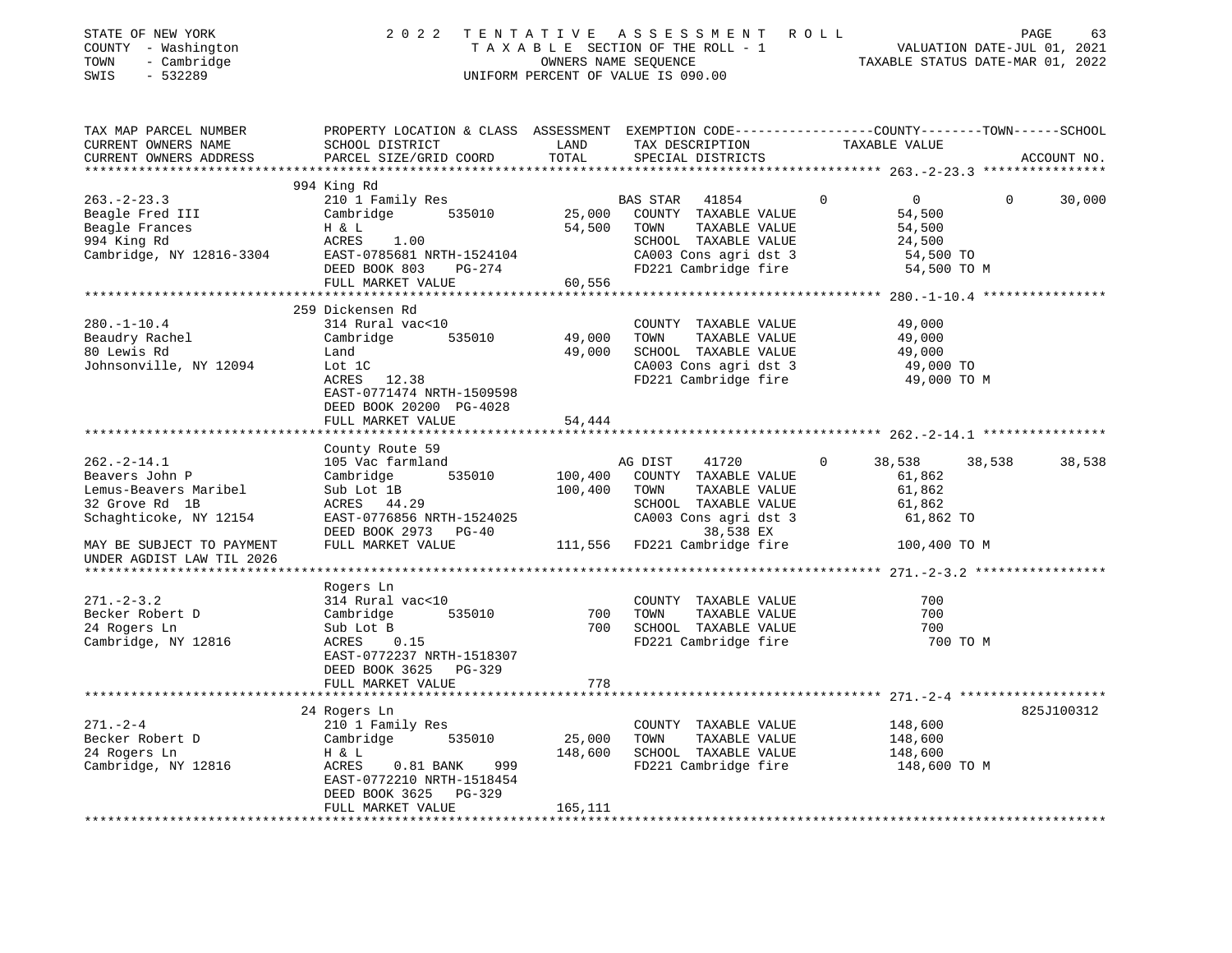| STATE OF NEW YORK<br>COUNTY - Washington<br>- Cambridge<br>TOWN<br>$-532289$<br>SWIS |                                                                                                              |               | 2022 TENTATIVE ASSESSMENT ROLL<br>UNIFORM PERCENT OF VALUE IS 090.00                             | PAGE<br>64<br>T A X A B L E SECTION OF THE ROLL - 1 VALUATION DATE-JUL 01, 2021<br>OWNERS NAME SEQUENCE TAXABLE STATUS DATE-MAR 01, 2022 |
|--------------------------------------------------------------------------------------|--------------------------------------------------------------------------------------------------------------|---------------|--------------------------------------------------------------------------------------------------|------------------------------------------------------------------------------------------------------------------------------------------|
|                                                                                      |                                                                                                              |               |                                                                                                  | TAX MAP PARCEL NUMBER THE PROPERTY LOCATION & CLASS ASSESSMENT EXEMPTION CODE--------------COUNTY-------TOWN-----SCHOOL                  |
| CURRENT OWNERS NAME<br>CURRENT OWNERS ADDRESS                                        | LAND<br>SCHOOL DISTRICT                                                                                      |               | TAX DESCRIPTION TAXABLE VALUE                                                                    |                                                                                                                                          |
|                                                                                      |                                                                                                              |               |                                                                                                  |                                                                                                                                          |
|                                                                                      | State Route 372 Off W                                                                                        |               |                                                                                                  | 825J102033                                                                                                                               |
| $255. -1 - 20.3$                                                                     | $\begin{array}{ccc} \cdot & \cdot & \cdot \\ \text{rural} & 535010 & 30,800 \end{array}$<br>323 Vacant rural |               | COUNTY TAXABLE VALUE 30,800                                                                      |                                                                                                                                          |
| Beelen Andrew P                                                                      | Cambridge                                                                                                    |               | TAXABLE VALUE 30,800<br>TOWN                                                                     |                                                                                                                                          |
| Beelen Melissa J                                                                     | Cambridge 535010<br>J<br>S Ct ACRES 15.53<br>ACRES 15.53                                                     | 30,800        | SCHOOL TAXABLE VALUE 30,800                                                                      |                                                                                                                                          |
| 209 Beacon Falls Ct                                                                  |                                                                                                              |               | CA005 Cons agri dst 5 30,800 TO<br>FD221 Cambridge fire 30,800 TO M                              |                                                                                                                                          |
| Cary, NC 27519                                                                       | EAST-0783732 NRTH-1533789                                                                                    |               |                                                                                                  |                                                                                                                                          |
|                                                                                      | DEED BOOK 4014 PG-214<br>FULL MARKET VALUE                                                                   |               |                                                                                                  |                                                                                                                                          |
|                                                                                      |                                                                                                              | 34,222        |                                                                                                  |                                                                                                                                          |
|                                                                                      | State Route 372 Off W                                                                                        |               |                                                                                                  | 825J102034                                                                                                                               |
| $255. - 1 - 20.4$                                                                    | 323 Vacant rural<br>Cambridge 535010 31,200<br>Lot 4-B 31,200<br>ACRES 15.80<br>EAST-0783951 NRTH-1533291    |               | COUNTY TAXABLE VALUE 31,200                                                                      |                                                                                                                                          |
| Beelen Andrew P                                                                      |                                                                                                              |               | TAXABLE VALUE<br>TOWN                                                                            | 31,200                                                                                                                                   |
| Beelen Melissa J                                                                     |                                                                                                              |               |                                                                                                  |                                                                                                                                          |
| 209 Beacon Falls Ct                                                                  |                                                                                                              |               | SCHOOL TAXABLE VALUE 31,200<br>CA005 Cons agri dst 5 31,200 TO<br>FD221 Cambridge fire 31,200 TO |                                                                                                                                          |
| Cary, NC 27519                                                                       | EAST-0783951 NRTH-1533291<br>DEED BOOK 4014 PG-214                                                           |               |                                                                                                  | 31,200 TO M                                                                                                                              |
|                                                                                      | FULL MARKET VALUE                                                                                            | 34,667        |                                                                                                  |                                                                                                                                          |
|                                                                                      |                                                                                                              |               |                                                                                                  |                                                                                                                                          |
|                                                                                      | State Route 372                                                                                              |               |                                                                                                  |                                                                                                                                          |
| $255. - 1 - 20.6$                                                                    | 322 Rural vac>10                                                                                             |               | COUNTY TAXABLE VALUE                                                                             | 50,000                                                                                                                                   |
| Beelen Andrew P                                                                      | Cambridge                                                                                                    | 535010 50,000 | TAXABLE VALUE<br>TOWN                                                                            | 50,000                                                                                                                                   |
| Beelen Melissa J Lot 4-A                                                             |                                                                                                              | 50,000        | SCHOOL TAXABLE VALUE                                                                             | 50,000                                                                                                                                   |
| 209 Beacon Falls Ct                                                                  | ACRES 10.00                                                                                                  |               | CA005 Cons agri dst 5 50,000 TO                                                                  |                                                                                                                                          |
| Cary, NC 27519                                                                       | EAST-0785096 NRTH-1533517                                                                                    |               | FD221 Cambridge fire                                                                             | 50,000 TO M                                                                                                                              |
|                                                                                      | DEED BOOK 4014 PG-214<br>FULL MARKET VALUE                                                                   | 55,556        |                                                                                                  |                                                                                                                                          |
|                                                                                      |                                                                                                              |               |                                                                                                  |                                                                                                                                          |

|                               |                           |         |          |                       |              | -403. - 1 - 2 |          |            |
|-------------------------------|---------------------------|---------|----------|-----------------------|--------------|---------------|----------|------------|
|                               | 1514 County Route 59      |         |          |                       |              |               |          | 825J100572 |
| $263. - 1 - 9$                | 241 Rural res&ag          |         | AG DIST  | 41720                 | $\mathbf{0}$ | 83,869        | 83,869   | 83,869     |
| Bell Andrew A Estate          | Cambridge<br>535010       | 215,800 | COUNTY   | TAXABLE VALUE         |              | 256,831       |          |            |
| c/o Peter D Bell              | Ag Commit 592/31          | 340,700 | TOWN     | TAXABLE VALUE         |              | 256,831       |          |            |
| 127 Content Farm Rd           | ACRES 128.60              |         | SCHOOL   | TAXABLE VALUE         |              | 256,831       |          |            |
| Cambridge, NY 12816           | EAST-0783686 NRTH-1526781 |         |          | CA003 Cons agri dst 3 |              | 256,831 TO    |          |            |
|                               | DEED BOOK 536<br>PG-175   |         |          | 83,869 EX             |              |               |          |            |
| MAY BE SUBJECT TO PAYMENT     | FULL MARKET VALUE         | 378,556 |          | FD221 Cambridge fire  |              | 340,700 TO M  |          |            |
| UNDER AGDIST LAW TIL 2026     |                           |         |          |                       |              |               |          |            |
| ***************************** |                           |         |          |                       |              |               |          |            |
|                               | 1241 King Rd              |         |          |                       |              |               |          | 825J100608 |
| $263. - 2 - 25$               | 210 1 Family Res          |         | BAS STAR | 41854                 | $\Omega$     | $\Omega$      | $\Omega$ | 30,000     |
| Benamati David                | Cambridge<br>535010       | 56,800  | COUNTY   | TAXABLE VALUE         |              | 269,500       |          |            |
| Benamati Kristen L            | House & Land              | 269,500 | TOWN     | TAXABLE VALUE         |              | 269,500       |          |            |
| 1241 King Rd                  | 9.94 BANK<br>998<br>ACRES |         | SCHOOL   | TAXABLE VALUE         |              | 239,500       |          |            |
| Cambridge, NY 12816           | EAST-0785474 NRTH-1525639 |         |          | CA003 Cons agri dst 3 |              | 269,500 TO    |          |            |
|                               | DEED BOOK 3250<br>PG-254  |         |          | FD221 Cambridge fire  |              | 269,500 TO M  |          |            |
|                               | FULL MARKET VALUE         | 299,444 |          |                       |              |               |          |            |
|                               |                           |         |          |                       |              |               |          |            |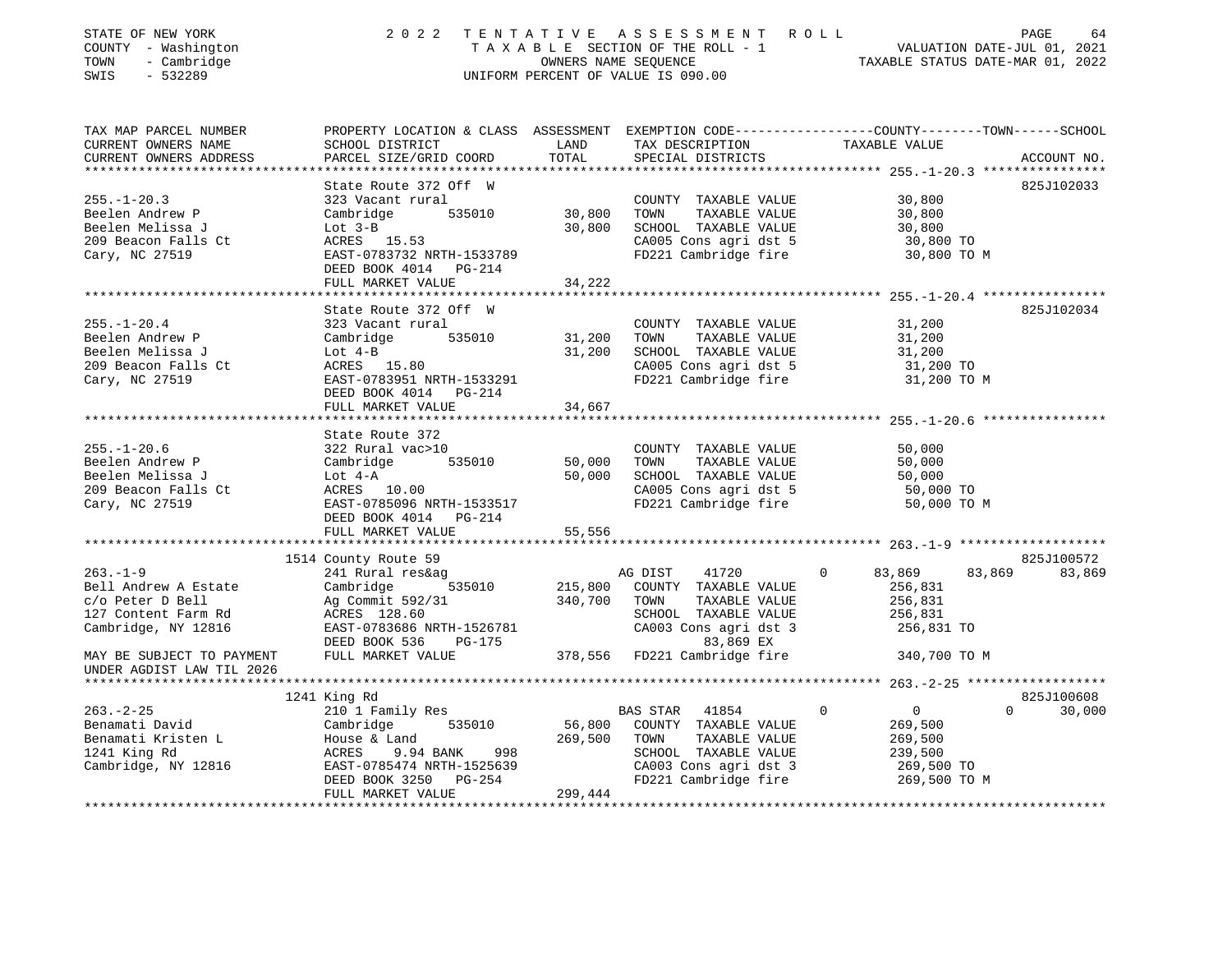| STATE OF NEW YORK   | 2022 TENTATIVE ASSESSMENT ROLL     | 65<br>PAGE                       |
|---------------------|------------------------------------|----------------------------------|
| COUNTY - Washington | TAXABLE SECTION OF THE ROLL - 1    | VALUATION DATE-JUL 01, 2021      |
| - Cambridge<br>TOWN | OWNERS NAME SEOUENCE               | TAXABLE STATUS DATE-MAR 01, 2022 |
| $-532289$<br>SWIS   | UNIFORM PERCENT OF VALUE IS 090.00 |                                  |

| TAX MAP PARCEL NUMBER                                                                                                                                                                                                                                                                | PROPERTY LOCATION & CLASS ASSESSMENT EXEMPTION CODE---------------COUNTY-------TOWN-----SCHOOL                                                                                                                                           |         |                                                                                                                                                             |  |                                                        |          |             |
|--------------------------------------------------------------------------------------------------------------------------------------------------------------------------------------------------------------------------------------------------------------------------------------|------------------------------------------------------------------------------------------------------------------------------------------------------------------------------------------------------------------------------------------|---------|-------------------------------------------------------------------------------------------------------------------------------------------------------------|--|--------------------------------------------------------|----------|-------------|
| CURRENT OWNERS NAME SCHOOL DISTRICT LAND TAX DESCRIPTION TAXABLE VALUE CURRENT OWNERS ADDRESS PARCEL SIZE/GRID COORD TOTAL SPECIAL DISTRICTS                                                                                                                                         |                                                                                                                                                                                                                                          |         |                                                                                                                                                             |  |                                                        |          |             |
|                                                                                                                                                                                                                                                                                      |                                                                                                                                                                                                                                          |         |                                                                                                                                                             |  |                                                        |          | ACCOUNT NO. |
|                                                                                                                                                                                                                                                                                      |                                                                                                                                                                                                                                          |         |                                                                                                                                                             |  |                                                        |          |             |
|                                                                                                                                                                                                                                                                                      | 80 Gillis Rd                                                                                                                                                                                                                             |         |                                                                                                                                                             |  |                                                        |          | 825J100226  |
| $246. - 1 - 38$                                                                                                                                                                                                                                                                      | 80 Gillis Rd<br>210 1 Family Res<br>Creenwich 533401 25,000 AGED-CO 41802 0 7,545 7,545 0<br>Greenwich 533401 25,000 AGED-CO 41802 0 12,827 0<br>Tra & Lot 50,300 ENH STAR 41834 0 0 50,300<br>FRNT 280.00 DPTH 235.00 COUNTY TAXABLE VA |         |                                                                                                                                                             |  |                                                        |          |             |
|                                                                                                                                                                                                                                                                                      |                                                                                                                                                                                                                                          |         |                                                                                                                                                             |  |                                                        |          |             |
| Bengle Bruce<br>80 Gillis Rd                                                                                                                                                                                                                                                         |                                                                                                                                                                                                                                          |         |                                                                                                                                                             |  |                                                        |          |             |
|                                                                                                                                                                                                                                                                                      |                                                                                                                                                                                                                                          |         |                                                                                                                                                             |  |                                                        |          |             |
| Greenwich, NY 12834                                                                                                                                                                                                                                                                  |                                                                                                                                                                                                                                          |         |                                                                                                                                                             |  |                                                        |          |             |
|                                                                                                                                                                                                                                                                                      |                                                                                                                                                                                                                                          |         |                                                                                                                                                             |  |                                                        |          |             |
|                                                                                                                                                                                                                                                                                      |                                                                                                                                                                                                                                          |         |                                                                                                                                                             |  |                                                        |          |             |
|                                                                                                                                                                                                                                                                                      |                                                                                                                                                                                                                                          |         |                                                                                                                                                             |  |                                                        |          |             |
|                                                                                                                                                                                                                                                                                      |                                                                                                                                                                                                                                          |         |                                                                                                                                                             |  |                                                        |          |             |
|                                                                                                                                                                                                                                                                                      |                                                                                                                                                                                                                                          |         |                                                                                                                                                             |  |                                                        |          |             |
|                                                                                                                                                                                                                                                                                      |                                                                                                                                                                                                                                          |         |                                                                                                                                                             |  |                                                        |          |             |
|                                                                                                                                                                                                                                                                                      |                                                                                                                                                                                                                                          |         |                                                                                                                                                             |  |                                                        |          |             |
|                                                                                                                                                                                                                                                                                      |                                                                                                                                                                                                                                          |         |                                                                                                                                                             |  |                                                        |          |             |
|                                                                                                                                                                                                                                                                                      |                                                                                                                                                                                                                                          |         |                                                                                                                                                             |  |                                                        |          |             |
|                                                                                                                                                                                                                                                                                      |                                                                                                                                                                                                                                          |         |                                                                                                                                                             |  |                                                        |          |             |
|                                                                                                                                                                                                                                                                                      |                                                                                                                                                                                                                                          |         |                                                                                                                                                             |  |                                                        |          |             |
|                                                                                                                                                                                                                                                                                      |                                                                                                                                                                                                                                          |         |                                                                                                                                                             |  |                                                        |          |             |
|                                                                                                                                                                                                                                                                                      |                                                                                                                                                                                                                                          |         |                                                                                                                                                             |  |                                                        |          |             |
|                                                                                                                                                                                                                                                                                      |                                                                                                                                                                                                                                          |         |                                                                                                                                                             |  |                                                        |          |             |
|                                                                                                                                                                                                                                                                                      |                                                                                                                                                                                                                                          |         |                                                                                                                                                             |  |                                                        |          |             |
|                                                                                                                                                                                                                                                                                      |                                                                                                                                                                                                                                          |         |                                                                                                                                                             |  |                                                        |          |             |
|                                                                                                                                                                                                                                                                                      |                                                                                                                                                                                                                                          |         |                                                                                                                                                             |  |                                                        |          |             |
|                                                                                                                                                                                                                                                                                      | 285 Wright Rd                                                                                                                                                                                                                            |         |                                                                                                                                                             |  |                                                        |          |             |
|                                                                                                                                                                                                                                                                                      |                                                                                                                                                                                                                                          |         |                                                                                                                                                             |  |                                                        |          | 23,147      |
|                                                                                                                                                                                                                                                                                      |                                                                                                                                                                                                                                          |         |                                                                                                                                                             |  |                                                        |          |             |
|                                                                                                                                                                                                                                                                                      |                                                                                                                                                                                                                                          |         |                                                                                                                                                             |  |                                                        |          |             |
|                                                                                                                                                                                                                                                                                      |                                                                                                                                                                                                                                          |         |                                                                                                                                                             |  |                                                        |          |             |
|                                                                                                                                                                                                                                                                                      |                                                                                                                                                                                                                                          |         |                                                                                                                                                             |  |                                                        |          |             |
|                                                                                                                                                                                                                                                                                      |                                                                                                                                                                                                                                          |         |                                                                                                                                                             |  |                                                        |          |             |
| 271.-3-2.1<br>Bergstein Sarah E<br>Hoyler Christopher M<br>315 Wright Rd<br>315 Wight Rd<br>315 Wight Rd<br>24,600 COUNTY TAXABLE VALUE<br>24,600 TOWN TAXABLE VALUE<br>24,600 TOWN TAXABLE VALUE<br>315 Wright Rd<br>315 Wright Rd<br>315 Wright R                                  |                                                                                                                                                                                                                                          |         |                                                                                                                                                             |  |                                                        |          |             |
| UNDER AGDIST LAW TIL 2026                                                                                                                                                                                                                                                            |                                                                                                                                                                                                                                          |         |                                                                                                                                                             |  |                                                        |          |             |
|                                                                                                                                                                                                                                                                                      |                                                                                                                                                                                                                                          |         |                                                                                                                                                             |  |                                                        |          |             |
|                                                                                                                                                                                                                                                                                      | 53 South Rd                                                                                                                                                                                                                              |         |                                                                                                                                                             |  |                                                        |          |             |
|                                                                                                                                                                                                                                                                                      |                                                                                                                                                                                                                                          |         |                                                                                                                                                             |  |                                                        | $\Omega$ | 74,900      |
|                                                                                                                                                                                                                                                                                      |                                                                                                                                                                                                                                          |         |                                                                                                                                                             |  |                                                        |          |             |
|                                                                                                                                                                                                                                                                                      |                                                                                                                                                                                                                                          |         |                                                                                                                                                             |  | $\begin{array}{c} 0 \\ 182,000 \\ 182,000 \end{array}$ |          |             |
|                                                                                                                                                                                                                                                                                      |                                                                                                                                                                                                                                          |         |                                                                                                                                                             |  |                                                        |          |             |
|                                                                                                                                                                                                                                                                                      |                                                                                                                                                                                                                                          |         |                                                                                                                                                             |  |                                                        |          |             |
|                                                                                                                                                                                                                                                                                      |                                                                                                                                                                                                                                          |         |                                                                                                                                                             |  |                                                        |          |             |
| 38.-1-12.4<br>Bersaw Maureen E<br>Battistoni Richard J<br>Buskirk, NY 12028<br>Buskirk, NY 12028<br>Buskirk, NY 12028<br>Buskirk, NY 12028<br>Buskirk, NY 12028<br>Buskirk, NY 12028<br>Buskirk, NY 12028<br>Buskirk, NY 12028<br>Buskirk, NY 12028<br>                              |                                                                                                                                                                                                                                          | 202,222 |                                                                                                                                                             |  |                                                        |          |             |
|                                                                                                                                                                                                                                                                                      | FULL MARKET VALUE                                                                                                                                                                                                                        |         |                                                                                                                                                             |  |                                                        |          |             |
|                                                                                                                                                                                                                                                                                      |                                                                                                                                                                                                                                          |         |                                                                                                                                                             |  |                                                        |          |             |
|                                                                                                                                                                                                                                                                                      | County Route 59                                                                                                                                                                                                                          |         |                                                                                                                                                             |  |                                                        |          | 825J100428  |
|                                                                                                                                                                                                                                                                                      |                                                                                                                                                                                                                                          |         |                                                                                                                                                             |  |                                                        |          |             |
| 262.-1-15<br>262.-1-15<br>28.700<br>28.700<br>28.700<br>28.700<br>28.700<br>28.700<br>28.700<br>28.700<br>28.700<br>28.700<br>28.700<br>28.700<br>28.700<br>28.700<br>28.700<br>28.700<br>28.700<br>28.700<br>29.700<br>29.700<br>29.20<br>29.700<br>29.700<br>29.700<br>29.700<br>2 |                                                                                                                                                                                                                                          |         | COUNTY TAXABLE VALUE 31,700<br>TOWN TAXABLE VALUE 31,700<br>SCHOOL TAXABLE VALUE 31,700<br>CA003 Cons agri dst 3 31,700<br>FD221 Cambridge fire 31,700 TO M |  |                                                        |          |             |
|                                                                                                                                                                                                                                                                                      |                                                                                                                                                                                                                                          |         |                                                                                                                                                             |  |                                                        |          |             |
|                                                                                                                                                                                                                                                                                      |                                                                                                                                                                                                                                          |         |                                                                                                                                                             |  |                                                        |          |             |
|                                                                                                                                                                                                                                                                                      |                                                                                                                                                                                                                                          |         |                                                                                                                                                             |  |                                                        |          |             |
|                                                                                                                                                                                                                                                                                      | EAST-0774839 NRTH-1520161                                                                                                                                                                                                                |         |                                                                                                                                                             |  |                                                        |          |             |
|                                                                                                                                                                                                                                                                                      | DEED BOOK 2378 PG-338                                                                                                                                                                                                                    |         |                                                                                                                                                             |  |                                                        |          |             |
|                                                                                                                                                                                                                                                                                      | FULL MARKET VALUE                                                                                                                                                                                                                        | 35,222  |                                                                                                                                                             |  |                                                        |          |             |
|                                                                                                                                                                                                                                                                                      |                                                                                                                                                                                                                                          |         |                                                                                                                                                             |  |                                                        |          |             |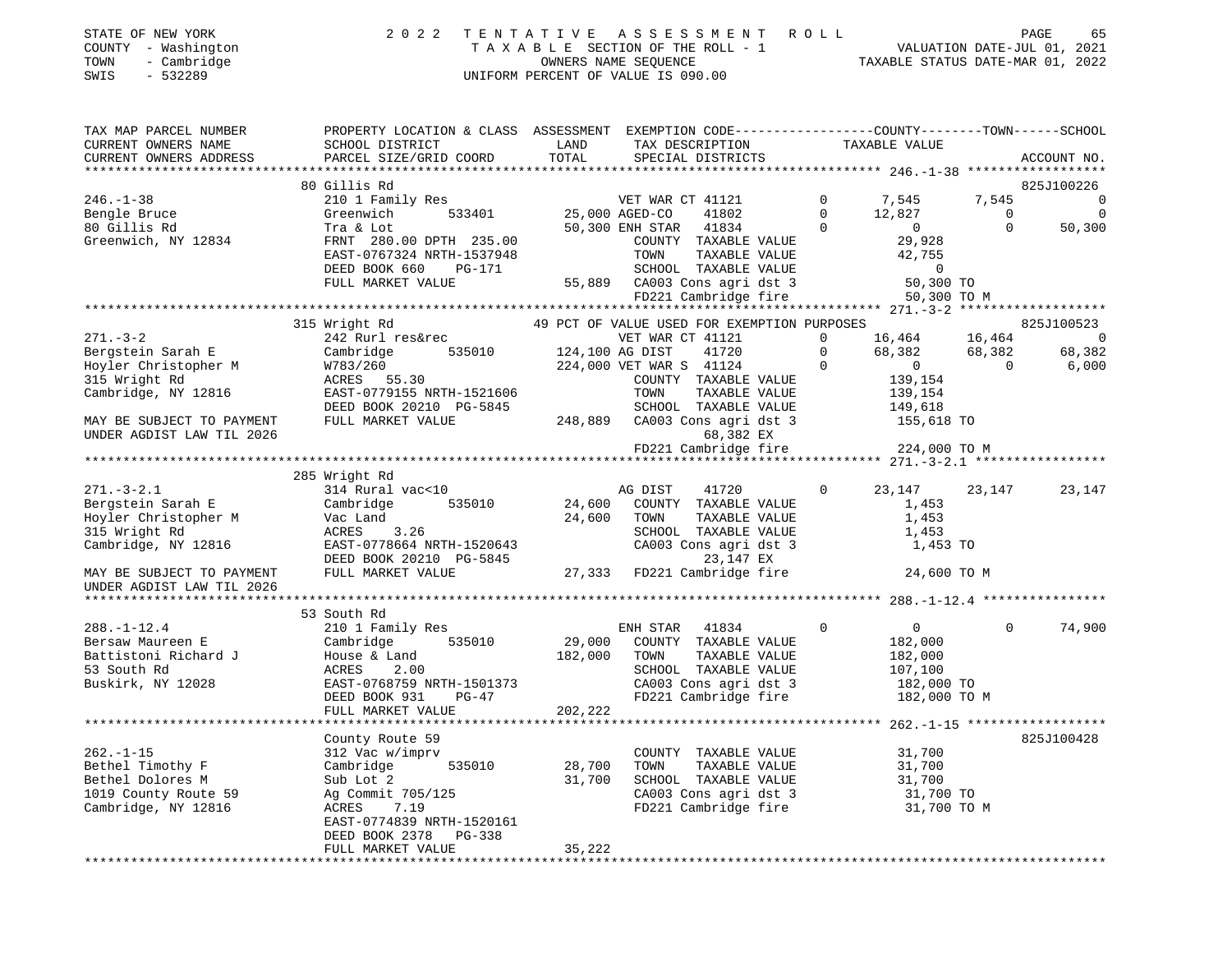| STATE OF NEW YORK<br>COUNTY - Washington<br>- Cambridge<br>TOWN<br>$-532289$<br>SWIS                     | 2 0 2 2                                                                                                                                                             | TENTATIVE         | A S S E S S M E N T<br>TAXABLE SECTION OF THE ROLL - 1<br>OWNERS NAME SEQUENCE<br>UNIFORM PERCENT OF VALUE IS 090.00                               | R O L L                                                                                      | PAGE<br>66<br>VALUATION DATE-JUL 01, 2021<br>TAXABLE STATUS DATE-MAR 01, 2022 |
|----------------------------------------------------------------------------------------------------------|---------------------------------------------------------------------------------------------------------------------------------------------------------------------|-------------------|----------------------------------------------------------------------------------------------------------------------------------------------------|----------------------------------------------------------------------------------------------|-------------------------------------------------------------------------------|
| TAX MAP PARCEL NUMBER<br>CURRENT OWNERS NAME<br>CURRENT OWNERS ADDRESS                                   | PROPERTY LOCATION & CLASS ASSESSMENT EXEMPTION CODE---------------COUNTY-------TOWN------SCHOOL<br>SCHOOL DISTRICT<br>PARCEL SIZE/GRID COORD                        | LAND<br>TOTAL     | TAX DESCRIPTION<br>SPECIAL DISTRICTS                                                                                                               | TAXABLE VALUE                                                                                | ACCOUNT NO.                                                                   |
|                                                                                                          | 1019 County Route 59                                                                                                                                                |                   |                                                                                                                                                    |                                                                                              |                                                                               |
| $262. - 1 - 15.2$<br>Bethel Timothy F<br>Bethel Dolores M<br>1019 County Route 59<br>Cambridge, NY 12816 | 210 1 Family Res<br>535010<br>Cambridge<br>Sub Lot 3<br>5.59<br>ACRES<br>EAST-0774392 NRTH-1520596<br>DEED BOOK 2378 PG-338                                         | 42,400<br>184,300 | <b>BAS STAR</b><br>41854<br>COUNTY TAXABLE VALUE<br>TOWN<br>TAXABLE VALUE<br>SCHOOL TAXABLE VALUE<br>CA003 Cons agri dst 3<br>FD221 Cambridge fire | $\overline{0}$<br>0<br>184,300<br>184,300<br>154,300<br>184,300 TO<br>184,300 TO M           | 30,000<br>$\Omega$                                                            |
|                                                                                                          | FULL MARKET VALUE<br>**********************                                                                                                                         | 204,778           |                                                                                                                                                    |                                                                                              | ************** 262.-1-15.3 *****************                                  |
| $262. -1 - 15.3$<br>Bethel Timothy F<br>Bethel Dolores M                                                 | County Route 59<br>105 Vac farmland<br>535010<br>Cambridge<br>Vac Land                                                                                              | 85,000<br>85,000  | AG DIST<br>41720<br>COUNTY TAXABLE VALUE<br>TOWN<br>TAXABLE VALUE                                                                                  | 36,435<br>0<br>48,565<br>48,565                                                              | 36,435<br>36,435                                                              |
| 1019 County Route 59<br>Cambridge, NY 12816                                                              | ACRES 40.00<br>EAST-0774468 NRTH-1522105<br>DEED BOOK 2378 PG-338<br>FULL MARKET VALUE                                                                              | 94,444            | SCHOOL TAXABLE VALUE<br>CA003 Cons agri dst 3<br>36,435 EX<br>FD221 Cambridge fire                                                                 | 48,565<br>48,565 TO<br>85,000 TO M                                                           |                                                                               |
| MAY BE SUBJECT TO PAYMENT<br>UNDER AGDIST LAW TIL 2026                                                   |                                                                                                                                                                     |                   |                                                                                                                                                    |                                                                                              |                                                                               |
|                                                                                                          | Brownell Rd                                                                                                                                                         |                   |                                                                                                                                                    |                                                                                              |                                                                               |
| $270. - 1 - 33.3$<br>Betjemann Kathleen M<br>Leschik Laura P<br>126 Brownell Rd                          | 314 Rural vac<10<br>Cambridge<br>535010<br>Vac Land<br>Lot 1                                                                                                        | 22,000<br>22,000  | COUNTY TAXABLE VALUE<br>TOWN<br>TAXABLE VALUE<br>SCHOOL TAXABLE VALUE<br>CA003 Cons agri dst 3                                                     | 22,000<br>22,000<br>22,000<br>22,000 TO                                                      | 825J102041                                                                    |
| Cambridge, NY 12816                                                                                      | ACRES<br>3.60<br>EAST-0764423 NRTH-1518886<br>DEED BOOK 921<br>PG-309<br>FULL MARKET VALUE                                                                          | 24,444            | FD221 Cambridge fire                                                                                                                               | 22,000 TO M                                                                                  |                                                                               |
|                                                                                                          |                                                                                                                                                                     | **************    |                                                                                                                                                    |                                                                                              | 825J102042                                                                    |
| $270. - 1 - 33.4$<br>Betjemann Kathleen M<br>Leschik Laura P<br>126 Brownell Rd<br>Cambridge, NY 12816   | 126 Brownell Rd<br>210 1 Family Res<br>535010<br>Cambridge<br>House & Land<br>Lot 2<br>ACRES<br>4.08<br>EAST-0764341 NRTH-1518658<br>DEED BOOK 681<br><b>PG-121</b> | 40,000<br>270,800 | BAS STAR<br>41854<br>COUNTY TAXABLE VALUE<br>TOWN<br>TAXABLE VALUE<br>SCHOOL TAXABLE VALUE<br>CA003 Cons agri dst 3<br>FD221 Cambridge fire        | $\mathbf 0$<br>$\overline{0}$<br>270,800<br>270,800<br>240,800<br>270,800 TO<br>270,800 TO M | 30,000<br>$\Omega$                                                            |
|                                                                                                          | FULL MARKET VALUE                                                                                                                                                   | 300,889           |                                                                                                                                                    |                                                                                              |                                                                               |
| $270. - 1 - 38.4$<br>Betjemann Kathleen M<br>Leschik Laura P                                             | Brownell Rd<br>314 Rural vac<10<br>Cambridge<br>535010<br>lot 4                                                                                                     | 40,300<br>40,300  | COUNTY TAXABLE VALUE<br>TOWN<br>TAXABLE VALUE<br>SCHOOL TAXABLE VALUE                                                                              | 40,300<br>40,300<br>40,300                                                                   |                                                                               |
| 126 Brownell Rd<br>Cambridge, NY 12816                                                                   | ACRES<br>8.58<br>EAST-0763812 NRTH-1517780<br>DEED BOOK 3270<br>PG-266<br>FULL MARKET VALUE                                                                         | 44,778            | CA003 Cons agri dst 3<br>FD221 Cambridge fire                                                                                                      | 40,300 TO<br>40,300 TO M                                                                     |                                                                               |

\*\*\*\*\*\*\*\*\*\*\*\*\*\*\*\*\*\*\*\*\*\*\*\*\*\*\*\*\*\*\*\*\*\*\*\*\*\*\*\*\*\*\*\*\*\*\*\*\*\*\*\*\*\*\*\*\*\*\*\*\*\*\*\*\*\*\*\*\*\*\*\*\*\*\*\*\*\*\*\*\*\*\*\*\*\*\*\*\*\*\*\*\*\*\*\*\*\*\*\*\*\*\*\*\*\*\*\*\*\*\*\*\*\*\*\*\*\*\*\*\*\*\*\*\*\*\*\*\*\*\*\*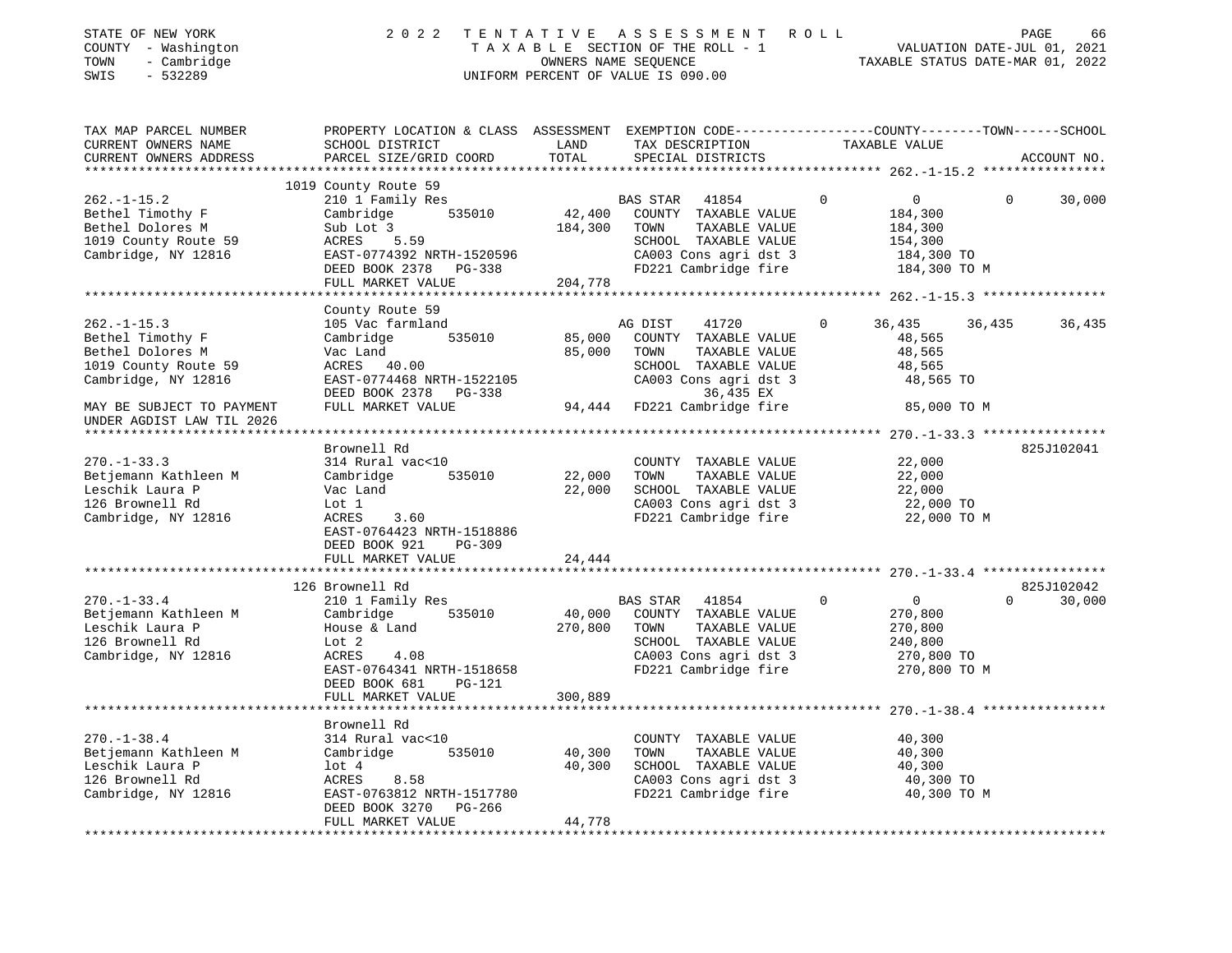| STATE OF NEW YORK<br>COUNTY - Washington<br>- Cambridge<br>TOWN<br>SWIS<br>- 532289 |                                                                                                                                                                                                                                                                                                                                                                                                                                                                                            |                  | 2022 TENTATIVE ASSESSMENT ROLL<br>TAXABLE SECTION OF THE ROLL - 1<br>OWNERS NAME SEQUENCE<br>TAXABLE STATUS DATE-JUL 01, 2021<br>TAXABLE STATUS DATE-MAR 01, 2022<br>UNIFORM PERCENT OF VALUE IS 090.00 |                    |                  | PAGE<br>67  |
|-------------------------------------------------------------------------------------|--------------------------------------------------------------------------------------------------------------------------------------------------------------------------------------------------------------------------------------------------------------------------------------------------------------------------------------------------------------------------------------------------------------------------------------------------------------------------------------------|------------------|---------------------------------------------------------------------------------------------------------------------------------------------------------------------------------------------------------|--------------------|------------------|-------------|
| TAX MAP PARCEL NUMBER                                                               |                                                                                                                                                                                                                                                                                                                                                                                                                                                                                            |                  |                                                                                                                                                                                                         |                    |                  |             |
| CURRENT OWNERS NAME<br>CURRENT OWNERS ADDRESS                                       | PARCEL SIZE/GRID COORD TOTAL                                                                                                                                                                                                                                                                                                                                                                                                                                                               |                  | TAX DESCRIPTION TAXABLE VALUE<br>SPECIAL DISTRICTS                                                                                                                                                      |                    |                  | ACCOUNT NO. |
|                                                                                     | 178 Belle Rd                                                                                                                                                                                                                                                                                                                                                                                                                                                                               |                  |                                                                                                                                                                                                         |                    |                  |             |
| $280. -1 - 7.4$                                                                     | 280.-1-7.4 210 1 Family Res<br>Bishop Shayne Carl Cambridge 535010 53,700<br>Zanker Bonnie 12/12/11 appraisal 174,000<br>134 E Side Dr sub lot #2<br>Ballston Lake, NY 12019 ACRES 7.17 BANK 999<br>EAST-0774724 NRTH-1511548<br>DEED BOOK 20200 PG-3799                                                                                                                                                                                                                                   |                  | COUNTY TAXABLE VALUE<br>TOWN TAXABLE VALUE<br>SCHOOL TAXABLE VALUE 174,000<br>CA003 Cons agri dst 3 174,000<br>FD221 Cambridge fire 174,000 TO M                                                        | 174,000            | 174,000          |             |
|                                                                                     | FULL MARKET VALUE                                                                                                                                                                                                                                                                                                                                                                                                                                                                          | 193,333          |                                                                                                                                                                                                         |                    |                  |             |
|                                                                                     | 158 County Route 59A<br>279.-2-11<br>Blakemore Lawrence S<br>Blakemore Cynthia M<br>Blakemore Cynthia M<br>House & Lot<br>104,300<br>Buskirk, NY 12028<br>Buskirk, NY 12028<br>Buskirk, NY 12028<br>Buskirk, NY 12028<br>Buskirk, NY 12028<br>Buskirk, NY 12028<br>Buskirk, NY<br>DEED BOOK 2930 PG-37<br>FULL MARKET VALUE                                                                                                                                                                | 115,889          | COUNTY TAXABLE VALUE 104,300<br>TOWN TAXABLE VALUE<br>SCHOOL TAXABLE VALUE 104,300<br>TAXABLE VALUE 104,300 TO<br>CA003 Cons agri dst 3 104,300 TO<br>FD221 Cambridge fire 104,300 TO M                 |                    |                  | 825J100299  |
|                                                                                     |                                                                                                                                                                                                                                                                                                                                                                                                                                                                                            |                  |                                                                                                                                                                                                         |                    |                  |             |
|                                                                                     | 110 County Route 59A 50 PCT OF VALUE USED FOR EXEMPTION PURPOSES<br>242 Rurl res&rec vETCOM CTS 41130 0 26,988 26,988 10,000<br>Cambridge 535010 140,000 AG DIST 41720 0 83,032 83,032 363,032<br>House & Lot 215,900 ENH STAR 41834<br>279.-2-14.1<br>Blakemore Lawrence S<br>Blakemore Cynthia House & Lot<br>10 County Route 59A<br>Buskirk, NY 12028<br>Buskirk, NY 12028<br>Buskirk, NY 12028<br>Cambridge 535010<br>COUNTY TAXABLE VALUE<br>COUNTY TAXABLE VALUE<br>COUNTY TAXABLE V |                  | COUNTY TAXABLE VALUE                                                                                                                                                                                    | 105,880<br>105,880 |                  |             |
|                                                                                     | 110 County Route 59A<br>Buskirk, NY 12028 EAST-0768391 NRTH-1506324<br>DEED BOOK 470 PG-480 SCHOOL TAXABLE VALUE<br>MAY BE SUBJECT TO PAYMENT FULL MARKET VALUE 2026 83,032 EX<br>FD221 Cambridge fire 215,900 TO M<br>FD221 Cambridge                                                                                                                                                                                                                                                     |                  |                                                                                                                                                                                                         |                    |                  |             |
|                                                                                     |                                                                                                                                                                                                                                                                                                                                                                                                                                                                                            |                  |                                                                                                                                                                                                         |                    |                  |             |
| $246. - 1 - 10$<br>Boehlke Heather<br>Konsul Matthew<br>PO Box 233                  | State Route 372<br>$ACRES$ 25.50<br>Cambridge, NY 12816 EAST-0777880 NRTH-1541440<br>DEED BOOK 20220 PG-176<br>FULL MARKET VALUE                                                                                                                                                                                                                                                                                                                                                           | 72,900<br>81,000 | COUNTY TAXABLE VALUE<br>TOWN<br>TAXABLE VALUE<br>SCHOOL TAXABLE VALUE 72,900<br>CA005 Cons agri dst 5 72,900 TO<br>FD221 Cambridge fire 72,900 TO M                                                     |                    | 72,900<br>72,900 | 825J100455  |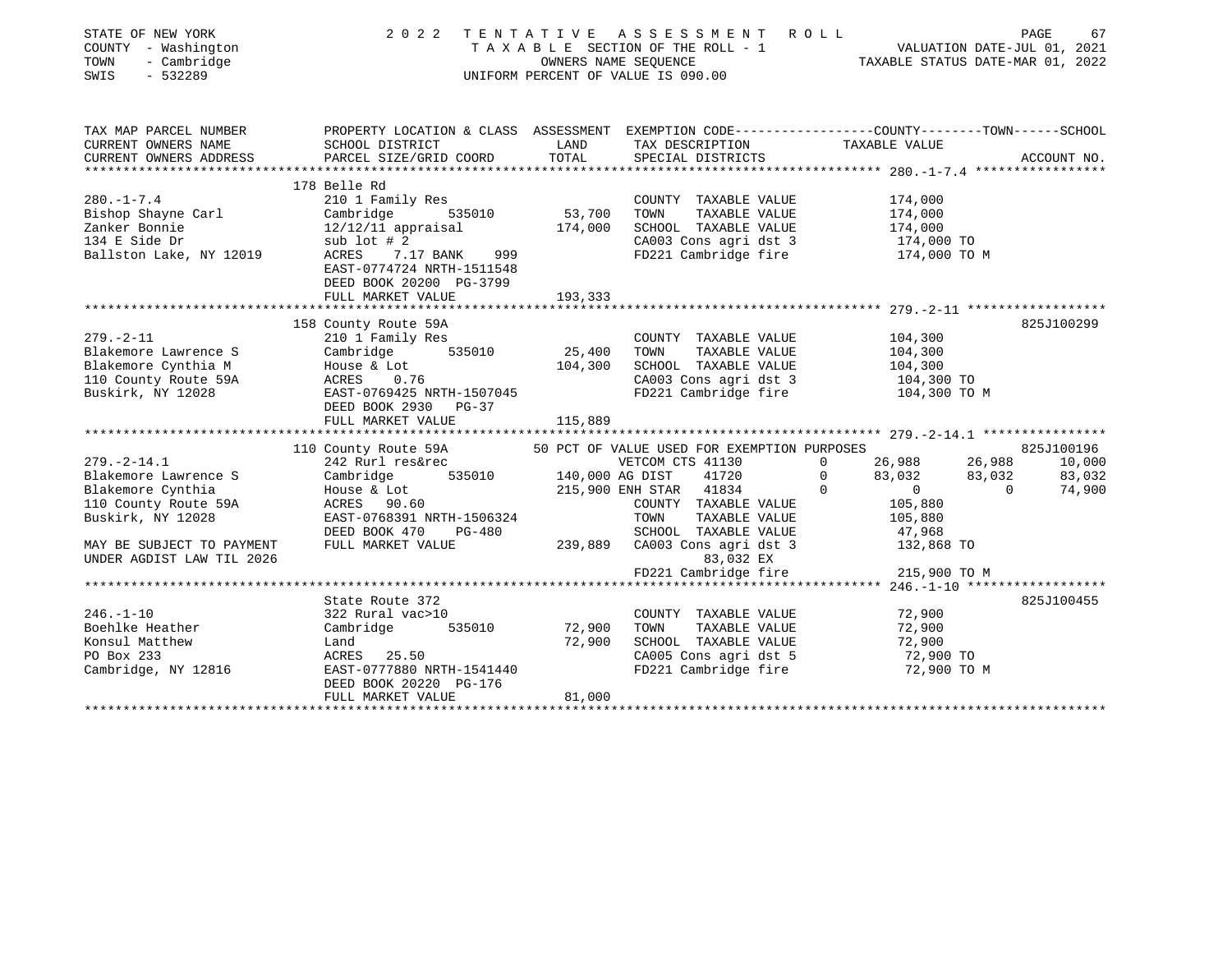| STATE OF NEW YORK   | 2022 TENTATIVE ASSESSMENT ROLL  |                                  | PAGE                        | 68 |
|---------------------|---------------------------------|----------------------------------|-----------------------------|----|
| COUNTY - Washington | TAXABLE SECTION OF THE ROLL - 1 |                                  | VALUATION DATE-JUL 01, 2021 |    |
| TOWN<br>- Cambridge | OWNERS NAME SEOUENCE            | TAXABLE STATUS DATE-MAR 01, 2022 |                             |    |

| TAX MAP PARCEL NUMBER<br>CURRENT OWNERS NAME<br>CURRENT OWNERS ADDRESS | PROPERTY LOCATION & CLASS ASSESSMENT EXEMPTION CODE----------------COUNTY-------TOWN-----SCHOOL<br>SCHOOL DISTRICT<br>PARCEL SIZE/GRID COORD | LAND<br>TOTAL | TAX DESCRIPTION<br>SPECIAL DISTRICTS                                  | TAXABLE VALUE                  | ACCOUNT NO.        |
|------------------------------------------------------------------------|----------------------------------------------------------------------------------------------------------------------------------------------|---------------|-----------------------------------------------------------------------|--------------------------------|--------------------|
|                                                                        |                                                                                                                                              |               |                                                                       |                                |                    |
|                                                                        | 81 Sugar Maple Way                                                                                                                           |               |                                                                       |                                | 825J100802         |
| $255. - 1 - 5$                                                         | 242 Rurl res&rec                                                                                                                             |               | AG DIST<br>41720                                                      | $\overline{0}$<br>70,290       | 70,290<br>70,290   |
| Boehlke Heather                                                        | Cambridge                                                                                                                                    |               | 535010 109,700 BAS STAR 41854                                         | $\Omega$<br>$\overline{0}$     | 30,000<br>$\Omega$ |
| Konsul Matthew                                                         | Land & House                                                                                                                                 |               | 435,000 COUNTY TAXABLE VALUE                                          | 364,710                        |                    |
| 81 Sugar Maple Way                                                     | Rd maint agmt 1961/23                                                                                                                        |               | TOWN<br>TAXABLE VALUE                                                 | 364,710                        |                    |
| PO Box 233                                                             | ACRES 27.78 BANK<br>999                                                                                                                      |               | SCHOOL TAXABLE VALUE                                                  | 334,710                        |                    |
| Cambridge, NY 12816                                                    | EAST-0781740 NRTH-1535855<br>DEED BOOK 3106 PG-327                                                                                           |               | CA005 Cons agri dst 5<br>70,290 EX                                    | 364,710 TO                     |                    |
| MAY BE SUBJECT TO PAYMENT<br>UNDER AGDIST LAW TIL 2026                 | FULL MARKET VALUE                                                                                                                            |               | 27<br>483,333 FD221 Cambridge fire 435,000 TO M                       |                                |                    |
|                                                                        |                                                                                                                                              |               |                                                                       |                                |                    |
|                                                                        | 57 Durfee Rd                                                                                                                                 |               |                                                                       |                                | 825J100978         |
| $288. - 1 - 15.5$                                                      | 242 Rurl res&rec                                                                                                                             |               | ENH STAR<br>41834                                                     | $\mathbf{0}$<br>$\overline{0}$ | 74,900<br>$\Omega$ |
| Bowman Paul                                                            | 535010<br>Cambridge                                                                                                                          | 59,200        | COUNTY TAXABLE VALUE                                                  | 288,500                        |                    |
| Bowman Joanne                                                          | Lot 5                                                                                                                                        | 288,500       | TAXABLE VALUE<br>TOWN                                                 | 288,500                        |                    |
| 57 Durfee Rd                                                           | ACRES 10.09 BANK<br>999                                                                                                                      |               | SCHOOL TAXABLE VALUE                                                  | 213,600                        |                    |
| Buskirk, NY 12028                                                      | EAST-0766481 NRTH-1501859                                                                                                                    |               |                                                                       |                                |                    |
|                                                                        | DEED BOOK 772<br>$PG-12$                                                                                                                     |               | CA003 Cons agri dst 3 288,500 TO<br>FD221 Cambridge fire 288,500 TO M |                                |                    |
|                                                                        | FULL MARKET VALUE                                                                                                                            | 320,556       |                                                                       |                                |                    |
|                                                                        |                                                                                                                                              |               |                                                                       |                                | 825J100891         |
| $280. -1 - 13.3$                                                       | 118 County Route 59<br>242 Rurl res&rec                                                                                                      |               | COUNTY TAXABLE VALUE                                                  | 449,500                        |                    |
| Bransby Kenneth                                                        | Cambridge<br>535010                                                                                                                          | 112,400       | TAXABLE VALUE<br>TOWN                                                 | 449,500                        |                    |
| 118 County Route 59                                                    | ACRES 29.90                                                                                                                                  | 449,500       | SCHOOL TAXABLE VALUE                                                  | 449,500                        |                    |
| Buskirk, NY 12028                                                      | EAST-0774805 NRTH-1504735                                                                                                                    |               | CA003 Cons agri dst 3                                                 | 449,500 TO                     |                    |
|                                                                        | NAULTU / 1900 NKTH-1504735<br>DEED BOOK 20210 PG-7684                                                                                        |               | CAUU3 Cons agri dst 3<br>FD221 Cambridge fire                         | 449,500 TO M                   |                    |
|                                                                        | FULL MARKET VALUE                                                                                                                            | 499,444       |                                                                       |                                |                    |
|                                                                        |                                                                                                                                              |               |                                                                       |                                |                    |
|                                                                        | 280 Conley Rd                                                                                                                                |               |                                                                       |                                |                    |
| $271. - 2 - 30.1$                                                      | 241 Rural res&ag                                                                                                                             |               | COUNTY TAXABLE VALUE                                                  | 246,500                        |                    |
| Breault Caleb                                                          | 535010<br>Cambridge                                                                                                                          | 78,700        | TOWN<br>TAXABLE VALUE                                                 | 246,500                        |                    |
| Breault Alida                                                          | House & Land                                                                                                                                 | 246,500       | SCHOOL TAXABLE VALUE                                                  | 246,500                        |                    |
| 280 Conley Rd                                                          | ACRES 12.77                                                                                                                                  |               | CA003 Cons agri dst 3                                                 | 246,500 TO                     |                    |
| Cambridge, NY 12816                                                    | EAST-0775249 NRTH-1515218                                                                                                                    |               | FD221 Cambridge fire                                                  | 246,500 TO M                   |                    |
|                                                                        | DEED BOOK 3340 PG-136                                                                                                                        |               |                                                                       |                                |                    |
|                                                                        | FULL MARKET VALUE                                                                                                                            | 273,889       |                                                                       |                                |                    |
|                                                                        |                                                                                                                                              |               |                                                                       |                                |                    |
|                                                                        | 915 Turnpike Rd                                                                                                                              |               |                                                                       |                                | 825J100656         |
| $263. - 2 - 17$                                                        | 210 1 Family Res                                                                                                                             |               | <b>BAS STAR</b><br>41854                                              | $\Omega$<br>$\overline{0}$     | $\Omega$<br>30,000 |
| Breen Leonard G                                                        | Cambridge                                                                                                                                    | 535010 32,000 | COUNTY TAXABLE VALUE                                                  | 141,300                        |                    |
| Breen Kristin M                                                        | 2.40 BANK<br>ACRES<br>999                                                                                                                    | 141,300       | TAXABLE VALUE<br>TOWN                                                 | 141,300                        |                    |
| 915 Turnpike Rd                                                        | EAST-0788995 NRTH-1523463                                                                                                                    |               | SCHOOL TAXABLE VALUE                                                  | 111,300                        |                    |
| Cambridge, NY 12816                                                    | DEED BOOK 1781 PG-343<br>FULL MARKET VALUE                                                                                                   | 157,000       | FD221 Cambridge fire                                                  | 141,300 TO M                   |                    |
|                                                                        |                                                                                                                                              |               |                                                                       |                                |                    |

SWIS - 532289 UNIFORM PERCENT OF VALUE IS 090.00

STATE OF NEW YORK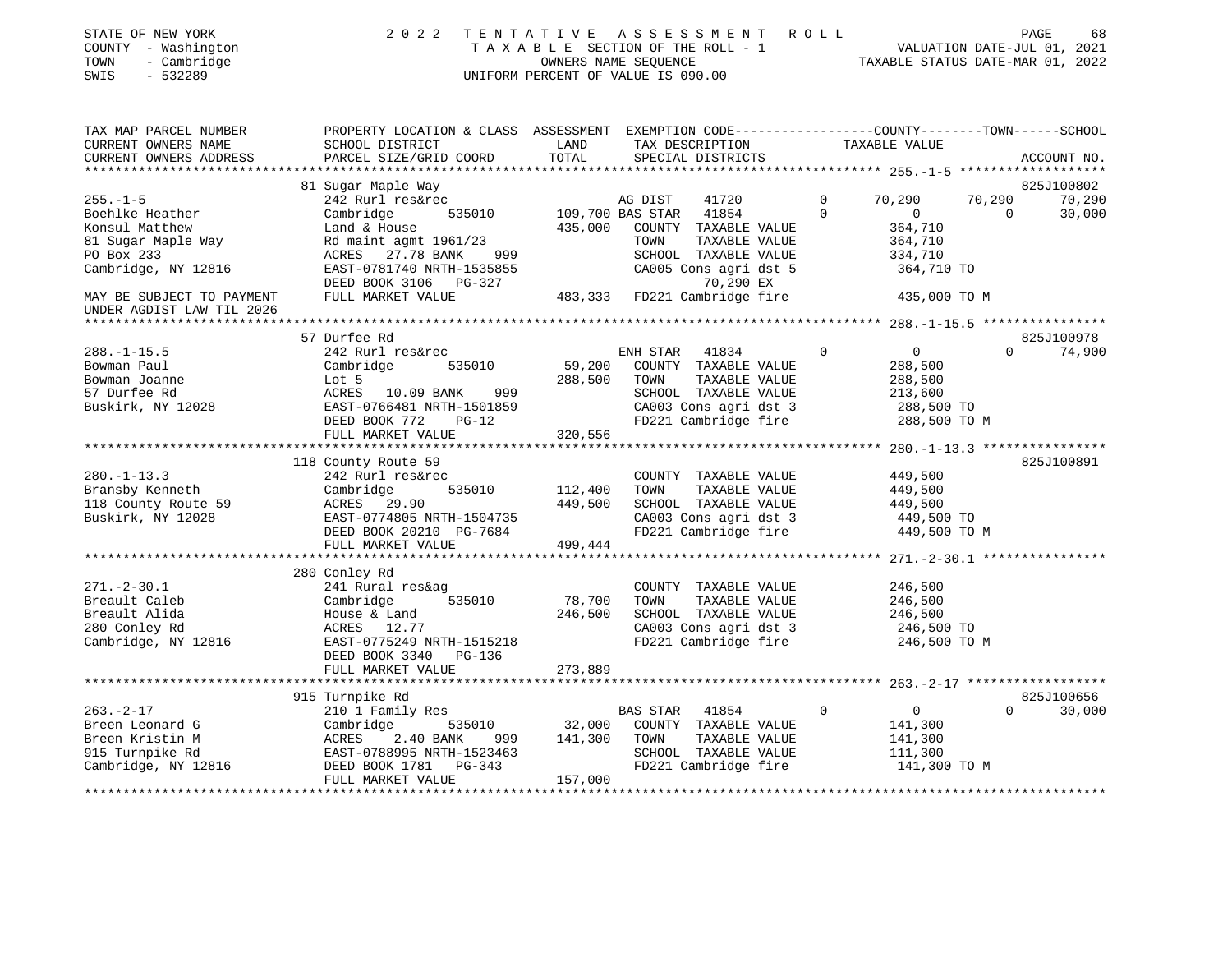| STATE OF NEW YORK<br>COUNTY - Washington<br>TOWN<br>- Cambridge<br>$-532289$<br>SWIS                   | ASSESSMENT ROLL<br>2 0 2 2<br>TENTATIVE<br>T A X A B L E SECTION OF THE ROLL - 1<br>OWNERS NAME SEQUENCE<br>UNIFORM PERCENT OF VALUE IS 090.00                                   |                               |                                                                                                                                                    |                            | PAGE<br>69<br>VALUATION DATE-JUL 01, 2021<br>TAXABLE STATUS DATE-MAR 01, 2022 |                          |                      |  |
|--------------------------------------------------------------------------------------------------------|----------------------------------------------------------------------------------------------------------------------------------------------------------------------------------|-------------------------------|----------------------------------------------------------------------------------------------------------------------------------------------------|----------------------------|-------------------------------------------------------------------------------|--------------------------|----------------------|--|
| TAX MAP PARCEL NUMBER<br>CURRENT OWNERS NAME                                                           | PROPERTY LOCATION & CLASS ASSESSMENT EXEMPTION CODE----------------COUNTY-------TOWN------SCHOOL<br>SCHOOL DISTRICT                                                              | LAND                          | TAX DESCRIPTION                                                                                                                                    |                            | TAXABLE VALUE                                                                 |                          |                      |  |
| CURRENT OWNERS ADDRESS                                                                                 | PARCEL SIZE/GRID COORD                                                                                                                                                           | TOTAL                         | SPECIAL DISTRICTS                                                                                                                                  |                            |                                                                               |                          | ACCOUNT NO.          |  |
|                                                                                                        |                                                                                                                                                                                  |                               |                                                                                                                                                    |                            |                                                                               |                          |                      |  |
| $246. - 1 - 29.11$<br>Brice Ronald J<br>Brice Heather K<br>1061 County Route 60<br>Greenwich, NY 12834 | 1061 County Route 60<br>210 1 Family Res<br>Greenwich 533401<br>vac land<br>lot 1B<br>ACRES<br>2.43 BANK 997<br>EAST-0772103 NRTH-1542605<br>DEED BOOK 880<br>PG-183             | 122,300                       | BAS STAR<br>41854<br>31,400 COUNTY TAXABLE VALUE<br>TOWN<br>TAXABLE VALUE<br>SCHOOL TAXABLE VALUE<br>CA003 Cons agri dst 3<br>FD221 Cambridge fire | $\mathbf 0$                | 0<br>122,300<br>122,300<br>92,300<br>122,300 TO<br>122,300 TO M               | $\mathbf{0}$             | 30,000               |  |
|                                                                                                        | FULL MARKET VALUE                                                                                                                                                                | 135,889                       |                                                                                                                                                    |                            |                                                                               |                          |                      |  |
| $263. - 2 - 22.2$<br>Bridge Jonathan R<br>Bridge Judith E<br>910 King Rd<br>Cambridge, NY 12816        | 888 King Rd<br>210 1 Family Res<br>Cambridge<br>535010<br>Filed subdivision 20A-108<br>FRNT 357.00 DPTH<br>ACRES<br>2.67<br>EAST-0783972 NRTH-1522183<br>DEED BOOK 20210 PG-5157 | 30,000<br>130,000             | COUNTY TAXABLE VALUE<br>TOWN<br>TAXABLE VALUE<br>SCHOOL TAXABLE VALUE<br>CA003 Cons agri dst 3<br>FD221 Cambridge fire 130,000 TO M                |                            | 130,000<br>130,000<br>130,000<br>130,000 TO                                   |                          |                      |  |
|                                                                                                        | FULL MARKET VALUE                                                                                                                                                                | 144,444                       |                                                                                                                                                    |                            |                                                                               |                          |                      |  |
|                                                                                                        |                                                                                                                                                                                  |                               |                                                                                                                                                    |                            |                                                                               |                          |                      |  |
| $263 - 2 - 22$<br>Bridge Jonathon<br>Bridge Judith<br>910 King Rd<br>Cambridge, NY 12816               | King Rd<br>105 Vac farmland<br>Cambridge<br>535010<br>ACRES 53.41<br>EAST-0784004 NRTH-1521605<br>DEED BOOK 927<br>PG-182<br>FULL MARKET VALUE                                   | 100,100<br>100,100<br>111,222 | AG DIST<br>41720<br>COUNTY TAXABLE VALUE<br>TAXABLE VALUE<br>TOWN<br>SCHOOL TAXABLE VALUE<br>CA003 Cons agri dst 3<br>78,616 EX                    | $\mathbf{0}$               | 78,616<br>21,484<br>21,484<br>21,484<br>21,484 TO                             | 78,616                   | 825J100453<br>78,616 |  |
| MAY BE SUBJECT TO PAYMENT                                                                              |                                                                                                                                                                                  |                               | FD221 Cambridge fire                                                                                                                               |                            | 100,100 TO M                                                                  |                          |                      |  |
| UNDER AGDIST LAW TIL 2026                                                                              |                                                                                                                                                                                  |                               |                                                                                                                                                    |                            |                                                                               |                          |                      |  |
|                                                                                                        | 910 King Rd                                                                                                                                                                      |                               |                                                                                                                                                    |                            |                                                                               |                          |                      |  |
| $263. - 2 - 22.1$<br>Bridge Jonathon<br>Bridge Judith<br>910 King Rd<br>Cambridge, NY 12816            | 241 Rural res&ag<br>535010<br>Cambridge<br>ACRES 20.82<br>EAST-0785014 NRTH-1521983<br>DEED BOOK 927<br>PG-182                                                                   | 78,000 AG DIST                | ENH STAR<br>41834<br>41720<br>241,500 COUNTY TAXABLE VALUE<br>TOWN<br>TAXABLE VALUE<br>SCHOOL TAXABLE VALUE                                        | $\mathbf 0$<br>$\mathbf 0$ | $\mathbf 0$<br>59,636<br>181,864<br>181,864<br>106,964                        | $\overline{0}$<br>59,636 | 74,900<br>59,636     |  |
| MAY BE SUBJECT TO PAYMENT<br>UNDER AGDIST LAW TIL 2026                                                 | FULL MARKET VALUE                                                                                                                                                                | 268,333                       | CA003 Cons agri dst 3<br>59,636 EX<br>FD221 Cambridge fire                                                                                         |                            | 181,864 TO<br>241,500 TO M                                                    |                          |                      |  |
|                                                                                                        |                                                                                                                                                                                  |                               |                                                                                                                                                    |                            |                                                                               |                          |                      |  |
| $270. - 1 - 9$<br>Briggs Deborah L<br>35 Darwin Rd<br>Cambridge, NY 12816                              | 35 Darwin Rd<br>210 1 Family Res<br>Cambridge<br>535010<br>H & L<br>ACRES<br>1.40 BANK<br>999<br>EAST-0766085 NRTH-1518446<br>DEED BOOK 20200 PG-6221<br>FULL MARKET VALUE       | 28,000<br>90,400<br>100,444   | COUNTY<br>TAXABLE VALUE<br>TOWN<br>TAXABLE VALUE<br>SCHOOL TAXABLE VALUE<br>CA003 Cons agri dst 3<br>FD221 Cambridge fire                          |                            | 90,400<br>90,400<br>90,400<br>90,400 TO<br>90,400 TO M                        |                          | 825J100704           |  |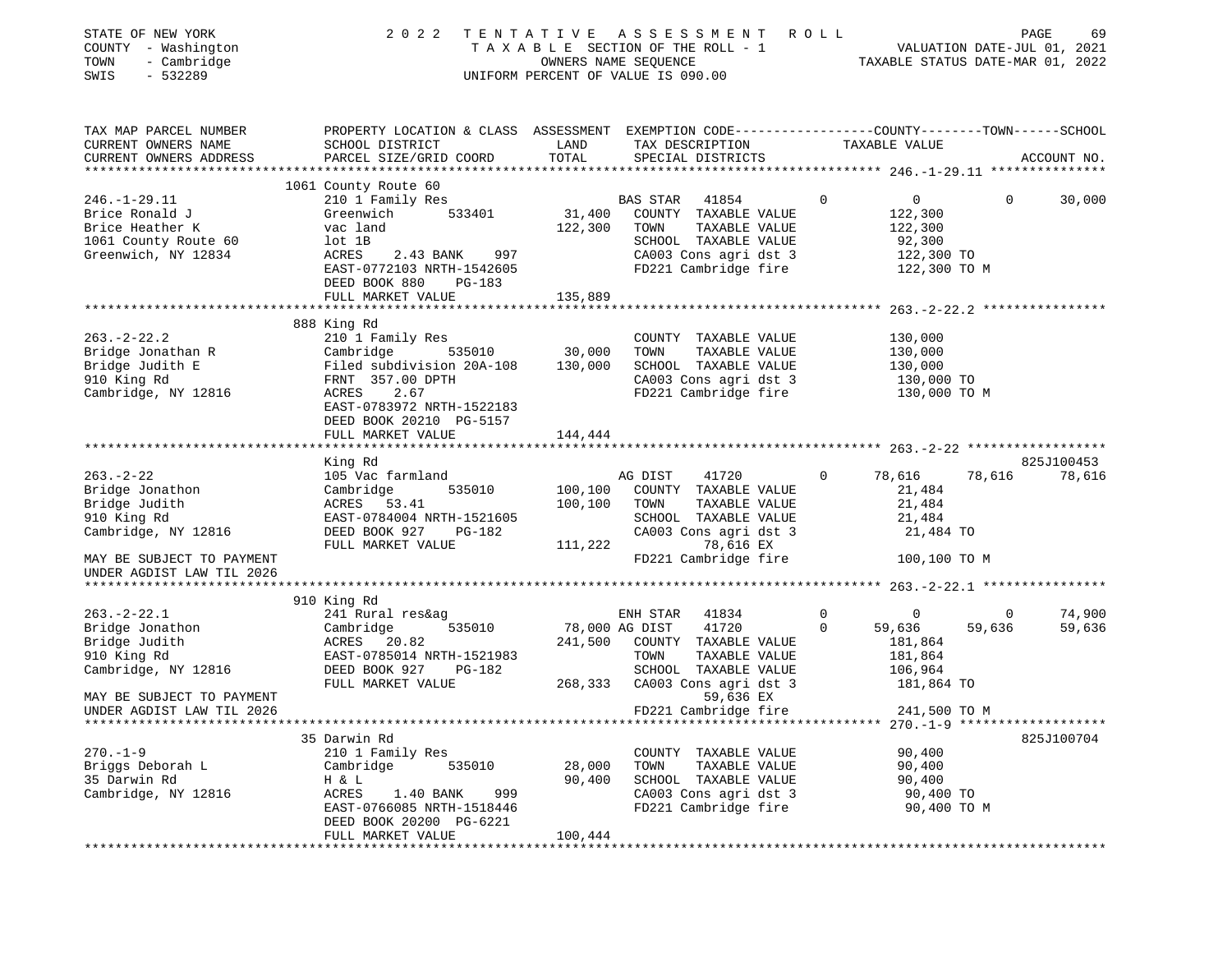| STATE OF NEW YORK<br>COUNTY - Washington<br>TOWN<br>- Cambridge<br>SWIS<br>$-532289$                     | 2 0 2 2<br>TENTATIVE<br>T A X A B L E SECTION OF THE ROLL - 1<br>UNIFORM PERCENT OF VALUE IS 090.00                                                                                        | ASSESSMENT ROLL<br>70<br>PAGE<br>VALUATION DATE-JUL 01, 2021<br>TAXABLE STATUS DATE-MAR 01, 2022 |                                                                                                                                             |                                                                                     |                              |
|----------------------------------------------------------------------------------------------------------|--------------------------------------------------------------------------------------------------------------------------------------------------------------------------------------------|--------------------------------------------------------------------------------------------------|---------------------------------------------------------------------------------------------------------------------------------------------|-------------------------------------------------------------------------------------|------------------------------|
| TAX MAP PARCEL NUMBER<br>CURRENT OWNERS NAME<br>CURRENT OWNERS ADDRESS                                   | PROPERTY LOCATION & CLASS ASSESSMENT EXEMPTION CODE----------------COUNTY-------TOWN------SCHOOL<br>SCHOOL DISTRICT<br>PARCEL SIZE/GRID COORD                                              | LAND<br>TOTAL                                                                                    | TAX DESCRIPTION<br>SPECIAL DISTRICTS                                                                                                        | TAXABLE VALUE                                                                       | ACCOUNT NO.                  |
|                                                                                                          |                                                                                                                                                                                            | *********                                                                                        |                                                                                                                                             | ********** 262.-1-15.1 *****************                                            |                              |
| $262. - 1 - 15.1$<br>Brock Clinton A<br>Brock Dawn M<br>1012 County Route 59<br>Cambridge, NY 12816      | 1012 County Route 59<br>210 1 Family Res<br>535010<br>Cambridge<br>House & Land<br>999<br>ACRES<br>4.23 BANK<br>EAST-0774523 NRTH-1519995<br>DEED BOOK 20191 PG-28409<br>FULL MARKET VALUE | 37,200<br>230,000<br>255,556                                                                     | COUNTY TAXABLE VALUE<br>TOWN<br>TAXABLE VALUE<br>SCHOOL TAXABLE VALUE<br>CA003 Cons agri dst 3<br>FD221 Cambridge fire                      | 230,000<br>230,000<br>230,000<br>230,000 TO<br>230,000 TO M                         |                              |
|                                                                                                          | *********************                                                                                                                                                                      |                                                                                                  |                                                                                                                                             |                                                                                     |                              |
| $270. - 1 - 26.6$<br>Bromirski Christene A<br>13838 SW 5th Pl<br>Ocala, FL 34481                         | 25 Brownell Rd<br>210 1 Family Res<br>Cambridge<br>535010<br>Vac Land<br>sub lot 3<br>ACRES<br>6.81<br>EAST-0763748 NRTH-1516120<br>DEED BOOK C2825 PG-153                                 | 45,200<br>275,800                                                                                | BAS STAR<br>41854<br>COUNTY TAXABLE VALUE<br>TOWN<br>TAXABLE VALUE<br>SCHOOL TAXABLE VALUE<br>CA003 Cons agri dst 3<br>FD221 Cambridge fire | $\Omega$<br>$\Omega$<br>275,800<br>275,800<br>245,800<br>275,800 TO<br>275,800 TO M | 30,000<br>$\cap$             |
|                                                                                                          | FULL MARKET VALUE                                                                                                                                                                          | 306,444                                                                                          |                                                                                                                                             |                                                                                     |                              |
|                                                                                                          | 837 County Route 59                                                                                                                                                                        |                                                                                                  |                                                                                                                                             |                                                                                     | 825J100479                   |
| $271. - 1 - 4$<br>Bromirski David P<br>Bromirski Bridget H<br>837 County Route 59<br>Cambridge, NY 12816 | 210 1 Family Res<br>535010<br>Cambridge<br>H & L<br>0.29<br>ACRES<br>EAST-0771310 NRTH-1517709<br>DEED BOOK 636<br>PG-306<br>FULL MARKET VALUE                                             | 24,300<br>97,500<br>108,333                                                                      | BAS STAR<br>41854<br>COUNTY TAXABLE VALUE<br>TOWN<br>TAXABLE VALUE<br>SCHOOL TAXABLE VALUE<br>FD221 Cambridge fire                          | $\Omega$<br>$\overline{0}$<br>97,500<br>97,500<br>67,500<br>97,500 TO M             | $\Omega$<br>30,000           |
|                                                                                                          |                                                                                                                                                                                            |                                                                                                  |                                                                                                                                             |                                                                                     |                              |
| $246. - 1 - 6$<br>Brown Alan R<br>Brown Nancy K<br>135 Lewis Hill Rd<br>Greenwich, NY 12834              | State Route 372 Off N<br>322 Rural vac>10<br>533401<br>Greenwich<br>Woods<br>ACRES 12.40<br>EAST-0773971 NRTH-1544632<br>DEED BOOK 20200 PG-1139                                           | 8,700<br>8,700                                                                                   | AG DIST<br>41720<br>COUNTY TAXABLE VALUE<br>TAXABLE VALUE<br>TOWN<br>SCHOOL TAXABLE VALUE<br>CA003 Cons agri dst 3<br>2,320 EX              | 2,320<br>$\mathbf{0}$<br>6,380<br>6,380<br>6,380<br>6,380 TO                        | 825J100415<br>2,320<br>2,320 |
| MAY BE SUBJECT TO PAYMENT<br>UNDER AGDIST LAW TIL 2026                                                   | FULL MARKET VALUE                                                                                                                                                                          |                                                                                                  | 9,667 FD221 Cambridge fire                                                                                                                  | 8,700 TO M                                                                          |                              |
|                                                                                                          |                                                                                                                                                                                            |                                                                                                  |                                                                                                                                             |                                                                                     |                              |
| $261. - 2 - 18$<br>Brown Caleb<br>1058 Vly Summit Rd<br>Greenwich, NY 12834                              | 1058 Vly Summit Rd<br>270 Mfg housing<br>Cambridge<br>535010<br>$261. - 1 - 18$<br>FRNT 170.00 DPTH<br>ACRES<br>0.65<br>EAST-0764187 NRTH-1523946<br>DEED BOOK 20200 PG-1679               | 22,500<br>48,900                                                                                 | COUNTY TAXABLE VALUE<br>TOWN<br>TAXABLE VALUE<br>SCHOOL TAXABLE VALUE<br>CA003 Cons agri dst 3<br>FD221 Cambridge fire                      | 48,900<br>48,900<br>48,900<br>48,900 TO<br>48,900 TO M                              | 825J100538                   |
|                                                                                                          | FULL MARKET VALUE                                                                                                                                                                          | 54,333                                                                                           |                                                                                                                                             |                                                                                     |                              |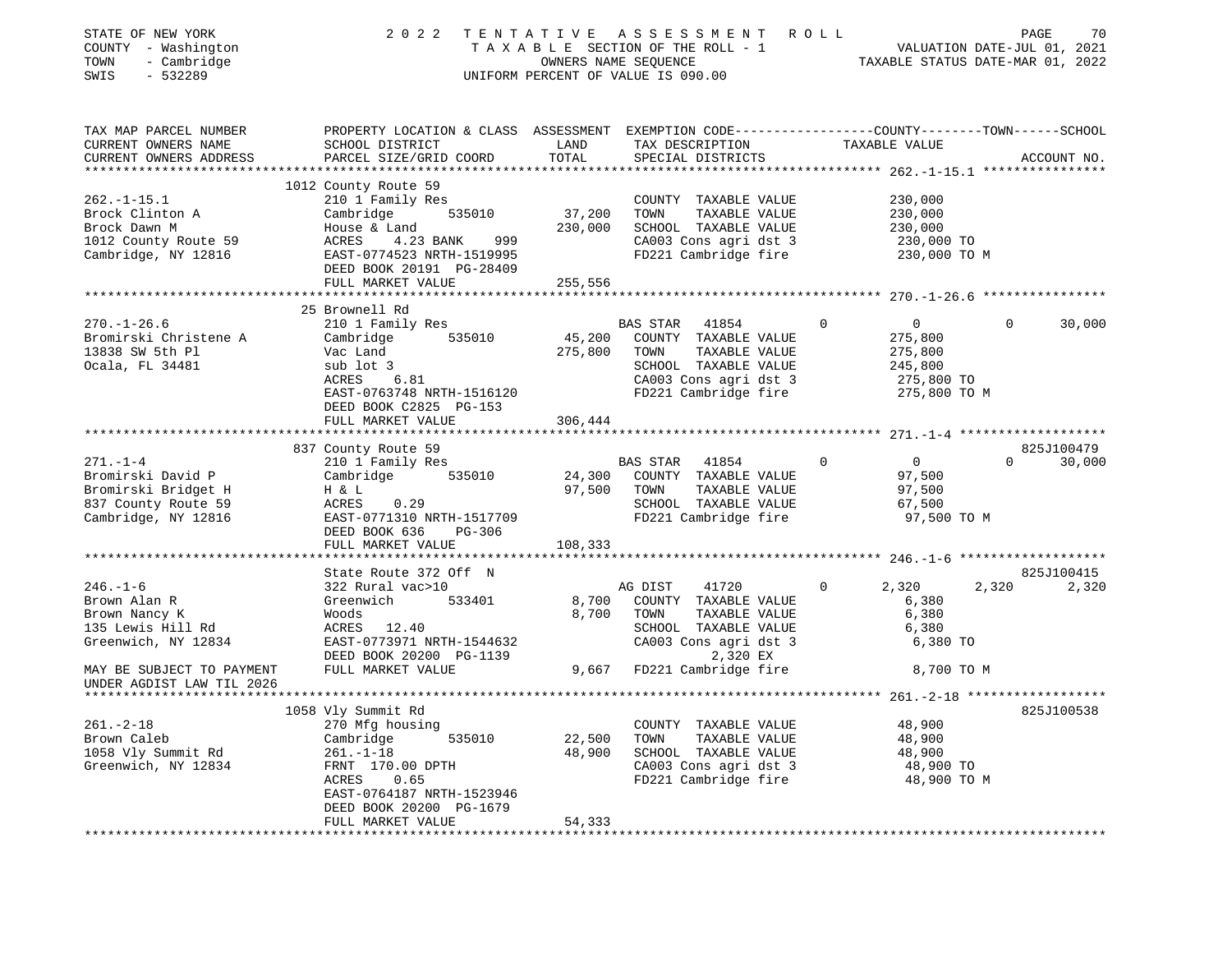| STATE OF NEW YORK<br>COUNTY - Washington<br>- Cambridge<br>TOWN<br>$-532289$<br>SWIS                                                            | 2 0 2 2                                                                                                                                                                                  | OWNERS NAME SEQUENCE         | TENTATIVE ASSESSMENT ROLL<br>TAXABLE SECTION OF THE ROLL - 1<br>UNIFORM PERCENT OF VALUE IS 090.00                                          | VALUATION DATE-JUL 01, 2021<br>TAXABLE STATUS DATE-MAR 01, 2022                  | 71<br>PAGE               |
|-------------------------------------------------------------------------------------------------------------------------------------------------|------------------------------------------------------------------------------------------------------------------------------------------------------------------------------------------|------------------------------|---------------------------------------------------------------------------------------------------------------------------------------------|----------------------------------------------------------------------------------|--------------------------|
| TAX MAP PARCEL NUMBER<br>CURRENT OWNERS NAME<br>CURRENT OWNERS ADDRESS                                                                          | PROPERTY LOCATION & CLASS ASSESSMENT EXEMPTION CODE---------------COUNTY-------TOWN------SCHOOL<br>SCHOOL DISTRICT<br>PARCEL SIZE/GRID COORD                                             | LAND<br>TOTAL                | TAX DESCRIPTION<br>SPECIAL DISTRICTS                                                                                                        | TAXABLE VALUE                                                                    | ACCOUNT NO.              |
| $261 - 2 - 8.3$<br>Brown Daniel<br>Brown Sheryl<br>193 Horton Rd<br>Cambridge, NY 12816                                                         | 195 Horton Rd<br>314 Rural vac<10<br>535010<br>Cambridge<br>Survey 13068<br>FRNT 139.00 DPTH<br>ACRES<br>1.77<br>EAST-0765465 NRTH-1522139<br>DEED BOOK 3931 PG-329<br>FULL MARKET VALUE | 7,100<br>7,100<br>7,889      | COUNTY TAXABLE VALUE<br>TAXABLE VALUE<br>TOWN<br>SCHOOL TAXABLE VALUE<br>CA003 Cons agri dst 3<br>FD221 Cambridge fire                      | 7,100<br>7,100<br>7,100<br>7,100 TO<br>7,100 TO M                                |                          |
| $271. - 2 - 3$<br>Brown Daniel P                                                                                                                | ******************<br>8 Rogers Ln<br>210 1 Family Res<br>Cambridge<br>535010                                                                                                             | 29,300                       | COUNTY TAXABLE VALUE<br>TOWN<br>TAXABLE VALUE                                                                                               | 160,300<br>160,300                                                               | 825J100580               |
| Brown Sheryl L<br>193 Horton Rd<br>Cambridge, NY 12816                                                                                          | Sub lot A<br>Trans exempt repay 2022<br>ACRES<br>1.06 BANK<br>999<br>EAST-0772210 NRTH-1518189<br>DEED BOOK 20210 PG-2245                                                                | 160,300                      | SCHOOL TAXABLE VALUE<br>FD221 Cambridge fire<br>TE533 Trans exempt flg                                                                      | 160,300<br>160,300 TO M<br>$.00$ MT                                              |                          |
|                                                                                                                                                 | FULL MARKET VALUE                                                                                                                                                                        | 178,111                      |                                                                                                                                             |                                                                                  |                          |
| $246. - 1 - 35.2$<br>Brown Jennifer S<br>535 Easton Station Rd<br>Greenwich, NY 12834<br>MAY BE SUBJECT TO PAYMENT<br>UNDER AGDIST LAW TIL 2026 | Gillis Rd<br>105 Vac farmland<br>Greenwich<br>533401<br>ACRES<br>12.70<br>EAST-0767357 NRTH-1537293<br>DEED BOOK 20210 PG-1960<br>FULL MARKET VALUE                                      | 55,400<br>55,400<br>61,556   | COUNTY TAXABLE VALUE<br>TAXABLE VALUE<br>TOWN<br>SCHOOL TAXABLE VALUE<br>CA003 Cons agri dst 3<br>FD221 Cambridge fire                      | 55,400<br>55,400<br>55,400<br>55,400 TO<br>55,400 TO M                           | 825J102023               |
|                                                                                                                                                 |                                                                                                                                                                                          |                              |                                                                                                                                             |                                                                                  |                          |
| $261 - 2 - 8.1$<br>Brown Walter C<br>Horton-Brown Gayle<br>209 Horton Rd<br>Cambridge, NY 12816                                                 | 209 Horton Rd<br>270 Mfg housing<br>535010<br>Cambridge<br>$261. - 1 - 8.1$<br>9.60<br>ACRES<br>EAST-0765135 NRTH-1522482<br>DEED BOOK 3000<br>PG-242                                    | 58,400<br>89,500             | COUNTY TAXABLE VALUE<br>TAXABLE VALUE<br>TOWN<br>SCHOOL TAXABLE VALUE<br>CA003 Cons agri dst 3<br>FD221 Cambridge fire                      | 89,500<br>89,500<br>89,500<br>89,500 TO<br>89,500 TO M                           | 825J100243               |
|                                                                                                                                                 | FULL MARKET VALUE                                                                                                                                                                        | 99,444                       |                                                                                                                                             |                                                                                  |                          |
|                                                                                                                                                 | 193 Horton Rd                                                                                                                                                                            |                              |                                                                                                                                             | ******************************* 261.-2-8.2 ******************                    | 825J100894               |
| $261. - 2 - 8.2$<br>Brown William<br>Brown Patrice<br>193 Horton Rd<br>Cambridge, NY 12816                                                      | 210 1 Family Res<br>Cambridge<br>535010<br>Vl<br>261.-1-8.2<br>FRNT 300.00 DPTH<br>6.00<br>ACRES<br>EAST-0765358 NRTH-1521939<br>DEED BOOK 486<br>PG-755<br>FULL MARKET VALUE            | 54,000<br>166,100<br>184,556 | BAS STAR<br>41854<br>COUNTY TAXABLE VALUE<br>TOWN<br>TAXABLE VALUE<br>SCHOOL TAXABLE VALUE<br>CA003 Cons agri dst 3<br>FD221 Cambridge fire | 0<br>$\mathbf{0}$<br>166,100<br>166,100<br>136,100<br>166,100 TO<br>166,100 TO M | $\overline{0}$<br>30,000 |
|                                                                                                                                                 |                                                                                                                                                                                          |                              |                                                                                                                                             |                                                                                  |                          |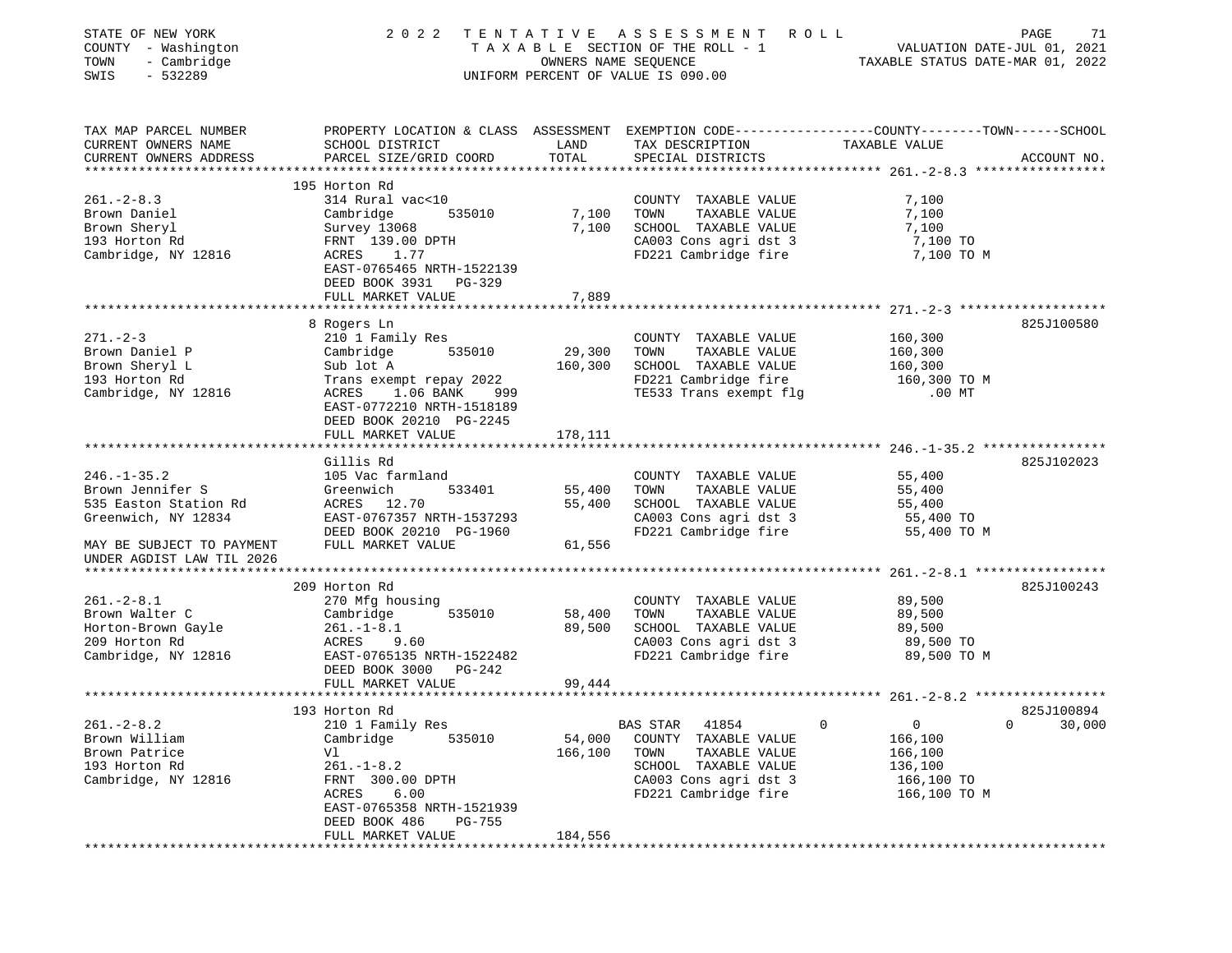| STATE OF NEW YORK<br>COUNTY - Washington<br>TOWN<br>- Cambridge<br>$-532289$<br>SWIS                                                                                                           | 2 0 2 2                                                                                                                                                                              |                              | TENTATIVE ASSESSMENT<br>T A X A B L E SECTION OF THE ROLL - 1<br>OWNERS NAME SEQUENCE<br>UNIFORM PERCENT OF VALUE IS 090.00                                                        | ROLL          | VALUATION DATE-JUL 01, 2021<br>TAXABLE STATUS DATE-MAR 01, 2022                                                   | PAGE<br>72            |
|------------------------------------------------------------------------------------------------------------------------------------------------------------------------------------------------|--------------------------------------------------------------------------------------------------------------------------------------------------------------------------------------|------------------------------|------------------------------------------------------------------------------------------------------------------------------------------------------------------------------------|---------------|-------------------------------------------------------------------------------------------------------------------|-----------------------|
| TAX MAP PARCEL NUMBER<br>CURRENT OWNERS NAME<br>CURRENT OWNERS ADDRESS                                                                                                                         | PROPERTY LOCATION & CLASS ASSESSMENT EXEMPTION CODE---------------COUNTY-------TOWN------SCHOOL<br>SCHOOL DISTRICT<br>PARCEL SIZE/GRID COORD                                         | LAND<br>TOTAL                | TAX DESCRIPTION<br>SPECIAL DISTRICTS                                                                                                                                               | TAXABLE VALUE |                                                                                                                   | ACCOUNT NO.           |
| $254. - 1 - 20.1$<br>Brown Wucher Kimberly E<br>Brown Joshua D<br>503 A Hartsock Loop<br>Fort Benning, GA 31905<br>MAY BE SUBJECT TO PAYMENT<br>UNDER AGDIST LAW TIL 2026<br>***************** | Kenyon Rd<br>105 Vac farmland<br>535010<br>Cambridge<br>Land<br>ACRES 133.90<br>EAST-0770184 NRTH-1530297<br>DEED BOOK 20210 PG-2066<br>FULL MARKET VALUE                            | 212,400<br>214,000           | AG DIST<br>41720<br>COUNTY TAXABLE VALUE<br>TOWN<br>TAXABLE VALUE<br>SCHOOL TAXABLE VALUE<br>CA003 Cons agri dst 3<br>131,144 EX<br>237,778 FD221 Cambridge fire                   | 0<br>131,144  | 131,144<br>82,856<br>82,856<br>82,856<br>82,856 TO<br>214,000 TO M<br>************* 255.-1-8 ******************** | 825J100439<br>131,144 |
| $255. - 1 - 8$<br>Brownell Alice P<br>169 State Route 372<br>Cambridge, NY 12816                                                                                                               | 169 State Route 372<br>210 1 Family Res<br>Cambridge<br>535010<br>H & L 722/135<br>ACRES<br>1.80<br>EAST-0784775 NRTH-1534159<br>DEED BOOK 2543 PG-13<br>FULL MARKET VALUE           | 27,500<br>137,500<br>152,778 | COUNTY TAXABLE VALUE<br>TOWN<br>TAXABLE VALUE<br>SCHOOL TAXABLE VALUE<br>CA005 Cons agri dst 5<br>FD221 Cambridge fire                                                             |               | 137,500<br>137,500<br>137,500<br>137,500 TO<br>137,500 TO M                                                       | 825J100385            |
| $262 - 2 - 12.6$<br>Brownell Margaret<br>Brownell Scott<br>122 S 2nd Ave<br>Mechanicville, NY 12118                                                                                            | County Route 59<br>322 Rural vac>10<br>Cambridge<br>535010<br>Filed Map 13328<br>FRNT 680.00 DPTH<br>ACRES 11.35<br>DEED BOOK 20200 PG-6446<br>FULL MARKET VALUE                     | 60,700<br>60,700<br>67,444   | COUNTY TAXABLE VALUE<br>TOWN<br>TAXABLE VALUE<br>SCHOOL TAXABLE VALUE<br>CA003 Cons agri dst 3<br>FD221 Cambridge fire                                                             |               | 60,700<br>60,700<br>60,700<br>60,700 TO<br>60,700 TO M                                                            |                       |
| $271 - 2 - 3.6$<br>Brownell Shannon M<br>Scully Jonathan<br>37 Rogers Ln<br>Cambridge, NY 12816                                                                                                | 37 Rogers Ln<br>210 1 Family Res<br>535010<br>Cambridge<br>Sub lot E<br>FRNT 302.00 DPTH<br>ACRES<br>0.91<br>EAST-0771923 NRTH-1518910<br>DEED BOOK 3524 PG-145<br>FULL MARKET VALUE | 25,300<br>52,800<br>58,667   | COUNTY TAXABLE VALUE<br>TOWN<br>TAXABLE VALUE<br>SCHOOL TAXABLE VALUE<br>FD221 Cambridge fire                                                                                      |               | 52,800<br>52,800<br>52,800<br>52,800 TO M                                                                         |                       |
| $255.14 - 3 - 13$<br>Bruce Thomas J<br>18 Perry Ln<br>Cambridge, NY 12816                                                                                                                      | 18 Perry Ln<br>210 1 Family Res<br>535010<br>Cambridge<br>H & L<br>$255. - 3 - 13$<br>ACRES<br>$0.36$ BANK<br>999                                                                    | 22,700<br>112,000            | ********************************** 255.14-3-13 *************<br>BAS STAR<br>41854<br>COUNTY TAXABLE VALUE<br>TOWN<br>TAXABLE VALUE<br>SCHOOL TAXABLE VALUE<br>FD221 Cambridge fire | 0             | 0<br>0<br>112,000<br>112,000<br>82,000<br>112,000 TO M                                                            | 825J100465<br>30,000  |
|                                                                                                                                                                                                | EAST-0785930 NRTH-1531644<br>DEED BOOK 2124<br>PG-85<br>FULL MARKET VALUE                                                                                                            | 124,444                      |                                                                                                                                                                                    |               |                                                                                                                   |                       |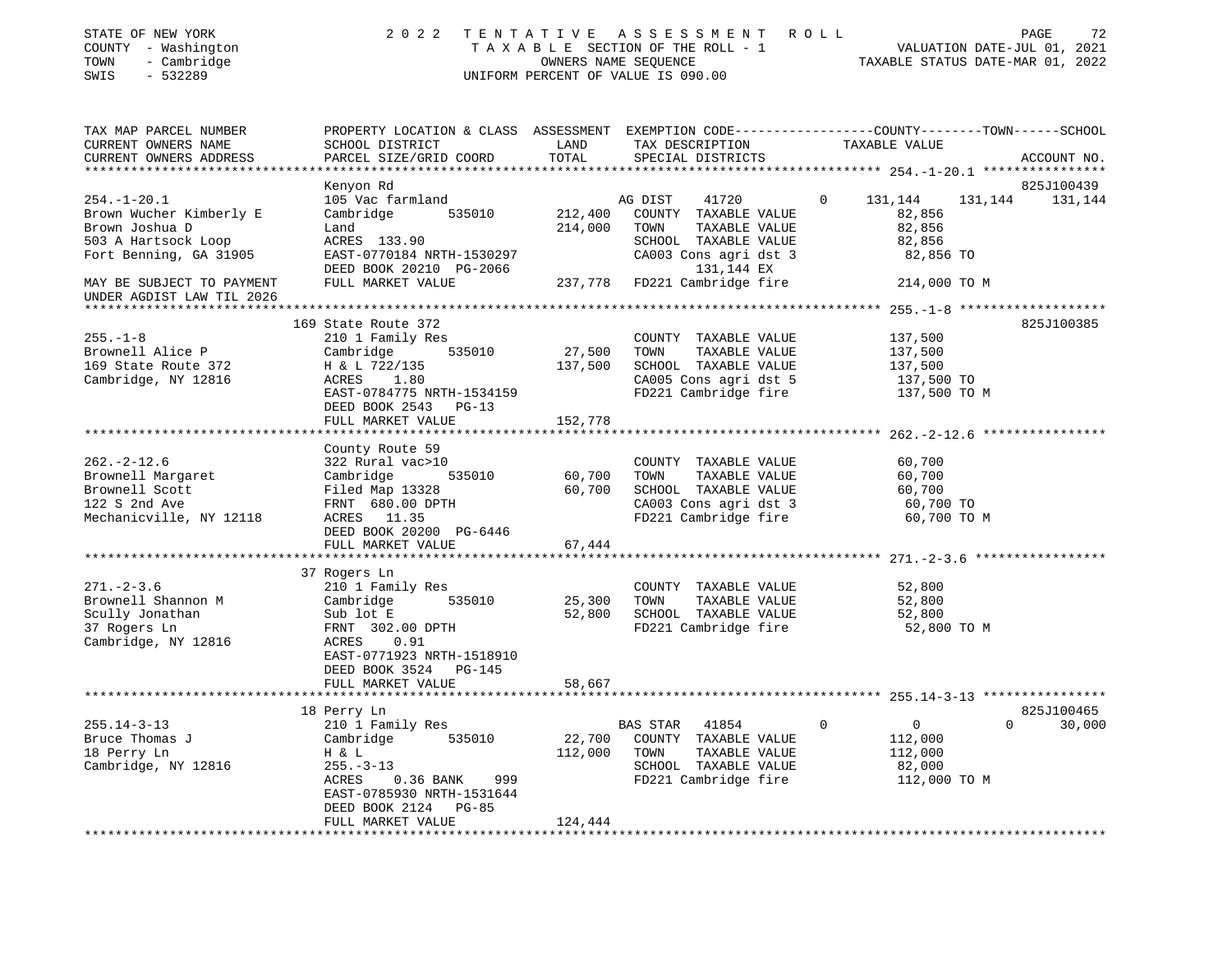| STATE OF NEW YORK |                          |              |
|-------------------|--------------------------|--------------|
| <b>COUNTY</b>     |                          | - Washington |
| TOWN              | $\overline{\phantom{0}}$ | Cambridge    |

### STATE OF NEW YORK 2 0 2 2 T E N T A T I V E A S S E S S M E N T R O L L PAGE 73 COUNTY - Washington T A X A B L E SECTION OF THE ROLL - 1 VALUATION DATE-JUL 01, 2021 TOWN - Cambridge OWNERS NAME SEQUENCE TAXABLE STATUS DATE-MAR 01, 2022 SWIS - 532289 UNIFORM PERCENT OF VALUE IS 090.00

| TAX MAP PARCEL NUMBER                                  | PROPERTY LOCATION & CLASS ASSESSMENT EXEMPTION CODE---------------COUNTY-------TOWN-----SCHOOL |         |                             |                |                          |          |             |
|--------------------------------------------------------|------------------------------------------------------------------------------------------------|---------|-----------------------------|----------------|--------------------------|----------|-------------|
| CURRENT OWNERS NAME                                    | SCHOOL DISTRICT                                                                                | LAND    | TAX DESCRIPTION             |                | TAXABLE VALUE            |          |             |
| CURRENT OWNERS ADDRESS                                 | PARCEL SIZE/GRID COORD                                                                         | TOTAL   | SPECIAL DISTRICTS           |                |                          |          | ACCOUNT NO. |
|                                                        |                                                                                                |         |                             |                |                          |          |             |
|                                                        | 259 Stevenson Rd                                                                               |         |                             |                |                          |          | 825J100483  |
| $246. - 1 - 22$                                        | 242 Rurl res&rec                                                                               |         | AG DIST<br>41720            | $\mathbf 0$    | 88,929                   | 88,929   | 88,929      |
| Brushett Lauren                                        | 535010<br>Cambridge                                                                            |         | 190,000 BAS STAR 41854      | $\Omega$       | $\overline{\phantom{0}}$ | $\Omega$ | 30,000      |
| Brushett David                                         | Farm                                                                                           | 290,300 | COUNTY TAXABLE VALUE        |                | 201,371                  |          |             |
| 259 Stevenson Rd                                       | ACRES 100.00                                                                                   |         | TOWN<br>TAXABLE VALUE       |                | 201,371                  |          |             |
| PO Box 149                                             | EAST-0778814 NRTH-1537923                                                                      |         | SCHOOL TAXABLE VALUE        |                | 171,371                  |          |             |
| Greenwich, NY 12834                                    | DEED BOOK 951<br>PG-264                                                                        |         | CA005 Cons agri dst 5       |                | 201,371 TO               |          |             |
|                                                        | FULL MARKET VALUE                                                                              | 322,556 | 88,929 EX                   |                |                          |          |             |
| MAY BE SUBJECT TO PAYMENT                              |                                                                                                |         | FD221 Cambridge fire        |                | 290,300 TO M             |          |             |
| UNDER AGDIST LAW TIL 2026                              |                                                                                                |         |                             |                |                          |          |             |
|                                                        |                                                                                                |         |                             |                |                          |          |             |
|                                                        | 62 Durfee Rd                                                                                   |         |                             |                |                          |          | 825J100531  |
| $288. - 1 - 16$                                        | 210 1 Family Res                                                                               |         | COUNTY TAXABLE VALUE        |                | 155,800                  |          |             |
| Buck Donald W Jr                                       | Cambridge<br>535010                                                                            | 41,200  | TOWN<br>TAXABLE VALUE       |                | 155,800                  |          |             |
| 62 Durfee Rd                                           | House & Lot                                                                                    | 155,800 | SCHOOL TAXABLE VALUE        |                | 155,800                  |          |             |
| Buskirk, NY 12028                                      | 5.80 BANK<br>ACRES<br>998                                                                      |         | FD221 Cambridge fire        |                | 155,800 TO M             |          |             |
|                                                        | EAST-0765254 NRTH-1500771                                                                      |         |                             |                |                          |          |             |
|                                                        | DEED BOOK 20210 PG-5545                                                                        |         |                             |                |                          |          |             |
|                                                        | FULL MARKET VALUE                                                                              | 173,111 |                             |                |                          |          |             |
|                                                        |                                                                                                |         |                             |                |                          |          |             |
|                                                        | Stump Church Rd                                                                                |         |                             |                |                          |          | 825J100641  |
| $254. - 1 - 22$                                        | 314 Rural vac<10                                                                               |         | AG DIST<br>41720            | $\overline{0}$ | 15,571                   | 15,571   | 15,571      |
| Buckley Abdon                                          | 535010<br>Cambridge                                                                            |         | 16,500 COUNTY TAXABLE VALUE |                | 929                      |          |             |
| Buckley Mary Jane                                      | Land/well                                                                                      | 16,500  | TAXABLE VALUE<br>TOWN       |                | 929                      |          |             |
| 54 Scully Ln                                           | 2.40<br>ACRES                                                                                  |         | SCHOOL TAXABLE VALUE        |                | 929                      |          |             |
| Greenwich, NY 12834                                    | EAST-0768247 NRTH-1530037                                                                      |         | CA003 Cons agri dst 3       |                | 929 TO                   |          |             |
|                                                        | DEED BOOK 591<br>$PG-245$                                                                      |         | 15,571 EX                   |                |                          |          |             |
| MAY BE SUBJECT TO PAYMENT<br>UNDER AGDIST LAW TIL 2026 | FULL MARKET VALUE                                                                              | 18,333  | FD221 Cambridge fire        |                | 16,500 TO M              |          |             |
|                                                        |                                                                                                |         |                             |                |                          |          |             |
|                                                        | County Route 60                                                                                |         |                             |                |                          |          | 825J100594  |
| $262. - 1 - 24$                                        | 322 Rural vac>10                                                                               |         | AG DIST<br>41720            | $\circ$        | 73,991                   | 73,991   | 73,991      |
| Buckley Abdon                                          | 535010<br>Cambridge                                                                            | 92,800  | COUNTY TAXABLE VALUE        |                | 18,809                   |          |             |
| Buckley Mary Jane                                      | ACRES 41.40                                                                                    | 92,800  | TOWN<br>TAXABLE VALUE       |                | 18,809                   |          |             |
| 54 Scully Ln                                           | EAST-0770564 NRTH-1525253                                                                      |         | SCHOOL TAXABLE VALUE        |                | 18,809                   |          |             |
| Greenwich, NY 12834                                    |                                                                                                |         | CA003 Cons agri dst 3       |                |                          |          |             |
|                                                        | DEED BOOK 614<br>PG-264<br>FULL MARKET VALUE                                                   |         | 73,991 EX                   |                | 18,809 TO                |          |             |
| MAY BE SUBJECT TO PAYMENT                              |                                                                                                | 103,111 | FD221 Cambridge fire        |                | 92,800 TO M              |          |             |
|                                                        |                                                                                                |         |                             |                |                          |          |             |
| UNDER AGDIST LAW TIL 2026                              |                                                                                                |         |                             |                |                          |          |             |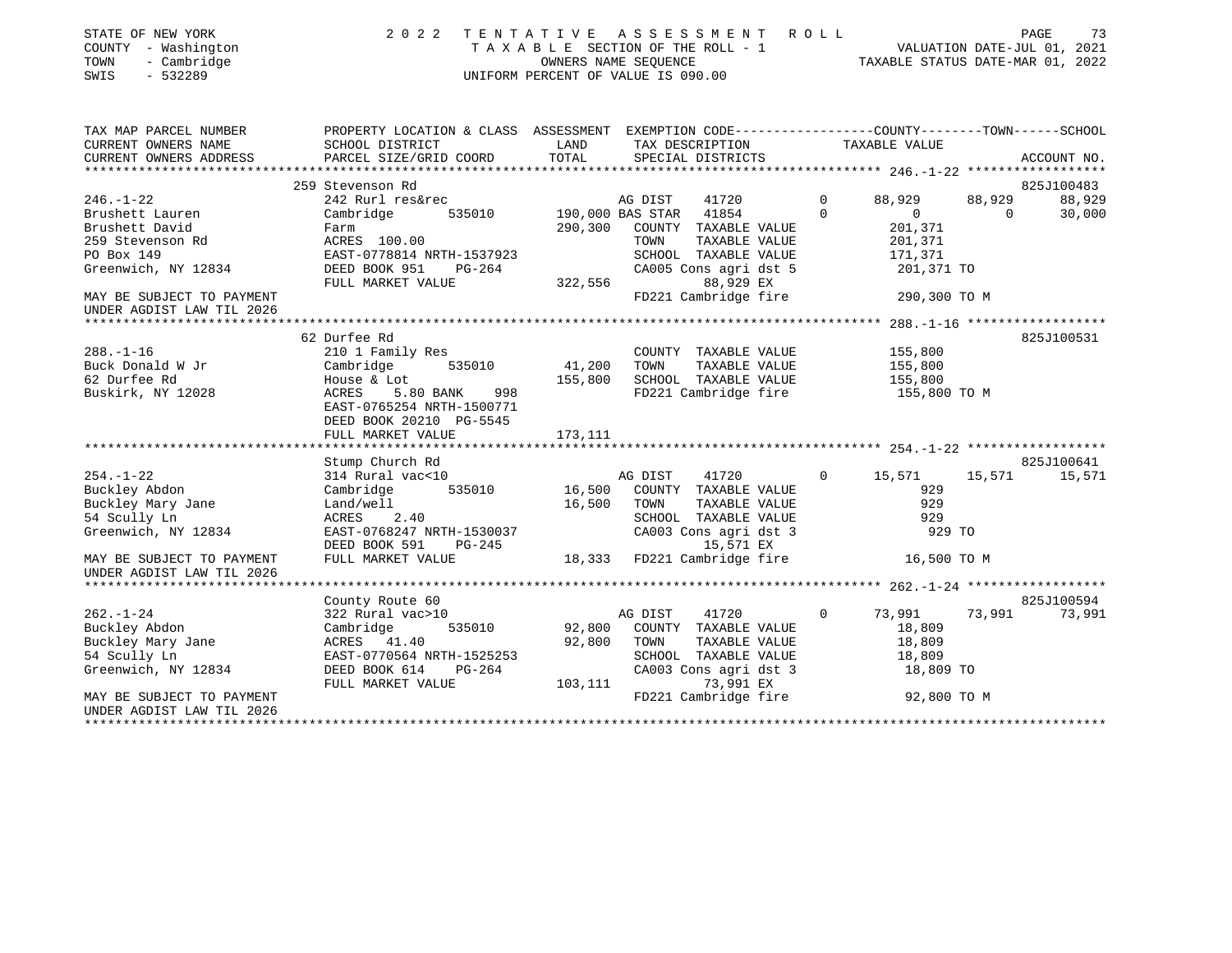| STATE OF NEW YORK<br>COUNTY - Washington<br>- Cambridge<br>TOWN<br>SWIS<br>$-532289$ | 2 0 2 2                                                                                        |        | FENTATIVE ASSESSMENT ROLL PAGE 74<br>TAXABLE SECTION OF THE ROLL - 1 VALUATION DATE-JUL 01, 2021<br>OWNERS NAME SEQUENCE TAXABLE STATUS DATE-MAR 01, 2022<br>TENTATIVE ASSESSMENT ROLL<br>UNIFORM PERCENT OF VALUE IS 090.00 |                |                         |          |                      |
|--------------------------------------------------------------------------------------|------------------------------------------------------------------------------------------------|--------|------------------------------------------------------------------------------------------------------------------------------------------------------------------------------------------------------------------------------|----------------|-------------------------|----------|----------------------|
| TAX MAP PARCEL NUMBER                                                                | PROPERTY LOCATION & CLASS ASSESSMENT EXEMPTION CODE---------------COUNTY-------TOWN-----SCHOOL |        |                                                                                                                                                                                                                              |                |                         |          |                      |
| CURRENT OWNERS NAME                                                                  | SCHOOL DISTRICT                                                                                | LAND   | TAX DESCRIPTION                                                                                                                                                                                                              |                | TAXABLE VALUE           |          |                      |
| CURRENT OWNERS ADDRESS                                                               | PARCEL SIZE/GRID COORD                                                                         | TOTAL  | SPECIAL DISTRICTS                                                                                                                                                                                                            |                |                         |          | ACCOUNT NO.          |
|                                                                                      |                                                                                                |        |                                                                                                                                                                                                                              |                |                         |          |                      |
| $254. - 1 - 20.2$                                                                    | Stump Church Rd<br>312 Vac w/imprv                                                             |        | AG DIST<br>41720                                                                                                                                                                                                             | $\Omega$       | 55,990                  | 55,990   | 825J100835<br>55,990 |
| Buckley Abdon J                                                                      | 535010<br>Cambridge                                                                            | 64,600 | COUNTY TAXABLE VALUE                                                                                                                                                                                                         |                | 8,710                   |          |                      |
| Buckley Mary Jane                                                                    | Land/barns                                                                                     | 64,700 | TOWN<br>TAXABLE VALUE                                                                                                                                                                                                        |                | 8,710                   |          |                      |
| 54 Scully Ln                                                                         | ACRES 19.00                                                                                    |        | SCHOOL TAXABLE VALUE                                                                                                                                                                                                         |                | 8,710                   |          |                      |
| Greenwich, NY 12834                                                                  | EAST-0768564 NRTH-1529335                                                                      |        | CA003 Cons agri dst 3                                                                                                                                                                                                        |                | 8,710 TO                |          |                      |
|                                                                                      | DEED BOOK 454<br>PG-955                                                                        |        | 55,990 EX                                                                                                                                                                                                                    |                |                         |          |                      |
| MAY BE SUBJECT TO PAYMENT                                                            | FULL MARKET VALUE                                                                              | 71,889 | FD221 Cambridge fire                                                                                                                                                                                                         |                | 64,700 TO M             |          |                      |
| UNDER AGDIST LAW TIL 2026                                                            |                                                                                                |        |                                                                                                                                                                                                                              |                |                         |          |                      |
|                                                                                      |                                                                                                |        |                                                                                                                                                                                                                              |                |                         |          |                      |
|                                                                                      | Wilderness Way                                                                                 |        |                                                                                                                                                                                                                              |                |                         |          | 825J100255           |
| $254. - 1 - 29$                                                                      | 105 Vac farmland                                                                               |        | AG DIST<br>41720                                                                                                                                                                                                             | $\circ$        | 45,710                  | 45,710   | 45,710               |
| Buckley Abdon J                                                                      | Greenwich<br>533401                                                                            | 53,900 | COUNTY TAXABLE VALUE                                                                                                                                                                                                         |                | 8,190                   |          |                      |
| Buckley Mary Jane                                                                    | Land                                                                                           | 53,900 | TOWN<br>TAXABLE VALUE                                                                                                                                                                                                        |                | 8,190                   |          |                      |
| 54 Scully Ln                                                                         | ACRES 21.20                                                                                    |        | SCHOOL TAXABLE VALUE                                                                                                                                                                                                         |                | 8,190                   |          |                      |
| Greenwich, NY 12834                                                                  | EAST-0769021 NRTH-1533457                                                                      |        | CA003 Cons agri dst 3                                                                                                                                                                                                        |                | 8,190 TO                |          |                      |
|                                                                                      | DEED BOOK 426                                                                                  |        | PG-246 45,710 EX<br>LUE 59,889 FD221 Cambridge fire                                                                                                                                                                          |                |                         |          |                      |
| MAY BE SUBJECT TO PAYMENT<br>UNDER AGDIST LAW TIL 2026                               | FULL MARKET VALUE                                                                              |        |                                                                                                                                                                                                                              |                | 53,900 TO M             |          |                      |
|                                                                                      |                                                                                                |        |                                                                                                                                                                                                                              |                |                         |          |                      |
|                                                                                      | 54 Scully Ln                                                                                   |        | 31 PCT OF VALUE USED FOR EXEMPTION PURPOSES                                                                                                                                                                                  |                |                         |          | 825J100254           |
| $261. - 2 - 2$                                                                       | 112 Dairy farm                                                                                 |        |                                                                                                                                                                                                                              | $\Omega$       | 114,721 114,721 114,721 |          |                      |
|                                                                                      | Cambridge<br>535010                                                                            |        | AG DIST 41720<br>179,100 AGED-ALL 41800                                                                                                                                                                                      | $\Omega$       | 31,403                  | 31,403   | 31,403               |
| Buckley Abdon J<br>54 Saully Ln<br>54 Scully Ln                                      | Ag Commit 707/162 202,600 ENH STAR 41834                                                       |        |                                                                                                                                                                                                                              | $\Omega$       | $\overline{0}$          | $\Omega$ | 56,476               |
| Greenwich, NY 12834                                                                  | $261. - 1 - 2$                                                                                 |        | COUNTY TAXABLE VALUE                                                                                                                                                                                                         |                | 56,476                  |          |                      |
|                                                                                      | ACRES 102.50                                                                                   |        | TOWN                                                                                                                                                                                                                         | TAXABLE VALUE  | 56,476                  |          |                      |
| MAY BE SUBJECT TO PAYMENT                                                            | EAST-0766982 NRTH-1529607                                                                      |        | SCHOOL TAXABLE VALUE                                                                                                                                                                                                         |                | $\mathbf 0$             |          |                      |
| UNDER AGDIST LAW TIL 2026                                                            | DEED BOOK 430<br>PG-317                                                                        |        | CA003 Cons agri dst 3                                                                                                                                                                                                        |                | 87,879 TO               |          |                      |
|                                                                                      | FULL MARKET VALUE                                                                              |        | 225, 111<br>114,721 EX                                                                                                                                                                                                       |                |                         |          |                      |
|                                                                                      |                                                                                                |        | FD221 Cambridge fire                                                                                                                                                                                                         |                | 202,600 TO M            |          |                      |
|                                                                                      |                                                                                                |        |                                                                                                                                                                                                                              |                |                         |          |                      |
|                                                                                      | Tinque Rd                                                                                      |        |                                                                                                                                                                                                                              |                |                         |          | 825J100300           |
| $261. - 2 - 5$                                                                       | 105 Vac farmland                                                                               |        | AG DIST<br>41720                                                                                                                                                                                                             | $\overline{0}$ | 53,098                  | 53,098   | 53,098               |
| Buckley Abdon J                                                                      | Cambridge<br>535010                                                                            | 85,100 | COUNTY TAXABLE VALUE                                                                                                                                                                                                         |                | 32,002                  |          |                      |
| Buckley Mary                                                                         | Vac Land                                                                                       | 85,100 | TAXABLE VALUE<br>TOWN                                                                                                                                                                                                        |                | 32,002                  |          |                      |
| 54 Scully Ln                                                                         | Ag Commit 707/162                                                                              |        | SCHOOL TAXABLE VALUE                                                                                                                                                                                                         |                | 32,002                  |          |                      |
| Greenwich, NY 12834                                                                  | $261. - 1 - 5$<br>ACRES 44.10                                                                  |        | CA003 Cons agri dst 3                                                                                                                                                                                                        | 53,098 EX      | 32,002 TO               |          |                      |
| MAY BE SUBJECT TO PAYMENT                                                            | EAST-0769023 NRTH-1523083                                                                      |        | FD221 Cambridge fire                                                                                                                                                                                                         |                | 85,100 TO M             |          |                      |
| UNDER AGDIST LAW TIL 2026                                                            | DEED BOOK 500<br>PG-947                                                                        |        |                                                                                                                                                                                                                              |                |                         |          |                      |
|                                                                                      | FULL MARKET VALUE                                                                              | 94,556 |                                                                                                                                                                                                                              |                |                         |          |                      |
| *************************                                                            |                                                                                                |        |                                                                                                                                                                                                                              |                |                         |          |                      |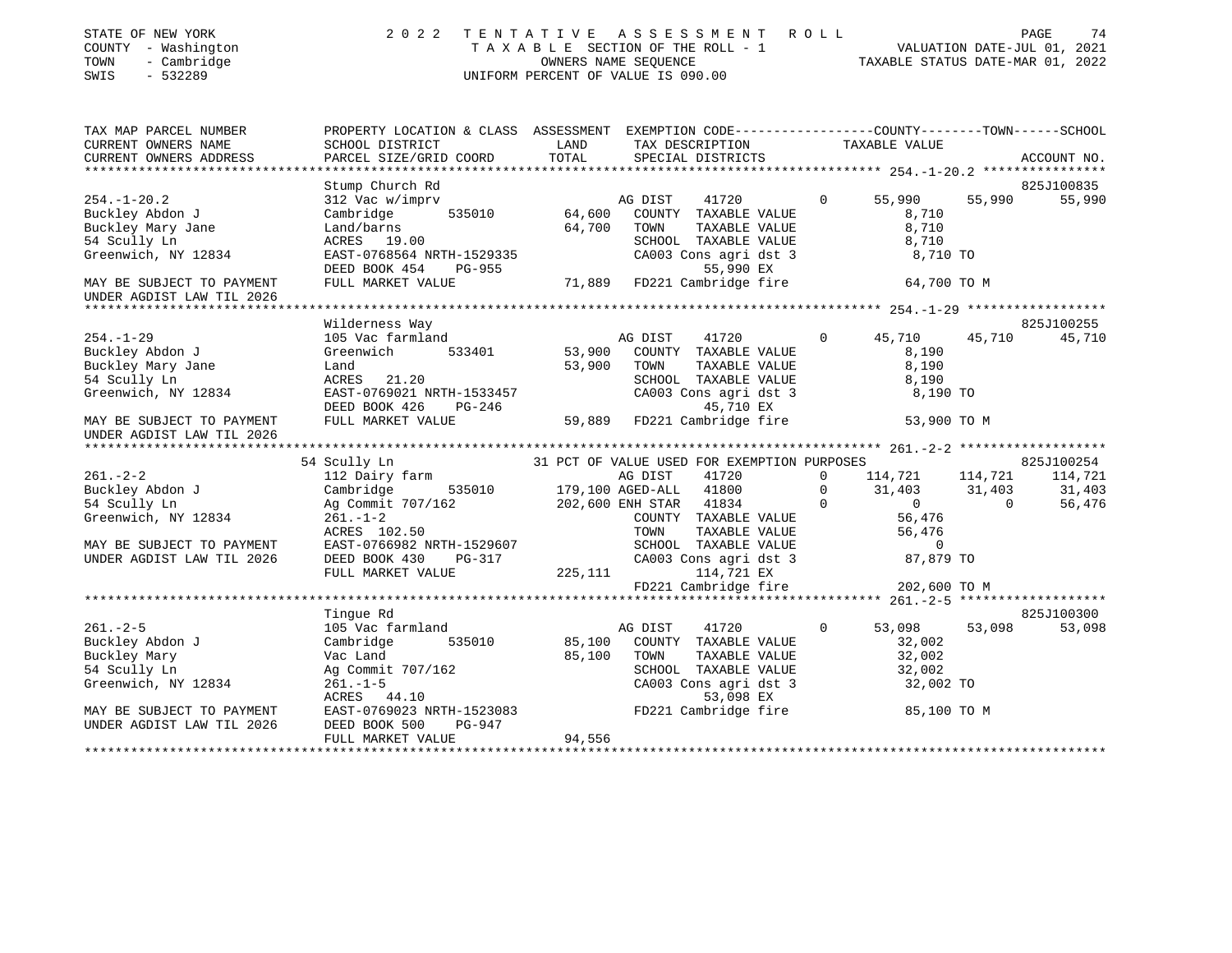| STATE OF NEW YORK<br>COUNTY - Washington<br>- Cambridge<br>TOWN<br>$-532289$<br>SWIS | 2022 TENTATIVE ASSESSMENT ROLL                                                                                    | UNIFORM PERCENT OF VALUE IS 090.00 |                        |                                                                                   | T A X A B L E SECTION OF THE ROLL - 1 WALUATION DATE-JUL 01, 2021<br>OWNERS NAME SEQUENCE TAXABLE STATUS DATE-MAR 01, 2022 |        | PAGE<br>75  |
|--------------------------------------------------------------------------------------|-------------------------------------------------------------------------------------------------------------------|------------------------------------|------------------------|-----------------------------------------------------------------------------------|----------------------------------------------------------------------------------------------------------------------------|--------|-------------|
| TAX MAP PARCEL NUMBER<br>CURRENT OWNERS NAME                                         | PROPERTY LOCATION & CLASS ASSESSMENT EXEMPTION CODE---------------COUNTY-------TOWN-----SCHOOL<br>SCHOOL DISTRICT | LAND                               |                        |                                                                                   | TAX DESCRIPTION TAXABLE VALUE                                                                                              |        |             |
| CURRENT OWNERS ADDRESS                                                               | PARCEL SIZE/GRID COORD                                                                                            | TOTAL                              |                        | SPECIAL DISTRICTS                                                                 |                                                                                                                            |        | ACCOUNT NO. |
|                                                                                      | Tingue Rd Off N                                                                                                   |                                    |                        |                                                                                   |                                                                                                                            |        |             |
| $261 - 2 - 5.3$<br>Buckley Abdon J<br>Buckley Mary                                   | 105 Vac farmland<br>Cambridge 535010<br>$1$ ot #3                                                                 | 6,900<br>6,900                     | AG DIST<br>TOWN        | 41720<br>COUNTY TAXABLE VALUE<br>TAXABLE VALUE                                    | $\overline{0}$<br>4,827<br>2,073<br>2,073                                                                                  | 4,827  | 4,827       |
| 54 Scully Ln<br>Greenwch, NY 12834                                                   | $261. -1 - 5.3$<br>$-4.69$<br>ACRES<br>EAST-0769106 NRTH-1525361                                                  |                                    |                        | SCHOOL TAXABLE VALUE<br>SCHOOL TAXABLE VALUE<br>CA003 Cons agri dst 3<br>4,827 EX | 2,073<br>2,073 TO                                                                                                          |        |             |
| MAY BE SUBJECT TO PAYMENT<br>UNDER AGDIST LAW TIL 2026                               | DEED BOOK 500 PG-947<br>FULL MARKET VALUE                                                                         | 7,667                              |                        | FD221 Cambridge fire                                                              | 6,900 TO M                                                                                                                 |        |             |
|                                                                                      |                                                                                                                   |                                    |                        |                                                                                   |                                                                                                                            |        |             |
|                                                                                      | 1084 Vly Summit Rd                                                                                                |                                    |                        |                                                                                   |                                                                                                                            |        | 825J100366  |
| $261. - 2 - 12$                                                                      | 210 1 Family Res                                                                                                  |                                    |                        | COUNTY TAXABLE VALUE                                                              | 133,000                                                                                                                    |        |             |
| Buckley Abdon James Jr                                                               | Cambridge<br>535010                                                                                               | 38,000                             | TOWN                   | TAXABLE VALUE                                                                     | 133,000                                                                                                                    |        |             |
| 1084 Vly Summit Rd                                                                   | Trailer & Lot                                                                                                     | 133,000                            |                        | SCHOOL TAXABLE VALUE                                                              | 133,000                                                                                                                    |        |             |
| Greenwich, NY 12834                                                                  | $261. - 1 - 12$<br>ACRES<br>2.60<br>EAST-0764654 NRTH-1524480<br>DEED BOOK 3485 PG-339<br>FULL MARKET VALUE       | 147,778                            |                        | FD221 Cambridge fire                                                              | 133,000 TO M                                                                                                               |        |             |
|                                                                                      |                                                                                                                   |                                    |                        |                                                                                   |                                                                                                                            |        |             |
|                                                                                      | Belle Rd/s Off                                                                                                    |                                    |                        |                                                                                   |                                                                                                                            |        | 825J100636  |
| $280. -1 - 8$                                                                        | 322 Rural vac>10                                                                                                  |                                    |                        | COUNTY TAXABLE VALUE                                                              | 8,700                                                                                                                      |        |             |
| Buckley Dorothy                                                                      | Cambridge<br>535010                                                                                               | 8,700                              | TOWN                   | TAXABLE VALUE                                                                     | 8,700                                                                                                                      |        |             |
| 372 New Salem Rd                                                                     | Vac Land                                                                                                          | 8,700                              |                        | SCHOOL TAXABLE VALUE                                                              |                                                                                                                            |        |             |
| Voorheesville, NY 12186                                                              | ACRES 11.30                                                                                                       |                                    |                        | CA003 Cons agri dst 3                                                             | $8,100$ TO<br>$8,700$ TO                                                                                                   |        |             |
|                                                                                      | EAST-0774613 NRTH-1510838<br>DEED BOOK 952 PG-212                                                                 |                                    |                        | FD221 Cambridge fire                                                              | 8,700 TO M                                                                                                                 |        |             |
|                                                                                      | FULL MARKET VALUE                                                                                                 | 9,667                              |                        |                                                                                   |                                                                                                                            |        |             |
|                                                                                      |                                                                                                                   |                                    |                        |                                                                                   |                                                                                                                            |        |             |
|                                                                                      | 14 Mead Rd                                                                                                        |                                    |                        |                                                                                   |                                                                                                                            |        |             |
| $288. - 1 - 31.2$                                                                    | 312 Vac w/imprv                                                                                                   |                                    |                        | COUNTY TAXABLE VALUE                                                              | 10,200                                                                                                                     |        |             |
| Bugbee Donald                                                                        | Hoosic Valley 384201                                                                                              | 10,100                             | TOWN                   | TAXABLE VALUE                                                                     | 10,200                                                                                                                     |        |             |
| Bugbee Trista                                                                        | ACRES<br>1.01                                                                                                     | 10,200                             |                        | SCHOOL TAXABLE VALUE                                                              | 10,200                                                                                                                     |        |             |
| 14 Mead Rd                                                                           | EAST-0757228 NRTH-1499037                                                                                         |                                    |                        | CA003 Cons agri dst 3                                                             | 10,200 TO<br>FD221 Cambridge fire 10,200 TO M                                                                              |        |             |
| Johnsonville, NY 12094 DEED BOOK 2126 PG-44                                          | FULL MARKET VALUE                                                                                                 | 11,333                             |                        |                                                                                   |                                                                                                                            |        |             |
|                                                                                      | ***************************                                                                                       |                                    |                        |                                                                                   |                                                                                                                            |        |             |
|                                                                                      | 27 Mead Rd                                                                                                        |                                    |                        |                                                                                   |                                                                                                                            |        |             |
| $288. - 1 - 30.1$                                                                    | 242 Rurl res&rec                                                                                                  |                                    | AG DIST                | 41720                                                                             | $\circ$<br>54,905                                                                                                          | 54,905 | 54,905      |
| Pugboo Donald T                                                                      | $H_{0.0010}$ $M_{0}$ <sup>1</sup> $M_{0}$ 201201                                                                  |                                    | 11954 פגידיס סגם 100 ח |                                                                                   | $\cap$<br>$\sim$ 0 20 000                                                                                                  |        |             |

|                           | 27 Mead Rd                |         |                 |                       |   |              |          |        |
|---------------------------|---------------------------|---------|-----------------|-----------------------|---|--------------|----------|--------|
| $288. - 1 - 30.1$         | 242 Rurl res&rec          |         | AG DIST         | 41720                 | 0 | 54,905       | 54,905   | 54,905 |
| Bugbee Donald J           | Hoosic Valley<br>384201   |         | 70,300 BAS STAR | 41854                 |   |              | $\Omega$ | 30,000 |
| Bugbee Trista L           | House & Land              | 219,000 | COUNTY          | TAXABLE VALUE         |   | 164,095      |          |        |
| 27 Mead Rd                | 998<br>ACRES 10.16 BANK   |         | TOWN            | TAXABLE VALUE         |   | 164,095      |          |        |
| Johnsonville, NY 12094    | EAST-0756479 NRTH-1499455 |         | SCHOOL          | TAXABLE VALUE         |   | 134,095      |          |        |
|                           | DEED BOOK 813<br>PG-272   |         |                 | CA003 Cons agri dst 3 |   | 164,095 TO   |          |        |
| MAY BE SUBJECT TO PAYMENT | FULL MARKET VALUE         | 243,333 |                 | 54,905 EX             |   |              |          |        |
| UNDER AGDIST LAW TIL 2026 |                           |         |                 | FD221 Cambridge fire  |   | 219,000 TO M |          |        |
|                           |                           |         |                 |                       |   |              |          |        |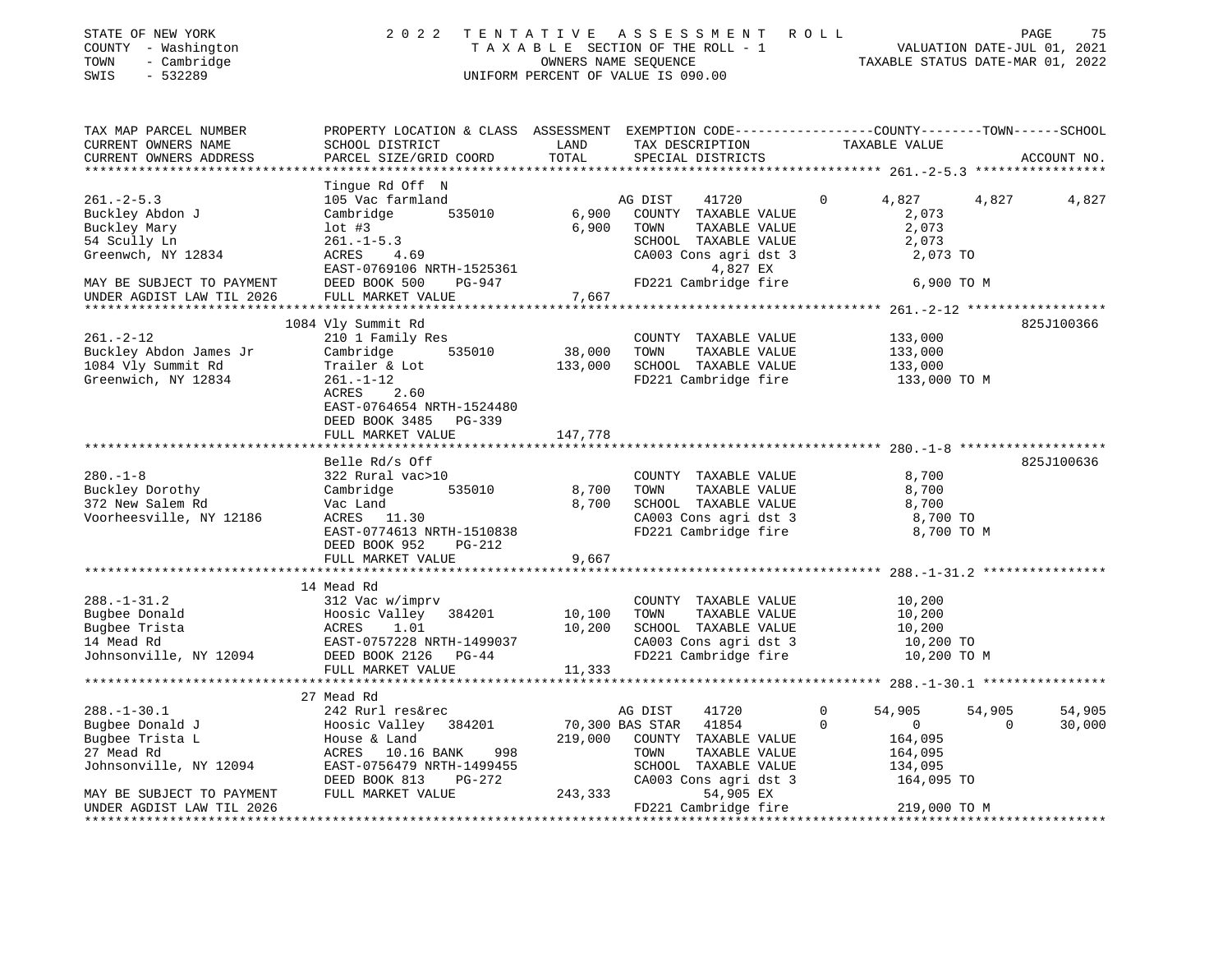| STATE OF NEW YORK<br>COUNTY - Washington                                                                              | 2022                                                                                                                      | TENTATIVE         | A S S E S S M E N T<br>TAXABLE SECTION OF THE ROLL - 1                                                                                      | R O L L     | VALUATION DATE-JUL 01, 2021<br>TAXABLE STATUS DATE-MAR 01, 2022               |                | PAGE<br>76      |
|-----------------------------------------------------------------------------------------------------------------------|---------------------------------------------------------------------------------------------------------------------------|-------------------|---------------------------------------------------------------------------------------------------------------------------------------------|-------------|-------------------------------------------------------------------------------|----------------|-----------------|
| TOWN<br>- Cambridge<br>$-532289$<br>SWIS                                                                              |                                                                                                                           |                   | OWNERS NAME SEQUENCE<br>UNIFORM PERCENT OF VALUE IS 090.00                                                                                  |             |                                                                               |                |                 |
| TAX MAP PARCEL NUMBER<br>CURRENT OWNERS NAME                                                                          | PROPERTY LOCATION & CLASS ASSESSMENT EXEMPTION CODE----------------COUNTY-------TOWN------SCHOOL<br>SCHOOL DISTRICT       | LAND              | TAX DESCRIPTION                                                                                                                             |             | TAXABLE VALUE                                                                 |                |                 |
| CURRENT OWNERS ADDRESS                                                                                                | PARCEL SIZE/GRID COORD                                                                                                    | TOTAL             | SPECIAL DISTRICTS                                                                                                                           |             |                                                                               |                | ACCOUNT NO.     |
|                                                                                                                       | 949 County Route 59                                                                                                       |                   |                                                                                                                                             |             |                                                                               |                | 825J100265      |
| 271.-2-9                                                                                                              | 210 1 Family Res                                                                                                          |                   | COUNTY TAXABLE VALUE                                                                                                                        |             | 242,800                                                                       |                |                 |
| Bullard Robert K                                                                                                      | Cambridge 535010                                                                                                          | 38,800            | TAXABLE VALUE<br>TOWN                                                                                                                       |             | 242,800                                                                       |                |                 |
| 70 East St<br>South Salem, NY 10590                                                                                   | H & L<br>395/604<br>ACRES<br>2.75<br>EAST-0773201 NRTH-1519349<br>DEED BOOK 3482 PG-246                                   |                   | 242,800 SCHOOL TAXABLE VALUE<br>FD221 Cambridge fire                                                                                        |             | 242,800<br>242,800 TO M                                                       |                |                 |
|                                                                                                                       | FULL MARKET VALUE                                                                                                         | 269,778           |                                                                                                                                             |             |                                                                               |                |                 |
|                                                                                                                       | 217 Kenyon Rd                                                                                                             |                   |                                                                                                                                             |             |                                                                               |                | 825J100418      |
| $254. - 1 - 4.2$<br>Bullock Geoffrey<br>Bullock Amy<br>217 Kenyon Rd<br>Greenwich, NY 12834 EAST-0768213 NRTH-1534539 | 241 Rural res&ag<br>Greenwich<br>533401<br>2570/151<br>ACRES 113.35<br>DEED BOOK 20200 PG-2150                            | 464,800           | 41720<br>AG DIST<br>192,700 COUNTY TAXABLE VALUE<br>TOWN<br>TAXABLE VALUE<br>SCHOOL TAXABLE VALUE<br>CA003 Cons agri dst 3<br>81,891 EX     | $\circ$     | 81,891<br>382,909<br>382,909<br>382,909<br>382,909 TO                         | 81,891         | 81,891          |
| MAY BE SUBJECT TO PAYMENT<br>UNDER AGDIST LAW TIL 2026                                                                | FULL MARKET VALUE                                                                                                         |                   | 516,444 FD221 Cambridge fire                                                                                                                |             | 464,800 TO M                                                                  |                |                 |
|                                                                                                                       | 940 County Route 59                                                                                                       |                   |                                                                                                                                             |             |                                                                               |                | 825J100568      |
| $271. - 2 - 16$<br>Bump Richard G<br>Kelleher Vincent F<br>PO Box 341<br>Cambridge, NY 12816                          | 210 1 Family Res<br>Cambridge<br>535010<br>H & L<br>ACRES<br>3.00<br>EAST-0773363 NRTH-1518826<br>DEED BOOK 854<br>PG-212 | 34,000<br>295,400 | BAS STAR<br>41854<br>COUNTY TAXABLE VALUE<br>TAXABLE VALUE<br>TOWN<br>SCHOOL TAXABLE VALUE<br>CA003 Cons agri dst 3<br>FD221 Cambridge fire | $\mathbf 0$ | $\overline{0}$<br>295,400<br>295,400<br>265,400<br>295,400 TO<br>295,400 TO M | $\Omega$       | 30,000          |
|                                                                                                                       | FULL MARKET VALUE                                                                                                         | 328,222           |                                                                                                                                             |             |                                                                               |                |                 |
|                                                                                                                       |                                                                                                                           |                   |                                                                                                                                             |             |                                                                               |                |                 |
| $288. - 1 - 15.1$                                                                                                     | 98 Durfee Rd<br>242 Rurl res&rec                                                                                          |                   | 44 PCT OF VALUE USED FOR EXEMPTION PURPOSES<br>AGED-TOWN 41803                                                                              | 0           | $\sim$ 0                                                                      | 21,261         | 825J100958<br>0 |
| Burgoyne Linda M                                                                                                      | 535010<br>Cambridge                                                                                                       |                   | 81,700 AGED-CO<br>41802                                                                                                                     | $\mathbf 0$ | 53,152                                                                        | $\overline{0}$ | $\overline{0}$  |
| 98 Durfee Rd                                                                                                          | Lot 1                                                                                                                     |                   | 41720<br>241,600 AG DIST                                                                                                                    | $\circ$     | 31,345                                                                        | 31,345         | 31,345          |
| Buskirk, NY 12028                                                                                                     | ACRES 15.83                                                                                                               |                   | 41834<br>ENH STAR                                                                                                                           | $\mathbf 0$ | $\Omega$                                                                      | $\Omega$       | 74,900          |
|                                                                                                                       | EAST-0766110 NRTH-1499644<br>DEED BOOK 2336 PG-3                                                                          |                   | AGED-SCH<br>41804                                                                                                                           | $\Omega$    | $\overline{0}$                                                                | $\Omega$       | 10,630          |
| MAY BE SUBJECT TO PAYMENT<br>UNDER AGDIST LAW TIL 2026                                                                | FULL MARKET VALUE                                                                                                         | 268,444 TOWN      | COUNTY TAXABLE VALUE<br>TAXABLE VALUE<br>SCHOOL TAXABLE VALUE                                                                               |             | 157,103<br>188,994<br>124,725                                                 |                |                 |
|                                                                                                                       |                                                                                                                           |                   | FD221 Cambridge fire                                                                                                                        |             | 241,600 TO M                                                                  |                |                 |
|                                                                                                                       | 6 Content Farm Rd                                                                                                         |                   |                                                                                                                                             |             |                                                                               |                | 825L100553      |
| $255.14 - 3 - 4$                                                                                                      | 210 1 Family Res                                                                                                          |                   | COUNTY<br>TAXABLE VALUE                                                                                                                     |             | 182,000                                                                       |                |                 |
| Burr Adam Patrick                                                                                                     | 535010<br>Cambridge                                                                                                       | 34,000            | TOWN<br>TAXABLE VALUE                                                                                                                       |             | 182,000                                                                       |                |                 |
| Skellie Rachel                                                                                                        | H & L                                                                                                                     | 182,000           | SCHOOL TAXABLE VALUE                                                                                                                        |             | 182,000                                                                       |                |                 |
| 6 Content Farm Rd<br>Cambridge, NY 12816                                                                              | Ref 390/42<br>$255. - 3 - 4$<br>ACRES<br>1.80 BANK<br>999<br>EAST-0786216 NRTH-1532952<br>DEED BOOK 3533<br>$PG-134$      |                   | CA005 Cons agri dst 5<br>FD221 Cambridge fire                                                                                               |             | 182,000 TO<br>182,000 TO M                                                    |                |                 |
|                                                                                                                       | FULL MARKET VALUE                                                                                                         | 202,222           |                                                                                                                                             |             |                                                                               |                |                 |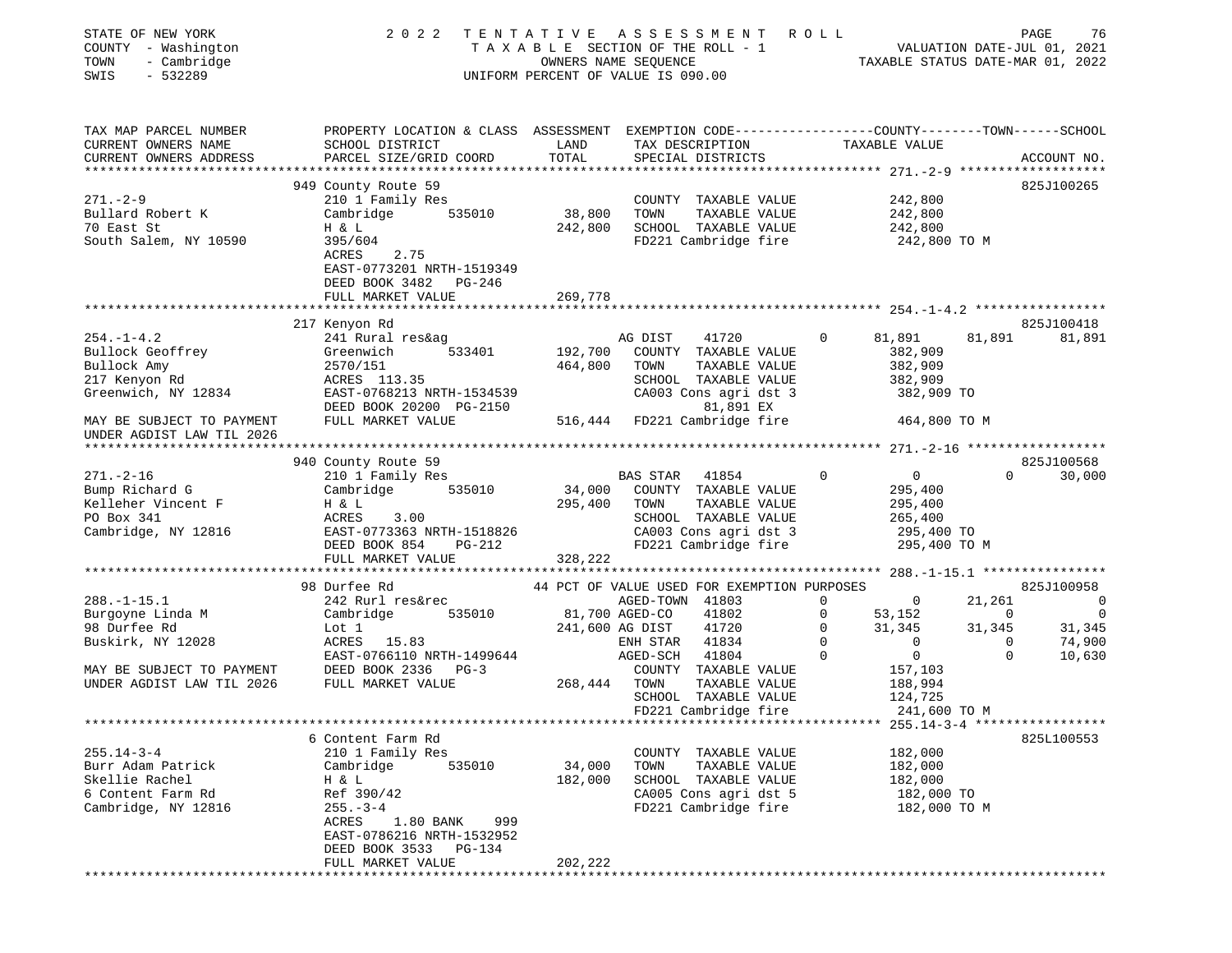| STATE OF NEW YORK   | 2022 TENTATIVE ASSESSMENT ROLL     | PAGE                             |
|---------------------|------------------------------------|----------------------------------|
| COUNTY - Washington | TAXABLE SECTION OF THE ROLL - 1    | VALUATION DATE-JUL 01, 2021      |
| - Cambridge<br>TOWN | OWNERS NAME SEOUENCE               | TAXABLE STATUS DATE-MAR 01, 2022 |
| SWIS<br>- 532289    | UNIFORM PERCENT OF VALUE IS 090.00 |                                  |

| TAX MAP PARCEL NUMBER                                                                                                                                                                                                                                  | PROPERTY LOCATION & CLASS ASSESSMENT EXEMPTION CODE---------------COUNTY-------TOWN-----SCHOOL                                                                                                                                       |         |                                                                                                                        |                                                |                    |
|--------------------------------------------------------------------------------------------------------------------------------------------------------------------------------------------------------------------------------------------------------|--------------------------------------------------------------------------------------------------------------------------------------------------------------------------------------------------------------------------------------|---------|------------------------------------------------------------------------------------------------------------------------|------------------------------------------------|--------------------|
| CURRENT OWNERS NAME                                                                                                                                                                                                                                    | SCHOOL DISTRICT                                                                                                                                                                                                                      | LAND    | TAX DESCRIPTION                                                                                                        | TAXABLE VALUE                                  |                    |
| CURRENT OWNERS ADDRESS                                                                                                                                                                                                                                 | PARCEL SIZE/GRID COORD                                                                                                                                                                                                               | TOTAL   | SPECIAL DISTRICTS                                                                                                      |                                                | ACCOUNT NO.        |
|                                                                                                                                                                                                                                                        | 66 DeMarco Ln                                                                                                                                                                                                                        |         |                                                                                                                        |                                                | 825J100974         |
| $271. - 3 - 7.3$                                                                                                                                                                                                                                       | 210 1 Family Res                                                                                                                                                                                                                     |         | 19 Res<br>535010 143,000 VETDIS CTS 41140 0 11,500 11,500<br>143,000 AGED-CO 41802 0 7,508 0<br>RNH STAR 41834 0 10 10 |                                                | 6,000              |
| Burr Charles P                                                                                                                                                                                                                                         | Cambridge                                                                                                                                                                                                                            |         |                                                                                                                        |                                                | 20,000             |
| Burr Paula S                                                                                                                                                                                                                                           | House & Land                                                                                                                                                                                                                         |         |                                                                                                                        |                                                | $\overline{0}$     |
| 66 DeMarco Ln                                                                                                                                                                                                                                          | ACRES<br>2.00                                                                                                                                                                                                                        |         |                                                                                                                        |                                                | 74,900             |
| Buskirk, NY 12028                                                                                                                                                                                                                                      | ACRES 2.00<br>EAST-0780147 NRTH-1517701                                                                                                                                                                                              |         | COUNTY TAXABLE VALUE                                                                                                   | $0$<br>42,542                                  |                    |
|                                                                                                                                                                                                                                                        | DEED BOOK 563<br>PG-151                                                                                                                                                                                                              |         |                                                                                                                        |                                                |                    |
|                                                                                                                                                                                                                                                        | FULL MARKET VALUE                                                                                                                                                                                                                    |         | 158,889 SCHOOL TAXABLE VALUE                                                                                           |                                                |                    |
|                                                                                                                                                                                                                                                        |                                                                                                                                                                                                                                      |         |                                                                                                                        | 143,000 TO                                     |                    |
|                                                                                                                                                                                                                                                        |                                                                                                                                                                                                                                      |         |                                                                                                                        | 143,000 TO M                                   |                    |
|                                                                                                                                                                                                                                                        |                                                                                                                                                                                                                                      |         |                                                                                                                        |                                                |                    |
|                                                                                                                                                                                                                                                        |                                                                                                                                                                                                                                      |         | 42,542<br>2000 TAXABLE VALUE<br>CA003 Cons agri dst 3<br>FD221 Cambridge fire<br>143,000<br>UE USED FOR THE MANUELY    |                                                | 825J100860         |
|                                                                                                                                                                                                                                                        | 30 County Route 59 65 PCT OF VALUE USED FOR EXEMPTION PURPOSES                                                                                                                                                                       |         |                                                                                                                        | $0 \t 12,000 \t 12,000$                        | $\Omega$           |
|                                                                                                                                                                                                                                                        |                                                                                                                                                                                                                                      |         |                                                                                                                        |                                                |                    |
| 380.-2-17.2<br>Bush Karmen D<br>Bush Michael T<br>30 County Route 59<br>Buskirk, NY 12028<br>Buskirk, NY 12028<br>Buskirk, NY 12028<br>CRES 27.12 BANK<br>Buskirk, NY 12028<br>CRES 27.12 BANK<br>CRES 27.12 BANK<br>CRES 27.12 BANK<br>CRES 27.12 BAN |                                                                                                                                                                                                                                      |         |                                                                                                                        |                                                |                    |
|                                                                                                                                                                                                                                                        |                                                                                                                                                                                                                                      |         |                                                                                                                        |                                                |                    |
|                                                                                                                                                                                                                                                        |                                                                                                                                                                                                                                      |         |                                                                                                                        |                                                |                    |
|                                                                                                                                                                                                                                                        |                                                                                                                                                                                                                                      |         |                                                                                                                        |                                                |                    |
|                                                                                                                                                                                                                                                        |                                                                                                                                                                                                                                      | 244,444 |                                                                                                                        |                                                |                    |
|                                                                                                                                                                                                                                                        | FULL MARKET VALUE                                                                                                                                                                                                                    |         |                                                                                                                        |                                                |                    |
|                                                                                                                                                                                                                                                        |                                                                                                                                                                                                                                      |         |                                                                                                                        |                                                |                    |
|                                                                                                                                                                                                                                                        | 71 Brownell Rd                                                                                                                                                                                                                       |         |                                                                                                                        |                                                | 825J100540         |
| $270. - 1 - 32$                                                                                                                                                                                                                                        | 210 1 Family Res                                                                                                                                                                                                                     |         | BAS STAR 41854 0 0                                                                                                     |                                                | $\Omega$<br>30,000 |
| Butch Mary T                                                                                                                                                                                                                                           | Cambridge 535010 21,500 COUNTY TAXABLE VALUE 125,000<br>FRNT 133.00 DPTH 164.00 125,000 COUNTY TAXABLE VALUE 125,000<br>FRNT 133.00 DPTH 164.00 SCHOOL TAXABLE VALUE 125,000<br>EAST-0764200 NRTH-1517286 CA003 Cons agri dst 3 125, |         |                                                                                                                        |                                                |                    |
| 71 Brownell Rd                                                                                                                                                                                                                                         |                                                                                                                                                                                                                                      |         |                                                                                                                        |                                                |                    |
| Cambridge, NY 12816                                                                                                                                                                                                                                    |                                                                                                                                                                                                                                      |         | SCHOOL TAXABLE VALUE 95,000<br>CA003 Cons agri dst 3 125,000 TO                                                        |                                                |                    |
|                                                                                                                                                                                                                                                        |                                                                                                                                                                                                                                      |         |                                                                                                                        |                                                |                    |
|                                                                                                                                                                                                                                                        |                                                                                                                                                                                                                                      |         |                                                                                                                        | 125,000 TO M                                   |                    |
|                                                                                                                                                                                                                                                        |                                                                                                                                                                                                                                      |         |                                                                                                                        |                                                |                    |
|                                                                                                                                                                                                                                                        |                                                                                                                                                                                                                                      |         |                                                                                                                        |                                                |                    |
|                                                                                                                                                                                                                                                        | 1031 Vly Summit Rd                                                                                                                                                                                                                   |         |                                                                                                                        |                                                | 825J100238         |
| $261. - 2 - 23$                                                                                                                                                                                                                                        | 210 1 Family Res                                                                                                                                                                                                                     |         | COUNTY TAXABLE VALUE                                                                                                   | 113,400                                        |                    |
| 261.-2-23<br>Bykowski Mary Kate<br>1031 Why Grandt Po                                                                                                                                                                                                  | Cambridge 535010                                                                                                                                                                                                                     | 35,500  | TOWN                                                                                                                   | TAXABLE VALUE 113,400<br>TAXABLE VALUE 113,400 |                    |
| 1031 Vly Summit Rd                                                                                                                                                                                                                                     | H&l                                                                                                                                                                                                                                  | 113,400 | SCHOOL TAXABLE VALUE                                                                                                   |                                                |                    |
| Greenwich, NY 12834                                                                                                                                                                                                                                    | $261. - 1 - 23$                                                                                                                                                                                                                      |         | FD221 Cambridge fire 113,400 TO M                                                                                      |                                                |                    |
|                                                                                                                                                                                                                                                        | 999<br>ACRES<br>$3.10$ BANK                                                                                                                                                                                                          |         |                                                                                                                        |                                                |                    |
|                                                                                                                                                                                                                                                        | EAST-0763646 NRTH-1524007                                                                                                                                                                                                            |         |                                                                                                                        |                                                |                    |
|                                                                                                                                                                                                                                                        | DEED BOOK 4008 PG-20                                                                                                                                                                                                                 |         |                                                                                                                        |                                                |                    |
|                                                                                                                                                                                                                                                        | FULL MARKET VALUE                                                                                                                                                                                                                    | 126,000 |                                                                                                                        |                                                |                    |
|                                                                                                                                                                                                                                                        |                                                                                                                                                                                                                                      |         |                                                                                                                        |                                                |                    |
|                                                                                                                                                                                                                                                        | 719 County Route 60                                                                                                                                                                                                                  |         |                                                                                                                        |                                                | 825J100839         |
| $254. - 1 - 5.2$                                                                                                                                                                                                                                       | 242 Rurl res&rec                                                                                                                                                                                                                     |         |                                                                                                                        |                                                |                    |
| Byron Paul J                                                                                                                                                                                                                                           | 242 Kuil Tesarec<br>Cambridge 535010 95,800                                                                                                                                                                                          |         | COUNTY TAXABLE VALUE 349,400<br>TOWN TAXABLE VALUE 349,400                                                             |                                                |                    |
| Byron Carol L                                                                                                                                                                                                                                          |                                                                                                                                                                                                                                      |         | SCHOOL TAXABLE VALUE 349,400<br>CA003 Cons agri dst 3 349,400 TO                                                       |                                                |                    |
| PO Box 146                                                                                                                                                                                                                                             |                                                                                                                                                                                                                                      |         |                                                                                                                        |                                                |                    |
| Greenwich, NY 12834                                                                                                                                                                                                                                    |                                                                                                                                                                                                                                      |         | FD221 Cambridge fire 349,400 TO M                                                                                      |                                                |                    |
|                                                                                                                                                                                                                                                        |                                                                                                                                                                                                                                      |         |                                                                                                                        |                                                |                    |
|                                                                                                                                                                                                                                                        | FULL MARKET VALUE                                                                                                                                                                                                                    | 388,222 |                                                                                                                        |                                                |                    |
|                                                                                                                                                                                                                                                        |                                                                                                                                                                                                                                      |         |                                                                                                                        |                                                |                    |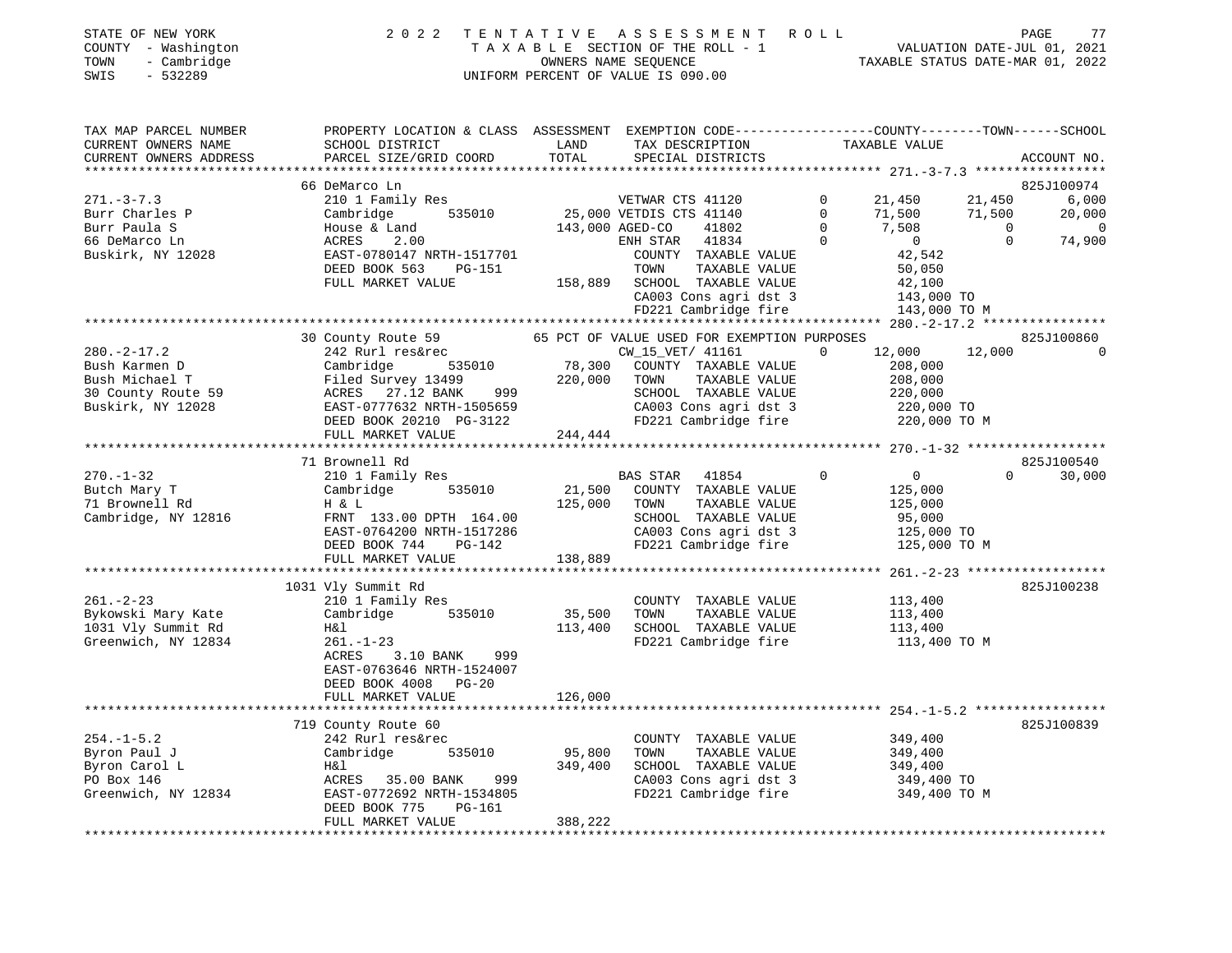| TAXABLE SECTION OF THE ROLL - 1<br>OWNERS NAME SEQUENCE TAXABLE STATUS DATE-JUL 01, 2021<br>OWNERS NAME SEQUENCE TAXABLE STATUS DATE-MAR 01, 2022<br>COUNTY - Washington<br>- Cambridge<br>TOWN<br>$-532289$<br>UNIFORM PERCENT OF VALUE IS 090.00<br>SWIS |                                                                                                                                                                                                                                  |                              |                                                                                                                        |                                                                                                                |  |  |
|------------------------------------------------------------------------------------------------------------------------------------------------------------------------------------------------------------------------------------------------------------|----------------------------------------------------------------------------------------------------------------------------------------------------------------------------------------------------------------------------------|------------------------------|------------------------------------------------------------------------------------------------------------------------|----------------------------------------------------------------------------------------------------------------|--|--|
| TAX MAP PARCEL NUMBER<br>CURRENT OWNERS NAME<br>CURRENT OWNERS ADDRESS                                                                                                                                                                                     | SCHOOL DISTRICT<br>PARCEL SIZE/GRID COORD                                                                                                                                                                                        | LAND<br>TOTAL                | TAX DESCRIPTION TAXABLE VALUE<br>SPECIAL DISTRICTS                                                                     | PROPERTY LOCATION & CLASS ASSESSMENT EXEMPTION CODE----------------COUNTY-------TOWN-----SCHOOL<br>ACCOUNT NO. |  |  |
| $263. - 1 - 16.2$<br>Calabro Peter<br>Calabro Marilyn<br>847 King Rd<br>Cambridge, NY 12816                                                                                                                                                                | 847 King Rd<br>220 2 Family Res<br>Cambridge 535010<br>House & Lot<br>ACRES 1.00<br>EAST-0782929 NRTH-1522439<br>DEED BOOK 3842 PG-38<br>FULL MARKET VALUE                                                                       | 31,000<br>144,300<br>160,333 | COUNTY TAXABLE VALUE<br>TOWN<br>TAXABLE VALUE<br>SCHOOL TAXABLE VALUE<br>CA003 Cons agri dst 3<br>FD221 Cambridge fire | 825J100880<br>144,300<br>144,300<br>144,300<br>144,300 TO<br>144,300 TO M                                      |  |  |
|                                                                                                                                                                                                                                                            |                                                                                                                                                                                                                                  |                              |                                                                                                                        |                                                                                                                |  |  |
| $272. - 1 - 7$<br>Cameron Erika J<br>547 King Rd<br>Buskirk, NY 12028                                                                                                                                                                                      | 547 King Rd<br>210 1 Family Res<br>$\frac{210 \text{ T T dmt11}}{535010}$ 59,600<br>ACRES 9.89 BANK 998 186,700<br>----- -<br>EAST-0782006 NRTH-1516255<br>DEED BOOK 3856 - DG-346<br>DEED BOOK 3856 PG-346<br>FULL MARKET VALUE | 207,444                      | COUNTY TAXABLE VALUE<br>TOWN<br>TAXABLE VALUE<br>SCHOOL TAXABLE VALUE<br>CA003 Cons agri dst 3<br>FD221 Cambridge fire | 825J100504<br>186,700<br>186,700<br>186,700<br>186,700 TO<br>186,700 TO M                                      |  |  |
|                                                                                                                                                                                                                                                            |                                                                                                                                                                                                                                  |                              |                                                                                                                        |                                                                                                                |  |  |
| $255. - 1 - 6$<br>Capetola Anthony A<br>2 Hillside Ave BldgC<br>Williston Park, NY 11596-2335 Lot 1                                                                                                                                                        | Dr Brown Ln<br>322 Rural vac>10<br>Cambridge 535010<br>Land<br>ACRES 10.18<br>EAST-0783842 NRTH-1534587<br>DEED BOOK 654<br>PG-233                                                                                               | 47,400<br>47,400             | COUNTY TAXABLE VALUE<br>TAXABLE VALUE<br>TOWN<br>SCHOOL TAXABLE VALUE<br>CA005 Cons agri dst 5<br>FD221 Cambridge fire | 825J100240<br>47,400<br>47,400<br>47,400<br>47,400 TO<br>47,400 TO M                                           |  |  |
|                                                                                                                                                                                                                                                            | FULL MARKET VALUE                                                                                                                                                                                                                | 52,667                       |                                                                                                                        |                                                                                                                |  |  |
| $246. - 1 - 19.1$<br>Carangio Jennifer Lynn<br>Harrington Thomas<br>357 Stevenson Rd<br>Greenwich, NY 12834                                                                                                                                                | 357 Stevenson Rd<br>210 1 Family Res<br>Cambridge<br>535010<br>Lot 2<br>ACRES<br>4.55 BANK 999<br>EAST-0780384 NRTH-1538052<br>DEED BOOK 20210 PG-6068<br>FULL MARKET VALUE                                                      | 40,800<br>225,000<br>250,000 | COUNTY TAXABLE VALUE<br>TOWN TAXABLE VALUE<br>SCHOOL TAXABLE VALUE<br>CA005 Cons agri dst 5                            | 225,000<br>225,000<br>225,000<br>225,000 TO<br>FD221 Cambridge fire 225,000 TO M                               |  |  |
|                                                                                                                                                                                                                                                            |                                                                                                                                                                                                                                  |                              |                                                                                                                        |                                                                                                                |  |  |
| $288. - 1 - 14$<br>Carknard Alan W<br>Carknard Tina M<br>231 Schweninger Rd<br>Buskirk, NY 12028                                                                                                                                                           | Schweninger Rd<br>314 Rural vac<10<br>Cambridge<br>535010<br>V Land<br>1.00<br>ACRES<br>EAST-0767144 NRTH-1499430<br>DEED BOOK 582<br>PG-144                                                                                     | 3,500<br>3,500               | COUNTY TAXABLE VALUE<br>TOWN<br>TAXABLE VALUE<br>SCHOOL TAXABLE VALUE                                                  | 825J100861<br>3,500<br>3,500<br>3,500<br>FD221 Cambridge fire 3,500 TO M                                       |  |  |
|                                                                                                                                                                                                                                                            | FULL MARKET VALUE                                                                                                                                                                                                                | 3,889                        |                                                                                                                        |                                                                                                                |  |  |

STATE OF NEW YORK 2 0 2 0 2 2 2 2 T E N T A T I V E A S S S S S S M E N T P O L I.

78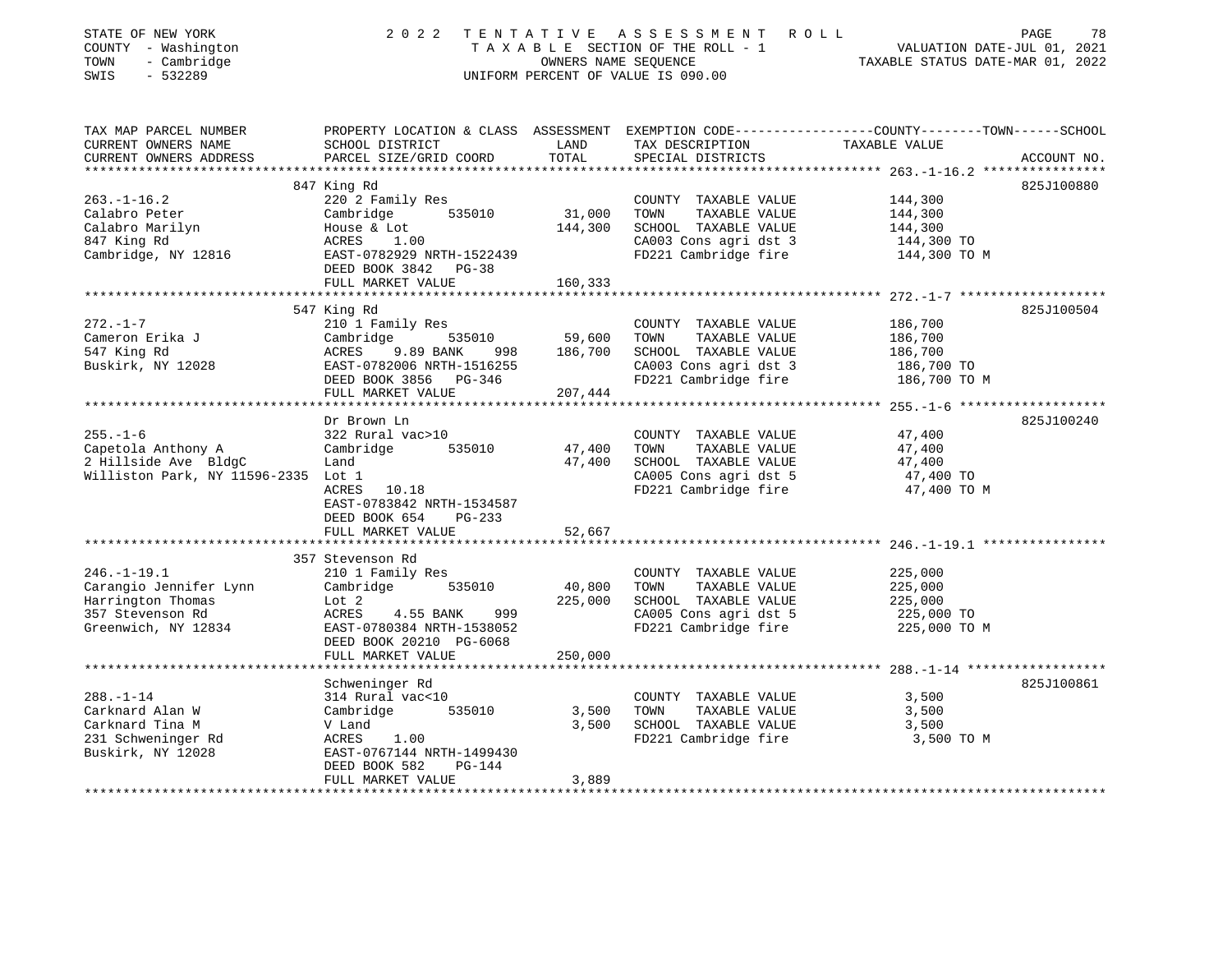|      | STATE OF NEW YORK   | 2022 TENTATIVE ASSESSMENT ROLL        |                                  | PAGE                        | 7 Q |
|------|---------------------|---------------------------------------|----------------------------------|-----------------------------|-----|
|      | COUNTY - Washington | T A X A B L E SECTION OF THE ROLL - 1 |                                  | VALUATION DATE-JUL 01, 2021 |     |
| TOWN | - Cambridge         | OWNERS NAME SEOUENCE                  | TAXABLE STATUS DATE-MAR 01, 2022 |                             |     |

SWIS - 532289 UNIFORM PERCENT OF VALUE IS 090.00

| CURRENT OWNERS NAME<br>LAND<br>TAXABLE VALUE<br>SCHOOL DISTRICT<br>TAX DESCRIPTION                                                                                                                                                                                                                                                                                                                                                                                                                                                                                                                        |                                            |
|-----------------------------------------------------------------------------------------------------------------------------------------------------------------------------------------------------------------------------------------------------------------------------------------------------------------------------------------------------------------------------------------------------------------------------------------------------------------------------------------------------------------------------------------------------------------------------------------------------------|--------------------------------------------|
| PARCEL SIZE/GRID COORD<br>TOTAL<br>CURRENT OWNERS ADDRESS<br>SPECIAL DISTRICTS                                                                                                                                                                                                                                                                                                                                                                                                                                                                                                                            | ACCOUNT NO.                                |
| 18 County Route 59A                                                                                                                                                                                                                                                                                                                                                                                                                                                                                                                                                                                       | 825J100283                                 |
| $279. - 2 - 18$<br>210 1 Family Res<br>$\Omega$<br>19,230<br>19,230<br>VETWAR CTS 41120<br>Carknard Vincent B<br>Cambridge<br>535010<br>23,300 BAS STAR<br>41854<br>$\Omega$<br>$\mathbf{0}$<br>Carknard Pauline M<br>H & L<br>128,200<br>108,970<br>COUNTY TAXABLE VALUE<br>18 County Route 59A<br>FRNT 135.00 DPTH 143.00<br>TAXABLE VALUE<br>TOWN<br>108,970<br>Buskirk, NY 12028<br>SCHOOL TAXABLE VALUE<br>92,200<br>BANK<br>999<br>EAST-0766539 NRTH-1506745<br>CA003 Cons agri dst 3<br>128,200 TO<br>FD221 Cambridge fire<br>DEED BOOK 2970 PG-17<br>128,200 TO M<br>142,444<br>FULL MARKET VALUE | 6,000<br>30,000<br>$\Omega$                |
|                                                                                                                                                                                                                                                                                                                                                                                                                                                                                                                                                                                                           |                                            |
| 24 County Route 59A<br>$279. - 2 - 17$<br>210 1 Family Res<br>135,200<br>COUNTY TAXABLE VALUE<br>535010<br>24,400<br>Cartin Christopher L<br>Cambridge<br>TOWN<br>TAXABLE VALUE<br>135,200<br>Cartin Nicole E<br>135,200<br>SCHOOL TAXABLE VALUE<br>135,200<br>H & L<br>24 County Route 59A<br>$0.46$ BANK<br>999<br>CA003 Cons agri dst 3<br>ACRES<br>135,200 TO<br>FD221 Cambridge fire<br>Buskirk, NY 12028<br>EAST-0766665 NRTH-1506808<br>135,200 TO M<br>DEED BOOK 3614 PG-95<br>150,222<br>FULL MARKET VALUE                                                                                       | 825J100231                                 |
| 30 State Route 372                                                                                                                                                                                                                                                                                                                                                                                                                                                                                                                                                                                        | 825J100810                                 |
| $255. - 2 - 3$<br>21,500<br>314 Rural vac<10<br>COUNTY TAXABLE VALUE<br>Center Road Enterprises<br>535010<br>21,500<br>TAXABLE VALUE<br>21,500<br>Cambridge<br>TOWN<br>139 Center Rd<br>21,500<br>SCHOOL TAXABLE VALUE<br>21,500<br>Land<br>Eagle Bridge, NY 12057<br>ACRES<br>3.30<br>FD221 Cambridge fire<br>21,500 TO M<br>EAST-0786730 NRTH-1531088<br>DEED BOOK 2002<br>PG-231<br>23,889<br>FULL MARKET VALUE                                                                                                                                                                                        |                                            |
|                                                                                                                                                                                                                                                                                                                                                                                                                                                                                                                                                                                                           |                                            |
| 173 State Route 372<br>$\overline{0}$<br>$255. - 1 - 7$<br>27,000<br>210 1 Family Res<br>VETWAR CTS 41120<br>33,000<br>Charbonnel Paul A<br>535010<br>95,800 ENH STAR<br>$\Omega$<br>Cambridge<br>41834<br>$\overline{0}$<br>Charbonnel Nancy<br>8.94<br>422,500<br>COUNTY TAXABLE VALUE<br>389,500<br>ACRES<br>173 State Route 372<br>EAST-0784369 NRTH-1534410<br>TOWN<br>TAXABLE VALUE<br>395,500<br>Cambridge, NY 12816<br>DEED BOOK 1993 PG-242<br>SCHOOL TAXABLE VALUE<br>341,600<br>469,444 CA005 Cons agri dst 5<br>FULL MARKET VALUE<br>422,500 TO<br>FD221 Cambridge fire<br>422,500 TO M       | 825J100328<br>6,000<br>74,900<br>$\Omega$  |
|                                                                                                                                                                                                                                                                                                                                                                                                                                                                                                                                                                                                           |                                            |
| 248 English Rd<br>$262 - 2 - 13$<br>210 1 Family Res<br><b>BAS STAR</b><br>0<br>$\mathbf 0$<br>41854<br>24,400 VETCOM CTS 41130<br>Chesbro Olive L<br>535010<br>30,000<br>Cambridge<br>$\mathbf{0}$<br>30,000<br>Olive Chesbro Revocable Trust 363/91 411/649<br>120,000<br>COUNTY TAXABLE VALUE<br>90,000<br>90,000<br>248 English Rd<br>ACRES<br>0.61<br>TOWN<br>TAXABLE VALUE                                                                                                                                                                                                                          | 825J100264<br>$\Omega$<br>30,000<br>10,000 |
| Cambridge, NY 12816<br>EAST-0777888 NRTH-1524387<br>SCHOOL TAXABLE VALUE<br>80,000<br>FD221 Cambridge fire<br>120,000 TO M<br>DEED BOOK 2834<br>PG-57<br>133,333<br>FULL MARKET VALUE                                                                                                                                                                                                                                                                                                                                                                                                                     |                                            |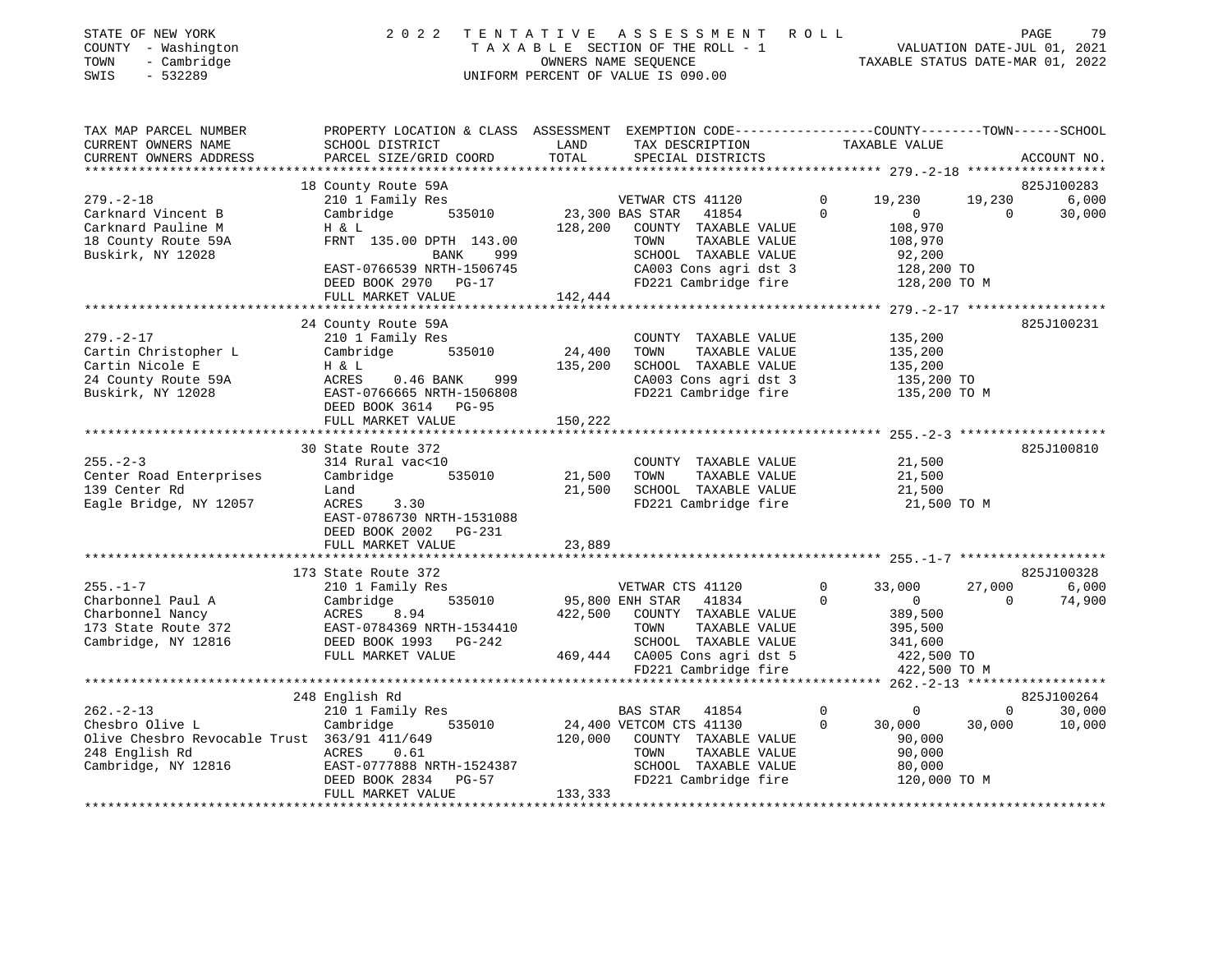| STATE OF NEW YORK                                        | 2 0 2 2                                                                                         |                      | TENTATIVE ASSESSMENT ROLL          |                     |                                  | PAGE<br>80  |
|----------------------------------------------------------|-------------------------------------------------------------------------------------------------|----------------------|------------------------------------|---------------------|----------------------------------|-------------|
| COUNTY - Washington                                      |                                                                                                 |                      | TAXABLE SECTION OF THE ROLL - 1    |                     | VALUATION DATE-JUL 01, 2021      |             |
| TOWN<br>- Cambridge                                      |                                                                                                 | OWNERS NAME SEQUENCE |                                    |                     | TAXABLE STATUS DATE-MAR 01, 2022 |             |
| $-532289$<br>SWIS                                        |                                                                                                 |                      | UNIFORM PERCENT OF VALUE IS 090.00 |                     |                                  |             |
|                                                          |                                                                                                 |                      |                                    |                     |                                  |             |
| TAX MAP PARCEL NUMBER                                    | PROPERTY LOCATION & CLASS ASSESSMENT EXEMPTION CODE---------------COUNTY-------TOWN------SCHOOL |                      |                                    |                     |                                  |             |
| CURRENT OWNERS NAME                                      | SCHOOL DISTRICT                                                                                 | LAND                 | TAX DESCRIPTION                    | TAXABLE VALUE       |                                  |             |
| CURRENT OWNERS ADDRESS<br>****************************** | PARCEL SIZE/GRID COORD                                                                          | TOTAL                | SPECIAL DISTRICTS                  |                     |                                  | ACCOUNT NO. |
|                                                          |                                                                                                 |                      |                                    |                     |                                  |             |
| $262 - 2 - 12.1$                                         | County Route 59                                                                                 |                      |                                    |                     |                                  |             |
|                                                          | 314 Rural vac<10                                                                                |                      | COUNTY TAXABLE VALUE               | 13,000              |                                  |             |
| Chesbro Olive L Trustee                                  | Cambridge<br>535010                                                                             | 13,000               | TOWN<br>TAXABLE VALUE              | 13,000              |                                  |             |
| 248 English Rd                                           | ACRES<br>2.10                                                                                   | 13,000               | SCHOOL TAXABLE VALUE               | 13,000              |                                  |             |
| Cambridge, NY 12816                                      | EAST-0777964 NRTH-1524765                                                                       |                      | CA003 Cons agri dst 3              |                     | 13,000 TO                        |             |
|                                                          | DEED BOOK 2695 PG-127                                                                           |                      | FD221 Cambridge fire               |                     | 13,000 TO M                      |             |
| ******************************                           | FULL MARKET VALUE                                                                               | 14,444               |                                    |                     |                                  |             |
|                                                          |                                                                                                 |                      |                                    |                     |                                  |             |
| $288. - 1 - 15.12$                                       | Durfee Road                                                                                     |                      |                                    |                     |                                  |             |
|                                                          | 311 Res vac land                                                                                |                      | COUNTY TAXABLE VALUE               | 48,500              |                                  |             |
| Chesley David                                            | 535010<br>Cambridge                                                                             | 48,500               | TOWN<br>TAXABLE VALUE              | 48,500              |                                  |             |
| 911 Master Street                                        | Filed Survey 13543                                                                              | 48,500               | SCHOOL TAXABLE VALUE               | 48,500              |                                  |             |
| Johnsonville, NY 12094                                   | ACRES<br>5.62                                                                                   |                      | CA003 Cons agri dst 3              |                     | 48,500 TO                        |             |
|                                                          | DEED BOOK 20210 PG-6909                                                                         |                      | FD221 Cambridge fire               |                     | 48,500 TO M                      |             |
|                                                          | FULL MARKET VALUE                                                                               | 53,889               |                                    |                     |                                  |             |
|                                                          |                                                                                                 |                      |                                    |                     |                                  |             |
|                                                          | Vly Summit Rd                                                                                   |                      |                                    |                     |                                  |             |
| $261 - 2 - 3.1$                                          | 312 Vac w/imprv                                                                                 |                      | AGRI-D IND 41730                   | $\Omega$<br>6,941   | 6,941                            | 6,941       |
| Ciaccio Joseph J                                         | Cambridge<br>535010                                                                             | 51,500               | COUNTY TAXABLE VALUE               | 47,459              |                                  |             |
| Ciaccio Eileen                                           | Sub Lot B                                                                                       | 54,400               | TOWN<br>TAXABLE VALUE              | 47,459              |                                  |             |
| 37 Burton Ln                                             | $261. - 1 - 3.1$                                                                                |                      | SCHOOL TAXABLE VALUE               | 47,459              |                                  |             |
| Massapequa, NY 11758                                     | ACRES 40.86                                                                                     |                      | FD221 Cambridge fire               |                     | 54,400 TO M                      |             |
|                                                          | EAST-0766942 NRTH-1527080                                                                       |                      |                                    |                     |                                  |             |
| MAY BE SUBJECT TO PAYMENT                                | DEED BOOK 950<br>$PG-9$                                                                         |                      |                                    |                     |                                  |             |
| UNDER AGDIST LAW TIL 2029                                | FULL MARKET VALUE                                                                               | 60,444               |                                    |                     |                                  |             |
|                                                          |                                                                                                 |                      |                                    |                     |                                  |             |
|                                                          | 1266 Vly Summit Rd                                                                              |                      |                                    |                     |                                  |             |
| $261 - 2 - 3.2$                                          | 210 1 Family Res                                                                                |                      | COUNTY TAXABLE VALUE               | 150,000             |                                  |             |
| Ciaccio Joseph J                                         | 535010<br>Cambridge                                                                             | 48,500               | TOWN<br>TAXABLE VALUE              | 150,000             |                                  |             |
| Ciaccio Eileen                                           | $261. - 1 - 3.2$                                                                                |                      | 150,000 SCHOOL TAXABLE VALUE       | 150,000             |                                  |             |
| 37 Burton Ln                                             | ACRES<br>8.00                                                                                   |                      | FD221 Cambridge fire               |                     | 150,000 TO M                     |             |
| Massapequa, NY 11758                                     | EAST-0767096 NRTH-1527409                                                                       |                      |                                    |                     |                                  |             |
|                                                          | DEED BOOK 950<br>$PG-9$                                                                         |                      |                                    |                     |                                  |             |
|                                                          | FULL MARKET VALUE<br>***********************                                                    | 166,667              |                                    |                     |                                  |             |
|                                                          |                                                                                                 |                      |                                    |                     |                                  |             |
|                                                          | 379 County Route 60                                                                             |                      |                                    |                     | $\Omega$                         | 825J100441  |
| $262. - 1 - 26$                                          | 210 1 Family Res                                                                                |                      | CW_10_VET/ 41152                   | 8,000<br>0          |                                  | 0           |
| Clark Michael S                                          | 535010<br>Cambridge                                                                             |                      | 31,400 CW_10_VET/ 41153            | 0<br>$\overline{0}$ | 8,000                            | 0           |
| Clark Nancy M                                            | Rural Residence                                                                                 |                      | 203,100 COUNTY TAXABLE VALUE       | 195,100             |                                  |             |
| 379 County Route 60                                      | 999<br>ACRES<br>2.68 BANK                                                                       |                      | TOWN<br>TAXABLE VALUE              | 195,100             |                                  |             |
| Cambridge, NY 12816                                      | EAST-0772899 NRTH-1526274                                                                       |                      | SCHOOL TAXABLE VALUE               | 203,100             |                                  |             |
|                                                          | DEED BOOK 20191 PG-25348                                                                        |                      | FD221 Cambridge fire               |                     | 203,100 TO M                     |             |
|                                                          | FULL MARKET VALUE                                                                               | 225,667              |                                    |                     |                                  |             |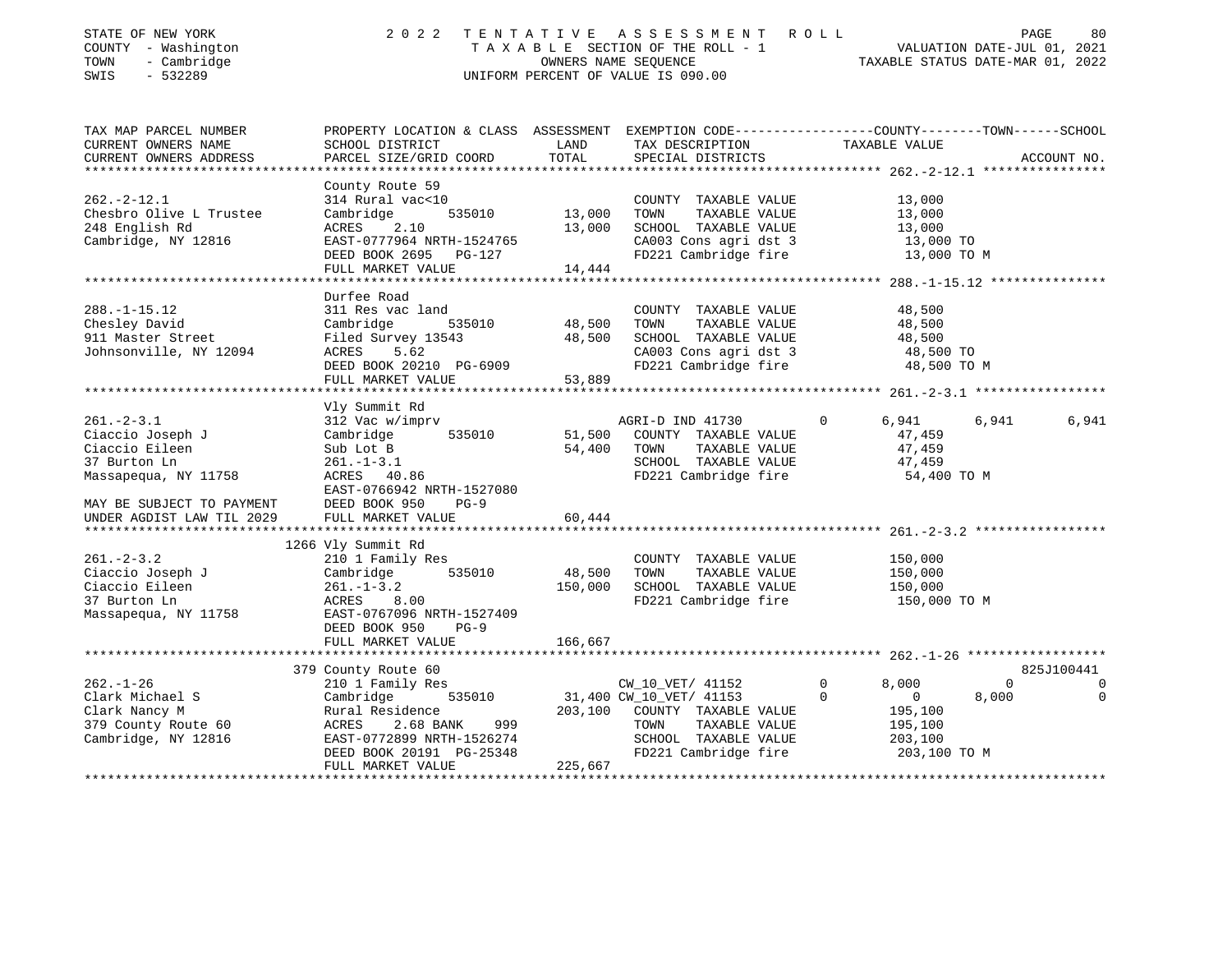| STATE OF NEW YORK<br>COUNTY - Washington<br>- Cambridge<br>TOWN<br>$-532289$<br>SWIS           | 2022 TENTATIVE ASSESSMENT ROLL                                                                                                        | UNIFORM PERCENT OF VALUE IS 090.00         |         | T A X A B L E SECTION OF THE ROLL - 1 VALUATION DATE-JUL 01, 2021<br>OWNERS NAME SEQUENCE TAXABLE STATUS DATE-MAR 01, 2022 |          |                                                          | PAGE     | 81         |
|------------------------------------------------------------------------------------------------|---------------------------------------------------------------------------------------------------------------------------------------|--------------------------------------------|---------|----------------------------------------------------------------------------------------------------------------------------|----------|----------------------------------------------------------|----------|------------|
| TAX MAP PARCEL NUMBER<br>CURRENT OWNERS NAME                                                   | PROPERTY LOCATION & CLASS ASSESSMENT EXEMPTION CODE----------------COUNTY-------TOWN------SCHOOL<br>SCHOOL DISTRICT                   | <b>EXAMPLE THE STATE OF STATE OF STATE</b> |         | TAX DESCRIPTION TAXABLE VALUE                                                                                              |          |                                                          |          |            |
| CURRENT OWNERS ADDRESS                                                                         |                                                                                                                                       |                                            |         |                                                                                                                            |          |                                                          |          |            |
|                                                                                                | 33 County Route 59A                                                                                                                   |                                            |         |                                                                                                                            |          |                                                          |          |            |
| $279. - 2 - 31.9$<br>Clark Scott N<br>Clark Amy E<br>33 County Route 59A<br>Buskirk, NY 12028  | $1$ ot $1$<br>ACRES 6.77<br>EAST-0766983 NRTH-1507450<br>DEED BOOK 2874 PG-1 FD221 Cambridge fire 171,100 TO M                        | 171,100 TOWN                               |         | $\overline{0}$<br>TAXABLE VALUE<br>SCHOOL TAXABLE VALUE<br>CA003 Cons agri dst 3 171,100 TO                                |          | $\Omega$<br>171,100<br>171,100<br>141,100                | $\Omega$ | 30,000     |
|                                                                                                | FULL MARKET VALUE                                                                                                                     | 190,111                                    |         |                                                                                                                            |          |                                                          |          |            |
|                                                                                                |                                                                                                                                       |                                            |         |                                                                                                                            |          |                                                          |          |            |
| $263. -1 - 4.1$<br>Clements Diane J<br>Clements Edward R<br>8 Mott Dr<br>Burnt Hills, NY 12027 | Irish Ln<br>105 Vac farmland<br>Cambridge 535010 87,100 COUNTY TAXABLE VALUE<br>Sub Lot 1<br>ACRES 24.11<br>EAST-0781951 NRTH-1528210 | AG DIST<br>87,100 TOWN                     |         | 41720 0<br>TAXABLE VALUE<br>SCHOOL TAXABLE VALUE<br>CA005 Cons agri dst 5                                                  |          | 72,246 72,246<br>14,854<br>14,854<br>14,854<br>14,854 TO |          | 72,246     |
| MAY BE SUBJECT TO PAYMENT<br>UNDER AGDIST LAW TIL 2026                                         | DEED BOOK 910<br>PG-282<br>FULL MARKET VALUE                                                                                          |                                            |         | 72,246 EX                                                                                                                  |          | 87,100 TO M                                              |          |            |
|                                                                                                | 47 Kenyon Rd                                                                                                                          |                                            |         |                                                                                                                            |          |                                                          |          | 825J100961 |
| $254. - 1 - 20.3$                                                                              | 210 1 Family Res                                                                                                                      |                                            | AGED-CO | 41802                                                                                                                      | $\Omega$ | 85,000                                                   | $\Omega$ | $\Omega$   |

|                          | 47 Kenyon Rd               |                                    |          |                                     |             | 825J100961 |
|--------------------------|----------------------------|------------------------------------|----------|-------------------------------------|-------------|------------|
| $254. - 1 - 20.3$        | 210 1 Family Res           | 41802<br>AGED-CO                   |          | 85,000                              | $\Omega$    |            |
| Coffin Kathy A           | 535010<br>Cambridge        | 41803<br>32,000 AGED-TOWN          |          | 0                                   | 59,500      |            |
| 47 Kenyon Rd             | House & Land               | 170,000 AGED-SCH<br>41804          |          |                                     | 0           | 42,500     |
| Greenwich, NY 12834      | 2.97<br>ACRES              | 41834<br>ENH STAR                  |          |                                     | $\Omega$    | 74,900     |
|                          | EAST-0769576 NRTH-1530723  | COUNTY<br>TAXABLE VALUE            |          | 85,000                              |             |            |
|                          | DEED BOOK 3851<br>$PG-4$   | TOWN<br>TAXABLE VALUE              |          | 110,500                             |             |            |
|                          | FULL MARKET VALUE          | 188,889<br>TAXABLE VALUE<br>SCHOOL |          | 52,600                              |             |            |
|                          |                            | CA003 Cons agri dst 3              |          | 170,000 TO                          |             |            |
|                          |                            | FD221 Cambridge fire               |          | 170,000 TO M                        |             |            |
|                          |                            |                                    |          | **** 254.-1-17 *******************  |             |            |
|                          | 174 Kenyon Rd              |                                    |          |                                     |             | 825J100575 |
| $254. - 1 - 17$          | 242 Rurl res&rec           | 41854<br><b>BAS STAR</b>           | $\Omega$ | $\mathbf 0$                         | $\mathbf 0$ | 30,000     |
| Cole Thomas A            | Greenwich<br>533401        | 57,200<br>COUNTY<br>TAXABLE VALUE  |          | 188,500                             |             |            |
| Bradley Fern M           | ACRES 10.34                | TOWN<br>TAXABLE VALUE<br>188,500   |          | 188,500                             |             |            |
| 174 Kenyon Rd            | EAST-0770082 NRTH-1533791  | TAXABLE VALUE<br>SCHOOL            |          | 158,500                             |             |            |
| Greenwich, NY 12834-5308 | DEED BOOK 2708<br>$PG-326$ | CA003 Cons agri dst 3              |          | 188,500 TO                          |             |            |
|                          | FULL MARKET VALUE          | 209,444<br>FD221 Cambridge fire    |          | 188,500 TO M                        |             |            |
|                          |                            |                                    |          | $262. - 1 - 2.2$ ****************** |             |            |
|                          | 1346 Vly Summit Rd         |                                    |          |                                     |             |            |
| $262. - 1 - 2.2$         | 210 1 Family Res           | 41854<br>BAS STAR                  |          | $\Omega$                            | $\mathbf 0$ | 30,000     |
| Collery Gloria           | Cambridge<br>535010        | 37,700<br>COUNTY<br>TAXABLE VALUE  |          | 202,000                             |             |            |
| 1346 Vly Summit Rd       | Land & House               | 202,000<br>TOWN<br>TAXABLE VALUE   |          | 202,000                             |             |            |
| Greenwich, NY 12834      | ACRES<br>2.54 BANK<br>999  | TAXABLE VALUE<br>SCHOOL            |          | 172,000                             |             |            |
|                          | EAST-0769038 NRTH-1527820  | FD221 Cambridge fire               |          | 202,000 TO M                        |             |            |
|                          | DEED BOOK 891<br>$PG-249$  |                                    |          |                                     |             |            |
|                          | FULL MARKET VALUE          | 224,444                            |          |                                     |             |            |
|                          |                            |                                    |          |                                     |             |            |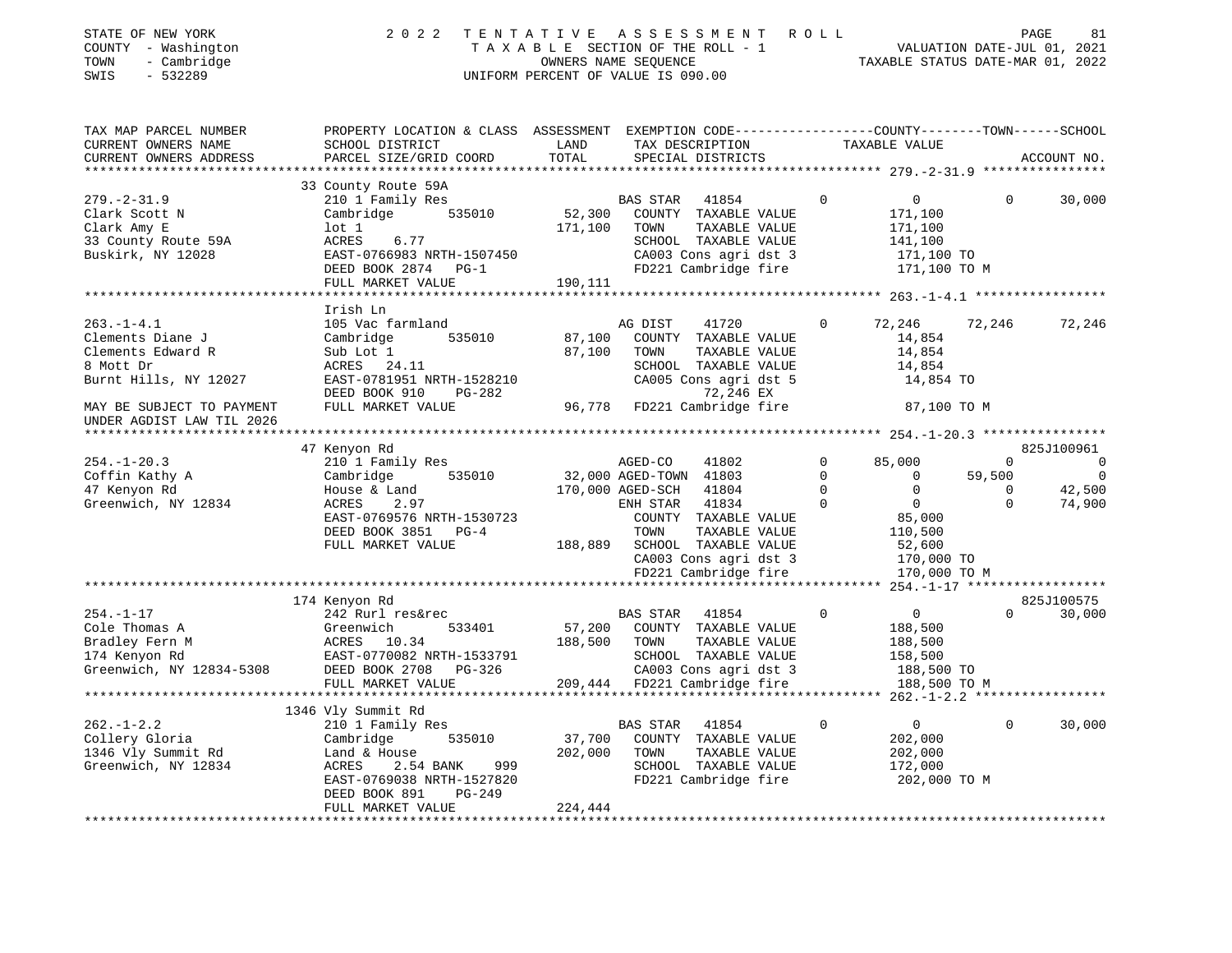| STATE OF NEW YORK<br>COUNTY - Washington<br>TOWN<br>- Cambridge<br>$-532289$<br>SWIS                                                                                                                                                            | 2 0 2 2                                                                                                                                                                                                                               | UNIFORM PERCENT OF VALUE IS 090.00 |               | TENTATIVE ASSESSMENT ROLL                     |                | TENTATIVE ASSESSMENT ROLL DAGE 82<br>TAXABLE SECTION OF THE ROLL - 1 VALUATION DATE-JUL 01, 2021<br>OWNERS NAME SEQUENCE TAXABLE STATUS DATE-MAR 01, 2022 |          |             |
|-------------------------------------------------------------------------------------------------------------------------------------------------------------------------------------------------------------------------------------------------|---------------------------------------------------------------------------------------------------------------------------------------------------------------------------------------------------------------------------------------|------------------------------------|---------------|-----------------------------------------------|----------------|-----------------------------------------------------------------------------------------------------------------------------------------------------------|----------|-------------|
| TAX MAP PARCEL NUMBER                                                                                                                                                                                                                           | PROPERTY LOCATION & CLASS ASSESSMENT EXEMPTION CODE----------------COUNTY-------TOWN-----SCHOOL                                                                                                                                       |                                    |               |                                               |                |                                                                                                                                                           |          |             |
| CURRENT OWNERS NAME                                                                                                                                                                                                                             | <b>LAND</b><br>SCHOOL DISTRICT                                                                                                                                                                                                        |                                    |               | TAX DESCRIPTION TAXABLE VALUE                 |                |                                                                                                                                                           |          |             |
| CURRENT OWNERS ADDRESS                                                                                                                                                                                                                          | PARCEL SIZE/GRID COORD TOTAL                                                                                                                                                                                                          |                                    |               | SPECIAL DISTRICTS                             |                |                                                                                                                                                           |          | ACCOUNT NO. |
|                                                                                                                                                                                                                                                 | Vly Summit Rd                                                                                                                                                                                                                         |                                    |               |                                               |                |                                                                                                                                                           |          |             |
| $262. - 1 - 2.3$                                                                                                                                                                                                                                | 105 Vac farmland                                                                                                                                                                                                                      |                                    | AG DIST 41720 |                                               | $\mathbf{0}$   | 27,387                                                                                                                                                    | 27,387   | 27,387      |
| Collery Gloria Riordan                                                                                                                                                                                                                          | 535010<br>Cambridge                                                                                                                                                                                                                   | 69,000                             |               | COUNTY TAXABLE VALUE                          |                | 41,613                                                                                                                                                    |          |             |
| 1346 Vly Summit Rd                                                                                                                                                                                                                              | ACRES 40.00                                                                                                                                                                                                                           | 69,000                             | TOWN          | TAXABLE VALUE                                 |                | 41,613                                                                                                                                                    |          |             |
| Greenwich, NY 12834                                                                                                                                                                                                                             | EAST-0769593 NRTH-1526424                                                                                                                                                                                                             |                                    |               |                                               |                |                                                                                                                                                           |          |             |
|                                                                                                                                                                                                                                                 | DEED BOOK 3125 PG-105                                                                                                                                                                                                                 |                                    |               | SCHOOL TAXABLE VALUE<br>CA003 Cons agri dst 3 |                | 41,613<br>41,613 TO                                                                                                                                       |          |             |
| MAY BE SUBJECT TO PAYMENT                                                                                                                                                                                                                       | FULL MARKET VALUE                                                                                                                                                                                                                     | 76,667                             |               | 27,387 EX                                     |                |                                                                                                                                                           |          |             |
| UNDER AGDIST LAW TIL 2026                                                                                                                                                                                                                       |                                                                                                                                                                                                                                       |                                    |               | FD221 Cambridge fire                          |                | 69,000 TO M                                                                                                                                               |          |             |
|                                                                                                                                                                                                                                                 |                                                                                                                                                                                                                                       |                                    |               |                                               |                |                                                                                                                                                           |          |             |
|                                                                                                                                                                                                                                                 | 1379 King Rd                                                                                                                                                                                                                          |                                    |               |                                               |                |                                                                                                                                                           |          | 825J100808  |
| $263 - 2 - 2$                                                                                                                                                                                                                                   | 210 1 Family Res                                                                                                                                                                                                                      |                                    |               | BAS STAR 41854                                | $\Omega$       | $\overline{0}$                                                                                                                                            | $\Omega$ | 30,000      |
| 263.-2-2<br>Comerro Hope                                                                                                                                                                                                                        | Cambridge 535010                                                                                                                                                                                                                      |                                    |               | 28,200 COUNTY TAXABLE VALUE                   |                | 130,000                                                                                                                                                   |          |             |
|                                                                                                                                                                                                                                                 |                                                                                                                                                                                                                                       |                                    |               |                                               |                |                                                                                                                                                           |          |             |
|                                                                                                                                                                                                                                                 |                                                                                                                                                                                                                                       |                                    |               | SCHOOL TAXABLE VALUE                          |                | 130,000<br>100,000                                                                                                                                        |          |             |
|                                                                                                                                                                                                                                                 |                                                                                                                                                                                                                                       |                                    |               | CA003 Cons agri dst 3                         |                | 130,000 TO                                                                                                                                                |          |             |
| Comerno Hope<br>Comerno Katherine<br>1379 King Rd<br>Cambridge, NY 12816<br>Cambridge, NY 12816<br>Cambridge Cannel Capper 200.00 DPTH 200.00<br>CA003 Cons agri dst 3<br>DEEED 2008 NRTH-1528791<br>DEEED 2008 NRTH-1528791<br>DEEED 2008 CONS |                                                                                                                                                                                                                                       |                                    |               |                                               |                | FD221 Cambridge fire 130,000 TO M                                                                                                                         |          |             |
|                                                                                                                                                                                                                                                 | FULL MARKET VALUE                                                                                                                                                                                                                     | 144,444                            |               |                                               |                |                                                                                                                                                           |          |             |
|                                                                                                                                                                                                                                                 | 868 State Route 372                                                                                                                                                                                                                   |                                    |               |                                               |                |                                                                                                                                                           |          |             |
| $246. - 1 - 4.4$                                                                                                                                                                                                                                | 210 1 Family Res                                                                                                                                                                                                                      |                                    |               | BAS STAR 41854                                | $\circ$        | $\overline{0}$                                                                                                                                            | $\Omega$ | 30,000      |
|                                                                                                                                                                                                                                                 |                                                                                                                                                                                                                                       |                                    |               |                                               |                |                                                                                                                                                           |          |             |
|                                                                                                                                                                                                                                                 |                                                                                                                                                                                                                                       |                                    |               |                                               |                |                                                                                                                                                           |          |             |
|                                                                                                                                                                                                                                                 |                                                                                                                                                                                                                                       |                                    |               |                                               |                |                                                                                                                                                           |          |             |
| Conlin Brian Creenwich 533401<br>Bell Bryson ACRES 6.81<br>868 State Route 372 EAST-0773452 NRTH-1544<br>Greenwich, NY 12834 DEED BOOK 946 PG-8                                                                                                 |                                                                                                                                                                                                                                       |                                    |               |                                               |                |                                                                                                                                                           |          |             |
|                                                                                                                                                                                                                                                 | Greenwich 533401 43,700 COUNTY TAXABLE VALUE 331,000<br>ACRES 6.81 331,000 TOWN TAXABLE VALUE 331,000<br>EAST-0773452 NRTH-1544117 SCHOOL TAXABLE VALUE 331,000<br>DEED BOOK 946 PG-8 2A003 Cons agri dst 3 331,000 TO<br>FULL MARKET |                                    |               |                                               |                | 331,000 TO M                                                                                                                                              |          |             |
|                                                                                                                                                                                                                                                 |                                                                                                                                                                                                                                       |                                    |               |                                               |                |                                                                                                                                                           |          |             |
|                                                                                                                                                                                                                                                 | Coila Rd                                                                                                                                                                                                                              |                                    |               |                                               |                |                                                                                                                                                           |          | 825J100548  |
| $255. - 2 - 7$                                                                                                                                                                                                                                  | 105 Vac farmland                                                                                                                                                                                                                      |                                    | AG DIST       | 41720                                         | $\overline{0}$ | 59,685                                                                                                                                                    | 59,685   | 59,685      |
| Content Farm LLC                                                                                                                                                                                                                                | Cambridge 535010                                                                                                                                                                                                                      | 178,900                            |               | COUNTY TAXABLE VALUE                          |                | 121,215                                                                                                                                                   |          |             |
| 4809 Roland Ave                                                                                                                                                                                                                                 | Land                                                                                                                                                                                                                                  | 180,900                            | TOWN          | TAXABLE VALUE                                 |                | 121,215                                                                                                                                                   |          |             |
| Baltimore, MD 21210                                                                                                                                                                                                                             | ACRES 111.80                                                                                                                                                                                                                          |                                    |               | SCHOOL TAXABLE VALUE                          |                | 121,215                                                                                                                                                   |          |             |
|                                                                                                                                                                                                                                                 | EAST-0788054 NRTH-1532209                                                                                                                                                                                                             |                                    |               |                                               |                | CA005 Cons agri dst 5 $121,215$ TO                                                                                                                        |          |             |
| MAY BE SUBJECT TO PAYMENT DEED BOOK 2099 PG-193                                                                                                                                                                                                 |                                                                                                                                                                                                                                       |                                    |               | 59,685 EX                                     |                |                                                                                                                                                           |          |             |
| UNDER AGDIST LAW TIL 2026<br>*********************                                                                                                                                                                                              | FULL MARKET VALUE                                                                                                                                                                                                                     | 201,000                            |               | FD221 Cambridge fire                          |                | 180,900 TO M                                                                                                                                              |          |             |
|                                                                                                                                                                                                                                                 |                                                                                                                                                                                                                                       |                                    |               |                                               |                |                                                                                                                                                           |          |             |
|                                                                                                                                                                                                                                                 | 565 Lees Crossing Rd                                                                                                                                                                                                                  |                                    |               |                                               |                |                                                                                                                                                           |          | 825J100688  |
| $288. - 1 - 2$<br>Coons Christopher                                                                                                                                                                                                             | 210 1 Family Res<br>Hoosic Valley 384201 27,300                                                                                                                                                                                       |                                    | TOWN          | COUNTY TAXABLE VALUE<br>TAXABLE VALUE         |                | 153,300<br>153,300                                                                                                                                        |          |             |
| Weber Janice                                                                                                                                                                                                                                    | H & L                                                                                                                                                                                                                                 | 153,300                            |               | SCHOOL TAXABLE VALUE                          |                | 153,300                                                                                                                                                   |          |             |
|                                                                                                                                                                                                                                                 | ACRES<br>1.05                                                                                                                                                                                                                         |                                    |               |                                               |                |                                                                                                                                                           |          |             |
| 565 Lees Crossing Rd<br>Johnsonville, NY 12094                                                                                                                                                                                                  | EAST-0758401 NRTH-1503348                                                                                                                                                                                                             |                                    |               | CA003 Cons agri dst 3<br>FD221 Cambridge fire |                | 153,300 TO<br>153,300 TO M                                                                                                                                |          |             |
|                                                                                                                                                                                                                                                 | DEED BOOK 675<br>PG-146                                                                                                                                                                                                               |                                    |               |                                               |                |                                                                                                                                                           |          |             |
|                                                                                                                                                                                                                                                 | FULL MARKET VALUE                                                                                                                                                                                                                     | 170, 333                           |               |                                               |                |                                                                                                                                                           |          |             |
|                                                                                                                                                                                                                                                 |                                                                                                                                                                                                                                       |                                    |               |                                               |                |                                                                                                                                                           |          |             |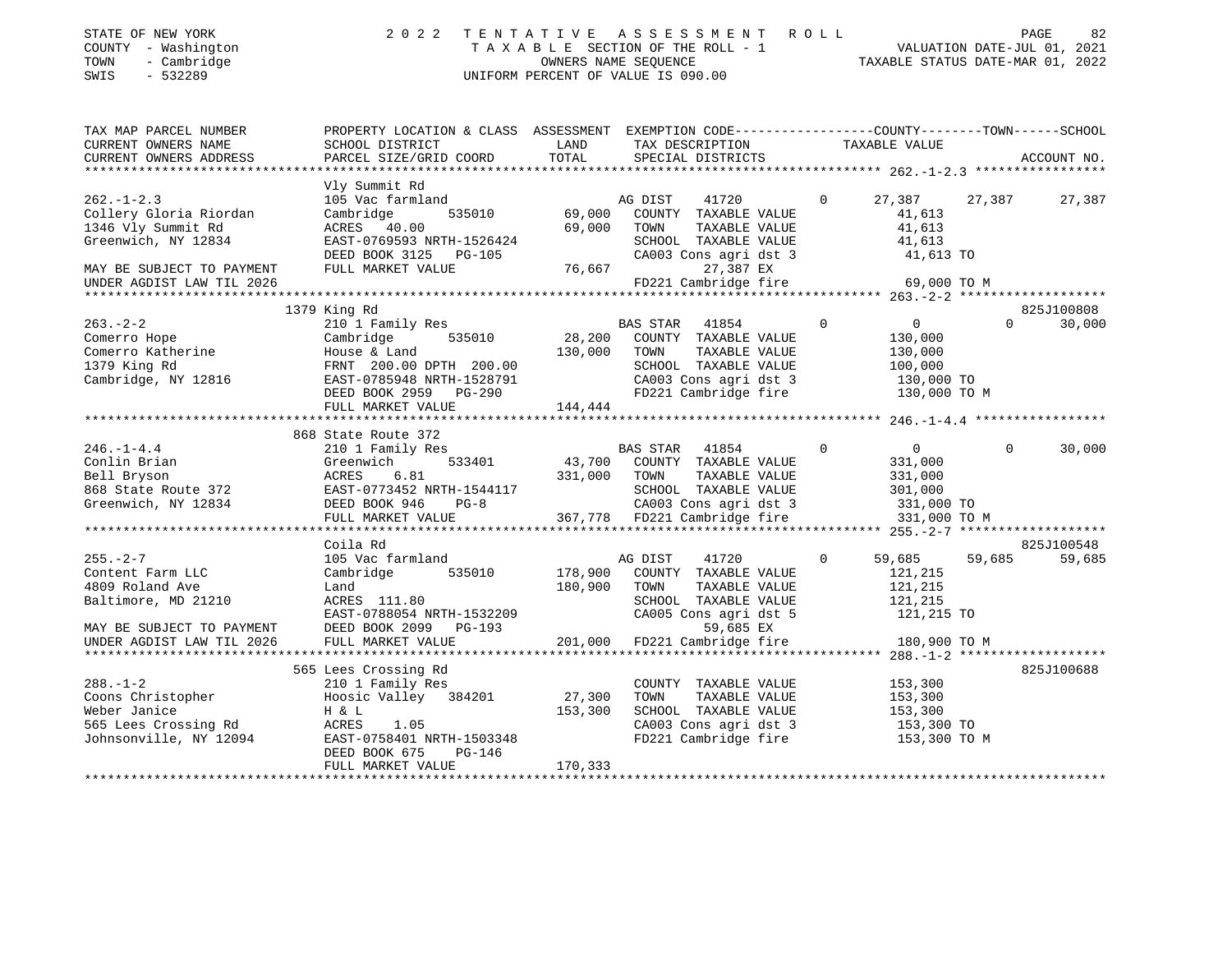| STATE OF NEW YORK   |             | 2022 TENTATIVE ASSESSMENT ROLL |                                    |                      |  |                                  | <b>PAGE</b> | 83 |
|---------------------|-------------|--------------------------------|------------------------------------|----------------------|--|----------------------------------|-------------|----|
| COUNTY - Washington |             |                                | TAXABLE SECTION OF THE ROLL - 1    |                      |  | VALUATION DATE-JUL 01, 2021      |             |    |
| TOWN                | - Cambridge |                                |                                    | OWNERS NAME SEOUENCE |  | TAXABLE STATUS DATE-MAR 01, 2022 |             |    |
| SWIS<br>- 532289    |             |                                | UNIFORM PERCENT OF VALUE IS 090.00 |                      |  |                                  |             |    |

| TAXABLE VALUE<br>CURRENT OWNERS NAME<br>SCHOOL DISTRICT<br>LAND<br>TAX DESCRIPTION<br>TOTAL<br>CURRENT OWNERS ADDRESS<br>PARCEL SIZE/GRID COORD<br>SPECIAL DISTRICTS<br>ACCOUNT NO.<br>825J100380<br>King Rd<br>0 112,310 112,310 112,310<br>$280. - 2 - 9$<br>105 Vac farmland<br>41720<br>AG DIST<br>535010<br>159,000 COUNTY TAXABLE VALUE<br>Copses Farms, LLC<br>Cambridge<br>46,690<br>355 Master St<br>ACRES 98.00<br>159,000 TOWN<br>46,690<br>TAXABLE VALUE<br>Valley Falls, NY 12185<br>EAST-0778235 NRTH-1511296<br>SCHOOL TAXABLE VALUE<br>46,690<br>DEED BOOK 20191 PG-25705<br>CA003 Cons agri dst 3<br>46,690 TO<br>176,667<br>FULL MARKET VALUE<br>112,310 EX<br>MAY BE SUBJECT TO PAYMENT<br>FD221 Cambridge fire<br>159,000 TO M<br>UNDER AGDIST LAW TIL 2026<br>825J100378<br>Oak Hill Rd<br>$\Omega$<br>90,866<br>$280. - 2 - 11$<br>90,866<br>90,866<br>112 Dairy farm<br>AG DIST<br>41720<br>535010 130,100 COUNTY TAXABLE VALUE<br>Copses Farms, LLC<br>Cambridge<br>130,334<br>355 Master St<br>ACRES 62.50<br>221,200 TOWN<br>TAXABLE VALUE<br>130,334<br>SCHOOL TAXABLE VALUE<br>Valley Falls, NY 12028<br>EAST-0779487 NRTH-1507851<br>130,334<br>DEED BOOK 3822 PG-31<br>CA003 Cons agri dst 3<br>130,334 TO<br>245,778<br>FULL MARKET VALUE<br>MAY BE SUBJECT TO PAYMENT<br>90,866 EX<br>221,200 TO M<br>FD221 Cambridge fire<br>UNDER AGDIST LAW TIL 2026 |
|-----------------------------------------------------------------------------------------------------------------------------------------------------------------------------------------------------------------------------------------------------------------------------------------------------------------------------------------------------------------------------------------------------------------------------------------------------------------------------------------------------------------------------------------------------------------------------------------------------------------------------------------------------------------------------------------------------------------------------------------------------------------------------------------------------------------------------------------------------------------------------------------------------------------------------------------------------------------------------------------------------------------------------------------------------------------------------------------------------------------------------------------------------------------------------------------------------------------------------------------------------------------------------------------------------------------------------------------------------------------------------------------|
|                                                                                                                                                                                                                                                                                                                                                                                                                                                                                                                                                                                                                                                                                                                                                                                                                                                                                                                                                                                                                                                                                                                                                                                                                                                                                                                                                                                         |
|                                                                                                                                                                                                                                                                                                                                                                                                                                                                                                                                                                                                                                                                                                                                                                                                                                                                                                                                                                                                                                                                                                                                                                                                                                                                                                                                                                                         |
|                                                                                                                                                                                                                                                                                                                                                                                                                                                                                                                                                                                                                                                                                                                                                                                                                                                                                                                                                                                                                                                                                                                                                                                                                                                                                                                                                                                         |
|                                                                                                                                                                                                                                                                                                                                                                                                                                                                                                                                                                                                                                                                                                                                                                                                                                                                                                                                                                                                                                                                                                                                                                                                                                                                                                                                                                                         |
|                                                                                                                                                                                                                                                                                                                                                                                                                                                                                                                                                                                                                                                                                                                                                                                                                                                                                                                                                                                                                                                                                                                                                                                                                                                                                                                                                                                         |
|                                                                                                                                                                                                                                                                                                                                                                                                                                                                                                                                                                                                                                                                                                                                                                                                                                                                                                                                                                                                                                                                                                                                                                                                                                                                                                                                                                                         |
|                                                                                                                                                                                                                                                                                                                                                                                                                                                                                                                                                                                                                                                                                                                                                                                                                                                                                                                                                                                                                                                                                                                                                                                                                                                                                                                                                                                         |
|                                                                                                                                                                                                                                                                                                                                                                                                                                                                                                                                                                                                                                                                                                                                                                                                                                                                                                                                                                                                                                                                                                                                                                                                                                                                                                                                                                                         |
|                                                                                                                                                                                                                                                                                                                                                                                                                                                                                                                                                                                                                                                                                                                                                                                                                                                                                                                                                                                                                                                                                                                                                                                                                                                                                                                                                                                         |
|                                                                                                                                                                                                                                                                                                                                                                                                                                                                                                                                                                                                                                                                                                                                                                                                                                                                                                                                                                                                                                                                                                                                                                                                                                                                                                                                                                                         |
|                                                                                                                                                                                                                                                                                                                                                                                                                                                                                                                                                                                                                                                                                                                                                                                                                                                                                                                                                                                                                                                                                                                                                                                                                                                                                                                                                                                         |
|                                                                                                                                                                                                                                                                                                                                                                                                                                                                                                                                                                                                                                                                                                                                                                                                                                                                                                                                                                                                                                                                                                                                                                                                                                                                                                                                                                                         |
|                                                                                                                                                                                                                                                                                                                                                                                                                                                                                                                                                                                                                                                                                                                                                                                                                                                                                                                                                                                                                                                                                                                                                                                                                                                                                                                                                                                         |
|                                                                                                                                                                                                                                                                                                                                                                                                                                                                                                                                                                                                                                                                                                                                                                                                                                                                                                                                                                                                                                                                                                                                                                                                                                                                                                                                                                                         |
|                                                                                                                                                                                                                                                                                                                                                                                                                                                                                                                                                                                                                                                                                                                                                                                                                                                                                                                                                                                                                                                                                                                                                                                                                                                                                                                                                                                         |
|                                                                                                                                                                                                                                                                                                                                                                                                                                                                                                                                                                                                                                                                                                                                                                                                                                                                                                                                                                                                                                                                                                                                                                                                                                                                                                                                                                                         |
|                                                                                                                                                                                                                                                                                                                                                                                                                                                                                                                                                                                                                                                                                                                                                                                                                                                                                                                                                                                                                                                                                                                                                                                                                                                                                                                                                                                         |
|                                                                                                                                                                                                                                                                                                                                                                                                                                                                                                                                                                                                                                                                                                                                                                                                                                                                                                                                                                                                                                                                                                                                                                                                                                                                                                                                                                                         |
|                                                                                                                                                                                                                                                                                                                                                                                                                                                                                                                                                                                                                                                                                                                                                                                                                                                                                                                                                                                                                                                                                                                                                                                                                                                                                                                                                                                         |
| King Rd                                                                                                                                                                                                                                                                                                                                                                                                                                                                                                                                                                                                                                                                                                                                                                                                                                                                                                                                                                                                                                                                                                                                                                                                                                                                                                                                                                                 |
| $280. -2 - 11.1$<br>105 Vac farmland<br>$\Omega$<br>54,313<br>54,313<br>54,313                                                                                                                                                                                                                                                                                                                                                                                                                                                                                                                                                                                                                                                                                                                                                                                                                                                                                                                                                                                                                                                                                                                                                                                                                                                                                                          |
| AG DIST 41720<br>97,600 COUNTY TAXABLE VALUE<br>535010<br>Copses Farms, LLC<br>Cambridge<br>43,287                                                                                                                                                                                                                                                                                                                                                                                                                                                                                                                                                                                                                                                                                                                                                                                                                                                                                                                                                                                                                                                                                                                                                                                                                                                                                      |
| 97,600 TOWN<br>43,287<br>355 Master St<br>ACRES 42.10<br>TAXABLE VALUE                                                                                                                                                                                                                                                                                                                                                                                                                                                                                                                                                                                                                                                                                                                                                                                                                                                                                                                                                                                                                                                                                                                                                                                                                                                                                                                  |
| EAST-0779522 NRTH-1509835<br>SCHOOL TAXABLE VALUE<br>Valley Falls, NY 12185<br>43,287                                                                                                                                                                                                                                                                                                                                                                                                                                                                                                                                                                                                                                                                                                                                                                                                                                                                                                                                                                                                                                                                                                                                                                                                                                                                                                   |
| SCHOOL TAXABLE VALUE<br>CA003 Cons agri dst 3<br>108,444 54,313 EX<br>43,287 TO<br>DEED BOOK 20191 PG-25705                                                                                                                                                                                                                                                                                                                                                                                                                                                                                                                                                                                                                                                                                                                                                                                                                                                                                                                                                                                                                                                                                                                                                                                                                                                                             |
| FULL MARKET VALUE<br>MAY BE SUBJECT TO PAYMENT                                                                                                                                                                                                                                                                                                                                                                                                                                                                                                                                                                                                                                                                                                                                                                                                                                                                                                                                                                                                                                                                                                                                                                                                                                                                                                                                          |
| FD221 Cambridge fire<br>UNDER AGDIST LAW TIL 2026<br>97,600 TO M                                                                                                                                                                                                                                                                                                                                                                                                                                                                                                                                                                                                                                                                                                                                                                                                                                                                                                                                                                                                                                                                                                                                                                                                                                                                                                                        |
|                                                                                                                                                                                                                                                                                                                                                                                                                                                                                                                                                                                                                                                                                                                                                                                                                                                                                                                                                                                                                                                                                                                                                                                                                                                                                                                                                                                         |
| Lees Crossing Rd<br>825J100818                                                                                                                                                                                                                                                                                                                                                                                                                                                                                                                                                                                                                                                                                                                                                                                                                                                                                                                                                                                                                                                                                                                                                                                                                                                                                                                                                          |
| $\Omega$<br>56,791<br>56,791<br>56,791<br>$288. - 1 - 25$<br>322 Rural vac>10<br>AG DIST 41720<br>72,600 COUNTY TAXABLE VALUE                                                                                                                                                                                                                                                                                                                                                                                                                                                                                                                                                                                                                                                                                                                                                                                                                                                                                                                                                                                                                                                                                                                                                                                                                                                           |
| Hoosic Valley 384201<br>Copses Farms, LLC<br>15,809                                                                                                                                                                                                                                                                                                                                                                                                                                                                                                                                                                                                                                                                                                                                                                                                                                                                                                                                                                                                                                                                                                                                                                                                                                                                                                                                     |
| 72,600 TOWN<br>355 Master St<br>TAXABLE VALUE<br>15,809<br>875/302                                                                                                                                                                                                                                                                                                                                                                                                                                                                                                                                                                                                                                                                                                                                                                                                                                                                                                                                                                                                                                                                                                                                                                                                                                                                                                                      |
| Valley Falls, NY 12185<br>SCHOOL TAXABLE VALUE<br>15,809<br>15,809 TO                                                                                                                                                                                                                                                                                                                                                                                                                                                                                                                                                                                                                                                                                                                                                                                                                                                                                                                                                                                                                                                                                                                                                                                                                                                                                                                   |
| ACRES 24.51<br>EAST-0760243 NRTH-1502788<br>CA003 Cons agri dst 3                                                                                                                                                                                                                                                                                                                                                                                                                                                                                                                                                                                                                                                                                                                                                                                                                                                                                                                                                                                                                                                                                                                                                                                                                                                                                                                       |
| MAY BE SUBJECT TO PAYMENT<br>DEED BOOK 3813 PG-49                                                                                                                                                                                                                                                                                                                                                                                                                                                                                                                                                                                                                                                                                                                                                                                                                                                                                                                                                                                                                                                                                                                                                                                                                                                                                                                                       |
| 49 56,791 EX<br>80,667 FD221 Cambridge fire<br>FULL MARKET VALUE<br>72,600 TO M<br>UNDER AGDIST LAW TIL 2026                                                                                                                                                                                                                                                                                                                                                                                                                                                                                                                                                                                                                                                                                                                                                                                                                                                                                                                                                                                                                                                                                                                                                                                                                                                                            |
|                                                                                                                                                                                                                                                                                                                                                                                                                                                                                                                                                                                                                                                                                                                                                                                                                                                                                                                                                                                                                                                                                                                                                                                                                                                                                                                                                                                         |
| 825J100815<br>76 Dickensen Rd                                                                                                                                                                                                                                                                                                                                                                                                                                                                                                                                                                                                                                                                                                                                                                                                                                                                                                                                                                                                                                                                                                                                                                                                                                                                                                                                                           |
| $\overline{0}$<br>$280 - 2 - 4$<br>$\overline{0}$<br>$\Omega$<br>30,000<br>210 1 Family Res<br>BAS STAR 41854                                                                                                                                                                                                                                                                                                                                                                                                                                                                                                                                                                                                                                                                                                                                                                                                                                                                                                                                                                                                                                                                                                                                                                                                                                                                           |
| 49,400<br>Cambridge 535010<br>Corey Zachary A Trustee<br>COUNTY TAXABLE VALUE<br>232,000                                                                                                                                                                                                                                                                                                                                                                                                                                                                                                                                                                                                                                                                                                                                                                                                                                                                                                                                                                                                                                                                                                                                                                                                                                                                                                |
| Mark & Serena Brown Fam Tr<br>H & L<br>232,000<br>TOWN<br>TAXABLE VALUE<br>232,000                                                                                                                                                                                                                                                                                                                                                                                                                                                                                                                                                                                                                                                                                                                                                                                                                                                                                                                                                                                                                                                                                                                                                                                                                                                                                                      |
| 202,000<br>76 Dickensen Rd<br>ACRES<br>8.10<br>SCHOOL TAXABLE VALUE                                                                                                                                                                                                                                                                                                                                                                                                                                                                                                                                                                                                                                                                                                                                                                                                                                                                                                                                                                                                                                                                                                                                                                                                                                                                                                                     |
| CA003 Cons agri dst 3<br>FD221 Cambridge fire<br>Buskirk, NY 12028<br>232,000 TO<br>232,000 TO M                                                                                                                                                                                                                                                                                                                                                                                                                                                                                                                                                                                                                                                                                                                                                                                                                                                                                                                                                                                                                                                                                                                                                                                                                                                                                        |
| EAST-0776186 NRTH-1508761<br>DEED BOOK 20210 PG-2107<br>FUIL MADEST VIII                                                                                                                                                                                                                                                                                                                                                                                                                                                                                                                                                                                                                                                                                                                                                                                                                                                                                                                                                                                                                                                                                                                                                                                                                                                                                                                |
| 257,778<br>FULL MARKET VALUE                                                                                                                                                                                                                                                                                                                                                                                                                                                                                                                                                                                                                                                                                                                                                                                                                                                                                                                                                                                                                                                                                                                                                                                                                                                                                                                                                            |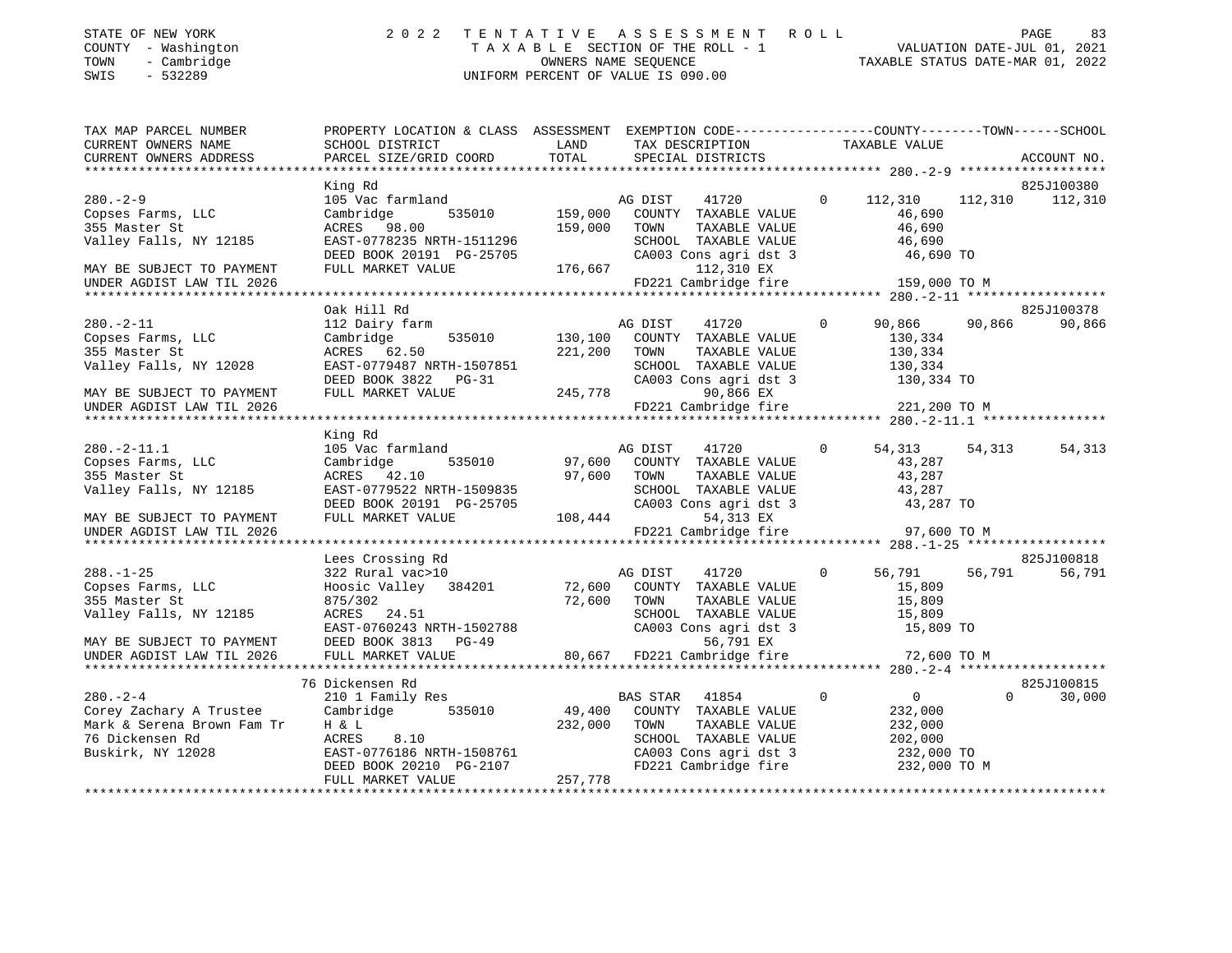|        |                          | STATE OF NEW YORK |
|--------|--------------------------|-------------------|
| COUNTY | $-$                      | Washington        |
| TOWN   | $\overline{\phantom{0}}$ | Cambridge         |

### STATE OF NEW YORK 2 0 2 2 T E N T A T I V E A S S E S S M E N T R O L L PAGE 84 COUNTY - Washington T A X A B L E SECTION OF THE ROLL - 1 VALUATION DATE-JUL 01, 2021 TOWN - Cambridge OWNERS NAME SEQUENCE TAXABLE STATUS DATE-MAR 01, 2022 SWIS - 532289 UNIFORM PERCENT OF VALUE IS 090.00

| TAX MAP PARCEL NUMBER<br>CURRENT OWNERS NAME<br>CURRENT OWNERS ADDRESS | PROPERTY LOCATION & CLASS ASSESSMENT EXEMPTION CODE---------------COUNTY-------TOWN-----SCHOOL                                                                                                                                                                                                             |         |                                                                                                                                                                                                     |                                                           | ACCOUNT NO. |
|------------------------------------------------------------------------|------------------------------------------------------------------------------------------------------------------------------------------------------------------------------------------------------------------------------------------------------------------------------------------------------------|---------|-----------------------------------------------------------------------------------------------------------------------------------------------------------------------------------------------------|-----------------------------------------------------------|-------------|
|                                                                        |                                                                                                                                                                                                                                                                                                            |         |                                                                                                                                                                                                     |                                                           |             |
|                                                                        | 67 Irish Ln                                                                                                                                                                                                                                                                                                |         |                                                                                                                                                                                                     |                                                           | 825J100274  |
| $263 - 1 - 4$                                                          | 241 Rural res&ag                                                                                                                                                                                                                                                                                           |         | AG DIST 41720 0 36,259 36,259                                                                                                                                                                       |                                                           | 36,259      |
| Craig David L                                                          | Cambridge                                                                                                                                                                                                                                                                                                  |         | 535010 99,500 BAS STAR 41854 0                                                                                                                                                                      | $\begin{array}{ccc} & & & 0 & \hline & & & 0 \end{array}$ | 30,000      |
| Craig Susan W                                                          | Sub Lot 2<br>ACRES 27.59                                                                                                                                                                                                                                                                                   |         | 255,000 COUNTY TAXABLE VALUE<br>TOWN       TAXABLE VALUE                                                                                                                                            | 218,741                                                   |             |
| 67 Irish Ln                                                            |                                                                                                                                                                                                                                                                                                            |         |                                                                                                                                                                                                     | 218,741                                                   |             |
| Cambridge, NY 12816                                                    | EAST-0781794 NRTH-1529873<br>DEED BOOK 3416 PG-4 CA005 Cons agri dst 5 218,741 TO<br>FULL MARKET VALUE 283,333 36,259 EX                                                                                                                                                                                   |         |                                                                                                                                                                                                     |                                                           |             |
|                                                                        |                                                                                                                                                                                                                                                                                                            |         |                                                                                                                                                                                                     |                                                           |             |
| MAY BE SUBJECT TO PAYMENT                                              |                                                                                                                                                                                                                                                                                                            |         | 36,259 EX<br>FD221 Cambridge fire 255,000 TO M                                                                                                                                                      |                                                           |             |
| UNDER AGDIST LAW TIL 2026                                              |                                                                                                                                                                                                                                                                                                            |         |                                                                                                                                                                                                     |                                                           |             |
|                                                                        |                                                                                                                                                                                                                                                                                                            |         |                                                                                                                                                                                                     |                                                           |             |
|                                                                        | 101 Irish Ln                                                                                                                                                                                                                                                                                               |         |                                                                                                                                                                                                     |                                                           |             |
| $263. -1 - 4.2$                                                        |                                                                                                                                                                                                                                                                                                            |         |                                                                                                                                                                                                     | 261,700<br>261,700                                        |             |
| Craig Peter C                                                          |                                                                                                                                                                                                                                                                                                            |         |                                                                                                                                                                                                     |                                                           |             |
|                                                                        | Craig Elizabeth H Lot 2A 261,700<br>101 Irish Ln 2816 20 2017081567 NRTH-1529556<br>Cambridge, NY 12816 2011 2021 2021 2021 2022 2023<br>Lot 2A 261,700 SCHOOL TAXABLE VALUE 261,700<br>ACRES 4.81 261,700 CA005 Cons agri dst 5 261,700 TO<br>EAST-0781567 NRTH-1529556 FD221 Cambridge fire 261,700 TO M |         |                                                                                                                                                                                                     |                                                           |             |
|                                                                        |                                                                                                                                                                                                                                                                                                            |         |                                                                                                                                                                                                     |                                                           |             |
|                                                                        |                                                                                                                                                                                                                                                                                                            |         |                                                                                                                                                                                                     |                                                           |             |
|                                                                        | DEED BOOK 3416 PG-4                                                                                                                                                                                                                                                                                        |         |                                                                                                                                                                                                     |                                                           |             |
|                                                                        | FULL MARKET VALUE                                                                                                                                                                                                                                                                                          | 290,778 |                                                                                                                                                                                                     |                                                           |             |
|                                                                        |                                                                                                                                                                                                                                                                                                            |         |                                                                                                                                                                                                     |                                                           |             |
|                                                                        | 266 Belle Rd                                                                                                                                                                                                                                                                                               |         |                                                                                                                                                                                                     |                                                           |             |
|                                                                        |                                                                                                                                                                                                                                                                                                            |         |                                                                                                                                                                                                     |                                                           |             |
|                                                                        |                                                                                                                                                                                                                                                                                                            |         | $\begin{tabular}{lllllllll} \multicolumn{2}{c}{\text{COUNTY}} & \text{TAXABLE VALUE} & & & \text{75,400} \\ \multicolumn{2}{c}{\text{TOWN}} & \text{TAXABLE VALUE} & & \text{75,400} \end{tabular}$ |                                                           |             |
|                                                                        |                                                                                                                                                                                                                                                                                                            |         |                                                                                                                                                                                                     |                                                           |             |
|                                                                        |                                                                                                                                                                                                                                                                                                            |         | SCHOOL TAXABLE VALUE 75,400<br>CA003 Cons agri dst 3 75,400 TO                                                                                                                                      |                                                           |             |
|                                                                        |                                                                                                                                                                                                                                                                                                            |         | FD221 Cambridge fire                                                                                                                                                                                | 75,400 TO M                                               |             |
|                                                                        | 271.-3-13.1 270 Mfg housing<br>Crandall Michael L Cambridge 535010 54,600<br>266 Belle Rd ACRES 6.14 75,400<br>Buskirk, NY 12028 EAST-0776490 NRTH-1512368<br>DEED BOOK 3630 PG-147<br>FULL MARKET VALUE 33,778                                                                                            |         |                                                                                                                                                                                                     |                                                           |             |
|                                                                        |                                                                                                                                                                                                                                                                                                            |         |                                                                                                                                                                                                     |                                                           |             |
|                                                                        | 24 Chase Ln                                                                                                                                                                                                                                                                                                |         |                                                                                                                                                                                                     |                                                           | 825J100263  |
| $270. - 1 - 37$                                                        |                                                                                                                                                                                                                                                                                                            |         |                                                                                                                                                                                                     |                                                           |             |
|                                                                        |                                                                                                                                                                                                                                                                                                            |         |                                                                                                                                                                                                     |                                                           |             |
| ---- - -<br>Craven Myra L<br>24 Chase Ln<br>24 Chase Ln                |                                                                                                                                                                                                                                                                                                            |         |                                                                                                                                                                                                     |                                                           |             |
| Cambridge, NY 12816                                                    | H & L<br>ACRES 3.00 117,500                                                                                                                                                                                                                                                                                |         | SCHOOL TAXABLE VALUE 117,500<br>CA003 Cons agri dst 3 117,500 TO                                                                                                                                    |                                                           |             |
|                                                                        |                                                                                                                                                                                                                                                                                                            |         | FD221 Cambridge fire 117,500 TO M                                                                                                                                                                   |                                                           |             |
|                                                                        | EAST-0762611 NRTH-1517926                                                                                                                                                                                                                                                                                  |         |                                                                                                                                                                                                     |                                                           |             |
|                                                                        | DEED BOOK 628 PG-56                                                                                                                                                                                                                                                                                        |         |                                                                                                                                                                                                     |                                                           |             |
|                                                                        | FULL MARKET VALUE                                                                                                                                                                                                                                                                                          | 130,556 |                                                                                                                                                                                                     |                                                           |             |
|                                                                        |                                                                                                                                                                                                                                                                                                            |         |                                                                                                                                                                                                     |                                                           |             |
|                                                                        | Meeting House Rd                                                                                                                                                                                                                                                                                           |         |                                                                                                                                                                                                     |                                                           |             |
| $270. - 1 - 38.2$<br>270.-1-38.2<br>Craven Myra L                      |                                                                                                                                                                                                                                                                                                            |         |                                                                                                                                                                                                     | 40,532 40,532                                             | 40,532      |
|                                                                        |                                                                                                                                                                                                                                                                                                            |         |                                                                                                                                                                                                     | 8,068                                                     |             |
|                                                                        |                                                                                                                                                                                                                                                                                                            |         |                                                                                                                                                                                                     |                                                           |             |
|                                                                        |                                                                                                                                                                                                                                                                                                            |         |                                                                                                                                                                                                     |                                                           |             |
|                                                                        |                                                                                                                                                                                                                                                                                                            |         |                                                                                                                                                                                                     |                                                           |             |
|                                                                        | 24 Chase Ln<br>Cambridge, NY 12816 10.32<br>MAY BE SUBJECT TO PAYMENT DEED BOOK 2130 PG-79<br>24 Chase Ln<br>EAST-0762599 NRTH-1517494 2003 Cons agri dst 3 8,068 TO<br>26 21 Canoting Example 10.532 EX<br>26,068 TO<br>21 Cambridge Fire 4                                                               |         |                                                                                                                                                                                                     |                                                           |             |
|                                                                        |                                                                                                                                                                                                                                                                                                            |         |                                                                                                                                                                                                     |                                                           |             |
|                                                                        |                                                                                                                                                                                                                                                                                                            |         |                                                                                                                                                                                                     |                                                           |             |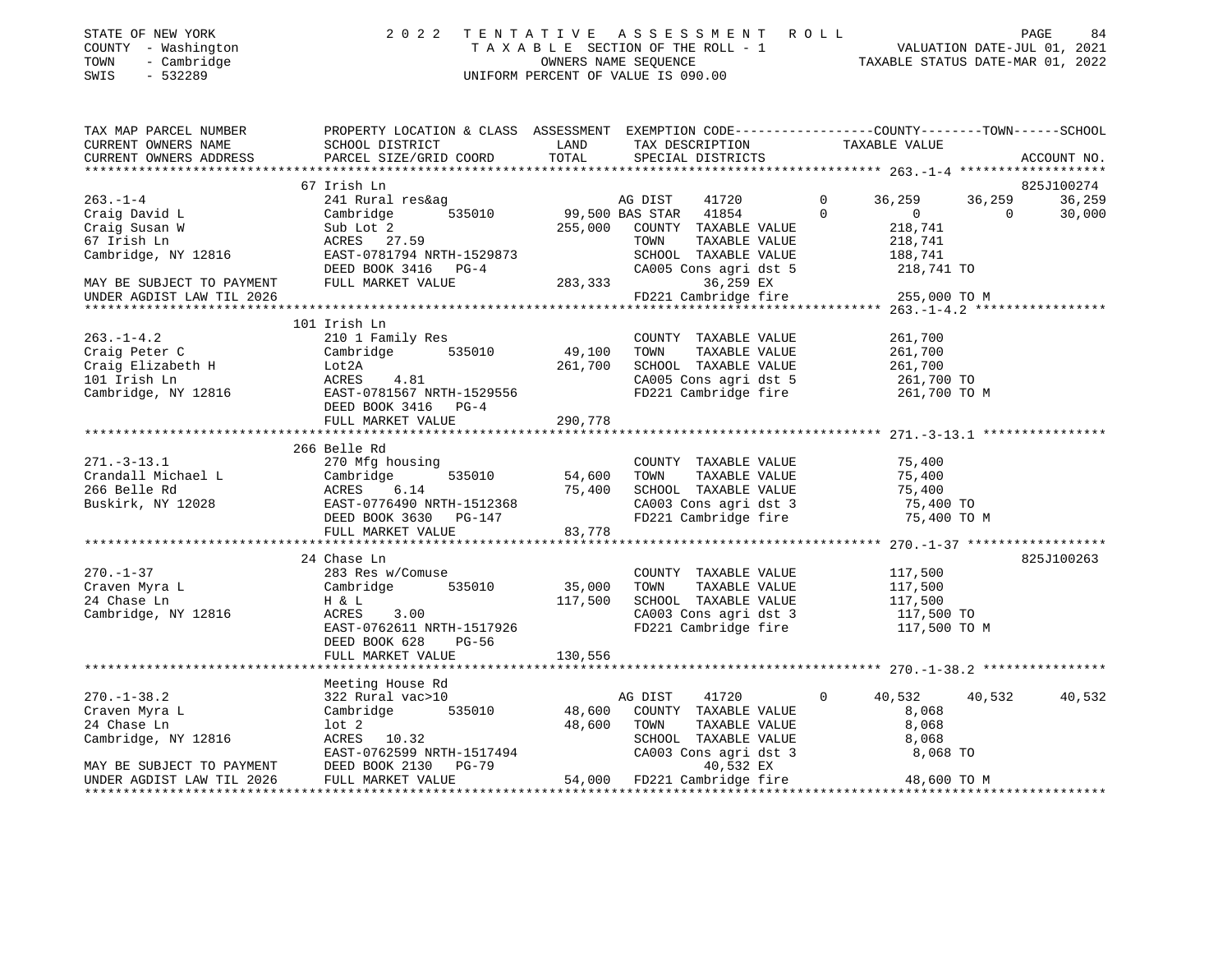| COUNTY - Washington<br>TOWN<br>- Cambridge<br>SWIS<br>$-532289$                                                                   |                                                                                                                                                                  |                            | T A X A B L E SECTION OF THE ROLL - 1<br>OWNERS NAME SEQUENCE<br>UNIFORM PERCENT OF VALUE IS 090.00                                                     | VALUATION DATE-JUL 01, 2021<br>TAXABLE STATUS DATE-MAR 01, 2022                                                                |  |  |  |
|-----------------------------------------------------------------------------------------------------------------------------------|------------------------------------------------------------------------------------------------------------------------------------------------------------------|----------------------------|---------------------------------------------------------------------------------------------------------------------------------------------------------|--------------------------------------------------------------------------------------------------------------------------------|--|--|--|
| TAX MAP PARCEL NUMBER<br>CURRENT OWNERS NAME<br>CURRENT OWNERS ADDRESS                                                            | SCHOOL DISTRICT<br>PARCEL SIZE/GRID COORD                                                                                                                        | LAND<br>TOTAL              | TAX DESCRIPTION<br>SPECIAL DISTRICTS                                                                                                                    | PROPERTY LOCATION & CLASS ASSESSMENT EXEMPTION CODE--------------COUNTY-------TOWN------SCHOOL<br>TAXABLE VALUE<br>ACCOUNT NO. |  |  |  |
|                                                                                                                                   | 107 Tingue Rd                                                                                                                                                    |                            |                                                                                                                                                         | 825J100277                                                                                                                     |  |  |  |
| $261. - 2 - 6$<br>Crile Susan<br>168 West 86Th St<br>New York, NY 10024<br>MAY BE SUBJECT TO PAYMENT<br>UNDER AGDIST LAW TIL 2026 | 241 Rural res&ag<br>Cambridge<br>535010<br>Rural Residence<br>Ag Commit 706/83<br>$261. - 1 - 6$<br>ACRES 125.00<br>EAST-0767404 NRTH-1524042                    | 207,300<br>367,700         | AG DIST<br>41720<br>COUNTY TAXABLE VALUE<br>TAXABLE VALUE<br>TOWN<br>SCHOOL TAXABLE VALUE<br>CA003 Cons agri dst 3<br>52,002 EX<br>FD221 Cambridge fire | 0<br>52,002<br>52,002<br>52,002<br>315,698<br>315,698<br>315,698<br>315,698 TO<br>367,700 TO M                                 |  |  |  |
|                                                                                                                                   | DEED BOOK 416<br>PG-1038                                                                                                                                         |                            |                                                                                                                                                         |                                                                                                                                |  |  |  |
|                                                                                                                                   | FULL MARKET VALUE<br>**********************                                                                                                                      | 408,556<br>*************   |                                                                                                                                                         | ******************** 262.-2-6 ********************                                                                             |  |  |  |
| $262 - 2 - 6$<br>Criscolo John T Jr<br>PO Box 283<br>East Setauket, NY 11733                                                      | Cobble Rd<br>322 Rural vac>10<br>Cambridge<br>535010<br>Vacant Land<br>ACRES<br>22.19<br>EAST-0778070 NRTH-1529826<br>DEED BOOK 2347 PG-281<br>FULL MARKET VALUE | 70,000<br>70,000<br>77,778 | COUNTY TAXABLE VALUE<br>TAXABLE VALUE<br>TOWN<br>SCHOOL TAXABLE VALUE<br>FD221 Cambridge fire                                                           | 825J100278<br>70,000<br>70,000<br>70,000<br>70,000 TO M                                                                        |  |  |  |
|                                                                                                                                   |                                                                                                                                                                  | *********                  |                                                                                                                                                         |                                                                                                                                |  |  |  |
| $280. - 1 - 21$<br>Cross Bryan D<br>David Cross Irrevocable Trust lot 1<br>567 Kinns Rd<br>Clifton Park, NY 12065                 | County Route 59<br>314 Rural vac<10<br>535010<br>Cambridge<br>ACRES<br>6.34<br>EAST-0770571 NRTH-1512128<br>DEED BOOK 20220 PG-782                               | 34,000<br>34,000           | COUNTY TAXABLE VALUE<br>TAXABLE VALUE<br>TOWN<br>SCHOOL TAXABLE VALUE<br>CA003 Cons agri dst 3<br>FD221 Cambridge fire                                  | 34,000<br>34,000<br>34,000<br>34,000 TO<br>34,000 TO M                                                                         |  |  |  |
|                                                                                                                                   | FULL MARKET VALUE                                                                                                                                                | 37,778                     |                                                                                                                                                         |                                                                                                                                |  |  |  |
| $271. - 3 - 14$<br>CTI Demonstration Farm, INC<br>Rm<br>PO Box 580<br>Amherst, MA 01004-0580                                      | King Rd<br>322 Rural vac>10<br>Cambridge<br>535010<br>Sub lot 3<br>ACRES 108.66<br>EAST-0779559 NRTH-1514843<br>DEED BOOK 1831 PG-80                             | 180,800<br>180,800         | COUNTY TAXABLE VALUE<br>TOWN<br>TAXABLE VALUE<br>SCHOOL TAXABLE VALUE<br>CA003 Cons agri dst 3<br>FD221 Cambridge fire                                  | 180,800<br>180,800<br>180,800<br>180,800 TO<br>180,800 TO M                                                                    |  |  |  |
|                                                                                                                                   | FULL MARKET VALUE                                                                                                                                                | 200,889                    |                                                                                                                                                         |                                                                                                                                |  |  |  |
|                                                                                                                                   | *****************************                                                                                                                                    |                            |                                                                                                                                                         | ************************ 280.-2-38 ******************                                                                          |  |  |  |
| $280. - 2 - 38$<br>CTI Demonstration Farms, INC Cambridge<br>PO Box 580<br>Amherst, MA 01004                                      | 308 Belle Rd<br>312 Vac w/imprv<br>535010<br>54' Frt Ft<br>ACRES 51.35<br>EAST-0776795 NRTH-1511372<br>DEED BOOK 1831 PG-159                                     | 101,200<br>119,200         | COUNTY TAXABLE VALUE<br>TAXABLE VALUE<br>TOWN<br>SCHOOL TAXABLE VALUE<br>CA003 Cons agri dst 3<br>FD221 Cambridge fire                                  | 119,200<br>119,200<br>119,200<br>119,200 TO<br>119,200 TO M                                                                    |  |  |  |
|                                                                                                                                   | FULL MARKET VALUE                                                                                                                                                | 132,444                    |                                                                                                                                                         |                                                                                                                                |  |  |  |

\*\*\*\*\*\*\*\*\*\*\*\*\*\*\*\*\*\*\*\*\*\*\*\*\*\*\*\*\*\*\*\*\*\*\*\*\*\*\*\*\*\*\*\*\*\*\*\*\*\*\*\*\*\*\*\*\*\*\*\*\*\*\*\*\*\*\*\*\*\*\*\*\*\*\*\*\*\*\*\*\*\*\*\*\*\*\*\*\*\*\*\*\*\*\*\*\*\*\*\*\*\*\*\*\*\*\*\*\*\*\*\*\*\*\*\*\*\*\*\*\*\*\*\*\*\*\*\*\*\*\*\*

## STATE OF NEW YORK 2022 TENTATIVE ASSESSMENT ROLL PAGE

85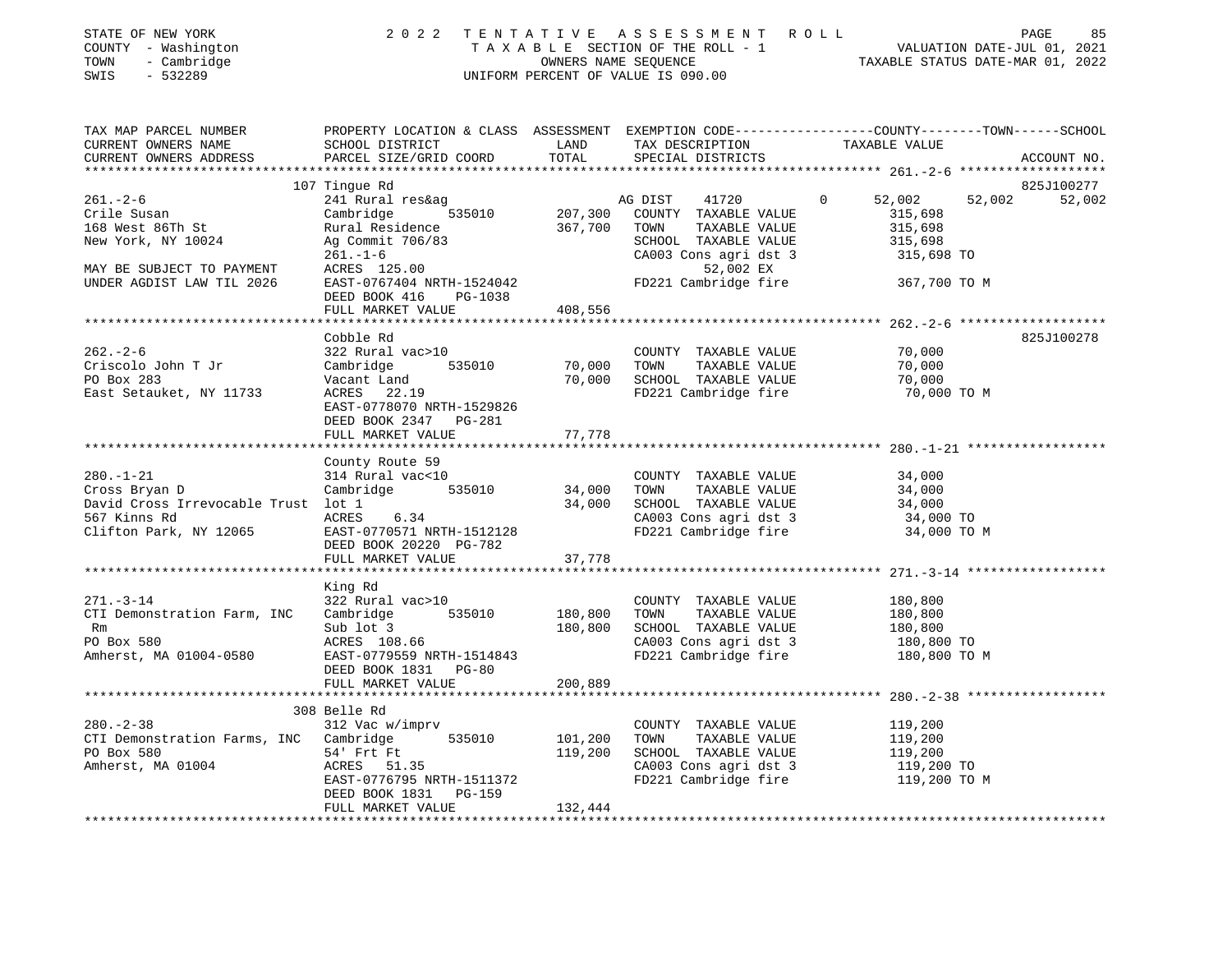| STATE OF NEW YORK<br>COUNTY - Washington<br>- Cambridge<br>TOWN<br>SWIS<br>- 532289 | 2022 TENTATIVE ASSESSMENT ROLL<br>TAXABLE SECTION OF THE ROLL - 1<br>OWNERS NAME SEOUENCE<br>UNIFORM PERCENT OF VALUE IS 090.00 | VALUATION DATE-JUL 01, 2021<br>TAXABLE STATUS DATE-MAR 01, 2022 | PAGE | 86 |
|-------------------------------------------------------------------------------------|---------------------------------------------------------------------------------------------------------------------------------|-----------------------------------------------------------------|------|----|
|                                                                                     |                                                                                                                                 |                                                                 |      |    |

| TAX MAP PARCEL NUMBER   | PROPERTY LOCATION & CLASS ASSESSMENT EXEMPTION CODE----------------COUNTY-------TOWN------SCHOOL |         |                                                                       |                            |                    |
|-------------------------|--------------------------------------------------------------------------------------------------|---------|-----------------------------------------------------------------------|----------------------------|--------------------|
| CURRENT OWNERS NAME     | SCHOOL DISTRICT                                                                                  | LAND    | TAX DESCRIPTION                                                       | TAXABLE VALUE              |                    |
| CURRENT OWNERS ADDRESS  | PARCEL SIZE/GRID COORD                                                                           | TOTAL   | SPECIAL DISTRICTS                                                     |                            | ACCOUNT NO.        |
|                         |                                                                                                  |         |                                                                       |                            |                    |
|                         | 1280 King Rd                                                                                     |         |                                                                       |                            | 825J100280         |
| $263. - 2 - 6$          | 242 Rurl res&rec                                                                                 |         | BAS STAR 41854                                                        | $\Omega$<br>$\overline{0}$ | $\Omega$<br>30,000 |
| Cuite Thomas F          | Cambridge<br>535010                                                                              | 151,500 | COUNTY TAXABLE VALUE                                                  | 315,800                    |                    |
| Cuite Geraldine         | House & Land                                                                                     | 315,800 | TAXABLE VALUE<br>TOWN                                                 | 315,800                    |                    |
| PO Box 416              | ACRES 80.60                                                                                      |         | SCHOOL TAXABLE VALUE                                                  | 285,800                    |                    |
| Cambridge, NY 12816     | EAST-0786729 NRTH-1526153                                                                        |         |                                                                       |                            |                    |
|                         | $PG-432$<br>DEED BOOK 426                                                                        |         | CA003 Cons agri dst 3 315,800 TO<br>FD221 Cambridge fire 315,800 TO M |                            |                    |
|                         | FULL MARKET VALUE                                                                                | 350,889 |                                                                       |                            |                    |
|                         |                                                                                                  |         |                                                                       |                            |                    |
|                         | Turnpike Rd Off W                                                                                |         |                                                                       |                            | 825J100972         |
| $263. -2 - 16.1$        | 323 Vacant rural                                                                                 |         | COUNTY TAXABLE VALUE                                                  | 300                        |                    |
| Cuite Thomas F          | Cambridge<br>535010                                                                              | 300     | TAXABLE VALUE<br>TOWN                                                 | 300                        |                    |
| Cuite Geraldine         | Vl                                                                                               | 300     | SCHOOL TAXABLE VALUE                                                  | 300                        |                    |
| PO Box 416              | FRNT 120.00 DPTH 330.00                                                                          |         | FD221 Cambridge fire                                                  | 300 TO M                   |                    |
| Cambridge, NY 12816     | EAST-0787347 NRTH-1523314                                                                        |         |                                                                       |                            |                    |
|                         | DEED BOOK 426<br>PG-432                                                                          |         |                                                                       |                            |                    |
|                         | FULL MARKET VALUE                                                                                | 333     |                                                                       |                            |                    |
|                         |                                                                                                  |         |                                                                       |                            |                    |
|                         | Turnpike Rd                                                                                      |         |                                                                       |                            | 825J100281         |
| $272. - 2 - 14$         | 312 Vac w/imprv                                                                                  |         | COUNTY TAXABLE VALUE                                                  | 114,700                    |                    |
| Cullinan Gardner B      | Cambridge<br>535010                                                                              | 113,800 | TOWN<br>TAXABLE VALUE                                                 | 114,700                    |                    |
| Cullinan Jane Constance | Land & Dam                                                                                       | 114,700 | SCHOOL TAXABLE VALUE                                                  | 114,700                    |                    |
| 566 Turnpike Rd         | 420/700                                                                                          |         | FD221 Cambridge fire                                                  | 114,700 TO M               |                    |
| Buskirk, NY 12028       | ACRES 58.20                                                                                      |         |                                                                       |                            |                    |
|                         | EAST-0787648 NRTH-1515714                                                                        |         |                                                                       |                            |                    |
|                         | DEED BOOK 387<br>$PG-55$                                                                         |         |                                                                       |                            |                    |
|                         | FULL MARKET VALUE                                                                                | 127,444 |                                                                       |                            |                    |
|                         |                                                                                                  |         |                                                                       |                            |                    |
|                         | Durfee Rd                                                                                        |         |                                                                       |                            | 8254101988         |
| $288. - 1 - 15.7$       | 314 Rural vac<10                                                                                 |         | COUNTY TAXABLE VALUE                                                  | 18,900                     |                    |
| Custodio John P         | Cambridge 535010                                                                                 | 18,900  | TAXABLE VALUE<br>TOWN                                                 | 18,900                     |                    |
| 622 Deweys Bridge Rd    | Lot 7                                                                                            | 18,900  | SCHOOL TAXABLE VALUE                                                  | 18,900                     |                    |
| Whitehall, NY 12887     | ACRES<br>6.37                                                                                    |         |                                                                       | 18,900 TO                  |                    |
|                         | EAST-0766212 NRTH-1501135                                                                        |         | CA003 Cons agri dst 3<br>FD221 Cambridge fire                         | 18,900 TO M                |                    |
|                         | DEED BOOK 582<br>PG-249                                                                          |         |                                                                       |                            |                    |
|                         | FULL MARKET VALUE                                                                                | 21,000  |                                                                       |                            |                    |
|                         |                                                                                                  |         |                                                                       |                            |                    |
|                         | Durfee Rd                                                                                        |         |                                                                       |                            | 825J101989         |
| $288. - 1 - 15.8$       | 314 Rural vac<10                                                                                 |         | COUNTY TAXABLE VALUE                                                  | 18,000                     |                    |
| Custodio John P         | 535010<br>Cambridge                                                                              | 18,000  | TAXABLE VALUE<br>TOWN                                                 | 18,000                     |                    |
| 622 Deweys Bridge Rd    | Lot 8                                                                                            | 18,000  | SCHOOL TAXABLE VALUE                                                  |                            |                    |
| Whitehall, NY 12887     | 6.03<br>ACRES                                                                                    |         | CA003 Cons agri dst 3                                                 | 18,000<br>18,000 TO        |                    |
|                         | EAST-0766358 NRTH-1501029                                                                        |         | FD221 Cambridge fire                                                  | 18,000 TO M                |                    |
|                         | DEED BOOK 582<br>PG-249                                                                          |         |                                                                       |                            |                    |
|                         | FULL MARKET VALUE                                                                                | 20,000  |                                                                       |                            |                    |
|                         |                                                                                                  |         |                                                                       |                            |                    |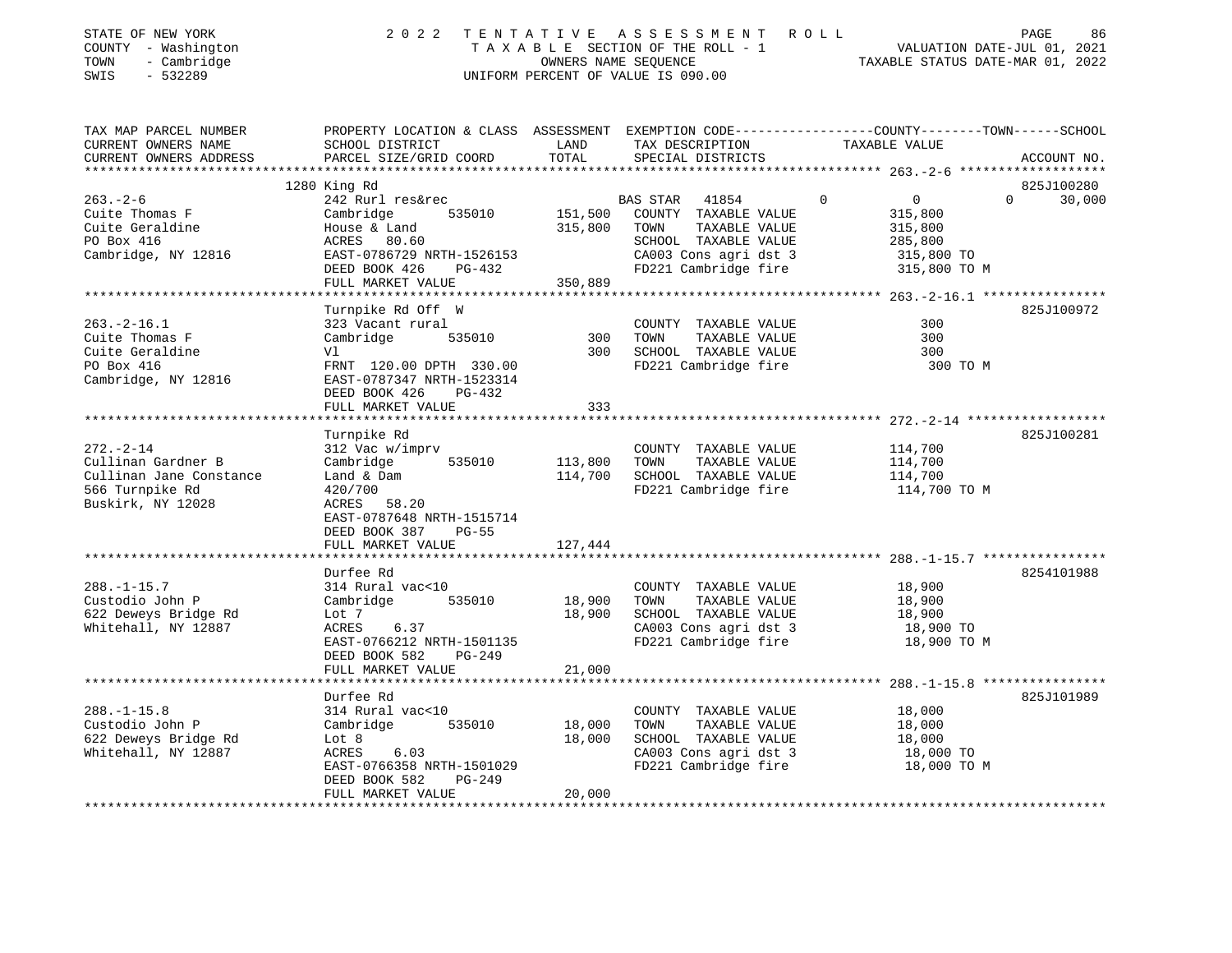| STATE OF NEW YORK |        |            |
|-------------------|--------|------------|
| COUNTY            | $\sim$ | Washington |
| TOWN              |        | Cambridge  |

### STATE OF NEW YORK 2 0 2 2 T E N T A T I V E A S S E S S M E N T R O L L PAGE 87 COUNTY - Washington T A X A B L E SECTION OF THE ROLL - 1 VALUATION DATE-JUL 01, 2021 TOWN - Cambridge OWNERS NAME SEQUENCE TAXABLE STATUS DATE-MAR 01, 2022 SWIS - 532289 UNIFORM PERCENT OF VALUE IS 090.00

| TAX MAP PARCEL NUMBER<br>CURRENT OWNERS NAME<br>CURRENT OWNERS ADDRESS | PROPERTY LOCATION & CLASS ASSESSMENT EXEMPTION CODE----------------COUNTY-------TOWN------SCHOOL<br>SCHOOL DISTRICT<br>PARCEL SIZE/GRID COORD | LAND<br>TOTAL | TAX DESCRIPTION<br>SPECIAL DISTRICTS          |              | TAXABLE VALUE    |          | ACCOUNT NO. |
|------------------------------------------------------------------------|-----------------------------------------------------------------------------------------------------------------------------------------------|---------------|-----------------------------------------------|--------------|------------------|----------|-------------|
|                                                                        |                                                                                                                                               |               |                                               |              |                  |          |             |
|                                                                        | 839 King Rd                                                                                                                                   |               |                                               |              |                  |          | 825J100202  |
| $263. - 1 - 16.1$                                                      | 210 1 Family Res                                                                                                                              |               | ENH STAR 41834                                | $\Omega$     | $\overline{0}$   | $\Omega$ | 74,900      |
| Dambrowski Anne M                                                      | Cambridge<br>535010                                                                                                                           | 46,900        | COUNTY TAXABLE VALUE                          |              | 143,000          |          |             |
| Puntch Robert R                                                        | H & L                                                                                                                                         | 143,000       | TAXABLE VALUE<br>TOWN                         |              | 143,000          |          |             |
| 839 King Rd                                                            | ACRES<br>2.59                                                                                                                                 |               | SCHOOL TAXABLE VALUE                          |              | 68,100           |          |             |
| Cambridge, NY 12816                                                    | EAST-0782615 NRTH-1522412                                                                                                                     |               | CA003 Cons agri dst 3                         |              | 143,000 TO       |          |             |
|                                                                        | DEED BOOK 737<br>PG-149                                                                                                                       |               | FD221 Cambridge fire                          |              | 143,000 TO M     |          |             |
|                                                                        | FULL MARKET VALUE                                                                                                                             | 158,889       |                                               |              |                  |          |             |
|                                                                        | 154 County Route 60                                                                                                                           |               |                                               |              |                  |          |             |
| $262. - 1 - 20.4$                                                      | 322 Rural vac>10                                                                                                                              |               | COUNTY TAXABLE VALUE                          |              | 30,600           |          |             |
| Darmetko Edward                                                        | 535010                                                                                                                                        | 30,600        |                                               |              |                  |          |             |
| Darmetko Katherine                                                     | Cambridge<br>Lot 5                                                                                                                            | 30,600        | TOWN<br>TAXABLE VALUE<br>SCHOOL TAXABLE VALUE |              | 30,600<br>30,600 |          |             |
| 100 Hanover St                                                         | ACRES 12.11                                                                                                                                   |               | FD221 Cambridge fire                          |              |                  |          |             |
|                                                                        | EAST-0771062 NRTH-1522028                                                                                                                     |               |                                               |              | 30,600 TO M      |          |             |
| Troy, NY 12180                                                         | DEED BOOK 20191 PG-25320                                                                                                                      |               |                                               |              |                  |          |             |
|                                                                        | FULL MARKET VALUE                                                                                                                             | 34,000        |                                               |              |                  |          |             |
|                                                                        |                                                                                                                                               |               |                                               |              |                  |          |             |
|                                                                        | 461 King Rd                                                                                                                                   |               |                                               |              |                  |          | 825J100966  |
| $272. - 1 - 10.1$                                                      | 105 Vac farmland                                                                                                                              |               | 41720<br>AG DIST                              | $\Omega$     | 52,943           | 52,943   | 52,943      |
| Davidsen Christopher J                                                 | Cambridge<br>535010                                                                                                                           | 74,500        | COUNTY TAXABLE VALUE                          |              | 21,557           |          |             |
| Davidsen Lauren A                                                      | Farm                                                                                                                                          | 74,500        | TAXABLE VALUE<br>TOWN                         |              | 21,557           |          |             |
| 686 Ash Grove Rd                                                       | FRNT 839.00 DPTH                                                                                                                              |               | SCHOOL TAXABLE VALUE                          |              | 21,557           |          |             |
| Cambridge, NY 12816                                                    | ACRES 42.56                                                                                                                                   |               | CA003 Cons agri dst 3                         |              | 21,557 TO        |          |             |
|                                                                        | EAST-0781605 NRTH-1514081                                                                                                                     |               | 52,943 EX                                     |              |                  |          |             |
| MAY BE SUBJECT TO PAYMENT                                              | DEED BOOK 20191 PG-28861                                                                                                                      |               | FD221 Cambridge fire                          |              | 74,500 TO M      |          |             |
| UNDER AGDIST LAW TIL 2026                                              | FULL MARKET VALUE                                                                                                                             | 82,778        |                                               |              |                  |          |             |
|                                                                        |                                                                                                                                               |               |                                               |              |                  |          |             |
|                                                                        | Conley Rd                                                                                                                                     |               |                                               |              |                  |          |             |
| $271. - 2 - 30.2$                                                      | 322 Rural vac>10                                                                                                                              |               | 41720<br>AG DIST                              | $\mathbf{0}$ | 38,494           | 38,494   | 38,494      |
| Davidson Michael A                                                     | Cambridge<br>535010                                                                                                                           | 68,700        | COUNTY TAXABLE VALUE                          |              | 30,206           |          |             |
| 284 Conley Rd                                                          | ACRES 21.90                                                                                                                                   | 68,700        | TOWN<br>TAXABLE VALUE                         |              | 30,206           |          |             |
| Cambridge, NY 12816                                                    | EAST-0774101 NRTH-1514575                                                                                                                     |               | SCHOOL TAXABLE VALUE                          |              | 30,206           |          |             |
|                                                                        | DEED BOOK 20191 PG-28833                                                                                                                      |               | CA003 Cons agri dst 3                         |              | 30,206 TO        |          |             |
| MAY BE SUBJECT TO PAYMENT                                              | FULL MARKET VALUE                                                                                                                             | 76,333        | 38,494 EX                                     |              |                  |          |             |
| UNDER AGDIST LAW TIL 2026                                              |                                                                                                                                               |               | FD221 Cambridge fire                          |              | 68,700 TO M      |          |             |
|                                                                        |                                                                                                                                               |               |                                               |              |                  |          |             |
|                                                                        | 284 Conley Rd                                                                                                                                 |               |                                               |              |                  |          | 825J100953  |
| $271. - 2 - 31$                                                        | 242 Rurl res&rec                                                                                                                              |               | COUNTY TAXABLE VALUE                          |              | 284,300          |          |             |
| Davidson Michael A                                                     | Cambridge<br>535010                                                                                                                           | 131,600       | TAXABLE VALUE<br>TOWN                         |              | 284,300          |          |             |
| 31 Elm St                                                              | ACRES 63.70 BANK<br>999                                                                                                                       | 284,300       | SCHOOL TAXABLE VALUE                          |              | 284,300          |          |             |
| Lebanon, NH 03766                                                      | EAST-0774521 NRTH-1515717                                                                                                                     |               | CA003 Cons agri dst 3                         |              | 284,300 TO       |          |             |
|                                                                        | DEED BOOK 3307 PG-1                                                                                                                           |               | FD221 Cambridge fire                          |              | 284,300 TO M     |          |             |
|                                                                        | FULL MARKET VALUE                                                                                                                             | 315,889       |                                               |              |                  |          |             |
|                                                                        |                                                                                                                                               |               |                                               |              |                  |          |             |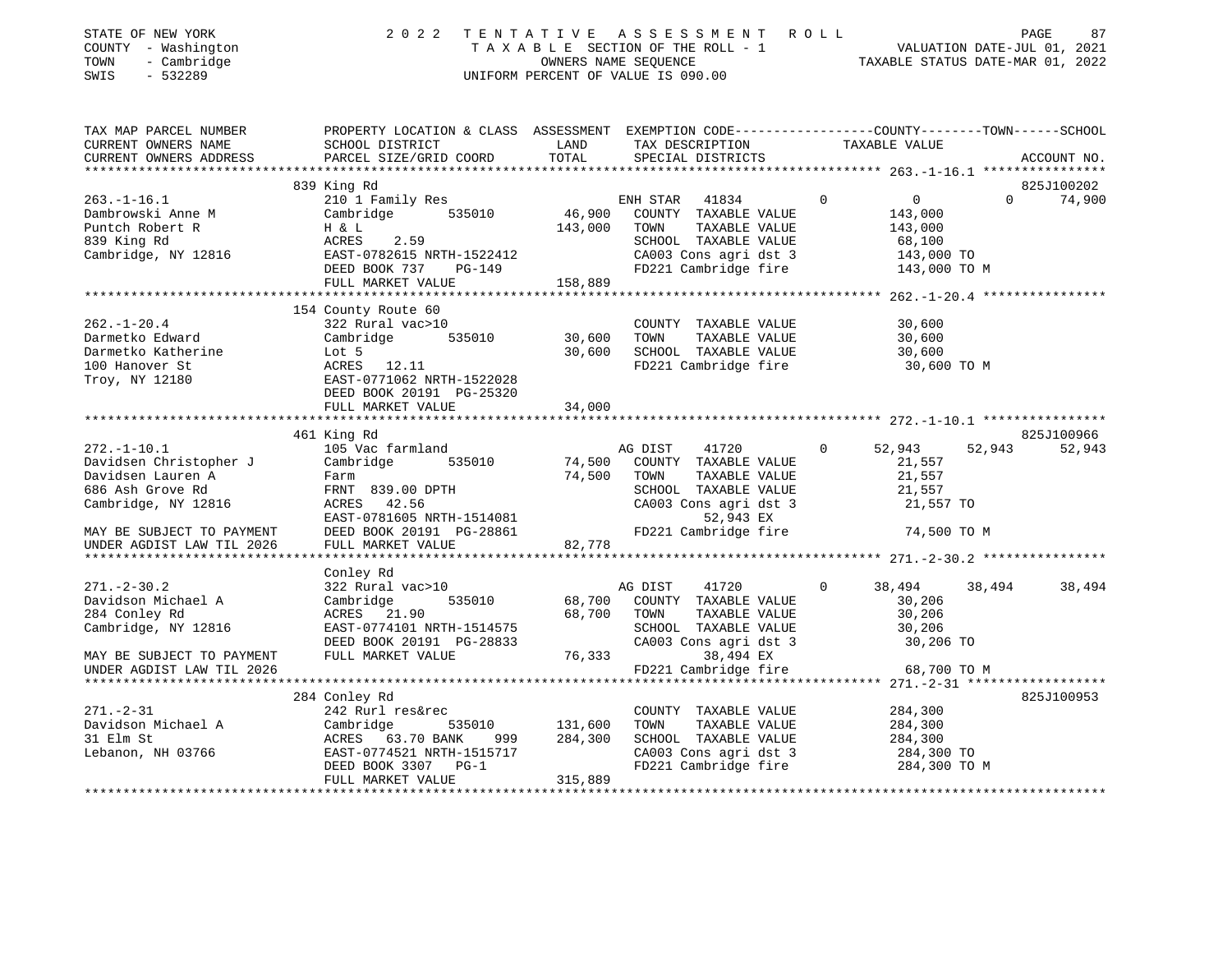| STATE OF NEW YORK<br>COUNTY - Washington<br>- Cambridge<br>TOWN<br>$-532289$<br>SWIS                                                                          | 2022                                                                                                                                             |                              | TENTATIVE ASSESSMENT ROLL<br>TAXABLE SECTION OF THE ROLL - 1<br>OWNERS NAME SEQUENCE<br>UNIFORM PERCENT OF VALUE IS 090.00                              |                                  | VALUATION DATE-JUL 01, 2021<br>TAXABLE STATUS DATE-MAR 01, 2022           | PAGE                       | 88                         |
|---------------------------------------------------------------------------------------------------------------------------------------------------------------|--------------------------------------------------------------------------------------------------------------------------------------------------|------------------------------|---------------------------------------------------------------------------------------------------------------------------------------------------------|----------------------------------|---------------------------------------------------------------------------|----------------------------|----------------------------|
| TAX MAP PARCEL NUMBER<br>CURRENT OWNERS NAME<br>CURRENT OWNERS ADDRESS                                                                                        | PROPERTY LOCATION & CLASS ASSESSMENT EXEMPTION CODE---------------COUNTY-------TOWN-----SCHOOL<br>SCHOOL DISTRICT<br>PARCEL SIZE/GRID COORD      | LAND<br>TOTAL                | TAX DESCRIPTION<br>SPECIAL DISTRICTS                                                                                                                    |                                  | TAXABLE VALUE                                                             |                            | ACCOUNT NO.                |
|                                                                                                                                                               | 571 Center Cambridge Rd                                                                                                                          |                              |                                                                                                                                                         |                                  |                                                                           |                            | 825J100610                 |
| $270. - 1 - 19$<br>Davis Alan L<br>Davis Astrid C<br>571 Center Cambridge Rd<br>Cambridge, NY 12816<br>MAY BE SUBJECT TO PAYMENT<br>UNDER AGDIST LAW TIL 2026 | 210 1 Family Res<br>Cambridge<br>535010<br>ACRES<br>8.60<br>EAST-0768526 NRTH-1516258<br>DEED BOOK 874<br>PG-97<br>FULL MARKET VALUE             | 51,400<br>177,000<br>196,667 | AG DIST<br>41720<br>COUNTY TAXABLE VALUE<br>TOWN<br>TAXABLE VALUE<br>SCHOOL TAXABLE VALUE<br>CA003 Cons agri dst 3<br>10,339 EX<br>FD221 Cambridge fire | $\Omega$                         | 10,339<br>166,661<br>166,661<br>166,661<br>166,661 TO<br>177,000 TO M     | 10,339                     | 10,339                     |
|                                                                                                                                                               |                                                                                                                                                  |                              |                                                                                                                                                         |                                  |                                                                           |                            |                            |
|                                                                                                                                                               | 949 Turnpike Rd                                                                                                                                  |                              |                                                                                                                                                         |                                  |                                                                           |                            | 825J100284                 |
| $263. -2 - 15$<br>Davis H Laverne<br>Davis Sandra<br>949 Turnpike Rd<br>Cambridge, NY 12816                                                                   | 283 Res w/Comuse<br>Cambridge<br>535010<br>H & L<br>ACRES<br>1.70<br>EAST-0788871 NRTH-1524295<br>DEED BOOK 492<br>$PG-309$<br>FULL MARKET VALUE | 220,000<br>244,444           | VETWAR CTS 41120<br>28,500 ENH STAR<br>41834<br>COUNTY TAXABLE VALUE<br>TOWN<br>TAXABLE VALUE<br>SCHOOL TAXABLE VALUE<br>FD221 Cambridge fire           | $\Omega$<br>$\Omega$             | 33,000<br>$\overline{0}$<br>187,000<br>193,000<br>139,100<br>220,000 TO M | 27,000<br>$\Omega$         | 6,000<br>74,900            |
|                                                                                                                                                               |                                                                                                                                                  |                              |                                                                                                                                                         |                                  |                                                                           |                            |                            |
|                                                                                                                                                               | 177 English Rd                                                                                                                                   |                              |                                                                                                                                                         |                                  |                                                                           |                            |                            |
| $262 - 2 - 12.2$<br>Davis Roxanne<br>Davis Gary<br>177 English Rd<br>Cambridge, NY 12816                                                                      | 210 1 Family Res<br>Cambridge<br>535010<br>Lot 4<br>ACRES 39.07<br>EAST-0777105 NRTH-1525096<br>DEED BOOK 3386 PG-140                            | 298,100 AG DIST              | AG BUILD<br>41700<br>113,800 TEMP GRHSE 42120<br>41720<br>COUNTY TAXABLE VALUE<br>TOWN<br>TAXABLE VALUE<br>SCHOOL TAXABLE VALUE                         | $\Omega$<br>$\Omega$<br>$\Omega$ | 40,000<br>20,000<br>60,233<br>177,867<br>177,867<br>177,867               | 40,000<br>20,000<br>60,233 | 40,000<br>20,000<br>60,233 |
| MAY BE SUBJECT TO PAYMENT<br>UNDER AGDIST LAW TIL 2028                                                                                                        | FULL MARKET VALUE                                                                                                                                | 331,222                      | CA003 Cons agri dst 3<br>80,233 EX<br>FD221 Cambridge fire                                                                                              |                                  | 217,867 TO<br>278,100 TO M                                                |                            |                            |
|                                                                                                                                                               |                                                                                                                                                  |                              | 20,000 EX                                                                                                                                               |                                  |                                                                           |                            |                            |
| $270. - 1 - 38$<br>Day Paula E                                                                                                                                | 1010 Brownell Ln<br>210 1 Family Res<br>Cambridge<br>535010                                                                                      | 41,000                       | COUNTY TAXABLE VALUE<br>TOWN<br>TAXABLE VALUE                                                                                                           |                                  | 224,700<br>224,700                                                        |                            | 825J100412                 |
| Day Rory C<br>1010 Brownell Ln<br>Valley Falls, NY 12185                                                                                                      | Lot 1<br>ACRES<br>5.74<br>EAST-0762093 NRTH-1516599<br>DEED BOOK 2150<br>PG-273                                                                  | 224,700                      | SCHOOL TAXABLE VALUE<br>CA003 Cons agri dst 3<br>FD221 Cambridge fire                                                                                   |                                  | 224,700<br>224,700 TO<br>224,700 TO M                                     |                            |                            |
|                                                                                                                                                               | FULL MARKET VALUE                                                                                                                                | 249,667                      |                                                                                                                                                         |                                  |                                                                           |                            |                            |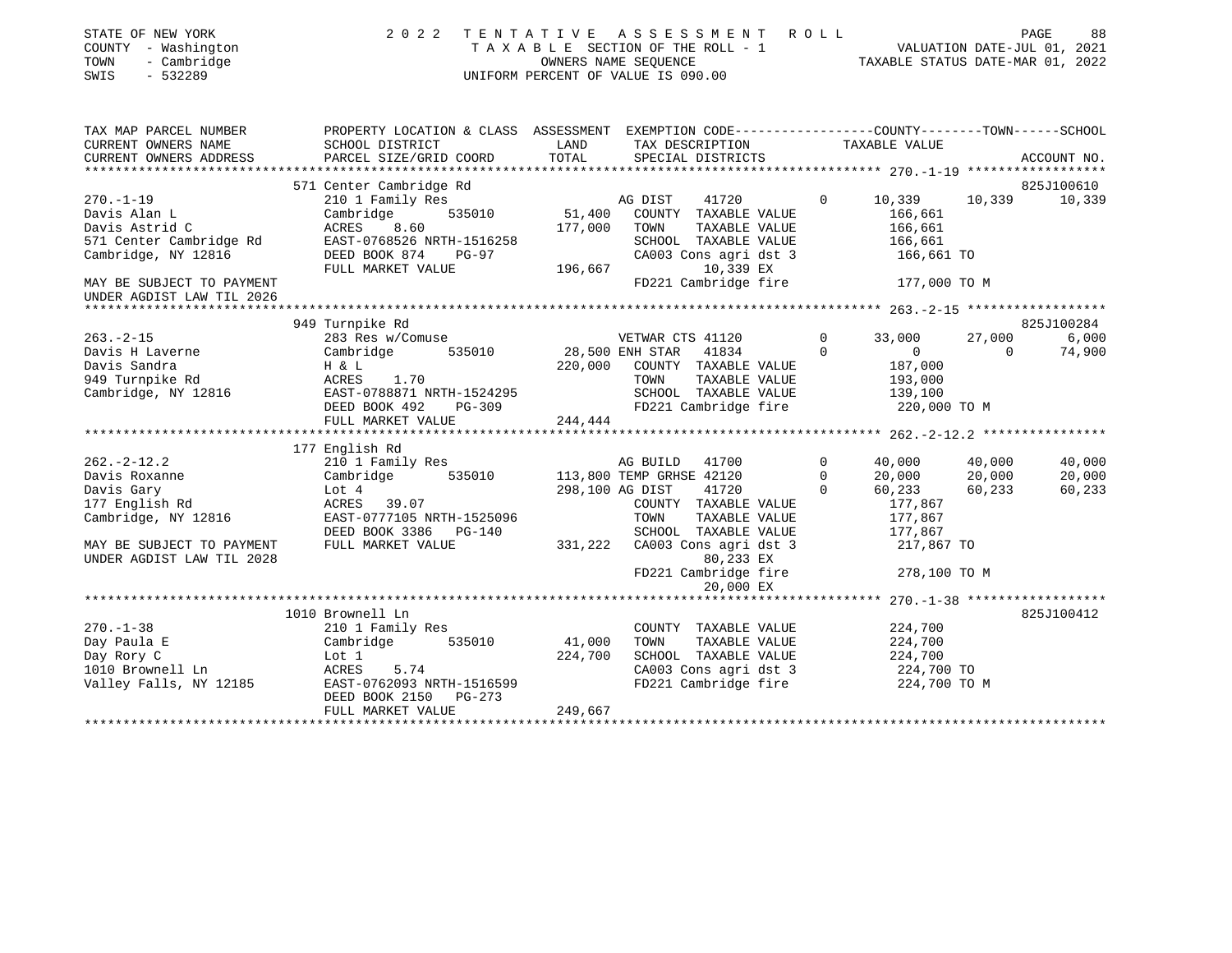| STATE OF NEW YORK<br>- Washington<br>COUNTY<br>- Cambridge<br>TOWN<br>- 532289<br>SWIS |                                              | 2022 TENTATIVE ASSESSMENT ROLL<br>TAXABLE SECTION OF THE ROLL - 1<br>UNIFORM PERCENT OF VALUE IS 090.00 | OWNERS NAME SEOUENCE |                   |         | TAXABLE STATUS DATE-MAR 01, 2022                                              |          | 89<br>PAGE<br>VALUATION DATE-JUL 01, 2021 |
|----------------------------------------------------------------------------------------|----------------------------------------------|---------------------------------------------------------------------------------------------------------|----------------------|-------------------|---------|-------------------------------------------------------------------------------|----------|-------------------------------------------|
| TAX MAP PARCEL NUMBER<br>CURRENT OWNERS NAME                                           | PROPERTY LOCATION & CLASS<br>SCHOOL DISTRICT | ASSESSMENT<br>LAND                                                                                      |                      | TAX DESCRIPTION   |         | EXEMPTION CODE-----------------COUNTY-------TOWN------SCHOOL<br>TAXABLE VALUE |          |                                           |
| CURRENT OWNERS ADDRESS                                                                 | PARCEL SIZE/GRID COORD                       | TOTAL                                                                                                   |                      | SPECIAL DISTRICTS |         |                                                                               |          | ACCOUNT NO.                               |
|                                                                                        |                                              |                                                                                                         |                      |                   |         |                                                                               |          |                                           |
|                                                                                        | 501 State Route 372                          |                                                                                                         |                      |                   |         |                                                                               |          | 825J100287                                |
| 246.-1-14                                                                              | 240 Rural res                                |                                                                                                         | VETWAR CTS 41120     |                   | $\circ$ | 33,000                                                                        | 27,000   | 6,000                                     |
| Doop Jomes C ID                                                                        |                                              |                                                                                                         |                      |                   |         |                                                                               | $\sim$ 0 | <b>74.000</b>                             |

| $246. - 1 - 14$             | 240 Rural res                              |         | VETWAR CTS 41120              |                       | $\Omega$    | 33,000         | 27,000   | 6,000          |
|-----------------------------|--------------------------------------------|---------|-------------------------------|-----------------------|-------------|----------------|----------|----------------|
| Dean James S LE             | Cambridge<br>535010                        |         | 38,900 ENH STAR               | 41834                 | $\Omega$    | $\overline{0}$ | $\Omega$ | 74,900         |
| Dean Mary E LE              | 5.30<br>ACRES                              | 231,000 |                               | COUNTY TAXABLE VALUE  |             | 198,000        |          |                |
| 125 State Route 372         | EAST-0780123 NRTH-1539567                  |         | TOWN                          | TAXABLE VALUE         |             | 204,000        |          |                |
| Cambridge, NY 12816         | DEED BOOK 3760 PG-158                      |         |                               | SCHOOL TAXABLE VALUE  |             | 150,100        |          |                |
|                             | FULL MARKET VALUE                          |         | 256,667 CA005 Cons agri dst 5 |                       |             | 231,000 TO     |          |                |
|                             |                                            |         |                               | FD221 Cambridge fire  |             | 231,000 TO M   |          |                |
|                             |                                            |         |                               |                       |             |                |          |                |
|                             | 125 State Route 372                        |         |                               |                       |             |                |          | 825J100285     |
| $255. - 1 - 9$              | 242 Rurl res&rec                           |         |                               | COUNTY TAXABLE VALUE  |             | 204,000        |          |                |
| Dean James S LE             | 535010<br>Cambridge                        | 59,400  | TOWN                          | TAXABLE VALUE         |             | 204,000        |          |                |
| Dean Mary E LE              | H & L                                      | 204,000 |                               | SCHOOL TAXABLE VALUE  |             | 204,000        |          |                |
| 125 State Route 372         | ACRES 10.70                                |         |                               | FD221 Cambridge fire  |             | 204,000 TO M   |          |                |
| Cambridge, NY 12816         | EAST-0785358 NRTH-1532937                  |         |                               |                       |             |                |          |                |
|                             | DEED BOOK 3760 PG-158                      |         |                               |                       |             |                |          |                |
|                             | FULL MARKET VALUE                          | 226,667 |                               |                       |             |                |          |                |
|                             |                                            |         |                               |                       |             |                |          |                |
|                             | 58 Cambridge Battenville Rd                |         |                               |                       |             |                |          | 825J100201     |
| $246. - 1 - 5$              | 210 1 Family Res                           |         | VET COM C 41132               |                       | $\Omega$    | 38,925         | $\Omega$ | $\overline{0}$ |
| DeCarlo David D LE          | 533401<br>Greenwich                        |         | 20,700 VET COM T 41133        |                       | $\mathbf 0$ | $\overline{0}$ | 38,925   | $\Omega$       |
| DeCarlo Janet S LE          | Lot 2                                      |         | 155,700 BAS STAR 41854        |                       | $\mathbf 0$ | $\overline{0}$ | $\Omega$ | 30,000         |
| 58 Cambridge Battenville Rd | FRNT 89.00 DPTH 267.00                     |         |                               | COUNTY TAXABLE VALUE  |             | 116,775        |          |                |
| Greenwich, NY 12834         | EAST-0772160 NRTH-1545920                  |         | TOWN                          | TAXABLE VALUE         |             | 116,775        |          |                |
|                             | DEED BOOK 3601 PG-272<br>FULL MARKET VALUE |         |                               | SCHOOL TAXABLE VALUE  |             | 125,700        |          |                |
|                             |                                            |         | 173,000 CA003 Cons agri dst 3 | FD221 Cambridge fire  |             | 155,700 TO     |          |                |
|                             |                                            |         |                               |                       |             | 155,700 TO M   |          |                |
|                             | 378 Center Cambridge Rd                    |         |                               |                       |             |                |          |                |
| $270. - 1 - 26.9$           | 210 1 Family Res                           |         | BAS STAR 41854                |                       | $\mathbf 0$ | $\overline{0}$ | $\Omega$ | 30,000         |
| Decker Darryl               | 535010<br>Cambridge                        | 39,000  |                               | COUNTY TAXABLE VALUE  |             | 281,400        |          |                |
| PO Box 92                   | Sub Lot 6                                  | 281,400 | TOWN                          | TAXABLE VALUE         |             | 281,400        |          |                |
| Cambridge, NY 12816         | 3.34 BANK<br>ACRES<br>999                  |         |                               | SCHOOL TAXABLE VALUE  |             | 251,400        |          |                |
|                             | EAST-0763983 NRTH-1515078                  |         |                               | CA003 Cons agri dst 3 |             | 281,400 TO     |          |                |
|                             | DEED BOOK 1800 PG-120                      |         |                               | FD221 Cambridge fire  |             | 281,400 TO M   |          |                |
|                             | FULL MARKET VALUE                          | 312,667 |                               |                       |             |                |          |                |
|                             |                                            |         |                               |                       |             |                |          |                |
|                             | 13 Rogers Ln Ext                           |         |                               |                       |             |                |          | 825J100502     |
| $271. - 2 - 2$              | 210 1 Family Res                           |         |                               | COUNTY TAXABLE VALUE  |             | 181,000        |          |                |
| Defrancesco Kelly           | Cambridge<br>535010                        | 24,000  | TOWN                          | TAXABLE VALUE         |             | 181,000        |          |                |
| 13 Rogers Ln Ext            | H & L                                      | 181,000 |                               | SCHOOL TAXABLE VALUE  |             | 181,000        |          |                |
| Cambridge, NY 12816         | ACRES<br>$0.54$ BANK<br>999                |         |                               | FD221 Cambridge fire  |             | 181,000 TO M   |          |                |
|                             | EAST-0771856 NRTH-1518565                  |         |                               |                       |             |                |          |                |
|                             | DEED BOOK 3869 PG-250                      |         |                               |                       |             |                |          |                |
|                             | FULL MARKET VALUE                          | 201,111 |                               |                       |             |                |          |                |
|                             |                                            |         |                               |                       |             |                |          |                |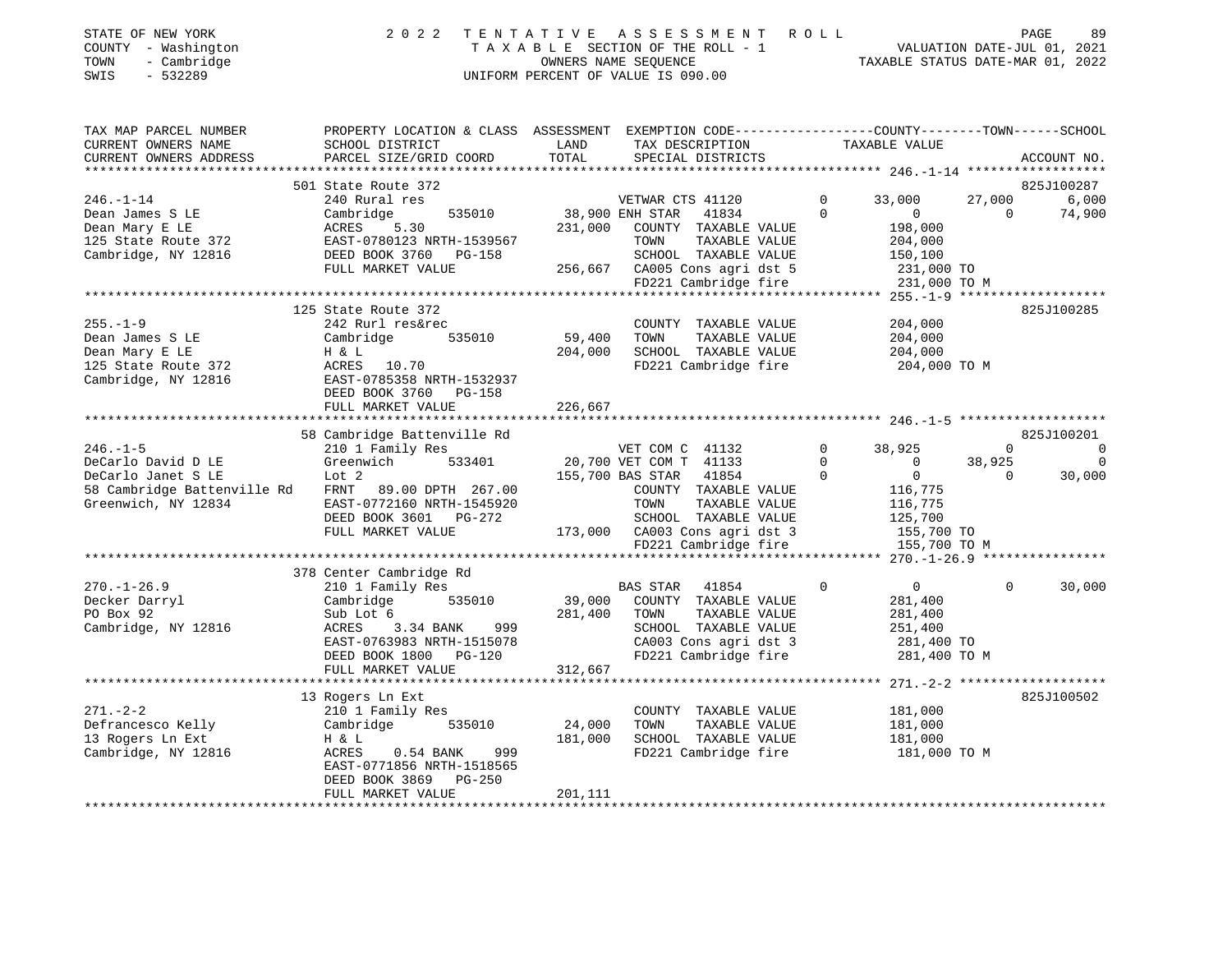| STATE OF NEW YORK<br>COUNTY - Washington<br>TOWN<br>- Cambridge<br>SWIS<br>$-532289$ | 2 0 2 2                                                                                                           | OWNERS NAME SEQUENCE | TENTATIVE ASSESSMENT ROLL<br>T A X A B L E SECTION OF THE ROLL - 1 VALUATION DATE-JUL 01, 2021<br>UNIFORM PERCENT OF VALUE IS 090.00 | TAXABLE STATUS DATE-MAR 01, 2022  | 90<br>PAGE         |
|--------------------------------------------------------------------------------------|-------------------------------------------------------------------------------------------------------------------|----------------------|--------------------------------------------------------------------------------------------------------------------------------------|-----------------------------------|--------------------|
| TAX MAP PARCEL NUMBER<br>CURRENT OWNERS NAME                                         | PROPERTY LOCATION & CLASS ASSESSMENT EXEMPTION CODE---------------COUNTY-------TOWN-----SCHOOL<br>SCHOOL DISTRICT | LAND                 | TAX DESCRIPTION                                                                                                                      | TAXABLE VALUE                     |                    |
| CURRENT OWNERS ADDRESS                                                               | PARCEL SIZE/GRID COORD                                                                                            | TOTAL                | SPECIAL DISTRICTS                                                                                                                    |                                   | ACCOUNT NO.        |
| *******************                                                                  |                                                                                                                   |                      |                                                                                                                                      |                                   |                    |
|                                                                                      | Rogers Ln                                                                                                         |                      |                                                                                                                                      |                                   |                    |
| $271 - 2 - 3.3$                                                                      | 314 Rural vac<10                                                                                                  |                      | COUNTY TAXABLE VALUE                                                                                                                 | 200                               |                    |
| Defrancesco Kelly                                                                    | 535010<br>Cambridge                                                                                               | 200                  | TAXABLE VALUE<br>TOWN                                                                                                                | 200                               |                    |
| 13 Rogers Ln Ext                                                                     | Sub lot C                                                                                                         | 200                  | SCHOOL TAXABLE VALUE                                                                                                                 | 200                               |                    |
| Cambridge, NY 12816                                                                  | ACRES<br>$0.48$ BANK<br>999                                                                                       |                      | FD221 Cambridge fire                                                                                                                 | 200 TO M                          |                    |
|                                                                                      | EAST-0771966 NRTH-1518522                                                                                         |                      |                                                                                                                                      |                                   |                    |
|                                                                                      | DEED BOOK 3869 PG-250                                                                                             |                      |                                                                                                                                      |                                   |                    |
|                                                                                      | FULL MARKET VALUE                                                                                                 | 222                  |                                                                                                                                      |                                   |                    |
|                                                                                      |                                                                                                                   |                      |                                                                                                                                      |                                   |                    |
|                                                                                      | 37 Perry Ln                                                                                                       |                      |                                                                                                                                      |                                   | 825J100534         |
| $255. - 1 - 12$                                                                      | 210 1 Family Res                                                                                                  |                      | COUNTY TAXABLE VALUE                                                                                                                 | 250,000                           |                    |
| Delveno Lucille                                                                      | Cambridge<br>535010                                                                                               | 30,000               | TOWN<br>TAXABLE VALUE                                                                                                                | 250,000                           |                    |
| 37 Perry Ln                                                                          | Res                                                                                                               | 250,000              | SCHOOL TAXABLE VALUE                                                                                                                 | 250,000                           |                    |
| Cambridge, NY 12816                                                                  | ACRES<br>2.00                                                                                                     |                      | FD221 Cambridge fire                                                                                                                 | 250,000 TO M                      |                    |
|                                                                                      | EAST-0785384 NRTH-1531484<br>DEED BOOK 3636 PG-187                                                                |                      |                                                                                                                                      |                                   |                    |
|                                                                                      | FULL MARKET VALUE                                                                                                 | 277,778<br>********* |                                                                                                                                      |                                   |                    |
|                                                                                      | 67 Demarco Ln                                                                                                     |                      |                                                                                                                                      |                                   |                    |
| $271. - 3 - 7.6$                                                                     | 210 1 Family Res                                                                                                  |                      | BAS STAR<br>41854                                                                                                                    | $\overline{0}$<br>$\Omega$        | 30,000<br>$\Omega$ |
| DeMarco Anthony C                                                                    | 535010<br>Cambridge                                                                                               | 48,800               | COUNTY TAXABLE VALUE                                                                                                                 | 179,900                           |                    |
| Beck Tia M                                                                           | ACRES<br>4.75                                                                                                     | 179,900              | TAXABLE VALUE<br>TOWN                                                                                                                | 179,900                           |                    |
| 67 DeMarco Ln                                                                        | EAST-0779863 NRTH-1517041                                                                                         |                      | SCHOOL TAXABLE VALUE                                                                                                                 | 149,900                           |                    |
| Buskirk, NY 12028                                                                    | DEED BOOK 2178 PG-177                                                                                             |                      | CA003 Cons agri dst 3                                                                                                                | 179,900 TO                        |                    |
|                                                                                      | FULL MARKET VALUE                                                                                                 | 199,889              | FD221 Cambridge fire                                                                                                                 | 179,900 TO M                      |                    |
|                                                                                      | ********************                                                                                              |                      |                                                                                                                                      |                                   |                    |
|                                                                                      | Demarco Ln                                                                                                        |                      |                                                                                                                                      |                                   |                    |
| $271. - 3 - 7.7$                                                                     | 314 Rural vac<10                                                                                                  |                      | COUNTY TAXABLE VALUE                                                                                                                 | 500                               |                    |
| DeMarco Anthony C                                                                    | 535010<br>Cambridge                                                                                               | 500                  | TOWN<br>TAXABLE VALUE                                                                                                                | 500                               |                    |
| Beck Tia M                                                                           | ACRES<br>0.42                                                                                                     | 500                  | SCHOOL TAXABLE VALUE                                                                                                                 | 500                               |                    |
| 67 DeMarco Ln                                                                        | EAST-0780114 NRTH-1517351                                                                                         |                      | CA003 Cons agri dst 3                                                                                                                | 500 TO                            |                    |
| Buskirk, NY 12028                                                                    | DEED BOOK 2178 PG-177                                                                                             |                      | FD221 Cambridge fire                                                                                                                 | 500 TO M                          |                    |
|                                                                                      | FULL MARKET VALUE                                                                                                 | 556                  |                                                                                                                                      |                                   |                    |
|                                                                                      |                                                                                                                   |                      |                                                                                                                                      |                                   |                    |
|                                                                                      | Demarco Ln                                                                                                        |                      |                                                                                                                                      |                                   |                    |
| $271. - 3 - 7.12$                                                                    | 311 Res vac land                                                                                                  |                      | AG DIST<br>41720                                                                                                                     | 32,838<br>$\Omega$                | 32,838<br>32,838   |
| DeMarco Anthony C                                                                    | Cambridge<br>535010                                                                                               | 63,800               | COUNTY TAXABLE VALUE                                                                                                                 | 30,962                            |                    |
| DeMarco Tia M                                                                        | FRNT 481.00 DPTH                                                                                                  | 63,800               | TOWN<br>TAXABLE VALUE                                                                                                                | 30,962                            |                    |
| 67 Demarco Ln                                                                        | ACRES 34.05                                                                                                       |                      | SCHOOL TAXABLE VALUE                                                                                                                 | 30,962                            |                    |
| Cambridge, NY 12028                                                                  | EAST-0780475 NRTH-1516627                                                                                         |                      | CA003 Cons agri dst 3                                                                                                                | 30,962 TO                         |                    |
|                                                                                      | DEED BOOK 4007 PG-323                                                                                             |                      | 32,838 EX                                                                                                                            |                                   |                    |
| MAY BE SUBJECT TO PAYMENT                                                            | FULL MARKET VALUE                                                                                                 |                      | 70,889 FD221 Cambridge fire                                                                                                          | 63,800 TO M                       |                    |
| UNDER AGDIST LAW TIL 2026                                                            |                                                                                                                   |                      |                                                                                                                                      |                                   |                    |
| **************************                                                           |                                                                                                                   |                      |                                                                                                                                      | ********************************* |                    |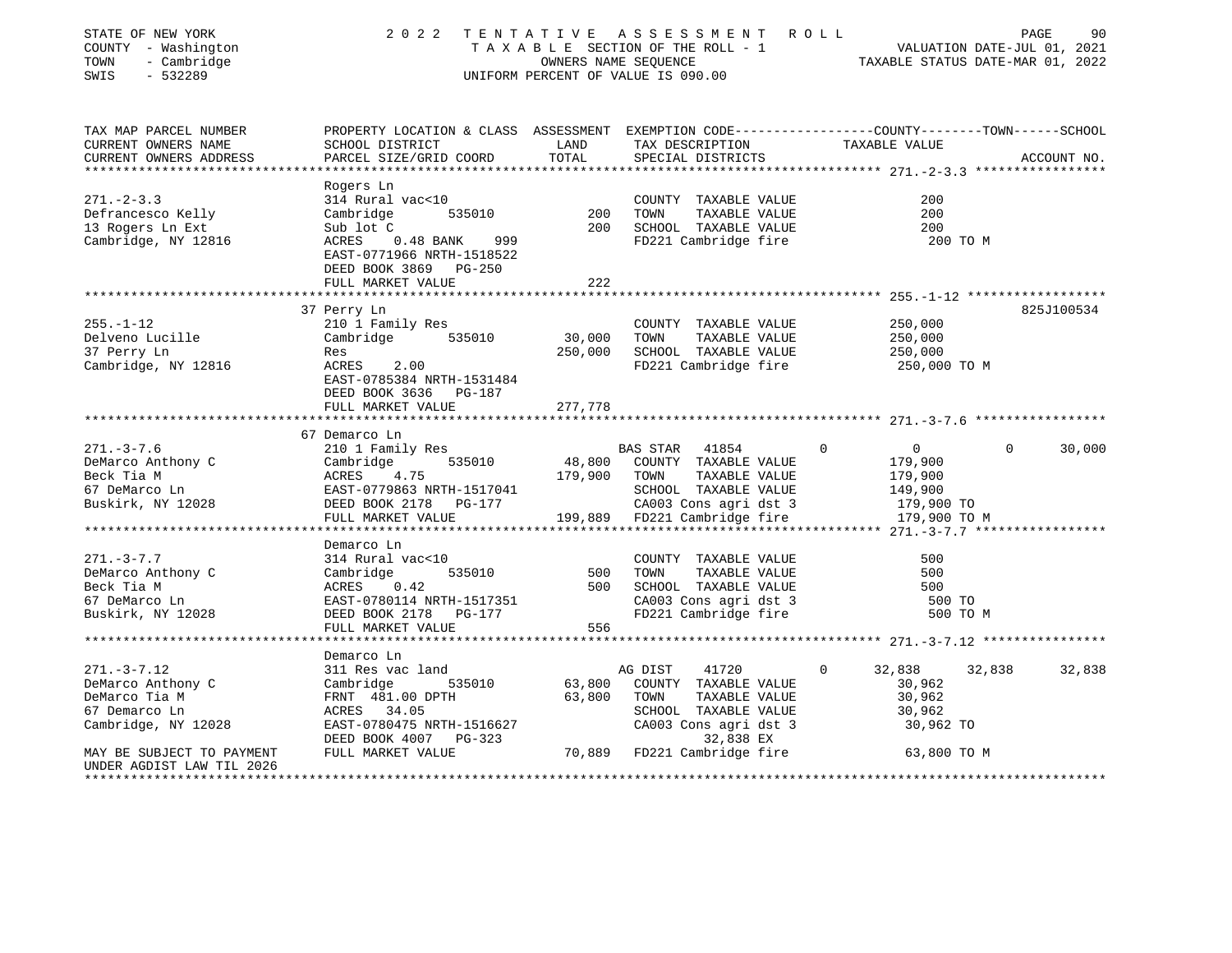| STATE OF NEW YORK |                          |            |
|-------------------|--------------------------|------------|
| <b>COUNTY</b>     | $\sim$                   | Washington |
| TOWN              | $\overline{\phantom{0}}$ | Cambridge  |

### STATE OF NEW YORK 2 0 2 2 T E N T A T I V E A S S E S S M E N T R O L L PAGE 91 COUNTY - Washington T A X A B L E SECTION OF THE ROLL - 1 VALUATION DATE-JUL 01, 2021 TOWN - Cambridge OWNERS NAME SEQUENCE TAXABLE STATUS DATE-MAR 01, 2022 SWIS - 532289 UNIFORM PERCENT OF VALUE IS 090.00

| TAX MAP PARCEL NUMBER<br>CURRENT OWNERS NAME                                                                                                                                                                                         | PROPERTY LOCATION & CLASS ASSESSMENT EXEMPTION CODE---------------COUNTY-------TOWN-----SCHOOL<br>SCHOOL DISTRICT |                   | LAND TAX DESCRIPTION                                                                                                                    | TAXABLE VALUE                                                   |                    |
|--------------------------------------------------------------------------------------------------------------------------------------------------------------------------------------------------------------------------------------|-------------------------------------------------------------------------------------------------------------------|-------------------|-----------------------------------------------------------------------------------------------------------------------------------------|-----------------------------------------------------------------|--------------------|
| CURRENT OWNERS ADDRESS                                                                                                                                                                                                               | PARCEL SIZE/GRID COORD TOTAL SPECIAL DISTRICTS                                                                    |                   |                                                                                                                                         |                                                                 | ACCOUNT NO.        |
|                                                                                                                                                                                                                                      |                                                                                                                   |                   |                                                                                                                                         |                                                                 |                    |
|                                                                                                                                                                                                                                      | 73 DeMarco Ln<br>DeMarco Ln<br>210 1 Family Res<br>24,300 COUNTY TAXABLE VALUE                                    |                   |                                                                                                                                         |                                                                 | 825J100883         |
| $271 - 3 - 7.2$                                                                                                                                                                                                                      |                                                                                                                   |                   |                                                                                                                                         | $\circ$<br>$\overline{0}$                                       | 30,000<br>$\Omega$ |
| DeMarco Charles Jr                                                                                                                                                                                                                   |                                                                                                                   |                   |                                                                                                                                         | 108,500                                                         |                    |
| DeMarco Sally                                                                                                                                                                                                                        | Lot & Trailer                                                                                                     | 108,500 TOWN      | TAXABLE VALUE                                                                                                                           | 108,500                                                         |                    |
| 73 DeMarco Ln                                                                                                                                                                                                                        | FRNT 123.00 DPTH 210.00                                                                                           |                   | SCHOOL TAXABLE VALUE                                                                                                                    | 78,500                                                          |                    |
| Buskirk, NY 12028                                                                                                                                                                                                                    | EAST-0780008 NRTH-1517361<br>DEED BOOK 480 DEED BOOK                                                              |                   |                                                                                                                                         | SCHOOL TAXABLE VALUE 78,500<br>CA003 Cons agri dst 3 108,500 TO |                    |
|                                                                                                                                                                                                                                      | DEED BOOK 480<br>PG-200                                                                                           |                   |                                                                                                                                         | FD221 Cambridge fire 108,500 TO M                               |                    |
|                                                                                                                                                                                                                                      | FULL MARKET VALUE                                                                                                 | PG-200<br>120,556 |                                                                                                                                         |                                                                 |                    |
|                                                                                                                                                                                                                                      |                                                                                                                   |                   |                                                                                                                                         |                                                                 |                    |
|                                                                                                                                                                                                                                      | DeMarco Ln                                                                                                        |                   |                                                                                                                                         |                                                                 |                    |
| $271. - 3 - 7.8$                                                                                                                                                                                                                     | 314 Rural vac<10                                                                                                  |                   | COUNTY TAXABLE VALUE                                                                                                                    | 13,200                                                          |                    |
|                                                                                                                                                                                                                                      | 535010 13,200                                                                                                     |                   | TAXABLE VALUE<br>TOWN                                                                                                                   | 13,200                                                          |                    |
|                                                                                                                                                                                                                                      |                                                                                                                   | 13,200            | SCHOOL TAXABLE VALUE                                                                                                                    | 13,200                                                          |                    |
|                                                                                                                                                                                                                                      |                                                                                                                   |                   |                                                                                                                                         | CA003 Cons agri dst 3 13,200 TO                                 |                    |
|                                                                                                                                                                                                                                      |                                                                                                                   |                   | FD221 Cambridge fire                                                                                                                    | 13,200 TO M                                                     |                    |
| DeMarco Charles Jr.<br>DeMarco Sally (2018) 2018<br>23 DeMarco Ln EAST-0779845 NRTH-1517644<br>Buskirk, NY 12028<br>Buskirk, NY 12028<br>PEED BOOK 1760 PG-165<br>FIJLI, MARKET VALUE 14 665                                         | FULL MARKET VALUE                                                                                                 | 14,667            |                                                                                                                                         |                                                                 |                    |
|                                                                                                                                                                                                                                      |                                                                                                                   |                   |                                                                                                                                         |                                                                 |                    |
|                                                                                                                                                                                                                                      | DeMarco Lane                                                                                                      |                   |                                                                                                                                         |                                                                 |                    |
| $271. - 3 - 7.14$                                                                                                                                                                                                                    | 105 Vac farmland                                                                                                  |                   |                                                                                                                                         |                                                                 |                    |
|                                                                                                                                                                                                                                      |                                                                                                                   |                   |                                                                                                                                         |                                                                 |                    |
| EMarco Charles Jr.<br>Cambridge 535010 535010 45,700 TOWN TAXABLE VALUE 45,700<br>26Marco Sally 25,700 ACRES 19.54 45,700 SCHOOL TAXABLE VALUE 45,700<br>273 DeMarco Lane FULL MARKET VALUE 50,778 CA003 Cons agri dst 3 45,700 TOWN |                                                                                                                   |                   | cmland<br>535010 45,700 TOWN TAXABLE VALUE 45,700<br>535010 45,700 SCHOOL TAXABLE VALUE 45,700<br>54 45,700 SCHOOL TAXABLE VALUE 45,700 |                                                                 |                    |
|                                                                                                                                                                                                                                      |                                                                                                                   |                   |                                                                                                                                         |                                                                 |                    |
|                                                                                                                                                                                                                                      |                                                                                                                   |                   |                                                                                                                                         |                                                                 |                    |
|                                                                                                                                                                                                                                      |                                                                                                                   |                   |                                                                                                                                         |                                                                 |                    |
|                                                                                                                                                                                                                                      |                                                                                                                   |                   |                                                                                                                                         |                                                                 |                    |
|                                                                                                                                                                                                                                      | 594 King Rd                                                                                                       |                   |                                                                                                                                         |                                                                 | 825L100290         |
| $272. - 1 - 5$                                                                                                                                                                                                                       | 242 Rurl res&rec                                                                                                  |                   | 41720<br>AG DIST                                                                                                                        | 61,793<br>$\overline{0}$                                        | 61,793<br>61,793   |
| DeMarco Kolleen A Trustee Cambridge<br>DeMarco Kristine M Trustee ACRES 83.69                                                                                                                                                        | 535010 156,600                                                                                                    |                   | COUNTY TAXABLE VALUE                                                                                                                    | 265,507                                                         |                    |
|                                                                                                                                                                                                                                      |                                                                                                                   | 327,300           | TOWN<br>TAXABLE VALUE                                                                                                                   | 265,507                                                         |                    |
|                                                                                                                                                                                                                                      |                                                                                                                   |                   | SCHOOL TAXABLE VALUE                                                                                                                    | 265,507                                                         |                    |
|                                                                                                                                                                                                                                      |                                                                                                                   |                   | CA003 Cons agri dst 3                                                                                                                   | 265,507 TO                                                      |                    |
|                                                                                                                                                                                                                                      | FULL MARKET VALUE                                                                                                 | 363,667           | 61,793 EX                                                                                                                               |                                                                 |                    |
| MAY BE SUBJECT TO PAYMENT                                                                                                                                                                                                            |                                                                                                                   |                   |                                                                                                                                         | FD221 Cambridge fire 327,300 TO M                               |                    |
| UNDER AGDIST LAW TIL 2026                                                                                                                                                                                                            |                                                                                                                   |                   |                                                                                                                                         |                                                                 |                    |
|                                                                                                                                                                                                                                      |                                                                                                                   |                   |                                                                                                                                         |                                                                 |                    |
|                                                                                                                                                                                                                                      | King Rd/e Off                                                                                                     |                   |                                                                                                                                         |                                                                 | 825J100454         |
| $272. - 1 - 6$                                                                                                                                                                                                                       | 323 Vacant rural                                                                                                  |                   | COUNTY TAXABLE VALUE                                                                                                                    | 9,700                                                           |                    |
| DeMarco Kolleen A Trustee                                                                                                                                                                                                            | Cambridge<br>535010                                                                                               | 9,700             | TAXABLE VALUE<br>TOWN                                                                                                                   | 9,700                                                           |                    |
| DeMarco Kristine M Trustee                                                                                                                                                                                                           | Woodlot                                                                                                           | 9,700             | SCHOOL TAXABLE VALUE                                                                                                                    | 9,700                                                           |                    |
| 10 Pleasant Ave                                                                                                                                                                                                                      | ACRES 13.80                                                                                                       |                   |                                                                                                                                         | CA003 Cons agri dst 3 9,700 TO                                  |                    |
| Schaghticoke, NY 12154                                                                                                                                                                                                               | EAST-0783791 NRTH-1516498                                                                                         |                   | FD221 Cambridge fire                                                                                                                    | 9,700 TO M                                                      |                    |
|                                                                                                                                                                                                                                      | DEED BOOK 3960 PG-265                                                                                             |                   |                                                                                                                                         |                                                                 |                    |
|                                                                                                                                                                                                                                      | FULL MARKET VALUE                                                                                                 | 10,778            |                                                                                                                                         |                                                                 |                    |
|                                                                                                                                                                                                                                      |                                                                                                                   |                   |                                                                                                                                         |                                                                 |                    |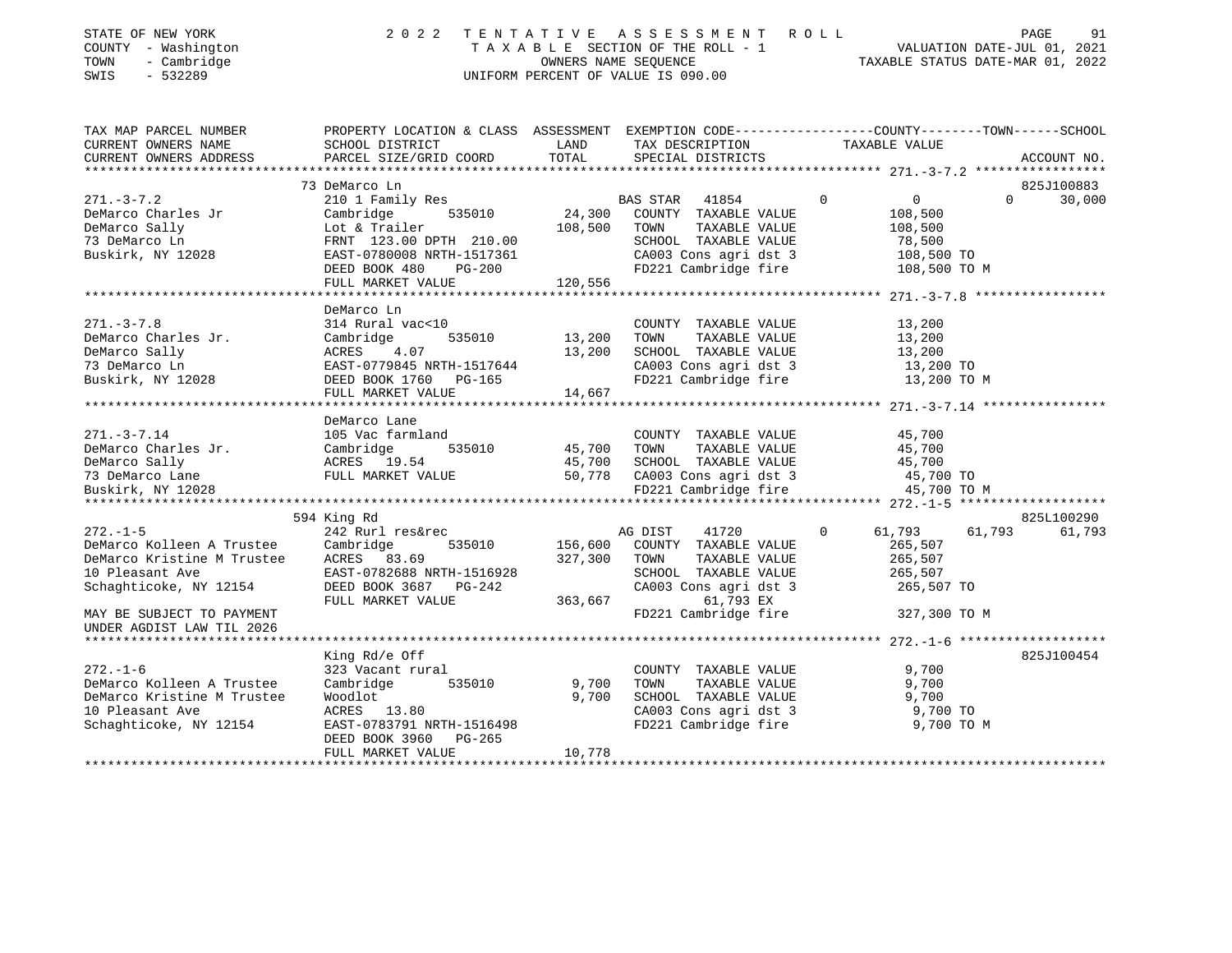| STATE OF NEW YORK<br>COUNTY - Washington<br>- Cambridge<br>TOWN<br>$-532289$<br>SWIS                                                                                                                                                                 | 2 0 2 2                                                                                                                                                                          |              | TENTATIVE ASSESSMENT ROLL<br>TAXABLE SECTION OF THE ROLL - 1<br>TAXABLE STATUS DATE-JUL 01, 2021<br>CONNERS NAME SECTION DATE TRANSPORTED AND TRANSPORTED AS A SECTION OF THE ROLL - 1<br>UNIFORM PERCENT OF VALUE IS 090.00 |              |                                                                                                                       |          | 92<br>PAGE                 |
|------------------------------------------------------------------------------------------------------------------------------------------------------------------------------------------------------------------------------------------------------|----------------------------------------------------------------------------------------------------------------------------------------------------------------------------------|--------------|------------------------------------------------------------------------------------------------------------------------------------------------------------------------------------------------------------------------------|--------------|-----------------------------------------------------------------------------------------------------------------------|----------|----------------------------|
| TAX MAP PARCEL NUMBER<br>CURRENT OWNERS NAME<br>CURRENT OWNERS ADDRESS                                                                                                                                                                               | PROPERTY LOCATION & CLASS ASSESSMENT EXEMPTION CODE----------------COUNTY-------TOWN-----SCHOOL                                                                                  |              | TAX DESCRIPTION TAXABL<br>SPECIAL DISTRICTS TAXABL                                                                                                                                                                           |              | TAXABLE VALUE                                                                                                         |          | ACCOUNT NO.                |
|                                                                                                                                                                                                                                                      |                                                                                                                                                                                  |              |                                                                                                                                                                                                                              |              |                                                                                                                       |          |                            |
|                                                                                                                                                                                                                                                      | King Rd                                                                                                                                                                          |              |                                                                                                                                                                                                                              |              |                                                                                                                       |          | 825J100289                 |
| $272. - 1 - 14$<br>L'A. I II<br>DeMarco Kolleen A Trustee                                                                                                                                                                                            | 314 Rural vac<10<br>Cambridge 535010<br>Cambridge 535010<br>Cambridge 535010<br>Cambridge 535010<br>Cambridge 535010<br>Cambridge 535010<br>Cambridge 535010<br>Cambridge 535010 |              |                                                                                                                                                                                                                              | $\Omega$     | 19,325                                                                                                                |          | 19,325 19,325              |
| DeMarco Kristine M Trustee                                                                                                                                                                                                                           | ACRES 4.47                                                                                                                                                                       |              | 26,400 TOWN<br>TAXABLE VALUE                                                                                                                                                                                                 |              | 7,075<br>7,075                                                                                                        |          |                            |
| 10 Pleasant Ave                                                                                                                                                                                                                                      | EAST-0781315 NRTH-1517578                                                                                                                                                        |              | SCHOOL TAXABLE VALUE                                                                                                                                                                                                         |              | 7,075                                                                                                                 |          |                            |
| Schaghticoke, NY 12154                                                                                                                                                                                                                               | DEED BOOK 3687 PG-245                                                                                                                                                            |              | CA003 Cons agri dst 3                                                                                                                                                                                                        |              | 7,075 TO                                                                                                              |          |                            |
|                                                                                                                                                                                                                                                      | FULL MARKET VALUE                                                                                                                                                                |              | 29,333 19,325 EX                                                                                                                                                                                                             |              |                                                                                                                       |          |                            |
| MAY BE SUBJECT TO PAYMENT                                                                                                                                                                                                                            |                                                                                                                                                                                  |              | FD221 Cambridge fire                                                                                                                                                                                                         |              | 26,400 TO M                                                                                                           |          |                            |
| UNDER AGDIST LAW TIL 2026                                                                                                                                                                                                                            |                                                                                                                                                                                  |              |                                                                                                                                                                                                                              |              |                                                                                                                       |          |                            |
|                                                                                                                                                                                                                                                      |                                                                                                                                                                                  |              |                                                                                                                                                                                                                              |              |                                                                                                                       |          |                            |
|                                                                                                                                                                                                                                                      | 577 King Rd                                                                                                                                                                      |              |                                                                                                                                                                                                                              |              |                                                                                                                       |          | 825J100291                 |
| $271. - 3 - 7.1$                                                                                                                                                                                                                                     | 241 Rural res&ag                                                                                                                                                                 |              | COUNTY TAXABLE VALUE                                                                                                                                                                                                         |              | 140,700                                                                                                               |          |                            |
| 271.-3-7.1<br>DeMarco Richard Cambridge 535010<br>577 King Rd FRNT 350.00 DPTH<br>Buskirk, NY 12028 ACRES 2.02<br>EAST-0781473 NRTH-1516908                                                                                                          |                                                                                                                                                                                  |              | 35,100 TOWN TAXABLE VALUE<br>140,700 SCHOOL TAXABLE VALUE                                                                                                                                                                    |              | 140,700<br>140,700                                                                                                    |          |                            |
|                                                                                                                                                                                                                                                      |                                                                                                                                                                                  |              |                                                                                                                                                                                                                              |              |                                                                                                                       |          |                            |
|                                                                                                                                                                                                                                                      |                                                                                                                                                                                  |              |                                                                                                                                                                                                                              |              |                                                                                                                       |          |                            |
|                                                                                                                                                                                                                                                      |                                                                                                                                                                                  |              | ca003 Cons agri ast 5<br>FD221 Cambridge fire 140,700 TO M                                                                                                                                                                   |              |                                                                                                                       |          |                            |
| MAY BE SUBJECT TO PAYMENT DEED BOOK 20200 PG-1775<br>UNDER AGDIST LAW TIL 2023 FULL MARKET VALUE                                                                                                                                                     |                                                                                                                                                                                  |              |                                                                                                                                                                                                                              |              |                                                                                                                       |          |                            |
|                                                                                                                                                                                                                                                      |                                                                                                                                                                                  | 156,333      |                                                                                                                                                                                                                              |              |                                                                                                                       |          |                            |
|                                                                                                                                                                                                                                                      | 1343 King Rd                                                                                                                                                                     |              |                                                                                                                                                                                                                              |              |                                                                                                                       |          | 825L100807                 |
| $263 - 2 - 28$                                                                                                                                                                                                                                       | 270 Mfg housing                                                                                                                                                                  |              | COUNTY TAXABLE VALUE                                                                                                                                                                                                         |              | 60,000                                                                                                                |          |                            |
|                                                                                                                                                                                                                                                      |                                                                                                                                                                                  | 42,400       | TOWN<br>TAXABLE VALUE                                                                                                                                                                                                        |              | 60,000                                                                                                                |          |                            |
|                                                                                                                                                                                                                                                      |                                                                                                                                                                                  |              | 60,000 SCHOOL TAXABLE VALUE                                                                                                                                                                                                  |              | 60,000                                                                                                                |          |                            |
|                                                                                                                                                                                                                                                      |                                                                                                                                                                                  |              |                                                                                                                                                                                                                              |              |                                                                                                                       |          |                            |
| DeMoy Henry W Cambridge 535010<br>DeMoy Jennifer Land & Tra<br>1347 King Rd ACRES 6.10<br>Cambridge, NY 12816 EAST-0785618 NRTH-1527781                                                                                                              |                                                                                                                                                                                  |              | CA003 Cons agri dst 3<br>FD221 Cambridge fire                                                                                                                                                                                |              | 60,000 TO<br>60,000 TO M                                                                                              |          |                            |
|                                                                                                                                                                                                                                                      | DEED BOOK 3486 PG-184                                                                                                                                                            |              |                                                                                                                                                                                                                              |              |                                                                                                                       |          |                            |
|                                                                                                                                                                                                                                                      | FULL MARKET VALUE                                                                                                                                                                | 66,667       |                                                                                                                                                                                                                              |              |                                                                                                                       |          |                            |
|                                                                                                                                                                                                                                                      | King Rd 242 Rurl res&rec 253.-2-1 MHz USED FOR EXEMPTION PURPOSES 242 Rurl res&rec 253.-2-1 MHz USED FOR EXEMPTION PURPOSES 25 Cambridge                                         |              |                                                                                                                                                                                                                              |              |                                                                                                                       |          |                            |
|                                                                                                                                                                                                                                                      | 1347 King Rd                                                                                                                                                                     |              |                                                                                                                                                                                                                              |              |                                                                                                                       |          | 825J100279                 |
| $263. -2 - 1$                                                                                                                                                                                                                                        |                                                                                                                                                                                  |              |                                                                                                                                                                                                                              |              | $\begin{array}{cccc} 41720 & & & 0 & & 22\, , 964 \\ 41120 & & & 0 & & 33\, , 000 \\ 41834 & & & 0 & & 0 \end{array}$ |          | 22,964 22,964              |
|                                                                                                                                                                                                                                                      |                                                                                                                                                                                  |              |                                                                                                                                                                                                                              |              |                                                                                                                       |          | $27,000$ 6,000<br>0 74,900 |
| 263.-2-1<br>DeMoy Henry W LE<br>DeMoy Jennifer<br>1347 King Rd<br>Cambridge, NY 12816<br>Cambridge, NY 12816<br>Cambridge, NY 12816<br>Cambridge, NY 12816<br>Cambridge, NY 12816<br>Cambridge, NY 12816<br>Cambridge, NY 12816<br>Cambridge, NY 128 | Cambridge 535010 117,900 VETWAR CTS 41120 0<br>Farm 347,900 ENH STAR 41834 0<br>ACRES 52.70 COUNTY TAXABLE VALUE                                                                 |              |                                                                                                                                                                                                                              |              |                                                                                                                       | $\sim$ 0 |                            |
|                                                                                                                                                                                                                                                      |                                                                                                                                                                                  |              |                                                                                                                                                                                                                              |              | 291,936                                                                                                               |          |                            |
|                                                                                                                                                                                                                                                      |                                                                                                                                                                                  |              | TOWN<br>TAXABLE VALUE                                                                                                                                                                                                        |              | 297,936                                                                                                               |          |                            |
|                                                                                                                                                                                                                                                      |                                                                                                                                                                                  |              | SCHOOL TAXABLE VALUE<br>386,556 CA003 Cons agri dst 3                                                                                                                                                                        |              | 244,036                                                                                                               |          |                            |
|                                                                                                                                                                                                                                                      |                                                                                                                                                                                  |              |                                                                                                                                                                                                                              |              | 324,936 TO                                                                                                            |          |                            |
| UNDER AGDIST LAW TIL 2026                                                                                                                                                                                                                            |                                                                                                                                                                                  |              | 22,964 EX                                                                                                                                                                                                                    |              |                                                                                                                       |          |                            |
|                                                                                                                                                                                                                                                      |                                                                                                                                                                                  |              | FD221 Cambridge fire                                                                                                                                                                                                         |              | 347,900 TO M                                                                                                          |          |                            |
|                                                                                                                                                                                                                                                      | 519 Stage Rd                                                                                                                                                                     |              |                                                                                                                                                                                                                              |              |                                                                                                                       |          | 825J100292                 |
| $272. - 2 - 21$                                                                                                                                                                                                                                      | 242 Rurl res&rec                                                                                                                                                                 |              | ENH STAR 41834                                                                                                                                                                                                               | $\mathbf{0}$ | $\overline{0}$                                                                                                        |          | $0 \t 74,900$              |
| Denny Gary F                                                                                                                                                                                                                                         |                                                                                                                                                                                  |              | 83,400 COUNTY TAXABLE VALUE                                                                                                                                                                                                  |              | 214,200                                                                                                               |          |                            |
| 519 Stage Rd                                                                                                                                                                                                                                         | Cambridge 535010<br>House & Lot<br>ACRES 25.10                                                                                                                                   | 214,200 TOWN | TAXABLE VALUE                                                                                                                                                                                                                |              | 214,200                                                                                                               |          |                            |
| Buskirk, NY 12028                                                                                                                                                                                                                                    |                                                                                                                                                                                  |              | SCHOOL TAXABLE VALUE                                                                                                                                                                                                         |              | 139,300                                                                                                               |          |                            |
|                                                                                                                                                                                                                                                      | EAST-0786918 NRTH-1512708                                                                                                                                                        |              | FD221 Cambridge fire                                                                                                                                                                                                         |              | 214,200 TO M                                                                                                          |          |                            |
|                                                                                                                                                                                                                                                      | PG-1068<br>DEED BOOK 439                                                                                                                                                         |              |                                                                                                                                                                                                                              |              |                                                                                                                       |          |                            |
|                                                                                                                                                                                                                                                      | FULL MARKET VALUE                                                                                                                                                                | 238,000      |                                                                                                                                                                                                                              |              |                                                                                                                       |          |                            |
|                                                                                                                                                                                                                                                      |                                                                                                                                                                                  |              |                                                                                                                                                                                                                              |              |                                                                                                                       |          |                            |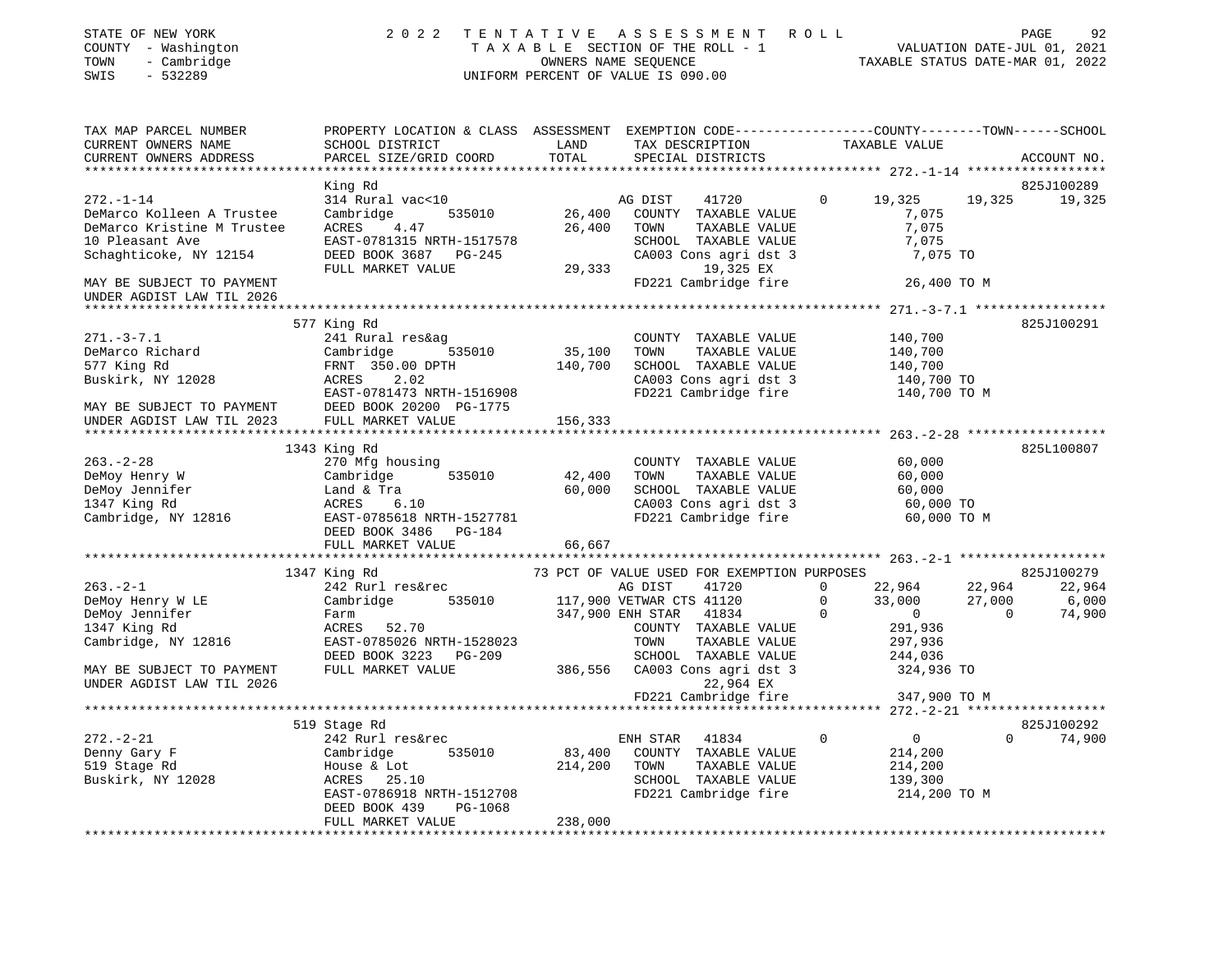| STATE OF NEW YORK   | 2022 TENTATIVE ASSESSMENT ROLL     | PAGE                             | 93 |
|---------------------|------------------------------------|----------------------------------|----|
| COUNTY - Washington | TAXABLE SECTION OF THE ROLL - 1    | VALUATION DATE-JUL 01, 2021      |    |
| - Cambridge<br>TOWN | OWNERS NAME SEOUENCE               | TAXABLE STATUS DATE-MAR 01, 2022 |    |
| SWIS<br>- 532289    | UNIFORM PERCENT OF VALUE IS 090.00 |                                  |    |

TAX MAP PARCEL NUMBER PROPERTY LOCATION & CLASS ASSESSMENT EXEMPTION CODE------------------COUNTY--------TOWN------SCHOOL CURRENT OWNERS NAME SCHOOL DISTRICT LAND TAX DESCRIPTION TAXABLE VALUETAX DESCRIPTION TAXABLE VALUE CURRENT OWNERS ADDRESS PARCEL SIZE/GRID COORD TOTAL SPECIAL DISTRICTS ACCOUNT NO. \*\*\*\*\*\*\*\*\*\*\*\*\*\*\*\*\*\*\*\*\*\*\*\*\*\*\*\*\*\*\*\*\*\*\*\*\*\*\*\*\*\*\*\*\*\*\*\*\*\*\*\*\*\*\*\*\*\*\*\*\*\*\*\*\*\*\*\*\*\*\*\*\*\*\*\*\*\*\*\*\*\*\*\*\*\*\*\*\*\*\*\*\*\*\*\*\*\*\*\*\*\*\* 262.-2-14 \*\*\*\*\*\*\*\*\*\*\*\*\*\*\*\*\*\* 1160 County Route 59 825J100565 262.-2-14 240 Rural res AG DIST 41720 0 21,167 21,167 21,167 Derbyshire Ella Cambridge 535010 95,900 COUNTY TAXABLE VALUE 81,633 1192 County Route 59 Lot 3 102,800 TOWN TAXABLE VALUE 81,633 Cambridge, NY 12816 ACRES 45.52 SCHOOL TAXABLE VALUE 81,633 EAST-0777885 NRTH-1522393 CA003 Cons agri dst 3 81,633 TO MAY BE SUBJECT TO PAYMENT DEED BOOK 3488 PG-288 21,167 EX UNDER AGDIST LAW TIL 2026 FULL MARKET VALUE 114,222 FD221 Cambridge fire 102,800 TO M \*\*\*\*\*\*\*\*\*\*\*\*\*\*\*\*\*\*\*\*\*\*\*\*\*\*\*\*\*\*\*\*\*\*\*\*\*\*\*\*\*\*\*\*\*\*\*\*\*\*\*\*\*\*\*\*\*\*\*\*\*\*\*\*\*\*\*\*\*\*\*\*\*\*\*\*\*\*\*\*\*\*\*\*\*\*\*\*\*\*\*\*\*\*\*\*\*\*\*\*\*\*\* 262.-2-14.2 \*\*\*\*\*\*\*\*\*\*\*\*\*\*\*\* 1192 County Route 59 262.-2-14.2 240 Rural res AG DIST 41720 0 76,500 76,500 76,500 Derbyshire Ella R Cambridge 535010 140,400 COUNTY TAXABLE VALUE 383,200 1192 County Route 59 Sub Lot 2 459,700 TOWN TAXABLE VALUE 383,200 Cambridge, NY 12816 ACRES 40.33 SCHOOL TAXABLE VALUE 383,200 EAST-0778479 NRTH-1523433 CA003 Cons agri dst 3 383,200 TO MAY BE SUBJECT TO PAYMENT DEED BOOK 3355 PG-31 76,500 EX UNDER AGDIST LAW TIL 2026 FULL MARKET VALUE 510,778 FD221 Cambridge fire 459,700 TO M \*\*\*\*\*\*\*\*\*\*\*\*\*\*\*\*\*\*\*\*\*\*\*\*\*\*\*\*\*\*\*\*\*\*\*\*\*\*\*\*\*\*\*\*\*\*\*\*\*\*\*\*\*\*\*\*\*\*\*\*\*\*\*\*\*\*\*\*\*\*\*\*\*\*\*\*\*\*\*\*\*\*\*\*\*\*\*\*\*\*\*\*\*\*\*\*\*\*\*\*\*\*\* 263.-1-11 \*\*\*\*\*\*\*\*\*\*\*\*\*\*\*\*\*\*825J100513 168 Greene Rd 825J100513263.-1-11 210 1 Family Res ENH STAR 41834 0 0 0 74,900 DeSantis Diana R Cambridge 535010 42,600 COUNTY TAXABLE VALUE 248,500 168 Greene Rd H&l 248,500 TOWN TAXABLE VALUE 248,500 Example and the cambridge, NY 12816 and ACRES 4.71 and the school of the SCHOOL TAXABLE VALUE 248,500<br>Cambridge, NY 12816 and ACRES 4.71 and SCHOOL TAXABLE VALUE 173,600 EAST-0781663 NRTH-1526208 CA003 Cons agri dst 3 248,500 TO DEED BOOK 1893 PG-1 FD221 Cambridge fire 248,500 TO M FULL MARKET VALUE 276,111 \*\*\*\*\*\*\*\*\*\*\*\*\*\*\*\*\*\*\*\*\*\*\*\*\*\*\*\*\*\*\*\*\*\*\*\*\*\*\*\*\*\*\*\*\*\*\*\*\*\*\*\*\*\*\*\*\*\*\*\*\*\*\*\*\*\*\*\*\*\*\*\*\*\*\*\*\*\*\*\*\*\*\*\*\*\*\*\*\*\*\*\*\*\*\*\*\*\*\*\*\*\*\* 279.-2-33 \*\*\*\*\*\*\*\*\*\*\*\*\*\*\*\*\*\* 62 Gannon Rd 825J100826279.-2-33 210 1 Family Res COUNTY TAXABLE VALUE 235,200 DeSimone Peter Cambridge 535010 47,900 TOWN TAXABLE VALUE 235,200 62 Gannon Rd ACRES 7.48 235,200 SCHOOL TAXABLE VALUE 235,200 Buskirk, NY 12028 EAST-0768016 NRTH-1508735 CA003 Cons agri dst 3 235,200 TO DEED BOOK 20191 PG-29382 FD221 Cambridge fire 235,200 TO M FULL MARKET VALUE 261,333 \*\*\*\*\*\*\*\*\*\*\*\*\*\*\*\*\*\*\*\*\*\*\*\*\*\*\*\*\*\*\*\*\*\*\*\*\*\*\*\*\*\*\*\*\*\*\*\*\*\*\*\*\*\*\*\*\*\*\*\*\*\*\*\*\*\*\*\*\*\*\*\*\*\*\*\*\*\*\*\*\*\*\*\*\*\*\*\*\*\*\*\*\*\*\*\*\*\*\*\*\*\*\* 288.-1-24.1 \*\*\*\*\*\*\*\*\*\*\*\*\*\*\*\* 642 Lees Crossing Rd 825J100392 288.-1-24.1 240 Rural res COUNTY TAXABLE VALUE 350,000 Devlin Eric David Cambridge 535010 55,400 TOWN TAXABLE VALUE 350,000 Devlin Calli Nicole Trans exempt repay 2022 350,000 SCHOOL TAXABLE VALUE 350,000 2 Arbor View Drive ACRES 8.69 CA003 Cons agri dst 3 350,000 TO Ballston Lake, NY 12019 EAST-0762196 NRTH-1502650 FD221 Cambridge fire 350,000 TO M DEED BOOK 20220 PG-21 TE533 Trans exempt flg .00 MT MAY BE SUBJECT TO PAYMENT FULL MARKET VALUE 388,889 UNDER AGDIST LAW TIL 2026\*\*\*\*\*\*\*\*\*\*\*\*\*\*\*\*\*\*\*\*\*\*\*\*\*\*\*\*\*\*\*\*\*\*\*\*\*\*\*\*\*\*\*\*\*\*\*\*\*\*\*\*\*\*\*\*\*\*\*\*\*\*\*\*\*\*\*\*\*\*\*\*\*\*\*\*\*\*\*\*\*\*\*\*\*\*\*\*\*\*\*\*\*\*\*\*\*\*\*\*\*\*\*\*\*\*\*\*\*\*\*\*\*\*\*\*\*\*\*\*\*\*\*\*\*\*\*\*\*\*\*\*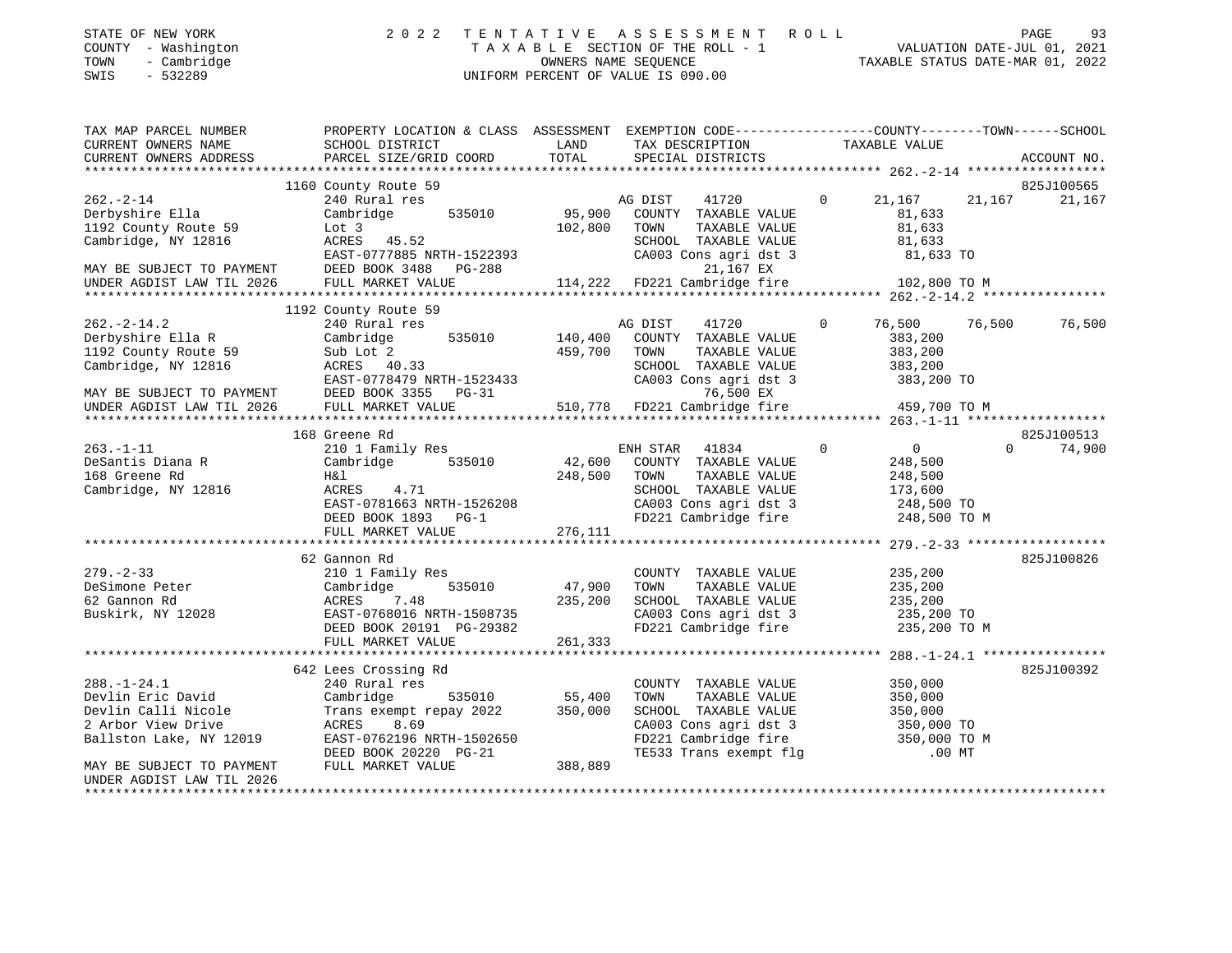| STATE OF NEW YORK<br>COUNTY - Washington<br>TOWN<br>- Cambridge<br>$-532289$<br>SWIS | 2 0 2 2                                                                           | TENTATIVE         | ASSESSMENT<br>TAXABLE SECTION OF THE ROLL - 1<br>OWNERS NAME SEQUENCE<br>UNIFORM PERCENT OF VALUE IS 090.00 | R O L L     | VALUATION DATE-JUL 01, 2021<br>TAXABLE STATUS DATE-MAR 01, 2022 | PAGE        | 94          |
|--------------------------------------------------------------------------------------|-----------------------------------------------------------------------------------|-------------------|-------------------------------------------------------------------------------------------------------------|-------------|-----------------------------------------------------------------|-------------|-------------|
| TAX MAP PARCEL NUMBER<br>CURRENT OWNERS NAME<br>CURRENT OWNERS ADDRESS               | PROPERTY LOCATION & CLASS ASSESSMENT<br>SCHOOL DISTRICT<br>PARCEL SIZE/GRID COORD | LAND<br>TOTAL     | EXEMPTION CODE-----------------COUNTY-------TOWN------SCHOOL<br>TAX DESCRIPTION<br>SPECIAL DISTRICTS        |             | TAXABLE VALUE                                                   |             | ACCOUNT NO. |
|                                                                                      | 891 Turnpike Rd                                                                   |                   |                                                                                                             |             |                                                                 |             | 825J100555  |
| $263. -2 - 18$                                                                       | 242 Rurl res&rec                                                                  |                   | <b>BAS STAR</b><br>41854                                                                                    | 0           | 0                                                               | $\Omega$    | 30,000      |
| Dickson Leigh A                                                                      | 535010<br>Cambridge                                                               | 95,500            | COUNTY TAXABLE VALUE                                                                                        |             | 291,200                                                         |             |             |
| 891 Turnpike Rd                                                                      | House & Lot                                                                       | 291,200           | TOWN<br>TAXABLE VALUE                                                                                       |             | 291,200                                                         |             |             |
| Cambridge, NY 12816                                                                  | ACRES<br>34.77                                                                    |                   | SCHOOL TAXABLE VALUE                                                                                        |             | 261,200                                                         |             |             |
|                                                                                      | EAST-0788179 NRTH-1523012                                                         |                   | FD221 Cambridge fire                                                                                        |             | 291,200 TO M                                                    |             |             |
|                                                                                      | DEED BOOK 861<br><b>PG-95</b>                                                     |                   |                                                                                                             |             |                                                                 |             |             |
|                                                                                      | FULL MARKET VALUE                                                                 | 323,556           |                                                                                                             |             |                                                                 |             |             |
|                                                                                      |                                                                                   | **********        |                                                                                                             |             | ******************** 270.-1-33.6 *****************              |             |             |
|                                                                                      | 104 Brownell Rd                                                                   |                   |                                                                                                             |             |                                                                 |             | 825J102044  |
| $270. - 1 - 33.6$                                                                    | 210 1 Family Res                                                                  |                   | BAS STAR<br>41854                                                                                           | $\Omega$    | 0                                                               | $\Omega$    | 30,000      |
| Dindio Christopher B<br>104 Brownell Rd                                              | 535010<br>Cambridge<br>Land & House                                               | 53,400<br>249,900 | COUNTY TAXABLE VALUE<br>TOWN<br>TAXABLE VALUE                                                               |             | 249,900<br>249,900                                              |             |             |
| Cambridge, NY 12816                                                                  | Lot 4                                                                             |                   | SCHOOL TAXABLE VALUE                                                                                        |             | 219,900                                                         |             |             |
|                                                                                      | ACRES<br>8.84 BANK<br>999                                                         |                   | CA003 Cons agri dst 3                                                                                       |             | 249,900 TO                                                      |             |             |
|                                                                                      | EAST-0764460 NRTH-1517863                                                         |                   | FD221 Cambridge fire                                                                                        |             | 249,900 TO M                                                    |             |             |
|                                                                                      | DEED BOOK 20191 PG-30143                                                          |                   |                                                                                                             |             |                                                                 |             |             |
|                                                                                      | FULL MARKET VALUE                                                                 | 277,667           |                                                                                                             |             |                                                                 |             |             |
|                                                                                      |                                                                                   |                   |                                                                                                             |             | ********** 270.-1-24.6 *****************                        |             |             |
|                                                                                      | 478 Center Cambridge Rd                                                           |                   |                                                                                                             |             |                                                                 |             | 825J101996  |
| $270. - 1 - 24.6$                                                                    | 242 Rurl res&rec                                                                  |                   | BAS STAR<br>41854                                                                                           | $\Omega$    | $\overline{0}$                                                  | $\Omega$    | 30,000      |
| Dingman David                                                                        | Cambridge<br>535010                                                               | 68,700            | COUNTY TAXABLE VALUE                                                                                        |             | 319,000                                                         |             |             |
| Dingman Allison                                                                      | Land & House                                                                      | 319,000           | TOWN<br>TAXABLE VALUE                                                                                       |             | 319,000                                                         |             |             |
| 478 Center Cambridge Rd                                                              | Lot 6                                                                             |                   | SCHOOL TAXABLE VALUE                                                                                        |             | 289,000                                                         |             |             |
| Cambridge, NY 12816                                                                  | ACRES<br>15.87 BANK<br>999                                                        |                   | FD221 Cambridge fire                                                                                        |             | 319,000 TO M                                                    |             |             |
|                                                                                      | EAST-0766561 NRTH-1515725                                                         |                   |                                                                                                             |             |                                                                 |             |             |
|                                                                                      | DEED BOOK 647<br><b>PG-139</b>                                                    |                   |                                                                                                             |             |                                                                 |             |             |
|                                                                                      | FULL MARKET VALUE                                                                 | 354,444           |                                                                                                             |             |                                                                 |             |             |
|                                                                                      |                                                                                   |                   |                                                                                                             |             | $261, -2 - 24$ *******************                              |             | 825J100683  |
| $261. - 2 - 24$                                                                      | 1023 Vly Summit Rd                                                                |                   | BAS STAR<br>41854                                                                                           | 0           | 0                                                               | $\mathbf 0$ |             |
| Dingman Jeffrey                                                                      | 210 1 Family Res<br>Cambridge<br>535010                                           | 52,600            | COUNTY TAXABLE VALUE                                                                                        |             | 164,600                                                         |             | 30,000      |
| Dingman Debra                                                                        | House & Lot                                                                       | 164,600           | TOWN<br>TAXABLE VALUE                                                                                       |             | 164,600                                                         |             |             |
| 1023 Vly Summit Rd                                                                   | $261. - 1 - 24$                                                                   |                   | SCHOOL TAXABLE VALUE                                                                                        |             | 134,600                                                         |             |             |
| Cambridge, NY 12816                                                                  | 8.90 BANK<br>999<br>ACRES                                                         |                   | FD221 Cambridge fire                                                                                        |             | 164,600 TO M                                                    |             |             |
|                                                                                      | EAST-0763406 NRTH-1524392                                                         |                   |                                                                                                             |             |                                                                 |             |             |
|                                                                                      | DEED BOOK 2324<br>PG-285                                                          |                   |                                                                                                             |             |                                                                 |             |             |
|                                                                                      | FULL MARKET VALUE                                                                 | 182,889           |                                                                                                             |             |                                                                 |             |             |
|                                                                                      |                                                                                   |                   |                                                                                                             |             | ************ 263.-1-25 *******************                      |             |             |
|                                                                                      | 1436 County Route 59                                                              |                   |                                                                                                             |             |                                                                 |             | 825J100862  |
| $263. - 1 - 25$                                                                      | 210 1 Family Res                                                                  |                   | ENH STAR<br>41834                                                                                           | $\mathbf 0$ | $\overline{0}$                                                  | $\Omega$    | 74,900      |
| Disorda William                                                                      | 535010<br>Cambridge                                                               | 40,600            | COUNTY TAXABLE VALUE                                                                                        |             | 182,500                                                         |             |             |
| Disorda Lynn                                                                         | ACRES<br>5.90                                                                     | 182,500           | TOWN<br>TAXABLE VALUE                                                                                       |             | 182,500                                                         |             |             |
| 1436 County Route 59                                                                 | EAST-0781904 NRTH-1526912                                                         |                   | SCHOOL TAXABLE VALUE                                                                                        |             | 107,600                                                         |             |             |
| Cambridge, NY 12816                                                                  | DEED BOOK 469<br>PG-234                                                           |                   | FD221 Cambridge fire                                                                                        |             | 182,500 TO M                                                    |             |             |
|                                                                                      | FULL MARKET VALUE                                                                 | 202,778           |                                                                                                             |             |                                                                 |             |             |
|                                                                                      | ********************                                                              |                   |                                                                                                             |             |                                                                 |             |             |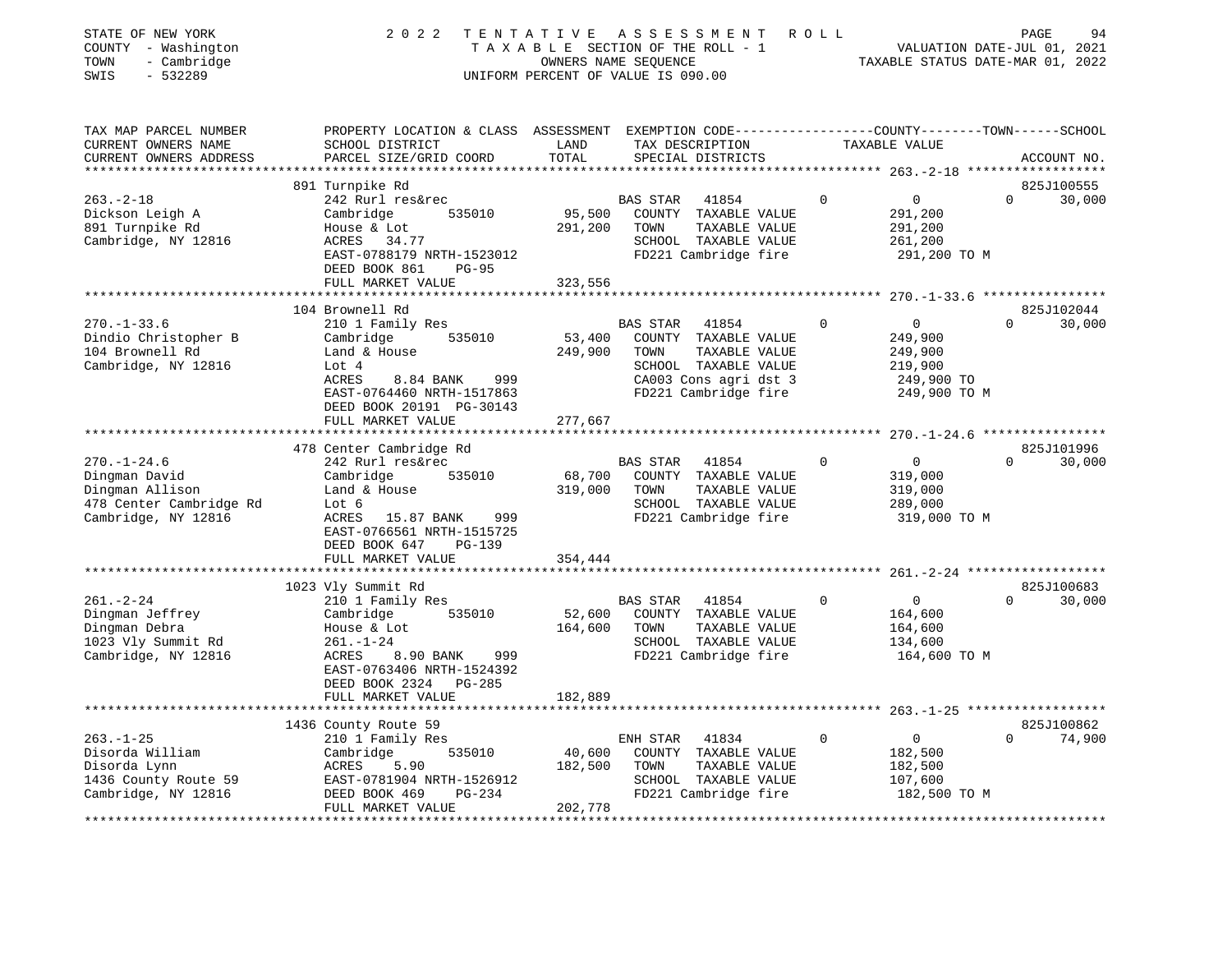| COUNTY - Washington<br>TOWN<br>- Cambridge<br>SWIS<br>$-532289$                                                   |                                                                                                                                                                                               |                                | TAXABLE SECTION OF THE ROLL - 1<br>OWNERS NAME SEQUENCE<br>UNIFORM PERCENT OF VALUE IS 090.00                                   | VALUATION DATE-JUL 01, 2021<br>TAXABLE STATUS DATE-MAR 01, 2022                                                   |             |  |  |
|-------------------------------------------------------------------------------------------------------------------|-----------------------------------------------------------------------------------------------------------------------------------------------------------------------------------------------|--------------------------------|---------------------------------------------------------------------------------------------------------------------------------|-------------------------------------------------------------------------------------------------------------------|-------------|--|--|
| TAX MAP PARCEL NUMBER<br>CURRENT OWNERS NAME<br>CURRENT OWNERS ADDRESS                                            | SCHOOL DISTRICT<br>PARCEL SIZE/GRID COORD                                                                                                                                                     | LAND<br>TOTAL                  | TAX DESCRIPTION<br>SPECIAL DISTRICTS                                                                                            | PROPERTY LOCATION & CLASS ASSESSMENT EXEMPTION CODE----------------COUNTY-------TOWN------SCHOOL<br>TAXABLE VALUE | ACCOUNT NO. |  |  |
|                                                                                                                   |                                                                                                                                                                                               | **********                     |                                                                                                                                 | ***************** 271.-2-25.2 *******                                                                             |             |  |  |
| $271. - 2 - 25.2$<br>Do View Farms LLC<br>817 County Route 59<br>Cambridge, NY 12816<br>MAY BE SUBJECT TO PAYMENT | County Route 59<br>314 Rural vac<10<br>Cambridge<br>535010<br>Filed Survey 12915<br>FRNT 1594.00 DPTH<br>ACRES 22.05<br>EAST-0772535 NRTH-1517474                                             | 48,800<br>48,800               | AG DIST<br>41720<br>COUNTY TAXABLE VALUE<br>TOWN<br>TAXABLE VALUE<br>SCHOOL TAXABLE VALUE<br>CA003 Cons agri dst 3<br>40,776 EX | 40,776<br>40,776<br>8,024<br>8,024<br>8,024<br>8,024 TO                                                           | 40,776      |  |  |
| UNDER AGDIST LAW TIL 2026                                                                                         | DEED BOOK 3704 PG-122                                                                                                                                                                         |                                | FD221 Cambridge fire                                                                                                            | 48,800 TO M                                                                                                       |             |  |  |
|                                                                                                                   | FULL MARKET VALUE                                                                                                                                                                             | 54,222                         |                                                                                                                                 |                                                                                                                   |             |  |  |
|                                                                                                                   | Conley Rd                                                                                                                                                                                     |                                |                                                                                                                                 |                                                                                                                   | 825J100425  |  |  |
| $271. - 2 - 27$<br>Do View Farms, LLC<br>817 County Route 59<br>Cambridge, NY 12816                               | 312 Vac w/imprv<br>535010<br>Cambridge<br>returned value of barns 2<br>FRNT 956.00 DPTH<br>ACRES 25.13<br>EAST-0772802 NRTH-1516020<br>DEED BOOK 3861 PG-32                                   | 74,400<br>76,400               | COUNTY TAXABLE VALUE<br>TOWN<br>TAXABLE VALUE<br>SCHOOL TAXABLE VALUE<br>CA003 Cons agri dst 3<br>FD221 Cambridge fire          | 76,400<br>76,400<br>76,400<br>76,400 TO<br>76,400 TO M                                                            |             |  |  |
|                                                                                                                   | FULL MARKET VALUE                                                                                                                                                                             | 84,889                         |                                                                                                                                 |                                                                                                                   |             |  |  |
|                                                                                                                   |                                                                                                                                                                                               |                                |                                                                                                                                 |                                                                                                                   |             |  |  |
| $271. - 2 - 27.3$<br>Do View Farms, LLC<br>817 County Route 59<br>Cambridge, NY 12816                             | Conley Rd<br>311 Res vac land<br>Cambridge<br>535010<br>FRNT 984.00 DPTH<br>ACRES 37.23<br>EAST-0772994 NRTH-1514719<br>DEED BOOK 3861 PG-32<br>FULL MARKET VALUE                             | 67,800<br>67,800<br>75,333     | COUNTY TAXABLE VALUE<br>TOWN<br>TAXABLE VALUE<br>SCHOOL TAXABLE VALUE<br>CA003 Cons agri dst 3<br>FD221 Cambridge fire          | 67,800<br>67,800<br>67,800<br>67,800 TO<br>67,800 TO M                                                            |             |  |  |
|                                                                                                                   |                                                                                                                                                                                               |                                |                                                                                                                                 |                                                                                                                   |             |  |  |
| $255. - 1 - 14$<br>Dodge Brian L<br>Dodge Laura S<br>3 Perry Ln<br>Cambridge, NY 12816                            | 3 Perry Ln<br>210 1 Family Res<br>535010<br>Cambridge<br>H & L<br>Trans exempt repay 2022<br>ACRES<br>6.53 BANK<br>998<br>EAST-0786184 NRTH-1531114                                           | 56,100<br>400,000              | COUNTY TAXABLE VALUE<br>TOWN<br>TAXABLE VALUE<br>SCHOOL TAXABLE VALUE<br>FD221 Cambridge fire<br>TE533 Trans exempt flg         | 400,000<br>400,000<br>400,000<br>400,000 TO M<br>$.00$ MT                                                         | 825J100622  |  |  |
|                                                                                                                   | DEED BOOK 20210 PG-5013<br>FULL MARKET VALUE                                                                                                                                                  | 444,444                        |                                                                                                                                 |                                                                                                                   |             |  |  |
|                                                                                                                   |                                                                                                                                                                                               |                                |                                                                                                                                 |                                                                                                                   |             |  |  |
| $246. - 1 - 20$<br>Drew William C<br>370 Stevenson Rd<br>Greenwich, NY 12834                                      | 354 Stevenson Rd<br>210 1 Family Res<br>Cambridge<br>535010<br>Lot $C-2$<br>473/728-473/730<br>5.63<br>ACRES<br>EAST-0780812 NRTH-1537767<br>DEED BOOK 3434<br>PG-60<br>DIIT I MADISDE ISAIID | 40,500<br>115,000<br>$107.770$ | COUNTY TAXABLE VALUE<br>TOWN<br>TAXABLE VALUE<br>SCHOOL TAXABLE VALUE<br>CA005 Cons agri dst 5<br>FD221 Cambridge fire          | 115,000<br>115,000<br>115,000<br>115,000 TO<br>115,000 TO M                                                       | 825L100505  |  |  |

FULL MARKET VALUE 127,778 \*\*\*\*\*\*\*\*\*\*\*\*\*\*\*\*\*\*\*\*\*\*\*\*\*\*\*\*\*\*\*\*\*\*\*\*\*\*\*\*\*\*\*\*\*\*\*\*\*\*\*\*\*\*\*\*\*\*\*\*\*\*\*\*\*\*\*\*\*\*\*\*\*\*\*\*\*\*\*\*\*\*\*\*\*\*\*\*\*\*\*\*\*\*\*\*\*\*\*\*\*\*\*\*\*\*\*\*\*\*\*\*\*\*\*\*\*\*\*\*\*\*\*\*\*\*\*\*\*\*\*\*

95

# STATE OF NEW YORK 2022 TENTATIVE ASSESSMENT ROLL PAGE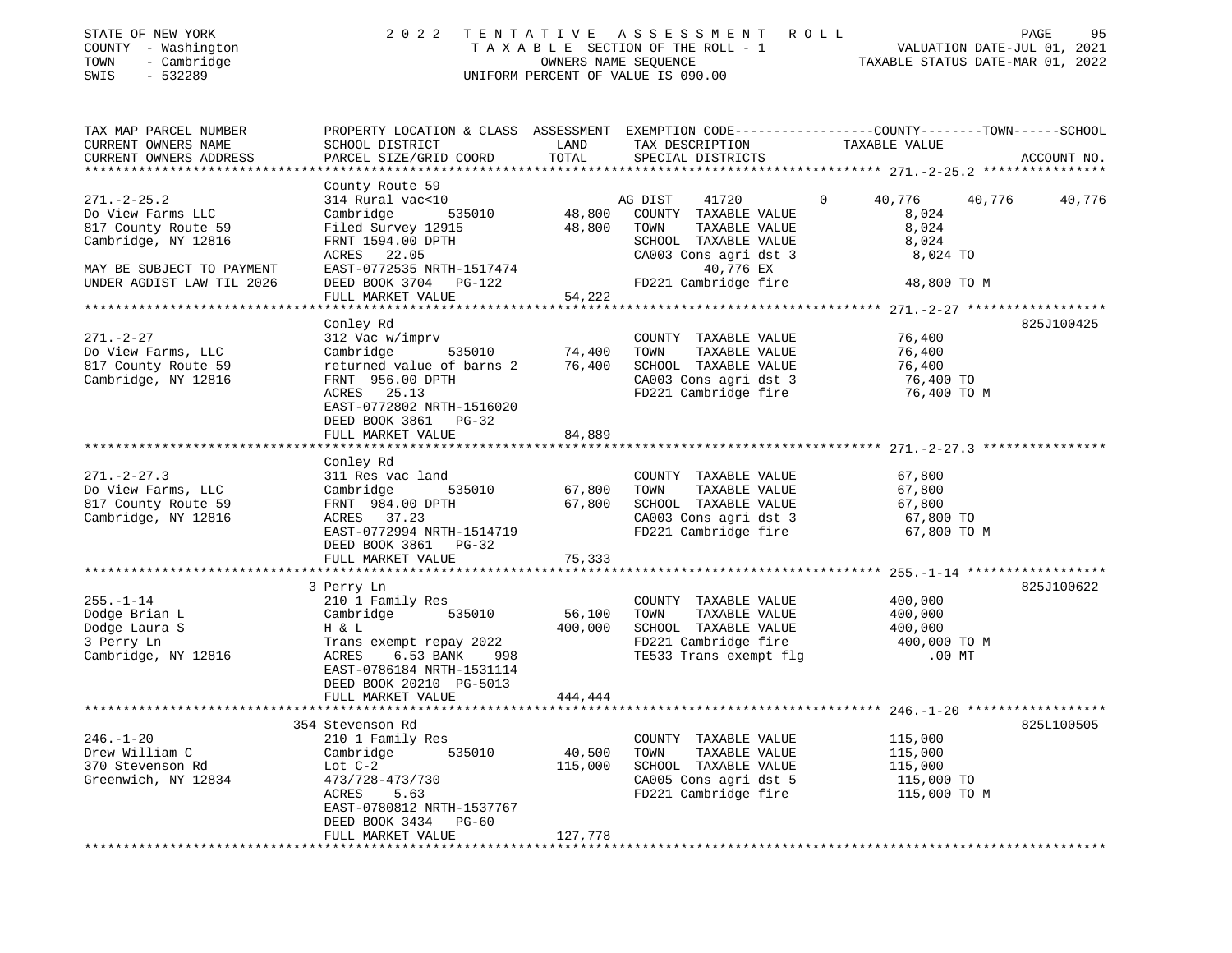| STATE OF NEW YORK<br>COUNTY - Washington<br>TOWN<br>- Cambridge<br>SWIS<br>$-532289$ | 2 0 2 2                                                                                                            |                | TENTATIVE ASSESSMENT<br>TAXABLE SECTION OF THE ROLL - 1<br>OWNERS NAME SEQUENCE<br>UNIFORM PERCENT OF VALUE IS 090.00 | R O L L  | VALUATION DATE-JUL 01, 2021<br>TAXABLE STATUS DATE-MAR 01, 2022 | PAGE     | 96          |
|--------------------------------------------------------------------------------------|--------------------------------------------------------------------------------------------------------------------|----------------|-----------------------------------------------------------------------------------------------------------------------|----------|-----------------------------------------------------------------|----------|-------------|
| TAX MAP PARCEL NUMBER<br>CURRENT OWNERS NAME                                         | PROPERTY LOCATION & CLASS ASSESSMENT EXEMPTION CODE---------------COUNTY-------TOWN------SCHOOL<br>SCHOOL DISTRICT | LAND           | TAX DESCRIPTION                                                                                                       |          | TAXABLE VALUE                                                   |          |             |
| CURRENT OWNERS ADDRESS                                                               | PARCEL SIZE/GRID COORD                                                                                             | TOTAL          | SPECIAL DISTRICTS                                                                                                     |          |                                                                 |          | ACCOUNT NO. |
|                                                                                      | 370 Stevenson Rd                                                                                                   |                |                                                                                                                       |          |                                                                 |          | 825J101990  |
| $246. - 1 - 20.2$                                                                    | 210 1 Family Res                                                                                                   |                | BAS STAR<br>41854                                                                                                     | $\Omega$ | $\overline{0}$                                                  | $\Omega$ | 30,000      |
| Drew William C                                                                       | 535010<br>Cambridge                                                                                                | 21,200         | COUNTY TAXABLE VALUE                                                                                                  |          | 148,300                                                         |          |             |
| 370 Stevenson Rd                                                                     | H & L                                                                                                              | 148,300        | TOWN<br>TAXABLE VALUE                                                                                                 |          | 148,300                                                         |          |             |
| Greenwich, NY 12834                                                                  | 891/208                                                                                                            |                | SCHOOL TAXABLE VALUE                                                                                                  |          | 118,300                                                         |          |             |
|                                                                                      | ACRES<br>1.23 BANK<br>999                                                                                          |                | CA005 Cons agri dst 5                                                                                                 |          | 148,300 TO                                                      |          |             |
|                                                                                      | EAST-0781083 NRTH-1538033                                                                                          |                | FD221 Cambridge fire                                                                                                  |          | 148,300 TO M                                                    |          |             |
|                                                                                      | DEED BOOK 891<br><b>PG-208</b>                                                                                     |                |                                                                                                                       |          |                                                                 |          |             |
|                                                                                      | FULL MARKET VALUE                                                                                                  | 164,778        |                                                                                                                       |          |                                                                 |          |             |
|                                                                                      |                                                                                                                    |                |                                                                                                                       |          |                                                                 |          |             |
| $246. - 1 - 42.1$                                                                    | 254 Petteys Rd<br>210 1 Family Res                                                                                 |                | BAS STAR<br>41854                                                                                                     | 0        | $\overline{0}$                                                  | 0        | 30,000      |
| Drost David C                                                                        | Greenwich<br>533401                                                                                                | 49,000         | COUNTY TAXABLE VALUE                                                                                                  |          | 171,500                                                         |          |             |
| Drost Marie M                                                                        | ACRES<br>8.00                                                                                                      | 171,500        | TAXABLE VALUE<br>TOWN                                                                                                 |          | 171,500                                                         |          |             |
| 254 Petteys Rd                                                                       |                                                                                                                    |                | SCHOOL TAXABLE VALUE                                                                                                  |          | 141,500                                                         |          |             |
| Greenwich, NY 12834                                                                  | EAST-0770186 NRTH-1541009<br>DEED BOOK 761 PG-42                                                                   |                | CA003 Cons agri dst 3                                                                                                 |          | 171,500 TO                                                      |          |             |
|                                                                                      | FULL MARKET VALUE                                                                                                  |                | 190,556 FD221 Cambridge fire                                                                                          |          | 171,500 TO M                                                    |          |             |
|                                                                                      |                                                                                                                    |                |                                                                                                                       |          |                                                                 |          |             |
|                                                                                      | 31 Coila Rd                                                                                                        |                |                                                                                                                       |          |                                                                 |          | 825J100218  |
| $255. - 2 - 6$<br>Dupuis Kevin                                                       | 210 1 Family Res<br>Cambridge<br>535010                                                                            | 25,000         | COUNTY TAXABLE VALUE<br>TOWN<br>TAXABLE VALUE                                                                         |          | 224,900<br>224,900                                              |          |             |
| Vecchione-Dupuis Michelle                                                            | H&l                                                                                                                | 224,900        | SCHOOL TAXABLE VALUE                                                                                                  |          | 224,900                                                         |          |             |
| 31 Coila Rd                                                                          | $1.00$ BANK<br>ACRES<br>999                                                                                        |                | FD221 Cambridge fire                                                                                                  |          | 224,900 TO M                                                    |          |             |
| Cambridge, NY 12816                                                                  | EAST-0787417 NRTH-1531312                                                                                          |                |                                                                                                                       |          |                                                                 |          |             |
|                                                                                      | DEED BOOK 20210 PG-8043                                                                                            |                |                                                                                                                       |          |                                                                 |          |             |
|                                                                                      | FULL MARKET VALUE                                                                                                  | 249,889        |                                                                                                                       |          |                                                                 |          |             |
|                                                                                      |                                                                                                                    |                |                                                                                                                       |          |                                                                 |          |             |
|                                                                                      | Coila Rd                                                                                                           |                |                                                                                                                       |          |                                                                 |          |             |
| $255. - 2 - 7.1$                                                                     | 311 Res vac land                                                                                                   |                | COUNTY TAXABLE VALUE                                                                                                  |          | 1,500                                                           |          |             |
| Dupuis Kevin<br>Vecchione-Dupuis Michelle                                            | Cambridge<br>535010<br>FRNT<br>24.00 DPTH                                                                          | 1,500<br>1,500 | TOWN<br>TAXABLE VALUE<br>SCHOOL TAXABLE VALUE                                                                         |          | 1,500<br>1,500                                                  |          |             |
| 31 Coila Rd                                                                          | ACRES<br>$0.10$ BANK<br>999                                                                                        |                | CA005 Cons agri dst 5                                                                                                 |          | 1,500 TO                                                        |          |             |
| Cambridge, NY 12816                                                                  | EAST-0787218 NRTH-1531328                                                                                          |                | FD221 Cambridge fire                                                                                                  |          | 1,500 TO M                                                      |          |             |
|                                                                                      | DEED BOOK 20210 PG-8043                                                                                            |                |                                                                                                                       |          |                                                                 |          |             |
|                                                                                      | FULL MARKET VALUE                                                                                                  | 1,667          |                                                                                                                       |          |                                                                 |          |             |
|                                                                                      |                                                                                                                    |                |                                                                                                                       |          |                                                                 |          |             |
|                                                                                      | 324 Kenyon Rd                                                                                                      |                |                                                                                                                       |          |                                                                 |          | 825J100340  |
| $246. - 1 - 35$                                                                      | 105 Vac farmland                                                                                                   |                | AG DIST<br>41720                                                                                                      | 0        | 56,926                                                          | 56,926   | 56,926      |
| East View Farm Partners                                                              | Greenwich<br>533401                                                                                                | 244,600        | COUNTY TAXABLE VALUE                                                                                                  |          | 187,674                                                         |          |             |
| 12 Damon Ln                                                                          | ACRES 159.70<br>EAST-0771051 NRTH-1537346                                                                          | 244,600        | TOWN<br>TAXABLE VALUE<br>SCHOOL TAXABLE VALUE                                                                         |          | 187,674<br>187,674                                              |          |             |
| Scituate, MA 02066                                                                   | DEED BOOK 3409 PG-63                                                                                               |                | CA003 Cons agri dst 3                                                                                                 |          | 187,674 TO                                                      |          |             |
| MAY BE SUBJECT TO PAYMENT                                                            | FULL MARKET VALUE                                                                                                  | 271,778        | 56,926 EX                                                                                                             |          |                                                                 |          |             |
| UNDER AGDIST LAW TIL 2026                                                            |                                                                                                                    |                | FD221 Cambridge fire                                                                                                  |          | 244,600 TO M                                                    |          |             |
|                                                                                      |                                                                                                                    |                |                                                                                                                       |          |                                                                 |          |             |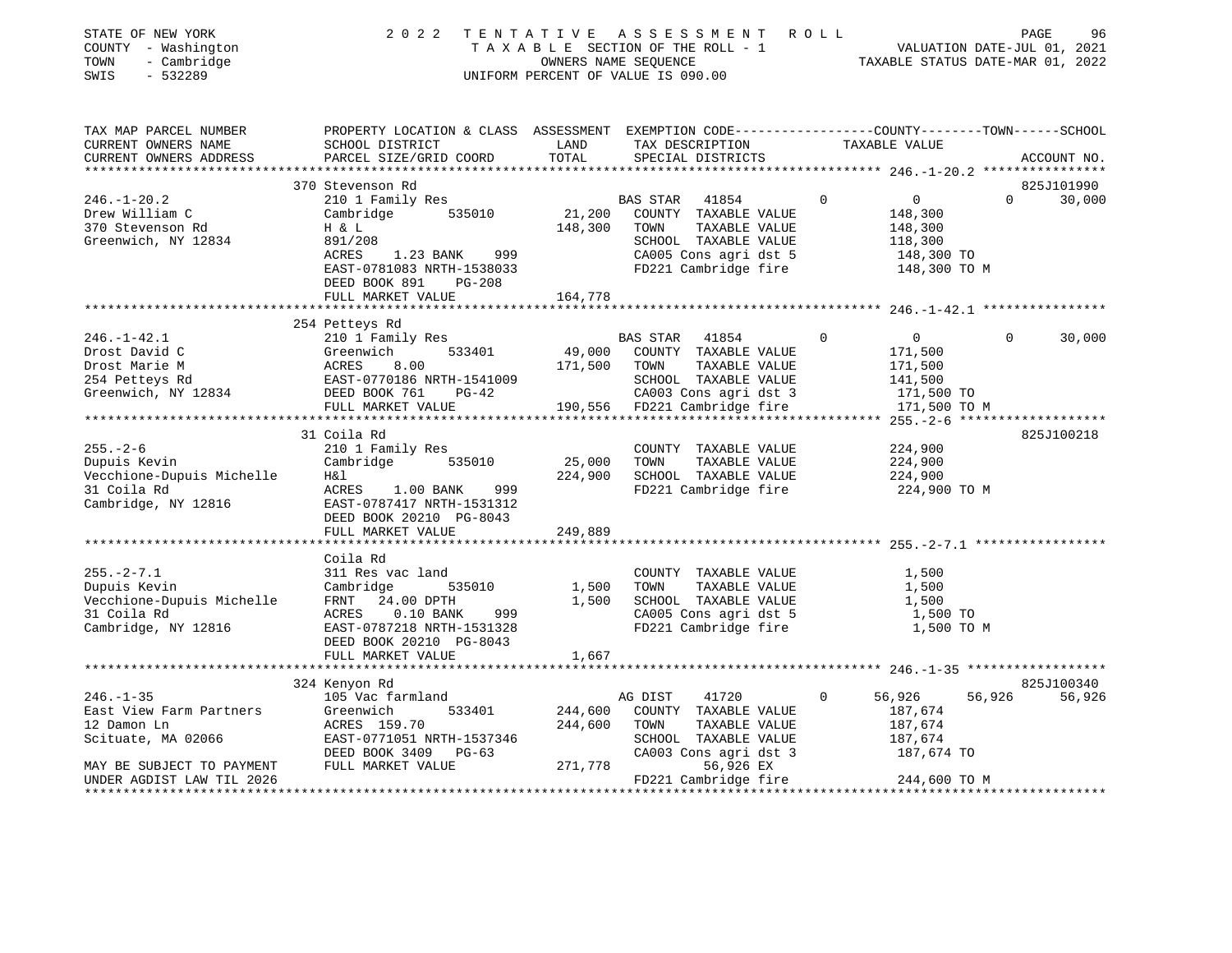|               | STATE OF NEW YORK   | 2022 TENTATIVE ASSESSMENT ROLL     |                      |  |                                  | PAGE | 97 |
|---------------|---------------------|------------------------------------|----------------------|--|----------------------------------|------|----|
|               | COUNTY - Washington | TAXABLE SECTION OF THE ROLL - 1    |                      |  | VALUATION DATE-JUL 01, 2021      |      |    |
|               | TOWN - Cambridge    |                                    | OWNERS NAME SEOUENCE |  | TAXABLE STATUS DATE-MAR 01, 2022 |      |    |
| SWIS - 532289 |                     | UNIFORM PERCENT OF VALUE IS 090.00 |                      |  |                                  |      |    |
|               |                     |                                    |                      |  |                                  |      |    |
|               |                     |                                    |                      |  |                                  |      |    |

| CURRENT OWNERS NAME<br>SCHOOL DISTRICT<br>LAND<br>TAX DESCRIPTION<br>TOTAL<br>PARCEL SIZE/GRID COORD<br>SPECIAL DISTRICTS<br>CURRENT OWNERS ADDRESS<br>ACCOUNT NO.<br>833 County Route 60<br>825J100507<br>$246. - 1 - 26$<br>280 Res Multiple<br>$\circ$<br>27,383<br>27,383<br>27,383<br>AG DIST 41720<br>533401 184,400<br>East View Farm Partners, LLC<br>Greenwich<br>COUNTY TAXABLE VALUE<br>517,017<br>12 Damon Ln<br>544,400<br>517,017<br>ACRES 111.50<br>TOWN<br>TAXABLE VALUE<br>517,017<br>Scituate, MA 02066<br>EAST-0773077 NRTH-1537449<br>SCHOOL TAXABLE VALUE<br>CA003 Cons agri dst 3<br>$27.383$ EX<br>DEED BOOK 3129 PG-50<br>517,017 TO<br>CA00<br>604,889<br>27,383 EX<br>FULL MARKET VALUE<br>MAY BE SUBJECT TO PAYMENT<br>FD221 Cambridge fire<br>UNDER AGDIST LAW TIL 2026<br>544,400 TO M<br>County Route 60<br>825J100846<br>$254. - 1 - 5.3$<br>322 Rural vac>10<br>68,800<br>COUNTY TAXABLE VALUE<br>535010 68,800<br>TAXABLE VALUE<br>East View Farm Partners, LLC Cambridge<br>TOWN<br>68,800<br>943/328 & 328<br>68,800<br>SCHOOL TAXABLE VALUE<br>68,800<br>12 Damon Ln<br>Scituate, MA 02066<br>CA003 Cons agri dst 3 68,800 TO<br>ACRES 35.00<br>EAST-0773249 NRTH-1535693<br>FD221 Cambridge fire<br>68,800 TO M<br>DEED BOOK 3129 PG-86<br>Center Cambridge Rd<br>$279. - 1 - 2.3$<br>322 Rural vac>10<br>49,700<br>COUNTY TAXABLE VALUE<br>Eastman Caroline L<br>535010<br>Cambridge<br>49,700<br>TOWN<br>TAXABLE VALUE<br>49,700<br>183 Center Cambridge Rd<br>49,700<br>Vac Land<br>SCHOOL TAXABLE VALUE<br>49,700<br>Valley Falls, NY 12185<br>Sub Lot 3<br>CA003 Cons agri dst 3<br>FD221 Cambridge fire<br>49,700 TO<br>ACRES 10.83<br>49,700 TO M<br>EAST-0760839 NRTH-1513164<br>DEED BOOK 2440 PG-162<br>FULL MARKET VALUE<br>55,222<br>* * * * * * * * * * * * * *<br>159 State Route 372<br>210 1 Family Res<br>$255. - 1 - 20.7$<br>ENH STAR<br>41834<br>$\overline{0}$<br>$\overline{0}$<br>$\Omega$<br>74,900<br>56,100 COUNTY TAXABLE VALUE<br>Cambridge 535010<br>261,500<br>Eddy Nelson L<br>Eddy Sally Beelen<br>159 State Route 372<br>261,500<br>TAXABLE VALUE<br>TOWN<br>261,500<br>$ACRES$ 9.03<br>SCHOOL TAXABLE VALUE<br>186,600<br>CA005 Cons agri dst 5 261,500 TO<br>EAST-0784724 NRTH-1533929<br>FD221 Cambridge fire<br>DEED BOOK 2507 PG-135<br>261,500 TO M<br>290,556<br>FULL MARKET VALUE<br>290 Whiteside Rd<br>$\overline{0}$<br>$279. - 1 - 6.4$<br>210 1 Family Res<br>$\circ$<br>$\Omega$<br>BAS STAR 41854<br>30,000<br>38,000<br>Edwards Mark A<br>Cambridge<br>535010<br>COUNTY TAXABLE VALUE<br>240,800<br>Edwards Jennifer A<br>240,800<br>Lot 2<br>TOWN<br>TAXABLE VALUE<br>240,800<br>210,800<br>290 Whiteside Rd<br>ACRES<br>3.48 BANK<br>999<br>SCHOOL TAXABLE VALUE<br>EAST-0764968 NRTH-1510614<br>DEED BOOK 3434 PG-171<br>FUILL MADWET XXX-XXX<br>Cambridge, NY 12094<br>CA003 Cons agri dst 3 240,800 TO<br>FD221 Cambridge fire 240,800 TO M<br>267,556<br>FULL MARKET VALUE | TAX MAP PARCEL NUMBER | PROPERTY LOCATION & CLASS ASSESSMENT EXEMPTION CODE---------------COUNTY-------TOWN------SCHOOL |  |               |  |
|------------------------------------------------------------------------------------------------------------------------------------------------------------------------------------------------------------------------------------------------------------------------------------------------------------------------------------------------------------------------------------------------------------------------------------------------------------------------------------------------------------------------------------------------------------------------------------------------------------------------------------------------------------------------------------------------------------------------------------------------------------------------------------------------------------------------------------------------------------------------------------------------------------------------------------------------------------------------------------------------------------------------------------------------------------------------------------------------------------------------------------------------------------------------------------------------------------------------------------------------------------------------------------------------------------------------------------------------------------------------------------------------------------------------------------------------------------------------------------------------------------------------------------------------------------------------------------------------------------------------------------------------------------------------------------------------------------------------------------------------------------------------------------------------------------------------------------------------------------------------------------------------------------------------------------------------------------------------------------------------------------------------------------------------------------------------------------------------------------------------------------------------------------------------------------------------------------------------------------------------------------------------------------------------------------------------------------------------------------------------------------------------------------------------------------------------------------------------------------------------------------------------------------------------------------------------------------------------------------------------------------------------------------------------------------------------------------------------------------------------------------------------------------------------------------------------------------------------------------------------------------------------------------------------------------------------------------------------|-----------------------|-------------------------------------------------------------------------------------------------|--|---------------|--|
|                                                                                                                                                                                                                                                                                                                                                                                                                                                                                                                                                                                                                                                                                                                                                                                                                                                                                                                                                                                                                                                                                                                                                                                                                                                                                                                                                                                                                                                                                                                                                                                                                                                                                                                                                                                                                                                                                                                                                                                                                                                                                                                                                                                                                                                                                                                                                                                                                                                                                                                                                                                                                                                                                                                                                                                                                                                                                                                                                                        |                       |                                                                                                 |  | TAXABLE VALUE |  |
|                                                                                                                                                                                                                                                                                                                                                                                                                                                                                                                                                                                                                                                                                                                                                                                                                                                                                                                                                                                                                                                                                                                                                                                                                                                                                                                                                                                                                                                                                                                                                                                                                                                                                                                                                                                                                                                                                                                                                                                                                                                                                                                                                                                                                                                                                                                                                                                                                                                                                                                                                                                                                                                                                                                                                                                                                                                                                                                                                                        |                       |                                                                                                 |  |               |  |
|                                                                                                                                                                                                                                                                                                                                                                                                                                                                                                                                                                                                                                                                                                                                                                                                                                                                                                                                                                                                                                                                                                                                                                                                                                                                                                                                                                                                                                                                                                                                                                                                                                                                                                                                                                                                                                                                                                                                                                                                                                                                                                                                                                                                                                                                                                                                                                                                                                                                                                                                                                                                                                                                                                                                                                                                                                                                                                                                                                        |                       |                                                                                                 |  |               |  |
|                                                                                                                                                                                                                                                                                                                                                                                                                                                                                                                                                                                                                                                                                                                                                                                                                                                                                                                                                                                                                                                                                                                                                                                                                                                                                                                                                                                                                                                                                                                                                                                                                                                                                                                                                                                                                                                                                                                                                                                                                                                                                                                                                                                                                                                                                                                                                                                                                                                                                                                                                                                                                                                                                                                                                                                                                                                                                                                                                                        |                       |                                                                                                 |  |               |  |
|                                                                                                                                                                                                                                                                                                                                                                                                                                                                                                                                                                                                                                                                                                                                                                                                                                                                                                                                                                                                                                                                                                                                                                                                                                                                                                                                                                                                                                                                                                                                                                                                                                                                                                                                                                                                                                                                                                                                                                                                                                                                                                                                                                                                                                                                                                                                                                                                                                                                                                                                                                                                                                                                                                                                                                                                                                                                                                                                                                        |                       |                                                                                                 |  |               |  |
|                                                                                                                                                                                                                                                                                                                                                                                                                                                                                                                                                                                                                                                                                                                                                                                                                                                                                                                                                                                                                                                                                                                                                                                                                                                                                                                                                                                                                                                                                                                                                                                                                                                                                                                                                                                                                                                                                                                                                                                                                                                                                                                                                                                                                                                                                                                                                                                                                                                                                                                                                                                                                                                                                                                                                                                                                                                                                                                                                                        |                       |                                                                                                 |  |               |  |
|                                                                                                                                                                                                                                                                                                                                                                                                                                                                                                                                                                                                                                                                                                                                                                                                                                                                                                                                                                                                                                                                                                                                                                                                                                                                                                                                                                                                                                                                                                                                                                                                                                                                                                                                                                                                                                                                                                                                                                                                                                                                                                                                                                                                                                                                                                                                                                                                                                                                                                                                                                                                                                                                                                                                                                                                                                                                                                                                                                        |                       |                                                                                                 |  |               |  |
|                                                                                                                                                                                                                                                                                                                                                                                                                                                                                                                                                                                                                                                                                                                                                                                                                                                                                                                                                                                                                                                                                                                                                                                                                                                                                                                                                                                                                                                                                                                                                                                                                                                                                                                                                                                                                                                                                                                                                                                                                                                                                                                                                                                                                                                                                                                                                                                                                                                                                                                                                                                                                                                                                                                                                                                                                                                                                                                                                                        |                       |                                                                                                 |  |               |  |
|                                                                                                                                                                                                                                                                                                                                                                                                                                                                                                                                                                                                                                                                                                                                                                                                                                                                                                                                                                                                                                                                                                                                                                                                                                                                                                                                                                                                                                                                                                                                                                                                                                                                                                                                                                                                                                                                                                                                                                                                                                                                                                                                                                                                                                                                                                                                                                                                                                                                                                                                                                                                                                                                                                                                                                                                                                                                                                                                                                        |                       |                                                                                                 |  |               |  |
|                                                                                                                                                                                                                                                                                                                                                                                                                                                                                                                                                                                                                                                                                                                                                                                                                                                                                                                                                                                                                                                                                                                                                                                                                                                                                                                                                                                                                                                                                                                                                                                                                                                                                                                                                                                                                                                                                                                                                                                                                                                                                                                                                                                                                                                                                                                                                                                                                                                                                                                                                                                                                                                                                                                                                                                                                                                                                                                                                                        |                       |                                                                                                 |  |               |  |
|                                                                                                                                                                                                                                                                                                                                                                                                                                                                                                                                                                                                                                                                                                                                                                                                                                                                                                                                                                                                                                                                                                                                                                                                                                                                                                                                                                                                                                                                                                                                                                                                                                                                                                                                                                                                                                                                                                                                                                                                                                                                                                                                                                                                                                                                                                                                                                                                                                                                                                                                                                                                                                                                                                                                                                                                                                                                                                                                                                        |                       |                                                                                                 |  |               |  |
|                                                                                                                                                                                                                                                                                                                                                                                                                                                                                                                                                                                                                                                                                                                                                                                                                                                                                                                                                                                                                                                                                                                                                                                                                                                                                                                                                                                                                                                                                                                                                                                                                                                                                                                                                                                                                                                                                                                                                                                                                                                                                                                                                                                                                                                                                                                                                                                                                                                                                                                                                                                                                                                                                                                                                                                                                                                                                                                                                                        |                       |                                                                                                 |  |               |  |
|                                                                                                                                                                                                                                                                                                                                                                                                                                                                                                                                                                                                                                                                                                                                                                                                                                                                                                                                                                                                                                                                                                                                                                                                                                                                                                                                                                                                                                                                                                                                                                                                                                                                                                                                                                                                                                                                                                                                                                                                                                                                                                                                                                                                                                                                                                                                                                                                                                                                                                                                                                                                                                                                                                                                                                                                                                                                                                                                                                        |                       |                                                                                                 |  |               |  |
|                                                                                                                                                                                                                                                                                                                                                                                                                                                                                                                                                                                                                                                                                                                                                                                                                                                                                                                                                                                                                                                                                                                                                                                                                                                                                                                                                                                                                                                                                                                                                                                                                                                                                                                                                                                                                                                                                                                                                                                                                                                                                                                                                                                                                                                                                                                                                                                                                                                                                                                                                                                                                                                                                                                                                                                                                                                                                                                                                                        |                       |                                                                                                 |  |               |  |
|                                                                                                                                                                                                                                                                                                                                                                                                                                                                                                                                                                                                                                                                                                                                                                                                                                                                                                                                                                                                                                                                                                                                                                                                                                                                                                                                                                                                                                                                                                                                                                                                                                                                                                                                                                                                                                                                                                                                                                                                                                                                                                                                                                                                                                                                                                                                                                                                                                                                                                                                                                                                                                                                                                                                                                                                                                                                                                                                                                        |                       |                                                                                                 |  |               |  |
|                                                                                                                                                                                                                                                                                                                                                                                                                                                                                                                                                                                                                                                                                                                                                                                                                                                                                                                                                                                                                                                                                                                                                                                                                                                                                                                                                                                                                                                                                                                                                                                                                                                                                                                                                                                                                                                                                                                                                                                                                                                                                                                                                                                                                                                                                                                                                                                                                                                                                                                                                                                                                                                                                                                                                                                                                                                                                                                                                                        |                       |                                                                                                 |  |               |  |
|                                                                                                                                                                                                                                                                                                                                                                                                                                                                                                                                                                                                                                                                                                                                                                                                                                                                                                                                                                                                                                                                                                                                                                                                                                                                                                                                                                                                                                                                                                                                                                                                                                                                                                                                                                                                                                                                                                                                                                                                                                                                                                                                                                                                                                                                                                                                                                                                                                                                                                                                                                                                                                                                                                                                                                                                                                                                                                                                                                        |                       |                                                                                                 |  |               |  |
|                                                                                                                                                                                                                                                                                                                                                                                                                                                                                                                                                                                                                                                                                                                                                                                                                                                                                                                                                                                                                                                                                                                                                                                                                                                                                                                                                                                                                                                                                                                                                                                                                                                                                                                                                                                                                                                                                                                                                                                                                                                                                                                                                                                                                                                                                                                                                                                                                                                                                                                                                                                                                                                                                                                                                                                                                                                                                                                                                                        |                       |                                                                                                 |  |               |  |
|                                                                                                                                                                                                                                                                                                                                                                                                                                                                                                                                                                                                                                                                                                                                                                                                                                                                                                                                                                                                                                                                                                                                                                                                                                                                                                                                                                                                                                                                                                                                                                                                                                                                                                                                                                                                                                                                                                                                                                                                                                                                                                                                                                                                                                                                                                                                                                                                                                                                                                                                                                                                                                                                                                                                                                                                                                                                                                                                                                        |                       |                                                                                                 |  |               |  |
|                                                                                                                                                                                                                                                                                                                                                                                                                                                                                                                                                                                                                                                                                                                                                                                                                                                                                                                                                                                                                                                                                                                                                                                                                                                                                                                                                                                                                                                                                                                                                                                                                                                                                                                                                                                                                                                                                                                                                                                                                                                                                                                                                                                                                                                                                                                                                                                                                                                                                                                                                                                                                                                                                                                                                                                                                                                                                                                                                                        |                       |                                                                                                 |  |               |  |
|                                                                                                                                                                                                                                                                                                                                                                                                                                                                                                                                                                                                                                                                                                                                                                                                                                                                                                                                                                                                                                                                                                                                                                                                                                                                                                                                                                                                                                                                                                                                                                                                                                                                                                                                                                                                                                                                                                                                                                                                                                                                                                                                                                                                                                                                                                                                                                                                                                                                                                                                                                                                                                                                                                                                                                                                                                                                                                                                                                        |                       |                                                                                                 |  |               |  |
|                                                                                                                                                                                                                                                                                                                                                                                                                                                                                                                                                                                                                                                                                                                                                                                                                                                                                                                                                                                                                                                                                                                                                                                                                                                                                                                                                                                                                                                                                                                                                                                                                                                                                                                                                                                                                                                                                                                                                                                                                                                                                                                                                                                                                                                                                                                                                                                                                                                                                                                                                                                                                                                                                                                                                                                                                                                                                                                                                                        |                       |                                                                                                 |  |               |  |
|                                                                                                                                                                                                                                                                                                                                                                                                                                                                                                                                                                                                                                                                                                                                                                                                                                                                                                                                                                                                                                                                                                                                                                                                                                                                                                                                                                                                                                                                                                                                                                                                                                                                                                                                                                                                                                                                                                                                                                                                                                                                                                                                                                                                                                                                                                                                                                                                                                                                                                                                                                                                                                                                                                                                                                                                                                                                                                                                                                        |                       |                                                                                                 |  |               |  |
|                                                                                                                                                                                                                                                                                                                                                                                                                                                                                                                                                                                                                                                                                                                                                                                                                                                                                                                                                                                                                                                                                                                                                                                                                                                                                                                                                                                                                                                                                                                                                                                                                                                                                                                                                                                                                                                                                                                                                                                                                                                                                                                                                                                                                                                                                                                                                                                                                                                                                                                                                                                                                                                                                                                                                                                                                                                                                                                                                                        |                       |                                                                                                 |  |               |  |
|                                                                                                                                                                                                                                                                                                                                                                                                                                                                                                                                                                                                                                                                                                                                                                                                                                                                                                                                                                                                                                                                                                                                                                                                                                                                                                                                                                                                                                                                                                                                                                                                                                                                                                                                                                                                                                                                                                                                                                                                                                                                                                                                                                                                                                                                                                                                                                                                                                                                                                                                                                                                                                                                                                                                                                                                                                                                                                                                                                        |                       |                                                                                                 |  |               |  |
|                                                                                                                                                                                                                                                                                                                                                                                                                                                                                                                                                                                                                                                                                                                                                                                                                                                                                                                                                                                                                                                                                                                                                                                                                                                                                                                                                                                                                                                                                                                                                                                                                                                                                                                                                                                                                                                                                                                                                                                                                                                                                                                                                                                                                                                                                                                                                                                                                                                                                                                                                                                                                                                                                                                                                                                                                                                                                                                                                                        |                       |                                                                                                 |  |               |  |
|                                                                                                                                                                                                                                                                                                                                                                                                                                                                                                                                                                                                                                                                                                                                                                                                                                                                                                                                                                                                                                                                                                                                                                                                                                                                                                                                                                                                                                                                                                                                                                                                                                                                                                                                                                                                                                                                                                                                                                                                                                                                                                                                                                                                                                                                                                                                                                                                                                                                                                                                                                                                                                                                                                                                                                                                                                                                                                                                                                        |                       |                                                                                                 |  |               |  |
|                                                                                                                                                                                                                                                                                                                                                                                                                                                                                                                                                                                                                                                                                                                                                                                                                                                                                                                                                                                                                                                                                                                                                                                                                                                                                                                                                                                                                                                                                                                                                                                                                                                                                                                                                                                                                                                                                                                                                                                                                                                                                                                                                                                                                                                                                                                                                                                                                                                                                                                                                                                                                                                                                                                                                                                                                                                                                                                                                                        |                       |                                                                                                 |  |               |  |
|                                                                                                                                                                                                                                                                                                                                                                                                                                                                                                                                                                                                                                                                                                                                                                                                                                                                                                                                                                                                                                                                                                                                                                                                                                                                                                                                                                                                                                                                                                                                                                                                                                                                                                                                                                                                                                                                                                                                                                                                                                                                                                                                                                                                                                                                                                                                                                                                                                                                                                                                                                                                                                                                                                                                                                                                                                                                                                                                                                        |                       |                                                                                                 |  |               |  |
|                                                                                                                                                                                                                                                                                                                                                                                                                                                                                                                                                                                                                                                                                                                                                                                                                                                                                                                                                                                                                                                                                                                                                                                                                                                                                                                                                                                                                                                                                                                                                                                                                                                                                                                                                                                                                                                                                                                                                                                                                                                                                                                                                                                                                                                                                                                                                                                                                                                                                                                                                                                                                                                                                                                                                                                                                                                                                                                                                                        |                       |                                                                                                 |  |               |  |
|                                                                                                                                                                                                                                                                                                                                                                                                                                                                                                                                                                                                                                                                                                                                                                                                                                                                                                                                                                                                                                                                                                                                                                                                                                                                                                                                                                                                                                                                                                                                                                                                                                                                                                                                                                                                                                                                                                                                                                                                                                                                                                                                                                                                                                                                                                                                                                                                                                                                                                                                                                                                                                                                                                                                                                                                                                                                                                                                                                        |                       |                                                                                                 |  |               |  |
|                                                                                                                                                                                                                                                                                                                                                                                                                                                                                                                                                                                                                                                                                                                                                                                                                                                                                                                                                                                                                                                                                                                                                                                                                                                                                                                                                                                                                                                                                                                                                                                                                                                                                                                                                                                                                                                                                                                                                                                                                                                                                                                                                                                                                                                                                                                                                                                                                                                                                                                                                                                                                                                                                                                                                                                                                                                                                                                                                                        |                       |                                                                                                 |  |               |  |
|                                                                                                                                                                                                                                                                                                                                                                                                                                                                                                                                                                                                                                                                                                                                                                                                                                                                                                                                                                                                                                                                                                                                                                                                                                                                                                                                                                                                                                                                                                                                                                                                                                                                                                                                                                                                                                                                                                                                                                                                                                                                                                                                                                                                                                                                                                                                                                                                                                                                                                                                                                                                                                                                                                                                                                                                                                                                                                                                                                        |                       |                                                                                                 |  |               |  |
|                                                                                                                                                                                                                                                                                                                                                                                                                                                                                                                                                                                                                                                                                                                                                                                                                                                                                                                                                                                                                                                                                                                                                                                                                                                                                                                                                                                                                                                                                                                                                                                                                                                                                                                                                                                                                                                                                                                                                                                                                                                                                                                                                                                                                                                                                                                                                                                                                                                                                                                                                                                                                                                                                                                                                                                                                                                                                                                                                                        |                       |                                                                                                 |  |               |  |
|                                                                                                                                                                                                                                                                                                                                                                                                                                                                                                                                                                                                                                                                                                                                                                                                                                                                                                                                                                                                                                                                                                                                                                                                                                                                                                                                                                                                                                                                                                                                                                                                                                                                                                                                                                                                                                                                                                                                                                                                                                                                                                                                                                                                                                                                                                                                                                                                                                                                                                                                                                                                                                                                                                                                                                                                                                                                                                                                                                        |                       |                                                                                                 |  |               |  |
|                                                                                                                                                                                                                                                                                                                                                                                                                                                                                                                                                                                                                                                                                                                                                                                                                                                                                                                                                                                                                                                                                                                                                                                                                                                                                                                                                                                                                                                                                                                                                                                                                                                                                                                                                                                                                                                                                                                                                                                                                                                                                                                                                                                                                                                                                                                                                                                                                                                                                                                                                                                                                                                                                                                                                                                                                                                                                                                                                                        |                       |                                                                                                 |  |               |  |
|                                                                                                                                                                                                                                                                                                                                                                                                                                                                                                                                                                                                                                                                                                                                                                                                                                                                                                                                                                                                                                                                                                                                                                                                                                                                                                                                                                                                                                                                                                                                                                                                                                                                                                                                                                                                                                                                                                                                                                                                                                                                                                                                                                                                                                                                                                                                                                                                                                                                                                                                                                                                                                                                                                                                                                                                                                                                                                                                                                        |                       |                                                                                                 |  |               |  |
|                                                                                                                                                                                                                                                                                                                                                                                                                                                                                                                                                                                                                                                                                                                                                                                                                                                                                                                                                                                                                                                                                                                                                                                                                                                                                                                                                                                                                                                                                                                                                                                                                                                                                                                                                                                                                                                                                                                                                                                                                                                                                                                                                                                                                                                                                                                                                                                                                                                                                                                                                                                                                                                                                                                                                                                                                                                                                                                                                                        |                       |                                                                                                 |  |               |  |
|                                                                                                                                                                                                                                                                                                                                                                                                                                                                                                                                                                                                                                                                                                                                                                                                                                                                                                                                                                                                                                                                                                                                                                                                                                                                                                                                                                                                                                                                                                                                                                                                                                                                                                                                                                                                                                                                                                                                                                                                                                                                                                                                                                                                                                                                                                                                                                                                                                                                                                                                                                                                                                                                                                                                                                                                                                                                                                                                                                        | Cambridge, NY 12816   |                                                                                                 |  |               |  |
|                                                                                                                                                                                                                                                                                                                                                                                                                                                                                                                                                                                                                                                                                                                                                                                                                                                                                                                                                                                                                                                                                                                                                                                                                                                                                                                                                                                                                                                                                                                                                                                                                                                                                                                                                                                                                                                                                                                                                                                                                                                                                                                                                                                                                                                                                                                                                                                                                                                                                                                                                                                                                                                                                                                                                                                                                                                                                                                                                                        |                       |                                                                                                 |  |               |  |
|                                                                                                                                                                                                                                                                                                                                                                                                                                                                                                                                                                                                                                                                                                                                                                                                                                                                                                                                                                                                                                                                                                                                                                                                                                                                                                                                                                                                                                                                                                                                                                                                                                                                                                                                                                                                                                                                                                                                                                                                                                                                                                                                                                                                                                                                                                                                                                                                                                                                                                                                                                                                                                                                                                                                                                                                                                                                                                                                                                        |                       |                                                                                                 |  |               |  |
|                                                                                                                                                                                                                                                                                                                                                                                                                                                                                                                                                                                                                                                                                                                                                                                                                                                                                                                                                                                                                                                                                                                                                                                                                                                                                                                                                                                                                                                                                                                                                                                                                                                                                                                                                                                                                                                                                                                                                                                                                                                                                                                                                                                                                                                                                                                                                                                                                                                                                                                                                                                                                                                                                                                                                                                                                                                                                                                                                                        |                       |                                                                                                 |  |               |  |
|                                                                                                                                                                                                                                                                                                                                                                                                                                                                                                                                                                                                                                                                                                                                                                                                                                                                                                                                                                                                                                                                                                                                                                                                                                                                                                                                                                                                                                                                                                                                                                                                                                                                                                                                                                                                                                                                                                                                                                                                                                                                                                                                                                                                                                                                                                                                                                                                                                                                                                                                                                                                                                                                                                                                                                                                                                                                                                                                                                        |                       |                                                                                                 |  |               |  |
|                                                                                                                                                                                                                                                                                                                                                                                                                                                                                                                                                                                                                                                                                                                                                                                                                                                                                                                                                                                                                                                                                                                                                                                                                                                                                                                                                                                                                                                                                                                                                                                                                                                                                                                                                                                                                                                                                                                                                                                                                                                                                                                                                                                                                                                                                                                                                                                                                                                                                                                                                                                                                                                                                                                                                                                                                                                                                                                                                                        |                       |                                                                                                 |  |               |  |
|                                                                                                                                                                                                                                                                                                                                                                                                                                                                                                                                                                                                                                                                                                                                                                                                                                                                                                                                                                                                                                                                                                                                                                                                                                                                                                                                                                                                                                                                                                                                                                                                                                                                                                                                                                                                                                                                                                                                                                                                                                                                                                                                                                                                                                                                                                                                                                                                                                                                                                                                                                                                                                                                                                                                                                                                                                                                                                                                                                        |                       |                                                                                                 |  |               |  |
|                                                                                                                                                                                                                                                                                                                                                                                                                                                                                                                                                                                                                                                                                                                                                                                                                                                                                                                                                                                                                                                                                                                                                                                                                                                                                                                                                                                                                                                                                                                                                                                                                                                                                                                                                                                                                                                                                                                                                                                                                                                                                                                                                                                                                                                                                                                                                                                                                                                                                                                                                                                                                                                                                                                                                                                                                                                                                                                                                                        |                       |                                                                                                 |  |               |  |
|                                                                                                                                                                                                                                                                                                                                                                                                                                                                                                                                                                                                                                                                                                                                                                                                                                                                                                                                                                                                                                                                                                                                                                                                                                                                                                                                                                                                                                                                                                                                                                                                                                                                                                                                                                                                                                                                                                                                                                                                                                                                                                                                                                                                                                                                                                                                                                                                                                                                                                                                                                                                                                                                                                                                                                                                                                                                                                                                                                        |                       |                                                                                                 |  |               |  |
|                                                                                                                                                                                                                                                                                                                                                                                                                                                                                                                                                                                                                                                                                                                                                                                                                                                                                                                                                                                                                                                                                                                                                                                                                                                                                                                                                                                                                                                                                                                                                                                                                                                                                                                                                                                                                                                                                                                                                                                                                                                                                                                                                                                                                                                                                                                                                                                                                                                                                                                                                                                                                                                                                                                                                                                                                                                                                                                                                                        |                       |                                                                                                 |  |               |  |
|                                                                                                                                                                                                                                                                                                                                                                                                                                                                                                                                                                                                                                                                                                                                                                                                                                                                                                                                                                                                                                                                                                                                                                                                                                                                                                                                                                                                                                                                                                                                                                                                                                                                                                                                                                                                                                                                                                                                                                                                                                                                                                                                                                                                                                                                                                                                                                                                                                                                                                                                                                                                                                                                                                                                                                                                                                                                                                                                                                        |                       |                                                                                                 |  |               |  |
|                                                                                                                                                                                                                                                                                                                                                                                                                                                                                                                                                                                                                                                                                                                                                                                                                                                                                                                                                                                                                                                                                                                                                                                                                                                                                                                                                                                                                                                                                                                                                                                                                                                                                                                                                                                                                                                                                                                                                                                                                                                                                                                                                                                                                                                                                                                                                                                                                                                                                                                                                                                                                                                                                                                                                                                                                                                                                                                                                                        |                       |                                                                                                 |  |               |  |
|                                                                                                                                                                                                                                                                                                                                                                                                                                                                                                                                                                                                                                                                                                                                                                                                                                                                                                                                                                                                                                                                                                                                                                                                                                                                                                                                                                                                                                                                                                                                                                                                                                                                                                                                                                                                                                                                                                                                                                                                                                                                                                                                                                                                                                                                                                                                                                                                                                                                                                                                                                                                                                                                                                                                                                                                                                                                                                                                                                        |                       |                                                                                                 |  |               |  |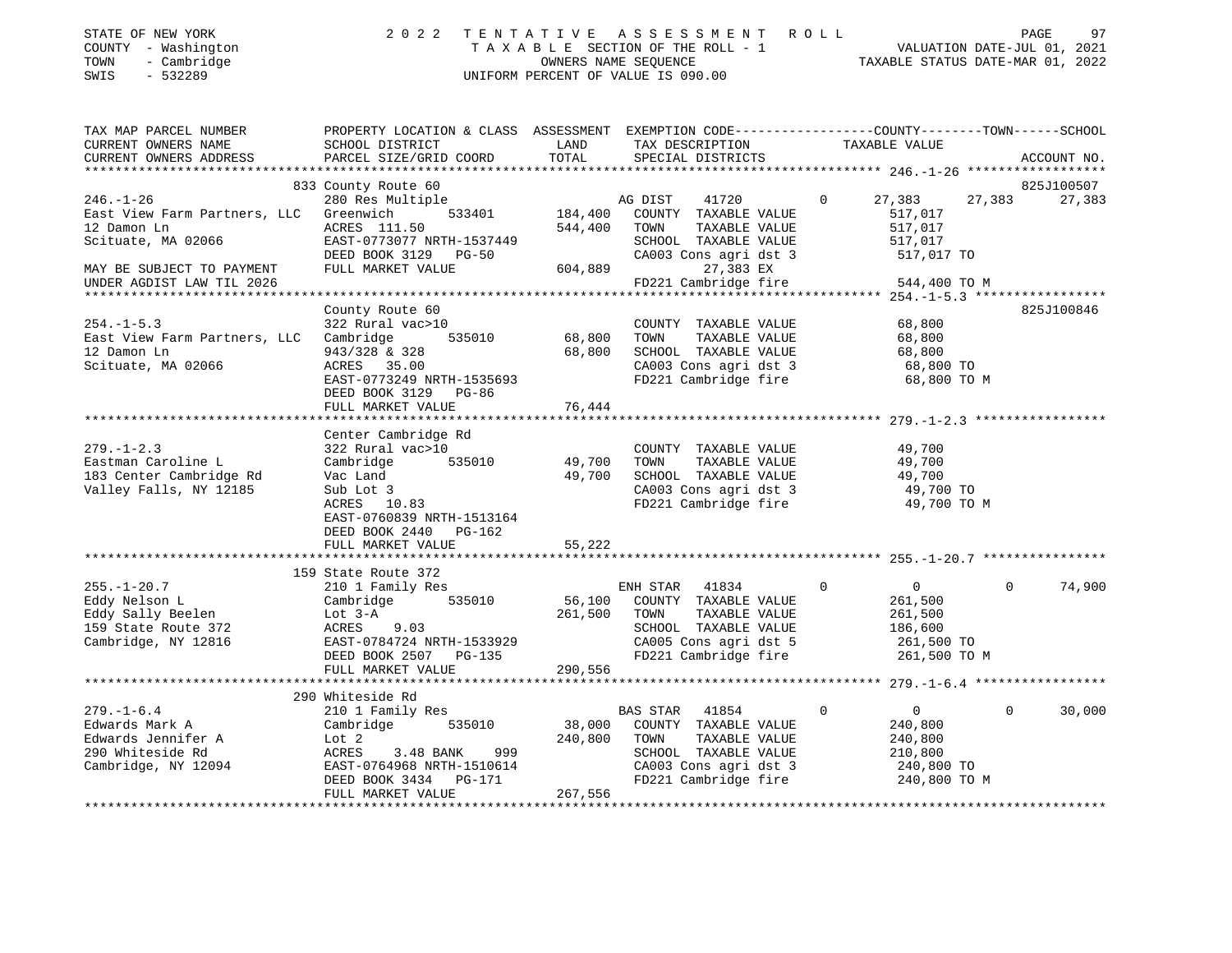| STATE OF NEW YORK<br>COUNTY - Washington<br>TOWN<br>- Cambridge<br>$-532289$<br>SWIS | 2022 TENTATIVE                                       | OWNERS NAME SEQUENCE | A S S E S S M E N T<br>R O L L<br>TAXABLE SECTION OF THE ROLL - 1<br>UNIFORM PERCENT OF VALUE IS 090.00 | PAGE<br>VALUATION DATE-JUL 01, 2021<br>TAXABLE STATUS DATE-MAR 01, 2022                         | 98     |
|--------------------------------------------------------------------------------------|------------------------------------------------------|----------------------|---------------------------------------------------------------------------------------------------------|-------------------------------------------------------------------------------------------------|--------|
| TAX MAP PARCEL NUMBER                                                                |                                                      |                      |                                                                                                         | PROPERTY LOCATION & CLASS ASSESSMENT EXEMPTION CODE---------------COUNTY-------TOWN------SCHOOL |        |
| CURRENT OWNERS NAME<br>CURRENT OWNERS ADDRESS                                        | SCHOOL DISTRICT<br>PARCEL SIZE/GRID COORD            | LAND<br>TOTAL        | TAX DESCRIPTION<br>SPECIAL DISTRICTS                                                                    | TAXABLE VALUE<br>ACCOUNT NO.                                                                    |        |
|                                                                                      | ************************                             |                      | ***************************                                                                             | ****************** 254.-1-5.6 ******************                                                |        |
|                                                                                      | 125 Stevenson Rd                                     |                      |                                                                                                         | 825J100970                                                                                      |        |
| $254. -1 - 5.6$                                                                      | 242 Rurl res&rec                                     |                      | COUNTY TAXABLE VALUE                                                                                    | 374,300                                                                                         |        |
| Eliopulos Denise M                                                                   | 535010<br>Cambridge                                  | 67,600               | TOWN<br>TAXABLE VALUE                                                                                   | 374,300                                                                                         |        |
| Eliopulos James A                                                                    | House & Land                                         | 374,300              | SCHOOL TAXABLE VALUE                                                                                    | 374,300                                                                                         |        |
| PO Box 416                                                                           | 13 Ad                                                |                      | CA003 Cons agri dst 3                                                                                   | 374,300 TO                                                                                      |        |
| Saratoga Springs, NY 12866                                                           | ACRES 15.30<br>EAST-0775280 NRTH-1536185             |                      | FD221 Cambridge fire                                                                                    | 374,300 TO M                                                                                    |        |
|                                                                                      | DEED BOOK 684<br>PG-207                              |                      |                                                                                                         |                                                                                                 |        |
|                                                                                      | FULL MARKET VALUE                                    | 415,889              |                                                                                                         |                                                                                                 |        |
|                                                                                      |                                                      |                      |                                                                                                         |                                                                                                 |        |
|                                                                                      | 1369 County Route 59                                 |                      |                                                                                                         | 825J100306                                                                                      |        |
| $263. - 1 - 22$                                                                      | 242 Rurl res&rec                                     |                      | $\Omega$<br>BAS STAR<br>41854                                                                           | $\overline{0}$<br>$\Omega$                                                                      | 30,000 |
| Ellard Revocable Trust Elizabe Cambridge                                             | 535010                                               | 172,900              | COUNTY TAXABLE VALUE                                                                                    | 332,000                                                                                         |        |
| Ellard Elizabeth Langtry Trust Rural Residence                                       |                                                      | 332,000              | TOWN<br>TAXABLE VALUE                                                                                   | 332,000                                                                                         |        |
| 1369 County Route 59                                                                 | ACRES 96.70                                          |                      | SCHOOL TAXABLE VALUE                                                                                    | 302,000                                                                                         |        |
| Cambridge, NY 12816                                                                  | EAST-0781192 NRTH-1525630                            |                      | CA003 Cons agri dst 3                                                                                   | 332,000 TO                                                                                      |        |
|                                                                                      | DEED BOOK 3546<br>PG-91                              | 368,889              | FD221 Cambridge fire                                                                                    | 332,000 TO M                                                                                    |        |
|                                                                                      | FULL MARKET VALUE                                    |                      |                                                                                                         |                                                                                                 |        |
|                                                                                      | Petteys Rd                                           |                      |                                                                                                         |                                                                                                 |        |
| $246. - 1 - 34.1$                                                                    | 314 Rural vac<10                                     |                      | COUNTY TAXABLE VALUE                                                                                    | 33,800                                                                                          |        |
| Ellis Frank P IV                                                                     | Greenwich<br>533401                                  | 33,800               | TAXABLE VALUE<br>TOWN                                                                                   | 33,800                                                                                          |        |
| 8900 Toler Ln B102                                                                   | ACRES<br>6.44                                        | 33,800               | SCHOOL TAXABLE VALUE                                                                                    | 33,800                                                                                          |        |
| Foley, AL 36535                                                                      | EAST-0768623 NRTH-1539058                            |                      | CA003 Cons agri dst 3                                                                                   | 33,800 TO                                                                                       |        |
|                                                                                      | DEED BOOK 3748 PG-34                                 |                      | FD221 Cambridge fire                                                                                    | 33,800 TO M                                                                                     |        |
|                                                                                      | FULL MARKET VALUE<br>*****************               | 37,556               |                                                                                                         |                                                                                                 |        |
|                                                                                      |                                                      |                      |                                                                                                         | ********************* 246.-1-34.2 *****************                                             |        |
| $246. - 1 - 34.2$                                                                    | Petteys Rd<br>314 Rural vac<10                       |                      | COUNTY TAXABLE VALUE                                                                                    | 28,400                                                                                          |        |
| Ellis Frank P IV                                                                     | 533401<br>Greenwich                                  | 28,400               | TAXABLE VALUE<br>TOWN                                                                                   | 28,400                                                                                          |        |
| 8900 Toler Ln B102                                                                   | ACRES<br>4.68                                        | 28,400               | SCHOOL TAXABLE VALUE                                                                                    | 28,400                                                                                          |        |
| Foley, AL 36535                                                                      | EAST-0769096 NRTH-1539228                            |                      | CA003 Cons agri dst 3                                                                                   | 28,400 TO                                                                                       |        |
|                                                                                      | DEED BOOK 3748 PG-34                                 |                      | FD221 Cambridge fire                                                                                    | 28,400 TO M                                                                                     |        |
|                                                                                      | FULL MARKET VALUE                                    | 31,556               |                                                                                                         |                                                                                                 |        |
|                                                                                      |                                                      |                      |                                                                                                         |                                                                                                 |        |
|                                                                                      | 139 Petteys Rd                                       |                      |                                                                                                         | 825J100334                                                                                      |        |
| $246. - 1 - 40$                                                                      | 210 1 Family Res                                     |                      | COUNTY TAXABLE VALUE                                                                                    | 200,600                                                                                         |        |
| Ellis Frank P IV                                                                     | 533401<br>Greenwich                                  | 34,700               | TOWN<br>TAXABLE VALUE                                                                                   | 200,600                                                                                         |        |
| 8700 Toler Ln B102                                                                   | 3.14<br>ACRES                                        | 200,600              | SCHOOL TAXABLE VALUE                                                                                    | 200,600                                                                                         |        |
| Foley, AL 36535                                                                      | EAST-0768258 NRTH-1538900<br>DEED BOOK 3748<br>PG-34 |                      | CA003 Cons agri dst 3<br>FD221 Cambridge fire                                                           | 200,600 TO<br>200,600 TO M                                                                      |        |
|                                                                                      | FULL MARKET VALUE                                    | 222,889              |                                                                                                         |                                                                                                 |        |
|                                                                                      |                                                      |                      |                                                                                                         | ******************                                                                              |        |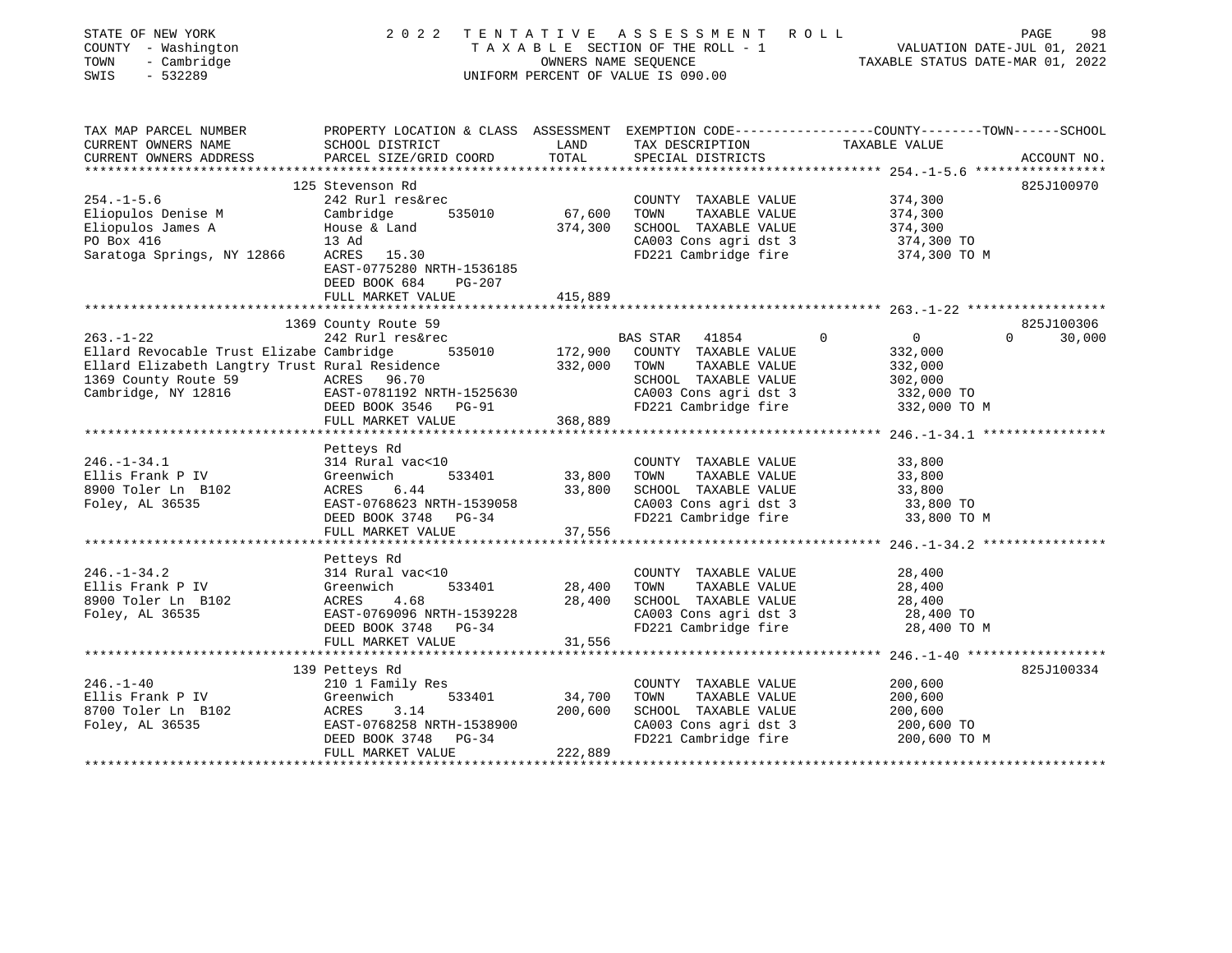| STATE OF NEW YORK<br>COUNTY - Washington<br>TOWN<br>- Cambridge<br>$-532289$<br>SWIS | 2022                                                                                           |                    | TENTATIVE ASSESSMENT ROLL<br>TAXABLE SECTION OF THE ROLL - 1<br>OWNERS NAME SEQUENCE<br>NALUATION DATE-JUL 01, 2021<br>TAXABLE STATUS DATE-MAR 01, 2022<br>UNIFORM PERCENT OF VALUE IS 090.00 |                |                                     |                | PAGE<br>99                          |
|--------------------------------------------------------------------------------------|------------------------------------------------------------------------------------------------|--------------------|-----------------------------------------------------------------------------------------------------------------------------------------------------------------------------------------------|----------------|-------------------------------------|----------------|-------------------------------------|
| TAX MAP PARCEL NUMBER                                                                | PROPERTY LOCATION & CLASS ASSESSMENT EXEMPTION CODE---------------COUNTY-------TOWN-----SCHOOL |                    |                                                                                                                                                                                               |                |                                     |                |                                     |
| CURRENT OWNERS NAME                                                                  | SCHOOL DISTRICT                                                                                | LAND               | TAX DESCRIPTION TAXABLE VALUE SPECIAL DISTRICTS                                                                                                                                               |                |                                     |                |                                     |
| CURRENT OWNERS ADDRESS                                                               | PARCEL SIZE/GRID COORD                                                                         | TOTAL              |                                                                                                                                                                                               |                |                                     |                | ACCOUNT NO.                         |
|                                                                                      |                                                                                                |                    |                                                                                                                                                                                               |                |                                     |                |                                     |
|                                                                                      | 35 King Rd                                                                                     |                    |                                                                                                                                                                                               |                |                                     |                | 825J100452                          |
| $280. - 2 - 34$<br>Elsworth Nicholas J                                               | 210 1 Family Res<br>Cambridge                                                                  | 535010 52,500 TOWN | COUNTY TAXABLE VALUE<br>TAXABLE VALUE                                                                                                                                                         |                | 135,300<br>135,300                  |                |                                     |
| 35 King Rd                                                                           | H & L                                                                                          | 135,300            | SCHOOL TAXABLE VALUE                                                                                                                                                                          |                | 135,300                             |                |                                     |
| Buskirk, NY 12028                                                                    | 490/67                                                                                         |                    | CA003 Cons agri dst 3                                                                                                                                                                         |                | 135,300 TO                          |                |                                     |
|                                                                                      | ACRES 15.60 BANK 999                                                                           |                    | FD221 Cambridge fire                                                                                                                                                                          |                | 135,300 TO M                        |                |                                     |
|                                                                                      | EAST-0776079 NRTH-1505485                                                                      |                    |                                                                                                                                                                                               |                |                                     |                |                                     |
|                                                                                      | DEED BOOK 20191 PG-29021                                                                       |                    |                                                                                                                                                                                               |                |                                     |                |                                     |
|                                                                                      | FULL MARKET VALUE                                                                              | 150,333            |                                                                                                                                                                                               |                |                                     |                |                                     |
|                                                                                      |                                                                                                |                    |                                                                                                                                                                                               |                |                                     |                |                                     |
| $271. - 3 - 4.2$                                                                     | 348 Wright Rd<br>210 1 Family Res                                                              |                    |                                                                                                                                                                                               |                |                                     | $\overline{0}$ | 30,000                              |
| Emerson Tedric L Jr                                                                  | Cambridge                                                                                      |                    |                                                                                                                                                                                               |                |                                     | 45,000         | 10,000                              |
| 348 Wright Rd                                                                        |                                                                                                |                    |                                                                                                                                                                                               |                |                                     | 18,300         | 18,300                              |
| Cambridge, NY 12816                                                                  | FRNT    257.82  DPTH<br>ACRES        5.85<br>ACRES                                             |                    | COUNTY TAXABLE VALUE                                                                                                                                                                          |                | 118,950                             |                |                                     |
|                                                                                      | EAST-0780320 NRTH-1519857                                                                      |                    | TOWN<br>TAXABLE VALUE                                                                                                                                                                         |                | 119,700                             |                |                                     |
|                                                                                      | DEED BOOK 3788 PG-185                                                                          |                    |                                                                                                                                                                                               |                |                                     |                |                                     |
|                                                                                      | FULL MARKET VALUE                                                                              |                    |                                                                                                                                                                                               |                |                                     |                |                                     |
|                                                                                      |                                                                                                |                    | 203,333 CA003 Cons agri dst 3 124,700<br>FD221 Cambridge fire 183,000 TO<br>FD221 Cambridge fire 183,000 TO                                                                                   |                | 183,000 TO M                        |                |                                     |
|                                                                                      | 326 Wright Rd                                                                                  |                    | 72 PCT OF VALUE USED FOR EXEMPTION PURPOSES                                                                                                                                                   |                |                                     |                | 825J100432                          |
| $271. - 3 - 4$                                                                       | 241 Rural res&ag                                                                               |                    | BAS STAR 41854                                                                                                                                                                                |                | $\begin{matrix} 0 & 0 \end{matrix}$ | $\overline{0}$ | 30,000                              |
| Emerson Tedric L Sr                                                                  | 535010<br>Cambridge<br>ACRES 74.60                                                             | 145,300 AG DIST    | 41720                                                                                                                                                                                         | $\overline{0}$ |                                     | 32,105         | 32,105                              |
| Emerson Mary E                                                                       |                                                                                                |                    | 260,500 VETWAR CTS 41120                                                                                                                                                                      | $\mathbf 0$    | 32,105<br>28,134                    | 27,000         | 6,000                               |
| 326 Wright Rd                                                                        | EAST-0779801 NRTH-1519580                                                                      |                    | COUNTY TAXABLE VALUE                                                                                                                                                                          |                | 200,261                             |                |                                     |
| Cambridge, NY 12816                                                                  | DEED BOOK 2648 PG-248                                                                          |                    | TAXABLE VALUE<br>TOWN                                                                                                                                                                         |                | 201,395                             |                |                                     |
|                                                                                      | FULL MARKET VALUE                                                                              |                    | 289,444 SCHOOL TAXABLE VALUE                                                                                                                                                                  |                | 192,395                             |                |                                     |
| MAY BE SUBJECT TO PAYMENT                                                            |                                                                                                |                    | CA003 Cons agri dst 3                                                                                                                                                                         |                | 228,395 TO                          |                |                                     |
|                                                                                      |                                                                                                |                    |                                                                                                                                                                                               |                |                                     |                |                                     |
|                                                                                      |                                                                                                |                    |                                                                                                                                                                                               |                |                                     |                |                                     |
|                                                                                      | 221 Stump Church Rd                                                                            |                    |                                                                                                                                                                                               |                |                                     |                | 825J100640                          |
| $262. - 1 - 4$                                                                       | 210 1 Family Res                                                                               |                    | BAS STAR 41854                                                                                                                                                                                | $\overline{0}$ | $\overline{0}$                      | $\Omega$       | 30,000                              |
| English Benjamin                                                                     | Cambridge                                                                                      |                    | 535010 38,100 COUNTY TAXABLE VALUE                                                                                                                                                            |                | 121,800                             |                |                                     |
| English Anne Marie                                                                   | H & L                                                                                          | 121,800 TOWN       | TAXABLE VALUE                                                                                                                                                                                 |                | 121,800                             |                |                                     |
| 221 Stump Church Rd                                                                  | ACRES<br>2.61                                                                                  |                    | SCHOOL TAXABLE VALUE                                                                                                                                                                          |                | 91,800                              |                |                                     |
| Greenwich, NY 12834                                                                  | EAST-0769982 NRTH-1528967<br>PG-255                                                            |                    | CA003 Cons agri dst 3<br>FD221 Cambridge fire                                                                                                                                                 |                | 121,800 TO<br>121,800 TO M          |                |                                     |
|                                                                                      | DEED BOOK 606<br>FULL MARKET VALUE                                                             | 135,333            |                                                                                                                                                                                               |                |                                     |                |                                     |
| ******************************                                                       |                                                                                                |                    |                                                                                                                                                                                               |                |                                     |                | $281. -4 - 3$ ********************* |
|                                                                                      | Stage Rd                                                                                       |                    |                                                                                                                                                                                               |                |                                     |                | 825J100716                          |
| $281. - 4 - 3$                                                                       | 314 Rural vac<10                                                                               |                    | COUNTY TAXABLE VALUE                                                                                                                                                                          |                | 5,800                               |                |                                     |
| English Brian                                                                        | 535010<br>Cambridge                                                                            | 5,800              | TAXABLE VALUE<br>TOWN                                                                                                                                                                         |                | 5,800                               |                |                                     |
| English Wendy                                                                        | Land                                                                                           | 5,800              | SCHOOL TAXABLE VALUE                                                                                                                                                                          |                | 5,800                               |                |                                     |
| 413 Stage Rd                                                                         | $281. - 1 - 3$                                                                                 |                    | FD221 Cambridge fire                                                                                                                                                                          |                | 5,800 TO M                          |                |                                     |
| Buskirk, NY 12028                                                                    | ACRES<br>2.90                                                                                  |                    |                                                                                                                                                                                               |                |                                     |                |                                     |
|                                                                                      | EAST-0785275 NRTH-1508891<br>DEED BOOK 693<br>PG-66                                            |                    |                                                                                                                                                                                               |                |                                     |                |                                     |
|                                                                                      | FULL MARKET VALUE                                                                              | 6,444              |                                                                                                                                                                                               |                |                                     |                |                                     |
|                                                                                      |                                                                                                |                    |                                                                                                                                                                                               |                |                                     |                |                                     |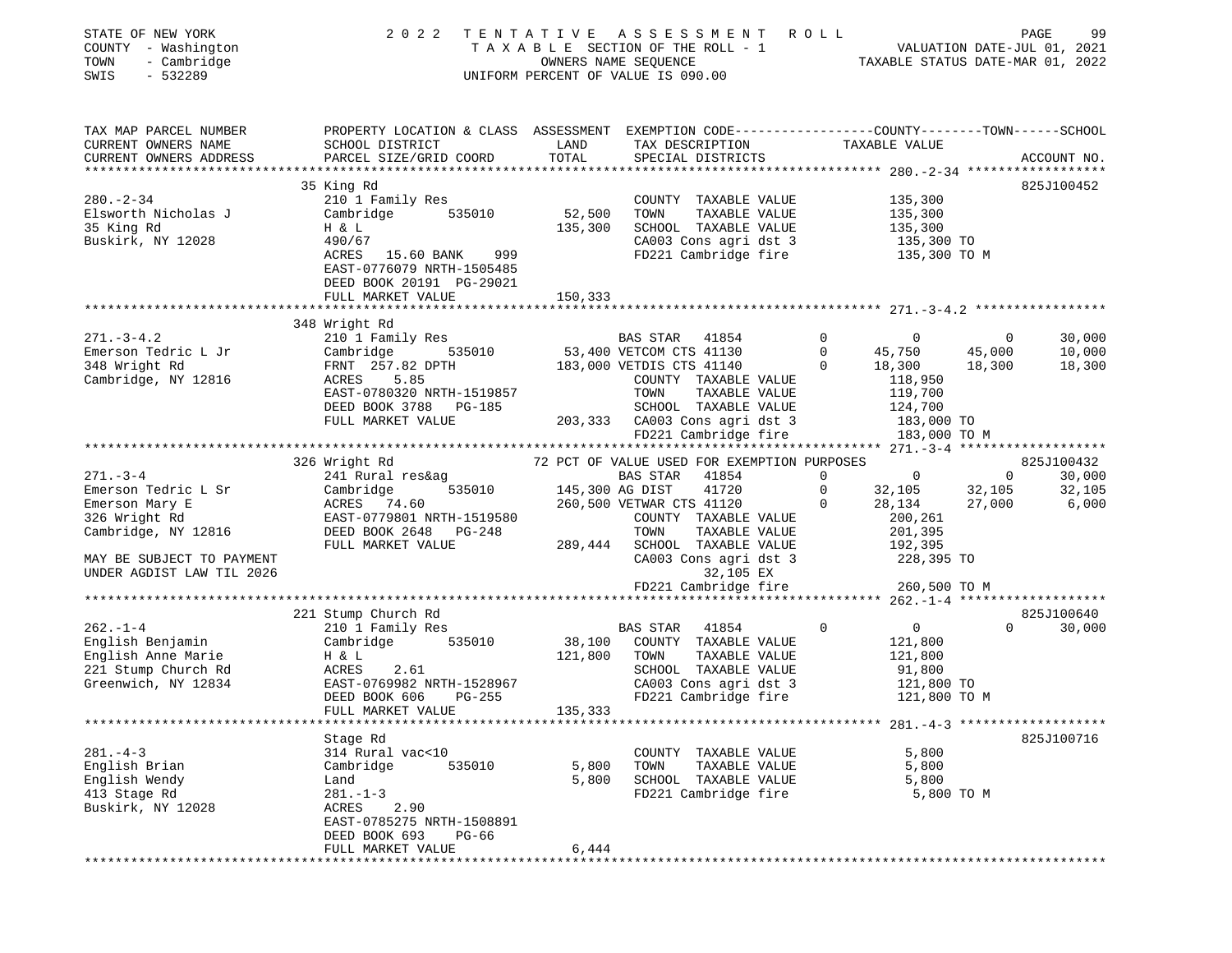| STATE OF NEW YORK<br>COUNTY - Washington<br>- Cambridge<br>TOWN<br>SWIS<br>$-532289$                                                 | 2 0 2 2                                                                                                                                                                                             | TENTATIVE                  | ASSESSMENT<br>TAXABLE SECTION OF THE ROLL - 1<br>OWNERS NAME SEQUENCE<br>UNIFORM PERCENT OF VALUE IS 090.00                                                                                                                                                       | ROLL                                                                                             | PAGE<br>100<br>VALUATION DATE-JUL 01, 2021<br>TAXABLE STATUS DATE-MAR 01, 2022             |
|--------------------------------------------------------------------------------------------------------------------------------------|-----------------------------------------------------------------------------------------------------------------------------------------------------------------------------------------------------|----------------------------|-------------------------------------------------------------------------------------------------------------------------------------------------------------------------------------------------------------------------------------------------------------------|--------------------------------------------------------------------------------------------------|--------------------------------------------------------------------------------------------|
| TAX MAP PARCEL NUMBER<br>CURRENT OWNERS NAME<br>CURRENT OWNERS ADDRESS                                                               | PROPERTY LOCATION & CLASS ASSESSMENT EXEMPTION CODE---------------COUNTY-------TOWN------SCHOOL<br>SCHOOL DISTRICT<br>PARCEL SIZE/GRID COORD                                                        | LAND<br>TOTAL              | TAX DESCRIPTION<br>SPECIAL DISTRICTS                                                                                                                                                                                                                              | TAXABLE VALUE                                                                                    | ACCOUNT NO.                                                                                |
|                                                                                                                                      |                                                                                                                                                                                                     |                            |                                                                                                                                                                                                                                                                   |                                                                                                  |                                                                                            |
| $281. -4 -7$<br>English Brian N<br>English Wendy H<br>413 Stage Rd<br>Buskirk, NY 12028                                              | 413 Stage Rd<br>210 1 Family Res<br>Cambridge<br>535010<br>Η&l<br>$281. - 1 - 7$<br>ACRES<br>1.30<br>EAST-0785987 NRTH-1510002<br>DEED BOOK 675<br>$PG-21$                                          | 27,500<br>123,800          | 41854<br><b>BAS STAR</b><br>COUNTY TAXABLE VALUE<br>TAXABLE VALUE<br>TOWN<br>SCHOOL TAXABLE VALUE<br>FD221 Cambridge fire                                                                                                                                         | $\mathbf 0$<br>$\overline{0}$<br>123,800<br>123,800<br>93,800                                    | 825J100616<br>$\Omega$<br>30,000<br>123,800 TO M                                           |
|                                                                                                                                      | FULL MARKET VALUE                                                                                                                                                                                   | 137,556                    |                                                                                                                                                                                                                                                                   |                                                                                                  |                                                                                            |
| $270. - 1 - 29$<br>English David A<br>67 Brownell Rd<br>Cambridge, NY 12816                                                          | 49 Brownell Rd<br>312 Vac w/imprv<br>535010<br>Cambridge<br>Sub Lot 2<br>ACRES<br>2.80<br>EAST-0764115 NRTH-1516753<br>DEED BOOK 1885<br>$PG-61$<br>FULL MARKET VALUE                               | 17,000<br>20,500<br>22,778 | COUNTY TAXABLE VALUE<br>TOWN<br>TAXABLE VALUE<br>SCHOOL TAXABLE VALUE<br>CA003 Cons agri dst 3<br>FD221 Cambridge fire                                                                                                                                            | 20,500<br>20,500<br>20,500                                                                       | 825J100411<br>20,500 TO<br>20,500 TO M                                                     |
|                                                                                                                                      | 67 Brownell Rd                                                                                                                                                                                      |                            |                                                                                                                                                                                                                                                                   |                                                                                                  |                                                                                            |
| $270. - 1 - 29.1$<br>English David A<br>English Bonnie<br>67 Brownell Rd<br>Cambridge, NY 12816                                      | 210 1 Family Res<br>535010<br>Cambridge<br>House & Land<br>Lot 1<br>1.60<br>ACRES<br>EAST-0764025 NRTH-1517144<br>DEED BOOK 779<br><b>PG-192</b>                                                    | 25,000<br>126,600          | <b>BAS STAR</b><br>41854<br>COUNTY TAXABLE VALUE<br>TOWN<br>TAXABLE VALUE<br>SCHOOL TAXABLE VALUE<br>CA003 Cons agri dst 3<br>FD221 Cambridge fire                                                                                                                | $\overline{0}$<br>0<br>126,600<br>126,600<br>96,600<br>126,600 TO                                | $\Omega$<br>30,000<br>126,600 TO M                                                         |
|                                                                                                                                      | FULL MARKET VALUE                                                                                                                                                                                   | 140,667                    |                                                                                                                                                                                                                                                                   |                                                                                                  |                                                                                            |
| $262 - 2 - 1$<br>English Donald J<br>128 English Rd<br>Cambridge, NY 12816<br>MAY BE SUBJECT TO PAYMENT<br>UNDER AGDIST LAW TIL 2026 | ***********************<br>128 English Rd<br>112 Dairy farm<br>Cambridge<br>535010<br>Farm<br>639/69<br>ACRES 205.30<br>EAST-0775771 NRTH-1526997<br>DEED BOOK 924<br>$PG-105$<br>FULL MARKET VALUE | 427,778                    | 38 PCT OF VALUE USED FOR EXEMPTION PURPOSES<br>41720<br>AG DIST<br>41800<br>307,600 AGED-ALL<br>385,000 ENH STAR<br>41834<br>COUNTY TAXABLE VALUE<br>TOWN<br>TAXABLE VALUE<br>SCHOOL TAXABLE VALUE<br>CA003 Cons agri dst 3<br>150,660 EX<br>FD221 Cambridge fire | 150,660<br>0<br>0<br>73,150<br>$\circ$<br>$\Omega$<br>161,190<br>161,190<br>86,290<br>234,340 TO | 825J100309<br>150,660<br>150,660<br>73,150<br>73,150<br>74,900<br>$\Omega$<br>385,000 TO M |
|                                                                                                                                      |                                                                                                                                                                                                     |                            |                                                                                                                                                                                                                                                                   |                                                                                                  |                                                                                            |
| $262. -2 - 11$<br>English Patricia<br>152 English Rd<br>Cambridge, NY 12816                                                          | 152 English Rd<br>270 Mfg housing<br>Cambridge<br>535010<br>Lot<br>ACRES<br>0.67<br>EAST-0776458 NRTH-1526085<br>DEED BOOK 20210 PG-1971<br>FULL MARKET VALUE                                       | 1,700<br>89,000<br>98,889  | TAXABLE VALUE<br>COUNTY<br>TOWN<br>TAXABLE VALUE<br>SCHOOL TAXABLE VALUE<br>FD221 Cambridge fire                                                                                                                                                                  | 89,000<br>89,000<br>89,000                                                                       | 825J100311<br>89,000 TO M                                                                  |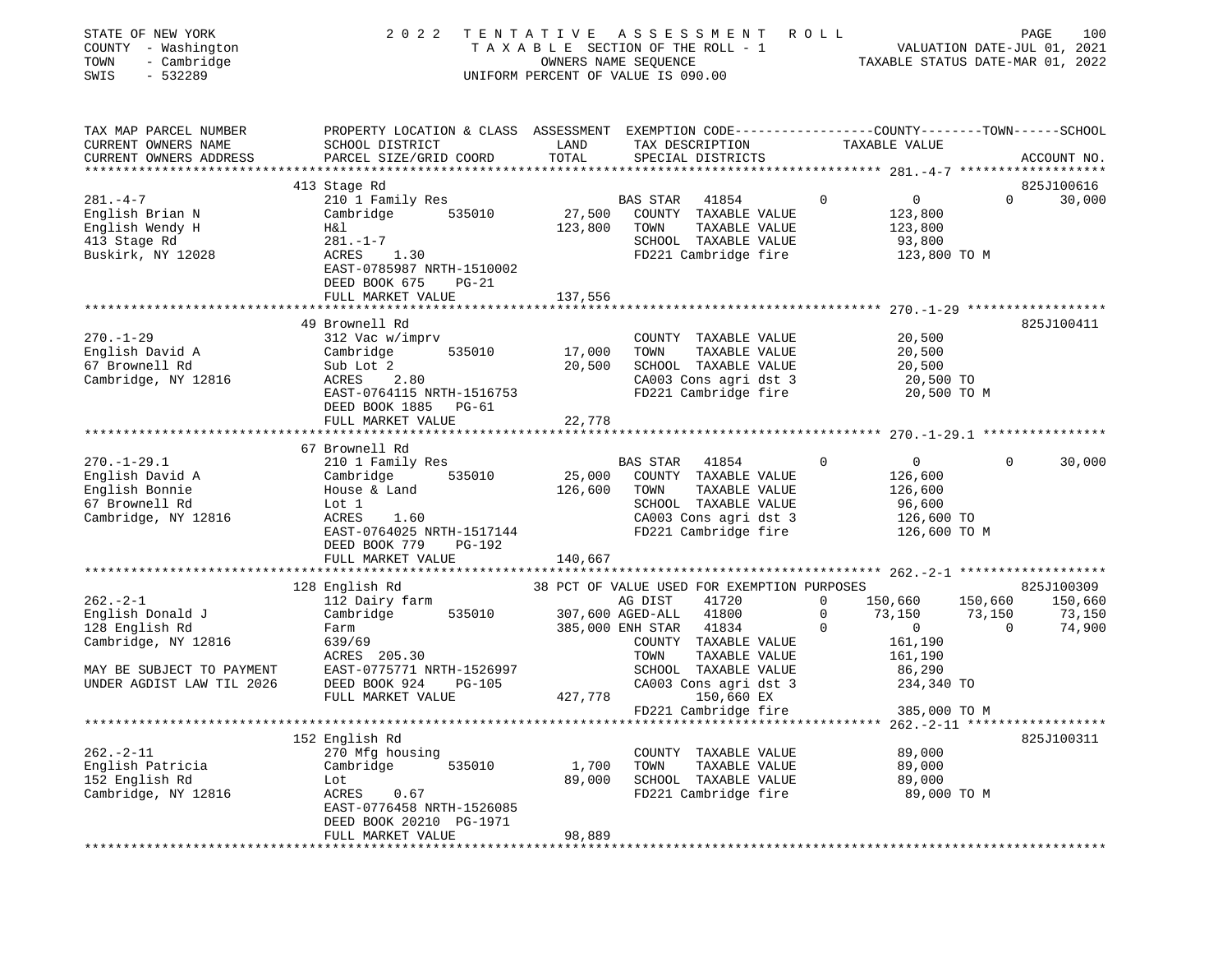| STATE OF NEW YORK<br>COUNTY - Washington<br>- Cambridge<br>TOWN<br>SWIS<br>$-532289$ |                                                                                                                                              |               | 2022 TENTATIVE ASSESSMENT ROLL<br>TAXABLE SECTION OF THE ROLL - 1<br>OWNERS NAME SEQUENCE<br>UNIFORM PERCENT OF VALUE IS 090.00 | 101<br>VALUATION DATE-JUL 01, 2021<br>TAXABLE STATUS DATE-MAR 01 2022 | 101<br>PAGE              |
|--------------------------------------------------------------------------------------|----------------------------------------------------------------------------------------------------------------------------------------------|---------------|---------------------------------------------------------------------------------------------------------------------------------|-----------------------------------------------------------------------|--------------------------|
| TAX MAP PARCEL NUMBER<br>CURRENT OWNERS NAME<br>CURRENT OWNERS ADDRESS               | PROPERTY LOCATION & CLASS ASSESSMENT EXEMPTION CODE----------------COUNTY-------TOWN-----SCHOOL<br>SCHOOL DISTRICT<br>PARCEL SIZE/GRID COORD | LAND<br>TOTAL | TAX DESCRIPTION TAXABLE VALUE<br>SPECIAL DISTRICTS                                                                              |                                                                       | ACCOUNT NO.              |
|                                                                                      | 448 County Route 60                                                                                                                          |               |                                                                                                                                 |                                                                       |                          |
| $262. - 1 - 9.1$                                                                     | 210 1 Family Res                                                                                                                             |               | BAS STAR<br>41854                                                                                                               | $\mathbf 0$<br>$\overline{0}$                                         | $\Omega$<br>30,000       |
| Eriksen Darlene C                                                                    | 535010<br>Cambridge                                                                                                                          |               | 26,600 COUNTY TAXABLE VALUE                                                                                                     | 168,000                                                               |                          |
| 448 County Route 60                                                                  |                                                                                                                                              | 168,000       | TAXABLE VALUE<br>TOWN                                                                                                           | 168,000                                                               |                          |
| Cambridge, NY 12816                                                                  | Ackse & Land<br>ACRES 1.31<br>EAST-07566                                                                                                     |               | SCHOOL TAXABLE VALUE                                                                                                            | 138,000                                                               |                          |
|                                                                                      | EAST-0773242 NRTH-1528009                                                                                                                    |               | FD221 Cambridge fire                                                                                                            | 168,000 TO M                                                          |                          |
|                                                                                      | DEED BOOK 766<br>PG-284                                                                                                                      |               |                                                                                                                                 |                                                                       |                          |
|                                                                                      | FULL MARKET VALUE                                                                                                                            | 186,667       |                                                                                                                                 |                                                                       |                          |
|                                                                                      | 454 County Route 60                                                                                                                          |               |                                                                                                                                 |                                                                       | 825J100949               |
| $262. - 1 - 29$                                                                      | 210 1 Family Res                                                                                                                             |               | COUNTY TAXABLE VALUE                                                                                                            | 290,000                                                               |                          |
| Eriksen David                                                                        | Cambridge 535010                                                                                                                             | 27,600        | TOWN<br>TAXABLE VALUE                                                                                                           | 290,000                                                               |                          |
| Eriksen Therese                                                                      |                                                                                                                                              | 290,000       | SCHOOL TAXABLE VALUE                                                                                                            | 290,000                                                               |                          |
| 454 County Route 60                                                                  | 2 houses<br>ACRES      1.71 BANK<br>999                                                                                                      |               | FD221 Cambridge fire                                                                                                            | 290,000 TO M                                                          |                          |
| Cambridge, NY 12816                                                                  | EAST-0773240 NRTH-1528159                                                                                                                    |               |                                                                                                                                 |                                                                       |                          |
|                                                                                      | DEED BOOK 4012 PG-161                                                                                                                        |               |                                                                                                                                 |                                                                       |                          |
|                                                                                      | FULL MARKET VALUE                                                                                                                            | 322,222       |                                                                                                                                 |                                                                       |                          |
|                                                                                      | ************************************                                                                                                         |               |                                                                                                                                 |                                                                       |                          |
|                                                                                      | King Rd/e Off                                                                                                                                |               |                                                                                                                                 |                                                                       | 825J100857               |
| $272. - 1 - 4$<br>Errion Frances                                                     | 323 Vacant rural<br>Cambridge<br>535010                                                                                                      | 4,600         | COUNTY TAXABLE VALUE<br>TOWN<br>TAXABLE VALUE                                                                                   | 4,600<br>4,600                                                        |                          |
| 637 King Rd                                                                          | Wood Lot                                                                                                                                     | 4,600         | SCHOOL TAXABLE VALUE                                                                                                            | 4,600                                                                 |                          |
| Buskirk, NY 12028                                                                    | ACRES 6.50                                                                                                                                   |               | CA003 Cons agri dst 3                                                                                                           | 4,600 TO                                                              |                          |
|                                                                                      | EAST-0783830 NRTH-1517380                                                                                                                    |               | FD221 Cambridge fire                                                                                                            | 4,600 TO M                                                            |                          |
|                                                                                      | DEED BOOK 477 PG-478                                                                                                                         |               |                                                                                                                                 |                                                                       |                          |
|                                                                                      | FULL MARKET VALUE                                                                                                                            | 5,111         |                                                                                                                                 |                                                                       |                          |
|                                                                                      |                                                                                                                                              |               |                                                                                                                                 |                                                                       |                          |
|                                                                                      | King Rd                                                                                                                                      |               |                                                                                                                                 |                                                                       | 825J100450               |
| $272. - 1 - 13$                                                                      | 322 Rural vac>10                                                                                                                             |               | COUNTY TAXABLE VALUE                                                                                                            | 95,100                                                                |                          |
| Errion Frances                                                                       | Cambridge<br>535010                                                                                                                          | 95,100        | TOWN<br>TAXABLE VALUE<br>SCHOOL TAXABLE VALUE                                                                                   | 95,100                                                                |                          |
| 637 King Rd<br>Buskirk, NY 12028                                                     | House & Lot<br>ACRES 43.30                                                                                                                   | 95,100        | CA003 Cons agri dst 3                                                                                                           | 95,100<br>95,100 TO                                                   |                          |
|                                                                                      | EAST-0782118 NRTH-1518577                                                                                                                    |               | FD221 Cambridge fire                                                                                                            | 95,100 TO M                                                           |                          |
|                                                                                      | DEED BOOK 833 PG-273                                                                                                                         |               |                                                                                                                                 |                                                                       |                          |
|                                                                                      | FULL MARKET VALUE                                                                                                                            | 105,667       |                                                                                                                                 |                                                                       |                          |
|                                                                                      |                                                                                                                                              |               |                                                                                                                                 |                                                                       |                          |
|                                                                                      | 637 King Rd                                                                                                                                  |               |                                                                                                                                 |                                                                       |                          |
| $272. - 1 - 13.1$                                                                    | 242 Rurl res&rec                                                                                                                             |               | ENH STAR<br>41834                                                                                                               | $0 \qquad \qquad$<br>$\circ$                                          | $\overline{0}$<br>74,900 |
| Errion Frances                                                                       | Cambridge<br>535010                                                                                                                          | 79,200        | COUNTY TAXABLE VALUE                                                                                                            | 246,000                                                               |                          |
| 637 King Rd                                                                          | Vac Land                                                                                                                                     | 246,000       | TAXABLE VALUE<br>TOWN                                                                                                           | 246,000                                                               |                          |
| Buskirk, NY 12028-2423                                                               | Sub Lot 1                                                                                                                                    |               | SCHOOL TAXABLE VALUE                                                                                                            | 171,100                                                               |                          |
|                                                                                      | ACRES 21.76                                                                                                                                  |               | CA003 Cons agri dst 3                                                                                                           | 246,000 TO                                                            |                          |
|                                                                                      | EAST-0780747 NRTH-1518470<br>DEED BOOK 833<br>PG-273                                                                                         |               | FD221 Cambridge fire                                                                                                            | 246,000 TO M                                                          |                          |
|                                                                                      | FULL MARKET VALUE                                                                                                                            | 273,333       |                                                                                                                                 |                                                                       |                          |
|                                                                                      |                                                                                                                                              |               |                                                                                                                                 |                                                                       |                          |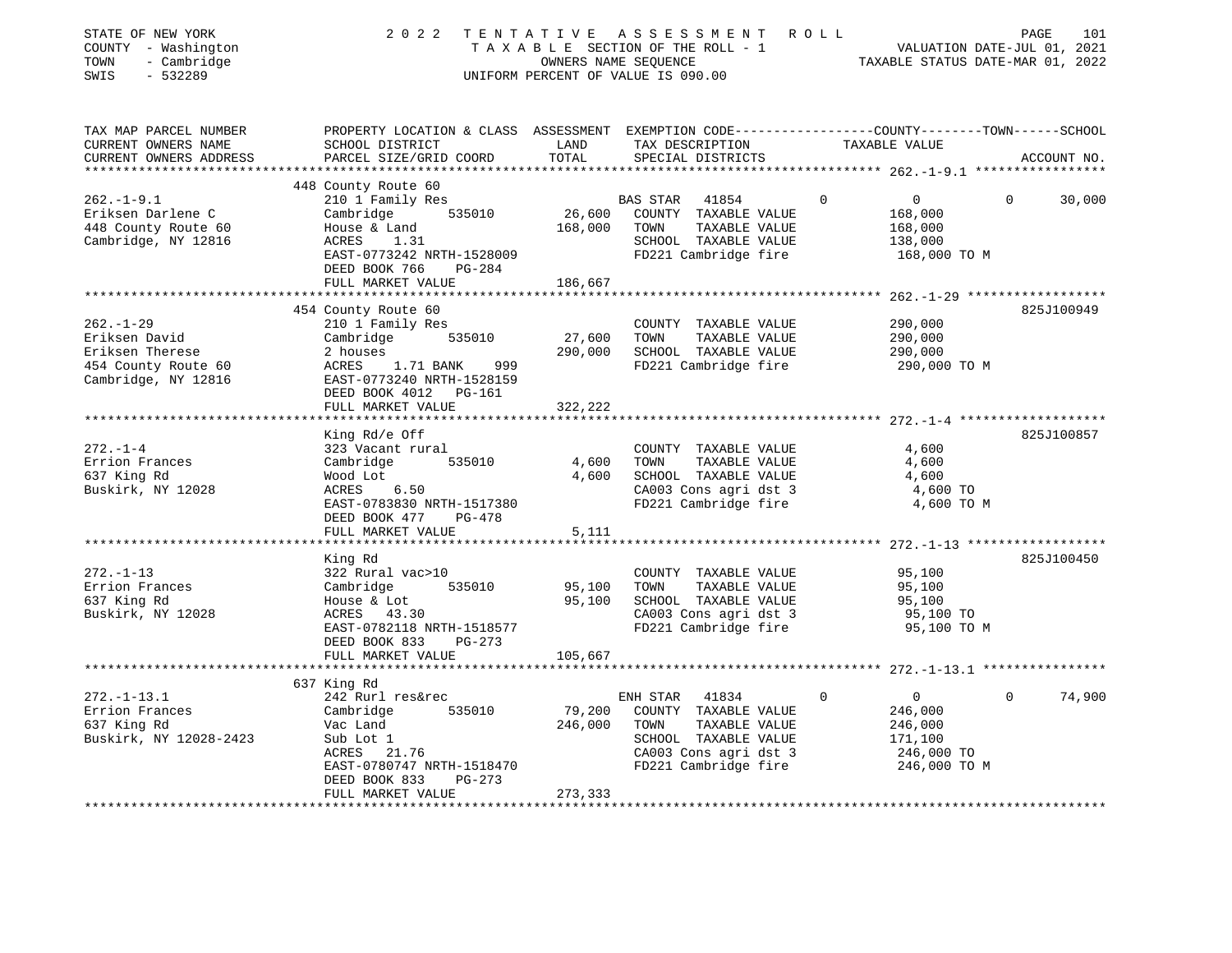|      | STATE OF NEW YORK   | 2022 TENTATIVE ASSESSMENT ROLL     | PAGE                             | 102 |
|------|---------------------|------------------------------------|----------------------------------|-----|
|      | COUNTY - Washington | TAXABLE SECTION OF THE ROLL - 1    | VALUATION DATE-JUL 01, 2021      |     |
| TOWN | - Cambridge         | OWNERS NAME SEOUENCE               | TAXABLE STATUS DATE-MAR 01, 2022 |     |
| SWIS | $-532289$           | UNIFORM PERCENT OF VALUE IS 090.00 |                                  |     |

STATE OF NEW YORK

| TAX MAP PARCEL NUMBER<br>CURRENT OWNERS NAME<br>CURRENT OWNERS ADDRESS                                | PROPERTY LOCATION & CLASS ASSESSMENT<br>SCHOOL DISTRICT<br>PARCEL SIZE/GRID COORD                                                                                            | LAND<br>TOTAL                 | TAX DESCRIPTION<br>SPECIAL DISTRICTS                                                                                                                                                          | EXEMPTION CODE-----------------COUNTY-------TOWN------SCHOOL<br>TAXABLE VALUE                          | ACCOUNT NO.                                                 |
|-------------------------------------------------------------------------------------------------------|------------------------------------------------------------------------------------------------------------------------------------------------------------------------------|-------------------------------|-----------------------------------------------------------------------------------------------------------------------------------------------------------------------------------------------|--------------------------------------------------------------------------------------------------------|-------------------------------------------------------------|
| *************************                                                                             |                                                                                                                                                                              |                               |                                                                                                                                                                                               |                                                                                                        |                                                             |
| $270. - 1 - 35.4$<br>Evans David L<br>Evans Mia<br>171 Brownell Rd<br>Cambridge, NY 12816             | 171 Brownell Rd<br>242 Rurl res&rec<br>535010<br>Cambridge<br>Sublot 2<br>ACRES 16.48 BANK<br>998<br>EAST-0763145 NRTH-1519409                                               | 301,000                       | BAS STAR<br>41854<br>83,000 AG DIST<br>41720<br>COUNTY TAXABLE VALUE<br>TOWN<br>TAXABLE VALUE<br>SCHOOL TAXABLE VALUE                                                                         | $\mathbf{0}$<br>$\mathbf 0$<br>27,326<br>0<br>27,326<br>273,674<br>273,674<br>243,674                  | 30,000<br>$\overline{0}$<br>27,326                          |
| MAY BE SUBJECT TO PAYMENT<br>UNDER AGDIST LAW TIL 2026                                                | DEED BOOK 1947 PG-194<br>FULL MARKET VALUE                                                                                                                                   | 334,444                       | CA003 Cons agri dst 3<br>27,326 EX<br>FD221 Cambridge fire                                                                                                                                    | 273,674 TO<br>301,000 TO M                                                                             |                                                             |
|                                                                                                       |                                                                                                                                                                              |                               |                                                                                                                                                                                               |                                                                                                        |                                                             |
| $270. - 1 - 35.1$<br>Evans Maryann F<br>183 Brownell Rd<br>Cambridge, NY 12816                        | 183 Brownell Rd<br>242 Rurl res&rec<br>535010<br>Cambridge<br>H & L<br>Sublot 1<br>21.80<br>ACRES<br>EAST-0763106 NRTH-1519952                                               | 253,300                       | 95 PCT OF VALUE USED FOR EXEMPTION PURPOSES<br>AGED-CO<br>41802<br>79,300 ENH STAR<br>41834<br>COUNTY TAXABLE VALUE<br>TAXABLE VALUE<br>TOWN<br>SCHOOL TAXABLE VALUE<br>CA003 Cons agri dst 3 | $\mathbf 0$<br>24,064<br>$\mathsf{O}$<br>$\overline{0}$<br>229,236<br>253,300<br>178,400<br>253,300 TO | 825J100270<br>$\Omega$<br>$\mathbf 0$<br>74,900<br>$\Omega$ |
|                                                                                                       | DEED BOOK 551<br>PG-310                                                                                                                                                      |                               | FD221 Cambridge fire                                                                                                                                                                          | 253,300 TO M                                                                                           |                                                             |
|                                                                                                       | FULL MARKET VALUE                                                                                                                                                            | 281,444                       |                                                                                                                                                                                               |                                                                                                        |                                                             |
|                                                                                                       |                                                                                                                                                                              |                               |                                                                                                                                                                                               |                                                                                                        |                                                             |
| $280. - 1 - 12.2$<br>Execusuite LLC<br>31 Elm St<br>Lebanon, NH 03766                                 | 179 Dickensen Rd<br>242 Rurl res&rec<br>535010<br>Cambridge<br>ACRES<br>64.79<br>EAST-0773753 NRTH-1507990<br>DEED BOOK 3422<br>PG-121<br>FULL MARKET VALUE                  | 126,000<br>269,900<br>299,889 | COUNTY TAXABLE VALUE<br>TAXABLE VALUE<br>TOWN<br>SCHOOL TAXABLE VALUE<br>CA003 Cons agri dst 3<br>FD221 Cambridge fire                                                                        | 269,900<br>269,900<br>269,900<br>269,900 TO<br>269,900 TO M                                            |                                                             |
|                                                                                                       |                                                                                                                                                                              |                               |                                                                                                                                                                                               |                                                                                                        |                                                             |
| $263. - 2 - 11$<br>Farrara Heather<br>1061 Granger Hollow Rd<br>North Bennington, VT 05257            | 1001 Turnpike Rd<br>210 1 Family Res<br>Cambridge<br>535010<br>H & L<br>399/81 :436/1054<br>FRNT 125.00 DPTH 275.00<br>EAST-0789002 NRTH-1525562<br>DEED BOOK 3524 PG-16     | 24,600<br>168,000             | COUNTY TAXABLE VALUE<br>TOWN<br>TAXABLE VALUE<br>SCHOOL TAXABLE VALUE<br>FD221 Cambridge fire                                                                                                 | 168,000<br>168,000<br>168,000<br>168,000 TO M                                                          | 825J100423                                                  |
|                                                                                                       | FULL MARKET VALUE                                                                                                                                                            | 186,667                       |                                                                                                                                                                                               |                                                                                                        |                                                             |
|                                                                                                       |                                                                                                                                                                              |                               |                                                                                                                                                                                               |                                                                                                        |                                                             |
| $272. - 2 - 17$<br>Farrara Stephen R<br>Farrara Margaret A<br>139 Center Rd<br>Eagle Bridge, NY 12057 | 483 Turnpike Rd<br>210 1 Family Res<br>Cambridge<br>535010<br>House & Lot<br>Trans exempt repay 2022<br>ACRES<br>1.30<br>EAST-0788137 NRTH-1513728<br>DEED BOOK 20220 PG-321 | 26,500<br>114,800             | COUNTY TAXABLE VALUE<br>TOWN<br>TAXABLE VALUE<br>SCHOOL TAXABLE VALUE<br>FD221 Cambridge fire<br>TE533 Trans exempt flg                                                                       | 114,800<br>114,800<br>114,800<br>114,800 TO M<br>$.00$ MT                                              | 825J100464                                                  |
|                                                                                                       | FULL MARKET VALUE                                                                                                                                                            | 127,556                       |                                                                                                                                                                                               |                                                                                                        |                                                             |
|                                                                                                       |                                                                                                                                                                              |                               |                                                                                                                                                                                               |                                                                                                        |                                                             |

102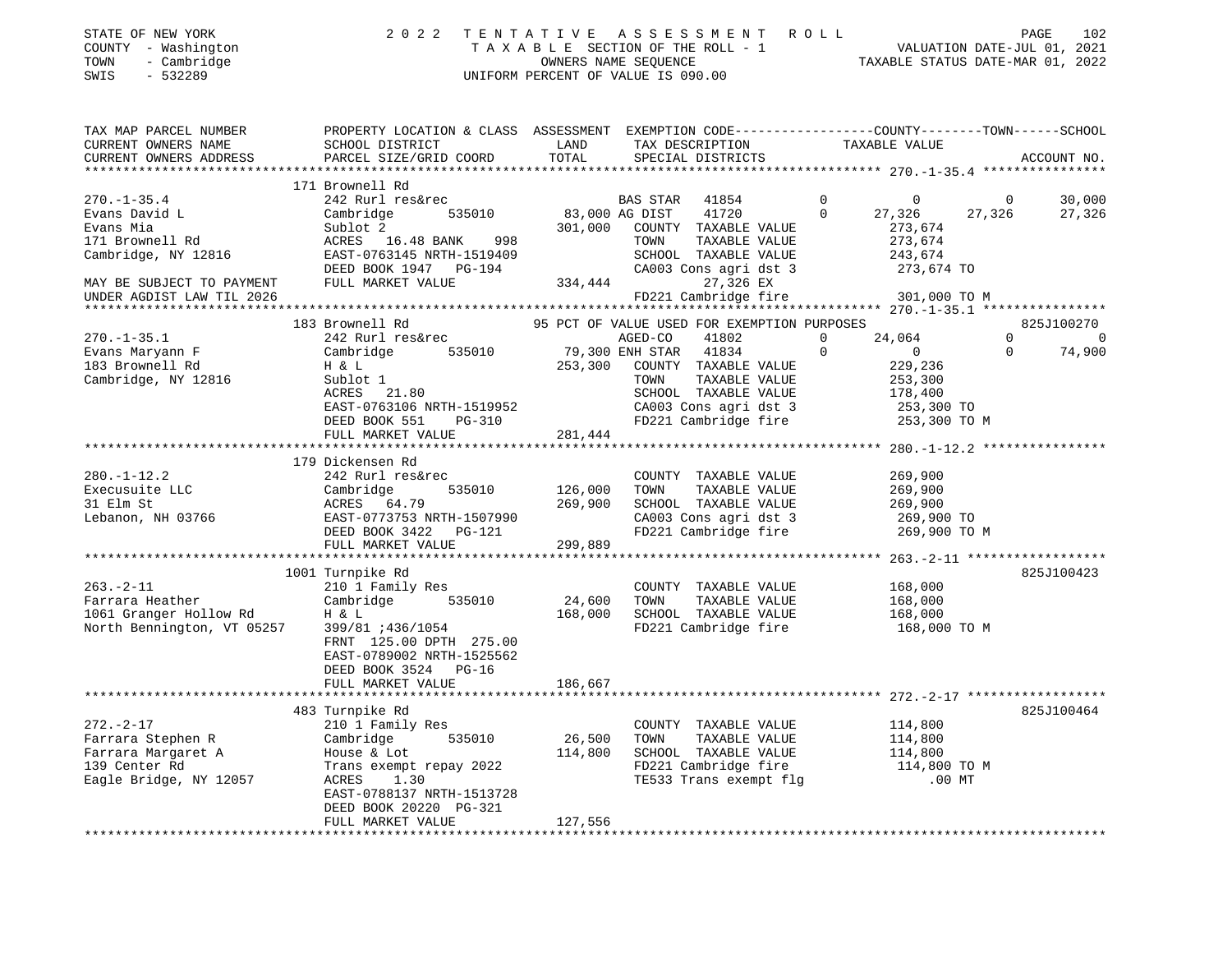| STATE OF NEW YORK<br>COUNTY - Washington<br>- Cambridge<br>TOWN<br>SWIS<br>$-532289$ | 2022                                                                                                               | TENTATIVE | ASSESSMENT ROLL<br>TAXABLE SECTION OF THE ROLL - 1<br>OWNERS NAME SEQUENCE<br>UNIFORM PERCENT OF VALUE IS 090.00 | PAGE 103<br>VALUATION DATE-JUL 01, 2021<br>TAXABLE STATUS DATE-MAP 01 0000 |             |
|--------------------------------------------------------------------------------------|--------------------------------------------------------------------------------------------------------------------|-----------|------------------------------------------------------------------------------------------------------------------|----------------------------------------------------------------------------|-------------|
|                                                                                      |                                                                                                                    |           |                                                                                                                  |                                                                            |             |
| TAX MAP PARCEL NUMBER<br>CURRENT OWNERS NAME                                         | PROPERTY LOCATION & CLASS ASSESSMENT EXEMPTION CODE---------------COUNTY-------TOWN------SCHOOL<br>SCHOOL DISTRICT | LAND      | TAX DESCRIPTION                                                                                                  | TAXABLE VALUE                                                              |             |
| CURRENT OWNERS ADDRESS                                                               | PARCEL SIZE/GRID COORD                                                                                             | TOTAL     | SPECIAL DISTRICTS                                                                                                |                                                                            | ACCOUNT NO. |
|                                                                                      |                                                                                                                    |           |                                                                                                                  |                                                                            |             |
|                                                                                      | 143 Tinque Rd                                                                                                      |           |                                                                                                                  |                                                                            | 825J102016  |
| $261 - 2 - 5.1$                                                                      | 210 1 Family Res                                                                                                   |           | COUNTY TAXABLE VALUE                                                                                             | 200,000                                                                    |             |
| Farrell Bonnie                                                                       | Cambridge<br>535010                                                                                                | 33,500    | TOWN<br>TAXABLE VALUE                                                                                            | 200,000                                                                    |             |
| 143 Tingue Rd                                                                        | H & L                                                                                                              | 200,000   | SCHOOL TAXABLE VALUE                                                                                             | 200,000                                                                    |             |
| Cambridge, NY 12816                                                                  | 2007 SCAR DECISION                                                                                                 |           | CA003 Cons agri dst 3                                                                                            | 200,000 TO                                                                 |             |
|                                                                                      | $261. -1 - 5.1$                                                                                                    |           | FD221 Cambridge fire                                                                                             | 200,000 TO M                                                               |             |
|                                                                                      | ACRES<br>2.50 BANK<br>999                                                                                          |           |                                                                                                                  |                                                                            |             |
|                                                                                      | EAST-0768647 NRTH-1523547                                                                                          |           |                                                                                                                  |                                                                            |             |
|                                                                                      | DEED BOOK 3716 PG-109                                                                                              |           |                                                                                                                  |                                                                            |             |
|                                                                                      | FULL MARKET VALUE                                                                                                  | 222,222   |                                                                                                                  |                                                                            |             |
|                                                                                      | Tinque Rd                                                                                                          |           |                                                                                                                  |                                                                            |             |
| $261. - 2 - 5.4$                                                                     | 105 Vac farmland                                                                                                   |           | COUNTY TAXABLE VALUE                                                                                             | 102,300                                                                    |             |
| Farrell Bonnie                                                                       | 535010<br>Cambridge                                                                                                | 102,300   | TOWN<br>TAXABLE VALUE                                                                                            | 102,300                                                                    |             |
| 143 Tingue Rd                                                                        | $lot$ #1                                                                                                           | 102,300   | SCHOOL TAXABLE VALUE                                                                                             | 102,300                                                                    |             |
| Cambridge, NY 12816                                                                  | $261. - 1 - 5.4$                                                                                                   |           | CA003 Cons agri dst 3                                                                                            | 102,300 TO                                                                 |             |
|                                                                                      | ACRES 37.00                                                                                                        |           | FD221 Cambridge fire                                                                                             | 102,300 TO M                                                               |             |
| MAY BE SUBJECT TO PAYMENT                                                            | EAST-0768379 NRTH-1524643                                                                                          |           |                                                                                                                  |                                                                            |             |
| UNDER AGDIST LAW TIL 2024                                                            | DEED BOOK 3716 PG-112                                                                                              |           |                                                                                                                  |                                                                            |             |
|                                                                                      | FULL MARKET VALUE                                                                                                  | 113,667   |                                                                                                                  |                                                                            |             |
|                                                                                      |                                                                                                                    |           |                                                                                                                  |                                                                            |             |
|                                                                                      | 1111 County Route 59                                                                                               |           |                                                                                                                  |                                                                            |             |
| $262. - 1 - 13.1$                                                                    | 242 Rurl res&rec                                                                                                   |           | COUNTY TAXABLE VALUE                                                                                             | 285,500                                                                    |             |
| Farrell William F                                                                    | 535010<br>Cambridge                                                                                                | 45,200    | TAXABLE VALUE<br>TOWN                                                                                            | 285,500                                                                    |             |
| Farrell Stephanie L                                                                  | Sub Lot 2                                                                                                          | 285,500   | SCHOOL TAXABLE VALUE                                                                                             | 285,500                                                                    |             |
| 1111 County Route 59                                                                 | ACRES 10.11 BANK<br>999                                                                                            |           | CA003 Cons agri dst 3                                                                                            | 285,500 TO                                                                 |             |
| Cambridge, NY 12816                                                                  | EAST-0776021 NRTH-1522390                                                                                          |           | FD221 Cambridge fire                                                                                             | 285,500 TO M                                                               |             |
|                                                                                      | DEED BOOK 20191 PG-27715<br>FULL MARKET VALUE                                                                      | 317,222   |                                                                                                                  |                                                                            |             |
|                                                                                      |                                                                                                                    |           |                                                                                                                  |                                                                            |             |
|                                                                                      | Petteys Road Off                                                                                                   |           |                                                                                                                  |                                                                            | 825J100336  |
| $246. - 1 - 34$                                                                      | 105 Vac farmland                                                                                                   |           | 41720<br>AG DIST                                                                                                 | $\mathbf{0}$<br>33,979<br>33,979                                           | 33,979      |
| Fedler Catherine H                                                                   | 533401<br>Greenwich                                                                                                | 63,200    | COUNTY TAXABLE VALUE                                                                                             | 29,221                                                                     |             |
| Fedler Hugh J                                                                        | Farm                                                                                                               | 63,200    | TOWN<br>TAXABLE VALUE                                                                                            | 29,221                                                                     |             |
| 237 Petteys Rd                                                                       | ACRES 52.50                                                                                                        |           | SCHOOL TAXABLE VALUE                                                                                             | 29,221                                                                     |             |
| Greenwich, NY 12834                                                                  | EAST-0768482 NRTH-1540024<br>PG-207<br>DEED BOOK 778                                                               |           | CA003 Cons agri dst 3<br>33,979 EX                                                                               | 29,221 TO                                                                  |             |
| MAY BE SUBJECT TO PAYMENT                                                            | FULL MARKET VALUE                                                                                                  |           | 70,222 FD221 Cambridge fire                                                                                      | 63,200 TO M                                                                |             |
| UNDER AGDIST LAW TIL 2026                                                            |                                                                                                                    |           |                                                                                                                  |                                                                            |             |
| **********************                                                               |                                                                                                                    |           |                                                                                                                  |                                                                            |             |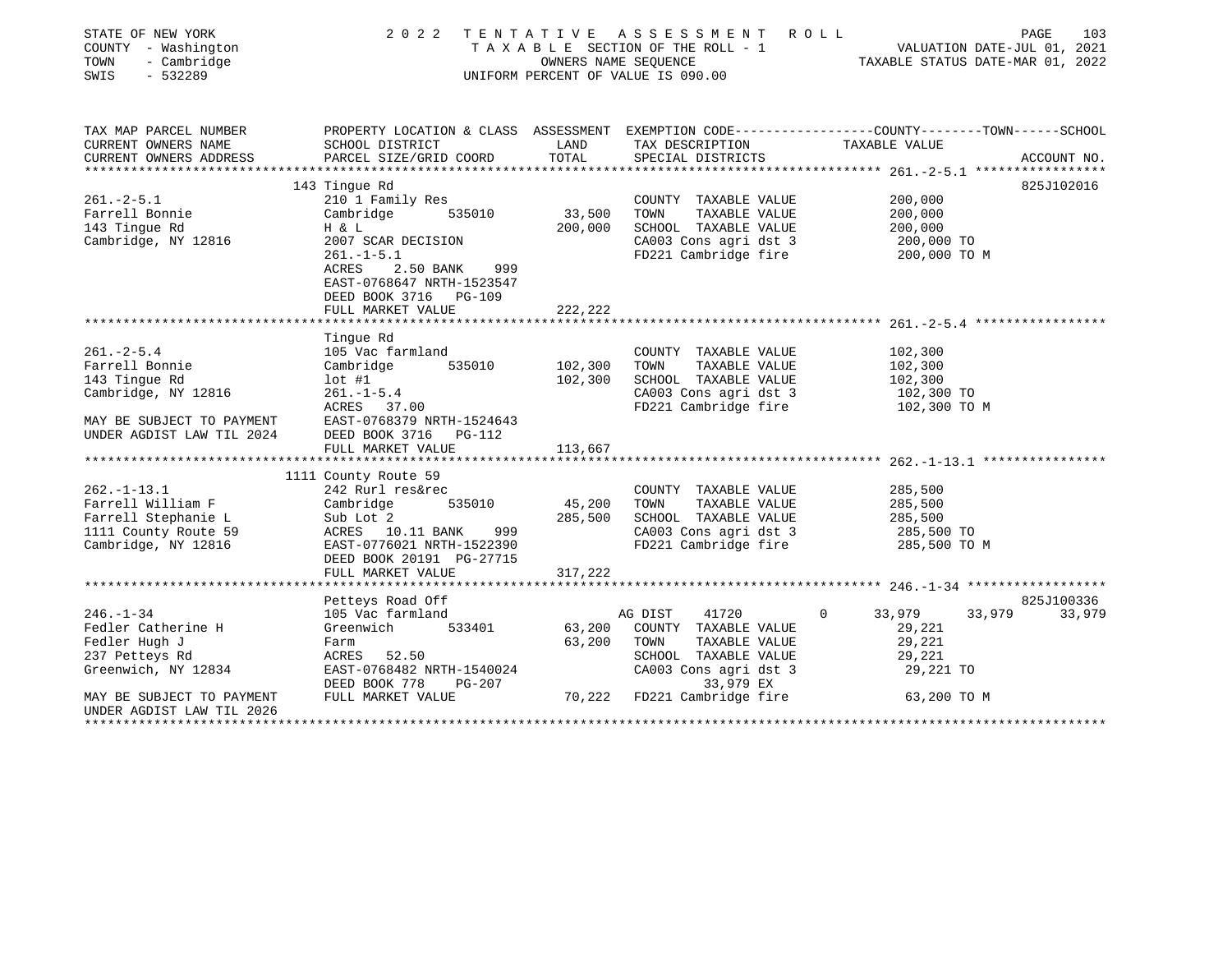| STATE OF NEW YORK |  |              |
|-------------------|--|--------------|
| <b>COUNTY</b>     |  | - Washington |
| TOWN              |  | Cambridge    |

### STATE OF NEW YORK 2 0 2 2 T E N T A T I V E A S S E S S M E N T R O L L PAGE 104 COUNTY - Washington T A X A B L E SECTION OF THE ROLL - 1 VALUATION DATE-JUL 01, 2021 TOWN - Cambridge OWNERS NAME SEQUENCE TAXABLE STATUS DATE-MAR 01, 2022 SWIS - 532289 UNIFORM PERCENT OF VALUE IS 090.00

| TAX MAP PARCEL NUMBER<br>CURRENT OWNERS NAME                                                                                                    | PROPERTY LOCATION & CLASS ASSESSMENT<br>SCHOOL DISTRICT                                                                                                                         | LAND                         | EXEMPTION CODE-----------------COUNTY-------TOWN------SCHOOL<br>TAX DESCRIPTION                                                                                              |                             | TAXABLE VALUE                                                                 |                     |                                 |
|-------------------------------------------------------------------------------------------------------------------------------------------------|---------------------------------------------------------------------------------------------------------------------------------------------------------------------------------|------------------------------|------------------------------------------------------------------------------------------------------------------------------------------------------------------------------|-----------------------------|-------------------------------------------------------------------------------|---------------------|---------------------------------|
| CURRENT OWNERS ADDRESS                                                                                                                          | PARCEL SIZE/GRID COORD                                                                                                                                                          | TOTAL                        | SPECIAL DISTRICTS                                                                                                                                                            |                             |                                                                               |                     | ACCOUNT NO.                     |
|                                                                                                                                                 |                                                                                                                                                                                 |                              |                                                                                                                                                                              |                             |                                                                               |                     |                                 |
| $246. - 1 - 42$<br>Fedler Catherine H<br>Fedler Hugh H<br>237 Petteys Rd<br>Greenwich, NY 12834<br>MAY BE SUBJECT TO PAYMENT                    | 237 Petteys Rd<br>112 Dairy farm<br>Greenwich<br>533401<br>Farm<br>85.60<br>ACRES<br>EAST-0770013 NRTH-1540048<br>DEED BOOK 778<br>PG-207<br>FULL MARKET VALUE                  | 425,000<br>472,222           | AG DIST<br>41720<br>172,000 BAS STAR<br>41854<br>COUNTY TAXABLE VALUE<br>TAXABLE VALUE<br>TOWN<br>SCHOOL TAXABLE VALUE<br>CA003 Cons agri dst 3<br>104,667 EX                | $\mathbf{0}$<br>$\mathbf 0$ | 104,667<br>$\circ$<br>320,333<br>320,333<br>290,333<br>320,333 TO             | 104,667<br>$\Omega$ | 825J100335<br>104,667<br>30,000 |
| UNDER AGDIST LAW TIL 2026                                                                                                                       |                                                                                                                                                                                 |                              | FD221 Cambridge fire                                                                                                                                                         |                             | 425,000 TO M                                                                  |                     |                                 |
|                                                                                                                                                 | 141 Gillis Rd                                                                                                                                                                   |                              |                                                                                                                                                                              |                             |                                                                               |                     | 825J102024                      |
| $254. - 1 - 37$<br>Fedler Hugh & Catherine<br>237 Petteys Road<br>Greenwich, NY 12834<br>MAY BE SUBJECT TO PAYMENT<br>UNDER AGDIST LAW TIL 2026 | 241 Rural res&ag<br>533401<br>Greenwich<br>$246. - 1 - 35.3$<br>ACRES<br>3.65 BANK<br>999<br>EAST-0768800 NRTH-1537029<br>DEED BOOK 611<br>$PG-73$<br>FULL MARKET VALUE         | 40,600<br>220,700            | AG DIST<br>41720<br>COUNTY TAXABLE VALUE<br>TOWN<br>TAXABLE VALUE<br>SCHOOL TAXABLE VALUE<br>CA003 Cons agri dst 3<br>28,286 EX<br>245,222 FD221 Cambridge fire 220,700 TO M | $\mathbf{0}$                | 28,286<br>192,414<br>192,414<br>192,414<br>192,414 TO                         | 28,286              | 28,286                          |
|                                                                                                                                                 | Petteys Road                                                                                                                                                                    |                              |                                                                                                                                                                              |                             |                                                                               |                     |                                 |
| $254. - 1 - 37.4$<br>Fedler Hugh and Catherine<br>237 Petteys Road<br>Greenwich, NY 12834                                                       | 311 Res vac land<br>533401<br>Greenwich<br>ACRES 30.98<br>FULL MARKET VALUE                                                                                                     | 88,700<br>88,700<br>98,556   | AG DIST<br>41720<br>COUNTY TAXABLE VALUE<br>TOWN<br>TAXABLE VALUE<br>SCHOOL TAXABLE VALUE<br>CA003 Cons agri dst 3                                                           | $\mathbf{0}$                | 72,496 72,496<br>16,204<br>16,204<br>16,204<br>16,204 TO                      |                     | 72,496                          |
| MAY BE SUBJECT TO PAYMENT<br>UNDER AGDIST LAW TIL 2026                                                                                          |                                                                                                                                                                                 |                              | 72,496 EX<br>FD221 Cambridge fire                                                                                                                                            |                             | 88,700 TO M                                                                   |                     |                                 |
|                                                                                                                                                 |                                                                                                                                                                                 |                              |                                                                                                                                                                              |                             |                                                                               |                     |                                 |
| $246. - 1 - 18$<br>Fedory, Irrevoc Trust William Cambridge 535010<br>Ragoni Anne F<br>459 State Route 372<br>Greenwich, NY 12834                | 459 State Route 372<br>210 1 Family Res<br>Lot & House<br>ACRES<br>3.30<br>EAST-0780394 NRTH-1538481<br>DEED BOOK 3120<br>PG-195                                                | 254,400                      | BAS STAR<br>41854<br>39,900 COUNTY TAXABLE VALUE<br>TOWN<br>TAXABLE VALUE<br>SCHOOL TAXABLE VALUE<br>CA005 Cons agri dst 5<br>FD221 Cambridge fire                           | $\mathbf 0$                 | $\overline{0}$<br>254,400<br>254,400<br>224,400<br>254,400 TO<br>254,400 TO M | $\Omega$            | 825J100319<br>30,000            |
|                                                                                                                                                 | FULL MARKET VALUE                                                                                                                                                               | 282,667                      |                                                                                                                                                                              |                             |                                                                               |                     |                                 |
|                                                                                                                                                 |                                                                                                                                                                                 |                              |                                                                                                                                                                              |                             |                                                                               |                     |                                 |
| $280. -2 - 23.1$<br>Ferguson Sarah E<br>99 Dickensen Rd<br>Buskirk, NY 12028                                                                    | 99 Dickensen Rd<br>210 1 Family Res<br>Cambridge<br>535010<br>H & L<br>ACRES<br>2.46 BANK<br>998<br>EAST-0775665 NRTH-1507967<br>DEED BOOK 691<br>$PG-235$<br>FULL MARKET VALUE | 37,300<br>224,200<br>249,111 | BAS STAR<br>41854<br>COUNTY TAXABLE VALUE<br>TAXABLE VALUE<br>TOWN<br>SCHOOL TAXABLE VALUE<br>CA003 Cons agri dst 3<br>FD221 Cambridge fire                                  | $\mathbf 0$                 | $\overline{0}$<br>224,200<br>224,200<br>194,200<br>224,200 TO<br>224,200 TO M | $\mathbf 0$         | 30,000                          |
|                                                                                                                                                 |                                                                                                                                                                                 |                              |                                                                                                                                                                              |                             |                                                                               |                     |                                 |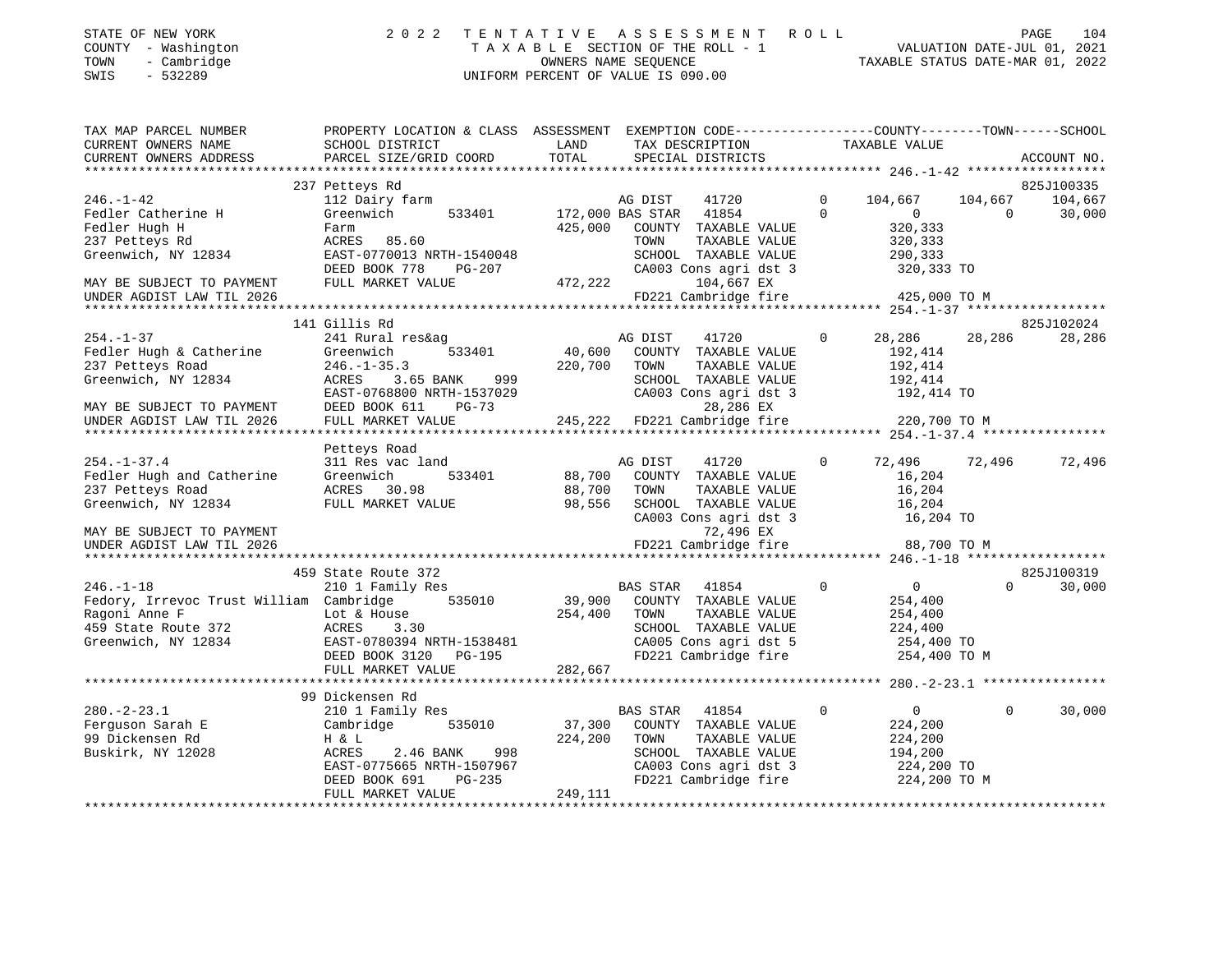| STATE OF NEW YORK   | 2022 TENTATIVE ASSESSMENT ROLL     | 105<br>PAGE                      |
|---------------------|------------------------------------|----------------------------------|
| COUNTY - Washington | TAXABLE SECTION OF THE ROLL - 1    | VALUATION DATE-JUL 01, 2021      |
| - Cambridge<br>TOWN | OWNERS NAME SEOUENCE               | TAXABLE STATUS DATE-MAR 01, 2022 |
| - 532289<br>SWIS    | UNIFORM PERCENT OF VALUE IS 090.00 |                                  |
|                     |                                    |                                  |

| TAX MAP PARCEL NUMBER      | PROPERTY LOCATION & CLASS ASSESSMENT EXEMPTION CODE---------------COUNTY-------TOWN-----SCHOOL |                       |             |                                               |          |                  |                |             |
|----------------------------|------------------------------------------------------------------------------------------------|-----------------------|-------------|-----------------------------------------------|----------|------------------|----------------|-------------|
| CURRENT OWNERS NAME        | SCHOOL DISTRICT                                                                                | LAND                  |             | TAX DESCRIPTION                               |          | TAXABLE VALUE    |                |             |
| CURRENT OWNERS ADDRESS     | PARCEL SIZE/GRID COORD                                                                         | TOTAL                 |             | SPECIAL DISTRICTS                             |          |                  |                | ACCOUNT NO. |
|                            |                                                                                                |                       |             |                                               |          |                  |                |             |
|                            | 19 Horton Ln                                                                                   |                       |             |                                               |          |                  |                | 825J100422  |
| $261 - 2 - 9$              | 210 1 Family Res                                                                               |                       | AGED-ALL    | 41800                                         | $\Omega$ | 74,800           | 74,800         | 74,800      |
| Ferst D. Leslie            | Cambridge 535010                                                                               | 43,400 ENH STAR 41834 |             |                                               | $\Omega$ | $\overline{0}$   | $\overline{0}$ | 74,800      |
| 19 Horton Ln               | H & L                                                                                          |                       |             | 149,600 COUNTY TAXABLE VALUE                  |          | 74,800           |                |             |
| Cambridge, NY 12816        | $261. - 1 - 9$                                                                                 |                       | TOWN        | TAXABLE VALUE                                 |          | 74,800           |                |             |
|                            | ACRES 9.60                                                                                     |                       |             | SCHOOL TAXABLE VALUE                          |          | $\sim$ 0         |                |             |
|                            | EAST-0765212 NRTH-1523103                                                                      |                       |             | CA003 Cons agri dst 3                         |          | 149,600 TO       |                |             |
|                            | DEED BOOK 3173 PG-163                                                                          |                       |             | FD221 Cambridge fire                          |          | 149,600 TO M     |                |             |
|                            |                                                                                                | 166,222               |             |                                               |          |                  |                |             |
|                            | FULL MARKET VALUE                                                                              |                       |             |                                               |          |                  |                |             |
|                            |                                                                                                |                       |             |                                               |          |                  |                |             |
|                            | Turnpike Rd                                                                                    |                       |             |                                               |          |                  |                | 825J100889  |
| $272. - 2 - 15.2$          | 314 Rural vac<10                                                                               |                       |             | COUNTY TAXABLE VALUE                          |          | 18,000           |                |             |
| Fichtelberg Dawn M         | 535010<br>Cambridge                                                                            | 18,000                | TOWN        | TAXABLE VALUE                                 |          | 18,000           |                |             |
| 25 Knight Ln               | V Land                                                                                         | 18,000                |             | SCHOOL TAXABLE VALUE                          |          | 18,000           |                |             |
| Kings Park, NY 11754       | 3.00<br>ACRES                                                                                  |                       |             | FD221 Cambridge fire                          |          | 18,000 TO M      |                |             |
|                            | EAST-0788688 NRTH-1514905                                                                      |                       |             |                                               |          |                  |                |             |
|                            | DEED BOOK 483 PG-140                                                                           |                       |             |                                               |          |                  |                |             |
|                            | FULL MARKET VALUE                                                                              | 20,000                |             |                                               |          |                  |                |             |
|                            |                                                                                                |                       |             |                                               |          |                  |                |             |
|                            | 679 Turnpike Rd                                                                                |                       |             |                                               |          |                  |                | 825J100577  |
| $272. - 2 - 9$             | 210 1 Family Res                                                                               |                       |             | COUNTY TAXABLE VALUE                          |          | 159,700          |                |             |
| Fiel Heather               | Cambridge 535010                                                                               |                       | 25,500 TOWN | TAXABLE VALUE                                 |          | 159,700          |                |             |
| Fiel Sirell                | House & Lot                                                                                    |                       |             | 159,700 SCHOOL TAXABLE VALUE                  |          | 159,700          |                |             |
| 679 Turnpike Rd<br>Fogli – | FRNT 179.00 DPTH 190.00                                                                        |                       |             | FD221 Cambridge fire                          |          | 159,700 TO M     |                |             |
| Eagle Bridge, NY 12057     | BANK<br>999                                                                                    |                       |             |                                               |          |                  |                |             |
|                            | EAST-0789641 NRTH-1517665                                                                      |                       |             |                                               |          |                  |                |             |
|                            | DEED BOOK 3804 PG-1                                                                            |                       |             |                                               |          |                  |                |             |
|                            | FULL MARKET VALUE                                                                              | 177,444               |             |                                               |          |                  |                |             |
|                            |                                                                                                |                       |             |                                               |          |                  |                |             |
|                            |                                                                                                |                       |             |                                               |          |                  |                |             |
|                            | Dickensen Rd                                                                                   |                       |             |                                               |          |                  |                | 825J100323  |
| $280. - 1 - 10$            | 314 Rural vac<10                                                                               |                       |             | COUNTY TAXABLE VALUE                          |          | 19,000           |                |             |
| Fillmore Roger V           | 535010<br>Cambridge                                                                            | 19,000                | TOWN        | TAXABLE VALUE                                 |          | 19,000<br>19,000 |                |             |
| Fillmore Erika             | Vacant Lot                                                                                     | 19,000                |             | SCHOOL TAXABLE VALUE                          |          |                  |                |             |
| PO Box 145                 | Lot 1A                                                                                         |                       |             | CA003 Cons agri dst 3<br>FD221 Cambridge fire |          | 19,000 TO        |                |             |
| Woodhull, NY 14898         | 3.09<br>ACRES                                                                                  |                       |             |                                               |          | 19,000 TO M      |                |             |
|                            | EAST-0771810 NRTH-1509854                                                                      |                       |             |                                               |          |                  |                |             |
|                            | DEED BOOK 664<br>$PG-83$                                                                       |                       |             |                                               |          |                  |                |             |
|                            | FULL MARKET VALUE                                                                              | 21,111                |             |                                               |          |                  |                |             |
|                            |                                                                                                |                       |             |                                               |          |                  |                |             |
|                            | 854 County Route 74                                                                            |                       |             |                                               |          |                  |                | 825J100365  |
| $270. - 1 - 33$            | 322 Rural vac>10                                                                               |                       |             | COUNTY TAXABLE VALUE                          |          | 32,000           |                |             |
| Fisher Christopher         | Cambridge                                                                                      | 535010 32,000         | TOWN        | TAXABLE VALUE                                 |          | 32,000           |                |             |
| Fisher Jennifer            | Vac Land                                                                                       | 32,000                |             | SCHOOL TAXABLE VALUE                          |          | 32,000           |                |             |
| 264 County Route 71        | MLS listing<br>ACRES 32.80                                                                     |                       |             | CA003 Cons agri dst 3                         |          | 32,000 TO        |                |             |
| Stillwater, NY 12170       |                                                                                                |                       |             | FD221 Cambridge fire                          |          | 32,000 TO M      |                |             |
|                            | EAST-0765125 NRTH-1518459                                                                      |                       |             |                                               |          |                  |                |             |
|                            | DEED BOOK 3278 PG-5                                                                            |                       |             |                                               |          |                  |                |             |
|                            | FULL MARKET VALUE                                                                              | 35,556                |             |                                               |          |                  |                |             |
|                            |                                                                                                |                       |             |                                               |          |                  |                |             |
|                            |                                                                                                |                       |             |                                               |          |                  |                |             |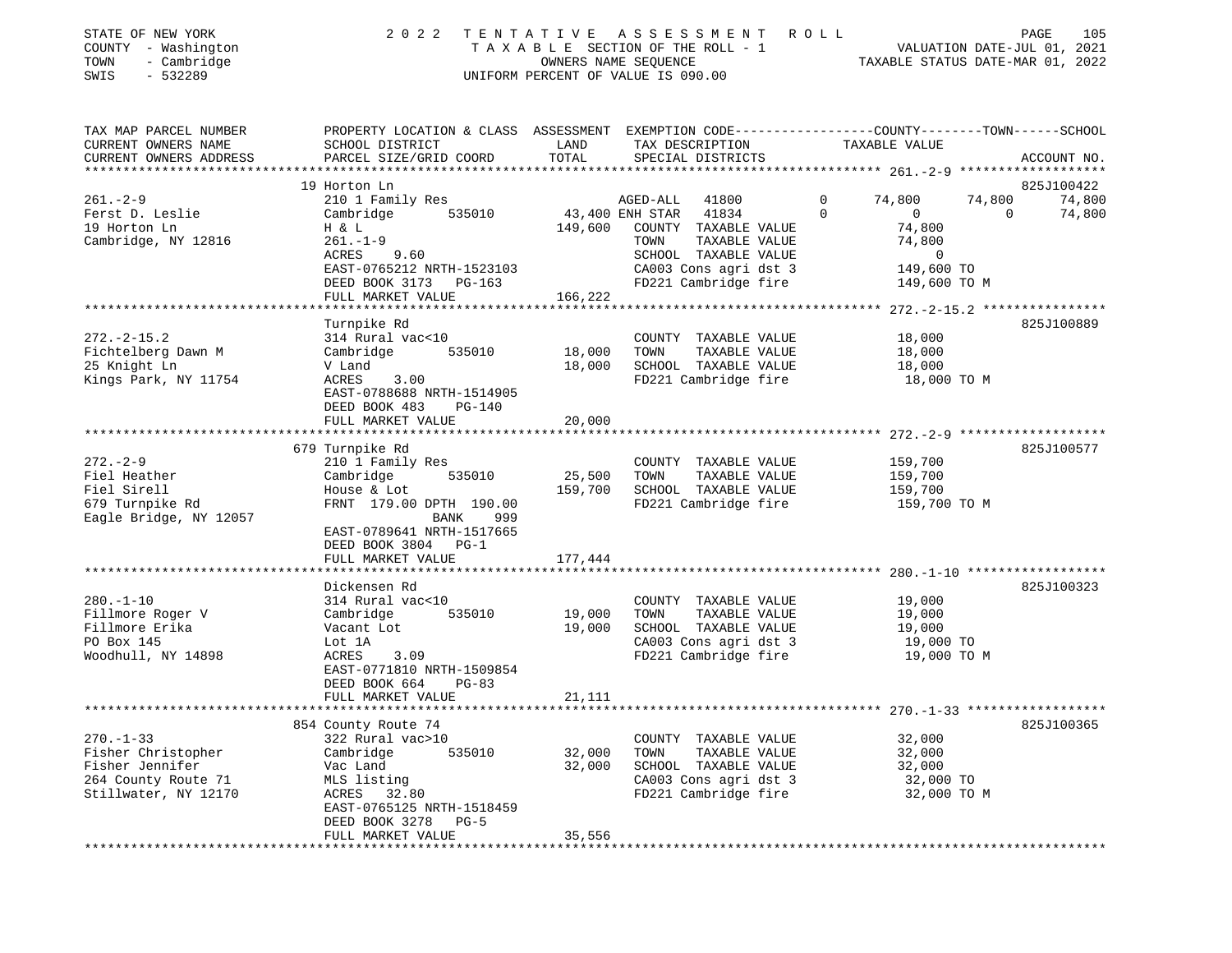| STATE OF NEW YORK<br>COUNTY - Washington<br>- Cambridge<br>TOWN<br>SWIS<br>$-532289$ | 2022                                                                                                                |         | TENTATIVE ASSESSMENT ROLL<br>TAXABLE SECTION OF THE ROLL - 1<br>TAXABLE SECTION OF THE ROLL - 1<br>OWNERS NAME SEQUENCE TAXABLE STATUS DATE-MAR 01, 2022<br>UNIFORM PERCENT OF VALUE IS 090.00 |                     |                           |                       | PAGE<br>106 |
|--------------------------------------------------------------------------------------|---------------------------------------------------------------------------------------------------------------------|---------|------------------------------------------------------------------------------------------------------------------------------------------------------------------------------------------------|---------------------|---------------------------|-----------------------|-------------|
| TAX MAP PARCEL NUMBER<br>CURRENT OWNERS NAME                                         | PROPERTY LOCATION & CLASS ASSESSMENT EXEMPTION CODE-----------------COUNTY-------TOWN-----SCHOOL<br>SCHOOL DISTRICT | LAND    | TAX DESCRIPTION TAXABLE VALUE                                                                                                                                                                  |                     |                           |                       |             |
| CURRENT OWNERS ADDRESS                                                               | PARCEL SIZE/GRID COORD                                                                                              | TOTAL   | SPECIAL DISTRICTS                                                                                                                                                                              |                     |                           |                       | ACCOUNT NO. |
|                                                                                      | 480 Cobble Rd                                                                                                       |         |                                                                                                                                                                                                |                     |                           |                       |             |
| $262 - 2 - 7.4$                                                                      | 242 Rurl res&rec                                                                                                    |         | BAS STAR 41854                                                                                                                                                                                 | $\overline{0}$      | $\overline{0}$            | $\overline{0}$        | 30,000      |
| Flint Edmund D                                                                       | 535010<br>Cambridge                                                                                                 |         | 71,000 COUNTY TAXABLE VALUE                                                                                                                                                                    |                     | 244,500                   |                       |             |
| Flint Natasha Kim                                                                    | Lot 1                                                                                                               | 244,500 | TOWN<br>TAXABLE VALUE                                                                                                                                                                          |                     | 244,500                   |                       |             |
| 480 Cobble Rd                                                                        | 810' Frt Ft                                                                                                         |         | SCHOOL TAXABLE VALUE                                                                                                                                                                           |                     | 214,500                   |                       |             |
| Cambridge, NY 12816                                                                  | ACRES 17.00 BANK 999<br>EAST-0777683 NRTH-1528398<br>DEED BOOK 3652 PG-288                                          |         | FD221 Cambridge fire                                                                                                                                                                           |                     | 244,500 TO M              |                       |             |
|                                                                                      | FULL MARKET VALUE                                                                                                   | 271,667 |                                                                                                                                                                                                |                     |                           |                       |             |
|                                                                                      |                                                                                                                     |         |                                                                                                                                                                                                |                     |                           |                       |             |
|                                                                                      | 42 Frog Way                                                                                                         |         |                                                                                                                                                                                                |                     |                           |                       | 825J100686  |
| $271. - 2 - 11$<br>Flynn Andrew                                                      | 242 Rurl res&rec<br>535010                                                                                          | 90,000  | COUNTY TAXABLE VALUE<br>TAXABLE VALUE<br>TOWN                                                                                                                                                  |                     | 319,000<br>319,000        |                       |             |
| 42 Frog Way                                                                          | Cambridge<br>House & Land                                                                                           |         | SCHOOL TAXABLE VALUE                                                                                                                                                                           |                     | 319,000                   |                       |             |
| Cambridge, NY 12816                                                                  |                                                                                                                     |         | CA003 Cons agri dst 3                                                                                                                                                                          |                     | 319,000 TO                |                       |             |
|                                                                                      | DEED BOOK 3537 PG-273                                                                                               |         | FD221 Cambridge fire 319,000 TO M                                                                                                                                                              |                     |                           |                       |             |
|                                                                                      | FULL MARKET VALUE                                                                                                   | 354,444 |                                                                                                                                                                                                |                     |                           |                       |             |
|                                                                                      |                                                                                                                     |         |                                                                                                                                                                                                |                     |                           |                       |             |
|                                                                                      | 132 Stevenson Rd                                                                                                    |         |                                                                                                                                                                                                |                     |                           |                       | 825J100598  |
| $254. - 1 - 5.1$                                                                     | 241 Rural res&ag                                                                                                    |         | 41720<br>AG DIST<br>535010 149,000 BAS STAR 41854                                                                                                                                              | $\circ$<br>$\Omega$ | 68,020                    | 68,020<br>$\mathbf 0$ | 68,020      |
| Ford Douglas                                                                         | Cambridge<br>2898/76                                                                                                |         | 385,900 COUNTY TAXABLE VALUE                                                                                                                                                                   |                     | $\overline{0}$<br>317,880 |                       | 30,000      |
| Ford Douglas<br>Ford Wendy<br>132 Stevenson Rd                                       | ACRES 78.00                                                                                                         |         | TAXABLE VALUE<br>TOWN                                                                                                                                                                          |                     | 317,880                   |                       |             |
| Greenwich, NY 12834                                                                  | EAST-0775868 NRTH-1534523                                                                                           |         | SCHOOL TAXABLE VALUE                                                                                                                                                                           |                     | 287,880                   |                       |             |
|                                                                                      | DEED BOOK 3022 PG-135                                                                                               |         | CA003 Cons agri dst 3                                                                                                                                                                          |                     | 317,880 TO                |                       |             |
| MAY BE SUBJECT TO PAYMENT                                                            | FULL MARKET VALUE                                                                                                   | 428,778 | 68,020 EX                                                                                                                                                                                      |                     |                           |                       |             |
| UNDER AGDIST LAW TIL 2026                                                            |                                                                                                                     |         | FD221 Cambridge fire                                                                                                                                                                           |                     | 385,900 TO M              |                       |             |
|                                                                                      |                                                                                                                     |         |                                                                                                                                                                                                |                     |                           |                       |             |
|                                                                                      | State Route 372                                                                                                     |         |                                                                                                                                                                                                |                     |                           |                       | 825J100542  |
| $255. - 1 - 4$                                                                       | 105 Vac farmland                                                                                                    |         | 41720<br>AG DIST                                                                                                                                                                               | $\mathbf{0}$        | 70,733                    | 70,733                | 70,733      |
| Ford Ronald                                                                          | 535010<br>Cambridge                                                                                                 | 96,900  | COUNTY TAXABLE VALUE                                                                                                                                                                           |                     | 36,167                    |                       |             |
| Ford Kerysa                                                                          | Land & Barn<br>ACRES 41.50                                                                                          | 106,900 | TOWN<br>TAXABLE VALUE                                                                                                                                                                          |                     | 36,167                    |                       |             |
| 77 Edie Rd<br>Greenwich, NY 12834                                                    | EAST-0783349 NRTH-1536584                                                                                           |         | SCHOOL TAXABLE VALUE<br>CA005 Cons agri dst 5                                                                                                                                                  |                     | 36,167<br>36,167 TO       |                       |             |
|                                                                                      | DEED BOOK 3201 PG-105                                                                                               |         | 70,733 EX                                                                                                                                                                                      |                     |                           |                       |             |
| MAY BE SUBJECT TO PAYMENT<br>UNDER AGDIST LAW TIL 2026                               | FULL MARKET VALUE                                                                                                   |         | 118,778 FD221 Cambridge fire                                                                                                                                                                   |                     | 106,900 ТО М              |                       |             |
|                                                                                      |                                                                                                                     |         |                                                                                                                                                                                                |                     |                           |                       |             |
|                                                                                      | 77 Edie Rd                                                                                                          |         |                                                                                                                                                                                                |                     |                           |                       | 825J100914  |
| $246. - 1 - 23.1$                                                                    | 210 1 Family Res                                                                                                    |         | <b>BAS STAR</b><br>41854                                                                                                                                                                       | $\mathbf 0$         | $\mathsf{O}$              | $\Omega$              | 30,000      |
| Ford Ronald R                                                                        | Cambridge<br>535010                                                                                                 | 27,900  | COUNTY TAXABLE VALUE                                                                                                                                                                           |                     | 158,600                   |                       |             |
| Ford Kerysa A                                                                        | Res                                                                                                                 | 158,600 | TAXABLE VALUE<br>TOWN                                                                                                                                                                          |                     | 158,600                   |                       |             |
| 77 Edie Rd                                                                           | 496/223                                                                                                             |         | SCHOOL TAXABLE VALUE                                                                                                                                                                           |                     | 128,600                   |                       |             |
| Greenwich, NY 12834                                                                  | ACRES<br>0.69                                                                                                       |         | CA003 Cons agri dst 3                                                                                                                                                                          |                     | 158,600 TO                |                       |             |
|                                                                                      | EAST-0776010 NRTH-1538150<br>DEED BOOK 3201<br>PG-101<br>FULL MARKET VALUE                                          | 176,222 | FD221 Cambridge fire                                                                                                                                                                           |                     | 158,600 TO M              |                       |             |
|                                                                                      |                                                                                                                     |         |                                                                                                                                                                                                |                     |                           |                       |             |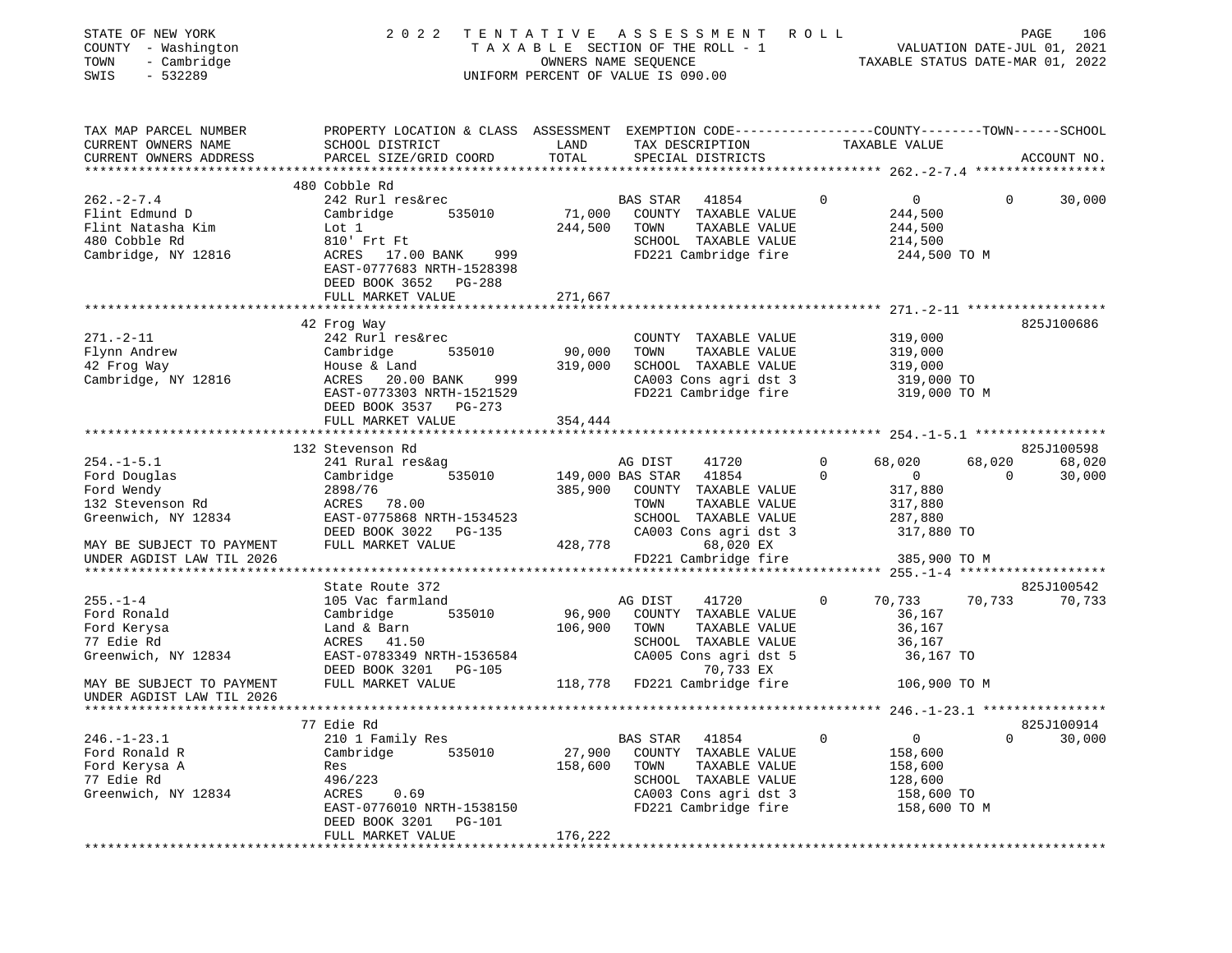| STATE OF NEW YORK<br>COUNTY - Washington<br>- Cambridge<br>TOWN<br>SWIS<br>$-532289$ |                                                                                                                 |         | 2022 TENTATIVE ASSESSMENT ROLL<br>T A X A B L E SECTION OF THE ROLL - 1<br>OWNERS NAME SEQUENCE THE ROLL - 1<br>OWNERS NAME SEQUENCE TAXABLE STATUS DATE-JUL 01, 2022<br>TAXABLE STATUS DATE-MAR 01, 2022<br>UNIFORM PERCENT OF VALUE IS 090.00 |          |                  | 107<br>PAGE |
|--------------------------------------------------------------------------------------|-----------------------------------------------------------------------------------------------------------------|---------|-------------------------------------------------------------------------------------------------------------------------------------------------------------------------------------------------------------------------------------------------|----------|------------------|-------------|
| TAX MAP PARCEL NUMBER                                                                | PROPERTY LOCATION & CLASS ASSESSMENT EXEMPTION CODE---------------COUNTY-------TOWN-----SCHOOL                  |         |                                                                                                                                                                                                                                                 |          |                  |             |
| CURRENT OWNERS NAME                                                                  | SCHOOL DISTRICT                                                                                                 | LAND    | TAX DESCRIPTION TAXABLE VALUE SPECIAL DISTRICTS                                                                                                                                                                                                 |          |                  |             |
| CURRENT OWNERS ADDRESS                                                               | PARCEL SIZE/GRID COORD                                                                                          | TOTAL   |                                                                                                                                                                                                                                                 |          |                  | ACCOUNT NO. |
|                                                                                      | 131 Edie Rd                                                                                                     |         |                                                                                                                                                                                                                                                 |          |                  |             |
| $246. - 1 - 23.4$                                                                    | 312 Vac w/imprv                                                                                                 |         | AG DIST<br>41720                                                                                                                                                                                                                                | $\Omega$ | 66,008<br>66,008 | 66,008      |
| Ford Ronald R                                                                        | 535010<br>Cambridge                                                                                             |         |                                                                                                                                                                                                                                                 |          | 26,792           |             |
| Ford Kerysa A                                                                        |                                                                                                                 |         | 88,800 COUNTY TAXABLE VALUE<br>92,800 TOWN TAXABLE VALUE                                                                                                                                                                                        |          | 26,792           |             |
| 77 Edie Rd                                                                           | lot 3<br>ACRES 49.00                                                                                            |         | SCHOOL TAXABLE VALUE                                                                                                                                                                                                                            |          | 26,792           |             |
| Greenwich, NY 12834                                                                  | EAST-0776822 NRTH-1537596<br>DEED BOOK 3201 PG-96                                                               |         | CA003 Cons agri dst 3                                                                                                                                                                                                                           |          | 26,792 TO        |             |
|                                                                                      |                                                                                                                 |         | 66,008 EX                                                                                                                                                                                                                                       |          |                  |             |
| MAY BE SUBJECT TO PAYMENT                                                            | FULL MARKET VALUE                                                                                               |         | 103,111 FD221 Cambridge fire                                                                                                                                                                                                                    |          | 92,800 TO M      |             |
| UNDER AGDIST LAW TIL 2026                                                            |                                                                                                                 |         |                                                                                                                                                                                                                                                 |          |                  |             |
|                                                                                      |                                                                                                                 |         |                                                                                                                                                                                                                                                 |          |                  |             |
|                                                                                      | Edie Rd                                                                                                         |         |                                                                                                                                                                                                                                                 |          |                  |             |
| $246. - 1 - 23.5$                                                                    | 312 Vac w/imprv                                                                                                 |         | COUNTY TAXABLE VALUE                                                                                                                                                                                                                            |          | 10,000           |             |
| Ford Ronald R                                                                        | 312 Vac w/imprv<br>Cambridge 535010 8,000<br>Filed Survey 13290 Lot 3b 10,000<br>FRNT 125.00 DPTH<br>ACRES 0.41 |         | TOWN<br>TAXABLE VALUE                                                                                                                                                                                                                           |          | 10,000           |             |
| Ford Kerysa A                                                                        |                                                                                                                 |         | SCHOOL TAXABLE VALUE                                                                                                                                                                                                                            |          | 10,000           |             |
| 77 Edie Rd                                                                           |                                                                                                                 |         | CA003 Cons agri dst 3                                                                                                                                                                                                                           |          | 10,000 TO        |             |
| Greenwich, NY 12834                                                                  | DEED BOOK 20200 PG-3328                                                                                         |         | FD221 Cambridge fire                                                                                                                                                                                                                            |          | 10,000 TO M      |             |
|                                                                                      | FULL MARKET VALUE                                                                                               | 11,111  |                                                                                                                                                                                                                                                 |          |                  |             |
|                                                                                      |                                                                                                                 |         |                                                                                                                                                                                                                                                 |          |                  |             |
|                                                                                      | 91 Edie Rd                                                                                                      |         |                                                                                                                                                                                                                                                 |          |                  |             |
| $246. - 1 - 23.6$                                                                    | 311 Res vac land                                                                                                |         | COUNTY TAXABLE VALUE                                                                                                                                                                                                                            |          | 31,100           |             |
| Ford Ronald R                                                                        |                                                                                                                 |         | TOWN<br>TAXABLE VALUE                                                                                                                                                                                                                           |          | 31,100           |             |
| Ford Kerysa A                                                                        | e 12112<br>535010 31,100<br>ey 13290 Lot 4 31,100                                                               |         | SCHOOL TAXABLE VALUE                                                                                                                                                                                                                            |          | 31,100           |             |
| 77 Edie Rd                                                                           |                                                                                                                 |         |                                                                                                                                                                                                                                                 |          |                  |             |
| Greenwich, NY 12834                                                                  | Cambridge 535010<br>Filed Survey 13290 Lot 4<br>FRNT 375.00 DPTH<br>ACRES 1.26                                  |         | CA003 Cons agri dst 3 31,100 TO<br>FD221 Cambridge fire 31,100 TO M                                                                                                                                                                             |          |                  |             |
|                                                                                      | DEED BOOK 20200 PG-3329                                                                                         |         |                                                                                                                                                                                                                                                 |          |                  |             |
|                                                                                      | FULL MARKET VALUE                                                                                               | 34,556  |                                                                                                                                                                                                                                                 |          |                  |             |
|                                                                                      |                                                                                                                 |         |                                                                                                                                                                                                                                                 |          |                  |             |
| $261. - 2 - 28$                                                                      | 327 Brownell Rd<br>210 1 Family Res                                                                             |         |                                                                                                                                                                                                                                                 |          | 128,900          | 825J100249  |
| Franklin Joshua J                                                                    | Cambridge 535010                                                                                                | 26,700  | COUNTY TAXABLE VALUE<br>TOWN<br>TAXABLE VALUE                                                                                                                                                                                                   |          | 128,900          |             |
| Franklin Bree                                                                        | H & L                                                                                                           | 128,900 | SCHOOL TAXABLE VALUE                                                                                                                                                                                                                            |          | 128,900          |             |
| 327 Brownell Rd                                                                      | $261. - 1 - 28$                                                                                                 |         | CA003 Cons agri dst 3                                                                                                                                                                                                                           |          | 128,900 TO       |             |
| Cambridge, NY 12816                                                                  | FRNT 95.00 DPTH 260.00                                                                                          |         | FD221 Cambridge fire                                                                                                                                                                                                                            |          | 128,900 TO M     |             |
|                                                                                      | EAST-0763229 NRTH-1523608                                                                                       |         |                                                                                                                                                                                                                                                 |          |                  |             |
|                                                                                      | DEED BOOK 3952 PG-12                                                                                            |         |                                                                                                                                                                                                                                                 |          |                  |             |
|                                                                                      | FULL MARKET VALUE                                                                                               | 143,222 |                                                                                                                                                                                                                                                 |          |                  |             |
|                                                                                      | **********************                                                                                          |         |                                                                                                                                                                                                                                                 |          |                  |             |
|                                                                                      | 12 Woodward Ln                                                                                                  |         |                                                                                                                                                                                                                                                 |          |                  | 825J100712  |
| $271. - 2 - 21$                                                                      | 242 Rurl res&rec                                                                                                |         | COUNTY TAXABLE VALUE                                                                                                                                                                                                                            |          | 366,000          |             |
| Franklin Shane M                                                                     | Cambridge 535010                                                                                                | 154,900 | TOWN<br>TAXABLE VALUE                                                                                                                                                                                                                           |          | 366,000          |             |
| Franklin Ann S                                                                       | House & Lot<br>3578/305                                                                                         | 366,000 | SCHOOL TAXABLE VALUE                                                                                                                                                                                                                            |          | 366,000          |             |
| 12 Woodward Ln                                                                       | 3578/305                                                                                                        |         | CA003 Cons agri dst 3                                                                                                                                                                                                                           |          | 366,000 TO       |             |
| Cambridge, NY 12816                                                                  | ACRES 72.30                                                                                                     |         | FD221 Cambridge fire 366,000 TO M                                                                                                                                                                                                               |          |                  |             |
|                                                                                      | EAST-0776120 NRTH-1516865                                                                                       |         |                                                                                                                                                                                                                                                 |          |                  |             |
|                                                                                      | DEED BOOK 3623<br>PG-264<br>FULL MARKET VALUE                                                                   | 406,667 |                                                                                                                                                                                                                                                 |          |                  |             |
|                                                                                      |                                                                                                                 |         |                                                                                                                                                                                                                                                 |          |                  |             |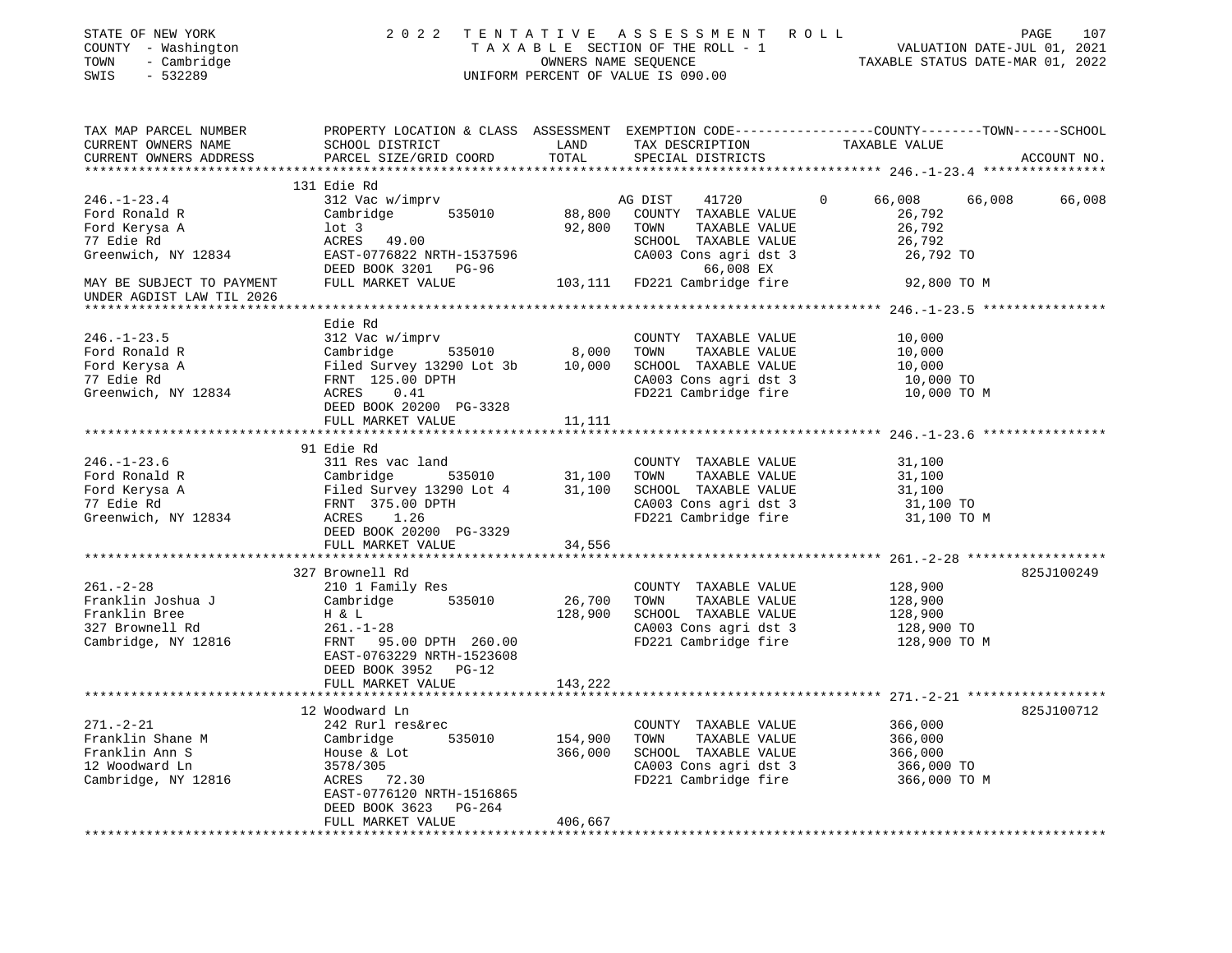| 2 0 2 2                                                                                                                                                       |                                                                         |                                                                                                |                                                                                                                                                                                                               |                                                                                                                                                                                                                                                                                                 | PAGE<br>108                                                                                                                                                            |
|---------------------------------------------------------------------------------------------------------------------------------------------------------------|-------------------------------------------------------------------------|------------------------------------------------------------------------------------------------|---------------------------------------------------------------------------------------------------------------------------------------------------------------------------------------------------------------|-------------------------------------------------------------------------------------------------------------------------------------------------------------------------------------------------------------------------------------------------------------------------------------------------|------------------------------------------------------------------------------------------------------------------------------------------------------------------------|
| SCHOOL DISTRICT<br>PARCEL SIZE/GRID COORD                                                                                                                     | LAND<br>TOTAL                                                           | SPECIAL DISTRICTS                                                                              |                                                                                                                                                                                                               |                                                                                                                                                                                                                                                                                                 | ACCOUNT NO.                                                                                                                                                            |
| 183 Center Cambridge Rd<br>242 Rurl res&rec<br>Cambridge<br>House & Land<br>ACRES 39.64<br>EAST-0760119 N<br>DEED BOOK 911<br>PG-322<br>FULL MARKET VALUE     | 448,700<br>498,556                                                      | 41854<br>COUNTY TAXABLE VALUE<br>TOWN<br>TAXABLE VALUE                                         | $\circ$                                                                                                                                                                                                       | $\overline{0}$<br>448,700<br>448,700<br>418,700<br>448,700 TO<br>448,700 TO M                                                                                                                                                                                                                   | 30,000<br>$\mathbf{0}$                                                                                                                                                 |
|                                                                                                                                                               |                                                                         |                                                                                                |                                                                                                                                                                                                               |                                                                                                                                                                                                                                                                                                 |                                                                                                                                                                        |
| 210 1 Family Res<br>535010<br>Cambridge<br>Vac land<br>399/195<br>23.79<br>ACRES<br>EAST-0778964 NRTH-1540908<br>DEED BOOK 879<br>PG-149<br>FULL MARKET VALUE | 71,700<br>187,000<br>207,778                                            | COUNTY TAXABLE VALUE<br>TOWN<br>TAXABLE VALUE<br>SCHOOL TAXABLE VALUE                          |                                                                                                                                                                                                               | 187,000<br>187,000<br>187,000<br>187,000 TO<br>187,000 TO M                                                                                                                                                                                                                                     |                                                                                                                                                                        |
|                                                                                                                                                               |                                                                         |                                                                                                |                                                                                                                                                                                                               |                                                                                                                                                                                                                                                                                                 |                                                                                                                                                                        |
| 233 Center Cambridge Rd<br>242 Rurl res&rec<br>535010<br>Cambridge<br>House & Land<br>838/276<br>ACRES 10.25<br>DEED BOOK 3989<br>PG-323                      |                                                                         | 41854<br>COUNTY TAXABLE VALUE<br>TOWN<br>TAXABLE VALUE                                         | 0                                                                                                                                                                                                             | $0 \qquad \qquad$<br>247,500<br>247,500<br>217,500<br>247,500 TO<br>247,500 TO M                                                                                                                                                                                                                | $\Omega$<br>30,000                                                                                                                                                     |
|                                                                                                                                                               |                                                                         |                                                                                                |                                                                                                                                                                                                               |                                                                                                                                                                                                                                                                                                 |                                                                                                                                                                        |
|                                                                                                                                                               |                                                                         |                                                                                                |                                                                                                                                                                                                               |                                                                                                                                                                                                                                                                                                 | 825J100360                                                                                                                                                             |
| 241 Rural res&ag<br>535010<br>Cambridge<br>Ag Commit 706/137<br>ACRES 78.62<br>DEED BOOK 2202 PG-36<br>FULL MARKET VALUE                                      | 150,300<br>435,000                                                      | 41720<br>TOWN<br>TAXABLE VALUE<br>CA003 Cons agri dst 3<br>94,464 EX                           | 0                                                                                                                                                                                                             | 94,464<br>340,536<br>340,536<br>340,536<br>340,536 TO<br>435,000 TO M                                                                                                                                                                                                                           | 94,464                                                                                                                                                                 |
|                                                                                                                                                               |                                                                         |                                                                                                |                                                                                                                                                                                                               |                                                                                                                                                                                                                                                                                                 |                                                                                                                                                                        |
|                                                                                                                                                               |                                                                         |                                                                                                |                                                                                                                                                                                                               |                                                                                                                                                                                                                                                                                                 |                                                                                                                                                                        |
| 314 Rural vac<10<br>Cambridge<br>535010<br>$1$ ot $4$<br>ACRES<br>4.06<br>EAST-0773308 NRTH-1525710<br>DEED BOOK 2637<br>PG-59<br>FULL MARKET VALUE           | 25,300<br>25,300<br>28,111                                              | COUNTY TAXABLE VALUE<br>TOWN<br>TAXABLE VALUE<br>SCHOOL TAXABLE VALUE<br>FD221 Cambridge fire  | 0                                                                                                                                                                                                             | 24,139<br>1,161<br>1,161<br>1,161<br>25,300 TO M                                                                                                                                                                                                                                                | 24,139                                                                                                                                                                 |
|                                                                                                                                                               | 583 State Route 372<br>FULL MARKET VALUE<br>60 English Rd<br>English Rd | EAST-0760119 NRTH-1513701<br>EAST-0761010 NRTH-1513993<br>275,000<br>EAST-0774617 NRTH-1524927 | UNIFORM PERCENT OF VALUE IS 090.00<br>$\begin{array}{ccc} 2 & 3 \\ 535010 & 101,600 \end{array}$<br>BAS STAR<br>BAS STAR<br>60, 500<br>247,500<br>AG DIST<br>483,333 FD221 Cambridge fire<br>AGRI-D IND 41730 | TENTATIVE ASSESSMENT ROLL<br>TAX DESCRIPTION<br>SCHOOL TAXABLE VALUE<br>CA003 Cons agri dst 3<br>FD221 Cambridge fire<br>CA005 Cons agri dst 5<br>FD221 Cambridge fire<br>SCHOOL TAXABLE VALUE<br>CA003 Cons agri dst 3<br>FD221 Cambridge fire<br>COUNTY TAXABLE VALUE<br>SCHOOL TAXABLE VALUE | TAXABLE STATUS DATE-MAR 01, 2022<br>PROPERTY LOCATION & CLASS ASSESSMENT EXEMPTION CODE--------------COUNTY-------TOWN-----SCHOOL<br>TAXABLE VALUE<br>94,464<br>24,139 |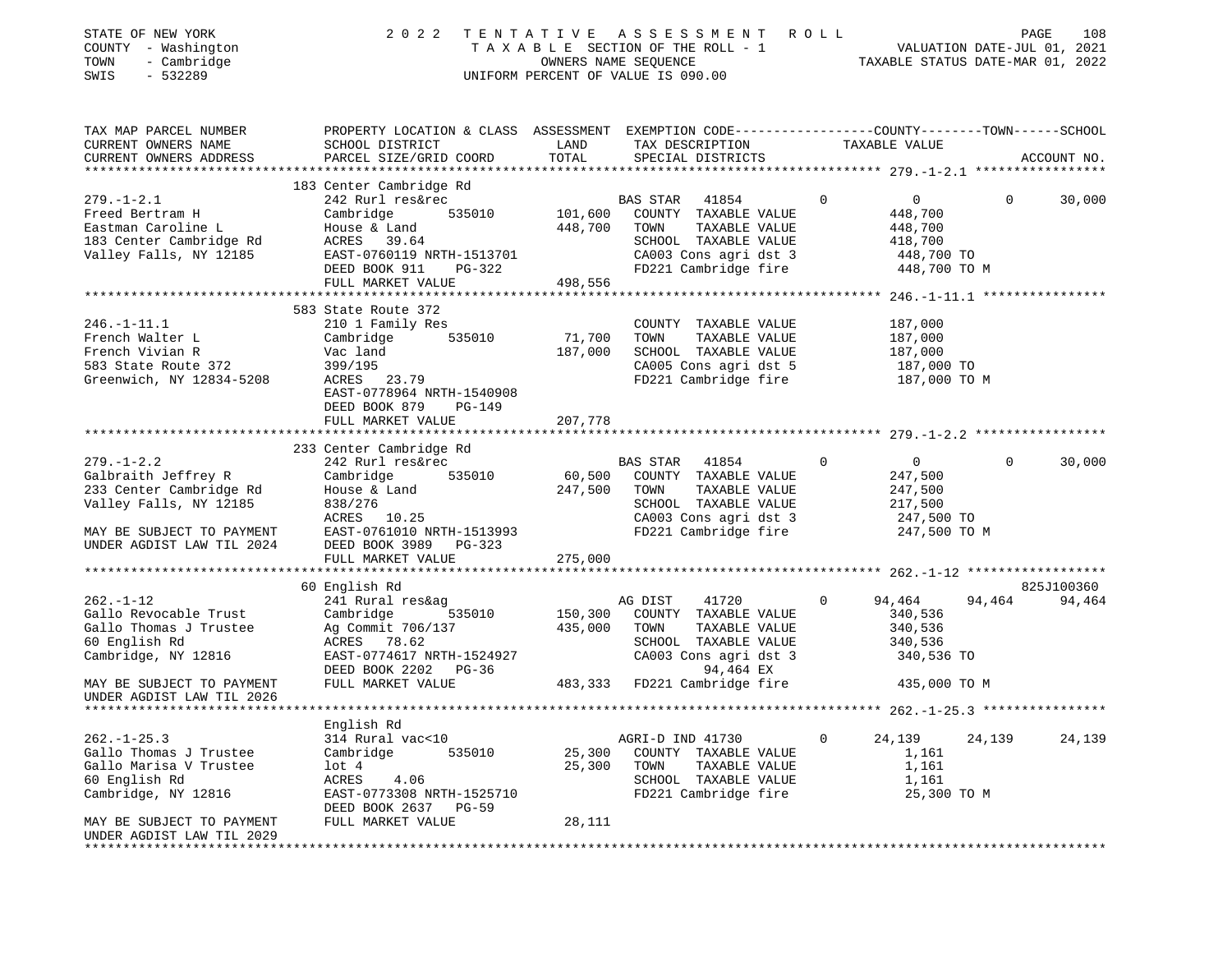| STATE OF NEW YORK<br>COUNTY - Washington<br>- Cambridge<br>TOWN<br>SWIS<br>$-532289$                              | 2022                                                                                                                                                                           |                   | TENTATIVE ASSESSMENT<br>TAXABLE SECTION OF THE ROLL - 1<br>OWNERS NAME SEQUENCE<br>UNIFORM PERCENT OF VALUE IS 090.00                                                                                 | R O L L                            | PAGE 109<br>VALUATION DATE-JUL 01, 2021<br>TAXABLE STATIIS DATE 1155                                     |                                          |                  |
|-------------------------------------------------------------------------------------------------------------------|--------------------------------------------------------------------------------------------------------------------------------------------------------------------------------|-------------------|-------------------------------------------------------------------------------------------------------------------------------------------------------------------------------------------------------|------------------------------------|----------------------------------------------------------------------------------------------------------|------------------------------------------|------------------|
| TAX MAP PARCEL NUMBER<br>CURRENT OWNERS NAME                                                                      | PROPERTY LOCATION & CLASS ASSESSMENT EXEMPTION CODE---------------COUNTY-------TOWN------SCHOOL<br>SCHOOL DISTRICT                                                             | LAND              | TAX DESCRIPTION                                                                                                                                                                                       |                                    | TAXABLE VALUE                                                                                            |                                          |                  |
| CURRENT OWNERS ADDRESS                                                                                            | PARCEL SIZE/GRID COORD                                                                                                                                                         | TOTAL             | SPECIAL DISTRICTS                                                                                                                                                                                     |                                    |                                                                                                          |                                          | ACCOUNT NO.      |
|                                                                                                                   | English Rd                                                                                                                                                                     |                   |                                                                                                                                                                                                       |                                    |                                                                                                          |                                          |                  |
| $262. - 1 - 25.4$<br>Gallo Thomas J Trustee<br>Gallo Marisa V Trustee                                             | 314 Rural vac<10<br>Cambridge<br>535010<br>lot 5                                                                                                                               | 15,400            | AGRI-D IND 41730<br>15,400 COUNTY TAXABLE VALUE<br>TOWN<br>TAXABLE VALUE                                                                                                                              | $\mathbf{0}$                       | 14,308<br>1,092<br>1,092                                                                                 | 14,308                                   | 14,308           |
| 60 English Rd<br>Cambridge, NY 12816                                                                              | ACRES<br>2.47<br>EAST-0773504 NRTH-1525592<br>DEED BOOK 2637 PG-59                                                                                                             |                   | SCHOOL TAXABLE VALUE<br>FD221 Cambridge fire                                                                                                                                                          |                                    | 1,092<br>15,400 TO M                                                                                     |                                          |                  |
| MAY BE SUBJECT TO PAYMENT<br>UNDER AGDIST LAW TIL 2029<br>******************************                          | FULL MARKET VALUE                                                                                                                                                              | 17,111            |                                                                                                                                                                                                       |                                    |                                                                                                          |                                          |                  |
|                                                                                                                   | English Rd                                                                                                                                                                     |                   |                                                                                                                                                                                                       |                                    |                                                                                                          |                                          |                  |
| $262. - 1 - 25.5$<br>Gallo Thomas J Trustee<br>Gallo Marisa V Trustee<br>60 English Rd<br>Cambridge, NY 12816     | 314 Rural vac<10<br>Cambridge<br>535010<br>lot 6<br>ACRES 4.67<br>EAST-0773291 NRTH-1525228                                                                                    | 26,400<br>26,400  | AGRI-D IND 41730<br>COUNTY TAXABLE VALUE<br>TOWN<br>TAXABLE VALUE<br>SCHOOL TAXABLE VALUE<br>FD221 Cambridge fire                                                                                     | $\overline{0}$                     | 24,256<br>2,144<br>2,144<br>2,144<br>26,400 TO M                                                         | 24,256                                   | 24,256           |
| MAY BE SUBJECT TO PAYMENT<br>UNDER AGDIST LAW TIL 2029                                                            | DEED BOOK 2637 PG-59<br>FULL MARKET VALUE                                                                                                                                      | 29,333            |                                                                                                                                                                                                       |                                    |                                                                                                          |                                          |                  |
|                                                                                                                   |                                                                                                                                                                                |                   |                                                                                                                                                                                                       |                                    |                                                                                                          |                                          |                  |
| $254. - 1 - 36$<br>Gangloff Ryan<br>125 Kenyon Rd<br>Greenwich, NY 12834                                          | 16 Wilderness Way<br>210 1 Family Res<br>Greenwich<br>533401<br>H & L<br>Road AGMT. 1947/30<br>ACRES<br>4.70 BANK<br>999<br>EAST-0769029 NRTH-1532438<br>DEED BOOK 3274 PG-226 | 36,500<br>178,900 | COUNTY TAXABLE VALUE<br>TAXABLE VALUE<br>TOWN<br>SCHOOL TAXABLE VALUE<br>CA003 Cons agri dst 3<br>FD221 Cambridge fire                                                                                |                                    | 178,900<br>178,900<br>178,900<br>178,900 TO<br>178,900 TO M                                              |                                          | 825J100971       |
|                                                                                                                   | FULL MARKET VALUE                                                                                                                                                              | 198,778           |                                                                                                                                                                                                       |                                    |                                                                                                          |                                          |                  |
|                                                                                                                   | 157 Kenyon Rd                                                                                                                                                                  |                   |                                                                                                                                                                                                       |                                    |                                                                                                          |                                          | 825J100508       |
| $254. - 1 - 27$<br>Gardineer Raymond T<br>Gardineer Leila W<br>157 Kenyon Rd<br>Greenwich, NY 12834               | 210 1 Family Res<br>533401<br>Greenwich<br>H & L<br>ACRES<br>6.24<br>EAST-0769536 NRTH-1532882<br>DEED BOOK 845<br>PG-181<br>FULL MARKET VALUE                                 |                   | VET WAR C 41122<br>42,000 VET WAR T 41123<br>152,000 ENH STAR 41834<br>COUNTY TAXABLE VALUE<br>TAXABLE VALUE<br>TOWN<br>SCHOOL TAXABLE VALUE<br>168,889 CA003 Cons agri dst 3<br>FD221 Cambridge fire | $\overline{0}$<br>$\mathbf 0$<br>0 | 22,800<br>$\overline{0}$<br>$\overline{0}$<br>129,200<br>129,200<br>77,100<br>152,000 TO<br>152,000 TO M | $\overline{0}$<br>22,800<br>$\mathbf{0}$ | 0<br>0<br>74,900 |
|                                                                                                                   |                                                                                                                                                                                |                   |                                                                                                                                                                                                       |                                    |                                                                                                          |                                          |                  |
| $246. - 1 - 32.6$<br>Gates Family Trust<br>Wilkinson Susann J Trustee<br>12 Petteys Rd Ext<br>Greenwich, NY 12834 | Petteys Road Ext<br>314 Rural vac<10<br>Greenwich<br>533401<br>Sub lot 4B<br>2.26<br>ACRES<br>EAST-0769746 NRTH-1543492<br>DEED BOOK 3667<br>PG-233                            | 5,000<br>5,000    | COUNTY TAXABLE VALUE<br>TOWN<br>TAXABLE VALUE<br>SCHOOL TAXABLE VALUE<br>CA003 Cons agri dst 3<br>FD221 Cambridge fire                                                                                |                                    | 5,000<br>5,000<br>5,000<br>5,000 TO<br>5,000 TO M                                                        |                                          |                  |
|                                                                                                                   | FULL MARKET VALUE                                                                                                                                                              | 5,556             |                                                                                                                                                                                                       |                                    |                                                                                                          |                                          |                  |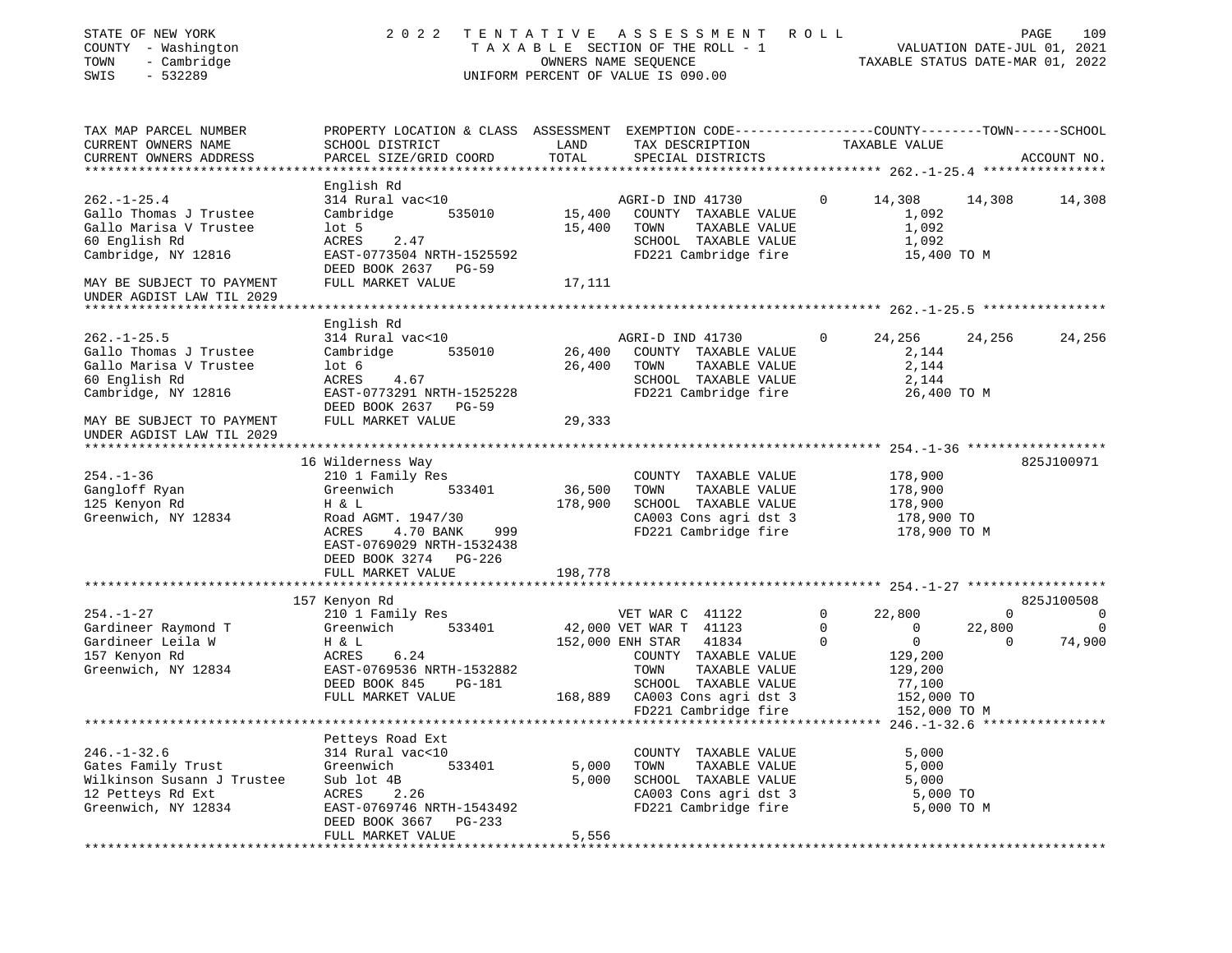| STATE OF NEW YORK<br>COUNTY - Washington<br>- Cambridge<br>TOWN<br>SWIS<br>$-532289$ | 2 0 2 2                                                                                         | TENTATIVE       | ASSESSMENT ROLL<br>TAXABLE SECTION OF THE ROLL - 1<br>OWNERS NAME SEQUENCE<br>UNIFORM PERCENT OF VALUE IS 090.00 |              | VALUATION DATE-JUL 01, 2021<br>TAXABLE STATUS DATE-MAR 01, 2022 | PAGE        | 110         |
|--------------------------------------------------------------------------------------|-------------------------------------------------------------------------------------------------|-----------------|------------------------------------------------------------------------------------------------------------------|--------------|-----------------------------------------------------------------|-------------|-------------|
| TAX MAP PARCEL NUMBER                                                                | PROPERTY LOCATION & CLASS ASSESSMENT EXEMPTION CODE----------------COUNTY-------TOWN-----SCHOOL |                 |                                                                                                                  |              |                                                                 |             |             |
| CURRENT OWNERS NAME<br>CURRENT OWNERS ADDRESS<br>**********************              | SCHOOL DISTRICT<br>PARCEL SIZE/GRID COORD                                                       | LAND<br>TOTAL   | TAX DESCRIPTION<br>SPECIAL DISTRICTS                                                                             |              | TAXABLE VALUE                                                   |             | ACCOUNT NO. |
|                                                                                      | 123 Irish Ln                                                                                    |                 |                                                                                                                  |              |                                                                 |             | 825J100561  |
| $263. - 1 - 1$                                                                       | 312 Vac w/imprv                                                                                 |                 | COUNTY TAXABLE VALUE                                                                                             |              | 146,000                                                         |             |             |
| Genevick Bryan F                                                                     | Cambridge<br>535010                                                                             | 114,600         | TOWN<br>TAXABLE VALUE                                                                                            |              | 146,000                                                         |             |             |
| Genevick Erin M                                                                      | Barn & Land                                                                                     | 146,000         | SCHOOL TAXABLE VALUE                                                                                             |              | 146,000                                                         |             |             |
| 123 Irish Ln                                                                         | Trailer                                                                                         |                 | CA003 Cons agri dst 3                                                                                            |              | 146,000 TO                                                      |             |             |
| Cambridge, NY 12816                                                                  | ACRES 51.66                                                                                     |                 | FD221 Cambridge fire                                                                                             |              | 146,000 TO M                                                    |             |             |
|                                                                                      | EAST-0779959 NRTH-1530093                                                                       |                 |                                                                                                                  |              |                                                                 |             |             |
|                                                                                      | DEED BOOK 3910 PG-259                                                                           |                 |                                                                                                                  |              |                                                                 |             |             |
|                                                                                      | FULL MARKET VALUE                                                                               | 162,222         |                                                                                                                  |              |                                                                 |             |             |
|                                                                                      |                                                                                                 |                 |                                                                                                                  |              |                                                                 |             |             |
|                                                                                      | 573 Stage Rd                                                                                    |                 |                                                                                                                  |              |                                                                 |             | 825J102021  |
| $272. - 2 - 19.1$                                                                    | 210 1 Family Res                                                                                |                 | BAS STAR<br>41854                                                                                                | $\Omega$     | $\overline{0}$                                                  | $\Omega$    | 30,000      |
| Geurds John W                                                                        | 535010<br>Cambridge                                                                             | 28,000          | COUNTY TAXABLE VALUE                                                                                             |              | 154,200                                                         |             |             |
| Geurds Deidre M                                                                      | H & L                                                                                           | 154,200         | TOWN<br>TAXABLE VALUE                                                                                            |              | 154,200                                                         |             |             |
| 573 Stage Rd                                                                         | ACRES<br>3.00 BANK<br>999                                                                       |                 | SCHOOL TAXABLE VALUE                                                                                             |              | 124,200                                                         |             |             |
| Buskirk, NY 12028                                                                    | EAST-0787885 NRTH-1513452                                                                       |                 | FD221 Cambridge fire                                                                                             |              | 154,200 TO M                                                    |             |             |
|                                                                                      | DEED BOOK 20191 PG-28748                                                                        |                 |                                                                                                                  |              |                                                                 |             |             |
|                                                                                      | FULL MARKET VALUE                                                                               | 171,333         |                                                                                                                  |              |                                                                 |             |             |
|                                                                                      |                                                                                                 |                 |                                                                                                                  |              |                                                                 |             |             |
|                                                                                      | 3 County Route 60                                                                               |                 |                                                                                                                  |              |                                                                 |             | 825J100409  |
| $271. - 1 - 5$                                                                       | 210 1 Family Res                                                                                |                 | BAS STAR<br>41854                                                                                                |              | $\overline{0}$                                                  | $\Omega$    | 30,000      |
| Gibney Brian                                                                         | Cambridge<br>535010                                                                             | 30,000          | COUNTY TAXABLE VALUE                                                                                             |              | 190,600                                                         |             |             |
| Gibney Sabrina Smith                                                                 | H & L                                                                                           | 190,600         | TOWN<br>TAXABLE VALUE                                                                                            |              | 190,600                                                         |             |             |
| 3 County Route 60                                                                    | 999<br>ACRES 1.81 BANK                                                                          |                 | SCHOOL TAXABLE VALUE                                                                                             |              | 160,600                                                         |             |             |
| Cambridge, NY 12816                                                                  | EAST-0771379 NRTH-1517853                                                                       |                 | FD221 Cambridge fire                                                                                             |              | 190,600 ТО М                                                    |             |             |
|                                                                                      | DEED BOOK 825<br>PG-177                                                                         |                 |                                                                                                                  |              |                                                                 |             |             |
|                                                                                      | FULL MARKET VALUE                                                                               | 211,778         |                                                                                                                  |              |                                                                 |             |             |
|                                                                                      |                                                                                                 |                 |                                                                                                                  |              |                                                                 |             |             |
|                                                                                      | 431 County Route 60                                                                             |                 |                                                                                                                  |              |                                                                 |             | 825J100313  |
| $262. - 1 - 6$                                                                       | 242 Rurl res&rec                                                                                |                 | VETWAR CTS 41120                                                                                                 | $\mathbf{0}$ | 33,000                                                          | 27,000      | 6,000       |
| Giemza Irrev Trust Eugene W                                                          | 535010<br>Cambridge                                                                             | 64,600 ENH STAR | 41834                                                                                                            | $\mathbf 0$  | $\overline{0}$                                                  | $\mathbf 0$ | 74,900      |
| Giemza Irrev Trust Lucinda C                                                         | H & L                                                                                           | 226,900         | COUNTY TAXABLE VALUE                                                                                             |              | 193,900                                                         |             |             |
| 431 County Route 60                                                                  | ACRES 13.80                                                                                     |                 | TOWN<br>TAXABLE VALUE                                                                                            |              | 199,900                                                         |             |             |
| Cambridge, NY 12816                                                                  | EAST-0772674 NRTH-1527475                                                                       |                 | SCHOOL TAXABLE VALUE                                                                                             |              | 146,000                                                         |             |             |
|                                                                                      | DEED BOOK 3425 PG-182                                                                           |                 | FD221 Cambridge fire                                                                                             |              | 226,900 TO M                                                    |             |             |
|                                                                                      | FULL MARKET VALUE                                                                               | 252,111         |                                                                                                                  |              |                                                                 |             |             |
|                                                                                      |                                                                                                 |                 |                                                                                                                  |              |                                                                 |             |             |
|                                                                                      | County Route 60                                                                                 |                 |                                                                                                                  |              |                                                                 |             | 825J100225  |
| $262. -1 - 7$                                                                        | 323 Vacant rural                                                                                |                 | COUNTY TAXABLE VALUE                                                                                             |              | 3,000                                                           |             |             |
| Giemza Irrev Trust Eugene W                                                          | Cambridge<br>535010                                                                             | 3,000           | TAXABLE VALUE<br>TOWN                                                                                            |              | 3,000                                                           |             |             |
| Giemza Irrev Trust Lucinda C                                                         | Lot                                                                                             | 3,000           | SCHOOL TAXABLE VALUE                                                                                             |              | 3,000                                                           |             |             |
| 431 County Route 60                                                                  | 4.30<br>ACRES                                                                                   |                 | FD221 Cambridge fire                                                                                             |              | 3,000 TO M                                                      |             |             |
| Cambridge, NY 12816                                                                  | EAST-0772820 NRTH-1528250                                                                       |                 |                                                                                                                  |              |                                                                 |             |             |
|                                                                                      | DEED BOOK 3609<br>PG-130                                                                        |                 |                                                                                                                  |              |                                                                 |             |             |
|                                                                                      | FULL MARKET VALUE                                                                               | 3,333           |                                                                                                                  |              |                                                                 |             |             |
|                                                                                      |                                                                                                 |                 |                                                                                                                  |              |                                                                 |             |             |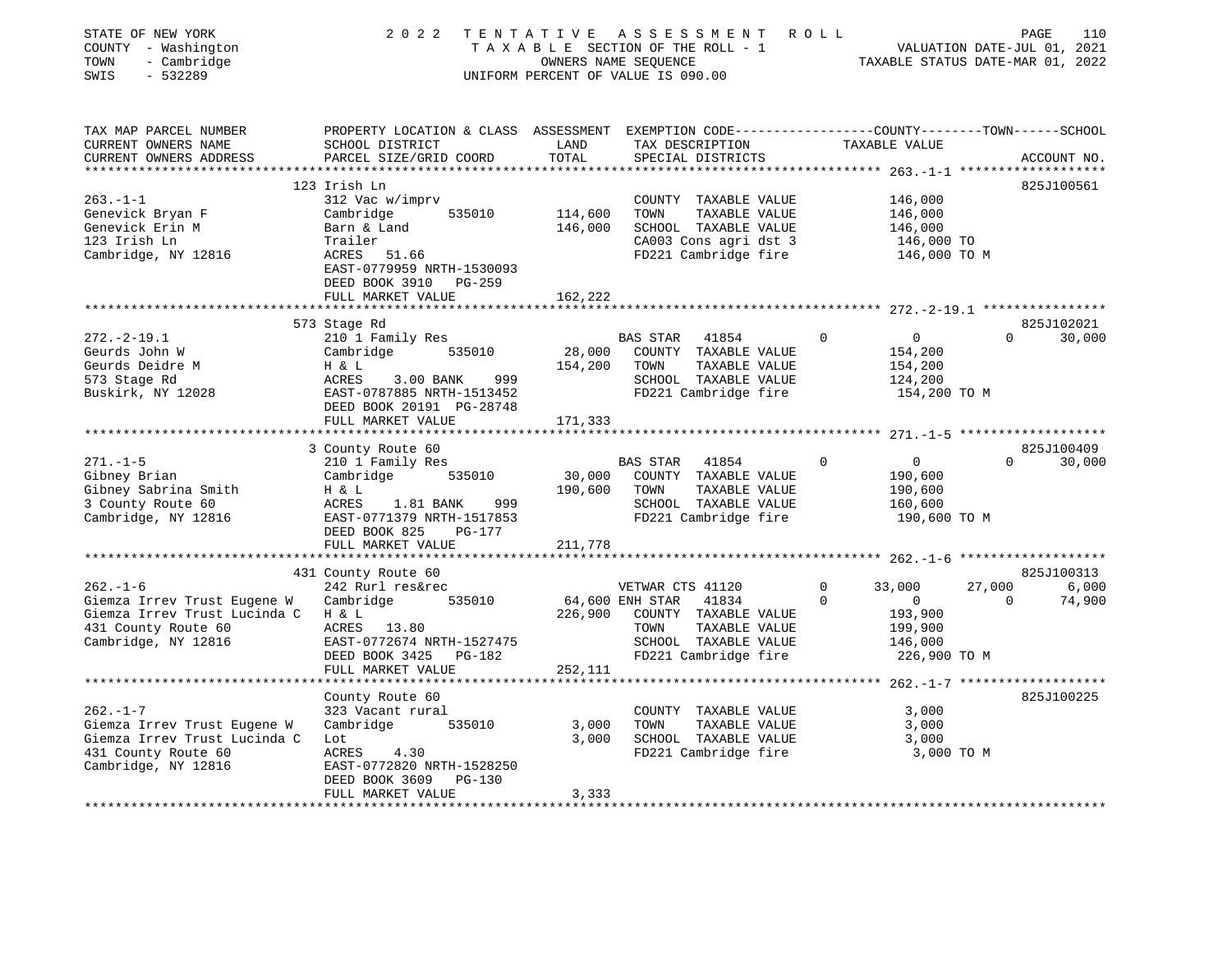| SWIS<br>$-532289$<br>UNIFORM PERCENT OF VALUE IS 090.00                                                                                                                                                                                                                                      | PAGE<br>111<br>T A X A B L E SECTION OF THE ROLL - 1 WE TAXABLE STATUS DATE-JUL 01, 2021 |
|----------------------------------------------------------------------------------------------------------------------------------------------------------------------------------------------------------------------------------------------------------------------------------------------|------------------------------------------------------------------------------------------|
| PROPERTY LOCATION & CLASS ASSESSMENT EXEMPTION CODE---------------COUNTY-------TOWN-----SCHOOL<br>TAX MAP PARCEL NUMBER<br>TAX DESCRIPTION TAXABLE VALUE<br>CURRENT OWNERS NAME<br>SCHOOL DISTRICT<br>LAND<br>TOTAL<br>CURRENT OWNERS ADDRESS<br>PARCEL SIZE/GRID COORD<br>SPECIAL DISTRICTS | ACCOUNT NO.                                                                              |
| ************************                                                                                                                                                                                                                                                                     |                                                                                          |
| 207 Stage Rd                                                                                                                                                                                                                                                                                 | 825J100903                                                                               |
| $280. -2 - 12.1$<br>210 1 Family Res<br>COUNTY TAXABLE VALUE<br>183,700                                                                                                                                                                                                                      |                                                                                          |
| 63,000<br>TOWN<br>TAXABLE VALUE<br>Gifford Keith<br>Cambridge 535010<br>183,700                                                                                                                                                                                                              |                                                                                          |
| 99 W Main St<br>183,700 SCHOOL TAXABLE VALUE<br>Land & House<br>183,700                                                                                                                                                                                                                      |                                                                                          |
| $183,700$ TO<br>Cambridge, NY 12816<br>CA003 Cons agri dst 3<br>2966/269<br>ACRES<br>11.59<br>FD221 Cambridge fire<br>183,700 TO M<br>EAST-0781913 NRTH-1507429<br>DEED BOOK 20210 PG-5596                                                                                                   |                                                                                          |
| FULL MARKET VALUE<br>204,111                                                                                                                                                                                                                                                                 |                                                                                          |
| 57 Stage Rd                                                                                                                                                                                                                                                                                  | 825J100199                                                                               |
| $280. - 2 - 14$<br>242 Rurl res&rec<br>168,000<br>COUNTY TAXABLE VALUE                                                                                                                                                                                                                       |                                                                                          |
| Cambridge 535010<br>77,500<br>Giglio Nancy A<br>TOWN<br>TAXABLE VALUE<br>168,000                                                                                                                                                                                                             |                                                                                          |
| 168,000<br>SCHOOL TAXABLE VALUE<br>Giglio Robert L<br>$H \& L$<br>168,000                                                                                                                                                                                                                    |                                                                                          |
| 10 Greenleaf Rd<br>ACRES 20.40<br>168,000 TO                                                                                                                                                                                                                                                 |                                                                                          |
| CA003 Cons agri dst 3<br>FD221 Cambridge fire<br>Hampton Bays, NY 11946 EAST-0778558 NRTH-1506413<br>168,000 TO M<br>DEED BOOK 2004 PG-306                                                                                                                                                   |                                                                                          |
| FULL MARKET VALUE<br>186,667                                                                                                                                                                                                                                                                 |                                                                                          |
| 17 Zito Way                                                                                                                                                                                                                                                                                  | 825J100333                                                                               |
| $288. - 1 - 4$<br>312 Vac w/imprv<br>36,525<br>36,525<br>AG DIST<br>41720<br>$\Omega$                                                                                                                                                                                                        | 36,525                                                                                   |
| Cambridge 535010<br>208,200 COUNTY TAXABLE VALUE<br>Giles Kerry<br>189,675                                                                                                                                                                                                                   |                                                                                          |
| 226,200<br>Giles Thor<br>TOWN<br>TAXABLE VALUE<br>House & Lot<br>189,675                                                                                                                                                                                                                     |                                                                                          |
| 221 North Mountain Ave<br>1707/82, 2498/142, 3560/1<br>SCHOOL TAXABLE VALUE<br>189,675                                                                                                                                                                                                       |                                                                                          |
| Montclair, NJ 07042<br>ACRES 142.76<br>CA003 Cons agri dst 3<br>189,675 TO                                                                                                                                                                                                                   |                                                                                          |
| EAST-0763230 NRTH-1504841<br>36,525 EX                                                                                                                                                                                                                                                       |                                                                                          |
| DEED BOOK 3793 PG-141<br>FD221 Cambridge fire<br>226,200 TO M<br>MAY BE SUBJECT TO PAYMENT                                                                                                                                                                                                   |                                                                                          |
| FULL MARKET VALUE<br>251,333<br>UNDER AGDIST LAW TIL 2026                                                                                                                                                                                                                                    |                                                                                          |
|                                                                                                                                                                                                                                                                                              |                                                                                          |
| 485 State Route 372                                                                                                                                                                                                                                                                          | 825J100381                                                                               |
| $\overline{0}$<br>$246. - 1 - 15$<br>BAS STAR<br>$\Omega$<br>$\Omega$<br>210 1 Family Res<br>41854                                                                                                                                                                                           | 30,000                                                                                   |
| Gilliland Todd S<br>Cambridge<br>535010<br>30,800<br>COUNTY TAXABLE VALUE<br>115,000<br>485 State Route 372<br>115,000<br>TOWN<br>TAXABLE VALUE<br>115,000                                                                                                                                   |                                                                                          |
| H & L<br>Greenwich, NY 12834<br>2.00 BANK 998<br>SCHOOL TAXABLE VALUE<br>85,000<br>ACRES                                                                                                                                                                                                     |                                                                                          |
| EAST-0780332 NRTH-1539241<br>CA005 Cons agri dst 5<br>115,000 TO                                                                                                                                                                                                                             |                                                                                          |
| DEED BOOK 3243 PG-321<br>FD221 Cambridge fire<br>115,000 TO M                                                                                                                                                                                                                                |                                                                                          |
| 127,778<br>FULL MARKET VALUE                                                                                                                                                                                                                                                                 |                                                                                          |
|                                                                                                                                                                                                                                                                                              |                                                                                          |
| ************************<br>$246. -1 - 29.2$ *****************                                                                                                                                                                                                                               | 825J100892                                                                               |
| 851 State Route 372                                                                                                                                                                                                                                                                          |                                                                                          |
| $246. - 1 - 29.2$<br>242 Rurl res&rec<br>COUNTY TAXABLE VALUE<br>261,000                                                                                                                                                                                                                     |                                                                                          |
| Gillis Mary E<br>63,500<br>TOWN<br>TAXABLE VALUE<br>Greenwich<br>533401<br>261,000                                                                                                                                                                                                           |                                                                                          |
| 851 State Route 372<br>261,000<br>SCHOOL TAXABLE VALUE<br>ACRES 15.62 BANK<br>999<br>261,000                                                                                                                                                                                                 |                                                                                          |
| CA003 Cons agri dst 3<br>Greenwich, NY 12834<br>EAST-0773206 NRTH-1543332<br>261,000 TO                                                                                                                                                                                                      |                                                                                          |
| FD221 Cambridge fire<br>DEED BOOK 3999 PG-245<br>261,000 TO M<br>290,000<br>FULL MARKET VALUE                                                                                                                                                                                                |                                                                                          |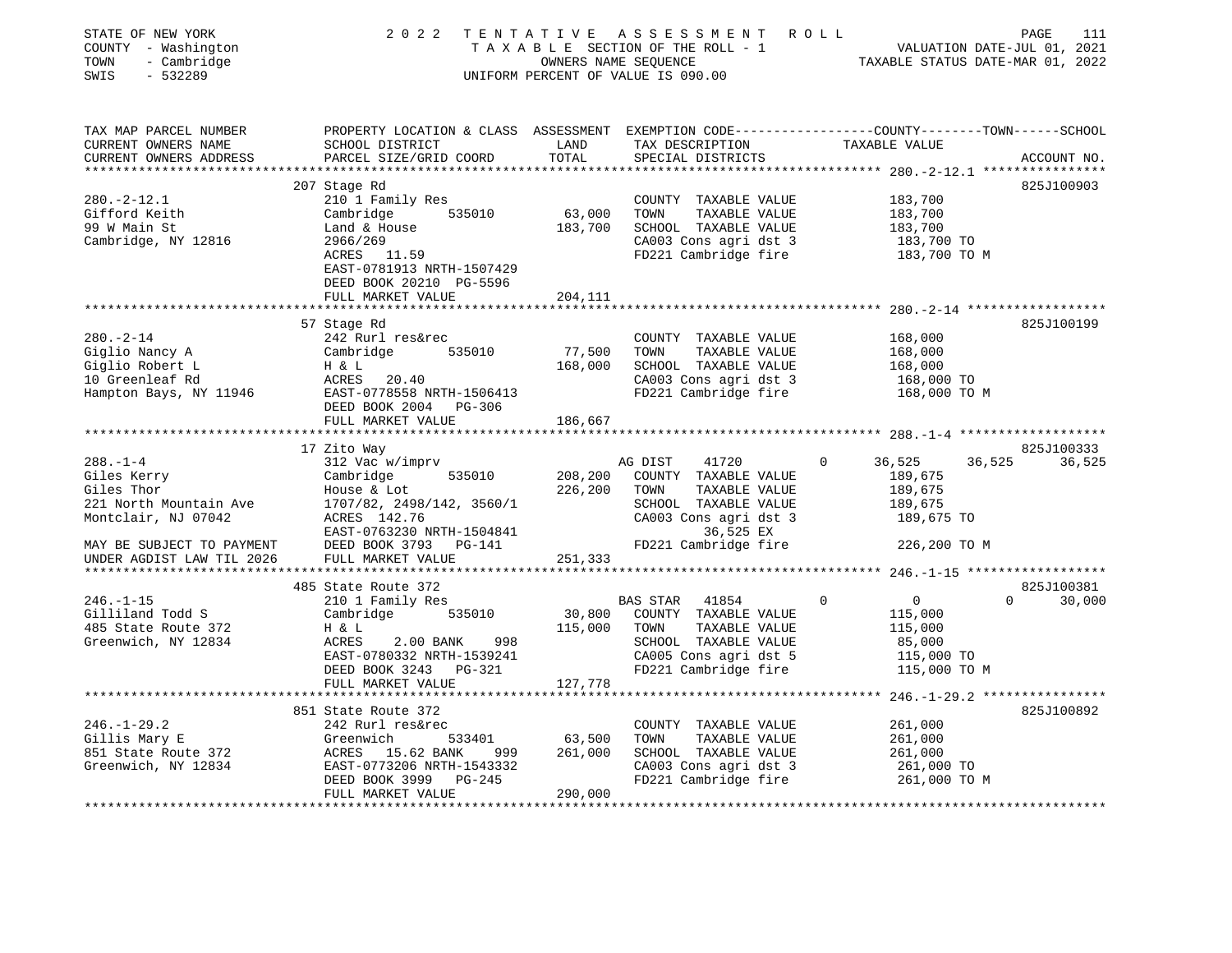| STATE OF NEW YORK<br>COUNTY - Washington<br>- Cambridge<br>TOWN<br>$-532289$<br>SWIS                       | 2 0 2 2                                                                                                                                                                                                                  | OWNERS NAME SEQUENCE         | TENTATIVE ASSESSMENT<br>R O L L<br>TAXABLE SECTION OF THE ROLL - 1<br>UNIFORM PERCENT OF VALUE IS 090.00                                         | TAXABLE STATUS DATE-MAR 01, 2022                                                              | PAGE<br>112<br>VALUATION DATE-JUL 01, 2021 |
|------------------------------------------------------------------------------------------------------------|--------------------------------------------------------------------------------------------------------------------------------------------------------------------------------------------------------------------------|------------------------------|--------------------------------------------------------------------------------------------------------------------------------------------------|-----------------------------------------------------------------------------------------------|--------------------------------------------|
| TAX MAP PARCEL NUMBER<br>CURRENT OWNERS NAME<br>CURRENT OWNERS ADDRESS                                     | PROPERTY LOCATION & CLASS ASSESSMENT EXEMPTION CODE---------------COUNTY-------TOWN------SCHOOL<br>SCHOOL DISTRICT<br>PARCEL SIZE/GRID COORD                                                                             | LAND<br>TOTAL                | TAX DESCRIPTION<br>SPECIAL DISTRICTS                                                                                                             | TAXABLE VALUE                                                                                 | ACCOUNT NO.                                |
| $263. -1 - 18$<br>Goldreyer Lucas A<br>Bridge Ashley S<br>812 King Rd<br>Cambridge, NY 12816               | 812 King Rd<br>242 Rurl res&rec<br>Cambridge<br>535010<br>House & Land<br>Trans exempt repay 2022<br>ACRES 10.90<br>EAST-0782307 NRTH-1521615<br>DEED BOOK 20210 PG-5741<br>FULL MARKET VALUE<br>*********************** | 59,000<br>205,800<br>228,667 | COUNTY TAXABLE VALUE<br>TAXABLE VALUE<br>TOWN<br>SCHOOL TAXABLE VALUE<br>CA003 Cons agri dst 3<br>FD221 Cambridge fire<br>TE533 Trans exempt flg | 205,800<br>205,800<br>205,800<br>205,800 TO<br>205,800 TO M<br>$.00$ MT                       | 825J100609                                 |
| $262 - 2 - 14.3$<br>Goodhart Laurie<br>PO Box 545<br>Cambridge, NY 12816                                   | 1159 County Route 59<br>210 1 Family Res<br>Cambridge<br>535010<br>Sub lot 1A<br>ACRES<br>7.90<br>EAST-0777057 NRTH-1523048<br>PG-292<br>DEED BOOK 3403<br>FULL MARKET VALUE                                             | 48,600<br>205,000<br>227,778 | BAS STAR 41854<br>COUNTY TAXABLE VALUE<br>TOWN<br>TAXABLE VALUE<br>SCHOOL TAXABLE VALUE<br>CA003 Cons agri dst 3<br>FD221 Cambridge fire         | $\mathbf{0}$<br>$\overline{0}$<br>205,000<br>205,000<br>175,000<br>205,000 TO<br>205,000 TO M | $\mathbf{0}$<br>30,000                     |
| $261. - 2 - 31$<br>Goodling Cynthia<br>2128 County Route 74<br>Greenwich, NY 12834                         | County Route $74/E$ Off<br>323 Vacant rural<br>Greenwich<br>533401<br>Land<br>$261. - 1 - 31$<br>ACRES<br>0.75<br>EAST-0763902 NRTH-1525253<br>DEED BOOK 782<br>$PG-305$<br>FULL MARKET VALUE                            | 500<br>500<br>556            | COUNTY TAXABLE VALUE<br>TAXABLE VALUE<br>TOWN<br>SCHOOL TAXABLE VALUE<br>FD221 Cambridge fire                                                    | 500<br>500<br>500<br>500 TO M                                                                 | 825J102018                                 |
| $262. - 1 - 24.1$<br>Gooley Michael A.<br>Gooley Zoveida<br>17 St Charles Pl<br>Saratoga Springs, NY 12866 | 319 County Route 60<br>210 1 Family Res<br>Cambridge<br>535010<br>House & Lot<br>ACRES<br>5.00<br>EAST-0772132 NRTH-1525076<br>DEED BOOK 3569<br>PG-145<br>FULL MARKET VALUE                                             | 37,000<br>200,900<br>223,222 | COUNTY TAXABLE VALUE<br>TOWN<br>TAXABLE VALUE<br>SCHOOL TAXABLE VALUE<br>FD221 Cambridge fire                                                    | 200,900<br>200,900<br>200,900<br>200,900 TO M                                                 | 825J100929                                 |
| $255. - 1 - 21$<br>Gordon Russell W<br>Gordon Cynthia<br>261 Irish Ln<br>Cambridge, NY 12816               | ***********************<br>261 Irish Ln<br>242 Rurl res&rec<br>Cambridge<br>535010<br>Res<br>890/119, 3426/204<br>ACRES 16.35<br>EAST-0780430 NRTH-1533478<br>DEED BOOK 2387<br><b>PG-126</b><br>FULL MARKET VALUE       | 73,000<br>219,000<br>243,333 | BAS STAR<br>41854<br>COUNTY TAXABLE VALUE<br>TOWN<br>TAXABLE VALUE<br>SCHOOL TAXABLE VALUE<br>FD221 Cambridge fire                               | 0<br>$\overline{0}$<br>219,000<br>219,000<br>189,000<br>219,000 TO M                          | 825J100307<br>0<br>30,000                  |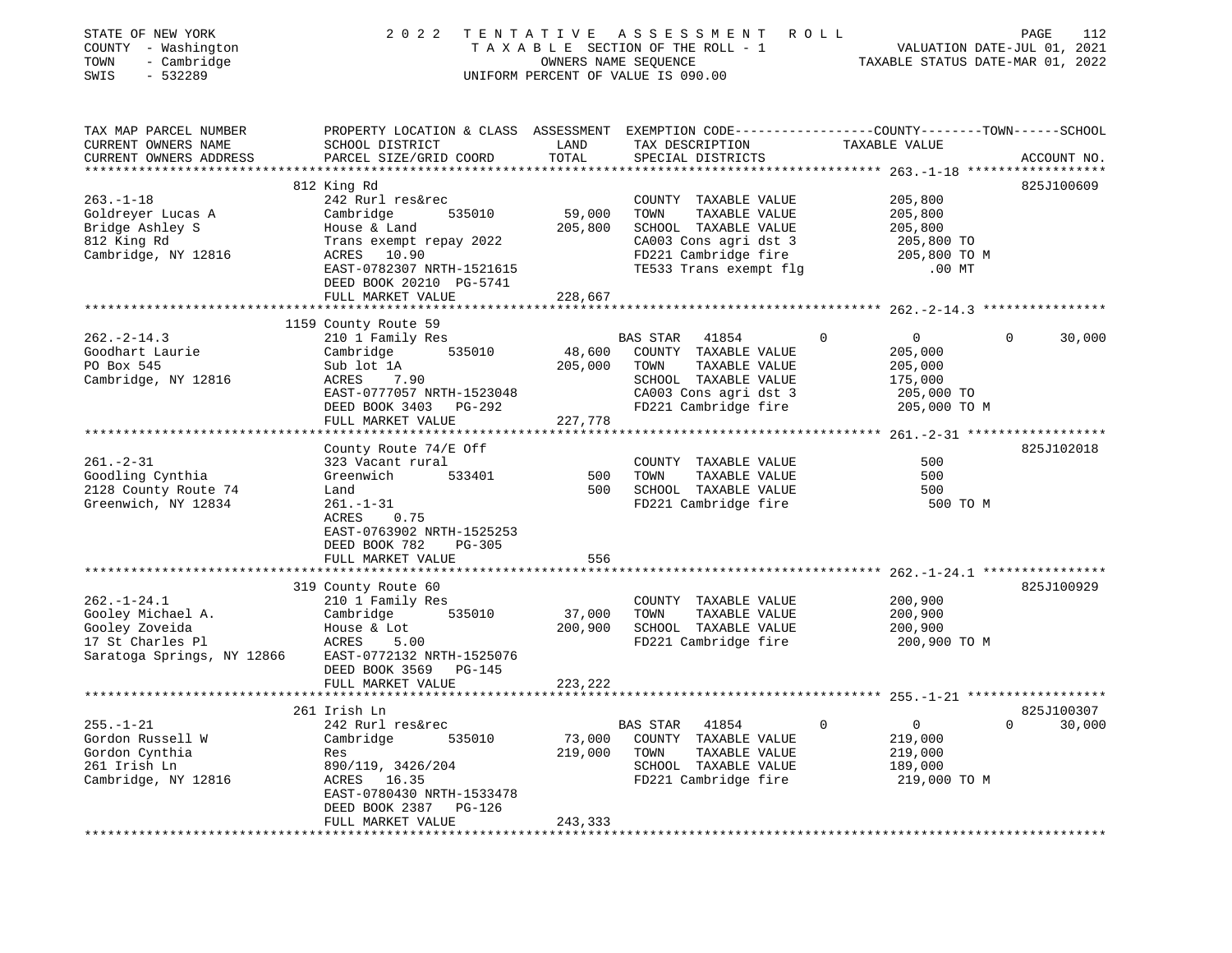| STATE OF NEW YORK<br>COUNTY - Washington<br>TOWN<br>- Cambridge<br>$-532289$<br>SWIS                       | 2 0 2 2                                                                                                                                             | TENTATIVE ASSESSMENT ROLL<br>TAXABLE SECTION OF THE ROLL - 1<br>OWNERS NAME SEQUENCE<br>UNIFORM PERCENT OF VALUE IS 090.00                                                     |                             | $-$ 1 $$\tt VALUATION\ DATE-JUL\ 01,\ 2021$$ TAXABLE STATUS DATE–MAR 01, 2022   |                          | PAGE<br>113                   |
|------------------------------------------------------------------------------------------------------------|-----------------------------------------------------------------------------------------------------------------------------------------------------|--------------------------------------------------------------------------------------------------------------------------------------------------------------------------------|-----------------------------|---------------------------------------------------------------------------------|--------------------------|-------------------------------|
| TAX MAP PARCEL NUMBER<br>CURRENT OWNERS NAME<br>CURRENT OWNERS ADDRESS<br>**********************           | SCHOOL DISTRICT<br>PARCEL SIZE/GRID COORD                                                                                                           | PROPERTY LOCATION & CLASS ASSESSMENT EXEMPTION CODE---------------COUNTY-------TOWN------SCHOOL<br>TAX DESCRIPTION TAXABLE VALUE<br>LAND<br>TOTAL<br>SPECIAL DISTRICTS         |                             |                                                                                 |                          | ACCOUNT NO.                   |
|                                                                                                            | 22 Morris Rd                                                                                                                                        |                                                                                                                                                                                |                             |                                                                                 |                          |                               |
| $288. - 1 - 12.3$<br>Gray James J<br>Gray Viola M<br>22 Morris Rd<br>Buskirk, NY 12028                     | 242 Rurl res&rec<br>535010<br>Cambridge<br>House & Land<br>Sub Lot 3<br>ACRES<br>1.07<br>EAST-0769526 NRTH-1501372<br>DEED BOOK 739<br>PG-284       | ENH STAR<br>41834<br>23,500<br>COUNTY TAXABLE VALUE<br>174,400<br>TOWN<br>TAXABLE VALUE<br>SCHOOL TAXABLE VALUE<br>CA003 Cons agri dst 3<br>FD221 Cambridge fire               | $\Omega$                    | $0 \qquad \qquad$<br>174,400<br>174,400<br>99,500<br>174,400 TO<br>174,400 TO M | $\Omega$                 | 74,900                        |
|                                                                                                            | FULL MARKET VALUE                                                                                                                                   | 193,778                                                                                                                                                                        |                             |                                                                                 |                          |                               |
|                                                                                                            |                                                                                                                                                     |                                                                                                                                                                                |                             |                                                                                 |                          |                               |
| $262. - 1 - 16.2$<br>Green Edmund                                                                          | 18 Frog Way<br>210 1 Family Res<br>535010<br>Cambridge                                                                                              | VETWAR CTS 41120<br>37,500 BAS STAR<br>41854                                                                                                                                   | $\circ$<br>$\Omega$         | 27,330<br>$\overline{0}$                                                        | 27,000<br>$\overline{0}$ | 825J100877<br>6,000<br>30,000 |
| Green Ellen<br>18 Frog Way<br>Cambridge, NY 12816                                                          | House & Land<br>474/745<br>3.30 BANK 999<br>ACRES<br>EAST-0773582 NRTH-1520653<br>DEED BOOK 476<br>PG-802<br>FULL MARKET VALUE                      | 182,200<br>COUNTY TAXABLE VALUE<br>TOWN<br>TAXABLE VALUE<br>SCHOOL TAXABLE VALUE<br>FD221 Cambridge fire<br>202,444                                                            |                             | 154,870<br>155,200<br>146,200<br>182,200 TO M                                   |                          |                               |
|                                                                                                            |                                                                                                                                                     |                                                                                                                                                                                |                             |                                                                                 |                          |                               |
|                                                                                                            | Turnpike Rd                                                                                                                                         |                                                                                                                                                                                |                             |                                                                                 |                          | 825J100351                    |
| $263. - 2 - 9$<br>Green-Witham Leslie Anne<br>Witham Clifton J<br>90 South Union St<br>Cambridge, NY 12816 | 312 Vac w/imprv<br>535010<br>Cambridge<br>Barns & Lot<br>ACRES 31.30<br>EAST-0788153 NRTH-1526302<br>DEED BOOK 3358                                 | COUNTY TAXABLE VALUE<br>31,300<br>TOWN<br>TAXABLE VALUE<br>32,300<br>SCHOOL TAXABLE VALUE<br>FD221 Cambridge fire                                                              |                             | 32,300<br>32,300<br>32,300<br>32,300 TO M                                       |                          |                               |
|                                                                                                            | PG-340<br>FULL MARKET VALUE                                                                                                                         | 35,889                                                                                                                                                                         |                             |                                                                                 |                          |                               |
|                                                                                                            | ******************************                                                                                                                      |                                                                                                                                                                                |                             |                                                                                 |                          |                               |
|                                                                                                            | 24 Welling Ln                                                                                                                                       |                                                                                                                                                                                |                             |                                                                                 |                          | 825J100689                    |
| $279. - 2 - 6$<br>Greenawalt Heather A<br>Buskirk, NY 12028                                                | 241 Rural res&ag<br>535010<br>Cambridge<br>DEED BOOK 1723 PG-215<br>FULL MARKET VALUE                                                               | BAS STAR<br>41854<br>160,000 AG DIST<br>41720<br>240,800<br>COUNTY TAXABLE VALUE<br>TOWN<br>TAXABLE VALUE<br>SCHOOL TAXABLE VALUE<br>267,556<br>CA003 Cons agri dst 3          | $\mathbf 0$<br>$\mathbf{0}$ | 0<br>55,507<br>185,293<br>185,293<br>155,293<br>185,293 TO                      | $\overline{0}$<br>55,507 | 30,000<br>55,507              |
| MAY BE SUBJECT TO PAYMENT<br>UNDER AGDIST LAW TIL 2026                                                     |                                                                                                                                                     | 55,507 EX<br>FD221 Cambridge fire                                                                                                                                              |                             | 240,800 TO M                                                                    |                          |                               |
|                                                                                                            | 712 County Route 74                                                                                                                                 |                                                                                                                                                                                |                             |                                                                                 |                          |                               |
| $270. - 1 - 26.13$<br>Gregory Stephen<br>Gregory Kim A<br>712 County Route 74<br>Cambridge, NY 12816       | 210 1 Family Res<br>Cambridge<br>535010<br>Sub Lot 8<br>5.52<br>ACRES<br>EAST-0765297 NRTH-1515711<br>DEED BOOK 901<br>$PG-58$<br>FULL MARKET VALUE | 41854<br>BAS STAR<br>43,000<br>COUNTY<br>TAXABLE VALUE<br>284,900<br>TOWN<br>TAXABLE VALUE<br>SCHOOL TAXABLE VALUE<br>CA003 Cons agri dst 3<br>FD221 Cambridge fire<br>316,556 | 0                           | 0<br>284,900<br>284,900<br>254,900<br>284,900 TO<br>284,900 TO M                | 0                        | 30,000                        |
|                                                                                                            |                                                                                                                                                     |                                                                                                                                                                                |                             |                                                                                 |                          |                               |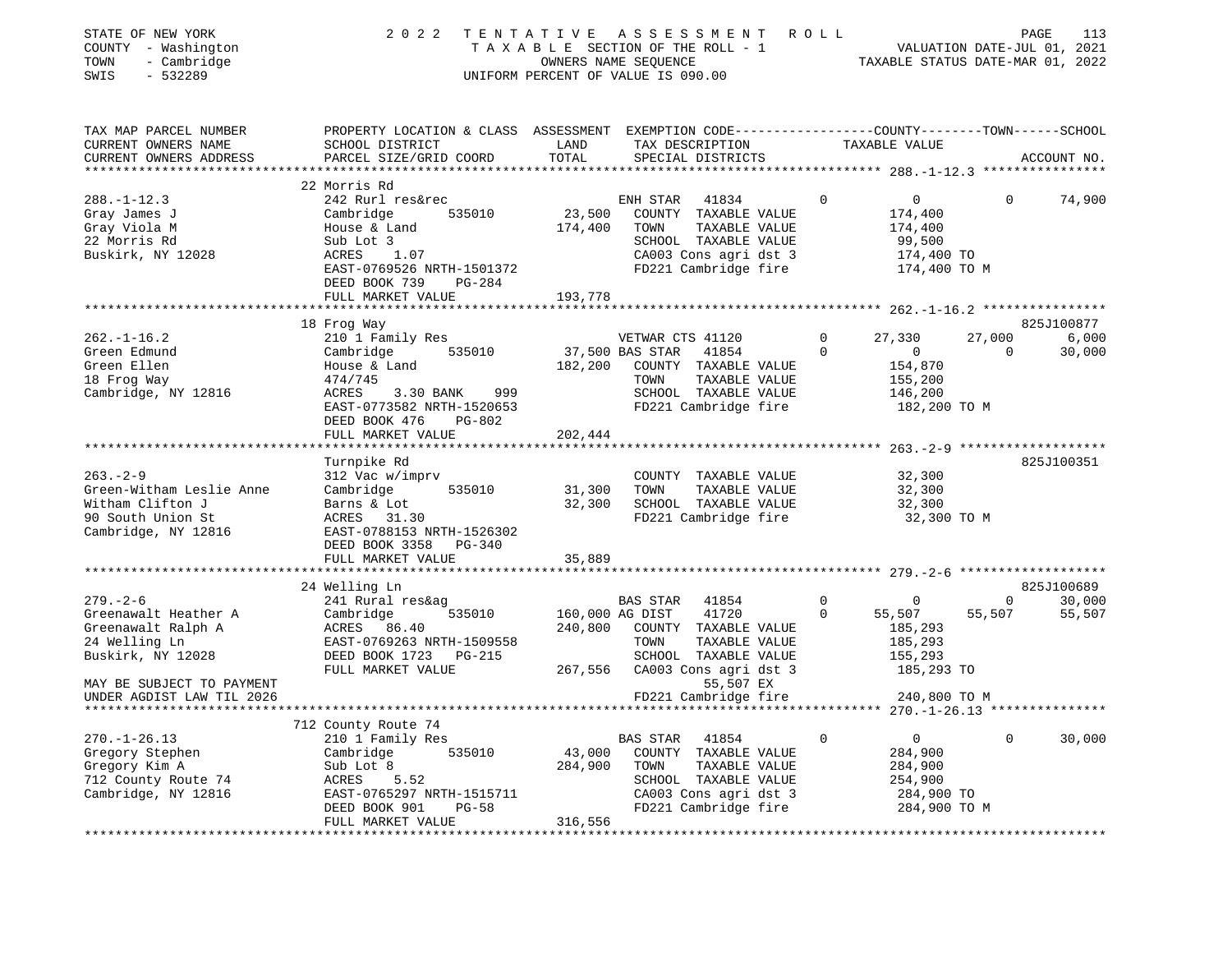| COUNTY - Washington<br>TOWN<br>- Cambridge<br>SWIS<br>$-532289$                                                                                                               |                                                                                                                                                                                                           |                               | TAXABLE SECTION OF THE ROLL - 1<br>OWNERS NAME SEQUENCE<br>UNIFORM PERCENT OF VALUE IS 090.00                                                                   |                                                                                   | VALUATION DATE-JUL 01, 2021<br>TAXABLE STATUS DATE-MAR 01, 2022 |
|-------------------------------------------------------------------------------------------------------------------------------------------------------------------------------|-----------------------------------------------------------------------------------------------------------------------------------------------------------------------------------------------------------|-------------------------------|-----------------------------------------------------------------------------------------------------------------------------------------------------------------|-----------------------------------------------------------------------------------|-----------------------------------------------------------------|
| TAX MAP PARCEL NUMBER<br>CURRENT OWNERS NAME<br>CURRENT OWNERS ADDRESS                                                                                                        | PROPERTY LOCATION & CLASS ASSESSMENT EXEMPTION CODE---------------COUNTY-------TOWN-----SCHOOL<br>SCHOOL DISTRICT<br>PARCEL SIZE/GRID COORD                                                               | LAND<br>TOTAL                 | TAX DESCRIPTION<br>SPECIAL DISTRICTS                                                                                                                            | TAXABLE VALUE                                                                     | ACCOUNT NO.                                                     |
| $262. -1 - 13$<br>Griffin Terry<br>771 West End Ave Apt 7B<br>New York, NY 10025<br>MAY BE SUBJECT TO PAYMENT<br>UNDER AGDIST LAW TIL 2026                                    | County Route 59<br>314 Rural vac<10<br>535010 184,600<br>Cambridge<br>sub lot 1<br>919/70<br>FRNT 1660.00 DPTH<br>ACRES 120 71<br>ACRES 130.71<br>EAST-0776045 NRTH-1522097                               | 184,600                       | AG DIST<br>41720<br>COUNTY TAXABLE VALUE<br>TOWN<br>TAXABLE VALUE<br>SCHOOL TAXABLE VALUE<br>CA003 Cons agri dst 3<br>120,823 EX<br>FD221 Cambridge fire        | 120,823<br>$\circ$<br>63,777<br>63,777<br>63,777<br>63,777 TO<br>184,600 TO M     | 825J100524<br>120,823 120,823                                   |
|                                                                                                                                                                               | DEED BOOK 3967 PG-335<br>FULL MARKET VALUE                                                                                                                                                                | 205,111                       |                                                                                                                                                                 |                                                                                   |                                                                 |
| $262. - 1 - 20.3$<br>---: - --:-<br>Griffin Terry<br>771 West End Ave Apt 7B<br>New York, NY 10025-5538<br>MAY BE SUBJECT TO PAYMENT<br>UNDER AGDIST LAW TIL 2026             | 88 Darwin Rd<br>312 Vac w/imprv<br>Cambridge 535010<br>Lot 2<br>ACRES 15.98<br>EAST-0770165 NRTH-1521417<br>DEED BOOK 810 PG-230<br>DEED BOOK 810 PG-230<br>FULL MARKET VALUE                             | 57,000<br>100,000             | AG DIST<br>41720<br>COUNTY TAXABLE VALUE<br>TOWN<br>TAXABLE VALUE<br>SCHOOL TAXABLE VALUE<br>CA003 Cons agri dst 3<br>48,365 EX<br>111,111 FD221 Cambridge fire | $\Omega$<br>48,365<br>51,635<br>51,635<br>51,635<br>51,635 TO<br>100,000 TO M     | 48,365<br>48,365                                                |
| $271. - 1 - 7$<br>Griffin Terry<br>771 West End Ave Apt 7B<br>New York, NY 10025-5538<br>MAY BE SUBJECT TO PAYMENT<br>UNDER AGDIST LAW TIL 2026                               | 105 County Route 60<br>250 Estate<br>Cambridge<br>535010<br>House & Land<br>Ag Commit 595/14<br>Ag Commit 595/14<br>ACRES 79.00<br>EAST-0770304 NRTH-1520121<br>DEED ROOK 810 PG-226<br>FULL MARKET VALUE | 193,800<br>558,600<br>620,667 | AG DIST<br>41720<br>COUNTY TAXABLE VALUE<br>TOWN<br>TAXABLE VALUE<br>SCHOOL TAXABLE VALUE<br>CA003 Cons agri dst 3<br>109,961 EX<br>FD221 Cambridge fire        | 109,961<br>$\circ$<br>448,639<br>448,639<br>448,639<br>448,639 TO<br>558,600 TO M | 825J100260<br>109,961 109,961                                   |
|                                                                                                                                                                               |                                                                                                                                                                                                           |                               |                                                                                                                                                                 |                                                                                   |                                                                 |
| $271. - 1 - 7.1$<br>Griffin Terry<br>771 West End Ave Apt 7B<br>New York, NY 10025-5538                                                                                       | 90 County Route 60<br>117 Horse farm<br>535010<br>Cambridge<br>Horse Farm<br>ACRES 16.22<br>EAST-0771301 NRTH-1520558                                                                                     | 72,400<br>279,900             | AG DIST<br>41720<br>COUNTY TAXABLE VALUE<br>TOWN<br>TAXABLE VALUE<br>SCHOOL TAXABLE VALUE<br>CA003 Cons agri dst 3                                              | $\circ$<br>61,248<br>218,652<br>218,652<br>218,652<br>218,652 TO                  | 61,248<br>61,248                                                |
| MAY BE SUBJECT TO PAYMENT<br>UNDER AGDIST LAW TIL 2026                                                                                                                        | DEED BOOK 810<br>PG-223<br>FULL MARKET VALUE                                                                                                                                                              |                               | 61,248 EX<br>311,000 FD221 Cambridge fire                                                                                                                       | 279,900 TO M                                                                      |                                                                 |
| $271. - 1 - 8$<br>Griffin Terry<br>771 West End Ave Apt 7B<br>New York, NY 10025-5538<br>MAY BE SUBJECT TO PAYMENT<br>UNDER AGDIST LAW TIL 2029<br>************************** | 150 County Route 60<br>314 Rural vac<10<br>Cambridge 535010<br>H & L<br>2.00<br>ACRES<br>EAST-0771140 NRTH-1521427<br>DEED BOOK 810<br>$PG-233$<br>FULL MARKET VALUE                                      | 15,000<br>15,000<br>16,667    | AGRI-D IND 41730<br>COUNTY TAXABLE VALUE<br>TOWN<br>TAXABLE VALUE<br>SCHOOL TAXABLE VALUE<br>FD221 Cambridge fire 15,000 TO M                                   | $\overline{0}$<br>14,116<br>884<br>884<br>884                                     | 825J100592<br>14, 116 14, 116                                   |

STATE OF NEW YORK 2022 TENTATIVE ASSESSMENT ROLL PAGE 114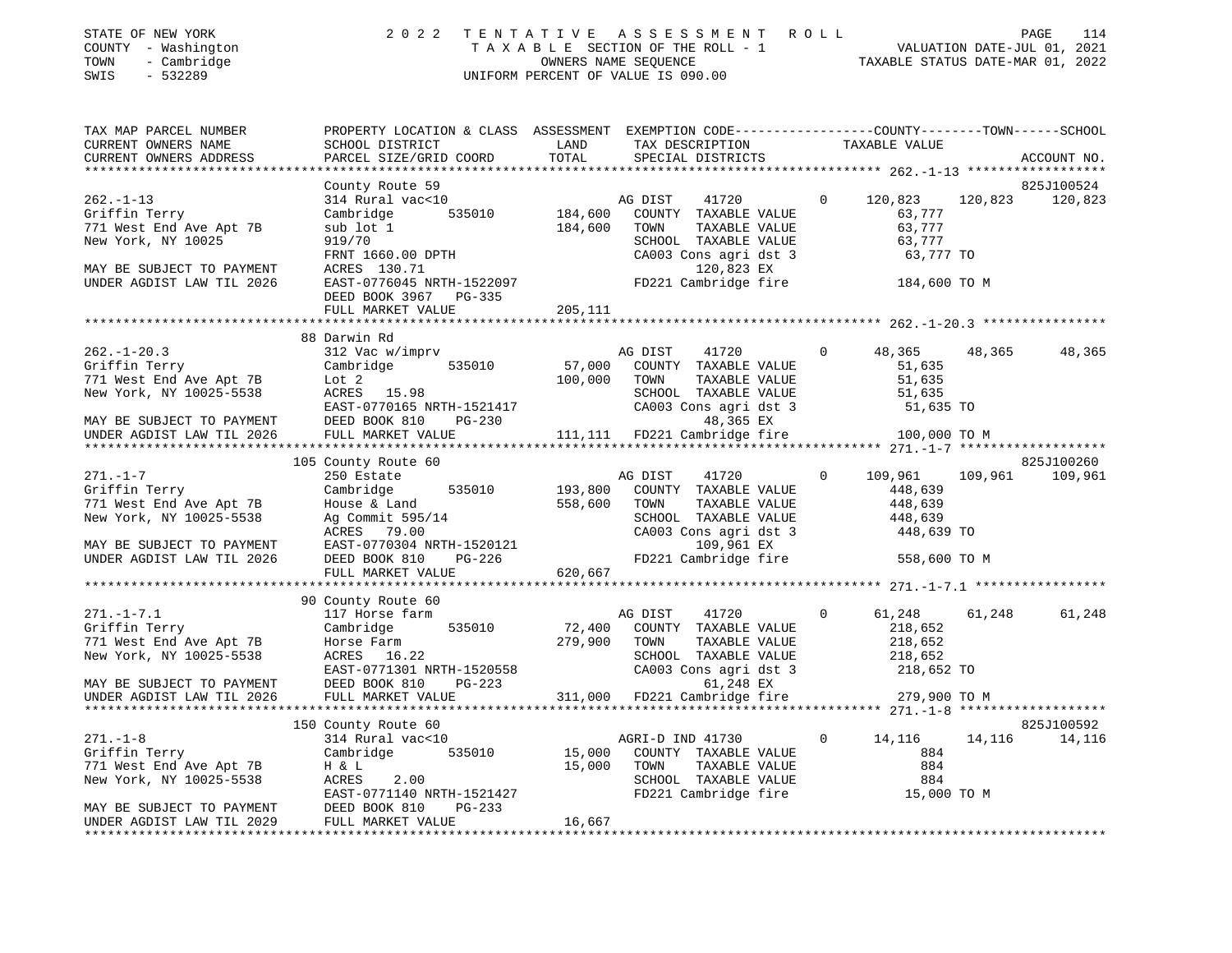| STATE OF NEW YORK<br>COUNTY - Washington<br>TOWN<br>- Cambridge<br>SWIS<br>$-532289$                                                                                      | 2 0 2 2                                                                                                                                                                   | TENTATIVE                    | ASSESSMENT ROLL<br>TAXABLE SECTION OF THE ROLL - 1<br>OWNERS NAME SEQUENCE<br>UNIFORM PERCENT OF VALUE IS 090.00                                                |                                                                                            | PAGE<br>115<br>VALUATION DATE-JUL 01, 2021<br>TAXABLE STATUS DATE-MAR 01, 2022 |
|---------------------------------------------------------------------------------------------------------------------------------------------------------------------------|---------------------------------------------------------------------------------------------------------------------------------------------------------------------------|------------------------------|-----------------------------------------------------------------------------------------------------------------------------------------------------------------|--------------------------------------------------------------------------------------------|--------------------------------------------------------------------------------|
| TAX MAP PARCEL NUMBER<br>CURRENT OWNERS NAME<br>CURRENT OWNERS ADDRESS                                                                                                    | PROPERTY LOCATION & CLASS ASSESSMENT EXEMPTION CODE---------------COUNTY-------TOWN------SCHOOL<br>SCHOOL DISTRICT<br>PARCEL SIZE/GRID COORD                              | LAND<br>TOTAL                | TAX DESCRIPTION<br>SPECIAL DISTRICTS                                                                                                                            | TAXABLE VALUE                                                                              | ACCOUNT NO.                                                                    |
| $262 - 2 - 7.3$<br>Grimes Peter W<br>Grimes Pauline<br>495 Cobble Rd<br>Cambridge, NY 12816                                                                               | Cobble Rd<br>322 Rural vac>10<br>535010<br>Cambridge<br>ACRES 26.90<br>EAST-0777731 NRTH-1529046<br>DEED BOOK 497<br>PG-983<br>FULL MARKET VALUE                          | 61,800<br>61,800<br>68,667   | COUNTY TAXABLE VALUE<br>TOWN<br>TAXABLE VALUE<br>SCHOOL TAXABLE VALUE<br>FD221 Cambridge fire                                                                   | 61,800<br>61,800<br>61,800<br>61,800 TO M                                                  | 825J100920                                                                     |
|                                                                                                                                                                           |                                                                                                                                                                           |                              |                                                                                                                                                                 |                                                                                            |                                                                                |
| $262 - 2 - 7.5$<br>Grimes Peter W<br>Grimes Pauline<br>495 Cobble Rd<br>Cambridge, NY 12816                                                                               | 495 Cobble Rd<br>210 1 Family Res<br>535010<br>Cambridge<br>Lot 2<br>ACRES 10.00 BANK<br>998<br>EAST-0778505 NRTH-1528508<br>DEED BOOK 497<br>PG-983<br>FULL MARKET VALUE | 58,500<br>187,500<br>208,333 | ENH STAR 41834<br>COUNTY TAXABLE VALUE<br>TOWN<br>TAXABLE VALUE<br>SCHOOL TAXABLE VALUE<br>FD221 Cambridge fire                                                 | $\overline{0}$<br>$\mathbf 0$<br>187,500<br>187,500<br>112,600<br>187,500 TO M             | $\Omega$<br>74,900                                                             |
|                                                                                                                                                                           |                                                                                                                                                                           |                              |                                                                                                                                                                 |                                                                                            |                                                                                |
|                                                                                                                                                                           | 568 South Cambridge Rd                                                                                                                                                    |                              |                                                                                                                                                                 |                                                                                            | 825J100352                                                                     |
| $279. - 1 - 14$<br>Grinko Theodore JR LU<br>Wilbur Clifford<br>568 South Cambridge Rd<br>Johnsonville, NY 12094<br>MAY BE SUBJECT TO PAYMENT<br>UNDER AGDIST LAW TIL 2026 | 241 Rural res&ag<br>Greenwich<br>533401<br>Farm/beef<br>ACRES 65.80<br>EAST-0757229 NRTH-1510369<br>DEED BOOK 1734 PG-178<br>FULL MARKET VALUE                            | 134,300<br>195,300           | AG DIST<br>41720<br>COUNTY TAXABLE VALUE<br>TAXABLE VALUE<br>TOWN<br>SCHOOL TAXABLE VALUE<br>CA003 Cons agri dst 3<br>62,560 EX<br>217,000 FD221 Cambridge fire | $\mathbf{0}$<br>62,560<br>132,740<br>132,740<br>132,740<br>132,740 TO<br>195,300 TO M      | 62,560<br>62,560                                                               |
| *********************                                                                                                                                                     |                                                                                                                                                                           |                              |                                                                                                                                                                 |                                                                                            |                                                                                |
| $279. - 2 - 16$<br>Grogan William J III<br>34 County Route 59A<br>Buskirk, NY 12027                                                                                       | 34 County Route 59A<br>210 1 Family Res<br>Cambridge<br>535010<br>H & L<br>900/156;900/158<br>ACRES<br>1.45<br>EAST-0767056 NRTH-1506986<br>DEED BOOK 3830 PG-138         | 24,200<br>174,000            | COUNTY TAXABLE VALUE<br>TOWN<br>TAXABLE VALUE<br>SCHOOL TAXABLE VALUE<br>CA003 Cons agri dst 3<br>FD221 Cambridge fire                                          | 174,000<br>174,000<br>174,000<br>174,000 TO<br>174,000 TO M                                | 825J100677                                                                     |
|                                                                                                                                                                           | FULL MARKET VALUE                                                                                                                                                         | 193,333                      |                                                                                                                                                                 |                                                                                            |                                                                                |
|                                                                                                                                                                           |                                                                                                                                                                           |                              |                                                                                                                                                                 |                                                                                            |                                                                                |
| $255. - 2 - 4$<br>Gruber Paul J<br>Gruber Andrianna<br>39 Coila Rd<br>Cambridge, NY 12816                                                                                 | 39 Coila Rd<br>283 Res w/Comuse<br>Cambridge<br>535010<br>H & L<br>438/569<br>ACRES<br>6.30<br>EAST-0787509 NRTH-1531115<br>DEED BOOK 417<br>PG-880<br>FULL MARKET VALUE  | 316,000<br>351,111           | VETWAR CTS 41120<br>42,200 BAS STAR<br>41854<br>COUNTY TAXABLE VALUE<br>TAXABLE VALUE<br>TOWN<br>SCHOOL TAXABLE VALUE<br>FD221 Cambridge fire                   | $\Omega$<br>33,000<br>$\Omega$<br>$\circ$<br>283,000<br>289,000<br>280,000<br>316,000 TO M | 825J100355<br>27,000<br>6,000<br>30,000<br>$\Omega$                            |
|                                                                                                                                                                           |                                                                                                                                                                           |                              |                                                                                                                                                                 |                                                                                            |                                                                                |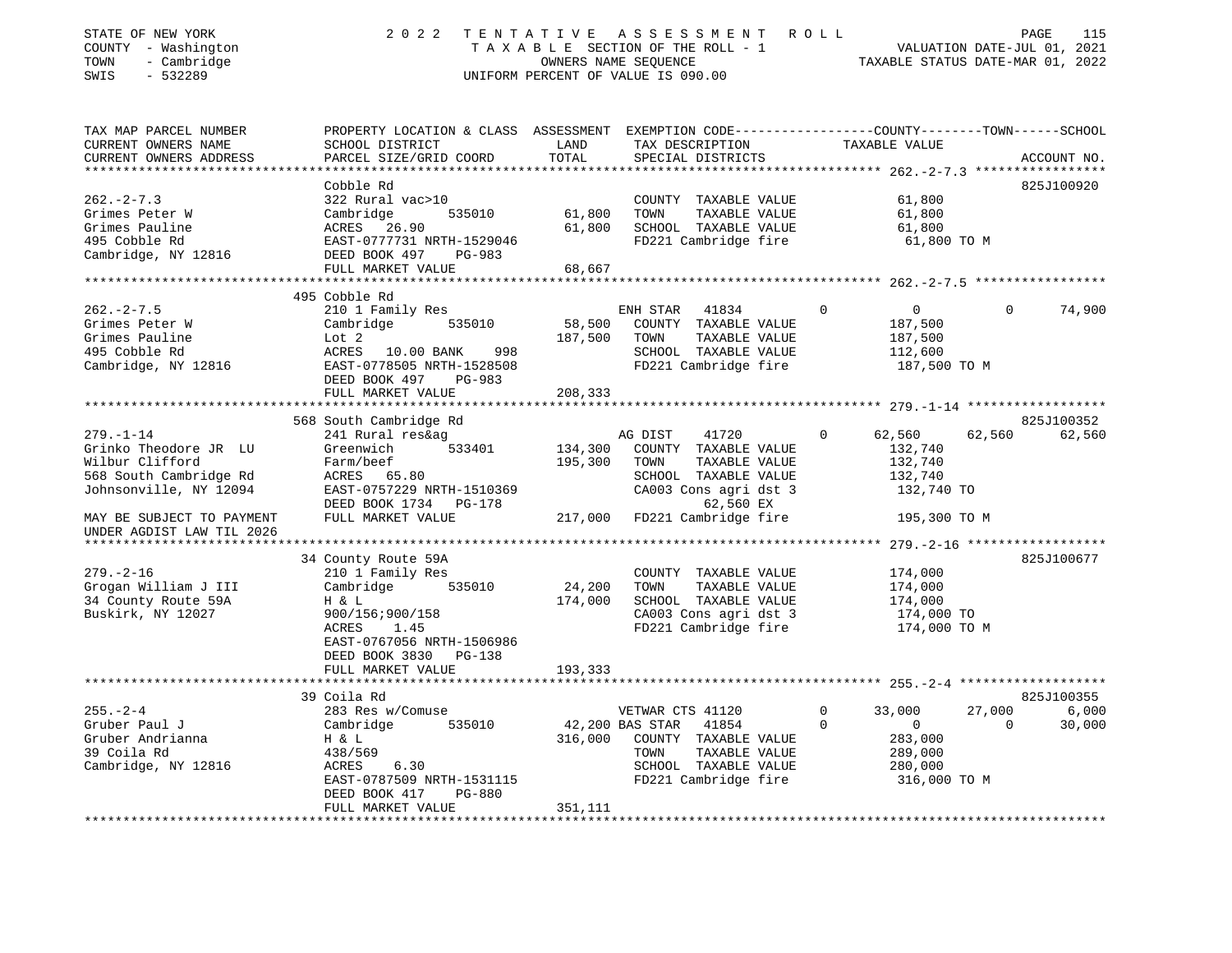| STATE OF NEW YORK<br>COUNTY - Washington<br>- Cambridge<br>TOWN<br>SWIS<br>$-532289$                                         | 2 0 2 2                                                                                                                                                                                      | OWNERS NAME SEQUENCE       | TENTATIVE ASSESSMENT<br>TAXABLE SECTION OF THE ROLL - 1<br>UNIFORM PERCENT OF VALUE IS 090.00                                               | R O L L<br>PAGE<br>VALUATION DATE-JUL 01, 2021<br>TAXABLE STATUS DATE-MAR 01, 2022                                | 116                  |
|------------------------------------------------------------------------------------------------------------------------------|----------------------------------------------------------------------------------------------------------------------------------------------------------------------------------------------|----------------------------|---------------------------------------------------------------------------------------------------------------------------------------------|-------------------------------------------------------------------------------------------------------------------|----------------------|
| TAX MAP PARCEL NUMBER<br>CURRENT OWNERS NAME<br>CURRENT OWNERS ADDRESS                                                       | SCHOOL DISTRICT<br>PARCEL SIZE/GRID COORD                                                                                                                                                    | LAND<br>TOTAL              | TAX DESCRIPTION<br>SPECIAL DISTRICTS                                                                                                        | PROPERTY LOCATION & CLASS ASSESSMENT EXEMPTION CODE----------------COUNTY-------TOWN------SCHOOL<br>TAXABLE VALUE | ACCOUNT NO.          |
| $255.14 - 3 - 10$<br>Gruber Paul J<br>Gruber Andrianna<br>39 Coila Rd<br>Cambridge, NY 12816                                 | State Route 372<br>311 Res vac land<br>535010<br>Cambridge<br>Lot<br>$255. - 3 - 10$<br>0.41<br>ACRES<br>EAST-0786367 NRTH-1532219<br>DEED BOOK 434<br>PG-554<br>FULL MARKET VALUE           | 4,100<br>4,100<br>4,556    | COUNTY TAXABLE VALUE<br>TOWN<br>TAXABLE VALUE<br>SCHOOL TAXABLE VALUE<br>CA005 Cons agri dst 5<br>FD221 Cambridge fire                      | 4,100<br>4,100<br>4,100<br>4,100 TO<br>4,100 TO M                                                                 | 825J100356           |
|                                                                                                                              |                                                                                                                                                                                              |                            |                                                                                                                                             | ******************************* 271.-2-22.1 ****************                                                      |                      |
| $271. - 2 - 22.1$<br>Guidon Bailey<br>2 Spring Valley Ln<br>Cambridge, NY 12816                                              | 88 Wright Rd<br>314 Rural vac<10<br>Cambridge<br>535010<br>$1$ ot #3<br>ACRES<br>4.00<br>EAST-0775172 NRTH-1517738<br>DEED BOOK 20200 PG-587                                                 | 27,600<br>27,600           | COUNTY TAXABLE VALUE<br>TOWN<br>TAXABLE VALUE<br>SCHOOL TAXABLE VALUE<br>CA003 Cons agri dst 3<br>FD221 Cambridge fire                      | 27,600<br>27,600<br>27,600<br>27,600 TO<br>27,600 TO M                                                            | 825J100909           |
|                                                                                                                              | FULL MARKET VALUE                                                                                                                                                                            | 30,667                     |                                                                                                                                             |                                                                                                                   |                      |
| $254. - 1 - 13.2$<br>Guidon Martin<br>232 County Route 60<br>Cambridge, NY 12816                                             | County Route 60<br>311 Res vac land<br>Cambridge<br>535010<br>Survey 13042<br>FRNT 1357.00 DPTH<br>ACRES 14.52<br>EAST-0772504 NRTH-1530130<br>DEED BOOK 3945<br>PG-255<br>FULL MARKET VALUE | 39,000<br>39,000<br>43,333 | COUNTY TAXABLE VALUE<br>TOWN<br>TAXABLE VALUE<br>SCHOOL TAXABLE VALUE<br>CA003 Cons agri dst 3<br>FD221 Cambridge fire                      | 39,000<br>39,000<br>39,000<br>39,000 TO<br>39,000 TO M                                                            |                      |
|                                                                                                                              |                                                                                                                                                                                              |                            |                                                                                                                                             |                                                                                                                   |                      |
| $262. -1 - 19$<br>Guidon Martin<br>232 County Route 60<br>Cambridge, NY 12816                                                | 232 County Route 60<br>210 1 Family Res<br>535010<br>Cambridge<br>H & L<br>ACRES<br>4.30<br>EAST-0771357 NRTH-1523049<br>DEED BOOK 592<br>PG-335<br>FULL MARKET VALUE                        | 43,500<br>86,000<br>95,556 | 41854<br>BAS STAR<br>COUNTY TAXABLE VALUE<br>TOWN<br>TAXABLE VALUE<br>SCHOOL TAXABLE VALUE<br>CA003 Cons agri dst 3<br>FD221 Cambridge fire | $\Omega$<br>$\overline{0}$<br>$\Omega$<br>86,000<br>86,000<br>56,000<br>86,000 TO<br>86,000 TO M                  | 825L100485<br>30,000 |
|                                                                                                                              |                                                                                                                                                                                              |                            |                                                                                                                                             |                                                                                                                   |                      |
| $254. -1 - 13$<br>Guidon Supplmntl Needs Trust E Cambridge<br>Guidon Mary Jane Trustee<br>PO Box 262<br>Cleverdale, NY 12820 | 9 Cobble Rd<br>241 Rural res&ag<br>535010<br>FRNT 3475.00 DPTH<br>ACRES 16.12<br>EAST-0773598 NRTH-1530675<br>DEED BOOK 3892<br>PG-233                                                       | 82,200<br>200,000          | COUNTY TAXABLE VALUE<br>TAXABLE VALUE<br>TOWN<br>SCHOOL TAXABLE VALUE<br>CA003 Cons agri dst 3<br>FD221 Cambridge fire                      | 200,000<br>200,000<br>200,000<br>200,000 TO<br>200,000 TO M                                                       | 825J100358           |
| MAY BE SUBJECT TO PAYMENT<br>UNDER AGDIST LAW TIL 2023                                                                       | FULL MARKET VALUE                                                                                                                                                                            | 222,222                    |                                                                                                                                             |                                                                                                                   |                      |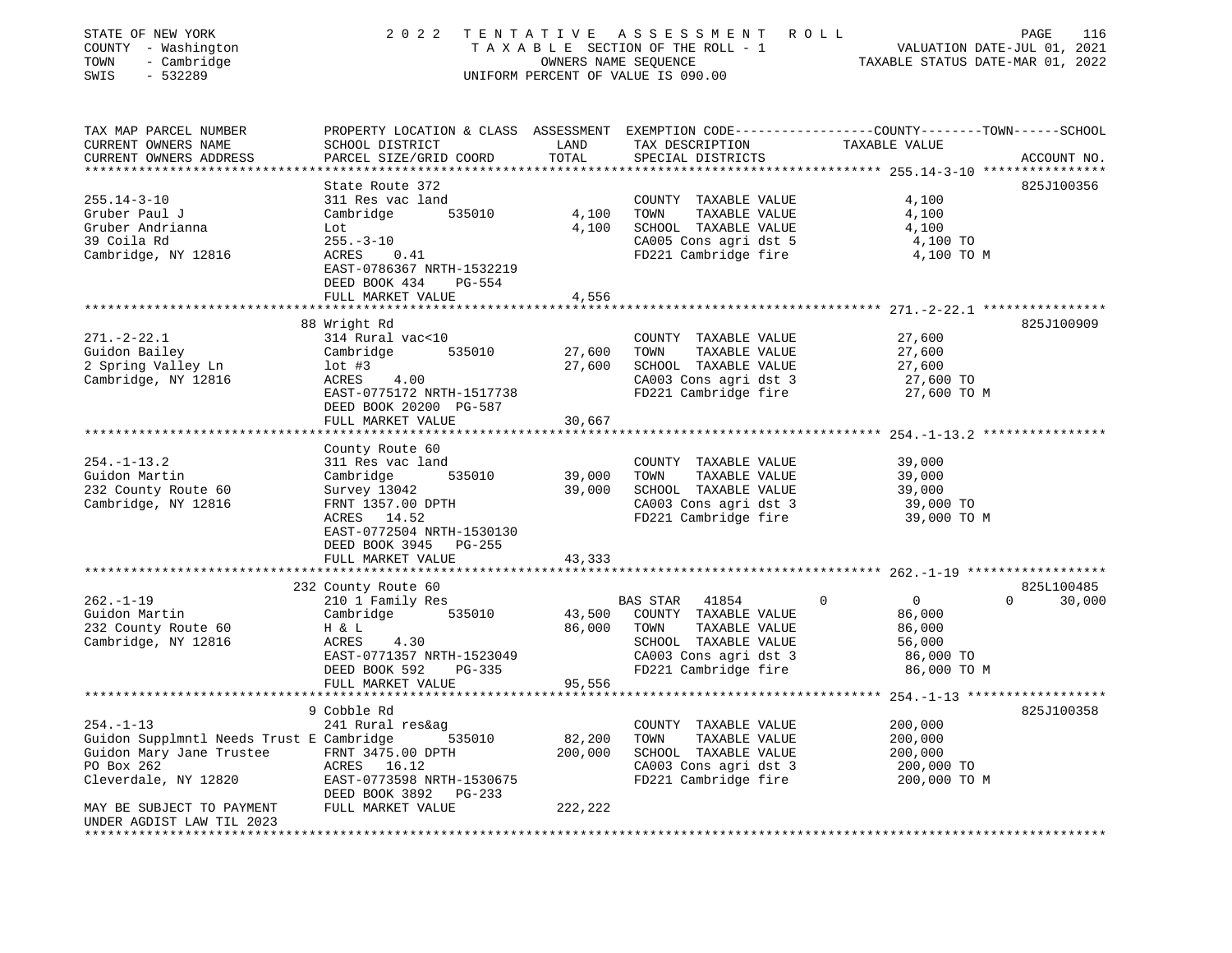| STATE OF NEW YORK<br>COUNTY - Washington<br>TOWN<br>- Cambridge<br>$-532289$<br>SWIS                                                                       | 2 0 2 2                                                                                                                                                                          | TENTATIVE                    | A S S E S S M E N T<br>TAXABLE SECTION OF THE ROLL - 1<br>OWNERS NAME SEOUENCE<br>UNIFORM PERCENT OF VALUE IS 090.00                                            | R O L L<br>VALUATION DATE-JUL 01, 2021<br>TAXABLE STATUS DATE-MAR 01, 2022                                      | 117<br>PAGE |
|------------------------------------------------------------------------------------------------------------------------------------------------------------|----------------------------------------------------------------------------------------------------------------------------------------------------------------------------------|------------------------------|-----------------------------------------------------------------------------------------------------------------------------------------------------------------|-----------------------------------------------------------------------------------------------------------------|-------------|
| TAX MAP PARCEL NUMBER<br>CURRENT OWNERS NAME<br>CURRENT OWNERS ADDRESS                                                                                     | SCHOOL DISTRICT<br>PARCEL SIZE/GRID COORD                                                                                                                                        | LAND<br>TOTAL                | TAX DESCRIPTION<br>SPECIAL DISTRICTS                                                                                                                            | PROPERTY LOCATION & CLASS ASSESSMENT EXEMPTION CODE---------------COUNTY-------TOWN-----SCHOOL<br>TAXABLE VALUE | ACCOUNT NO. |
| $263. - 2 - 23.4$<br>Guilianelli Robert J<br>Guilianelli Ursuala M<br>1 Harris Ave<br>Mechanicville, NY 12118                                              | King Rd<br>314 Rural vac<10<br>Cambridge<br>535010<br>Vacant<br>ACRES<br>1.00<br>EAST-0785835 NRTH-1524364<br>DEED BOOK 713 PG-102<br>FULL MARKET VALUE                          | 10,000<br>10,000<br>11,111   | COUNTY TAXABLE VALUE<br>TOWN<br>TAXABLE VALUE<br>SCHOOL TAXABLE VALUE<br>CA003 Cons agri dst 3<br>FD221 Cambridge fire                                          | 10,000<br>10,000<br>10,000<br>10,000 TO<br>10,000 TO M                                                          |             |
|                                                                                                                                                            | 1229 King Rd                                                                                                                                                                     |                              |                                                                                                                                                                 |                                                                                                                 | 825L100590  |
| $263. - 2 - 24$<br>Hackett Timothy<br>Hackett Bonnie<br>3016 Pinewood Dr<br>Virginia Beach, VA 23452                                                       | 220 2 Family Res<br>Cambridge<br>535010<br>789/71 2565/327; 2753/12<br>ACRES<br>1.20<br>EAST-0785892 NRTH-1525054<br>DEED BOOK 3897 PG-293                                       | 27,000<br>65,000             | COUNTY TAXABLE VALUE<br>TAXABLE VALUE<br>TOWN<br>SCHOOL TAXABLE VALUE<br>CA003 Cons agri dst 3<br>FD221 Cambridge fire                                          | 65,000<br>65,000<br>65,000<br>65,000 TO<br>65,000 TO M                                                          |             |
|                                                                                                                                                            | FULL MARKET VALUE                                                                                                                                                                | 72,222                       |                                                                                                                                                                 |                                                                                                                 |             |
| $270. - 1 - 38.3$<br>Hackler aka Hackler-Medick Bro Cambridge<br>Medick Timothy S<br>1826 Meeting House Rd<br>Cambridge, NY 12816                          | 1826 Meeting House Rd<br>240 Rural res<br>535010<br>$1$ ot 3<br>ACRES 11.77 BANK<br>998<br>EAST-0763285 NRTH-1517725<br>DEED BOOK 20200 PG-4333<br>FULL MARKET VALUE             | 61,500<br>195,000<br>216,667 | COUNTY TAXABLE VALUE<br>TOWN<br>TAXABLE VALUE<br>SCHOOL TAXABLE VALUE<br>CA003 Cons agri dst 3<br>FD221 Cambridge fire                                          | 195,000<br>195,000<br>195,000<br>195,000 TO<br>195,000 TO M                                                     |             |
|                                                                                                                                                            | 584 Lees Crossing Rd                                                                                                                                                             |                              |                                                                                                                                                                 |                                                                                                                 | 825J100362  |
| $288. - 1 - 26$<br>Hadley Evan C Trustee<br>Hadley et al Margaret<br>11825 Trailridge Dr<br>Potomac, MD 20854<br>PRIOR OWNER ON 3/01/2022<br>Hadley Julian | 241 Rural res&ag<br>Hoosic Valley 384201<br>House & Lot<br>ACRES 63.49<br>EAST-0759247 NRTH-1502478<br>DEED BOOK 20210 PG-7567<br>FULL MARKET VALUE                              | 131,400<br>299,000           | AG DIST<br>41720<br>COUNTY TAXABLE VALUE<br>TOWN<br>TAXABLE VALUE<br>SCHOOL TAXABLE VALUE<br>CA003 Cons agri dst 3<br>47,592 EX<br>332,222 FD221 Cambridge fire | 47,592<br>47,592<br>$\mathbf{0}$<br>251,408<br>251,408<br>251,408<br>251,408 TO<br>299,000 TO M                 | 47,592      |
| MAY BE SUBJECT TO PAYMENT<br>UNDER AGDIST LAW TIL 2026<br>**************************                                                                       |                                                                                                                                                                                  |                              |                                                                                                                                                                 |                                                                                                                 |             |
| $288. - 1 - 29$<br>Hadley Evan C Trustee<br>Hadley et al Margaret<br>11825 Trailridge Dr<br>Potomac, MD 20854<br>PRIOR OWNER ON 3/01/2022                  | Lees Crossing Rd/s Off<br>322 Rural vac>10<br>Hoosic Valley<br>384201<br>Wood Lot<br>ACRES<br>23.10<br>EAST-0756076 NRTH-1502219<br>DEED BOOK 20210 PG-7567<br>FULL MARKET VALUE | 45,000<br>45,000<br>50,000   | TAXABLE VALUE<br>COUNTY<br>TOWN<br>TAXABLE VALUE<br>SCHOOL TAXABLE VALUE<br>CA003 Cons agri dst 3<br>FD221 Cambridge fire                                       | 45,000<br>45,000<br>45,000<br>45,000 TO<br>45,000 TO M                                                          | 825J100830  |
| Hadley Julian L                                                                                                                                            |                                                                                                                                                                                  |                              |                                                                                                                                                                 |                                                                                                                 |             |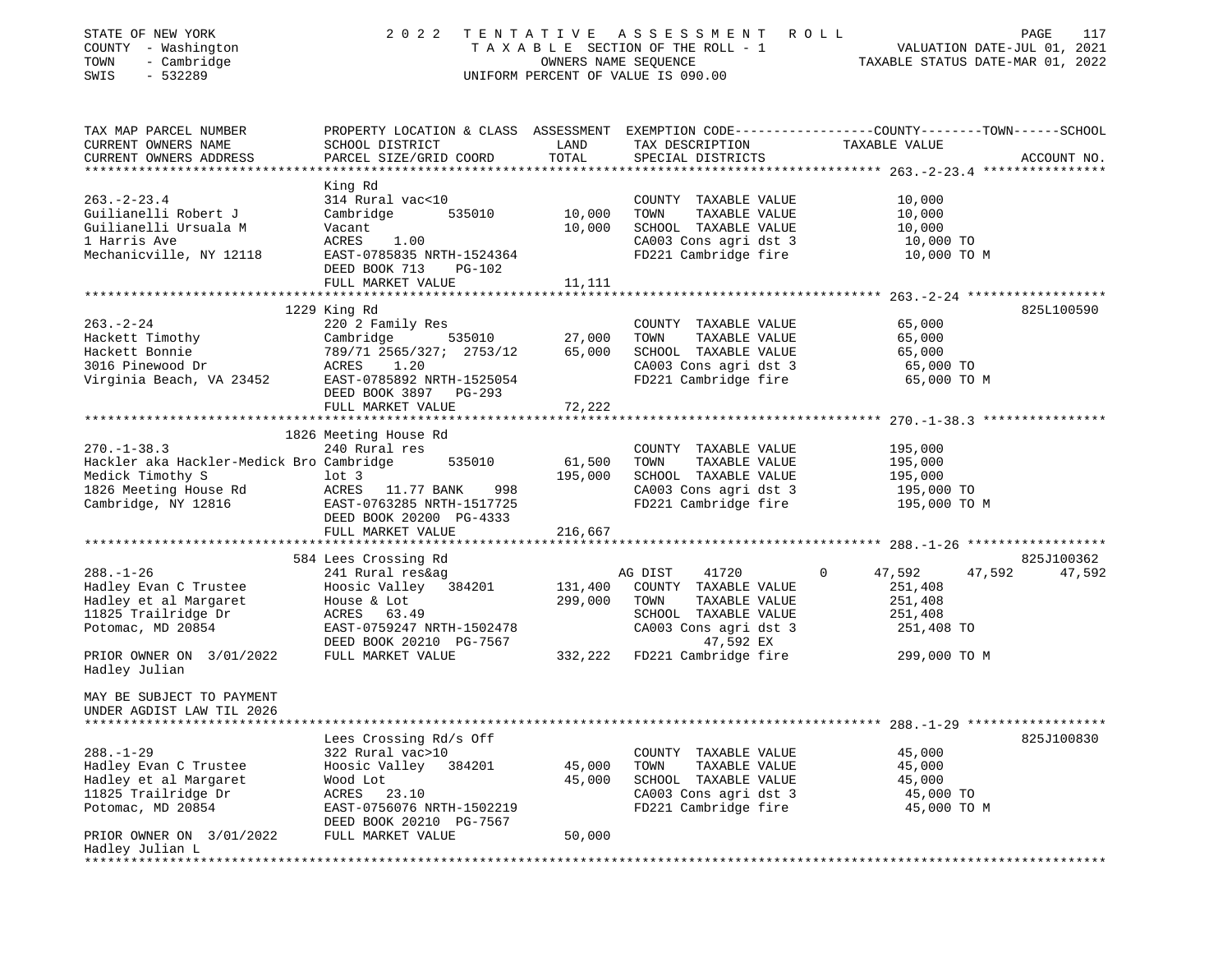| STATE OF NEW YORK   | 2022 TENTATIVE ASSESSMENT ROLL     | PAGE                             | 118 |
|---------------------|------------------------------------|----------------------------------|-----|
| COUNTY - Washington | TAXABLE SECTION OF THE ROLL - 1    | VALUATION DATE-JUL 01, 2021      |     |
| - Cambridge<br>TOWN | OWNERS NAME SEOUENCE               | TAXABLE STATUS DATE-MAR 01, 2022 |     |
| - 532289<br>SWIS    | UNIFORM PERCENT OF VALUE IS 090.00 |                                  |     |

| TAX MAP PARCEL NUMBER<br>CURRENT OWNERS NAME<br>CURRENT OWNERS ADDRESS                                                                        | PROPERTY LOCATION & CLASS ASSESSMENT EXEMPTION CODE----------------COUNTY-------TOWN------SCHOOL<br>SCHOOL DISTRICT<br>PARCEL SIZE/GRID COORD                           | LAND<br>TOTAL                          | TAX DESCRIPTION<br>SPECIAL DISTRICTS                                                                                                                                                  |                                                     | TAXABLE VALUE                                                                                       |                                               | ACCOUNT NO.                                           |
|-----------------------------------------------------------------------------------------------------------------------------------------------|-------------------------------------------------------------------------------------------------------------------------------------------------------------------------|----------------------------------------|---------------------------------------------------------------------------------------------------------------------------------------------------------------------------------------|-----------------------------------------------------|-----------------------------------------------------------------------------------------------------|-----------------------------------------------|-------------------------------------------------------|
| ************************                                                                                                                      |                                                                                                                                                                         |                                        |                                                                                                                                                                                       |                                                     |                                                                                                     |                                               |                                                       |
| $279. - 1 - 12$<br>Hamilton Courtney<br>2 Overlook Rd 1A7<br>White Plains, NY 10605<br>MAY BE SUBJECT TO PAYMENT<br>UNDER AGDIST LAW TIL 2026 | 240 Center Cambridge Rd<br>241 Rural res&ag<br>Cambridge<br>535010<br>839/94<br>ACRES 116.34<br>EAST-0760229 NRTH-1512017<br>DEED BOOK 2731 PG-344<br>FULL MARKET VALUE | 197,400 BAS STAR<br>329,900<br>366,556 | 41720<br>AG DIST<br>41854<br>COUNTY TAXABLE VALUE<br>TOWN<br>TAXABLE VALUE<br>SCHOOL TAXABLE VALUE<br>CA003 Cons agri dst 3<br>75,118 EX<br>FD221 Cambridge fire                      | $\Omega$<br>$\Omega$                                | 75,118<br>$\mathbf{0}$<br>254,782<br>254,782<br>224,782<br>254,782 TO<br>329,900 TO M               | 75,118<br>$\Omega$                            | 825J100369<br>75,118<br>30,000                        |
|                                                                                                                                               |                                                                                                                                                                         |                                        |                                                                                                                                                                                       |                                                     |                                                                                                     |                                               |                                                       |
| $288. - 1 - 20$<br>Hamilton Hazel B LE<br>Hamilton R. Wayne<br>10 County Route 74<br>Buskirk, NY 12028-1906                                   | 10 County Route 74<br>210 1 Family Res<br>535010<br>Cambridge<br>ACRES<br>0.48<br>EAST-0763410 NRTH-1499463<br>DEED BOOK 3307 PG-112<br>FULL MARKET VALUE               | 133,333 TOWN                           | AGED-CO<br>41802<br>26,500 AGED-TOWN 41803<br>120,000 AGED-SCH<br>41804<br>ENH STAR<br>41834<br>COUNTY TAXABLE VALUE<br>TAXABLE VALUE<br>SCHOOL TAXABLE VALUE<br>FD221 Cambridge fire | $\mathbf{0}$<br>$\mathbf 0$<br>$\Omega$<br>$\Omega$ | 60,000<br>$\overline{0}$<br>$\Omega$<br>$\overline{0}$<br>60,000<br>66,000<br>3,100<br>120,000 TO M | $\mathbf 0$<br>54,000<br>$\Omega$<br>$\Omega$ | 825J100372<br>0<br>$\overline{0}$<br>42,000<br>74,900 |
|                                                                                                                                               |                                                                                                                                                                         |                                        |                                                                                                                                                                                       |                                                     |                                                                                                     |                                               |                                                       |
| $279. - 1 - 7$<br>Hamilton Helen<br>235 Whiteside Rd<br>Johnsonville, NY 12094<br>MAY BE SUBJECT TO PAYMENT                                   | 235 Whiteside Rd<br>241 Rural res&ag<br>Cambridge<br>535010<br>Farm/h<br>ACRES 128.90<br>EAST-0765213 NRTH-1509576<br>DEED BOOK 229<br>PG-460                           | 221,100<br>279,700                     | AG DIST<br>41720<br>COUNTY TAXABLE VALUE<br>TOWN<br>TAXABLE VALUE<br>SCHOOL TAXABLE VALUE<br>CA003 Cons agri dst 3<br>98,424 EX                                                       | $\Omega$                                            | 98,424<br>181,276<br>181,276<br>181,276<br>181,276 TO                                               | 98,424                                        | 825J100370<br>98,424                                  |
| UNDER AGDIST LAW TIL 2026                                                                                                                     | FULL MARKET VALUE                                                                                                                                                       | 310,778                                | FD221 Cambridge fire                                                                                                                                                                  |                                                     | 279,700 TO M                                                                                        |                                               |                                                       |
| $279. - 1 - 8$<br>Hamilton John M<br>895 South Cambridge Rd<br>Johnsonville, NY 12094-2014<br>MAY BE SUBJECT TO PAYMENT                       | 886 South Cambridge Rd<br>280 Res Multiple<br>Cambridge<br>535010<br>Crop Farm<br>ACRES 141.05<br>EAST-0763560 NRTH-1506967<br>DEED BOOK 468<br>PG-808                  | 228,300<br>374,100                     | AG DIST<br>41720<br>COUNTY TAXABLE VALUE<br>TOWN<br>TAXABLE VALUE<br>SCHOOL TAXABLE VALUE<br>CA003 Cons agri dst 3<br>99,446 EX                                                       | $\Omega$                                            | 99,446<br>274,654<br>274,654<br>274,654<br>274,654 TO                                               | 99,446                                        | 825J100271<br>99,446                                  |
| UNDER AGDIST LAW TIL 2026                                                                                                                     | FULL MARKET VALUE                                                                                                                                                       | 415,667                                | FD221 Cambridge fire                                                                                                                                                                  |                                                     | 374,100 TO M                                                                                        |                                               |                                                       |
|                                                                                                                                               | 675 Turnpike Rd                                                                                                                                                         |                                        |                                                                                                                                                                                       |                                                     |                                                                                                     |                                               | 825J100962                                            |
| $272. - 2 - 10.1$<br>Hamilton Joseph<br>Hamilton Georgianna<br>675 Turnpike Rd<br>Eagle Bridge, NY 12057                                      | 242 Rurl res&rec<br>Cambridge<br>535010<br>Land & House<br>Easment 684/242<br>ACRES 15.12<br>EAST-0788985 NRTH-1517089<br>DEED BOOK 20191 PG-28169<br>FULL MARKET VALUE | 67,200<br>147,000<br>163,333           | COUNTY TAXABLE VALUE<br>TOWN<br>TAXABLE VALUE<br>SCHOOL TAXABLE VALUE<br>AG024 Agri dist 24<br>FD221 Cambridge fire                                                                   |                                                     | 147,000<br>147,000<br>147,000<br>147,000 TO<br>147,000 TO M                                         |                                               |                                                       |
|                                                                                                                                               |                                                                                                                                                                         |                                        |                                                                                                                                                                                       |                                                     |                                                                                                     |                                               |                                                       |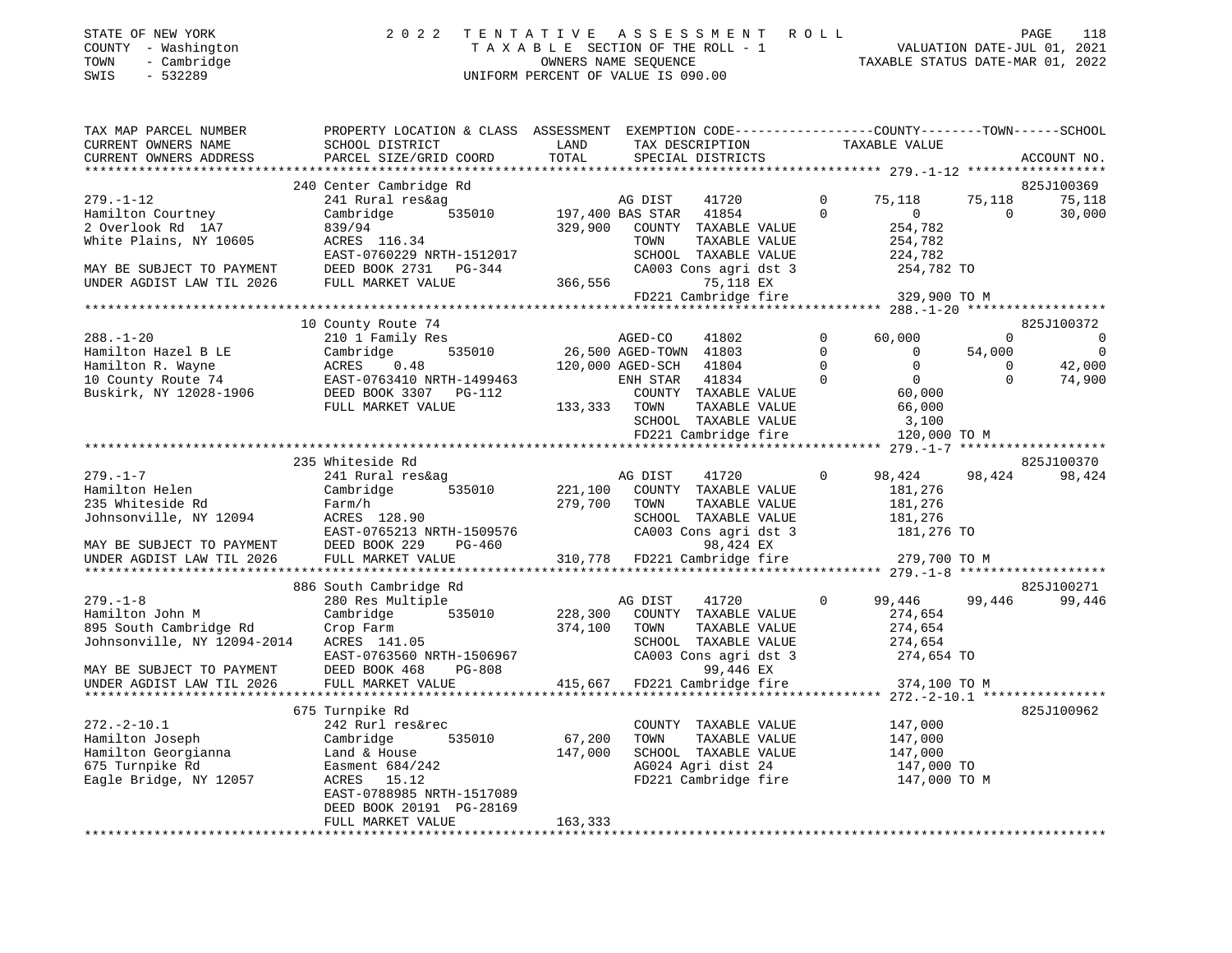| STATE OF NEW YORK<br>COUNTY - Washington<br>TOWN<br>- Cambridge<br>SWIS<br>$-532289$                       | 2 0 2 2                                                                                                                          | OWNERS NAME SEOUENCE          | TENTATIVE ASSESSMENT<br>TAXABLE SECTION OF THE ROLL - 1<br>UNIFORM PERCENT OF VALUE IS 090.00                             | PAGE<br>119<br>R O L L<br>VALUATION DATE-JUL 01, 2021<br>TAXABLE STATUS DATE-MAR 01, 2022                       |
|------------------------------------------------------------------------------------------------------------|----------------------------------------------------------------------------------------------------------------------------------|-------------------------------|---------------------------------------------------------------------------------------------------------------------------|-----------------------------------------------------------------------------------------------------------------|
| TAX MAP PARCEL NUMBER<br>CURRENT OWNERS NAME                                                               | SCHOOL DISTRICT                                                                                                                  | LAND                          | TAX DESCRIPTION                                                                                                           | PROPERTY LOCATION & CLASS ASSESSMENT EXEMPTION CODE---------------COUNTY-------TOWN-----SCHOOL<br>TAXABLE VALUE |
| CURRENT OWNERS ADDRESS                                                                                     | PARCEL SIZE/GRID COORD                                                                                                           | TOTAL                         | SPECIAL DISTRICTS                                                                                                         | ACCOUNT NO.                                                                                                     |
|                                                                                                            | 34 Rogers Ln                                                                                                                     |                               |                                                                                                                           | 825J100552                                                                                                      |
| $271. - 2 - 5$<br>Hamilton Joseph M<br>34 Rogers Ln                                                        | 210 1 Family Res<br>Cambridge<br>535010<br>H & L                                                                                 | 25,000<br>102,800             | COUNTY TAXABLE VALUE<br>TOWN<br>TAXABLE VALUE<br>SCHOOL TAXABLE VALUE                                                     | 102,800<br>102,800<br>102,800                                                                                   |
| Cambridge, NY 12816                                                                                        | 0.75 BANK<br>999<br>ACRES<br>EAST-0772131 NRTH-1518875<br>DEED BOOK 3543 PG-214                                                  |                               | FD221 Cambridge fire                                                                                                      | 102,800 TO M                                                                                                    |
|                                                                                                            | FULL MARKET VALUE                                                                                                                | 114,222                       |                                                                                                                           |                                                                                                                 |
|                                                                                                            | 186 Whiteside Rd                                                                                                                 |                               |                                                                                                                           |                                                                                                                 |
| $279. - 1 - 7.2$<br>Hamilton Nicholas E<br>Hamilton Sarah M<br>186 Whiteside Rd<br>Johnsonville, NY 12094  | 270 Mfg housing<br>535010<br>Cambridge<br>Lot 2<br>ACRES<br>3.16<br>EAST-0765068 NRTH-1508120                                    | 40,800<br>56,200              | COUNTY TAXABLE VALUE<br>TAXABLE VALUE<br>TOWN<br>SCHOOL TAXABLE VALUE<br>CA003 Cons agri dst 3<br>FD221 Cambridge fire    | 56,200<br>56,200<br>56,200<br>56,200 TO<br>56,200 TO M                                                          |
|                                                                                                            | DEED BOOK 3600<br>PG-308<br>FULL MARKET VALUE                                                                                    | 62,444                        |                                                                                                                           |                                                                                                                 |
|                                                                                                            |                                                                                                                                  | * * * * * * * * * * * *       |                                                                                                                           |                                                                                                                 |
|                                                                                                            | 430 County Route 60                                                                                                              |                               |                                                                                                                           | 825J102040                                                                                                      |
| $262. - 1 - 10.1$<br>Hamilton Randy<br>Hamilton Margaret<br>430 County Route 60<br>Cambridge, NY 12816     | 210 1 Family Res<br>Cambridge<br>535010<br>H & L<br>ACRES<br>6.99<br>EAST-0774097 NRTH-1528370<br>DEED BOOK 721<br>PG-261        | 46,000<br>240,000             | <b>BAS STAR</b><br>41854<br>COUNTY TAXABLE VALUE<br>TOWN<br>TAXABLE VALUE<br>SCHOOL TAXABLE VALUE<br>FD221 Cambridge fire | $\mathbf 0$<br>30,000<br>$\mathbf{0}$<br>$\Omega$<br>240,000<br>240,000<br>210,000<br>240,000 TO M              |
|                                                                                                            | FULL MARKET VALUE                                                                                                                | 266,667                       |                                                                                                                           |                                                                                                                 |
|                                                                                                            |                                                                                                                                  |                               |                                                                                                                           |                                                                                                                 |
| $262. - 1 - 10.4$<br>Hamilton Randy S<br>Hamilton Margaret E<br>430 County Route 60<br>Cambridge, NY 12816 | County Route 60<br>314 Rural vac<10<br>535010<br>Cambridge<br>8.23<br>ACRES<br>EAST-0773567 NRTH-1528113<br>DEED BOOK 3364 PG-26 | 36,500<br>36,500              | COUNTY TAXABLE VALUE<br>TOWN<br>TAXABLE VALUE<br>SCHOOL TAXABLE VALUE<br>FD221 Cambridge fire                             | 36,500<br>36,500<br>36,500<br>36,500 TO M                                                                       |
|                                                                                                            | FULL MARKET VALUE                                                                                                                | 40,556                        |                                                                                                                           |                                                                                                                 |
|                                                                                                            | ***********************                                                                                                          |                               |                                                                                                                           |                                                                                                                 |
| $272 - 2 - 2$<br>Hamilton Robert F LE<br>Hamilton Jason R<br>835 Turnpike Rd<br>Eagle Bridge, NY 12057     | 835 Turnpike Rd<br>210 1 Family Res<br>Cambridge<br>535010<br>H & L<br>FRNT 216.00 DPTH 242.00<br>EAST-0789201 NRTH-1521502      | 26,000<br>152,600             | COUNTY TAXABLE VALUE<br>TOWN<br>TAXABLE VALUE<br>SCHOOL TAXABLE VALUE<br>FD221 Cambridge fire                             | 825J100371<br>152,600<br>152,600<br>152,600<br>152,600 TO M                                                     |
| ************************                                                                                   | DEED BOOK 3337<br>PG-170<br>FULL MARKET VALUE<br>****************************                                                    | 169,556<br>****************** |                                                                                                                           |                                                                                                                 |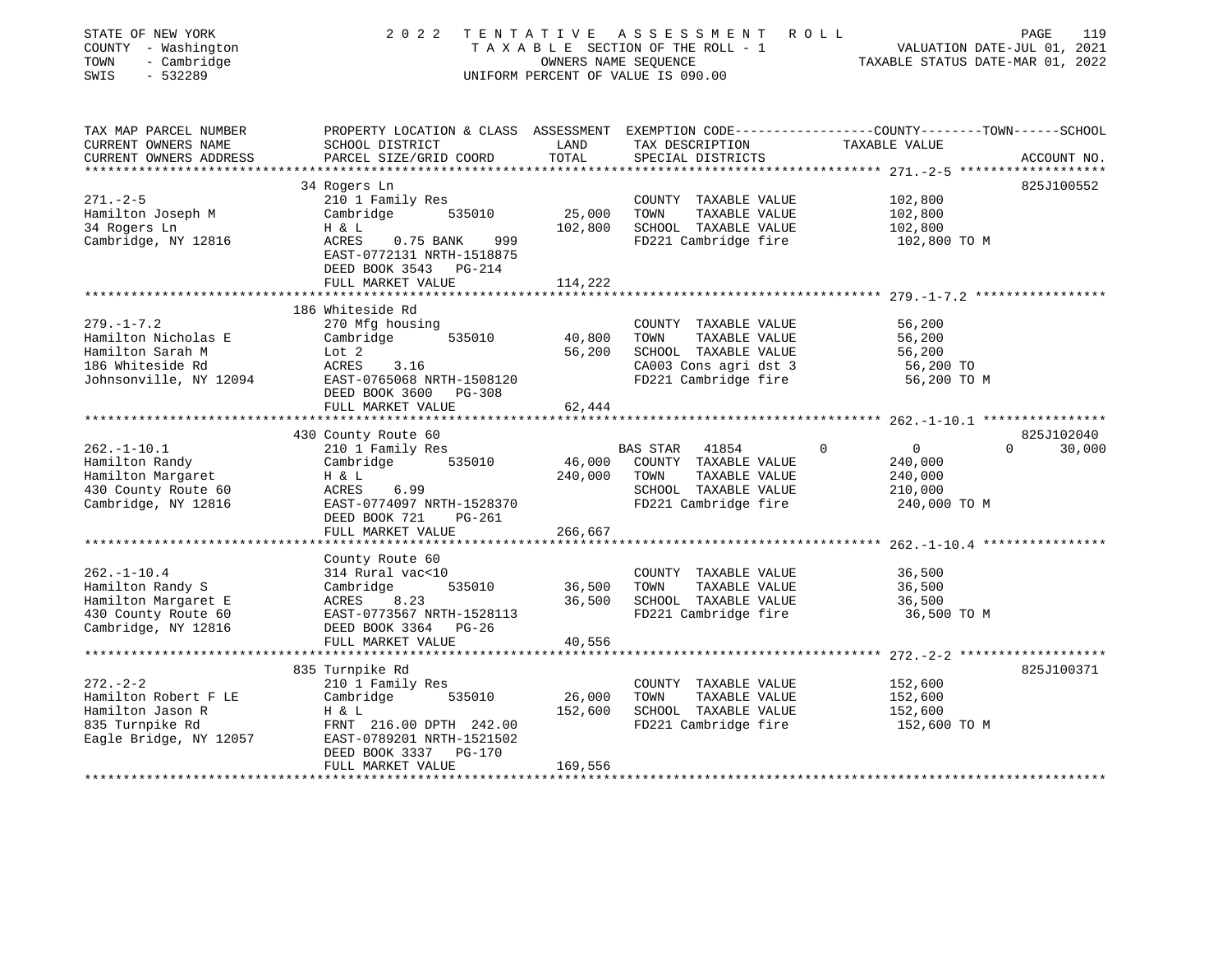| STATE OF NEW YORK<br>COUNTY - Washington<br>TOWN<br>- Cambridge<br>SWIS<br>$-532289$ | 2 0 2 2                                                                                                            |                  | TENTATIVE ASSESSMENT<br>TAXABLE SECTION OF THE ROLL - 1<br>OWNERS NAME SEQUENCE<br>UNIFORM PERCENT OF VALUE IS 090.00 | R O L L<br>TAXABLE STATUS DATE-MAR 01, 2022 | 120<br>PAGE<br>VALUATION DATE-JUL 01, 2021 |
|--------------------------------------------------------------------------------------|--------------------------------------------------------------------------------------------------------------------|------------------|-----------------------------------------------------------------------------------------------------------------------|---------------------------------------------|--------------------------------------------|
| TAX MAP PARCEL NUMBER<br>CURRENT OWNERS NAME                                         | PROPERTY LOCATION & CLASS ASSESSMENT EXEMPTION CODE---------------COUNTY-------TOWN------SCHOOL<br>SCHOOL DISTRICT | LAND             | TAX DESCRIPTION                                                                                                       | TAXABLE VALUE                               |                                            |
| CURRENT OWNERS ADDRESS                                                               | PARCEL SIZE/GRID COORD                                                                                             | TOTAL            | SPECIAL DISTRICTS                                                                                                     |                                             | ACCOUNT NO.                                |
|                                                                                      | Darwin Rd                                                                                                          |                  |                                                                                                                       |                                             |                                            |
| $270. - 1 - 26.4$                                                                    | 314 Rural vac<10                                                                                                   |                  | COUNTY TAXABLE VALUE                                                                                                  | 1,500                                       |                                            |
| Hamilton Terry                                                                       | Cambridge<br>535010                                                                                                | 1,500            | TOWN<br>TAXABLE VALUE                                                                                                 | 1,500                                       |                                            |
| 26 Darwin Rd                                                                         | Vac Land                                                                                                           | 1,500            | SCHOOL TAXABLE VALUE                                                                                                  | 1,500                                       |                                            |
| Cambridge, NY 12816                                                                  | FRNT 400.00 DPTH 50.00                                                                                             |                  | CA003 Cons agri dst 3                                                                                                 | 1,500 TO                                    |                                            |
|                                                                                      | EAST-0765096 NRTH-1516852                                                                                          |                  | FD221 Cambridge fire                                                                                                  | 1,500 TO M                                  |                                            |
|                                                                                      | DEED BOOK 808<br>PG-309                                                                                            |                  |                                                                                                                       |                                             |                                            |
|                                                                                      | FULL MARKET VALUE<br>***************************                                                                   | 1,667            |                                                                                                                       |                                             |                                            |
|                                                                                      | 26 Darwin Rd                                                                                                       |                  |                                                                                                                       |                                             | 825J100952                                 |
| $270. - 1 - 24.1$                                                                    | 210 1 Family Res                                                                                                   |                  | BAS STAR<br>41854                                                                                                     | $\Omega$<br>$\overline{0}$                  | $\Omega$<br>30,000                         |
| Hamilton Terry G                                                                     | Cambridge<br>535010                                                                                                | 49,400           | COUNTY TAXABLE VALUE                                                                                                  | 114,000                                     |                                            |
| Hamilton Jacqueline                                                                  | Trailer                                                                                                            | 114,000          | TOWN<br>TAXABLE VALUE                                                                                                 | 114,000                                     |                                            |
| 26 Darwin Rd                                                                         | ACRES<br>8.09                                                                                                      |                  | SCHOOL TAXABLE VALUE                                                                                                  | 84,000                                      |                                            |
| Cambridge, NY 12816                                                                  | EAST-0765608 NRTH-1517223                                                                                          |                  | FD221 Cambridge fire                                                                                                  | 114,000 TO M                                |                                            |
|                                                                                      | DEED BOOK 536<br>PG-204                                                                                            |                  |                                                                                                                       |                                             |                                            |
|                                                                                      | FULL MARKET VALUE                                                                                                  | 126,667          |                                                                                                                       |                                             |                                            |
|                                                                                      |                                                                                                                    |                  |                                                                                                                       |                                             |                                            |
|                                                                                      | County Route 74                                                                                                    |                  |                                                                                                                       |                                             |                                            |
| $288. - 1 - 21.1$                                                                    | 322 Rural vac>10                                                                                                   |                  | COUNTY TAXABLE VALUE                                                                                                  | 31,200                                      |                                            |
| Hamilton Virginia F<br>1040 Master St                                                | Cambridge<br>535010<br>Land                                                                                        | 31,200<br>31,200 | TOWN<br>TAXABLE VALUE<br>SCHOOL TAXABLE VALUE                                                                         | 31,200<br>31,200                            |                                            |
| Buskirk, NY 12028                                                                    | 664/103                                                                                                            |                  | FD221 Cambridge fire                                                                                                  | 31,200 TO M                                 |                                            |
|                                                                                      | ACRES 11.60                                                                                                        |                  |                                                                                                                       |                                             |                                            |
|                                                                                      | EAST-0763702 NRTH-1499520                                                                                          |                  |                                                                                                                       |                                             |                                            |
|                                                                                      | DEED BOOK 3233 PG-308                                                                                              |                  |                                                                                                                       |                                             |                                            |
|                                                                                      | FULL MARKET VALUE                                                                                                  | 34,667           |                                                                                                                       |                                             |                                            |
|                                                                                      |                                                                                                                    |                  |                                                                                                                       |                                             |                                            |
|                                                                                      | 21 Perry Ln                                                                                                        |                  |                                                                                                                       |                                             | 825J100696                                 |
| $255. - 1 - 13$                                                                      | 242 Rurl res&rec                                                                                                   |                  | COUNTY TAXABLE VALUE                                                                                                  | 200,000                                     |                                            |
| Hammond Jeffrey T                                                                    | Cambridge<br>535010                                                                                                | 61,000           | TOWN<br>TAXABLE VALUE                                                                                                 | 200,000                                     |                                            |
| Barnard Brittany                                                                     | H & L                                                                                                              | 200,000          | SCHOOL TAXABLE VALUE                                                                                                  | 200,000                                     |                                            |
| 21 Perry Ln                                                                          | ACRES 12.00 BANK<br>999                                                                                            |                  | FD221 Cambridge fire                                                                                                  | 200,000 TO M                                |                                            |
| Cambridge, NY 12816                                                                  | EAST-0785660 NRTH-1531080                                                                                          |                  |                                                                                                                       |                                             |                                            |
|                                                                                      | DEED BOOK 3797 PG-1                                                                                                |                  |                                                                                                                       |                                             |                                            |
|                                                                                      | FULL MARKET VALUE                                                                                                  | 222,222          |                                                                                                                       |                                             |                                            |
|                                                                                      |                                                                                                                    |                  |                                                                                                                       |                                             | 825J100620                                 |
| $279. - 2 - 28$                                                                      | 51 County Route 59A<br>210 1 Family Res                                                                            |                  | BAS STAR<br>41854                                                                                                     | $\overline{0}$<br>$\Omega$                  | $\Omega$<br>30,000                         |
| Haner Taunia Z                                                                       | Cambridge<br>535010                                                                                                | 22,300           | COUNTY TAXABLE VALUE                                                                                                  | 120,000                                     |                                            |
| 51 County Route 59A                                                                  | lot 2                                                                                                              | 120,000          | TOWN<br>TAXABLE VALUE                                                                                                 | 120,000                                     |                                            |
| Buskirk, NY 12028                                                                    | FRNT 101.00 DPTH 158.00                                                                                            |                  | SCHOOL TAXABLE VALUE                                                                                                  | 90,000                                      |                                            |
|                                                                                      | EAST-0767185 NRTH-1507294                                                                                          |                  | CA003 Cons agri dst 3                                                                                                 | 120,000 TO                                  |                                            |
|                                                                                      | DEED BOOK 2518 PG-160                                                                                              |                  | FD221 Cambridge fire                                                                                                  | 120,000 TO M                                |                                            |
|                                                                                      | FULL MARKET VALUE                                                                                                  | 133,333          |                                                                                                                       |                                             |                                            |
|                                                                                      |                                                                                                                    |                  |                                                                                                                       |                                             |                                            |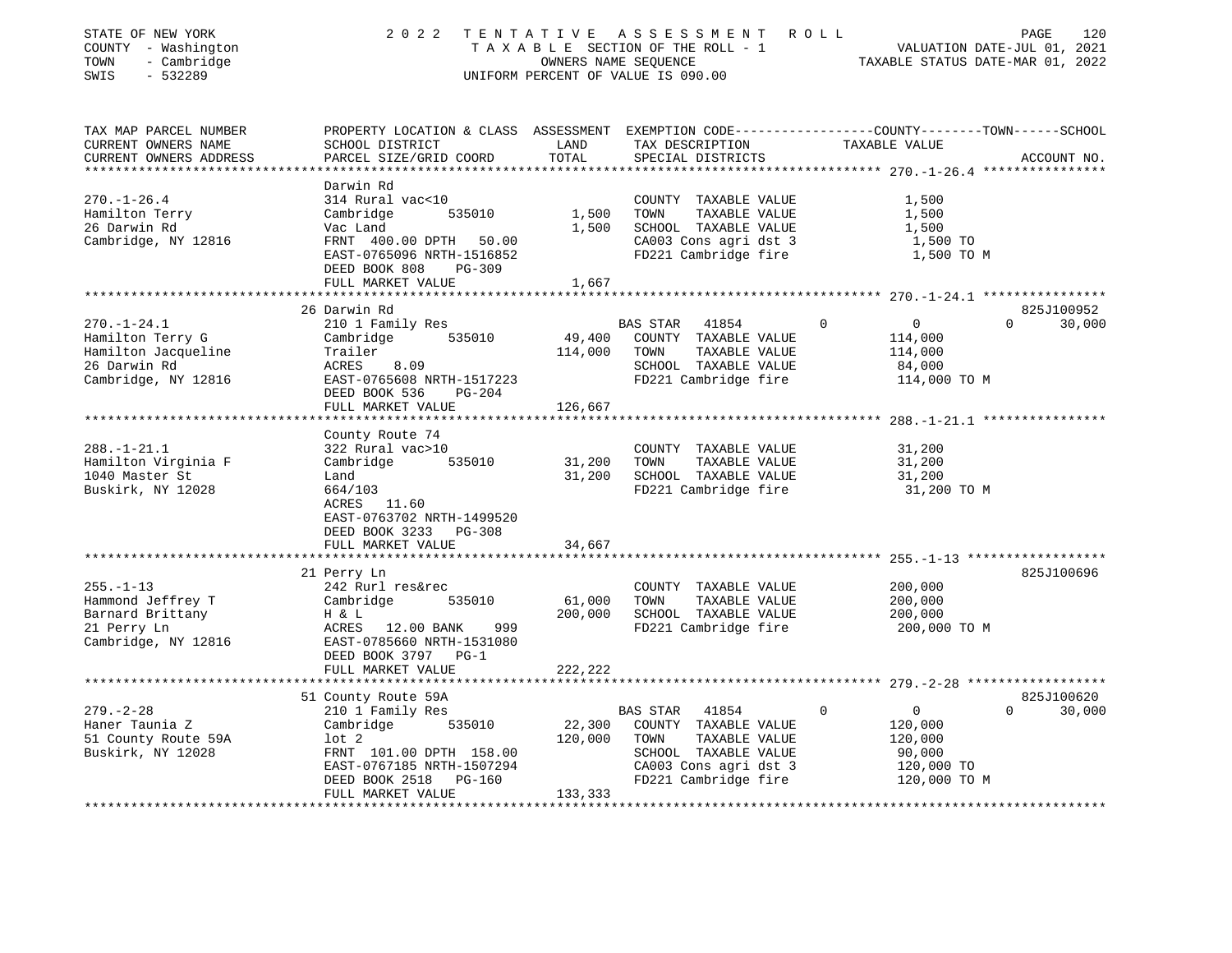| STATE OF NEW YORK                  |              |
|------------------------------------|--------------|
| COUNTY<br>$\overline{\phantom{0}}$ | Washington   |
| <b>THOLIDIT</b>                    | $Oomb$ $dco$ |

## STATE OF NEW YORK 2 0 2 2 T E N T A T I V E A S S E S S M E N T R O L L PAGE 121 COUNTY - Washington T A X A B L E SECTION OF THE ROLL - 1 VALUATION DATE-JUL 01, 2021 TOWN - Cambridge OWNERS NAME SEQUENCE TAXABLE STATUS DATE-MAR 01, 2022 SWIS - 532289 UNIFORM PERCENT OF VALUE IS 090.00

| TAX MAP PARCEL NUMBER<br>CURRENT OWNERS NAME | PROPERTY LOCATION & CLASS ASSESSMENT EXEMPTION CODE---------------COUNTY-------TOWN-----SCHOOL<br>SCHOOL DISTRICT | LAND              | TAX DESCRIPTION                               | TAXABLE VALUE              |          |                                     |
|----------------------------------------------|-------------------------------------------------------------------------------------------------------------------|-------------------|-----------------------------------------------|----------------------------|----------|-------------------------------------|
| CURRENT OWNERS ADDRESS                       | PARCEL SIZE/GRID COORD                                                                                            | TOTAL             | SPECIAL DISTRICTS                             |                            |          | ACCOUNT NO.                         |
|                                              | 84 King Rd                                                                                                        |                   |                                               |                            |          | 825J100374                          |
| $280. - 2 - 22$                              | 210 1 Family Res                                                                                                  |                   | 41802<br>AGED-CO                              | $\mathbf 0$<br>52,300      | $\Omega$ | $\overline{0}$                      |
| Hansen Annabelle                             | Cambridge<br>535010                                                                                               |                   | 17,800 AGED-TOWN 41803                        | $\Omega$<br>$\Omega$       | 41,840   | $\overline{0}$                      |
| 84 King Rd                                   | H & L                                                                                                             |                   | 104,600 AGED-SCH<br>41804                     | $\Omega$<br>$\Omega$       | $\Omega$ | 31,380                              |
| Buskirk, NY 12028                            | 2.10<br>ACRES                                                                                                     |                   | ENH STAR 41834                                | $\Omega$<br>$\overline{0}$ | $\Omega$ | 73,220                              |
|                                              | EAST-0776545 NRTH-1506537                                                                                         |                   | COUNTY TAXABLE VALUE                          | 52,300                     |          |                                     |
|                                              | DEED BOOK 398<br>PG-1086                                                                                          |                   | TOWN<br>TAXABLE VALUE                         | 62,760                     |          |                                     |
|                                              | FULL MARKET VALUE                                                                                                 |                   | 116,222 SCHOOL TAXABLE VALUE                  | $\overline{0}$             |          |                                     |
|                                              |                                                                                                                   |                   | CA003 Cons agri dst 3                         | 104,600 TO                 |          |                                     |
|                                              |                                                                                                                   |                   | FD221 Cambridge fire                          | 104,600 TO M               |          |                                     |
|                                              |                                                                                                                   |                   | **************************************        |                            |          | $279. - 2 - 2.2$ ****************** |
|                                              | 44 Martindale Way                                                                                                 |                   |                                               |                            |          | 825J100955                          |
| $279. - 2 - 2.2$<br>Hansen Elliott           | 242 Rurl res&rec<br>Cambridge<br>535010                                                                           | 56,700            | COUNTY TAXABLE VALUE<br>TOWN<br>TAXABLE VALUE | 220,000<br>220,000         |          |                                     |
| 44 Martindale Way                            | Row 587/203                                                                                                       | 220,000           | SCHOOL TAXABLE VALUE                          | 220,000                    |          |                                     |
| Johnsonville, NY 12094                       | ACRES 14.71                                                                                                       |                   | CA003 Cons agri dst 3                         | 220,000 TO                 |          |                                     |
|                                              | EAST-0764781 NRTH-1514336                                                                                         |                   | FD221 Cambridge fire                          | 220,000 TO M               |          |                                     |
|                                              | DEED BOOK 20220 PG-1059                                                                                           |                   |                                               |                            |          |                                     |
|                                              | FULL MARKET VALUE                                                                                                 | 244,444           |                                               |                            |          |                                     |
|                                              |                                                                                                                   |                   |                                               |                            |          |                                     |
|                                              | 74 Dickensen Rd                                                                                                   |                   |                                               |                            |          | 825J100512                          |
| $280. - 2 - 5$                               | 210 1 Family Res                                                                                                  |                   | COUNTY TAXABLE VALUE                          | 70,000                     |          |                                     |
| Hansen Hannah Kate                           | 535010<br>Cambridge                                                                                               | 37,000            | TAXABLE VALUE<br>TOWN                         | 70,000                     |          |                                     |
| Jepsen Tyler Edward                          | ACRES<br>3.40                                                                                                     | 70,000            | SCHOOL TAXABLE VALUE                          | 70,000                     |          |                                     |
| 340 Gannon Rd                                | EAST-0776301 NRTH-1508388                                                                                         |                   | CA003 Cons agri dst 3                         | 70,000 TO                  |          |                                     |
| Buskirk, NY 12028                            | DEED BOOK 20191 PG-26808                                                                                          |                   | FD221 Cambridge fire                          | 70,000 TO M                |          |                                     |
|                                              | FULL MARKET VALUE                                                                                                 | 77,778            |                                               |                            |          |                                     |
|                                              | **************************************                                                                            |                   |                                               |                            |          |                                     |
|                                              | 340 Gannon Rd                                                                                                     |                   |                                               |                            | $\Omega$ | 825J100190                          |
| $270. - 1 - 20$                              | 242 Rurl res&rec                                                                                                  |                   | BAS STAR 41854                                | $\Omega$<br>$\overline{0}$ |          | 30,000                              |
| Hansen Jeffery J<br>Hansen Melissa A         | 535010<br>Cambridge<br>Residence                                                                                  | 70,300<br>242,000 | COUNTY TAXABLE VALUE<br>TOWN<br>TAXABLE VALUE | 242,000<br>242,000         |          |                                     |
| 340 Gannon Rd                                | ACRES 35.41                                                                                                       |                   | SCHOOL TAXABLE VALUE                          | 212,000                    |          |                                     |
| Buskirk, NY 12028                            | EAST-0768279 NRTH-1515555                                                                                         |                   | CA003 Cons agri dst 3                         | 242,000 TO                 |          |                                     |
|                                              | DEED BOOK 792<br>PG-291                                                                                           |                   | FD221 Cambridge fire                          | 242,000 TO M               |          |                                     |
|                                              | FULL MARKET VALUE                                                                                                 | 268,889           |                                               |                            |          |                                     |
|                                              |                                                                                                                   |                   |                                               |                            |          |                                     |
|                                              | Vly Summit Rd                                                                                                     |                   |                                               |                            |          | 825J100444                          |
| $261. - 2 - 11$                              | 314 Rural vac<10                                                                                                  |                   | COUNTY TAXABLE VALUE                          | 1,400                      |          |                                     |
| Harding Shirley                              | Cambridge<br>535010                                                                                               | 1,400             | TOWN<br>TAXABLE VALUE                         | 1,400                      |          |                                     |
| 1073 Vly Summit Rd                           | V Land                                                                                                            | 1,400             | SCHOOL TAXABLE VALUE                          | 1,400                      |          |                                     |
| Greenwich, NY 12834-5501                     | $261. - 1 - 11$                                                                                                   |                   | FD221 Cambridge fire                          | 1,400 TO M                 |          |                                     |
|                                              | FRNT 202.00 DPTH 353.00                                                                                           |                   |                                               |                            |          |                                     |
|                                              | EAST-0764515 NRTH-1524237                                                                                         |                   |                                               |                            |          |                                     |
|                                              | DEED BOOK 501<br><b>PG-191</b>                                                                                    |                   |                                               |                            |          |                                     |
|                                              | FULL MARKET VALUE                                                                                                 | 1,556             |                                               |                            |          |                                     |
|                                              |                                                                                                                   |                   |                                               |                            |          |                                     |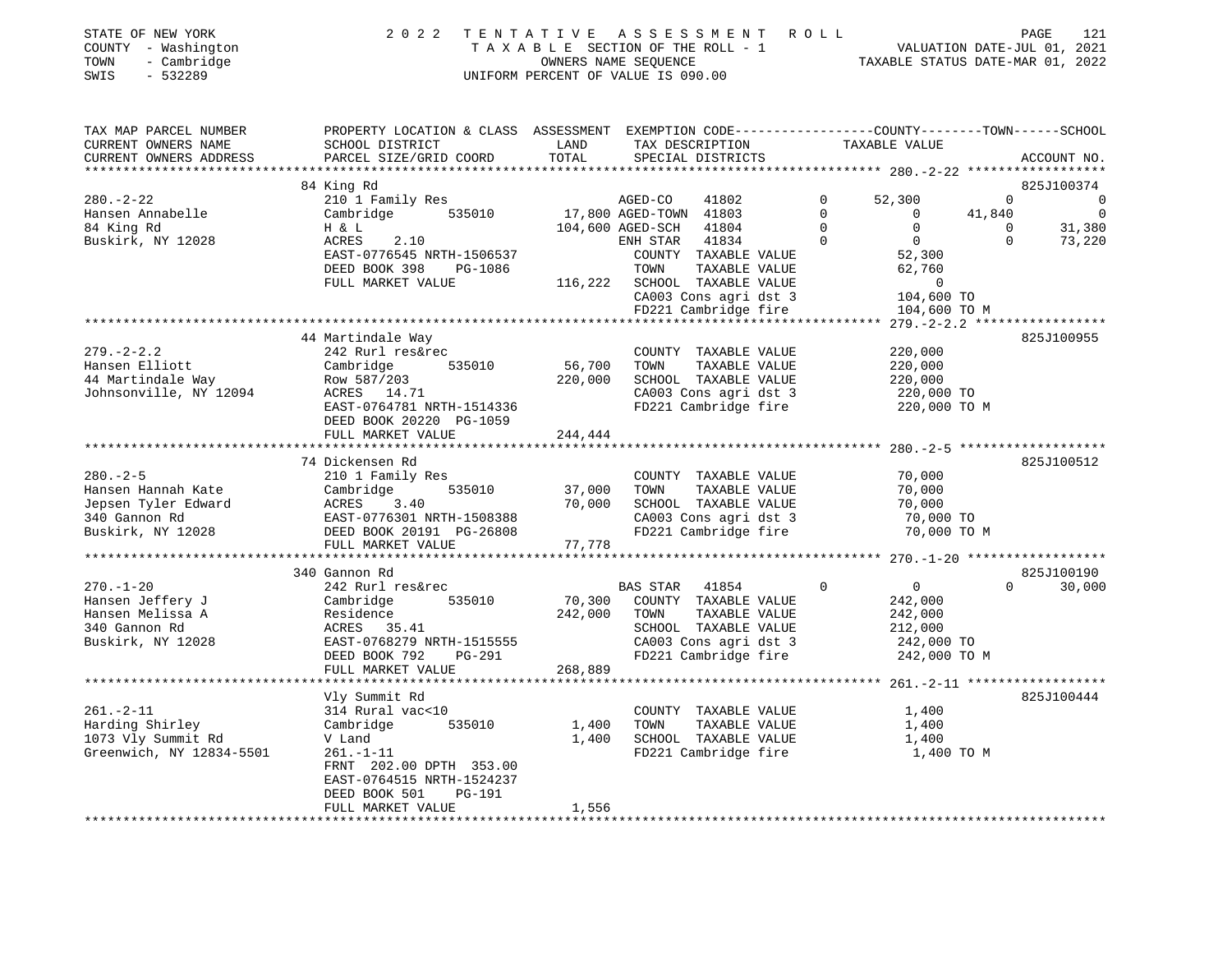| STATE OF NEW YORK<br>COUNTY - Washington<br>TOWN<br>- Cambridge<br>SWIS<br>$-532289$ | 2022                                                                                             |                 | TENTATIVE ASSESSMENT ROLL<br>TAXABLE SECTION OF THE ROLL - 1 VALUATION DATE-JUL 01, 2021<br>OWNERS NAME SEQUENCE TAXABLE STATUS DATE-MAR 01, 2022<br>UNIFORM PERCENT OF VALUE IS 090.00 |             |                   | PAGE     | 122            |
|--------------------------------------------------------------------------------------|--------------------------------------------------------------------------------------------------|-----------------|-----------------------------------------------------------------------------------------------------------------------------------------------------------------------------------------|-------------|-------------------|----------|----------------|
| TAX MAP PARCEL NUMBER                                                                | PROPERTY LOCATION & CLASS ASSESSMENT EXEMPTION CODE----------------COUNTY-------TOWN------SCHOOL |                 |                                                                                                                                                                                         |             |                   |          |                |
| CURRENT OWNERS NAME                                                                  | SCHOOL DISTRICT                                                                                  | LAND            | TAX DESCRIPTION                                                                                                                                                                         |             | TAXABLE VALUE     |          |                |
| CURRENT OWNERS ADDRESS                                                               | PARCEL SIZE/GRID COORD                                                                           | TOTAL           | SPECIAL DISTRICTS                                                                                                                                                                       |             |                   |          | ACCOUNT NO.    |
|                                                                                      | 1073 Vly Summit Rd                                                                               |                 |                                                                                                                                                                                         |             |                   |          | 825J100375     |
| $261 - 2 - 17$                                                                       | 210 1 Family Res                                                                                 |                 | COUNTY TAXABLE VALUE                                                                                                                                                                    |             | 186,300           |          |                |
| Harding Shirley                                                                      | 535010<br>Cambridge                                                                              | 35,500          | TOWN<br>TAXABLE VALUE                                                                                                                                                                   |             | 186,300           |          |                |
| 1073 Vly Summit Rd                                                                   | H & L                                                                                            |                 | 186,300 SCHOOL TAXABLE VALUE                                                                                                                                                            |             | 186,300           |          |                |
| Greenwich, NY 12834-5501                                                             | ACRES 3.10<br>EAST-0764133 NRTH-1524209<br>DEED BOOK 366<br>$PG-128$                             |                 | FD221 Cambridge fire                                                                                                                                                                    |             | 186,300 TO M      |          |                |
|                                                                                      | FULL MARKET VALUE                                                                                | 207,000         |                                                                                                                                                                                         |             |                   |          |                |
|                                                                                      |                                                                                                  |                 |                                                                                                                                                                                         |             |                   |          |                |
|                                                                                      | 1054 County Route 74                                                                             |                 |                                                                                                                                                                                         |             |                   |          | 825J100250     |
| $261. - 2 - 20$                                                                      | 210 1 Family Res                                                                                 |                 | BAS STAR 41854                                                                                                                                                                          | $\mathbf 0$ | $\overline{0}$    | $\Omega$ | 30,000         |
| Harko Okkyung                                                                        | Cambridge<br>535010                                                                              | 23,500          | COUNTY TAXABLE VALUE                                                                                                                                                                    |             | 126,800           |          |                |
| 1484 W Terrace Cir 2<br>Teaneck, NJ 07666                                            | lot 2<br>$261. - 1 - 20$                                                                         | 126,800         | TAXABLE VALUE<br>TOWN<br>SCHOOL TAXABLE VALUE                                                                                                                                           |             | 126,800<br>96,800 |          |                |
|                                                                                      | ACRES<br>1.10                                                                                    |                 | CA003 Cons agri dst 3                                                                                                                                                                   |             | 126,800 TO        |          |                |
|                                                                                      | EAST-0764101 NRTH-1523816                                                                        |                 | FD221 Cambridge fire                                                                                                                                                                    |             | 126,800 TO M      |          |                |
|                                                                                      | DEED BOOK 2554 PG-220                                                                            |                 |                                                                                                                                                                                         |             |                   |          |                |
|                                                                                      | FULL MARKET VALUE                                                                                | 140,889         |                                                                                                                                                                                         |             |                   |          |                |
|                                                                                      |                                                                                                  |                 |                                                                                                                                                                                         |             |                   |          |                |
|                                                                                      | 1048 County Route 74                                                                             |                 |                                                                                                                                                                                         |             |                   |          |                |
| $261. - 2 - 20.1$                                                                    | 210 1 Family Res                                                                                 |                 | COUNTY TAXABLE VALUE                                                                                                                                                                    |             | 169,800           |          |                |
| Harko Peter P                                                                        | 535010<br>Cambridge                                                                              | 33,000 TOWN     | TAXABLE VALUE                                                                                                                                                                           |             | 169,800           |          |                |
| 1048 County Route 74                                                                 | lot 1                                                                                            |                 | 169,800 SCHOOL TAXABLE VALUE                                                                                                                                                            |             | 169,800           |          |                |
| Greenwich, NY 12834                                                                  | $261. - 1 - 20.1$                                                                                |                 | CA003 Cons agri dst 3                                                                                                                                                                   |             | 169,800 TO        |          |                |
|                                                                                      | 2.59<br>ACRES                                                                                    |                 | FD221 Cambridge fire                                                                                                                                                                    |             | 169,800 TO M      |          |                |
|                                                                                      | EAST-0764194 NRTH-1523459                                                                        |                 |                                                                                                                                                                                         |             |                   |          |                |
|                                                                                      | DEED BOOK 2529 PG-183                                                                            |                 |                                                                                                                                                                                         |             |                   |          |                |
|                                                                                      | FULL MARKET VALUE                                                                                | 188,667         |                                                                                                                                                                                         |             |                   |          |                |
|                                                                                      | 2 Perry Ln                                                                                       |                 |                                                                                                                                                                                         |             |                   |          | 825J100434     |
| $255.14 - 3 - 12$                                                                    | 210 1 Family Res                                                                                 |                 | VET WAR CT 41121                                                                                                                                                                        | $\Omega$    | 26,250            | 26,250   | $\overline{0}$ |
| Harmon John B Jr                                                                     | 535010<br>Cambridge                                                                              | 24,100 AGED-ALL | 41800                                                                                                                                                                                   | $\Omega$    | 74,375            | 74,375   | 84,500         |
| 2 Perry Ln                                                                           | H&l                                                                                              |                 | 175,000 VET WAR S 41124                                                                                                                                                                 | $\Omega$    | $\overline{0}$    | $\Omega$ | 6,000          |
| Cambridge, NY 12816                                                                  | 740/2                                                                                            |                 | COUNTY TAXABLE VALUE                                                                                                                                                                    |             | 74,375            |          |                |
|                                                                                      | $255. - 3 - 12$                                                                                  |                 | TOWN<br>TAXABLE VALUE                                                                                                                                                                   |             | 74,375            |          |                |
|                                                                                      | ACRES<br>0.72                                                                                    |                 | SCHOOL TAXABLE VALUE                                                                                                                                                                    |             | 84,500            |          |                |
|                                                                                      | EAST-0786169 NRTH-1531607                                                                        |                 | FD221 Cambridge fire                                                                                                                                                                    |             | 175,000 TO M      |          |                |
|                                                                                      | DEED BOOK 20210 PG-3189                                                                          |                 |                                                                                                                                                                                         |             |                   |          |                |
|                                                                                      | FULL MARKET VALUE                                                                                | 194,444         |                                                                                                                                                                                         |             |                   |          |                |
|                                                                                      |                                                                                                  |                 |                                                                                                                                                                                         |             |                   |          |                |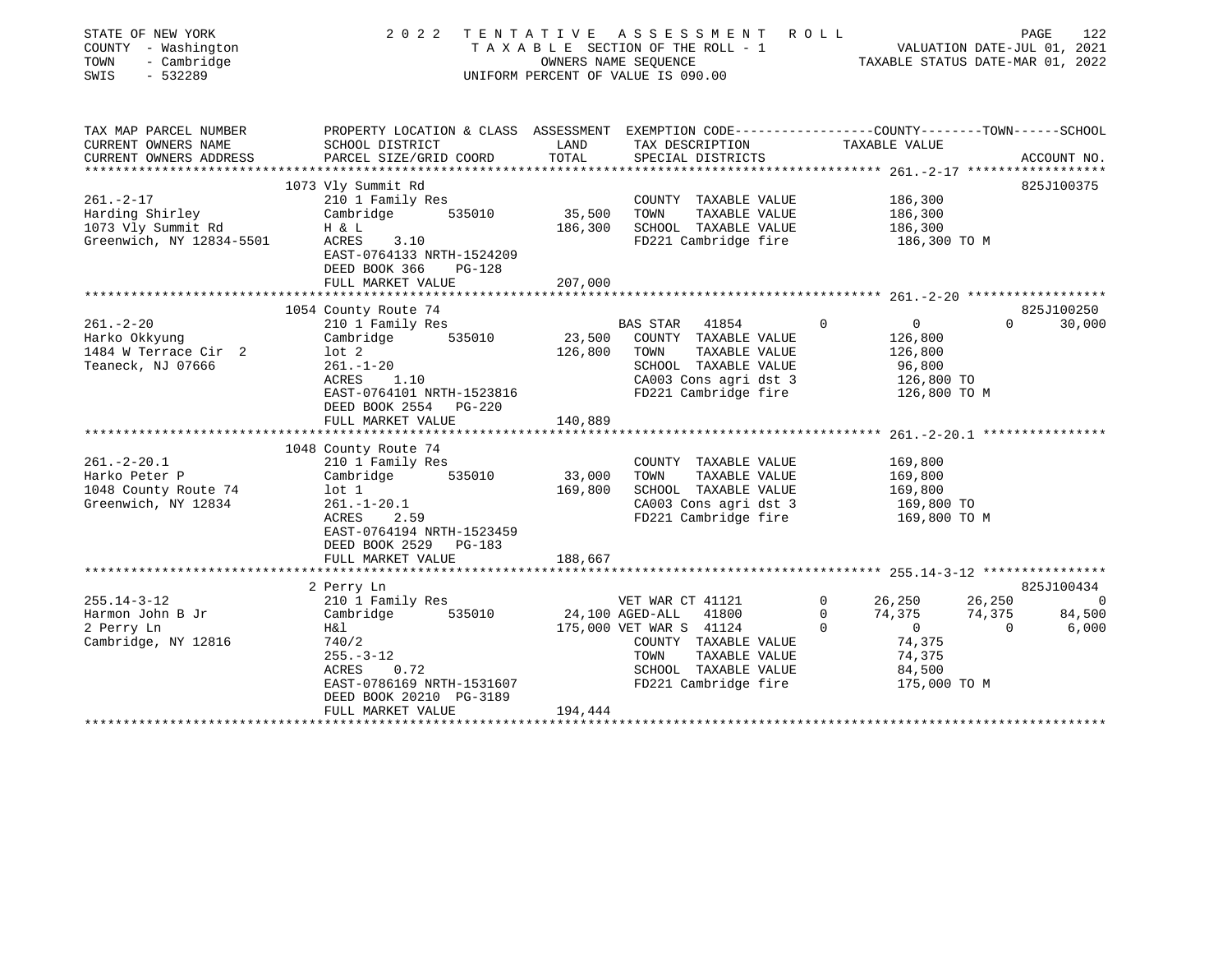|      | STATE OF NEW YORK   | 2022 TENTATIVE ASSESSMENT ROLL  |                                  | PAGE                        | 123 |
|------|---------------------|---------------------------------|----------------------------------|-----------------------------|-----|
|      | COUNTY - Washington | TAXABLE SECTION OF THE ROLL - 1 |                                  | VALUATION DATE-JUL 01, 2021 |     |
| TOWN | - Cambridge         | OWNERS NAME SEOUENCE            | TAXABLE STATUS DATE-MAR 01, 2022 |                             |     |

| ACCOUNT NO.<br>253 Oak Hill Rd<br>825J100377<br>$281 - 4 - 5$<br>241 Rural res&ag<br>$\mathbf 0$<br>75,153<br>75,153<br>75,153<br>AG DIST<br>41720<br>$\frac{3}{535010}$ 174,600 BAS STAR 41854<br>$\Omega$<br>$\overline{0}$<br>30,000<br>Harrington Robert J<br>Cambridge<br>$\Omega$<br>Harrington Nancy A<br>House & Land<br>300,300<br>COUNTY TAXABLE VALUE<br>225,147<br>253 Oak Hill Rd<br>549/148<br>TOWN<br>TAXABLE VALUE<br>225,147<br>Buskirk, NY 12028<br>SCHOOL TAXABLE VALUE<br>$281. - 1 - 5$<br>195,147<br>CA003 Cons agri dst 3<br>ACRES 98.11<br>225,147 TO<br>EAST-0784222 NRTH-1509808<br>75,153 EX<br>MAY BE SUBJECT TO PAYMENT<br>FD221 Cambridge fire 300,300 TO M<br>UNDER AGDIST LAW TIL 2026<br>DEED BOOK 796<br>PG-150<br>333,667<br>FULL MARKET VALUE<br>825J100823<br>105 County Route 74<br>$\overline{0}$<br>30,000<br>$288. - 1 - 24.2$<br>210 1 Family Res<br><b>BAS STAR</b><br>41854<br>$\Omega$<br>$\Omega$<br>$24,700$ COUNTY TAXABLE VALUE<br>Harrington Theodora A<br>535010<br>Cambridge<br>122,500<br>Pratt Cynthia A<br>Doublewide & Lot<br>122,500<br>TOWN<br>TAXABLE VALUE<br>122,500<br>SCHOOL TAXABLE VALUE<br>105 County Route 74<br>893/130<br>92,500<br>Buskirk, NY 12028<br>ACRES<br>0.80<br>CA003 Cons agri dst 3<br>FD221 Cambridge fire<br>122,500 TO<br>EAST-0764179 NRTH-1501668<br>122,500 TO M<br>DEED BOOK 2846 PG-232<br>136,111<br>FULL MARKET VALUE<br>Dickensen Rd/n Off<br>825J100547<br>$280. - 2 - 6.1$<br>322 Rural vac>10<br>COUNTY TAXABLE VALUE<br>84,100<br>Cambridge 535010<br>84,100<br>Harrop Dorothy J<br>TOWN<br>TAXABLE VALUE<br>84,100<br>Kievit David<br>84,100<br>SCHOOL TAXABLE VALUE<br>Vac Land<br>84,100<br>CA003 Cons agri dst 3<br>60 Dickensen Rd<br>ACRES 53.50<br>84,100 TO<br>FD221 Cambridge fire<br>Buskirk, NY 12028<br>EAST-0777170 NRTH-1509635<br>84,100 TO M<br>DEED BOOK 1748 PG-107<br>FULL MARKET VALUE<br>93,444<br>825J100829<br>60 Dickensen Rd<br>$280 - 2 - 6.2$<br>COUNTY TAXABLE VALUE<br>250,000<br>242 Rurl res&rec<br>535010<br>79,100<br>TAXABLE VALUE<br>Harrop Dorothy J<br>Cambridge<br>TOWN<br>250,000<br>Kievit David<br>250,000<br>SCHOOL TAXABLE VALUE<br>250,000<br>House & Lot<br>CA003 Cons agri dst 3<br>60 Dickensen Rd<br>250,000 TO<br>ACRES 21.70<br>Buskirk, NY 12028<br>EAST-0777043 NRTH-1508527<br>FD221 Cambridge fire<br>250,000 TO M<br>DEED BOOK 1748 PG-107<br>FULL MARKET VALUE<br>277,778<br>825J100519<br>State Route 372<br>$246. - 1 - 11$<br>47,800<br>314 Rural vac<10<br>COUNTY TAXABLE VALUE<br>Hartley Jeffrey S<br>535010<br>47,800<br>TOWN<br>TAXABLE VALUE<br>47,800<br>Cambridge<br>108 Colonel Baume Rd<br>912/185<br>47,800<br>SCHOOL TAXABLE VALUE<br>47,800<br>CA005 Cons agri dst 5<br>Greenwich, NY 12834<br>ACRES 10.42<br>47,800 TO | TAX MAP PARCEL NUMBER<br>CURRENT OWNERS NAME | PROPERTY LOCATION & CLASS ASSESSMENT EXEMPTION CODE---------------COUNTY-------TOWN------SCHOOL<br>SCHOOL DISTRICT | LAND  | TAX DESCRIPTION      | TAXABLE VALUE |  |
|-------------------------------------------------------------------------------------------------------------------------------------------------------------------------------------------------------------------------------------------------------------------------------------------------------------------------------------------------------------------------------------------------------------------------------------------------------------------------------------------------------------------------------------------------------------------------------------------------------------------------------------------------------------------------------------------------------------------------------------------------------------------------------------------------------------------------------------------------------------------------------------------------------------------------------------------------------------------------------------------------------------------------------------------------------------------------------------------------------------------------------------------------------------------------------------------------------------------------------------------------------------------------------------------------------------------------------------------------------------------------------------------------------------------------------------------------------------------------------------------------------------------------------------------------------------------------------------------------------------------------------------------------------------------------------------------------------------------------------------------------------------------------------------------------------------------------------------------------------------------------------------------------------------------------------------------------------------------------------------------------------------------------------------------------------------------------------------------------------------------------------------------------------------------------------------------------------------------------------------------------------------------------------------------------------------------------------------------------------------------------------------------------------------------------------------------------------------------------------------------------------------------------------------------------------------------------------------------------------------------------------------------------------------------------------------------------------------------------------------------------------------------------------------------------|----------------------------------------------|--------------------------------------------------------------------------------------------------------------------|-------|----------------------|---------------|--|
|                                                                                                                                                                                                                                                                                                                                                                                                                                                                                                                                                                                                                                                                                                                                                                                                                                                                                                                                                                                                                                                                                                                                                                                                                                                                                                                                                                                                                                                                                                                                                                                                                                                                                                                                                                                                                                                                                                                                                                                                                                                                                                                                                                                                                                                                                                                                                                                                                                                                                                                                                                                                                                                                                                                                                                                                 | CURRENT OWNERS ADDRESS                       | PARCEL SIZE/GRID COORD                                                                                             | TOTAL | SPECIAL DISTRICTS    |               |  |
|                                                                                                                                                                                                                                                                                                                                                                                                                                                                                                                                                                                                                                                                                                                                                                                                                                                                                                                                                                                                                                                                                                                                                                                                                                                                                                                                                                                                                                                                                                                                                                                                                                                                                                                                                                                                                                                                                                                                                                                                                                                                                                                                                                                                                                                                                                                                                                                                                                                                                                                                                                                                                                                                                                                                                                                                 |                                              |                                                                                                                    |       |                      |               |  |
|                                                                                                                                                                                                                                                                                                                                                                                                                                                                                                                                                                                                                                                                                                                                                                                                                                                                                                                                                                                                                                                                                                                                                                                                                                                                                                                                                                                                                                                                                                                                                                                                                                                                                                                                                                                                                                                                                                                                                                                                                                                                                                                                                                                                                                                                                                                                                                                                                                                                                                                                                                                                                                                                                                                                                                                                 |                                              |                                                                                                                    |       |                      |               |  |
|                                                                                                                                                                                                                                                                                                                                                                                                                                                                                                                                                                                                                                                                                                                                                                                                                                                                                                                                                                                                                                                                                                                                                                                                                                                                                                                                                                                                                                                                                                                                                                                                                                                                                                                                                                                                                                                                                                                                                                                                                                                                                                                                                                                                                                                                                                                                                                                                                                                                                                                                                                                                                                                                                                                                                                                                 |                                              |                                                                                                                    |       |                      |               |  |
|                                                                                                                                                                                                                                                                                                                                                                                                                                                                                                                                                                                                                                                                                                                                                                                                                                                                                                                                                                                                                                                                                                                                                                                                                                                                                                                                                                                                                                                                                                                                                                                                                                                                                                                                                                                                                                                                                                                                                                                                                                                                                                                                                                                                                                                                                                                                                                                                                                                                                                                                                                                                                                                                                                                                                                                                 |                                              |                                                                                                                    |       |                      |               |  |
|                                                                                                                                                                                                                                                                                                                                                                                                                                                                                                                                                                                                                                                                                                                                                                                                                                                                                                                                                                                                                                                                                                                                                                                                                                                                                                                                                                                                                                                                                                                                                                                                                                                                                                                                                                                                                                                                                                                                                                                                                                                                                                                                                                                                                                                                                                                                                                                                                                                                                                                                                                                                                                                                                                                                                                                                 |                                              |                                                                                                                    |       |                      |               |  |
|                                                                                                                                                                                                                                                                                                                                                                                                                                                                                                                                                                                                                                                                                                                                                                                                                                                                                                                                                                                                                                                                                                                                                                                                                                                                                                                                                                                                                                                                                                                                                                                                                                                                                                                                                                                                                                                                                                                                                                                                                                                                                                                                                                                                                                                                                                                                                                                                                                                                                                                                                                                                                                                                                                                                                                                                 |                                              |                                                                                                                    |       |                      |               |  |
|                                                                                                                                                                                                                                                                                                                                                                                                                                                                                                                                                                                                                                                                                                                                                                                                                                                                                                                                                                                                                                                                                                                                                                                                                                                                                                                                                                                                                                                                                                                                                                                                                                                                                                                                                                                                                                                                                                                                                                                                                                                                                                                                                                                                                                                                                                                                                                                                                                                                                                                                                                                                                                                                                                                                                                                                 |                                              |                                                                                                                    |       |                      |               |  |
|                                                                                                                                                                                                                                                                                                                                                                                                                                                                                                                                                                                                                                                                                                                                                                                                                                                                                                                                                                                                                                                                                                                                                                                                                                                                                                                                                                                                                                                                                                                                                                                                                                                                                                                                                                                                                                                                                                                                                                                                                                                                                                                                                                                                                                                                                                                                                                                                                                                                                                                                                                                                                                                                                                                                                                                                 |                                              |                                                                                                                    |       |                      |               |  |
|                                                                                                                                                                                                                                                                                                                                                                                                                                                                                                                                                                                                                                                                                                                                                                                                                                                                                                                                                                                                                                                                                                                                                                                                                                                                                                                                                                                                                                                                                                                                                                                                                                                                                                                                                                                                                                                                                                                                                                                                                                                                                                                                                                                                                                                                                                                                                                                                                                                                                                                                                                                                                                                                                                                                                                                                 |                                              |                                                                                                                    |       |                      |               |  |
|                                                                                                                                                                                                                                                                                                                                                                                                                                                                                                                                                                                                                                                                                                                                                                                                                                                                                                                                                                                                                                                                                                                                                                                                                                                                                                                                                                                                                                                                                                                                                                                                                                                                                                                                                                                                                                                                                                                                                                                                                                                                                                                                                                                                                                                                                                                                                                                                                                                                                                                                                                                                                                                                                                                                                                                                 |                                              |                                                                                                                    |       |                      |               |  |
|                                                                                                                                                                                                                                                                                                                                                                                                                                                                                                                                                                                                                                                                                                                                                                                                                                                                                                                                                                                                                                                                                                                                                                                                                                                                                                                                                                                                                                                                                                                                                                                                                                                                                                                                                                                                                                                                                                                                                                                                                                                                                                                                                                                                                                                                                                                                                                                                                                                                                                                                                                                                                                                                                                                                                                                                 |                                              |                                                                                                                    |       |                      |               |  |
|                                                                                                                                                                                                                                                                                                                                                                                                                                                                                                                                                                                                                                                                                                                                                                                                                                                                                                                                                                                                                                                                                                                                                                                                                                                                                                                                                                                                                                                                                                                                                                                                                                                                                                                                                                                                                                                                                                                                                                                                                                                                                                                                                                                                                                                                                                                                                                                                                                                                                                                                                                                                                                                                                                                                                                                                 |                                              |                                                                                                                    |       |                      |               |  |
|                                                                                                                                                                                                                                                                                                                                                                                                                                                                                                                                                                                                                                                                                                                                                                                                                                                                                                                                                                                                                                                                                                                                                                                                                                                                                                                                                                                                                                                                                                                                                                                                                                                                                                                                                                                                                                                                                                                                                                                                                                                                                                                                                                                                                                                                                                                                                                                                                                                                                                                                                                                                                                                                                                                                                                                                 |                                              |                                                                                                                    |       |                      |               |  |
|                                                                                                                                                                                                                                                                                                                                                                                                                                                                                                                                                                                                                                                                                                                                                                                                                                                                                                                                                                                                                                                                                                                                                                                                                                                                                                                                                                                                                                                                                                                                                                                                                                                                                                                                                                                                                                                                                                                                                                                                                                                                                                                                                                                                                                                                                                                                                                                                                                                                                                                                                                                                                                                                                                                                                                                                 |                                              |                                                                                                                    |       |                      |               |  |
|                                                                                                                                                                                                                                                                                                                                                                                                                                                                                                                                                                                                                                                                                                                                                                                                                                                                                                                                                                                                                                                                                                                                                                                                                                                                                                                                                                                                                                                                                                                                                                                                                                                                                                                                                                                                                                                                                                                                                                                                                                                                                                                                                                                                                                                                                                                                                                                                                                                                                                                                                                                                                                                                                                                                                                                                 |                                              |                                                                                                                    |       |                      |               |  |
|                                                                                                                                                                                                                                                                                                                                                                                                                                                                                                                                                                                                                                                                                                                                                                                                                                                                                                                                                                                                                                                                                                                                                                                                                                                                                                                                                                                                                                                                                                                                                                                                                                                                                                                                                                                                                                                                                                                                                                                                                                                                                                                                                                                                                                                                                                                                                                                                                                                                                                                                                                                                                                                                                                                                                                                                 |                                              |                                                                                                                    |       |                      |               |  |
|                                                                                                                                                                                                                                                                                                                                                                                                                                                                                                                                                                                                                                                                                                                                                                                                                                                                                                                                                                                                                                                                                                                                                                                                                                                                                                                                                                                                                                                                                                                                                                                                                                                                                                                                                                                                                                                                                                                                                                                                                                                                                                                                                                                                                                                                                                                                                                                                                                                                                                                                                                                                                                                                                                                                                                                                 |                                              |                                                                                                                    |       |                      |               |  |
|                                                                                                                                                                                                                                                                                                                                                                                                                                                                                                                                                                                                                                                                                                                                                                                                                                                                                                                                                                                                                                                                                                                                                                                                                                                                                                                                                                                                                                                                                                                                                                                                                                                                                                                                                                                                                                                                                                                                                                                                                                                                                                                                                                                                                                                                                                                                                                                                                                                                                                                                                                                                                                                                                                                                                                                                 |                                              |                                                                                                                    |       |                      |               |  |
|                                                                                                                                                                                                                                                                                                                                                                                                                                                                                                                                                                                                                                                                                                                                                                                                                                                                                                                                                                                                                                                                                                                                                                                                                                                                                                                                                                                                                                                                                                                                                                                                                                                                                                                                                                                                                                                                                                                                                                                                                                                                                                                                                                                                                                                                                                                                                                                                                                                                                                                                                                                                                                                                                                                                                                                                 |                                              |                                                                                                                    |       |                      |               |  |
|                                                                                                                                                                                                                                                                                                                                                                                                                                                                                                                                                                                                                                                                                                                                                                                                                                                                                                                                                                                                                                                                                                                                                                                                                                                                                                                                                                                                                                                                                                                                                                                                                                                                                                                                                                                                                                                                                                                                                                                                                                                                                                                                                                                                                                                                                                                                                                                                                                                                                                                                                                                                                                                                                                                                                                                                 |                                              |                                                                                                                    |       |                      |               |  |
|                                                                                                                                                                                                                                                                                                                                                                                                                                                                                                                                                                                                                                                                                                                                                                                                                                                                                                                                                                                                                                                                                                                                                                                                                                                                                                                                                                                                                                                                                                                                                                                                                                                                                                                                                                                                                                                                                                                                                                                                                                                                                                                                                                                                                                                                                                                                                                                                                                                                                                                                                                                                                                                                                                                                                                                                 |                                              |                                                                                                                    |       |                      |               |  |
|                                                                                                                                                                                                                                                                                                                                                                                                                                                                                                                                                                                                                                                                                                                                                                                                                                                                                                                                                                                                                                                                                                                                                                                                                                                                                                                                                                                                                                                                                                                                                                                                                                                                                                                                                                                                                                                                                                                                                                                                                                                                                                                                                                                                                                                                                                                                                                                                                                                                                                                                                                                                                                                                                                                                                                                                 |                                              |                                                                                                                    |       |                      |               |  |
|                                                                                                                                                                                                                                                                                                                                                                                                                                                                                                                                                                                                                                                                                                                                                                                                                                                                                                                                                                                                                                                                                                                                                                                                                                                                                                                                                                                                                                                                                                                                                                                                                                                                                                                                                                                                                                                                                                                                                                                                                                                                                                                                                                                                                                                                                                                                                                                                                                                                                                                                                                                                                                                                                                                                                                                                 |                                              |                                                                                                                    |       |                      |               |  |
|                                                                                                                                                                                                                                                                                                                                                                                                                                                                                                                                                                                                                                                                                                                                                                                                                                                                                                                                                                                                                                                                                                                                                                                                                                                                                                                                                                                                                                                                                                                                                                                                                                                                                                                                                                                                                                                                                                                                                                                                                                                                                                                                                                                                                                                                                                                                                                                                                                                                                                                                                                                                                                                                                                                                                                                                 |                                              |                                                                                                                    |       |                      |               |  |
|                                                                                                                                                                                                                                                                                                                                                                                                                                                                                                                                                                                                                                                                                                                                                                                                                                                                                                                                                                                                                                                                                                                                                                                                                                                                                                                                                                                                                                                                                                                                                                                                                                                                                                                                                                                                                                                                                                                                                                                                                                                                                                                                                                                                                                                                                                                                                                                                                                                                                                                                                                                                                                                                                                                                                                                                 |                                              |                                                                                                                    |       |                      |               |  |
|                                                                                                                                                                                                                                                                                                                                                                                                                                                                                                                                                                                                                                                                                                                                                                                                                                                                                                                                                                                                                                                                                                                                                                                                                                                                                                                                                                                                                                                                                                                                                                                                                                                                                                                                                                                                                                                                                                                                                                                                                                                                                                                                                                                                                                                                                                                                                                                                                                                                                                                                                                                                                                                                                                                                                                                                 |                                              |                                                                                                                    |       |                      |               |  |
|                                                                                                                                                                                                                                                                                                                                                                                                                                                                                                                                                                                                                                                                                                                                                                                                                                                                                                                                                                                                                                                                                                                                                                                                                                                                                                                                                                                                                                                                                                                                                                                                                                                                                                                                                                                                                                                                                                                                                                                                                                                                                                                                                                                                                                                                                                                                                                                                                                                                                                                                                                                                                                                                                                                                                                                                 |                                              |                                                                                                                    |       |                      |               |  |
|                                                                                                                                                                                                                                                                                                                                                                                                                                                                                                                                                                                                                                                                                                                                                                                                                                                                                                                                                                                                                                                                                                                                                                                                                                                                                                                                                                                                                                                                                                                                                                                                                                                                                                                                                                                                                                                                                                                                                                                                                                                                                                                                                                                                                                                                                                                                                                                                                                                                                                                                                                                                                                                                                                                                                                                                 |                                              |                                                                                                                    |       |                      |               |  |
|                                                                                                                                                                                                                                                                                                                                                                                                                                                                                                                                                                                                                                                                                                                                                                                                                                                                                                                                                                                                                                                                                                                                                                                                                                                                                                                                                                                                                                                                                                                                                                                                                                                                                                                                                                                                                                                                                                                                                                                                                                                                                                                                                                                                                                                                                                                                                                                                                                                                                                                                                                                                                                                                                                                                                                                                 |                                              |                                                                                                                    |       |                      |               |  |
|                                                                                                                                                                                                                                                                                                                                                                                                                                                                                                                                                                                                                                                                                                                                                                                                                                                                                                                                                                                                                                                                                                                                                                                                                                                                                                                                                                                                                                                                                                                                                                                                                                                                                                                                                                                                                                                                                                                                                                                                                                                                                                                                                                                                                                                                                                                                                                                                                                                                                                                                                                                                                                                                                                                                                                                                 |                                              |                                                                                                                    |       |                      |               |  |
|                                                                                                                                                                                                                                                                                                                                                                                                                                                                                                                                                                                                                                                                                                                                                                                                                                                                                                                                                                                                                                                                                                                                                                                                                                                                                                                                                                                                                                                                                                                                                                                                                                                                                                                                                                                                                                                                                                                                                                                                                                                                                                                                                                                                                                                                                                                                                                                                                                                                                                                                                                                                                                                                                                                                                                                                 |                                              |                                                                                                                    |       |                      |               |  |
|                                                                                                                                                                                                                                                                                                                                                                                                                                                                                                                                                                                                                                                                                                                                                                                                                                                                                                                                                                                                                                                                                                                                                                                                                                                                                                                                                                                                                                                                                                                                                                                                                                                                                                                                                                                                                                                                                                                                                                                                                                                                                                                                                                                                                                                                                                                                                                                                                                                                                                                                                                                                                                                                                                                                                                                                 |                                              |                                                                                                                    |       |                      |               |  |
|                                                                                                                                                                                                                                                                                                                                                                                                                                                                                                                                                                                                                                                                                                                                                                                                                                                                                                                                                                                                                                                                                                                                                                                                                                                                                                                                                                                                                                                                                                                                                                                                                                                                                                                                                                                                                                                                                                                                                                                                                                                                                                                                                                                                                                                                                                                                                                                                                                                                                                                                                                                                                                                                                                                                                                                                 |                                              |                                                                                                                    |       |                      |               |  |
|                                                                                                                                                                                                                                                                                                                                                                                                                                                                                                                                                                                                                                                                                                                                                                                                                                                                                                                                                                                                                                                                                                                                                                                                                                                                                                                                                                                                                                                                                                                                                                                                                                                                                                                                                                                                                                                                                                                                                                                                                                                                                                                                                                                                                                                                                                                                                                                                                                                                                                                                                                                                                                                                                                                                                                                                 |                                              |                                                                                                                    |       |                      |               |  |
|                                                                                                                                                                                                                                                                                                                                                                                                                                                                                                                                                                                                                                                                                                                                                                                                                                                                                                                                                                                                                                                                                                                                                                                                                                                                                                                                                                                                                                                                                                                                                                                                                                                                                                                                                                                                                                                                                                                                                                                                                                                                                                                                                                                                                                                                                                                                                                                                                                                                                                                                                                                                                                                                                                                                                                                                 |                                              |                                                                                                                    |       |                      |               |  |
|                                                                                                                                                                                                                                                                                                                                                                                                                                                                                                                                                                                                                                                                                                                                                                                                                                                                                                                                                                                                                                                                                                                                                                                                                                                                                                                                                                                                                                                                                                                                                                                                                                                                                                                                                                                                                                                                                                                                                                                                                                                                                                                                                                                                                                                                                                                                                                                                                                                                                                                                                                                                                                                                                                                                                                                                 |                                              |                                                                                                                    |       |                      |               |  |
|                                                                                                                                                                                                                                                                                                                                                                                                                                                                                                                                                                                                                                                                                                                                                                                                                                                                                                                                                                                                                                                                                                                                                                                                                                                                                                                                                                                                                                                                                                                                                                                                                                                                                                                                                                                                                                                                                                                                                                                                                                                                                                                                                                                                                                                                                                                                                                                                                                                                                                                                                                                                                                                                                                                                                                                                 |                                              |                                                                                                                    |       |                      |               |  |
|                                                                                                                                                                                                                                                                                                                                                                                                                                                                                                                                                                                                                                                                                                                                                                                                                                                                                                                                                                                                                                                                                                                                                                                                                                                                                                                                                                                                                                                                                                                                                                                                                                                                                                                                                                                                                                                                                                                                                                                                                                                                                                                                                                                                                                                                                                                                                                                                                                                                                                                                                                                                                                                                                                                                                                                                 |                                              |                                                                                                                    |       |                      |               |  |
|                                                                                                                                                                                                                                                                                                                                                                                                                                                                                                                                                                                                                                                                                                                                                                                                                                                                                                                                                                                                                                                                                                                                                                                                                                                                                                                                                                                                                                                                                                                                                                                                                                                                                                                                                                                                                                                                                                                                                                                                                                                                                                                                                                                                                                                                                                                                                                                                                                                                                                                                                                                                                                                                                                                                                                                                 |                                              |                                                                                                                    |       |                      |               |  |
|                                                                                                                                                                                                                                                                                                                                                                                                                                                                                                                                                                                                                                                                                                                                                                                                                                                                                                                                                                                                                                                                                                                                                                                                                                                                                                                                                                                                                                                                                                                                                                                                                                                                                                                                                                                                                                                                                                                                                                                                                                                                                                                                                                                                                                                                                                                                                                                                                                                                                                                                                                                                                                                                                                                                                                                                 |                                              |                                                                                                                    |       |                      |               |  |
|                                                                                                                                                                                                                                                                                                                                                                                                                                                                                                                                                                                                                                                                                                                                                                                                                                                                                                                                                                                                                                                                                                                                                                                                                                                                                                                                                                                                                                                                                                                                                                                                                                                                                                                                                                                                                                                                                                                                                                                                                                                                                                                                                                                                                                                                                                                                                                                                                                                                                                                                                                                                                                                                                                                                                                                                 |                                              |                                                                                                                    |       |                      |               |  |
|                                                                                                                                                                                                                                                                                                                                                                                                                                                                                                                                                                                                                                                                                                                                                                                                                                                                                                                                                                                                                                                                                                                                                                                                                                                                                                                                                                                                                                                                                                                                                                                                                                                                                                                                                                                                                                                                                                                                                                                                                                                                                                                                                                                                                                                                                                                                                                                                                                                                                                                                                                                                                                                                                                                                                                                                 |                                              |                                                                                                                    |       |                      |               |  |
|                                                                                                                                                                                                                                                                                                                                                                                                                                                                                                                                                                                                                                                                                                                                                                                                                                                                                                                                                                                                                                                                                                                                                                                                                                                                                                                                                                                                                                                                                                                                                                                                                                                                                                                                                                                                                                                                                                                                                                                                                                                                                                                                                                                                                                                                                                                                                                                                                                                                                                                                                                                                                                                                                                                                                                                                 |                                              |                                                                                                                    |       |                      |               |  |
|                                                                                                                                                                                                                                                                                                                                                                                                                                                                                                                                                                                                                                                                                                                                                                                                                                                                                                                                                                                                                                                                                                                                                                                                                                                                                                                                                                                                                                                                                                                                                                                                                                                                                                                                                                                                                                                                                                                                                                                                                                                                                                                                                                                                                                                                                                                                                                                                                                                                                                                                                                                                                                                                                                                                                                                                 |                                              |                                                                                                                    |       |                      |               |  |
|                                                                                                                                                                                                                                                                                                                                                                                                                                                                                                                                                                                                                                                                                                                                                                                                                                                                                                                                                                                                                                                                                                                                                                                                                                                                                                                                                                                                                                                                                                                                                                                                                                                                                                                                                                                                                                                                                                                                                                                                                                                                                                                                                                                                                                                                                                                                                                                                                                                                                                                                                                                                                                                                                                                                                                                                 |                                              |                                                                                                                    |       |                      |               |  |
| 47,800 TO M                                                                                                                                                                                                                                                                                                                                                                                                                                                                                                                                                                                                                                                                                                                                                                                                                                                                                                                                                                                                                                                                                                                                                                                                                                                                                                                                                                                                                                                                                                                                                                                                                                                                                                                                                                                                                                                                                                                                                                                                                                                                                                                                                                                                                                                                                                                                                                                                                                                                                                                                                                                                                                                                                                                                                                                     |                                              | EAST-0778591 NRTH-1541653                                                                                          |       | FD221 Cambridge fire |               |  |
| DEED BOOK 20191 PG-29349                                                                                                                                                                                                                                                                                                                                                                                                                                                                                                                                                                                                                                                                                                                                                                                                                                                                                                                                                                                                                                                                                                                                                                                                                                                                                                                                                                                                                                                                                                                                                                                                                                                                                                                                                                                                                                                                                                                                                                                                                                                                                                                                                                                                                                                                                                                                                                                                                                                                                                                                                                                                                                                                                                                                                                        |                                              |                                                                                                                    |       |                      |               |  |
| FULL MARKET VALUE<br>53,111                                                                                                                                                                                                                                                                                                                                                                                                                                                                                                                                                                                                                                                                                                                                                                                                                                                                                                                                                                                                                                                                                                                                                                                                                                                                                                                                                                                                                                                                                                                                                                                                                                                                                                                                                                                                                                                                                                                                                                                                                                                                                                                                                                                                                                                                                                                                                                                                                                                                                                                                                                                                                                                                                                                                                                     |                                              |                                                                                                                    |       |                      |               |  |

STATE OF NEW YORK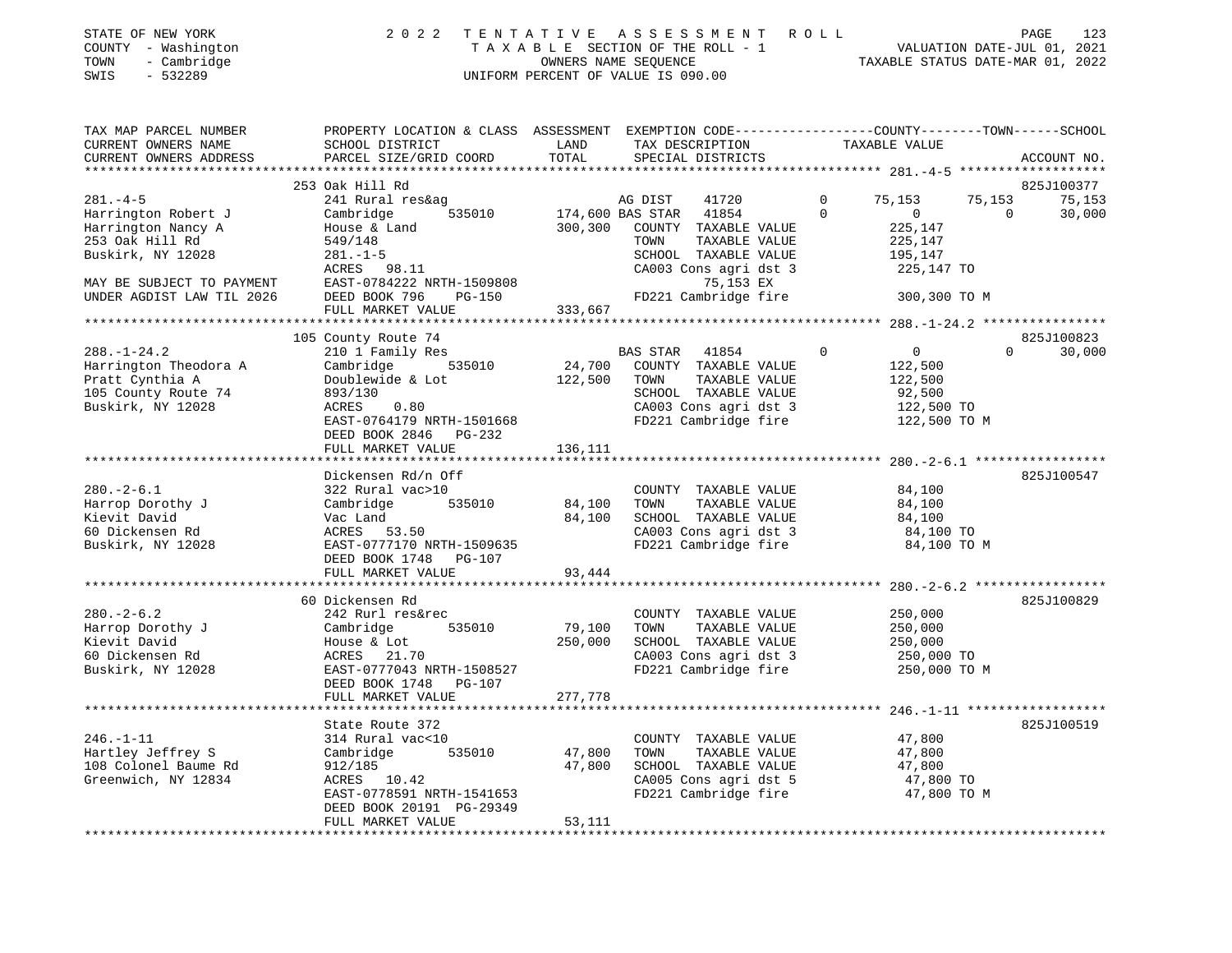| STATE OF NEW YORK<br>COUNTY - Washington<br>TOWN<br>- Cambridge<br>SWIS<br>$-532289$                          |                                                                                                                                              |                                              | 2022 TENTATIVE ASSESSMENT ROLL<br>TAXABLE SECTION OF THE ROLL - 1 VALUATION DATE-JUL 01, 2021<br>OWNERS NAME SEQUENCE TAXABLE STATUS DATE-MAR 01, 2022<br>UNIFORM PERCENT OF VALUE IS 090.00 |                         | PAGE           | 124                      |
|---------------------------------------------------------------------------------------------------------------|----------------------------------------------------------------------------------------------------------------------------------------------|----------------------------------------------|----------------------------------------------------------------------------------------------------------------------------------------------------------------------------------------------|-------------------------|----------------|--------------------------|
| TAX MAP PARCEL NUMBER<br>CURRENT OWNERS NAME<br>CURRENT OWNERS ADDRESS                                        | PROPERTY LOCATION & CLASS ASSESSMENT EXEMPTION CODE---------------COUNTY-------TOWN------SCHOOL<br>SCHOOL DISTRICT<br>PARCEL SIZE/GRID COORD | LAND<br>TOTAL                                | TAX DESCRIPTION TAXABLE VALUE<br>SPECIAL DISTRICTS                                                                                                                                           |                         |                | ACCOUNT NO.              |
|                                                                                                               |                                                                                                                                              |                                              |                                                                                                                                                                                              |                         |                |                          |
|                                                                                                               | 324 County Route 60                                                                                                                          |                                              |                                                                                                                                                                                              |                         | 825J100882     |                          |
| $262. - 1 - 18.2$                                                                                             | 210 1 Family Res                                                                                                                             |                                              | COUNTY TAXABLE VALUE                                                                                                                                                                         | 193,000                 |                |                          |
| Hartwell Eric S                                                                                               | Cambridge 535010                                                                                                                             | 29,900                                       | TOWN<br>TAXABLE VALUE                                                                                                                                                                        | 193,000                 |                |                          |
|                                                                                                               |                                                                                                                                              |                                              | 193,000 SCHOOL TAXABLE VALUE<br>FD221 Cambridge fire                                                                                                                                         | 193,000                 |                |                          |
| Hartwell Nicole M<br>324 County Route 60<br>Cambridge, NY 12816<br>Cambridge, NY 12816<br>ACRES 0.90 BANK 998 | 998<br>EAST-0772633 NRTH-1525022                                                                                                             |                                              |                                                                                                                                                                                              | 193,000 TO M            |                |                          |
|                                                                                                               | DEED BOOK 3915 PG-17                                                                                                                         |                                              |                                                                                                                                                                                              |                         |                |                          |
|                                                                                                               | FULL MARKET VALUE<br>********************                                                                                                    | 214,444                                      |                                                                                                                                                                                              |                         |                |                          |
|                                                                                                               | 88 Edie Rd                                                                                                                                   |                                              |                                                                                                                                                                                              |                         | 825J100325     |                          |
| $246. - 1 - 23$                                                                                               | 241 Rural res&ag                                                                                                                             |                                              | COUNTY TAXABLE VALUE                                                                                                                                                                         | 404,000                 |                |                          |
| Harwell Richard                                                                                               | Cambridge 535010 105,000                                                                                                                     |                                              | TAXABLE VALUE<br>TOWN                                                                                                                                                                        | 404,000                 |                |                          |
| 315 Pinehurst St                                                                                              | Farm                                                                                                                                         | 404,000                                      | SCHOOL TAXABLE VALUE                                                                                                                                                                         | 404,000                 |                |                          |
|                                                                                                               | Farm<br>Filed Survey 13290<br>* OPEC 47.30                                                                                                   |                                              | CA003 Cons agri dst 3                                                                                                                                                                        | 404,000 TO              |                |                          |
|                                                                                                               |                                                                                                                                              |                                              | FD221 Cambridge fire                                                                                                                                                                         | 404,000 TO M            |                |                          |
| Troy, NY 12182 Filed Survey 13290<br>ACRES 47.30<br>MAY BE SUBJECT TO PAYMENT EAST-0775452 NRTH-1537318       |                                                                                                                                              |                                              |                                                                                                                                                                                              |                         |                |                          |
| UNDER AGDIST LAW TIL 2026                                                                                     | DEED BOOK 20210 PG-3808                                                                                                                      |                                              |                                                                                                                                                                                              |                         |                |                          |
|                                                                                                               | FULL MARKET VALUE                                                                                                                            | 448,889                                      |                                                                                                                                                                                              |                         |                |                          |
|                                                                                                               | King Rd                                                                                                                                      |                                              |                                                                                                                                                                                              |                         |                |                          |
| $280. - 2 - 29.1$                                                                                             |                                                                                                                                              |                                              | COUNTY TAXABLE VALUE                                                                                                                                                                         | 5,000                   |                |                          |
| Hatfield Johnnie S                                                                                            |                                                                                                                                              |                                              | TAXABLE VALUE<br>TOWN                                                                                                                                                                        | 5,000                   |                |                          |
| 75 King Rd                                                                                                    |                                                                                                                                              |                                              | 5,000 SCHOOL TAXABLE VALUE                                                                                                                                                                   | 5,000                   |                |                          |
| Buskirk, NY 12028                                                                                             |                                                                                                                                              |                                              |                                                                                                                                                                                              | 5,000 TO                |                |                          |
|                                                                                                               | 314 Rural vac<10<br>Cambridge 535010 5,000<br>FRNT 65.00 DPTH 660.00 5,000<br>EAST-0776095 NRTH-1506292<br>DERN ROOK 2664 PG-149             |                                              | CA003 Cons agri dst 3<br>FD221 Cambridge fire                                                                                                                                                |                         | 5,000 TO M     |                          |
|                                                                                                               | FULL MARKET VALUE                                                                                                                            | 5,556                                        |                                                                                                                                                                                              |                         |                |                          |
|                                                                                                               |                                                                                                                                              |                                              |                                                                                                                                                                                              |                         |                |                          |
|                                                                                                               | 75 King Rd                                                                                                                                   |                                              |                                                                                                                                                                                              |                         | 825J100924     |                          |
| $280. -2 - 31$                                                                                                | 210 1 Family Res                                                                                                                             |                                              | BAS STAR 41854 0                                                                                                                                                                             | $\overline{0}$          | $\Omega$       | 30,000                   |
| Hattfield Johnnie S                                                                                           |                                                                                                                                              |                                              | 46,500 COUNTY TAXABLE VALUE                                                                                                                                                                  | 114,900                 |                |                          |
| 75 King Rd                                                                                                    | Let 8<br>5.12<br>House/ Lot 8                                                                                                                | 114,900 TOWN<br>SCHOOL<br>CA003 C<br>FD221 C | TAXABLE VALUE<br>SCHOOL TAXABLE VALUE                                                                                                                                                        | 114,900                 |                |                          |
| Buskirk, NY 12028                                                                                             | ACRES<br>EAST-0775940 NRTH-1506052                                                                                                           |                                              | CA003 Cons agri dst 3                                                                                                                                                                        | 84,900<br>114,900 TO    |                |                          |
|                                                                                                               | DEED BOOK 724 PG-252                                                                                                                         |                                              | FD221 Cambridge fire                                                                                                                                                                         |                         | 114,900 TO M   |                          |
|                                                                                                               | FULL MARKET VALUE                                                                                                                            | 127,667                                      |                                                                                                                                                                                              |                         |                |                          |
|                                                                                                               |                                                                                                                                              |                                              |                                                                                                                                                                                              |                         |                |                          |
|                                                                                                               | 16 Greene Rd                                                                                                                                 |                                              |                                                                                                                                                                                              |                         | 825J100484     |                          |
| $263. - 1 - 15$                                                                                               | 210 1 Family Res                                                                                                                             |                                              | CW_10_VET/ 41152                                                                                                                                                                             | $\overline{0}$<br>8,000 | $\Omega$       | $\overline{0}$           |
| Haviland Stephen                                                                                              |                                                                                                                                              |                                              | 53,000 CW_10_VET/ 41153 0<br>235,700 BAS STAR 41854 0                                                                                                                                        | $8,000$<br>0            | 8,000          | $\overline{\phantom{0}}$ |
| Haviland Stacey                                                                                               | Cambridge 535010<br>Woodlot<br>ACRES 9.00<br>9.00                                                                                            |                                              |                                                                                                                                                                                              | $\overline{0}$          | $\overline{0}$ | 30,000                   |
| 16 Greene Rd                                                                                                  |                                                                                                                                              |                                              | COUNTY TAXABLE VALUE                                                                                                                                                                         | 227,700                 |                |                          |
| Cambridge, NY 12816                                                                                           | EAST-0782473 NRTH-1522736                                                                                                                    |                                              | TOWN<br>TAXABLE VALUE                                                                                                                                                                        | 227,700                 |                |                          |
|                                                                                                               | DEED BOOK 820 PG-98                                                                                                                          |                                              | SCHOOL TAXABLE VALUE                                                                                                                                                                         | 205,700                 |                |                          |
|                                                                                                               | FULL MARKET VALUE                                                                                                                            |                                              | 261,889 CA003 Cons agri dst 3<br>FD221 Cambridge fire                                                                                                                                        | 235,700 TO              | 235,700 TO M   |                          |
|                                                                                                               |                                                                                                                                              |                                              |                                                                                                                                                                                              |                         |                |                          |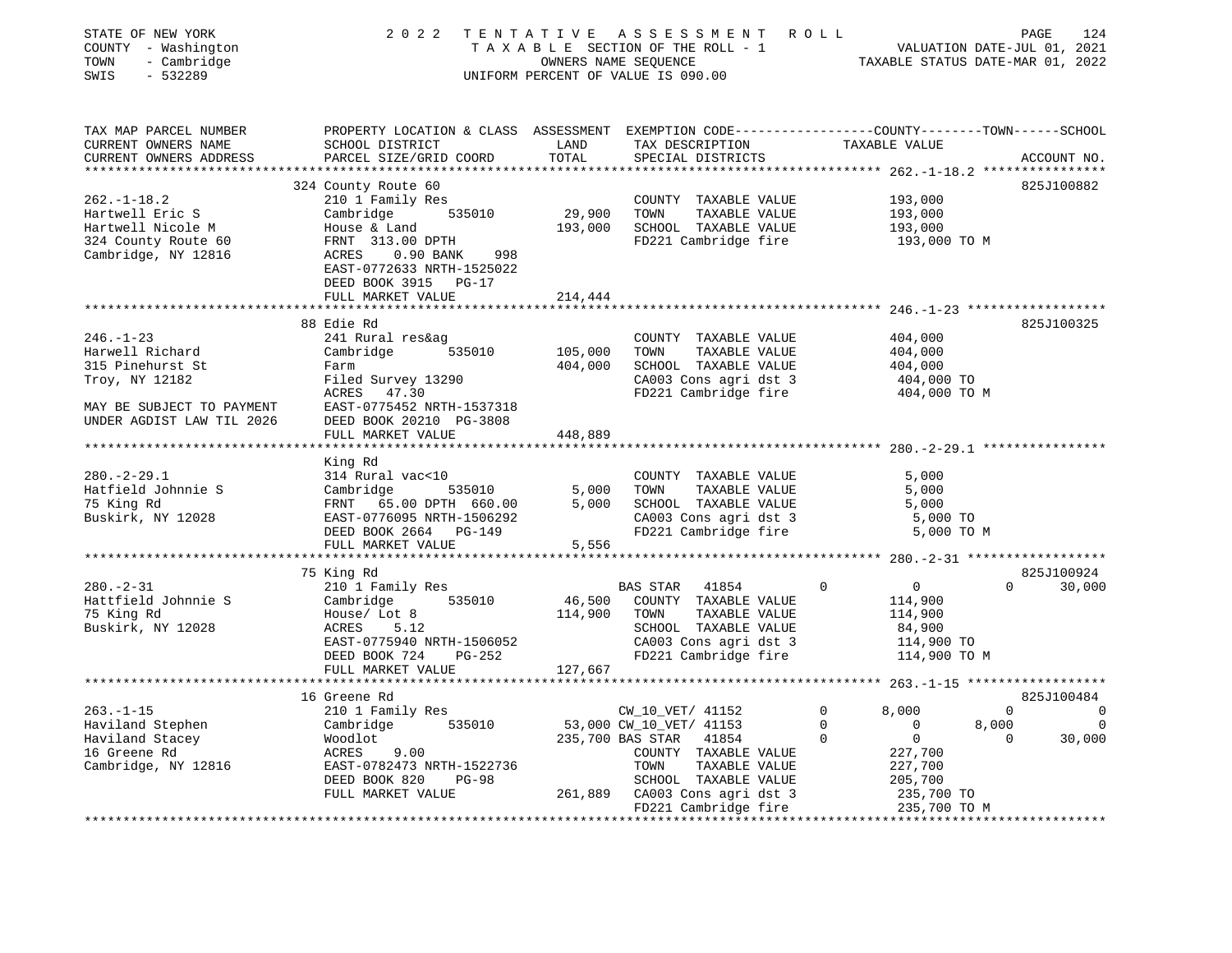| STATE OF NEW YORK |              |
|-------------------|--------------|
| <b>COUNTY</b>     | - Washington |
| TOWN              | - Cambridge  |
|                   |              |

## STATE OF NEW YORK 2 0 2 2 T E N T A T I V E A S S E S S M E N T R O L L PAGE 125 COUNTY - Washington T A X A B L E SECTION OF THE ROLL - 1 VALUATION DATE-JUL 01, 2021 TOWN - Cambridge OWNERS NAME SEQUENCE TAXABLE STATUS DATE-MAR 01, 2022 SWIS - 532289 UNIFORM PERCENT OF VALUE IS 090.00

| TAX MAP PARCEL NUMBER<br>CURRENT OWNERS NAME<br>CURRENT OWNERS ADDRESS                                                                                            | PROPERTY LOCATION & CLASS ASSESSMENT EXEMPTION CODE---------------COUNTY-------TOWN-----SCHOOL<br>SCHOOL DISTRICT<br>PARCEL SIZE/GRID COORD                                               | LAND<br>TOTAL                 | TAX DESCRIPTION TAXABLE VALUE<br>SPECIAL DISTRICTS                                                                                                                                                                |                                                                                                                              | ACCOUNT NO.                                                    |
|-------------------------------------------------------------------------------------------------------------------------------------------------------------------|-------------------------------------------------------------------------------------------------------------------------------------------------------------------------------------------|-------------------------------|-------------------------------------------------------------------------------------------------------------------------------------------------------------------------------------------------------------------|------------------------------------------------------------------------------------------------------------------------------|----------------------------------------------------------------|
| $279. - 1 - 9$<br>Hayden Sandra LE<br>Hayden Norman<br>795 South Cambridge Rd<br>Johnsonville, NY 12094<br>MAY BE SUBJECT TO PAYMENT<br>UNDER AGDIST LAW TIL 2026 | 795 South Cambridge Rd<br>241 Rural res&ag<br>535010<br>Cambridge<br>House & Lot<br>393/682<br>ACRES 135.90<br>EAST-0761471 NRTH-1507302<br>DEED BOOK 20191 PG-29807<br>FULL MARKET VALUE | 221,900 AG DIST<br>427,111    | 30 PCT OF VALUE USED FOR EXEMPTION PURPOSES<br>VETCOM CTS 41130<br>41720<br>384,400 ENH STAR 41834<br>COUNTY TAXABLE VALUE<br>TAXABLE VALUE<br>TOWN<br>SCHOOL TAXABLE VALUE<br>CA003 Cons agri dst 3<br>62,169 EX | 28,830 28,830<br>$\Omega$<br>$\Omega$<br>62,169<br>$\Omega$<br>$\overline{0}$<br>293,401<br>293,401<br>237,331<br>322,231 TO | 825J100383<br>10,000<br>62,169<br>62,169<br>$\Omega$<br>74,900 |
|                                                                                                                                                                   |                                                                                                                                                                                           |                               | FD221 Cambridge fire                                                                                                                                                                                              | 384,400 TO M                                                                                                                 |                                                                |
| $288. - 1 - 24.6$<br>Hayes Peter A<br>Brown Kathryn M<br>217 County Route 44<br>Argyle, NY 12809                                                                  | Lees Crossing Road<br>320 Rural vacant<br>Cambridge<br>535010<br>Filed Survey 13546<br>ACRES 100.62<br>DEED BOOK 20220 PG-963<br>FULL MARKET VALUE                                        | 124,000<br>124,000<br>137,778 | COUNTY TAXABLE VALUE<br>TAXABLE VALUE<br>TOWN<br>SCHOOL TAXABLE VALUE<br>CA003 Cons agri dst 3<br>FD221 Cambridge fire                                                                                            | 124,000<br>124,000<br>124,000<br>124,000 TO<br>124,000 TO M                                                                  |                                                                |
|                                                                                                                                                                   |                                                                                                                                                                                           |                               |                                                                                                                                                                                                                   |                                                                                                                              | 825J100442                                                     |
| $262 - 1 - 1$<br>Heaney James P<br>1371 Vly Summit Rd<br>Greenwich, NY 12834                                                                                      | 1371 Vly Summit Rd<br>210 1 Family Res<br>535010<br>Cambridge<br>H & L<br>8.50<br>ACRES<br>EAST-0768682 NRTH-1528647<br>DEED BOOK 932<br>PG-168<br>FULL MARKET VALUE                      | 51,000<br>93,000<br>103,333   | <b>BAS STAR</b><br>41854<br>COUNTY TAXABLE VALUE<br>TAXABLE VALUE<br>TOWN<br>SCHOOL TAXABLE VALUE<br>FD221 Cambridge fire                                                                                         | $\overline{0}$<br>$\mathbf 0$<br>93,000<br>93,000<br>63,000<br>93,000 TO M                                                   | 30,000<br>$\Omega$                                             |
|                                                                                                                                                                   |                                                                                                                                                                                           |                               |                                                                                                                                                                                                                   |                                                                                                                              | 825J100204                                                     |
| $263. - 1 - 20$<br>Heinrich George F<br>19 East 83rd St Apt 1B<br>New York, NY 10028                                                                              | 23 Heinrich Way<br>242 Rurl res&rec<br>Cambridge<br>535010<br>ACRES 116.30<br>EAST-0781057 NRTH-1523205<br>DEED BOOK 2624 PG-183                                                          | 197,400<br>412,600            | COUNTY TAXABLE VALUE<br>TAXABLE VALUE<br>TOWN<br>SCHOOL TAXABLE VALUE<br>CA003 Cons agri dst 3<br>FD221 Cambridge fire                                                                                            | 412,600<br>412,600<br>412,600<br>412,600 TO<br>412,600 TO M                                                                  |                                                                |
|                                                                                                                                                                   | FULL MARKET VALUE                                                                                                                                                                         | 458,444                       |                                                                                                                                                                                                                   |                                                                                                                              |                                                                |
| $254. - 1 - 11$<br>Hemmerling Thomas David<br>Hemmerling Leisha A<br>8643 Rhineland Dr Apt B<br>Fort Irwin, CA 92310                                              | 259 Cobble Rd<br>242 Rurl res&rec<br>Cambridge<br>535010<br>495/498<br>999<br>ACRES 102.00 BANK<br>EAST-0776545 NRTH-1531825                                                              | 179,000<br>260,000            | COUNTY TAXABLE VALUE<br>TOWN<br>TAXABLE VALUE<br>SCHOOL TAXABLE VALUE<br>FD221 Cambridge fire                                                                                                                     | 260,000<br>260,000<br>260,000<br>260,000 ТО М                                                                                | 825J100397                                                     |
|                                                                                                                                                                   | DEED BOOK 20191 PG-30662<br>FULL MARKET VALUE                                                                                                                                             | 288,889                       |                                                                                                                                                                                                                   |                                                                                                                              |                                                                |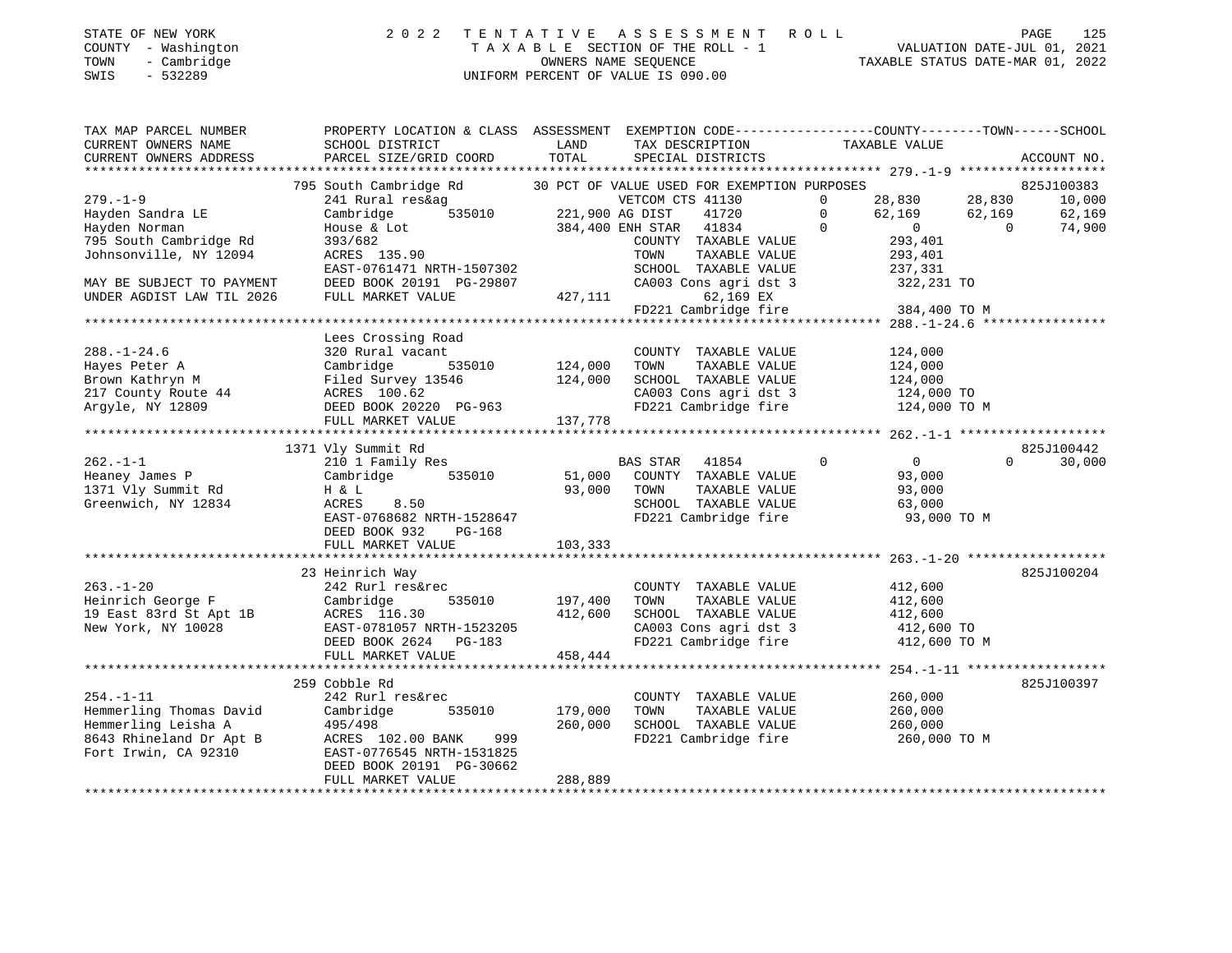| STATE OF NEW YORK<br>COUNTY - Washington | 2022 TENTATIVE ASSESSMENT ROLL<br>TAXABLE SECTION OF THE ROLL - 1 | PAGE<br>VALUATION DATE-JUL 01, 2021 | 126 |
|------------------------------------------|-------------------------------------------------------------------|-------------------------------------|-----|
| - Cambridge<br>TOWN<br>- 532289<br>SWIS  | OWNERS NAME SEOUENCE<br>UNIFORM PERCENT OF VALUE IS 090.00        | TAXABLE STATUS DATE-MAR 01, 2022    |     |

| TAX MAP PARCEL NUMBER                        | PROPERTY LOCATION & CLASS ASSESSMENT EXEMPTION CODE---------------COUNTY-------TOWN-----SCHOOL       |                                                                                                                        |                              |                       |                |                |                                                                                             |                |                          |
|----------------------------------------------|------------------------------------------------------------------------------------------------------|------------------------------------------------------------------------------------------------------------------------|------------------------------|-----------------------|----------------|----------------|---------------------------------------------------------------------------------------------|----------------|--------------------------|
| CURRENT OWNERS NAME                          | SCHOOL DISTRICT                                                                                      | <b>EXAMPLE SERVICE SERVICE SERVICE SERVICE SERVICE SERVICE SERVICE SERVICE SERVICE SERVICE SERVICE SERVICE SERVICE</b> |                              |                       |                |                | TAX DESCRIPTION TAXABLE VALUE                                                               |                |                          |
| CURRENT OWNERS ADDRESS                       |                                                                                                      |                                                                                                                        |                              |                       |                |                |                                                                                             |                |                          |
|                                              |                                                                                                      |                                                                                                                        |                              |                       |                |                |                                                                                             |                |                          |
|                                              | 97 County Route 74                                                                                   |                                                                                                                        |                              |                       |                |                |                                                                                             |                | 825J100386               |
| $288. - 1 - 23$                              | 241 Rural res&ag                                                                                     |                                                                                                                        | ENH STAR                     | 41834                 | $\overline{0}$ |                | $\overline{0}$                                                                              |                | 74,900<br>$\overline{0}$ |
| Hepp Edward P                                | 535010 177,400 AG DIST<br>Cambridge                                                                  |                                                                                                                        |                              | 41720                 |                | $\overline{0}$ |                                                                                             |                | 72,422 72,422 72,422     |
| Hepp Patricia                                | ACRES 100.30                                                                                         |                                                                                                                        | 459,700 COUNTY TAXABLE VALUE |                       |                |                | 387,278                                                                                     |                |                          |
| 97 County Route 74                           | EAST-0762293 NRTH-1501315                                                                            |                                                                                                                        | TOWN                         | TAXABLE VALUE         |                |                | 387,278                                                                                     |                |                          |
| Buskirk, NY 12028                            | DEED BOOK 416<br>PG-1024                                                                             |                                                                                                                        |                              | SCHOOL TAXABLE VALUE  |                |                | 312,378                                                                                     |                |                          |
|                                              | FULL MARKET VALUE                                                                                    | 510,778 CA003 Cons agri dst 3                                                                                          |                              |                       |                |                | 387,278 TO                                                                                  |                |                          |
| MAY BE SUBJECT TO PAYMENT                    |                                                                                                      |                                                                                                                        |                              | 72,422 EX             |                |                |                                                                                             |                |                          |
| UNDER AGDIST LAW TIL 2026                    |                                                                                                      |                                                                                                                        |                              |                       |                |                | FD221 Cambridge fire 459,700 TO M                                                           |                |                          |
|                                              |                                                                                                      |                                                                                                                        |                              |                       |                |                |                                                                                             |                |                          |
|                                              | County Route 60                                                                                      |                                                                                                                        |                              |                       |                |                |                                                                                             |                | 825J100359               |
| $262. -1 - 18.1$                             | 105 Vac farmland                                                                                     |                                                                                                                        | AG DIST                      | 41720                 |                |                | 0 76,892 76,892                                                                             |                | 76,892                   |
| Herbig Edward                                | Cambridge                                                                                            | 535010 164,500 COUNTY TAXABLE VALUE                                                                                    |                              |                       |                |                | 87,608                                                                                      |                |                          |
| Guidon Martin                                | ACRES 99.59                                                                                          |                                                                                                                        | 164,500 TOWN                 |                       |                |                | TOWN TAXABLE VALUE 87,608<br>SCHOOL TAXABLE VALUE 87,608<br>CA003 Cons agri dst 3 87,608 TO |                |                          |
| 58 Hart Hill Ln                              |                                                                                                      |                                                                                                                        |                              |                       |                |                |                                                                                             |                |                          |
| Shushan, NY 12873                            |                                                                                                      |                                                                                                                        |                              |                       |                |                |                                                                                             |                |                          |
|                                              |                                                                                                      |                                                                                                                        |                              | 76,892 EX             |                |                |                                                                                             |                |                          |
| MAY BE SUBJECT TO PAYMENT                    |                                                                                                      |                                                                                                                        |                              | FD221 Cambridge fire  |                |                | 164,500 TO M                                                                                |                |                          |
| UNDER AGDIST LAW TIL 2026                    |                                                                                                      |                                                                                                                        |                              |                       |                |                |                                                                                             |                |                          |
|                                              |                                                                                                      |                                                                                                                        |                              |                       |                |                |                                                                                             |                |                          |
|                                              | 350 County Route 74                                                                                  |                                                                                                                        |                              |                       |                |                |                                                                                             |                | 825J100235               |
| $279. - 2 - 31.3$                            | 312 Vac w/imprv                                                                                      |                                                                                                                        |                              |                       |                |                | COUNTY TAXABLE VALUE 11,800                                                                 |                |                          |
| Herrington Bryan<br>Herrington William       | 535010 1,900<br>Cambridge                                                                            |                                                                                                                        | TOWN                         |                       |                |                | TAXABLE VALUE 11,800<br>TAXABLE VALUE 11,800                                                |                |                          |
|                                              | Barn & Lot                                                                                           | 11,800                                                                                                                 |                              |                       |                |                |                                                                                             |                |                          |
| 768 Lees Crossing Rd FRNT 164.00 DPTH 173.00 |                                                                                                      |                                                                                                                        |                              |                       |                |                | SCHOOL TAXABLE VALUE 11,800<br>CA003 Cons agri dst 3 11,800 TO                              |                |                          |
| Johnsonville, NY 12094                       | EAST-0766475 NRTH-1507125                                                                            |                                                                                                                        |                              |                       |                |                | FD221 Cambridge fire 11,800 TO M                                                            |                |                          |
|                                              | DEED BOOK 3023 PG-324                                                                                |                                                                                                                        |                              |                       |                |                |                                                                                             |                |                          |
|                                              | FULL MARKET VALUE                                                                                    | 13,111                                                                                                                 |                              |                       |                |                |                                                                                             |                |                          |
|                                              |                                                                                                      |                                                                                                                        |                              |                       |                |                |                                                                                             |                |                          |
|                                              |                                                                                                      |                                                                                                                        |                              |                       |                |                |                                                                                             |                |                          |
| $288. - 1 - 24.4$                            | 768 Lees Crossing Rd 70 PCT OF VALUE USED FOR EXEMPTION PURPOSES 241 Rural res&ag ag AG DIST 41720 0 |                                                                                                                        |                              |                       |                |                | $0 \t 38,851 \t 38,851$                                                                     |                | 38,851                   |
| Herrington Eleanor M -LE-                    | Cambridge 535010 95,800 AGED-ALL 41800                                                               |                                                                                                                        |                              |                       |                | $\overline{0}$ | 73,780 73,780                                                                               |                | 73,780                   |
| Herrington Bryan M                           | Life Estate Eleanor Herri 210,800 ENH STAR 41834                                                     |                                                                                                                        |                              |                       |                | $\Omega$       | $\begin{matrix} 0 \\ 0 \\ 0 \end{matrix}$                                                   | $\overline{0}$ | 74,900                   |
| 768 Lees Crossing Rd                         | 1819/30                                                                                              |                                                                                                                        |                              | COUNTY TAXABLE VALUE  |                |                | 98,169                                                                                      |                |                          |
| Johnsonville, NY 12094-1815                  | ACRES 35.00                                                                                          |                                                                                                                        | TOWN                         |                       |                |                | TAXABLE VALUE 98,169                                                                        |                |                          |
|                                              | EAST-0763284 NRTH-1502972                                                                            |                                                                                                                        |                              | SCHOOL TAXABLE VALUE  |                |                |                                                                                             |                |                          |
| MAY BE SUBJECT TO PAYMENT                    | DEED BOOK 1819 PG-29                                                                                 |                                                                                                                        |                              | CA003 Cons agri dst 3 |                |                | 23,269<br>171,949<br>171,949 TO                                                             |                |                          |
| UNDER AGDIST LAW TIL 2026                    | FULL MARKET VALUE                                                                                    | 234,222                                                                                                                |                              | 38,851 EX             |                |                |                                                                                             |                |                          |
|                                              |                                                                                                      |                                                                                                                        |                              | FD221 Cambridge fire  |                |                | 210,800 TO M                                                                                |                |                          |
|                                              |                                                                                                      |                                                                                                                        |                              |                       |                |                |                                                                                             |                |                          |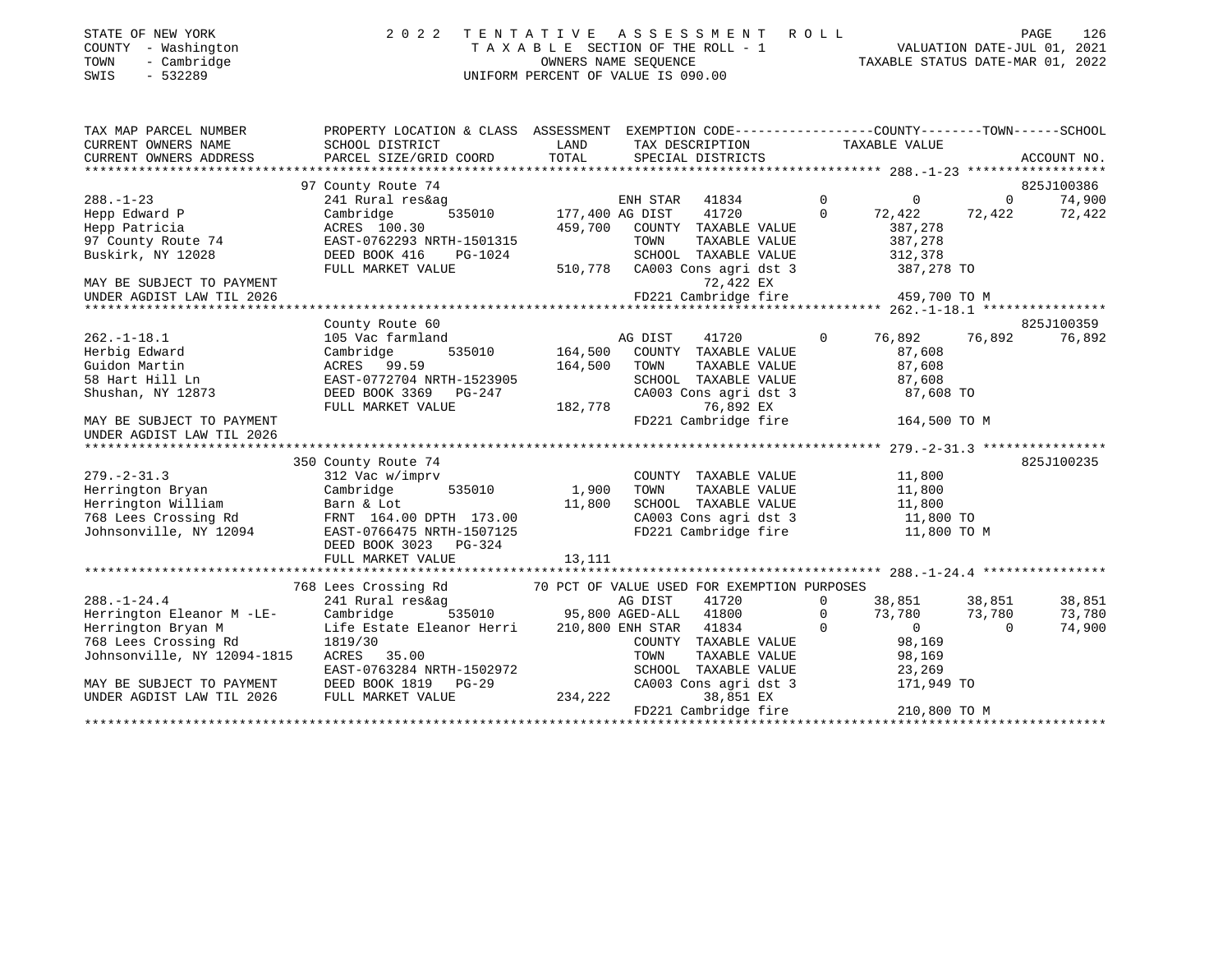| STATE OF NEW YORK<br>COUNTY - Washington<br>- Cambridge<br>TOWN<br>SWIS<br>$-532289$ | 2 0 2 2                                                                                                                                       | TENTATIVE                 | A S S E S S M E N T<br>TAXABLE SECTION OF THE ROLL - 1<br>OWNERS NAME SEQUENCE<br>UNIFORM PERCENT OF VALUE IS 090.00 | R O L L                  | TAXABLE STATUS DATE-MAR 01, 2022 |                | PAGE<br>127<br>VALUATION DATE-JUL 01, 2021 |
|--------------------------------------------------------------------------------------|-----------------------------------------------------------------------------------------------------------------------------------------------|---------------------------|----------------------------------------------------------------------------------------------------------------------|--------------------------|----------------------------------|----------------|--------------------------------------------|
| TAX MAP PARCEL NUMBER<br>CURRENT OWNERS NAME<br>CURRENT OWNERS ADDRESS               | PROPERTY LOCATION & CLASS ASSESSMENT EXEMPTION CODE----------------COUNTY-------TOWN------SCHOOL<br>SCHOOL DISTRICT<br>PARCEL SIZE/GRID COORD | LAND<br>TOTAL             | TAX DESCRIPTION<br>SPECIAL DISTRICTS                                                                                 |                          | TAXABLE VALUE                    |                | ACCOUNT NO.                                |
|                                                                                      |                                                                                                                                               |                           |                                                                                                                      |                          |                                  |                |                                            |
|                                                                                      | 515 Center Cambridge Rd                                                                                                                       |                           |                                                                                                                      |                          |                                  |                | 825J100639                                 |
| $270. - 1 - 15$                                                                      | 242 Rurl res&rec                                                                                                                              |                           | BAS STAR<br>41854                                                                                                    | $\mathsf{O}$<br>$\Omega$ | $\mathbf 0$                      | $\overline{0}$ | 30,000                                     |
| Herrington Howard<br>Herrington Susan                                                | 535010<br>Cambridge<br>2011 SCAR                                                                                                              | 63,300 AG DIST<br>282,000 | 41720<br>COUNTY TAXABLE VALUE                                                                                        |                          | 6,911<br>275,089                 | 6,911          | 6,911                                      |
| 515 Center Cambridge Rd                                                              | ACRES 14.66                                                                                                                                   |                           | TAXABLE VALUE<br>TOWN                                                                                                |                          | 275,089                          |                |                                            |
| Cambridge, NY 12816                                                                  | EAST-0766671 NRTH-1517336                                                                                                                     |                           | SCHOOL TAXABLE VALUE                                                                                                 |                          | 245,089                          |                |                                            |
|                                                                                      | DEED BOOK 526<br>PG-260                                                                                                                       |                           | FD221 Cambridge fire                                                                                                 |                          | 282,000 TO M                     |                |                                            |
| MAY BE SUBJECT TO PAYMENT                                                            | FULL MARKET VALUE                                                                                                                             | 313,333                   |                                                                                                                      |                          |                                  |                |                                            |
| UNDER AGDIST LAW TIL 2026                                                            |                                                                                                                                               |                           |                                                                                                                      |                          |                                  |                |                                            |
|                                                                                      |                                                                                                                                               |                           |                                                                                                                      |                          |                                  |                |                                            |
|                                                                                      | Darwin Rd                                                                                                                                     |                           |                                                                                                                      |                          |                                  |                | 825J100216                                 |
| $270. - 1 - 13$                                                                      | 322 Rural vac>10                                                                                                                              |                           | AG DIST<br>41720                                                                                                     | $\Omega$                 | 35,998                           | 35,998         | 35,998                                     |
| Herrington Howard P                                                                  | Cambridge<br>535010                                                                                                                           | 41,300                    | COUNTY TAXABLE VALUE                                                                                                 |                          | 5,302                            |                |                                            |
| Herrington Susan E                                                                   | Vacant Lot                                                                                                                                    | 41,300                    | TOWN<br>TAXABLE VALUE                                                                                                |                          | 5,302                            |                |                                            |
| 515 Center Cambridge Rd                                                              | ACRES 11.20                                                                                                                                   |                           | SCHOOL TAXABLE VALUE                                                                                                 |                          | 5,302                            |                |                                            |
| Cambridge, NY 12816                                                                  | EAST-0766042 NRTH-1517609<br>DEED BOOK 755<br><b>PG-123</b>                                                                                   |                           | FD221 Cambridge fire                                                                                                 |                          | 41,300 TO M                      |                |                                            |
| MAY BE SUBJECT TO PAYMENT<br>UNDER AGDIST LAW TIL 2026                               | FULL MARKET VALUE                                                                                                                             | 45,889                    |                                                                                                                      |                          |                                  |                |                                            |
|                                                                                      |                                                                                                                                               |                           |                                                                                                                      |                          |                                  |                |                                            |
|                                                                                      | 475 Center Cambridge Rd                                                                                                                       |                           |                                                                                                                      |                          |                                  |                | 825L100440                                 |
| $270. - 1 - 24$<br>Herrington Patrice                                                | 210 1 Family Res<br>Cambridge<br>535010                                                                                                       | 39,500                    | COUNTY TAXABLE VALUE<br>TAXABLE VALUE<br>TOWN                                                                        |                          | 71,400<br>71,400                 |                |                                            |
| 475 Center Cambridge Rd                                                              | ACRES<br>4.41                                                                                                                                 | 71,400                    | SCHOOL TAXABLE VALUE                                                                                                 |                          | 71,400                           |                |                                            |
| Cambridge, NY 12816                                                                  | EAST-0765861 NRTH-1516684                                                                                                                     |                           | FD221 Cambridge fire                                                                                                 |                          | 71,400 TO M                      |                |                                            |
|                                                                                      | DEED BOOK 20210 PG-1510<br>FULL MARKET VALUE                                                                                                  | 79,333                    |                                                                                                                      |                          |                                  |                |                                            |
|                                                                                      |                                                                                                                                               |                           |                                                                                                                      |                          |                                  |                |                                            |
|                                                                                      | English Rd                                                                                                                                    |                           |                                                                                                                      |                          |                                  |                |                                            |
| $262. -2 - 12.4$                                                                     | 314 Rural vac<10                                                                                                                              |                           | COUNTY TAXABLE VALUE                                                                                                 |                          | 18,000                           |                |                                            |
| Herrington William F                                                                 | Cambridge<br>535010                                                                                                                           | 18,000                    | TAXABLE VALUE<br>TOWN                                                                                                |                          | 18,000                           |                |                                            |
| English Patricia                                                                     | Lot 3                                                                                                                                         | 18,000                    | SCHOOL TAXABLE VALUE                                                                                                 |                          | 18,000                           |                |                                            |
| 768 Lee's Crossing Rd                                                                | ACRES<br>4.70                                                                                                                                 |                           | CA003 Cons agri dst 3                                                                                                |                          | 18,000 TO                        |                |                                            |
| Johnsonville, NY 12094                                                               | EAST-0776547 NRTH-1526348                                                                                                                     |                           | FD221 Cambridge fire                                                                                                 |                          | 18,000 TO M                      |                |                                            |
|                                                                                      | DEED BOOK 3436 PG-277                                                                                                                         |                           |                                                                                                                      |                          |                                  |                |                                            |
|                                                                                      | FULL MARKET VALUE                                                                                                                             | 20,000                    |                                                                                                                      |                          |                                  |                |                                            |
|                                                                                      |                                                                                                                                               |                           |                                                                                                                      |                          |                                  |                |                                            |
|                                                                                      | 418 County Route 60                                                                                                                           |                           |                                                                                                                      |                          |                                  |                | 825J100395                                 |
| $262. - 1 - 10$                                                                      | 242 Rurl res&rec                                                                                                                              |                           | VETWAR CTS 41120                                                                                                     | $\mathbf 0$              | 27,210                           | 27,000         | 6,000                                      |
| Hersey Jacqualyne A LE                                                               | Cambridge<br>535010<br>H&l                                                                                                                    | 181,400                   | 65,400 ENH STAR 41834<br>COUNTY TAXABLE VALUE                                                                        | $\Omega$                 | 0<br>154,190                     | $\Omega$       | 74,900                                     |
| Hersey Christopher J<br>418 County Route 60                                          | ACRES 10.26                                                                                                                                   |                           | TOWN<br>TAXABLE VALUE                                                                                                |                          | 154,400                          |                |                                            |
| Cambridge, NY 12816                                                                  | EAST-0773807 NRTH-1527557                                                                                                                     |                           | SCHOOL TAXABLE VALUE                                                                                                 |                          | 100,500                          |                |                                            |
|                                                                                      | <b>PG-156</b><br>DEED BOOK 1918                                                                                                               |                           | FD221 Cambridge fire                                                                                                 |                          | 181,400 TO M                     |                |                                            |
|                                                                                      | FULL MARKET VALUE                                                                                                                             | 201,556                   |                                                                                                                      |                          |                                  |                |                                            |
|                                                                                      |                                                                                                                                               |                           |                                                                                                                      |                          |                                  |                |                                            |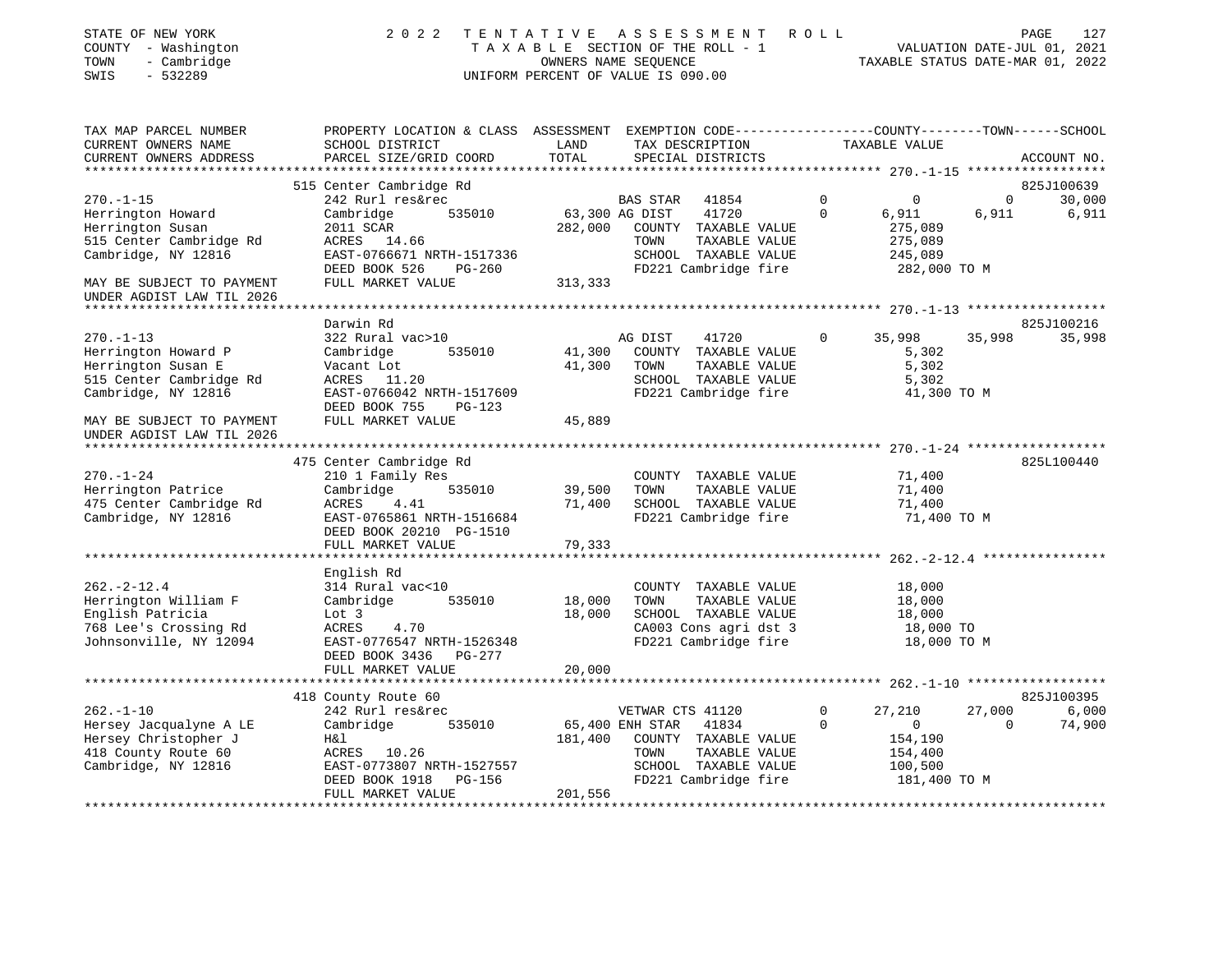| STATE OF NEW YORK<br>COUNTY - Washington<br>- Cambridge<br>TOWN<br>$-532289$<br>SWIS                   | 2 0 2 2                                                                                                                                             | TENTATIVE         | A S S E S S M E N T<br>TAXABLE SECTION OF THE ROLL - 1<br>OWNERS NAME SEQUENCE<br>UNIFORM PERCENT OF VALUE IS 090.00   | ROLL        | VALUATION DATE-JUL 01, 2021<br>TAXABLE STATUS DATE-MAR 01, 2022 |              | 128<br>PAGE |
|--------------------------------------------------------------------------------------------------------|-----------------------------------------------------------------------------------------------------------------------------------------------------|-------------------|------------------------------------------------------------------------------------------------------------------------|-------------|-----------------------------------------------------------------|--------------|-------------|
| TAX MAP PARCEL NUMBER<br>CURRENT OWNERS NAME<br>CURRENT OWNERS ADDRESS                                 | PROPERTY LOCATION & CLASS ASSESSMENT EXEMPTION CODE----------------COUNTY-------TOWN-----SCHOOL<br>SCHOOL DISTRICT<br>PARCEL SIZE/GRID COORD        | LAND<br>TOTAL     | TAX DESCRIPTION<br>SPECIAL DISTRICTS                                                                                   |             | TAXABLE VALUE                                                   |              | ACCOUNT NO. |
|                                                                                                        | 79 State Route 372                                                                                                                                  |                   |                                                                                                                        |             |                                                                 |              | 825J100194  |
| $255.14 - 3 - 19$<br>Hewitt Benjamin J<br>Hewitt Alissa A<br>79 State Route 372<br>Cambridge, NY 12816 | 283 Res w/Comuse<br>Cambridge<br>535010<br>H & L<br>ACRES<br>$0.50$ BANK<br>998<br>EAST-0786100 NRTH-1532312<br>DEED BOOK 3298<br>$PG-11$           | 26,700<br>180,000 | BAS STAR<br>41854<br>COUNTY TAXABLE VALUE<br>TOWN<br>TAXABLE VALUE<br>SCHOOL TAXABLE VALUE<br>FD221 Cambridge fire     | 0           | $\mathbf{0}$<br>180,000<br>180,000<br>150,000<br>180,000 TO M   | $\Omega$     | 30,000      |
|                                                                                                        | FULL MARKET VALUE                                                                                                                                   | 200,000           |                                                                                                                        |             |                                                                 |              |             |
|                                                                                                        |                                                                                                                                                     |                   |                                                                                                                        |             |                                                                 |              | 825J102011  |
| $246. - 1 - 32.2$<br>Hewlett Patrick B<br>Hewlett Elizabeth A<br>399 Petteys Rd<br>Greenwich, NY 12834 | 399 Petteys Rd<br>242 Rurl res&rec<br>Greenwich<br>533401<br>H & L<br>Lot 1<br>ACRES<br>11.13<br>EAST-0770693 NRTH-1543957<br>DEED BOOK 3034 PG-142 | 60,300<br>222,500 | COUNTY TAXABLE VALUE<br>TAXABLE VALUE<br>TOWN<br>SCHOOL TAXABLE VALUE<br>CA003 Cons agri dst 3<br>FD221 Cambridge fire |             | 222,500<br>222,500<br>222,500<br>222,500 TO<br>222,500 TO M     |              |             |
|                                                                                                        | FULL MARKET VALUE                                                                                                                                   | 247,222           |                                                                                                                        |             |                                                                 |              |             |
|                                                                                                        | **************************                                                                                                                          |                   |                                                                                                                        |             |                                                                 |              |             |
|                                                                                                        | 5 Rogers Ln Ext                                                                                                                                     |                   |                                                                                                                        |             |                                                                 |              | 825J100551  |
| $271. - 2 - 1$                                                                                         | 210 1 Family Res                                                                                                                                    |                   | <b>BAS STAR</b><br>41854                                                                                               | $\Omega$    | $\Omega$                                                        | $\Omega$     | 30,000      |
| Holcomb Roger<br>Vogel-Holcomb Karel                                                                   | Cambridge<br>535010<br>H & L                                                                                                                        | 25,600<br>114,300 | COUNTY TAXABLE VALUE<br>TOWN<br>TAXABLE VALUE                                                                          |             | 114,300<br>114,300                                              |              |             |
| 5 Rogers Lane Ext<br>Cambridge, NY 12816                                                               | ACRES<br>0.79<br>EAST-0771939 NRTH-1518353<br>DEED BOOK 911<br>PG-168                                                                               |                   | SCHOOL TAXABLE VALUE<br>FD221 Cambridge fire                                                                           |             | 84,300<br>114,300 TO M                                          |              |             |
|                                                                                                        | FULL MARKET VALUE                                                                                                                                   | 127,000           |                                                                                                                        |             |                                                                 |              |             |
|                                                                                                        |                                                                                                                                                     |                   |                                                                                                                        |             | *********** 272.-2-6.1 ***************                          |              |             |
|                                                                                                        | 739 Turnpike Rd                                                                                                                                     |                   |                                                                                                                        |             |                                                                 |              |             |
| $272. - 2 - 6.1$                                                                                       | 240 Rural res                                                                                                                                       |                   | AGRI-D IND 41730                                                                                                       | $\Omega$    | 24,647                                                          | 24,647       | 24,647      |
| Hommel Jeffrey A<br>Hommel Lisa J                                                                      | Cambridge<br>535010<br>ACRES<br>12.72                                                                                                               | 251,700           | 65,400 BAS STAR<br>41854<br>COUNTY TAXABLE VALUE                                                                       | $\Omega$    | $\Omega$<br>227,053                                             | $\Omega$     | 30,000      |
| 739 Turnpike Rd                                                                                        | EAST-0788988 NRTH-1519069                                                                                                                           |                   | TOWN<br>TAXABLE VALUE                                                                                                  |             | 227,053                                                         |              |             |
| Eagle Bridge, NY 12057                                                                                 | DEED BOOK 706<br>$PG-85$<br>FULL MARKET VALUE                                                                                                       | 279,667           | SCHOOL TAXABLE VALUE<br>FD221 Cambridge fire                                                                           |             | 197,053<br>251,700 TO M                                         |              |             |
| MAY BE SUBJECT TO PAYMENT<br>UNDER AGDIST LAW TIL 2029<br>***************************                  |                                                                                                                                                     |                   |                                                                                                                        |             |                                                                 |              |             |
|                                                                                                        | 721 Turnpike Rd                                                                                                                                     |                   |                                                                                                                        |             |                                                                 |              | 825J100400  |
| $272. - 2 - 6$                                                                                         | 210 1 Family Res                                                                                                                                    |                   | BAS STAR<br>41854                                                                                                      | $\mathbf 0$ | 0                                                               | $\mathbf{0}$ | 30,000      |
| Hommel John H                                                                                          | 535010<br>Cambridge                                                                                                                                 |                   | 42,400 AGRI-D IND 41730                                                                                                | 0           | 11,262                                                          | 11,262       | 11,262      |
| Hommel June                                                                                            | House & Lot                                                                                                                                         | 179,000           | COUNTY TAXABLE VALUE                                                                                                   |             | 167,738                                                         |              |             |
| 721 Turnpike Rd                                                                                        | ACRES<br>4.67                                                                                                                                       |                   | TOWN<br>TAXABLE VALUE                                                                                                  |             | 167,738                                                         |              |             |
| Eagle Bridge, NY 12057                                                                                 | EAST-0789379 NRTH-1518520<br>DEED BOOK 20200 PG-707                                                                                                 |                   | SCHOOL TAXABLE VALUE<br>FD221 Cambridge fire                                                                           |             | 137,738<br>179,000 TO M                                         |              |             |
| MAY BE SUBJECT TO PAYMENT<br>UNDER AGDIST LAW TIL 2029<br>**************************                   | FULL MARKET VALUE                                                                                                                                   | 198,889           |                                                                                                                        |             |                                                                 |              |             |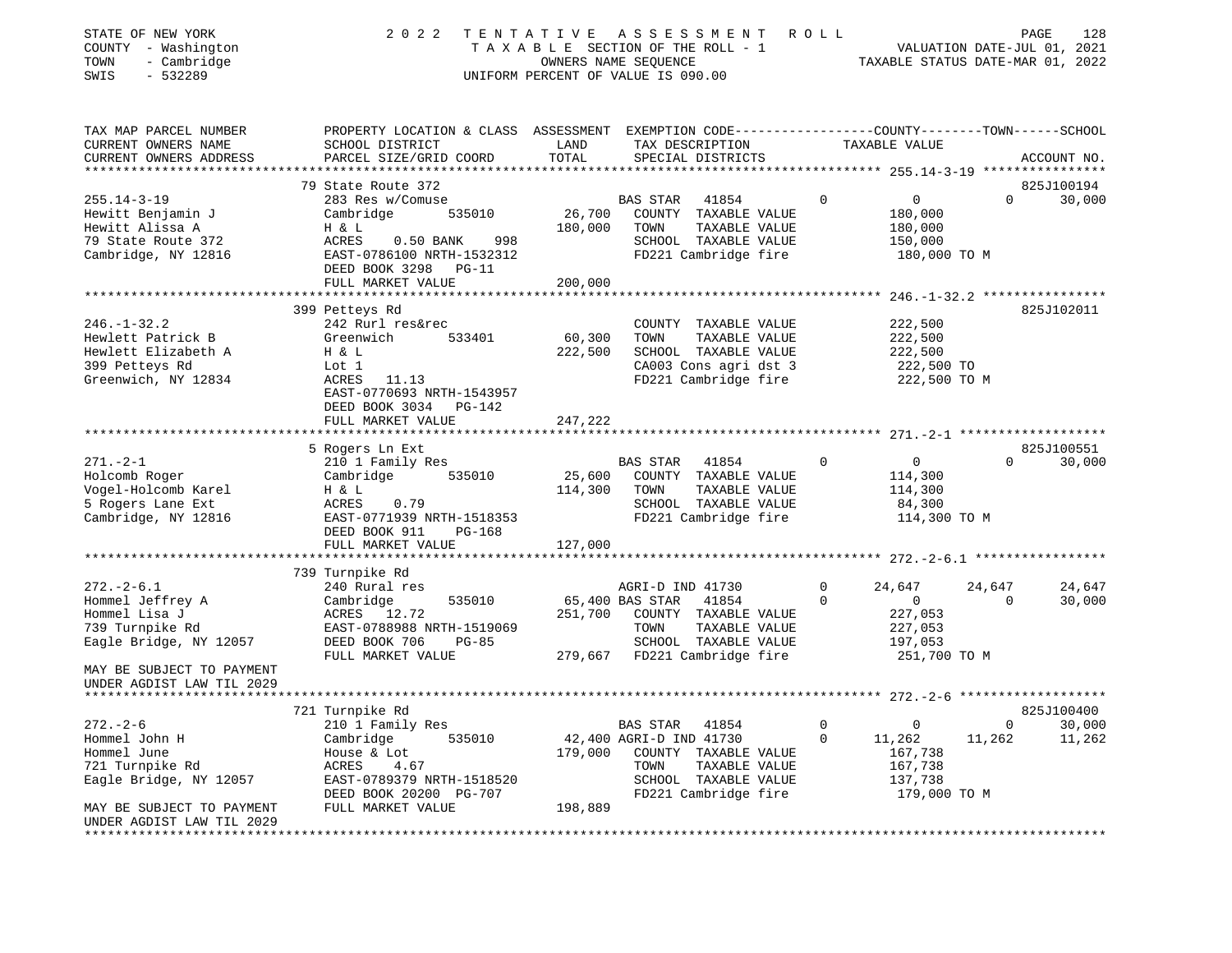| STATE OF NEW YORK<br>COUNTY - Washington<br>- Cambridge<br>TOWN<br>SWIS<br>$-532289$                    | 2 0 2 2                                                                                                                                                                         | OWNERS NAME SEQUENCE         | TENTATIVE ASSESSMENT ROLL<br>TAXABLE SECTION OF THE ROLL - 1<br>UNIFORM PERCENT OF VALUE IS 090.00                                          |          | TAXABLE STATUS DATE-MAR 01, 2022                                              | PAGE<br>129<br>VALUATION DATE-JUL 01, 2021 |
|---------------------------------------------------------------------------------------------------------|---------------------------------------------------------------------------------------------------------------------------------------------------------------------------------|------------------------------|---------------------------------------------------------------------------------------------------------------------------------------------|----------|-------------------------------------------------------------------------------|--------------------------------------------|
| TAX MAP PARCEL NUMBER<br>CURRENT OWNERS NAME<br>CURRENT OWNERS ADDRESS<br>***************************** | PROPERTY LOCATION & CLASS ASSESSMENT EXEMPTION CODE----------------COUNTY-------TOWN-----SCHOOL<br>SCHOOL DISTRICT<br>PARCEL SIZE/GRID COORD                                    | LAND<br>TOTAL                | TAX DESCRIPTION<br>SPECIAL DISTRICTS                                                                                                        |          | TAXABLE VALUE                                                                 | ACCOUNT NO.                                |
| $272. - 2 - 6.2$<br>Hommel John H<br>Hommel June<br>721 Turnpike Rd<br>Eagle Bridge, NY 12057           | Turnpike Rd<br>322 Rural vac>10<br>Cambridge<br>535010<br>Land<br>ACRES 10.09<br>EAST-0788878 NRTH-1518449<br>DEED BOOK 20200 PG-706                                            | 47,200<br>47,200             | AGRI-D IND 41730<br>COUNTY TAXABLE VALUE<br>TOWN<br>TAXABLE VALUE<br>SCHOOL TAXABLE VALUE<br>FD221 Cambridge fire                           | $\circ$  | 18,549<br>18,549<br>28,651<br>28,651<br>28,651<br>47,200 TO M                 | 18,549                                     |
| MAY BE SUBJECT TO PAYMENT<br>UNDER AGDIST LAW TIL 2029                                                  | FULL MARKET VALUE                                                                                                                                                               | 52,444                       |                                                                                                                                             |          |                                                                               |                                            |
|                                                                                                         |                                                                                                                                                                                 |                              |                                                                                                                                             |          |                                                                               |                                            |
| $262 - 2 - 12.3$<br>Honig Renee<br>215 SE Spanish Trl<br>Boca Raton, FL 33432                           | 174 English Rd<br>322 Rural vac>10<br>535010<br>Cambridge<br>Lot 2<br>ACRES<br>30.00<br>EAST-0777470 NRTH-1526634                                                               | 102,500<br>102,500           | COUNTY TAXABLE VALUE<br>TAXABLE VALUE<br>TOWN<br>SCHOOL TAXABLE VALUE<br>CA003 Cons agri dst 3<br>FD221 Cambridge fire                      |          | 102,500<br>102,500<br>102,500<br>102,500 TO<br>102,500 TO M                   |                                            |
|                                                                                                         | DEED BOOK 20210 PG-139<br>FULL MARKET VALUE                                                                                                                                     | 113,889                      |                                                                                                                                             |          |                                                                               |                                            |
|                                                                                                         |                                                                                                                                                                                 |                              |                                                                                                                                             |          |                                                                               |                                            |
| $255. - 1 - 20.1$<br>Honyoust David<br>8 Dr Brown Ln<br>Cambridge, NY 12816                             | 8 Dr Brown Ln<br>210 1 Family Res<br>535010<br>Cambridge<br>H & L<br>Lot 1<br>ACRES<br>4.10<br>EAST-0783687 NRTH-1535217<br>PG-268                                              | 38,500<br>240,000            | ENH STAR<br>41834<br>COUNTY TAXABLE VALUE<br>TOWN<br>TAXABLE VALUE<br>SCHOOL TAXABLE VALUE<br>CA005 Cons agri dst 5<br>FD221 Cambridge fire | $\Omega$ | $\overline{0}$<br>240,000<br>240,000<br>165,100<br>240,000 TO<br>240,000 TO M | 825J102031<br>74,900<br>$\Omega$           |
|                                                                                                         | DEED BOOK 826<br>FULL MARKET VALUE                                                                                                                                              | 266,667                      |                                                                                                                                             |          |                                                                               |                                            |
| $255. - 1 - 20.9$<br>Honyoust David W<br>8 Dr Brown Ln<br>Cambridge, NY 12816                           | ************************<br>State Route 372<br>314 Rural vac<10<br>Cambridge<br>535010<br>$1$ ot $2$<br>ACRES<br>4.79<br>EAST-0783660 NRTH-1535620<br>DEED BOOK 826<br>$PG-268$ | 28,000<br>28,000             | COUNTY TAXABLE VALUE<br>TOWN<br>TAXABLE VALUE<br>SCHOOL TAXABLE VALUE<br>CA005 Cons agri dst 5<br>FD221 Cambridge fire                      |          | 28,000<br>28,000<br>28,000<br>28,000 TO<br>28,000 TO M                        |                                            |
|                                                                                                         | FULL MARKET VALUE                                                                                                                                                               | 31,111                       |                                                                                                                                             |          |                                                                               |                                            |
|                                                                                                         | 475 County Route 59                                                                                                                                                             |                              |                                                                                                                                             |          |                                                                               | 825J100348                                 |
| $279. - 2 - 9$<br>Honyoust Delshay<br>475 County Route 59<br>Buskirk, NY 12028                          | 210 1 Family Res<br>535010<br>Cambridge<br>H & L<br>ACRES<br>4.55 BANK<br>999<br>EAST-0769997 NRTH-1509209<br>DEED BOOK 3267 PG-221<br>FULL MARKET VALUE                        | 43,800<br>197,600<br>219,556 | BAS STAR<br>41854<br>COUNTY TAXABLE VALUE<br>TOWN<br>TAXABLE VALUE<br>SCHOOL TAXABLE VALUE<br>CA003 Cons agri dst 3<br>FD221 Cambridge fire | 0        | $\overline{0}$<br>197,600<br>197,600<br>167,600<br>197,600 TO<br>197,600 TO M | 30,000<br>$\Omega$                         |
|                                                                                                         |                                                                                                                                                                                 |                              |                                                                                                                                             |          |                                                                               |                                            |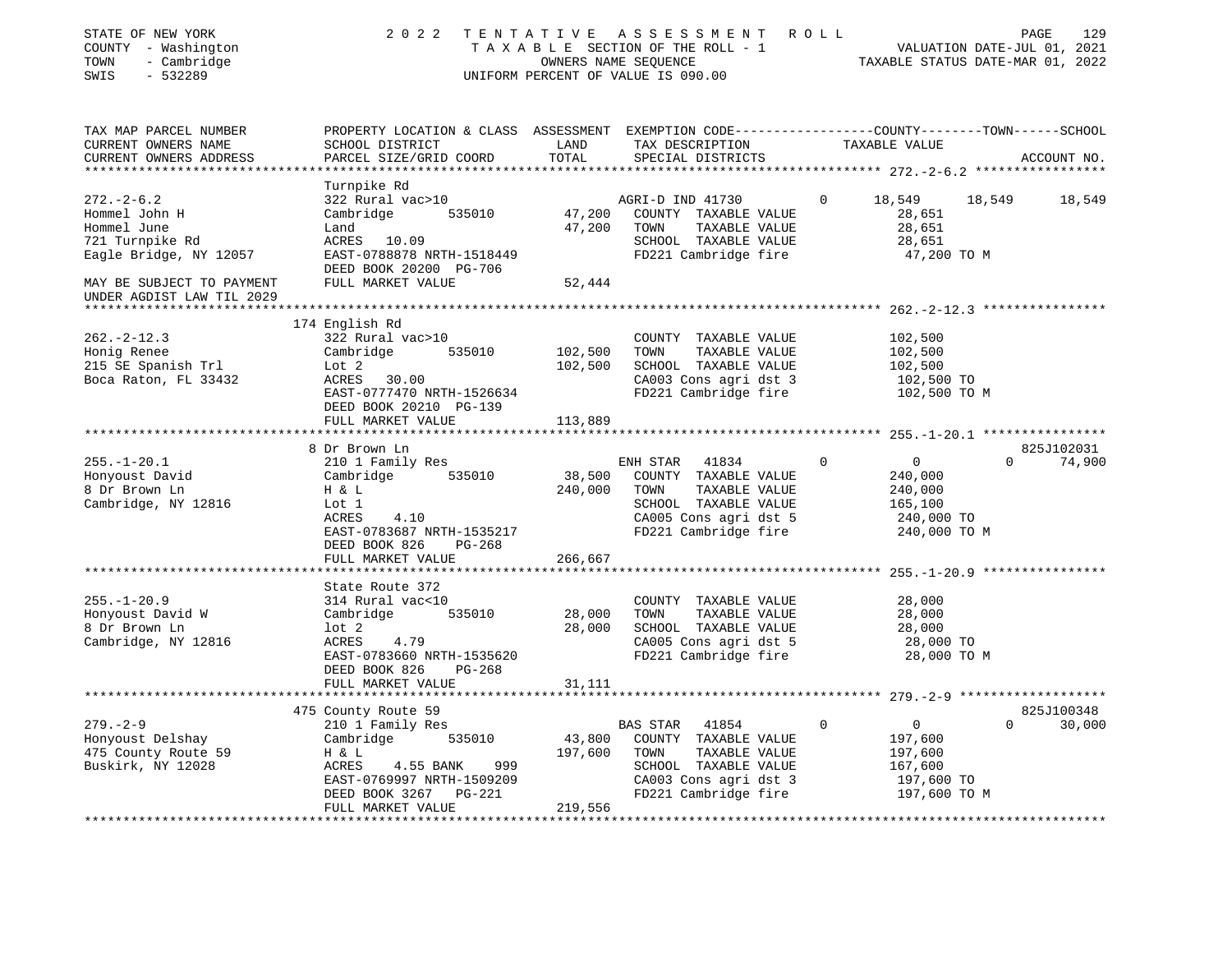| STATE OF NEW YORK<br>COUNTY - Washington<br>TOWN<br>- Cambridge<br>SWIS<br>$-532289$       | TENTATIVE ASSESSMENT<br>2 0 2 2<br>TAXABLE SECTION OF THE ROLL - 1<br>UNIFORM PERCENT OF VALUE IS 090.00 | R O L L                | 130<br>PAGE<br>1<br>7021 VALUATION DATE-JUL 01, 2021<br>712 TAXABLE STATUS DATE-MAR 01, 2022 |                |                           |                |             |
|--------------------------------------------------------------------------------------------|----------------------------------------------------------------------------------------------------------|------------------------|----------------------------------------------------------------------------------------------|----------------|---------------------------|----------------|-------------|
| TAX MAP PARCEL NUMBER                                                                      | PROPERTY LOCATION & CLASS ASSESSMENT EXEMPTION CODE---------------COUNTY-------TOWN-----SCHOOL           |                        |                                                                                              |                |                           |                |             |
| CURRENT OWNERS NAME<br>CURRENT OWNERS ADDRESS                                              | SCHOOL DISTRICT<br>PARCEL SIZE/GRID COORD                                                                | LAND<br>TOTAL          | TAX DESCRIPTION TAXABLE VALUE<br>SPECIAL DISTRICTS                                           |                |                           |                | ACCOUNT NO. |
|                                                                                            |                                                                                                          |                        |                                                                                              |                |                           |                |             |
|                                                                                            | 926 County Route 74                                                                                      |                        |                                                                                              |                |                           |                | 825J100361  |
| $270. - 1 - 4$                                                                             | 270 Mfg housing<br>535010                                                                                |                        | COUNTY TAXABLE VALUE                                                                         |                | 53,300                    |                |             |
| Horton Raymond Earl<br>Horton Donna Marie                                                  | Cambridge<br>Lot & Tra                                                                                   | 24,700 TOWN<br>53,300  | TAXABLE VALUE<br>SCHOOL TAXABLE VALUE                                                        |                | 53,300<br>53,300          |                |             |
| 53 Horton Rd                                                                               |                                                                                                          |                        |                                                                                              |                |                           |                |             |
| Cambridge, NY 12816                                                                        | FRNT 195.00 DPTH 222.00<br>EAST-0764648 NRTH-1520756<br>DEED BOOK 3380 PG-176                            |                        | CA003 Cons agri dst 3 53,300 TO<br>FD221 Cambridge fire 53,300 TO M                          |                |                           |                |             |
|                                                                                            | FULL MARKET VALUE                                                                                        | 59,222                 |                                                                                              |                |                           |                |             |
|                                                                                            |                                                                                                          |                        |                                                                                              |                |                           |                |             |
|                                                                                            | 53 Horton Rd                                                                                             |                        |                                                                                              |                |                           |                | 825J100404  |
| $270. - 1 - 6$                                                                             | 112 Dairy farm                                                                                           |                        | AG DIST<br>41720                                                                             | $\overline{0}$ | 166,792                   | 166,792        | 166,792     |
| Horton Robert Trustee<br>Horton Income Only Irrev Trust multiple residences                | Cambridge                                                                                                |                        | 535010<br>355010 447,500 ENH STAR 41834<br>3983,500 COUNTY TAXABLE<br>COUNTY TAXABLE VALUE   | $\Omega$       | $\overline{0}$<br>816,708 | $\overline{0}$ | 74,900      |
| 53 Horton Rd                                                                               | 573/174                                                                                                  |                        | TAXABLE VALUE<br>TOWN                                                                        |                |                           |                |             |
| Cambridge, NY 12816                                                                        | ACRES 331.20                                                                                             |                        |                                                                                              |                | $816,100$<br>$741,808$    |                |             |
|                                                                                            |                                                                                                          |                        | SCHOOL TAXABLE VALUE 741,808<br>CA003 Cons agri dst 3 816,708 TO                             |                |                           |                |             |
|                                                                                            | ACRES 331.20<br>EAST-0766187 NRTH-1521191<br>- Fast 20010 DC-962<br>DEED BOOK 20210 PG-862               |                        | 166,792 EX                                                                                   |                |                           |                |             |
| MAY BE SUBJECT TO PAYMENT DEED BOOK 20210 I<br>UNDER AGDIST LAW TIL 2026 FULL MARKET VALUE |                                                                                                          |                        | 1092,778 FD221 Cambridge fire                                                                |                | 983,500 TO M              |                |             |
|                                                                                            |                                                                                                          |                        |                                                                                              |                |                           |                |             |
|                                                                                            | 73 Darwin Rd                                                                                             |                        |                                                                                              |                |                           |                | 825J100951  |
| $270. - 1 - 7.1$                                                                           | 210 1 Family Res                                                                                         |                        | COUNTY TAXABLE VALUE                                                                         |                | 89,900                    |                |             |
| Horton Robert Trustee Cambridge                                                            | 535010                                                                                                   | 27,100 TOWN            | TAXABLE VALUE                                                                                |                | 89,900                    |                |             |
| Horton Income Only Irrev Trust H & L                                                       |                                                                                                          | 89,900                 | SCHOOL TAXABLE VALUE                                                                         |                | 89,900                    |                |             |
| 53 Horton Rd<br>Cambridge, NY 12816                                                        | FRNT 335.00 DPTH 133.00                                                                                  |                        | CA003 Cons agri dst 3 89,900 TO<br>FD221 Cambridge fire 89,900 TO M                          |                |                           |                |             |
|                                                                                            | 0.66<br>ACRES<br>EAST-0768552 NRTH-1520463<br>DEED BOOK 20210 PG-861                                     |                        |                                                                                              |                |                           |                |             |
|                                                                                            | FULL MARKET VALUE                                                                                        | 99,889                 |                                                                                              |                |                           |                |             |
|                                                                                            |                                                                                                          |                        |                                                                                              |                |                           |                |             |
|                                                                                            | 11 Horton Rd                                                                                             |                        |                                                                                              |                |                           |                |             |
| $270. - 1 - 8.1$                                                                           | 241 Rural res&ag                                                                                         |                        | BAS STAR<br>41854                                                                            | $\overline{0}$ | $\overline{0}$            | $\mathbf{0}$   | 30,000      |
| Horton Robert Trustee                                                                      | Cambridge                                                                                                | 535010 110,800 AG DIST | 41720<br>190,800 COUNTY TAXABLE VALUE                                                        | $\Omega$       | 47,859                    | 47,859         | 47,859      |
| Horton Income Only Irrev Trust ACRES 47.02                                                 | EAST-0766387 NRTH-1519210                                                                                |                        | TOWN<br>TAXABLE VALUE                                                                        |                | 142,941<br>142,941        |                |             |
| 53 Horton Rd<br>Cambridge, NY 12816                                                        | DEED BOOK 20210 PG-863                                                                                   |                        | SCHOOL TAXABLE VALUE                                                                         |                | 112,941                   |                |             |
|                                                                                            | FULL MARKET VALUE                                                                                        |                        | 212,000 CA003 Cons agri dst 3                                                                |                | 142,941 TO                |                |             |
| MAY BE SUBJECT TO PAYMENT                                                                  |                                                                                                          |                        | 47,859 EX                                                                                    |                |                           |                |             |

MAY BE SUBJECT TO PAYMENTUNDER AGDIST LAW TIL 2026 FD221 Cambridge fire 190,800 TO M \*\*\*\*\*\*\*\*\*\*\*\*\*\*\*\*\*\*\*\*\*\*\*\*\*\*\*\*\*\*\*\*\*\*\*\*\*\*\*\*\*\*\*\*\*\*\*\*\*\*\*\*\*\*\*\*\*\*\*\*\*\*\*\*\*\*\*\*\*\*\*\*\*\*\*\*\*\*\*\*\*\*\*\*\*\*\*\*\*\*\*\*\*\*\*\*\*\*\*\*\*\*\*\*\*\*\*\*\*\*\*\*\*\*\*\*\*\*\*\*\*\*\*\*\*\*\*\*\*\*\*\*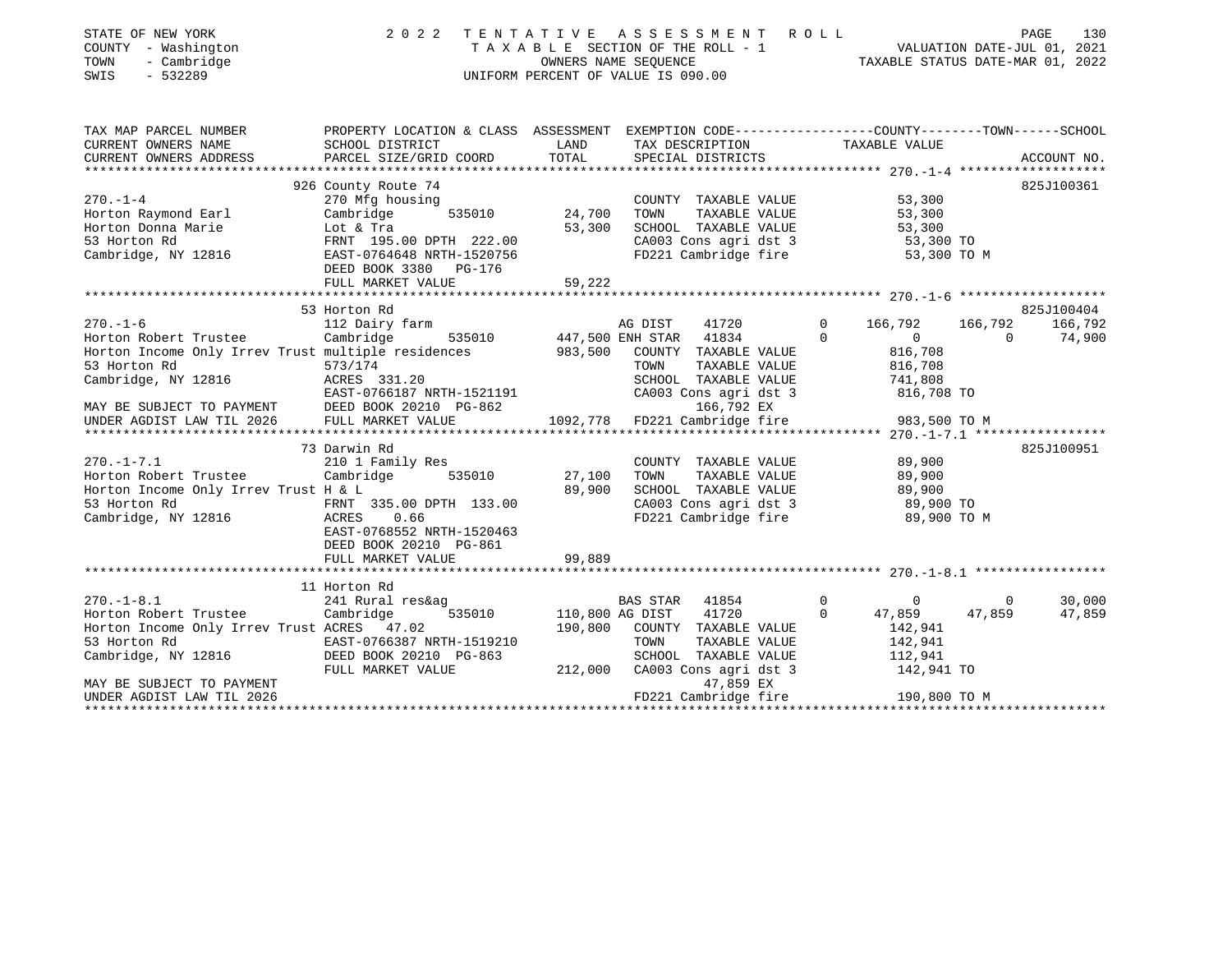| STATE OF NEW YORK<br>COUNTY - Washington<br>- Cambridge<br>TOWN<br>$-532289$<br>SWIS | 2 0 2 2                                                                                         | TENTATIVE ASSESSMENT<br>TAXABLE SECTION OF THE ROLL - 1<br>OWNERS NAME SEQUENCE<br>UNIFORM PERCENT OF VALUE IS 090.00 |              |                                                | R O L L        | - 1 VALUATION DATE-JUL 01, 2021<br>TAXABLE STATUS DATE-MAR 01, 2022 |        | PAGE        | 131    |
|--------------------------------------------------------------------------------------|-------------------------------------------------------------------------------------------------|-----------------------------------------------------------------------------------------------------------------------|--------------|------------------------------------------------|----------------|---------------------------------------------------------------------|--------|-------------|--------|
| TAX MAP PARCEL NUMBER                                                                | PROPERTY LOCATION & CLASS ASSESSMENT EXEMPTION CODE---------------COUNTY-------TOWN------SCHOOL |                                                                                                                       |              |                                                |                |                                                                     |        |             |        |
| CURRENT OWNERS NAME                                                                  | SCHOOL DISTRICT                                                                                 | LAND                                                                                                                  |              | TAX DESCRIPTION                                |                | TAXABLE VALUE                                                       |        |             |        |
| CURRENT OWNERS ADDRESS                                                               | PARCEL SIZE/GRID COORD                                                                          | TOTAL                                                                                                                 |              | SPECIAL DISTRICTS                              |                |                                                                     |        | ACCOUNT NO. |        |
|                                                                                      |                                                                                                 |                                                                                                                       |              |                                                |                |                                                                     |        |             |        |
|                                                                                      | Darwin Rd                                                                                       |                                                                                                                       |              |                                                |                |                                                                     |        | 825J100848  |        |
| $270. - 1 - 26.2$                                                                    | 105 Vac farmland                                                                                |                                                                                                                       | AG DIST      | 41720<br>$\sim$ 0                              |                | 33,993                                                              | 33,993 |             | 33,993 |
| Horton Robert Trustee                                                                | Cambridge<br>535010                                                                             | 36,700                                                                                                                |              | COUNTY TAXABLE VALUE                           |                | 2,707                                                               |        |             |        |
| Horton Income Only Irrev Trust Pasture                                               |                                                                                                 | 36,700 TOWN                                                                                                           |              | TAXABLE VALUE                                  |                | 2,707                                                               |        |             |        |
| 53 Horton Rd                                                                         | 573/174<br>ACRES 6.67                                                                           |                                                                                                                       |              | SCHOOL TAXABLE VALUE<br>CA003 Cons agri dst 3  |                | 2,707<br>2,707 TO                                                   |        |             |        |
| Cambridge, NY 12816                                                                  | EAST-0765083 NRTH-1517222                                                                       |                                                                                                                       |              | 33,993 EX                                      |                |                                                                     |        |             |        |
| MAY BE SUBJECT TO PAYMENT                                                            | DEED BOOK 20210 PG-862                                                                          |                                                                                                                       |              | FD221 Cambridge fire                           |                | 36,700 TO M                                                         |        |             |        |
| UNDER AGDIST LAW TIL 2026                                                            | FULL MARKET VALUE                                                                               | 40,778                                                                                                                |              |                                                |                |                                                                     |        |             |        |
|                                                                                      |                                                                                                 |                                                                                                                       |              |                                                |                |                                                                     |        |             |        |
|                                                                                      | 1858 Meeting House Rd                                                                           |                                                                                                                       |              |                                                |                |                                                                     |        | 825J100364  |        |
| $270. - 1 - 28$                                                                      | 210 1 Family Res                                                                                |                                                                                                                       |              | COUNTY TAXABLE VALUE                           |                | 98,810                                                              |        |             |        |
| Houle Gene R Jr                                                                      | 535010<br>Cambridge                                                                             | 42,200                                                                                                                | TOWN         | TAXABLE VALUE                                  |                | 98,810                                                              |        |             |        |
| 1858 Meeting House Rd                                                                | H & L                                                                                           | 98,810                                                                                                                |              | SCHOOL TAXABLE VALUE                           |                | 98,810                                                              |        |             |        |
| Cambridge, NY 12816                                                                  | ACRES<br>6.30 BANK<br>999                                                                       |                                                                                                                       |              | CAOOS CONSTANTE VALUE<br>CAOOS Constagri dst 3 |                | 98,810 TO                                                           |        |             |        |
|                                                                                      | EAST-0763857 NRTH-1516812                                                                       |                                                                                                                       |              | FD221 Cambridge fire                           |                | 98,810 TO M                                                         |        |             |        |
|                                                                                      | DEED BOOK 3813 PG-330                                                                           |                                                                                                                       |              |                                                |                |                                                                     |        |             |        |
|                                                                                      | FULL MARKET VALUE                                                                               | 109,789                                                                                                               |              |                                                |                |                                                                     |        |             |        |
|                                                                                      |                                                                                                 |                                                                                                                       |              |                                                |                |                                                                     |        |             |        |
|                                                                                      | 339 County Route 60                                                                             |                                                                                                                       |              |                                                |                |                                                                     |        | 825J100350  |        |
| $262. - 1 - 25$                                                                      | 242 Rurl res&rec                                                                                |                                                                                                                       | AG DIST      | 41720                                          | $\overline{0}$ | 47,168                                                              | 47,168 |             | 47,168 |
| Hovish Lawrence                                                                      | 535010<br>Cambridge                                                                             |                                                                                                                       |              | 84,000 COUNTY TAXABLE VALUE                    |                | 195,332                                                             |        |             |        |
| Hovish Erin S                                                                        | $1$ ot $1$                                                                                      |                                                                                                                       | 242,500 TOWN | TAXABLE VALUE                                  |                | 195,332                                                             |        |             |        |
| 339 County Route 60                                                                  | ACRES 26.01                                                                                     |                                                                                                                       |              | SCHOOL TAXABLE VALUE                           |                | 195,332                                                             |        |             |        |
| Cambridge, NY 12816                                                                  | EAST-0771824 NRTH-1525660                                                                       |                                                                                                                       |              | FD221 Cambridge fire                           |                | 242,500 TO M                                                        |        |             |        |
|                                                                                      | DEED BOOK 3660 PG-288                                                                           |                                                                                                                       |              |                                                |                |                                                                     |        |             |        |
| MAY BE SUBJECT TO PAYMENT<br>UNDER AGDIST LAW TIL 2026                               | FULL MARKET VALUE                                                                               | 269,444                                                                                                               |              |                                                |                |                                                                     |        |             |        |
|                                                                                      |                                                                                                 |                                                                                                                       |              |                                                |                |                                                                     |        |             |        |
|                                                                                      | County Route 60                                                                                 |                                                                                                                       |              |                                                |                |                                                                     |        |             |        |
| $262. - 1 - 25.1$                                                                    | 314 Rural vac<10                                                                                |                                                                                                                       | AG DIST      | 41720                                          | $\Omega$       | 21,395                                                              | 21,395 |             | 21,395 |
| Hovish Lawrence                                                                      | Cambridge<br>535010                                                                             | 30,800                                                                                                                |              | COUNTY TAXABLE VALUE                           |                | 9,405                                                               |        |             |        |
| Hovish Erin S                                                                        | $1$ ot $2$                                                                                      | 30,800                                                                                                                | TOWN         | TAXABLE VALUE                                  |                | 9,405                                                               |        |             |        |
| 339 County Route 60                                                                  | ACRES<br>6.45                                                                                   |                                                                                                                       |              | SCHOOL TAXABLE VALUE                           |                | 9,405                                                               |        |             |        |

Cambridge, NY 12816 EAST-0772207 NRTH-1525374 FD221 Cambridge fire 30,800 TO M DEED BOOK 3660 PG-288MAY BE SUBJECT TO PAYMENT FULL MARKET VALUE 34,222 UNDER AGDIST LAW TIL 2026 \*\*\*\*\*\*\*\*\*\*\*\*\*\*\*\*\*\*\*\*\*\*\*\*\*\*\*\*\*\*\*\*\*\*\*\*\*\*\*\*\*\*\*\*\*\*\*\*\*\*\*\*\*\*\*\*\*\*\*\*\*\*\*\*\*\*\*\*\*\*\*\*\*\*\*\*\*\*\*\*\*\*\*\*\*\*\*\*\*\*\*\*\*\*\*\*\*\*\*\*\*\*\* 261.-2-30 \*\*\*\*\*\*\*\*\*\*\*\*\*\*\*\*\*\*825J100832 715 Vly Summit Rd 261.-2-30 210 1 Family Res ENH STAR 41834 0 0 0 74,900 Hudson LE Robert Cambridge 535010 32,600 COUNTY TAXABLE VALUE 152,800 Hudson LE Leigh H&l 152,800 TOWN TAXABLE VALUE 152,800 SCHOOL TAXABLE VALUE Cambridge, NY 12816 ACRES 1.51 FD221 Cambridge fire 152,800 TO M EAST-0762847 NRTH-1523849 DEED BOOK 20210 PG-2305 FULL MARKET VALUE 169,778 \*\*\*\*\*\*\*\*\*\*\*\*\*\*\*\*\*\*\*\*\*\*\*\*\*\*\*\*\*\*\*\*\*\*\*\*\*\*\*\*\*\*\*\*\*\*\*\*\*\*\*\*\*\*\*\*\*\*\*\*\*\*\*\*\*\*\*\*\*\*\*\*\*\*\*\*\*\*\*\*\*\*\*\*\*\*\*\*\*\*\*\*\*\*\*\*\*\*\*\*\*\*\*\*\*\*\*\*\*\*\*\*\*\*\*\*\*\*\*\*\*\*\*\*\*\*\*\*\*\*\*\*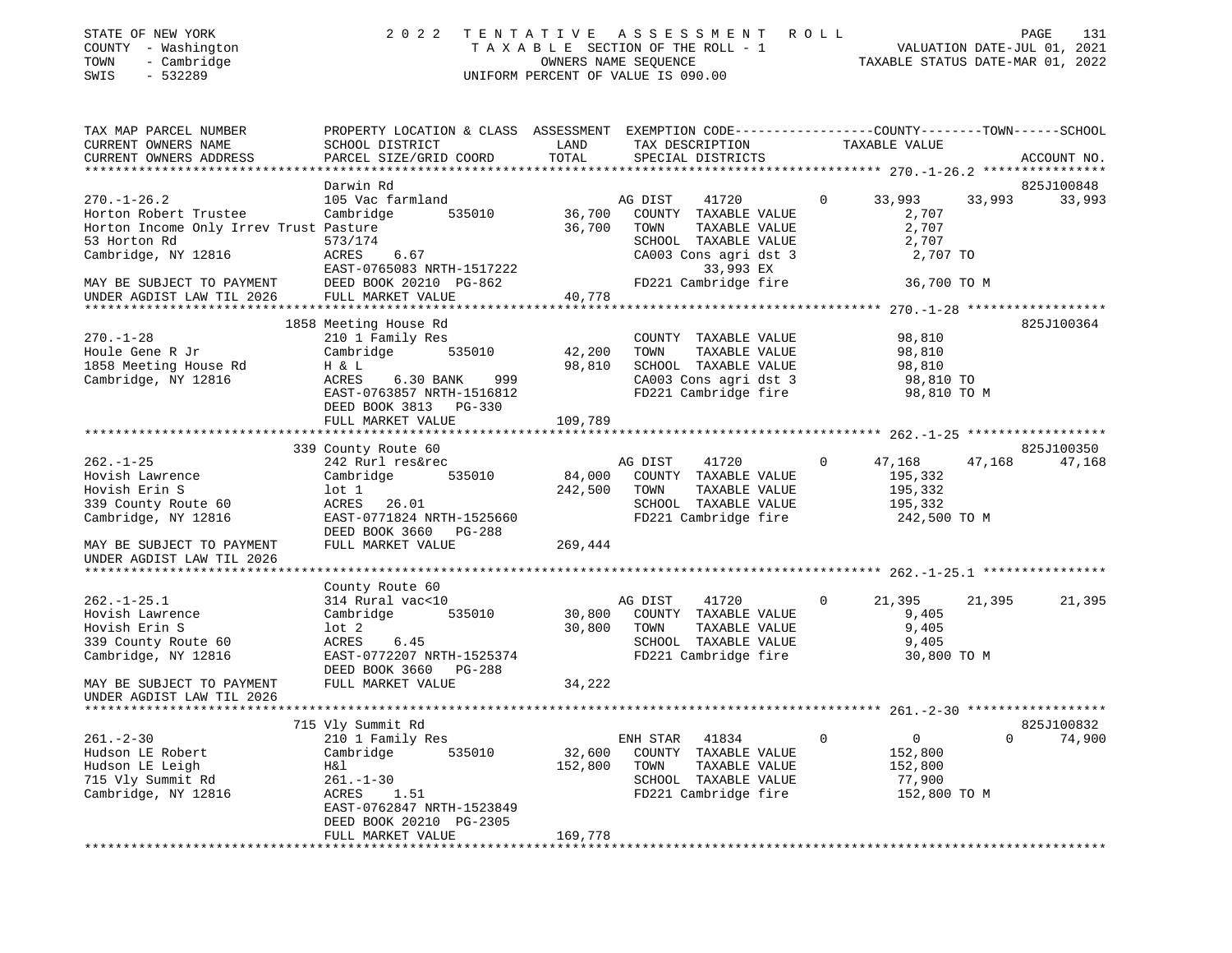| STATE OF NEW YORK   | 2022 TENTATIVE ASSESSMENT ROLL     | PAGE                             | 132 |
|---------------------|------------------------------------|----------------------------------|-----|
| COUNTY - Washington | TAXABLE SECTION OF THE ROLL - 1    | VALUATION DATE-JUL 01, 2021      |     |
| - Cambridge<br>TOWN | OWNERS NAME SEOUENCE               | TAXABLE STATUS DATE-MAR 01, 2022 |     |
| SWIS<br>- 532289    | UNIFORM PERCENT OF VALUE IS 090.00 |                                  |     |

| TAX MAP PARCEL NUMBER<br>CURRENT OWNERS NAME<br>CURRENT OWNERS ADDRESS                                                                | PROPERTY LOCATION & CLASS ASSESSMENT EXEMPTION CODE---------------COUNTY-------TOWN-----SCHOOL<br>SCHOOL DISTRICT<br>PARCEL SIZE/GRID COORD                                      | LAND<br>TOTAL                 | TAX DESCRIPTION<br>SPECIAL DISTRICTS                                                                                                                                     | TAXABLE VALUE                                                                                   |          | ACCOUNT NO. |
|---------------------------------------------------------------------------------------------------------------------------------------|----------------------------------------------------------------------------------------------------------------------------------------------------------------------------------|-------------------------------|--------------------------------------------------------------------------------------------------------------------------------------------------------------------------|-------------------------------------------------------------------------------------------------|----------|-------------|
|                                                                                                                                       |                                                                                                                                                                                  |                               |                                                                                                                                                                          |                                                                                                 |          |             |
|                                                                                                                                       | 540 King Rd                                                                                                                                                                      |                               |                                                                                                                                                                          |                                                                                                 |          | 825J100710  |
| $272. - 1 - 8.1$<br>Hunt Larry D<br>Hunt Theresa A<br>540 King Rd<br>Buskirk, NY 12028-1204                                           | 210 1 Family Res<br>535010<br>Cambridge<br>6.46<br>ACRES<br>EAST-0782077 NRTH-1515763<br>DEED BOOK 798<br>PG-167<br>FULL MARKET VALUE                                            | 90,900 TOWN                   | ENH STAR 41834<br>49,800 COUNTY TAXABLE VALUE<br>TAXABLE VALUE<br>SCHOOL TAXABLE VALUE<br>67 CA003 Cons agri dst 3 90,900 TO<br>101,000 FD221 Cambridge fire 90,900 TO M | $\overline{0}$<br>$\overline{0}$<br>90,900<br>90,900<br>16,000<br>90,900 TO<br>2000 TO          | $\Omega$ | 74,900      |
|                                                                                                                                       | 960 King Rd                                                                                                                                                                      |                               |                                                                                                                                                                          |                                                                                                 |          | 825J100939  |
| $263. - 2 - 23.1$<br>Hurley Robert<br>960 King Rd<br>Cambridge, NY 12816                                                              | 210 1 Family Res<br>535010<br>Cambridge<br>Land & Barn<br>ACRES<br>4.10<br>EAST-0785178 NRTH-1523509<br>DEED BOOK 804<br>$PG-53$<br>FULL MARKET VALUE                            | 40,000<br>172,800<br>192,000  | BAS STAR 41854<br>COUNTY TAXABLE VALUE<br>TOWN<br>TAXABLE VALUE<br>SCHOOL TAXABLE VALUE<br>CA003 Cons agri dst 3<br>CAUU3 CONS agri dst 3<br>FD221 Cambridge fire        | $\overline{0}$<br>$\overline{0}$<br>172,800<br>172,800<br>142,800<br>172,800 TO<br>172,800 TO M | $\Omega$ | 30,000      |
|                                                                                                                                       | 367 Whiteside Rd                                                                                                                                                                 |                               |                                                                                                                                                                          |                                                                                                 |          | 825J100982  |
| $279. - 1 - 6.3$<br>Hutson Terry L<br>367 Whiteside Rd<br>Johnsonville, NY 12094                                                      | 210 1 Family Res<br>Cambridge<br>535010<br>H & L<br>ACRES<br>2.00<br>EAST-0764601 NRTH-1512553<br>PG-233<br>DEED BOOK 606<br>FULL MARKET VALUE                                   | 29,000<br>119,900<br>133,222  | BAS STAR 41854<br>COUNTY TAXABLE VALUE<br>TOWN<br>TAXABLE VALUE<br>SCHOOL TAXABLE VALUE<br>CA003 Cons agri dst 3<br>FD221 Cambridge fire                                 | $\circ$<br>$\overline{0}$<br>119,900<br>119,900<br>89,900<br>119,900 TO<br>119,900 TO M         | $\Omega$ | 30,000      |
|                                                                                                                                       | 117 Petteys Rd                                                                                                                                                                   |                               |                                                                                                                                                                          |                                                                                                 |          | 825J100338  |
| $246. - 1 - 39.1$<br>Idleman Sara S<br>30 Academy St<br>Greenwich, NY 12834<br>MAY BE SUBJECT TO PAYMENT<br>UNDER AGDIST LAW TIL 2026 | 242 Rurl res&rec<br>Greenwich<br>533401<br>Rural Residence<br>Addition<br>ACRES 34.70<br>EAST-0768379 NRTH-1538403<br>$PG-115$<br>DEED BOOK 522                                  | 263,100                       | AG DIST<br>41720<br>94,900 COUNTY TAXABLE VALUE<br>TOWN<br>TAXABLE VALUE<br>SCHOOL TAXABLE VALUE<br>CA003 Cons agri dst 3<br>60,918 EX<br>FD221 Cambridge fire           | $\Omega$<br>60,918<br>202,182<br>202,182<br>202,182<br>202,182 TO<br>263,100 TO M               | 60,918   | 60,918      |
|                                                                                                                                       | FULL MARKET VALUE                                                                                                                                                                | 292,333                       |                                                                                                                                                                          |                                                                                                 |          |             |
|                                                                                                                                       |                                                                                                                                                                                  |                               |                                                                                                                                                                          |                                                                                                 |          |             |
| $262. - 1 - 22$<br>Ipe Bruce J<br>31 Rivergate Dr<br>Wilton, CT 06897                                                                 | 252 Tingue Rd<br>242 Rurl res&rec<br>Cambridge<br>535010<br>Land & Improved Barn<br>ACRES<br>68.40<br>EAST-0770373 NRTH-1523465<br>DEED BOOK 424<br>PG-1081<br>FULL MARKET VALUE | 137,000<br>220,000<br>244,444 | COUNTY TAXABLE VALUE<br>TAXABLE VALUE<br>TOWN<br>SCHOOL TAXABLE VALUE<br>FD221 Cambridge fire                                                                            | 220,000<br>220,000<br>220,000<br>220,000 TO M                                                   |          | 825J100420  |
|                                                                                                                                       |                                                                                                                                                                                  |                               |                                                                                                                                                                          |                                                                                                 |          |             |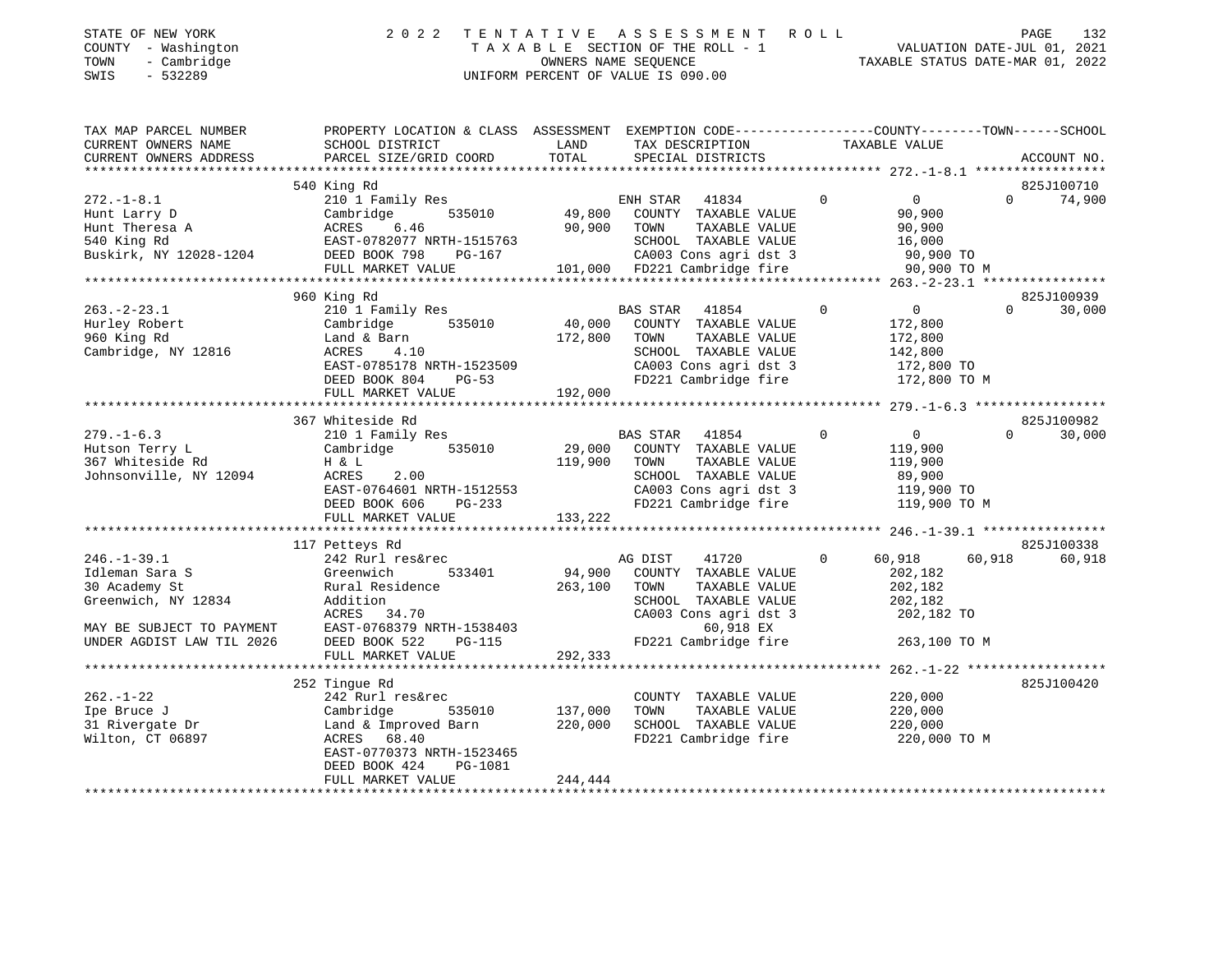| STATE OF NEW YORK   | 2022 TENTATIVE ASSESSMENT ROLL                           |                             | PAGE 133 |
|---------------------|----------------------------------------------------------|-----------------------------|----------|
| COUNTY - Washington | TAXABLE SECTION OF THE ROLL - 1                          | VALUATION DATE-JUL 01, 2021 |          |
| - Cambridge<br>TOWN | TAXABLE STATUS DATE-MAR 01, 2022<br>OWNERS NAME SEOUENCE |                             |          |

| TAX MAP PARCEL NUMBER                                                                                                                                                                                                                | PROPERTY LOCATION & CLASS ASSESSMENT EXEMPTION CODE---------------COUNTY-------TOWN-----SCHOOL                                                                                       |              |         |                                                                                                                                                                                                                                                                                                                     |                |                       |          |            |
|--------------------------------------------------------------------------------------------------------------------------------------------------------------------------------------------------------------------------------------|--------------------------------------------------------------------------------------------------------------------------------------------------------------------------------------|--------------|---------|---------------------------------------------------------------------------------------------------------------------------------------------------------------------------------------------------------------------------------------------------------------------------------------------------------------------|----------------|-----------------------|----------|------------|
|                                                                                                                                                                                                                                      |                                                                                                                                                                                      |              |         |                                                                                                                                                                                                                                                                                                                     |                |                       |          |            |
|                                                                                                                                                                                                                                      |                                                                                                                                                                                      |              |         |                                                                                                                                                                                                                                                                                                                     |                |                       |          |            |
|                                                                                                                                                                                                                                      |                                                                                                                                                                                      |              |         |                                                                                                                                                                                                                                                                                                                     |                |                       |          |            |
|                                                                                                                                                                                                                                      | 635 Center Cambridge Rd                                                                                                                                                              |              |         |                                                                                                                                                                                                                                                                                                                     |                |                       |          | 825J102020 |
| $271. - 1 - 2.1$                                                                                                                                                                                                                     | 210 1 Family Res 635010 BAS STAR 41854<br>Cambridge 635010 53,800 COUNTY TAXABLE VALUE                                                                                               |              |         |                                                                                                                                                                                                                                                                                                                     | $\overline{0}$ | $\overline{0}$        | $\Omega$ | 30,000     |
| Jackson Glenn                                                                                                                                                                                                                        |                                                                                                                                                                                      |              |         |                                                                                                                                                                                                                                                                                                                     |                | 328,000               |          |            |
|                                                                                                                                                                                                                                      |                                                                                                                                                                                      | 328,000 TOWN |         | TAXABLE VALUE                                                                                                                                                                                                                                                                                                       |                | 328,000               |          |            |
|                                                                                                                                                                                                                                      |                                                                                                                                                                                      |              |         | SCHOOL TAXABLE VALUE                                                                                                                                                                                                                                                                                                |                | 298,000               |          |            |
|                                                                                                                                                                                                                                      |                                                                                                                                                                                      |              |         | $\frac{1}{2}$ $\frac{1}{2}$ $\frac{1}{2}$ $\frac{1}{2}$ $\frac{1}{2}$ $\frac{1}{2}$ $\frac{1}{2}$ $\frac{1}{2}$ $\frac{1}{2}$ $\frac{1}{2}$ $\frac{1}{2}$ $\frac{1}{2}$ $\frac{1}{2}$ $\frac{1}{2}$ $\frac{1}{2}$ $\frac{1}{2}$ $\frac{1}{2}$ $\frac{1}{2}$ $\frac{1}{2}$ $\frac{1}{2}$ $\frac{1}{2}$ $\frac{1}{2}$ |                |                       |          |            |
|                                                                                                                                                                                                                                      |                                                                                                                                                                                      |              |         | FD221 Cambridge fire                                                                                                                                                                                                                                                                                                |                | 328,000 TO M          |          |            |
| Jackson Glenn<br>Jackson Ruth H & L<br>635 Center Cambridge Rd<br>Cambridge, NY 12816-5017<br>DEED BOOK 1942 PG-157<br>DEED BOOK 1942 PG-157<br>264,444<br>264,444                                                                   |                                                                                                                                                                                      | 364,444      |         |                                                                                                                                                                                                                                                                                                                     |                |                       |          |            |
|                                                                                                                                                                                                                                      |                                                                                                                                                                                      |              |         |                                                                                                                                                                                                                                                                                                                     |                |                       |          |            |
|                                                                                                                                                                                                                                      | County Route 59                                                                                                                                                                      |              |         |                                                                                                                                                                                                                                                                                                                     |                |                       |          | 825J102006 |
| $280. - 1 - 10.1$                                                                                                                                                                                                                    | 322 Rural vac>10                                                                                                                                                                     |              | AG DIST | 41720                                                                                                                                                                                                                                                                                                               | $\overline{0}$ | 45,253                | 45,253   | 45,253     |
| Jacobs Michael                                                                                                                                                                                                                       | Cambridge                                                                                                                                                                            |              |         | 535010 65,900 COUNTY TAXABLE VALUE                                                                                                                                                                                                                                                                                  |                | 20,647                |          |            |
| 21 Filmore Ln                                                                                                                                                                                                                        | lot 2A                                                                                                                                                                               | 65,900 TOWN  |         | TAXABLE VALUE                                                                                                                                                                                                                                                                                                       |                | 20,647                |          |            |
| Buskirk, NY 12028                                                                                                                                                                                                                    | LOT ZA<br>ACRES 18.94                                                                                                                                                                |              |         | SCHOOL TAXABLE VALUE 20,647                                                                                                                                                                                                                                                                                         |                |                       |          |            |
|                                                                                                                                                                                                                                      |                                                                                                                                                                                      |              |         |                                                                                                                                                                                                                                                                                                                     |                |                       |          |            |
|                                                                                                                                                                                                                                      |                                                                                                                                                                                      |              |         |                                                                                                                                                                                                                                                                                                                     |                |                       |          |            |
|                                                                                                                                                                                                                                      |                                                                                                                                                                                      |              |         |                                                                                                                                                                                                                                                                                                                     |                |                       |          |            |
| Buskirk, NY 12028 ACRES 18.94<br>EAST-0770486 NRTH-1508572 CA003 Cons agri dst 3 20,647 TO<br>MAY BE SUBJECT TO PAYMENT DEED BOOK 3401 PG-82 45,253 EX<br>UNDER AGDIST LAN TIL 2026 FULL MARKET VALUE 73,222 FD221 Cambridge fire 65 |                                                                                                                                                                                      |              |         |                                                                                                                                                                                                                                                                                                                     |                |                       |          |            |
|                                                                                                                                                                                                                                      |                                                                                                                                                                                      |              |         |                                                                                                                                                                                                                                                                                                                     |                |                       |          |            |
|                                                                                                                                                                                                                                      | 481 County Route 59                                                                                                                                                                  |              |         |                                                                                                                                                                                                                                                                                                                     |                |                       |          | 825J102007 |
| $280. - 1 - 10.2$                                                                                                                                                                                                                    | 241 Rural res&ag                                                                                                                                                                     |              | AG DIST | 41720                                                                                                                                                                                                                                                                                                               | $\overline{0}$ | 83,104                | 83,104   | 83,104     |
| Jacobs Michael                                                                                                                                                                                                                       | 535010 136,100<br>Cambridge                                                                                                                                                          |              |         | COUNTY TAXABLE VALUE                                                                                                                                                                                                                                                                                                |                | 234,996               |          |            |
| Jacobs Sheridan Hay                                                                                                                                                                                                                  | House & Lot                                                                                                                                                                          | 318,100 TOWN |         | TAXABLE VALUE                                                                                                                                                                                                                                                                                                       |                | 234,996               |          |            |
| 21 Filmore Ln                                                                                                                                                                                                                        |                                                                                                                                                                                      |              |         |                                                                                                                                                                                                                                                                                                                     |                |                       |          |            |
| Buskirk, NY 12028                                                                                                                                                                                                                    |                                                                                                                                                                                      |              |         |                                                                                                                                                                                                                                                                                                                     |                |                       |          |            |
|                                                                                                                                                                                                                                      |                                                                                                                                                                                      |              |         |                                                                                                                                                                                                                                                                                                                     |                |                       |          |            |
| MAY BE SUBJECT TO PAYMENT                                                                                                                                                                                                            | ACRES 67.24 BANK 999<br>EAST-0771331 NRTH-1507678 CA003 Cons agri dst 3 234,996 TO<br>DEED BOOK 3841 PG-132 83,104 EX<br>FULL MARKET VALUE 353,444 FD221 Cambridge fire 318,100 TO M |              |         |                                                                                                                                                                                                                                                                                                                     |                |                       |          |            |
| UNDER AGDIST LAW TIL 2026                                                                                                                                                                                                            |                                                                                                                                                                                      |              |         |                                                                                                                                                                                                                                                                                                                     |                |                       |          |            |
|                                                                                                                                                                                                                                      |                                                                                                                                                                                      |              |         |                                                                                                                                                                                                                                                                                                                     |                |                       |          |            |
|                                                                                                                                                                                                                                      | 481 County Route 59                                                                                                                                                                  |              |         |                                                                                                                                                                                                                                                                                                                     |                |                       |          |            |
| $280. - 1 - 10.5$                                                                                                                                                                                                                    | 260 Seasonal res                                                                                                                                                                     |              | AG DIST | 41720                                                                                                                                                                                                                                                                                                               | $\Omega$       | 164,768 164,768       |          | 164,768    |
| Jacobs Michael                                                                                                                                                                                                                       |                                                                                                                                                                                      |              |         |                                                                                                                                                                                                                                                                                                                     |                | 168,932               |          |            |
| 21 Filmore Ln                                                                                                                                                                                                                        | Cambridge 535010 210,400 COUNTY TAXABLE VALUE<br>lot 2B                                                                                                                              | 333,700 TOWN |         | TAXABLE VALUE                                                                                                                                                                                                                                                                                                       |                | 168,932               |          |            |
|                                                                                                                                                                                                                                      | ACRES 48.29                                                                                                                                                                          |              |         | SCHOOL TAXABLE VALUE                                                                                                                                                                                                                                                                                                |                |                       |          |            |
| Buskirk, NY 12028                                                                                                                                                                                                                    |                                                                                                                                                                                      |              |         | SCHOOL TAXABLE VALUE<br>CA003 Cons agri dst 3<br>154 759 FY                                                                                                                                                                                                                                                         |                | 168,932<br>168,932 TO |          |            |
|                                                                                                                                                                                                                                      |                                                                                                                                                                                      |              |         |                                                                                                                                                                                                                                                                                                                     |                |                       |          |            |
|                                                                                                                                                                                                                                      |                                                                                                                                                                                      |              |         | 164,768 EX<br>370,778 FD221 Cambridge fire 333,700 TO M                                                                                                                                                                                                                                                             |                |                       |          |            |
|                                                                                                                                                                                                                                      |                                                                                                                                                                                      |              |         |                                                                                                                                                                                                                                                                                                                     |                |                       |          |            |
|                                                                                                                                                                                                                                      |                                                                                                                                                                                      |              |         |                                                                                                                                                                                                                                                                                                                     |                |                       |          |            |
|                                                                                                                                                                                                                                      | 42 Durfee Rd                                                                                                                                                                         |              |         |                                                                                                                                                                                                                                                                                                                     |                |                       |          | 825J100667 |
| 288.-1-8<br>Jaffe Deborah<br>Dinfee Rd                                                                                                                                                                                               | 242 Rurl res&rec                                                                                                                                                                     | 80,400       |         | COUNTY TAXABLE VALUE                                                                                                                                                                                                                                                                                                |                | 245,900               |          |            |
|                                                                                                                                                                                                                                      | Cambridge<br>House & Lot<br>ACRES    15.19<br>535010                                                                                                                                 |              |         |                                                                                                                                                                                                                                                                                                                     |                |                       |          |            |
|                                                                                                                                                                                                                                      |                                                                                                                                                                                      |              |         |                                                                                                                                                                                                                                                                                                                     |                |                       |          |            |
| Buskirk, NY 12028                                                                                                                                                                                                                    | House $\&$ Lot $245,900$<br>ACRES 15.19                                                                                                                                              |              |         |                                                                                                                                                                                                                                                                                                                     |                |                       |          |            |
|                                                                                                                                                                                                                                      | EAST-0765903 NRTH-1501643                                                                                                                                                            |              |         | TOWN TAXABLE VALUE 245,900<br>SCHOOL TAXABLE VALUE 245,900<br>CA003 Cons agri dst 3 245,900 TO<br>FD221 Cambridge fire 245,900 TO M                                                                                                                                                                                 |                |                       |          |            |
|                                                                                                                                                                                                                                      | $PG-66$<br>DEED BOOK 763                                                                                                                                                             |              |         |                                                                                                                                                                                                                                                                                                                     |                |                       |          |            |
|                                                                                                                                                                                                                                      | FULL MARKET VALUE                                                                                                                                                                    | 273,222      |         |                                                                                                                                                                                                                                                                                                                     |                |                       |          |            |
|                                                                                                                                                                                                                                      |                                                                                                                                                                                      |              |         |                                                                                                                                                                                                                                                                                                                     |                |                       |          |            |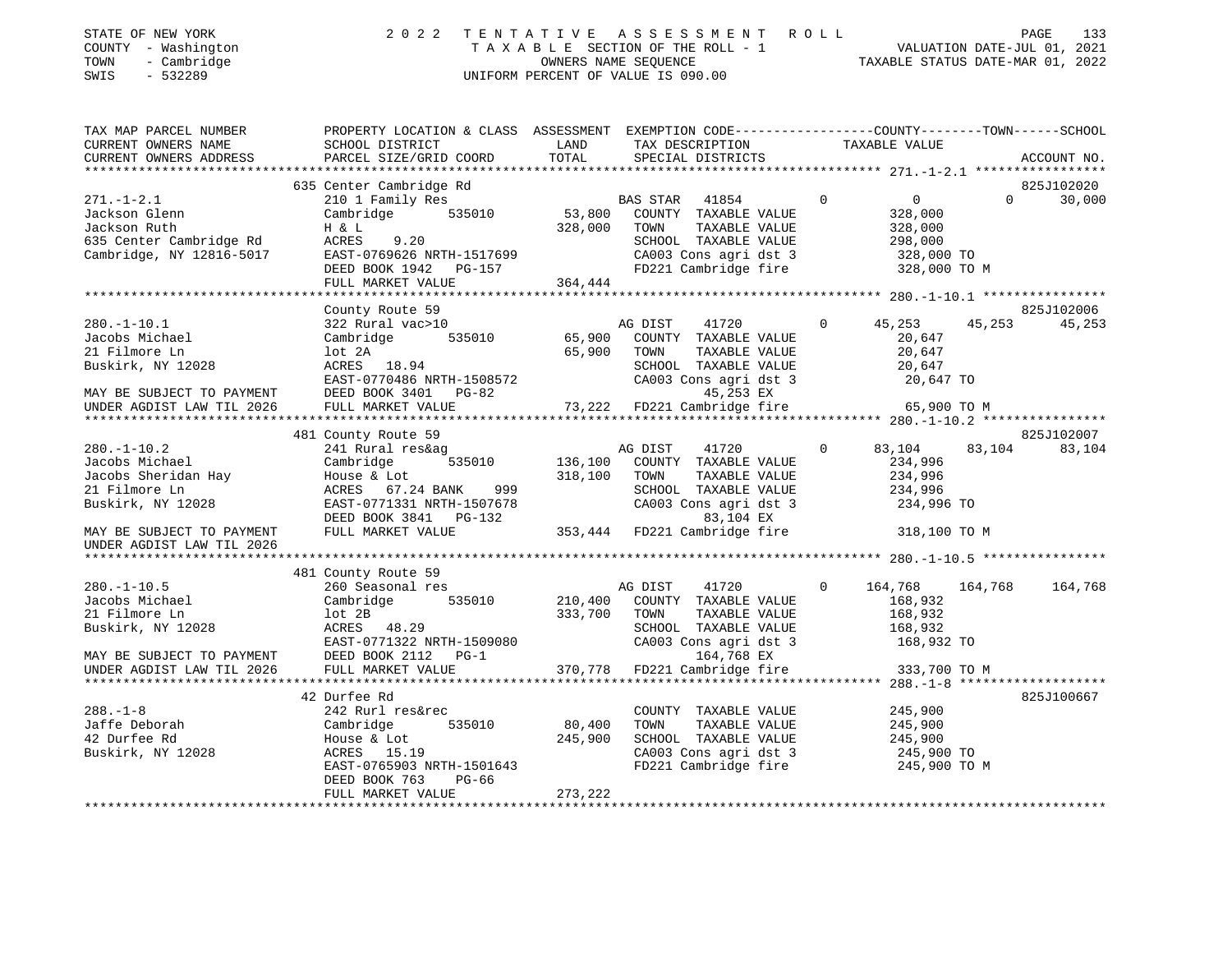| STATE OF NEW YORK<br>COUNTY - Washington<br>TOWN<br>- Cambridge<br>SWIS<br>$-532289$ | 2 0 2 2                                         |               | TENTATIVE ASSESSMENT ROLL<br>UNIFORM PERCENT OF VALUE IS 090.00 | PAGE<br>TAXABLE SECTION OF THE ROLL - 1<br>OWNERS NAME SEQUENCE<br>TAXABLE STATUS DATE-MAR 01, 2022<br>TAXABLE STATUS DATE-MAR 01, 2022 | 134 |
|--------------------------------------------------------------------------------------|-------------------------------------------------|---------------|-----------------------------------------------------------------|-----------------------------------------------------------------------------------------------------------------------------------------|-----|
| TAX MAP PARCEL NUMBER                                                                |                                                 |               |                                                                 | PROPERTY LOCATION & CLASS ASSESSMENT EXEMPTION CODE---------------COUNTY-------TOWN-----SCHOOL                                          |     |
| CURRENT OWNERS NAME<br>CURRENT OWNERS ADDRESS                                        | SCHOOL DISTRICT<br>PARCEL SIZE/GRID COORD       | LAND<br>TOTAL | TAX DESCRIPTION TAXABLE VALUE<br>SPECIAL DISTRICTS              | ACCOUNT NO.                                                                                                                             |     |
|                                                                                      |                                                 |               |                                                                 |                                                                                                                                         |     |
|                                                                                      | Stump Church Rd Off N                           |               |                                                                 | 825J100864                                                                                                                              |     |
| $254. - 1 - 25$                                                                      | 314 Rural vac<10                                |               | COUNTY TAXABLE VALUE                                            | 13,400                                                                                                                                  |     |
| Jeffords Jason R                                                                     | Cambridge 535010                                | 13,400        | TOWN<br>TAXABLE VALUE                                           | 13,400                                                                                                                                  |     |
| Jeffords Kristy L                                                                    | Wood Lot                                        | 13,400        | SCHOOL TAXABLE VALUE                                            | 13,400                                                                                                                                  |     |
| 121 Kenyon Rd                                                                        | ROW 1845/280                                    |               | CA003 Cons agri dst 3                                           | 13,400 TO                                                                                                                               |     |
| Greenwich, NY 12834                                                                  | ACRES 7.90                                      |               | FD221 Cambridge fire                                            | 13,400 TO M                                                                                                                             |     |
|                                                                                      | EAST-0768768 NRTH-1531512                       |               |                                                                 |                                                                                                                                         |     |
|                                                                                      | DEED BOOK 1972 PG-255                           |               |                                                                 |                                                                                                                                         |     |
|                                                                                      | FULL MARKET VALUE                               | 14,889        |                                                                 |                                                                                                                                         |     |
|                                                                                      |                                                 |               |                                                                 |                                                                                                                                         |     |
|                                                                                      | Kenyon Rd/w Off                                 |               |                                                                 | 825J100816                                                                                                                              |     |
| $254. - 1 - 30$                                                                      | 314 Rural vac<10                                |               | COUNTY TAXABLE VALUE                                            | 14,100                                                                                                                                  |     |
| Jeffords Jason R                                                                     | 533401<br>Greenwich                             | 14,100        | TOWN<br>TAXABLE VALUE                                           | 14,100                                                                                                                                  |     |
| Jeffords Kristy L                                                                    | Land                                            | 14,100        | SCHOOL TAXABLE VALUE                                            | 14,100                                                                                                                                  |     |
| 121 Kenyon Rd                                                                        | ACRES<br>5.20                                   |               |                                                                 | CA003 Cons agri dst 3 14,100 TO<br>FD221 Cambridge fire 14,100 TO M                                                                     |     |
| Greenwich, NY 12834                                                                  | EAST-0769065 NRTH-1532893                       |               |                                                                 |                                                                                                                                         |     |
|                                                                                      | DEED BOOK 3983 PG-208                           |               |                                                                 |                                                                                                                                         |     |
|                                                                                      | FULL MARKET VALUE                               | 15,667        |                                                                 |                                                                                                                                         |     |
|                                                                                      |                                                 |               |                                                                 |                                                                                                                                         |     |
|                                                                                      | 33 Wilderness Way Rd                            |               |                                                                 |                                                                                                                                         |     |
| $254. - 1 - 33.2$<br>Jeffords Jason R                                                | 210 1 Family Res<br>535010<br>Cambridge         |               | BAS STAR 41854<br>38,200 COUNTY TAXABLE VALUE                   | $\mathbf 0$<br>$\overline{0}$<br>$\mathbf 0$<br>30,000<br>182,000                                                                       |     |
|                                                                                      |                                                 | 182,000       | TOWN<br>TAXABLE VALUE                                           | 182,000                                                                                                                                 |     |
| Jeffords Kristy L<br>121 Kenyon Rd                                                   | ROW: 1845/284 & 286<br>1856/323 RD agmt 1947/30 |               | SCHOOL TAXABLE VALUE                                            | 152,000                                                                                                                                 |     |
| Greenwich, NY 12834                                                                  | ACRES<br>4.03                                   |               | CA003 Cons agri dst 3                                           | 182,000 TO                                                                                                                              |     |
|                                                                                      | EAST-0768683 NRTH-1532026                       |               | FD221 Cambridge fire                                            | 182,000 TO M                                                                                                                            |     |
|                                                                                      | DEED BOOK 1922 PG-45                            |               |                                                                 |                                                                                                                                         |     |
|                                                                                      | FULL MARKET VALUE                               | 202,222       |                                                                 |                                                                                                                                         |     |
|                                                                                      | **************************                      |               |                                                                 |                                                                                                                                         |     |
|                                                                                      | 77 Dickensen Rd                                 |               |                                                                 | 825J100601                                                                                                                              |     |
| $280. - 2 - 23$                                                                      | 270 Mfg housing                                 |               | COUNTY TAXABLE VALUE                                            | 50,600                                                                                                                                  |     |
|                                                                                      | Cambridge<br>535010                             | 28,300        | TOWN<br>TAXABLE VALUE                                           | 50,600                                                                                                                                  |     |
| Jeffords William G<br>Bibee Kimberly L<br>77 Dickensen Rd<br>Buskirk, NY 12028       | 2.00<br>ACRES                                   | 50,600        | SCHOOL TAXABLE VALUE                                            | 50,600                                                                                                                                  |     |
|                                                                                      | EAST-0776077 NRTH-1508027                       |               | CA003 Cons agri dst 3                                           | 50,600 TO                                                                                                                               |     |
|                                                                                      | DEED BOOK 3582 PG-52                            |               | FD221 Cambridge fire                                            | 50,600 TO M                                                                                                                             |     |
|                                                                                      | FULL MARKET VALUE                               | 56,222        |                                                                 |                                                                                                                                         |     |
|                                                                                      |                                                 |               |                                                                 |                                                                                                                                         |     |
|                                                                                      | Conley Rd                                       |               |                                                                 | 825J100842                                                                                                                              |     |
| $280 - 2 - 2$                                                                        | 322 Rural vac>10                                |               | COUNTY TAXABLE VALUE                                            | 50,000                                                                                                                                  |     |
| Jensen Gloria LE                                                                     | 535010<br>Cambridge                             | 50,000        | TOWN<br>TAXABLE VALUE                                           | 50,000                                                                                                                                  |     |
| Jensen Gail                                                                          | Vacant Lot                                      | 50,000        | SCHOOL TAXABLE VALUE                                            | 50,000                                                                                                                                  |     |
| Richard Jensen                                                                       | ACRES 14.90                                     |               | CA003 Cons agri dst 3                                           | 50,000 TO                                                                                                                               |     |
| 19 Academy St                                                                        | EAST-0776042 NRTH-1509450                       |               | FD221 Cambridge fire                                            | 50,000 TO M                                                                                                                             |     |
| Greenwich, NY 12834                                                                  | PG-335<br>DEED BOOK 2101                        |               |                                                                 |                                                                                                                                         |     |
|                                                                                      | FULL MARKET VALUE                               | 55,556        |                                                                 |                                                                                                                                         |     |
|                                                                                      |                                                 |               |                                                                 |                                                                                                                                         |     |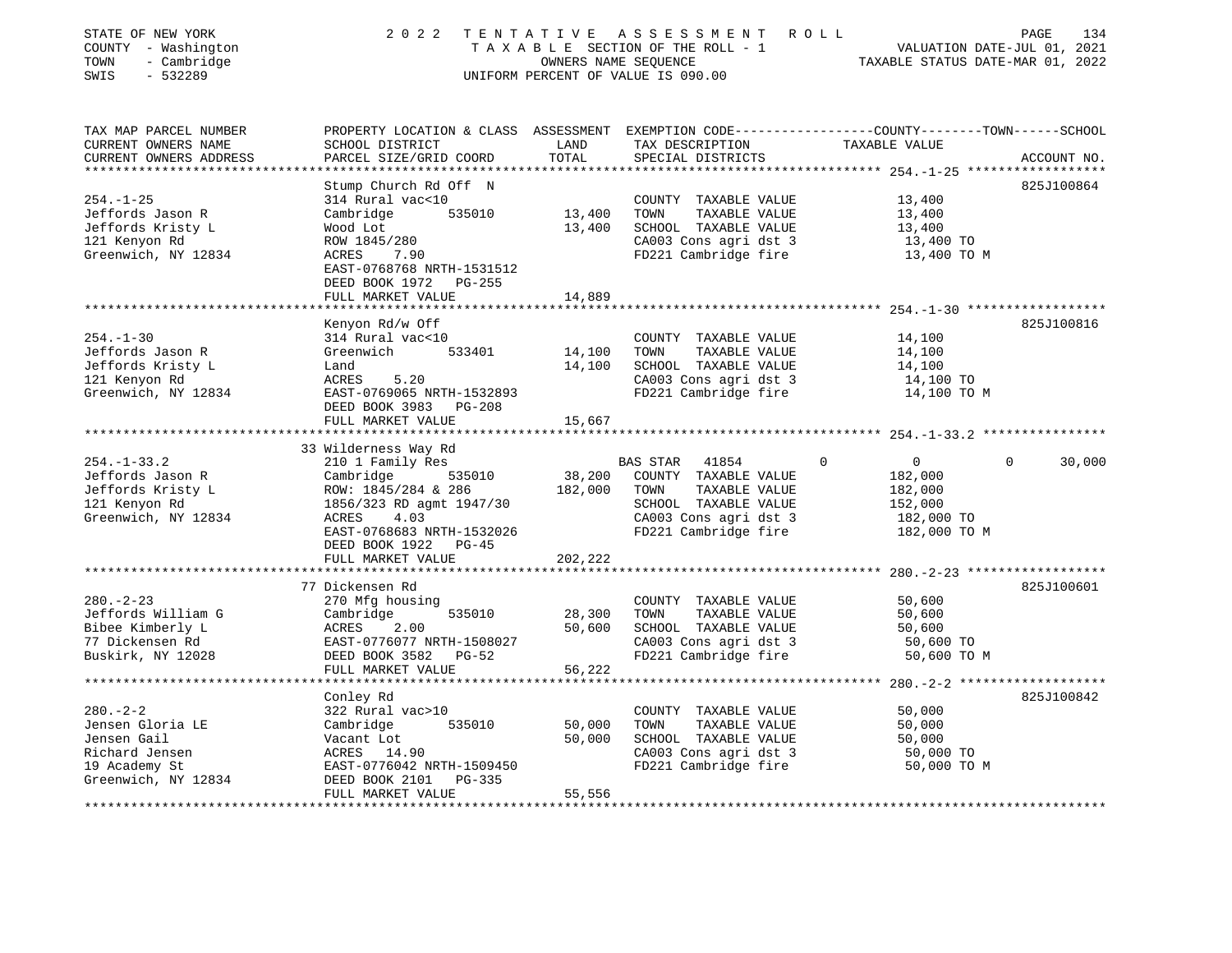| STATE OF NEW YORK<br>COUNTY - Washington<br>- Cambridge<br>TOWN<br>$-532289$<br>SWIS                            |                                                                                                                                                                                                                                                                                                                                |         | 2022 TENTATIVE ASSESSMENT ROLL PAGE 135<br>TAXABLE SECTION OF THE ROLL - 1 VALUATION DATE-JUL 01, 2021<br>OWNERS NAME SEQUENCE TAXABLE STATUS DATE-MAR 01, 2022<br>UNIFORM PERCENT OF VALUE IS 090.00 |                                               |            |
|-----------------------------------------------------------------------------------------------------------------|--------------------------------------------------------------------------------------------------------------------------------------------------------------------------------------------------------------------------------------------------------------------------------------------------------------------------------|---------|-------------------------------------------------------------------------------------------------------------------------------------------------------------------------------------------------------|-----------------------------------------------|------------|
| TAX MAP PARCEL NUMBER                                                                                           | PROPERTY LOCATION & CLASS ASSESSMENT EXEMPTION CODE----------------COUNTY-------TOWN------SCHOOL                                                                                                                                                                                                                               |         |                                                                                                                                                                                                       |                                               |            |
| CURRENT OWNERS NAME                                                                                             | SCHOOL DISTRICT                                                                                                                                                                                                                                                                                                                |         | LAND TAX DESCRIPTION TAXABLE VALUE                                                                                                                                                                    |                                               |            |
|                                                                                                                 |                                                                                                                                                                                                                                                                                                                                |         |                                                                                                                                                                                                       |                                               |            |
|                                                                                                                 | 28 King Rd                                                                                                                                                                                                                                                                                                                     |         |                                                                                                                                                                                                       |                                               | 825J100665 |
| $280. -2 - 18$                                                                                                  | 210 1 Family Res                                                                                                                                                                                                                                                                                                               |         | COUNTY TAXABLE VALUE 162,000                                                                                                                                                                          |                                               |            |
|                                                                                                                 | Jensen Richard F Cambridge 535010 25,500                                                                                                                                                                                                                                                                                       |         |                                                                                                                                                                                                       |                                               |            |
| Jensen Gail G                                                                                                   |                                                                                                                                                                                                                                                                                                                                | 162,000 |                                                                                                                                                                                                       |                                               |            |
| 19 Academy St                                                                                                   | H&1 162,000<br>ACRES 1.10 162,000                                                                                                                                                                                                                                                                                              |         | CA003 Cons agri dst 3 162,000 TO                                                                                                                                                                      |                                               |            |
| Greenwich, NY 12834                                                                                             | EAST-0776645 NRTH-1505258                                                                                                                                                                                                                                                                                                      |         | FD221 Cambridge fire 162,000 TO M                                                                                                                                                                     |                                               |            |
|                                                                                                                 | DEED BOOK 468<br>$PG-913$                                                                                                                                                                                                                                                                                                      |         |                                                                                                                                                                                                       |                                               |            |
|                                                                                                                 | FULL MARKET VALUE                                                                                                                                                                                                                                                                                                              | 180,000 |                                                                                                                                                                                                       |                                               |            |
|                                                                                                                 |                                                                                                                                                                                                                                                                                                                                |         |                                                                                                                                                                                                       |                                               |            |
|                                                                                                                 | 253 Stump Church Rd                                                                                                                                                                                                                                                                                                            |         |                                                                                                                                                                                                       |                                               |            |
|                                                                                                                 | 262.-1-3.1          240 Rural res              BAS STAR  41854      0            0<br>Jepson Donald J JR       Cambridge    535010     60,400 AG DIST   41720      0    5,374    5,374                                                                                                                                         |         |                                                                                                                                                                                                       |                                               | 30,000     |
|                                                                                                                 |                                                                                                                                                                                                                                                                                                                                |         |                                                                                                                                                                                                       | 5,374                                         | 5,374      |
|                                                                                                                 | 36,7826 Jepson Leitha M<br>253 Stump Church Rd EAST-0770709 NRTH-1527852 70WN TAXABLE VALUE 187,826                                                                                                                                                                                                                            |         |                                                                                                                                                                                                       |                                               |            |
|                                                                                                                 |                                                                                                                                                                                                                                                                                                                                |         |                                                                                                                                                                                                       |                                               |            |
| Greenwich, NY 12834                                                                                             | DEED BOOK 2761 PG-80                                                                                                                                                                                                                                                                                                           |         | TAXABLE VALUE 157,826<br>SCHOOL                                                                                                                                                                       |                                               |            |
| MAY BE SUBJECT TO PAYMENT                                                                                       | FULL MARKET VALUE                                                                                                                                                                                                                                                                                                              |         | 214,667 CA003 Cons agri dst 3 187,826 TO<br>5,374 EX                                                                                                                                                  |                                               |            |
| UNDER AGDIST LAW TIL 2026                                                                                       |                                                                                                                                                                                                                                                                                                                                |         |                                                                                                                                                                                                       |                                               |            |
|                                                                                                                 |                                                                                                                                                                                                                                                                                                                                |         |                                                                                                                                                                                                       |                                               |            |
|                                                                                                                 |                                                                                                                                                                                                                                                                                                                                |         |                                                                                                                                                                                                       |                                               |            |
| $262 - 1 - 3$                                                                                                   | 243 Stump Church Rd 50 PCT OF VALUE USED FOR EXEMPTION PURPOSES 825J100424<br>240 Rural res 6255100424 VETCOM CTS 41130 0 43,500 43,500 10,000<br>240 Rural res                                                                                                                                                                |         |                                                                                                                                                                                                       | $0 \qquad 43,500 \qquad 43,500 \qquad 10,000$ |            |
| the contract of the contract of the contract of the contract of the contract of the contract of the contract of | $\alpha$ ) $\beta$ = $\beta$ = $\beta$ = $\beta$ = $\beta$ = $\beta$ = $\beta$ = $\beta$ = $\beta$ = $\beta$ = $\beta$ = $\beta$ = $\beta$ = $\beta$ = $\beta$ = $\beta$ = $\beta$ = $\beta$ = $\beta$ = $\beta$ = $\beta$ = $\beta$ = $\beta$ = $\beta$ = $\beta$ = $\beta$ = $\beta$ = $\beta$ = $\beta$ = $\beta$ = $\beta$ |         |                                                                                                                                                                                                       |                                               |            |

| DEED BOOK 3159<br>$PG-97$<br>FULL MARKET VALUE                                                                                                                                        |                                                                                                       | TOWN<br>TAXABLE VALUE<br>SCHOOL TAXABLE VALUE<br>CA003 Cons agri dst 3<br>3,329 EX                           |                                                 | 301,171<br>301,171<br>334,671<br>344,671 TO<br>348,000 TO M     |                    |
|---------------------------------------------------------------------------------------------------------------------------------------------------------------------------------------|-------------------------------------------------------------------------------------------------------|--------------------------------------------------------------------------------------------------------------|-------------------------------------------------|-----------------------------------------------------------------|--------------------|
|                                                                                                                                                                                       |                                                                                                       |                                                                                                              |                                                 |                                                                 |                    |
| 210 1 Family Res<br>Cambridge<br>535010<br>Land & House<br>3507/156<br>$261. - 1 - 16.5$<br>2.02 BANK<br>ACRES<br>999<br>EAST-0764276 NRTH-1524465<br>DEED BOOK 3773<br><b>PG-209</b> | 30,100<br>215,000                                                                                     | 41854<br>COUNTY<br>TAXABLE VALUE<br>TOWN<br>TAXABLE VALUE<br>SCHOOL<br>TAXABLE VALUE<br>FD221 Cambridge fire | $\Omega$                                        | $\overline{0}$<br>215,000<br>215,000<br>185,000<br>215,000 TO M | 30,000<br>$\Omega$ |
|                                                                                                                                                                                       |                                                                                                       |                                                                                                              |                                                 |                                                                 |                    |
|                                                                                                                                                                                       |                                                                                                       |                                                                                                              |                                                 |                                                                 |                    |
| 322 Rural vac>10<br>Cambridge<br>535010<br>Camp & Lot<br>898/144;898/147<br>$281. - 1 - 6.1$<br>ACRES 63.80<br>EAST-0785069 NRTH-1511001<br>DEED BOOK 688<br>PG-321                   | 120,800<br>120,800                                                                                    | COUNTY TAXABLE VALUE<br>TAXABLE VALUE<br>TOWN<br>SCHOOL<br>TAXABLE VALUE<br>CA003 Cons agri dst 3            |                                                 | 120,800<br>120,800<br>120,800<br>120,800 TO<br>120,800 TO M     | 825J100200         |
|                                                                                                                                                                                       | EAST-0770215 NRTH-1527690<br>1083 Vly Summit Rd<br>FULL MARKET VALUE<br>Stage Rd<br>FULL MARKET VALUE | Garage<br>ACRES 40.83<br>238,889<br>134,222                                                                  | 386,667 FD221 Cambridge fire<br><b>BAS STAR</b> | FD221 Cambridge fire                                            |                    |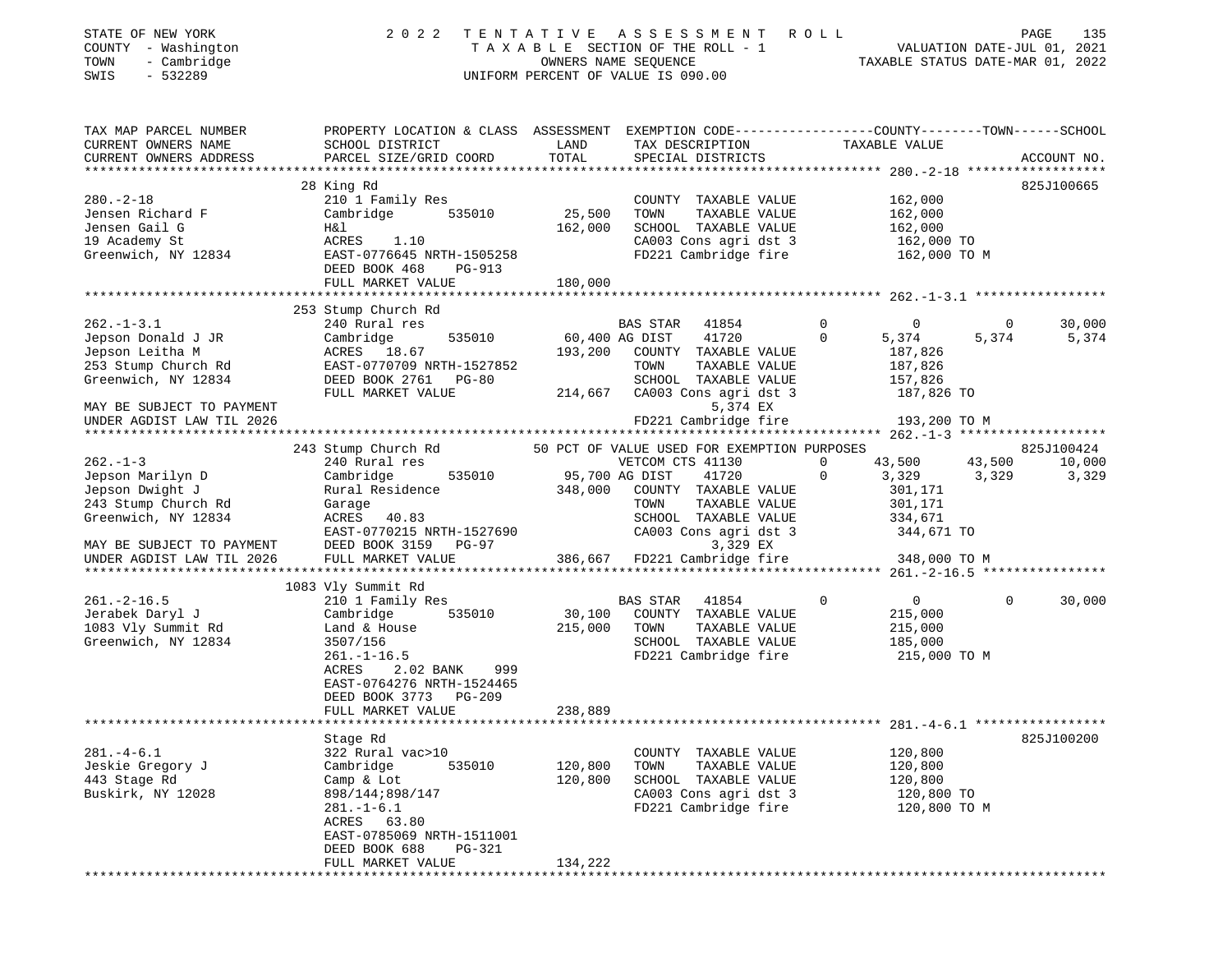| STATE OF NEW YORK<br>COUNTY - Washington<br>- Cambridge<br>TOWN<br>$-532289$<br>SWIS                  | 2 0 2 2                                                                                                                                                       |                              | TENTATIVE ASSESSMENT<br>R O L L<br>TAXABLE SECTION OF THE ROLL - 1<br>OWNERS NAME SEQUENCE<br>UNIFORM PERCENT OF VALUE IS 090.00                   | VALUATION DATE-JUL 01, 2021<br>TAXABLE STATUS DATE-MAR 01, 2022                           | PAGE                   | 136    |
|-------------------------------------------------------------------------------------------------------|---------------------------------------------------------------------------------------------------------------------------------------------------------------|------------------------------|----------------------------------------------------------------------------------------------------------------------------------------------------|-------------------------------------------------------------------------------------------|------------------------|--------|
| TAX MAP PARCEL NUMBER<br>CURRENT OWNERS NAME<br>CURRENT OWNERS ADDRESS<br>*************************** | PROPERTY LOCATION & CLASS ASSESSMENT EXEMPTION CODE---------------COUNTY-------TOWN------SCHOOL<br>SCHOOL DISTRICT<br>PARCEL SIZE/GRID COORD                  | LAND<br>TOTAL                | TAX DESCRIPTION<br>SPECIAL DISTRICTS                                                                                                               | TAXABLE VALUE                                                                             | ACCOUNT NO.            |        |
| $281. - 4 - 8$<br>Jeskie Gregory J<br>47 Stage Rd<br>Buskirk, NY 12028                                | Stage Rd<br>314 Rural vac<10<br>535010<br>Cambridge<br>Vacant Lot<br>$281. - 1 - 8$<br>ACRES<br>9.00<br>EAST-0786080 NRTH-1510428<br>DEED BOOK 859<br>$PG-35$ | 44,000<br>44,000             | COUNTY TAXABLE VALUE<br>TAXABLE VALUE<br>TOWN<br>SCHOOL TAXABLE VALUE<br>FD221 Cambridge fire                                                      | 44,000<br>44,000<br>44,000<br>44,000 TO M                                                 | 825J100427             |        |
|                                                                                                       | FULL MARKET VALUE                                                                                                                                             | 48,889                       |                                                                                                                                                    |                                                                                           |                        |        |
| $281. -4 - 9$                                                                                         | 443 Stage Rd<br>210 1 Family Res                                                                                                                              |                              | BAS STAR 41854                                                                                                                                     | $\circ$<br>$\overline{0}$                                                                 | 825J100293<br>$\Omega$ | 30,000 |
| Jeskie Gregory J<br>443 Stage Rd<br>Buskirk, NY 12028                                                 | Cambridge<br>535010<br>H & L<br>$281. - 1 - 9$<br>ACRES<br>0.76<br>EAST-0786545 NRTH-1510477<br>DEED BOOK 20220 PG-1097<br>FULL MARKET VALUE                  | 31,000<br>183,400<br>203,778 | COUNTY TAXABLE VALUE<br>TOWN<br>TAXABLE VALUE<br>SCHOOL TAXABLE VALUE<br>FD221 Cambridge fire                                                      | 183,400<br>183,400<br>153,400<br>183,400 TO M                                             |                        |        |
|                                                                                                       |                                                                                                                                                               |                              |                                                                                                                                                    |                                                                                           |                        |        |
|                                                                                                       | 507 Stage Rd                                                                                                                                                  |                              |                                                                                                                                                    |                                                                                           | 825J100331             |        |
| $281. - 4 - 11$<br>Jeskie Leo J<br>507 Stage Rd<br>Buskirk, NY 12028                                  | 242 Rurl res&rec<br>535010<br>Cambridge<br>905/246<br>$281. - 1 - 11$<br>ACRES 42.13<br>EAST-0785616 NRTH-1512227<br>DEED BOOK 3651 PG-327                    | 129,700<br>270,500           | COUNTY TAXABLE VALUE<br>TAXABLE VALUE<br>TOWN<br>SCHOOL TAXABLE VALUE<br>CA003 Cons agri dst 3<br>FD221 Cambridge fire                             | 270,500<br>270,500<br>270,500<br>270,500 TO<br>270,500 TO M                               |                        |        |
|                                                                                                       | FULL MARKET VALUE                                                                                                                                             | 300,556                      |                                                                                                                                                    |                                                                                           |                        |        |
|                                                                                                       |                                                                                                                                                               |                              |                                                                                                                                                    |                                                                                           |                        |        |
| $254. - 1 - 33.1$<br>Johncox Maria<br>63 Stump Church Rd<br>Greenwich, NY 12834                       | 63 Stump Church Rd<br>210 1 Family Res<br>535010<br>Cambridge<br>Land House<br>ACRES<br>1.02<br>EAST-0767396 NRTH-1531344<br>DEED BOOK 20200 PG-3518          | 25,100<br>188,700            | <b>BAS STAR</b><br>41854<br>COUNTY TAXABLE VALUE<br>TOWN<br>TAXABLE VALUE<br>SCHOOL TAXABLE VALUE<br>CA003 Cons agri dst 3<br>FD221 Cambridge fire | $\overline{0}$<br>$\Omega$<br>188,700<br>188,700<br>158,700<br>188,700 TO<br>188,700 TO M | 0                      | 30,000 |
|                                                                                                       | FULL MARKET VALUE                                                                                                                                             | 209,667                      |                                                                                                                                                    |                                                                                           |                        |        |
|                                                                                                       |                                                                                                                                                               |                              |                                                                                                                                                    | **************************** 271.-2-3.4 *****************                                 |                        |        |
| $271. - 2 - 3.4$<br>Johnson April Lee<br>23 Rogers Ln<br>Cambridge, NY 12816                          | 23 Rogers Ln<br>210 1 Family Res<br>Cambridge<br>535010<br>Sub lot D<br>$0.81$ BANK<br>ACRES<br>999<br>EAST-0772002 NRTH-1518610<br>DEED BOOK 3532<br>PG-76   | 24,400<br>122,200            | COUNTY TAXABLE VALUE<br>TOWN<br>TAXABLE VALUE<br>SCHOOL TAXABLE VALUE<br>FD221 Cambridge fire                                                      | 122,200<br>122,200<br>122,200<br>122,200 TO M                                             |                        |        |
|                                                                                                       | FULL MARKET VALUE<br>******************                                                                                                                       | 135,778<br>***********       |                                                                                                                                                    |                                                                                           |                        |        |
|                                                                                                       |                                                                                                                                                               |                              |                                                                                                                                                    |                                                                                           |                        |        |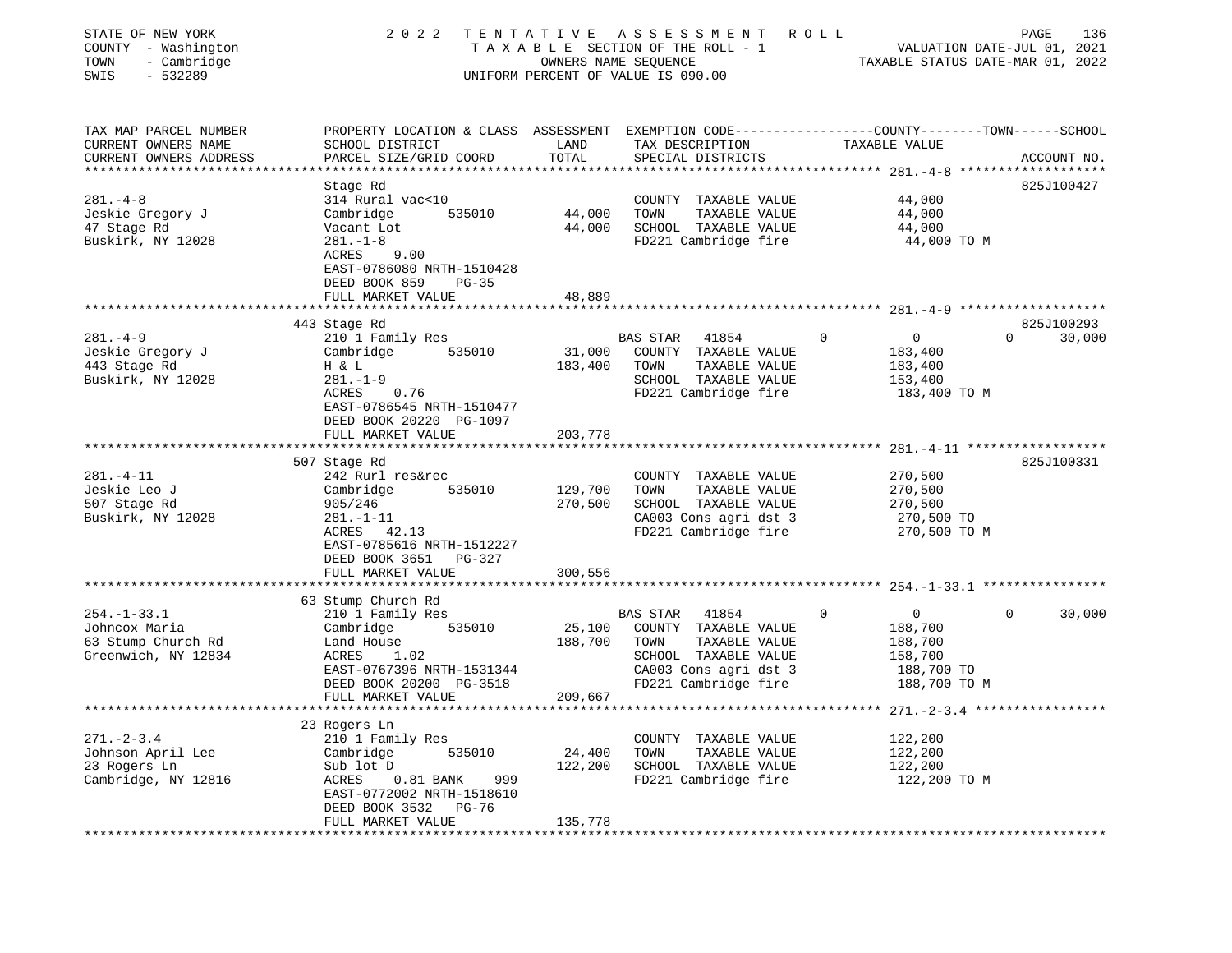| COUNTY - Washington<br>TOWN<br>- Cambridge<br>SWIS<br>$-532289$ |                                                                                                                    |               | TAXABLE SECTION OF THE ROLL - 1<br>OWNERS NAME SEQUENCE<br>UNIFORM PERCENT OF VALUE IS 090.00 |                                                  | VALUATION DATE-JUL 01, 2021<br>TAXABLE STATUS DATE-MAR 01, 2022 |
|-----------------------------------------------------------------|--------------------------------------------------------------------------------------------------------------------|---------------|-----------------------------------------------------------------------------------------------|--------------------------------------------------|-----------------------------------------------------------------|
| TAX MAP PARCEL NUMBER<br>CURRENT OWNERS NAME                    | PROPERTY LOCATION & CLASS ASSESSMENT EXEMPTION CODE---------------COUNTY-------TOWN------SCHOOL<br>SCHOOL DISTRICT | LAND          | TAX DESCRIPTION                                                                               | TAXABLE VALUE                                    |                                                                 |
| CURRENT OWNERS ADDRESS                                          | PARCEL SIZE/GRID COORD                                                                                             | TOTAL         | SPECIAL DISTRICTS                                                                             |                                                  | ACCOUNT NO.                                                     |
|                                                                 | *****************************                                                                                      |               | **************************                                                                    | ****************** 263.-1-5 ******************** |                                                                 |
|                                                                 | 46 Irish Ln                                                                                                        |               |                                                                                               | $\Omega$                                         | 825J100582<br>$\Omega$                                          |
| $263. - 1 - 5$<br>Johnson Dawn M                                | 210 1 Family Res<br>Cambridge<br>535010                                                                            | 53,800        | BAS STAR<br>41854<br>COUNTY TAXABLE VALUE                                                     | $\overline{0}$<br>260,900                        | 30,000                                                          |
| Johnson Dawn Marie                                              | Η&l                                                                                                                | 260,900       | TOWN<br>TAXABLE VALUE                                                                         | 260,900                                          |                                                                 |
| 46 Irish Ln                                                     | 645/11                                                                                                             |               | SCHOOL TAXABLE VALUE                                                                          | 230,900                                          |                                                                 |
| Cambridge, NY 12816                                             | ACRES<br>3.50                                                                                                      |               | FD221 Cambridge fire                                                                          | 260,900 ТО М                                     |                                                                 |
|                                                                 | EAST-0782535 NRTH-1528660                                                                                          |               |                                                                                               |                                                  |                                                                 |
|                                                                 | DEED BOOK 3329 PG-100                                                                                              |               |                                                                                               |                                                  |                                                                 |
|                                                                 | FULL MARKET VALUE                                                                                                  | 289,889       |                                                                                               |                                                  |                                                                 |
|                                                                 |                                                                                                                    | ************* |                                                                                               |                                                  |                                                                 |
|                                                                 | 208 Dickensen Rd                                                                                                   |               |                                                                                               |                                                  | 825J100626                                                      |
| $280. - 1 - 11$                                                 | 242 Rurl res&rec                                                                                                   |               | ENH STAR<br>41834                                                                             | $\overline{0}$<br>$\mathbf{0}$                   | $\Omega$<br>74,900                                              |
| Johnston Darwin L                                               | Cambridge<br>535010                                                                                                | 109,600       | COUNTY TAXABLE VALUE                                                                          | 248,000                                          |                                                                 |
| Johnston Dawn<br>219 Dickensen Rd                               | House & Lot<br>ACRES 46.06                                                                                         | 248,000       | TOWN<br>TAXABLE VALUE<br>SCHOOL TAXABLE VALUE                                                 | 248,000<br>173,100                               |                                                                 |
| Buskirk, NY 12028                                               | EAST-0772801 NRTH-1508850                                                                                          |               | CA003 Cons agri dst 3                                                                         | 248,000 TO                                       |                                                                 |
|                                                                 | DEED BOOK 586<br>PG-133                                                                                            |               | FD221 Cambridge fire                                                                          | 248,000 TO M                                     |                                                                 |
|                                                                 | FULL MARKET VALUE                                                                                                  | 275,556       |                                                                                               |                                                  |                                                                 |
|                                                                 |                                                                                                                    |               |                                                                                               |                                                  |                                                                 |
|                                                                 | 21 Darwin Rd                                                                                                       |               |                                                                                               |                                                  | 825J100215                                                      |
| $270. - 1 - 11$                                                 | 210 1 Family Res                                                                                                   |               | BAS STAR<br>41854                                                                             | $\Omega$<br>$\overline{0}$                       | 30,000<br>$\Omega$                                              |
| Jones Morgan M                                                  | 535010<br>Cambridge                                                                                                | 28,300        | COUNTY TAXABLE VALUE                                                                          | 74,000                                           |                                                                 |
| 428 Lincoln Hill Rd                                             | H & L                                                                                                              | 74,000        | TOWN<br>TAXABLE VALUE                                                                         | 74,000                                           |                                                                 |
| Eagle Bridge, NY 12057                                          | FRNT 180.00 DPTH 180.00                                                                                            |               | SCHOOL TAXABLE VALUE                                                                          | 44,000                                           |                                                                 |
|                                                                 | EAST-0765400 NRTH-1517470                                                                                          |               | CA003 Cons agri dst 3                                                                         | 74,000 TO                                        |                                                                 |
|                                                                 | DEED BOOK 2237 PG-29<br>FULL MARKET VALUE                                                                          | 82,222        | FD221 Cambridge fire                                                                          | 74,000 TO M                                      |                                                                 |
|                                                                 | *********************                                                                                              |               |                                                                                               | ************ 246.-1-21 *******************       |                                                                 |
|                                                                 | 271 Stevenson Rd                                                                                                   |               |                                                                                               |                                                  | 825J100262                                                      |
| $246. - 1 - 21$                                                 | 220 2 Family Res                                                                                                   |               | COUNTY TAXABLE VALUE                                                                          | 240,100                                          |                                                                 |
| Joseph Caron Irrevocable Trust Cambridge                        | 535010                                                                                                             | 24,800        | TOWN<br>TAXABLE VALUE                                                                         | 240,100                                          |                                                                 |
| Caron William S                                                 | House & Lot                                                                                                        | 240,100       | SCHOOL TAXABLE VALUE                                                                          | 240,100                                          |                                                                 |
| 153 Main St                                                     | ACRES<br>1.16                                                                                                      |               | CA005 Cons agri dst 5                                                                         | 240,100 TO                                       |                                                                 |
| Greenwich, NY 12834                                             | EAST-0778799 NRTH-1537124                                                                                          |               | FD221 Cambridge fire                                                                          | 240,100 TO M                                     |                                                                 |
|                                                                 | DEED BOOK 3020 PG-335                                                                                              |               |                                                                                               |                                                  |                                                                 |
|                                                                 | FULL MARKET VALUE                                                                                                  | 266,778       |                                                                                               |                                                  |                                                                 |
|                                                                 | 79 Duell Hollow Rd                                                                                                 |               | 71 PCT OF VALUE USED FOR EXEMPTION PURPOSES                                                   |                                                  | 825J100584                                                      |
| $272. - 1 - 1$                                                  | 242 Rurl res&rec                                                                                                   |               | VET COM CT 41131                                                                              | 55,000<br>$\mathbf{0}$                           | 45,000<br>$\overline{\phantom{0}}$                              |
| Judd Ronald                                                     | 535010<br>Cambridge                                                                                                |               | 108,400 VET COM S 41134                                                                       | $\Omega$<br>$\overline{0}$                       | $\sim$ 0<br>10,000                                              |
| Judd Martha                                                     | ACRES 26.70 BANK<br>999                                                                                            |               | 333,900 AG DIST<br>41720                                                                      | 81,941<br>$\mathbf{0}$                           | 81,941<br>81,941                                                |
| 79 Duell Hollow Rd                                              | EAST-0784900 NRTH-1520901                                                                                          |               | COUNTY TAXABLE VALUE                                                                          | 196,959                                          |                                                                 |
| Buskirk, NY 12028                                               | DEED BOOK 20210 PG-3877                                                                                            |               | TOWN<br>TAXABLE VALUE                                                                         | 206,959                                          |                                                                 |
|                                                                 | FULL MARKET VALUE                                                                                                  | 371,000       | SCHOOL TAXABLE VALUE                                                                          | 241,959                                          |                                                                 |
| MAY BE SUBJECT TO PAYMENT                                       |                                                                                                                    |               | CA003 Cons agri dst 3                                                                         | 251,959 TO                                       |                                                                 |
| UNDER AGDIST LAW TIL 2026                                       |                                                                                                                    |               | 81,941 EX                                                                                     |                                                  |                                                                 |
|                                                                 |                                                                                                                    |               | FD221 Cambridge fire                                                                          | 333,900 TO M                                     |                                                                 |

STATE OF NEW YORK 2022 TENTATIVE ASSESSMENT ROLL PAGE 137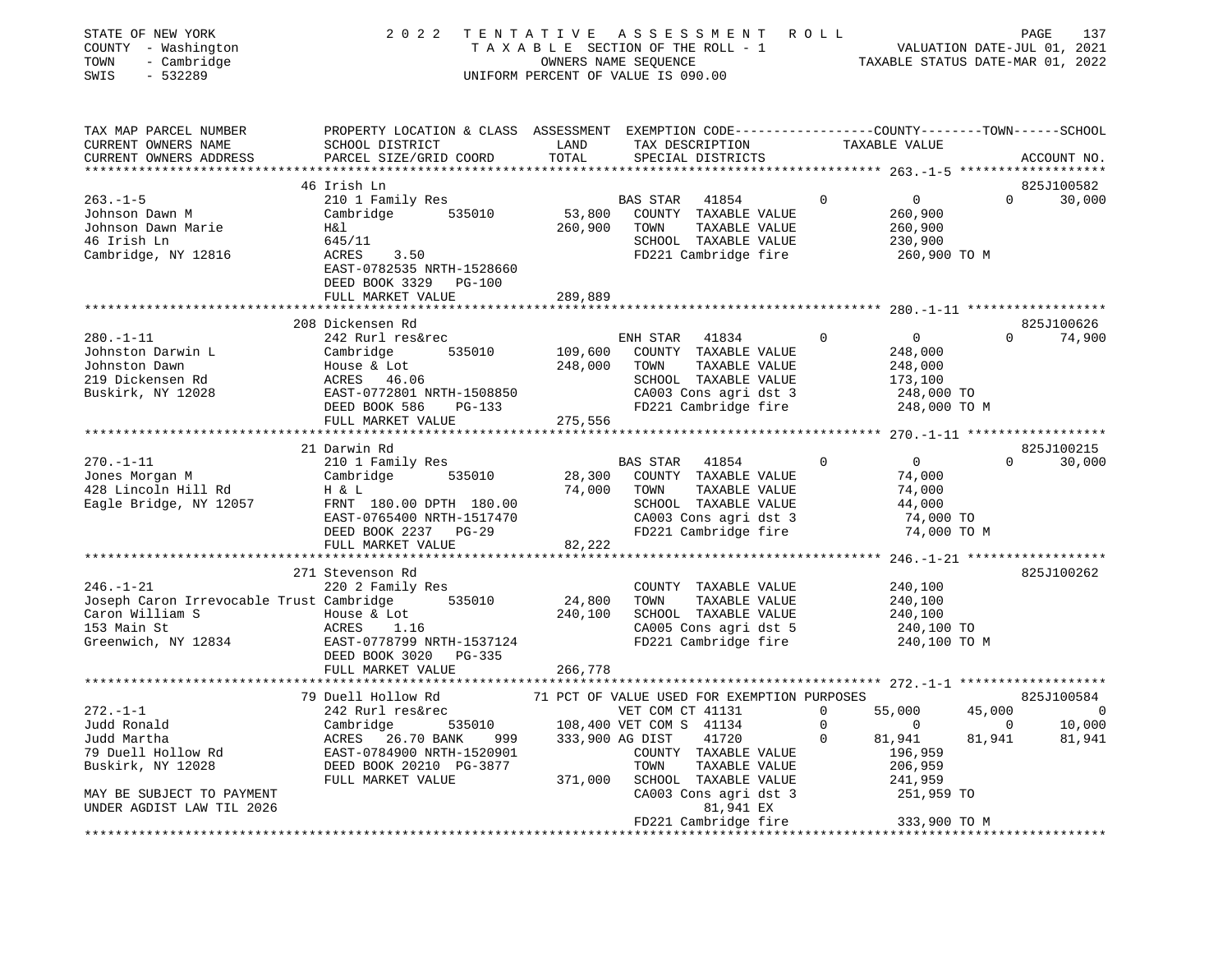| STATE OF NEW YORK<br>COUNTY - Washington<br>- Cambridge<br>TOWN<br>SWIS<br>$-532289$                                                                                                                | 2 0 2 2                                                                                                                                                                                               |                              | TENTATIVE ASSESSMENT ROLL<br>T A X A B L E SECTION OF THE ROLL - 1 WE THAN WALUATION DATE-JUL 01, 2021<br>UNIFORM PERCENT OF VALUE IS 090.00                                                                  |               |                         |                                                                                        |                    | PAGE<br>138                    |
|-----------------------------------------------------------------------------------------------------------------------------------------------------------------------------------------------------|-------------------------------------------------------------------------------------------------------------------------------------------------------------------------------------------------------|------------------------------|---------------------------------------------------------------------------------------------------------------------------------------------------------------------------------------------------------------|---------------|-------------------------|----------------------------------------------------------------------------------------|--------------------|--------------------------------|
| TAX MAP PARCEL NUMBER<br>CURRENT OWNERS NAME<br>CURRENT OWNERS ADDRESS                                                                                                                              | PROPERTY LOCATION & CLASS ASSESSMENT EXEMPTION CODE----------------COUNTY-------TOWN-----SCHOOL<br>SCHOOL DISTRICT<br>PARCEL SIZE/GRID COORD                                                          | LAND<br>TOTAL                | TAX DESCRIPTION<br>SPECIAL DISTRICTS                                                                                                                                                                          |               |                         | TAXABLE VALUE                                                                          |                    | ACCOUNT NO.                    |
|                                                                                                                                                                                                     | Duell Hollow Rd                                                                                                                                                                                       |                              |                                                                                                                                                                                                               |               |                         |                                                                                        |                    |                                |
| $272. - 1 - 2.1$<br>Judd Ronald<br>Judd Martha<br>79 Duell Hollow Rd<br>Buskirk, NY 12028                                                                                                           | 105 Vac farmland<br>Cambridge<br>535010<br>Recorded Subdivision<br>ACRES<br>50.44<br>EAST-0785215 NRTH-1520234<br>DEED BOOK 20210 PG-3877 99,051 EX<br>FULL MARKET VALUE 136,778 FD221 Cambridge fire | 123,100<br>123,100           | 41720<br>AG DIST<br>COUNTY TAXABLE VALUE<br>TOWN<br>SCHOOL TAXABLE VALUE<br>CA003 Cons agri dst 3                                                                                                             | TAXABLE VALUE | $\circ$                 | 99,051<br>24,049<br>24,049<br>24,049<br>24,049 TO                                      | 99,051             | 99,051                         |
| MAY BE SUBJECT TO PAYMENT<br>UNDER AGDIST LAW TIL 2026                                                                                                                                              |                                                                                                                                                                                                       |                              |                                                                                                                                                                                                               |               |                         | 123,100 TO M                                                                           |                    |                                |
|                                                                                                                                                                                                     |                                                                                                                                                                                                       |                              |                                                                                                                                                                                                               |               |                         |                                                                                        |                    |                                |
| $271. - 3 - 8$<br>Kalbfliesh John H<br>Kalbfliesh Patricia A<br>48 DeMarco Ln<br>Buskirk, NY 12028                                                                                                  | 48 DeMarco Ln<br>210 1 Family Res<br>535010<br>Cambridge<br>H & L<br>ACRES<br>6.80<br>EAST-0780811 NRTH-1517614<br>DEED BOOK 432<br>PG-443                                                            | 44,200<br>376,400            | BAS STAR<br>41854<br>COUNTY TAXABLE VALUE<br>TOWN<br>SCHOOL TAXABLE VALUE<br>CA003 Cons agri dst 3<br>FD221 Cambridge fire                                                                                    | TAXABLE VALUE | $\Omega$                | $\overline{0}$<br>376,400<br>376,400<br>346,400<br>376,400 TO<br>376,400 TO M          | $\Omega$           | 825J100430<br>30,000           |
|                                                                                                                                                                                                     | FULL MARKET VALUE                                                                                                                                                                                     | 418,222                      |                                                                                                                                                                                                               |               |                         |                                                                                        |                    |                                |
|                                                                                                                                                                                                     |                                                                                                                                                                                                       |                              |                                                                                                                                                                                                               |               |                         |                                                                                        |                    |                                |
| $261. - 2 - 4.1$                                                                                                                                                                                    | 1312 Vly Summit Rd<br>242 Rurl res&rec<br>535010                                                                                                                                                      |                              | AG DIST<br>41720<br>41854<br>113,300 BAS STAR                                                                                                                                                                 |               | $\mathbf 0$<br>$\Omega$ | 21,824<br>$0 \qquad \qquad$                                                            | 21,824<br>$\Omega$ | 825J100559<br>21,824<br>30,000 |
| Karhan Barry L<br>Karhan Barbara<br>1312 Vly Summit Rd<br>Greenwich, NY 12834<br>MAY BE SUBJECT TO PAYMENT<br>UNDER AGDIST LAW TIL 2026                                                             | Cambridge<br>House & Land<br>Garage<br>$261. - 1 - 4.1$<br>ACRES 49.81<br>EAST-0768217 NRTH-1527154<br>DEED BOOK 472<br><b>PG-771</b>                                                                 | 260,000                      | COUNTY TAXABLE VALUE<br>TOWN<br>SCHOOL TAXABLE VALUE<br>FD221 Cambridge fire                                                                                                                                  | TAXABLE VALUE |                         | 238,176<br>238,176<br>208,176<br>260,000 ТО М                                          |                    |                                |
|                                                                                                                                                                                                     | FULL MARKET VALUE                                                                                                                                                                                     | 288,889                      |                                                                                                                                                                                                               |               |                         |                                                                                        |                    |                                |
|                                                                                                                                                                                                     | ***********************                                                                                                                                                                               |                              |                                                                                                                                                                                                               |               |                         |                                                                                        |                    |                                |
| $246. - 1 - 31.1$<br>Kehrt Revocable Trust Edwin G Greenwich<br>Kehrt Revocable Trust Beatrice House & Land<br>Carol A. Kehrt<br>1113 County Route 60<br>*** 10934-5107<br>Greenwich, NY 12834-5107 | 1113 County Route 60<br>210 1 Family Res<br>533401<br>ACRES<br>6.22<br>EAST-0771757 NRTH-1543777<br>DEED BOOK 1777<br>PG-276<br>FULL MARKET VALUE                                                     | 180,000                      | 81 PCT OF VALUE USED FOR EXEMPTION PURPOSES<br>AGED-ALL<br>41800<br>42,900 ENH STAR<br>41834<br>COUNTY TAXABLE VALUE<br>TOWN<br>SCHOOL TAXABLE VALUE<br>CA003 Cons agri dst 3<br>200,000 FD221 Cambridge fire | TAXABLE VALUE | 0<br>$\mathbf 0$        | 72,900<br>$\overline{0}$<br>107,100<br>107,100<br>32,200<br>180,000 TO<br>180,000 TO M | 72,900<br>$\Omega$ | 825J100642<br>72,900<br>74,900 |
|                                                                                                                                                                                                     |                                                                                                                                                                                                       |                              |                                                                                                                                                                                                               |               |                         |                                                                                        |                    |                                |
| $261. - 2 - 29$<br>Kelleher Katherine R<br>319 Brownell Rd<br>Cambridge, NY 12816                                                                                                                   | 319 Brownell Rd<br>242 Rurl res&rec<br>Cambridge<br>535010<br>Res<br>$261. - 1 - 29$<br>ACRES<br>10.50 BANK<br>999<br>EAST-0763097 NRTH-1523348<br>DEED BOOK 885<br>$PG-70$<br>FULL MARKET VALUE      | 58,000<br>194,000<br>215,556 | BAS STAR<br>41854<br>COUNTY TAXABLE VALUE<br>TOWN<br>SCHOOL TAXABLE VALUE<br>CA003 Cons agri dst 3<br>FD221 Cambridge fire                                                                                    | TAXABLE VALUE | $\mathbf 0$             | $\mathsf{O}$<br>194,000<br>194,000<br>164,000<br>194,000 TO<br>194,000 TO M            | $\mathbf 0$        | 825J100431<br>30,000           |
|                                                                                                                                                                                                     |                                                                                                                                                                                                       |                              |                                                                                                                                                                                                               |               |                         |                                                                                        |                    |                                |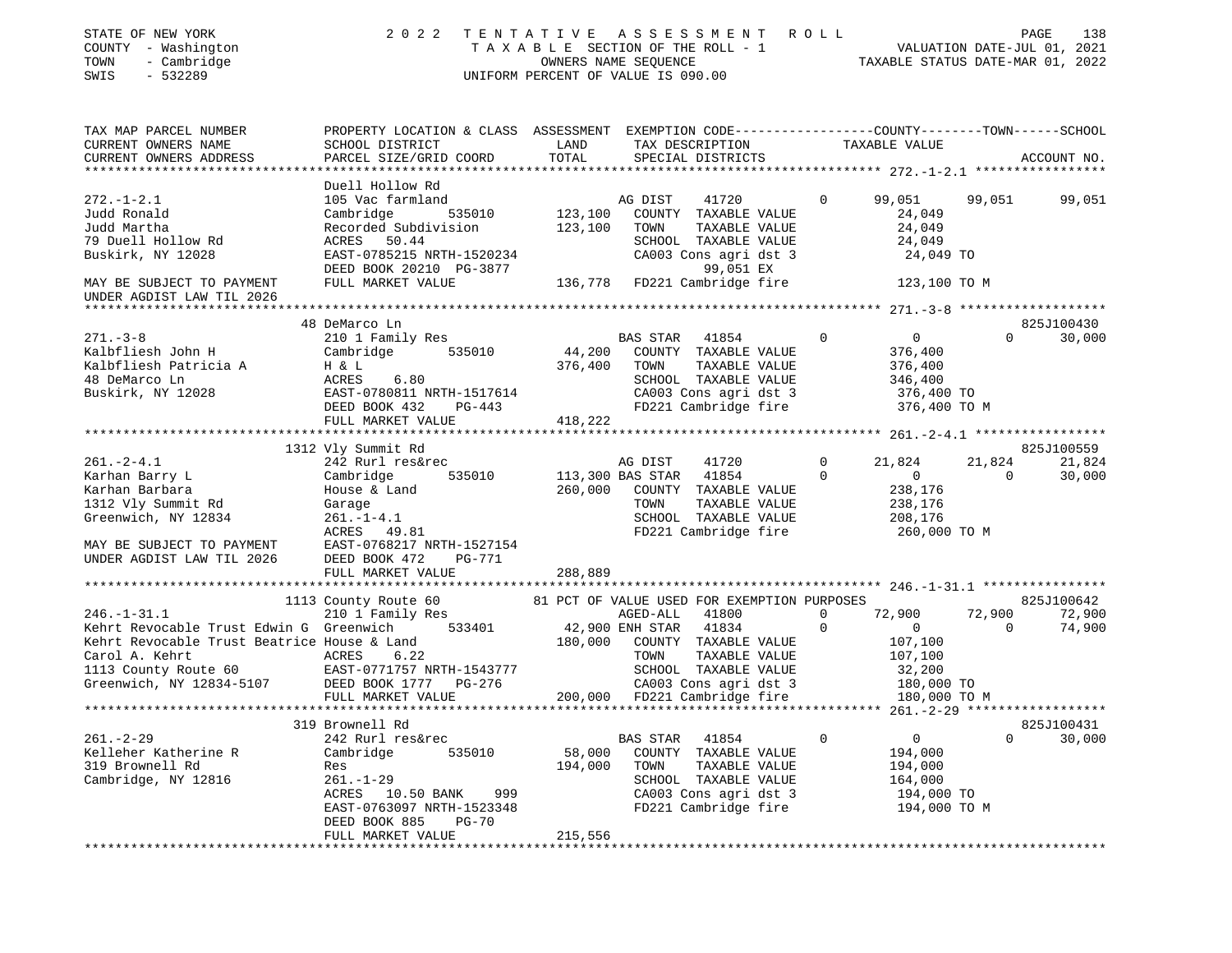| STATE OF NEW YORK   | 2022 TENTATIVE ASSESSMENT ROLL        |                                  | PAGE                        | 139 |
|---------------------|---------------------------------------|----------------------------------|-----------------------------|-----|
| COUNTY - Washington | T A X A B L E SECTION OF THE ROLL - 1 |                                  | VALUATION DATE-JUL 01, 2021 |     |
| - Cambridge<br>TOWN | OWNERS NAME SEOUENCE                  | TAXABLE STATUS DATE-MAR 01, 2022 |                             |     |

| CURRENT OWNERS NAME<br>LAND<br>TAX DESCRIPTION<br>TAXABLE VALUE<br>SCHOOL DISTRICT<br>TOTAL<br>CURRENT OWNERS ADDRESS<br>PARCEL SIZE/GRID COORD<br>SPECIAL DISTRICTS<br>ACCOUNT NO.<br>356 County Route 60<br>$262. - 1 - 25.2$<br>210 1 Family Res<br>$\Omega$<br>30,000<br>BAS STAR<br>41854<br>0<br>$\overline{0}$<br>535010<br>38,000 VETDIS CTS 41140<br>$\Omega$<br>44,100<br>20,000<br>Keller Brian J<br>Cambridge<br>44,100<br>Keller Jennifer S<br>$1$ ot $3$<br>220,500 VETCOM CTS 41130<br>55,000<br>45,000<br>10,000<br>356 County Route 60<br>ACRES<br>3.61<br>COUNTY TAXABLE VALUE<br>121,400<br>Cambridge, NY 12816<br>EAST-0773068 NRTH-1525724<br>TOWN<br>131,400<br>TAXABLE VALUE<br>DEED BOOK 2340 PG-1<br>SCHOOL TAXABLE VALUE<br>160,500<br>FULL MARKET VALUE<br>245,000 FD221 Cambridge fire<br>220,500 TO M<br>825J100438<br>13 Hopkins Ln<br>$263. - 1 - 12$<br>210 1 Family Res<br>$\mathbf 0$<br>$\overline{0}$<br>$\Omega$<br>30,000<br>BAS STAR<br>41854<br>35,500<br>Kennedy James E<br>Cambridge<br>535010<br>COUNTY TAXABLE VALUE<br>150,000<br>Kennedy Kelly E<br>150,000<br>TAXABLE VALUE<br>150,000<br>H & L<br>TOWN<br>13 Hopkins Ln<br>3.10<br>SCHOOL TAXABLE VALUE<br>ACRES<br>120,000<br>Cambridge, NY 12816<br>CA003 Cons agri dst 3<br>EAST-0782147 NRTH-1525505<br>150,000 TO<br>DEED BOOK 3454 PG-238<br>FD221 Cambridge fire<br>150,000 TO M<br>166,667<br>FULL MARKET VALUE<br>955 Turnpike Rd<br>$263. -2 - 14.1$<br>210 1 Family Res<br>41854<br>$\Omega$<br>$\mathbf{0}$<br>$\Omega$<br>30,000<br><b>BAS STAR</b><br>50,500<br>Kenney James J<br>Cambridge<br>535010<br>COUNTY TAXABLE VALUE<br>191,900<br>191,900<br>Kenney Lori A<br>lot 2<br>TOWN<br>TAXABLE VALUE<br>191,900<br>SCHOOL TAXABLE VALUE<br>955 Turnpike Rd<br>ACRES<br>8.12 BANK<br>997<br>161,900<br>Cambridge, NY 12816<br>EAST-0787984 NRTH-1524395<br>FD221 Cambridge fire<br>191,900 TO M<br>DEED BOOK 2509 PG-33<br>213,222<br>FULL MARKET VALUE<br>863 Turnpike Rd<br>825J100198<br>$263. - 2 - 20$<br>210 1 Family Res<br>COUNTY TAXABLE VALUE<br>41,000<br>Kent Joseph B<br>Cambridge<br>535010<br>25,500<br>TOWN<br>TAXABLE VALUE<br>41,000<br>PO Box 126<br>41,000<br>SCHOOL TAXABLE VALUE<br>H & L<br>41,000<br>Cambridge, NY 12816<br>2.10<br>FD221 Cambridge fire<br>ACRES<br>41,000 TO M<br>EAST-0789126 NRTH-1522136<br>DEED BOOK 2447 PG-300 |
|-------------------------------------------------------------------------------------------------------------------------------------------------------------------------------------------------------------------------------------------------------------------------------------------------------------------------------------------------------------------------------------------------------------------------------------------------------------------------------------------------------------------------------------------------------------------------------------------------------------------------------------------------------------------------------------------------------------------------------------------------------------------------------------------------------------------------------------------------------------------------------------------------------------------------------------------------------------------------------------------------------------------------------------------------------------------------------------------------------------------------------------------------------------------------------------------------------------------------------------------------------------------------------------------------------------------------------------------------------------------------------------------------------------------------------------------------------------------------------------------------------------------------------------------------------------------------------------------------------------------------------------------------------------------------------------------------------------------------------------------------------------------------------------------------------------------------------------------------------------------------------------------------------------------------------------------------------------------------------------------------------------------------------------------------------------------------------------------------------------------------------------------------------------------------------------------------------------------------------------------------------------------------------------------------------------------------------------------------------------------------------|
|                                                                                                                                                                                                                                                                                                                                                                                                                                                                                                                                                                                                                                                                                                                                                                                                                                                                                                                                                                                                                                                                                                                                                                                                                                                                                                                                                                                                                                                                                                                                                                                                                                                                                                                                                                                                                                                                                                                                                                                                                                                                                                                                                                                                                                                                                                                                                                               |
|                                                                                                                                                                                                                                                                                                                                                                                                                                                                                                                                                                                                                                                                                                                                                                                                                                                                                                                                                                                                                                                                                                                                                                                                                                                                                                                                                                                                                                                                                                                                                                                                                                                                                                                                                                                                                                                                                                                                                                                                                                                                                                                                                                                                                                                                                                                                                                               |
|                                                                                                                                                                                                                                                                                                                                                                                                                                                                                                                                                                                                                                                                                                                                                                                                                                                                                                                                                                                                                                                                                                                                                                                                                                                                                                                                                                                                                                                                                                                                                                                                                                                                                                                                                                                                                                                                                                                                                                                                                                                                                                                                                                                                                                                                                                                                                                               |
|                                                                                                                                                                                                                                                                                                                                                                                                                                                                                                                                                                                                                                                                                                                                                                                                                                                                                                                                                                                                                                                                                                                                                                                                                                                                                                                                                                                                                                                                                                                                                                                                                                                                                                                                                                                                                                                                                                                                                                                                                                                                                                                                                                                                                                                                                                                                                                               |
|                                                                                                                                                                                                                                                                                                                                                                                                                                                                                                                                                                                                                                                                                                                                                                                                                                                                                                                                                                                                                                                                                                                                                                                                                                                                                                                                                                                                                                                                                                                                                                                                                                                                                                                                                                                                                                                                                                                                                                                                                                                                                                                                                                                                                                                                                                                                                                               |
|                                                                                                                                                                                                                                                                                                                                                                                                                                                                                                                                                                                                                                                                                                                                                                                                                                                                                                                                                                                                                                                                                                                                                                                                                                                                                                                                                                                                                                                                                                                                                                                                                                                                                                                                                                                                                                                                                                                                                                                                                                                                                                                                                                                                                                                                                                                                                                               |
|                                                                                                                                                                                                                                                                                                                                                                                                                                                                                                                                                                                                                                                                                                                                                                                                                                                                                                                                                                                                                                                                                                                                                                                                                                                                                                                                                                                                                                                                                                                                                                                                                                                                                                                                                                                                                                                                                                                                                                                                                                                                                                                                                                                                                                                                                                                                                                               |
|                                                                                                                                                                                                                                                                                                                                                                                                                                                                                                                                                                                                                                                                                                                                                                                                                                                                                                                                                                                                                                                                                                                                                                                                                                                                                                                                                                                                                                                                                                                                                                                                                                                                                                                                                                                                                                                                                                                                                                                                                                                                                                                                                                                                                                                                                                                                                                               |
|                                                                                                                                                                                                                                                                                                                                                                                                                                                                                                                                                                                                                                                                                                                                                                                                                                                                                                                                                                                                                                                                                                                                                                                                                                                                                                                                                                                                                                                                                                                                                                                                                                                                                                                                                                                                                                                                                                                                                                                                                                                                                                                                                                                                                                                                                                                                                                               |
|                                                                                                                                                                                                                                                                                                                                                                                                                                                                                                                                                                                                                                                                                                                                                                                                                                                                                                                                                                                                                                                                                                                                                                                                                                                                                                                                                                                                                                                                                                                                                                                                                                                                                                                                                                                                                                                                                                                                                                                                                                                                                                                                                                                                                                                                                                                                                                               |
|                                                                                                                                                                                                                                                                                                                                                                                                                                                                                                                                                                                                                                                                                                                                                                                                                                                                                                                                                                                                                                                                                                                                                                                                                                                                                                                                                                                                                                                                                                                                                                                                                                                                                                                                                                                                                                                                                                                                                                                                                                                                                                                                                                                                                                                                                                                                                                               |
|                                                                                                                                                                                                                                                                                                                                                                                                                                                                                                                                                                                                                                                                                                                                                                                                                                                                                                                                                                                                                                                                                                                                                                                                                                                                                                                                                                                                                                                                                                                                                                                                                                                                                                                                                                                                                                                                                                                                                                                                                                                                                                                                                                                                                                                                                                                                                                               |
|                                                                                                                                                                                                                                                                                                                                                                                                                                                                                                                                                                                                                                                                                                                                                                                                                                                                                                                                                                                                                                                                                                                                                                                                                                                                                                                                                                                                                                                                                                                                                                                                                                                                                                                                                                                                                                                                                                                                                                                                                                                                                                                                                                                                                                                                                                                                                                               |
|                                                                                                                                                                                                                                                                                                                                                                                                                                                                                                                                                                                                                                                                                                                                                                                                                                                                                                                                                                                                                                                                                                                                                                                                                                                                                                                                                                                                                                                                                                                                                                                                                                                                                                                                                                                                                                                                                                                                                                                                                                                                                                                                                                                                                                                                                                                                                                               |
|                                                                                                                                                                                                                                                                                                                                                                                                                                                                                                                                                                                                                                                                                                                                                                                                                                                                                                                                                                                                                                                                                                                                                                                                                                                                                                                                                                                                                                                                                                                                                                                                                                                                                                                                                                                                                                                                                                                                                                                                                                                                                                                                                                                                                                                                                                                                                                               |
|                                                                                                                                                                                                                                                                                                                                                                                                                                                                                                                                                                                                                                                                                                                                                                                                                                                                                                                                                                                                                                                                                                                                                                                                                                                                                                                                                                                                                                                                                                                                                                                                                                                                                                                                                                                                                                                                                                                                                                                                                                                                                                                                                                                                                                                                                                                                                                               |
|                                                                                                                                                                                                                                                                                                                                                                                                                                                                                                                                                                                                                                                                                                                                                                                                                                                                                                                                                                                                                                                                                                                                                                                                                                                                                                                                                                                                                                                                                                                                                                                                                                                                                                                                                                                                                                                                                                                                                                                                                                                                                                                                                                                                                                                                                                                                                                               |
|                                                                                                                                                                                                                                                                                                                                                                                                                                                                                                                                                                                                                                                                                                                                                                                                                                                                                                                                                                                                                                                                                                                                                                                                                                                                                                                                                                                                                                                                                                                                                                                                                                                                                                                                                                                                                                                                                                                                                                                                                                                                                                                                                                                                                                                                                                                                                                               |
|                                                                                                                                                                                                                                                                                                                                                                                                                                                                                                                                                                                                                                                                                                                                                                                                                                                                                                                                                                                                                                                                                                                                                                                                                                                                                                                                                                                                                                                                                                                                                                                                                                                                                                                                                                                                                                                                                                                                                                                                                                                                                                                                                                                                                                                                                                                                                                               |
|                                                                                                                                                                                                                                                                                                                                                                                                                                                                                                                                                                                                                                                                                                                                                                                                                                                                                                                                                                                                                                                                                                                                                                                                                                                                                                                                                                                                                                                                                                                                                                                                                                                                                                                                                                                                                                                                                                                                                                                                                                                                                                                                                                                                                                                                                                                                                                               |
|                                                                                                                                                                                                                                                                                                                                                                                                                                                                                                                                                                                                                                                                                                                                                                                                                                                                                                                                                                                                                                                                                                                                                                                                                                                                                                                                                                                                                                                                                                                                                                                                                                                                                                                                                                                                                                                                                                                                                                                                                                                                                                                                                                                                                                                                                                                                                                               |
|                                                                                                                                                                                                                                                                                                                                                                                                                                                                                                                                                                                                                                                                                                                                                                                                                                                                                                                                                                                                                                                                                                                                                                                                                                                                                                                                                                                                                                                                                                                                                                                                                                                                                                                                                                                                                                                                                                                                                                                                                                                                                                                                                                                                                                                                                                                                                                               |
|                                                                                                                                                                                                                                                                                                                                                                                                                                                                                                                                                                                                                                                                                                                                                                                                                                                                                                                                                                                                                                                                                                                                                                                                                                                                                                                                                                                                                                                                                                                                                                                                                                                                                                                                                                                                                                                                                                                                                                                                                                                                                                                                                                                                                                                                                                                                                                               |
|                                                                                                                                                                                                                                                                                                                                                                                                                                                                                                                                                                                                                                                                                                                                                                                                                                                                                                                                                                                                                                                                                                                                                                                                                                                                                                                                                                                                                                                                                                                                                                                                                                                                                                                                                                                                                                                                                                                                                                                                                                                                                                                                                                                                                                                                                                                                                                               |
|                                                                                                                                                                                                                                                                                                                                                                                                                                                                                                                                                                                                                                                                                                                                                                                                                                                                                                                                                                                                                                                                                                                                                                                                                                                                                                                                                                                                                                                                                                                                                                                                                                                                                                                                                                                                                                                                                                                                                                                                                                                                                                                                                                                                                                                                                                                                                                               |
|                                                                                                                                                                                                                                                                                                                                                                                                                                                                                                                                                                                                                                                                                                                                                                                                                                                                                                                                                                                                                                                                                                                                                                                                                                                                                                                                                                                                                                                                                                                                                                                                                                                                                                                                                                                                                                                                                                                                                                                                                                                                                                                                                                                                                                                                                                                                                                               |
|                                                                                                                                                                                                                                                                                                                                                                                                                                                                                                                                                                                                                                                                                                                                                                                                                                                                                                                                                                                                                                                                                                                                                                                                                                                                                                                                                                                                                                                                                                                                                                                                                                                                                                                                                                                                                                                                                                                                                                                                                                                                                                                                                                                                                                                                                                                                                                               |
|                                                                                                                                                                                                                                                                                                                                                                                                                                                                                                                                                                                                                                                                                                                                                                                                                                                                                                                                                                                                                                                                                                                                                                                                                                                                                                                                                                                                                                                                                                                                                                                                                                                                                                                                                                                                                                                                                                                                                                                                                                                                                                                                                                                                                                                                                                                                                                               |
|                                                                                                                                                                                                                                                                                                                                                                                                                                                                                                                                                                                                                                                                                                                                                                                                                                                                                                                                                                                                                                                                                                                                                                                                                                                                                                                                                                                                                                                                                                                                                                                                                                                                                                                                                                                                                                                                                                                                                                                                                                                                                                                                                                                                                                                                                                                                                                               |
|                                                                                                                                                                                                                                                                                                                                                                                                                                                                                                                                                                                                                                                                                                                                                                                                                                                                                                                                                                                                                                                                                                                                                                                                                                                                                                                                                                                                                                                                                                                                                                                                                                                                                                                                                                                                                                                                                                                                                                                                                                                                                                                                                                                                                                                                                                                                                                               |
|                                                                                                                                                                                                                                                                                                                                                                                                                                                                                                                                                                                                                                                                                                                                                                                                                                                                                                                                                                                                                                                                                                                                                                                                                                                                                                                                                                                                                                                                                                                                                                                                                                                                                                                                                                                                                                                                                                                                                                                                                                                                                                                                                                                                                                                                                                                                                                               |
|                                                                                                                                                                                                                                                                                                                                                                                                                                                                                                                                                                                                                                                                                                                                                                                                                                                                                                                                                                                                                                                                                                                                                                                                                                                                                                                                                                                                                                                                                                                                                                                                                                                                                                                                                                                                                                                                                                                                                                                                                                                                                                                                                                                                                                                                                                                                                                               |
|                                                                                                                                                                                                                                                                                                                                                                                                                                                                                                                                                                                                                                                                                                                                                                                                                                                                                                                                                                                                                                                                                                                                                                                                                                                                                                                                                                                                                                                                                                                                                                                                                                                                                                                                                                                                                                                                                                                                                                                                                                                                                                                                                                                                                                                                                                                                                                               |
|                                                                                                                                                                                                                                                                                                                                                                                                                                                                                                                                                                                                                                                                                                                                                                                                                                                                                                                                                                                                                                                                                                                                                                                                                                                                                                                                                                                                                                                                                                                                                                                                                                                                                                                                                                                                                                                                                                                                                                                                                                                                                                                                                                                                                                                                                                                                                                               |
|                                                                                                                                                                                                                                                                                                                                                                                                                                                                                                                                                                                                                                                                                                                                                                                                                                                                                                                                                                                                                                                                                                                                                                                                                                                                                                                                                                                                                                                                                                                                                                                                                                                                                                                                                                                                                                                                                                                                                                                                                                                                                                                                                                                                                                                                                                                                                                               |
| 45,556<br>FULL MARKET VALUE                                                                                                                                                                                                                                                                                                                                                                                                                                                                                                                                                                                                                                                                                                                                                                                                                                                                                                                                                                                                                                                                                                                                                                                                                                                                                                                                                                                                                                                                                                                                                                                                                                                                                                                                                                                                                                                                                                                                                                                                                                                                                                                                                                                                                                                                                                                                                   |
| ****************************                                                                                                                                                                                                                                                                                                                                                                                                                                                                                                                                                                                                                                                                                                                                                                                                                                                                                                                                                                                                                                                                                                                                                                                                                                                                                                                                                                                                                                                                                                                                                                                                                                                                                                                                                                                                                                                                                                                                                                                                                                                                                                                                                                                                                                                                                                                                                  |
| 475 Stage Rd<br>75 PCT OF VALUE USED FOR EXEMPTION PURPOSES<br>825J100327                                                                                                                                                                                                                                                                                                                                                                                                                                                                                                                                                                                                                                                                                                                                                                                                                                                                                                                                                                                                                                                                                                                                                                                                                                                                                                                                                                                                                                                                                                                                                                                                                                                                                                                                                                                                                                                                                                                                                                                                                                                                                                                                                                                                                                                                                                     |
| 8,000<br>$281. - 4 - 10$<br>242 Rurl res&rec<br>CW_10_VET/ 41153<br>$\Omega$<br>$\mathbf{0}$<br>$\Omega$                                                                                                                                                                                                                                                                                                                                                                                                                                                                                                                                                                                                                                                                                                                                                                                                                                                                                                                                                                                                                                                                                                                                                                                                                                                                                                                                                                                                                                                                                                                                                                                                                                                                                                                                                                                                                                                                                                                                                                                                                                                                                                                                                                                                                                                                      |
| Kenyon Susan L<br>535010<br>91,400 BAS STAR<br>$\mathbf 0$<br>$\circ$<br>30,000<br>Cambridge<br>41854<br>0                                                                                                                                                                                                                                                                                                                                                                                                                                                                                                                                                                                                                                                                                                                                                                                                                                                                                                                                                                                                                                                                                                                                                                                                                                                                                                                                                                                                                                                                                                                                                                                                                                                                                                                                                                                                                                                                                                                                                                                                                                                                                                                                                                                                                                                                    |
| 475 Stage Rd<br>223,200 CW_10_VET/ 41152<br>8,000<br>$\Omega$<br>$\mathbf 0$<br>House & Lot                                                                                                                                                                                                                                                                                                                                                                                                                                                                                                                                                                                                                                                                                                                                                                                                                                                                                                                                                                                                                                                                                                                                                                                                                                                                                                                                                                                                                                                                                                                                                                                                                                                                                                                                                                                                                                                                                                                                                                                                                                                                                                                                                                                                                                                                                   |
| Buskirk, NY 12028<br>COUNTY TAXABLE VALUE<br>215,200<br>$281. - 1 - 10$                                                                                                                                                                                                                                                                                                                                                                                                                                                                                                                                                                                                                                                                                                                                                                                                                                                                                                                                                                                                                                                                                                                                                                                                                                                                                                                                                                                                                                                                                                                                                                                                                                                                                                                                                                                                                                                                                                                                                                                                                                                                                                                                                                                                                                                                                                       |
| 31.50<br>TAXABLE VALUE<br>ACRES<br>TOWN<br>215,200                                                                                                                                                                                                                                                                                                                                                                                                                                                                                                                                                                                                                                                                                                                                                                                                                                                                                                                                                                                                                                                                                                                                                                                                                                                                                                                                                                                                                                                                                                                                                                                                                                                                                                                                                                                                                                                                                                                                                                                                                                                                                                                                                                                                                                                                                                                            |
| SCHOOL TAXABLE VALUE<br>EAST-0786218 NRTH-1511270<br>193,200                                                                                                                                                                                                                                                                                                                                                                                                                                                                                                                                                                                                                                                                                                                                                                                                                                                                                                                                                                                                                                                                                                                                                                                                                                                                                                                                                                                                                                                                                                                                                                                                                                                                                                                                                                                                                                                                                                                                                                                                                                                                                                                                                                                                                                                                                                                  |
| FD221 Cambridge fire<br>223,200 TO M<br>DEED BOOK 1837<br>PG-116                                                                                                                                                                                                                                                                                                                                                                                                                                                                                                                                                                                                                                                                                                                                                                                                                                                                                                                                                                                                                                                                                                                                                                                                                                                                                                                                                                                                                                                                                                                                                                                                                                                                                                                                                                                                                                                                                                                                                                                                                                                                                                                                                                                                                                                                                                              |
| FULL MARKET VALUE<br>248,000                                                                                                                                                                                                                                                                                                                                                                                                                                                                                                                                                                                                                                                                                                                                                                                                                                                                                                                                                                                                                                                                                                                                                                                                                                                                                                                                                                                                                                                                                                                                                                                                                                                                                                                                                                                                                                                                                                                                                                                                                                                                                                                                                                                                                                                                                                                                                  |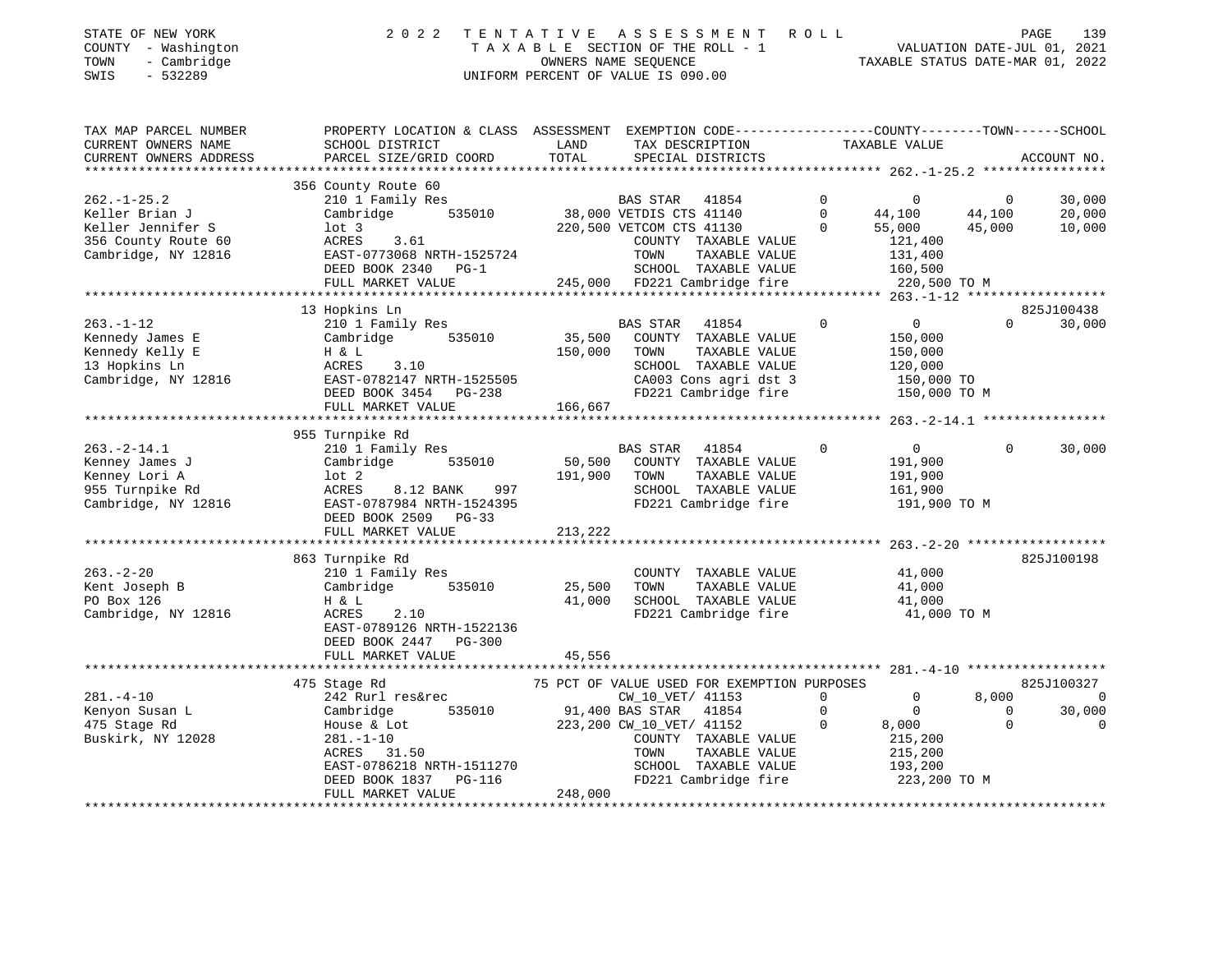| STATE OF NEW YORK   | 2022 TENTATIVE ASSESSMENT ROLL     | 140<br>PAGE                      |
|---------------------|------------------------------------|----------------------------------|
| COUNTY - Washington | TAXABLE SECTION OF THE ROLL - 1    | VALUATION DATE-JUL 01, 2021      |
| - Cambridge<br>TOWN | OWNERS NAME SEOUENCE               | TAXABLE STATUS DATE-MAR 01, 2022 |
| SWIS<br>- 532289    | UNIFORM PERCENT OF VALUE IS 090.00 |                                  |

| TAX MAP PARCEL NUMBER                                                                                       | PROPERTY LOCATION & CLASS ASSESSMENT EXEMPTION CODE---------------COUNTY-------TOWN-----SCHOOL                                                                                                                                                                                                                                                                                                                                                                         |               |                                                                  |                       |                                                                                                                    |          |                          |
|-------------------------------------------------------------------------------------------------------------|------------------------------------------------------------------------------------------------------------------------------------------------------------------------------------------------------------------------------------------------------------------------------------------------------------------------------------------------------------------------------------------------------------------------------------------------------------------------|---------------|------------------------------------------------------------------|-----------------------|--------------------------------------------------------------------------------------------------------------------|----------|--------------------------|
|                                                                                                             |                                                                                                                                                                                                                                                                                                                                                                                                                                                                        |               |                                                                  |                       |                                                                                                                    |          |                          |
|                                                                                                             |                                                                                                                                                                                                                                                                                                                                                                                                                                                                        |               |                                                                  |                       |                                                                                                                    |          |                          |
|                                                                                                             |                                                                                                                                                                                                                                                                                                                                                                                                                                                                        |               |                                                                  |                       |                                                                                                                    |          |                          |
|                                                                                                             | 289 Kenyon Rd                                                                                                                                                                                                                                                                                                                                                                                                                                                          |               |                                                                  |                       |                                                                                                                    |          | 825J100836               |
|                                                                                                             |                                                                                                                                                                                                                                                                                                                                                                                                                                                                        |               |                                                                  |                       | $\overline{0}$                                                                                                     |          | $\Omega$<br>74,900       |
|                                                                                                             |                                                                                                                                                                                                                                                                                                                                                                                                                                                                        |               |                                                                  |                       | 196,200                                                                                                            |          |                          |
| 254.-1-4.4<br>Keraga Kelvin<br>Cale                                                                         |                                                                                                                                                                                                                                                                                                                                                                                                                                                                        | 196,200 TOWN  |                                                                  | TAXABLE VALUE         | 196,200                                                                                                            |          |                          |
| 289 Kenyon Rd                                                                                               |                                                                                                                                                                                                                                                                                                                                                                                                                                                                        |               |                                                                  |                       |                                                                                                                    |          |                          |
| Greenwich, NY 12834                                                                                         | H & L 196,200<br>ACRES 4.00<br>EAST-0769672 NRTH-1536601                                                                                                                                                                                                                                                                                                                                                                                                               |               | SCHOOL TAXABLE VALUE 121,300<br>CA003 Cons agri dst 3 196,200 TO |                       |                                                                                                                    |          |                          |
|                                                                                                             | DEED BOOK 717 PG-194                                                                                                                                                                                                                                                                                                                                                                                                                                                   |               | FD221 Cambridge fire 196,200 TO M                                |                       |                                                                                                                    |          |                          |
|                                                                                                             | FULL MARKET VALUE                                                                                                                                                                                                                                                                                                                                                                                                                                                      | $194$ 218,000 |                                                                  |                       |                                                                                                                    |          |                          |
|                                                                                                             |                                                                                                                                                                                                                                                                                                                                                                                                                                                                        |               |                                                                  |                       |                                                                                                                    |          |                          |
|                                                                                                             | County Route 60                                                                                                                                                                                                                                                                                                                                                                                                                                                        |               |                                                                  |                       |                                                                                                                    |          | 825J100812               |
| $262. -1 - 11$                                                                                              | 322 Rural vac>10                                                                                                                                                                                                                                                                                                                                                                                                                                                       |               |                                                                  |                       |                                                                                                                    |          |                          |
| Ketonen Joel P II                                                                                           | Cambridge 535010 85,500 TOWN                                                                                                                                                                                                                                                                                                                                                                                                                                           |               | COUNTY TAXABLE VALUE 85,500                                      | TAXABLE VALUE         | 85,500                                                                                                             |          |                          |
|                                                                                                             |                                                                                                                                                                                                                                                                                                                                                                                                                                                                        |               | $85,500$ SCHOOL TAXABLE VALUE $85,500$                           |                       |                                                                                                                    |          |                          |
| 814 Walnut Pkwy                                                                                             |                                                                                                                                                                                                                                                                                                                                                                                                                                                                        |               |                                                                  |                       |                                                                                                                    |          |                          |
| Garland, TX 75042-6050                                                                                      | $ACRES$ 35.56                                                                                                                                                                                                                                                                                                                                                                                                                                                          |               | FD221 Cambridge fire                                             |                       | 85,500 TO M                                                                                                        |          |                          |
|                                                                                                             | EAST-0773844 NRTH-1526747                                                                                                                                                                                                                                                                                                                                                                                                                                              |               |                                                                  |                       |                                                                                                                    |          |                          |
|                                                                                                             | DEED BOOK 802 PG-34                                                                                                                                                                                                                                                                                                                                                                                                                                                    |               |                                                                  |                       |                                                                                                                    |          |                          |
|                                                                                                             | FULL MARKET VALUE                                                                                                                                                                                                                                                                                                                                                                                                                                                      | 95,000        |                                                                  |                       |                                                                                                                    |          |                          |
|                                                                                                             |                                                                                                                                                                                                                                                                                                                                                                                                                                                                        |               |                                                                  |                       |                                                                                                                    |          |                          |
|                                                                                                             | 937 King Rd                                                                                                                                                                                                                                                                                                                                                                                                                                                            |               |                                                                  |                       |                                                                                                                    |          | 825J100518               |
| $263 - 2 - 23$                                                                                              | 241 Rural res&ag                                                                                                                                                                                                                                                                                                                                                                                                                                                       |               |                                                                  |                       | $\overline{0}$                                                                                                     | $\Omega$ | 30,000                   |
|                                                                                                             | $\begin{tabular}{lcccccc} 263.-2-23 & & & & & & 241~{\scriptsize \texttt{A}}{} & & & & & & & & & \\ \text{Kim Amos} & & & & & & & & & & & & & \\ \text{Kim Chun Hee} & & & & & & & & & & & & & \\ \text{Kim Chun Hee} & & & & & & & & & & & & & \\ \text{Kim Chun Hee} & & & & & & & & & & & & & \\ \text{737 King Rd} & & & & & & & & & & & & & \\ \text{Cambridge, NY 12816} & & & & & & & & & & & \\ \text{Cambridge, NY 12816} & & & & & & & & & & & \\ \text{DEE$ |               |                                                                  |                       | 388,600                                                                                                            |          |                          |
|                                                                                                             |                                                                                                                                                                                                                                                                                                                                                                                                                                                                        |               |                                                                  |                       | 388,600<br>358,600                                                                                                 |          |                          |
|                                                                                                             |                                                                                                                                                                                                                                                                                                                                                                                                                                                                        |               |                                                                  |                       |                                                                                                                    |          |                          |
|                                                                                                             |                                                                                                                                                                                                                                                                                                                                                                                                                                                                        |               | CA003 Cons agri dst 3<br>CA003 Cons agri dst 3 388,600 TO        |                       |                                                                                                                    |          |                          |
|                                                                                                             |                                                                                                                                                                                                                                                                                                                                                                                                                                                                        |               |                                                                  |                       | 388,600 TO M                                                                                                       |          |                          |
|                                                                                                             |                                                                                                                                                                                                                                                                                                                                                                                                                                                                        |               |                                                                  |                       |                                                                                                                    |          |                          |
|                                                                                                             | 655 Turnpike Rd                                                                                                                                                                                                                                                                                                                                                                                                                                                        |               | 67 PCT OF VALUE USED FOR EXEMPTION PURPOSES                      |                       |                                                                                                                    |          | 825J100248               |
| $272 - 2 - 10$                                                                                              | Turnpike Rd<br>241 Rural res&ag<br>Cambridge 535010 72,100 AGRI-D IND 41730<br>House & Lot<br>270,300 CW_10_VET/ 41153<br>ACRES 38.40 BANK 998 CW_10_VET/ 41152<br>RAST-0788779 NRTH-1516670 COUNTY TAXABLE VALUE                                                                                                                                                                                                                                                      |               | BAS STAR 41854 0 0 0 0                                           |                       |                                                                                                                    |          | 30,000                   |
| King Todd M                                                                                                 |                                                                                                                                                                                                                                                                                                                                                                                                                                                                        |               |                                                                  |                       |                                                                                                                    |          | 24,546                   |
| 1130 State Route 22                                                                                         |                                                                                                                                                                                                                                                                                                                                                                                                                                                                        |               |                                                                  |                       |                                                                                                                    |          | $\overline{\phantom{0}}$ |
| Cambridge, NY 12816                                                                                         |                                                                                                                                                                                                                                                                                                                                                                                                                                                                        |               |                                                                  | $\overline{0}$        |                                                                                                                    |          | $\overline{0}$           |
|                                                                                                             |                                                                                                                                                                                                                                                                                                                                                                                                                                                                        |               |                                                                  |                       | $\begin{array}{cccc} 0 & 24\,,546 & 24\,,546 \\ 0 & 0 & 8\,,000 \\ 0 & 8\,,000 & 0 \\ 237\,,754 & & & \end{array}$ |          |                          |
|                                                                                                             |                                                                                                                                                                                                                                                                                                                                                                                                                                                                        |               |                                                                  |                       |                                                                                                                    |          |                          |
|                                                                                                             | MAY BE SUBJECT TO PAYMENT DEED BOOK 3107 PG-89<br>UNDER AGDIST LAW TIL 2029 FULL MARKET VALUE                                                                                                                                                                                                                                                                                                                                                                          |               |                                                                  |                       | 237,754<br>215,754                                                                                                 |          |                          |
|                                                                                                             | ACRES 38.40 DANA 1.15<br>EAST-0788779 NRTH-1516670 COUNTY TAXABLE VALUE<br>DEED BOOK 3107 PG-89 TOWN TAXABLE VALUE<br>FIILI. MARKET VALUE 300,333 SCHOOL TAXABLE VALUE<br>FIILI. MARKET VALUE 300,333 SCHOOL TAXABLE VALUE                                                                                                                                                                                                                                             |               | FD221 Cambridge fire 270,300 TO M                                |                       |                                                                                                                    |          |                          |
|                                                                                                             |                                                                                                                                                                                                                                                                                                                                                                                                                                                                        |               |                                                                  |                       |                                                                                                                    |          |                          |
|                                                                                                             | 67 Center Cambridge Rd                                                                                                                                                                                                                                                                                                                                                                                                                                                 |               |                                                                  |                       |                                                                                                                    |          |                          |
| $279. - 1 - 14.1$                                                                                           | 240 Rural res                                                                                                                                                                                                                                                                                                                                                                                                                                                          |               | COUNTY TAXABLE VALUE                                             |                       | 266,900                                                                                                            |          |                          |
| Kirk Jonathan                                                                                               | Greenwich                                                                                                                                                                                                                                                                                                                                                                                                                                                              | 533401 60,200 | TOWN                                                             | TAXABLE VALUE 266,900 |                                                                                                                    |          |                          |
|                                                                                                             |                                                                                                                                                                                                                                                                                                                                                                                                                                                                        |               |                                                                  |                       |                                                                                                                    |          |                          |
| Kirk Jonathan<br>Kirk Jessica Luck<br>67 Center Cambridge Rd ACRES<br>11 - Palls, NY 12185 EAST-0<br>DEED F | 266,900                                                                                                                                                                                                                                                                                                                                                                                                                                                                |               | SCHOOL TAXABLE VALUE 266,900<br>CA003 Cons agri dst 3 266,900 TO |                       |                                                                                                                    |          |                          |
|                                                                                                             |                                                                                                                                                                                                                                                                                                                                                                                                                                                                        |               |                                                                  |                       |                                                                                                                    |          |                          |
|                                                                                                             | $\begin{array}{ccc}\n & . & . & . & . & . & . & . & \n\text{EAST-0757009} & \text{NRTH-1513106} \\ \text{DEED BOOK 2319} & & \text{DCT-51} & . & \n\end{array}$                                                                                                                                                                                                                                                                                                        |               | FD221 Cambridge fire 266,900 TO M                                |                       |                                                                                                                    |          |                          |
|                                                                                                             |                                                                                                                                                                                                                                                                                                                                                                                                                                                                        |               |                                                                  |                       |                                                                                                                    |          |                          |
|                                                                                                             | FULL MARKET VALUE                                                                                                                                                                                                                                                                                                                                                                                                                                                      | 296,556       |                                                                  |                       |                                                                                                                    |          |                          |
|                                                                                                             |                                                                                                                                                                                                                                                                                                                                                                                                                                                                        |               |                                                                  |                       |                                                                                                                    |          |                          |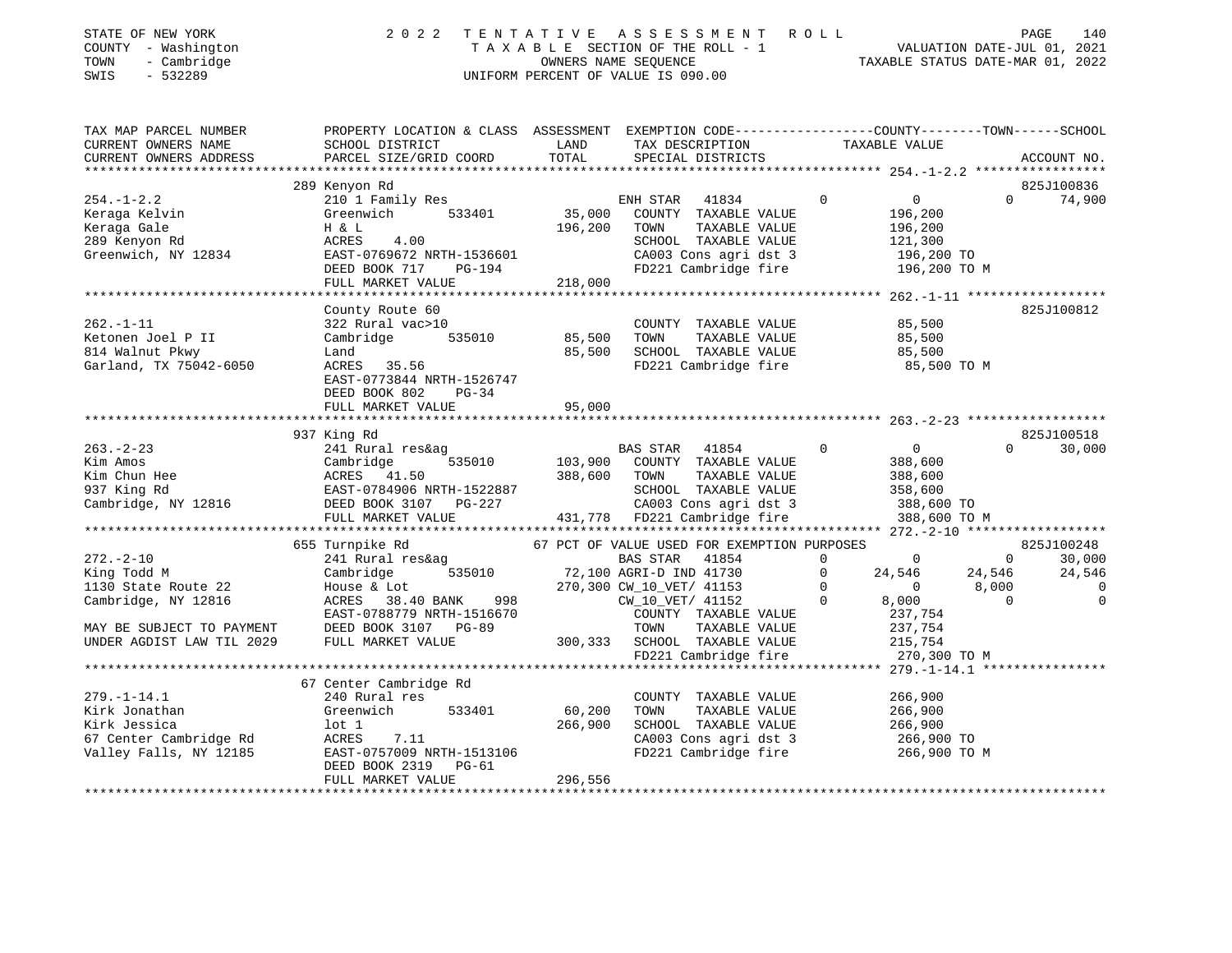| STATE OF NEW YORK<br>COUNTY - Washington<br>TOWN<br>- Cambridge<br>$-532289$<br>SWIS | 2 0 2 2                                                                                        |                   | TENTATIVE ASSESSMENT ROLL<br>TAXABLE SECTION OF THE ROLL - 1<br>OWNERS NAME SEQUENCE<br>UNIFORM PERCENT OF VALUE IS 090.00 |                            | PAGE<br>141<br>raye 141<br>VALUATION DATE-JUL 01, 2021<br>TAXABLE STATUS DATE-MAP 01 0000 |
|--------------------------------------------------------------------------------------|------------------------------------------------------------------------------------------------|-------------------|----------------------------------------------------------------------------------------------------------------------------|----------------------------|-------------------------------------------------------------------------------------------|
| TAX MAP PARCEL NUMBER<br>CURRENT OWNERS NAME                                         | PROPERTY LOCATION & CLASS ASSESSMENT EXEMPTION CODE---------------COUNTY-------TOWN-----SCHOOL | LAND              | TAX DESCRIPTION                                                                                                            | TAXABLE VALUE              |                                                                                           |
| CURRENT OWNERS ADDRESS                                                               | SCHOOL DISTRICT<br>PARCEL SIZE/GRID COORD                                                      | TOTAL             | SPECIAL DISTRICTS                                                                                                          |                            | ACCOUNT NO.                                                                               |
|                                                                                      |                                                                                                |                   |                                                                                                                            |                            |                                                                                           |
| $280. - 1 - 19$                                                                      | 210 County Route 59<br>242 Rurl res&rec                                                        |                   | COUNTY TAXABLE VALUE                                                                                                       | 270,000                    | 825J100317                                                                                |
| Kish Rachel M                                                                        | Cambridge<br>535010                                                                            | 80,300            | TOWN<br>TAXABLE VALUE                                                                                                      | 270,000                    |                                                                                           |
|                                                                                      | ACRES 22.60 BANK<br>999                                                                        | 270,000           | SCHOOL TAXABLE VALUE                                                                                                       | 270,000                    |                                                                                           |
|                                                                                      | EAST-0771893 NRTH-1504799                                                                      |                   | CA003 Cons agri dst 3                                                                                                      | 270,000 TO                 |                                                                                           |
| Buskirk, NY 12028                                                                    | DEED BOOK 3897 PG-91                                                                           |                   | FD221 Cambridge fire                                                                                                       | 270,000 TO M               |                                                                                           |
|                                                                                      | FULL MARKET VALUE                                                                              | 300,000           |                                                                                                                            |                            |                                                                                           |
|                                                                                      |                                                                                                |                   |                                                                                                                            |                            |                                                                                           |
|                                                                                      | 855 Turnpike Rd                                                                                |                   |                                                                                                                            |                            | 825J100436                                                                                |
| $263. - 2 - 21$                                                                      | 241 Rural res&ag                                                                               |                   | BAS STAR<br>41854                                                                                                          | $\overline{0}$<br>0        | 30,000<br>$\Omega$                                                                        |
| Kittell John C                                                                       | 535010<br>Cambridge                                                                            | 195,500           | COUNTY TAXABLE VALUE                                                                                                       | 370,000                    |                                                                                           |
| 147 Center Cambridge Rd                                                              | ACRES 104.40                                                                                   | 370,000           | TAXABLE VALUE<br>TOWN                                                                                                      | 370,000                    |                                                                                           |
| Valley Falls, NY 12185                                                               | EAST-0786960 NRTH-1521995                                                                      |                   | SCHOOL TAXABLE VALUE                                                                                                       | 340,000                    |                                                                                           |
|                                                                                      | DEED BOOK 3128 PG-290                                                                          |                   | CA003 Cons agri dst 3                                                                                                      | 370,000 TO                 |                                                                                           |
|                                                                                      | FULL MARKET VALUE                                                                              |                   | 411,111 FD221 Cambridge fire                                                                                               | 370,000 TO M               |                                                                                           |
|                                                                                      |                                                                                                |                   |                                                                                                                            |                            |                                                                                           |
|                                                                                      | 147 Center Cambridge Rd                                                                        |                   |                                                                                                                            |                            |                                                                                           |
| $279. - 1 - 1.1$                                                                     | 483 Converted Re                                                                               |                   | COUNTY TAXABLE VALUE                                                                                                       | 119,500                    |                                                                                           |
| Kittell John C                                                                       | 535010<br>Cambridge                                                                            | 25,000            | TAXABLE VALUE<br>TOWN                                                                                                      | 119,500                    |                                                                                           |
| 147 Center Cambridge Rd                                                              | Office                                                                                         | 119,500           | SCHOOL TAXABLE VALUE                                                                                                       | 119,500                    |                                                                                           |
| Valley Falls, NY 12185                                                               | ACRES<br>1.00                                                                                  |                   | CA003 Cons agri dst 3                                                                                                      | 119,500 TO                 |                                                                                           |
|                                                                                      | EAST-0759055 NRTH-1513336<br>DEED BOOK 1740<br>$PG-65$                                         |                   | FD221 Cambridge fire                                                                                                       | 119,500 TO M               |                                                                                           |
|                                                                                      | FULL MARKET VALUE                                                                              | 132,778           |                                                                                                                            |                            |                                                                                           |
|                                                                                      |                                                                                                |                   |                                                                                                                            |                            |                                                                                           |
|                                                                                      | 135 Center Cambridge Rd                                                                        |                   |                                                                                                                            |                            | 825J100516                                                                                |
| $279. - 1 - 1$                                                                       | 242 Rurl res&rec                                                                               |                   | BAS STAR 41854                                                                                                             | $\Omega$<br>$\overline{0}$ | 30,000<br>$\Omega$                                                                        |
| Kittell Melinda M                                                                    | Cambridge<br>535010                                                                            | 68,200            | COUNTY TAXABLE VALUE                                                                                                       | 262,100                    |                                                                                           |
| 135 Center Cambridge Rd                                                              | Bdy Line Agreement 614/73                                                                      | 262,100           | TOWN<br>TAXABLE VALUE                                                                                                      | 262,100                    |                                                                                           |
| Valley Falls, NY 12185                                                               | ACRES 15.62                                                                                    |                   | SCHOOL TAXABLE VALUE                                                                                                       | 232,100                    |                                                                                           |
|                                                                                      | EAST-0758734 NRTH-1513668                                                                      |                   | CA003 Cons agri dst 3                                                                                                      | 262,100 TO                 |                                                                                           |
|                                                                                      | DEED BOOK 3152 PG-1                                                                            |                   | FD221 Cambridge fire                                                                                                       | 262,100 TO M               |                                                                                           |
|                                                                                      | FULL MARKET VALUE                                                                              | 291,222           |                                                                                                                            |                            |                                                                                           |
|                                                                                      |                                                                                                |                   |                                                                                                                            |                            | 825J100329                                                                                |
|                                                                                      | 747 King Rd                                                                                    |                   |                                                                                                                            | 0                          |                                                                                           |
| $271 - 3 - 3$                                                                        | 242 Rurl res&rec                                                                               |                   | AG DIST<br>41720                                                                                                           | 35,304                     | 35,304<br>35,304                                                                          |
| Klein Philip<br>Pikulski Sandra                                                      | Cambridge<br>535010                                                                            | 83,200<br>279,000 | COUNTY TAXABLE VALUE<br>TOWN<br>TAXABLE VALUE                                                                              | 243,696<br>243,696         |                                                                                           |
| 747 King Rd                                                                          | Land/house<br>431/474                                                                          |                   | SCHOOL TAXABLE VALUE                                                                                                       | 243,696                    |                                                                                           |
|                                                                                      | ACRES 22.60                                                                                    |                   | CA003 Cons agri dst 3                                                                                                      |                            |                                                                                           |
| Cambridge, NY 12816                                                                  | EAST-0780431 NRTH-1520772                                                                      |                   | 35,304 EX                                                                                                                  | 243,696 TO                 |                                                                                           |
| MAY BE SUBJECT TO PAYMENT                                                            | $PG-174$<br>DEED BOOK 2940                                                                     |                   | FD221 Cambridge fire                                                                                                       | 279,000 TO M               |                                                                                           |
| UNDER AGDIST LAW TIL 2026                                                            | FULL MARKET VALUE                                                                              | 310,000           |                                                                                                                            |                            |                                                                                           |
|                                                                                      |                                                                                                |                   |                                                                                                                            |                            |                                                                                           |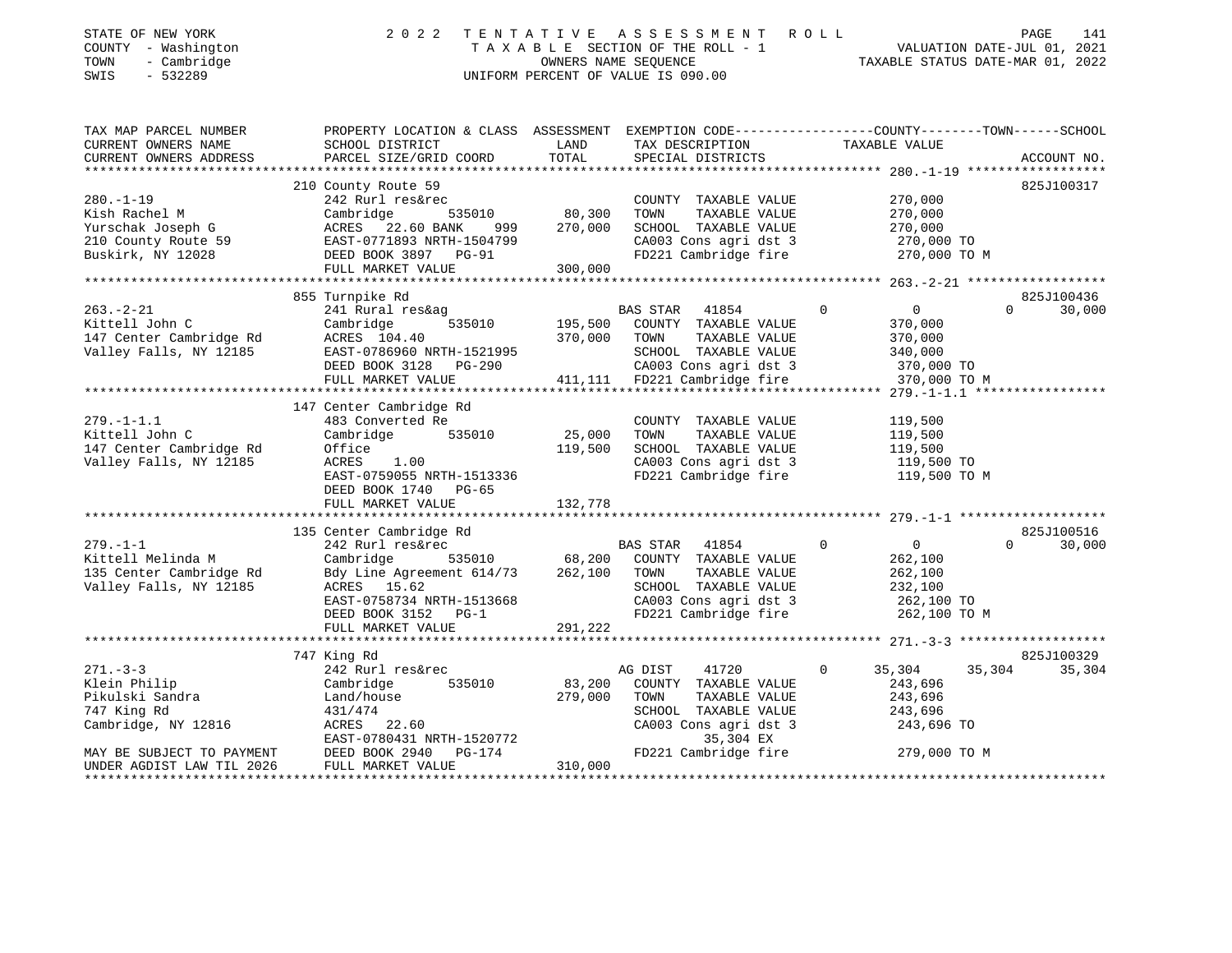| STATE OF NEW YORK<br>COUNTY - Washington<br>- Cambridge<br>TOWN<br>SWIS<br>$-532289$ | 2 0 2 2                                                           | TENTATIVE           | A S S E S S M E N T<br>TAXABLE SECTION OF THE ROLL - 1<br>OWNERS NAME SEQUENCE<br>UNIFORM PERCENT OF VALUE IS 090.00 | ROLL<br>142<br>PAGE<br>VALUATION DATE-JUL 01, 2021<br>TAXABLE STATUS DATE-MAR 01, 2022                                          |
|--------------------------------------------------------------------------------------|-------------------------------------------------------------------|---------------------|----------------------------------------------------------------------------------------------------------------------|---------------------------------------------------------------------------------------------------------------------------------|
| TAX MAP PARCEL NUMBER<br>CURRENT OWNERS NAME<br>CURRENT OWNERS ADDRESS               | SCHOOL DISTRICT<br>PARCEL SIZE/GRID COORD                         | LAND<br>TOTAL       | TAX DESCRIPTION<br>SPECIAL DISTRICTS                                                                                 | PROPERTY LOCATION & CLASS ASSESSMENT EXEMPTION CODE---------------COUNTY-------TOWN------SCHOOL<br>TAXABLE VALUE<br>ACCOUNT NO. |
|                                                                                      | 49 Dickensen Rd                                                   |                     |                                                                                                                      | 825J100921                                                                                                                      |
| $280. - 2 - 25$                                                                      | 312 Vac w/imprv                                                   |                     | COUNTY TAXABLE VALUE                                                                                                 | 50,300                                                                                                                          |
| Knobel Lynne                                                                         | Cambridge<br>535010                                               | 46,500              | TOWN<br>TAXABLE VALUE                                                                                                | 50,300                                                                                                                          |
| PO Box 2373                                                                          | Camp/ Lots $1 \& 2$                                               | 50,300              | SCHOOL TAXABLE VALUE                                                                                                 | 50,300                                                                                                                          |
| Milford, CT 06460                                                                    | ACRES<br>10.23                                                    |                     | CA003 Cons agri dst 3                                                                                                | 50,300 TO                                                                                                                       |
|                                                                                      | EAST-0775952 NRTH-1507699                                         |                     | FD221 Cambridge fire                                                                                                 | 50,300 TO M                                                                                                                     |
|                                                                                      | DEED BOOK 826<br>PG-321                                           |                     |                                                                                                                      |                                                                                                                                 |
|                                                                                      | FULL MARKET VALUE                                                 | 55,889              |                                                                                                                      |                                                                                                                                 |
|                                                                                      |                                                                   | * * * * * * * * * * |                                                                                                                      | ****************** 280. -2-35 *******************                                                                               |
|                                                                                      | 90 County Route 59                                                |                     |                                                                                                                      | 825J100907                                                                                                                      |
| $280. - 2 - 35$                                                                      | 242 Rurl res&rec                                                  |                     | BAS STAR<br>41854                                                                                                    | $\mathsf{O}$<br>$\Omega$<br>$\Omega$<br>30,000                                                                                  |
| Koblensky Edward D                                                                   | Cambridge<br>535010                                               | 78,300              | COUNTY TAXABLE VALUE<br>TOWN<br>TAXABLE VALUE                                                                        | 209,000                                                                                                                         |
| Koblensky Kathleen<br>90 County Route 59                                             | lot 11<br>ACRES 21.03                                             | 209,000             | SCHOOL TAXABLE VALUE                                                                                                 | 209,000<br>179,000                                                                                                              |
| Buskirk, NY 12028                                                                    | EAST-0775938 NRTH-1504782                                         |                     | CA003 Cons agri dst 3                                                                                                | 209,000 TO                                                                                                                      |
|                                                                                      | DEED BOOK 2889 PG-278                                             |                     | FD221 Cambridge fire                                                                                                 | 209,000 TO M                                                                                                                    |
|                                                                                      | FULL MARKET VALUE                                                 | 232,222             |                                                                                                                      |                                                                                                                                 |
|                                                                                      | ***********************                                           |                     | * * * * * * * * * * * * * * * * * * * *                                                                              | ********* 255.-1-24.2 ****************                                                                                          |
|                                                                                      | 150 Irish Ln                                                      |                     |                                                                                                                      | 825J102037                                                                                                                      |
| $255. - 1 - 24.2$                                                                    | 242 Rurl res&rec                                                  |                     | COUNTY TAXABLE VALUE                                                                                                 | 418,000                                                                                                                         |
| Kohler Jeffrey W                                                                     | Cambridge<br>535010                                               | 86,100              | TOWN<br>TAXABLE VALUE                                                                                                | 418,000                                                                                                                         |
| Kohler Kelsey M                                                                      | House & Land                                                      | 418,000             | SCHOOL TAXABLE VALUE                                                                                                 | 418,000                                                                                                                         |
| 150 Irish Ln                                                                         | Lot 4                                                             |                     | CA005 Cons agri dst 5                                                                                                | 418,000 TO                                                                                                                      |
| Cambridge, NY 12816                                                                  | ACRES 13.04<br>EAST-0781007 NRTH-1532061<br>DEED BOOK 1971 PG-299 |                     | FD221 Cambridge fire                                                                                                 | 418,000 TO M                                                                                                                    |
|                                                                                      | FULL MARKET VALUE                                                 | 464,444             |                                                                                                                      |                                                                                                                                 |
|                                                                                      |                                                                   |                     |                                                                                                                      |                                                                                                                                 |
|                                                                                      | 682 County Route 74                                               |                     |                                                                                                                      | 825J101992                                                                                                                      |
| $270. - 1 - 24.2$                                                                    | 210 1 Family Res                                                  |                     | COUNTY TAXABLE VALUE                                                                                                 | 302,000                                                                                                                         |
| Komarony Christopher Daniel                                                          | Cambridge<br>535010                                               | 43,400              | TOWN<br>TAXABLE VALUE                                                                                                | 302,000                                                                                                                         |
| Fish Kylie Marie                                                                     | Land & Barn                                                       | 302,000             | SCHOOL TAXABLE VALUE                                                                                                 | 302,000                                                                                                                         |
| 682 County Route 74                                                                  | Lot 1<br>ACRES<br>998                                             |                     | FD221 Cambridge fire                                                                                                 | 302,000 TO M                                                                                                                    |
| Cambridge, NY 12816                                                                  | 8.35 BANK<br>EAST-0765695 NRTH-1515004                            |                     |                                                                                                                      |                                                                                                                                 |
|                                                                                      | DEED BOOK 20210 PG-1535                                           |                     |                                                                                                                      |                                                                                                                                 |
|                                                                                      | FULL MARKET VALUE                                                 | 335,556             |                                                                                                                      |                                                                                                                                 |
|                                                                                      | *************************                                         |                     |                                                                                                                      |                                                                                                                                 |
|                                                                                      | 1011 Brownell Ln                                                  |                     |                                                                                                                      |                                                                                                                                 |
| $270. - 1 - 38.6$                                                                    | 210 1 Family Res                                                  |                     | COUNTY TAXABLE VALUE                                                                                                 | 275,000                                                                                                                         |
| Koopmann Mark                                                                        | 535010<br>Cambridge                                               | 42,800              | TAXABLE VALUE<br>TOWN                                                                                                | 275,000                                                                                                                         |
| Koopmann Olive G                                                                     | lot <sub>6</sub>                                                  | 275,000             | SCHOOL TAXABLE VALUE                                                                                                 | 275,000                                                                                                                         |
| 1011 Brownell Ln                                                                     | ACRES 17.63                                                       |                     | CA003 Cons agri dst 3                                                                                                | 275,000 TO                                                                                                                      |
| Cambridge, NY 12816                                                                  | EAST-0763022 NRTH-1516525                                         |                     | FD221 Cambridge fire                                                                                                 | 275,000 TO M                                                                                                                    |
|                                                                                      | DEED BOOK 3378<br>PG-223                                          |                     |                                                                                                                      |                                                                                                                                 |
|                                                                                      | FULL MARKET VALUE                                                 | 305,556             |                                                                                                                      |                                                                                                                                 |
|                                                                                      |                                                                   |                     |                                                                                                                      |                                                                                                                                 |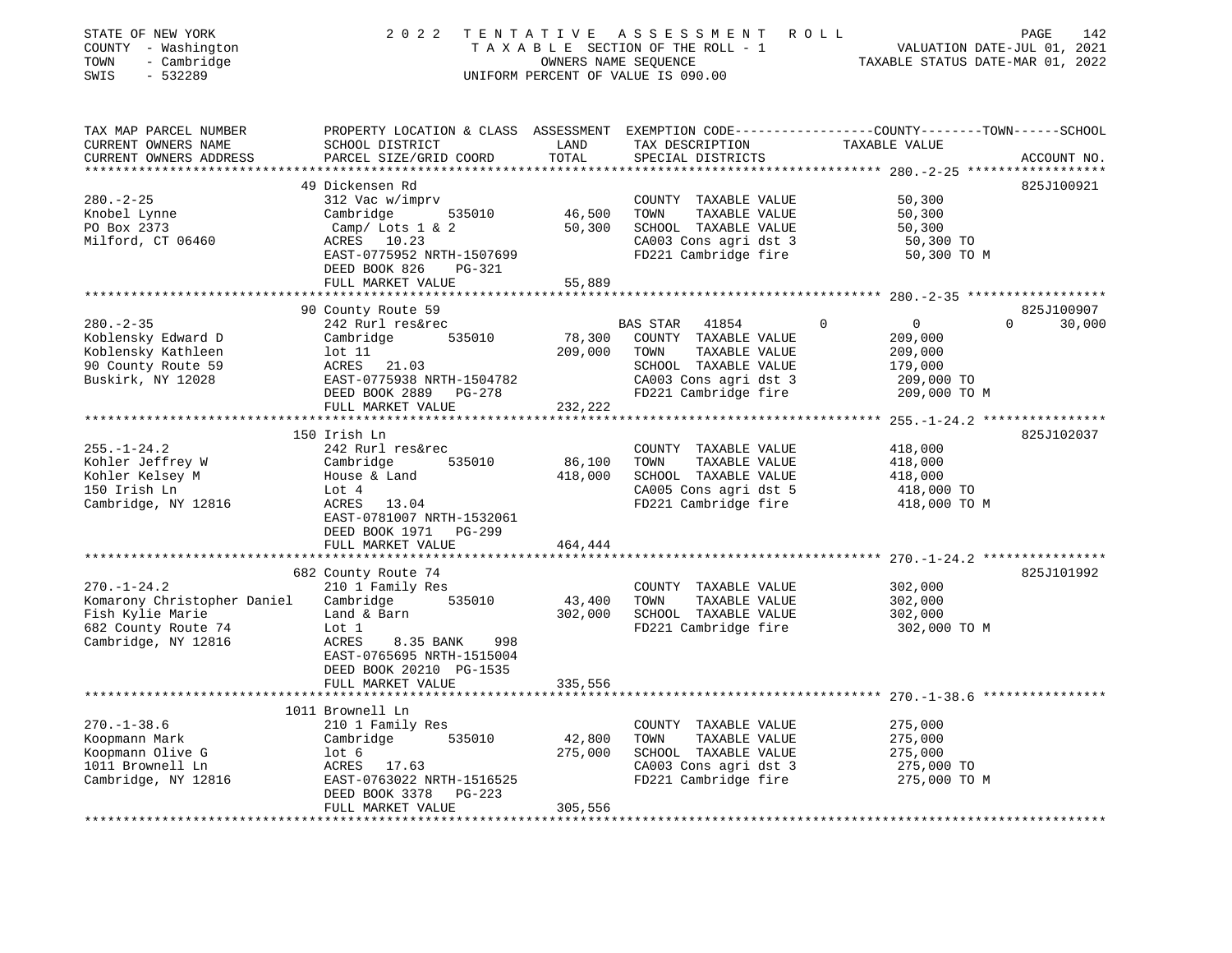| TAX MAP PARCEL NUMBER<br>SCHOOL DISTRICT                                                                                                                 |                                                                                             |                                                                                                                    |                                                                                                                                                                                                                                                                                                                                                                                                                                                                                                  | ACCOUNT NO.                                                                                                                                                                                                                                                                                                                                                                                                                                                                                                                                                                                                                                                                                                                                                                                                                                                                                                                                                                                                                                                                    |
|----------------------------------------------------------------------------------------------------------------------------------------------------------|---------------------------------------------------------------------------------------------|--------------------------------------------------------------------------------------------------------------------|--------------------------------------------------------------------------------------------------------------------------------------------------------------------------------------------------------------------------------------------------------------------------------------------------------------------------------------------------------------------------------------------------------------------------------------------------------------------------------------------------|--------------------------------------------------------------------------------------------------------------------------------------------------------------------------------------------------------------------------------------------------------------------------------------------------------------------------------------------------------------------------------------------------------------------------------------------------------------------------------------------------------------------------------------------------------------------------------------------------------------------------------------------------------------------------------------------------------------------------------------------------------------------------------------------------------------------------------------------------------------------------------------------------------------------------------------------------------------------------------------------------------------------------------------------------------------------------------|
|                                                                                                                                                          |                                                                                             |                                                                                                                    |                                                                                                                                                                                                                                                                                                                                                                                                                                                                                                  | 825J102038                                                                                                                                                                                                                                                                                                                                                                                                                                                                                                                                                                                                                                                                                                                                                                                                                                                                                                                                                                                                                                                                     |
| 210 1 Family Res                                                                                                                                         |                                                                                             |                                                                                                                    | 285,900                                                                                                                                                                                                                                                                                                                                                                                                                                                                                          |                                                                                                                                                                                                                                                                                                                                                                                                                                                                                                                                                                                                                                                                                                                                                                                                                                                                                                                                                                                                                                                                                |
|                                                                                                                                                          |                                                                                             |                                                                                                                    |                                                                                                                                                                                                                                                                                                                                                                                                                                                                                                  |                                                                                                                                                                                                                                                                                                                                                                                                                                                                                                                                                                                                                                                                                                                                                                                                                                                                                                                                                                                                                                                                                |
|                                                                                                                                                          |                                                                                             |                                                                                                                    |                                                                                                                                                                                                                                                                                                                                                                                                                                                                                                  |                                                                                                                                                                                                                                                                                                                                                                                                                                                                                                                                                                                                                                                                                                                                                                                                                                                                                                                                                                                                                                                                                |
|                                                                                                                                                          |                                                                                             |                                                                                                                    |                                                                                                                                                                                                                                                                                                                                                                                                                                                                                                  | $0 \t 30,000$                                                                                                                                                                                                                                                                                                                                                                                                                                                                                                                                                                                                                                                                                                                                                                                                                                                                                                                                                                                                                                                                  |
|                                                                                                                                                          |                                                                                             |                                                                                                                    |                                                                                                                                                                                                                                                                                                                                                                                                                                                                                                  |                                                                                                                                                                                                                                                                                                                                                                                                                                                                                                                                                                                                                                                                                                                                                                                                                                                                                                                                                                                                                                                                                |
| 154 Brownell Rd<br>210 1 Family Res<br>Cambridge 535010<br>H & L<br>ACRES<br>7.00                                                                        |                                                                                             | TAXABLE VALUE<br>TOWN                                                                                              | 301,000                                                                                                                                                                                                                                                                                                                                                                                                                                                                                          | 825J100353                                                                                                                                                                                                                                                                                                                                                                                                                                                                                                                                                                                                                                                                                                                                                                                                                                                                                                                                                                                                                                                                     |
|                                                                                                                                                          |                                                                                             |                                                                                                                    |                                                                                                                                                                                                                                                                                                                                                                                                                                                                                                  |                                                                                                                                                                                                                                                                                                                                                                                                                                                                                                                                                                                                                                                                                                                                                                                                                                                                                                                                                                                                                                                                                |
| 126 Dickensen Rd<br>242 Rurl res&rec                                                                                                                     |                                                                                             | TAXABLE VALUE                                                                                                      | $\overline{0}$<br>212,700<br>212,700<br>182,700                                                                                                                                                                                                                                                                                                                                                                                                                                                  | 825J100943<br>$\Omega$<br>30,000                                                                                                                                                                                                                                                                                                                                                                                                                                                                                                                                                                                                                                                                                                                                                                                                                                                                                                                                                                                                                                               |
|                                                                                                                                                          |                                                                                             |                                                                                                                    |                                                                                                                                                                                                                                                                                                                                                                                                                                                                                                  |                                                                                                                                                                                                                                                                                                                                                                                                                                                                                                                                                                                                                                                                                                                                                                                                                                                                                                                                                                                                                                                                                |
| County Route 74<br>720 Mining<br>lot 3<br>$341/176$ , $341/180$<br>$0.0988$ $39.29$<br>ACRES 39.29<br>EAST-0767149 NRTH-1510986<br>DEED BOOK 3142 PG-337 |                                                                                             | TOWN                                                                                                               | 52,300                                                                                                                                                                                                                                                                                                                                                                                                                                                                                           |                                                                                                                                                                                                                                                                                                                                                                                                                                                                                                                                                                                                                                                                                                                                                                                                                                                                                                                                                                                                                                                                                |
|                                                                                                                                                          | 142 Irish Ln<br>FULL MARKET VALUE<br>33 Conley Rd<br>FULL MARKET VALUE<br>FULL MARKET VALUE | DEED BOOK 3896 PG-274<br>Trans exempt repay 2022<br>EAST-0764355 NRTH-1519167<br>DEED BOOK 20210 PG-2889<br>58,111 | UNIFORM PERCENT OF VALUE IS 090.00<br>LAND<br>PARCEL SIZE/GRID COORD TOTAL<br>210 1 ramily Rep.<br>Cambridge 535010 57,000<br>Lot 5 285,900<br>Expp Steven<br>Exp Megan and Cambridge 535010 57,000<br>Ropp Megan 142 Irish Ln<br>Cambridge, NY 12816 8.8T-0781266 NRTH-1531282<br>RAST-0781266 NRTH-1531282<br>REER POOK 3896 BC-274<br>317,667<br>47,000<br>301,000<br>334,444<br>Cambridge 535010 81,800 COUNTY TAXABLE VALUE<br>212,700 TOWN<br>236,333<br>Cambridge 535010 52,300<br>52,300 | T E N T A T I V E A S S E S S M E N T R O L L<br>T A X A B L E SECTION OF THE ROLL - 1 VALUATION DATE-JUL 01, 2021<br>OWNERS NAME SEQUENCE<br>INIFORM PEPCENT OF VALUE TO 000 00<br>2022 TENTATIVE ASSESSMENT ROLL<br>PROPERTY LOCATION & CLASS ASSESSMENT EXEMPTION CODE---------------COUNTY-------TOWN------SCHOOL<br>-------<br>TAX DESCRIPTION TAXABLE VALUE<br>SPECIAL DISTRICTS<br>COUNTY TAXABLE VALUE<br>TOWN TAXABLE VALUE 285,900<br>SCHOOL TAXABLE VALUE 285,900<br>CA005 Cons agri dst 5 285,900 TO<br>CA005 Cons agri dst 5 285,900 TO<br>FD221 Cambridge fire 285,900 TO M<br>COUNTY TAXABLE VALUE 301,000<br>SCHOOL TAXABLE VALUE 301,000<br>CA003 Cons agri dst 3 301,000 TO<br>FD221 Cambridge fire 301,000 TO M<br>TE533 Trans exempt flg .00 MT<br>BAS STAR 41854 0<br>SCHOOL TAXABLE VALUE<br>CA003 Cons agri dst 3<br>FD221 Cambridge fire 212,700 TO M<br>COUNTY TAXABLE VALUE<br>TAXABLE VALUE 52,300<br>TAXABLE VALUE 52,300<br>ONS agri dst. 3 52.300<br>SCHOOL TAXABLE VALUE<br>CA003 Cons agri dst 3 52,300 TO<br>FD221 Cambridge fire 52,300 TO M |

\*\*\*\*\*\*\*\*\*\*\*\*\*\*\*\*\*\*\*\*\*\*\*\*\*\*\*\*\*\*\*\*\*\*\*\*\*\*\*\*\*\*\*\*\*\*\*\*\*\*\*\*\*\*\*\*\*\*\*\*\*\*\*\*\*\*\*\*\*\*\*\*\*\*\*\*\*\*\*\*\*\*\*\*\*\*\*\*\*\*\*\*\*\*\*\*\*\*\*\*\*\*\*\*\*\*\*\*\*\*\*\*\*\*\*\*\*\*\*\*\*\*\*\*\*\*\*\*\*\*\*\*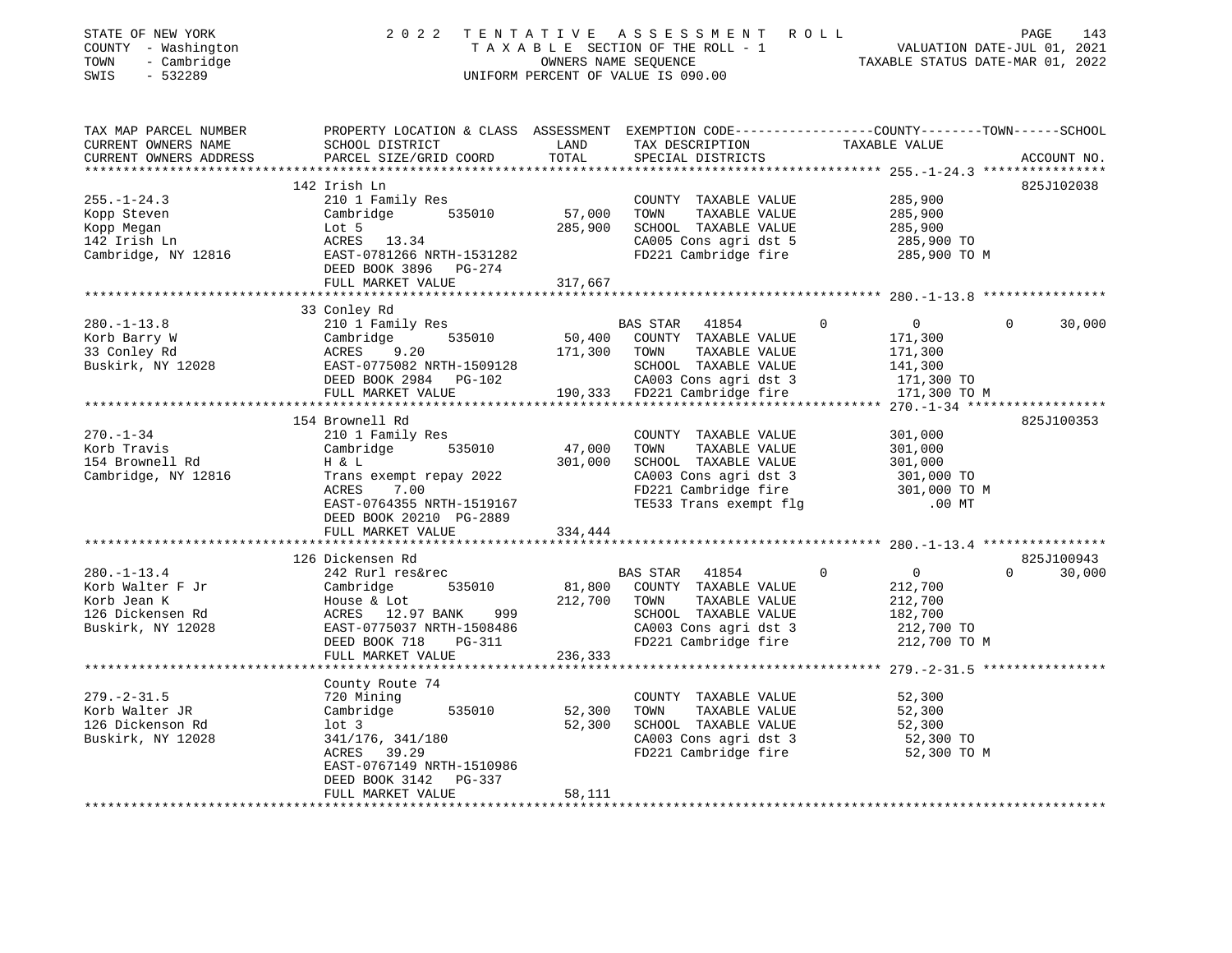| STATE OF NEW YORK   | 2022 TENTATIVE ASSESSMENT ROLL     | 144<br>PAGE                      |
|---------------------|------------------------------------|----------------------------------|
| COUNTY - Washington | TAXABLE SECTION OF THE ROLL - 1    | VALUATION DATE-JUL 01, 2021      |
| TOWN - Cambridge    | OWNERS NAME SEOUENCE               | TAXABLE STATUS DATE-MAR 01, 2022 |
| SWIS - 532289       | UNIFORM PERCENT OF VALUE IS 090.00 |                                  |
|                     |                                    |                                  |
|                     |                                    |                                  |

| CURRENT OWNERS NAME<br>SCHOOL DISTRICT<br>LAND<br>TAXABLE VALUE<br>TAX DESCRIPTION<br>TOTAL<br>CURRENT OWNERS ADDRESS<br>PARCEL SIZE/GRID COORD<br>SPECIAL DISTRICTS<br>ACCOUNT NO.<br>825J100946<br>111 Conley Rd<br>$280. - 1 - 13.7$<br>210 1 Family Res<br>$\Omega$<br>0<br>$\Omega$<br>BAS STAR<br>41854<br>35,000<br>535010<br>Korb William M<br>Cambridge<br>COUNTY TAXABLE VALUE<br>125,300<br>Martin Sarah M<br>125,300<br>TOWN<br>TAXABLE VALUE<br>125,300<br>H & L<br>111 Conley Rd<br>3.72 BANK<br>997<br>SCHOOL TAXABLE VALUE<br>95,300<br>ACRES | 30,000   |
|---------------------------------------------------------------------------------------------------------------------------------------------------------------------------------------------------------------------------------------------------------------------------------------------------------------------------------------------------------------------------------------------------------------------------------------------------------------------------------------------------------------------------------------------------------------|----------|
|                                                                                                                                                                                                                                                                                                                                                                                                                                                                                                                                                               |          |
|                                                                                                                                                                                                                                                                                                                                                                                                                                                                                                                                                               |          |
|                                                                                                                                                                                                                                                                                                                                                                                                                                                                                                                                                               |          |
|                                                                                                                                                                                                                                                                                                                                                                                                                                                                                                                                                               |          |
|                                                                                                                                                                                                                                                                                                                                                                                                                                                                                                                                                               |          |
|                                                                                                                                                                                                                                                                                                                                                                                                                                                                                                                                                               |          |
|                                                                                                                                                                                                                                                                                                                                                                                                                                                                                                                                                               |          |
| Buskirk, NY 12028<br>EAST-0775000 NRTH-1510912<br>CA003 Cons agri dst 3<br>125,300 TO                                                                                                                                                                                                                                                                                                                                                                                                                                                                         |          |
| FD221 Cambridge fire<br>125,300 TO M<br>DEED BOOK 866<br><b>PG-158</b>                                                                                                                                                                                                                                                                                                                                                                                                                                                                                        |          |
| 139,222<br>FULL MARKET VALUE                                                                                                                                                                                                                                                                                                                                                                                                                                                                                                                                  |          |
|                                                                                                                                                                                                                                                                                                                                                                                                                                                                                                                                                               |          |
| 545 Stage Rd<br>$\mathbf 0$<br>$272. - 2 - 19.2$<br>242 Rurl res&rec<br>CW_10_VET/ 41152<br>8,000<br>$\Omega$                                                                                                                                                                                                                                                                                                                                                                                                                                                 | $\Omega$ |
| 535010<br>62,700 ENH STAR<br>41834<br>$\Omega$<br>Korte Karl<br>$\Omega$<br>$\Omega$<br>Cambridge                                                                                                                                                                                                                                                                                                                                                                                                                                                             | 74,900   |
| $\Omega$<br>226,000 CW_10_VET/ 41153<br>$\overline{0}$<br>8,000<br>Korte Freda C<br>H & L                                                                                                                                                                                                                                                                                                                                                                                                                                                                     | 0        |
| ACRES 12.84<br>218,000<br>545 Stage Rd<br>COUNTY TAXABLE VALUE                                                                                                                                                                                                                                                                                                                                                                                                                                                                                                |          |
| Buskirk, NY 12028<br>EAST-0787594 NRTH-1513383<br>218,000<br>TOWN<br>TAXABLE VALUE                                                                                                                                                                                                                                                                                                                                                                                                                                                                            |          |
| DEED BOOK 649<br>SCHOOL TAXABLE VALUE<br>PG-104<br>151,100                                                                                                                                                                                                                                                                                                                                                                                                                                                                                                    |          |
| 251,111 FD221 Cambridge fire<br>226,000 TO M<br>FULL MARKET VALUE                                                                                                                                                                                                                                                                                                                                                                                                                                                                                             |          |
|                                                                                                                                                                                                                                                                                                                                                                                                                                                                                                                                                               |          |
| Conley Rd                                                                                                                                                                                                                                                                                                                                                                                                                                                                                                                                                     |          |
| $271. - 2 - 28.2$<br>300 Vacant Land<br>COUNTY TAXABLE VALUE<br>500                                                                                                                                                                                                                                                                                                                                                                                                                                                                                           |          |
| Kourofsky Brian M Jr<br>500<br>500<br>Cambridge<br>535010<br>TOWN<br>TAXABLE VALUE                                                                                                                                                                                                                                                                                                                                                                                                                                                                            |          |
| Kourofsky Samantha L<br>FRNT 11.00 DPTH 447.00<br>500<br>SCHOOL TAXABLE VALUE<br>500                                                                                                                                                                                                                                                                                                                                                                                                                                                                          |          |
| 515 4th Ave Apt 2<br>EAST-0775231 NRTH-1514190<br>CA003 Cons agri dst 3<br>500 TO                                                                                                                                                                                                                                                                                                                                                                                                                                                                             |          |
| Watervliet, NY 12189<br>DEED BOOK 3552 PG-14<br>FD221 Cambridge fire<br>500 TO M                                                                                                                                                                                                                                                                                                                                                                                                                                                                              |          |
| 556<br>FULL MARKET VALUE                                                                                                                                                                                                                                                                                                                                                                                                                                                                                                                                      |          |
|                                                                                                                                                                                                                                                                                                                                                                                                                                                                                                                                                               |          |
| 825J100632<br>244 Conley Rd<br>$271. - 2 - 29$<br>210 1 Family Res<br>COUNTY TAXABLE VALUE<br>151,000                                                                                                                                                                                                                                                                                                                                                                                                                                                         |          |
| Kourofsky Brian M Jr<br>535010<br>33,000<br>Cambridge<br>TOWN<br>TAXABLE VALUE<br>151,000                                                                                                                                                                                                                                                                                                                                                                                                                                                                     |          |
| Kourofsky Samantha L<br>151,000<br>SCHOOL TAXABLE VALUE<br>151,000<br>H & L                                                                                                                                                                                                                                                                                                                                                                                                                                                                                   |          |
| 515 4th Ave Apt 2<br>CA003 Cons agri dst 3<br>ACRES<br>2.56 BANK<br>999<br>151,000 TO                                                                                                                                                                                                                                                                                                                                                                                                                                                                         |          |
| Watervliet, NY 12189<br>EAST-0775309 NRTH-1514081<br>FD221 Cambridge fire<br>151,000 TO M                                                                                                                                                                                                                                                                                                                                                                                                                                                                     |          |
| DEED BOOK 3552 PG-14                                                                                                                                                                                                                                                                                                                                                                                                                                                                                                                                          |          |
| 167,778<br>FULL MARKET VALUE                                                                                                                                                                                                                                                                                                                                                                                                                                                                                                                                  |          |
|                                                                                                                                                                                                                                                                                                                                                                                                                                                                                                                                                               |          |
| 825J100550<br>10 County Route 59                                                                                                                                                                                                                                                                                                                                                                                                                                                                                                                              |          |
| $280. - 2 - 16$<br>210 1 Family Res<br><b>BAS STAR</b><br>41854<br>$\Omega$<br>$\Omega$<br>$\Omega$                                                                                                                                                                                                                                                                                                                                                                                                                                                           | 30,000   |
| Koziol Nathan S<br>535010<br>28,000<br>COUNTY TAXABLE VALUE<br>170,400<br>Cambridge                                                                                                                                                                                                                                                                                                                                                                                                                                                                           |          |
| 10 County Route 59<br>1.61<br>170,400<br>TOWN<br>TAXABLE VALUE<br>170,400<br>ACRES                                                                                                                                                                                                                                                                                                                                                                                                                                                                            |          |
| SCHOOL TAXABLE VALUE<br>Buskirk, NY 12028<br>EAST-0777573 NRTH-1504930<br>140,400                                                                                                                                                                                                                                                                                                                                                                                                                                                                             |          |
| CA003 Cons agri dst 3<br>DEED BOOK 859<br>PG-179<br>170,400 TO                                                                                                                                                                                                                                                                                                                                                                                                                                                                                                |          |
| 189,333 FD221 Cambridge fire<br>FULL MARKET VALUE<br>170,400 TO M                                                                                                                                                                                                                                                                                                                                                                                                                                                                                             |          |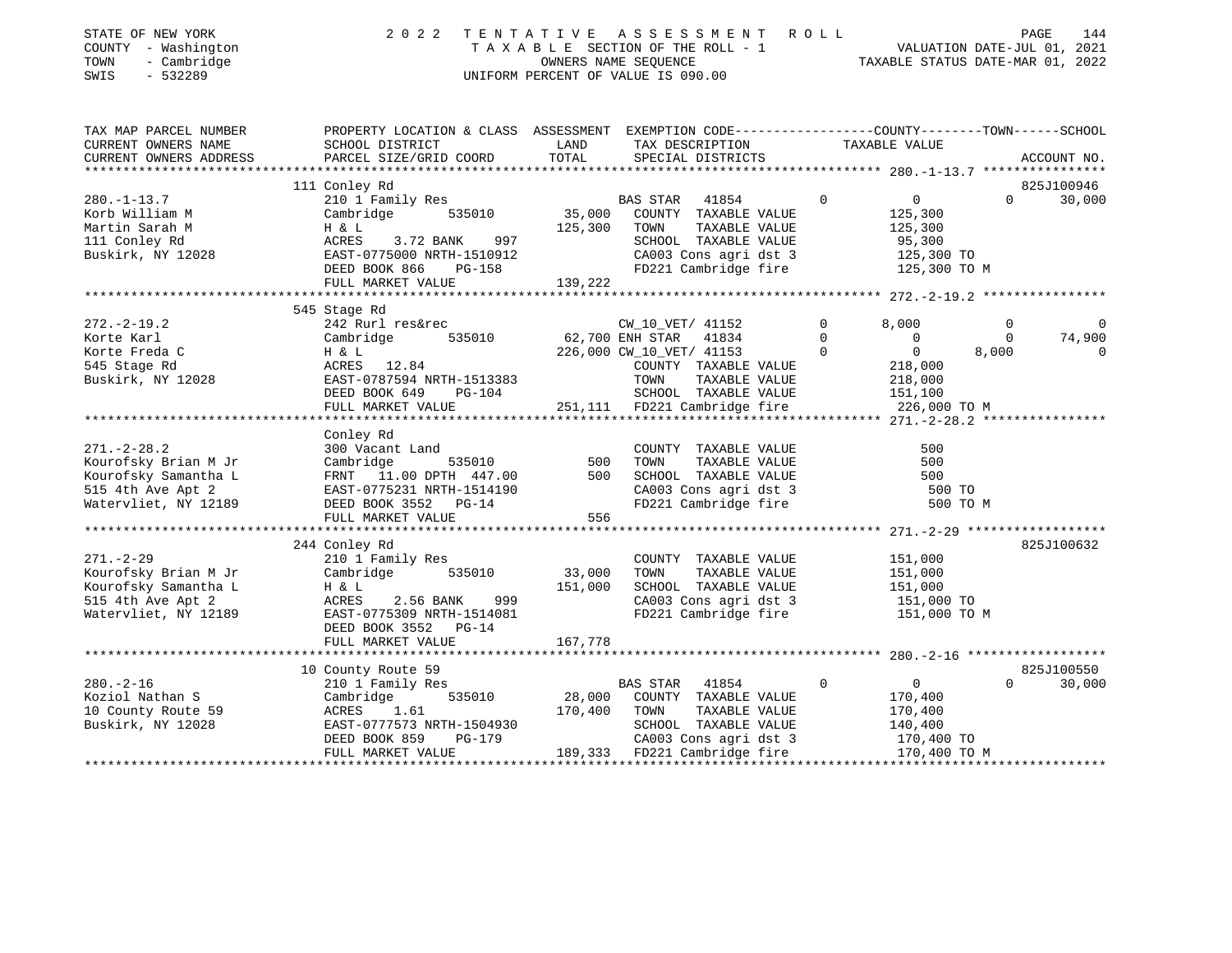| STATE OF NEW YORK<br>COUNTY - Washington<br>- Cambridge<br>TOWN<br>SWIS<br>$-532289$ | 2 0 2 2                                                                                        |                   | TENTATIVE ASSESSMENT<br>TAXABLE SECTION OF THE ROLL - 1<br>OWNERS NAME SEQUENCE<br>UNIFORM PERCENT OF VALUE IS 090.00 | ROLL<br>VALUATION DATE-JUL 01, 2021<br>TAXABLE STATUS DATE-MAR 01, 2022 | 145<br>PAGE        |
|--------------------------------------------------------------------------------------|------------------------------------------------------------------------------------------------|-------------------|-----------------------------------------------------------------------------------------------------------------------|-------------------------------------------------------------------------|--------------------|
|                                                                                      |                                                                                                |                   |                                                                                                                       |                                                                         |                    |
| TAX MAP PARCEL NUMBER                                                                | PROPERTY LOCATION & CLASS ASSESSMENT EXEMPTION CODE---------------COUNTY-------TOWN-----SCHOOL |                   |                                                                                                                       |                                                                         |                    |
| CURRENT OWNERS NAME<br>CURRENT OWNERS ADDRESS                                        | SCHOOL DISTRICT<br>PARCEL SIZE/GRID COORD                                                      | LAND<br>TOTAL     | TAX DESCRIPTION<br>SPECIAL DISTRICTS                                                                                  | TAXABLE VALUE                                                           | ACCOUNT NO.        |
| ************************                                                             |                                                                                                |                   |                                                                                                                       |                                                                         |                    |
|                                                                                      | 109 Durfee Rd                                                                                  |                   |                                                                                                                       |                                                                         | 825J100614         |
| $288. - 1 - 15$                                                                      | 240 Rural res                                                                                  |                   | COUNTY TAXABLE VALUE                                                                                                  | 225,000                                                                 |                    |
| Krege Kirsten                                                                        | Cambridge<br>535010                                                                            | 61,600            | TOWN<br>TAXABLE VALUE                                                                                                 | 225,000                                                                 |                    |
| 109 Durfee Rd                                                                        | ACRES<br>6.42                                                                                  | 225,000           | SCHOOL TAXABLE VALUE                                                                                                  | 225,000                                                                 |                    |
| Buskirk, NY 12028                                                                    | EAST-0766493 NRTH-1500411                                                                      |                   | CA003 Cons agri dst 3                                                                                                 | 225,000 TO                                                              |                    |
| MAY BE SUBJECT TO PAYMENT                                                            | DEED BOOK 20210 PG-7785<br>FULL MARKET VALUE                                                   | 250,000           | FD221 Cambridge fire                                                                                                  | 225,000 TO M                                                            |                    |
| UNDER AGDIST LAW TIL 2026                                                            |                                                                                                |                   |                                                                                                                       |                                                                         |                    |
| ********************                                                                 |                                                                                                | *************     |                                                                                                                       | ******** 280. - 2 - 6.3 ******************                              |                    |
|                                                                                      | 56 Dickensen Rd                                                                                |                   |                                                                                                                       |                                                                         | 825J100859         |
| $280 - 2 - 6.3$                                                                      | 210 1 Family Res                                                                               |                   | BAS STAR<br>41854                                                                                                     | $\mathbf 0$<br>0                                                        | $\Omega$<br>30,000 |
| Kutti Leena<br>PO Box 247                                                            | Cambridge<br>535010<br>H & Land                                                                | 37,000<br>100,000 | COUNTY TAXABLE VALUE<br>TOWN<br>TAXABLE VALUE                                                                         | 100,000<br>100,000                                                      |                    |
| Cambridge, NY 12816                                                                  | ACRES<br>3.40                                                                                  |                   | SCHOOL TAXABLE VALUE                                                                                                  | 70,000                                                                  |                    |
|                                                                                      | EAST-0776688 NRTH-1507737                                                                      |                   | CA003 Cons agri dst 3                                                                                                 | 100,000 TO                                                              |                    |
|                                                                                      | DEED BOOK 467<br>$PG-72$                                                                       |                   | FD221 Cambridge fire                                                                                                  | 100,000 TO M                                                            |                    |
|                                                                                      | FULL MARKET VALUE                                                                              | 111,111           |                                                                                                                       |                                                                         |                    |
|                                                                                      |                                                                                                |                   |                                                                                                                       |                                                                         |                    |
|                                                                                      | 119 State Route 372                                                                            |                   |                                                                                                                       |                                                                         | 825J100435         |
| $255.14 - 3 - 2$                                                                     | 283 Res w/Comuse                                                                               |                   | ENH STAR<br>41834                                                                                                     | $\mathbf 0$<br>$\mathbf 0$                                              | $\Omega$<br>74,900 |
| LaBrake Brian D                                                                      | 535010<br>Cambridge                                                                            | 26,500            | COUNTY TAXABLE VALUE                                                                                                  | 242,600                                                                 |                    |
| 119 State Route 372                                                                  | H & L                                                                                          | 242,600           | TOWN<br>TAXABLE VALUE<br>SCHOOL TAXABLE VALUE                                                                         | 242,600                                                                 |                    |
| Cambridge, NY 12816                                                                  | Easement 591/300<br>$255. - 3 - 2$                                                             |                   | FD221 Cambridge fire                                                                                                  | 167,700<br>242,600 TO M                                                 |                    |
|                                                                                      | FRNT 125.00 DPTH 185.00                                                                        |                   |                                                                                                                       |                                                                         |                    |
|                                                                                      | EAST-0785790 NRTH-1533174                                                                      |                   |                                                                                                                       |                                                                         |                    |
|                                                                                      | DEED BOOK 20191 PG-28350                                                                       |                   |                                                                                                                       |                                                                         |                    |
|                                                                                      | FULL MARKET VALUE                                                                              | 269,556           |                                                                                                                       |                                                                         |                    |
|                                                                                      | ***********************                                                                        | *************     |                                                                                                                       |                                                                         |                    |
|                                                                                      | 491&495 Turnpike Rd                                                                            |                   |                                                                                                                       |                                                                         |                    |
| $272. - 2 - 16.1$                                                                    | 220 2 Family Res                                                                               |                   | COUNTY TAXABLE VALUE                                                                                                  | 152,100                                                                 |                    |
| LaBrake Brian D                                                                      | 535010<br>Cambridge                                                                            | 31,500            | TOWN<br>TAXABLE VALUE                                                                                                 | 152,100                                                                 |                    |
| LaBrake Cynthia J<br>119 State Route 372                                             | Multiple R<br>ACRES<br>2.50 BANK<br>998                                                        | 152,100           | SCHOOL TAXABLE VALUE<br>FD221 Cambridge fire                                                                          | 152,100<br>152,100 TO M                                                 |                    |
| Cambridge, NY 12816                                                                  | EAST-0788191 NRTH-1513931                                                                      |                   |                                                                                                                       |                                                                         |                    |
|                                                                                      | DEED BOOK 2151 PG-62                                                                           |                   |                                                                                                                       |                                                                         |                    |
|                                                                                      | FULL MARKET VALUE                                                                              | 169,000           |                                                                                                                       |                                                                         |                    |
|                                                                                      |                                                                                                |                   |                                                                                                                       |                                                                         |                    |
|                                                                                      | County Route 60/E Off                                                                          |                   |                                                                                                                       |                                                                         | 825J100917         |
| $262. -1 - 17.1$                                                                     | 322 Rural vac>10                                                                               |                   | COUNTY TAXABLE VALUE                                                                                                  | 30,800                                                                  |                    |
| Lacasse Kenneth                                                                      | 535010<br>Cambridge                                                                            | 30,800            | TOWN<br>TAXABLE VALUE                                                                                                 | 30,800                                                                  |                    |
| Lacasse Kathleen                                                                     | Vl.                                                                                            | 30,800            | SCHOOL TAXABLE VALUE                                                                                                  | 30,800                                                                  |                    |
| 114 Frog Way                                                                         | ACRES 11.40                                                                                    |                   | FD221 Cambridge fire                                                                                                  | 30,800 TO M                                                             |                    |
| Cambridge, NY 12816                                                                  | EAST-0771588 NRTH-1522208<br>DEED BOOK 1667<br>PG-333                                          |                   |                                                                                                                       |                                                                         |                    |
|                                                                                      | FULL MARKET VALUE                                                                              | 34,222            |                                                                                                                       |                                                                         |                    |
|                                                                                      | ***************************                                                                    |                   |                                                                                                                       |                                                                         |                    |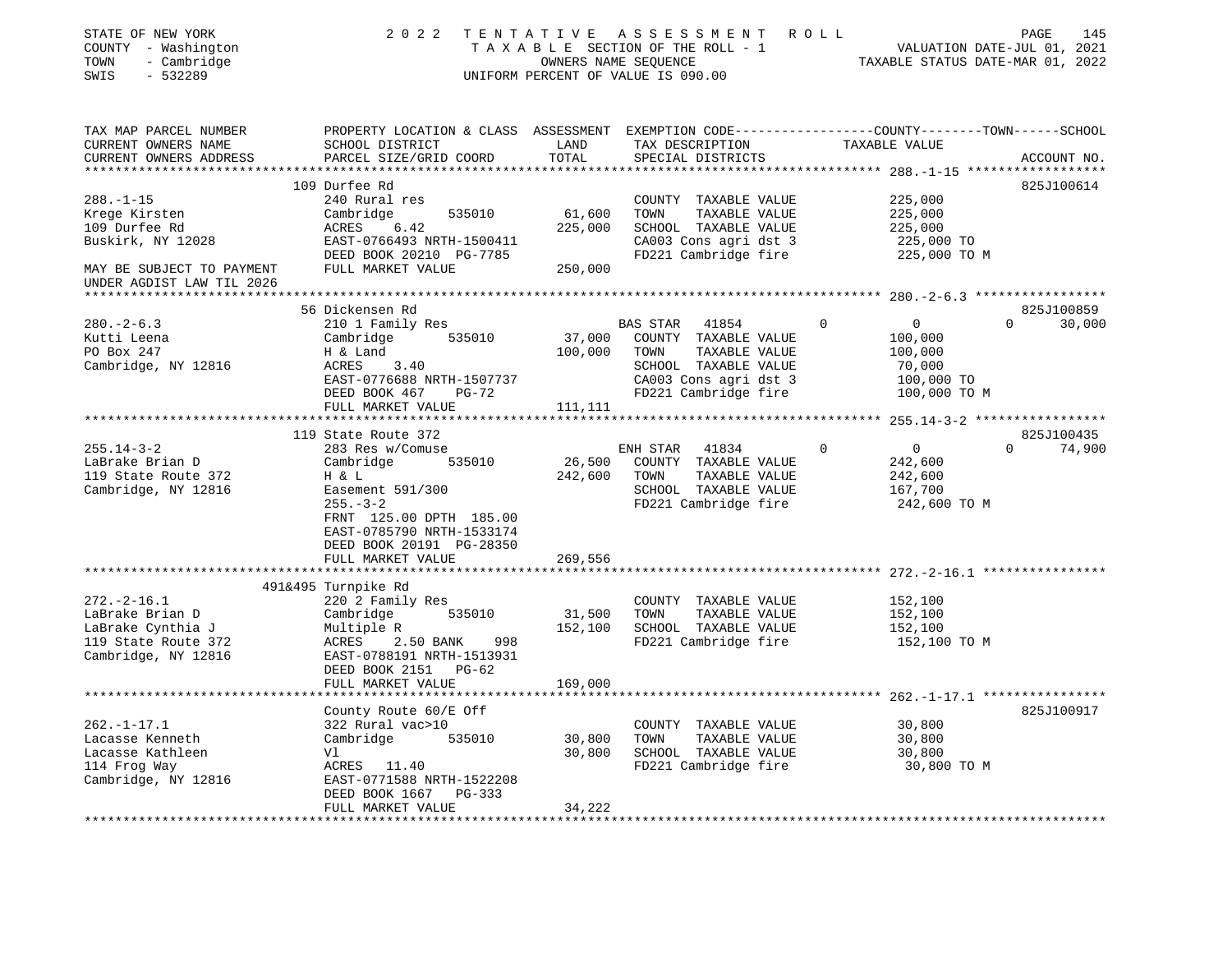| STATE OF NEW YORK<br>- Washington<br>COUNTY<br>- Cambridge<br>TOWN<br>$-532289$<br>SWIS         | 2 0 2 2                                                                                                                                                             | TENTATIVE                    | A S S E S S M E N T<br>TAXABLE SECTION OF THE ROLL - 1<br>OWNERS NAME SEOUENCE<br>UNIFORM PERCENT OF VALUE IS 090.00  | ROLL     | VALUATION DATE-JUL 01, 2021<br>TAXABLE STATUS DATE-MAR 01, 2022 |          | 146<br>PAGE |
|-------------------------------------------------------------------------------------------------|---------------------------------------------------------------------------------------------------------------------------------------------------------------------|------------------------------|-----------------------------------------------------------------------------------------------------------------------|----------|-----------------------------------------------------------------|----------|-------------|
| TAX MAP PARCEL NUMBER<br>CURRENT OWNERS NAME                                                    | PROPERTY LOCATION & CLASS ASSESSMENT<br>SCHOOL DISTRICT                                                                                                             | LAND                         | EXEMPTION CODE-----------------COUNTY-------TOWN------SCHOOL<br>TAX DESCRIPTION                                       |          | TAXABLE VALUE                                                   |          |             |
| CURRENT OWNERS ADDRESS                                                                          | PARCEL SIZE/GRID COORD TOTAL                                                                                                                                        |                              | SPECIAL DISTRICTS                                                                                                     |          |                                                                 |          | ACCOUNT NO. |
|                                                                                                 | 114 Frog Way                                                                                                                                                        |                              |                                                                                                                       |          |                                                                 |          | 825J100918  |
| $262. - 1 - 17.2$<br>Lacasse Kenneth<br>Lacasse Kathleen<br>114 Froq Way<br>Cambridge, NY 12816 | 242 Rurl res&rec<br>535010<br>Cambridge<br>House & L<br>999<br>ACRES 10.00 BANK<br>EAST-0772524 NRTH-1522375<br>DEED BOOK 499<br><b>PG-515</b><br>FULL MARKET VALUE | 57,000<br>288,100<br>320,111 | 41854<br>BAS STAR<br>COUNTY<br>TAXABLE VALUE<br>TOWN<br>TAXABLE VALUE<br>SCHOOL TAXABLE VALUE<br>FD221 Cambridge fire | $\Omega$ | $\overline{0}$<br>288,100<br>288,100<br>258,100<br>288,100 TO M | $\Omega$ | 30,000      |
|                                                                                                 |                                                                                                                                                                     |                              |                                                                                                                       |          |                                                                 |          |             |
|                                                                                                 | County Route 60/E Off                                                                                                                                               |                              |                                                                                                                       |          |                                                                 |          | 825J100919  |
| $262. - 1 - 17.3$                                                                               | 314 Rural vac<10                                                                                                                                                    |                              | COUNTY<br>TAXABLE VALUE                                                                                               |          | 34,600                                                          |          |             |
| Lacasse Kenneth                                                                                 | Cambridge<br>535010                                                                                                                                                 | 34,600                       | TOWN<br>TAXABLE VALUE                                                                                                 |          | 34,600                                                          |          |             |

\*\*\*\*\*\*\*\*\*\*\*\*\*\*\*\*\*\*\*\*\*\*\*\*\*\*\*\*\*\*\*\*\*\*\*\*\*\*\*\*\*\*\*\*\*\*\*\*\*\*\*\*\*\*\*\*\*\*\*\*\*\*\*\*\*\*\*\*\*\*\*\*\*\*\*\*\*\*\*\*\*\*\*\*\*\*\*\*\*\*\*\*\*\*\*\*\*\*\*\*\*\*\* 262.-1-17.5 \*\*\*\*\*\*\*\*\*\*\*\*\*\*\*\*

\*\*\*\*\*\*\*\*\*\*\*\*\*\*\*\*\*\*\*\*\*\*\*\*\*\*\*\*\*\*\*\*\*\*\*\*\*\*\*\*\*\*\*\*\*\*\*\*\*\*\*\*\*\*\*\*\*\*\*\*\*\*\*\*\*\*\*\*\*\*\*\*\*\*\*\*\*\*\*\*\*\*\*\*\*\*\*\*\*\*\*\*\*\*\*\*\*\*\*\*\*\*\* 262.-1-17 \*\*\*\*\*\*\*\*\*\*\*\*\*\*\*\*\*\*

\*\*\*\*\*\*\*\*\*\*\*\*\*\*\*\*\*\*\*\*\*\*\*\*\*\*\*\*\*\*\*\*\*\*\*\*\*\*\*\*\*\*\*\*\*\*\*\*\*\*\*\*\*\*\*\*\*\*\*\*\*\*\*\*\*\*\*\*\*\*\*\*\*\*\*\*\*\*\*\*\*\*\*\*\*\*\*\*\*\*\*\*\*\*\*\*\*\*\*\*\*\*\* 255.14-3-15 \*\*\*\*\*\*\*\*\*\*\*\*\*\*\*\*

\*\*\*\*\*\*\*\*\*\*\*\*\*\*\*\*\*\*\*\*\*\*\*\*\*\*\*\*\*\*\*\*\*\*\*\*\*\*\*\*\*\*\*\*\*\*\*\*\*\*\*\*\*\*\*\*\*\*\*\*\*\*\*\*\*\*\*\*\*\*\*\*\*\*\*\*\*\*\*\*\*\*\*\*\*\*\*\*\*\*\*\*\*\*\*\*\*\*\*\*\*\*\*\*\*\*\*\*\*\*\*\*\*\*\*\*\*\*\*\*\*\*\*\*\*\*\*\*\*\*\*\*

Land 32,800 SCHOOL TAXABLE VALUE 32,800

County Route 60/Off 825J100965

County Route 60/E Off 825J100276

57 State Route 372 825J100305

 $0 \t30.000$ 

Lacasse Kathleen  $V1$   $V1$   $V2$   $V34,600$  SCHOOL TAXABLE VALUE  $34,600$ 114 Frog Way **ACRES** 7.40 **FD221 Cambridge fire** 34,600 TO M

262.-1-17.5 314 Rural vac<10 COUNTY TAXABLE VALUE 20,000 Lacasse Kenneth Cambridge 535010 20,000 TOWN TAXABLE VALUE 20,000 Lacasse Katherine Vl 20,000 SCHOOL TAXABLE VALUE 20,000 114 Frog Way **ACRES** 7.00 **FD221 Cambridge fire** 20,000 TO M

262.-1-17 322 Rural vac>10 COUNTY TAXABLE VALUE 32,800 Lacasse Kenneth M Cambridge 535010 32,800 TOWN TAXABLE VALUE 32,800

255.14-3-15 210 1 Family Res BAS STAR 41854 0 0 0 LaFountain Paul JR Cambridge 535010 28,300 COUNTY TAXABLE VALUE 185,700 LaFountain Amy 60ffice 185,700 TOWN TAXABLE VALUE 185,700 TOWN TAXABLE VALUE 57 State Route 372 255.-3-15 255.-3-15 SCHOOL TAXABLE VALUE 155,700 Cambridge, NY 12816 ACRES 0.90 FD221 Cambridge fire 185,700 TO M

114 Frog Way ACRES 12.89 FD221 Cambridge fire 32,800 TO M

DEED BOOK 499 PG-519

DEED BOOK 1667 PG-326

 DEED BOOK 1667 PG-330FULL MARKET VALUE 36,444

> EAST-0786119 NRTH-1531821DEED BOOK 2124 PG-147

FULL MARKET VALUE 206,333

FULL MARKET VALUE 38,444

FULL MARKET VALUE 22,222

Cambridge, NY 12816 EAST-0772987 NRTH-1522445

Cambridge, NY 12816 EAST-0772053 NRTH-1522359

Cambridge, NY 12816 EAST-0772923 NRTH-1523158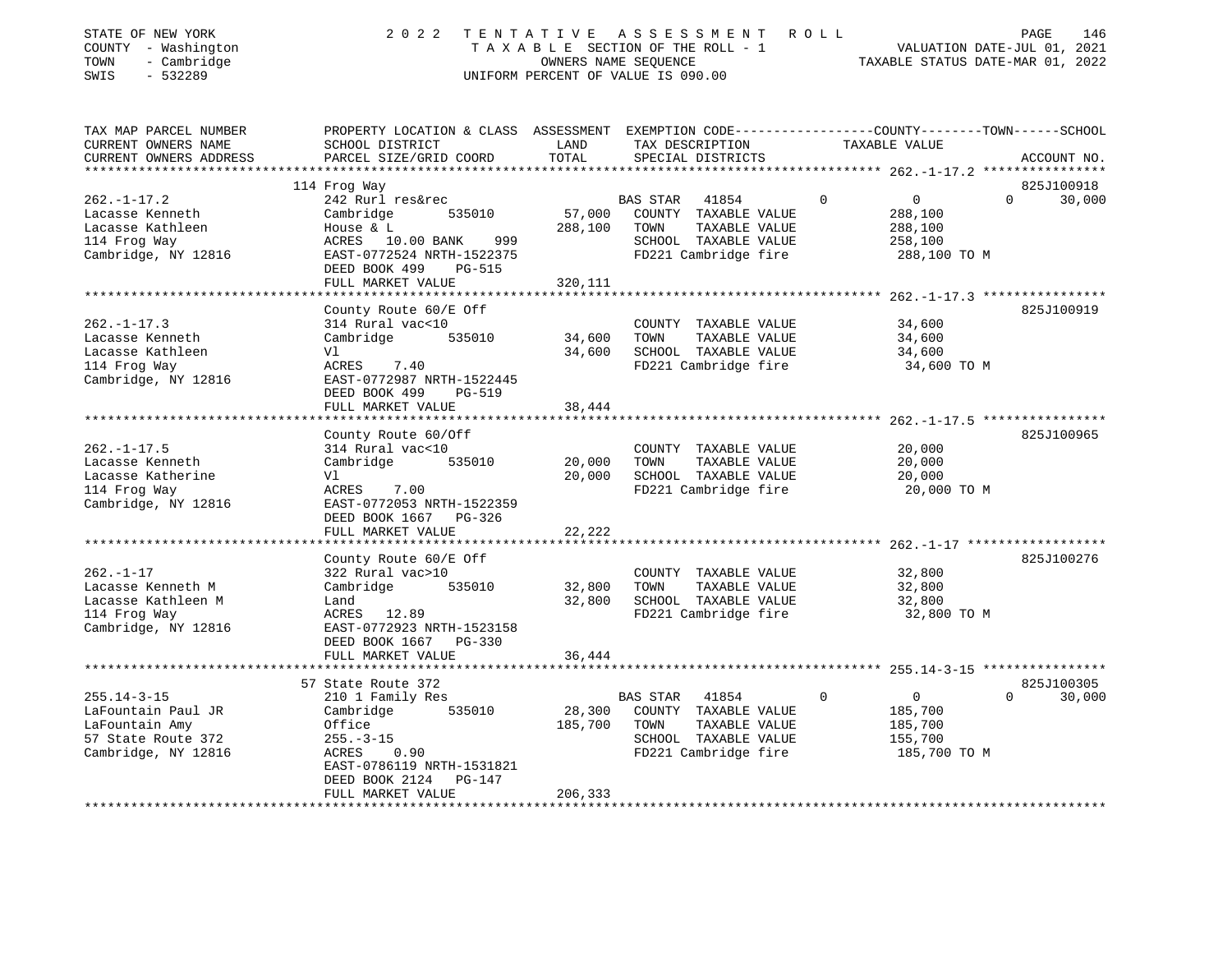| STATE OF NEW YORK<br>COUNTY - Washington<br>TOWN<br>- Cambridge<br>SWIS<br>$-532289$ | 2 0 2 2                                                                                          | TENTATIVE      | A S S E S S M E N T<br>TAXABLE SECTION OF THE ROLL - 1<br>OWNERS NAME SEQUENCE<br>UNIFORM PERCENT OF VALUE IS 090.00 | R O L L                 | VALUATION DATE-JUL 01, 2021<br>TAXABLE STATUS DATE-MAR 01, 2022 |                          | PAGE<br>147        |
|--------------------------------------------------------------------------------------|--------------------------------------------------------------------------------------------------|----------------|----------------------------------------------------------------------------------------------------------------------|-------------------------|-----------------------------------------------------------------|--------------------------|--------------------|
| TAX MAP PARCEL NUMBER                                                                | PROPERTY LOCATION & CLASS ASSESSMENT EXEMPTION CODE----------------COUNTY-------TOWN------SCHOOL |                |                                                                                                                      |                         |                                                                 |                          |                    |
| CURRENT OWNERS NAME                                                                  | SCHOOL DISTRICT                                                                                  | LAND           | TAX DESCRIPTION                                                                                                      |                         | TAXABLE VALUE                                                   |                          |                    |
| CURRENT OWNERS ADDRESS                                                               | PARCEL SIZE/GRID COORD                                                                           | TOTAL          | SPECIAL DISTRICTS                                                                                                    |                         |                                                                 |                          | ACCOUNT NO.        |
|                                                                                      | 656 County Route 74                                                                              |                |                                                                                                                      |                         |                                                                 |                          | 825J101995         |
| $270. - 1 - 24.5$                                                                    | 242 Rurl res&rec                                                                                 |                | BAS STAR<br>41854                                                                                                    | $\Omega$                | $\overline{0}$                                                  | $\Omega$                 | 30,000             |
| LaJara John E                                                                        | Cambridge<br>535010                                                                              | 59,800         | COUNTY TAXABLE VALUE                                                                                                 |                         | 294,200                                                         |                          |                    |
| Lajara Joan A                                                                        | Land & Modular                                                                                   | 294,200        | TOWN<br>TAXABLE VALUE                                                                                                |                         | 294,200                                                         |                          |                    |
| 656 County Route 74                                                                  | Lot 4                                                                                            |                | SCHOOL TAXABLE VALUE                                                                                                 |                         | 264,200                                                         |                          |                    |
| Cambridge, NY 12816                                                                  | ACRES 11.42                                                                                      |                | FD221 Cambridge fire                                                                                                 |                         | 294,200 TO M                                                    |                          |                    |
|                                                                                      | EAST-0765946 NRTH-1514193                                                                        |                |                                                                                                                      |                         |                                                                 |                          |                    |
|                                                                                      | DEED BOOK 576<br>PG-269                                                                          |                |                                                                                                                      |                         |                                                                 |                          |                    |
|                                                                                      | FULL MARKET VALUE                                                                                | 326,889        |                                                                                                                      |                         |                                                                 |                          |                    |
|                                                                                      | ****************************                                                                     | ************** | ********************************* 271.-2-25 ******************                                                       |                         |                                                                 |                          |                    |
|                                                                                      | 887 County Route 59                                                                              |                |                                                                                                                      |                         |                                                                 |                          | 825J100253         |
| $271. - 2 - 25$                                                                      | 242 Rurl res&rec                                                                                 |                | COUNTY TAXABLE VALUE                                                                                                 |                         | 225,000                                                         |                          |                    |
| Landers Michael                                                                      | Cambridge<br>535010                                                                              | 68,300         | TAXABLE VALUE<br>TOWN                                                                                                |                         | 225,000                                                         |                          |                    |
| Deming Esther<br>670 West End Ave Apt 8C                                             | FRNT 410.00 DPTH<br>ACRES<br>9.58                                                                | 225,000        | SCHOOL TAXABLE VALUE<br>CA003 Cons agri dst 3                                                                        |                         | 225,000                                                         |                          |                    |
| New York, NY 10025                                                                   | EAST-0772405 NRTH-1518744                                                                        |                | FD221 Cambridge fire                                                                                                 |                         | 225,000 TO<br>225,000 TO M                                      |                          |                    |
|                                                                                      | DEED BOOK 3737 PG-339                                                                            |                |                                                                                                                      |                         |                                                                 |                          |                    |
|                                                                                      | FULL MARKET VALUE                                                                                | 250,000        |                                                                                                                      |                         |                                                                 |                          |                    |
|                                                                                      |                                                                                                  |                |                                                                                                                      |                         |                                                                 |                          |                    |
|                                                                                      | 142 Greene Rd                                                                                    |                |                                                                                                                      |                         |                                                                 |                          | 825J100950         |
| $263. -1 - 14.1$                                                                     | 210 1 Family Res                                                                                 |                | ENH STAR<br>41834                                                                                                    | $\Omega$                | $\overline{0}$                                                  | $\Omega$                 | 74,900             |
| Langlois Ricky                                                                       | 535010<br>Cambridge                                                                              | 38,500         | COUNTY TAXABLE VALUE                                                                                                 |                         | 240,500                                                         |                          |                    |
| Langlois Tammy                                                                       | H & Lot                                                                                          | 240,500        | TAXABLE VALUE<br>TOWN                                                                                                |                         | 240,500                                                         |                          |                    |
| 142 Greene Rd                                                                        | ACRES 3.50                                                                                       |                | SCHOOL TAXABLE VALUE                                                                                                 |                         | 165,600                                                         |                          |                    |
| Cambridge, NY 12816                                                                  | EAST-0782216 NRTH-1525954                                                                        |                | CA003 Cons agri dst 3                                                                                                |                         | 240,500 TO                                                      |                          |                    |
|                                                                                      | DEED BOOK 526<br>PG-139                                                                          |                | FD221 Cambridge fire                                                                                                 |                         | 240,500 TO M                                                    |                          |                    |
|                                                                                      | FULL MARKET VALUE                                                                                | 267,222        |                                                                                                                      |                         |                                                                 |                          |                    |
|                                                                                      |                                                                                                  |                |                                                                                                                      |                         |                                                                 |                          |                    |
|                                                                                      | 160 Dickensen Rd                                                                                 |                | 73 PCT OF VALUE USED FOR EXEMPTION PURPOSES                                                                          |                         |                                                                 |                          | 825J100697         |
| $280. - 1 - 12$                                                                      | 241 Rural res&ag                                                                                 |                | VETCOM CTS 41130                                                                                                     | $\Omega$                | 47,432                                                          | 45,000                   | 10,000             |
| Larned Caroline J LE<br>Crawford Deborah K                                           | 535010<br>Cambridge<br>1747/30                                                                   |                | 105,600 AG DIST<br>41720<br>259,900 AGED-CO<br>41802                                                                 | $\mathbf 0$<br>$\Omega$ | 24,469<br>71,148                                                | 24,469<br>$\overline{0}$ | 24,469<br>$\Omega$ |
| 160 Dickensen Rd                                                                     | ACRES 30.50                                                                                      |                | AGED-TOWN 41803                                                                                                      | $\Omega$                | $\Omega$                                                        | 50,654                   | $\overline{0}$     |
| Buskirk, NY 12028                                                                    | EAST-0774415 NRTH-1509337                                                                        |                | 41804<br>AGED-SCH                                                                                                    | $\circ$                 | $\mathbf 0$                                                     | $\Omega$                 | 44,932             |
|                                                                                      | DEED BOOK 2949 PG-101                                                                            |                | ENH STAR<br>41834                                                                                                    | $\Omega$                | $\overline{0}$                                                  | $\Omega$                 | 74,900             |
| MAY BE SUBJECT TO PAYMENT                                                            | FULL MARKET VALUE                                                                                |                | 288,778 COUNTY TAXABLE VALUE                                                                                         |                         | 116,851                                                         |                          |                    |
| UNDER AGDIST LAW TIL 2026                                                            |                                                                                                  |                | TOWN<br>TAXABLE VALUE                                                                                                |                         | 139,777                                                         |                          |                    |
|                                                                                      |                                                                                                  |                | SCHOOL TAXABLE VALUE                                                                                                 |                         | 105,599                                                         |                          |                    |
|                                                                                      |                                                                                                  |                | CA003 Cons agri dst 3                                                                                                |                         | 235,431 TO                                                      |                          |                    |
|                                                                                      |                                                                                                  |                | 24,469 EX                                                                                                            |                         |                                                                 |                          |                    |
|                                                                                      |                                                                                                  |                | FD221 Cambridge fire                                                                                                 |                         | 259,900 TO M                                                    |                          |                    |
|                                                                                      |                                                                                                  |                | **********************                                                                                               |                         | ********************                                            |                          | ****************   |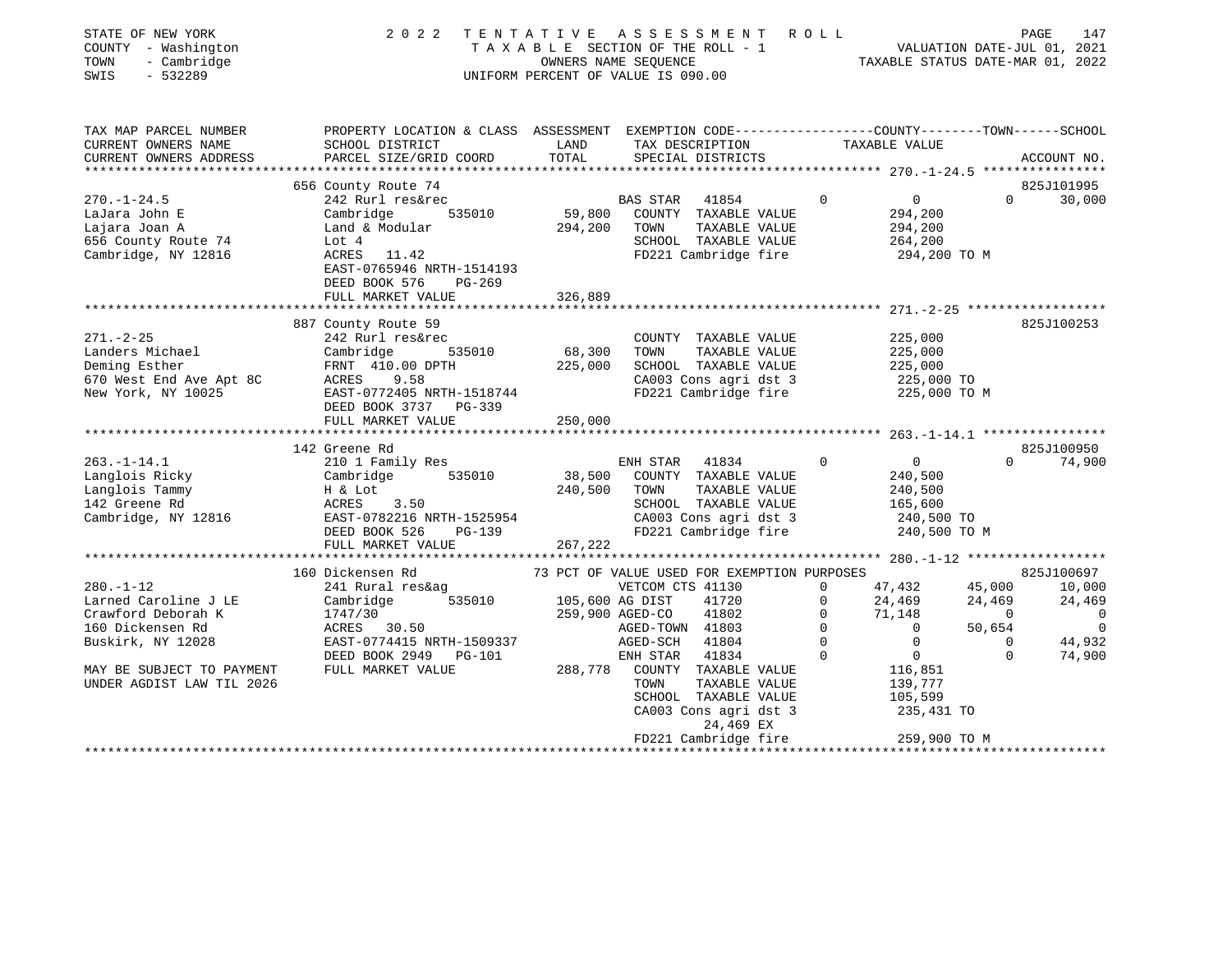| STATE OF NEW YORK<br>COUNTY - Washington<br>- Cambridge<br>TOWN<br>$-532289$<br>SWIS                       | 2 0 2 2<br>TENTATIVE<br>A S S E S S M E N T<br>ROLL<br>TAXABLE SECTION OF THE ROLL - 1<br>VALUATION DATE-JUL 01, 2021<br>OWNERS NAME SEQUENCE<br>TAXABLE STATUS DATE-MAR 01, 2022<br>UNIFORM PERCENT OF VALUE IS 090.00 |                               |                                                                                                                        |                                                             |             |
|------------------------------------------------------------------------------------------------------------|-------------------------------------------------------------------------------------------------------------------------------------------------------------------------------------------------------------------------|-------------------------------|------------------------------------------------------------------------------------------------------------------------|-------------------------------------------------------------|-------------|
| TAX MAP PARCEL NUMBER<br>CURRENT OWNERS NAME<br>CURRENT OWNERS ADDRESS<br>******************************   | PROPERTY LOCATION & CLASS ASSESSMENT EXEMPTION CODE---------------COUNTY-------TOWN-----SCHOOL<br>SCHOOL DISTRICT<br>PARCEL SIZE/GRID COORD                                                                             | LAND<br>TOTAL                 | TAX DESCRIPTION<br>SPECIAL DISTRICTS                                                                                   | TAXABLE VALUE                                               | ACCOUNT NO. |
| $272. - 1 - 10.3$<br>Larrabee Brian<br>107 Meadowbrook Rd<br>Saratoga Springs, NY 12866                    | Old King Road Ln<br>314 Rural vac<10<br>Cambridge<br>535010<br>4.31<br>ACRES<br>EAST-0780560 NRTH-1513443<br>DEED BOOK 959<br>PG-159<br>FULL MARKET VALUE                                                               | 25,000<br>25,000<br>27,778    | COUNTY TAXABLE VALUE<br>TAXABLE VALUE<br>TOWN<br>SCHOOL TAXABLE VALUE<br>CA003 Cons agri dst 3<br>FD221 Cambridge fire | 25,000<br>25,000<br>25,000<br>25,000 TO<br>25,000 TO M      |             |
|                                                                                                            |                                                                                                                                                                                                                         |                               |                                                                                                                        |                                                             |             |
| $280. - 2 - 42$<br>Larrabee Brian<br>45 Oscaleto Rd<br>South Salem, NY 10507                               | 14 Old King Road Ln<br>242 Rurl res&rec<br>Cambridge<br>535010<br>House & Land<br>$271. - 3 - 11.3$<br>ACRES 14.48 BANK<br>999<br>EAST-0780360 NRTH-1512978<br>DEED BOOK 959<br>PG-163                                  | 74,000<br>124,000             | COUNTY TAXABLE VALUE<br>TAXABLE VALUE<br>TOWN<br>SCHOOL TAXABLE VALUE<br>CA003 Cons agri dst 3<br>FD221 Cambridge fire | 124,000<br>124,000<br>124,000<br>124,000 TO<br>124,000 TO M |             |
|                                                                                                            | FULL MARKET VALUE                                                                                                                                                                                                       | 137,778                       |                                                                                                                        |                                                             |             |
|                                                                                                            | *****************************<br>210 Oak Hill Rd                                                                                                                                                                        |                               |                                                                                                                        |                                                             | 825J100715  |
| $281. -4 - 1$<br>Larrabee Brian T<br>Dahle Michael S<br>107 Meadowbrook Rd<br>Saratoga Springs, NY 12866   | 312 Vac w/imprv<br>Cambridge<br>535010<br>Land<br>Lot $4$<br>$281 - 1 - 1$<br>ACRES 176.31<br>EAST-0782629 NRTH-1512382<br>DEED BOOK 894<br>$PG-321$<br>FULL MARKET VALUE                                               | 197,500<br>207,500<br>230,556 | COUNTY TAXABLE VALUE<br>TOWN<br>TAXABLE VALUE<br>SCHOOL TAXABLE VALUE<br>CA003 Cons agri dst 3<br>FD221 Cambridge fire | 207,500<br>207,500<br>207,500<br>207,500 TO<br>207,500 TO M |             |
|                                                                                                            |                                                                                                                                                                                                                         |                               |                                                                                                                        |                                                             |             |
| $281. -4 - 1.4$<br>Larrabee Brian T<br>Dahle Michael S<br>107 Meadowbrook Rd<br>Saratoga Springs, NY 12866 | Oak Hill Rd<br>314 Rural vac<10<br>535010<br>Cambridge<br>Land<br>Lot 3<br>$281. - 1 - 1.4$<br><b>ACRES</b><br>7.04<br>EAST-0783531 NRTH-1510241<br>DEED BOOK 894<br><b>PG-321</b>                                      | 36,200<br>36,200              | COUNTY TAXABLE VALUE<br>TAXABLE VALUE<br>TOWN<br>SCHOOL TAXABLE VALUE<br>CA003 Cons agri dst 3<br>FD221 Cambridge fire | 36,200<br>36,200<br>36,200<br>36,200 TO<br>36,200 TO M      |             |
|                                                                                                            | FULL MARKET VALUE                                                                                                                                                                                                       | 40,222                        |                                                                                                                        |                                                             |             |
|                                                                                                            |                                                                                                                                                                                                                         |                               |                                                                                                                        |                                                             |             |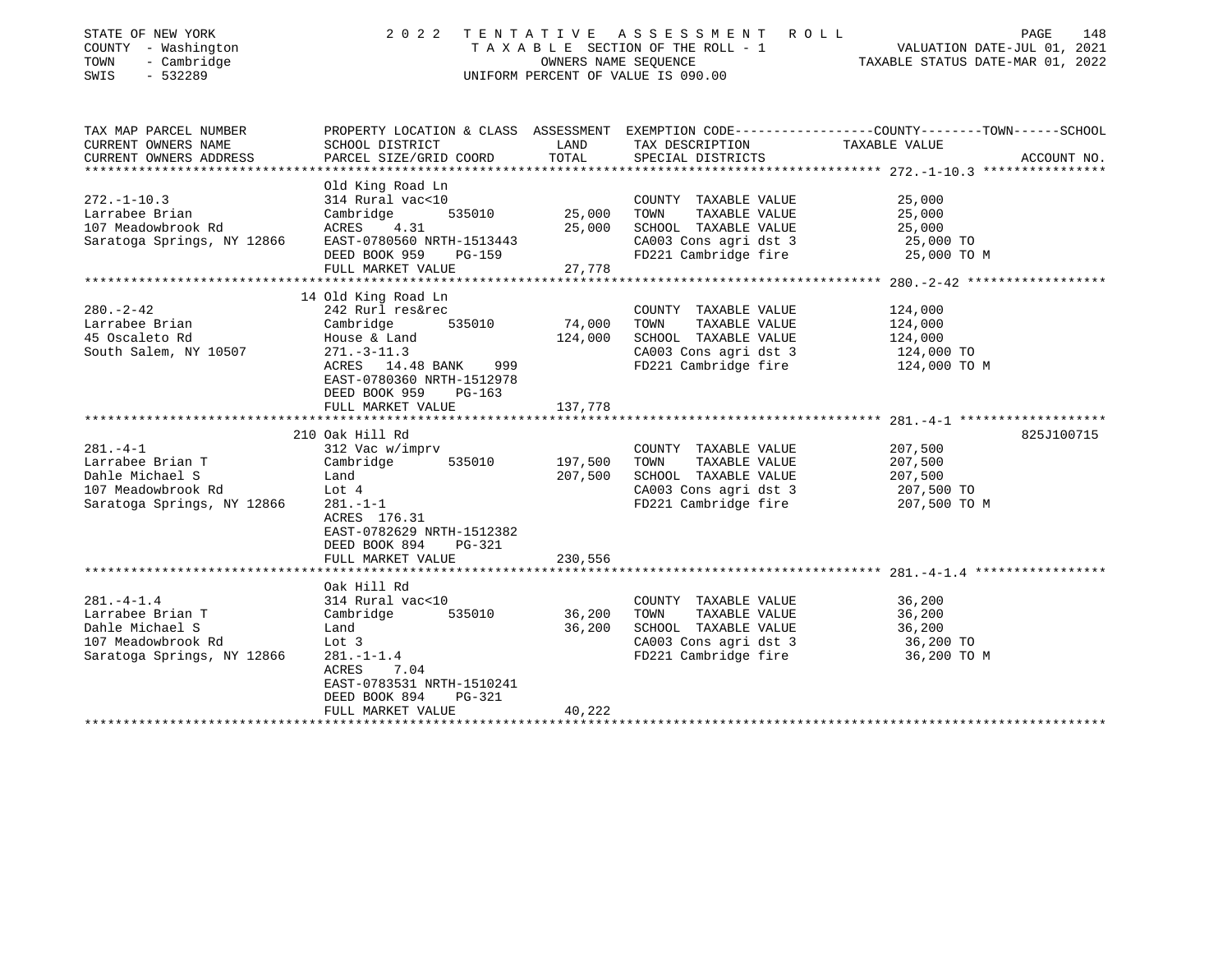|      | STATE OF NEW YORK   | 2022 TENTATIVE ASSESSMENT ROLL     | PAGE                             | 149 |
|------|---------------------|------------------------------------|----------------------------------|-----|
|      | COUNTY - Washington | TAXABLE SECTION OF THE ROLL - 1    | VALUATION DATE-JUL 01, 2021      |     |
| TOWN | - Cambridge         | OWNERS NAME SEOUENCE               | TAXABLE STATUS DATE-MAR 01, 2022 |     |
| SWIS | $-532289$           | UNIFORM PERCENT OF VALUE IS 090.00 |                                  |     |

| TAX MAP PARCEL NUMBER  | PROPERTY LOCATION & CLASS ASSESSMENT EXEMPTION CODE----------------COUNTY-------TOWN-----SCHOOL |         |                               |          |                |          |             |
|------------------------|-------------------------------------------------------------------------------------------------|---------|-------------------------------|----------|----------------|----------|-------------|
| CURRENT OWNERS NAME    | SCHOOL DISTRICT                                                                                 | LAND    | TAX DESCRIPTION               |          | TAXABLE VALUE  |          |             |
| CURRENT OWNERS ADDRESS | PARCEL SIZE/GRID COORD                                                                          | TOTAL   | SPECIAL DISTRICTS             |          |                |          | ACCOUNT NO. |
|                        |                                                                                                 |         |                               |          |                |          |             |
|                        | 65 King Rd                                                                                      |         |                               |          |                |          | 825J100905  |
| $280. - 2 - 32$        | 210 1 Family Res                                                                                |         | ENH STAR<br>41834             | $\Omega$ | 0              | $\Omega$ | 74,900      |
| Larson Brian A         | 535010<br>Cambridge                                                                             | 50,600  | COUNTY TAXABLE VALUE          |          | 135,500        |          |             |
| 65 King Rd             | Lot 9                                                                                           | 135,500 | TAXABLE VALUE<br>TOWN         |          | 135,500        |          |             |
| Buskirk, NY 12028      | 5.13<br>ACRES                                                                                   |         | SCHOOL TAXABLE VALUE          |          | 60,600         |          |             |
|                        | EAST-0775965 NRTH-1505854                                                                       |         | CA003 Cons agri dst 3         |          | 135,500 TO     |          |             |
|                        | DEED BOOK 490<br>PG-78                                                                          |         | FD221 Cambridge fire          |          | 135,500 TO M   |          |             |
|                        | FULL MARKET VALUE                                                                               | 150,556 |                               |          |                |          |             |
|                        |                                                                                                 |         |                               |          |                |          |             |
|                        | 92 County Route 74                                                                              |         |                               |          |                |          | 825J100458  |
| $288. - 1 - 19$        | 210 1 Family Res                                                                                |         | ENH STAR<br>41834             | $\Omega$ | $\Omega$       | $\Omega$ | 74,900      |
| Lavarnway Robert E     | 535010<br>Cambridge                                                                             |         | 28,500 VETCOM CTS 41130       | $\Omega$ | 39,100         | 39,100   | 10,000      |
| Lavarnway Eleanor B    | H & L                                                                                           | 156,400 | COUNTY TAXABLE VALUE          |          | 117,300        |          |             |
| 92 County Route 74     | 429/481                                                                                         |         | TOWN<br>TAXABLE VALUE         |          | 117,300        |          |             |
| Buskirk, NY 12028      | ACRES<br>9.10                                                                                   |         | SCHOOL TAXABLE VALUE          |          | 71,500         |          |             |
|                        | EAST-0764495 NRTH-1501211                                                                       |         | FD221 Cambridge fire          |          | 156,400 TO M   |          |             |
|                        | DEED BOOK 486<br>PG-1086                                                                        |         |                               |          |                |          |             |
|                        | FULL MARKET VALUE                                                                               | 173,778 |                               |          |                |          |             |
|                        |                                                                                                 |         |                               |          |                |          |             |
|                        | 7 Darwin Rd                                                                                     |         |                               |          |                |          | 825J100459  |
| $270. - 1 - 30$        | 210 1 Family Res                                                                                |         | ENH STAR<br>41834             | 0        | 0              | 0        | 74,900      |
| Laverty Wayne C        | 535010<br>Cambridge                                                                             |         | 54,400 VETCOM CTS 41130       | $\Omega$ | 32,650         | 32,650   | 10,000      |
| Laverty Janice         | ACRES<br>8.60                                                                                   | 130,600 | COUNTY TAXABLE VALUE          |          | 97,950         |          |             |
| 7 Darwin Rd            | EAST-0764530 NRTH-1517003                                                                       |         | TOWN<br>TAXABLE VALUE         |          | 97,950         |          |             |
| Cambridge, NY 12816    | DEED BOOK 698<br>PG-186                                                                         |         | SCHOOL TAXABLE VALUE          |          | 45,700         |          |             |
|                        | FULL MARKET VALUE                                                                               |         | 145,111 CA003 Cons agri dst 3 |          | 130,600 TO     |          |             |
|                        |                                                                                                 |         | FD221 Cambridge fire          |          | 130,600 TO M   |          |             |
|                        |                                                                                                 |         |                               |          |                |          |             |
|                        | 60 Brownell Rd                                                                                  |         |                               |          |                |          | 825J100811  |
| $270. - 1 - 31$        | 210 1 Family Res                                                                                |         | COUNTY TAXABLE VALUE          |          | 91,900         |          |             |
| Laverty Wayne C II     | Cambridge<br>535010                                                                             | 25,900  | TOWN<br>TAXABLE VALUE         |          | 91,900         |          |             |
| Laverty Julie          | Trailer & Land                                                                                  | 91,900  | SCHOOL TAXABLE VALUE          |          | 91,900         |          |             |
| 60 Brownell Rd         | FRNT 170.00 DPTH 225.00                                                                         |         | CA003 Cons agri dst 3         |          | 91,900 TO      |          |             |
| Cambridge, NY 12816    | 0.87<br>ACRES                                                                                   |         | FD221 Cambridge fire          |          | 91,900 TO M    |          |             |
|                        | EAST-0764309 NRTH-1517054                                                                       |         |                               |          |                |          |             |
|                        | DEED BOOK 20210 PG-2974                                                                         |         |                               |          |                |          |             |
|                        | FULL MARKET VALUE                                                                               | 102,111 |                               |          |                |          |             |
|                        |                                                                                                 |         |                               |          |                |          |             |
|                        | 19 Darwin Rd                                                                                    |         |                               |          |                |          | 825J100460  |
| $270. - 1 - 12$        | 210 1 Family Res                                                                                |         | AGED-ALL<br>41800             | $\Omega$ | 24,600         | 24,600   | 24,600      |
| LeBarron Barbara LE    | 535010<br>Cambridge                                                                             |         | 24,000 ENH STAR<br>41834      | $\Omega$ | $\Omega$       | $\Omega$ | 24,600      |
| LeBarron Larry D       | H & L                                                                                           | 49,200  | COUNTY TAXABLE VALUE          |          | 24,600         |          |             |
| 19 Darwin Rd           | FRNT 130.00 DPTH 155.00                                                                         |         | TAXABLE VALUE<br>TOWN         |          | 24,600         |          |             |
| Cambridge, NY 12816    | EAST-0765366 NRTH-1517354                                                                       |         | SCHOOL TAXABLE VALUE          |          | $\overline{0}$ |          |             |
|                        | DEED BOOK 758<br>PG-151                                                                         |         | CA003 Cons agri dst 3         |          | 49,200 TO      |          |             |
|                        | FULL MARKET VALUE                                                                               |         | 54,667 FD221 Cambridge fire   |          | 49,200 TO M    |          |             |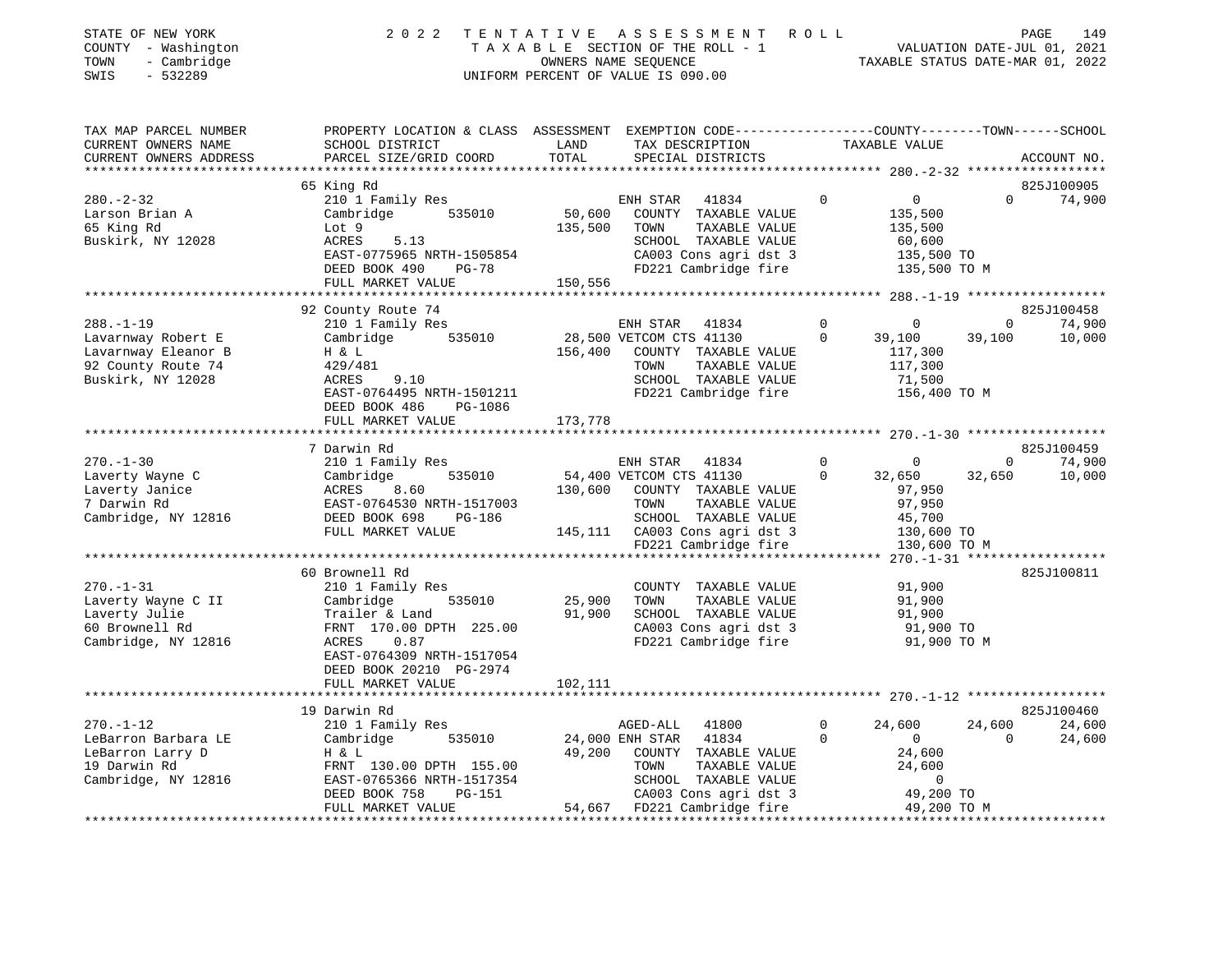| STATE OF NEW YORK<br>COUNTY - Washington<br>TOWN<br>- Cambridge                                                            | 2 0 2 2                                                                                                                                                                                    | TENTATIVE                    | A S S E S S M E N T A O L L<br>TAXABLE SECTION OF THE ROLL - 1<br>OWNERS NAME SEQUENCE                                                                        |                                                                                                     | 150<br>PAGE<br>VALUATION DATE-JUL 01, 2021<br>TAXABLE STATUS DATE-MAR 01, 2022 |
|----------------------------------------------------------------------------------------------------------------------------|--------------------------------------------------------------------------------------------------------------------------------------------------------------------------------------------|------------------------------|---------------------------------------------------------------------------------------------------------------------------------------------------------------|-----------------------------------------------------------------------------------------------------|--------------------------------------------------------------------------------|
| $-532289$<br>SWIS                                                                                                          |                                                                                                                                                                                            |                              | UNIFORM PERCENT OF VALUE IS 090.00                                                                                                                            |                                                                                                     |                                                                                |
| TAX MAP PARCEL NUMBER<br>CURRENT OWNERS NAME<br>CURRENT OWNERS ADDRESS                                                     | PROPERTY LOCATION & CLASS ASSESSMENT EXEMPTION CODE---------------COUNTY-------TOWN------SCHOOL<br>SCHOOL DISTRICT<br>PARCEL SIZE/GRID COORD                                               | LAND<br>TOTAL                | TAX DESCRIPTION<br>SPECIAL DISTRICTS                                                                                                                          | TAXABLE VALUE                                                                                       | ACCOUNT NO.                                                                    |
| $255.14 - 3 - 18$<br>LeBarron Keith<br>LeBarron Anna<br>73 State Route 372<br>Cambridge, NY 12816                          | 73 State Route 372<br>220 2 Family Res<br>535010<br>Cambridge<br>H & L<br>$255. - 3 - 18$<br>ACRES 1.30 BANK 999<br>EAST-0786029 NRTH-1532176<br>DEED BOOK 2364 PG-25<br>FULL MARKET VALUE | 29,500<br>131,100<br>145,667 | BAS STAR<br>41854<br>COUNTY TAXABLE VALUE<br>TOWN<br>TAXABLE VALUE<br>SCHOOL TAXABLE VALUE<br>FD221 Cambridge fire                                            | $\Omega$<br>$\overline{0}$<br>131,100<br>131,100<br>101,100<br>131,100 TO M                         | 825J100625<br>30,000<br>$\Omega$                                               |
|                                                                                                                            |                                                                                                                                                                                            |                              |                                                                                                                                                               |                                                                                                     |                                                                                |
| $271. - 2 - 28.1$<br>LeBarron Keith J<br>LeBarron Anna M<br>250 Conley Rd<br>Cambridge, NY 12816                           | 250 Conley Rd<br>240 Rural res<br>Cambridge<br>535010<br>3011/194<br>ACRES 13.84 BANK<br>999<br>EAST-0775735 NRTH-1514408<br>DEED BOOK 20210 PG-4689                                       | 55,700<br>154,000            | COUNTY TAXABLE VALUE<br>TOWN<br>TAXABLE VALUE<br>SCHOOL TAXABLE VALUE<br>CA003 Cons agri dst 3<br>FD221 Cambridge fire                                        | 154,000<br>154,000<br>154,000<br>154,000 TO<br>154,000 TO M                                         |                                                                                |
|                                                                                                                            | FULL MARKET VALUE                                                                                                                                                                          | 171,111                      |                                                                                                                                                               |                                                                                                     |                                                                                |
| $254. - 1 - 6$<br>LeBarron Marilyn<br>Larado Justine E<br>C/O Timothy LeBarron<br>31 Brod Acres Rd<br>Postenkill, NY 12140 | 204 Stevenson Rd<br>241 Rural res&ag<br>Cambridge<br>535010<br>AG. EASEMENT 2285/132<br>ACRES 137.10<br>EAST-0777389 NRTH-1535155<br>DEED BOOK 3109<br>$PG-269$<br>FULL MARKET VALUE       | 384,000<br>426,667           | AG DIST<br>41720<br>202,000 ENH STAR<br>41834<br>COUNTY TAXABLE VALUE<br>TOWN<br>TAXABLE VALUE<br>SCHOOL TAXABLE VALUE<br>CA003 Cons agri dst 3<br>114,289 EX | $\mathbf 0$<br>114,289<br>$\mathbf 0$<br>$\mathbf 0$<br>269,711<br>269,711<br>194,811<br>269,711 TO | 825J100461<br>114,289<br>114,289<br>74,900<br>$\mathbf{0}$                     |
| MAY BE SUBJECT TO PAYMENT<br>UNDER AGDIST LAW TIL 2026                                                                     |                                                                                                                                                                                            |                              | FD221 Cambridge fire                                                                                                                                          | 384,000 TO M                                                                                        |                                                                                |
| $270. - 1 - 26.8$<br>Lebarron Terrance D<br>347 Center Cambridge Rd<br>Valley Falls, NY 12185-2238                         | 347 Center Cambridge Rd<br>210 1 Family Res<br>Cambridge<br>535010<br>Sub Lot 5<br>ACRES<br>8.31 BANK<br>999<br>EAST-0763560 NRTH-1515311<br>DEED BOOK 3119 PG-17<br>FULL MARKET VALUE     | 43,200<br>259,000<br>287,778 | COUNTY TAXABLE VALUE<br>TOWN<br>TAXABLE VALUE<br>SCHOOL TAXABLE VALUE<br>CA003 Cons agri dst 3<br>FD221 Cambridge fire                                        | 259,000<br>259,000<br>259,000<br>259,000 TO<br>259,000 TO M                                         |                                                                                |
|                                                                                                                            |                                                                                                                                                                                            |                              |                                                                                                                                                               |                                                                                                     |                                                                                |
| $254. - 1 - 10.3$<br>Ledek Linda Jean<br>275 Cobble Rd<br>Cambridge, NY 12816                                              | 275 Cobble Rd<br>210 1 Family Res<br>535010<br>Cambridge<br>FRNT 230.00 DPTH 198.00<br>0.78<br>ACRES<br>EAST-0776955 NRTH-1531179<br>DEED BOOK 2719<br>PG-246<br>FULL MARKET VALUE         | 28,500<br>103,700<br>115,222 | ENH STAR<br>41834<br>COUNTY TAXABLE VALUE<br>TOWN<br>TAXABLE VALUE<br>SCHOOL TAXABLE VALUE<br>FD221 Cambridge fire                                            | 0<br>$\overline{0}$<br>103,700<br>103,700<br>28,800<br>103,700 TO M                                 | 74,900<br>$\mathbf{0}$                                                         |
|                                                                                                                            |                                                                                                                                                                                            |                              |                                                                                                                                                               |                                                                                                     |                                                                                |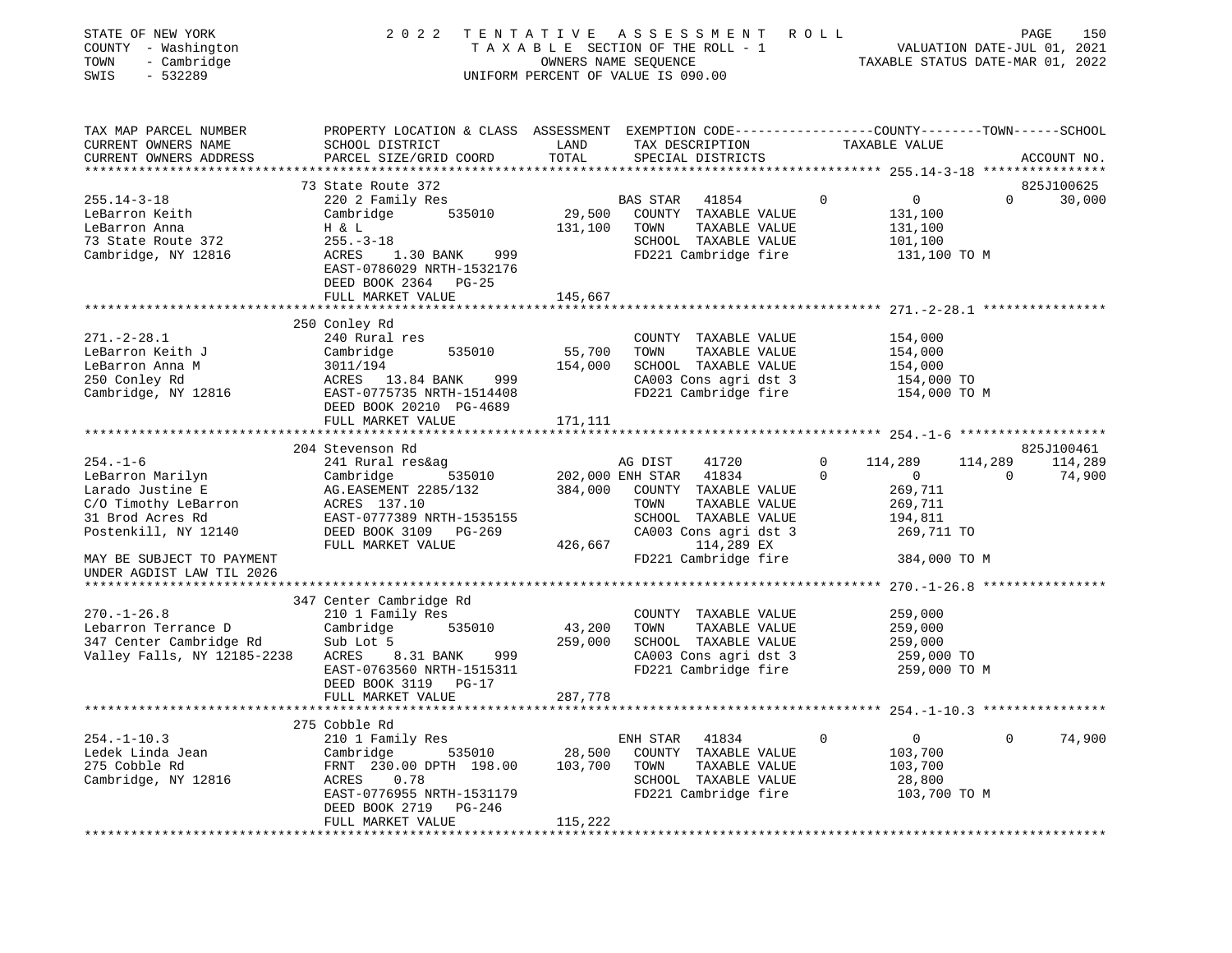| STATE OF NEW YORK<br>COUNTY - Washington<br>TOWN<br>- Cambridge<br>$-532289$<br>SWIS | 2 0 2 2                                                                   |                       | TENTATIVE ASSESSMENT ROLL<br>UNIFORM PERCENT OF VALUE IS 090.00 | PAGE<br>151                                                                                                                    |
|--------------------------------------------------------------------------------------|---------------------------------------------------------------------------|-----------------------|-----------------------------------------------------------------|--------------------------------------------------------------------------------------------------------------------------------|
| TAX MAP PARCEL NUMBER<br>CURRENT OWNERS NAME<br>CURRENT OWNERS ADDRESS               | SCHOOL DISTRICT<br>PARCEL SIZE/GRID COORD                                 | LAND<br>TOTAL         | TAX DESCRIPTION<br>SPECIAL DISTRICTS                            | PROPERTY LOCATION & CLASS ASSESSMENT EXEMPTION CODE---------------COUNTY-------TOWN-----SCHOOL<br>TAXABLE VALUE<br>ACCOUNT NO. |
|                                                                                      |                                                                           |                       |                                                                 |                                                                                                                                |
|                                                                                      | 517 Turnpike Rd                                                           |                       |                                                                 | 825J100586                                                                                                                     |
| $272. - 2 - 15.1$<br>Lees Gerard                                                     | 242 Rurl res&rec<br>Cambridge<br>535010                                   | 157,700               | COUNTY TAXABLE VALUE<br>TOWN<br>TAXABLE VALUE                   | 429,700<br>429,700                                                                                                             |
| Lees Courtney                                                                        | House & Lot                                                               | 429,700               | SCHOOL TAXABLE VALUE                                            | 429,700                                                                                                                        |
| 4 Willow Ln                                                                          | ACRES 50.12                                                               |                       | FD221 Cambridge fire                                            | 429,700 TO M                                                                                                                   |
| Old Greenwich, CT 06870                                                              | EAST-0787310 NRTH-1515014<br>DEED BOOK 678<br>PG-244<br>FULL MARKET VALUE |                       |                                                                 |                                                                                                                                |
|                                                                                      |                                                                           | 477,444               |                                                                 |                                                                                                                                |
|                                                                                      | Gillis Road                                                               |                       |                                                                 |                                                                                                                                |
| $254. - 1 - 37.2$                                                                    | 311 Res vac land                                                          |                       | COUNTY TAXABLE VALUE                                            | 81,000                                                                                                                         |
| Lennon Mary                                                                          | 533401<br>Greenwich                                                       | 81,000                | TOWN<br>TAXABLE VALUE                                           | 81,000                                                                                                                         |
| PO Box 7                                                                             | ACRES 24.77                                                               | 81,000                | SCHOOL TAXABLE VALUE                                            | 81,000                                                                                                                         |
| Cambridge, NY 12816 FULL MARKET VALUE                                                |                                                                           | 90,000                | CA003 Cons agri dst 3                                           | 81,000 TO                                                                                                                      |
|                                                                                      |                                                                           |                       | FD221 Cambridge fire                                            | 81,000 TO M                                                                                                                    |
|                                                                                      |                                                                           |                       |                                                                 |                                                                                                                                |
|                                                                                      | 185 Gillis Road                                                           |                       |                                                                 |                                                                                                                                |
| $254. - 1 - 37.3$                                                                    | 311 Res vac land<br>Greenwich<br>533401                                   | 47,600                | COUNTY TAXABLE VALUE<br>TOWN<br>TAXABLE VALUE                   | 47,600<br>47,600                                                                                                               |
| Lennon Mary<br>PO Box 7                                                              | ACRES<br>5.40                                                             | 47,600                | SCHOOL TAXABLE VALUE                                            | 47,600                                                                                                                         |
| Cambridge, NY 12816                                                                  | FULL MARKET VALUE                                                         | 52,889                | CA003 Cons agri dst 3                                           | 47,600 TO                                                                                                                      |
|                                                                                      |                                                                           |                       | FD221 Cambridge fire                                            | 47,600 TO M                                                                                                                    |
|                                                                                      |                                                                           |                       |                                                                 |                                                                                                                                |
|                                                                                      | Gillis Road                                                               |                       |                                                                 |                                                                                                                                |
| $254. - 1 - 37.5$                                                                    | 311 Res vac land                                                          |                       | COUNTY TAXABLE VALUE                                            | 72,400                                                                                                                         |
| Lennon Mary                                                                          | Greenwich<br>533401                                                       | 72,400                | TOWN<br>TAXABLE VALUE                                           | 72,400                                                                                                                         |
| Gillis Road                                                                          | ACRES 17.94                                                               | 72,400                | SCHOOL TAXABLE VALUE                                            | 72,400                                                                                                                         |
| Cambridge, NY                                                                        | FULL MARKET VALUE                                                         | 80,444                | CA003 Cons agri dst 3                                           | 72,400 TO                                                                                                                      |
|                                                                                      |                                                                           |                       | FD221 Cambridge fire                                            | 72,400 TO M                                                                                                                    |
|                                                                                      | 15 County Route 60                                                        |                       |                                                                 | 825J100466                                                                                                                     |
| $271. - 1 - 6$                                                                       | 210 1 Family Res                                                          |                       | BAS STAR<br>41854                                               | $\overline{0}$<br>$\overline{0}$<br>30,000<br>$\Omega$                                                                         |
| Lewis Steven M                                                                       | Cambridge<br>535010                                                       | 35,000                | COUNTY TAXABLE VALUE                                            | 73,000                                                                                                                         |
| 15 County Route 60                                                                   | H & L                                                                     | 73,000                | TAXABLE VALUE<br>TOWN                                           | 73,000                                                                                                                         |
| Cambridge, NY 12816                                                                  | ACRES<br>2.40                                                             |                       | SCHOOL TAXABLE VALUE                                            | 43,000                                                                                                                         |
|                                                                                      | EAST-0771325 NRTH-1518125                                                 |                       | FD221 Cambridge fire                                            | 73,000 TO M                                                                                                                    |
|                                                                                      | DEED BOOK 888<br>PG-183                                                   |                       |                                                                 |                                                                                                                                |
|                                                                                      | FULL MARKET VALUE                                                         | 81,111                |                                                                 |                                                                                                                                |
|                                                                                      |                                                                           | * * * * * * * * * * * |                                                                 |                                                                                                                                |
|                                                                                      | 170 County Route 59A                                                      |                       |                                                                 | 825L100206                                                                                                                     |
| $279. - 2 - 12$                                                                      | 210 1 Family Res                                                          |                       | COUNTY TAXABLE VALUE                                            | 55,100                                                                                                                         |
| Litwin Roselyn G<br>Litwin Thomas                                                    | Cambridge<br>535010                                                       | 42,500<br>55,100      | TOWN<br>TAXABLE VALUE<br>SCHOOL TAXABLE VALUE                   | 55,100<br>55,100                                                                                                               |
| 10 County Route 59A                                                                  | H & L<br>4.50<br>ACRES                                                    |                       | CA003 Cons agri dst 3                                           | 55,100 TO                                                                                                                      |
| Buskirk, NY 12028                                                                    | EAST-0769599 NRTH-1506507                                                 |                       | FD221 Cambridge fire                                            | 55,100 TO M                                                                                                                    |
|                                                                                      | DEED BOOK 3996<br>PG-137<br>FULL MARKET VALUE                             | 61,222                |                                                                 |                                                                                                                                |
|                                                                                      |                                                                           |                       |                                                                 |                                                                                                                                |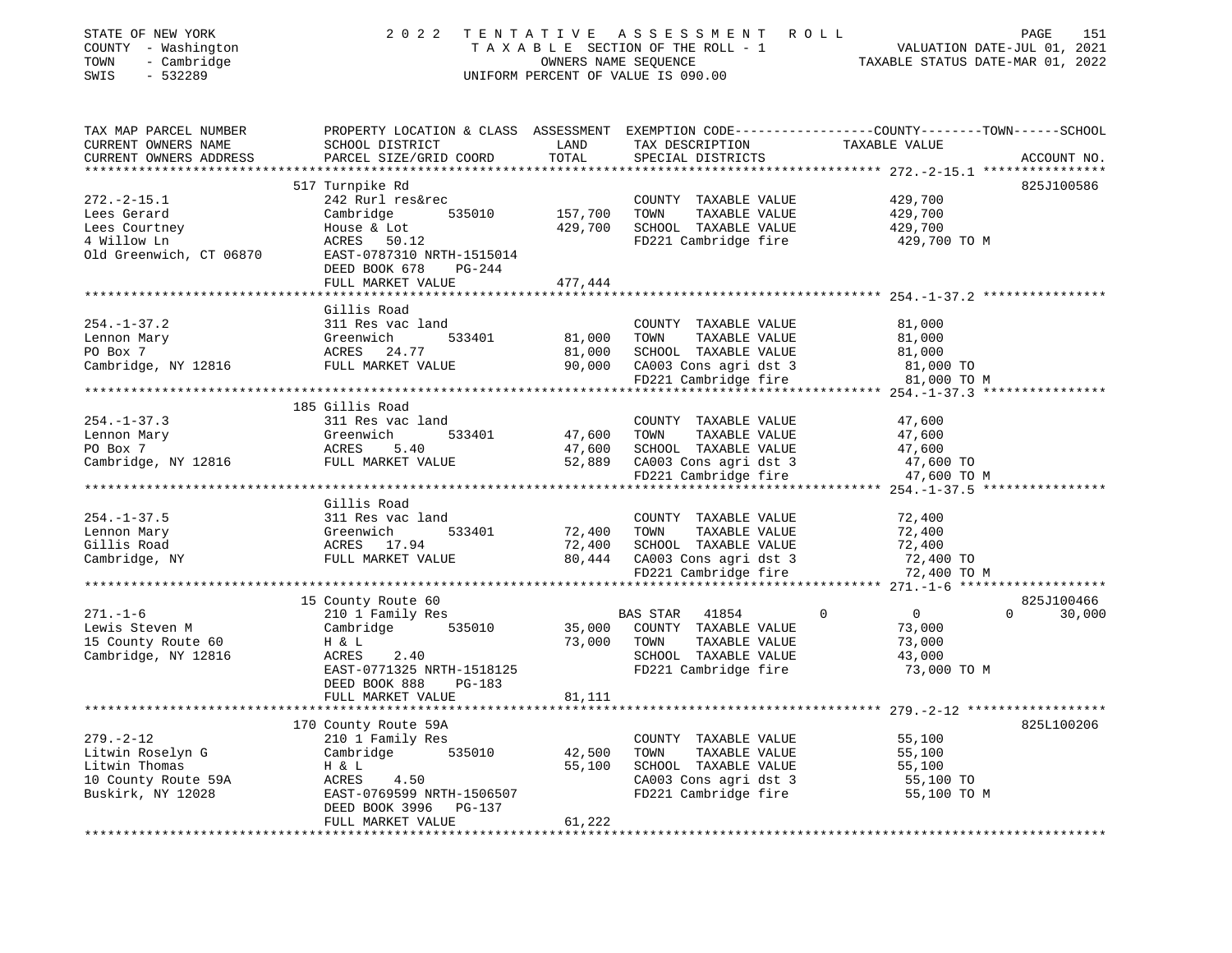| STATE OF NEW YORK<br>COUNTY - Washington<br>TOWN<br>- Cambridge<br>$-532289$<br>SWIS                                                                                                     | 2 0 2 2                                                                                                                                                                                                                                                                                 |                                                       | TENTATIVE ASSESSMENT<br>T A X A B L E SECTION OF THE ROLL - 1<br>OWNERS NAME SEQUENCE<br>UNIFORM PERCENT OF VALUE IS 090.00                                                                                                          | R O L L  | VALUATION DATE-JUL 01, 2021<br>TAXABLE STATUS DATE-MAR 01, 2022                                                           | PAGE<br>152          |
|------------------------------------------------------------------------------------------------------------------------------------------------------------------------------------------|-----------------------------------------------------------------------------------------------------------------------------------------------------------------------------------------------------------------------------------------------------------------------------------------|-------------------------------------------------------|--------------------------------------------------------------------------------------------------------------------------------------------------------------------------------------------------------------------------------------|----------|---------------------------------------------------------------------------------------------------------------------------|----------------------|
| TAX MAP PARCEL NUMBER<br>CURRENT OWNERS NAME                                                                                                                                             | PROPERTY LOCATION & CLASS ASSESSMENT EXEMPTION CODE---------------COUNTY-------TOWN------SCHOOL<br>SCHOOL DISTRICT                                                                                                                                                                      | LAND                                                  | TAX DESCRIPTION                                                                                                                                                                                                                      |          | TAXABLE VALUE                                                                                                             |                      |
| CURRENT OWNERS ADDRESS<br>***********************                                                                                                                                        | PARCEL SIZE/GRID COORD                                                                                                                                                                                                                                                                  | TOTAL                                                 | SPECIAL DISTRICTS                                                                                                                                                                                                                    |          |                                                                                                                           | ACCOUNT NO.          |
|                                                                                                                                                                                          | 10 County Route 59A                                                                                                                                                                                                                                                                     |                                                       |                                                                                                                                                                                                                                      |          |                                                                                                                           | 825J100413           |
| $279. - 2 - 20$<br>Litwin Thomas J<br>Litwin Roselyn G<br>10 County Route 59A<br>Buskirk, NY 12028                                                                                       | 210 1 Family Res<br>535010<br>Cambridge<br>House & Lot<br>FRNT<br>50.00 DPTH<br>ACRES<br>0.25<br>EAST-0766374 NRTH-1506659<br>DEED BOOK 3522 PG-238                                                                                                                                     | 23,100<br>134,000                                     | 41834<br>ENH STAR<br>COUNTY TAXABLE VALUE<br>TOWN<br>TAXABLE VALUE<br>SCHOOL TAXABLE VALUE<br>CA003 Cons agri dst 3<br>FD221 Cambridge fire                                                                                          | $\Omega$ | $\mathbf 0$<br>$\Omega$<br>134,000<br>134,000<br>59,100<br>134,000 TO<br>134,000 TO M                                     | 74,900               |
|                                                                                                                                                                                          | FULL MARKET VALUE                                                                                                                                                                                                                                                                       | 148,889                                               |                                                                                                                                                                                                                                      |          |                                                                                                                           |                      |
| $281. -4 - 1.3$<br>Lohnes Gary M<br>21 E Hoosick Rd<br>Hoosick Falls, NY 12090<br>$255. - 1 - 20.2$<br>Long Shadows EquestrianEST LLC Cambridge<br>49 Dr Brown Ln<br>Cambridge, NY 12816 | Oak Hill Rd<br>322 Rural vac>10<br>Cambridge<br>535010<br>Land<br>Lot 2<br>$281. - 1 - 1.3$<br>ACRES<br>10.07<br>EAST-0783096 NRTH-1510048<br>DEED BOOK 771<br>$PG-55$<br>FULL MARKET VALUE<br>84 Dr Brown Ln<br>240 Rural res<br>535010<br>Res & Barn<br>$P/O$ Lot 2<br>ACRES<br>60.79 | 48,100 TOWN<br>48,100<br>53,444<br>137,500<br>387,300 | COUNTY TAXABLE VALUE<br>TAXABLE VALUE<br>SCHOOL TAXABLE VALUE<br>CA003 Cons agri dst 3<br>FD221 Cambridge fire<br>AG DIST<br>41720<br>COUNTY TAXABLE VALUE<br>TAXABLE VALUE<br>TOWN<br>SCHOOL TAXABLE VALUE<br>CA005 Cons agri dst 5 | $\Omega$ | 48,100<br>48,100<br>48,100<br>48,100 TO<br>48,100 TO M<br>73,208<br>73,208<br>314,092<br>314,092<br>314,092<br>314,092 TO | 825J102032<br>73,208 |
| MAY BE SUBJECT TO PAYMENT<br>UNDER AGDIST LAW TIL 2026                                                                                                                                   | EAST-0781892 NRTH-1535077<br>DEED BOOK 3436<br>$PG-74$<br>FULL MARKET VALUE                                                                                                                                                                                                             | 430,333                                               | 73,208 EX<br>FD221 Cambridge fire                                                                                                                                                                                                    |          | 387,300 TO M                                                                                                              |                      |
|                                                                                                                                                                                          | 49 Dr Brown Ln                                                                                                                                                                                                                                                                          |                                                       |                                                                                                                                                                                                                                      |          |                                                                                                                           |                      |
| $255. - 1 - 20.8$<br>Long Shadows Estate LLC<br>49 Dr Brown Lane<br>Cambridge, NY 12816<br>MAY BE SUBJECT TO PAYMENT<br>UNDER AGDIST LAW TIL 2026                                        | 250 Estate<br>Cambridge<br>535010<br>H & L<br>$P/O$ Lot 2<br>ACRES 104.61<br>EAST-0782042 NRTH-1533612<br>DEED BOOK 3436<br><b>PG-70</b>                                                                                                                                                | 208,300<br>586,900                                    | 41720<br>AG DIST<br>COUNTY TAXABLE VALUE<br>TOWN<br>TAXABLE VALUE<br>SCHOOL TAXABLE VALUE<br>CA005 Cons agri dst 5<br>128,534 EX<br>FD221 Cambridge fire                                                                             | $\Omega$ | 128,534<br>128,534<br>458,366<br>458,366<br>458,366<br>458,366 TO<br>586,900 TO M                                         | 128,534              |
|                                                                                                                                                                                          | FULL MARKET VALUE                                                                                                                                                                                                                                                                       | 652,111                                               |                                                                                                                                                                                                                                      |          |                                                                                                                           |                      |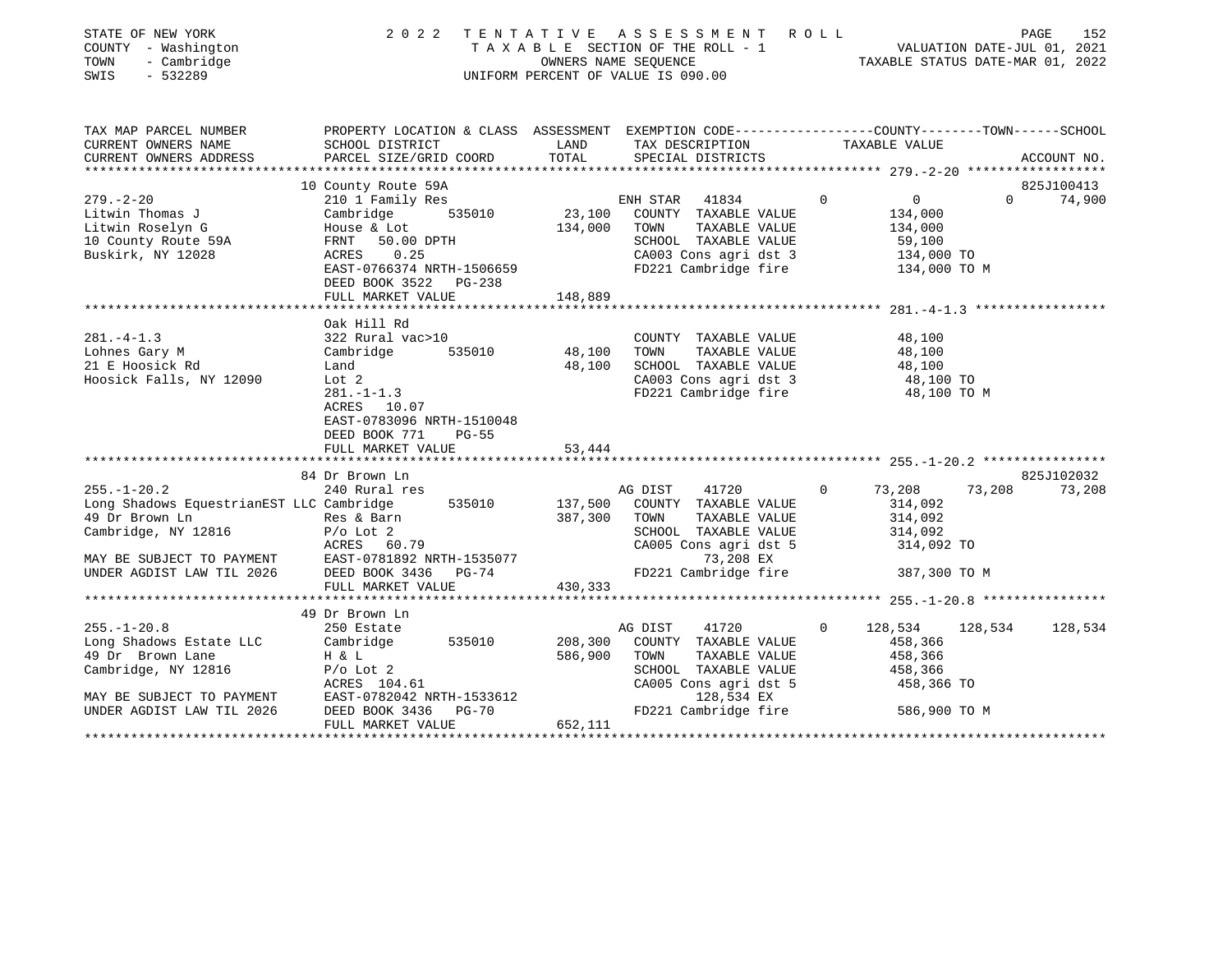| STATE OF NEW YORK                    | 2022 TENTATIVE ASSESSMENT ROLL                             |                                  | 153<br>PAGE |
|--------------------------------------|------------------------------------------------------------|----------------------------------|-------------|
| COUNTY - Washington                  | TAXABLE SECTION OF THE ROLL - 1                            | VALUATION DATE-JUL 01, 2021      |             |
| TOWN - Cambridge<br>SWIS<br>- 532289 | OWNERS NAME SEOUENCE<br>UNIFORM PERCENT OF VALUE IS 090.00 | TAXABLE STATUS DATE-MAR 01, 2022 |             |
|                                      |                                                            |                                  |             |
|                                      |                                                            |                                  |             |

| TAX MAP PARCEL NUMBER     | PROPERTY LOCATION & CLASS ASSESSMENT EXEMPTION CODE---------------COUNTY-------TOWN------SCHOOL                  |              |                                                            |                |                    |                |             |
|---------------------------|------------------------------------------------------------------------------------------------------------------|--------------|------------------------------------------------------------|----------------|--------------------|----------------|-------------|
| CURRENT OWNERS NAME       | SCHOOL DISTRICT                                                                                                  | LAND         | TAX DESCRIPTION                                            |                | TAXABLE VALUE      |                |             |
| CURRENT OWNERS ADDRESS    | PARCEL SIZE/GRID COORD                                                                                           | TOTAL        | SPECIAL DISTRICTS                                          |                |                    |                | ACCOUNT NO. |
|                           |                                                                                                                  |              |                                                            |                |                    |                |             |
|                           | 709 County Route 60                                                                                              |              |                                                            |                |                    |                | 825J100723  |
| $254. - 1 - 16$           | 241 Rural res&ag                                                                                                 |              | AG DIST<br>41720                                           | $\mathbf{0}$   | 17,870             | 17,870         | 17,870      |
| Lorber Jillian Denby      | Cambridge                                                                                                        |              | 535010 145,100 ENH STAR 41834                              | $\Omega$       | $300$<br>0<br>300  | $\overline{0}$ | 74,900      |
|                           |                                                                                                                  |              |                                                            |                |                    |                |             |
| 709 County Route 60       | ACRES 75.30                                                                                                      |              | 320,100 COUNTY TAXABLE VALUE                               |                | 302,230            |                |             |
| Greenwich, NY 12834       | EAST-0772489 NRTH-1533607                                                                                        |              | TOWN<br>TAXABLE VALUE                                      |                | 302,230<br>227,330 |                |             |
|                           | DEED BOOK 631<br>PG-51                                                                                           |              | SCHOOL TAXABLE VALUE                                       |                |                    |                |             |
| MAY BE SUBJECT TO PAYMENT | FULL MARKET VALUE                                                                                                |              | 355,667 CA003 Cons agri dst 3                              |                | 302,230 TO         |                |             |
| UNDER AGDIST LAW TIL 2026 |                                                                                                                  |              | 17,870 EX                                                  |                |                    |                |             |
|                           |                                                                                                                  |              | FD221 Cambridge fire                                       |                | 320,100 TO M       |                |             |
|                           |                                                                                                                  |              |                                                            |                |                    |                |             |
|                           | 151 Irish Ln                                                                                                     |              |                                                            |                |                    |                | 825J100245  |
| $255. - 1 - 24$           | 241 Rural res&ag                                                                                                 |              | COUNTY TAXABLE VALUE                                       |                | 535,800            |                |             |
| Lozman Michael            | Cambridge 535010                                                                                                 | 99,000       | TOWN<br>TAXABLE VALUE                                      |                | 535,800            |                |             |
|                           |                                                                                                                  |              | SCHOOL TAXABLE VALUE 535,800                               |                |                    |                |             |
|                           |                                                                                                                  | 535,800      |                                                            |                |                    |                |             |
|                           |                                                                                                                  |              | CA005 Cons agri dst 5<br>FD221 Cambridge fire 535,800 TO M |                |                    |                |             |
|                           |                                                                                                                  |              |                                                            |                |                    |                |             |
|                           | DEED BOOK 3043 PG-186                                                                                            |              |                                                            |                |                    |                |             |
|                           | FULL MARKET VALUE                                                                                                | 595,333      |                                                            |                |                    |                |             |
|                           |                                                                                                                  |              |                                                            |                |                    |                |             |
|                           | 466 County Route 60                                                                                              |              |                                                            |                |                    |                | 825J100874  |
| $262. - 1 - 28$           | 210 1 Family Res<br>Cambridge 535010 38,300 COUNTY TAXABLE VALUE                                                 |              |                                                            | $\overline{0}$ | $\overline{0}$     | $\Omega$       | 30,000      |
| Lucrezio Frederick V      |                                                                                                                  |              |                                                            |                | 271,100            |                |             |
| Lucrezio Donna            | Res                                                                                                              |              | 271,100 TOWN<br>TAXABLE VALUE                              |                | 271,100            |                |             |
|                           |                                                                                                                  |              |                                                            |                |                    |                |             |
| 466 County Route 60       | ACRES 3.26                                                                                                       |              | SCHOOL TAXABLE VALUE                                       |                | 241,100            |                |             |
| Cambridge, NY 12816       |                                                                                                                  |              |                                                            |                | 271,100 TO M       |                |             |
|                           | DEED BOOK 474<br>PG-513                                                                                          |              |                                                            |                |                    |                |             |
|                           | FULL MARKET VALUE                                                                                                | 301,222      |                                                            |                |                    |                |             |
|                           |                                                                                                                  |              |                                                            |                |                    |                |             |
|                           | Cobble Rd                                                                                                        |              |                                                            |                |                    |                |             |
| $254. - 1 - 13.1$         | 314 Rural vac<10                                                                                                 |              | AG DIST<br>41720                                           | $\Omega$       | 91,540             | 91,540         | 91,540      |
| Lutgens Farms, LLC        | 535010<br>Cambridge                                                                                              |              | 128,800 COUNTY TAXABLE VALUE                               |                | 37,260             |                |             |
| 25 Stump Church Rd        |                                                                                                                  | 128,800 TOWN | TAXABLE VOLLE<br>TAXABLE VALUE<br>TIT VALUE                |                |                    |                |             |
| Greenwich, NY 12834       | FRNT 2918.00 DPTH<br>ACRES 86.00                                                                                 |              | SCHOOL TAXABLE VALUE                                       |                | 37,260<br>37,260   |                |             |
|                           |                                                                                                                  |              |                                                            |                |                    |                |             |
|                           | $\texttt{EAST}-0774193 \texttt{NRTH}-1529571$ CA003 Consagridst 3<br>DEED BOOK 3910 PG-7 91 540 EY               |              |                                                            |                | 37,260 TO          |                |             |
| MAY BE SUBJECT TO PAYMENT | DEED BOOK 3910 PG-7                                                                                              |              | 91,540 EX                                                  |                |                    |                |             |
| UNDER AGDIST LAW TIL 2026 | FULL MARKET VALUE                                                                                                |              | 143,111 FD221 Cambridge fire                               |                | 128,800 TO M       |                |             |
|                           |                                                                                                                  |              |                                                            |                |                    |                |             |
|                           | 25 Stump Church Rd                                                                                               |              |                                                            |                |                    |                | 825J100384  |
| $254. - 1 - 32$           | 242 Rurl res&rec                                                                                                 |              | AG DIST<br>41720                                           | $\Omega$       | 58,842             | 58,842         | 58,842      |
| Lutgens Kurt H            | Cambridge 535010                                                                                                 |              | 131,900 COUNTY TAXABLE VALUE                               |                | 246,658            |                |             |
| Allen Gretchen M          | House & Lot                                                                                                      | 305,500 TOWN | TAXABLE VALUE                                              |                | 246,658            |                |             |
| 25 Stump Church Rd        | ACRES 64.30                                                                                                      |              | SCHOOL TAXABLE VALUE                                       |                | 246,658            |                |             |
|                           |                                                                                                                  |              |                                                            |                |                    |                |             |
| Greenwich, NY 12834       |                                                                                                                  |              |                                                            |                |                    |                |             |
|                           | EAST-0767446 NRTH-1532887<br>DEED BOOK 493 PG-813<br>FULL MARKET VALUE 339,444 FD221 Cambridge fire 305,500 TO M |              |                                                            |                |                    |                |             |
| MAY BE SUBJECT TO PAYMENT |                                                                                                                  |              |                                                            |                |                    |                |             |
| UNDER AGDIST LAW TIL 2026 |                                                                                                                  |              |                                                            |                |                    |                |             |
|                           |                                                                                                                  |              |                                                            |                |                    |                |             |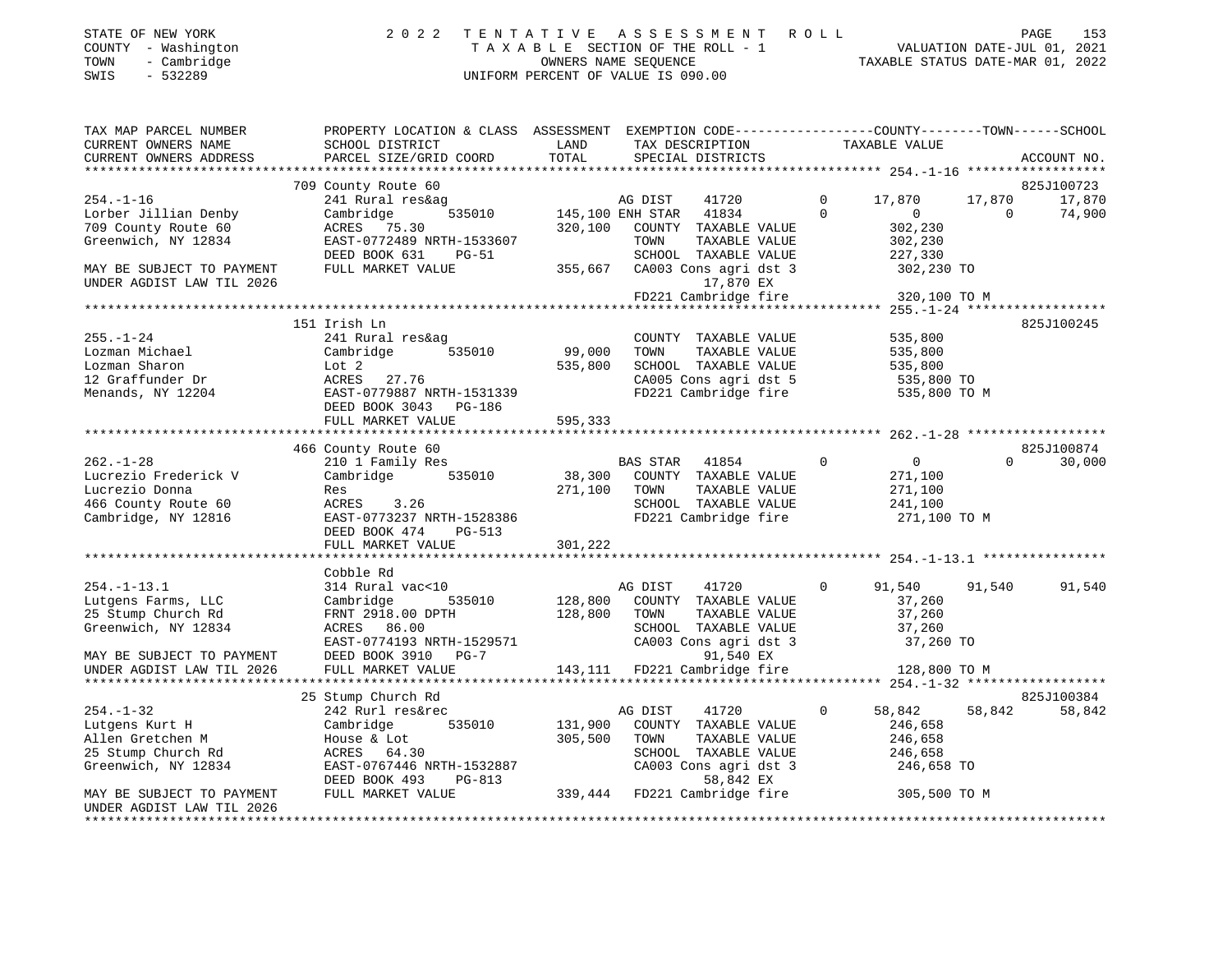| STATE OF NEW YORK<br>COUNTY - Washington<br>TOWN<br>- Cambridge<br>SWIS<br>$-532289$ | 2 0 2 2                                                                                                            | TENTATIVE | A S S E S S M E N T<br>T A X A B L E SECTION OF THE ROLL - 1<br>OWNERS NAME SEQUENCE<br>UNIFORM PERCENT OF VALUE IS 090.00 | R O L L<br>VALUATION DATE-JUL 01, 2021<br>TAXABLE STATUS DATE-MAR 01, 2022 | 154<br>PAGE        |
|--------------------------------------------------------------------------------------|--------------------------------------------------------------------------------------------------------------------|-----------|----------------------------------------------------------------------------------------------------------------------------|----------------------------------------------------------------------------|--------------------|
| TAX MAP PARCEL NUMBER<br>CURRENT OWNERS NAME                                         | PROPERTY LOCATION & CLASS ASSESSMENT EXEMPTION CODE---------------COUNTY-------TOWN------SCHOOL<br>SCHOOL DISTRICT | LAND      | TAX DESCRIPTION                                                                                                            | TAXABLE VALUE                                                              |                    |
| CURRENT OWNERS ADDRESS                                                               | PARCEL SIZE/GRID COORD                                                                                             | TOTAL     | SPECIAL DISTRICTS                                                                                                          |                                                                            | ACCOUNT NO.        |
|                                                                                      |                                                                                                                    |           |                                                                                                                            |                                                                            |                    |
|                                                                                      | Vly Summit Rd                                                                                                      |           |                                                                                                                            |                                                                            | 825J100261         |
| $262. - 1 - 2$<br>Lutgens Kurt H                                                     | 105 Vac farmland<br>Cambridge<br>535010                                                                            | 84,100    | COUNTY TAXABLE VALUE<br>TOWN<br>TAXABLE VALUE                                                                              | 129,900<br>129,900                                                         |                    |
| 25 Stump Church Rd                                                                   | Vac Land                                                                                                           | 129,900   | SCHOOL TAXABLE VALUE                                                                                                       | 129,900                                                                    |                    |
| Greenwich, NY 12834                                                                  | Ag Commit 705/183                                                                                                  |           | CA003 Cons agri dst 3                                                                                                      | 129,900 TO                                                                 |                    |
|                                                                                      | ACRES 37.70                                                                                                        |           | FD221 Cambridge fire                                                                                                       | 129,900 TO M                                                               |                    |
| MAY BE SUBJECT TO PAYMENT                                                            | EAST-0769501 NRTH-1527829                                                                                          |           |                                                                                                                            |                                                                            |                    |
| UNDER AGDIST LAW TIL 2025                                                            | DEED BOOK 20210 PG-2922                                                                                            |           |                                                                                                                            |                                                                            |                    |
|                                                                                      | FULL MARKET VALUE                                                                                                  | 144,333   |                                                                                                                            |                                                                            |                    |
|                                                                                      | 200 Stump Church Rd                                                                                                |           |                                                                                                                            |                                                                            | 825J102049         |
| $262. - 1 - 2.1$                                                                     | 210 1 Family Res                                                                                                   |           | COUNTY TAXABLE VALUE                                                                                                       | 235,500                                                                    |                    |
| Lutgens Kurt H                                                                       | Cambridge<br>535010                                                                                                | 27,400    | TOWN<br>TAXABLE VALUE                                                                                                      | 235,500                                                                    |                    |
| 25 Stump Church Rd                                                                   | H & L                                                                                                              | 235,500   | SCHOOL TAXABLE VALUE                                                                                                       | 235,500                                                                    |                    |
| Greenwich, NY 12834                                                                  | ACRES<br>0.61                                                                                                      |           | FD221 Cambridge fire                                                                                                       | 235,500 TO M                                                               |                    |
|                                                                                      | EAST-0769429 NRTH-1528874                                                                                          |           |                                                                                                                            |                                                                            |                    |
|                                                                                      | DEED BOOK 20210 PG-2922                                                                                            |           |                                                                                                                            |                                                                            |                    |
|                                                                                      | FULL MARKET VALUE                                                                                                  | 261,667   |                                                                                                                            |                                                                            |                    |
|                                                                                      | 393 County Route 60                                                                                                |           |                                                                                                                            |                                                                            | 825J100827         |
| $262. - 1 - 27$                                                                      | 241 Rural res&ag                                                                                                   |           | AGRI-D IND 41730                                                                                                           | $\mathbf 0$<br>60,086<br>60,086                                            | 60,086             |
| Lutgens Timothy                                                                      | 535010<br>Cambridge                                                                                                |           | 126,200 BAS STAR<br>41854                                                                                                  | $\Omega$<br>$\overline{0}$                                                 | $\Omega$<br>30,000 |
| 393 County Route 60                                                                  | Ag Commit 705/163                                                                                                  | 334,900   | COUNTY TAXABLE VALUE                                                                                                       | 274,814                                                                    |                    |
| Cambridge, NY 12816                                                                  | 606/199 614/121                                                                                                    |           | TAXABLE VALUE<br>TOWN                                                                                                      | 274,814                                                                    |                    |
|                                                                                      | ACRES 59.33                                                                                                        |           | SCHOOL TAXABLE VALUE                                                                                                       | 244,814                                                                    |                    |
| MAY BE SUBJECT TO PAYMENT<br>UNDER AGDIST LAW TIL 2029                               | EAST-0771892 NRTH-1526545                                                                                          |           | FD221 Cambridge fire                                                                                                       | 334,900 TO M                                                               |                    |
|                                                                                      | DEED BOOK 2465<br>$PG-8$<br>FULL MARKET VALUE                                                                      | 372,111   |                                                                                                                            |                                                                            |                    |
|                                                                                      |                                                                                                                    |           |                                                                                                                            |                                                                            |                    |
|                                                                                      | 1224 King Rd                                                                                                       |           |                                                                                                                            |                                                                            | 825J102025         |
| $263. - 2 - 24.1$                                                                    | 280 Res Multiple                                                                                                   |           | COUNTY TAXABLE VALUE                                                                                                       | 214,100                                                                    |                    |
| LYCO Partners, LLC                                                                   | 535010<br>Cambridge                                                                                                | 37,000    | TAXABLE VALUE<br>TOWN                                                                                                      | 214,100                                                                    |                    |
| 114 Bell Rd                                                                          | ACRES<br>6.05                                                                                                      | 214,100   | SCHOOL TAXABLE VALUE                                                                                                       | 214,100                                                                    |                    |
| Scarsdale, NY 10583                                                                  | EAST-0786162 NRTH-1524895                                                                                          |           | FD221 Cambridge fire                                                                                                       | 214,100 TO M                                                               |                    |
|                                                                                      | DEED BOOK 2295<br>PG-148<br>FULL MARKET VALUE                                                                      | 237,889   |                                                                                                                            |                                                                            |                    |
|                                                                                      |                                                                                                                    |           |                                                                                                                            |                                                                            |                    |
|                                                                                      | 935 County Route 59                                                                                                |           |                                                                                                                            |                                                                            | 825J100473         |
| $271. - 2 - 8$                                                                       | 210 1 Family Res                                                                                                   |           | COUNTY TAXABLE VALUE                                                                                                       | 281,100                                                                    |                    |
| Lynch Charles E                                                                      | 535010<br>Cambridge                                                                                                | 47,200    | TOWN<br>TAXABLE VALUE                                                                                                      | 281,100                                                                    |                    |
| Lynch Sandra J                                                                       | 7.31<br>ACRES                                                                                                      | 281,100   | SCHOOL TAXABLE VALUE                                                                                                       | 281,100                                                                    |                    |
| 935 County Route 59                                                                  | EAST-0772968 NRTH-1519006                                                                                          |           | FD221 Cambridge fire                                                                                                       | 281,100 TO M                                                               |                    |
| Cambridge, NY 12816                                                                  | DEED BOOK 945<br><b>PG-135</b><br>FULL MARKET VALUE                                                                | 312,333   |                                                                                                                            |                                                                            |                    |
|                                                                                      |                                                                                                                    |           |                                                                                                                            |                                                                            |                    |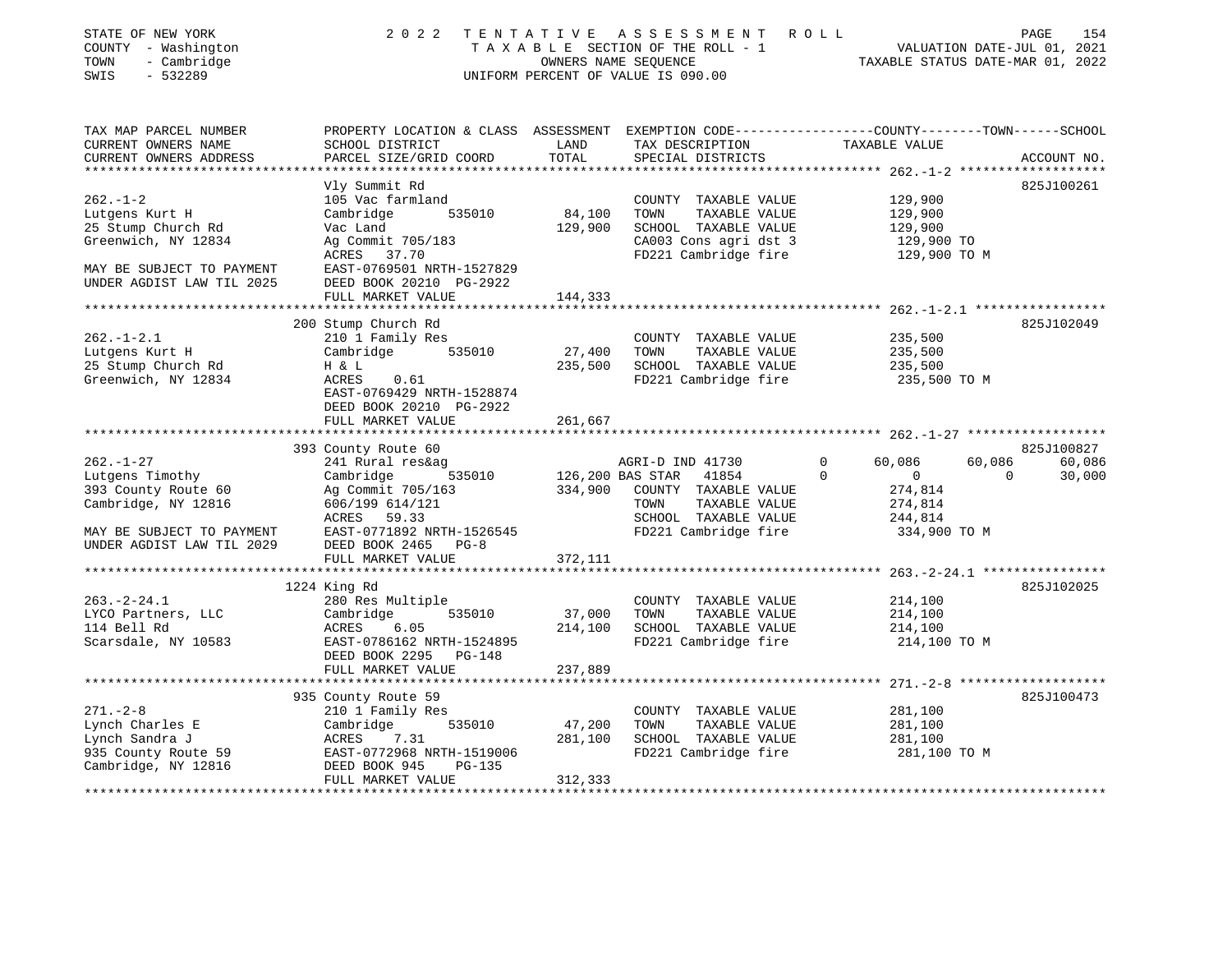| STATE OF NEW YORK<br>COUNTY - Washington<br>- Cambridge<br>TOWN<br>$-532289$<br>SWIS | 2 0 2 2                                                                                                                                      |               | TENTATIVE ASSESSMENT ROLL<br>TAXABLE SECTION OF THE ROLL - 1<br>OWNERS NAME SEQUENCE<br>UNIFORM PERCENT OF VALUE IS 090.00 |             |                                         |                | 155<br>PAGE<br>VALUATION DATE-JUL 01, 2021<br>TAXABLE STATUS DATE-MAR 01, 2022 |
|--------------------------------------------------------------------------------------|----------------------------------------------------------------------------------------------------------------------------------------------|---------------|----------------------------------------------------------------------------------------------------------------------------|-------------|-----------------------------------------|----------------|--------------------------------------------------------------------------------|
| TAX MAP PARCEL NUMBER<br>CURRENT OWNERS NAME<br>CURRENT OWNERS ADDRESS               | PROPERTY LOCATION & CLASS ASSESSMENT EXEMPTION CODE---------------COUNTY-------TOWN------SCHOOL<br>SCHOOL DISTRICT<br>PARCEL SIZE/GRID COORD | LAND<br>TOTAL | TAX DESCRIPTION<br>SPECIAL DISTRICTS                                                                                       |             | TAXABLE VALUE                           |                | ACCOUNT NO.                                                                    |
|                                                                                      | County Route 59                                                                                                                              |               |                                                                                                                            |             |                                         |                |                                                                                |
| $271. - 2 - 25.1$                                                                    | 310 Res Vac                                                                                                                                  |               | COUNTY TAXABLE VALUE                                                                                                       |             | 21,700                                  |                |                                                                                |
| Lynch Charles E                                                                      | Cambridge<br>535010                                                                                                                          | 21,700        | TOWN<br>TAXABLE VALUE                                                                                                      |             | 21,700                                  |                |                                                                                |
| Lynch Sandra                                                                         | ACRES<br>5.86                                                                                                                                | 21,700        | SCHOOL TAXABLE VALUE                                                                                                       |             | 21,700                                  |                |                                                                                |
| 935 County Route 59                                                                  | EAST-0772661 NRTH-1518910                                                                                                                    |               | CA003 Cons agri dst 3                                                                                                      |             | 21,700 TO                               |                |                                                                                |
| Cambridge, NY 12816                                                                  | DEED BOOK 3708 PG-250                                                                                                                        |               | FD221 Cambridge fire                                                                                                       |             | 21,700 TO M                             |                |                                                                                |
|                                                                                      | FULL MARKET VALUE                                                                                                                            | 24,111        |                                                                                                                            |             |                                         |                |                                                                                |
|                                                                                      | *************************                                                                                                                    |               |                                                                                                                            |             |                                         |                |                                                                                |
|                                                                                      | 23 Lebarron Ln                                                                                                                               |               |                                                                                                                            |             |                                         |                | 825J100462                                                                     |
| $246. - 1 - 12$                                                                      | 241 Rural res&ag                                                                                                                             |               | AG DIST<br>41720                                                                                                           | 0           | 92,858                                  | 92,858         | 92,858                                                                         |
| Lynch John James Jr                                                                  | 535010<br>Cambridge                                                                                                                          | 128,400       | COUNTY TAXABLE VALUE                                                                                                       |             | 218,042                                 |                |                                                                                |
| Lynch Patricia Joyce                                                                 | House & Lot                                                                                                                                  | 310,900       | TAXABLE VALUE<br>TOWN                                                                                                      |             | 218,042                                 |                |                                                                                |
| 23 Lebarron Ln                                                                       | ACRES<br>62.70                                                                                                                               |               | SCHOOL TAXABLE VALUE                                                                                                       |             | 218,042                                 |                |                                                                                |
| Greenwich, NY 12834                                                                  | EAST-0778815 NRTH-1540011                                                                                                                    |               | CA005 Cons agri dst 5                                                                                                      |             | 218,042 TO                              |                |                                                                                |
|                                                                                      | DEED BOOK 3671 PG-320                                                                                                                        |               | 92,858 EX                                                                                                                  |             |                                         |                |                                                                                |
| MAY BE SUBJECT TO PAYMENT                                                            | FULL MARKET VALUE                                                                                                                            |               | 345,444 FD221 Cambridge fire                                                                                               |             | 310,900 TO M                            |                |                                                                                |
| UNDER AGDIST LAW TIL 2026                                                            |                                                                                                                                              |               |                                                                                                                            |             |                                         |                |                                                                                |
|                                                                                      |                                                                                                                                              |               |                                                                                                                            |             |                                         |                |                                                                                |
| $288. - 1 - 15.2$                                                                    | 94 Durfee Rd<br>210 1 Family Res                                                                                                             |               | VET WAR CT 41121                                                                                                           | 0           | 30,075                                  | 27,000         | 825J100976<br>$\overline{0}$                                                   |
| Mabeus Nancy                                                                         | Cambridge<br>535010                                                                                                                          |               | 56,500 AGED-CO<br>41802                                                                                                    | $\Omega$    | 85,213                                  | $\overline{0}$ | $\overline{0}$                                                                 |
| Mabeus Irrevocable Trust                                                             | H & L                                                                                                                                        |               | 200,500 AGED-TOWN 41803                                                                                                    | $\Omega$    | $\overline{0}$                          | 34,700         | $\overline{0}$                                                                 |
| 94 Durfee Rd                                                                         | Lot 2                                                                                                                                        |               | AGED-SCH<br>41804                                                                                                          | $\circ$     | $\overline{0}$                          | $\mathbf 0$    | 19,450                                                                         |
| Buskirk, NY 12028                                                                    | ACRES<br>6.63                                                                                                                                |               | VET WAR S 41124                                                                                                            | $\Omega$    | $\mathbf 0$                             | $\mathbf 0$    | 6,000                                                                          |
|                                                                                      | EAST-0765631 NRTH-1499809                                                                                                                    |               | ENH STAR<br>41834                                                                                                          | $\Omega$    | $\overline{0}$                          | $\Omega$       | 74,900                                                                         |
|                                                                                      | DEED BOOK 3589 PG-94                                                                                                                         |               | COUNTY TAXABLE VALUE                                                                                                       |             | 85,212                                  |                |                                                                                |
|                                                                                      | FULL MARKET VALUE                                                                                                                            | 222,778       | TOWN<br>TAXABLE VALUE                                                                                                      |             | 138,800                                 |                |                                                                                |
|                                                                                      |                                                                                                                                              |               | SCHOOL TAXABLE VALUE                                                                                                       |             | 100,150                                 |                |                                                                                |
|                                                                                      |                                                                                                                                              |               | FD221 Cambridge fire                                                                                                       |             | 200,500 TO M                            |                |                                                                                |
|                                                                                      | ***************************                                                                                                                  |               |                                                                                                                            |             |                                         |                | ****** 271.-2-17.1 *****************                                           |
|                                                                                      | 64 Wright Rd                                                                                                                                 |               |                                                                                                                            |             |                                         |                | 825J100266                                                                     |
| $271. - 2 - 17.1$                                                                    | 242 Rurl res&rec                                                                                                                             |               | BAS STAR<br>41854                                                                                                          | $\mathbf 0$ | $\mathsf{O}$                            | $\mathbf 0$    | 30,000                                                                         |
| MacDonald Jeri C                                                                     | Cambridge<br>535010                                                                                                                          | 100,300       | COUNTY TAXABLE VALUE                                                                                                       |             | 220,000                                 |                |                                                                                |
| 64 Wright Rd                                                                         | House & Land                                                                                                                                 | 220,000       | TAXABLE VALUE<br>TOWN                                                                                                      |             | 220,000                                 |                |                                                                                |
| Cambridge, NY 12816                                                                  | ACRES<br>28.20                                                                                                                               |               | SCHOOL TAXABLE VALUE                                                                                                       |             | 190,000                                 |                |                                                                                |
|                                                                                      | EAST-0774046 NRTH-1517985                                                                                                                    |               | CA003 Cons agri dst 3                                                                                                      |             | 220,000 TO                              |                |                                                                                |
|                                                                                      | DEED BOOK 485<br>PG-241                                                                                                                      |               | FD221 Cambridge fire                                                                                                       |             | 220,000 TO M                            |                |                                                                                |
|                                                                                      | FULL MARKET VALUE                                                                                                                            | 244,444       |                                                                                                                            |             |                                         |                |                                                                                |
|                                                                                      |                                                                                                                                              |               |                                                                                                                            |             | ********** 261. -2-4.2 **************** |                |                                                                                |
|                                                                                      | 1324 Vly Summit Rd                                                                                                                           |               |                                                                                                                            |             |                                         |                | 825J100872                                                                     |
| $261. - 2 - 4.2$<br>Machell David B                                                  | 241 Rural res&ag<br>535010<br>Cambridge                                                                                                      | 80,600        | COUNTY TAXABLE VALUE<br>TOWN<br>TAXABLE VALUE                                                                              |             | 291,600<br>291,600                      |                |                                                                                |
| Machell Laura L                                                                      | $261. - 1 - 4.2$                                                                                                                             | 291,600       | SCHOOL TAXABLE VALUE                                                                                                       |             | 291,600                                 |                |                                                                                |
| 1324 Vly Summit Rd                                                                   | ACRES 22.90 BANK<br>998                                                                                                                      |               | FD221 Cambridge fire                                                                                                       |             | 291,600 TO M                            |                |                                                                                |
| Greenwich, NY 12834                                                                  | EAST-0768761 NRTH-1526924                                                                                                                    |               |                                                                                                                            |             |                                         |                |                                                                                |
|                                                                                      | DEED BOOK 20210 PG-2948                                                                                                                      |               |                                                                                                                            |             |                                         |                |                                                                                |
|                                                                                      | FULL MARKET VALUE                                                                                                                            | 324,000       |                                                                                                                            |             |                                         |                |                                                                                |
|                                                                                      |                                                                                                                                              |               |                                                                                                                            |             |                                         |                |                                                                                |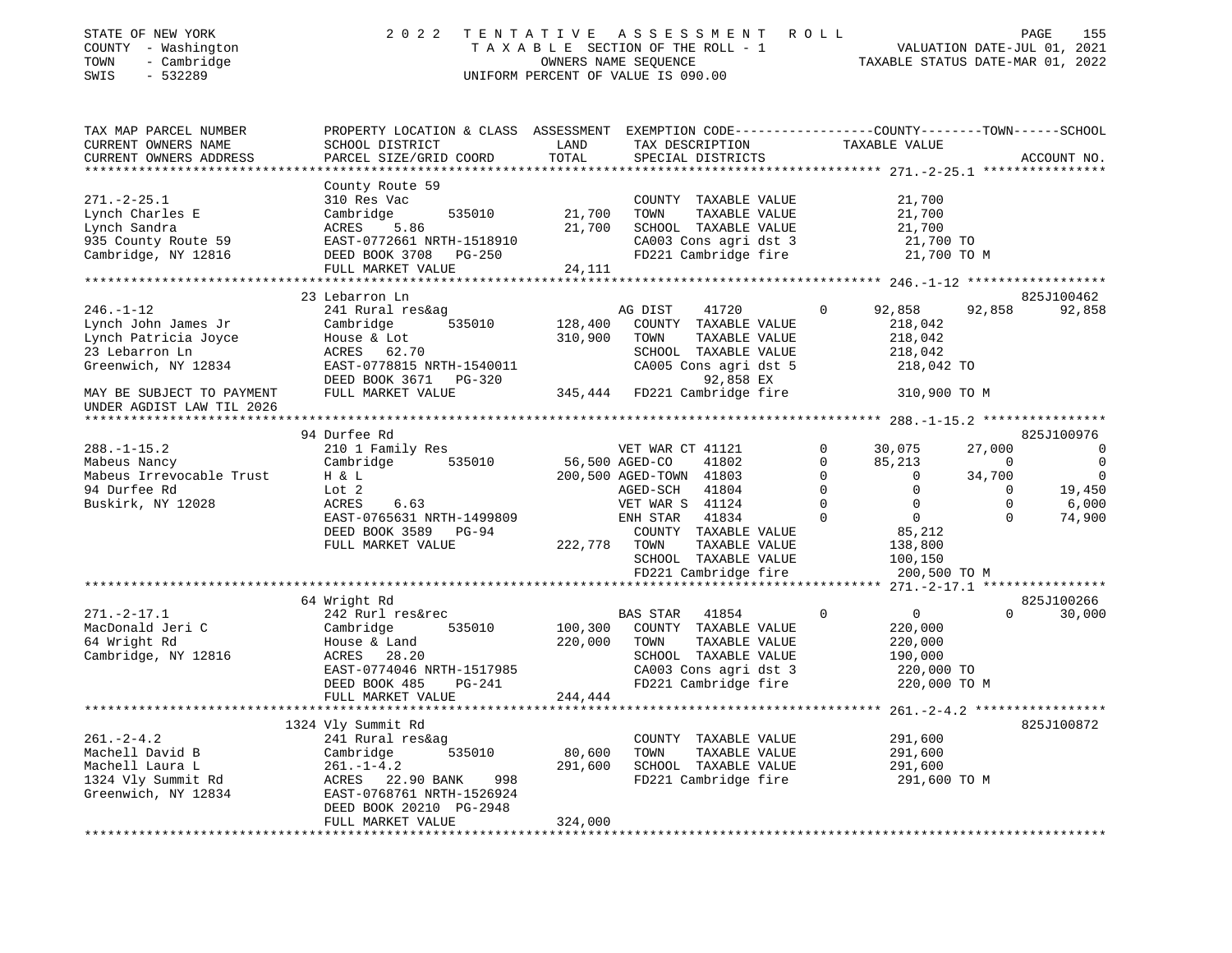| PROPERTY LOCATION & CLASS ASSESSMENT EXEMPTION CODE---------------COUNTY-------TOWN-----SCHOOL<br>TAX MAP PARCEL NUMBER<br>TAXABLE VALUE<br>CURRENT OWNERS NAME<br>SCHOOL DISTRICT<br>LAND<br>TAX DESCRIPTION<br>TOTAL<br>CURRENT OWNERS ADDRESS<br>PARCEL SIZE/GRID COORD<br>SPECIAL DISTRICTS<br>ACCOUNT NO.<br>253 Belle Rd<br>825J102000<br>$280. -2 - 1.1$<br>242 Rurl res&rec<br>CW_10_VET/ 41152<br>8,000<br>$\Omega$<br>$\mathbf{0}$<br>$\Omega$<br>61,300 BAS STAR 41854<br>535010<br>$\overline{0}$<br>$\overline{0}$<br>Macura Elyssa M<br>Cambridge<br>$\mathbf 0$<br>30,000<br>253 Belle Rd<br>185,600 CW_10_VET/ 41153<br>$\Omega$<br>8,000<br>House & Lot<br>$\overline{0}$<br>$\Omega$<br>Buskirk, NY 12028<br>ACRES 12.16<br>COUNTY TAXABLE VALUE<br>177,600<br>EAST-0775992 NRTH-1513274<br>TOWN<br>TAXABLE VALUE<br>177,600<br>DEED BOOK 828 PG-96<br>SCHOOL TAXABLE VALUE<br>155,600<br>206,222 CA003 Cons agri dst 3<br>FULL MARKET VALUE<br>185,600 TO<br>185,600 TO M<br>$FD221$ Cambridge fire<br>487 Center Cambridge Rd<br>$270. - 1 - 24.9$<br>210 1 Family Res<br>BAS STAR<br>41854<br>$\Omega$<br>$\Omega$<br>30,000<br>$\overline{0}$<br>34,900 COUNTY TAXABLE VALUE<br>Cambridge 535010<br>MaGuire James P<br>208,600<br>MaGuire Cynthia J<br>House & Lot<br>208,600 TOWN<br>TAXABLE VALUE<br>208,600<br>487 Center Cambridge Rd<br>SCHOOL TAXABLE VALUE<br>Lot <sub>2</sub><br>178,600<br>Cambridge, NY 12816<br>ACRES<br>2.54<br>FD221 Cambridge fire<br>208,600 TO M<br>EAST-0766283 NRTH-1516879<br>DEED BOOK 793<br>PG-325<br>231,778<br>FULL MARKET VALUE<br>298 Conley Rd<br>$271. - 2 - 27.2$<br>210 1 Family Res<br>203,900<br>COUNTY TAXABLE VALUE<br>Marinkovic Miroslav<br>535010<br>69,600<br>Cambridge<br>TOWN<br>TAXABLE VALUE<br>203,900<br>203,900<br>Marinkovic Jadranka<br>FRNT 984.00 DPTH<br>SCHOOL TAXABLE VALUE<br>203,900<br>CA003 Cons agri dst 3<br>20 Lakeview Rd<br>ACRES 38.65<br>203,900 TO<br>FD221 Cambridge fire<br>South Salem, NY 10590<br>EAST-0774196 NRTH-1516532<br>203,900 TO M<br>DEED BOOK 4000 PG-285<br>FULL MARKET VALUE<br>226,556<br>609 Center Cambridge Rd<br>825J100433<br>$271. - 1 - 1$<br>250 Estate<br>COUNTY TAXABLE VALUE<br>455,000<br>Marital Trust<br>535010<br>67,400<br>TOWN<br>TAXABLE VALUE<br>455,000<br>Cambridge<br>Iseman Robert H Trustee<br>455,000<br>SCHOOL TAXABLE VALUE<br>455,000<br>H & L<br>CA003 Cons agri dst 3<br>609 Center Cambridge Rd<br>ACRES 15.20<br>455,000 TO<br>FD221 Cambridge fire<br>Cambridge, NY 12816<br>EAST-0769093 NRTH-1517178<br>455,000 TO M<br>DEED BOOK 3923 PG-302<br>FULL MARKET VALUE<br>505,556<br>973 King Rd<br>$263. - 2 - 23.5$<br>210 1 Family Res<br>$\mathbf 0$<br>$\mathbf 0$<br>30,000<br>BAS STAR 41854<br>$\overline{0}$<br>Cambridge 535010<br>38,800<br>COUNTY TAXABLE VALUE<br>Maroney George<br>182,800<br>Maroney Maureen<br>182,800<br>TOWN<br>TAXABLE VALUE<br>182,800<br>House & Land<br>PO Box 284<br>SCHOOL TAXABLE VALUE<br>ACRES<br>3.75<br>152,800<br>Cambridge, NY 12816<br>EAST-0785028 NRTH-1523991<br>CA003 Cons agri dst 3<br>182,800 TO<br>FD221 Cambridge fire<br>182,800 TO M<br>DEED BOOK 732<br>PG-317<br>FULL MARKET VALUE<br>203,111 | COUNTY - Washington<br>- Cambridge<br>TOWN<br>SWIS<br>$-532289$ |  | TAXABLE SECTION OF THE ROLL - 1<br>OWNERS NAME SEOUENCE<br>UNIFORM PERCENT OF VALUE IS 090.00 | VALUATION DATE-JUL 01, 2021<br>TAXABLE STATUS DATE-MAR 01, 2022 |  |
|--------------------------------------------------------------------------------------------------------------------------------------------------------------------------------------------------------------------------------------------------------------------------------------------------------------------------------------------------------------------------------------------------------------------------------------------------------------------------------------------------------------------------------------------------------------------------------------------------------------------------------------------------------------------------------------------------------------------------------------------------------------------------------------------------------------------------------------------------------------------------------------------------------------------------------------------------------------------------------------------------------------------------------------------------------------------------------------------------------------------------------------------------------------------------------------------------------------------------------------------------------------------------------------------------------------------------------------------------------------------------------------------------------------------------------------------------------------------------------------------------------------------------------------------------------------------------------------------------------------------------------------------------------------------------------------------------------------------------------------------------------------------------------------------------------------------------------------------------------------------------------------------------------------------------------------------------------------------------------------------------------------------------------------------------------------------------------------------------------------------------------------------------------------------------------------------------------------------------------------------------------------------------------------------------------------------------------------------------------------------------------------------------------------------------------------------------------------------------------------------------------------------------------------------------------------------------------------------------------------------------------------------------------------------------------------------------------------------------------------------------------------------------------------------------------------------------------------------------------------------------------------------------------------------------------------------------------------------------------------------------------------------------------------------------------------------------------------------------------------------------------------------------------------------------------------------------------------------|-----------------------------------------------------------------|--|-----------------------------------------------------------------------------------------------|-----------------------------------------------------------------|--|
|                                                                                                                                                                                                                                                                                                                                                                                                                                                                                                                                                                                                                                                                                                                                                                                                                                                                                                                                                                                                                                                                                                                                                                                                                                                                                                                                                                                                                                                                                                                                                                                                                                                                                                                                                                                                                                                                                                                                                                                                                                                                                                                                                                                                                                                                                                                                                                                                                                                                                                                                                                                                                                                                                                                                                                                                                                                                                                                                                                                                                                                                                                                                                                                                                    |                                                                 |  |                                                                                               |                                                                 |  |
|                                                                                                                                                                                                                                                                                                                                                                                                                                                                                                                                                                                                                                                                                                                                                                                                                                                                                                                                                                                                                                                                                                                                                                                                                                                                                                                                                                                                                                                                                                                                                                                                                                                                                                                                                                                                                                                                                                                                                                                                                                                                                                                                                                                                                                                                                                                                                                                                                                                                                                                                                                                                                                                                                                                                                                                                                                                                                                                                                                                                                                                                                                                                                                                                                    |                                                                 |  |                                                                                               |                                                                 |  |
|                                                                                                                                                                                                                                                                                                                                                                                                                                                                                                                                                                                                                                                                                                                                                                                                                                                                                                                                                                                                                                                                                                                                                                                                                                                                                                                                                                                                                                                                                                                                                                                                                                                                                                                                                                                                                                                                                                                                                                                                                                                                                                                                                                                                                                                                                                                                                                                                                                                                                                                                                                                                                                                                                                                                                                                                                                                                                                                                                                                                                                                                                                                                                                                                                    |                                                                 |  |                                                                                               |                                                                 |  |
|                                                                                                                                                                                                                                                                                                                                                                                                                                                                                                                                                                                                                                                                                                                                                                                                                                                                                                                                                                                                                                                                                                                                                                                                                                                                                                                                                                                                                                                                                                                                                                                                                                                                                                                                                                                                                                                                                                                                                                                                                                                                                                                                                                                                                                                                                                                                                                                                                                                                                                                                                                                                                                                                                                                                                                                                                                                                                                                                                                                                                                                                                                                                                                                                                    |                                                                 |  |                                                                                               |                                                                 |  |
|                                                                                                                                                                                                                                                                                                                                                                                                                                                                                                                                                                                                                                                                                                                                                                                                                                                                                                                                                                                                                                                                                                                                                                                                                                                                                                                                                                                                                                                                                                                                                                                                                                                                                                                                                                                                                                                                                                                                                                                                                                                                                                                                                                                                                                                                                                                                                                                                                                                                                                                                                                                                                                                                                                                                                                                                                                                                                                                                                                                                                                                                                                                                                                                                                    |                                                                 |  |                                                                                               |                                                                 |  |
|                                                                                                                                                                                                                                                                                                                                                                                                                                                                                                                                                                                                                                                                                                                                                                                                                                                                                                                                                                                                                                                                                                                                                                                                                                                                                                                                                                                                                                                                                                                                                                                                                                                                                                                                                                                                                                                                                                                                                                                                                                                                                                                                                                                                                                                                                                                                                                                                                                                                                                                                                                                                                                                                                                                                                                                                                                                                                                                                                                                                                                                                                                                                                                                                                    |                                                                 |  |                                                                                               |                                                                 |  |
|                                                                                                                                                                                                                                                                                                                                                                                                                                                                                                                                                                                                                                                                                                                                                                                                                                                                                                                                                                                                                                                                                                                                                                                                                                                                                                                                                                                                                                                                                                                                                                                                                                                                                                                                                                                                                                                                                                                                                                                                                                                                                                                                                                                                                                                                                                                                                                                                                                                                                                                                                                                                                                                                                                                                                                                                                                                                                                                                                                                                                                                                                                                                                                                                                    |                                                                 |  |                                                                                               |                                                                 |  |
|                                                                                                                                                                                                                                                                                                                                                                                                                                                                                                                                                                                                                                                                                                                                                                                                                                                                                                                                                                                                                                                                                                                                                                                                                                                                                                                                                                                                                                                                                                                                                                                                                                                                                                                                                                                                                                                                                                                                                                                                                                                                                                                                                                                                                                                                                                                                                                                                                                                                                                                                                                                                                                                                                                                                                                                                                                                                                                                                                                                                                                                                                                                                                                                                                    |                                                                 |  |                                                                                               |                                                                 |  |
|                                                                                                                                                                                                                                                                                                                                                                                                                                                                                                                                                                                                                                                                                                                                                                                                                                                                                                                                                                                                                                                                                                                                                                                                                                                                                                                                                                                                                                                                                                                                                                                                                                                                                                                                                                                                                                                                                                                                                                                                                                                                                                                                                                                                                                                                                                                                                                                                                                                                                                                                                                                                                                                                                                                                                                                                                                                                                                                                                                                                                                                                                                                                                                                                                    |                                                                 |  |                                                                                               |                                                                 |  |
|                                                                                                                                                                                                                                                                                                                                                                                                                                                                                                                                                                                                                                                                                                                                                                                                                                                                                                                                                                                                                                                                                                                                                                                                                                                                                                                                                                                                                                                                                                                                                                                                                                                                                                                                                                                                                                                                                                                                                                                                                                                                                                                                                                                                                                                                                                                                                                                                                                                                                                                                                                                                                                                                                                                                                                                                                                                                                                                                                                                                                                                                                                                                                                                                                    |                                                                 |  |                                                                                               |                                                                 |  |
|                                                                                                                                                                                                                                                                                                                                                                                                                                                                                                                                                                                                                                                                                                                                                                                                                                                                                                                                                                                                                                                                                                                                                                                                                                                                                                                                                                                                                                                                                                                                                                                                                                                                                                                                                                                                                                                                                                                                                                                                                                                                                                                                                                                                                                                                                                                                                                                                                                                                                                                                                                                                                                                                                                                                                                                                                                                                                                                                                                                                                                                                                                                                                                                                                    |                                                                 |  |                                                                                               |                                                                 |  |
|                                                                                                                                                                                                                                                                                                                                                                                                                                                                                                                                                                                                                                                                                                                                                                                                                                                                                                                                                                                                                                                                                                                                                                                                                                                                                                                                                                                                                                                                                                                                                                                                                                                                                                                                                                                                                                                                                                                                                                                                                                                                                                                                                                                                                                                                                                                                                                                                                                                                                                                                                                                                                                                                                                                                                                                                                                                                                                                                                                                                                                                                                                                                                                                                                    |                                                                 |  |                                                                                               |                                                                 |  |
|                                                                                                                                                                                                                                                                                                                                                                                                                                                                                                                                                                                                                                                                                                                                                                                                                                                                                                                                                                                                                                                                                                                                                                                                                                                                                                                                                                                                                                                                                                                                                                                                                                                                                                                                                                                                                                                                                                                                                                                                                                                                                                                                                                                                                                                                                                                                                                                                                                                                                                                                                                                                                                                                                                                                                                                                                                                                                                                                                                                                                                                                                                                                                                                                                    |                                                                 |  |                                                                                               |                                                                 |  |
|                                                                                                                                                                                                                                                                                                                                                                                                                                                                                                                                                                                                                                                                                                                                                                                                                                                                                                                                                                                                                                                                                                                                                                                                                                                                                                                                                                                                                                                                                                                                                                                                                                                                                                                                                                                                                                                                                                                                                                                                                                                                                                                                                                                                                                                                                                                                                                                                                                                                                                                                                                                                                                                                                                                                                                                                                                                                                                                                                                                                                                                                                                                                                                                                                    |                                                                 |  |                                                                                               |                                                                 |  |
|                                                                                                                                                                                                                                                                                                                                                                                                                                                                                                                                                                                                                                                                                                                                                                                                                                                                                                                                                                                                                                                                                                                                                                                                                                                                                                                                                                                                                                                                                                                                                                                                                                                                                                                                                                                                                                                                                                                                                                                                                                                                                                                                                                                                                                                                                                                                                                                                                                                                                                                                                                                                                                                                                                                                                                                                                                                                                                                                                                                                                                                                                                                                                                                                                    |                                                                 |  |                                                                                               |                                                                 |  |
|                                                                                                                                                                                                                                                                                                                                                                                                                                                                                                                                                                                                                                                                                                                                                                                                                                                                                                                                                                                                                                                                                                                                                                                                                                                                                                                                                                                                                                                                                                                                                                                                                                                                                                                                                                                                                                                                                                                                                                                                                                                                                                                                                                                                                                                                                                                                                                                                                                                                                                                                                                                                                                                                                                                                                                                                                                                                                                                                                                                                                                                                                                                                                                                                                    |                                                                 |  |                                                                                               |                                                                 |  |
|                                                                                                                                                                                                                                                                                                                                                                                                                                                                                                                                                                                                                                                                                                                                                                                                                                                                                                                                                                                                                                                                                                                                                                                                                                                                                                                                                                                                                                                                                                                                                                                                                                                                                                                                                                                                                                                                                                                                                                                                                                                                                                                                                                                                                                                                                                                                                                                                                                                                                                                                                                                                                                                                                                                                                                                                                                                                                                                                                                                                                                                                                                                                                                                                                    |                                                                 |  |                                                                                               |                                                                 |  |
|                                                                                                                                                                                                                                                                                                                                                                                                                                                                                                                                                                                                                                                                                                                                                                                                                                                                                                                                                                                                                                                                                                                                                                                                                                                                                                                                                                                                                                                                                                                                                                                                                                                                                                                                                                                                                                                                                                                                                                                                                                                                                                                                                                                                                                                                                                                                                                                                                                                                                                                                                                                                                                                                                                                                                                                                                                                                                                                                                                                                                                                                                                                                                                                                                    |                                                                 |  |                                                                                               |                                                                 |  |
|                                                                                                                                                                                                                                                                                                                                                                                                                                                                                                                                                                                                                                                                                                                                                                                                                                                                                                                                                                                                                                                                                                                                                                                                                                                                                                                                                                                                                                                                                                                                                                                                                                                                                                                                                                                                                                                                                                                                                                                                                                                                                                                                                                                                                                                                                                                                                                                                                                                                                                                                                                                                                                                                                                                                                                                                                                                                                                                                                                                                                                                                                                                                                                                                                    |                                                                 |  |                                                                                               |                                                                 |  |
|                                                                                                                                                                                                                                                                                                                                                                                                                                                                                                                                                                                                                                                                                                                                                                                                                                                                                                                                                                                                                                                                                                                                                                                                                                                                                                                                                                                                                                                                                                                                                                                                                                                                                                                                                                                                                                                                                                                                                                                                                                                                                                                                                                                                                                                                                                                                                                                                                                                                                                                                                                                                                                                                                                                                                                                                                                                                                                                                                                                                                                                                                                                                                                                                                    |                                                                 |  |                                                                                               |                                                                 |  |
|                                                                                                                                                                                                                                                                                                                                                                                                                                                                                                                                                                                                                                                                                                                                                                                                                                                                                                                                                                                                                                                                                                                                                                                                                                                                                                                                                                                                                                                                                                                                                                                                                                                                                                                                                                                                                                                                                                                                                                                                                                                                                                                                                                                                                                                                                                                                                                                                                                                                                                                                                                                                                                                                                                                                                                                                                                                                                                                                                                                                                                                                                                                                                                                                                    |                                                                 |  |                                                                                               |                                                                 |  |
|                                                                                                                                                                                                                                                                                                                                                                                                                                                                                                                                                                                                                                                                                                                                                                                                                                                                                                                                                                                                                                                                                                                                                                                                                                                                                                                                                                                                                                                                                                                                                                                                                                                                                                                                                                                                                                                                                                                                                                                                                                                                                                                                                                                                                                                                                                                                                                                                                                                                                                                                                                                                                                                                                                                                                                                                                                                                                                                                                                                                                                                                                                                                                                                                                    |                                                                 |  |                                                                                               |                                                                 |  |
|                                                                                                                                                                                                                                                                                                                                                                                                                                                                                                                                                                                                                                                                                                                                                                                                                                                                                                                                                                                                                                                                                                                                                                                                                                                                                                                                                                                                                                                                                                                                                                                                                                                                                                                                                                                                                                                                                                                                                                                                                                                                                                                                                                                                                                                                                                                                                                                                                                                                                                                                                                                                                                                                                                                                                                                                                                                                                                                                                                                                                                                                                                                                                                                                                    |                                                                 |  |                                                                                               |                                                                 |  |
|                                                                                                                                                                                                                                                                                                                                                                                                                                                                                                                                                                                                                                                                                                                                                                                                                                                                                                                                                                                                                                                                                                                                                                                                                                                                                                                                                                                                                                                                                                                                                                                                                                                                                                                                                                                                                                                                                                                                                                                                                                                                                                                                                                                                                                                                                                                                                                                                                                                                                                                                                                                                                                                                                                                                                                                                                                                                                                                                                                                                                                                                                                                                                                                                                    |                                                                 |  |                                                                                               |                                                                 |  |
|                                                                                                                                                                                                                                                                                                                                                                                                                                                                                                                                                                                                                                                                                                                                                                                                                                                                                                                                                                                                                                                                                                                                                                                                                                                                                                                                                                                                                                                                                                                                                                                                                                                                                                                                                                                                                                                                                                                                                                                                                                                                                                                                                                                                                                                                                                                                                                                                                                                                                                                                                                                                                                                                                                                                                                                                                                                                                                                                                                                                                                                                                                                                                                                                                    |                                                                 |  |                                                                                               |                                                                 |  |
|                                                                                                                                                                                                                                                                                                                                                                                                                                                                                                                                                                                                                                                                                                                                                                                                                                                                                                                                                                                                                                                                                                                                                                                                                                                                                                                                                                                                                                                                                                                                                                                                                                                                                                                                                                                                                                                                                                                                                                                                                                                                                                                                                                                                                                                                                                                                                                                                                                                                                                                                                                                                                                                                                                                                                                                                                                                                                                                                                                                                                                                                                                                                                                                                                    |                                                                 |  |                                                                                               |                                                                 |  |
|                                                                                                                                                                                                                                                                                                                                                                                                                                                                                                                                                                                                                                                                                                                                                                                                                                                                                                                                                                                                                                                                                                                                                                                                                                                                                                                                                                                                                                                                                                                                                                                                                                                                                                                                                                                                                                                                                                                                                                                                                                                                                                                                                                                                                                                                                                                                                                                                                                                                                                                                                                                                                                                                                                                                                                                                                                                                                                                                                                                                                                                                                                                                                                                                                    |                                                                 |  |                                                                                               |                                                                 |  |
|                                                                                                                                                                                                                                                                                                                                                                                                                                                                                                                                                                                                                                                                                                                                                                                                                                                                                                                                                                                                                                                                                                                                                                                                                                                                                                                                                                                                                                                                                                                                                                                                                                                                                                                                                                                                                                                                                                                                                                                                                                                                                                                                                                                                                                                                                                                                                                                                                                                                                                                                                                                                                                                                                                                                                                                                                                                                                                                                                                                                                                                                                                                                                                                                                    |                                                                 |  |                                                                                               |                                                                 |  |
|                                                                                                                                                                                                                                                                                                                                                                                                                                                                                                                                                                                                                                                                                                                                                                                                                                                                                                                                                                                                                                                                                                                                                                                                                                                                                                                                                                                                                                                                                                                                                                                                                                                                                                                                                                                                                                                                                                                                                                                                                                                                                                                                                                                                                                                                                                                                                                                                                                                                                                                                                                                                                                                                                                                                                                                                                                                                                                                                                                                                                                                                                                                                                                                                                    |                                                                 |  |                                                                                               |                                                                 |  |
|                                                                                                                                                                                                                                                                                                                                                                                                                                                                                                                                                                                                                                                                                                                                                                                                                                                                                                                                                                                                                                                                                                                                                                                                                                                                                                                                                                                                                                                                                                                                                                                                                                                                                                                                                                                                                                                                                                                                                                                                                                                                                                                                                                                                                                                                                                                                                                                                                                                                                                                                                                                                                                                                                                                                                                                                                                                                                                                                                                                                                                                                                                                                                                                                                    |                                                                 |  |                                                                                               |                                                                 |  |
|                                                                                                                                                                                                                                                                                                                                                                                                                                                                                                                                                                                                                                                                                                                                                                                                                                                                                                                                                                                                                                                                                                                                                                                                                                                                                                                                                                                                                                                                                                                                                                                                                                                                                                                                                                                                                                                                                                                                                                                                                                                                                                                                                                                                                                                                                                                                                                                                                                                                                                                                                                                                                                                                                                                                                                                                                                                                                                                                                                                                                                                                                                                                                                                                                    |                                                                 |  |                                                                                               |                                                                 |  |
|                                                                                                                                                                                                                                                                                                                                                                                                                                                                                                                                                                                                                                                                                                                                                                                                                                                                                                                                                                                                                                                                                                                                                                                                                                                                                                                                                                                                                                                                                                                                                                                                                                                                                                                                                                                                                                                                                                                                                                                                                                                                                                                                                                                                                                                                                                                                                                                                                                                                                                                                                                                                                                                                                                                                                                                                                                                                                                                                                                                                                                                                                                                                                                                                                    |                                                                 |  |                                                                                               |                                                                 |  |
|                                                                                                                                                                                                                                                                                                                                                                                                                                                                                                                                                                                                                                                                                                                                                                                                                                                                                                                                                                                                                                                                                                                                                                                                                                                                                                                                                                                                                                                                                                                                                                                                                                                                                                                                                                                                                                                                                                                                                                                                                                                                                                                                                                                                                                                                                                                                                                                                                                                                                                                                                                                                                                                                                                                                                                                                                                                                                                                                                                                                                                                                                                                                                                                                                    |                                                                 |  |                                                                                               |                                                                 |  |
|                                                                                                                                                                                                                                                                                                                                                                                                                                                                                                                                                                                                                                                                                                                                                                                                                                                                                                                                                                                                                                                                                                                                                                                                                                                                                                                                                                                                                                                                                                                                                                                                                                                                                                                                                                                                                                                                                                                                                                                                                                                                                                                                                                                                                                                                                                                                                                                                                                                                                                                                                                                                                                                                                                                                                                                                                                                                                                                                                                                                                                                                                                                                                                                                                    |                                                                 |  |                                                                                               |                                                                 |  |
|                                                                                                                                                                                                                                                                                                                                                                                                                                                                                                                                                                                                                                                                                                                                                                                                                                                                                                                                                                                                                                                                                                                                                                                                                                                                                                                                                                                                                                                                                                                                                                                                                                                                                                                                                                                                                                                                                                                                                                                                                                                                                                                                                                                                                                                                                                                                                                                                                                                                                                                                                                                                                                                                                                                                                                                                                                                                                                                                                                                                                                                                                                                                                                                                                    |                                                                 |  |                                                                                               |                                                                 |  |
|                                                                                                                                                                                                                                                                                                                                                                                                                                                                                                                                                                                                                                                                                                                                                                                                                                                                                                                                                                                                                                                                                                                                                                                                                                                                                                                                                                                                                                                                                                                                                                                                                                                                                                                                                                                                                                                                                                                                                                                                                                                                                                                                                                                                                                                                                                                                                                                                                                                                                                                                                                                                                                                                                                                                                                                                                                                                                                                                                                                                                                                                                                                                                                                                                    |                                                                 |  |                                                                                               |                                                                 |  |
|                                                                                                                                                                                                                                                                                                                                                                                                                                                                                                                                                                                                                                                                                                                                                                                                                                                                                                                                                                                                                                                                                                                                                                                                                                                                                                                                                                                                                                                                                                                                                                                                                                                                                                                                                                                                                                                                                                                                                                                                                                                                                                                                                                                                                                                                                                                                                                                                                                                                                                                                                                                                                                                                                                                                                                                                                                                                                                                                                                                                                                                                                                                                                                                                                    |                                                                 |  |                                                                                               |                                                                 |  |
|                                                                                                                                                                                                                                                                                                                                                                                                                                                                                                                                                                                                                                                                                                                                                                                                                                                                                                                                                                                                                                                                                                                                                                                                                                                                                                                                                                                                                                                                                                                                                                                                                                                                                                                                                                                                                                                                                                                                                                                                                                                                                                                                                                                                                                                                                                                                                                                                                                                                                                                                                                                                                                                                                                                                                                                                                                                                                                                                                                                                                                                                                                                                                                                                                    |                                                                 |  |                                                                                               |                                                                 |  |
|                                                                                                                                                                                                                                                                                                                                                                                                                                                                                                                                                                                                                                                                                                                                                                                                                                                                                                                                                                                                                                                                                                                                                                                                                                                                                                                                                                                                                                                                                                                                                                                                                                                                                                                                                                                                                                                                                                                                                                                                                                                                                                                                                                                                                                                                                                                                                                                                                                                                                                                                                                                                                                                                                                                                                                                                                                                                                                                                                                                                                                                                                                                                                                                                                    |                                                                 |  |                                                                                               |                                                                 |  |
|                                                                                                                                                                                                                                                                                                                                                                                                                                                                                                                                                                                                                                                                                                                                                                                                                                                                                                                                                                                                                                                                                                                                                                                                                                                                                                                                                                                                                                                                                                                                                                                                                                                                                                                                                                                                                                                                                                                                                                                                                                                                                                                                                                                                                                                                                                                                                                                                                                                                                                                                                                                                                                                                                                                                                                                                                                                                                                                                                                                                                                                                                                                                                                                                                    |                                                                 |  |                                                                                               |                                                                 |  |
|                                                                                                                                                                                                                                                                                                                                                                                                                                                                                                                                                                                                                                                                                                                                                                                                                                                                                                                                                                                                                                                                                                                                                                                                                                                                                                                                                                                                                                                                                                                                                                                                                                                                                                                                                                                                                                                                                                                                                                                                                                                                                                                                                                                                                                                                                                                                                                                                                                                                                                                                                                                                                                                                                                                                                                                                                                                                                                                                                                                                                                                                                                                                                                                                                    |                                                                 |  |                                                                                               |                                                                 |  |

STATE OF NEW YORK 2022 TENTATIVE ASSESSMENT ROLL PAGE 156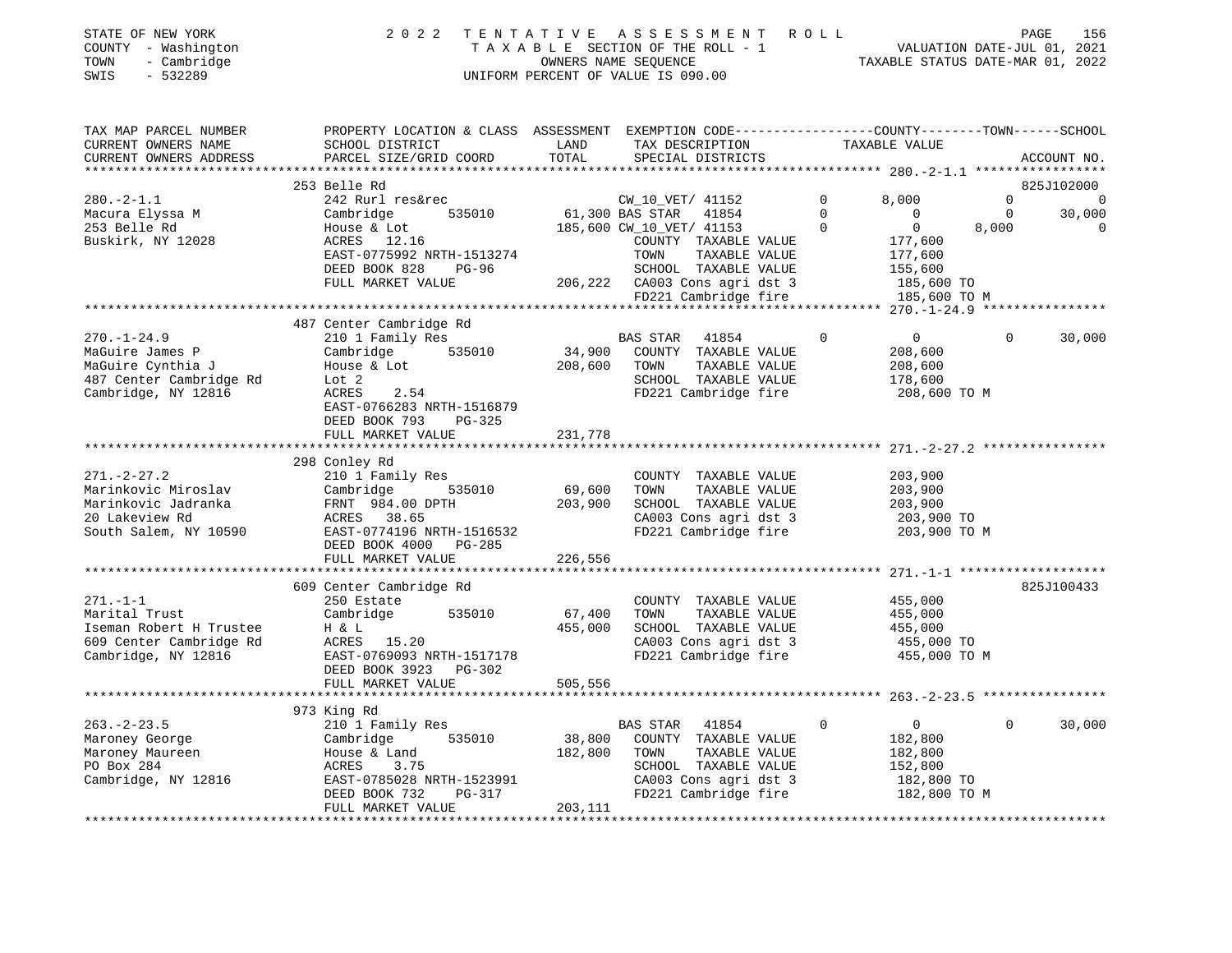| STATE OF NEW YORK<br>COUNTY - Washington<br>- Cambridge<br>TOWN<br>SWIS<br>$-532289$ |                                                                                                                                             |               | TENTATIVE ASSESSMENT ROLL<br>TAXABLE SECTION OF THE ROLL - 1 VALUATION DATE-JUL 01, 2021<br>OWNERS NAME SEQUENCE TAXABLE STATUS DATE-MAR 01, 2022<br>2022 TENTATIVE ASSESSMENT ROLL<br>UNIFORM PERCENT OF VALUE IS 090.00 |                |                                                             |          |                    |
|--------------------------------------------------------------------------------------|---------------------------------------------------------------------------------------------------------------------------------------------|---------------|---------------------------------------------------------------------------------------------------------------------------------------------------------------------------------------------------------------------------|----------------|-------------------------------------------------------------|----------|--------------------|
| TAX MAP PARCEL NUMBER<br>CURRENT OWNERS NAME<br>CURRENT OWNERS ADDRESS               | PROPERTY LOCATION & CLASS ASSESSMENT EXEMPTION CODE---------------COUNTY-------TOWN-----SCHOOL<br>SCHOOL DISTRICT<br>PARCEL SIZE/GRID COORD | LAND<br>TOTAL | TAX DESCRIPTION<br>SPECIAL DISTRICTS                                                                                                                                                                                      |                | TAXABLE VALUE                                               |          | ACCOUNT NO.        |
|                                                                                      | 557 King Rd                                                                                                                                 |               |                                                                                                                                                                                                                           |                |                                                             |          | 825J101999         |
| $271. - 3 - 7.4$                                                                     | 210 1 Family Res                                                                                                                            |               | BAS STAR 41854                                                                                                                                                                                                            | $\overline{0}$ | $\overline{0}$                                              | $\Omega$ | 30,000             |
| Maroney John<br>Maroney Susan<br>557 King Rd<br>Buskirk, NY 12028                    | 535010<br>Cambridge<br>House & Lot<br>4007/328<br>FRNT 575.00 DPTH<br>ACRES 3.49<br>ACRES 3.49                                              | 258,700       | 42,500 COUNTY TAXABLE VALUE<br>TOWN<br>TAXABLE VALUE<br>SCHOOL TAXABLE VALUE<br>CA003 Cons agri dst 3<br>FD221 Cambridge fire                                                                                             |                | 258,700<br>258,700<br>228,700<br>258,700 TO<br>258,700 ТО М |          |                    |
|                                                                                      | EAST-0781476 NRTH-1516234<br>DEED BOOK 585<br>$PG-18$                                                                                       |               |                                                                                                                                                                                                                           |                |                                                             |          |                    |
|                                                                                      | FULL MARKET VALUE                                                                                                                           | 287,444       |                                                                                                                                                                                                                           |                |                                                             |          |                    |
|                                                                                      |                                                                                                                                             |               |                                                                                                                                                                                                                           |                |                                                             |          |                    |
|                                                                                      | 84 Brownell Rd                                                                                                                              |               |                                                                                                                                                                                                                           |                |                                                             |          | 825J100973         |
| $270. - 1 - 33.1$                                                                    | 210 1 Family Res                                                                                                                            |               | BAS STAR 41854                                                                                                                                                                                                            | $\overline{0}$ | $\overline{0}$                                              | $\Omega$ | 30,000             |
| Martin Clinton                                                                       | Cambridge 535010                                                                                                                            |               | 32,000 COUNTY TAXABLE VALUE                                                                                                                                                                                               |                | 211,700                                                     |          |                    |
| 25 Elmore<br>Mechanicville, NY 12118                                                 | Land & House<br>Deck                                                                                                                        | 211,700       | TAXABLE VALUE<br>TOWN<br>SCHOOL TAXABLE VALUE                                                                                                                                                                             |                | 211,700<br>181,700                                          |          |                    |
|                                                                                      | ACRES<br>3.00 BANK 999                                                                                                                      |               |                                                                                                                                                                                                                           |                |                                                             |          |                    |
|                                                                                      | EAST-0764342 NRTH-1517499<br>DEED BOOK 3456 PG-240                                                                                          |               | CA003 Cons agri dst 3 211,700 TO<br>FD221 Cambridge fire 211,700 TO M                                                                                                                                                     |                |                                                             |          |                    |
|                                                                                      | FULL MARKET VALUE                                                                                                                           | 235,222       |                                                                                                                                                                                                                           |                |                                                             |          |                    |
|                                                                                      | Petteys Rd                                                                                                                                  |               |                                                                                                                                                                                                                           |                |                                                             |          | 825J102005         |
| $246. - 1 - 32.1$                                                                    | 322 Rural vac>10                                                                                                                            |               | COUNTY TAXABLE VALUE                                                                                                                                                                                                      |                | 79,000                                                      |          |                    |
| Mascioli Elizabeth                                                                   |                                                                                                                                             | 79,000        | TOWN<br>TAXABLE VALUE                                                                                                                                                                                                     |                | 79,000                                                      |          |                    |
| 317 Petteys Rd                                                                       | Greenwich 533401<br>ACRES 30.00<br>EAST-0770671 NRTH-1542990                                                                                | 79,000        | SCHOOL TAXABLE VALUE                                                                                                                                                                                                      |                | 79,000                                                      |          |                    |
| Greenwich, NY 12834                                                                  |                                                                                                                                             |               | CA003 Cons agri dst 3                                                                                                                                                                                                     |                | 79,000 TO                                                   |          |                    |
|                                                                                      | DEED BOOK 3088 PG-263                                                                                                                       | 87,778        | FD221 Cambridge fire                                                                                                                                                                                                      |                | 79,000 TO M                                                 |          |                    |
|                                                                                      | FULL MARKET VALUE                                                                                                                           |               |                                                                                                                                                                                                                           |                |                                                             |          |                    |
|                                                                                      | 317 Petteys Rd                                                                                                                              |               |                                                                                                                                                                                                                           |                |                                                             |          | 825J100498         |
| $246. - 1 - 33$                                                                      | 241 Rural res&ag                                                                                                                            |               | AG DIST<br>41720                                                                                                                                                                                                          | $\Omega$       | 43,138                                                      | 43,138   | 43,138             |
| Mascioli Elizabeth M                                                                 | 533401<br>Greenwich                                                                                                                         | 97,900        | COUNTY TAXABLE VALUE                                                                                                                                                                                                      |                | 262,362                                                     |          |                    |
| 317 Petteys Rd                                                                       | ACRES 36.74                                                                                                                                 | 305,500       | TAXABLE VALUE<br>TOWN                                                                                                                                                                                                     |                | 262,362                                                     |          |                    |
| Greenwich, NY 12834                                                                  | EAST-0770155 NRTH-1541989<br>DEED BOOK 3088 PG-259<br>DEED BOOK 3088 PG-259                                                                 |               | SCHOOL TAXABLE VALUE                                                                                                                                                                                                      |                | 262,362                                                     |          |                    |
| MAY BE SUBJECT TO PAYMENT                                                            | FULL MARKET VALUE                                                                                                                           |               | CA003 Cons agri dst 3<br>339,444<br>43,138 EX                                                                                                                                                                             |                | 262,362 TO                                                  |          |                    |
| UNDER AGDIST LAW TIL 2026                                                            |                                                                                                                                             |               | FD221 Cambridge fire                                                                                                                                                                                                      |                | 305,500 TO M                                                |          |                    |
|                                                                                      |                                                                                                                                             |               |                                                                                                                                                                                                                           |                |                                                             |          |                    |
|                                                                                      | 101 Wright Rd                                                                                                                               |               |                                                                                                                                                                                                                           |                |                                                             |          | 825J100803         |
| 271.-2-19                                                                            | 210 1 Family Res                                                                                                                            |               | BAS STAR 41854                                                                                                                                                                                                            | $\Omega$       | $\overline{0}$                                              |          | 30,000<br>$\Omega$ |
| Matala John                                                                          | Cambridge 535010                                                                                                                            |               | 37,200 COUNTY TAXABLE VALUE                                                                                                                                                                                               |                | 155,000                                                     |          |                    |
| Matala Nicole                                                                        | House & Lot                                                                                                                                 | 155,000       | TOWN<br>TAXABLE VALUE                                                                                                                                                                                                     |                | 155,000                                                     |          |                    |
| 101 Wright Rd<br>Cambridge, NY 12816-4426                                            | ACRES<br>3.64<br>EAST-0775341 NRTH-1518538                                                                                                  |               | SCHOOL TAXABLE VALUE<br>CA003 Cons agri dst 3                                                                                                                                                                             |                | 125,000<br>155,000 TO                                       |          |                    |
|                                                                                      | PG-181<br>DEED BOOK 858                                                                                                                     |               | FD221 Cambridge fire                                                                                                                                                                                                      |                | 155,000 TO M                                                |          |                    |
|                                                                                      | FULL MARKET VALUE                                                                                                                           | 172,222       |                                                                                                                                                                                                                           |                |                                                             |          |                    |
|                                                                                      |                                                                                                                                             |               |                                                                                                                                                                                                                           |                |                                                             |          |                    |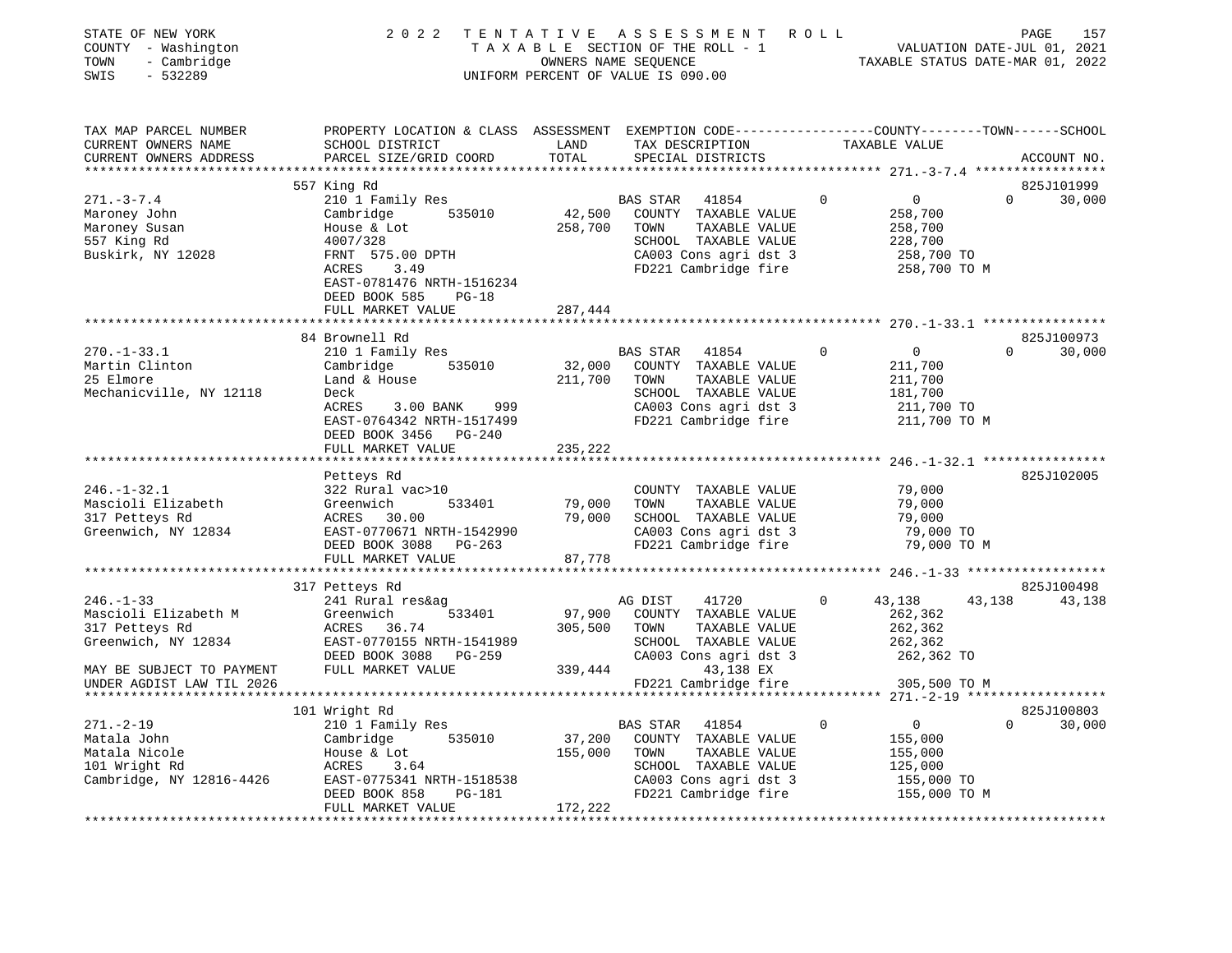| STATE OF NEW YORK<br>COUNTY - Washington<br>- Cambridge<br>TOWN<br>SWIS<br>$-532289$           | 2 0 2 2                                                                                                                                                       |                              | TENTATIVE ASSESSMENT ROLL<br>UNIFORM PERCENT OF VALUE IS 090.00                                                                       | TAXABLE SECTION OF THE ROLL - 1<br>OWNERS NAME SEQUENCE<br>OWNERS NAME SEQUENCE<br>TAXABLE STATUS DATE-MAR 01, 2022<br>TAXABLE STATUS DATE-MAR 01, 2022 | PAGE<br>158                 |
|------------------------------------------------------------------------------------------------|---------------------------------------------------------------------------------------------------------------------------------------------------------------|------------------------------|---------------------------------------------------------------------------------------------------------------------------------------|---------------------------------------------------------------------------------------------------------------------------------------------------------|-----------------------------|
| TAX MAP PARCEL NUMBER<br>CURRENT OWNERS NAME<br>CURRENT OWNERS ADDRESS                         | SCHOOL DISTRICT<br>PARCEL SIZE/GRID COORD                                                                                                                     | LAND<br>TOTAL                | TAX DESCRIPTION<br>SPECIAL DISTRICTS                                                                                                  | PROPERTY LOCATION & CLASS ASSESSMENT EXEMPTION CODE----------------COUNTY-------TOWN------SCHOOL<br>TAXABLE VALUE                                       | ACCOUNT NO.                 |
| $271. - 2 - 20$<br>Matcovich Peter<br>145 -147 Wright Rd<br>Cambridge, NY 12816                | 145&147 Wright Rd<br>280 Res Multiple<br>Cambridge 535010<br>Lot 3<br>ACRES<br>8.01<br>EAST-0776265 NRTH-1518570<br>DEED BOOK 2947 PG-87<br>FULL MARKET VALUE | 44,000<br>186,000<br>206,667 | ENH STAR 41834<br>COUNTY TAXABLE VALUE<br>TOWN TAXABLE VALUE<br>SCHOOL TAXABLE VALUE<br>CA003 Cons agri dst 3<br>FD221 Cambridge fire | $\mathbf 0$<br>$\overline{0}$<br>186,000<br>186,000<br>111,100<br>186,000 TO<br>186,000 TO M                                                            | 825J100588<br>$0 \t 74,900$ |
|                                                                                                | ************************                                                                                                                                      | ********************         |                                                                                                                                       |                                                                                                                                                         |                             |
| $271. - 2 - 20.1$<br>Matcovich Peter<br>147 Wright Rd<br>Cambridge, NY 12816                   | Wright Rd<br>322 Rural vac>10<br>Cambridge<br>535010<br>Lot 1<br>ACRES 40.33<br>EAST-0776817 NRTH-1517669                                                     | 90,000<br>90,000             | COUNTY TAXABLE VALUE<br>TAXABLE VALUE<br>TOWN<br>SCHOOL TAXABLE VALUE<br>CA003 Cons agri dst 3<br>FD221 Cambridge fire                | 90,000<br>90,000<br>90,000<br>90,000 TO<br>90,000 TO M                                                                                                  |                             |
|                                                                                                | DEED BOOK 3427 PG-21<br>FULL MARKET VALUE                                                                                                                     | 100,000                      |                                                                                                                                       |                                                                                                                                                         |                             |
|                                                                                                |                                                                                                                                                               |                              |                                                                                                                                       |                                                                                                                                                         |                             |
| $271. - 2 - 20.2$<br>Matcovich Peter<br>145+147 Wright Rd<br>Cambridge, NY 12816               | Wright Rd<br>322 Rural vac>10<br>Cambridge<br>535010<br>Lot 2<br>ACRES 27.51<br>EAST-0776519 NRTH-1519185<br>DEED BOOK 2947 PG-87                             | 28,000<br>28,000             | COUNTY TAXABLE VALUE<br>TAXABLE VALUE<br>TOWN<br>SCHOOL TAXABLE VALUE<br>CA003 Cons agri dst 3<br>FD221 Cambridge fire                | 28,000<br>28,000<br>28,000<br>28,000 TO<br>28,000 TO M                                                                                                  |                             |
|                                                                                                | FULL MARKET VALUE                                                                                                                                             | 31,111                       |                                                                                                                                       |                                                                                                                                                         |                             |
| $271 - 2 - 20.3$<br>Matcovich Peter<br>145+147 Wright Rd<br>Cambridge, NY 12816                | Wright Rd<br>322 Rural vac>10<br>Cambridge<br>535010<br>Lot 4<br>ACRES 28.95<br>EAST-0775634 NRTH-1519031<br>DEED BOOK 2947 PG-87                             | 29,000<br>29,000             | COUNTY TAXABLE VALUE<br>TAXABLE VALUE<br>TOWN<br>SCHOOL TAXABLE VALUE<br>CA003 Cons agri dst 3<br>FD221 Cambridge fire                | 29,000<br>29,000<br>29,000<br>29,000 TO<br>29,000 TO M                                                                                                  |                             |
|                                                                                                | FULL MARKET VALUE                                                                                                                                             | 32,222                       |                                                                                                                                       |                                                                                                                                                         |                             |
|                                                                                                | 253 Tingue Rd                                                                                                                                                 |                              |                                                                                                                                       |                                                                                                                                                         | 825J100347                  |
| $262. - 1 - 23$<br>Mattern Thomas R<br>Mattern Lorna W<br>253 Tingue Rd<br>Cambridge, NY 12816 | 242 Rurl res&rec<br>535010<br>Cambridge<br>House & Land<br>ACRES 39.80 BANK 998<br>EAST-0770675 NRTH-1524589<br>DEED BOOK 3066 PG-318<br>FULL MARKET VALUE    | 101,300<br>374,667           | BAS STAR 41854<br>COUNTY TAXABLE VALUE<br>337,200 TOWN<br>TAXABLE VALUE<br>SCHOOL TAXABLE VALUE<br>FD221 Cambridge fire               | 0<br>$\mathbf 0$<br>337,200<br>337,200<br>307,200<br>337,200 TO M                                                                                       | $0 \qquad \qquad$<br>30,000 |
|                                                                                                |                                                                                                                                                               |                              |                                                                                                                                       |                                                                                                                                                         |                             |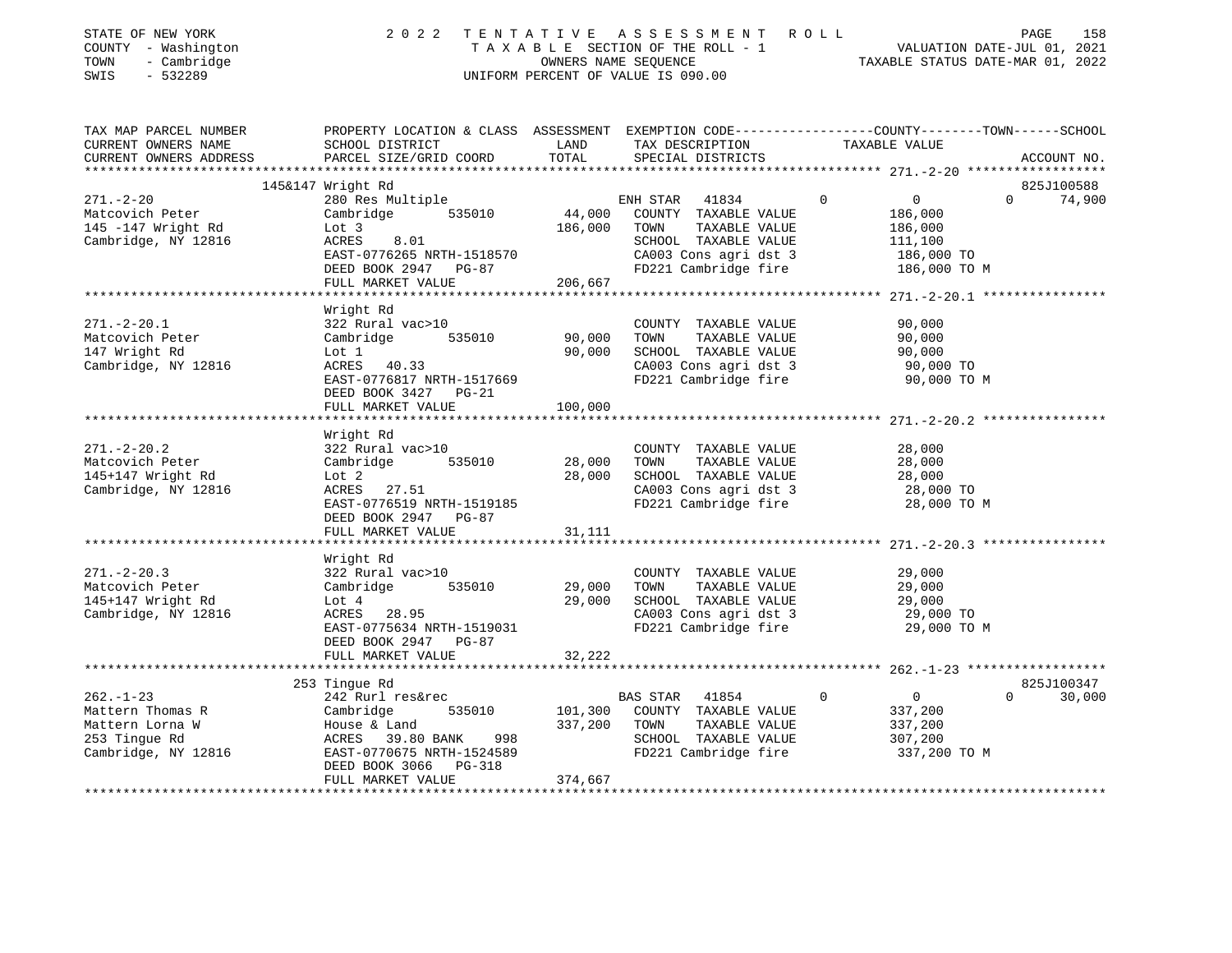| STATE OF NEW YORK<br>COUNTY - Washington<br>- Cambridge<br>TOWN<br>SWIS<br>$-532289$ | 2 0 2 2                                                                                                                                     |                                | TENTATIVE ASSESSMENT ROLL<br>T A X A B L E SECTION OF THE ROLL - 1<br>OWNERS NAME SEQUENCE CONNERS ARE CONNERS NAME CONNERS NAME CONNERS ARE TO DETAIL OF THE ROLL - 1<br>UNIFORM PERCENT OF VALUE IS 090.00 |                |                                             |         | PAGE<br>159     |
|--------------------------------------------------------------------------------------|---------------------------------------------------------------------------------------------------------------------------------------------|--------------------------------|--------------------------------------------------------------------------------------------------------------------------------------------------------------------------------------------------------------|----------------|---------------------------------------------|---------|-----------------|
| TAX MAP PARCEL NUMBER<br>CURRENT OWNERS NAME<br>CURRENT OWNERS ADDRESS               | PROPERTY LOCATION & CLASS ASSESSMENT EXEMPTION CODE---------------COUNTY-------TOWN-----SCHOOL<br>SCHOOL DISTRICT<br>PARCEL SIZE/GRID COORD | LAND<br>TOTAL                  | TAX DESCRIPTION TAXABLE VALUE<br>SPECIAL DISTRICTS                                                                                                                                                           |                |                                             |         | ACCOUNT NO.     |
|                                                                                      | 154 Stevenson Rd                                                                                                                            |                                |                                                                                                                                                                                                              |                |                                             |         | 825J100871      |
| $254. - 1 - 5.4$<br>Mauro Brian<br>11 Magnolia Way<br>Ballston Lake, NY 12019        | 210 1 Family Res<br>Cambridge<br>House & Lot<br>9.60 BANK 999<br>ACRES<br>EAST-0776101 NRTH-1535979                                         | $535010$ $55,400$<br>$332,600$ | COUNTY TAXABLE VALUE<br>TOWN TAXABLE VALUE<br>SCHOOL TAXABLE VALUE<br>CA003 Cons agri dst 3<br>FD221 Cambridge fire 332,600 TO M                                                                             |                | 332,600<br>332,600<br>332,600<br>332,600 TO |         |                 |
|                                                                                      | DEED BOOK 3459 PG-134                                                                                                                       |                                |                                                                                                                                                                                                              |                |                                             |         |                 |
|                                                                                      | FULL MARKET VALUE                                                                                                                           | 369,556                        |                                                                                                                                                                                                              |                |                                             |         |                 |
|                                                                                      |                                                                                                                                             |                                |                                                                                                                                                                                                              |                |                                             |         |                 |
|                                                                                      | 744 State Route 372                                                                                                                         |                                |                                                                                                                                                                                                              |                |                                             |         | 825J100685      |
| $246. - 1 - 8$                                                                       | 241 Rural res&ag                                                                                                                            |                                | AG DIST<br>41720                                                                                                                                                                                             | $\overline{0}$ | 78,037                                      |         | 78,037 78,037   |
| Mayer Eric                                                                           | Cambridge                                                                                                                                   | ,<br>535010 144,700            | COUNTY TAXABLE VALUE                                                                                                                                                                                         |                | 164,863                                     |         |                 |
| 355 Master St<br>Valley Falls, NY 12185                                              | ACRES 63.73                                                                                                                                 | 242,900                        | TOWN<br>TAXABLE VALUE                                                                                                                                                                                        |                | 164,863                                     |         |                 |
|                                                                                      | EAST-0774786 NRTH-1543173                                                                                                                   |                                | SCHOOL TAXABLE VALUE 164,863<br>CA003 Cons agri dst 3 164,863 TO                                                                                                                                             |                |                                             |         |                 |
| MAY BE SUBJECT TO PAYMENT                                                            | DEED BOOK 3810 PG-211<br>FULL MARKET VALUE                                                                                                  |                                | 269,889<br>78,037 EX                                                                                                                                                                                         |                |                                             |         |                 |
| UNDER AGDIST LAW TIL 2026                                                            |                                                                                                                                             |                                | FD221 Cambridge fire 242,900 TO M                                                                                                                                                                            |                |                                             |         |                 |
|                                                                                      |                                                                                                                                             |                                |                                                                                                                                                                                                              |                |                                             |         |                 |
|                                                                                      | State Route 372                                                                                                                             |                                |                                                                                                                                                                                                              |                |                                             |         |                 |
| $246. - 1 - 8.1$                                                                     | 105 Vac farmland                                                                                                                            |                                | AG DIST 41720                                                                                                                                                                                                | $\overline{0}$ | 119,875                                     | 119,875 | 119,875         |
| Mayer Eric                                                                           | Cambridge                                                                                                                                   |                                | 535010 156,800 COUNTY TAXABLE VALUE                                                                                                                                                                          |                | 36,925                                      |         |                 |
| 355 Master St                                                                        | ACRES 73.44                                                                                                                                 | 156,800 TOWN                   | TAXABLE VALUE                                                                                                                                                                                                |                | 36,925                                      |         |                 |
| Valley Falls, NY 12185                                                               | EAST-0774804 NRTH-1541173<br>DEED BOOK 3810 PG-211                                                                                          |                                | SCHOOL TAXABLE VALUE 36,925<br>CA003 Cons agri dst 3 36,925 TO                                                                                                                                               |                |                                             |         |                 |
| MAY BE SUBJECT TO PAYMENT                                                            | FULL MARKET VALUE                                                                                                                           |                                | 174,222 119,875 EX                                                                                                                                                                                           |                |                                             |         |                 |
| UNDER AGDIST LAW TIL 2026                                                            |                                                                                                                                             |                                | FD221 Cambridge fire 156,800 TO M                                                                                                                                                                            |                |                                             |         |                 |
|                                                                                      |                                                                                                                                             |                                |                                                                                                                                                                                                              |                |                                             |         |                 |
|                                                                                      | State Route 372                                                                                                                             |                                |                                                                                                                                                                                                              |                |                                             |         |                 |
| $246. - 1 - 8.2$                                                                     | 105 Vac farmland                                                                                                                            |                                | AG DIST<br>41720                                                                                                                                                                                             | $\overline{0}$ | 97,795                                      | 97,795  | 97,795          |
| Mayer Eric                                                                           | Cambridge 535010                                                                                                                            |                                | 119,800 COUNTY TAXABLE VALUE                                                                                                                                                                                 |                | 22,005                                      |         |                 |
| 355 Master St                                                                        | $1$ ot $2$                                                                                                                                  | 119,800 TOWN                   | TOWN TAXABLE VALUE<br>SCHOOL TAXABLE VALUE 22,005 TO<br>22,005 TO<br>22,005 TO                                                                                                                               |                |                                             |         |                 |
| Valley Falls, NY 12185                                                               | ACRES 43.80                                                                                                                                 |                                |                                                                                                                                                                                                              |                |                                             |         |                 |
|                                                                                      | EAST-0775866 NRTH-1541050<br>DEED BOOK 3810 PG-211<br>DEED BOOK 3810 PG-211                                                                 |                                | CA003 Cons agri dst 3                                                                                                                                                                                        |                |                                             |         |                 |
| MAY BE SUBJECT TO PAYMENT<br>UNDER AGDIST LAW TIL 2026                               | FULL MARKET VALUE                                                                                                                           |                                | 97,795 EX<br>-211<br>133,111 FD221 Cambridge fire                                                                                                                                                            |                | 119,800 TO M                                |         |                 |
|                                                                                      |                                                                                                                                             |                                |                                                                                                                                                                                                              |                |                                             |         |                 |
|                                                                                      | Lees Crossing Rd                                                                                                                            |                                |                                                                                                                                                                                                              |                |                                             |         | 825J100211      |
| $288. - 1 - 3.1$                                                                     | 105 Vac farmland                                                                                                                            |                                | 41720<br>AG DIST                                                                                                                                                                                             | $\Omega$       | 100,557                                     |         | 100,557 100,557 |
| Mayer Eric                                                                           | Cambridge 535010                                                                                                                            |                                | 153,100 COUNTY TAXABLE VALUE                                                                                                                                                                                 |                | 52,543                                      |         |                 |
| 355 Master St                                                                        | Vac Land                                                                                                                                    | 153,100 TOWN                   | TOWN      TAXABLE VALUE<br>SCHOOL   TAXABLE VALUE                                                                                                                                                            |                | 52,543                                      |         |                 |
| Valley Falls, NY 12185                                                               | ACRES 92.10                                                                                                                                 |                                |                                                                                                                                                                                                              |                | $52,543$<br>$52,543$                        |         |                 |
|                                                                                      | EAST-0760289 NRTH-1505173                                                                                                                   |                                | CA003 Cons agri dst 3                                                                                                                                                                                        |                | 52,543 TO                                   |         |                 |
| MAY BE SUBJECT TO PAYMENT                                                            | DEED BOOK 3667 PG-115                                                                                                                       |                                | 100,557 EX<br>170,111 FD221 Cambridge fire 153,100 TO M                                                                                                                                                      |                |                                             |         |                 |
| UNDER AGDIST LAW TIL 2026                                                            | FULL MARKET VALUE                                                                                                                           |                                |                                                                                                                                                                                                              |                |                                             |         |                 |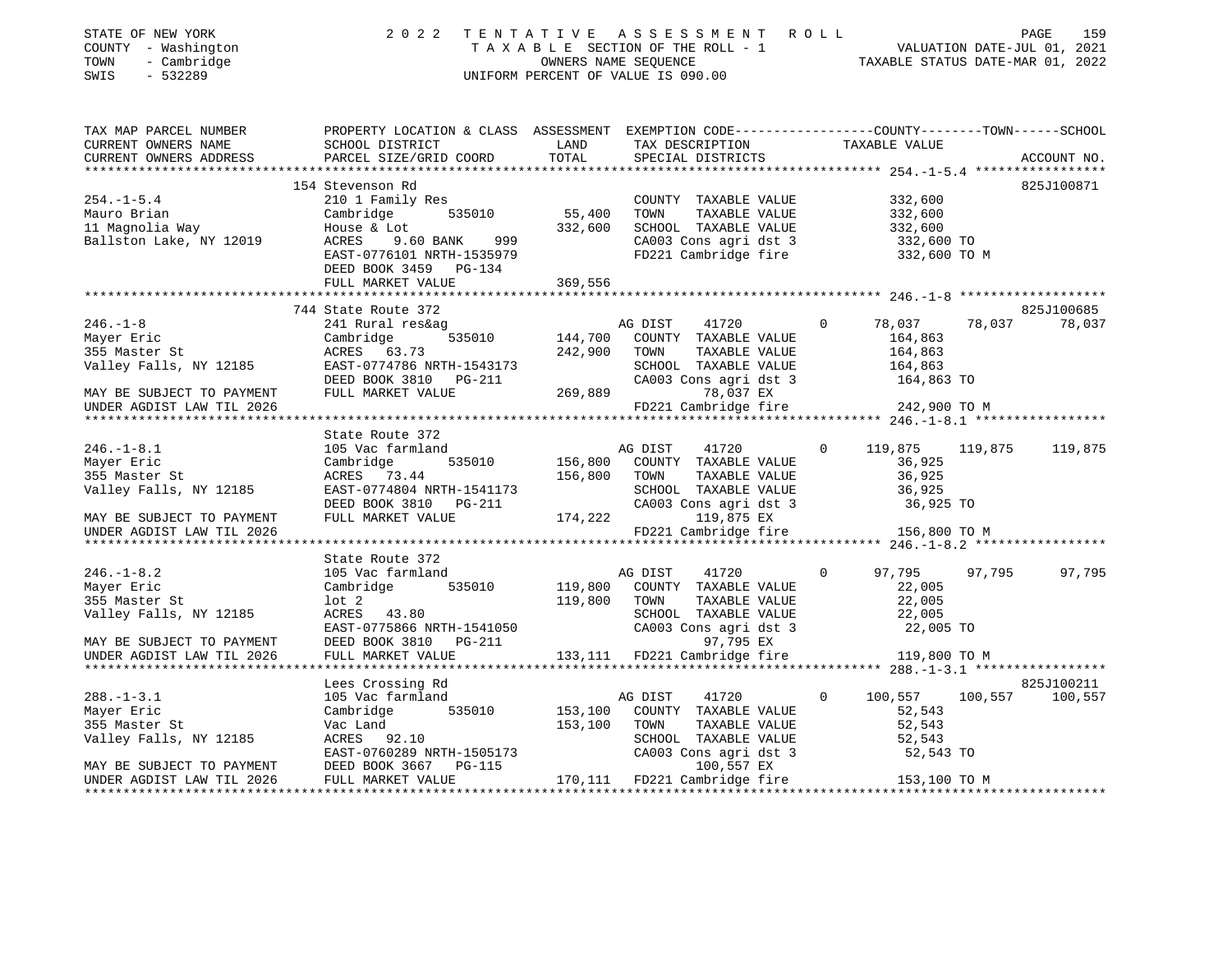| STATE OF NEW YORK   | 2022 TENTATIVE ASSESSMENT ROLL     | PAGE                             | 160 |
|---------------------|------------------------------------|----------------------------------|-----|
| COUNTY - Washington | TAXABLE SECTION OF THE ROLL - 1    | VALUATION DATE-JUL 01, 2021      |     |
| TOWN<br>- Cambridge | OWNERS NAME SEOUENCE               | TAXABLE STATUS DATE-MAR 01, 2022 |     |
| SWIS<br>- 532289    | UNIFORM PERCENT OF VALUE IS 090.00 |                                  |     |
|                     |                                    |                                  |     |

| TAX MAP PARCEL NUMBER                                                                                                                                                                                                 | PROPERTY LOCATION & CLASS ASSESSMENT EXEMPTION CODE---------------COUNTY-------TOWN------SCHOOL                       |             |                                                                                                                                                                |                     |                 |
|-----------------------------------------------------------------------------------------------------------------------------------------------------------------------------------------------------------------------|-----------------------------------------------------------------------------------------------------------------------|-------------|----------------------------------------------------------------------------------------------------------------------------------------------------------------|---------------------|-----------------|
| CURRENT OWNERS NAME                                                                                                                                                                                                   | SCHOOL DISTRICT                                                                                                       | LAND        | TAX DESCRIPTION                                                                                                                                                | TAXABLE VALUE       |                 |
| CURRENT OWNERS ADDRESS                                                                                                                                                                                                | PARCEL SIZE/GRID COORD                                                                                                | TOTAL       | SPECIAL DISTRICTS                                                                                                                                              |                     | ACCOUNT NO.     |
|                                                                                                                                                                                                                       |                                                                                                                       |             |                                                                                                                                                                |                     |                 |
|                                                                                                                                                                                                                       | Lees Crossing Rd/n Off                                                                                                |             |                                                                                                                                                                |                     | 825J100888      |
| $288. - 1 - 3.2$                                                                                                                                                                                                      | 322 Rural vac>10<br>Cambridge 535010 12,600 COUNTY TAXABLE VALUE 7,956                                                |             |                                                                                                                                                                |                     | 4,644 4,644     |
| Mayer Eric                                                                                                                                                                                                            |                                                                                                                       |             |                                                                                                                                                                |                     |                 |
| 355 Master St                                                                                                                                                                                                         | Wood Lot                                                                                                              | 12,600 TOWN | TOWN TAXABLE VALUE 7,956<br>SCHOOL TAXABLE VALUE 7,956<br>CA003 Cons agri dst 3 7,956<br>4,644 EX 7,956                                                        |                     |                 |
| Valley Falls, NY 12185                                                                                                                                                                                                | Wood Lot<br>ACRES    18.00                                                                                            |             |                                                                                                                                                                |                     |                 |
|                                                                                                                                                                                                                       |                                                                                                                       |             |                                                                                                                                                                |                     |                 |
|                                                                                                                                                                                                                       |                                                                                                                       |             |                                                                                                                                                                |                     |                 |
| Valley Falls, NY 12185 ACRES 18.00 SCHOOL TAXABLE VALUE 7,956 7956 EAST-0759358 NRTH-1506754 CA003 Cons agri dst 3 7,956 70<br>MAY BE SUBJECT TO PAYMENT DEED BOOK 3667 PG-115 4,000 FD221 Cambridge fire 12,600 TO M |                                                                                                                       |             |                                                                                                                                                                |                     |                 |
|                                                                                                                                                                                                                       |                                                                                                                       |             |                                                                                                                                                                |                     |                 |
|                                                                                                                                                                                                                       |                                                                                                                       |             |                                                                                                                                                                |                     |                 |
|                                                                                                                                                                                                                       | 509 Stage Rd                                                                                                          |             |                                                                                                                                                                |                     | 825J100517      |
| $272. - 2 - 22$                                                                                                                                                                                                       | 242 Rurl res&rec                                                                                                      |             | FOR 480A 47460 0 131,280                                                                                                                                       |                     | 131,280 131,280 |
| McAuliffe Gerald Joseph                                                                                                                                                                                               | Cambridge 535010 214,100 COUNTY TAXABLE VALUE 105,020<br>Forest Tax 2328/228, 3771 236,300 TOWN TAXABLE VALUE 105,020 |             |                                                                                                                                                                |                     |                 |
| McAuliffe Gerald James                                                                                                                                                                                                |                                                                                                                       |             |                                                                                                                                                                |                     |                 |
| PO Box 412                                                                                                                                                                                                            |                                                                                                                       |             | SCHOOL TAXABLE VALUE $105,020$<br>CA003 Cons agri dst 3 $236,300$ TO<br>FD221 Cambridge fire 236,300 TO M                                                      |                     |                 |
| Hoosick Falls, NY 12090                                                                                                                                                                                               |                                                                                                                       |             |                                                                                                                                                                |                     |                 |
|                                                                                                                                                                                                                       |                                                                                                                       |             |                                                                                                                                                                |                     |                 |
| MAY BE SUBJECT TO PAYMENT                                                                                                                                                                                             | ACRES 186.20<br>EAST-0785300 NRTH-1514099<br>DEED BOOK 3287 PG-267<br>FULL MARKET VALUE 262,556                       |             |                                                                                                                                                                |                     |                 |
| UNDER RPTL480A UNTIL 2031                                                                                                                                                                                             |                                                                                                                       |             |                                                                                                                                                                |                     |                 |
|                                                                                                                                                                                                                       |                                                                                                                       |             |                                                                                                                                                                |                     |                 |
|                                                                                                                                                                                                                       | King Rd/e Off                                                                                                         |             |                                                                                                                                                                |                     | 825J100825      |
| $272 - 2 - 23.2$                                                                                                                                                                                                      | 323 Vacant rural                                                                                                      |             | COUNTY TAXABLE VALUE 1,500                                                                                                                                     |                     |                 |
| McAuliffe Gerald Joseph                                                                                                                                                                                               | Cambridge 535010 1,500 TOWN                                                                                           |             |                                                                                                                                                                | TAXABLE VALUE 1,500 |                 |
| McAuliffe Gerald James                                                                                                                                                                                                |                                                                                                                       |             |                                                                                                                                                                |                     |                 |
| PO Box 412                                                                                                                                                                                                            | Wood Lot<br>ACRES 7.00 1,500 SCHOOL TAXABLE VALUE 1,500<br>EAST-0783500 NRTH-1514523 FD221 Cambridge fire 1,500 TO    |             |                                                                                                                                                                |                     |                 |
|                                                                                                                                                                                                                       |                                                                                                                       |             |                                                                                                                                                                | 1,500 TO M          |                 |
| Hoosick Falls, NY 12090                                                                                                                                                                                               | DEED BOOK 3287 PG-272                                                                                                 |             |                                                                                                                                                                |                     |                 |
|                                                                                                                                                                                                                       |                                                                                                                       |             |                                                                                                                                                                |                     |                 |
|                                                                                                                                                                                                                       | FULL MARKET VALUE                                                                                                     | 1,667       |                                                                                                                                                                |                     |                 |
|                                                                                                                                                                                                                       |                                                                                                                       |             |                                                                                                                                                                |                     |                 |
|                                                                                                                                                                                                                       | 35 County Route 60<br>242 Rurl res&rec                                                                                |             |                                                                                                                                                                |                     | 825J100480      |
| $271. - 1 - 9$                                                                                                                                                                                                        |                                                                                                                       |             | COUNTY TAXABLE VALUE 221,900                                                                                                                                   |                     |                 |
| McCall John E L LE                                                                                                                                                                                                    | Cambridge 535010                                                                                                      |             |                                                                                                                                                                |                     |                 |
| McCall Living Trust John E L H & L                                                                                                                                                                                    |                                                                                                                       |             | 73, 200 TOWN TAXABLE VALUE 221, 900<br>221, 900 SCHOOL TAXABLE VALUE 221, 900<br>221, 900 SCHOOL TAXABLE VALUE 221, 900                                        |                     |                 |
| 103 Copeland St                           ACRES       17.60<br>Brockton, MA 02301-6963                 EAST-0771442 NRTH-1518696                                                                                      | H & L<br>ACRES 17.60                                                                                                  |             | CA003 Cons agri dst 3 221,900 TO<br>FD221 Cambridge fire 221,900 TO M                                                                                          |                     |                 |
|                                                                                                                                                                                                                       |                                                                                                                       |             |                                                                                                                                                                |                     |                 |
|                                                                                                                                                                                                                       | DEED BOOK 875 PG-92                                                                                                   |             |                                                                                                                                                                |                     |                 |
|                                                                                                                                                                                                                       | FULL MARKET VALUE                                                                                                     | 246,556     |                                                                                                                                                                |                     |                 |
|                                                                                                                                                                                                                       |                                                                                                                       |             |                                                                                                                                                                |                     |                 |
|                                                                                                                                                                                                                       | County Route 60                                                                                                       |             |                                                                                                                                                                |                     | 825J100493      |
| $271. - 2 - 7$                                                                                                                                                                                                        | 322 Rural vac>10 COUNTY<br>Cambridge 535010 67,000 TOWN                                                               |             |                                                                                                                                                                |                     |                 |
| McCall John E L LE                                                                                                                                                                                                    |                                                                                                                       |             |                                                                                                                                                                |                     |                 |
|                                                                                                                                                                                                                       |                                                                                                                       |             |                                                                                                                                                                |                     |                 |
| McCall Lvng Trust John E L Vac Land<br>103 Copeland St ACRES 2                                                                                                                                                        | Vac Land<br>ACRES 20.00 67,000                                                                                        |             | COUNTY TAXABLE VALUE 67,000<br>TOWN TAXABLE VALUE 67,000<br>SCHOOL TAXABLE VALUE 67,000<br>CA003 Cons agri dst 3 67,000 TO<br>FD221 Cambridge fire 67,000 TO M |                     |                 |
| Brockton, MA 02301-6963                                                                                                                                                                                               | EAST-0771974 NRTH-1519698                                                                                             |             |                                                                                                                                                                |                     |                 |
|                                                                                                                                                                                                                       | DEED BOOK 875 PG-92                                                                                                   |             |                                                                                                                                                                |                     |                 |
|                                                                                                                                                                                                                       | FULL MARKET VALUE                                                                                                     | 74,444      |                                                                                                                                                                |                     |                 |
|                                                                                                                                                                                                                       |                                                                                                                       |             |                                                                                                                                                                |                     |                 |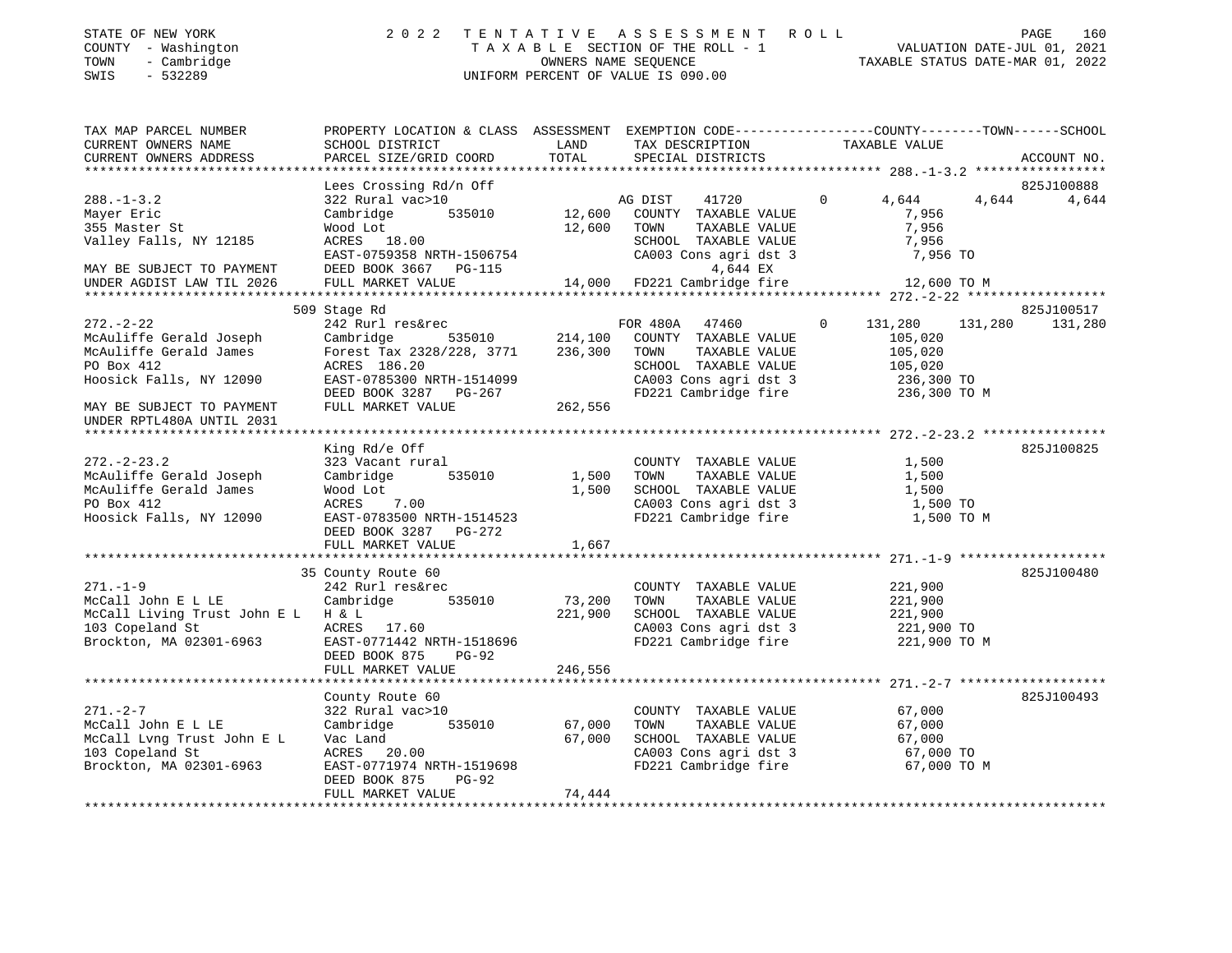| STATE OF NEW YORK<br>COUNTY - Washington<br>- Cambridge<br>TOWN<br>SWIS<br>$-532289$                                                                         | 2022                                                                                                                                                                                       | TENTATIVE                    | A S S E S S M E N T<br>T A X A B L E SECTION OF THE ROLL - 1<br>OWNERS NAME SEQUENCE<br>UNIFORM PERCENT OF VALUE IS 090.00                                      | R O L L<br>PAGE 161<br>VALUATION DATE-JUL 01, 2021<br>TAXABLE STATUE DATE 11-1    |                                |
|--------------------------------------------------------------------------------------------------------------------------------------------------------------|--------------------------------------------------------------------------------------------------------------------------------------------------------------------------------------------|------------------------------|-----------------------------------------------------------------------------------------------------------------------------------------------------------------|-----------------------------------------------------------------------------------|--------------------------------|
| TAX MAP PARCEL NUMBER<br>CURRENT OWNERS NAME<br>CURRENT OWNERS ADDRESS<br>************************                                                           | PROPERTY LOCATION & CLASS ASSESSMENT EXEMPTION CODE---------------COUNTY-------TOWN-----SCHOOL<br>SCHOOL DISTRICT<br>PARCEL SIZE/GRID COORD                                                | LAND<br>TOTAL                | TAX DESCRIPTION<br>SPECIAL DISTRICTS                                                                                                                            | TAXABLE VALUE                                                                     | ACCOUNT NO.                    |
|                                                                                                                                                              |                                                                                                                                                                                            |                              |                                                                                                                                                                 |                                                                                   |                                |
| $280. - 1 - 13.6$<br>McCauliffe Deborah<br>87 Conley Rd<br>Buskirk, NY 12028                                                                                 | 87 Conley Rd<br>210 1 Family Res<br>535010<br>Cambridge<br>House & Lot<br>2nd Story<br>ACRES<br>2.33<br>EAST-0774962 NRTH-1510351<br>DEED BOOK 949<br>PG-255<br>FULL MARKET VALUE          | 30,700<br>161,000<br>178,889 | COUNTY TAXABLE VALUE<br>TOWN<br>TAXABLE VALUE<br>SCHOOL TAXABLE VALUE<br>CA003 Cons agri dst 3<br>FD221 Cambridge fire                                          | 161,000<br>161,000<br>161,000<br>161,000 TO<br>161,000 TO M                       | 825J100945                     |
|                                                                                                                                                              |                                                                                                                                                                                            |                              |                                                                                                                                                                 |                                                                                   |                                |
| $262. - 1 - 20.1$<br>McDonald Anthony H<br>McDonald Colleen D<br>PO Box 176<br>Cambridge, NY 12816                                                           | 99 Darwin Rd<br>242 Rurl res&rec<br>Cambridge<br>535010<br>Lot $4$<br>Addition<br>ACRES 16.06<br>EAST-0770178 NRTH-1522136<br>DEED BOOK 646<br>$PG-310$<br>FULL MARKET VALUE               | 69,100<br>323,500<br>359,444 | 41854<br><b>BAS STAR</b><br>COUNTY TAXABLE VALUE<br>TOWN<br>TAXABLE VALUE<br>SCHOOL TAXABLE VALUE<br>FD221 Cambridge fire                                       | $\overline{0}$<br>0<br>323,500<br>323,500<br>293,500<br>323,500 TO M              | $\Omega$<br>30,000             |
|                                                                                                                                                              |                                                                                                                                                                                            |                              |                                                                                                                                                                 |                                                                                   |                                |
| $255. - 1 - 6.1$<br>McDonald Christopher M<br>23 Dr Brown Ln<br>Cambridge, NY 12816                                                                          | 23 Dr Brown Ln<br>242 Rurl res&rec<br>Cambridge<br>535010<br>House &Land<br>Lot 2<br>ACRES<br>10.06 BANK<br>999<br>EAST-0783322 NRTH-1534514<br>DEED BOOK 4008 PG-192<br>FULL MARKET VALUE | 57,100<br>300,900<br>334,333 | COUNTY TAXABLE VALUE<br>TOWN<br>TAXABLE VALUE<br>SCHOOL TAXABLE VALUE<br>CA005 Cons agri dst 5<br>FD221 Cambridge fire                                          | 300,900<br>300,900<br>300,900<br>300,900 TO<br>300,900 TO M                       | 825J102052                     |
|                                                                                                                                                              | **************************                                                                                                                                                                 |                              |                                                                                                                                                                 |                                                                                   |                                |
| $262. - 1 - 21$<br>McDonald H Anthony<br>McDonald Colleen D<br>99 Darwin Rd<br>Cambridge, NY 12816<br>MAY BE SUBJECT TO PAYMENT<br>UNDER AGDIST LAW TIL 2026 | 85 Darwin Rd<br>241 Rural res&ag<br>Cambridge<br>535010<br>720/77<br>ACRES 13.40<br>EAST-0769095 NRTH-1521540<br>DEED BOOK 20191 PG-29276<br>FULL MARKET VALUE                             | 63,800<br>163,800            | AG DIST<br>41720<br>COUNTY TAXABLE VALUE<br>TOWN<br>TAXABLE VALUE<br>SCHOOL TAXABLE VALUE<br>CA003 Cons agri dst 3<br>26,851 EX<br>182,000 FD221 Cambridge fire | 26,851<br>$\Omega$<br>136,949<br>136,949<br>136,949<br>136,949 TO<br>163,800 TO M | 825J100221<br>26,851<br>26,851 |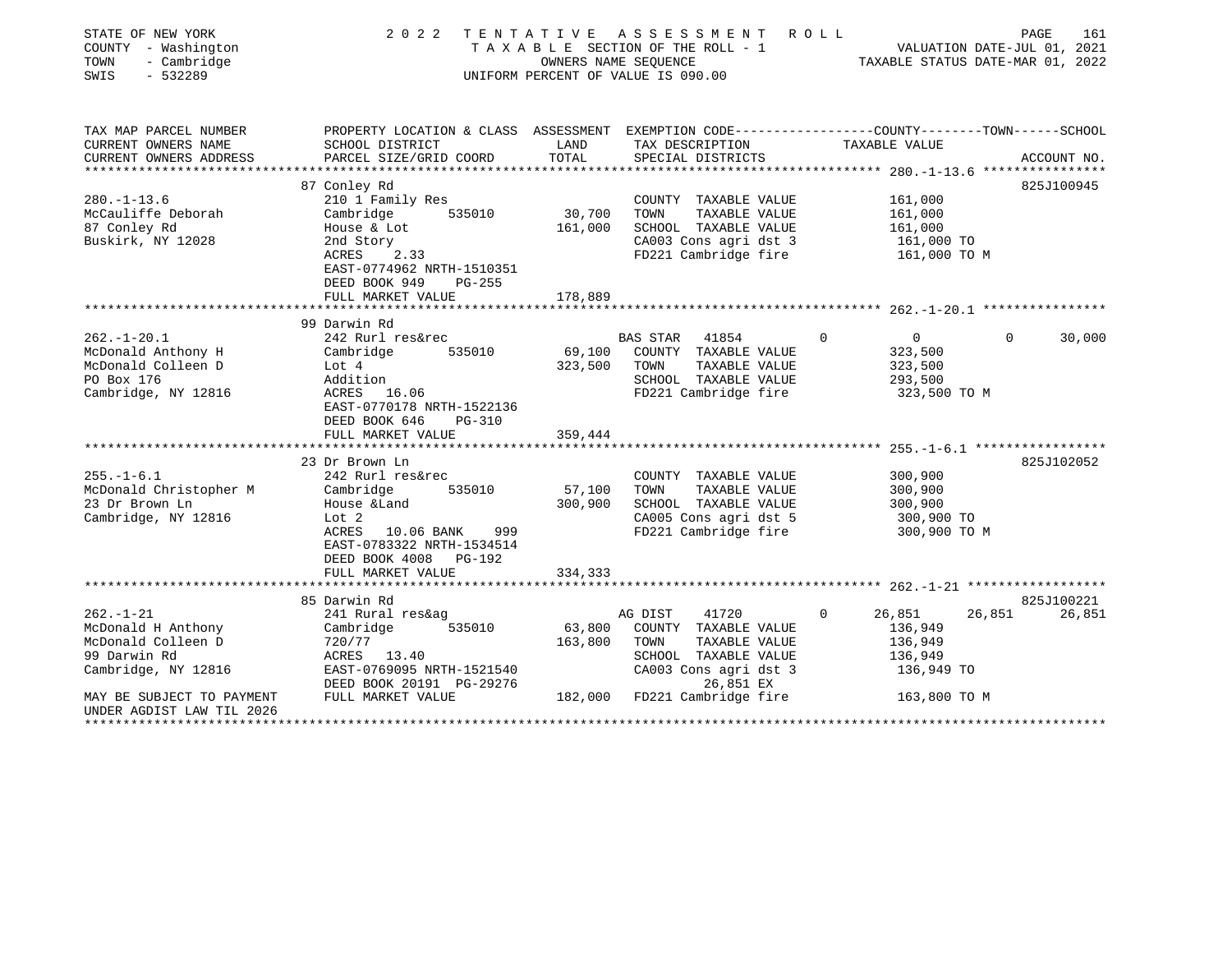| STATE OF NEW YORK<br>COUNTY - Washington<br>- Cambridge<br>TOWN<br>$-532289$<br>SWIS                                               | 2 0 2 2                                                                                                                                                                     |               | TENTATIVE ASSESSMENT ROLL<br>TAXABLE SECTION OF THE ROLL - 1<br>OWNERS NAME SECTION OF THE ROLL - 1<br>OWNERS NAME SECTION CONTRE-JUL 01, 2021<br>TAXABLE STATUS DATE-MAR 01, 2022<br>UNIFORM PERCENT OF VALUE IS 090.00 |                |                                             |                | PAGE<br>162 |
|------------------------------------------------------------------------------------------------------------------------------------|-----------------------------------------------------------------------------------------------------------------------------------------------------------------------------|---------------|--------------------------------------------------------------------------------------------------------------------------------------------------------------------------------------------------------------------------|----------------|---------------------------------------------|----------------|-------------|
| TAX MAP PARCEL NUMBER                                                                                                              | PROPERTY LOCATION & CLASS ASSESSMENT EXEMPTION CODE----------------COUNTY-------TOWN-----SCHOOL                                                                             |               |                                                                                                                                                                                                                          |                |                                             |                |             |
| CURRENT OWNERS NAME<br>CURRENT OWNERS ADDRESS                                                                                      | SCHOOL DISTRICT<br>PARCEL SIZE/GRID COORD                                                                                                                                   | LAND<br>TOTAL | TAX DESCRIPTION TAXABLE VALUE<br>SPECIAL DISTRICTS                                                                                                                                                                       |                |                                             |                | ACCOUNT NO. |
|                                                                                                                                    |                                                                                                                                                                             |               |                                                                                                                                                                                                                          |                |                                             |                |             |
| $279. - 1 - 14.12$                                                                                                                 | 571 South Cambridge Rd<br>210 1 Family Res                                                                                                                                  |               |                                                                                                                                                                                                                          | $\circ$        | $\overline{0}$                              | $\overline{0}$ | 30,000      |
| Experiment Scott J<br>McFarren Amy M<br>S71 South Cambridge Rd<br>Johnsonville, NY 12094<br>TILL MARKET VALUE<br>RILL MARKET VALUE |                                                                                                                                                                             |               | -----<br>533401 31,200 VET COM CT 41131<br>200,000 COUNTY TAXABLE VALUE                                                                                                                                                  | $\Omega$       | 50,000                                      | 45,000         | $\mathbf 0$ |
|                                                                                                                                    |                                                                                                                                                                             |               |                                                                                                                                                                                                                          |                | 150,000                                     |                |             |
|                                                                                                                                    | EAST-0757589 NRTH-1511100                                                                                                                                                   |               | TOWN<br>TAXABLE VALUE                                                                                                                                                                                                    |                | 155,000                                     |                |             |
|                                                                                                                                    |                                                                                                                                                                             |               |                                                                                                                                                                                                                          |                | 170,000<br>200,000 TO                       |                |             |
|                                                                                                                                    | FULL MARKET VALUE                                                                                                                                                           |               |                                                                                                                                                                                                                          |                |                                             |                |             |
|                                                                                                                                    |                                                                                                                                                                             |               | SCHOOL TAXABLE VALUE<br>222,222 CA003 Cons agri dst 3<br>FD221 Cambridge fire                                                                                                                                            |                | 200,000 TO M                                |                |             |
|                                                                                                                                    |                                                                                                                                                                             |               |                                                                                                                                                                                                                          |                |                                             |                |             |
|                                                                                                                                    | 865 County Route 59                                                                                                                                                         |               |                                                                                                                                                                                                                          |                |                                             |                | 825J100525  |
| $271. - 2 - 26$                                                                                                                    | 210 1 Family Res                                                                                                                                                            |               | COUNTY TAXABLE VALUE                                                                                                                                                                                                     |                | 115,500                                     |                |             |
| McGeoch William G                                                                                                                  | Cambridge 535010                                                                                                                                                            | 40,500        | TOWN<br>TAXABLE VALUE                                                                                                                                                                                                    |                | 115,500<br>115,500                          |                |             |
| 865 County Route 59                                                                                                                | H & L                                                                                                                                                                       | 115,500       | SCHOOL TAXABLE VALUE                                                                                                                                                                                                     |                |                                             |                |             |
| Cambridge, NY 12816                                                                                                                | 890/26                                                                                                                                                                      |               | CA003 Cons agri dst 3<br>FD221 Cambridge fire 115,500 TO M                                                                                                                                                               |                | 115,500 TO                                  |                |             |
|                                                                                                                                    | ACRES<br>5.11 BANK 999<br>EAST-0772059 NRTH-1517812                                                                                                                         |               |                                                                                                                                                                                                                          |                |                                             |                |             |
|                                                                                                                                    | DEED BOOK 2428 PG-232                                                                                                                                                       |               |                                                                                                                                                                                                                          |                |                                             |                |             |
|                                                                                                                                    | FULL MARKET VALUE                                                                                                                                                           | 128,333       |                                                                                                                                                                                                                          |                |                                             |                |             |
|                                                                                                                                    |                                                                                                                                                                             |               |                                                                                                                                                                                                                          |                |                                             |                |             |
|                                                                                                                                    | 860 County Route 59                                                                                                                                                         |               |                                                                                                                                                                                                                          |                |                                             |                | 825J100388  |
| $271. - 1 - 11$                                                                                                                    | 210 1 Family Res<br>28,900 COUNTY TAXABLE VALUE<br>28,900 COUNTY TAXABLE VALUE<br>28,900 COUNTY TAXABLE VALUE<br>28,900 COUNTY TAXABLE VALUE<br>27.000 COUNTY TAXABLE VALUE |               |                                                                                                                                                                                                                          | $\circ$        | $\overline{0}$                              | $\Omega$       | 30,000      |
| McGreevy Paul J                                                                                                                    |                                                                                                                                                                             |               |                                                                                                                                                                                                                          |                |                                             |                |             |
|                                                                                                                                    |                                                                                                                                                                             |               |                                                                                                                                                                                                                          |                |                                             |                |             |
| McGreevy Paul J<br>McGreevy Jennifer<br>860 County Route 59<br>Cambridge, NY 12816                                                 |                                                                                                                                                                             |               |                                                                                                                                                                                                                          |                | 178,900<br>178,900<br>148,900<br>178,900 TO |                |             |
| Cambridge, NY 12816                                                                                                                |                                                                                                                                                                             |               |                                                                                                                                                                                                                          |                |                                             |                |             |
|                                                                                                                                    | EAST-0771870 NRTH-1517700<br>DEED BOOK 3135 PG-125<br>FULL MARKET VALUE 198,778 FD221 Cambridge fire                                                                        |               |                                                                                                                                                                                                                          |                | 178,900 TO M                                |                |             |
|                                                                                                                                    |                                                                                                                                                                             |               |                                                                                                                                                                                                                          |                |                                             |                |             |
|                                                                                                                                    | King Rd                                                                                                                                                                     |               |                                                                                                                                                                                                                          | $\overline{0}$ |                                             |                | 825J100821  |
| $280 - 2 - 8$                                                                                                                      | 314 Rural vac<10                                                                                                                                                            | 535010 10,000 | AG DIST<br>41720<br>COUNTY TAXABLE VALUE                                                                                                                                                                                 |                | 9,269<br>731                                |                | 9,269 9,269 |
| McInerney Alma<br>165 King Rd                                                                                                      | Cambridge<br>Improved Lot                                                                                                                                                   | 10,000        | TOWN<br>TAXABLE VALUE                                                                                                                                                                                                    |                | 731                                         |                |             |
| Buskirk, NY 12028                                                                                                                  | 1.20                                                                                                                                                                        |               |                                                                                                                                                                                                                          |                |                                             |                |             |
|                                                                                                                                    |                                                                                                                                                                             |               | SCHOOL TAXABLE VALUE 731<br>CA003 Cons agri dst 3 731 70                                                                                                                                                                 |                |                                             |                |             |
| MAY BE SUBJECT TO PAYMENT                                                                                                          | ACRES 1.20<br>EAST-0778504 NRTH-1508482<br>DEED ROOK 448 PG-701                                                                                                             |               | 9,269 EX                                                                                                                                                                                                                 |                |                                             |                |             |
| UNDER AGDIST LAW TIL 2026                                                                                                          | FULL MARKET VALUE                                                                                                                                                           |               | 11,111 FD221 Cambridge fire                                                                                                                                                                                              |                | 10,000 TO M                                 |                |             |
|                                                                                                                                    |                                                                                                                                                                             |               |                                                                                                                                                                                                                          |                |                                             |                |             |
|                                                                                                                                    | King Rd                                                                                                                                                                     |               |                                                                                                                                                                                                                          |                |                                             |                | 825J100486  |
| $280. -2 - 17.1$                                                                                                                   | 322 Rural vac>10                                                                                                                                                            |               | AG DIST<br>41720                                                                                                                                                                                                         | $\mathbf{0}$   | 84,610                                      | 84,610         | 84,610      |
| McInerney Alma                                                                                                                     | Cambridge<br>535010                                                                                                                                                         | 111,500       | COUNTY TAXABLE VALUE                                                                                                                                                                                                     |                | 26,890                                      |                |             |
| 165 King Rd                                                                                                                        | Vl                                                                                                                                                                          | 111,500       | TOWN<br>TAXABLE VALUE                                                                                                                                                                                                    |                | 26,890                                      |                |             |
| Buskirk, NY 12028                                                                                                                  | ACRES 57.20                                                                                                                                                                 |               | SCHOOL TAXABLE VALUE 26,890<br>CA003 Cons agri dst 3 26,890 TO                                                                                                                                                           |                |                                             |                |             |
|                                                                                                                                    | EAST-0777463 NRTH-1506853                                                                                                                                                   |               |                                                                                                                                                                                                                          |                |                                             |                |             |
| MAY BE SUBJECT TO PAYMENT<br>UNDER AGDIST LAW TIL 2026                                                                             | DEED BOOK 471<br>PG-325<br>FULL MARKET VALUE                                                                                                                                |               | 84,610 EX<br>123,889 FD221 Cambridge fire 111,500 TO M                                                                                                                                                                   |                |                                             |                |             |
|                                                                                                                                    |                                                                                                                                                                             |               |                                                                                                                                                                                                                          |                |                                             |                |             |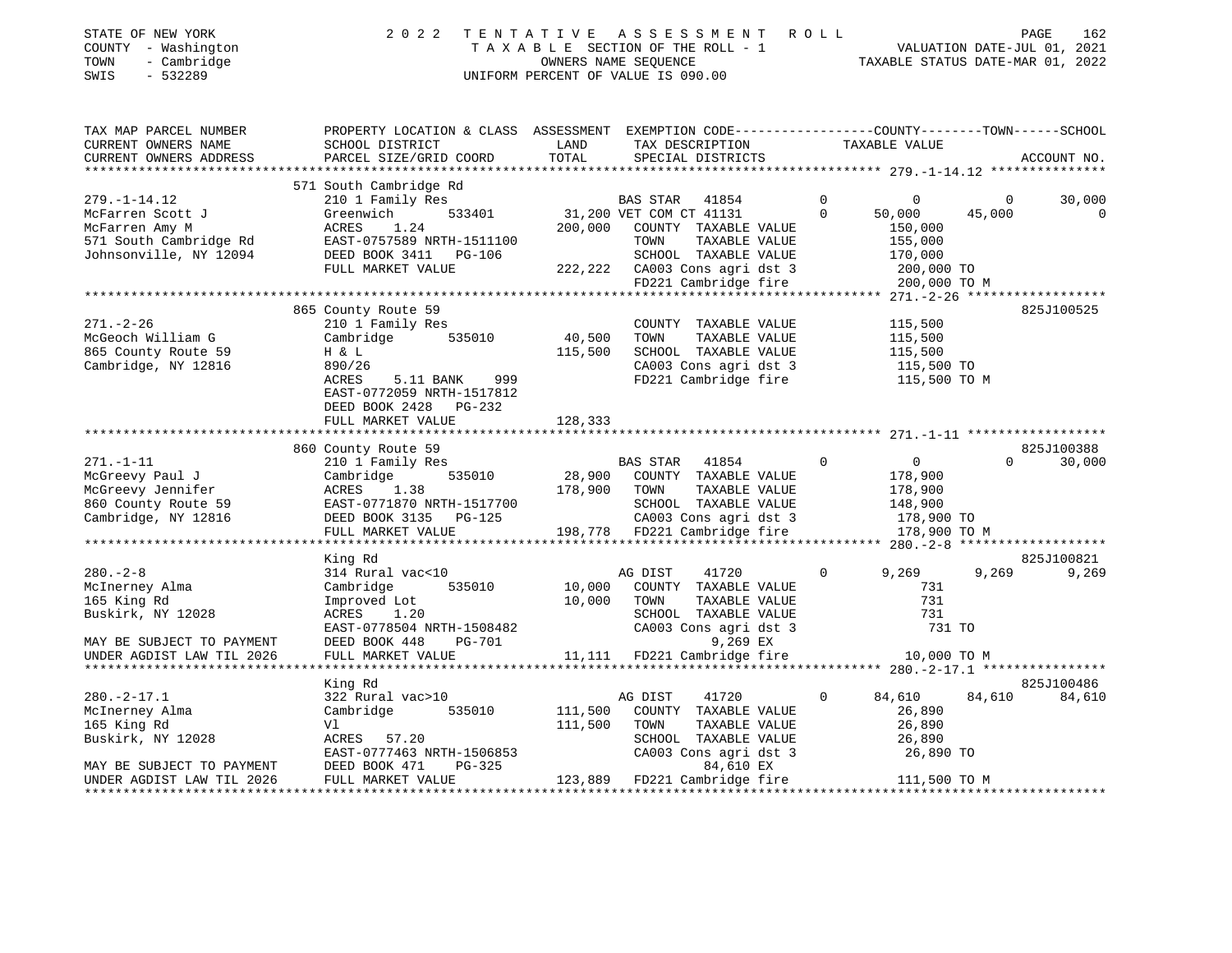| STATE OF NEW YORK   | 2022 TENTATIVE ASSESSMENT ROLL     | 163<br>PAGE                      |
|---------------------|------------------------------------|----------------------------------|
| COUNTY - Washington | TAXABLE SECTION OF THE ROLL - 1    | VALUATION DATE-JUL 01, 2021      |
| - Cambridge<br>TOWN | OWNERS NAME SEOUENCE               | TAXABLE STATUS DATE-MAR 01, 2022 |
| - 532289<br>SWIS    | UNIFORM PERCENT OF VALUE IS 090.00 |                                  |

| TAX MAP PARCEL NUMBER                            | PROPERTY LOCATION & CLASS ASSESSMENT EXEMPTION CODE----------------COUNTY--------TOWN------SCHOOL |                   |                                               |                                                      |                            |                       |
|--------------------------------------------------|---------------------------------------------------------------------------------------------------|-------------------|-----------------------------------------------|------------------------------------------------------|----------------------------|-----------------------|
| CURRENT OWNERS NAME                              | SCHOOL DISTRICT                                                                                   | LAND              | TAX DESCRIPTION                               | TAXABLE VALUE                                        |                            |                       |
| CURRENT OWNERS ADDRESS                           | PARCEL SIZE/GRID COORD                                                                            | TOTAL             | SPECIAL DISTRICTS                             |                                                      |                            | ACCOUNT NO.           |
|                                                  |                                                                                                   |                   |                                               |                                                      |                            |                       |
|                                                  | 165 King Rd                                                                                       |                   | 72 PCT OF VALUE USED FOR EXEMPTION PURPOSES   |                                                      |                            | 825J100487            |
| $280. - 2 - 7$                                   | 242 Rurl res&rec                                                                                  | $120,000$ AGED-CO | 41720<br>AG DIST                              | 84,798<br>$\Omega$                                   | 84,798                     | 84,798                |
| McInerney Alma J<br>165 King Rd                  | Cambridge<br>535010                                                                               |                   | 41802                                         | 25,607<br>$\mathbf{0}$<br>$\overline{0}$<br>$\Omega$ | $\overline{0}$<br>$\Omega$ | $\mathbf 0$<br>74,900 |
| Buskirk, NY 12028                                | Beef Farm<br>ACRES 54.40                                                                          |                   | 237,100 ENH STAR 41834                        |                                                      |                            |                       |
|                                                  | EAST-0777953 NRTH-1508450                                                                         |                   | COUNTY TAXABLE VALUE<br>TOWN<br>TAXABLE VALUE | 126,695<br>152,302                                   |                            |                       |
| MAY BE SUBJECT TO PAYMENT                        | DEED BOOK 522<br>PG-272                                                                           |                   | SCHOOL TAXABLE VALUE                          | 77,402                                               |                            |                       |
| UNDER AGDIST LAW TIL 2026                        | FULL MARKET VALUE                                                                                 |                   | 263,444 CA003 Cons agri dst 3                 |                                                      |                            |                       |
|                                                  |                                                                                                   |                   | 84,798 EX                                     | $152,302$ TO                                         |                            |                       |
|                                                  |                                                                                                   |                   | FD221 Cambridge fire                          | 237,100 TO M                                         |                            |                       |
|                                                  |                                                                                                   |                   |                                               |                                                      |                            |                       |
|                                                  | Cobble Rd Off W                                                                                   |                   |                                               |                                                      |                            | 825J100679            |
| $262 - 2 - 2$                                    | 323 Vacant rural                                                                                  |                   | COUNTY TAXABLE VALUE                          | 7,000                                                |                            |                       |
| McIntosh Family Irrev Trust                      | Cambridge<br>535010                                                                               | 7,000             | TOWN<br>TAXABLE VALUE                         | 7,000                                                |                            |                       |
| 1324 County Route 59                             | Woods                                                                                             | 7,000             |                                               | 7,000                                                |                            |                       |
| Cambridge, NY 12816                              | 3681/39                                                                                           |                   | SCHOOL TAXABLE VALUE<br>FD221 Cambridge fire  | 7,000 TO M                                           |                            |                       |
|                                                  | ACRES 10.00                                                                                       |                   |                                               |                                                      |                            |                       |
|                                                  | EAST-0775861 NRTH-1528411                                                                         |                   |                                               |                                                      |                            |                       |
|                                                  | DEED BOOK 20220 PG-935                                                                            |                   |                                               |                                                      |                            |                       |
|                                                  | FULL MARKET VALUE                                                                                 | 7,778             |                                               |                                                      |                            |                       |
|                                                  |                                                                                                   |                   |                                               |                                                      |                            |                       |
|                                                  | Cobble Rd Off W                                                                                   |                   |                                               |                                                      |                            | 825J100530            |
| $262 - 2 - 3$                                    | 323 Vacant rural                                                                                  |                   | COUNTY TAXABLE VALUE                          | 6,900                                                |                            |                       |
| McIntosh Family Irrev Trust                      | Cambridge<br>535010                                                                               | 6,900             | TOWN<br>TAXABLE VALUE                         | 6,900                                                |                            |                       |
| McIntosh Helen W Trustee                         | Woods                                                                                             | 6.900             | SCHOOL TAXABLE VALUE                          | 6,900                                                |                            |                       |
| 1324 County Route 59                             | ACRES<br>9.90                                                                                     |                   | FD221 Cambridge fire                          | 6,900 TO M                                           |                            |                       |
| Cambridge, NY 12816                              | EAST-0776290 NRTH-1528716                                                                         |                   |                                               |                                                      |                            |                       |
|                                                  | DEED BOOK 3951 PG-220                                                                             |                   |                                               |                                                      |                            |                       |
|                                                  | FULL MARKET VALUE                                                                                 | 7,667             |                                               |                                                      |                            |                       |
|                                                  |                                                                                                   |                   |                                               |                                                      |                            |                       |
|                                                  | 1362 County Route 59                                                                              |                   |                                               |                                                      |                            | 825J100931            |
| $263. - 1 - 28$                                  | 242 Rurl res&rec                                                                                  |                   | COUNTY TAXABLE VALUE                          | 248,800                                              |                            |                       |
| McIntosh Family Irrev Trust                      | 535010<br>Cambridge<br>ACRES 41.94                                                                | 92,900<br>248,800 | TAXABLE VALUE<br>TOWN<br>SCHOOL TAXABLE VALUE | 248,800                                              |                            |                       |
| McIntosh Helen W Trustee<br>1324 County Route 59 | EAST-0780228 NRTH-1525131                                                                         |                   | CA003 Cons agri dst 3                         | 248,800                                              |                            |                       |
| Cambridge, NY 12816                              | DEED BOOK 4021 PG-327                                                                             |                   | FD221 Cambridge fire                          | 248,800 TO<br>248,800 TO M                           |                            |                       |
|                                                  | FULL MARKET VALUE                                                                                 | 276,444           |                                               |                                                      |                            |                       |
|                                                  |                                                                                                   |                   |                                               |                                                      |                            |                       |
|                                                  | 1318 County Route 59                                                                              |                   |                                               |                                                      |                            | 825J100933            |
| $263. - 1 - 30$                                  | 312 Vac w/imprv                                                                                   |                   | COUNTY TAXABLE VALUE                          | 17,400                                               |                            |                       |
| McIntosh Family Irrev Trust                      | 535010<br>Cambridge                                                                               |                   | TOWN<br>TAXABLE VALUE                         | 17,400                                               |                            |                       |
| McIntosh Helen W Trustee                         | FRNT 309.00 DPTH 214.00                                                                           | 7,000<br>17,400   | SCHOOL TAXABLE VALUE                          | 17,400                                               |                            |                       |
| 1324 County Route 59                             | EAST-0779374 NRTH-1525053                                                                         |                   | CA003 Cons agri dst 3                         | 17,400 TO                                            |                            |                       |
| Cambridge, NY 12816                              | DEED BOOK 3951 PG-215                                                                             |                   | FD221 Cambridge fire                          | 17,400 TO M                                          |                            |                       |
|                                                  | FULL MARKET VALUE                                                                                 | 19,333            |                                               |                                                      |                            |                       |
|                                                  |                                                                                                   |                   |                                               |                                                      |                            |                       |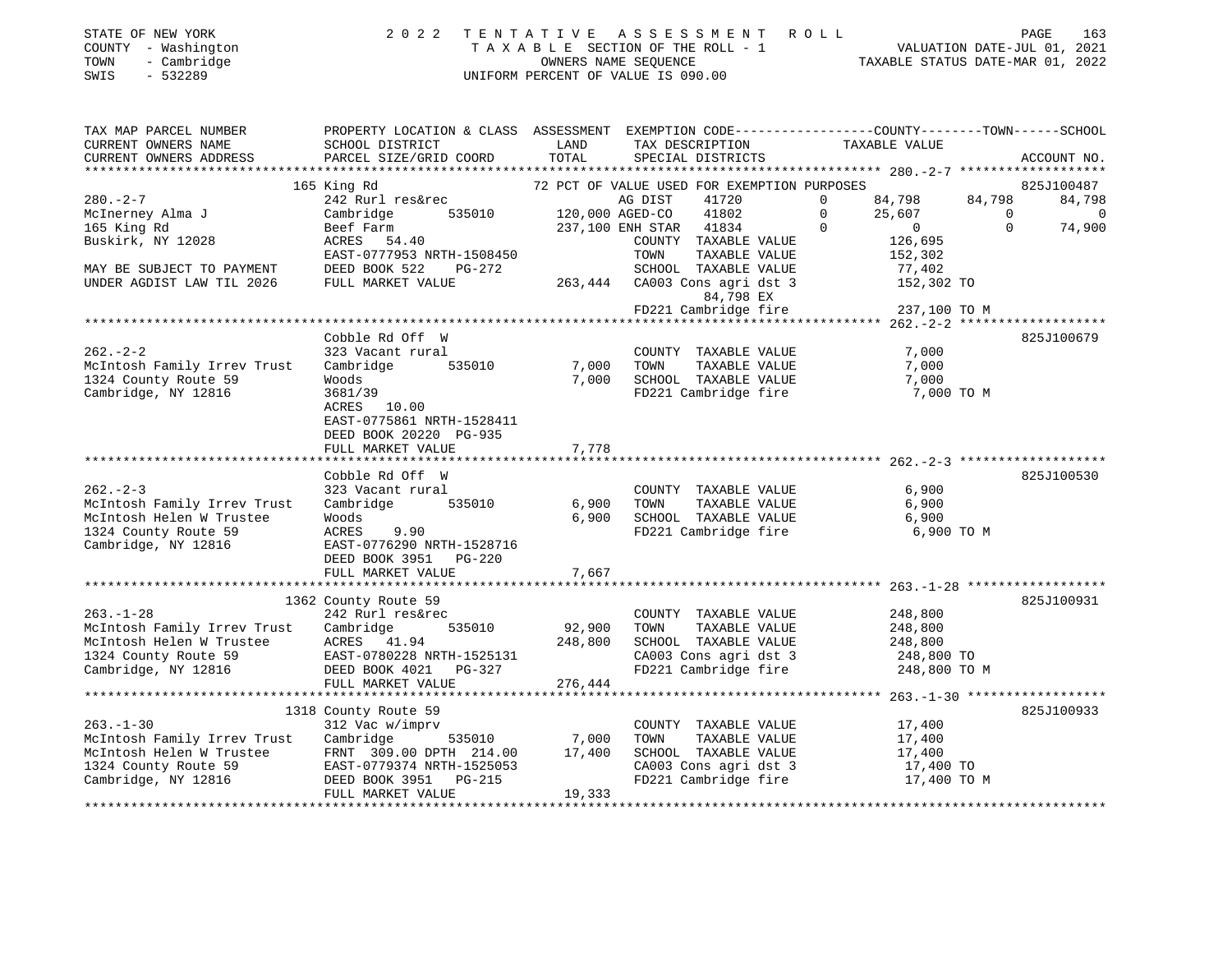| STATE OF NEW YORK<br>COUNTY - Washington<br>TOWN<br>- Cambridge<br>$-532289$<br>SWIS                                                    | 2 0 2 2                                                                                                                                                                       | OWNERS NAME SEQUENCE         | TENTATIVE ASSESSMENT ROLL<br>TAXABLE SECTION OF THE ROLL - 1<br>UNIFORM PERCENT OF VALUE IS 090.00                                          | TAXABLE STATUS DATE-MAR 01, 2022                                                           | 164<br>PAGE<br>VALUATION DATE-JUL 01, 2021 |
|-----------------------------------------------------------------------------------------------------------------------------------------|-------------------------------------------------------------------------------------------------------------------------------------------------------------------------------|------------------------------|---------------------------------------------------------------------------------------------------------------------------------------------|--------------------------------------------------------------------------------------------|--------------------------------------------|
| TAX MAP PARCEL NUMBER<br>CURRENT OWNERS NAME<br>CURRENT OWNERS ADDRESS<br>****************************                                  | PROPERTY LOCATION & CLASS ASSESSMENT EXEMPTION CODE---------------COUNTY-------TOWN------SCHOOL<br>SCHOOL DISTRICT<br>PARCEL SIZE/GRID COORD                                  | LAND<br>TOTAL                | TAX DESCRIPTION<br>SPECIAL DISTRICTS                                                                                                        | TAXABLE VALUE                                                                              | ACCOUNT NO.                                |
| $262 - 2 - 12.5$<br>McIntosh Family Irrevoc Trust Cambridge<br>McIntosh Annika E Trustee<br>1318 County Route 59<br>Cambridge, NY 12816 | County Route 59<br>322 Rural vac>10<br>535010<br>FRNT 1001.00 DPTH<br>ACRES 31.90<br>EAST-0778855 NRTH-1524632<br>DEED BOOK 20210 PG-1128<br>FULL MARKET VALUE                | 54,000<br>54,000<br>60,000   | COUNTY TAXABLE VALUE<br>TOWN<br>TAXABLE VALUE<br>SCHOOL TAXABLE VALUE<br>CA003 Cons agri dst 3<br>FD221 Cambridge fire                      | 54,000<br>54,000<br>54,000<br>54,000 TO<br>54,000 TO M                                     |                                            |
|                                                                                                                                         |                                                                                                                                                                               |                              |                                                                                                                                             |                                                                                            |                                            |
| $246. - 1 - 1$<br>McLeland Jana Vaye<br>355 Petteys Rd Ext                                                                              | 357 Petteys Rd<br>210 1 Family Res<br>Greenwich<br>533401<br>H & L                                                                                                            | 30,400<br>139,500            | COUNTY TAXABLE VALUE<br>TAXABLE VALUE<br>TOWN<br>SCHOOL TAXABLE VALUE                                                                       | 139,500<br>139,500<br>139,500                                                              | 825J100682                                 |
| Greenwich, NY 12834                                                                                                                     | New House 50%<br>ACRES<br>1.28<br>EAST-0769859 NRTH-1543150<br>DEED BOOK 937<br>PG-87                                                                                         |                              | CA003 Cons agri dst 3<br>FD221 Cambridge fire                                                                                               | 139,500 TO<br>139,500 TO M                                                                 |                                            |
|                                                                                                                                         | FULL MARKET VALUE                                                                                                                                                             | 155,000                      |                                                                                                                                             |                                                                                            |                                            |
| $246. - 1 - 32.5$                                                                                                                       | Petteys Road Ext<br>314 Rural vac<10                                                                                                                                          |                              | COUNTY TAXABLE VALUE                                                                                                                        | 9,100                                                                                      | 825J102014                                 |
| McLeland Jana Vaye<br>355 Petteys Rd<br>Greenwich, NY 12834                                                                             | 533401<br>Greenwich<br>Vac Land<br>Lot 4A<br>ACRES<br>1.02<br>EAST-0769824 NRTH-1543296                                                                                       | 9,100<br>9,100               | TAXABLE VALUE<br>TOWN<br>SCHOOL TAXABLE VALUE<br>CA003 Cons agri dst 3<br>FD221 Cambridge fire                                              | 9,100<br>9,100<br>9,100 TO<br>9,100 TO M                                                   |                                            |
|                                                                                                                                         | DEED BOOK 937<br>$PG-87$<br>FULL MARKET VALUE                                                                                                                                 | 10,111                       |                                                                                                                                             |                                                                                            |                                            |
|                                                                                                                                         | 1059 County Route 59                                                                                                                                                          |                              |                                                                                                                                             |                                                                                            | 825J100414                                 |
| $262. - 1 - 14$<br>McLenithan Thomas W<br>1059 County Route 59<br>Cambridge, NY 12816                                                   | 242 Rurl res&rec<br>535010<br>Cambridge<br>2644/121<br>FRNT 225.00 DPTH<br>ACRES<br>2.03 BANK<br>40<br>EAST-0775298 NRTH-1521305<br>DEED BOOK 3599 PG-62<br>FULL MARKET VALUE | 35,200<br>164,800<br>183,111 | BAS STAR<br>41854<br>COUNTY TAXABLE VALUE<br>TAXABLE VALUE<br>TOWN<br>SCHOOL TAXABLE VALUE<br>CA003 Cons agri dst 3<br>FD221 Cambridge fire | $\mathbf 0$<br>$\mathbf{0}$<br>164,800<br>164,800<br>134,800<br>164,800 TO<br>164,800 TO M | $\Omega$<br>30,000                         |
|                                                                                                                                         |                                                                                                                                                                               |                              |                                                                                                                                             |                                                                                            |                                            |
| $262. - 1 - 14.2$<br>McLenithan Thomas W<br>1059 County Route 59<br>Cambridge, NY 12816                                                 | 1061 County Route 59<br>312 Vac w/imprv<br>Cambridge<br>535010<br>Land<br>ACRES 11.59<br>EAST-0775032 NRTH-1522730<br>DEED BOOK 693<br>PG-324                                 | 27,700<br>40,300             | COUNTY TAXABLE VALUE<br>TOWN<br>TAXABLE VALUE<br>SCHOOL TAXABLE VALUE<br>CA003 Cons agri dst 3<br>FD221 Cambridge fire                      | 40,300<br>40,300<br>40,300<br>40,300 TO<br>40,300 TO M                                     |                                            |
|                                                                                                                                         | FULL MARKET VALUE                                                                                                                                                             | 44,778                       |                                                                                                                                             |                                                                                            |                                            |
|                                                                                                                                         |                                                                                                                                                                               |                              |                                                                                                                                             |                                                                                            |                                            |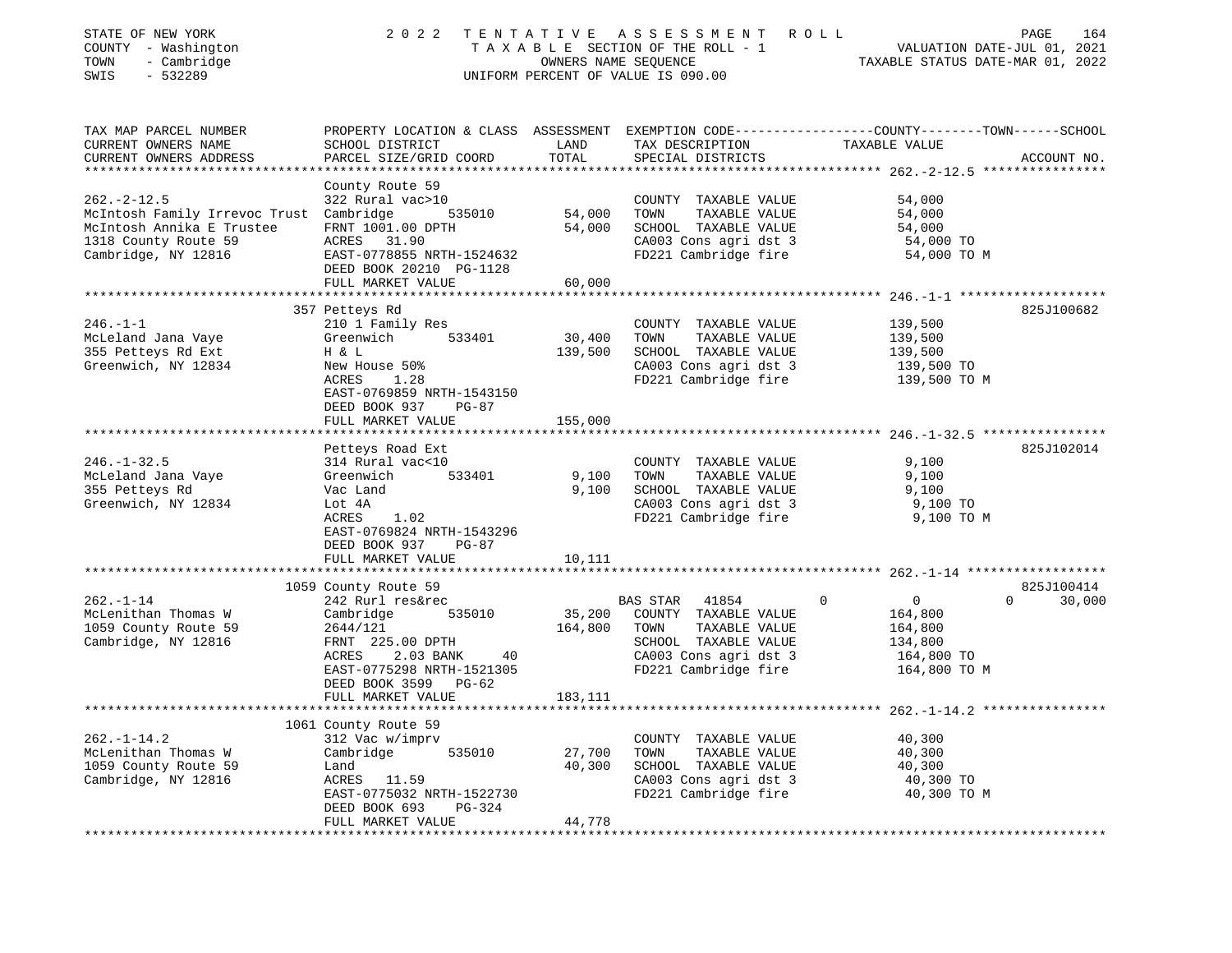| STATE OF NEW YORK<br>COUNTY - Washington<br>- Cambridge<br>TOWN<br>SWIS<br>$-532289$                         | 2 0 2 2                                                                                                                                                                                     | OWNERS NAME SEQUENCE          | TENTATIVE ASSESSMENT ROLL<br>TAXABLE SECTION OF THE ROLL - 1<br>UNIFORM PERCENT OF VALUE IS 090.00                                          | TAXABLE STATUS DATE-MAR 01, 2022                                                   | PAGE<br>VALUATION DATE-JUL 01, 2021 | 165                  |
|--------------------------------------------------------------------------------------------------------------|---------------------------------------------------------------------------------------------------------------------------------------------------------------------------------------------|-------------------------------|---------------------------------------------------------------------------------------------------------------------------------------------|------------------------------------------------------------------------------------|-------------------------------------|----------------------|
| TAX MAP PARCEL NUMBER<br>CURRENT OWNERS NAME<br>CURRENT OWNERS ADDRESS                                       | PROPERTY LOCATION & CLASS ASSESSMENT EXEMPTION CODE---------------COUNTY-------TOWN------SCHOOL<br>SCHOOL DISTRICT<br>PARCEL SIZE/GRID COORD                                                | LAND<br>TOTAL                 | TAX DESCRIPTION<br>SPECIAL DISTRICTS                                                                                                        | TAXABLE VALUE                                                                      |                                     | ACCOUNT NO.          |
| $262. - 1 - 14.4$<br>McLenithan Thomas W<br>1059 County Route 59<br>Cambridge, NY 12816                      | 1047 County Route 59<br>311 Res vac land<br>535010<br>Cambridge<br>2644/121<br>FRNT 140.00 DPTH<br>ACRES<br>5.99<br>EAST-0775081 NRTH-1521654<br>DEED BOOK 3599 PG-62<br>FULL MARKET VALUE  | 22,000<br>22,000<br>24,444    | COUNTY TAXABLE VALUE<br>TOWN<br>TAXABLE VALUE<br>SCHOOL TAXABLE VALUE<br>CA003 Cons agri dst 3<br>FD221 Cambridge fire                      | 22,000<br>22,000<br>22,000<br>22,000 TO<br>22,000 TO M                             |                                     |                      |
|                                                                                                              |                                                                                                                                                                                             |                               |                                                                                                                                             |                                                                                    |                                     |                      |
| $262. - 1 - 14.5$<br>McLenithan Thomas W<br>1059 County Route 59<br>Cambridge, NY 12816                      | 1021 County Route 59<br>311 Res vac land<br>Cambridge<br>535010<br>2644/121<br>FRNT 326.00 DPTH<br>4.73<br>ACRES<br>EAST-0774996 NRTH-1521256<br>DEED BOOK 3599 PG-62<br>FULL MARKET VALUE  | 18,900<br>18,900<br>21,000    | COUNTY TAXABLE VALUE<br>TOWN<br>TAXABLE VALUE<br>SCHOOL TAXABLE VALUE<br>CA003 Cons agri dst 3<br>FD221 Cambridge fire                      | 18,900<br>18,900<br>18,900<br>18,900 TO<br>18,900 TO M                             |                                     |                      |
|                                                                                                              |                                                                                                                                                                                             |                               |                                                                                                                                             |                                                                                    |                                     |                      |
| $246. - 1 - 4.3$<br>McMurray Robin<br>McMurray Holly<br>50 Camb-Battenville Rd<br>Greenwich, NY 12834        | 50 Cambridge Battenville Rd<br>210 1 Family Res<br>Greenwich<br>533401<br>H & L<br>ACRES<br>$1.00$ BANK<br>999<br>EAST-0772007 NRTH-1545533<br>DEED BOOK 650<br>PG-235<br>FULL MARKET VALUE | 28,000<br>113,000<br>125,556  | BAS STAR<br>41854<br>COUNTY TAXABLE VALUE<br>TOWN<br>TAXABLE VALUE<br>SCHOOL TAXABLE VALUE<br>CA003 Cons agri dst 3<br>FD221 Cambridge fire | 0<br>$\overline{0}$<br>113,000<br>113,000<br>83,000<br>113,000 TO<br>113,000 TO M  | $\Omega$                            | 30,000               |
|                                                                                                              |                                                                                                                                                                                             |                               |                                                                                                                                             |                                                                                    |                                     |                      |
| $246. - 1 - 24.3$<br>McNeice Annelise<br>75 Edie Rd<br>Greenwich, NY 12834                                   | 75 Edie Rd<br>240 Rural res<br>535010<br>Cambridge<br>FRNT 323.00 DPTH<br>1.53<br>ACRES<br>EAST-0775724 NRTH-1538315<br>DEED BOOK 3254 PG-55<br>FULL MARKET VALUE                           | 36,000<br>197,700<br>219,667  | BAS STAR<br>41854<br>COUNTY TAXABLE VALUE<br>TAXABLE VALUE<br>TOWN<br>SCHOOL TAXABLE VALUE<br>CA003 Cons agri dst 3<br>FD221 Cambridge fire | $\overline{0}$<br>0<br>197,700<br>197,700<br>167,700<br>197,700 TO<br>197,700 TO M | $\Omega$                            | 30,000               |
|                                                                                                              |                                                                                                                                                                                             |                               |                                                                                                                                             |                                                                                    |                                     |                      |
| $246. - 1 - 24$<br>McNeice Family Farm LLC<br>73 Edie Rd<br>Greenwich, NY 12834<br>MAY BE SUBJECT TO PAYMENT | 73 Edie Rd<br>250 Estate<br>535010<br>Cambridge<br>ACRES 85.80<br>EAST-0776199 NRTH-1539145<br>DEED BOOK 20210 PG-4280<br>FULL MARKET VALUE                                                 | 208,100<br>683,000<br>758,889 | AG DIST<br>41720<br>COUNTY TAXABLE VALUE<br>TOWN<br>TAXABLE VALUE<br>SCHOOL TAXABLE VALUE<br>CA003 Cons agri dst 3<br>74,728 EX             | 74,728<br>0<br>608,272<br>608,272<br>608,272<br>608,272 TO                         | 74,728                              | 825J100494<br>74,728 |
| UNDER AGDIST LAW TIL 2026                                                                                    |                                                                                                                                                                                             |                               | FD221 Cambridge fire                                                                                                                        | 683,000 TO M                                                                       |                                     |                      |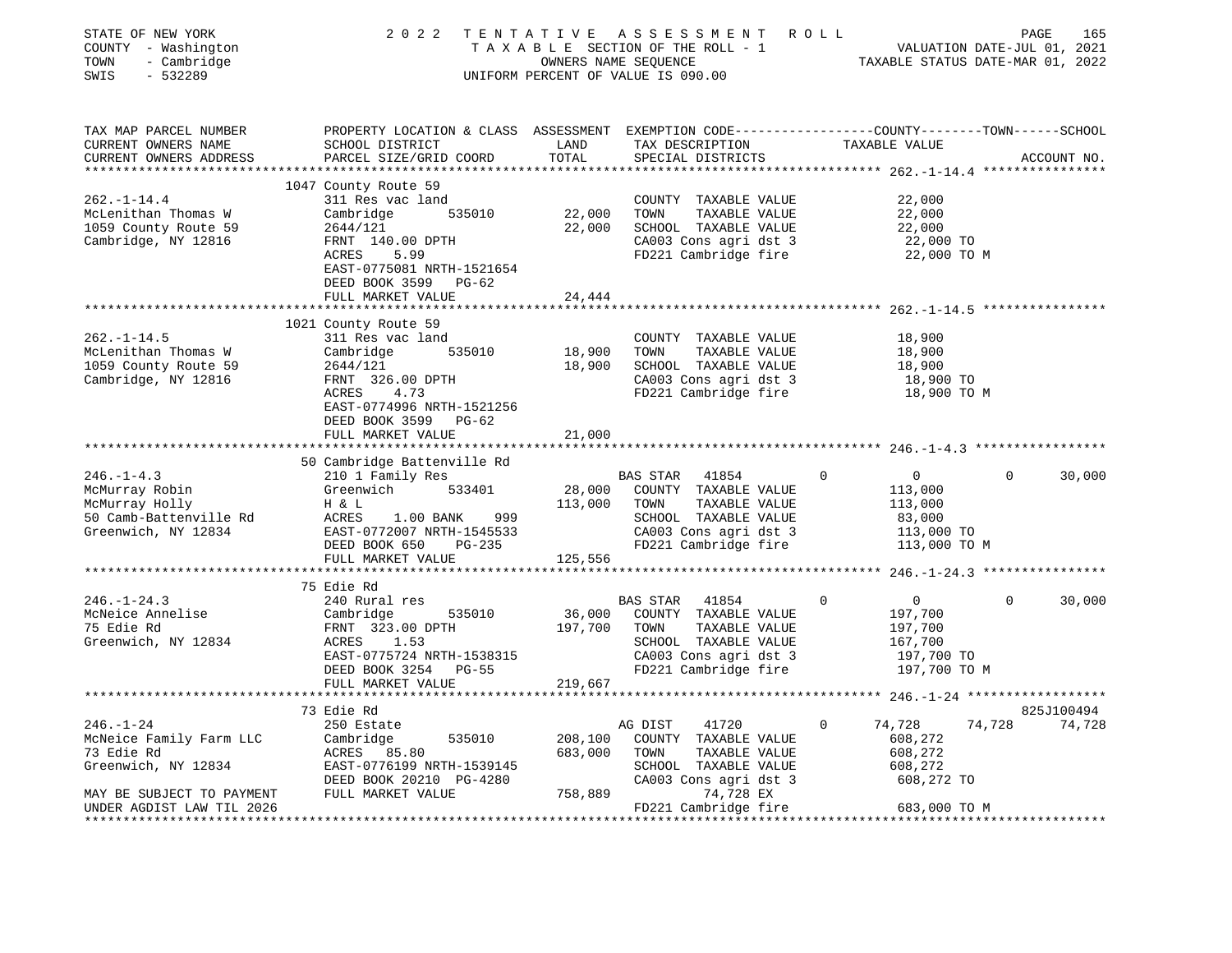| STATE OF NEW YORK                                                                   | 2022                                                                                            | TENTATIVE       | A S S E S S M E N T A O L L              |                            | PAGE<br>166                      |
|-------------------------------------------------------------------------------------|-------------------------------------------------------------------------------------------------|-----------------|------------------------------------------|----------------------------|----------------------------------|
| COUNTY - Washington                                                                 |                                                                                                 |                 | TAXABLE SECTION OF THE ROLL - 1          |                            | VALUATION DATE-JUL 01, 2021      |
| - Cambridge<br>TOWN                                                                 |                                                                                                 |                 | OWNERS NAME SEQUENCE                     |                            | TAXABLE STATUS DATE-MAR 01, 2022 |
| SWIS<br>$-532289$                                                                   |                                                                                                 |                 | UNIFORM PERCENT OF VALUE IS 090.00       |                            |                                  |
| TAX MAP PARCEL NUMBER                                                               | PROPERTY LOCATION & CLASS ASSESSMENT EXEMPTION CODE---------------COUNTY-------TOWN------SCHOOL |                 |                                          |                            |                                  |
| CURRENT OWNERS NAME                                                                 | SCHOOL DISTRICT                                                                                 | LAND            | TAX DESCRIPTION                          | TAXABLE VALUE              |                                  |
| CURRENT OWNERS ADDRESS                                                              | PARCEL SIZE/GRID COORD                                                                          | TOTAL           | SPECIAL DISTRICTS                        |                            | ACCOUNT NO.                      |
|                                                                                     |                                                                                                 |                 |                                          |                            |                                  |
|                                                                                     | Edie Rd                                                                                         |                 |                                          |                            |                                  |
| $246. - 1 - 24.1$                                                                   | 314 Rural vac<10                                                                                |                 | COUNTY TAXABLE VALUE                     | 27,500                     |                                  |
| McNeice Family Farm LLC                                                             | 535010<br>Cambridge                                                                             | 27,500          | TOWN<br>TAXABLE VALUE                    | 27,500                     |                                  |
| 73 Edie Rd                                                                          | Vac Land                                                                                        | 27,500          | SCHOOL TAXABLE VALUE                     | 27,500                     |                                  |
| Greenwich, NY 12834                                                                 | ACRES<br>4.80                                                                                   |                 | CA003 Cons agri dst 3                    | 27,500 TO                  |                                  |
|                                                                                     | EAST-0774851 NRTH-1538413                                                                       |                 | FD221 Cambridge fire                     | 27,500 TO M                |                                  |
|                                                                                     | DEED BOOK 20210 PG-4280                                                                         |                 |                                          |                            |                                  |
|                                                                                     | FULL MARKET VALUE                                                                               | 30,556          |                                          |                            |                                  |
|                                                                                     |                                                                                                 |                 |                                          |                            |                                  |
|                                                                                     | 334 County Route 59                                                                             |                 |                                          |                            | 825J100346                       |
| $280. - 1 - 20$<br>McNeil Hollie H                                                  | 117 Horse farm<br>535010<br>Cambridge                                                           | 184,600         | AG DIST<br>41720<br>COUNTY TAXABLE VALUE | 108,817<br>$\Omega$        | 108,817 108,817                  |
| 334 County Route 59                                                                 | Farm                                                                                            | 698,800         | TOWN<br>TAXABLE VALUE                    | 589,983<br>589,983         |                                  |
| Buskirk, NY 12028                                                                   | ACRES 71.71                                                                                     |                 | SCHOOL TAXABLE VALUE                     | 589,983                    |                                  |
|                                                                                     | EAST-0771259 NRTH-1506376                                                                       |                 | CA003 Cons agri dst 3                    | 589,983 TO                 |                                  |
|                                                                                     | DEED BOOK 3690 PG-147                                                                           |                 | 108,817 EX                               |                            |                                  |
| MAY BE SUBJECT TO PAYMENT<br>UNDER AGDIST LAW TIL 2026<br>UNDER AGDIST LAW TIL 2026 | FULL MARKET VALUE                                                                               |                 | 776,444 FD221 Cambridge fire             | 698,800 TO M               |                                  |
|                                                                                     |                                                                                                 |                 |                                          |                            |                                  |
|                                                                                     | 45 Edie Rd                                                                                      |                 |                                          |                            |                                  |
| $246. - 1 - 24.2$                                                                   | 242 Rurl res&rec                                                                                |                 | AG DIST<br>41720                         | 16,549<br>$\mathbf{0}$     | 16,549<br>16,549                 |
| McNiece Katherine J                                                                 | 535010<br>Cambridge                                                                             | 66,600 BAS STAR | 41854                                    | $\Omega$<br>$\overline{0}$ | 30,000<br>$\Omega$               |
| 45 Edie Rd                                                                          | H & L                                                                                           |                 | 339,900 COUNTY TAXABLE VALUE             | 323,351                    |                                  |
| Greenwich, NY 12834                                                                 | ACRES 14.30                                                                                     |                 | TOWN<br>TAXABLE VALUE                    | 323,351                    |                                  |
|                                                                                     | EAST-0774809 NRTH-1539202                                                                       |                 | SCHOOL TAXABLE VALUE                     | 293,351                    |                                  |
| MAY BE SUBJECT TO PAYMENT                                                           | DEED BOOK 789 PG-249                                                                            |                 | CA003 Cons agri dst 3                    | 323,351 TO                 |                                  |
| UNDER AGDIST LAW TIL 2026                                                           | FULL MARKET VALUE                                                                               | 377,667         | 16,549 EX                                |                            |                                  |
|                                                                                     |                                                                                                 |                 | FD221 Cambridge fire                     | 339,900 TO M               |                                  |
|                                                                                     |                                                                                                 |                 |                                          |                            |                                  |
|                                                                                     | 327 Center Cambridge Rd                                                                         |                 |                                          |                            | 825J100624                       |
| $279. - 1 - 3$                                                                      | 210 1 Family Res                                                                                |                 | COUNTY TAXABLE VALUE                     | 69,100                     |                                  |
| Meadow Patricia                                                                     | Cambridge<br>535010                                                                             | 23,000          | TOWN<br>TAXABLE VALUE                    | 69,100                     |                                  |
| 48 Elm St                                                                           | H & L                                                                                           | 69,100          | SCHOOL TAXABLE VALUE                     | 69,100                     |                                  |
| Canton, MA 02021                                                                    | FRNT 256.00 DPTH                                                                                |                 | CA003 Cons agri dst 3                    | 69,100 TO                  |                                  |
|                                                                                     | ACRES<br>0.66                                                                                   |                 | FD221 Cambridge fire                     | 69,100 TO M                |                                  |
|                                                                                     | EAST-0763363 NRTH-1514448                                                                       |                 |                                          |                            |                                  |
|                                                                                     | DEED BOOK 1979 PG-232                                                                           |                 |                                          |                            |                                  |
|                                                                                     | FULL MARKET VALUE                                                                               | 76,778          |                                          |                            |                                  |
|                                                                                     |                                                                                                 |                 |                                          |                            |                                  |
|                                                                                     | 313 Center Cambridge Rd                                                                         |                 |                                          |                            | 825J100488                       |
| $279. - 1 - 5$                                                                      | 312 Vac w/imprv                                                                                 |                 | AG DIST<br>41720                         | 124,613<br>$\mathbf{0}$    | 124,613 124,613                  |
| Meadow Patricia                                                                     | 535010<br>Cambridge                                                                             | 277,500         | COUNTY TAXABLE VALUE                     | 176,187                    |                                  |
| 48 Elm St                                                                           | Row 587/203                                                                                     | 300,800         | TOWN<br>TAXABLE VALUE                    | 176,187                    |                                  |
| Canton, MA 02021                                                                    | ACRES 178.00                                                                                    |                 | SCHOOL TAXABLE VALUE                     | 176,187                    |                                  |
|                                                                                     | EAST-0763038 NRTH-1513491<br>DEED BOOK 1993 PG-5                                                |                 | CA003 Cons agri dst 3<br>124,613 EX      | 176,187 TO                 |                                  |
|                                                                                     |                                                                                                 |                 |                                          |                            |                                  |
| MAY BE SUBJECT TO PAYMENT<br>UNDER AGDIST LAW TIL 2026                              | FULL MARKET VALUE                                                                               |                 | 334,222 FD221 Cambridge fire             | 300,800 TO M               |                                  |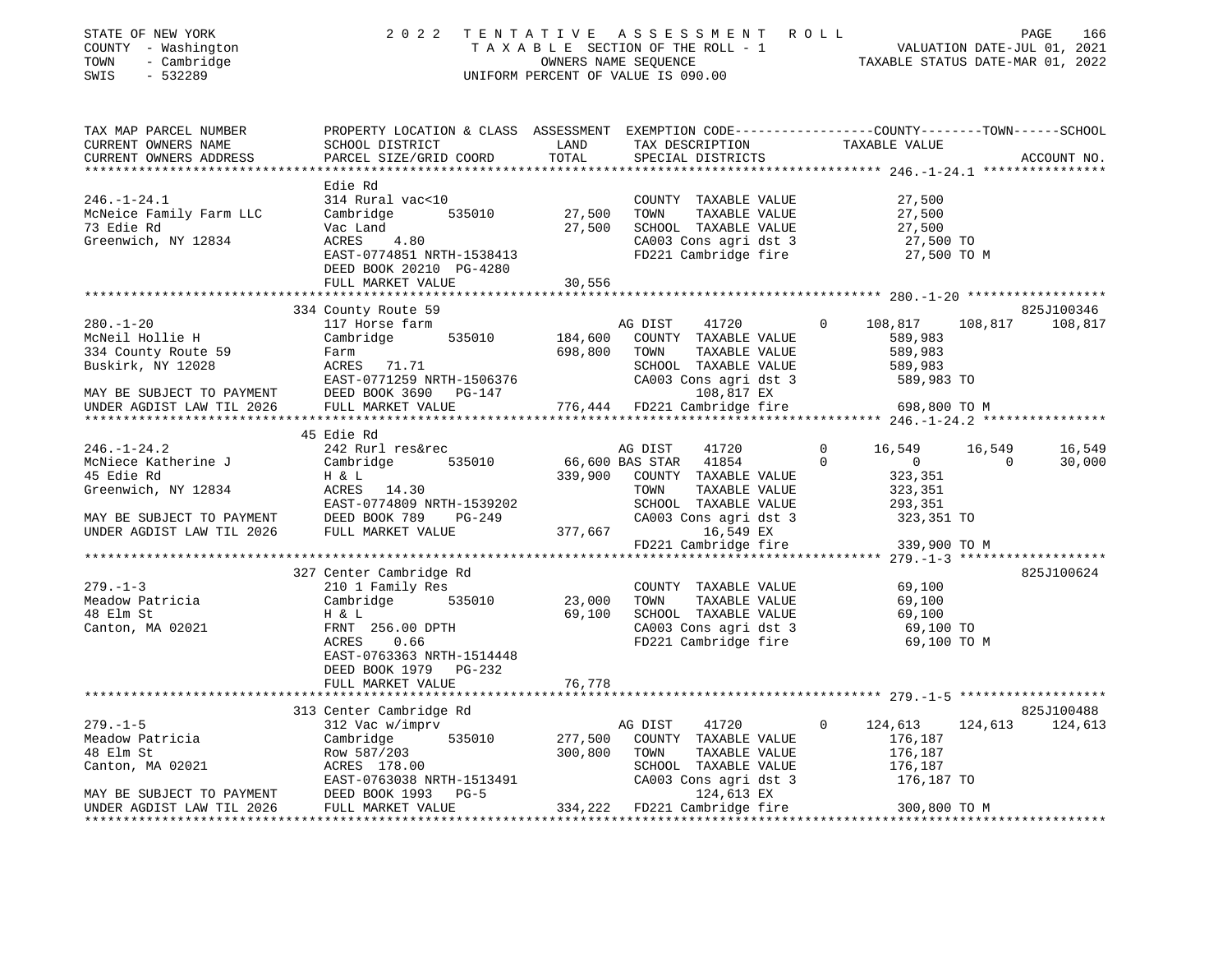| STATE OF NEW YORK<br>COUNTY - Washington<br>TOWN<br>- Cambridge<br>$-532289$<br>SWIS                                              | 2 0 2 2                                                                                                                                                                         |                              | TENTATIVE ASSESSMENT ROLL<br>TAXABLE SECTION OF THE ROLL - 1 VALUATION DATE-JUL 01, 2021<br>OWNERS NAME SEQUENCE TAXABLE STATUS DATE-MAR 01, 2022<br>UNIFORM PERCENT OF VALUE IS 090.00 |                                                                       | PAGE<br>167                                     |
|-----------------------------------------------------------------------------------------------------------------------------------|---------------------------------------------------------------------------------------------------------------------------------------------------------------------------------|------------------------------|-----------------------------------------------------------------------------------------------------------------------------------------------------------------------------------------|-----------------------------------------------------------------------|-------------------------------------------------|
| TAX MAP PARCEL NUMBER<br>CURRENT OWNERS NAME<br>CURRENT OWNERS ADDRESS<br>************************                                | PROPERTY LOCATION & CLASS ASSESSMENT EXEMPTION CODE---------------COUNTY-------TOWN------SCHOOL<br>SCHOOL DISTRICT<br>PARCEL SIZE/GRID COORD                                    | LAND<br>TOTAL                | TAX DESCRIPTION<br>SPECIAL DISTRICTS                                                                                                                                                    | TAXABLE VALUE                                                         | ACCOUNT NO.                                     |
| $270. - 1 - 27.2$<br>Meadow Patricia E<br>48 Elm St<br>Canton, MA 02021<br>MAY BE SUBJECT TO PAYMENT<br>UNDER AGDIST LAW TIL 2026 | Brownell Ln<br>320 Rural vacant<br>Cambridge<br>535010<br>Field Survey 12909<br>Lot 2<br>FRNT 348.00 DPTH<br>ACRES 51.04<br>EAST-0761672 NRTH-1515435<br>DEED BOOK 3725 PG-144  | 85,100<br>85,100             | AG DIST<br>41720<br>COUNTY TAXABLE VALUE<br>TOWN<br>TAXABLE VALUE<br>SCHOOL TAXABLE VALUE<br>CA003 Cons agri dst 3<br>36,325 EX<br>FD221 Cambridge fire                                 | $\mathbf{0}$<br>36,325<br>48,775<br>48,775<br>48,775<br>48,775 TO     | 36,325<br>36,325<br>85,100 TO M                 |
|                                                                                                                                   | FULL MARKET VALUE                                                                                                                                                               | 94,556                       |                                                                                                                                                                                         |                                                                       |                                                 |
| $288. - 1 - 30.2$<br>Meager Jack E<br>33 Mead Rd<br>Johnsonville, NY 12094                                                        | 33 Mead Rd<br>210 1 Family Res<br>Hoosic Valley 384201<br>FRNT 378.00 DPTH<br>ACRES 523<br>EAST-0756829 NRTH-1499784<br>DEED BOOK 2418 PG-280<br>FULL MARKET VALUE              | 50,100<br>185,000<br>205,556 | COUNTY TAXABLE VALUE<br>TOWN<br>TAXABLE VALUE<br>SCHOOL TAXABLE VALUE<br>CA003 Cons agri dst 3<br>FD221 Cambridge fire                                                                  | 185,000<br>185,000<br>185,000<br>185,000 TO                           | 185,000 TO M                                    |
|                                                                                                                                   |                                                                                                                                                                                 |                              |                                                                                                                                                                                         |                                                                       |                                                 |
| $246. - 1 - 29.12$                                                                                                                | 1069 County Route 60<br>210 1 Family Res<br>Greenwich 533401<br>EAST-0772115 NRTH-1542847<br>DEED BOOK 645<br>PG-232<br>FULL MARKET VALUE                                       | 24,000<br>87,400<br>97,111   | BAS STAR 41854<br>COUNTY TAXABLE VALUE<br>TAXABLE VALUE<br>TOWN<br>SCHOOL TAXABLE VALUE<br>CA003 Cons agri dst 3<br>FD221 Cambridge fire                                                | $\overline{0}$<br>$\Omega$<br>87,400<br>87,400<br>57,400<br>87,400 TO | 825J102028<br>$\Omega$<br>30,000<br>87,400 TO M |
|                                                                                                                                   | 60 Cambridge Battenville Rd                                                                                                                                                     |                              |                                                                                                                                                                                         |                                                                       |                                                 |
| 246.-1-5.1<br>Meredith Motors, LLC.<br>922 Route 67<br>Ballston Spa, NY 12020                                                     | 210 1 Family Res<br>533401<br>Greenwich<br>Lot 1<br>FRNT 118.00 DPTH 200.00<br>EAST-0772135 NRTH-1546017<br>DEED BOOK 20191 PG-25711                                            | 20,500<br>43,800             | COUNTY TAXABLE VALUE<br>TOWN<br>TAXABLE VALUE<br>SCHOOL TAXABLE VALUE<br>CA003 Cons agri dst 3<br>FD221 Cambridge fire                                                                  | 43,800<br>43,800<br>43,800<br>43,800 TO                               | 43,800 TO M                                     |
|                                                                                                                                   | FULL MARKET VALUE                                                                                                                                                               | 48,667                       |                                                                                                                                                                                         |                                                                       |                                                 |
| $271. - 2 - 17.2$<br>Merrill Bruce<br>31 Wright Rd<br>Cambridge, NY 12816                                                         | 31 Wright Rd<br>242 Rurl res&rec<br>535010<br>Cambridge<br>House & Land<br>724/242<br>ACRES 13.00<br>EAST-0773865 NRTH-1519091<br>DEED BOOK 2843<br>PG-330<br>FULL MARKET VALUE | 66,000<br>249,800<br>277,556 | COUNTY TAXABLE VALUE<br>TOWN<br>TAXABLE VALUE<br>SCHOOL TAXABLE VALUE<br>CA003 Cons agri dst 3<br>FD221 Cambridge fire                                                                  | 249,800<br>249,800<br>249,800<br>249,800 TO<br>249,800 TO M           | 825J100896                                      |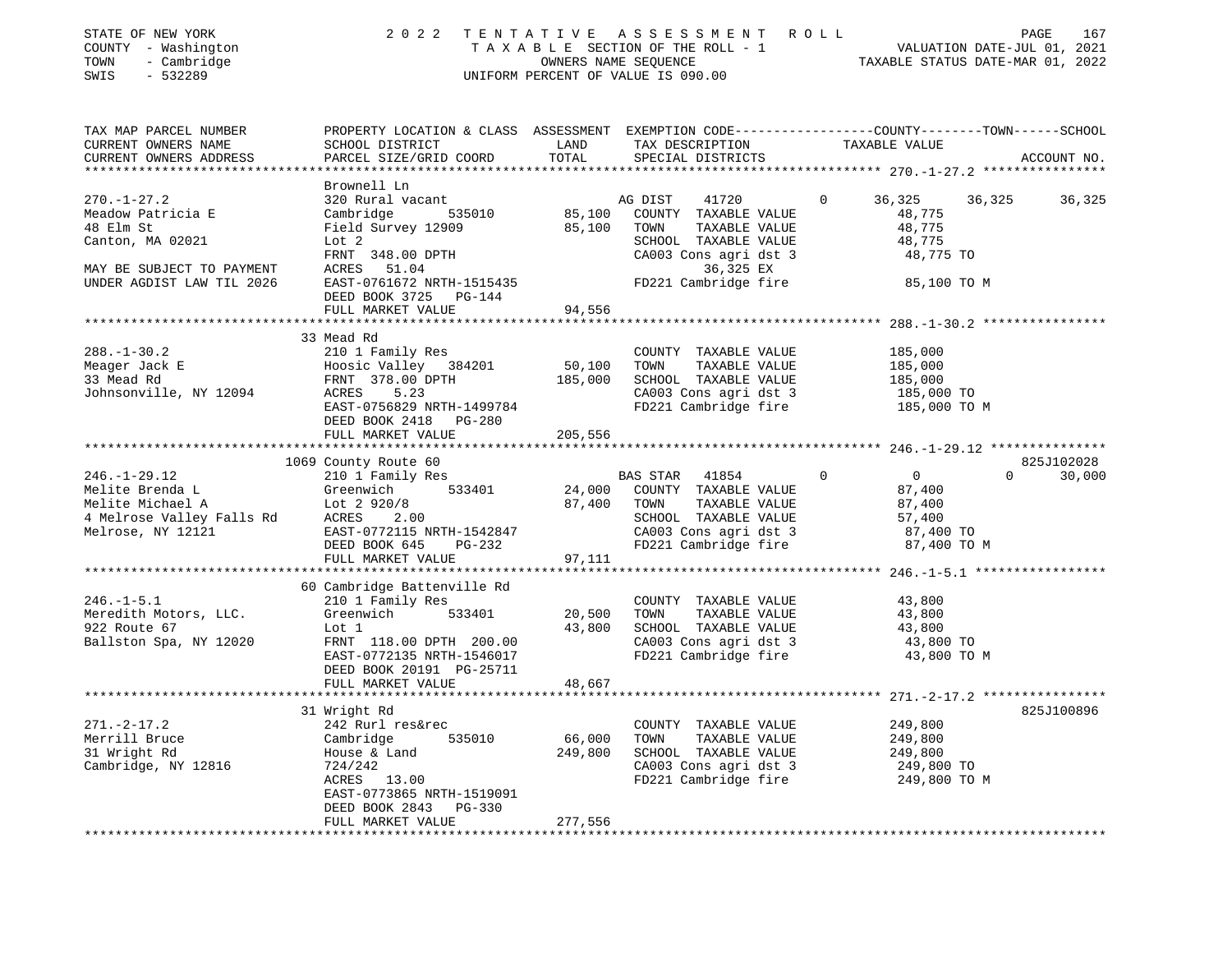| STATE OF NEW YORK<br>COUNTY - Washington<br>TOWN<br>- Cambridge<br>SWIS<br>$-532289$                        | 2 0 2 2                                                                                                                                                                                 |                                  | TENTATIVE ASSESSMENT ROLL<br>UNIFORM PERCENT OF VALUE IS 090.00                                                                                    | T A X A B L E SECTION OF THE ROLL - 1<br>T A X A B L E SECTION OF THE ROLL - 1<br>OWNERS NAME SEQUENCE CALL TAXABLE STATUS DATE-MAR 01, 2022 | PAGE<br>168                                      |
|-------------------------------------------------------------------------------------------------------------|-----------------------------------------------------------------------------------------------------------------------------------------------------------------------------------------|----------------------------------|----------------------------------------------------------------------------------------------------------------------------------------------------|----------------------------------------------------------------------------------------------------------------------------------------------|--------------------------------------------------|
| TAX MAP PARCEL NUMBER<br>CURRENT OWNERS NAME<br>CURRENT OWNERS ADDRESS                                      | PROPERTY LOCATION & CLASS ASSESSMENT EXEMPTION CODE----------------COUNTY-------TOWN------SCHOOL<br>SCHOOL DISTRICT<br>PARCEL SIZE/GRID COORD                                           | LAND<br>TOTAL                    | TAX DESCRIPTION TAXABLE VALUE<br>SPECIAL DISTRICTS                                                                                                 |                                                                                                                                              | ACCOUNT NO.                                      |
| $280. -2 - 17.4$<br>Micelli Eric C<br>Byerly Jordan E<br>34 County Route 59<br>Buskirk, NY 12028            | 34 County Route 59<br>242 Rurl res&rec<br>535010<br>Cambridge<br>House Land<br>ACRES 15.44 BANK<br>EAST-0776939 NRTH-1505419<br>DEED BOOK 20191 PG-26488                                | 92,900<br>339,900<br>999<br>5419 | COUNTY TAXABLE VALUE<br>TOWN<br>TAXABLE VALUE<br>SCHOOL TAXABLE VALUE<br>CA003 Cons agri dst 3<br>FD221 Cambridge fire                             | 339,900<br>339,900<br>339,900<br>339,900 TO<br>339,900 TO M                                                                                  |                                                  |
|                                                                                                             | FULL MARKET VALUE                                                                                                                                                                       | 377,667                          |                                                                                                                                                    |                                                                                                                                              |                                                  |
| $270. - 1 - 18$<br>Michaels Kevin L<br>573 Center Cambridge Rd<br>Cambridge, NY 12816                       | 573 Center Cambridge Rd<br>210 1 Family Res<br>535010<br>Cambridge<br>FRNT 170.00 DPTH 162.00<br>BANK<br>999<br>EAST-0768521 NRTH-1516944<br>DEED BOOK 2678 PG-257<br>FULL MARKET VALUE | 215,800<br>239,778               | 41854<br>BAS STAR<br>27,500 COUNTY TAXABLE VALUE<br>TAXABLE VALUE<br>TOWN<br>SCHOOL TAXABLE VALUE<br>CA003 Cons agri dst 3<br>FD221 Cambridge fire | $\overline{0}$<br>$\overline{0}$<br>215,800<br>215,800<br>185,800<br>215,800 TO<br>215,800 TO M                                              | 825J100581<br>$\Omega$<br>30,000                 |
| $279. - 2 - 27$<br>Miles Daniel J<br>Carella Jenna M<br>21 County Route 59A<br>Buskirk, NY 12028            | 21 County Route 59A<br>210 1 Family Res<br>Cambridge 535010<br>H & L<br>ACRES 0.44 BANK<br>EAST-0766553 NRTH-1506985<br>DEED BOOK 20210 PG-5305                                         | 23,300<br>177,000<br>999         | COUNTY TAXABLE VALUE<br>TOWN<br>TAXABLE VALUE<br>SCHOOL TAXABLE VALUE<br>CA003 Cons agri dst 3<br>FD221 Cambridge fire                             | 177,000<br>177,000<br>177,000<br>177,000 TO<br>177,000 TO M                                                                                  | 825J100515                                       |
|                                                                                                             | FULL MARKET VALUE                                                                                                                                                                       | 196,667                          |                                                                                                                                                    |                                                                                                                                              |                                                  |
| $270. - 1 - 35.2$<br>Milet Walter<br>Price Mary Sheldon<br>217 Brownell Rd<br>Cambridge, NY 12816           | Brownell Rd/w Off-Town Li<br>321 Abandoned ag<br>535010<br>Cambridge<br>Wood Lot<br>ACRES<br>5.00<br>EAST-0762478 NRTH-1520882<br>DEED BOOK 3828 PG-315<br>FULL MARKET VALUE            | 3,500<br>3,500<br>3,889          | COUNTY TAXABLE VALUE<br>TAXABLE VALUE<br>TOWN<br>SCHOOL TAXABLE VALUE<br>CA003 Cons agri dst 3<br>FD221 Cambridge fire                             | 3,500<br>3,500<br>3,500<br>3,500 TO<br>3,500 TO M                                                                                            | 825J100854                                       |
| $270. - 1 - 1$<br>Milet Walter A<br>Price Mary Sheldon<br>217 Brownell Rd                                   | 217 Brownell Rd<br>241 Rural res&ag<br>535010<br>Cambridge<br>House & Lot<br>Addition                                                                                                   | 111,300 AG DIST<br>216,600       | BAS STAR<br>41854<br>41720<br>COUNTY TAXABLE VALUE<br>TOWN<br>TAXABLE VALUE                                                                        | $\overline{0}$<br>$\mathbf{0}$<br>$\mathbf 0$<br>53,252<br>53,252<br>163,348<br>163,348                                                      | 825J100506<br>$\overline{0}$<br>30,000<br>53,252 |
| Cambridge, NY 12816<br>MAY BE SUBJECT TO PAYMENT<br>UNDER AGDIST LAW TIL 2026<br>************************** | ACRES 47.40<br>EAST-0763474 NRTH-1520920<br>DEED BOOK 3829 PG-26<br>FULL MARKET VALUE                                                                                                   |                                  | SCHOOL TAXABLE VALUE<br>CA003 Cons agri dst 3<br>53,252 EX<br>240,667 FD221 Cambridge fire                                                         | 133,348<br>163,348 TO<br>216,600 TO M                                                                                                        |                                                  |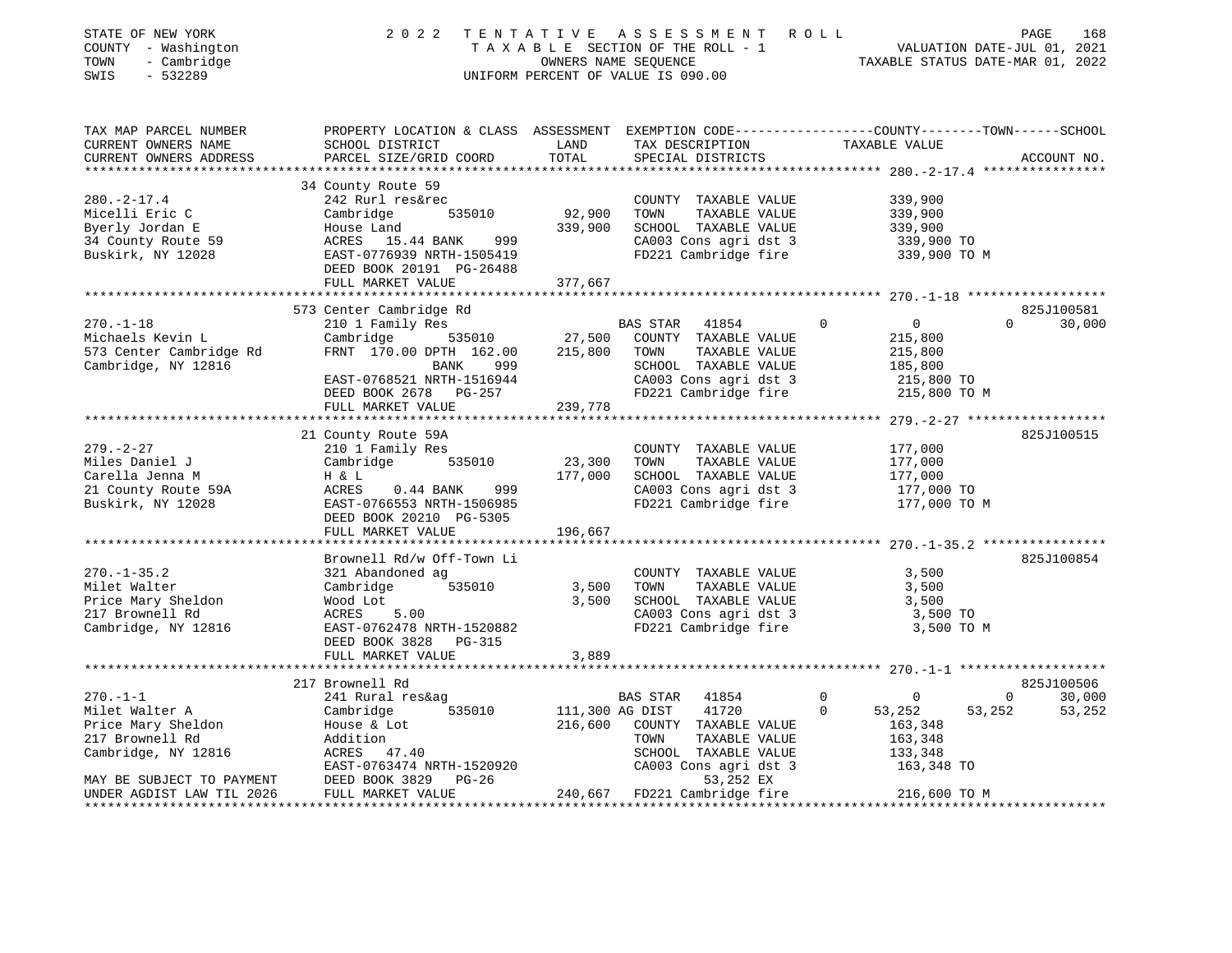| STATE OF NEW YORK<br>- Washington<br>COUNTY<br>- Cambridge<br>TOWN<br>SWIS<br>$-532289$                   |                                                                                                                                                                       |                         | 2022 TENTATIVE ASSESSMENT<br>TAXABLE SECTION OF THE ROLL - 1<br>OWNERS NAME SEOUENCE<br>UNIFORM PERCENT OF VALUE IS 090.00                        | R O L L<br>VALUATION DATE-JUL 01, 2021<br>TAXABLE STATUS DATE-MAR 01, 2022 |                          | 169<br>PAGE |
|-----------------------------------------------------------------------------------------------------------|-----------------------------------------------------------------------------------------------------------------------------------------------------------------------|-------------------------|---------------------------------------------------------------------------------------------------------------------------------------------------|----------------------------------------------------------------------------|--------------------------|-------------|
| TAX MAP PARCEL NUMBER<br>CURRENT OWNERS NAME<br>CURRENT OWNERS ADDRESS                                    | PROPERTY LOCATION & CLASS ASSESSMENT EXEMPTION CODE---------------COUNTY-------TOWN------SCHOOL<br>SCHOOL DISTRICT<br>PARCEL SIZE/GRID COORD                          | LAND                    | TAX DESCRIPTION<br>TOTAL SPECIAL DISTRICTS                                                                                                        | TAXABLE VALUE                                                              |                          | ACCOUNT NO. |
|                                                                                                           |                                                                                                                                                                       |                         |                                                                                                                                                   |                                                                            |                          |             |
| $270. - 1 - 26.11$<br>Miller Larry J<br>Austin-Miller Terry<br>701 County Route 74<br>Cambridge, NY 12816 | 701 County Route 74<br>210 1 Family Res<br>Cambridge<br>sub lot 13<br>ACRES 6.96<br>EAST-0764701 NRTH-1515324<br>DEED BOOK 3023 PG-65<br>FULL MARKET VALUE            | 169,000 TOWN<br>187,778 | ENH STAR<br>41834<br>535010 45,300 COUNTY TAXABLE VALUE<br>TAXABLE VALUE<br>SCHOOL TAXABLE VALUE<br>CA003 Cons agri dst 3<br>FD221 Cambridge fire | $\circ$<br>$\Omega$<br>169,000<br>169,000<br>94,100<br>169,000 TO          | $\Omega$<br>169,000 TO M | 74,900      |
|                                                                                                           |                                                                                                                                                                       |                         |                                                                                                                                                   |                                                                            |                          |             |
|                                                                                                           | 32 County Route 59A                                                                                                                                                   |                         |                                                                                                                                                   |                                                                            |                          | 825J100901  |
| $279. - 2 - 31.4$<br>Miner Christopher E<br>32 County Route 59A<br>Buskirk, NY 12028                      | 283 Res w/Comuse<br>535010<br>Cambridge<br>House & Lot<br>1.87<br>ACRES<br>EAST-0766907 NRTH-1506760<br>DEED BOOK 3168 PG-241<br>FULL MARKET VALUE                    | 179,300 TOWN<br>199,222 | <b>BAS STAR</b><br>41854<br>29,400 COUNTY TAXABLE VALUE<br>TAXABLE VALUE<br>SCHOOL TAXABLE VALUE<br>CA003 Cons agri dst 3<br>FD221 Cambridge fire | $\Omega$<br>$\Omega$<br>179,300<br>179,300<br>149,300<br>179,300 TO        | $\Omega$<br>179,300 TO M | 30,000      |
|                                                                                                           |                                                                                                                                                                       |                         |                                                                                                                                                   |                                                                            |                          |             |
| $279. - 2 - 25$<br>Miranda Robin<br>264 Speigletown Rd<br>Troy, NY 12182                                  | 9 County Route 59A<br>220 2 Family Res<br>535010<br>Cambridge<br>2 Family House & Lot<br><b>ACRES</b><br>0.65<br>EAST-0766312 NRTH-1506842<br>DEED BOOK 20200 PG-4947 | 24,700<br>156,000       | COUNTY TAXABLE VALUE<br>TAXABLE VALUE<br>TOWN<br>SCHOOL TAXABLE VALUE<br>CA003 Cons agri dst 3<br>FD221 Cambridge fire                            | 156,000<br>156,000<br>156,000<br>156,000 TO                                | 156,000 TO M             | 825J100720  |
|                                                                                                           | FULL MARKET VALUE                                                                                                                                                     | 173,333                 |                                                                                                                                                   |                                                                            |                          |             |

|                           | 560 Cobble Rd               |         |                  |                      |              |              |        | 825J100567 |
|---------------------------|-----------------------------|---------|------------------|----------------------|--------------|--------------|--------|------------|
| $262 - 2 - 8$             | 242 Rurl res&rec            |         | AGRI-D IND 41730 |                      | $\mathbf{0}$ | 55,262       | 55,262 | 55,262     |
| Molea Richard A           | Cambridge<br>535010         | 111,500 | COUNTY           | TAXABLE VALUE        |              | 288,038      |        |            |
| Molea Virginia M          | Rural Residence             | 343,300 | TOWN             | TAXABLE VALUE        |              | 288,038      |        |            |
| 560 Cobble Rd             | ACRES 47.60                 |         | SCHOOL           | TAXABLE VALUE        |              | 288,038      |        |            |
| Cambridge, NY 12816       | EAST-0778527 NRTH-1526661   |         |                  | FD221 Cambridge fire |              | 343,300 TO M |        |            |
|                           | DEED BOOK 3760<br>PG-306    |         |                  |                      |              |              |        |            |
| MAY BE SUBJECT TO PAYMENT | FULL MARKET VALUE           | 381,444 |                  |                      |              |              |        |            |
| UNDER AGDIST LAW TIL 2029 |                             |         |                  |                      |              |              |        |            |
|                           |                             |         |                  |                      |              |              |        |            |
|                           | 855 County Route 59         |         |                  |                      |              |              |        | 825J100321 |
| 271.-1-10                 | 210 1 Family Res            |         | BAS STAR         | 41854                | 0            |              | 0      | 30,000     |
| Molea-Marotta Michelle    | Cambridge<br>535010         | 24,600  | COUNTY           | TAXABLE VALUE        |              | 128,600      |        |            |
| 855 County Route 59       | H & L                       | 128,600 | TOWN             | TAXABLE VALUE        |              | 128,600      |        |            |
| Cambridge, NY 12816       | 999<br>$0.49$ BANK<br>ACRES |         | SCHOOL           | TAXABLE VALUE        |              | 98,600       |        |            |
|                           | EAST-0771812 NRTH-1517944   |         |                  | FD221 Cambridge fire |              | 128,600 TO M |        |            |
|                           | DEED BOOK 1800<br>PG-155    |         |                  |                      |              |              |        |            |
|                           | FULL MARKET VALUE           | 142,889 |                  |                      |              |              |        |            |
|                           |                             |         |                  |                      |              |              |        |            |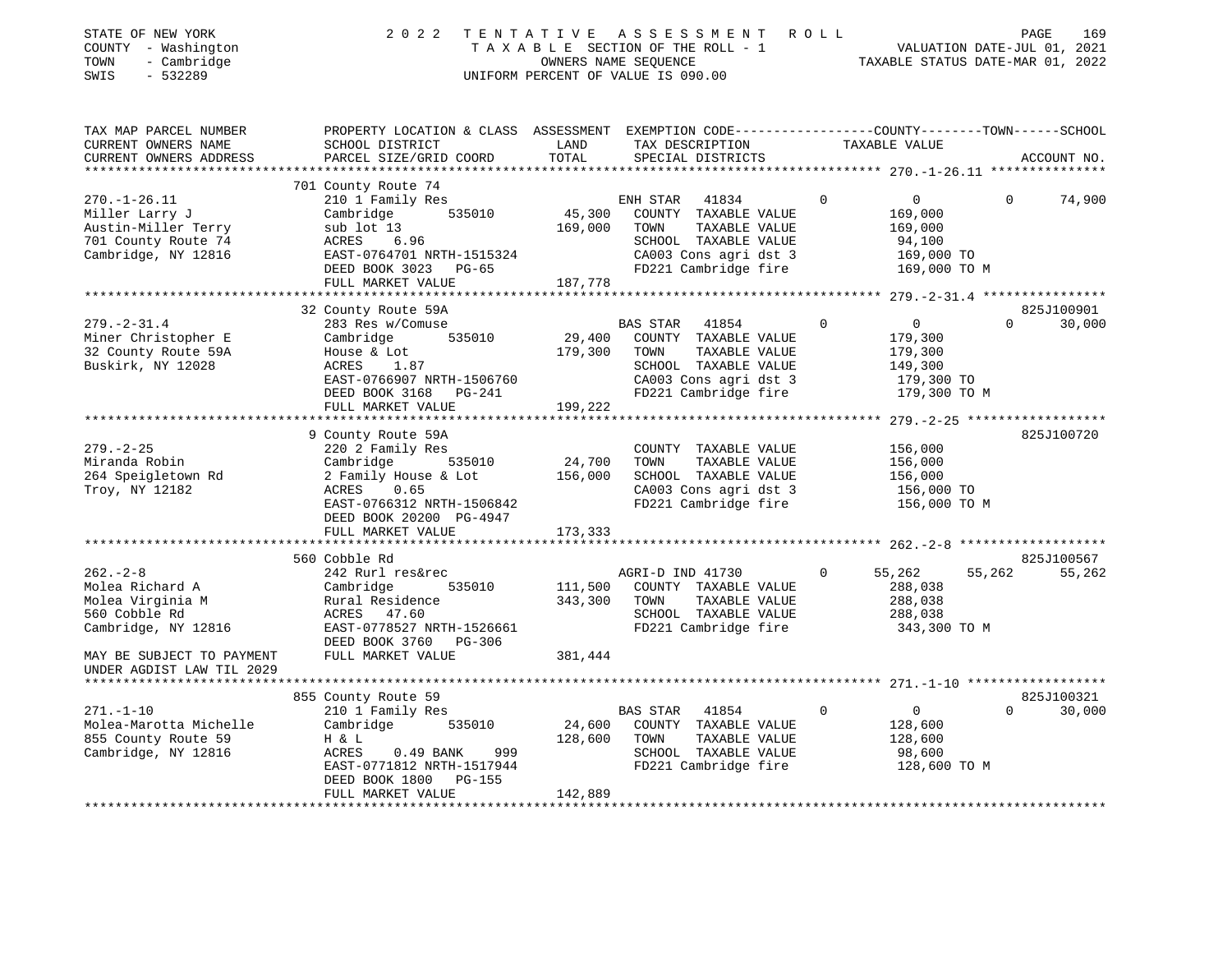| STATE OF NEW YORK<br>COUNTY - Washington<br>- Cambridge<br>TOWN<br>$-532289$<br>SWIS | 2 0 2 2                                                                                                            |         | TENTATIVE ASSESSMENT ROLL<br>UNIFORM PERCENT OF VALUE IS 090.00 |               |                                   | PAGE<br>170<br>T A X A B L E SECTION OF THE ROLL - 1<br>OWNERS NAME SEQUENCE<br>TAXABLE STATUS DATE-JUL 01, 2021<br>TAXABLE STATUS DATE-MAR 01, 2022 |
|--------------------------------------------------------------------------------------|--------------------------------------------------------------------------------------------------------------------|---------|-----------------------------------------------------------------|---------------|-----------------------------------|------------------------------------------------------------------------------------------------------------------------------------------------------|
| TAX MAP PARCEL NUMBER<br>CURRENT OWNERS NAME                                         | PROPERTY LOCATION & CLASS ASSESSMENT EXEMPTION CODE----------------COUNTY-------TOWN-----SCHOOL<br>SCHOOL DISTRICT | LAND    | TAX DESCRIPTION                                                 |               | TAXABLE VALUE                     |                                                                                                                                                      |
| CURRENT OWNERS ADDRESS                                                               | PARCEL SIZE/GRID COORD                                                                                             | TOTAL   | SPECIAL DISTRICTS                                               |               |                                   | ACCOUNT NO.                                                                                                                                          |
|                                                                                      | Petteys Rd                                                                                                         |         |                                                                 |               |                                   | 825J100497                                                                                                                                           |
| $246. - 1 - 32$                                                                      | 322 Rural vac>10                                                                                                   |         | AG DIST<br>41720                                                | $\Omega$      | 56,480                            | 56,480<br>56,480                                                                                                                                     |
| Moore James D                                                                        | 533401<br>Greenwich                                                                                                | 80,000  | COUNTY TAXABLE VALUE                                            |               | 23,520                            |                                                                                                                                                      |
| Moore Allison S                                                                      | Farm Land                                                                                                          | 80,000  | TOWN                                                            | TAXABLE VALUE | 23,520                            |                                                                                                                                                      |
| 402 County Route 74A                                                                 | FRNT 803.00 DPTH                                                                                                   |         | SCHOOL TAXABLE VALUE                                            |               | 23,520                            |                                                                                                                                                      |
| Greenwich, NY 12834                                                                  | ACRES 52.91                                                                                                        |         | CA003 Cons agri dst 3                                           |               | 23,520 TO                         |                                                                                                                                                      |
|                                                                                      | EAST-0768879 NRTH-1541931                                                                                          |         | 56,480 EX                                                       |               |                                   |                                                                                                                                                      |
| MAY BE SUBJECT TO PAYMENT                                                            | DEED BOOK 3854 PG-215                                                                                              |         | FD221 Cambridge fire                                            |               | 80,000 TO M                       |                                                                                                                                                      |
| UNDER AGDIST LAW TIL 2026                                                            | FULL MARKET VALUE                                                                                                  | 88,889  |                                                                 |               |                                   |                                                                                                                                                      |
|                                                                                      |                                                                                                                    |         |                                                                 |               |                                   |                                                                                                                                                      |
|                                                                                      | 1094 County Route 60                                                                                               |         |                                                                 |               |                                   | 825J100916                                                                                                                                           |
| $246. - 1 - 30.1$                                                                    | 210 1 Family Res                                                                                                   |         | BAS STAR 41854                                                  | $\Omega$      | $\overline{0}$                    | $\Omega$<br>30,000                                                                                                                                   |
| Moore Laurie                                                                         | Greenwich 533401                                                                                                   | 30,000  | COUNTY TAXABLE VALUE                                            |               | 171,600                           |                                                                                                                                                      |
| Moore Terry                                                                          | H & L                                                                                                              | 171,600 | TOWN                                                            | TAXABLE VALUE | 171,600                           |                                                                                                                                                      |
| 1094 County Route 60                                                                 | 581/243;844/269                                                                                                    |         | SCHOOL TAXABLE VALUE                                            |               | 141,600                           |                                                                                                                                                      |
| Greenwich, NY 12834                                                                  | ACRES<br>2.10                                                                                                      |         | CA003 Cons agri dst 3                                           |               | 171,600 TO                        |                                                                                                                                                      |
|                                                                                      | EAST-0772363 NRTH-1543409                                                                                          |         |                                                                 |               | FD221 Cambridge fire 171,600 TO M |                                                                                                                                                      |
|                                                                                      | DEED BOOK 498<br>PG-106                                                                                            |         |                                                                 |               |                                   |                                                                                                                                                      |
|                                                                                      | FULL MARKET VALUE                                                                                                  | 190,667 |                                                                 |               |                                   |                                                                                                                                                      |
|                                                                                      |                                                                                                                    |         |                                                                 |               |                                   |                                                                                                                                                      |
|                                                                                      | 263 Cobble Rd                                                                                                      |         |                                                                 |               |                                   | 825J100357                                                                                                                                           |
| $254. - 1 - 9$                                                                       | 242 Rurl res&rec                                                                                                   |         | AG DIST<br>41720                                                | $\Omega$      | 56,976                            | 56,976<br>56,976                                                                                                                                     |
| Moppert Gerald A                                                                     | Cambridge<br>535010                                                                                                |         | 177,200 ENH STAR 41834                                          | $\Omega$      | $\overline{0}$                    | $\Omega$<br>74,900                                                                                                                                   |
| 263 Cobble Rd                                                                        | ACRES 106.45                                                                                                       | 362,900 | COUNTY TAXABLE VALUE                                            |               | 305,924                           |                                                                                                                                                      |
| Cambridge, NY 12816-2228                                                             | EAST-0777962 NRTH-1531682                                                                                          |         | TOWN                                                            | TAXABLE VALUE | 305,924                           |                                                                                                                                                      |
|                                                                                      | DEED BOOK 2806 PG-235                                                                                              |         | SCHOOL TAXABLE VALUE                                            |               | 231,024                           |                                                                                                                                                      |
| MAY BE SUBJECT TO PAYMENT                                                            | FULL MARKET VALUE                                                                                                  |         | 403,222 FD221 Cambridge fire                                    |               | 362,900 TO M                      |                                                                                                                                                      |
| UNDER AGDIST LAW TIL 2026<br>**************************                              |                                                                                                                    |         |                                                                 |               |                                   |                                                                                                                                                      |
|                                                                                      |                                                                                                                    |         |                                                                 |               |                                   |                                                                                                                                                      |
|                                                                                      | Cobble Rd                                                                                                          |         |                                                                 |               |                                   | 825J100893                                                                                                                                           |
| $254. - 1 - 10.2$                                                                    | 323 Vacant rural                                                                                                   |         | COUNTY TAXABLE VALUE                                            |               | 1,200                             |                                                                                                                                                      |
| Moppert Gerald A                                                                     | 535010<br>Cambridge                                                                                                | 1,200   | TOWN                                                            | TAXABLE VALUE | 1,200                             |                                                                                                                                                      |
| 263 Cobble Rd                                                                        | ACRES<br>1.20                                                                                                      | 1,200   | SCHOOL TAXABLE VALUE                                            |               | 1,200                             |                                                                                                                                                      |
| Cambridge, NY 12816                                                                  | EAST-0777557 NRTH-1530265<br>DEED BOOK 3862 PG-227                                                                 |         | FD221 Cambridge fire                                            |               | 1,200 TO M                        |                                                                                                                                                      |
|                                                                                      | FULL MARKET VALUE                                                                                                  | 1,333   |                                                                 |               |                                   |                                                                                                                                                      |
|                                                                                      |                                                                                                                    |         |                                                                 |               |                                   |                                                                                                                                                      |
|                                                                                      | 382 Cobble Rd                                                                                                      |         |                                                                 |               |                                   | 825J100533                                                                                                                                           |
| $262 - 2 - 5$                                                                        | 242 Rurl res&rec                                                                                                   |         | COUNTY TAXABLE VALUE                                            |               | 154,800                           |                                                                                                                                                      |
| Moppert Gerald A                                                                     | 535010<br>Cambridge                                                                                                | 76,100  | TOWN                                                            | TAXABLE VALUE | 154,800                           |                                                                                                                                                      |
| 263 Cobble Rd                                                                        | ACRES<br>29.72                                                                                                     | 154,800 | SCHOOL TAXABLE VALUE                                            |               | 154,800                           |                                                                                                                                                      |
| Cambridge, NY 12816                                                                  | EAST-0776685 NRTH-1529622<br>DEED BOOK 3276<br>PG-171                                                              |         | FD221 Cambridge fire                                            |               | 154,800 TO M                      |                                                                                                                                                      |
|                                                                                      | FULL MARKET VALUE                                                                                                  | 172,000 |                                                                 |               |                                   |                                                                                                                                                      |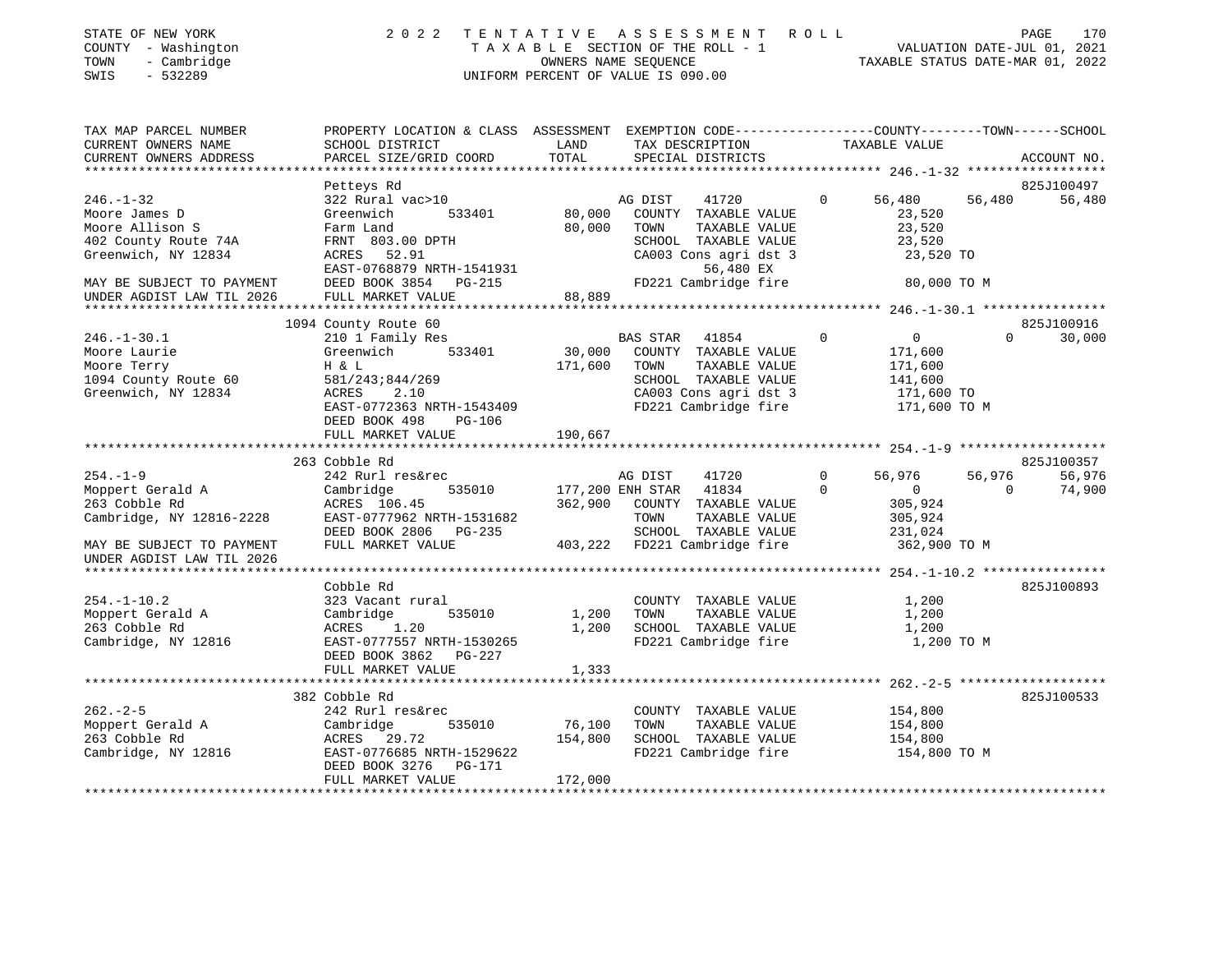| STATE OF NEW YORK |                          |              |
|-------------------|--------------------------|--------------|
| <b>COUNTY</b>     |                          | - Washington |
| TOWN              | $\overline{\phantom{0}}$ | Cambridge    |

## STATE OF NEW YORK 2 0 2 2 T E N T A T I V E A S S E S S M E N T R O L L PAGE 171 COUNTY - Washington T A X A B L E SECTION OF THE ROLL - 1 VALUATION DATE-JUL 01, 2021 TOWN - Cambridge OWNERS NAME SEQUENCE TAXABLE STATUS DATE-MAR 01, 2022 SWIS - 532289 UNIFORM PERCENT OF VALUE IS 090.00

| TAX MAP PARCEL NUMBER<br>CURRENT OWNERS NAME<br>CURRENT OWNERS ADDRESS                                                      | PROPERTY LOCATION & CLASS ASSESSMENT EXEMPTION CODE----------------COUNTY-------TOWN-----SCHOOL<br>SCHOOL DISTRICT<br>PARCEL SIZE/GRID COORD                                                    | LAND<br>TOTAL                | TAX DESCRIPTION<br>SPECIAL DISTRICTS                                                                                                                                                       | TAXABLE VALUE                                                                                                                                             | ACCOUNT NO.                                                                                                  |
|-----------------------------------------------------------------------------------------------------------------------------|-------------------------------------------------------------------------------------------------------------------------------------------------------------------------------------------------|------------------------------|--------------------------------------------------------------------------------------------------------------------------------------------------------------------------------------------|-----------------------------------------------------------------------------------------------------------------------------------------------------------|--------------------------------------------------------------------------------------------------------------|
| $288. - 1 - 18$<br>Morigerato Gerald N<br>Morigerato Valerie E<br>14 Durfee Rd<br>Buskirk, NY 12028                         | 14 Durfee Rd<br>210 1 Family Res<br>Cambridge<br>535010<br>$\bullet$ .<br>999<br>ACRES<br>7.10 BANK<br>EAST-0764845 NRTH-1501338<br>DEED BOOK 2640 PG-224<br>FULL MARKET VALUE                  | 58,400<br>262,300<br>291,444 | <b>BAS STAR</b><br>41854<br>COUNTY TAXABLE VALUE<br>TOWN<br>TAXABLE VALUE<br>SCHOOL TAXABLE VALUE<br>FD221 Cambridge fire                                                                  | $\mathbf 0$<br>$0 \qquad \qquad$<br>262,300<br>262,300<br>232,300<br>262,300 TO M                                                                         | 825J100522<br>30,000<br>$\Omega$                                                                             |
| $279. - 2 - 2.3$<br>Morrissey Michele L Anderson Cambridge<br>1139 Shunpike Rd<br>Cambridge, NY 12816                       | 618 County Route 74<br>210 1 Family Res<br>535010<br>ACRES<br>9.42 BANK<br>999<br>EAST-0765360 NRTH-1513408<br>DEED BOOK 20200 PG-6186<br>FULL MARKET VALUE                                     | 54,700<br>201,900<br>224,333 | COUNTY TAXABLE VALUE<br>TOWN<br>TAXABLE VALUE<br>SCHOOL TAXABLE VALUE<br>CA003 Cons agri dst 3<br>FD221 Cambridge fire                                                                     | 201,900<br>201,900<br>201,900<br>201,900 TO<br>201,900 TO M                                                                                               |                                                                                                              |
| $280. -1 - 7.2$<br>Morton Shawn Patrick<br>207 Belle Rd<br>Buskirk, NY 12028<br>PRIOR OWNER ON 3/01/2022<br>Morton Robert S | 207 Belle Rd<br>242 Rurl res&rec<br>Cambridge<br>535010<br>ACRES 12.20<br>EAST-0775289 NRTH-1512155<br>DEED BOOK 20210 PG-6321<br>FULL MARKET VALUE                                             | 74,400<br>188,900            | BAS STAR 41854<br>COUNTY TAXABLE VALUE<br>TOWN<br>TAXABLE VALUE<br>SCHOOL TAXABLE VALUE<br>CA003 Cons agri dst 3<br>209,889 FD221 Cambridge fire                                           | $\mathbf 0$<br>$\overline{0}$<br>188,900<br>188,900<br>158,900<br>188,900 TO<br>188,900 TO M                                                              | 825J100875<br>30,000<br>$\Omega$                                                                             |
| $272. - 2 - 12$<br>Motsiff Deane E<br>Robertson Susan L<br>599 Turnpike Rd<br>Buskirk, NY 12028                             | 599 Turnpike Rd<br>210 1 Family Res<br>535010<br>Cambridge<br>H & L<br>6.22<br>ACRES<br>EAST-0789532 NRTH-1516239<br>DEED BOOK 662<br>PG-273<br>FULL MARKET VALUE                               | 160,000<br>177,778           | <b>BAS STAR</b><br>41854<br>42,900 COUNTY TAXABLE VALUE<br>TOWN<br>TAXABLE VALUE<br>SCHOOL TAXABLE VALUE<br>FD221 Cambridge fire                                                           | $\overline{0}$<br>$\Omega$<br>160,000<br>160,000<br>130,000<br>160,000 TO M                                                                               | 825J100294<br>$\Omega$<br>30,000                                                                             |
| $271. - 2 - 3.1$<br>Muller Katherine<br>26 Rogers Ln<br>Cambridge, NY 12816                                                 | ****************************<br>26 Rogers Ln<br>210 1 Family Res<br>535010<br>Cambridge<br>FRNT 195.00 DPTH 166.00<br>EAST-0772169 NRTH-1518682<br>PG-250<br>DEED BOOK 944<br>FULL MARKET VALUE | 114,444                      | AGED-TOWN 41803<br>25,500 AGED-CO<br>41802<br>103,000 AGED-SCH 41804<br>41834<br>ENH STAR<br>COUNTY TAXABLE VALUE<br>TOWN<br>TAXABLE VALUE<br>SCHOOL TAXABLE VALUE<br>FD221 Cambridge fire | $\mathbf 0$<br>$\Omega$<br>$\mathbf 0$<br>51,500<br>$\Omega$<br>$\overline{0}$<br>$\Omega$<br>$\Omega$<br>51,500<br>61,800<br>$\mathbf 0$<br>103,000 TO M | 825J100655<br>41,200<br>$\overline{0}$<br>$\mathbf 0$<br>0<br>30,900<br>$\overline{0}$<br>$\Omega$<br>72,100 |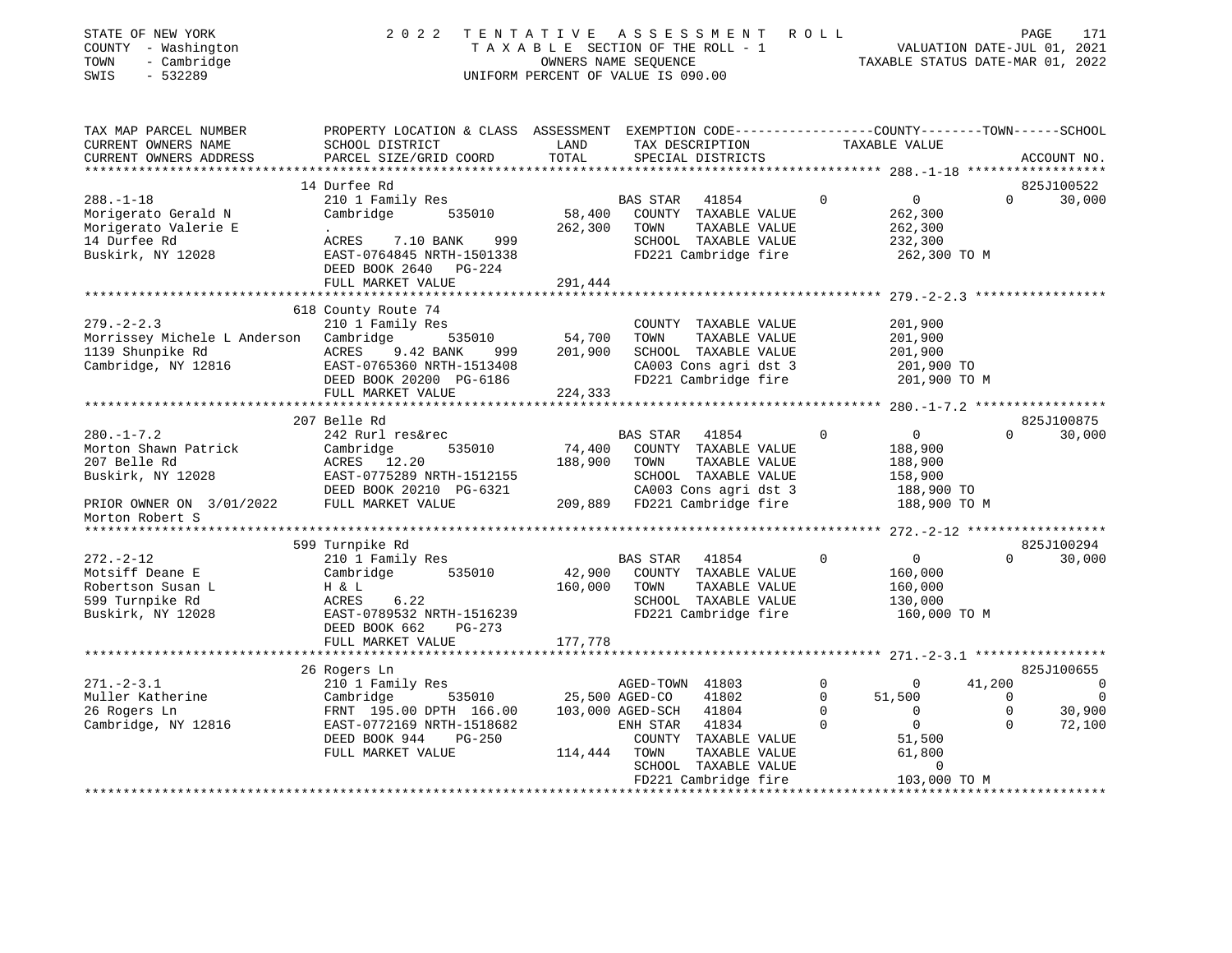| STATE OF NEW YORK<br>COUNTY - Washington<br>- Cambridge<br>TOWN<br>$-532289$<br>SWIS                                                          | 2 0 2 2                                                                                                                                                                   |                              | TENTATIVE ASSESSMENT ROLL<br>UNIFORM PERCENT OF VALUE IS 090.00                                                                                                                                  |                            |                                                                                         |                           | PAGE<br>172                     |
|-----------------------------------------------------------------------------------------------------------------------------------------------|---------------------------------------------------------------------------------------------------------------------------------------------------------------------------|------------------------------|--------------------------------------------------------------------------------------------------------------------------------------------------------------------------------------------------|----------------------------|-----------------------------------------------------------------------------------------|---------------------------|---------------------------------|
| TAX MAP PARCEL NUMBER<br>CURRENT OWNERS NAME<br>CURRENT OWNERS ADDRESS                                                                        | PROPERTY LOCATION & CLASS ASSESSMENT EXEMPTION CODE---------------COUNTY-------TOWN-----SCHOOL<br>SCHOOL DISTRICT<br>PARCEL SIZE/GRID COORD                               | LAND<br>TOTAL                | TAX DESCRIPTION<br>SPECIAL DISTRICTS                                                                                                                                                             |                            | TAXABLE VALUE                                                                           |                           | ACCOUNT NO.                     |
| $272. - 2 - 13$<br>Mulligan Kenneth F Trustee<br>Mulligan Family Trust<br>72 Kaufman Rd<br>Shushan, NY 12873                                  | 583 Turnpike Rd<br>210 1 Family Res<br>Cambridge<br>535010<br>$H$ & $L$<br>ACRES<br>3.70<br>EAST-0789202 NRTH-1516016<br>DEED BOOK 20210 PG-3233<br>FULL MARKET VALUE     | 39,500<br>284,300<br>315,889 | ENH STAR 41834<br>COUNTY TAXABLE VALUE<br>TOWN<br>TAXABLE VALUE<br>SCHOOL TAXABLE VALUE<br>FD221 Cambridge fire                                                                                  | $\Omega$                   | $\overline{0}$<br>284,300<br>284,300<br>209,400<br>284,300 TO M                         | $\Omega$                  | 825J100224<br>74,900            |
|                                                                                                                                               |                                                                                                                                                                           |                              |                                                                                                                                                                                                  |                            |                                                                                         |                           |                                 |
| $255. - 1 - 3.3$<br>Mullineaux-Sauer Dottie<br>29 Maxwell Rd<br>Cambridge, NY 12816<br>MAY BE SUBJECT TO PAYMENT<br>UNDER AGDIST LAW TIL 2026 | 29 Maxwell Ln<br>240 Rural res<br>Cambridge<br>535010<br>ACRES 15.61<br>EAST-0782129 NRTH-1537330<br>DEED BOOK 2184 PG-15<br>FULL MARKET VALUE                            |                              | AG DIST<br>41720<br>68,200 BAS STAR 41854<br>210,000 COUNTY TAXABLE VALUE<br>TOWN<br>TAXABLE VALUE<br>SCHOOL TAXABLE VALUE<br>233,333 CA005 Cons agri dst 5<br>16,670 EX<br>FD221 Cambridge fire | $\mathbf 0$<br>$\Omega$    | 16,670<br>$\overline{0}$<br>193,330<br>193,330<br>163,330<br>193,330 TO<br>210,000 TO M | 16,670<br>$\Omega$        | 825J100837<br>16,670<br>30,000  |
|                                                                                                                                               | 151 Oak Hill Rd                                                                                                                                                           |                              |                                                                                                                                                                                                  |                            |                                                                                         |                           |                                 |
| $281. - 4 - 1.5$<br>Murphy John R<br>151 Oak Hill Rd<br>Buskirk, NY 12028                                                                     | 210 1 Family Res<br>Cambridge<br>535010<br>House & Land<br>$281. - 1 - 1.5$<br>ACRES<br>7.87<br>EAST-0781981 NRTH-1509491<br>DEED BOOK 848<br>PG-194<br>FULL MARKET VALUE | 184,000<br>204,444           | <b>BAS STAR</b><br>41854<br>57,500 COUNTY TAXABLE VALUE<br>TOWN<br>TAXABLE VALUE<br>SCHOOL TAXABLE VALUE<br>CA003 Cons agri dst 3<br>FD221 Cambridge fire                                        | $\Omega$                   | $\overline{0}$<br>184,000<br>184,000<br>154,000<br>184,000 TO<br>184,000 TO M           | $\Omega$                  | 30,000                          |
|                                                                                                                                               |                                                                                                                                                                           |                              |                                                                                                                                                                                                  |                            |                                                                                         |                           |                                 |
| $281 - 4 - 1.1$<br>Murphy Robert A<br>Murphy Nancy B<br>180 Oak Hill Rd<br>Buskirk, NY 12028<br>MAY BE SUBJECT TO PAYMENT                     | 180 Oak Hill Rd<br>241 Rural res&ag<br>Cambridge<br>535010<br>689/179<br>$281. -1 - 1.1$<br>ACRES 198.98<br>EAST-0781656 NRTH-1509311<br>DEED BOOK 561<br>PG-166          | 271,700 AG DIST<br>399,000   | ENH STAR<br>41834<br>41720<br>COUNTY TAXABLE VALUE<br>TOWN<br>TAXABLE VALUE<br>SCHOOL TAXABLE VALUE<br>CA003 Cons agri dst 3<br>125,716 EX                                                       | $\overline{0}$<br>$\Omega$ | $\overline{0}$<br>125,716<br>273,284<br>273,284<br>198,384<br>273,284 TO                | $\overline{0}$<br>125,716 | 825J100967<br>74,900<br>125,716 |

UNDER AGDIST LAW TIL 2026 FULL MARKET VALUE 443,333 FD221 Cambridge fire 399,000 TO M

\*\*\*\*\*\*\*\*\*\*\*\*\*\*\*\*\*\*\*\*\*\*\*\*\*\*\*\*\*\*\*\*\*\*\*\*\*\*\*\*\*\*\*\*\*\*\*\*\*\*\*\*\*\*\*\*\*\*\*\*\*\*\*\*\*\*\*\*\*\*\*\*\*\*\*\*\*\*\*\*\*\*\*\*\*\*\*\*\*\*\*\*\*\*\*\*\*\*\*\*\*\*\*\*\*\*\*\*\*\*\*\*\*\*\*\*\*\*\*\*\*\*\*\*\*\*\*\*\*\*\*\*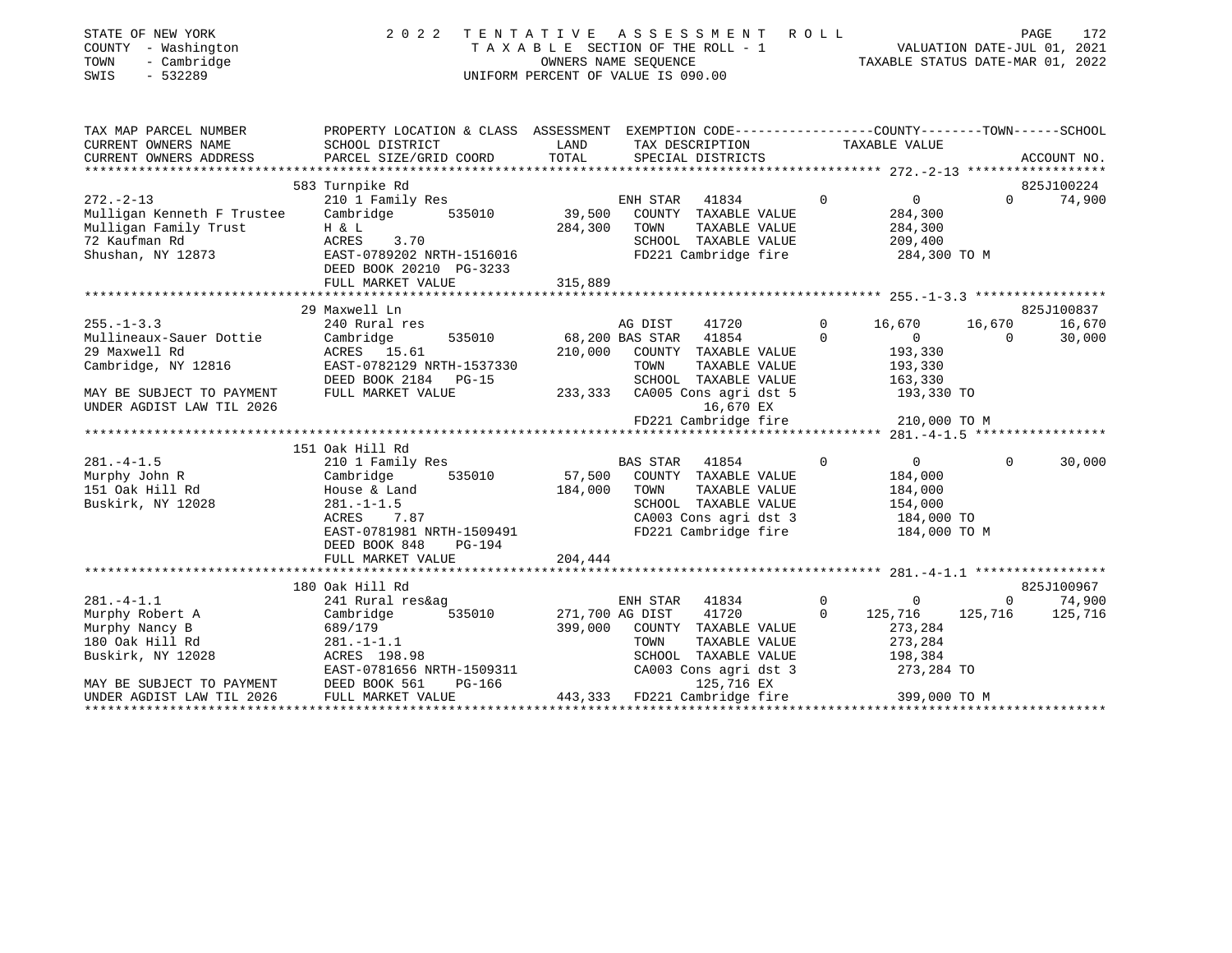## STATE OF NEW YORK 2 0 2 2 T E N T A T I V E A S S E S S M E N T R O L L PAGE 173 COUNTY - Washington T A X A B L E SECTION OF THE ROLL - 1 VALUATION DATE-JUL 01, 2021 TOWN - Cambridge OWNERS NAME SEQUENCE TAXABLE STATUS DATE-MAR 01, 2022 SWIS - 532289 UNIFORM PERCENT OF VALUE IS 090.00

| TAX MAP PARCEL NUMBER<br>CURRENT OWNERS NAME                                                        | PROPERTY LOCATION & CLASS ASSESSMENT EXEMPTION CODE---------------COUNTY-------TOWN-----SCHOOL<br>SCHOOL DISTRICT                                                      | LAND                    | TAX DESCRIPTION                                                                                                                                           | TAXABLE VALUE                                                                           |                    |                         |
|-----------------------------------------------------------------------------------------------------|------------------------------------------------------------------------------------------------------------------------------------------------------------------------|-------------------------|-----------------------------------------------------------------------------------------------------------------------------------------------------------|-----------------------------------------------------------------------------------------|--------------------|-------------------------|
| CURRENT OWNERS ADDRESS<br>***********************                                                   | PARCEL SIZE/GRID COORD<br>*********************************                                                                                                            | TOTAL                   | SPECIAL DISTRICTS                                                                                                                                         |                                                                                         |                    | ACCOUNT NO.             |
| $280. -2 - 12.2$                                                                                    | 167 Stage Rd<br>210 1 Family Res                                                                                                                                       |                         | BAS STAR<br>41854                                                                                                                                         | $\overline{0}$<br>$\overline{0}$                                                        | $\circ$            | 825J101986<br>30,000    |
| Murray Joseph L Jr<br>Murray Sheila J<br>167 Stage Rd<br>Buskirk, NY 12028                          | Cambridge<br>535010<br>House & Lot<br>ACRES<br>5.00<br>EAST-0781274 NRTH-1506761<br>DEED BOOK 1850 PG-86<br>FULL MARKET VALUE                                          | 162,000                 | 39,000 VETCOM CTS 41130<br>COUNTY TAXABLE VALUE<br>TAXABLE VALUE<br>TOWN<br>SCHOOL TAXABLE VALUE<br>CA003 Cons agri dst 3<br>180,000 FD221 Cambridge fire | $\Omega$<br>40,500<br>121,500<br>121,500<br>122,000<br>162,000 TO<br>162,000 TO M       | 40,500             | 10,000                  |
|                                                                                                     |                                                                                                                                                                        |                         |                                                                                                                                                           |                                                                                         |                    |                         |
|                                                                                                     | 341 Duell Hollow Rd                                                                                                                                                    |                         |                                                                                                                                                           |                                                                                         |                    | 825J100368              |
| $272. - 2 - 27$<br>Muzio Edward A Jr<br>Muzio Susan<br>341 Duell Hollow Rd<br>Buskirk, NY 12028     | 210 1 Family Res<br>Cambridge<br>535010<br>H & L<br>ACRES<br>1.27<br>EAST-0788347 NRTH-1518205<br>DEED BOOK 606<br>PG-116                                              | 25,400<br>168,500       | BAS STAR 41854<br>COUNTY TAXABLE VALUE<br>TOWN<br>TAXABLE VALUE<br>SCHOOL TAXABLE VALUE<br>FD221 Cambridge fire                                           | $\overline{0}$<br>$\overline{0}$<br>168,500<br>168,500<br>138,500<br>168,500 TO M       | $\Omega$           | 30,000                  |
|                                                                                                     | FULL MARKET VALUE                                                                                                                                                      | 187,222                 |                                                                                                                                                           |                                                                                         |                    |                         |
|                                                                                                     | 89 Wright Rd                                                                                                                                                           |                         |                                                                                                                                                           |                                                                                         |                    | 825J100856              |
| $271. - 2 - 18.2$                                                                                   | 210 1 Family Res                                                                                                                                                       |                         | AGED-TOWN 41803                                                                                                                                           | $\mathbf{0}$<br>$\Omega$                                                                | 26,010             | $\overline{0}$          |
| Myers Joyce A                                                                                       | 535010<br>Cambridge                                                                                                                                                    | 41,500 AGED-SCH         | 41804                                                                                                                                                     | $\circ$<br>$\mathbf{0}$                                                                 | $\Omega$           | 7,350                   |
| 89 Wright Rd<br>Cambridge, NY 12816                                                                 | House<br>ACRES<br>4.90                                                                                                                                                 |                         | 153,000 VETWAR CTS 41120<br>AGED-CO<br>41802                                                                                                              | $\overline{0}$<br>22,950<br>$\Omega$<br>65,025                                          | 22,950<br>$\Omega$ | 6,000<br>$\overline{0}$ |
|                                                                                                     | EAST-0775089 NRTH-1518536<br>DEED BOOK 1709 PG-1<br>FULL MARKET VALUE                                                                                                  | 170,000 TOWN            | ENH STAR<br>41834<br>COUNTY TAXABLE VALUE<br>TAXABLE VALUE<br>SCHOOL TAXABLE VALUE<br>CA003 Cons agri dst 3<br>FD221 Cambridge fire                       | $\Omega$<br>$\overline{0}$<br>65,025<br>104,040<br>64,750<br>153,000 TO<br>153,000 TO M | $\Omega$           | 74,900                  |
|                                                                                                     |                                                                                                                                                                        |                         |                                                                                                                                                           |                                                                                         |                    |                         |
|                                                                                                     | 1084 County Route 74                                                                                                                                                   |                         |                                                                                                                                                           |                                                                                         |                    | 825J102017              |
| $261. - 2 - 16.4$<br>Nadeau Donald E<br>Nadeau Marie<br>1084 County Route 74<br>Greenwich, NY 12834 | 210 1 Family Res<br>535010<br>Cambridge<br>H & Land<br>$261. - 1 - 16.4$<br>ACRES<br>5.56<br>EAST-0763889 NRTH-1524637<br>DEED BOOK 602<br>PG-257<br>FULL MARKET VALUE | 173,400 TOWN<br>192,667 | ENH STAR<br>41834<br>39,300 COUNTY TAXABLE VALUE<br>TAXABLE VALUE<br>SCHOOL TAXABLE VALUE<br>FD221 Cambridge fire                                         | $\overline{0}$<br>$\overline{0}$<br>173,400<br>173,400<br>98,500<br>173,400 TO M        | $\Omega$           | 74,900                  |
|                                                                                                     |                                                                                                                                                                        |                         |                                                                                                                                                           |                                                                                         |                    |                         |
|                                                                                                     | 285 Stump Church Rd                                                                                                                                                    |                         |                                                                                                                                                           |                                                                                         |                    | 825J100308              |
| $262. - 1 - 5$                                                                                      | 242 Rurl res&rec                                                                                                                                                       |                         | COUNTY TAXABLE VALUE                                                                                                                                      | 315,000                                                                                 |                    |                         |
| Napolitano Paul F<br>Drogin Victoria R                                                              | 535010<br>Cambridge<br>Rural Residence                                                                                                                                 | 180,500<br>315,000      | TAXABLE VALUE<br>TOWN<br>SCHOOL TAXABLE VALUE                                                                                                             | 315,000<br>315,000                                                                      |                    |                         |
| 51 Tooker Ave                                                                                       | ACRES 109.41                                                                                                                                                           |                         | CA003 Cons agri dst 3                                                                                                                                     | 315,000 TO                                                                              |                    |                         |
| Oyster Bay, NY 11771                                                                                | EAST-0771700 NRTH-1528578<br>DEED BOOK 3361 PG-330<br>FULL MARKET VALUE                                                                                                | 350,000                 | FD221 Cambridge fire                                                                                                                                      | 315,000 TO M                                                                            |                    |                         |
|                                                                                                     |                                                                                                                                                                        |                         |                                                                                                                                                           |                                                                                         |                    |                         |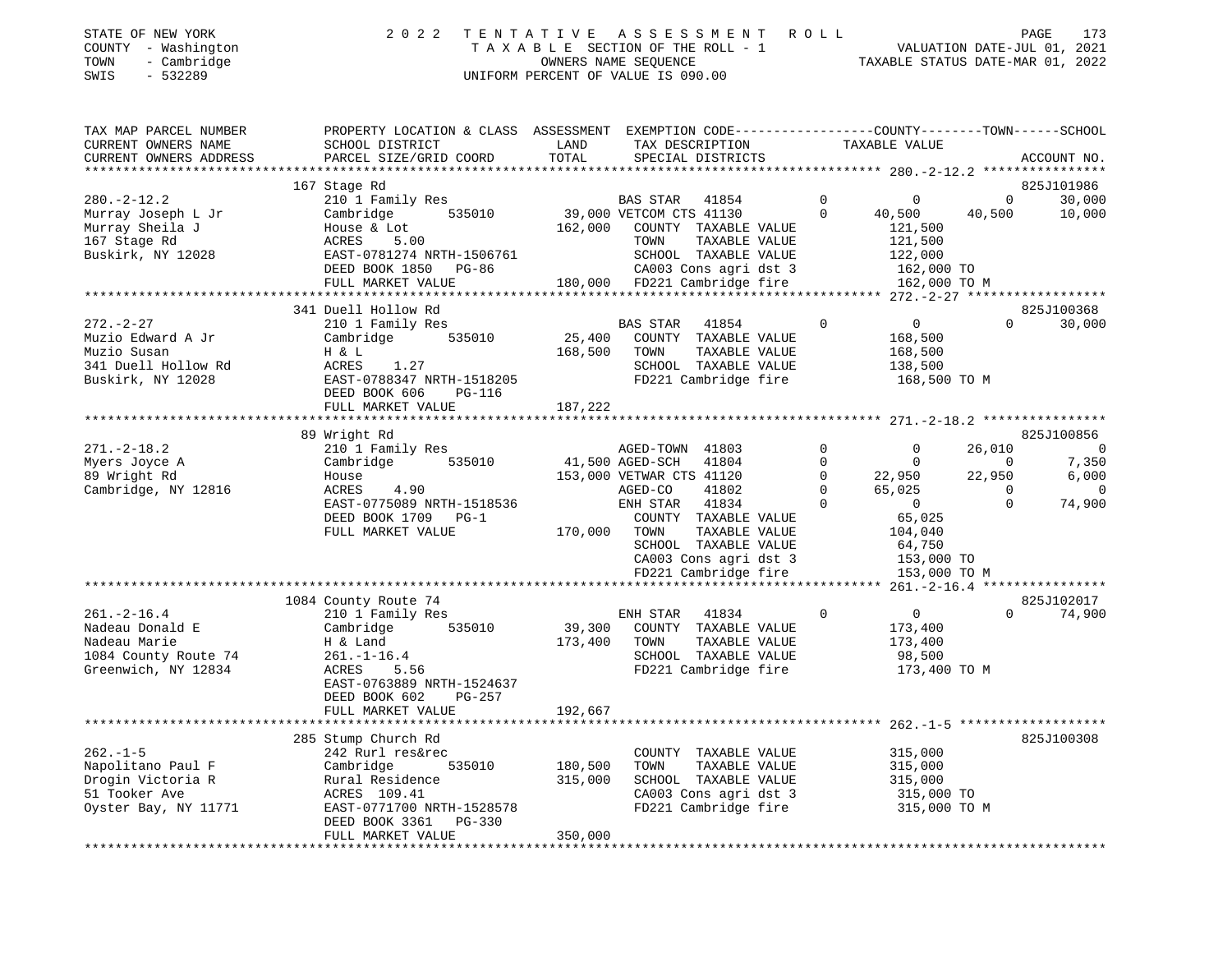| STATE OF NEW YORK<br>COUNTY - Washington<br>TOWN<br>- Cambridge<br>SWIS<br>$-532289$ |                                                                                                                                              | OWNERS NAME SEQUENCE | 2022 TENTATIVE ASSESSMENT ROLL<br>TAXABLE SECTION OF THE ROLL - 1<br>UNIFORM PERCENT OF VALUE IS 090.00 |             | VALUATION DATE-JUL 01, 2021<br>TAXABLE STATUS DATE-MAR 01, 2022 | PAGE<br>174 |
|--------------------------------------------------------------------------------------|----------------------------------------------------------------------------------------------------------------------------------------------|----------------------|---------------------------------------------------------------------------------------------------------|-------------|-----------------------------------------------------------------|-------------|
| TAX MAP PARCEL NUMBER<br>CURRENT OWNERS NAME<br>CURRENT OWNERS ADDRESS               | PROPERTY LOCATION & CLASS ASSESSMENT EXEMPTION CODE---------------COUNTY-------TOWN------SCHOOL<br>SCHOOL DISTRICT<br>PARCEL SIZE/GRID COORD | LAND<br>TOTAL        | TAX DESCRIPTION<br>SPECIAL DISTRICTS                                                                    |             | TAXABLE VALUE                                                   | ACCOUNT NO. |
|                                                                                      | 627 Turnpike Rd                                                                                                                              |                      |                                                                                                         |             |                                                                 | 825J100467  |
| $272. - 2 - 11$                                                                      | 210 1 Family Res                                                                                                                             |                      | BAS STAR<br>41854                                                                                       | $\mathbf 0$ | $\overline{0}$<br>$\Omega$                                      | 30,000      |
| Nelson Donna                                                                         | Cambridge<br>535010                                                                                                                          | 29,900               | COUNTY TAXABLE VALUE                                                                                    |             | 187,300                                                         |             |
| 627 Turnpike Rd                                                                      | Η&l                                                                                                                                          | 187,300              | TOWN<br>TAXABLE VALUE                                                                                   |             | 187,300                                                         |             |
| Buskirk, NY 12028                                                                    | ACRES<br>2.17 BANK<br>999                                                                                                                    |                      | SCHOOL TAXABLE VALUE                                                                                    |             | 157,300                                                         |             |
|                                                                                      | EAST-0789934 NRTH-1516483                                                                                                                    |                      | FD221 Cambridge fire                                                                                    |             | 187,300 TO M                                                    |             |
|                                                                                      | DEED BOOK 926<br>PG-305                                                                                                                      |                      |                                                                                                         |             |                                                                 |             |
|                                                                                      | FULL MARKET VALUE                                                                                                                            | 208,111              |                                                                                                         |             |                                                                 |             |
|                                                                                      |                                                                                                                                              |                      |                                                                                                         |             |                                                                 |             |
|                                                                                      | 1140 Vly Summit Rd                                                                                                                           |                      |                                                                                                         |             |                                                                 | 825J100634  |
| $261. - 2 - 15$<br>Nelson John                                                       | 210 1 Family Res<br>Cambridge<br>535010                                                                                                      | 53,400               | COUNTY TAXABLE VALUE<br>TOWN<br>TAXABLE VALUE                                                           |             | 216,900<br>216,900                                              |             |
| 1140 Vly Summit Rd                                                                   | $261. - 1 - 15$                                                                                                                              | 216,900              | SCHOOL TAXABLE VALUE                                                                                    |             | 216,900                                                         |             |
| Greenwich, NY 12834                                                                  | ACRES<br>9.10 BANK 998                                                                                                                       |                      | FD221 Cambridge fire                                                                                    |             | 216,900 TO M                                                    |             |
|                                                                                      | EAST-0764811 NRTH-1525385<br>DEED BOOK 3968 PG-40                                                                                            |                      |                                                                                                         |             |                                                                 |             |
|                                                                                      | FULL MARKET VALUE                                                                                                                            | 241,000              |                                                                                                         |             |                                                                 |             |
|                                                                                      |                                                                                                                                              |                      |                                                                                                         |             |                                                                 |             |
|                                                                                      | 267 Irish Ln                                                                                                                                 |                      |                                                                                                         |             |                                                                 | 825J100573  |
| $255. - 1 - 22$                                                                      | 242 Rurl res&rec                                                                                                                             |                      | BAS STAR<br>41854                                                                                       | $\Omega$    | $\overline{0}$<br>$\Omega$                                      | 30,000      |
| Nemec Christine<br>267 Irish Ln                                                      | Cambridge<br>535010<br>H & Land                                                                                                              | 101,700<br>285,100   | COUNTY TAXABLE VALUE<br>TOWN<br>TAXABLE VALUE                                                           |             | 285,100<br>285,100                                              |             |
| Cambridge, NY 12816                                                                  | Bndy Agmt 2806/235, 3426/                                                                                                                    |                      | SCHOOL TAXABLE VALUE                                                                                    |             | 255,100                                                         |             |
|                                                                                      | 890/119                                                                                                                                      |                      | FD221 Cambridge fire                                                                                    |             | 285,100 TO M                                                    |             |
|                                                                                      | ACRES 36.39                                                                                                                                  |                      |                                                                                                         |             |                                                                 |             |
|                                                                                      | EAST-0779089 NRTH-1533336                                                                                                                    |                      |                                                                                                         |             |                                                                 |             |
|                                                                                      | DEED BOOK 2533 PG-219                                                                                                                        |                      |                                                                                                         |             |                                                                 |             |
|                                                                                      | FULL MARKET VALUE                                                                                                                            | 316,778              |                                                                                                         |             |                                                                 |             |
|                                                                                      |                                                                                                                                              |                      |                                                                                                         |             |                                                                 |             |
|                                                                                      | 90 Wright Rd                                                                                                                                 |                      |                                                                                                         |             |                                                                 | 825J100576  |
| $271. - 2 - 23$                                                                      | 210 1 Family Res                                                                                                                             |                      | COUNTY TAXABLE VALUE                                                                                    |             | 68,250                                                          |             |
| Nestleroad Joseph                                                                    | 535010<br>Cambridge                                                                                                                          | 33,400               | TOWN<br>TAXABLE VALUE                                                                                   |             | 68,250                                                          |             |
| Nestleroad Stacy<br>90 Wright Rd                                                     | Lot 2                                                                                                                                        | 68,250               | SCHOOL TAXABLE VALUE                                                                                    |             | 68,250                                                          |             |
| Cambridge, NY 12816                                                                  | 1.67<br>ACRES<br>EAST-0775052 NRTH-1517925                                                                                                   |                      | CA003 Cons agri dst 3<br>FD221 Cambridge fire                                                           |             | 68,250 TO<br>68,250 TO M                                        |             |
|                                                                                      | DEED BOOK 20200 PG-3327                                                                                                                      |                      |                                                                                                         |             |                                                                 |             |
|                                                                                      | FULL MARKET VALUE                                                                                                                            | 75,833               |                                                                                                         |             |                                                                 |             |
|                                                                                      |                                                                                                                                              |                      |                                                                                                         |             |                                                                 |             |
|                                                                                      | Stevenson Rd                                                                                                                                 |                      |                                                                                                         |             |                                                                 |             |
| $246. - 1 - 20.4$                                                                    | 314 Rural vac<10                                                                                                                             |                      | COUNTY TAXABLE VALUE                                                                                    |             | 9,100                                                           |             |
| Netusil Peter E III                                                                  | 535010<br>Cambridge                                                                                                                          | 9,100                | TOWN<br>TAXABLE VALUE                                                                                   |             | 9,100                                                           |             |
| 62 Fish Hatchery Rd                                                                  | Lot $C-1$                                                                                                                                    | 9,100                | SCHOOL TAXABLE VALUE                                                                                    |             | 9,100                                                           |             |
| Cambridge, NY 12816                                                                  | ACRES 3.50                                                                                                                                   |                      | CA005 Cons agri dst 5                                                                                   |             | 9,100 TO                                                        |             |
|                                                                                      | EAST-0780473 NRTH-1537543                                                                                                                    |                      | FD221 Cambridge fire                                                                                    |             | 9,100 TO M                                                      |             |
|                                                                                      | DEED BOOK 697<br>PG-187                                                                                                                      |                      |                                                                                                         |             |                                                                 |             |
|                                                                                      | FULL MARKET VALUE                                                                                                                            | 10,111               |                                                                                                         |             |                                                                 |             |
|                                                                                      |                                                                                                                                              |                      |                                                                                                         |             |                                                                 |             |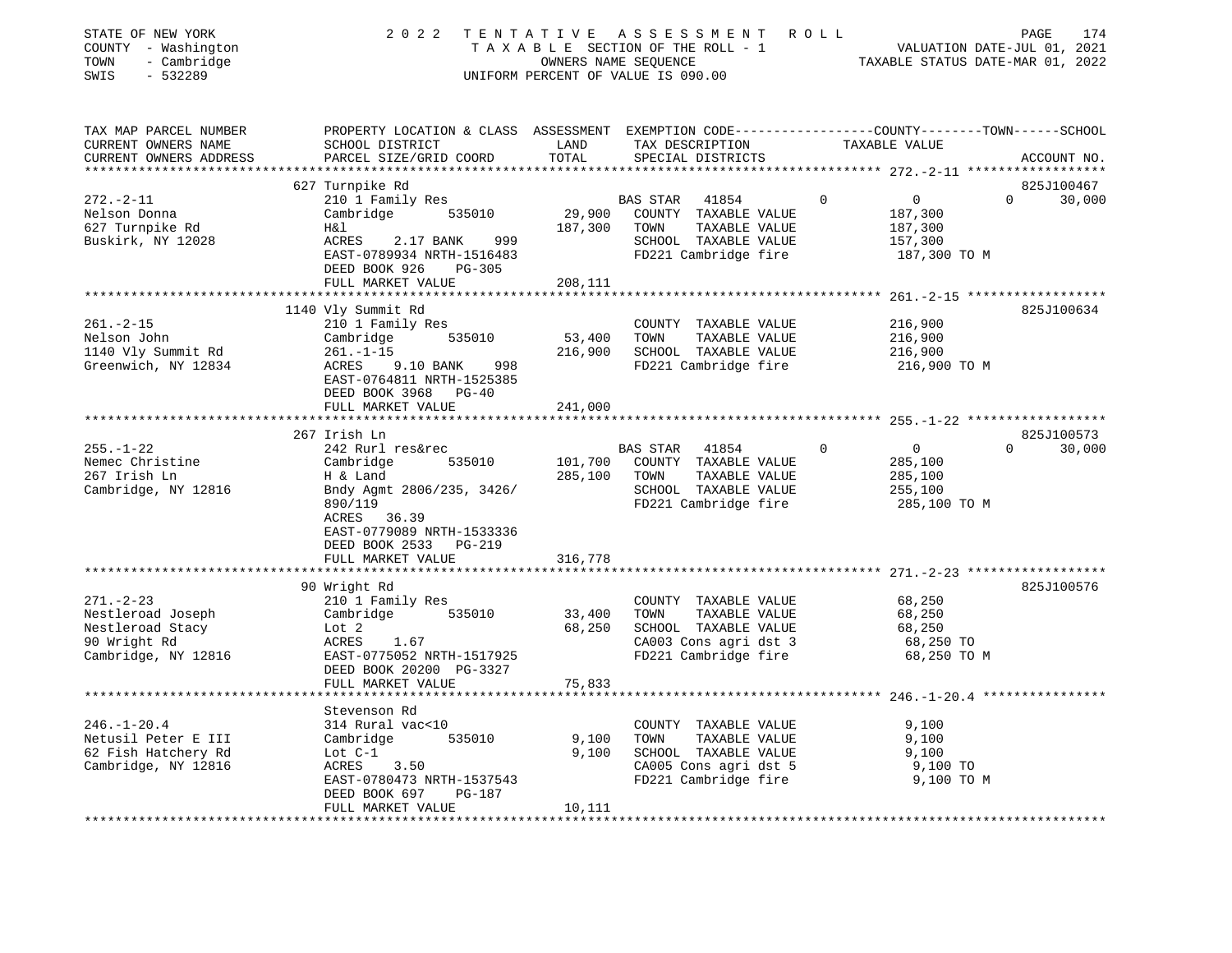| STATE OF NEW YORK<br>COUNTY - Washington<br>TOWN<br>- Cambridge<br>$-532289$<br>SWIS                                                                                                                                                                                                                                                                                                                                                                                              |                                                                                                                                                                                                                                            |          | $\begin{tabular}{lllllllllllllllll} \hline 2&0&2&2&\text{T} & \text{E} & \text{N} & \text{T} & \text{A} & \text{T} & \text{A} & \text{T} & \text{A} & \text{T} & \text{A} & \text{T} & \text{A} & \text{T} & \text{A} & \text{T} & \text{A} & \text{B} & \text{B} & \text{E} & \text{E} & \text{S} & \text{E} & \text{T} & \text{B} & \text{A} & \text{B} & \text{E} & \text{S} & \text{E} & \text{C} & \text{T} & \text{B} & \text{A$ |              |                |                                       |
|-----------------------------------------------------------------------------------------------------------------------------------------------------------------------------------------------------------------------------------------------------------------------------------------------------------------------------------------------------------------------------------------------------------------------------------------------------------------------------------|--------------------------------------------------------------------------------------------------------------------------------------------------------------------------------------------------------------------------------------------|----------|----------------------------------------------------------------------------------------------------------------------------------------------------------------------------------------------------------------------------------------------------------------------------------------------------------------------------------------------------------------------------------------------------------------------------------------|--------------|----------------|---------------------------------------|
| $\begin{tabular}{lllllllllllllllllllll} \textsc{rank} & & & & & & \textsc{propERTY LOCATION & \textsc{CLASS} & & \textsc{SSESSMENT} & & \textsc{EXEMPTION} & \textsc{CDEF-------------COUNTY------TOWN------SCHOOL} \\ \textsc{curkENT} & & & & & & \textsc{SCHOOL} & \textsc{DISTRICT} & & & & \textsc{LAND} & & \textsc{TAX} & \textsc{DESCRIPTION} & & \textsc{TAXABLE VALUE} & & \textsc{ACCOUNT NO} & & \textsc{CUCRRENT} & & \textsc{ACCOUNT NO} & & \textsc{CUCRRENT} & &$ |                                                                                                                                                                                                                                            |          |                                                                                                                                                                                                                                                                                                                                                                                                                                        |              |                |                                       |
|                                                                                                                                                                                                                                                                                                                                                                                                                                                                                   |                                                                                                                                                                                                                                            |          |                                                                                                                                                                                                                                                                                                                                                                                                                                        |              |                |                                       |
|                                                                                                                                                                                                                                                                                                                                                                                                                                                                                   | 154 Center Cambridge Rd                                                                                                                                                                                                                    |          |                                                                                                                                                                                                                                                                                                                                                                                                                                        |              |                | 825J100443                            |
| 154 Center Cambridge Rd<br>Nicholas Lorraine Cambridge Sand Country TAXABLE VALUE<br>Balch Elton House & Lot<br>154 Center Cambridge Rd<br>154 Center Cambridge Rd<br>154 Center Cambridge Rd<br>154 Center Cambridge 535010 92,800 COUNTY                                                                                                                                                                                                                                        |                                                                                                                                                                                                                                            |          |                                                                                                                                                                                                                                                                                                                                                                                                                                        |              |                | $0 \t 30,000$                         |
|                                                                                                                                                                                                                                                                                                                                                                                                                                                                                   |                                                                                                                                                                                                                                            |          |                                                                                                                                                                                                                                                                                                                                                                                                                                        |              |                |                                       |
|                                                                                                                                                                                                                                                                                                                                                                                                                                                                                   |                                                                                                                                                                                                                                            |          |                                                                                                                                                                                                                                                                                                                                                                                                                                        |              |                |                                       |
|                                                                                                                                                                                                                                                                                                                                                                                                                                                                                   |                                                                                                                                                                                                                                            |          |                                                                                                                                                                                                                                                                                                                                                                                                                                        |              |                |                                       |
|                                                                                                                                                                                                                                                                                                                                                                                                                                                                                   |                                                                                                                                                                                                                                            |          |                                                                                                                                                                                                                                                                                                                                                                                                                                        |              |                |                                       |
|                                                                                                                                                                                                                                                                                                                                                                                                                                                                                   |                                                                                                                                                                                                                                            |          |                                                                                                                                                                                                                                                                                                                                                                                                                                        |              |                |                                       |
|                                                                                                                                                                                                                                                                                                                                                                                                                                                                                   | DEED BOOK 2734 PG-105                                                                                                                                                                                                                      |          |                                                                                                                                                                                                                                                                                                                                                                                                                                        |              |                |                                       |
|                                                                                                                                                                                                                                                                                                                                                                                                                                                                                   | FULL MARKET VALUE                                                                                                                                                                                                                          | 433, 111 |                                                                                                                                                                                                                                                                                                                                                                                                                                        |              |                |                                       |
|                                                                                                                                                                                                                                                                                                                                                                                                                                                                                   |                                                                                                                                                                                                                                            |          |                                                                                                                                                                                                                                                                                                                                                                                                                                        |              |                | 825J100595                            |
| 272.-1-10 516 King Kd<br>210 1 Family Res<br>Nieckarz Paul M Cambridge 535010 82,200 BAS STAR 41854 0<br>516 King Rd 374/553<br>Buskirk, NY 12028 ACRES 40.06 TOWN TAXABLE VALUE 166,436<br>MAY BE SUBJECT TO PAYMENT DEED BOOK 3017 PG                                                                                                                                                                                                                                           | 516 King Rd                                                                                                                                                                                                                                |          |                                                                                                                                                                                                                                                                                                                                                                                                                                        |              |                |                                       |
|                                                                                                                                                                                                                                                                                                                                                                                                                                                                                   |                                                                                                                                                                                                                                            |          |                                                                                                                                                                                                                                                                                                                                                                                                                                        | 2,764        | $\overline{0}$ | $2,764$ $2,764$<br>$30,000$<br>30,000 |
|                                                                                                                                                                                                                                                                                                                                                                                                                                                                                   |                                                                                                                                                                                                                                            |          |                                                                                                                                                                                                                                                                                                                                                                                                                                        |              |                |                                       |
|                                                                                                                                                                                                                                                                                                                                                                                                                                                                                   |                                                                                                                                                                                                                                            |          |                                                                                                                                                                                                                                                                                                                                                                                                                                        |              |                |                                       |
|                                                                                                                                                                                                                                                                                                                                                                                                                                                                                   |                                                                                                                                                                                                                                            |          |                                                                                                                                                                                                                                                                                                                                                                                                                                        |              |                |                                       |
|                                                                                                                                                                                                                                                                                                                                                                                                                                                                                   |                                                                                                                                                                                                                                            |          | CA003 Cons agri dst 3 166,436 TO                                                                                                                                                                                                                                                                                                                                                                                                       |              |                |                                       |
|                                                                                                                                                                                                                                                                                                                                                                                                                                                                                   |                                                                                                                                                                                                                                            |          | 2,764 EX<br>FD221 Cambridge fire                                                                                                                                                                                                                                                                                                                                                                                                       |              |                |                                       |
|                                                                                                                                                                                                                                                                                                                                                                                                                                                                                   |                                                                                                                                                                                                                                            |          |                                                                                                                                                                                                                                                                                                                                                                                                                                        | 169,200 TO M |                |                                       |
|                                                                                                                                                                                                                                                                                                                                                                                                                                                                                   |                                                                                                                                                                                                                                            |          |                                                                                                                                                                                                                                                                                                                                                                                                                                        |              |                |                                       |
| $272. - 1 - 10.4$                                                                                                                                                                                                                                                                                                                                                                                                                                                                 | King Rd<br>311 Res vac land                                                                                                                                                                                                                |          |                                                                                                                                                                                                                                                                                                                                                                                                                                        | 17,500       |                |                                       |
|                                                                                                                                                                                                                                                                                                                                                                                                                                                                                   |                                                                                                                                                                                                                                            |          | COUNTY TAXABLE VALUE                                                                                                                                                                                                                                                                                                                                                                                                                   |              |                |                                       |
| Nieckarz Paul M<br>516 King Rd<br>Buskirk, NY 12028                                                                                                                                                                                                                                                                                                                                                                                                                               | 311 Res vac 1 and<br>Cambridge 535010 17,500<br>FRNT 659.00 DPTH 17,500<br>ACRES 17.52                                                                                                                                                     |          |                                                                                                                                                                                                                                                                                                                                                                                                                                        |              |                |                                       |
|                                                                                                                                                                                                                                                                                                                                                                                                                                                                                   |                                                                                                                                                                                                                                            |          |                                                                                                                                                                                                                                                                                                                                                                                                                                        |              |                |                                       |
|                                                                                                                                                                                                                                                                                                                                                                                                                                                                                   | ACRES 17.52<br>DEED BOOK 20191 PG-28723                                                                                                                                                                                                    |          | TOWN TAXABLE VALUE<br>SCHOOL TAXABLE VALUE<br>CA003 Cons agri dst 3 17,500<br>FD221 Cambridge fire 17,500 TO M                                                                                                                                                                                                                                                                                                                         |              |                |                                       |
|                                                                                                                                                                                                                                                                                                                                                                                                                                                                                   | FULL MARKET VALUE                                                                                                                                                                                                                          | 19,444   |                                                                                                                                                                                                                                                                                                                                                                                                                                        |              |                |                                       |
|                                                                                                                                                                                                                                                                                                                                                                                                                                                                                   |                                                                                                                                                                                                                                            |          |                                                                                                                                                                                                                                                                                                                                                                                                                                        |              |                |                                       |
|                                                                                                                                                                                                                                                                                                                                                                                                                                                                                   | King Rd/e Off                                                                                                                                                                                                                              |          |                                                                                                                                                                                                                                                                                                                                                                                                                                        |              |                | 825J100394                            |
|                                                                                                                                                                                                                                                                                                                                                                                                                                                                                   |                                                                                                                                                                                                                                            |          |                                                                                                                                                                                                                                                                                                                                                                                                                                        |              |                |                                       |
|                                                                                                                                                                                                                                                                                                                                                                                                                                                                                   |                                                                                                                                                                                                                                            |          |                                                                                                                                                                                                                                                                                                                                                                                                                                        |              |                |                                       |
| 272.-2-23.1<br>Nieckarz Paul M 323 Vacant rural<br>S16 King Rd ACRES 7.00<br>Buskirk, NY 12028 EAST-0783054 NRTH-1514565<br>DEED BOOK 3017 PG-241 190221 Cambridge fire 4,900 TO                                                                                                                                                                                                                                                                                                  |                                                                                                                                                                                                                                            |          |                                                                                                                                                                                                                                                                                                                                                                                                                                        |              |                |                                       |
|                                                                                                                                                                                                                                                                                                                                                                                                                                                                                   |                                                                                                                                                                                                                                            |          |                                                                                                                                                                                                                                                                                                                                                                                                                                        | 4,900 TO M   |                |                                       |
|                                                                                                                                                                                                                                                                                                                                                                                                                                                                                   | FULL MARKET VALUE 5,444                                                                                                                                                                                                                    |          |                                                                                                                                                                                                                                                                                                                                                                                                                                        |              |                |                                       |
|                                                                                                                                                                                                                                                                                                                                                                                                                                                                                   |                                                                                                                                                                                                                                            |          |                                                                                                                                                                                                                                                                                                                                                                                                                                        |              |                |                                       |
|                                                                                                                                                                                                                                                                                                                                                                                                                                                                                   |                                                                                                                                                                                                                                            |          |                                                                                                                                                                                                                                                                                                                                                                                                                                        |              |                | 825J100885                            |
|                                                                                                                                                                                                                                                                                                                                                                                                                                                                                   |                                                                                                                                                                                                                                            |          |                                                                                                                                                                                                                                                                                                                                                                                                                                        |              |                | 30,000                                |
|                                                                                                                                                                                                                                                                                                                                                                                                                                                                                   |                                                                                                                                                                                                                                            |          |                                                                                                                                                                                                                                                                                                                                                                                                                                        |              |                | 10,000                                |
|                                                                                                                                                                                                                                                                                                                                                                                                                                                                                   |                                                                                                                                                                                                                                            |          |                                                                                                                                                                                                                                                                                                                                                                                                                                        |              |                |                                       |
|                                                                                                                                                                                                                                                                                                                                                                                                                                                                                   |                                                                                                                                                                                                                                            |          |                                                                                                                                                                                                                                                                                                                                                                                                                                        |              |                |                                       |
|                                                                                                                                                                                                                                                                                                                                                                                                                                                                                   |                                                                                                                                                                                                                                            |          |                                                                                                                                                                                                                                                                                                                                                                                                                                        |              |                |                                       |
|                                                                                                                                                                                                                                                                                                                                                                                                                                                                                   | COUNTY TAXABLE VALUE<br>H & L<br>ACRES 7.40<br>EAST-0781048 NRTH-1515900<br>DEED BOOK 3356 PG-258 235,556 PD221 Cambridge fire 212,000 TO M<br>FULL MARKET VALUE 235,556 PD221 Cambridge fire 212,000 TO M<br>FULL MARKET VALUE 235,556 PD |          |                                                                                                                                                                                                                                                                                                                                                                                                                                        |              |                |                                       |
|                                                                                                                                                                                                                                                                                                                                                                                                                                                                                   |                                                                                                                                                                                                                                            |          |                                                                                                                                                                                                                                                                                                                                                                                                                                        |              |                |                                       |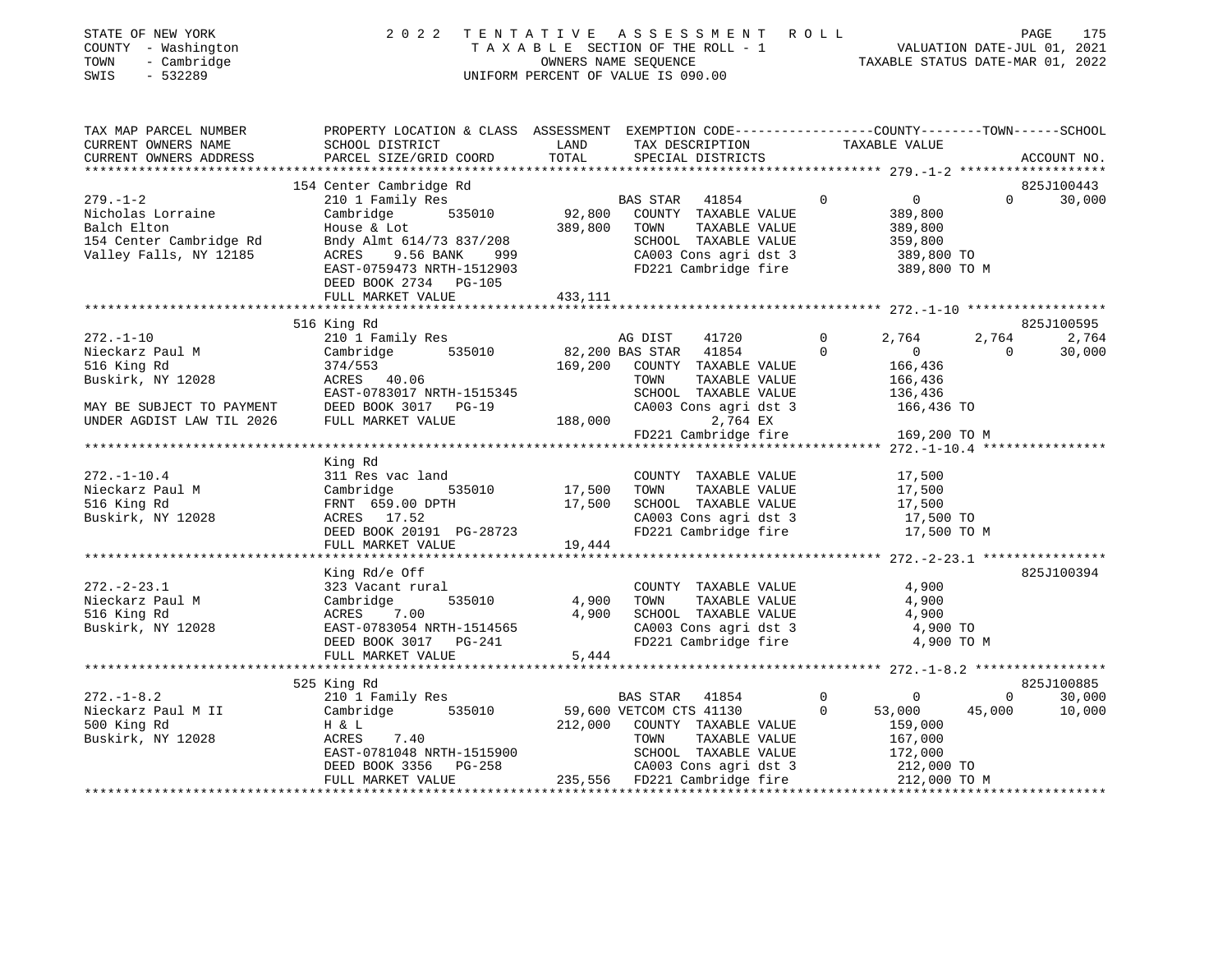| STATE OF NEW YORK           | 2022                                                                                           | TENTATIVE    | A S S E S S M E N T                | R O L L                                       | 176<br>PAGE                         |
|-----------------------------|------------------------------------------------------------------------------------------------|--------------|------------------------------------|-----------------------------------------------|-------------------------------------|
| COUNTY - Washington         |                                                                                                |              | TAXABLE SECTION OF THE ROLL - 1    |                                               | VALUATION DATE-JUL 01, 2021         |
| TOWN<br>- Cambridge         |                                                                                                |              | OWNERS NAME SEQUENCE               |                                               | TAXABLE STATUS DATE-MAR 01, 2022    |
| SWIS<br>$-532289$           |                                                                                                |              | UNIFORM PERCENT OF VALUE IS 090.00 |                                               |                                     |
|                             |                                                                                                |              |                                    |                                               |                                     |
| TAX MAP PARCEL NUMBER       | PROPERTY LOCATION & CLASS ASSESSMENT EXEMPTION CODE---------------COUNTY-------TOWN-----SCHOOL |              |                                    |                                               |                                     |
| CURRENT OWNERS NAME         | SCHOOL DISTRICT                                                                                | LAND         | TAX DESCRIPTION                    | TAXABLE VALUE                                 |                                     |
| CURRENT OWNERS ADDRESS      | PARCEL SIZE/GRID COORD                                                                         | TOTAL        | SPECIAL DISTRICTS                  |                                               | ACCOUNT NO.                         |
|                             |                                                                                                |              |                                    |                                               |                                     |
|                             | King Rd/e Off                                                                                  |              |                                    |                                               | 825J100503                          |
| $272. - 1 - 9$              | 323 Vacant rural                                                                               |              | COUNTY TAXABLE VALUE               | 7,000                                         |                                     |
| Nieckarz Paul M II          | Cambridge<br>535010                                                                            | 7,000        | TOWN<br>TAXABLE VALUE              | 7,000                                         |                                     |
| 500 King Rd                 | ACRES 10.00                                                                                    | 7,000        | SCHOOL TAXABLE VALUE               | 7,000                                         |                                     |
| Buskirk, NY 12028           | EAST-0782571 NRTH-1514616                                                                      |              | CA003 Cons agri dst 3              | 7,000 TO                                      |                                     |
|                             | DEED BOOK 3020 PG-321                                                                          |              | FD221 Cambridge fire               | 7,000 TO M                                    |                                     |
|                             | FULL MARKET VALUE                                                                              | 7,778        |                                    |                                               |                                     |
|                             | ***********************************                                                            |              |                                    |                                               |                                     |
|                             | 500 King Rd                                                                                    |              |                                    |                                               | 825J100913                          |
| $272. - 1 - 11$             | 270 Mfg housing                                                                                |              | COUNTY TAXABLE VALUE               | 66,100                                        |                                     |
| Nieckarz Paul M II          | 535010<br>Cambridge                                                                            | 42,200       | TOWN<br>TAXABLE VALUE              | 66,100                                        |                                     |
| 500 King Rd                 | Trailer & Lot                                                                                  | 66,100       | SCHOOL TAXABLE VALUE               | 66,100                                        |                                     |
| Buskirk, NY 12028           | 5.80<br>ACRES                                                                                  |              | CA003 Cons agri dst 3              | 66,100 TO                                     |                                     |
|                             | EAST-0781775 NRTH-1514968                                                                      |              | FD221 Cambridge fire               | 66,100 TO M                                   |                                     |
|                             | DEED BOOK 2931<br><b>PG-50</b>                                                                 |              |                                    |                                               |                                     |
|                             | FULL MARKET VALUE                                                                              | 73,444       |                                    |                                               |                                     |
|                             |                                                                                                |              |                                    |                                               |                                     |
|                             | 13 Conway Ln                                                                                   |              |                                    |                                               | 825L100269                          |
| $271. - 1 - 15$             | 242 Rurl res&rec                                                                               |              | AG DIST<br>41720                   | 21,073<br>$\Omega$                            | 21,073<br>21,073                    |
| Niles Sandra W              | 535010<br>Cambridge                                                                            |              | 107,200 ENH STAR<br>41834          | $\Omega$<br>$\mathbf 0$                       | 74,900<br>$\Omega$                  |
| 13 Conway Ln                | House & Land                                                                                   | 250,600      | COUNTY TAXABLE VALUE               | 229,527                                       |                                     |
| Buskirk, NY 12028-2102      | ACRES 44.14                                                                                    |              | TOWN<br>TAXABLE VALUE              | 229,527                                       |                                     |
|                             | EAST-0771827 NRTH-1514152                                                                      |              | SCHOOL TAXABLE VALUE               | 154,627                                       |                                     |
| MAY BE SUBJECT TO PAYMENT   | DEED BOOK 882<br>$PG-237$                                                                      |              | CA003 Cons agri dst 3              | 229,527 TO                                    |                                     |
| UNDER AGDIST LAW TIL 2026   | FULL MARKET VALUE                                                                              | 278,444      | 21,073 EX                          |                                               |                                     |
|                             |                                                                                                |              | FD221 Cambridge fire               | 250,600 TO M                                  |                                     |
|                             | **********************                                                                         |              |                                    | *************** 271.-2-27.1 ***************** |                                     |
|                             | 366 Conley Rd                                                                                  |              |                                    |                                               |                                     |
| $271. - 2 - 27.1$           | 240 Rural res                                                                                  |              | COUNTY TAXABLE VALUE               | 187,700                                       |                                     |
| Nobbe Heather J             | 535010<br>Cambridge                                                                            | 34,400       | TAXABLE VALUE<br>TOWN              | 187,700                                       |                                     |
| 366 Conley Rd               | ACRES<br>3.74                                                                                  | 187,700      | SCHOOL TAXABLE VALUE               | 187,700                                       |                                     |
| Cambridge, NY 12816         | EAST-0773543 NRTH-1516446                                                                      |              | CA003 Cons agri dst 3              | 187,700 TO                                    |                                     |
|                             | DEED BOOK 3555<br>PG-193                                                                       |              | FD221 Cambridge fire               | 187,700 TO M                                  |                                     |
|                             | FULL MARKET VALUE                                                                              | 208,556      |                                    |                                               |                                     |
|                             |                                                                                                |              |                                    |                                               | $263. - 2 - 5$ ******************** |
|                             | King Rd/e Off                                                                                  |              |                                    |                                               | 8279900863                          |
| $263. - 2 - 5$              | 330 Vacant comm                                                                                |              | COUNTY TAXABLE VALUE               | 80,000                                        |                                     |
| North Eastern Expan Dev Co  | Cambridge<br>535010                                                                            | 80,000       | TOWN<br>TAXABLE VALUE              | 80,000                                        |                                     |
| 3042 Route 22 Ste 100       | Vacant Lot                                                                                     | 80,000       | SCHOOL TAXABLE VALUE               | 80,000                                        |                                     |
| Dover Plains, NY 12522      | Court Order                                                                                    |              | FD221 Cambridge fire               | 80,000 TO M                                   |                                     |
|                             | ACRES 19.70                                                                                    |              |                                    |                                               |                                     |
|                             | EAST-0787156 NRTH-1527878                                                                      |              |                                    |                                               |                                     |
|                             |                                                                                                |              |                                    |                                               |                                     |
|                             | DEED BOOK 3764<br>PG-317                                                                       | 88,889       |                                    |                                               |                                     |
| *************************** | FULL MARKET VALUE<br>**********************                                                    | ************ |                                    |                                               |                                     |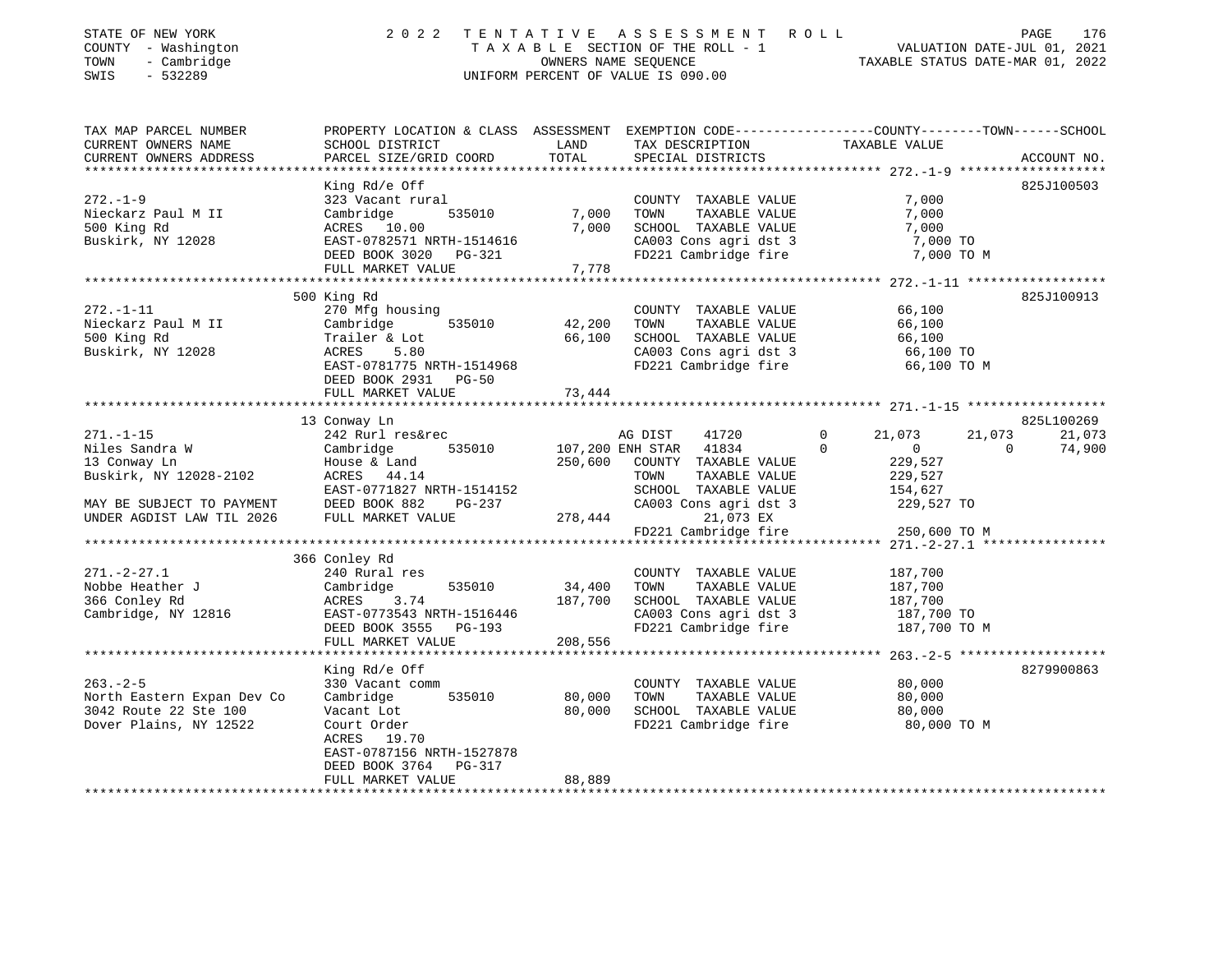| STATE OF NEW YORK<br>COUNTY - Washington<br>- Cambridge<br>TOWN<br>SWIS<br>$-532289$ | 2 0 2 2                                                                                         |                 | TENTATIVE ASSESSMENT ROLL<br>TAXABLE SECTION OF THE ROLL - 1<br>OWNERS NAME SEQUENCE<br>UNIFORM PERCENT OF VALUE IS 090.00 | $\mathbf{T}^I$ | VALUATION DATE-JUL 01, 2021<br>TAXABLE STATUS DATE-MAR 01, 2022 | PAGE         | 177         |
|--------------------------------------------------------------------------------------|-------------------------------------------------------------------------------------------------|-----------------|----------------------------------------------------------------------------------------------------------------------------|----------------|-----------------------------------------------------------------|--------------|-------------|
| TAX MAP PARCEL NUMBER                                                                | PROPERTY LOCATION & CLASS ASSESSMENT EXEMPTION CODE---------------COUNTY-------TOWN------SCHOOL |                 |                                                                                                                            |                |                                                                 |              |             |
| CURRENT OWNERS NAME                                                                  | SCHOOL DISTRICT                                                                                 | LAND            | TAX DESCRIPTION                                                                                                            |                | TAXABLE VALUE                                                   |              |             |
| CURRENT OWNERS ADDRESS                                                               | PARCEL SIZE/GRID COORD                                                                          | TOTAL           | SPECIAL DISTRICTS                                                                                                          |                |                                                                 |              | ACCOUNT NO. |
|                                                                                      |                                                                                                 |                 |                                                                                                                            |                |                                                                 |              |             |
|                                                                                      | 471 State Route 372                                                                             |                 |                                                                                                                            |                |                                                                 |              | 825J100318  |
| $246. - 1 - 16$                                                                      | 210 1 Family Res                                                                                |                 | COUNTY TAXABLE VALUE                                                                                                       |                | 212,400                                                         |              |             |
| Northrup Daniel                                                                      | Cambridge<br>535010                                                                             | 35,000          | TAXABLE VALUE<br>TOWN                                                                                                      |                | 212,400                                                         |              |             |
| Northrup Christine                                                                   | House                                                                                           | 212,400         | SCHOOL TAXABLE VALUE                                                                                                       |                | 212,400                                                         |              |             |
| 471 State Route 372<br>Greenwich, NY 12834                                           | Addition<br>ACRES 1.40                                                                          |                 | CA005 Cons agri dst 5<br>FD221 Cambridge fire                                                                              |                | 212,400 TO<br>212,400 TO M                                      |              |             |
|                                                                                      | EAST-0780386 NRTH-1539005<br>DEED BOOK 3961 PG-215                                              |                 |                                                                                                                            |                |                                                                 |              |             |
|                                                                                      | FULL MARKET VALUE                                                                               | 236,000         |                                                                                                                            |                |                                                                 |              |             |
|                                                                                      |                                                                                                 |                 |                                                                                                                            |                |                                                                 |              |             |
|                                                                                      | 82 Durfee Rd                                                                                    |                 |                                                                                                                            |                |                                                                 |              | 825J100977  |
| $288. - 1 - 15.3$                                                                    | 210 1 Family Res                                                                                |                 | BAS STAR<br>41854                                                                                                          | $\mathbf 0$    | $\overline{0}$                                                  | $\Omega$     | 30,000      |
| Ockerby Edward G                                                                     | 535010<br>Cambridge                                                                             | 59,400          | COUNTY TAXABLE VALUE                                                                                                       |                | 235,000                                                         |              |             |
| 82 Durfee Rd                                                                         | Lot 3                                                                                           | 235,000         | TOWN<br>TAXABLE VALUE                                                                                                      |                | 235,000                                                         |              |             |
| Buskirk, NY 12028                                                                    | ACRES<br>7.36                                                                                   |                 | SCHOOL TAXABLE VALUE                                                                                                       |                | 205,000                                                         |              |             |
|                                                                                      | EAST-0765411 NRTH-1499848                                                                       |                 | FD221 Cambridge fire                                                                                                       |                | 235,000 TO M                                                    |              |             |
|                                                                                      | DEED BOOK 20191 PG-26150<br>FULL MARKET VALUE                                                   |                 |                                                                                                                            |                |                                                                 |              |             |
|                                                                                      | ********************                                                                            | 261,111         |                                                                                                                            |                |                                                                 |              |             |
|                                                                                      | 48 Dailey Ln                                                                                    |                 |                                                                                                                            |                |                                                                 |              | 825J100535  |
| $272. - 2 - 1$                                                                       | 242 Rurl res&rec                                                                                |                 | BAS STAR<br>41854                                                                                                          | $\mathbf 0$    | $\mathbf 0$                                                     | $\mathbf{0}$ | 30,000      |
| Odess Robert                                                                         | Cambridge<br>535010                                                                             | 148,000 AG DIST | 41720                                                                                                                      | $\mathbf{0}$   | 40,230                                                          | 40,230       | 40,230      |
| 48 Dailey Ln                                                                         | House & Lot                                                                                     | 319,000         | COUNTY TAXABLE VALUE                                                                                                       |                | 278,770                                                         |              |             |
| Buskirk, NY 12028                                                                    | 621/157                                                                                         |                 | TOWN<br>TAXABLE VALUE                                                                                                      |                | 278,770                                                         |              |             |
|                                                                                      | ACRES 76.80                                                                                     |                 | SCHOOL TAXABLE VALUE                                                                                                       |                | 248,770                                                         |              |             |
| MAY BE SUBJECT TO PAYMENT                                                            | EAST-0787077 NRTH-1520284                                                                       |                 | CA003 Cons agri dst 3                                                                                                      |                | 278,770 TO                                                      |              |             |
| UNDER AGDIST LAW TIL 2026                                                            | DEED BOOK 407<br><b>PG-201</b>                                                                  |                 | 40,230 EX                                                                                                                  |                |                                                                 |              |             |
|                                                                                      | FULL MARKET VALUE                                                                               |                 | 354,444 FD221 Cambridge fire                                                                                               |                | 319,000 TO M                                                    |              |             |
|                                                                                      |                                                                                                 |                 |                                                                                                                            |                |                                                                 |              |             |
|                                                                                      | 477 County Route 59                                                                             |                 |                                                                                                                            |                |                                                                 |              | 825J100210  |
| $279. - 2 - 8$                                                                       | 210 1 Family Res                                                                                |                 | BAS STAR<br>41854                                                                                                          | 0              | $\overline{0}$                                                  | $\Omega$     | 30,000      |
| Okonski Jason                                                                        | 535010<br>Cambridge                                                                             | 47,600          | COUNTY TAXABLE VALUE                                                                                                       |                | 165,500                                                         |              |             |
| Dingman Barbara L<br>477 County Route 59                                             | House & Lot<br>450/444; 2133/174                                                                | 165,500         | TOWN<br>TAXABLE VALUE<br>SCHOOL TAXABLE VALUE                                                                              |                | 165,500<br>135,500                                              |              |             |
| Buskirk, NY 12028                                                                    | ACRES<br>5.38 BANK<br>999                                                                       |                 | CA003 Cons agri dst 3                                                                                                      |                | 165,500 TO                                                      |              |             |
|                                                                                      | EAST-0770081 NRTH-1510025                                                                       |                 | FD221 Cambridge fire                                                                                                       |                | 165,500 TO M                                                    |              |             |
|                                                                                      | $PG-25$<br>DEED BOOK 3397                                                                       |                 |                                                                                                                            |                |                                                                 |              |             |
|                                                                                      | FULL MARKET VALUE                                                                               | 183,889         |                                                                                                                            |                |                                                                 |              |             |
|                                                                                      |                                                                                                 |                 |                                                                                                                            |                |                                                                 |              |             |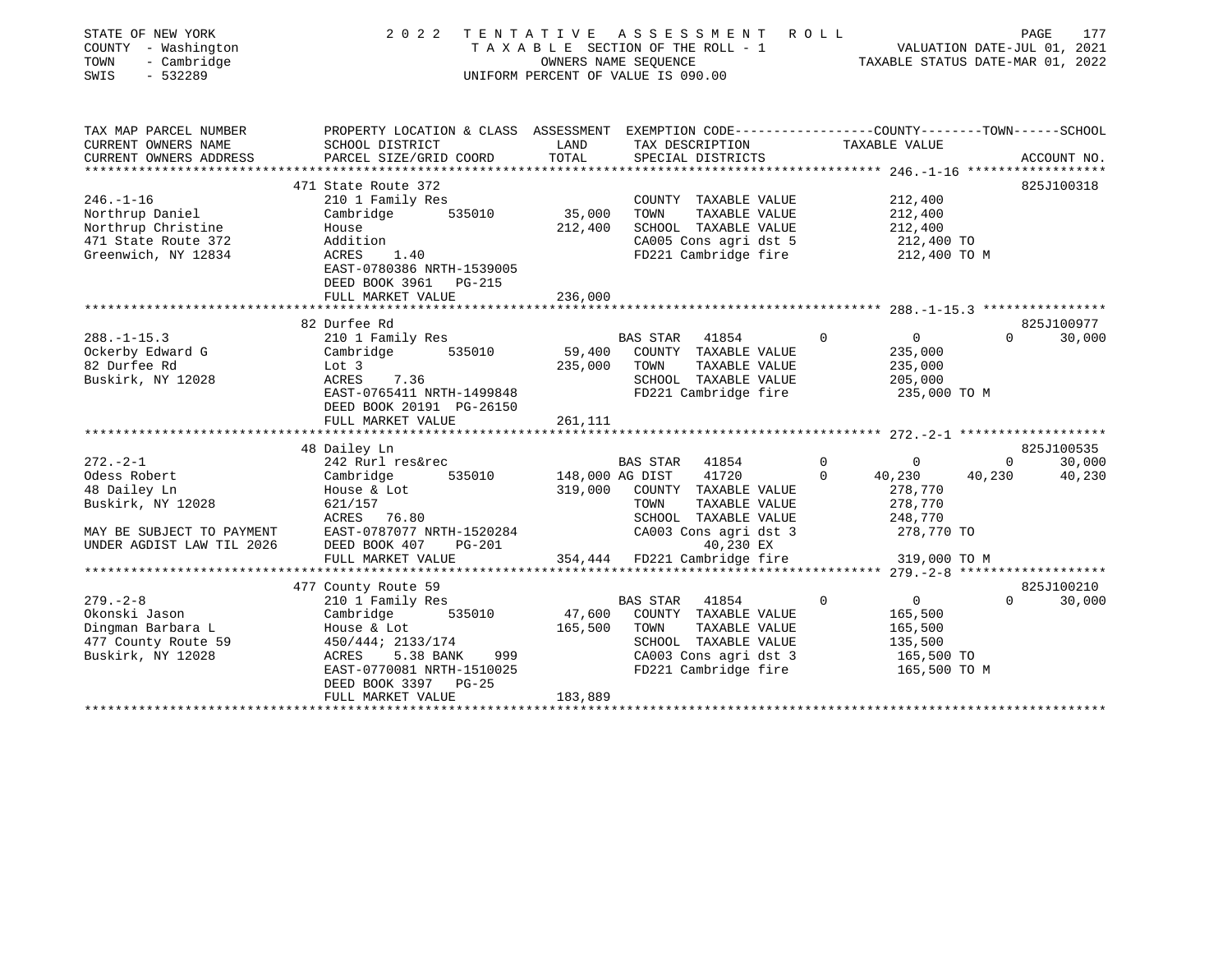| STATE OF NEW YORK          | 2022                                                                                             |         | TENTATIVE ASSESSMENT                                  | R O L L      |                                  |                             | PAGE<br>178 |
|----------------------------|--------------------------------------------------------------------------------------------------|---------|-------------------------------------------------------|--------------|----------------------------------|-----------------------------|-------------|
| COUNTY - Washington        |                                                                                                  |         | TAXABLE SECTION OF THE ROLL - 1                       |              |                                  | VALUATION DATE-JUL 01, 2021 |             |
| TOWN<br>- Cambridge        |                                                                                                  |         | OWNERS NAME SEQUENCE                                  |              | TAXABLE STATUS DATE-MAR 01, 2022 |                             |             |
| SWIS<br>$-532289$          |                                                                                                  |         | UNIFORM PERCENT OF VALUE IS 090.00                    |              |                                  |                             |             |
|                            |                                                                                                  |         |                                                       |              |                                  |                             |             |
| TAX MAP PARCEL NUMBER      | PROPERTY LOCATION & CLASS ASSESSMENT EXEMPTION CODE----------------COUNTY-------TOWN------SCHOOL |         |                                                       |              |                                  |                             |             |
| CURRENT OWNERS NAME        | SCHOOL DISTRICT                                                                                  | LAND    | TAX DESCRIPTION                                       |              | TAXABLE VALUE                    |                             |             |
| CURRENT OWNERS ADDRESS     | PARCEL SIZE/GRID COORD                                                                           | TOTAL   | SPECIAL DISTRICTS                                     |              |                                  |                             | ACCOUNT NO. |
|                            |                                                                                                  |         |                                                       |              |                                  |                             |             |
|                            | 13 County Route 59A                                                                              |         |                                                       |              |                                  |                             | 825J100298  |
| $279. - 2 - 26$            | 210 1 Family Res                                                                                 |         | VETCOM CTS 41130                                      | $\mathbf{0}$ | 55,000                           | 45,000                      | 10,000      |
| Olivieri John V            | 535010<br>Cambridge                                                                              |         | 24,300 ENH STAR<br>41834                              | $\Omega$     | $\overline{0}$                   | $\Omega$                    | 74,900      |
| 13 County Route 59A        | ACRES<br>0.60 BANK 999                                                                           | 230,600 | COUNTY TAXABLE VALUE                                  |              | 175,600                          |                             |             |
| Buskirk, NY 12028          | EAST-0766432 NRTH-1506959                                                                        |         | TOWN<br>TAXABLE VALUE                                 |              | 185,600                          |                             |             |
|                            | DEED BOOK 888<br>PG-312<br>FULL MARKET VALUE                                                     |         | SCHOOL TAXABLE VALUE                                  |              | 145,700                          |                             |             |
|                            |                                                                                                  |         | 256,222 CA003 Cons agri dst 3<br>FD221 Cambridge fire |              | 230,600 TO<br>230,600 TO M       |                             |             |
|                            |                                                                                                  |         |                                                       |              |                                  |                             |             |
|                            | 1834 Meeting House Rd                                                                            |         |                                                       |              |                                  |                             |             |
| $270. - 1 - 38.5$          | 210 1 Family Res                                                                                 |         | COUNTY TAXABLE VALUE                                  |              | 257,100                          |                             |             |
| Olson Jeffrey              | 535010<br>Cambridge                                                                              | 53,600  | TOWN<br>TAXABLE VALUE                                 |              | 257,100                          |                             |             |
| 1300 State Route 9P        | $1$ ot 5                                                                                         | 257,100 | SCHOOL TAXABLE VALUE                                  |              | 257,100                          |                             |             |
| Saratoga Springs, NY 12866 | ACRES<br>8.91 BANK<br>999                                                                        |         | CA003 Cons agri dst 3                                 |              | 257,100 TO                       |                             |             |
|                            | EAST-0763406 NRTH-1516936                                                                        |         | FD221 Cambridge fire                                  |              | 257,100 TO M                     |                             |             |
|                            | DEED BOOK 20210 PG-2331                                                                          |         |                                                       |              |                                  |                             |             |
|                            | FULL MARKET VALUE                                                                                | 285,667 |                                                       |              |                                  |                             |             |
|                            |                                                                                                  |         |                                                       |              |                                  |                             |             |
|                            | 1087 County Route 60                                                                             |         |                                                       |              |                                  |                             | 825J102029  |
| $246. - 1 - 29.13$         | 210 1 Family Res                                                                                 |         | <b>BAS STAR</b><br>41854                              | $\Omega$     | $\overline{0}$                   | $\Omega$                    | 30,000      |
| Oswald Sandra F            | 533401<br>Greenwich                                                                              | 30,000  | COUNTY TAXABLE VALUE                                  |              | 185,500                          |                             |             |
| 1087 County Route 60       | House Modular & Land                                                                             | 185,500 | TOWN<br>TAXABLE VALUE                                 |              | 185,500                          |                             |             |
| Greenwich, NY 12834        | Lot 3                                                                                            |         | SCHOOL TAXABLE VALUE                                  |              | 155,500                          |                             |             |
|                            | 2.15<br>ACRES                                                                                    |         | CA003 Cons agri dst 3                                 |              | 185,500 TO                       |                             |             |
|                            | EAST-0772019 NRTH-1543087                                                                        |         | FD221 Cambridge fire                                  |              | 185,500 TO M                     |                             |             |
|                            | DEED BOOK 621<br>PG-148<br>FULL MARKET VALUE                                                     | 206,111 |                                                       |              |                                  |                             |             |
|                            |                                                                                                  |         |                                                       |              |                                  |                             |             |
|                            | 89 Darwin Rd                                                                                     |         |                                                       |              |                                  |                             | 825J100563  |
| $262. - 1 - 20$            | 210 1 Family Res                                                                                 |         | <b>BAS STAR</b><br>41854                              | $\Omega$     | $\overline{0}$                   | $\Omega$                    | 30,000      |
| Pacitti Aaron              | 535010<br>Cambridge                                                                              | 37,700  | COUNTY TAXABLE VALUE                                  |              | 210,600                          |                             |             |
| Slack Alyson               | H & L                                                                                            | 210,600 | TOWN<br>TAXABLE VALUE                                 |              | 210,600                          |                             |             |
| 89 Darwin Rd               | 999<br>ACRES<br>5.16 BANK                                                                        |         | SCHOOL TAXABLE VALUE                                  |              | 180,600                          |                             |             |
| Cambridge, NY 12816        | EAST-0769400 NRTH-1521609                                                                        |         | FD221 Cambridge fire                                  |              | 210,600 TO M                     |                             |             |
|                            | DEED BOOK 3277 PG-28                                                                             |         |                                                       |              |                                  |                             |             |
|                            | FULL MARKET VALUE                                                                                | 234,000 |                                                       |              |                                  |                             |             |
|                            |                                                                                                  |         |                                                       |              |                                  |                             |             |
|                            | 246 Kenyon Rd                                                                                    |         |                                                       |              |                                  |                             | 825J100393  |
| $254. -1 - 4.1$            | 210 1 Family Res                                                                                 |         | 41854<br>BAS STAR                                     | $\Omega$     | $\overline{0}$                   | $\Omega$                    | 30,000      |
| Pagano Ralph E             | 533401<br>Greenwich                                                                              | 49,200  | COUNTY TAXABLE VALUE                                  |              | 184,800                          |                             |             |
| Pagano Janet K             | Land/res                                                                                         | 184,800 | TOWN<br>TAXABLE VALUE                                 |              | 184,800                          |                             |             |
| 246 Kenyon Rd              | 7.68<br>ACRES                                                                                    |         | SCHOOL TAXABLE VALUE                                  |              | 154,800                          |                             |             |
| Greenwich, NY 12834        | EAST-0770101 NRTH-1535355                                                                        |         | CA003 Cons agri dst 3                                 |              | 184,800 TO                       |                             |             |
|                            | DEED BOOK 623<br>PG-143                                                                          |         | FD221 Cambridge fire                                  |              | 184,800 TO M                     |                             |             |
|                            | FULL MARKET VALUE                                                                                | 205,333 |                                                       |              |                                  |                             |             |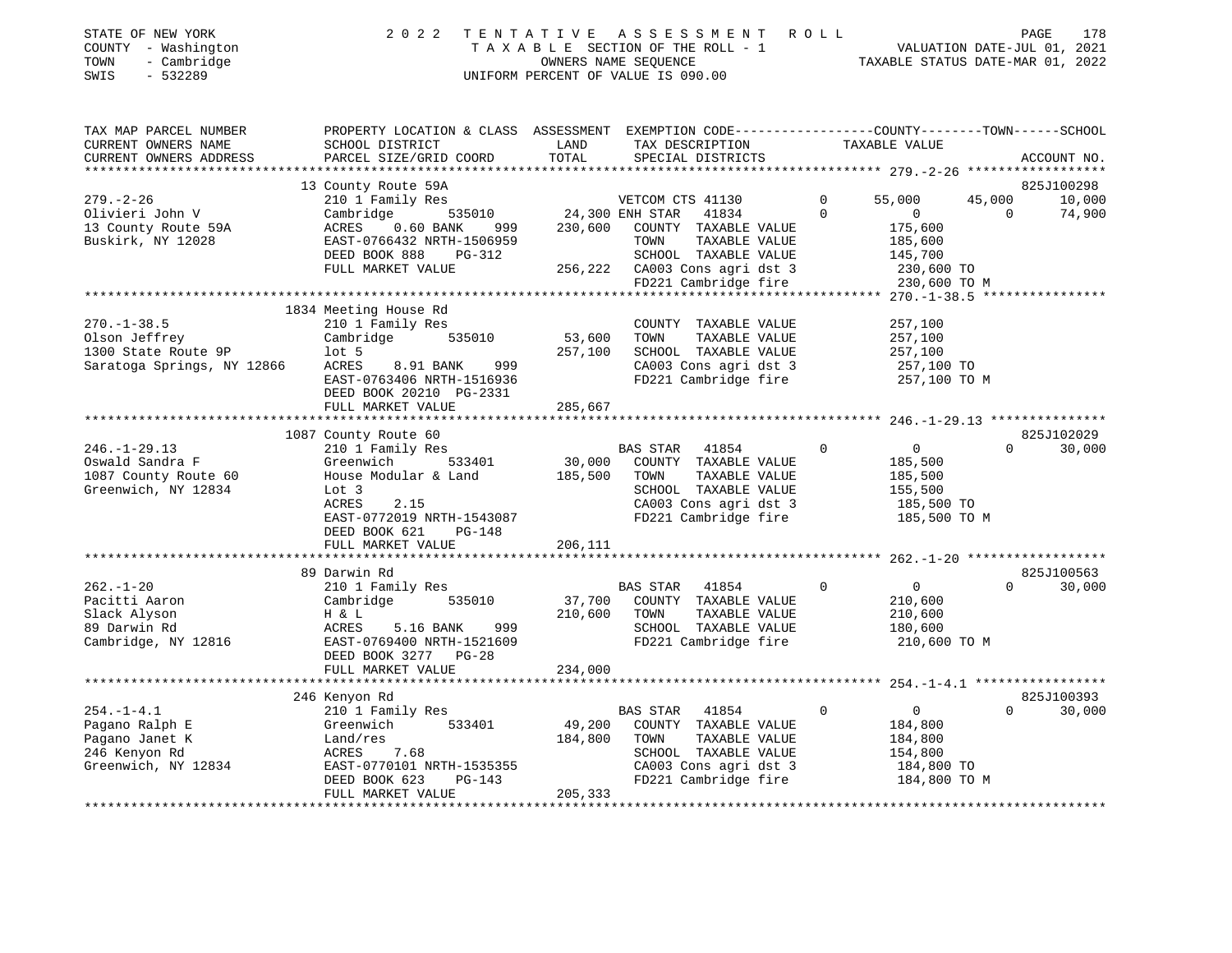| STATE OF NEW YORK<br>- Washington<br>COUNTY<br>- Cambridge<br>TOWN<br>$-532289$<br>SWIS | 2 0 2 2                                                                                                       | TENTATIVE<br>OWNERS NAME SEQUENCE<br>UNIFORM PERCENT OF VALUE IS 090.00 |         | ASSESSMENT ROLL         |          | T A X A B L E SECTION OF THE ROLL - 1 VALUATION DATE-JUL 01, 2021<br>TAXABLE STATUS DATE-MAR 01, 2022 |          | 179<br>PAGE |
|-----------------------------------------------------------------------------------------|---------------------------------------------------------------------------------------------------------------|-------------------------------------------------------------------------|---------|-------------------------|----------|-------------------------------------------------------------------------------------------------------|----------|-------------|
| TAX MAP PARCEL NUMBER<br>CURRENT OWNERS NAME                                            | PROPERTY LOCATION & CLASS ASSESSMENT<br>SCHOOL DISTRICT                                                       | LAND                                                                    |         | TAX DESCRIPTION         |          | EXEMPTION CODE-----------------COUNTY-------TOWN------SCHOOL<br>TAXABLE VALUE                         |          |             |
| CURRENT OWNERS ADDRESS                                                                  | PARCEL SIZE/GRID COORD                                                                                        |                                                                         |         | TOTAL SPECIAL DISTRICTS |          |                                                                                                       |          | ACCOUNT NO. |
|                                                                                         | State Route 372                                                                                               |                                                                         |         |                         |          |                                                                                                       |          | 825J100445  |
| $246. - 1 - 9$                                                                          | 312 Vac w/imprv                                                                                               |                                                                         | COUNTY  | TAXABLE VALUE           |          | 140,100                                                                                               |          |             |
| Palange Martin                                                                          | Cambridge 535010 130,700                                                                                      |                                                                         | TOWN    | TAXABLE VALUE           |          | 140,100                                                                                               |          |             |
| Palange Karen J                                                                         | Land in the season of the season of the season of the season of the season of the season of the season of the | 140,100                                                                 | SCHOOL  | TAXABLE VALUE           |          | 140,100                                                                                               |          |             |
| 1153 Monroe Tpke                                                                        | ACRES 70.98                                                                                                   |                                                                         |         |                         |          | CA005 Cons agri dst 5 140,100 TO                                                                      |          |             |
| Monroe, CT 06468                                                                        | EAST-0777048 NRTH-1541098                                                                                     |                                                                         |         | FD221 Cambridge fire    |          | 140,100 TO M                                                                                          |          |             |
|                                                                                         | DEED BOOK 491<br>$PG-144$                                                                                     |                                                                         |         |                         |          |                                                                                                       |          |             |
|                                                                                         | FULL MARKET VALUE                                                                                             | 155,667                                                                 |         |                         |          |                                                                                                       |          |             |
|                                                                                         |                                                                                                               |                                                                         |         |                         |          |                                                                                                       |          |             |
|                                                                                         | 953 County Route 59                                                                                           |                                                                         |         |                         |          |                                                                                                       |          | 825J100258  |
| $271. - 2 - 10.1$                                                                       | 241 Rural res&ag                                                                                              |                                                                         | AG DIST | 41720                   | $\circ$  | 32,250 32,250                                                                                         |          | 32,250      |
| Palinski Mark                                                                           | Cambridge                                                                                                     | 535010 138,900 BAS STAR                                                 |         | 41854                   | $\Omega$ | $\overline{0}$                                                                                        | $\sim$ 0 | 30,000      |
| Palinski Christine                                                                      | Ag Commit 706/58                                                                                              | 341,700                                                                 | COUNTY  | TAXABLE VALUE           |          | 309,450                                                                                               |          |             |
| 953 County Route 59                                                                     | ACRES 69.50                                                                                                   |                                                                         | TOWN    | TAXABLE VALUE           |          | 309,450                                                                                               |          |             |
| Cambridge, NY 12816                                                                     | EAST-0772483 NRTH-1520823                                                                                     |                                                                         | SCHOOL  | TAXABLE VALUE           |          | 279,450                                                                                               |          |             |

\*\*\*\*\*\*\*\*\*\*\*\*\*\*\*\*\*\*\*\*\*\*\*\*\*\*\*\*\*\*\*\*\*\*\*\*\*\*\*\*\*\*\*\*\*\*\*\*\*\*\*\*\*\*\*\*\*\*\*\*\*\*\*\*\*\*\*\*\*\*\*\*\*\*\*\*\*\*\*\*\*\*\*\*\*\*\*\*\*\*\*\*\*\*\*\*\*\*\*\*\*\*\* 246.-1-25.1 \*\*\*\*\*\*\*\*\*\*\*\*\*\*\*\*

\*\*\*\*\*\*\*\*\*\*\*\*\*\*\*\*\*\*\*\*\*\*\*\*\*\*\*\*\*\*\*\*\*\*\*\*\*\*\*\*\*\*\*\*\*\*\*\*\*\*\*\*\*\*\*\*\*\*\*\*\*\*\*\*\*\*\*\*\*\*\*\*\*\*\*\*\*\*\*\*\*\*\*\*\*\*\*\*\*\*\*\*\*\*\*\*\*\*\*\*\*\*\* 246.-1-27 \*\*\*\*\*\*\*\*\*\*\*\*\*\*\*\*\*\*

\*\*\*\*\*\*\*\*\*\*\*\*\*\*\*\*\*\*\*\*\*\*\*\*\*\*\*\*\*\*\*\*\*\*\*\*\*\*\*\*\*\*\*\*\*\*\*\*\*\*\*\*\*\*\*\*\*\*\*\*\*\*\*\*\*\*\*\*\*\*\*\*\*\*\*\*\*\*\*\*\*\*\*\*\*\*\*\*\*\*\*\*\*\*\*\*\*\*\*\*\*\*\* 246.-1-27.1 \*\*\*\*\*\*\*\*\*\*\*\*\*\*\*\*

\*\*\*\*\*\*\*\*\*\*\*\*\*\*\*\*\*\*\*\*\*\*\*\*\*\*\*\*\*\*\*\*\*\*\*\*\*\*\*\*\*\*\*\*\*\*\*\*\*\*\*\*\*\*\*\*\*\*\*\*\*\*\*\*\*\*\*\*\*\*\*\*\*\*\*\*\*\*\*\*\*\*\*\*\*\*\*\*\*\*\*\*\*\*\*\*\*\*\*\*\*\*\*\*\*\*\*\*\*\*\*\*\*\*\*\*\*\*\*\*\*\*\*\*\*\*\*\*\*\*\*\*

UNDER AGDIST LAW TIL 2026 FD221 Cambridge fire 341,700 TO M

246.-1-25.1 314 Rural vac<10 COUNTY TAXABLE VALUE 40,800 Pate Andrew Greenwich 533401 40,800 TOWN TAXABLE VALUE 40,800 896 County Route 60  $V$  Ld  $G$  and  $V$  and  $G$  and  $G$  and  $G$  and  $G$  and  $G$  and  $G$  and  $G$  and  $G$  and  $G$  and  $G$  and  $G$  and  $G$  and  $G$  and  $G$  and  $G$  and  $G$  and  $G$  and  $G$  and  $G$  and  $G$  and  $G$  and  $G$  and  $G$ 

246.-1-27 485 >1use sm bld COUNTY TAXABLE VALUE 126,200 Pate Andrew Greenwich 533401 25,500 TOWN TAXABLE VALUE 126,200 896 County Route 60 Wood Shop 126,200 SCHOOL TAXABLE VALUE 126,200 896 County Route 60  $\frac{126,200}{26}$  SCHOOL TAXABLE VALUE  $\frac{126,200}{26}$  126,200 TO

246.-1-27.1 322 Rural vac>10 COUNTY TAXABLE VALUE 28,000 Pate Andrew Greenwich 533401 28,000 TOWN TAXABLE VALUE 28,000 896 County Route 60 Vacant Land 28,000 SCHOOL TAXABLE VALUE 28,000

MAY BE SUBJECT TO PAYMENT FULL MARKET VALUE 379,667 32,250 EX

FULL MARKET VALUE 45,333

FULL MARKET VALUE 140,222

DEED BOOK 556 PG-157

DEED BOOK 493 PG-560

County Route 60

 DEED BOOK 601 PG-53FULL MARKET VALUE 31,111

DEED BOOK 466 PG-658 CA003 Cons agri dst 3 309,450 TO

ACRES 7.70 CA003 Cons agri dst 3 40,800 TO EAST-0774378 NRTH-1538510 FD221 Cambridge fire 40,800 TO M

EAST-0774075 NRTH-1539267 FD221 Cambridge fire 126,200 TO M

ACRES 40.00 CA003 Cons agri dst 3 28,000 TO EAST-0772915 NRTH-1539064 FD221 Cambridge fire 28,000 TO M

County Route 60 825J100537<br>314 Rural vac<10 625J100537 825J100537

912 County Route 60 825J102047

825J100391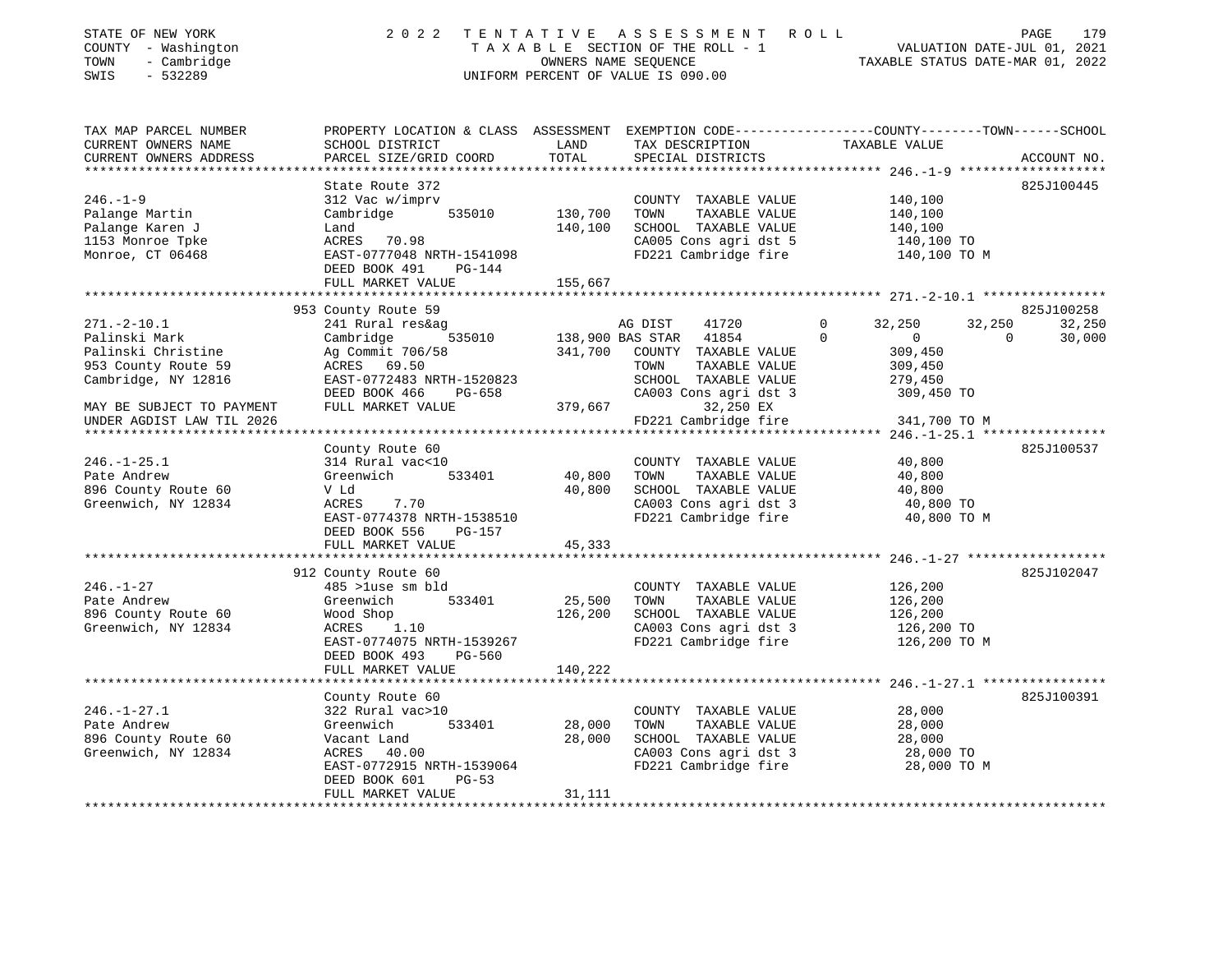| SWIS | STATE OF NEW YORK<br>COUNTY - Washington<br>TOWN - Cambridge<br>$-532289$ |                                                                                                                    |      | 2022 TENTATIVE ASSESSMENT ROLL<br>TAXABLE SECTION OF THE ROLL - 1<br>OWNERS NAME SEOUENCE<br>UNIFORM PERCENT OF VALUE IS 090.00 | TAXABLE STATUS DATE-MAR 01, 2022 | PAGE<br>VALUATION DATE-JUL 01, 2021 | 180 |
|------|---------------------------------------------------------------------------|--------------------------------------------------------------------------------------------------------------------|------|---------------------------------------------------------------------------------------------------------------------------------|----------------------------------|-------------------------------------|-----|
|      | TAX MAP PARCEL NUMBER<br>CURRENT OWNERS NAME                              | PROPERTY LOCATION & CLASS ASSESSMENT EXEMPTION CODE---------------COUNTY-------TOWN------SCHOOL<br>SCHOOL DISTRICT | LAND | TAX DESCRIPTION                                                                                                                 | TAXABLE VALUE                    |                                     |     |

| CURRENT OWNERS NAME        | SCHOOT DISTRICT               | LAND            | TAX DESCRIPTION          |              | TAXABLE VALUE     |                |             |
|----------------------------|-------------------------------|-----------------|--------------------------|--------------|-------------------|----------------|-------------|
| CURRENT OWNERS ADDRESS     | PARCEL SIZE/GRID COORD        | TOTAL           | SPECIAL DISTRICTS        |              |                   |                | ACCOUNT NO. |
|                            |                               |                 |                          |              |                   |                |             |
|                            | 896 County Route 60           |                 |                          |              |                   |                | 825J100890  |
| $246. - 1 - 27.2$          | 210 1 Family Res              |                 | BAS STAR<br>41854        | $\mathbf 0$  | $0 \qquad \qquad$ | $\Omega$       | 30,000      |
| Pate Andrew                | 533401<br>Greenwich           | 55,600          | COUNTY TAXABLE VALUE     |              | 292,000           |                |             |
| 896 County Route 60        | Land & House                  | 292,000         | TAXABLE VALUE<br>TOWN    |              | 292,000           |                |             |
| Greenwich, NY 12834        | ACRES 54.73                   |                 | SCHOOL TAXABLE VALUE     |              | 262,000           |                |             |
|                            | EAST-0774241 NRTH-1539328     |                 | CA003 Cons agri dst 3    |              | 292,000 TO        |                |             |
|                            | DEED BOOK 482<br>PG-1047      |                 | FD221 Cambridge fire     |              | 292,000 TO M      |                |             |
|                            | FULL MARKET VALUE             | 324,444         |                          |              |                   |                |             |
|                            |                               |                 |                          |              |                   |                |             |
|                            | County Route 60               |                 |                          |              |                   |                | 825J102009  |
| $246. - 1 - 28.1$          | 314 Rural vac<10              |                 | COUNTY TAXABLE VALUE     |              | 28,500            |                |             |
| Pate Andrew                | 533401<br>Greenwich           | 28,500          | TOWN<br>TAXABLE VALUE    |              | 28,500            |                |             |
| 896 County Route 60        | V Land                        | 28,500          | SCHOOL TAXABLE VALUE     |              | 28,500            |                |             |
| Greenwich, NY 12834        | ACRES<br>5.83                 |                 | CA003 Cons agri dst 3    |              | 28,500 TO         |                |             |
|                            | EAST-0774002 NRTH-1539813     |                 | FD221 Cambridge fire     |              | 28,500 TO M       |                |             |
|                            | DEED BOOK 601<br><b>PG-55</b> |                 |                          |              |                   |                |             |
|                            |                               |                 |                          |              |                   |                |             |
|                            |                               |                 |                          |              |                   |                |             |
|                            |                               |                 |                          |              |                   |                |             |
|                            | 570 County Route 74           |                 |                          | $\Omega$     |                   |                | 825J100456  |
| $279. - 2 - 2$             | 242 Rurl res&rec              |                 | <b>BAS STAR</b><br>41854 |              | $\mathbf 0$       | $\overline{0}$ | 30,000      |
| Patten Donald F Jr         | 535010<br>Cambridge           | 160,800 AG DIST | 41720                    | $\Omega$     | 59,753            | 59,753         | 59,753      |
| Patten Eileen F            | 615/142                       | 363,200         | COUNTY TAXABLE VALUE     |              | 303,447           |                |             |
| 570 County Route 74        | 763/271                       |                 | TOWN<br>TAXABLE VALUE    |              | 303,447           |                |             |
| Johnsonville, NY 12094     | ACRES 87.00 BANK<br>999       |                 | SCHOOL TAXABLE VALUE     |              | 273,447           |                |             |
|                            | EAST-0766249 NRTH-1512773     |                 | CA003 Cons agri dst 3    |              | 303,447 TO        |                |             |
| MAY BE SUBJECT TO PAYMENT  | DEED BOOK 546<br>$PG-212$     |                 | 59,753 EX                |              |                   |                |             |
| UNDER AGDIST LAW TIL 2026  | FULL MARKET VALUE             | 403,556         | FD221 Cambridge fire     |              | 363,200 TO M      |                |             |
|                            |                               |                 |                          |              |                   |                |             |
|                            | Stump Church Rd               |                 |                          |              |                   |                | 825J100549  |
| $254. - 1 - 33$            | 105 Vac farmland              |                 | 41720<br>AG DIST         | $\circ$      | 67,655            | 67,655         | 67,655      |
| Paula's Broad Meadows LLC  | 535010<br>Cambridge           | 90,300          | COUNTY TAXABLE VALUE     |              | 22,645            |                |             |
| 414 Wait Rd                | ROW 1856/323                  | 90,300          | TOWN<br>TAXABLE VALUE    |              | 22,645            |                |             |
| Schaghticoke, NY 12154     | ROW's 1845/284 & 286          |                 | SCHOOL TAXABLE VALUE     |              | 22,645            |                |             |
|                            | ACRES 39.40                   |                 | CA003 Cons agri dst 3    |              | 22,645 TO         |                |             |
| MAY BE SUBJECT TO PAYMENT  | EAST-0767762 NRTH-1531449     |                 | 67,655 EX                |              |                   |                |             |
| UNDER AGDIST LAW TIL 2026  | DEED BOOK 3834 PG-58          |                 | FD221 Cambridge fire     |              | 90,300 TO M       |                |             |
|                            | FULL MARKET VALUE             | 100,333         |                          |              |                   |                |             |
|                            |                               |                 |                          |              |                   |                |             |
|                            | County Route 74               |                 |                          |              |                   |                |             |
| $288. - 1 - 21.2$          | 105 Vac farmland              |                 | 41720<br>AG DIST         | $\mathbf{0}$ | 49,417            | 49,417         | 49,417      |
| Paula's Broad Meadows, LLC | 535010<br>Cambridge           | 92,700          | COUNTY TAXABLE VALUE     |              | 43,283            |                |             |
| 414 Waite Road             | ACRES 48.80                   | 92,700          | TOWN<br>TAXABLE VALUE    |              | 43,283            |                |             |
| Schaghticoke, NY 12154     | EAST-0760948 NRTH-1499796     |                 | SCHOOL TAXABLE VALUE     |              | 43,283            |                |             |
|                            | DEED BOOK 3018 PG-337         |                 | CA003 Cons agri dst 3    |              | 43,283 TO         |                |             |
| MAY BE SUBJECT TO PAYMENT  | FULL MARKET VALUE             | 103,000         | 49,417 EX                |              |                   |                |             |
| UNDER AGDIST LAW TIL 2026  |                               |                 | FD221 Cambridge fire     |              | 92,700 TO M       |                |             |
|                            |                               |                 |                          |              |                   |                |             |
|                            |                               |                 |                          |              |                   |                |             |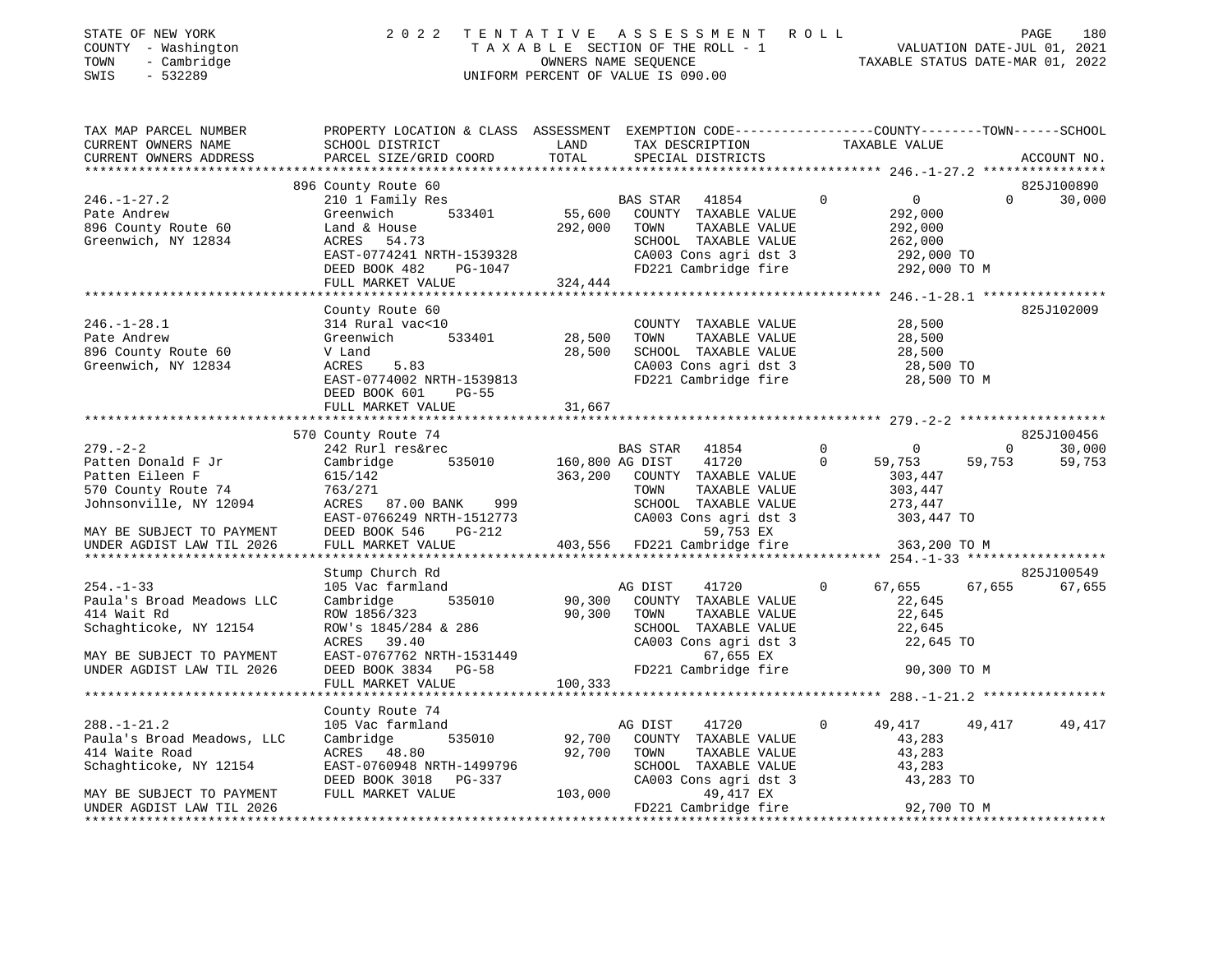| STATE OF NEW YORK |                          |            |
|-------------------|--------------------------|------------|
| COUNTY            | $\overline{\phantom{0}}$ | Washington |
| <b>TOMATAT</b>    |                          | CombriAac  |

## STATE OF NEW YORK 2 0 2 2 T E N T A T I V E A S S E S S M E N T R O L L PAGE 181 COUNTY - Washington T A X A B L E SECTION OF THE ROLL - 1 VALUATION DATE-JUL 01, 2021 TOWN - Cambridge OWNERS NAME SEQUENCE TAXABLE STATUS DATE-MAR 01, 2022 SWIS - 532289 UNIFORM PERCENT OF VALUE IS 090.00

| TAX MAP PARCEL NUMBER<br>CURRENT OWNERS NAME<br>CURRENT OWNERS ADDRESS                                               | PROPERTY LOCATION & CLASS ASSESSMENT EXEMPTION CODE---------------COUNTY-------TOWN-----SCHOOL<br>SCHOOL DISTRICT<br>PARCEL SIZE/GRID COORD | LAND<br>TOTAL              | TAX DESCRIPTION<br>SPECIAL DISTRICTS                                                                                                     |              | TAXABLE VALUE                                                   |          | ACCOUNT NO. |
|----------------------------------------------------------------------------------------------------------------------|---------------------------------------------------------------------------------------------------------------------------------------------|----------------------------|------------------------------------------------------------------------------------------------------------------------------------------|--------------|-----------------------------------------------------------------|----------|-------------|
|                                                                                                                      |                                                                                                                                             |                            |                                                                                                                                          |              |                                                                 |          |             |
|                                                                                                                      | 50 Mead Rd                                                                                                                                  |                            |                                                                                                                                          |              |                                                                 |          | 825J100499  |
| $288. - 1 - 30$<br>Paula's Broad Meadows, LLC<br>414 Waite Rd<br>Schaghticoke, NY 12154<br>MAY BE SUBJECT TO PAYMENT | 250 Estate<br>Hoosic Valley 384201<br>Farm<br>ACRES 175.30<br>EAST-0756974 NRTH-1500480<br>DEED BOOK 3834 PG-286                            | 722,600                    | AG DIST<br>41720<br>303,600 COUNTY TAXABLE VALUE<br>TOWN<br>TAXABLE VALUE<br>SCHOOL TAXABLE VALUE<br>CA003 Cons agri dst 3<br>137,456 EX | $\circ$      | 137,456<br>585,144<br>585,144<br>585,144<br>585,144 TO          | 137,456  | 137,456     |
| UNDER AGDIST LAW TIL 2026                                                                                            | FULL MARKET VALUE                                                                                                                           |                            | 802,889 FD221 Cambridge fire 722,600 TO M                                                                                                |              |                                                                 |          |             |
|                                                                                                                      |                                                                                                                                             |                            |                                                                                                                                          |              |                                                                 |          |             |
|                                                                                                                      | Mead Rd                                                                                                                                     |                            |                                                                                                                                          |              |                                                                 |          | 825J100500  |
| $288. - 1 - 31$<br>Paula's Broad Meadows, LLC<br>414 Waite Rd<br>Schaghticoke, NY 12154                              | 105 Vac farmland<br>Hoosic Valley 384201 161,000<br>ACRES 111.89<br>EAST-0758926 NRTH-1500047<br>DEED BOOK 3834 PG-286                      | 161,000                    | AG DIST<br>41720<br>COUNTY TAXABLE VALUE<br>TOWN<br>TAXABLE VALUE<br>SCHOOL TAXABLE VALUE<br>CA003 Cons agri dst 3                       | $\Omega$     | 98,129<br>62,871<br>62,871<br>62,871<br>62,871 TO               | 98,129   | 98,129      |
| MAY BE SUBJECT TO PAYMENT                                                                                            | FULL MARKET VALUE                                                                                                                           | 178,889                    | 98,129 EX<br>FD221 Cambridge fire 161,000 TO M                                                                                           |              |                                                                 |          |             |
| UNDER AGDIST LAW TIL 2026                                                                                            |                                                                                                                                             |                            |                                                                                                                                          |              |                                                                 |          |             |
|                                                                                                                      | Tabor Ln Off W                                                                                                                              |                            |                                                                                                                                          |              |                                                                 |          | 825J100520  |
| $272. - 2 - 25$<br>Peabody Henry<br>Peabody Harriet<br>241 Duell Hollow Rd<br>Buskirk, NY 12028                      | 323 Vacant rural<br>Cambridge<br>535010<br>Woods<br>ACRES 23.60<br>EAST-0785664 NRTH-1516603<br>DEED BOOK 2504 PG-117<br>FULL MARKET VALUE  | 16,500<br>16,500<br>18,333 | COUNTY TAXABLE VALUE<br>TAXABLE VALUE<br>TOWN<br>SCHOOL TAXABLE VALUE<br>CA003 Cons agri dst 3<br>FD221 Cambridge fire                   |              | 16,500<br>16,500<br>16,500<br>16,500 TO<br>16,500 TO M          |          |             |
|                                                                                                                      |                                                                                                                                             |                            |                                                                                                                                          |              |                                                                 |          |             |
|                                                                                                                      | 53 Tabor Ln                                                                                                                                 |                            |                                                                                                                                          |              |                                                                 |          | 825J100635  |
| $272. - 2 - 26$<br>Peabody Henry<br>Peabody Harriet L<br>291 Duell Hollow Rd<br>Buskirk, NY 12028                    | 105 Vac farmland<br>535010<br>Cambridge<br>Vac farmland<br>ACRES 79.00<br>EAST-0786964 NRTH-1517122<br>$PG-315$<br>DEED BOOK 682            | 133,800<br>177,300         | AG DIST<br>41720<br>COUNTY TAXABLE VALUE<br>TAXABLE VALUE<br>TOWN<br>SCHOOL TAXABLE VALUE<br>CA003 Cons agri dst 3<br>83,975 EX          | $\Omega$     | 83,975<br>93,325<br>93,325<br>93,325<br>93,325 TO               | 83,975   | 83,975      |
| MAY BE SUBJECT TO PAYMENT<br>UNDER AGDIST LAW TIL 2026                                                               | FULL MARKET VALUE                                                                                                                           |                            | 197,000 FD221 Cambridge fire                                                                                                             |              | 177,300 TO M                                                    |          |             |
|                                                                                                                      | 291 Duell Hollow Rd                                                                                                                         |                            |                                                                                                                                          |              |                                                                 |          | 825J100543  |
| $272. - 2 - 28$                                                                                                      | 112 Dairy farm                                                                                                                              |                            | AG DIST<br>41720                                                                                                                         | $\mathbf{0}$ | 93,763                                                          | 93,763   | 93,763      |
| Peabody Henry<br>291 Duell Hollow Rd<br>Buskirk, NY 12028<br>MAY BE SUBJECT TO PAYMENT DEED BOOK 385                 | Cambridge<br>535010<br>Farm<br>ACRES 98.50<br>EAST-0787071 NRTH-1518793<br>PG-1081                                                          |                            | 175,100 ENH STAR 41834<br>373,800 COUNTY TAXABLE VALUE<br>TOWN<br>TAXABLE VALUE<br>SCHOOL TAXABLE VALUE<br>CA003 Cons agri dst 3         | $\Omega$     | $\overline{0}$<br>280,037<br>280,037<br>205,137<br>$280,037$ TO | $\Omega$ | 74,900      |
| UNDER AGDIST LAW TIL 2026                                                                                            | FULL MARKET VALUE                                                                                                                           | 415,333                    | 93,763 EX<br>FD221 Cambridge fire                                                                                                        |              | 373,800 TO M                                                    |          |             |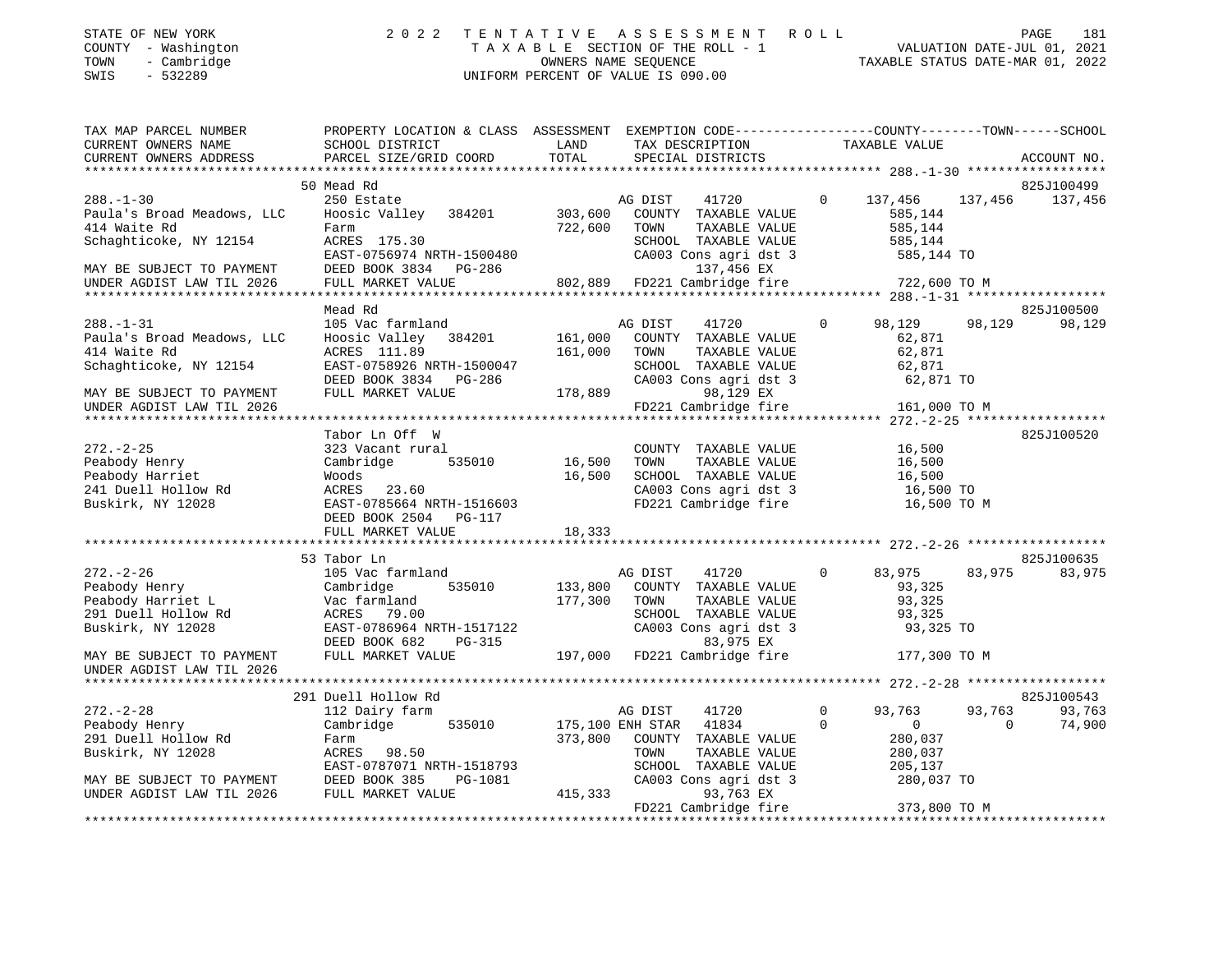| STATE OF NEW YORK<br>COUNTY - Washington<br>- Cambridge<br>TOWN<br>$-532289$<br>SWIS | 2 0 2 2                                                                                                                                      | TENTATIVE     | A S S E S S M E N T A O L L<br>TAXABLE SECTION OF THE ROLL - 1<br>OWNERS NAME SEQUENCE<br>TAXABLE STATUS DATE-MAR 01, 2022<br>UNIFORM PERCENT OF VALUE IS 090.00 |                                            | 182<br>PAGE        |
|--------------------------------------------------------------------------------------|----------------------------------------------------------------------------------------------------------------------------------------------|---------------|------------------------------------------------------------------------------------------------------------------------------------------------------------------|--------------------------------------------|--------------------|
| TAX MAP PARCEL NUMBER<br>CURRENT OWNERS NAME<br>CURRENT OWNERS ADDRESS               | PROPERTY LOCATION & CLASS ASSESSMENT EXEMPTION CODE---------------COUNTY-------TOWN------SCHOOL<br>SCHOOL DISTRICT<br>PARCEL SIZE/GRID COORD | LAND<br>TOTAL | TAX DESCRIPTION<br>SPECIAL DISTRICTS                                                                                                                             | TAXABLE VALUE                              | ACCOUNT NO.        |
|                                                                                      |                                                                                                                                              |               |                                                                                                                                                                  |                                            |                    |
|                                                                                      | 61 Tabor Ln                                                                                                                                  |               |                                                                                                                                                                  |                                            | 825J102046         |
| $272. - 2 - 26.1$<br>Peabody John H                                                  | 311 Res vac land<br>Cambridge<br>535010                                                                                                      | 8,000         | COUNTY TAXABLE VALUE<br>TOWN<br>TAXABLE VALUE                                                                                                                    | 8,000<br>8,000                             |                    |
| Peabody Ruth                                                                         | Trailer                                                                                                                                      | 8,000         | SCHOOL TAXABLE VALUE                                                                                                                                             | 8,000                                      |                    |
| 291 Duell Hollow Rd                                                                  | ACRES<br>2.00                                                                                                                                |               | CA003 Cons agri dst 3                                                                                                                                            | 8,000 TO                                   |                    |
| Buskirk, NY 12028                                                                    | EAST-0786860 NRTH-1516972                                                                                                                    |               | FD221 Cambridge fire                                                                                                                                             | 8,000 TO M                                 |                    |
|                                                                                      | DEED BOOK 3542 PG-163                                                                                                                        |               |                                                                                                                                                                  |                                            |                    |
|                                                                                      | FULL MARKET VALUE                                                                                                                            | 8,889         |                                                                                                                                                                  |                                            |                    |
|                                                                                      | ***********************                                                                                                                      |               |                                                                                                                                                                  | ************ 279.-1-11 ******************* |                    |
|                                                                                      | 697 South Cambridge Rd                                                                                                                       |               |                                                                                                                                                                  |                                            | 825J100814         |
| $279. - 1 - 11$                                                                      | 210 1 Family Res                                                                                                                             |               | COUNTY TAXABLE VALUE                                                                                                                                             | 39,000                                     |                    |
| Pearson Anna Marie                                                                   | 533401<br>Greenwich                                                                                                                          | 35,400        | TOWN<br>TAXABLE VALUE                                                                                                                                            | 39,000                                     |                    |
| 697 South Cambridge Rd                                                               | House & Lot                                                                                                                                  | 39,000        | SCHOOL TAXABLE VALUE                                                                                                                                             | 39,000                                     |                    |
| Johnsonville, NY 12094                                                               | ACRES<br>2.07                                                                                                                                |               | CA003 Cons agri dst 3                                                                                                                                            | 39,000 TO                                  |                    |
|                                                                                      | EAST-0759937 NRTH-1509490                                                                                                                    |               | FD221 Cambridge fire                                                                                                                                             | 39,000 TO M                                |                    |
|                                                                                      | DEED BOOK 1756 PG-258                                                                                                                        |               |                                                                                                                                                                  |                                            |                    |
|                                                                                      | FULL MARKET VALUE                                                                                                                            | 43,333        |                                                                                                                                                                  |                                            |                    |
|                                                                                      |                                                                                                                                              |               |                                                                                                                                                                  |                                            |                    |
|                                                                                      | 639 South Cambridge Rd                                                                                                                       |               |                                                                                                                                                                  |                                            |                    |
| $279. - 1 - 10.2$                                                                    | 210 1 Family Res                                                                                                                             |               | BAS STAR 41854                                                                                                                                                   | $\mathbf{0}$<br>$\mathbf{0}$               | $\Omega$<br>30,000 |
| Pearson Eric C                                                                       | Greenwich<br>533401                                                                                                                          | 45,000        | COUNTY TAXABLE VALUE                                                                                                                                             | 171,100                                    |                    |
| Pearson Patricia L<br>639 South Cambridge Rd                                         | Vac Land/imp<br>ACRES<br>5.73                                                                                                                | 171,100       | TOWN<br>TAXABLE VALUE<br>SCHOOL TAXABLE VALUE                                                                                                                    | 171,100<br>141,100                         |                    |
| Johnsonville, NY 12094                                                               | EAST-0758864 NRTH-1510028                                                                                                                    |               | CA003 Cons agri dst 3                                                                                                                                            | 171,100 TO                                 |                    |
|                                                                                      | DEED BOOK 832 PG-21                                                                                                                          |               | FD221 Cambridge fire                                                                                                                                             | 171,100 TO M                               |                    |
|                                                                                      | FULL MARKET VALUE                                                                                                                            | 190,111       |                                                                                                                                                                  |                                            |                    |
|                                                                                      |                                                                                                                                              |               |                                                                                                                                                                  |                                            |                    |
|                                                                                      | South Cambridge Rd                                                                                                                           |               |                                                                                                                                                                  |                                            |                    |
| $279. - 1 - 10.4$                                                                    | 105 Vac farmland                                                                                                                             |               | AG DIST<br>41720                                                                                                                                                 | 62,932<br>$\Omega$                         | 62,932<br>62,932   |
| Pearson Eric C                                                                       | 533401<br>Greenwich                                                                                                                          | 88,500        | COUNTY TAXABLE VALUE                                                                                                                                             | 25,568                                     |                    |
| Pearson Patricia                                                                     | Lot 1                                                                                                                                        | 88,500        | TAXABLE VALUE<br>TOWN                                                                                                                                            | 25,568                                     |                    |
| 639 South Cambridge Rd                                                               | 38.03<br>ACRES                                                                                                                               |               | SCHOOL TAXABLE VALUE                                                                                                                                             | 25,568                                     |                    |
| Johnsonville, NY 12094                                                               | EAST-0759669 NRTH-1510043                                                                                                                    |               | CA003 Cons agri dst 3                                                                                                                                            | 25,568 TO                                  |                    |
|                                                                                      | DEED BOOK 841<br>PG-259                                                                                                                      |               | 62,932 EX                                                                                                                                                        |                                            |                    |
| MAY BE SUBJECT TO PAYMENT                                                            | FULL MARKET VALUE                                                                                                                            |               | 98,333 FD221 Cambridge fire                                                                                                                                      | 88,500 TO M                                |                    |
| UNDER AGDIST LAW TIL 2026                                                            |                                                                                                                                              |               |                                                                                                                                                                  |                                            |                    |
|                                                                                      |                                                                                                                                              |               |                                                                                                                                                                  |                                            |                    |
|                                                                                      | South Cambridge Rd                                                                                                                           |               |                                                                                                                                                                  |                                            |                    |
| $279. - 1 - 10.5$                                                                    | 312 Vac w/imprv                                                                                                                              |               | AG DIST<br>41720                                                                                                                                                 | $\Omega$<br>29,367                         | 29,367<br>29,367   |
| Pearson Neil K                                                                       | Greenwich<br>533401                                                                                                                          | 125,300       | COUNTY TAXABLE VALUE                                                                                                                                             | 115,633                                    |                    |
| Pearson Debra A                                                                      | Lot 2                                                                                                                                        | 145,000       | TOWN<br>TAXABLE VALUE                                                                                                                                            | 115,633                                    |                    |
| 13 Tollison Rd                                                                       | ACRES 80.82                                                                                                                                  |               | SCHOOL TAXABLE VALUE                                                                                                                                             | 115,633                                    |                    |
| Johnsonville, NY 12094                                                               | EAST-0761072 NRTH-1510330                                                                                                                    |               | CA003 Cons agri dst 3<br>29,367 EX                                                                                                                               | 115,633 TO                                 |                    |
| MAY BE SUBJECT TO PAYMENT                                                            | DEED BOOK 841<br>PG-263<br>FULL MARKET VALUE                                                                                                 |               | 161,111 FD221 Cambridge fire                                                                                                                                     | 145,000 TO M                               |                    |
| UNDER AGDIST LAW TIL 2026                                                            |                                                                                                                                              |               |                                                                                                                                                                  |                                            |                    |
|                                                                                      |                                                                                                                                              |               |                                                                                                                                                                  |                                            |                    |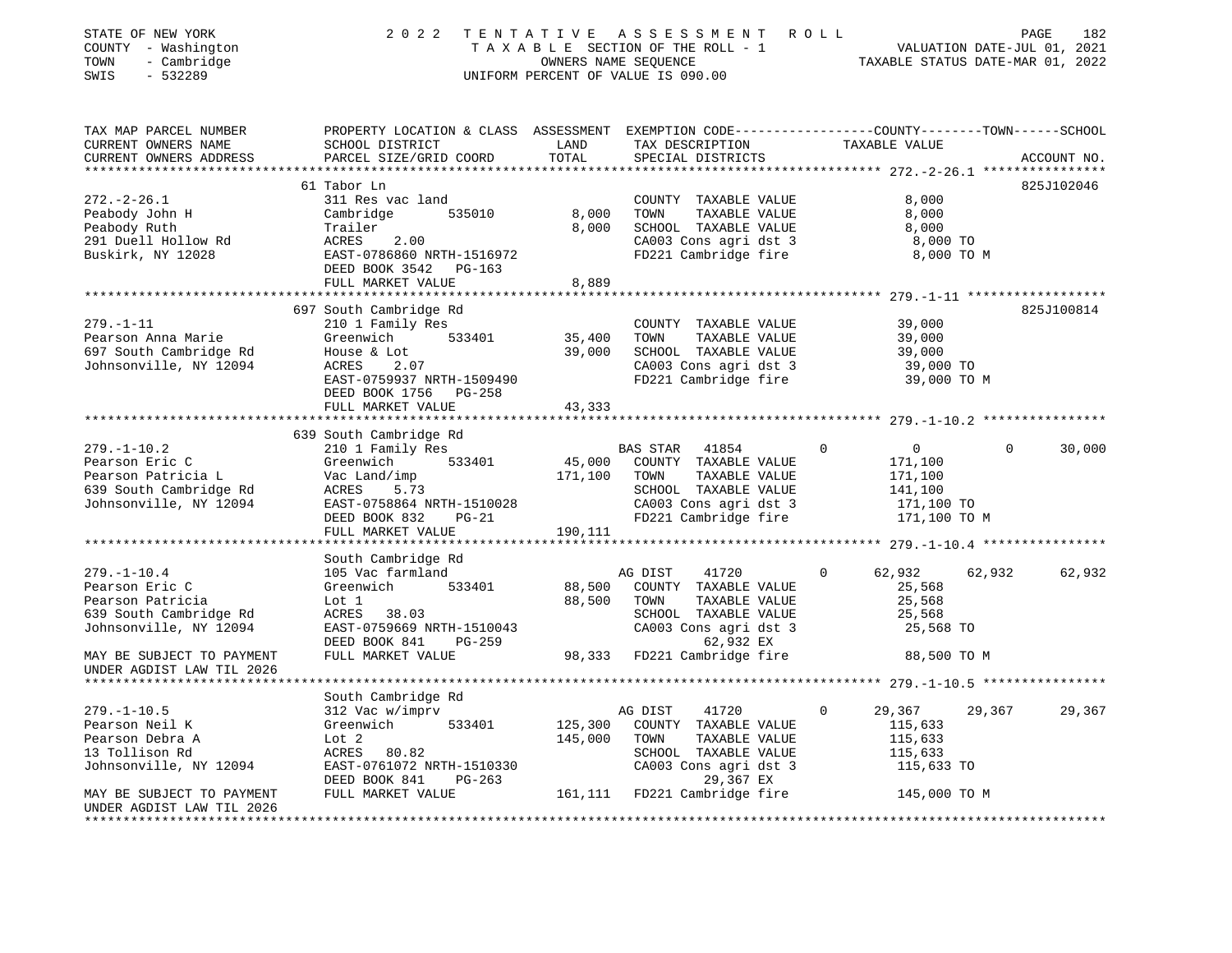| STATE OF NEW YORK<br>COUNTY - Washington<br>TOWN<br>- Cambridge<br>SWIS<br>$-532289$ |                                                                                                                    |              | 2022 TENTATIVE ASSESSMENT ROLL<br>T A X A B L E SECTION OF THE ROLL - 1<br>OWNERS NAME SEQUENCE TAXABLE STATUS DATE-MAR 01. 2022<br>UNIFORM PERCENT OF VALUE IS 090.00 |             |                    | PAGE     | 183         |
|--------------------------------------------------------------------------------------|--------------------------------------------------------------------------------------------------------------------|--------------|------------------------------------------------------------------------------------------------------------------------------------------------------------------------|-------------|--------------------|----------|-------------|
| TAX MAP PARCEL NUMBER<br>CURRENT OWNERS NAME                                         | PROPERTY LOCATION & CLASS ASSESSMENT EXEMPTION CODE---------------COUNTY-------TOWN------SCHOOL<br>SCHOOL DISTRICT | LAND         | TAX DESCRIPTION TAXABLE VALUE                                                                                                                                          |             |                    |          |             |
| CURRENT OWNERS ADDRESS                                                               | PARCEL SIZE/GRID COORD                                                                                             | TOTAL        | SPECIAL DISTRICTS                                                                                                                                                      |             |                    |          | ACCOUNT NO. |
|                                                                                      | 704 South Cambridge Rd                                                                                             |              |                                                                                                                                                                        |             |                    |          | 825J100544  |
| $279. - 1 - 10$                                                                      | 314 Rural vac<10                                                                                                   |              | COUNTY TAXABLE VALUE                                                                                                                                                   |             | 24,000             |          |             |
| Pearson Niel K                                                                       | 533401<br>Greenwich                                                                                                | 24,000       | TOWN<br>TAXABLE VALUE                                                                                                                                                  |             | 24,000             |          |             |
| Pearson Debra A                                                                      | Farm                                                                                                               | 24,000       | SCHOOL TAXABLE VALUE                                                                                                                                                   |             | 24,000             |          |             |
| 13 Tollison Rd                                                                       | Agmt 812/262                                                                                                       |              | CA003 Cons agri dst 3                                                                                                                                                  |             | 24,000 TO          |          |             |
| Johnsonville, NY 12094                                                               | ACRES 4.13                                                                                                         |              | FD221 Cambridge fire                                                                                                                                                   |             | 24,000 TO M        |          |             |
|                                                                                      | EAST-0761335 NRTH-1508574                                                                                          |              |                                                                                                                                                                        |             |                    |          |             |
|                                                                                      | DEED BOOK 841<br>PG-263                                                                                            |              |                                                                                                                                                                        |             |                    |          |             |
|                                                                                      | FULL MARKET VALUE                                                                                                  | 26,667       |                                                                                                                                                                        |             |                    |          |             |
|                                                                                      |                                                                                                                    |              |                                                                                                                                                                        |             |                    |          |             |
|                                                                                      | 13 Tollison Rd                                                                                                     |              |                                                                                                                                                                        |             |                    |          | 825J100975  |
| $279. - 1 - 10.1$<br>Pearson Niel K                                                  | 152 Vineyard<br>533401<br>Greenwich                                                                                |              | BAS STAR 41854                                                                                                                                                         | $\Omega$    | $\overline{0}$     | $\Omega$ | 30,000      |
| Pearson Debra A                                                                      | H & L                                                                                                              | 173,000 TOWN | 40,000 COUNTY TAXABLE VALUE<br>TAXABLE VALUE                                                                                                                           |             | 173,000<br>173,000 |          |             |
| 13 Tollison Rd                                                                       | ACRES<br>4.20                                                                                                      |              | SCHOOL TAXABLE VALUE                                                                                                                                                   |             | 143,000            |          |             |
| Johnsonville, NY 12094                                                               | EAST-0761729 NRTH-1508831                                                                                          |              | CA003 Cons agri dst 3                                                                                                                                                  |             | 173,000 TO         |          |             |
|                                                                                      | DEED BOOK 698<br>$PG-44$                                                                                           |              | FD221 Cambridge fire                                                                                                                                                   |             | 173,000 TO M       |          |             |
|                                                                                      | FULL MARKET VALUE                                                                                                  | 192,222      |                                                                                                                                                                        |             |                    |          |             |
|                                                                                      |                                                                                                                    |              |                                                                                                                                                                        |             |                    |          |             |
|                                                                                      | 93 Brownell Rd                                                                                                     |              |                                                                                                                                                                        |             |                    |          |             |
| $270. - 1 - 33.8$                                                                    | 210 1 Family Res                                                                                                   |              | COUNTY TAXABLE VALUE                                                                                                                                                   |             | 138,300            |          |             |
| Pellegrino Thomas W                                                                  | Cambridge 535010                                                                                                   | 13,200       | TAXABLE VALUE<br>TOWN                                                                                                                                                  |             | 138,300            |          |             |
| 93 Brownell Rd                                                                       | FRNT 415.00 DPTH 209.00                                                                                            | 138,300      | SCHOOL TAXABLE VALUE                                                                                                                                                   |             | 138,300            |          |             |
| Cambridge, NY 12816                                                                  | 0.45<br>ACRES                                                                                                      |              | CA003 Cons agri dst 3                                                                                                                                                  |             | 138,300 TO         |          |             |
|                                                                                      | EAST-0764013 NRTH-1517936                                                                                          |              | FD221 Cambridge fire                                                                                                                                                   |             | 138,300 TO M       |          |             |
|                                                                                      | DEED BOOK 20200 PG-1835                                                                                            |              |                                                                                                                                                                        |             |                    |          |             |
|                                                                                      | FULL MARKET VALUE<br>************************                                                                      | 153,667      |                                                                                                                                                                        |             |                    |          |             |
|                                                                                      | 426 Petteys Rd                                                                                                     |              |                                                                                                                                                                        |             |                    |          | 825J100937  |
| $246. - 1 - 31.3$                                                                    | 210 1 Family Res                                                                                                   |              | BAS STAR 41854                                                                                                                                                         | $\mathbf 0$ | $\overline{0}$     | $\Omega$ | 30,000      |
| Perkins Lawrence                                                                     | Greenwich 533401                                                                                                   | 41,000       | COUNTY TAXABLE VALUE                                                                                                                                                   |             | 114,900            |          |             |
| Perkins Eugenia                                                                      | H Lot & Gar                                                                                                        | 114,900 TOWN | TAXABLE VALUE                                                                                                                                                          |             | 114,900            |          |             |
| 426 Petteys Rd                                                                       | ACRES<br>6.00                                                                                                      |              | SCHOOL TAXABLE VALUE                                                                                                                                                   |             | 84,900             |          |             |
| Greenwich, NY 12834                                                                  | EAST-0771411 NRTH-1543656                                                                                          |              | CA003 Cons agri dst 3                                                                                                                                                  |             | 114,900 TO         |          |             |
|                                                                                      | DEED BOOK 909 PG-233                                                                                               |              | FD221 Cambridge fire                                                                                                                                                   |             | 114,900 TO M       |          |             |
|                                                                                      | FULL MARKET VALUE                                                                                                  | 127,667      |                                                                                                                                                                        |             |                    |          |             |
|                                                                                      |                                                                                                                    |              |                                                                                                                                                                        |             |                    |          |             |
|                                                                                      | 516 Center Cambridge Rd                                                                                            |              |                                                                                                                                                                        |             |                    |          | 825J100713  |
| $270. - 1 - 22$                                                                      | 242 Rurl res&rec                                                                                                   |              | AG DIST<br>41720                                                                                                                                                       | 0           | 48,318             | 48,318   | 48,318      |
| Perry Erin J                                                                         | Cambridge<br>535010                                                                                                | 74,500       | COUNTY TAXABLE VALUE                                                                                                                                                   |             | 72,682             |          |             |
| 516 Center Cambridge Rd                                                              | Lot 1A                                                                                                             | 121,000      | TOWN<br>TAXABLE VALUE                                                                                                                                                  |             | 72,682             |          |             |
| Cambridge, NY 12816                                                                  | ACRES 12.24                                                                                                        |              | SCHOOL TAXABLE VALUE                                                                                                                                                   |             | 72,682             |          |             |
| MAY BE SUBJECT TO PAYMENT                                                            | EAST-0767099 NRTH-1515720<br>DEED BOOK 3420<br>PG-129                                                              |              | FD221 Cambridge fire                                                                                                                                                   |             | 121,000 TO M       |          |             |
| UNDER AGDIST LAW TIL 2026                                                            | FULL MARKET VALUE                                                                                                  | 134,444      |                                                                                                                                                                        |             |                    |          |             |
|                                                                                      |                                                                                                                    |              |                                                                                                                                                                        |             |                    |          |             |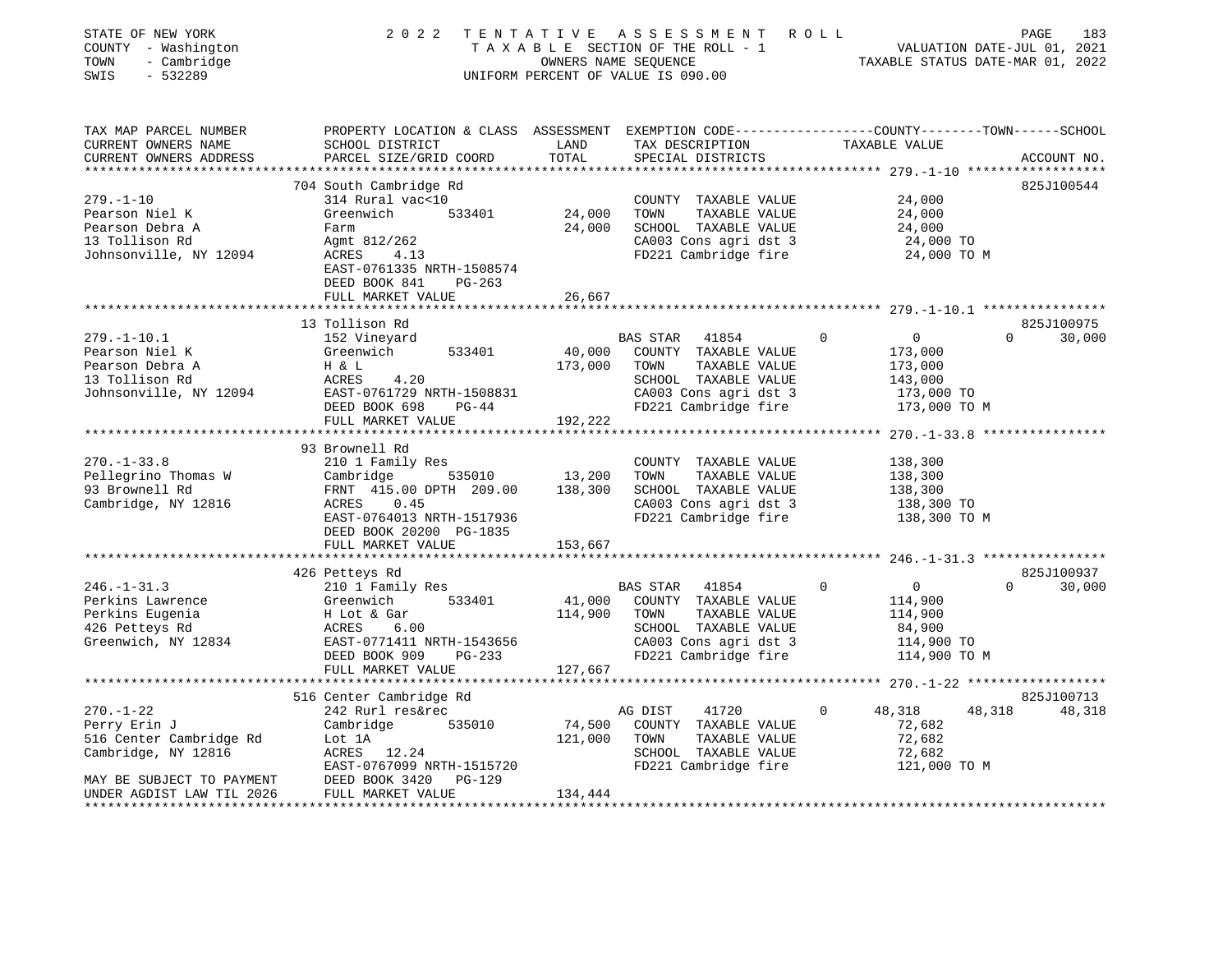| STATE OF NEW YORK<br>COUNTY - Washington<br>- Cambridge<br>TOWN<br>$-532289$<br>SWIS                                                                                       | 2 0 2 2                                                                                                                                                                                                                          | OWNERS NAME SEQUENCE          | TENTATIVE ASSESSMENT<br>R O L L<br>TAXABLE SECTION OF THE ROLL - 1<br>UNIFORM PERCENT OF VALUE IS 090.00                                           | VALUATION DATE-JUL 01, 2021<br>TAXABLE STATUS DATE-MAR 01, 2022                              | PAGE<br>184                      |
|----------------------------------------------------------------------------------------------------------------------------------------------------------------------------|----------------------------------------------------------------------------------------------------------------------------------------------------------------------------------------------------------------------------------|-------------------------------|----------------------------------------------------------------------------------------------------------------------------------------------------|----------------------------------------------------------------------------------------------|----------------------------------|
| TAX MAP PARCEL NUMBER<br>CURRENT OWNERS NAME<br>CURRENT OWNERS ADDRESS<br>*********************                                                                            | PROPERTY LOCATION & CLASS ASSESSMENT EXEMPTION CODE---------------COUNTY-------TOWN------SCHOOL<br>SCHOOL DISTRICT<br>PARCEL SIZE/GRID COORD                                                                                     | LAND<br>TOTAL                 | TAX DESCRIPTION<br>SPECIAL DISTRICTS                                                                                                               | TAXABLE VALUE                                                                                | ACCOUNT NO.                      |
| $255. - 1 - 11.1$<br>Perry Lane Holdings LLC<br>28 Perry Ln<br>Cambridge, NY 12816                                                                                         | 34 Perry Ln<br>210 1 Family Res<br>Cambridge<br>535010<br>Lot 2<br>Lease 901/63<br>FRNT 203.00 DPTH 200.00<br>ACRES<br>0.73<br>EAST-0785510 NRTH-1531741<br>DEED BOOK 20210 PG-3434                                              | 28,200<br>33,750              | COUNTY TAXABLE VALUE<br>TOWN<br>TAXABLE VALUE<br>SCHOOL TAXABLE VALUE<br>FD221 Cambridge fire                                                      | 33,750<br>33,750<br>33,750<br>33,750 TO M                                                    | 825J100295                       |
|                                                                                                                                                                            | FULL MARKET VALUE<br>*************************                                                                                                                                                                                   | 37,500                        |                                                                                                                                                    |                                                                                              |                                  |
| $255. - 1 - 11.5$<br>Perry Lane Holdings LLC<br>28 Perry Ln<br>Cambridge, NY 12816                                                                                         | 28 & 38 Perry Ln<br>710 Manufacture<br>Cambridge<br>535010<br>Lot 3<br>3330/242<br>Subdivision abandoment<br>5.73<br>ACRES<br>EAST-0785610 NRTH-1531864<br>DEED BOOK 20210 PG-3434<br>FULL MARKET VALUE<br>********************* | 43,800<br>628,550<br>698,389  | COUNTY TAXABLE VALUE<br>TAXABLE VALUE<br>TOWN<br>SCHOOL TAXABLE VALUE<br>EZ010 Empire Zone-Site 10<br>FD221 Cambridge fire                         | 628,550<br>628,550<br>628,550<br>628,550 TO<br>628,550 TO M                                  | 825J102054                       |
| $263. -1 - 19$<br>Persico Salvatore<br>Bove Misha<br>785 King Rd<br>Cambridge, NY 12816<br>MAY BE SUBJECT TO PAYMENT<br>UNDER AGDIST LAW TIL 2025<br>********************* | 785 King Rd<br>241 Rural res&ag<br>Cambridge<br>535010<br>Rural Residence<br>ACRES<br>77.00 BANK<br>999<br>EAST-0781067 NRTH-1521610<br>DEED BOOK 20200 PG-5470<br>FULL MARKET VALUE                                             | 148,300<br>275,000<br>305,556 | COUNTY TAXABLE VALUE<br>TOWN<br>TAXABLE VALUE<br>SCHOOL TAXABLE VALUE<br>CA003 Cons agri dst 3<br>FD221 Cambridge fire                             | 275,000<br>275,000<br>275,000<br>275,000 TO<br>275,000 TO M                                  | 825J100691                       |
| $254. - 1 - 35$<br>Pickering Randy<br>127 Kenyon Rd<br>Greenwich, NY 12834                                                                                                 | 38 Wilderness Way<br>210 1 Family Res<br>Greenwich<br>533401<br>House & Lot<br>Road AGMT. 1947/30<br>ACRES<br>5.74 BANK<br>999<br>EAST-0768580 NRTH-1532869<br>DEED BOOK 3105<br>$PG-97$<br>FULL MARKET VALUE                    | 41,500<br>287,900<br>319,889  | <b>BAS STAR</b><br>41854<br>COUNTY TAXABLE VALUE<br>TOWN<br>TAXABLE VALUE<br>SCHOOL TAXABLE VALUE<br>CA003 Cons agri dst 3<br>FD221 Cambridge fire | $\overline{0}$<br>$\mathbf 0$<br>287,900<br>287,900<br>257,900<br>287,900 TO<br>287,900 TO M | 825J100878<br>$\Omega$<br>30,000 |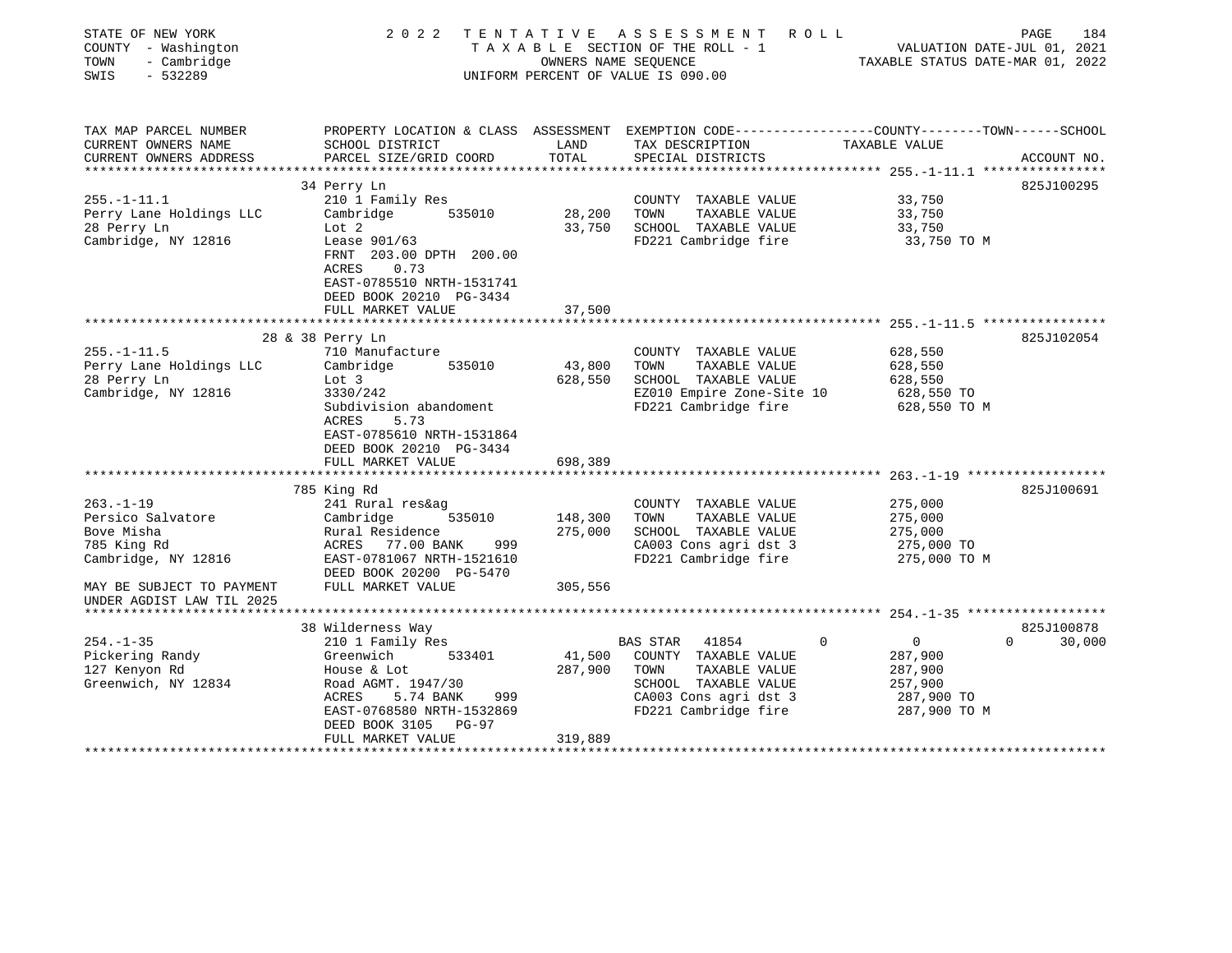| STATE OF NEW YORK         | 2022                                                                                             |                      | TENTATIVE ASSESSMENT               | R O L L                                                         |              | 185<br>PAGE |
|---------------------------|--------------------------------------------------------------------------------------------------|----------------------|------------------------------------|-----------------------------------------------------------------|--------------|-------------|
| COUNTY - Washington       |                                                                                                  |                      | TAXABLE SECTION OF THE ROLL - 1    | VALUATION DATE-JUL 01, 2021<br>TAXABLE STATUS DATE-MAR 01, 2022 |              |             |
| - Cambridge<br>TOWN       |                                                                                                  | OWNERS NAME SEQUENCE |                                    |                                                                 |              |             |
| SWIS<br>$-532289$         |                                                                                                  |                      | UNIFORM PERCENT OF VALUE IS 090.00 |                                                                 |              |             |
|                           |                                                                                                  |                      |                                    |                                                                 |              |             |
| TAX MAP PARCEL NUMBER     | PROPERTY LOCATION & CLASS ASSESSMENT EXEMPTION CODE----------------COUNTY-------TOWN------SCHOOL |                      |                                    |                                                                 |              |             |
| CURRENT OWNERS NAME       | SCHOOL DISTRICT                                                                                  | LAND                 | TAX DESCRIPTION                    | TAXABLE VALUE                                                   |              |             |
| CURRENT OWNERS ADDRESS    | PARCEL SIZE/GRID COORD                                                                           | TOTAL                | SPECIAL DISTRICTS                  |                                                                 |              | ACCOUNT NO. |
|                           | 191 Irish Ln                                                                                     |                      |                                    |                                                                 |              | 825J102036  |
| $255. - 1 - 24.1$         | 242 Rurl res&rec                                                                                 |                      | BAS STAR<br>41854                  | $\mathbf 0$<br>$\overline{0}$                                   | $\Omega$     | 30,000      |
| Pike Thomas M             | 535010<br>Cambridge                                                                              |                      | 96,500 COUNTY TAXABLE VALUE        | 534,300                                                         |              |             |
| Pike Kathryn M            | House & Land                                                                                     | 534,300              | TOWN<br>TAXABLE VALUE              | 534,300                                                         |              |             |
| 191 Irish Ln              | Lot 3                                                                                            |                      | SCHOOL TAXABLE VALUE               |                                                                 |              |             |
|                           |                                                                                                  |                      | CA005 Cons agri dst 5              | 504,300                                                         |              |             |
| Cambridge, NY 12816       | ACRES 18.25                                                                                      |                      |                                    | 534,300 TO                                                      |              |             |
|                           | EAST-0779696 NRTH-1531895                                                                        |                      | FD221 Cambridge fire               | 534,300 TO M                                                    |              |             |
|                           | DEED BOOK 795<br>PG-327                                                                          |                      |                                    |                                                                 |              |             |
|                           | FULL MARKET VALUE                                                                                | 593,667              |                                    |                                                                 |              |             |
|                           | 720 King Rd                                                                                      |                      |                                    |                                                                 |              |             |
| $271. - 3 - 4.1$          | 240 Rural res                                                                                    |                      | <b>BAS STAR</b><br>41854           | $\mathbf 0$<br>$\mathbf 0$                                      | $\mathbf{0}$ | 30,000      |
| Pinney Edward             | 535010<br>Cambridge                                                                              | 83,100 AG DIST       | 41720                              | $\mathbf 0$<br>29,062                                           | 29,062       | 29,062      |
| Pinney Vanina             | ACRES 11.29                                                                                      |                      | 700,000 COUNTY TAXABLE VALUE       | 670,938                                                         |              |             |
|                           |                                                                                                  |                      | TAXABLE VALUE                      |                                                                 |              |             |
| 720 King Rd               | EAST-0781479 NRTH-1520433                                                                        |                      | TOWN                               | 670,938                                                         |              |             |
| Cambridge, NY 12816       | DEED BOOK 2619 PG-72                                                                             |                      | SCHOOL TAXABLE VALUE               | 640,938                                                         |              |             |
|                           | FULL MARKET VALUE                                                                                |                      | 777,778 CA003 Cons agri dst 3      | 670,938 TO                                                      |              |             |
| MAY BE SUBJECT TO PAYMENT |                                                                                                  |                      | 29,062 EX                          |                                                                 |              |             |
| UNDER AGDIST LAW TIL 2026 |                                                                                                  |                      | FD221 Cambridge fire               | 700,000 TO M                                                    |              |             |
|                           | King Rd                                                                                          |                      |                                    |                                                                 |              |             |
| $271. - 3 - 4.3$          | 322 Rural vac>10                                                                                 |                      | AG DIST<br>41720                   | $\mathbf 0$<br>35,315                                           | 35,315       | 35,315      |
| Pinney Edward             | Cambridge<br>535010                                                                              | 100,000              | COUNTY TAXABLE VALUE               | 64,685                                                          |              |             |
|                           |                                                                                                  |                      |                                    |                                                                 |              |             |
| Pinney Vanina             | FRNT 1099.00 DPTH                                                                                | 100,000              | TOWN<br>TAXABLE VALUE              | 64,685                                                          |              |             |
| 720 King Rd               | ACRES 49.96                                                                                      |                      | SCHOOL TAXABLE VALUE               | 64,685                                                          |              |             |
| Cambridge, NY 12816       | EAST-0781969 NRTH-1519826                                                                        |                      | CA003 Cons agri dst 3              | 64,685 TO                                                       |              |             |
|                           | DEED BOOK 2619 PG-72                                                                             |                      | 35,315 EX                          |                                                                 |              |             |
| MAY BE SUBJECT TO PAYMENT | FULL MARKET VALUE                                                                                |                      | 111,111 FD221 Cambridge fire       | 100,000 TO M                                                    |              |             |
| UNDER AGDIST LAW TIL 2026 |                                                                                                  |                      |                                    |                                                                 |              |             |
|                           | 200 Gillis Rd                                                                                    |                      |                                    |                                                                 |              |             |
| $254. - 1 - 2.3$          | 210 1 Family Res                                                                                 |                      | COUNTY TAXABLE VALUE               | 247,600                                                         |              |             |
| Plunkett Lance R          | Greenwich<br>533401                                                                              | 32,100               | TOWN<br>TAXABLE VALUE              | 247,600                                                         |              |             |
| Harshman Barbara L        | Sub Lot 1                                                                                        | 247,600              | SCHOOL TAXABLE VALUE               | 247,600                                                         |              |             |
| 1318 State Route 372      |                                                                                                  |                      |                                    |                                                                 |              |             |
|                           | ACRES 3.21 DEN.<br>EAST-0769842 NRTH-1536968                                                     |                      | CA003 Cons agri dst 3              | 247,600 TO                                                      |              |             |
| Greenwich, NY 12834       |                                                                                                  |                      | FD221 Cambridge fire               | 247,600 TO M                                                    |              |             |
|                           | DEED BOOK 2629 PG-84                                                                             |                      |                                    |                                                                 |              |             |
|                           | FULL MARKET VALUE                                                                                | 275,111              |                                    |                                                                 |              |             |
|                           | 429 Center Cambridge Rd                                                                          |                      |                                    |                                                                 |              | 825J100541  |
| $270. - 1 - 25$           | 210 1 Family Res                                                                                 |                      | COUNTY TAXABLE VALUE               | 144,600                                                         |              |             |
|                           |                                                                                                  |                      |                                    |                                                                 |              |             |
| Porter Alexander M        | Cambridge<br>535010                                                                              | 26,800               | TOWN<br>TAXABLE VALUE              | 144,600                                                         |              |             |
| Porter Keya L             | H & L                                                                                            | 144,600              | SCHOOL TAXABLE VALUE               | 144,600                                                         |              |             |
| 429 Center Cambridge Rd   | FRNT 278.00 DPTH 151.00                                                                          |                      | CA003 Cons agri dst 3              | 144,600 TO                                                      |              |             |
| Cambridge, NY 12816       | 999<br>BANK                                                                                      |                      | FD221 Cambridge fire               | 144,600 TO M                                                    |              |             |
|                           | EAST-0765062 NRTH-1515919                                                                        |                      |                                    |                                                                 |              |             |
|                           | DEED BOOK 3915<br>PG-275                                                                         |                      |                                    |                                                                 |              |             |
|                           | FULL MARKET VALUE                                                                                | 160,667              |                                    |                                                                 |              |             |
|                           |                                                                                                  |                      |                                    |                                                                 |              |             |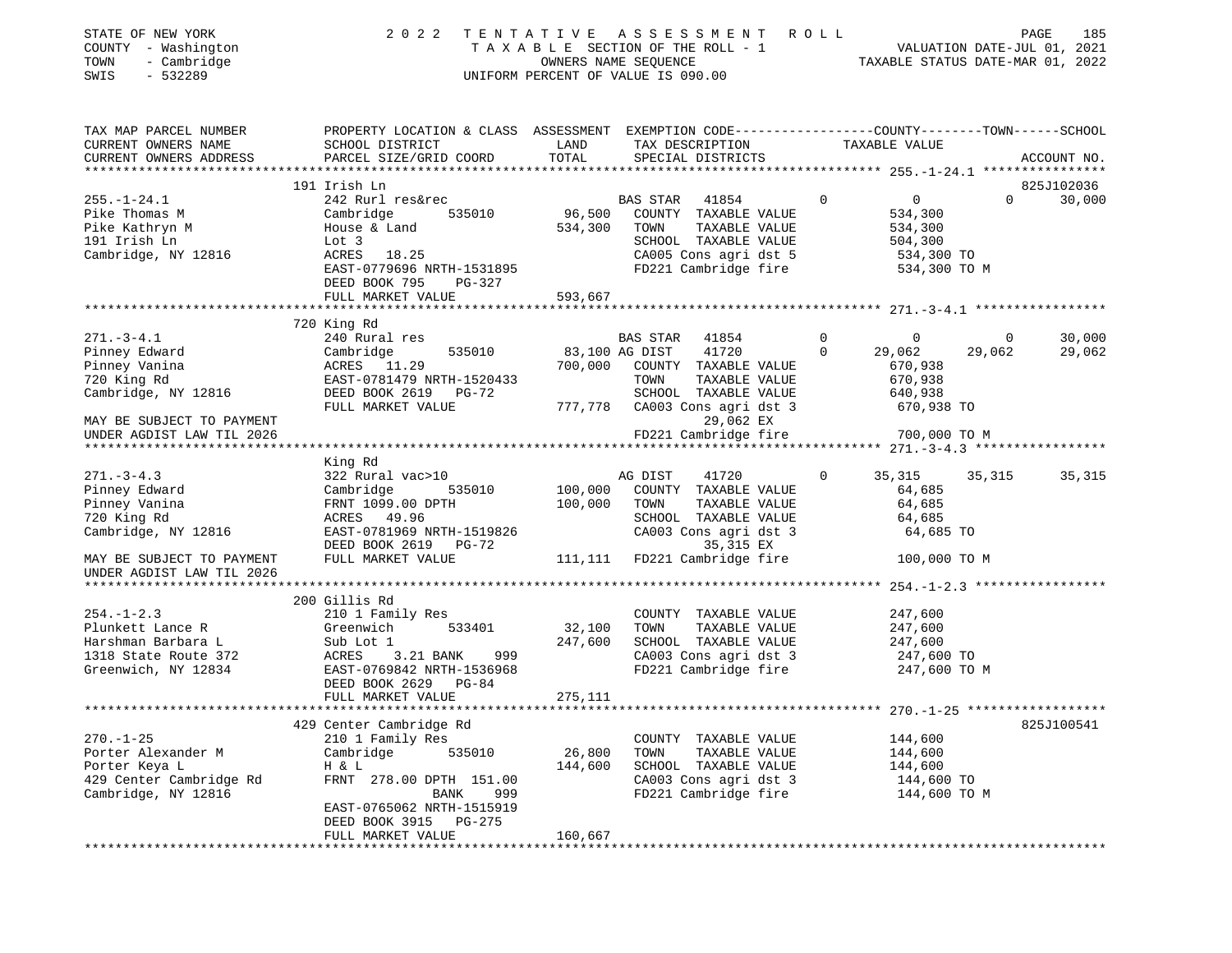| STATE OF NEW YORK<br>COUNTY - Washington<br>TOWN - Cambridge<br>SWIS - 532289                                                                                                                                                                                                                                                                                                                                                                |                                                                                                |                             | 2022 TENTATIVE ASSESSMENT ROLL PAGE 186<br>TAXABLE SECTION OF THE ROLL - 1 VALUATION DATE-JUL 01, 2021<br>OWNERS NAME SEQUENCE TAXABLE STATUS DATE-MAR 01, 2022<br>UNIFORM PERCENT OF VALUE IS 090.00 |                                             |                 |                             |
|----------------------------------------------------------------------------------------------------------------------------------------------------------------------------------------------------------------------------------------------------------------------------------------------------------------------------------------------------------------------------------------------------------------------------------------------|------------------------------------------------------------------------------------------------|-----------------------------|-------------------------------------------------------------------------------------------------------------------------------------------------------------------------------------------------------|---------------------------------------------|-----------------|-----------------------------|
| TAX MAP PARCEL NUMBER<br>CURRENT OWNERS NAME<br>CURRENT OWNERS ADDRESS                                                                                                                                                                                                                                                                                                                                                                       | PROPERTY LOCATION & CLASS ASSESSMENT EXEMPTION CODE---------------COUNTY-------TOWN-----SCHOOL |                             |                                                                                                                                                                                                       |                                             |                 | ACCOUNT NO.                 |
|                                                                                                                                                                                                                                                                                                                                                                                                                                              |                                                                                                |                             |                                                                                                                                                                                                       |                                             |                 |                             |
| 270.-1-26.15<br>Porter Alexander M<br>Porter Alexander M<br>Porter Keya L<br>29 Center Cambridge Rd<br>29 Center Cambridge Rd<br>29 Center Cambridge Rd<br>29 Center Cambridge Rd<br>270.-1-26.15<br>270.-1-26.15<br>270.-1-26.15<br>270.-1-26.15<br>2                                                                                                                                                                                       |                                                                                                |                             |                                                                                                                                                                                                       |                                             |                 |                             |
|                                                                                                                                                                                                                                                                                                                                                                                                                                              | FULL MARKET VALUE 13,444                                                                       |                             |                                                                                                                                                                                                       |                                             |                 |                             |
|                                                                                                                                                                                                                                                                                                                                                                                                                                              | 1063 County Route 59                                                                           |                             |                                                                                                                                                                                                       |                                             |                 |                             |
| 1063 County Route 59<br>262.-1-14.3<br>22 Rural vac>10<br>231 Clinton St<br>231 Clinton St<br>24,000<br>24,000<br>24,000<br>262 Rural vac>10<br>232 Rural vac>10<br>24,000<br>24,000<br>24,000<br>24,000<br>24,000<br>24,000<br>2535010<br>24,000<br>24,000<br>26857                                                                                                                                                                         |                                                                                                |                             | COUNTY TAXABLE VALUE 34,000<br>TOWN TAXABLE VALUE 34,000<br>SCHOOL TAXABLE VALUE 34,000<br>CA003 Cons agri dst 3 34,000 TO<br>FD221 Cambridge fire 34,000 TO M                                        |                                             |                 |                             |
|                                                                                                                                                                                                                                                                                                                                                                                                                                              |                                                                                                |                             |                                                                                                                                                                                                       |                                             |                 |                             |
|                                                                                                                                                                                                                                                                                                                                                                                                                                              | 35 Pratt Ln                                                                                    |                             |                                                                                                                                                                                                       |                                             |                 | 825J100558                  |
|                                                                                                                                                                                                                                                                                                                                                                                                                                              |                                                                                                |                             |                                                                                                                                                                                                       |                                             | $0 \t 74,900$   |                             |
|                                                                                                                                                                                                                                                                                                                                                                                                                                              |                                                                                                |                             |                                                                                                                                                                                                       | 24,171                                      | 24, 171 24, 171 |                             |
|                                                                                                                                                                                                                                                                                                                                                                                                                                              |                                                                                                |                             |                                                                                                                                                                                                       |                                             |                 |                             |
|                                                                                                                                                                                                                                                                                                                                                                                                                                              |                                                                                                |                             |                                                                                                                                                                                                       |                                             |                 |                             |
|                                                                                                                                                                                                                                                                                                                                                                                                                                              |                                                                                                |                             |                                                                                                                                                                                                       |                                             |                 |                             |
|                                                                                                                                                                                                                                                                                                                                                                                                                                              |                                                                                                |                             |                                                                                                                                                                                                       | 222,629<br>222,629<br>147,729<br>222,629 TO |                 |                             |
|                                                                                                                                                                                                                                                                                                                                                                                                                                              |                                                                                                |                             |                                                                                                                                                                                                       |                                             |                 |                             |
|                                                                                                                                                                                                                                                                                                                                                                                                                                              |                                                                                                |                             | FD221 Cambridge fire 246,800 TO M                                                                                                                                                                     |                                             |                 |                             |
|                                                                                                                                                                                                                                                                                                                                                                                                                                              |                                                                                                |                             |                                                                                                                                                                                                       |                                             |                 |                             |
|                                                                                                                                                                                                                                                                                                                                                                                                                                              | 115 Durfee Rd                                                                                  |                             |                                                                                                                                                                                                       |                                             |                 | 825J102003                  |
|                                                                                                                                                                                                                                                                                                                                                                                                                                              |                                                                                                |                             |                                                                                                                                                                                                       |                                             |                 |                             |
|                                                                                                                                                                                                                                                                                                                                                                                                                                              |                                                                                                |                             |                                                                                                                                                                                                       |                                             |                 |                             |
|                                                                                                                                                                                                                                                                                                                                                                                                                                              |                                                                                                |                             |                                                                                                                                                                                                       |                                             |                 |                             |
|                                                                                                                                                                                                                                                                                                                                                                                                                                              |                                                                                                |                             |                                                                                                                                                                                                       |                                             |                 |                             |
|                                                                                                                                                                                                                                                                                                                                                                                                                                              |                                                                                                |                             |                                                                                                                                                                                                       |                                             |                 |                             |
|                                                                                                                                                                                                                                                                                                                                                                                                                                              |                                                                                                |                             |                                                                                                                                                                                                       |                                             |                 |                             |
|                                                                                                                                                                                                                                                                                                                                                                                                                                              | FULL MARKET VALUE 172,556                                                                      |                             |                                                                                                                                                                                                       |                                             |                 |                             |
|                                                                                                                                                                                                                                                                                                                                                                                                                                              |                                                                                                |                             |                                                                                                                                                                                                       |                                             |                 |                             |
|                                                                                                                                                                                                                                                                                                                                                                                                                                              |                                                                                                |                             |                                                                                                                                                                                                       |                                             |                 |                             |
| $\begin{tabular}{lllllllllllll} \multicolumn{3}{c l}{} & \multicolumn{3}{c l}{} & \multicolumn{3}{c l}{} & \multicolumn{3}{c l}{} & \multicolumn{3}{c l}{} & \multicolumn{3}{c l}{} & \multicolumn{3}{c l}{} & \multicolumn{3}{c l}{} & \multicolumn{3}{c l}{} & \multicolumn{3}{c l}{} & \multicolumn{3}{c l}{} & \multicolumn{3}{c l}{} & \multicolumn{3}{c l}{} & \multicolumn{3}{c l}{} & \multicolumn{3}{c l}{} & \multicolumn{3}{c l}$ |                                                                                                |                             |                                                                                                                                                                                                       | $\Omega$                                    |                 | 825J101998<br>$0 \t 74,900$ |
|                                                                                                                                                                                                                                                                                                                                                                                                                                              |                                                                                                |                             |                                                                                                                                                                                                       | $\begin{array}{c} 0 \\ 192,200 \end{array}$ |                 |                             |
|                                                                                                                                                                                                                                                                                                                                                                                                                                              |                                                                                                |                             |                                                                                                                                                                                                       |                                             |                 |                             |
|                                                                                                                                                                                                                                                                                                                                                                                                                                              |                                                                                                |                             |                                                                                                                                                                                                       |                                             |                 |                             |
|                                                                                                                                                                                                                                                                                                                                                                                                                                              |                                                                                                |                             |                                                                                                                                                                                                       |                                             |                 |                             |
|                                                                                                                                                                                                                                                                                                                                                                                                                                              |                                                                                                |                             | TOWN TAXABLE VALUE 192,200<br>SCHOOL TAXABLE VALUE 117,300<br>CA003 Cons agri dst 3 192,200 TO<br>FD221 Cambridge fire 192,200 TO M                                                                   |                                             |                 |                             |
|                                                                                                                                                                                                                                                                                                                                                                                                                                              | FULL MARKET VALUE                                                                              | $G-zo$ <sub>2</sub> 213,556 |                                                                                                                                                                                                       |                                             |                 |                             |
|                                                                                                                                                                                                                                                                                                                                                                                                                                              |                                                                                                |                             |                                                                                                                                                                                                       |                                             |                 |                             |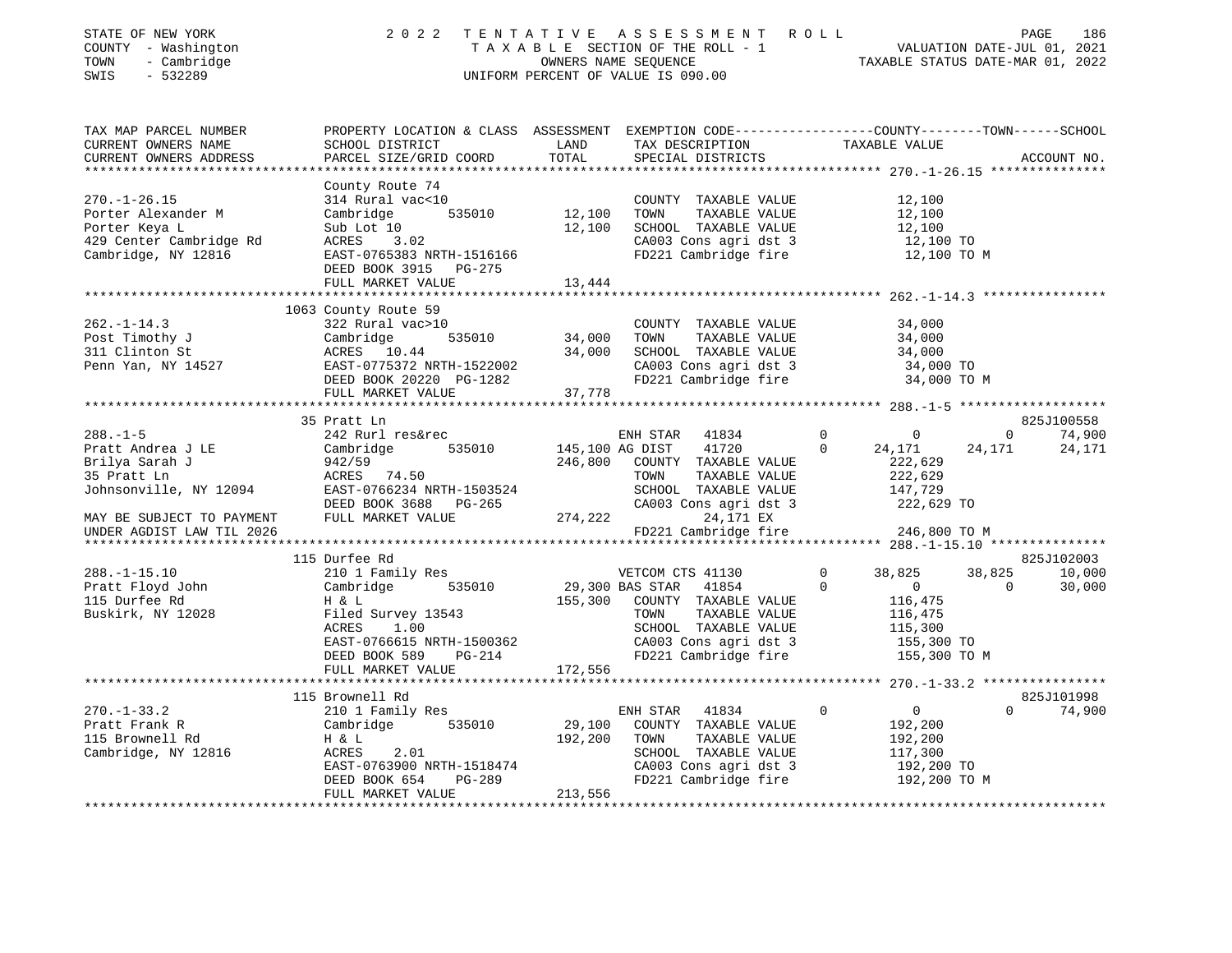| STATE OF NEW YORK<br>COUNTY - Washington<br>- Cambridge<br>TOWN<br>SWIS<br>$-532289$ | 2 0 2 2                                                                                                                                      | OWNERS NAME SEQUENCE | TENTATIVE ASSESSMENT<br>TAXABLE SECTION OF THE ROLL - 1<br>UNIFORM PERCENT OF VALUE IS 090.00  | R O L L     | 781 - 2021<br>VALUATION DATE-JUL 01, 2021<br>TRAVANT CONCILIE<br>TAXABLE STATUS DATE-MAR 01, 2022 | PAGE           | 187         |
|--------------------------------------------------------------------------------------|----------------------------------------------------------------------------------------------------------------------------------------------|----------------------|------------------------------------------------------------------------------------------------|-------------|---------------------------------------------------------------------------------------------------|----------------|-------------|
| TAX MAP PARCEL NUMBER<br>CURRENT OWNERS NAME<br>CURRENT OWNERS ADDRESS               | PROPERTY LOCATION & CLASS ASSESSMENT EXEMPTION CODE----------------COUNTY-------TOWN-----SCHOOL<br>SCHOOL DISTRICT<br>PARCEL SIZE/GRID COORD | LAND<br>TOTAL        | TAX DESCRIPTION TAXABLE VALUE<br>SPECIAL DISTRICTS                                             |             |                                                                                                   |                | ACCOUNT NO. |
| ***********************                                                              |                                                                                                                                              |                      |                                                                                                |             |                                                                                                   |                |             |
|                                                                                      | Brownell Rd                                                                                                                                  |                      |                                                                                                |             |                                                                                                   |                | 825J102043  |
| $270. - 1 - 33.5$<br>Pratt Frank R<br>115 Brownell Rd<br>Cambridge, NY 12816         | 314 Rural vac<10<br>Cambridge<br>535010<br>Vac Land<br>Lot 3                                                                                 | 31,300<br>31,300     | COUNTY TAXABLE VALUE<br>TOWN<br>TAXABLE VALUE<br>SCHOOL TAXABLE VALUE<br>CA003 Cons agri dst 3 |             | 31,300<br>31,300<br>31,300<br>31,300 TO                                                           |                |             |
|                                                                                      | ACRES<br>5.31<br>EAST-0764364 NRTH-1518349<br>DEED BOOK 946<br>PG-287<br>FULL MARKET VALUE                                                   |                      | FD221 Cambridge fire                                                                           |             | 31,300 TO M                                                                                       |                |             |
|                                                                                      | *******************                                                                                                                          | 34,778               |                                                                                                |             |                                                                                                   |                |             |
|                                                                                      | 680 County Route 74                                                                                                                          |                      | 97 PCT OF VALUE USED FOR EXEMPTION PURPOSES                                                    |             |                                                                                                   |                | 825J101993  |
| $270. - 1 - 24.3$                                                                    | 242 Rurl res&rec                                                                                                                             |                      | 41802<br>AGED-CO                                                                               | $\mathbf 0$ | 12,077                                                                                            | $\overline{0}$ | $\sim$ 0    |
| Preece Irrevocable Trust Terra Cambridge                                             | 535010                                                                                                                                       | 60,700 ENH STAR      | 41834                                                                                          | $\mathbf 0$ | $\overline{0}$                                                                                    | $\overline{0}$ | 74,900      |
| Preece Garry Trustee                                                                 | Land & Barn                                                                                                                                  |                      | 249,000 COUNTY TAXABLE VALUE                                                                   |             | 236,923                                                                                           |                |             |
| 680 County Route 74                                                                  | Lot 2                                                                                                                                        |                      | TOWN<br>TAXABLE VALUE                                                                          |             | 249,000                                                                                           |                |             |
| Cambridge, NY 12816                                                                  | ACRES 10.33                                                                                                                                  |                      | SCHOOL TAXABLE VALUE                                                                           |             | 174,100                                                                                           |                |             |
|                                                                                      | EAST-0765862 NRTH-1514761                                                                                                                    |                      | FD221 Cambridge fire                                                                           |             | 249,000 TO M                                                                                      |                |             |
|                                                                                      | DEED BOOK 3512 PG-321                                                                                                                        |                      |                                                                                                |             |                                                                                                   |                |             |
|                                                                                      | FULL MARKET VALUE                                                                                                                            | 276,667              |                                                                                                |             |                                                                                                   |                |             |
|                                                                                      | 18 County Route 59                                                                                                                           |                      |                                                                                                |             |                                                                                                   |                | 825J100957  |
| $280. -2 - 17.3$                                                                     | 210 1 Family Res                                                                                                                             |                      | BAS STAR<br>41854                                                                              | $\circ$     | $\overline{0}$                                                                                    | $\Omega$       | 30,000      |
| Prendergast James T                                                                  | Cambridge 535010                                                                                                                             | 59,600               | COUNTY TAXABLE VALUE                                                                           |             | 239,200                                                                                           |                |             |
| Prendergast Lesley J                                                                 | H & Land                                                                                                                                     | 239,200              | TOWN<br>TAXABLE VALUE                                                                          |             | 239,200                                                                                           |                |             |
| 18 County Route 59                                                                   | H & Land<br>ACRES 4.68                                                                                                                       |                      | SCHOOL TAXABLE VALUE                                                                           |             | 209,200                                                                                           |                |             |
| Buskirk, NY 12028                                                                    | EAST-0777209 NRTH-1504572                                                                                                                    |                      | CA003 Cons agri dst 3                                                                          |             | 239,200 TO                                                                                        |                |             |
|                                                                                      | $PG-27$<br>DEED BOOK 525                                                                                                                     |                      | FD221 Cambridge fire                                                                           |             | 239,200 TO M                                                                                      |                |             |
|                                                                                      | FULL MARKET VALUE                                                                                                                            | 265,778              |                                                                                                |             |                                                                                                   |                |             |
|                                                                                      |                                                                                                                                              |                      |                                                                                                |             |                                                                                                   |                |             |
|                                                                                      | 326 King Rd                                                                                                                                  |                      |                                                                                                |             |                                                                                                   |                | 825L100510  |
| $280. - 2 - 10$<br>Presser David B                                                   | 242 Rurl res&rec<br>Cambridge<br>535010                                                                                                      |                      | <b>BAS STAR</b><br>41854<br>108,400 COUNTY TAXABLE VALUE                                       | $\Omega$    | $\overline{0}$<br>202,000                                                                         | $\Omega$       | 30,000      |
| Presser Carolynn                                                                     |                                                                                                                                              | 202,000              | TAXABLE VALUE<br>TOWN                                                                          |             | 202,000                                                                                           |                |             |
| 629 Plank Rd 225                                                                     | Res & Land<br>ACRES    44.30 BANK<br>999                                                                                                     |                      | SCHOOL TAXABLE VALUE                                                                           |             | 172,000                                                                                           |                |             |
| Clifton Park, NY 12065-2043 EAST-0779805 NRTH-1511069                                |                                                                                                                                              |                      | CA003 Cons agri dst 3                                                                          |             | 202,000 TO                                                                                        |                |             |
|                                                                                      | DEED BOOK 946<br>PG-15                                                                                                                       |                      | FD221 Cambridge fire                                                                           |             | 202,000 TO M                                                                                      |                |             |
|                                                                                      | FULL MARKET VALUE                                                                                                                            | 224,444              |                                                                                                |             |                                                                                                   |                |             |
|                                                                                      |                                                                                                                                              |                      |                                                                                                |             |                                                                                                   |                |             |
|                                                                                      | 498 Center Cambridge Rd                                                                                                                      |                      |                                                                                                |             |                                                                                                   |                |             |
| $270. - 1 - 22.2$                                                                    | 210 1 Family Res                                                                                                                             |                      | VETCOM CTS 41130                                                                               | $\mathbf 0$ | 55,000                                                                                            | 45,000         | 10,000      |
| Price David S                                                                        | 535010<br>Cambridge                                                                                                                          | 40,000 BAS STAR      | 41854                                                                                          | $\Omega$    | $\overline{0}$                                                                                    | $\Omega$       | 30,000      |
| Price Mary L                                                                         | $P/O$ Lot 1B                                                                                                                                 |                      | 249,000 COUNTY TAXABLE VALUE                                                                   |             | 194,000                                                                                           |                |             |
| 498 Center Cambridge Rd<br>Cambridge, NY 12816                                       | ACRES<br>4.72 BANK 998<br>EAST-0766651 NRTH-1516342                                                                                          |                      | TOWN<br>TAXABLE VALUE<br>SCHOOL TAXABLE VALUE                                                  |             | 204,000<br>209,000                                                                                |                |             |
|                                                                                      | DEED BOOK 3403 PG-59                                                                                                                         |                      | FD221 Cambridge fire                                                                           |             | 249,000 TO M                                                                                      |                |             |
|                                                                                      | FULL MARKET VALUE                                                                                                                            | 276,667              |                                                                                                |             |                                                                                                   |                |             |
|                                                                                      |                                                                                                                                              |                      |                                                                                                |             |                                                                                                   |                |             |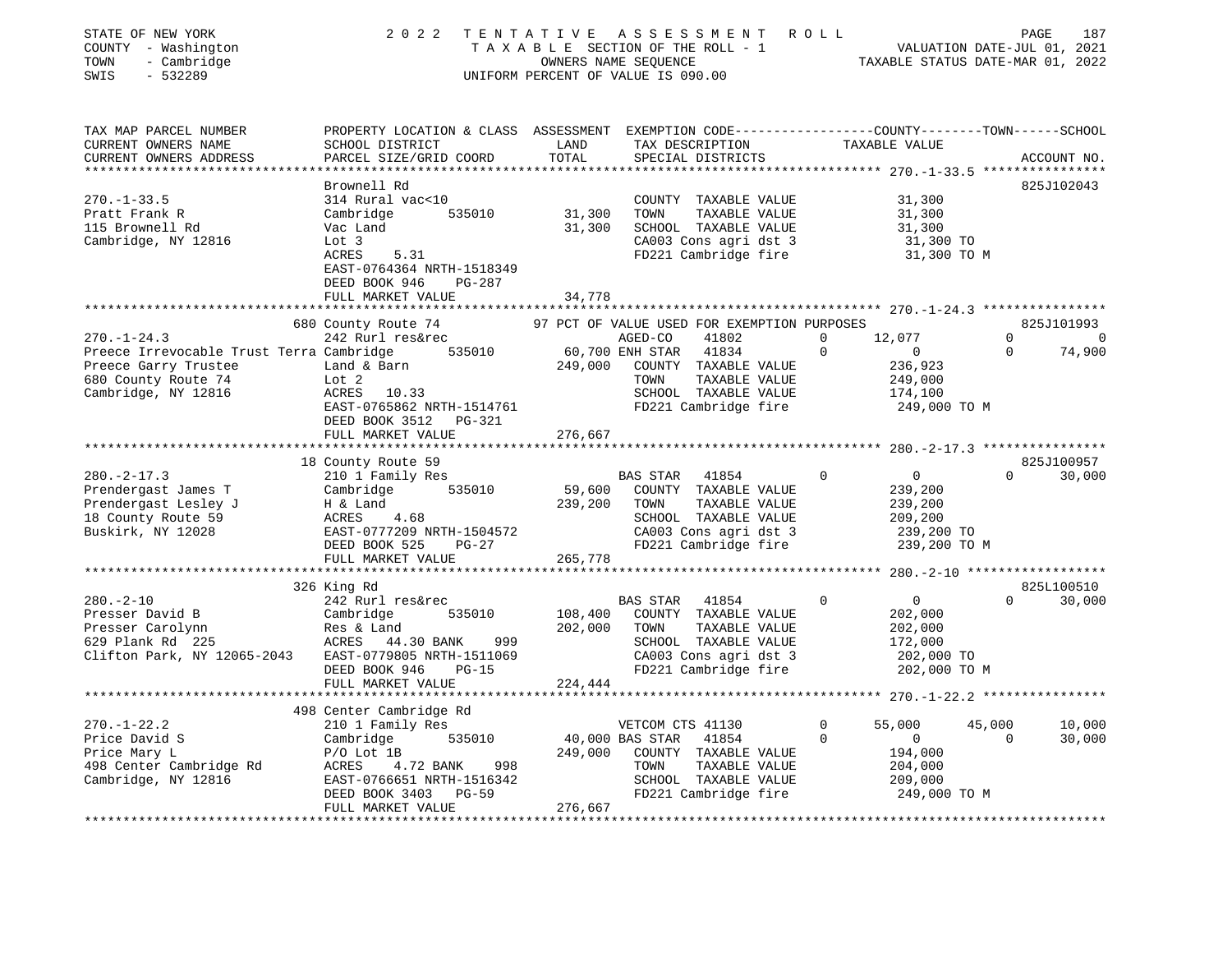| STATE OF NEW YORK             | 2022 TENTATIVE ASSESSMENT ROLL  | PAGE 188                                  |  |
|-------------------------------|---------------------------------|-------------------------------------------|--|
| COUNTY - Washington           | TAXABLE SECTION OF THE ROLL - 1 | VALUATION DATE-JUL 01, 2021               |  |
| $TOMN = Combri d\alpha\alpha$ | OWNEDC NAME CEOUENOE            | 2020 - 01 סגוע בקדינת סוזידינדים קוסגצגיד |  |

TAXABLE VALUE

|      | COUNTY - Washington | TAXABLE SECTION OF THE ROLL - 1    | VALUATION DATE-JUL 01, 2021      |  |  |
|------|---------------------|------------------------------------|----------------------------------|--|--|
|      | TOWN - Cambridge    | OWNERS NAME SEOUENCE               | TAXABLE STATUS DATE-MAR 01, 2022 |  |  |
| SWIS | $-532289$           | UNIFORM PERCENT OF VALUE IS 090.00 |                                  |  |  |

CURRENT OWNERS NAME SCHOOL DISTRICT SCHOOL DISTRICT LAND TAX DESCRIPTION

|                              | 1068 County Route 60      |         |                                               |                               |                | 825J100562     |
|------------------------------|---------------------------|---------|-----------------------------------------------|-------------------------------|----------------|----------------|
| $246. - 1 - 30$              | 210 1 Family Res          |         | VET WAR CT 41121                              | $\overline{0}$<br>14,115      | 14,115         | $\bigcirc$     |
| Proch Janet C                | Greenwich                 |         | 533401 47,600 AGED-CO/TN 41801                | $\mathbf 0$<br>39,993         | 39,993         | $\overline{0}$ |
|                              | H & L                     |         | 94,100 AGED-SCH 41804                         | $\Omega$<br>$\overline{0}$    | $\overline{0}$ |                |
| 1068 County Route 60         |                           |         |                                               |                               |                | 37,640         |
| Greenwich, NY 12834          | ACRES<br>7.40             |         | ENH STAR 41834                                | $\mathbf 0$<br>$\overline{0}$ | $\Omega$       | 56,460         |
|                              | EAST-0772655 NRTH-1543106 |         | COUNTY TAXABLE VALUE                          | 39,992                        |                |                |
|                              | DEED BOOK 436<br>PG-542   |         | TOWN<br>TAXABLE VALUE                         | 39,992                        |                |                |
|                              | FULL MARKET VALUE         |         | 104,556 SCHOOL TAXABLE VALUE                  | $\sim$ 0                      |                |                |
|                              |                           |         | CA003 Cons agri dst 3                         | 94,100 TO                     |                |                |
|                              |                           |         | FD221 Cambridge fire                          | 94,100 TO M                   |                |                |
|                              |                           |         |                                               |                               |                |                |
|                              | 1080 County Route 60      |         |                                               |                               |                |                |
| $246. - 1 - 30.2$            | 210 1 Family Res          |         | BAS STAR 41854                                | $\overline{0}$<br>$\Omega$    | $\Omega$       | 30,000         |
| Proch Leonard                | Greenwich<br>533401       | 27,900  | COUNTY TAXABLE VALUE                          | 223,000                       |                |                |
| Proch Sonja                  | ACRES<br>1.57             | 223,000 | TOWN<br>TAXABLE VALUE                         | 223,000                       |                |                |
|                              |                           |         |                                               |                               |                |                |
| 1080 County Route 60         | EAST-0772435 NRTH-1543187 |         | SCHOOL TAXABLE VALUE                          | 193,000                       |                |                |
| Greenwich, NY 12834          | DEED BOOK 886<br>$PG-8$   |         | CA003 Cons agri dst 3                         | 223,000 TO                    |                |                |
|                              |                           |         |                                               |                               |                |                |
|                              |                           |         |                                               |                               |                |                |
|                              | 168 South Rd              |         | 95 PCT OF VALUE USED FOR EXEMPTION PURPOSES   |                               |                | 825J100304     |
| $288. - 1 - 10$              | 242 Rurl res&rec          |         | VETWAR CTS 41120                              | 33,000<br>$\Omega$            | 27,000         | 6,000          |
| Pultorak Francis S           | 535010<br>Cambridge       | 73,000  | COUNTY TAXABLE VALUE                          | 198,900                       |                |                |
| Pultorak Ellen L             | H & L                     | 231,900 | TAXABLE VALUE<br>TOWN                         | 204,900                       |                |                |
| 168 South Rd                 | ACRES 18.00               |         | SCHOOL TAXABLE VALUE                          | 225,900                       |                |                |
| Buskirk, NY 12028            | EAST-0769738 NRTH-1503581 |         | CA003 Cons agri dst 3                         | 231,900 TO                    |                |                |
|                              | DEED BOOK 2679 PG-74      |         | FD221 Cambridge fire                          | 231,900 TO M                  |                |                |
|                              |                           |         |                                               |                               |                |                |
|                              | FULL MARKET VALUE         | 257,667 |                                               |                               |                |                |
|                              |                           |         |                                               |                               |                |                |
|                              | King Rd                   |         |                                               |                               |                |                |
| $263. - 1 - 17.1$            | 314 Rural vac<10          |         | COUNTY TAXABLE VALUE                          | 22,200                        |                |                |
| Puntch Robert R              | 535010<br>Cambridge       | 22,200  | TAXABLE VALUE<br>TOWN                         | 22,200                        |                |                |
| Dambrowski Anne M            | Land                      | 22,200  | SCHOOL TAXABLE VALUE                          | 22,200                        |                |                |
| 839 King Rd                  | Lot 1                     |         | CA003 Cons agri dst 3                         | 22,200 TO                     |                |                |
| Cambridge, NY 12816          | ACRES<br>2.36             |         | FD221 Cambridge fire                          | 22,200 TO M                   |                |                |
|                              | EAST-0782675 NRTH-1522104 |         |                                               |                               |                |                |
|                              | DEED BOOK 790<br>PG-39    |         |                                               |                               |                |                |
|                              | FULL MARKET VALUE         | 24,667  |                                               |                               |                |                |
|                              |                           |         |                                               |                               |                |                |
|                              | Gillis Rd                 |         |                                               |                               |                | 825J100569     |
|                              |                           |         |                                               |                               |                |                |
| $254. - 1 - 2.1$             | 314 Rural vac<10          |         | COUNTY TAXABLE VALUE                          | 21,100                        |                |                |
| Pye John T                   | 533401<br>Greenwich       | 21,100  | TAXABLE VALUE<br>TOWN                         | 21,100                        |                |                |
| 7020 Captain Kidd Ave Lot 50 | Vac Land                  | 21,100  | SCHOOL TAXABLE VALUE                          | 21,100                        |                |                |
| Sarasota, FL 34231           | Sub Lot 2                 |         | CA003 Cons agri dst 3<br>FD221 Cambridge fire | 21,100 TO<br>21,100 TO M      |                |                |
|                              | ACRES<br>3.21             |         |                                               |                               |                |                |
|                              | EAST-0769521 NRTH-1536947 |         |                                               |                               |                |                |
|                              | DEED BOOK 806<br>PG-336   |         |                                               |                               |                |                |
|                              | FULL MARKET VALUE         | 23,444  |                                               |                               |                |                |
|                              |                           |         |                                               |                               |                |                |
|                              |                           |         |                                               |                               |                |                |
|                              |                           |         |                                               |                               |                |                |
|                              |                           |         |                                               |                               |                |                |

TAX MAP PARCEL NUMBER PROPERTY LOCATION & CLASS ASSESSMENT EXEMPTION CODE------------------COUNTY--------TOWN------SCHOOL

CURRENT OWNERS ADDRESS PARCEL SIZE/GRID COORD TOTAL SPECIAL DISTRICTS ACCOUNT NO.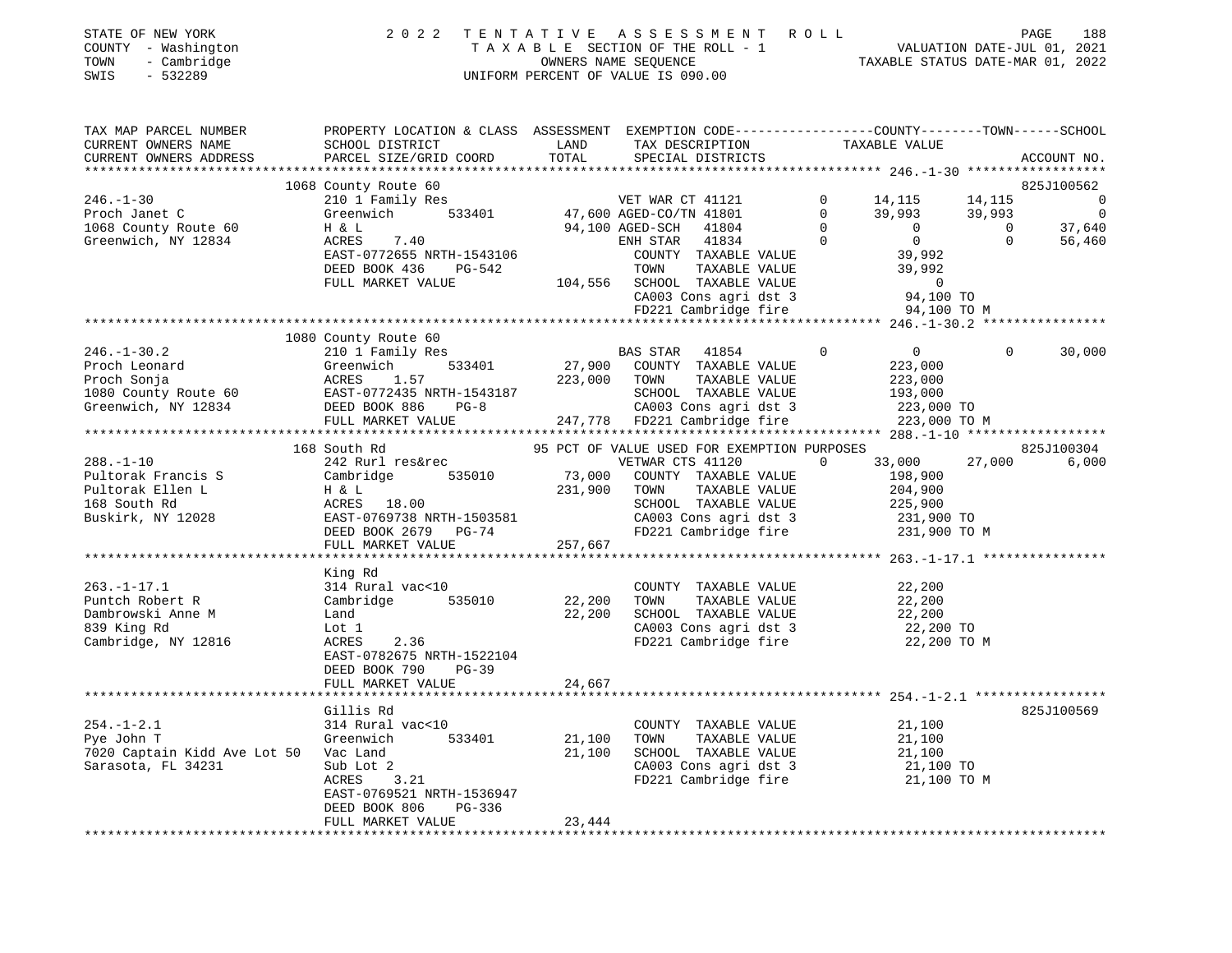| STATE OF NEW YORK<br>COUNTY - Washington<br>- Cambridge<br>TOWN<br>SWIS<br>$-532289$                                             | 2 0 2 2                                                                                                                                                                                              |                              | TENTATIVE ASSESSMENT<br>TAXABLE SECTION OF THE ROLL - 1<br>OWNERS NAME SEQUENCE<br>UNIFORM PERCENT OF VALUE IS 090.00                            | R O L L                                                                                           | 189<br>PAGE<br>VALUATION DATE-JUL 01, 2021<br>TAXABLE STATUS DATE-MAR 01, 2022 |
|----------------------------------------------------------------------------------------------------------------------------------|------------------------------------------------------------------------------------------------------------------------------------------------------------------------------------------------------|------------------------------|--------------------------------------------------------------------------------------------------------------------------------------------------|---------------------------------------------------------------------------------------------------|--------------------------------------------------------------------------------|
| TAX MAP PARCEL NUMBER<br>CURRENT OWNERS NAME<br>CURRENT OWNERS ADDRESS                                                           | PROPERTY LOCATION & CLASS ASSESSMENT EXEMPTION CODE---------------COUNTY-------TOWN------SCHOOL<br>SCHOOL DISTRICT<br>PARCEL SIZE/GRID COORD                                                         | LAND<br>TOTAL                | TAX DESCRIPTION<br>SPECIAL DISTRICTS                                                                                                             | TAXABLE VALUE                                                                                     | ACCOUNT NO.                                                                    |
|                                                                                                                                  | 137 County Route 74                                                                                                                                                                                  |                              |                                                                                                                                                  |                                                                                                   | 825J102008                                                                     |
| $288. - 1 - 24.3$<br>Quinn Tim<br>Quinn Luz<br>137 County Route 74<br>Cambridge, NY 12816                                        | 210 1 Family Res<br>Cambridge<br>535010<br>H & L<br>ACRES<br>3.20 BANK<br>999<br>EAST-0764188 NRTH-1502155                                                                                           | 38,000<br>82,000             | COUNTY TAXABLE VALUE<br>TOWN<br>TAXABLE VALUE<br>SCHOOL TAXABLE VALUE<br>CA003 Cons agri dst 3<br>FD221 Cambridge fire                           | 82,000<br>82,000<br>82,000<br>82,000 TO<br>82,000 TO M                                            |                                                                                |
|                                                                                                                                  | DEED BOOK 20210 PG-7888                                                                                                                                                                              |                              |                                                                                                                                                  |                                                                                                   |                                                                                |
|                                                                                                                                  | FULL MARKET VALUE                                                                                                                                                                                    | 91,111                       |                                                                                                                                                  |                                                                                                   |                                                                                |
| $279. - 1 - 6.2$<br>Ramos-Dupuis Brienne H<br>Ramos-Tamayo Alfonso M<br>306 Whiteside Rd<br>Cambridge, NY 12816                  | 306 Whiteside Rd<br>210 1 Family Res<br>Cambridge<br>535010<br>Sub Lot 1<br>Trans exempt repay 2022<br>ACRES<br>2.82 BANK<br>999<br>EAST-0764956 NRTH-1510877<br>DEED BOOK 20210 PG-5853             | 48,875<br>198,000            | COUNTY TAXABLE VALUE<br>TOWN<br>TAXABLE VALUE<br>SCHOOL TAXABLE VALUE<br>CA003 Cons agri dst 3<br>FD221 Cambridge fire<br>TE533 Trans exempt flg | 198,000<br>198,000<br>198,000<br>198,000 TO<br>198,000 TO M<br>$.00$ MT                           | 825J100868                                                                     |
|                                                                                                                                  | FULL MARKET VALUE                                                                                                                                                                                    | 220,000                      |                                                                                                                                                  |                                                                                                   |                                                                                |
|                                                                                                                                  |                                                                                                                                                                                                      |                              |                                                                                                                                                  |                                                                                                   |                                                                                |
|                                                                                                                                  | 1360 King Rd                                                                                                                                                                                         |                              |                                                                                                                                                  |                                                                                                   | 825J100556                                                                     |
| $263 - 2 - 3$<br>Ramsey Roy W<br>Ramsey Muriel A<br>1360 King Rd<br>Cambridge, NY 12816                                          | 210 1 Family Res<br>Cambridge<br>535010<br>ACRES<br>4.50<br>EAST-0786218 NRTH-1528573<br>DEED BOOK 2629 PG-249<br>FULL MARKET VALUE                                                                  | 222,222                      | VETDIS CTS 41140<br>39,500 VETWAR CTS 41120<br>200,000 ENH STAR 41834<br>COUNTY TAXABLE VALUE<br>TAXABLE VALUE<br>TOWN<br>SCHOOL TAXABLE VALUE   | 0<br>10,000<br>$\mathbf 0$<br>30,000<br>$\Omega$<br>$\mathsf{O}$<br>160,000<br>163,000<br>109,100 | 10,000<br>10,000<br>27,000<br>6,000<br>74,900<br>$\mathbf{0}$                  |
|                                                                                                                                  |                                                                                                                                                                                                      |                              | FD221 Cambridge fire                                                                                                                             | 200,000 TO M                                                                                      |                                                                                |
| $255. - 1 - 1$<br>Rawling Nancy L<br>Rawling Stephanie L<br>304 Stevenson Rd<br>Greenwich, NY 12834                              | 304 Stevenson Rd<br>210 1 Family Res<br>Cambridge<br>535010<br>FRNT 130.00 DPTH<br>95.00<br>ACRES<br>$0.55$ BANK<br>999<br>EAST-0779699 NRTH-1537115<br>DEED BOOK 20210 PG-7806<br>FULL MARKET VALUE | 25,200<br>168,000<br>186,667 | COUNTY TAXABLE VALUE<br>TOWN<br>TAXABLE VALUE<br>SCHOOL TAXABLE VALUE<br>CA005 Cons agri dst 5<br>FD221 Cambridge fire                           | 168,000<br>168,000<br>168,000<br>168,000 TO<br>168,000 TO M                                       | 825J100217                                                                     |
|                                                                                                                                  |                                                                                                                                                                                                      |                              |                                                                                                                                                  |                                                                                                   |                                                                                |
| $272. - 1 - 12$<br>Raylinsky David<br>Raylinsky Kim<br>1983 Indian Fields Rd<br>Feura Bush, NY 12067<br>PRIOR OWNER ON 3/01/2022 | 629 King Rd<br>210 1 Family Res<br>Cambridge<br>535010<br>H & L<br>ACRES<br>3.00<br>EAST-0781175 NRTH-1518025<br>DEED BOOK 20210 PG-5491<br>FULL MARKET VALUE                                        | 30,000<br>70,400<br>78,222   | COUNTY TAXABLE VALUE<br>TOWN<br>TAXABLE VALUE<br>SCHOOL TAXABLE VALUE<br>CA003 Cons agri dst 3<br>FD221 Cambridge fire                           | 70,400<br>70,400<br>70,400<br>70,400 TO<br>70,400 TO M                                            | 825J100426                                                                     |
| Raylinsky David<br>****************                                                                                              |                                                                                                                                                                                                      |                              |                                                                                                                                                  |                                                                                                   |                                                                                |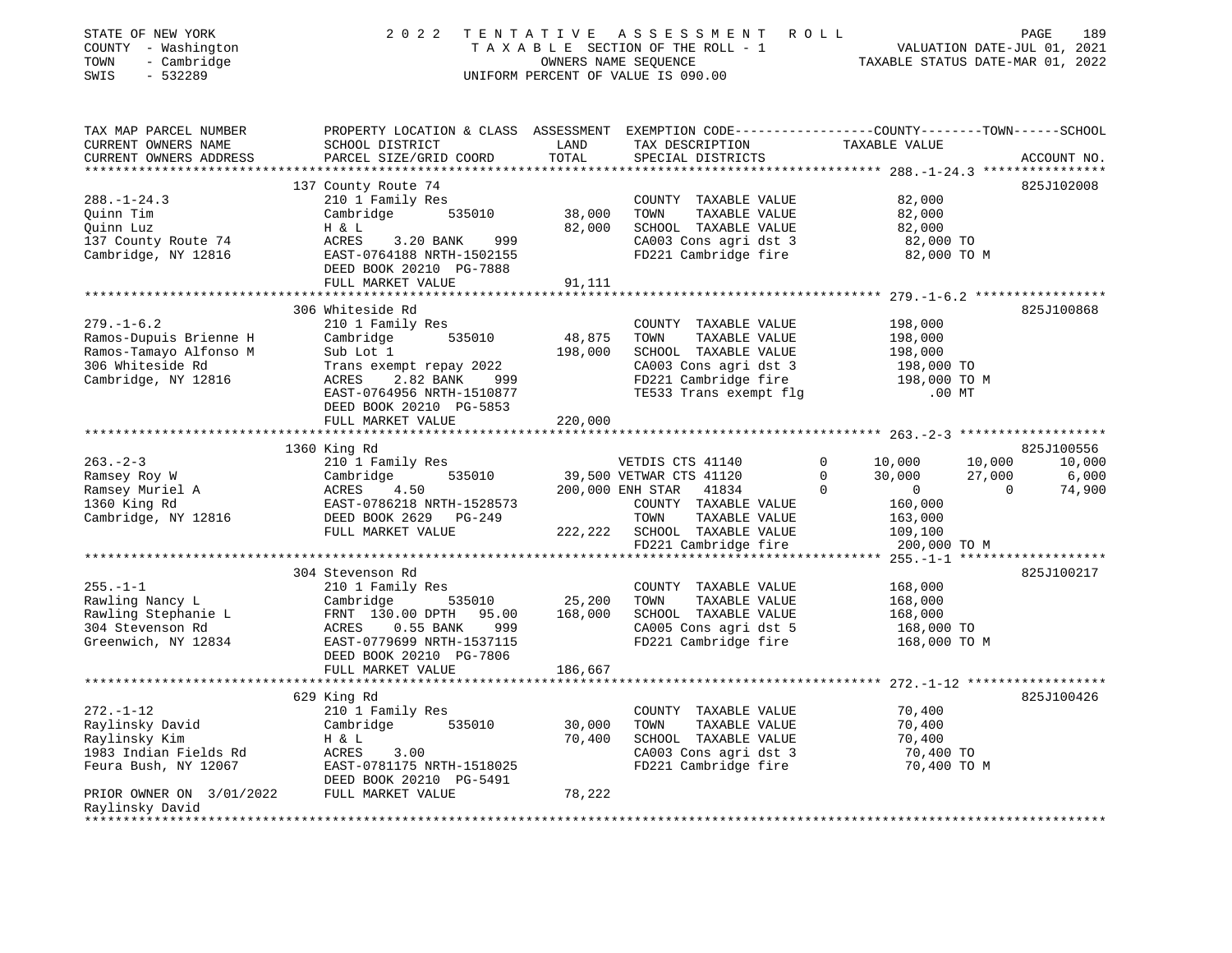| STATE OF NEW YORK<br>COUNTY - Washington<br>- Cambridge<br>TOWN<br>$-532289$<br>SWIS                                                    | 2 0 2 2                                                                                                                                                                                                                                                               |                        | TENTATIVE ASSESSMENT ROLL<br>TAXABLE SECTION OF THE ROLL - 1 VALUATION DATE-JUL 01, 2021<br>OWNERS NAME SEQUENCE TAXABLE STATUS DATE-MAR 01, 2022<br>UNIFORM PERCENT OF VALUE IS 090.00 |                            |                                                                                   | PAGE               | 190                         |
|-----------------------------------------------------------------------------------------------------------------------------------------|-----------------------------------------------------------------------------------------------------------------------------------------------------------------------------------------------------------------------------------------------------------------------|------------------------|-----------------------------------------------------------------------------------------------------------------------------------------------------------------------------------------|----------------------------|-----------------------------------------------------------------------------------|--------------------|-----------------------------|
| TAX MAP PARCEL NUMBER<br>CURRENT OWNERS NAME                                                                                            | PROPERTY LOCATION & CLASS ASSESSMENT EXEMPTION CODE----------------COUNTY--------TOWN------SCHOOL<br>SCHOOL DISTRICT                                                                                                                                                  | LAND                   | TAX DESCRIPTION                                                                                                                                                                         |                            | TAXABLE VALUE                                                                     |                    |                             |
| CURRENT OWNERS ADDRESS                                                                                                                  | PARCEL SIZE/GRID COORD                                                                                                                                                                                                                                                | TOTAL                  | SPECIAL DISTRICTS                                                                                                                                                                       |                            |                                                                                   |                    | ACCOUNT NO.                 |
|                                                                                                                                         |                                                                                                                                                                                                                                                                       |                        |                                                                                                                                                                                         |                            |                                                                                   |                    |                             |
| $261. -2 - 26$                                                                                                                          | 1013 Vly Summit Rd<br>Vly Summit Rd<br>210 1 Family Res<br>Cambridge 535010 39,000 COUNTY TAXABLE VALUE<br>Record Cory D<br>Record Heidi L<br>1013 Vly Summit Rd<br>261.-1-26 100<br>261.-1-26 140,500<br>261.-1-26 140,500<br>261.-1-26 140,500<br>261.-1-26 140,500 |                        | BAS STAR 41854 0 0<br>--------- Taxable VALUE 140,500<br>140,500<br>140,500<br>TOWN TAXABLE VALUE<br>SCHOOL TAXABLE VALUE<br>FD221 Cambridge fire                                       |                            | 140,500<br>110, 300<br>140, 500 TO M                                              |                    | 825J100526<br>$0 \t 30,000$ |
|                                                                                                                                         | DEED BOOK 885<br>PG-196<br>FULL MARKET VALUE                                                                                                                                                                                                                          | 156,111                |                                                                                                                                                                                         |                            |                                                                                   |                    |                             |
|                                                                                                                                         |                                                                                                                                                                                                                                                                       |                        |                                                                                                                                                                                         |                            |                                                                                   |                    |                             |
|                                                                                                                                         | 985 Turnpike Rd                                                                                                                                                                                                                                                       |                        | 80 PCT OF VALUE USED FOR EXEMPTION PURPOSES                                                                                                                                             |                            |                                                                                   |                    | 825J100666                  |
| $263. -2 - 12$                                                                                                                          |                                                                                                                                                                                                                                                                       |                        |                                                                                                                                                                                         |                            | 28,620 27,000                                                                     |                    | 6,000                       |
| Reed Donald<br>985 Turnpike Rd<br>Cambridge, NY 12816-3903                                                                              |                                                                                                                                                                                                                                                                       |                        |                                                                                                                                                                                         |                            | $9,540$<br>$15,264$<br>0<br>0<br>0<br>0                                           |                    | 9,540                       |
|                                                                                                                                         |                                                                                                                                                                                                                                                                       |                        |                                                                                                                                                                                         |                            |                                                                                   |                    | $\overline{0}$<br>74,900    |
|                                                                                                                                         | Cambridge 535010 67,000 VELLE 21802 0 15,264<br>Rural Residence 238,500 AGED-CO 41802 0 15,264<br>ENH STAR 41834 0 0<br>EAST-0788092 NRTH-1525190 COUNTY TAXABLE VALUE 185,076<br>DEED BOOK 2781 PG-57 TOWN TAXABLE VALUE 201,960<br>FUL                              |                        | FD221 Cambridge fire                                                                                                                                                                    |                            | 238,500 TO M                                                                      |                    |                             |
|                                                                                                                                         |                                                                                                                                                                                                                                                                       |                        |                                                                                                                                                                                         |                            |                                                                                   |                    |                             |
|                                                                                                                                         | 216 Kenyon Rd<br>254.-1-4.3<br>Reilly Michael E 333401<br>Reilly Carolyn V Vac Land<br>39 Laurie Rd ACRES 72.05<br>Cortland Manor, NY 10567<br>Reserved BACRES 72.05<br>Cortland Manor, NY 10567<br>RESERT-0771106 NRTH-1535078<br>DEED BOOK 908<br><b>PG-98</b>      | 353,500                | COUNTY TAXABLE VALUE<br>TOWN TAXABLE VALUE<br>SCHOOL TAXABLE VALUE<br>CA003 Cons agri dst 3 353,500 TO<br>FD221 Cambridge fire 353,500 TO M                                             |                            | 353,500<br>353,500<br>353,500                                                     |                    | 825J102015                  |
|                                                                                                                                         | FULL MARKET VALUE                                                                                                                                                                                                                                                     | 392,778                |                                                                                                                                                                                         |                            |                                                                                   |                    |                             |
|                                                                                                                                         |                                                                                                                                                                                                                                                                       |                        |                                                                                                                                                                                         |                            |                                                                                   |                    |                             |
|                                                                                                                                         | 1281 Vly Summit Rd                                                                                                                                                                                                                                                    |                        |                                                                                                                                                                                         |                            |                                                                                   |                    | 825J100873                  |
| $261 - 2 - 4.3$<br>Reinhardt Jean Mary<br>PO Box 435<br>Cohoes, NY 12047-0435<br>MAY BE SUBJECT TO PAYMENT<br>UNDER AGDIST LAW TIL 2029 | viy Summit Rd<br>241 Rural res&ag<br>Combui<br>Cambridge<br>House & Land<br>527/72<br>261.-1-4.3<br>ACRES 33.10<br>EAST-0767571 NRTH-1527523<br>DEED BOOK 527<br>$PG-70$                                                                                              | 535010 93,400 ENH STAR | AGRI-D IND 41730<br>41834<br>283,100 COUNTY TAXABLE VALUE<br>TOWN<br>TAXABLE VALUE<br>SCHOOL TAXABLE VALUE<br>FD221 Cambridge fire                                                      | $\overline{0}$<br>$\Omega$ | 43,3<br>43,373<br>$\overline{0}$<br>239,727<br>239,727<br>164,827<br>283,100 TO M | 43,373<br>$\Omega$ | 43,373<br>74,900            |
|                                                                                                                                         | FULL MARKET VALUE                                                                                                                                                                                                                                                     | 314,556                |                                                                                                                                                                                         |                            |                                                                                   |                    |                             |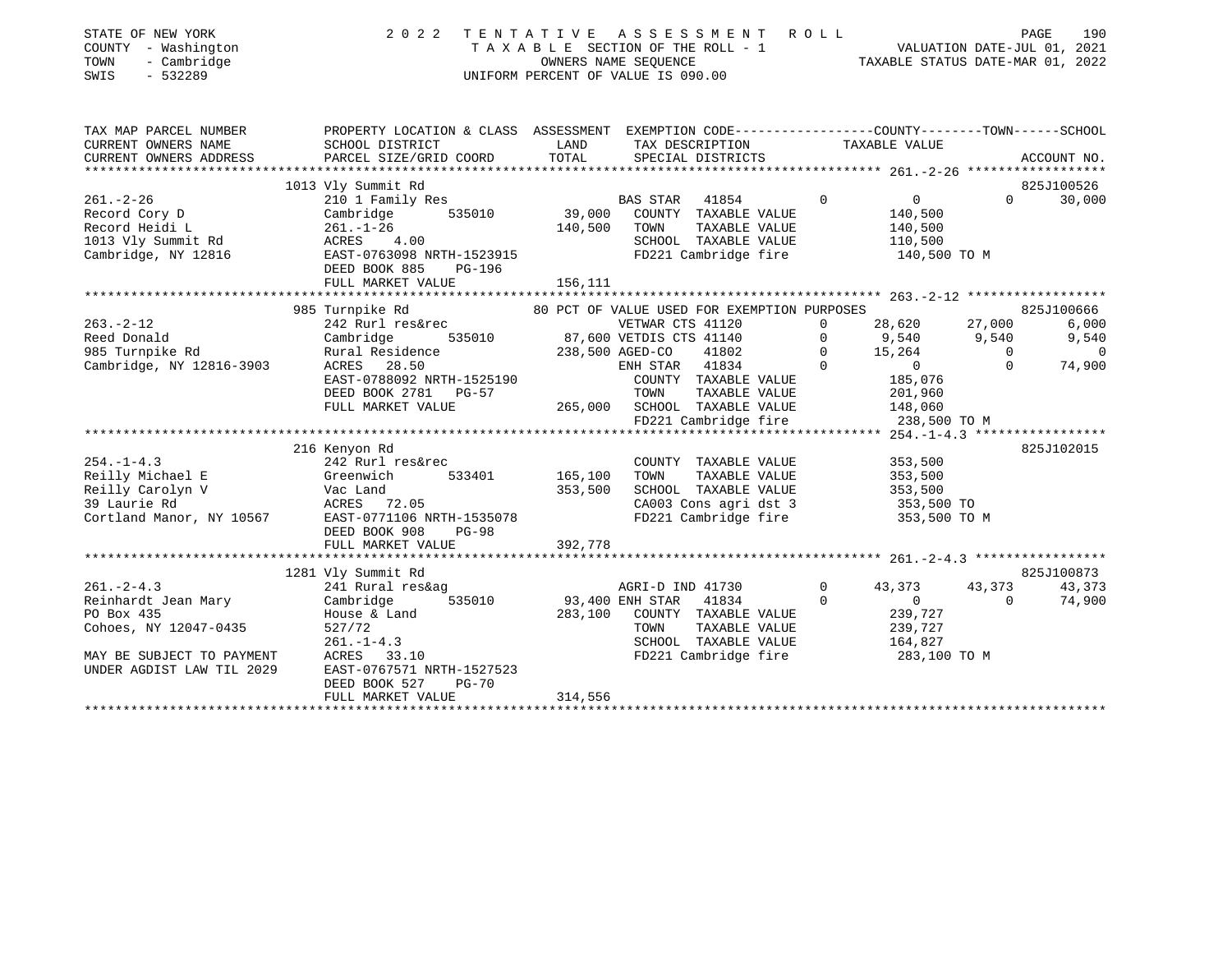|      | STATE OF NEW YORK   | 2022 TENTATIVE ASSESSMENT ROLL     | PAGE                             | 191 |
|------|---------------------|------------------------------------|----------------------------------|-----|
|      | COUNTY - Washington | TAXABLE SECTION OF THE ROLL - 1    | VALUATION DATE-JUL 01, 2021      |     |
| TOWN | - Cambridge         | OWNERS NAME SEOUENCE               | TAXABLE STATUS DATE-MAR 01, 2022 |     |
| SWIS | $-532289$           | UNIFORM PERCENT OF VALUE IS 090.00 |                                  |     |

| TAX MAP PARCEL NUMBER<br>CURRENT OWNERS NAME                                                                                                                                                                                                     | PROPERTY LOCATION & CLASS ASSESSMENT EXEMPTION CODE---------------COUNTY-------TOWN-----SCHOOL<br>SCHOOL DISTRICT                                                    | LAND           | TAX DESCRIPTION                                                                                                                 | TAXABLE VALUE |                                |          |                    |
|--------------------------------------------------------------------------------------------------------------------------------------------------------------------------------------------------------------------------------------------------|----------------------------------------------------------------------------------------------------------------------------------------------------------------------|----------------|---------------------------------------------------------------------------------------------------------------------------------|---------------|--------------------------------|----------|--------------------|
|                                                                                                                                                                                                                                                  |                                                                                                                                                                      |                |                                                                                                                                 |               |                                |          |                    |
|                                                                                                                                                                                                                                                  |                                                                                                                                                                      |                |                                                                                                                                 |               |                                |          |                    |
|                                                                                                                                                                                                                                                  | 10 & 17 Grace Reynolds Ln 47 PCT OF VALUE USED FOR EXEMPTION PURPOSES                                                                                                |                |                                                                                                                                 |               |                                |          | 825J100571         |
| $263. - 1 - 2.1$                                                                                                                                                                                                                                 | 241 Rural res&ag                                                                                                                                                     |                | 41720                                                                                                                           | $\mathbf 0$   | 133,624 133,624                |          | 133,624            |
| Reynolds Grace E                                                                                                                                                                                                                                 | Cambridge                                                                                                                                                            |                | 41802                                                                                                                           | $\circ$       |                                |          |                    |
|                                                                                                                                                                                                                                                  |                                                                                                                                                                      |                |                                                                                                                                 |               |                                |          | 0<br>74,900        |
|                                                                                                                                                                                                                                                  |                                                                                                                                                                      |                | COUNTY TAXABLE VALUE                                                                                                            |               | $74, 272$<br>0<br>243,604<br>0 |          |                    |
| Cambridge, NY 12816                                                                                                                                                                                                                              | EAST-0780182 NRTH-1528521<br>DEED BOOK 750 -                                                                                                                         |                |                                                                                                                                 |               |                                |          |                    |
|                                                                                                                                                                                                                                                  | DEED BOOK 769 PG-323                                                                                                                                                 |                | TOWN TAXABLE VALUE 317,876<br>SCHOOL TAXABLE VALUE 242,976                                                                      |               |                                |          |                    |
| MAY BE SUBJECT TO PAYMENT                                                                                                                                                                                                                        | FULL MARKET VALUE                                                                                                                                                    |                | 501,667 CA003 Cons agri dst 3 317,876 TO                                                                                        |               |                                |          |                    |
| UNDER AGDIST LAW TIL 2026                                                                                                                                                                                                                        |                                                                                                                                                                      |                | 133,624 EX                                                                                                                      |               |                                |          |                    |
|                                                                                                                                                                                                                                                  |                                                                                                                                                                      |                | FD221 Cambridge fire                                                                                                            |               | 451,500 TO M                   |          |                    |
|                                                                                                                                                                                                                                                  |                                                                                                                                                                      |                |                                                                                                                                 |               |                                |          |                    |
|                                                                                                                                                                                                                                                  | Hill Ln/n Off                                                                                                                                                        |                |                                                                                                                                 |               |                                |          | 825J100838         |
| $263. - 1 - 2.2$                                                                                                                                                                                                                                 | 312 Vac w/imprv                                                                                                                                                      |                | COUNTY TAXABLE VALUE 13,200                                                                                                     |               |                                |          |                    |
| Reynolds William III                                                                                                                                                                                                                             | Cambridge                                                                                                                                                            | $535010$ 7,300 |                                                                                                                                 |               |                                |          |                    |
| Reynolds Julia                                                                                                                                                                                                                                   | Lot                                                                                                                                                                  |                | 7,300 TOWN TAXABLE VALUE -- .<br>13,200 SCHOOL TAXABLE VALUE 13,200 TO -- .<br>2000 Canola Consagri dst 3 13,200 TO             |               |                                |          |                    |
| 27 Reynolds Rd                                                                                                                                                                                                                                   | FRNT 150.00 DPTH 201.00                                                                                                                                              |                |                                                                                                                                 |               |                                |          |                    |
| Cambridge, NY 12816                                                                                                                                                                                                                              | EAST-0781215 NRTH-1529449                                                                                                                                            |                | CA003 Cons agri dst 3 13,200 TO<br>FD221 Cambridge fire 13,200 TO M                                                             |               |                                |          |                    |
|                                                                                                                                                                                                                                                  | DEED BOOK 769 PG-323                                                                                                                                                 |                |                                                                                                                                 |               |                                |          |                    |
|                                                                                                                                                                                                                                                  | FULL MARKET VALUE                                                                                                                                                    | 14,667         |                                                                                                                                 |               |                                |          |                    |
|                                                                                                                                                                                                                                                  |                                                                                                                                                                      |                |                                                                                                                                 |               |                                |          |                    |
|                                                                                                                                                                                                                                                  | 1793 Meeting House Rd                                                                                                                                                |                |                                                                                                                                 |               |                                |          |                    |
| $270. - 1 - 38.1$                                                                                                                                                                                                                                | 210 1 Family Res                                                                                                                                                     |                | BAS STAR 41854                                                                                                                  | $\circ$       | $\overline{0}$                 | $\Omega$ | 30,000             |
| Richard Mary Anne                                                                                                                                                                                                                                | Cambridge 535010 $\begin{array}{cccc} 42,500 & \text{COUNTY} & \text{TAXABLE VALUE} \\ 1 \text{ of } 1 & 220,300 & \text{TOM} & \text{TAYAPI E VAN IUP} \end{array}$ |                |                                                                                                                                 |               | 239,300                        |          |                    |
| 1793 Meeting House Rd                                                                                                                                                                                                                            | Lot 1                                                                                                                                                                | 239,300        | TOWN<br>TAXABLE VALUE                                                                                                           |               | 239,300                        |          |                    |
| Cambridge, NY 12816                                                                                                                                                                                                                              | ACRES<br>5.72                                                                                                                                                        |                |                                                                                                                                 |               |                                |          |                    |
|                                                                                                                                                                                                                                                  |                                                                                                                                                                      |                | SCHOOL TAXABLE VALUE 209,300<br>CA003 Cons agri dst 3 239,300 TO                                                                |               |                                |          |                    |
|                                                                                                                                                                                                                                                  | ACRES 5.72<br>EAST-0762636 NRTH-1517059<br>DEED BOOK 904 PG-261<br>DEED BOOK 904 PG-261                                                                              |                | FD221 Cambridge fire 239,300 TO M                                                                                               |               |                                |          |                    |
|                                                                                                                                                                                                                                                  | FULL MARKET VALUE 265,889                                                                                                                                            |                |                                                                                                                                 |               |                                |          |                    |
|                                                                                                                                                                                                                                                  |                                                                                                                                                                      |                |                                                                                                                                 |               |                                |          |                    |
|                                                                                                                                                                                                                                                  | 3 Maxwell Ln                                                                                                                                                         |                |                                                                                                                                 |               |                                |          |                    |
| $246. - 1 - 20.5$                                                                                                                                                                                                                                | 210 1 Family Res                                                                                                                                                     |                | BAS STAR 41854                                                                                                                  | $\Omega$      | $\overline{0}$                 |          | $\Omega$<br>30,000 |
|                                                                                                                                                                                                                                                  |                                                                                                                                                                      |                |                                                                                                                                 |               | 140,200                        |          |                    |
|                                                                                                                                                                                                                                                  |                                                                                                                                                                      |                |                                                                                                                                 |               | 140,200                        |          |                    |
| Richter William C<br>Richter William C<br>Richter Cherise J<br>3 Maxwell Ln<br>25,000 COUNTY TAXABLE VALUE<br>3 Maxwell Ln<br>25,000 COUNTY TAXABLE VALUE<br>25,000 COUNTY TAXABLE VALUE<br>25,000 COUNTY TAXABLE VALUE<br>25,000 COUNTY TAXABLE |                                                                                                                                                                      |                |                                                                                                                                 |               |                                |          |                    |
|                                                                                                                                                                                                                                                  |                                                                                                                                                                      |                |                                                                                                                                 |               | 110,200<br>140,200 TO          |          |                    |
|                                                                                                                                                                                                                                                  | FULL MARKET VALUE                                                                                                                                                    |                | -35 CA005 Cons agri dst 5<br>155,778 FD221 Cambridge fire                                                                       |               | 140,200 TO M                   |          |                    |
|                                                                                                                                                                                                                                                  |                                                                                                                                                                      |                |                                                                                                                                 |               |                                |          |                    |
|                                                                                                                                                                                                                                                  | County Route 59                                                                                                                                                      |                |                                                                                                                                 |               |                                |          | 825J100809         |
| $271. - 2 - 14$                                                                                                                                                                                                                                  | 314 Rural vac<10                                                                                                                                                     |                | COUNTY TAXABLE VALUE                                                                                                            |               | 33,000                         |          |                    |
| Ring Richard M                                                                                                                                                                                                                                   | 535010<br>Cambridge                                                                                                                                                  | 33,000         | TOWN TAXABLE VALUE 33,000<br>SCHOOL TAXABLE VALUE 33,000<br>CA003 Cons agri dst 3 33,000 TO<br>FD221 Cambridge fire 33,000 TO M |               |                                |          |                    |
| 174 Hinkle Rd                                                                                                                                                                                                                                    | Land                                                                                                                                                                 | 33,000         |                                                                                                                                 |               |                                |          |                    |
| Poestenkill, NY 12140                                                                                                                                                                                                                            | $\frac{544}{126}$ $\frac{501}{43}$                                                                                                                                   |                |                                                                                                                                 |               |                                |          |                    |
|                                                                                                                                                                                                                                                  | 8.00<br>ACRES                                                                                                                                                        |                |                                                                                                                                 |               |                                |          |                    |
|                                                                                                                                                                                                                                                  | EAST-0774113 NRTH-1519886                                                                                                                                            |                |                                                                                                                                 |               |                                |          |                    |
|                                                                                                                                                                                                                                                  | DEED BOOK 20220 PG-1013                                                                                                                                              |                |                                                                                                                                 |               |                                |          |                    |
|                                                                                                                                                                                                                                                  | FULL MARKET VALUE                                                                                                                                                    | 36,667         |                                                                                                                                 |               |                                |          |                    |
|                                                                                                                                                                                                                                                  |                                                                                                                                                                      |                |                                                                                                                                 |               |                                |          |                    |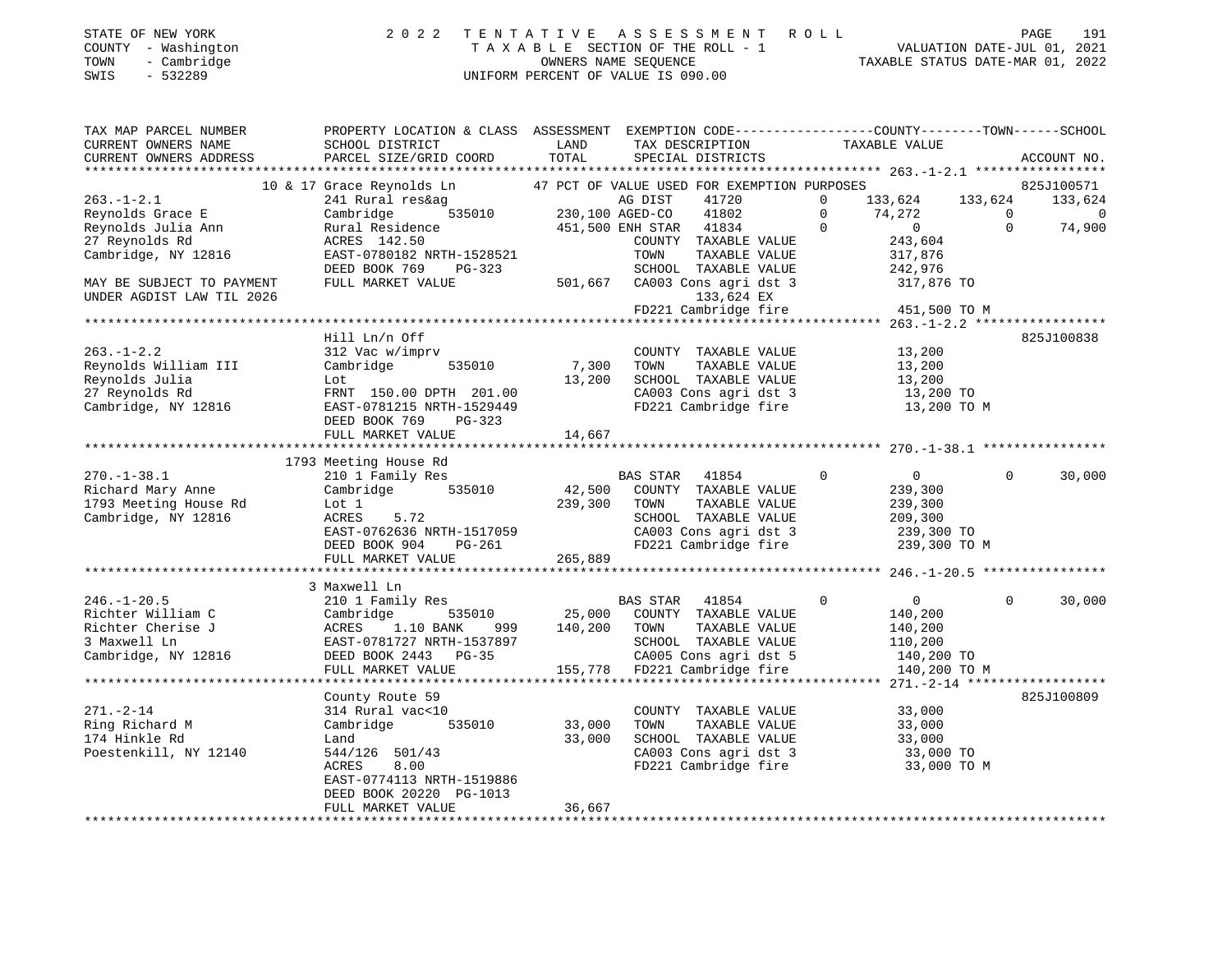| STATE OF NEW YORK<br>COUNTY - Washington<br>- Cambridge<br>TOWN<br>SWIS<br>$-532289$               | 2 0 2 2<br>TENTATIVE                                                                                                                         | OWNERS NAME SEOUENCE | ASSESSMENT ROLL<br>TAXABLE SECTION OF THE ROLL - 1<br>UNIFORM PERCENT OF VALUE IS 090.00 |                            | 192<br>PAGE<br>VALUATION DATE-JUL 01, 2021<br>TAXABLE STATUS DATE-MAR 01, 2022 |
|----------------------------------------------------------------------------------------------------|----------------------------------------------------------------------------------------------------------------------------------------------|----------------------|------------------------------------------------------------------------------------------|----------------------------|--------------------------------------------------------------------------------|
| TAX MAP PARCEL NUMBER<br>CURRENT OWNERS NAME<br>CURRENT OWNERS ADDRESS<br>************************ | PROPERTY LOCATION & CLASS ASSESSMENT EXEMPTION CODE---------------COUNTY-------TOWN------SCHOOL<br>SCHOOL DISTRICT<br>PARCEL SIZE/GRID COORD | LAND<br>TOTAL        | TAX DESCRIPTION<br>SPECIAL DISTRICTS                                                     | TAXABLE VALUE              | ACCOUNT NO.                                                                    |
|                                                                                                    | 386 Center Cambridge Rd                                                                                                                      |                      |                                                                                          |                            |                                                                                |
| $270. - 1 - 26.10$                                                                                 | 210 1 Family Res                                                                                                                             |                      | COUNTY TAXABLE VALUE                                                                     | 237,000                    |                                                                                |
| Roberson Christopher                                                                               | Cambridge<br>535010                                                                                                                          | 38,800               | TOWN<br>TAXABLE VALUE                                                                    | 237,000                    |                                                                                |
| 51 Myers Ln                                                                                        | Sub Lot 7                                                                                                                                    | 237,000              | SCHOOL TAXABLE VALUE                                                                     | 237,000                    |                                                                                |
| Schuylerville, NY 12871                                                                            | 2.76 BANK<br>998<br>ACRES<br>EAST-0764329 NRTH-1515202<br>DEED BOOK 20200 PG-6344                                                            |                      | CA003 Cons agri dst 3<br>FD221 Cambridge fire                                            | 237,000 TO<br>237,000 TO M |                                                                                |
|                                                                                                    | FULL MARKET VALUE                                                                                                                            | 263,333              |                                                                                          |                            |                                                                                |
|                                                                                                    |                                                                                                                                              |                      |                                                                                          |                            |                                                                                |
|                                                                                                    | 831 Turnpike Rd                                                                                                                              |                      |                                                                                          |                            | 825J100237                                                                     |
| $272 - 2 - 3$                                                                                      | 210 1 Family Res                                                                                                                             |                      | BAS STAR<br>41854                                                                        | $\Omega$<br>$\overline{0}$ | $\Omega$<br>30,000                                                             |
| Robertson Ricky J<br>Robertson Gloria A                                                            | Cambridge<br>535010<br>House & Lot                                                                                                           | 25,700<br>213,000    | COUNTY TAXABLE VALUE<br>TOWN<br>TAXABLE VALUE                                            | 213,000                    |                                                                                |
| 831 Turnpike Rd                                                                                    | FRNT 172.00 DPTH 204.00                                                                                                                      |                      | SCHOOL TAXABLE VALUE                                                                     | 213,000<br>183,000         |                                                                                |
| Eagle Bridge, NY 12057                                                                             | EAST-0789172 NRTH-1521323<br>DEED BOOK 497<br>PG-558                                                                                         |                      | FD221 Cambridge fire                                                                     | 213,000 TO M               |                                                                                |
|                                                                                                    | FULL MARKET VALUE                                                                                                                            | 236,667              |                                                                                          |                            |                                                                                |
|                                                                                                    |                                                                                                                                              |                      |                                                                                          |                            |                                                                                |
|                                                                                                    | 1273 County Route 59                                                                                                                         |                      |                                                                                          |                            | 825J100363                                                                     |
| $262 - 2 - 9$                                                                                      | 242 Rurl res&rec                                                                                                                             |                      | <b>BAS STAR</b><br>41854                                                                 | $\overline{0}$<br>$\Omega$ | 30,000<br>$\Omega$                                                             |
| Robertson Taylor J                                                                                 | 535010<br>Cambridge                                                                                                                          | 56,200               | COUNTY TAXABLE VALUE                                                                     | 187,800                    |                                                                                |
| 1273 County Route 59<br>Cambridge, NY 12816                                                        | ACRES 12.30<br>EAST-0778375 NRTH-1525526                                                                                                     | 187,800              | TAXABLE VALUE<br>TOWN<br>SCHOOL TAXABLE VALUE                                            | 187,800<br>157,800         |                                                                                |
|                                                                                                    | DEED BOOK 3313 PG-186                                                                                                                        |                      | CA003 Cons agri dst 3                                                                    | 187,800 TO                 |                                                                                |
|                                                                                                    | FULL MARKET VALUE                                                                                                                            |                      | 208,667 FD221 Cambridge fire                                                             | 187,800 TO M               |                                                                                |
|                                                                                                    |                                                                                                                                              |                      |                                                                                          |                            |                                                                                |
|                                                                                                    | 496 Cobble Rd                                                                                                                                |                      |                                                                                          |                            | 825L100189                                                                     |
| $262 - 2 - 7.1$                                                                                    | 210 1 Family Res                                                                                                                             |                      | BAS STAR<br>41854                                                                        | $\Omega$<br>$\overline{0}$ | $\Omega$<br>30,000                                                             |
| Robertson Wayne                                                                                    | 535010<br>Cambridge                                                                                                                          | 28,500               | COUNTY TAXABLE VALUE                                                                     | 75,000                     |                                                                                |
| 496 Cobble Rd                                                                                      | H & L                                                                                                                                        | 75,000               | TAXABLE VALUE<br>TOWN                                                                    | 75,000                     |                                                                                |
| Cambridge, NY 12816                                                                                | FRNT 170.00 DPTH 252.00<br>BANK<br>999                                                                                                       |                      | SCHOOL TAXABLE VALUE<br>FD221 Cambridge fire                                             | 45,000<br>75,000 TO M      |                                                                                |
|                                                                                                    | EAST-0778379 NRTH-1528159<br>DEED BOOK 896<br>$PG-322$<br>FULL MARKET VALUE                                                                  | 83,333               |                                                                                          |                            |                                                                                |
|                                                                                                    | *******************                                                                                                                          |                      |                                                                                          |                            |                                                                                |
|                                                                                                    | Cobble Rd                                                                                                                                    |                      |                                                                                          |                            | 825J100844                                                                     |
| $262 - 2 - 7.2$                                                                                    | 322 Rural vac>10                                                                                                                             |                      | COUNTY TAXABLE VALUE                                                                     | 32,600                     |                                                                                |
| Robertson Wayne                                                                                    | Cambridge<br>535010                                                                                                                          | 32,600               | TOWN<br>TAXABLE VALUE                                                                    | 32,600                     |                                                                                |
| 496 Cobble Rd                                                                                      | Land                                                                                                                                         | 32,600               | SCHOOL TAXABLE VALUE                                                                     | 32,600                     |                                                                                |
| Cambridge, NY 12816                                                                                | FRNT 600.00 DPTH<br>ACRES 13.57                                                                                                              |                      | FD221 Cambridge fire                                                                     | 32,600 TO M                |                                                                                |
|                                                                                                    | EAST-0778192 NRTH-1527788<br>DEED BOOK 20220 PG-1210                                                                                         |                      |                                                                                          |                            |                                                                                |
|                                                                                                    | FULL MARKET VALUE                                                                                                                            | 36,222               |                                                                                          |                            |                                                                                |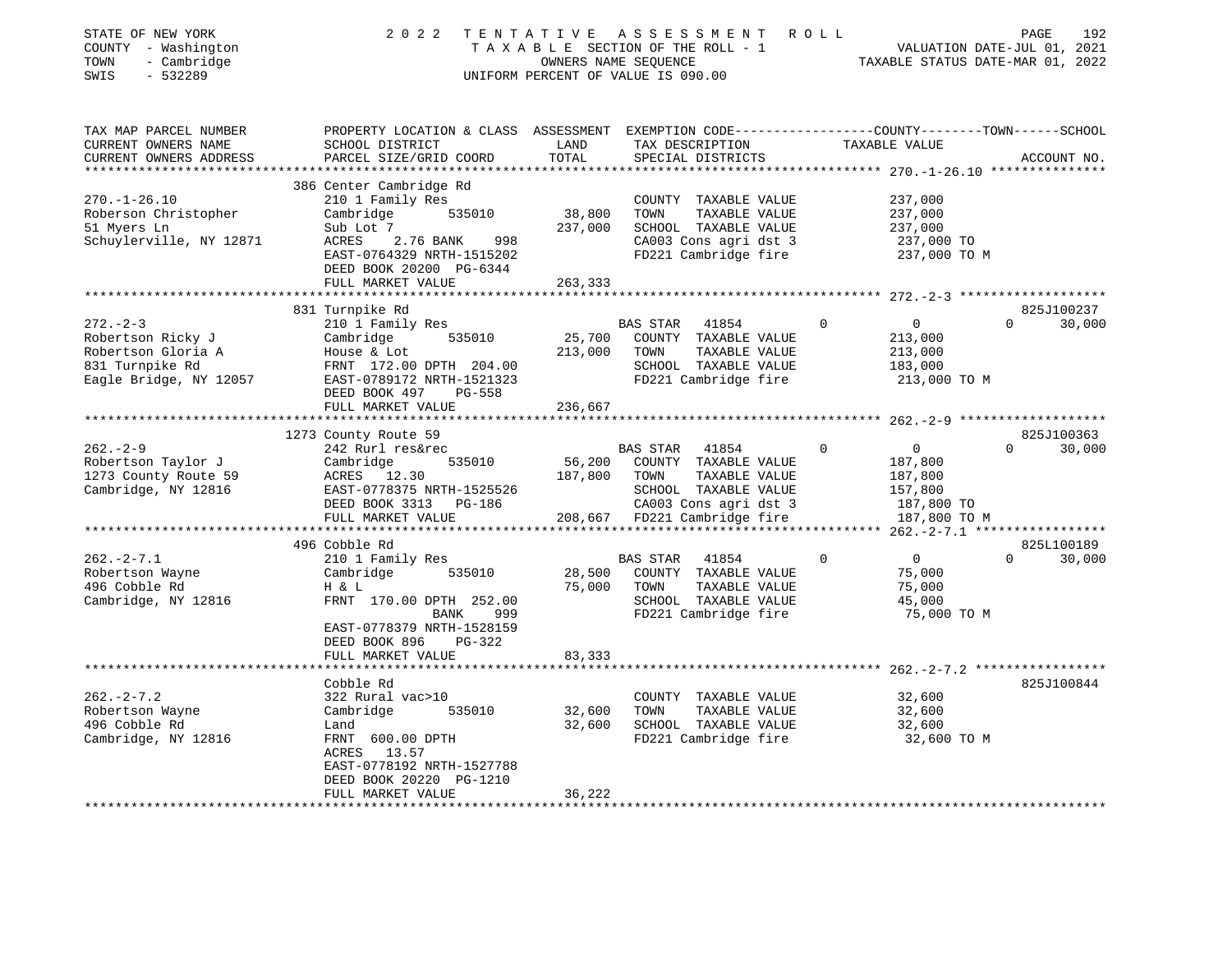### STATE OF NEW YORK 2 0 2 2 T E N T A T I V E A S S E S S M E N T R O L L PAGE 193 COUNTY - Washington T A X A B L E SECTION OF THE ROLL - 1 VALUATION DATE-JUL 01, 2021 TOWN - Cambridge COWNERS NAME SEQUENCE COWNERS NAME SEQUENCE TAXABLE STATUS DATE-MAR 01, 2022<br>TRIS - 532289 UNIFORM PERCENT OF VALUE IS 090.00

TAX MAP PARCEL NUMBER PROPERTY LOCATION & CLASS ASSESSMENT EXEMPTION CODE------------------COUNTY--------TOWN------SCHOOL CURRENT OWNERS NAME SCHOOL DISTRICT LAND TAX DESCRIPTION TAXABLE VALUETAXABLE VALUE CURRENT OWNERS ADDRESS PARCEL SIZE/GRID COORD TOTAL SPECIAL DISTRICTS ACCOUNT NO. \*\*\*\*\*\*\*\*\*\*\*\*\*\*\*\*\*\*\*\*\*\*\*\*\*\*\*\*\*\*\*\*\*\*\*\*\*\*\*\*\*\*\*\*\*\*\*\*\*\*\*\*\*\*\*\*\*\*\*\*\*\*\*\*\*\*\*\*\*\*\*\*\*\*\*\*\*\*\*\*\*\*\*\*\*\*\*\*\*\*\*\*\*\*\*\*\*\*\*\*\*\*\* 280.-2-3 \*\*\*\*\*\*\*\*\*\*\*\*\*\*\*\*\*\*\* 92 Dickensen Rd 825J100585825J100585<br>0 30,000 280.-2-3 240 Rural res BAS STAR 41854 0 0 0 30,000 Rodriguez Josh A Cambridge 535010 43,000 COUNTY TAXABLE VALUE 215,300

| Rodriguez Angela          | ACRES 10.00               | 215,300 | TAXABLE VALUE<br>TOWN                       | 215,300                       |          |                |
|---------------------------|---------------------------|---------|---------------------------------------------|-------------------------------|----------|----------------|
| 92 Dickensen Rd           | EAST-0775731 NRTH-1508635 |         | SCHOOL TAXABLE VALUE                        | 185,300                       |          |                |
| Buskirk, NY 12028         | DEED BOOK 2591 PG-295     |         | CA003 Cons agri dst 3                       | 215,300 TO                    |          |                |
|                           | FULL MARKET VALUE         |         | 239,222 FD221 Cambridge fire                | 215,300 TO M                  |          |                |
|                           |                           |         |                                             |                               |          |                |
|                           | 539 Center Cambridge Rd   |         | 60 PCT OF VALUE USED FOR EXEMPTION PURPOSES |                               |          | 825J100579     |
| $270. - 1 - 17$           | 241 Rural res&ag          |         | AG DIST<br>41720                            | 70,729<br>0                   | 70,729   | 70,729         |
| Rogers Agnes LE           | 535010<br>Cambridge       |         | 151,000 AGED-CO/TN 41801                    | 84,000<br>0                   | 84,000   | $\overline{0}$ |
| Rogers John               | House & Land              |         | 280,000 AGED-SCH 41804                      | $\mathbf 0$<br>$\overline{0}$ | $\Omega$ | 67,200         |
| 539 Center Cambridge Rd   | ACRES 79.50               |         | ENH STAR<br>41834                           | $\Omega$<br>$\overline{0}$    | $\Omega$ | 74,900         |
| Cambridge, NY 12816       | EAST-0768308 NRTH-1517953 |         | COUNTY TAXABLE VALUE                        | 125,271                       |          |                |
|                           | DEED BOOK 3548 PG-54      |         | TOWN<br>TAXABLE VALUE                       | 125,271                       |          |                |
| MAY BE SUBJECT TO PAYMENT | FULL MARKET VALUE         | 311,111 | SCHOOL TAXABLE VALUE                        | 67,171                        |          |                |
| UNDER AGDIST LAW TIL 2026 |                           |         | CA003 Cons agri dst 3                       | 209,271 TO                    |          |                |
|                           |                           |         | 70,729 EX                                   |                               |          |                |
|                           |                           |         | FD221 Cambridge fire                        | 280,000 TO M                  |          |                |
|                           |                           |         |                                             |                               |          |                |
|                           | 30 Martindale Way         |         |                                             |                               |          |                |
| $279. - 2 - 2.22$         | 210 1 Family Res          |         | BAS STAR 41854                              | $\Omega$<br>$\overline{0}$    | $\Omega$ | 30,000         |
| Rogers Catherine          | 535010<br>Cambridge       | 28,000  | COUNTY TAXABLE VALUE                        | 199,000                       |          |                |
| 30 Martindale Way         | H & L                     | 199,000 | TOWN<br>TAXABLE VALUE                       | 199,000                       |          |                |
| Johnsonville, NY 12094    | ACRES<br>1.44             |         | SCHOOL TAXABLE VALUE                        | 169,000                       |          |                |
|                           | EAST-0764779 NRTH-1513447 |         | CA003 Cons agri dst 3                       | 199,000 TO                    |          |                |
|                           | DEED BOOK 681<br>PG-182   |         | FD221 Cambridge fire                        | 199,000 TO M                  |          |                |
|                           | FULL MARKET VALUE         | 221,111 |                                             |                               |          |                |
|                           |                           |         |                                             |                               |          |                |
|                           | 14 Martindale Way         |         |                                             |                               |          | 825J102022     |
| $279. - 2 - 2.21$         | 210 1 Family Res          |         | BAS STAR 41854                              | $\mathbf 0$<br>$\overline{0}$ | $\Omega$ | 30,000         |
| Rogers Dale J             | Cambridge<br>535010       | 30,000  | COUNTY TAXABLE VALUE                        | 197,900                       |          |                |
| Rogers Karen J            | H & L                     | 197,900 | TOWN<br>TAXABLE VALUE                       | 197,900                       |          |                |
| 14 Martindale Way         | ACRES<br>2.17             |         | SCHOOL TAXABLE VALUE                        | 167,900                       |          |                |
| Johnsonville, NY 12094    | EAST-0764844 NRTH-1513050 |         | CA003 Cons agri dst 3                       | 197,900 TO                    |          |                |
|                           | $PG-29$<br>DEED BOOK 604  |         | FD221 Cambridge fire                        | 197,900 TO M                  |          |                |
|                           | FULL MARKET VALUE         | 219,889 |                                             |                               |          |                |
|                           |                           |         |                                             |                               |          |                |
|                           | Rogers Ln                 |         |                                             |                               |          |                |
| $271. - 2 - 3.7$          | 314 Rural vac<10          |         | COUNTY TAXABLE VALUE                        | 7,500                         |          |                |
| Rogers John P             | Cambridge<br>535010       | 7,500   | TOWN<br>TAXABLE VALUE                       | 7,500                         |          |                |
| Rogers Karen A            | Sub lot F                 | 7,500   | SCHOOL TAXABLE VALUE                        | 7,500                         |          |                |
| 50 Rogers Ln              | 2.18<br>ACRES             |         | FD221 Cambridge fire                        | 7,500 TO M                    |          |                |
| Cambridge, NY 12816       | EAST-0771926 NRTH-1519128 |         |                                             |                               |          |                |
|                           | DEED BOOK 1881 PG-236     |         |                                             |                               |          |                |
|                           | FULL MARKET VALUE         | 8,333   |                                             |                               |          |                |
|                           |                           |         |                                             |                               |          |                |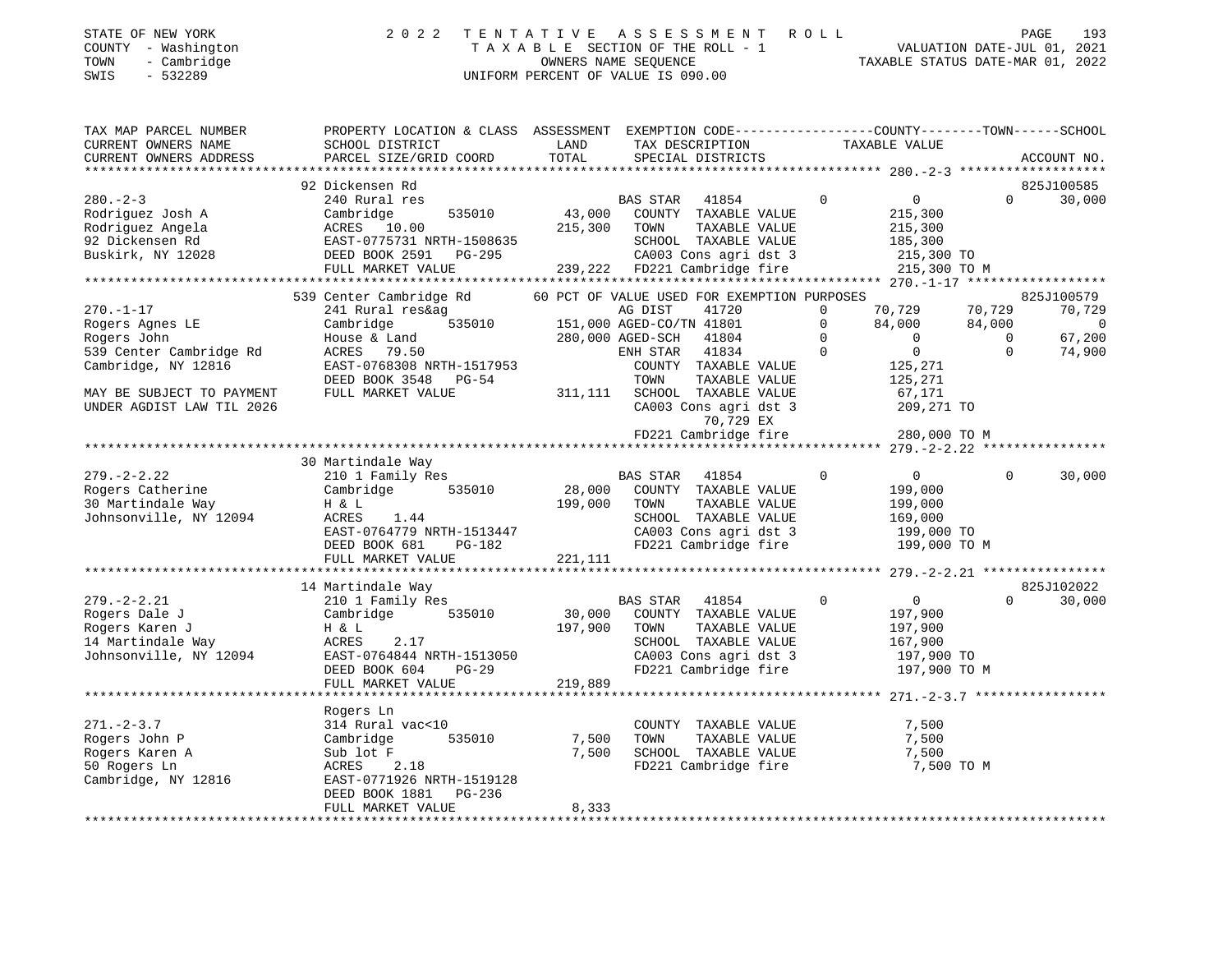| TOWN<br>SWIS | STATE OF NEW YORK<br>COUNTY - Washington<br>- Cambridge<br>- 532289 |                                              |                    | 2022 TENTATIVE ASSESSMENT ROLL<br>TAXABLE SECTION OF THE ROLL - 1<br>OWNERS NAME SEOUENCE<br>UNIFORM PERCENT OF VALUE IS 090.00 | TAXABLE STATUS DATE-MAR 01, 2022 | PAGE<br>VALUATION DATE-JUL 01, 2021 | 194     |
|--------------|---------------------------------------------------------------------|----------------------------------------------|--------------------|---------------------------------------------------------------------------------------------------------------------------------|----------------------------------|-------------------------------------|---------|
|              | TAX MAP PARCEL NUMBER<br>CURRENT OWNERS NAME                        | PROPERTY LOCATION & CLASS<br>SCHOOL DISTRICT | ASSESSMENT<br>LAND | EXEMPTION CODE-----------------COUNTY-------TOWN-----<br>TAX DESCRIPTION                                                        | TAXABLE VALUE                    |                                     | -SCHOOL |

| 50 Rogers Ln<br>825J100578<br>$271. - 2 - 6$<br>210 1 Family Res<br>ENH STAR<br>41834<br>$\Omega$<br>$\overline{0}$<br>$\Omega$<br>30,000<br>Rogers John P<br>535010<br>Cambridge<br>COUNTY TAXABLE VALUE<br>134,100<br>134,100<br>TAXABLE VALUE<br>Rogers Karen A<br>H & L<br>TOWN<br>134,100<br>50 Rogers Ln<br>1.00<br>SCHOOL TAXABLE VALUE<br>59,200<br>ACRES<br>FD221 Cambridge fire<br>Cambridge, NY 12816<br>EAST-0772054 NRTH-1519236<br>134,100 TO M<br>DEED BOOK 428<br>PG-1005<br>149,000<br>FULL MARKET VALUE<br>1365 County Route 59<br>$\overline{0}$<br>$263. - 1 - 24$<br>210 1 Family Res<br>BAS STAR<br>41854<br>$\overline{0}$<br>$\overline{0}$<br>Rogers Karen A<br>535010 23,600 VETDIS CTS 41140<br>Cambridge<br>$\Omega$<br>15,750<br>15,750<br>Rogers Suzanne M<br>H & L<br>105,000 VETCOM CTS 41130<br>$\Omega$<br>26,250<br>26,250<br>50 Rogers Ln<br>FRNT 122.00 DPTH 230.00<br>COUNTY TAXABLE VALUE<br>63,000<br>Cambridge, NY 12816<br>0.71<br>63,000<br>ACRES<br>TOWN<br>TAXABLE VALUE<br>EAST-0780487 NRTH-1526544<br>SCHOOL TAXABLE VALUE<br>49,250<br>CA003 Cons agri dst 3<br>DEED BOOK 917<br>105,000 TO<br>PG-120<br>105,000 TO M<br>FULL MARKET VALUE | ACCOUNT NO.                |
|---------------------------------------------------------------------------------------------------------------------------------------------------------------------------------------------------------------------------------------------------------------------------------------------------------------------------------------------------------------------------------------------------------------------------------------------------------------------------------------------------------------------------------------------------------------------------------------------------------------------------------------------------------------------------------------------------------------------------------------------------------------------------------------------------------------------------------------------------------------------------------------------------------------------------------------------------------------------------------------------------------------------------------------------------------------------------------------------------------------------------------------------------------------------------------------------|----------------------------|
|                                                                                                                                                                                                                                                                                                                                                                                                                                                                                                                                                                                                                                                                                                                                                                                                                                                                                                                                                                                                                                                                                                                                                                                             |                            |
|                                                                                                                                                                                                                                                                                                                                                                                                                                                                                                                                                                                                                                                                                                                                                                                                                                                                                                                                                                                                                                                                                                                                                                                             | 74,900                     |
|                                                                                                                                                                                                                                                                                                                                                                                                                                                                                                                                                                                                                                                                                                                                                                                                                                                                                                                                                                                                                                                                                                                                                                                             | 825J100672                 |
|                                                                                                                                                                                                                                                                                                                                                                                                                                                                                                                                                                                                                                                                                                                                                                                                                                                                                                                                                                                                                                                                                                                                                                                             | 30,000<br>15,750<br>10,000 |
| 8 Horton Ln                                                                                                                                                                                                                                                                                                                                                                                                                                                                                                                                                                                                                                                                                                                                                                                                                                                                                                                                                                                                                                                                                                                                                                                 | 825J100244                 |
| $261. - 2 - 7$<br>AG DIST<br>41720<br>241 Rural res&ag<br>$\Omega$<br>84,456<br>84,456<br>535010<br>157,300 BAS STAR<br>41854<br>$\Omega$<br>$\overline{0}$<br>Rogers Mark<br>Cambridge<br>$\Omega$<br>338,000<br>Rogers Marge<br>563/155<br>COUNTY TAXABLE VALUE<br>253,544<br>8 Horton Ln<br>$261. - 1 - 7$<br>TAXABLE VALUE<br>TOWN<br>253,544<br>223,544<br>Cambridge, NY 12816<br>ACRES 85.00<br>SCHOOL TAXABLE VALUE<br>CA003 Cons agri dst 3<br>EAST-0766120 NRTH-1523487<br>253,544 TO<br>84,456 EX<br>DEED BOOK 563<br>MAY BE SUBJECT TO PAYMENT<br>$PG-153$<br>375,556 FD221 Cambridge fire<br>338,000 TO M<br>UNDER AGDIST LAW TIL 2026<br>FULL MARKET VALUE                                                                                                                                                                                                                                                                                                                                                                                                                                                                                                                     | 84,456<br>30,000           |
| 96 Martindale Way                                                                                                                                                                                                                                                                                                                                                                                                                                                                                                                                                                                                                                                                                                                                                                                                                                                                                                                                                                                                                                                                                                                                                                           |                            |
| 210 1 Family Res<br>COUNTY TAXABLE VALUE<br>$279. - 2 - 2.23$<br>132,000<br>27,600<br>Rogers Mark<br>Cambridge<br>535010<br>TOWN<br>TAXABLE VALUE<br>132,000<br>132,000<br>SCHOOL TAXABLE VALUE<br>8 Horton Ln<br>ACRES<br>2.71<br>132,000<br>CA003 Cons agri dst 3<br>Cambridge, NY 12816<br>EAST-0765009 NRTH-1513382<br>132,000 TO<br>DEED BOOK 681<br>FD221 Cambridge fire<br>PG-185<br>132,000 TO M<br>FULL MARKET VALUE<br>146,667<br>**********************                                                                                                                                                                                                                                                                                                                                                                                                                                                                                                                                                                                                                                                                                                                          |                            |
| 28 Irish Ln                                                                                                                                                                                                                                                                                                                                                                                                                                                                                                                                                                                                                                                                                                                                                                                                                                                                                                                                                                                                                                                                                                                                                                                 | 825J100583                 |
| $263. - 1 - 6$<br>41834<br>$\Omega$<br>$\overline{0}$<br>$\Omega$<br>210 1 Family Res<br>ENH STAR<br>Romack Howard O LE<br>Cambridge<br>535010<br>72,400<br>COUNTY TAXABLE VALUE<br>315,000<br>Romack Katherine M<br>315,000<br>H&l<br>TOWN<br>TAXABLE VALUE<br>315,000<br>28 Irish Ln<br>SCHOOL TAXABLE VALUE<br>ACRES<br>8.10<br>240,100<br>EAST-0782608 NRTH-1528125<br>FD221 Cambridge fire<br>Cambridge, NY 12816<br>315,000 TO M<br>DEED BOOK 3960<br>PG-97<br>350,000<br>FULL MARKET VALUE                                                                                                                                                                                                                                                                                                                                                                                                                                                                                                                                                                                                                                                                                           | 74,900                     |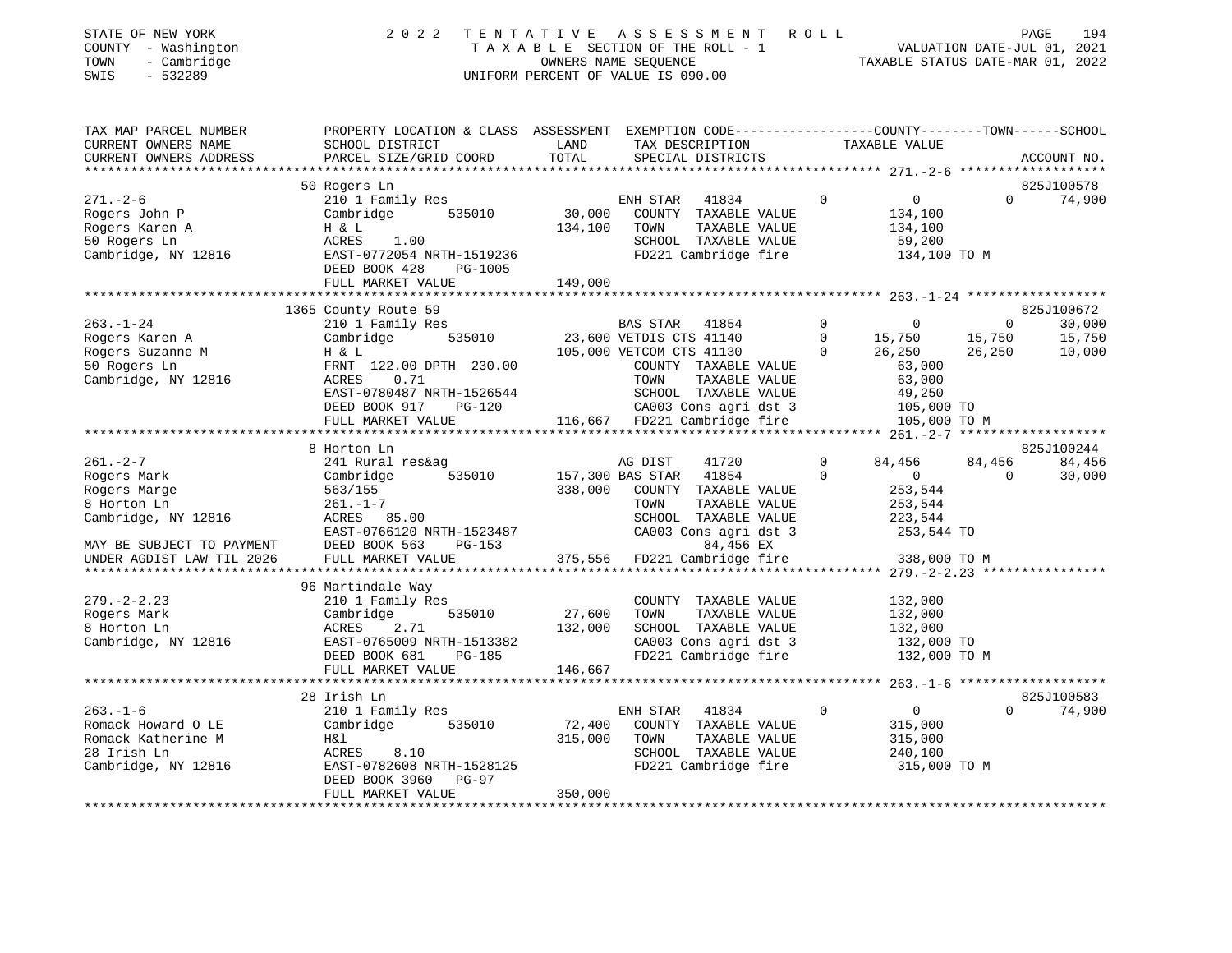| EXEMPTION CODE-----------------COUNTY-------TOWN------SCHOOL<br>TAX MAP PARCEL NUMBER<br>PROPERTY LOCATION & CLASS ASSESSMENT<br>CURRENT OWNERS NAME<br>SCHOOL DISTRICT<br>LAND<br>TAX DESCRIPTION<br>TAXABLE VALUE<br>TOTAL<br>CURRENT OWNERS ADDRESS<br>PARCEL SIZE/GRID COORD<br>SPECIAL DISTRICTS<br>ACCOUNT NO.<br>29 Hopkins Ln<br>825J100401<br>$263. -1 - 13$<br>210 1 Family Res<br>COUNTY TAXABLE VALUE<br>150,000<br>23,700<br>Roome Hugh R<br>Cambridge<br>535010<br>TOWN<br>TAXABLE VALUE<br>150,000<br>150,000<br>SCHOOL TAXABLE VALUE<br>Roome Katherine D<br>150,000<br>Res<br>31 Hopkins Ln<br>CA003 Cons agri dst 3<br>FRNT 180.00 DPTH 160.00<br>150,000 TO<br>FD221 Cambridge fire<br>Cambridge, NY 12816<br>EAST-0782545 NRTH-1525095<br>150,000 TO M<br>DEED BOOK 3862 PG-47<br>FULL MARKET VALUE<br>166,667<br>************<br>**********************<br>King Rd<br>$263. - 2 - 23.6$<br>322 Rural vac>10<br>0<br>55,963<br>55,963<br>55,963<br>AG DIST<br>41720<br>151,300<br>COUNTY TAXABLE VALUE<br>Roome Hugh R<br>Cambridge<br>95,337<br>535010<br>Roome Katherine D<br>151,300<br>TAXABLE VALUE<br>95,337<br>ACRES 90.61<br>TOWN<br>31 Hopkins Ln<br>EAST-0784068 NRTH-1523725<br>SCHOOL TAXABLE VALUE<br>95,337<br>CA003 Cons agri dst 3<br>Cambridge, NY 12816<br>DEED BOOK 3862 PG-47<br>95,337 TO<br>168,111<br>55,963 EX<br>FULL MARKET VALUE<br>FD221 Cambridge fire<br>MAY BE SUBJECT TO PAYMENT<br>151,300 TO M<br>UNDER AGDIST LAW TIL 2026<br>48 Hopkins Ln<br>825J100402<br>56,806<br>56,806<br>$263. - 1 - 14$<br>250 Estate<br>AG DIST<br>41720<br>$\Omega$<br>56,806<br>Roome Hugh R III<br>Cambridge<br>535010<br>217,200<br>COUNTY TAXABLE VALUE<br>643,494<br>Roome Katherine<br>700,300<br>TAXABLE VALUE<br>643,494<br>House & Land<br>TOWN<br>31 Hopkins Ln<br>ACRES 97.73<br>SCHOOL TAXABLE VALUE<br>643,494<br>Cambridge, NY 12816<br>EAST-0783019 NRTH-1525224<br>CA003 Cons agri dst 3<br>643,494 TO<br>DEED BOOK 3862<br>56,806 EX<br>$PG-59$<br>FULL MARKET VALUE<br>778,111 FD221 Cambridge fire<br>MAY BE SUBJECT TO PAYMENT<br>700,300 TO M<br>UNDER AGDIST LAW TIL 2026<br>825J100229<br>1622 County Route 59<br>$255. - 1 - 16$<br>241 Rural res&ag<br>$\mathbf 0$<br>81,136<br>81,136<br>81,136<br>AG DIST<br>41720<br>179,600<br>COUNTY TAXABLE VALUE<br>Roome Property Holdings LLC<br>Cambridge<br>535010<br>578,864<br>660,000<br>31 Hopkins Ln<br>ACRES 102.10<br>TOWN<br>TAXABLE VALUE<br>578,864<br>Cambridge, NY 12816<br>EAST-0785157 NRTH-1529693<br>SCHOOL TAXABLE VALUE<br>578,864<br>DEED BOOK 3403 PG-10<br>CA003 Cons agri dst 3<br>578,864 TO<br>FULL MARKET VALUE<br>733,333<br>81,136 EX<br>MAY BE SUBJECT TO PAYMENT<br>UNDER AGDIST LAW TIL 2026<br>FD221 Cambridge fire<br>660,000 TO M<br>35 Coila Rd<br>825J100398<br>$255. - 2 - 5$<br>210 1 Family Res<br>136,900<br>COUNTY TAXABLE VALUE<br>25,200<br>Rosaday Enterprises, LLC<br>Cambridge<br>535010<br>TOWN<br>TAXABLE VALUE<br>136,900<br>39 Coila Rd<br>136,900<br>136,900<br>H & L<br>SCHOOL TAXABLE VALUE<br>Cambridge, NY 12816<br>ACRES<br>1.03<br>FD221 Cambridge fire<br>136,900 TO M<br>EAST-0787443 NRTH-1531235<br>DEED BOOK 2192<br>PG-198<br>FULL MARKET VALUE<br>152,111<br>******************** | STATE OF NEW YORK<br>COUNTY - Washington<br>TOWN<br>- Cambridge<br>$-532289$<br>SWIS | 2022 | TENTATIVE | A S S E S S M E N T<br>TAXABLE SECTION OF THE ROLL - 1<br>OWNERS NAME SEQUENCE<br>UNIFORM PERCENT OF VALUE IS 090.00 | ROLL | TAXABLE STATUS DATE-MAR 01, 2022 | PAGE<br>195<br>VALUATION DATE-JUL 01, 2021 |
|--------------------------------------------------------------------------------------------------------------------------------------------------------------------------------------------------------------------------------------------------------------------------------------------------------------------------------------------------------------------------------------------------------------------------------------------------------------------------------------------------------------------------------------------------------------------------------------------------------------------------------------------------------------------------------------------------------------------------------------------------------------------------------------------------------------------------------------------------------------------------------------------------------------------------------------------------------------------------------------------------------------------------------------------------------------------------------------------------------------------------------------------------------------------------------------------------------------------------------------------------------------------------------------------------------------------------------------------------------------------------------------------------------------------------------------------------------------------------------------------------------------------------------------------------------------------------------------------------------------------------------------------------------------------------------------------------------------------------------------------------------------------------------------------------------------------------------------------------------------------------------------------------------------------------------------------------------------------------------------------------------------------------------------------------------------------------------------------------------------------------------------------------------------------------------------------------------------------------------------------------------------------------------------------------------------------------------------------------------------------------------------------------------------------------------------------------------------------------------------------------------------------------------------------------------------------------------------------------------------------------------------------------------------------------------------------------------------------------------------------------------------------------------------------------------------------------------------------------------------------------------------------------------------------------------------------------------------------------------------------------------------------------------------------------------------------------------------------------------------------------------------------------------------------------------------------------------------------------------------------------------|--------------------------------------------------------------------------------------|------|-----------|----------------------------------------------------------------------------------------------------------------------|------|----------------------------------|--------------------------------------------|
|                                                                                                                                                                                                                                                                                                                                                                                                                                                                                                                                                                                                                                                                                                                                                                                                                                                                                                                                                                                                                                                                                                                                                                                                                                                                                                                                                                                                                                                                                                                                                                                                                                                                                                                                                                                                                                                                                                                                                                                                                                                                                                                                                                                                                                                                                                                                                                                                                                                                                                                                                                                                                                                                                                                                                                                                                                                                                                                                                                                                                                                                                                                                                                                                                                                        |                                                                                      |      |           |                                                                                                                      |      |                                  |                                            |
|                                                                                                                                                                                                                                                                                                                                                                                                                                                                                                                                                                                                                                                                                                                                                                                                                                                                                                                                                                                                                                                                                                                                                                                                                                                                                                                                                                                                                                                                                                                                                                                                                                                                                                                                                                                                                                                                                                                                                                                                                                                                                                                                                                                                                                                                                                                                                                                                                                                                                                                                                                                                                                                                                                                                                                                                                                                                                                                                                                                                                                                                                                                                                                                                                                                        |                                                                                      |      |           |                                                                                                                      |      |                                  |                                            |
|                                                                                                                                                                                                                                                                                                                                                                                                                                                                                                                                                                                                                                                                                                                                                                                                                                                                                                                                                                                                                                                                                                                                                                                                                                                                                                                                                                                                                                                                                                                                                                                                                                                                                                                                                                                                                                                                                                                                                                                                                                                                                                                                                                                                                                                                                                                                                                                                                                                                                                                                                                                                                                                                                                                                                                                                                                                                                                                                                                                                                                                                                                                                                                                                                                                        |                                                                                      |      |           |                                                                                                                      |      |                                  |                                            |
|                                                                                                                                                                                                                                                                                                                                                                                                                                                                                                                                                                                                                                                                                                                                                                                                                                                                                                                                                                                                                                                                                                                                                                                                                                                                                                                                                                                                                                                                                                                                                                                                                                                                                                                                                                                                                                                                                                                                                                                                                                                                                                                                                                                                                                                                                                                                                                                                                                                                                                                                                                                                                                                                                                                                                                                                                                                                                                                                                                                                                                                                                                                                                                                                                                                        |                                                                                      |      |           |                                                                                                                      |      |                                  |                                            |
|                                                                                                                                                                                                                                                                                                                                                                                                                                                                                                                                                                                                                                                                                                                                                                                                                                                                                                                                                                                                                                                                                                                                                                                                                                                                                                                                                                                                                                                                                                                                                                                                                                                                                                                                                                                                                                                                                                                                                                                                                                                                                                                                                                                                                                                                                                                                                                                                                                                                                                                                                                                                                                                                                                                                                                                                                                                                                                                                                                                                                                                                                                                                                                                                                                                        |                                                                                      |      |           |                                                                                                                      |      |                                  |                                            |
|                                                                                                                                                                                                                                                                                                                                                                                                                                                                                                                                                                                                                                                                                                                                                                                                                                                                                                                                                                                                                                                                                                                                                                                                                                                                                                                                                                                                                                                                                                                                                                                                                                                                                                                                                                                                                                                                                                                                                                                                                                                                                                                                                                                                                                                                                                                                                                                                                                                                                                                                                                                                                                                                                                                                                                                                                                                                                                                                                                                                                                                                                                                                                                                                                                                        |                                                                                      |      |           |                                                                                                                      |      |                                  |                                            |
|                                                                                                                                                                                                                                                                                                                                                                                                                                                                                                                                                                                                                                                                                                                                                                                                                                                                                                                                                                                                                                                                                                                                                                                                                                                                                                                                                                                                                                                                                                                                                                                                                                                                                                                                                                                                                                                                                                                                                                                                                                                                                                                                                                                                                                                                                                                                                                                                                                                                                                                                                                                                                                                                                                                                                                                                                                                                                                                                                                                                                                                                                                                                                                                                                                                        |                                                                                      |      |           |                                                                                                                      |      |                                  |                                            |
|                                                                                                                                                                                                                                                                                                                                                                                                                                                                                                                                                                                                                                                                                                                                                                                                                                                                                                                                                                                                                                                                                                                                                                                                                                                                                                                                                                                                                                                                                                                                                                                                                                                                                                                                                                                                                                                                                                                                                                                                                                                                                                                                                                                                                                                                                                                                                                                                                                                                                                                                                                                                                                                                                                                                                                                                                                                                                                                                                                                                                                                                                                                                                                                                                                                        |                                                                                      |      |           |                                                                                                                      |      |                                  |                                            |
|                                                                                                                                                                                                                                                                                                                                                                                                                                                                                                                                                                                                                                                                                                                                                                                                                                                                                                                                                                                                                                                                                                                                                                                                                                                                                                                                                                                                                                                                                                                                                                                                                                                                                                                                                                                                                                                                                                                                                                                                                                                                                                                                                                                                                                                                                                                                                                                                                                                                                                                                                                                                                                                                                                                                                                                                                                                                                                                                                                                                                                                                                                                                                                                                                                                        |                                                                                      |      |           |                                                                                                                      |      |                                  |                                            |
|                                                                                                                                                                                                                                                                                                                                                                                                                                                                                                                                                                                                                                                                                                                                                                                                                                                                                                                                                                                                                                                                                                                                                                                                                                                                                                                                                                                                                                                                                                                                                                                                                                                                                                                                                                                                                                                                                                                                                                                                                                                                                                                                                                                                                                                                                                                                                                                                                                                                                                                                                                                                                                                                                                                                                                                                                                                                                                                                                                                                                                                                                                                                                                                                                                                        |                                                                                      |      |           |                                                                                                                      |      |                                  |                                            |
|                                                                                                                                                                                                                                                                                                                                                                                                                                                                                                                                                                                                                                                                                                                                                                                                                                                                                                                                                                                                                                                                                                                                                                                                                                                                                                                                                                                                                                                                                                                                                                                                                                                                                                                                                                                                                                                                                                                                                                                                                                                                                                                                                                                                                                                                                                                                                                                                                                                                                                                                                                                                                                                                                                                                                                                                                                                                                                                                                                                                                                                                                                                                                                                                                                                        |                                                                                      |      |           |                                                                                                                      |      |                                  |                                            |
|                                                                                                                                                                                                                                                                                                                                                                                                                                                                                                                                                                                                                                                                                                                                                                                                                                                                                                                                                                                                                                                                                                                                                                                                                                                                                                                                                                                                                                                                                                                                                                                                                                                                                                                                                                                                                                                                                                                                                                                                                                                                                                                                                                                                                                                                                                                                                                                                                                                                                                                                                                                                                                                                                                                                                                                                                                                                                                                                                                                                                                                                                                                                                                                                                                                        |                                                                                      |      |           |                                                                                                                      |      |                                  |                                            |
|                                                                                                                                                                                                                                                                                                                                                                                                                                                                                                                                                                                                                                                                                                                                                                                                                                                                                                                                                                                                                                                                                                                                                                                                                                                                                                                                                                                                                                                                                                                                                                                                                                                                                                                                                                                                                                                                                                                                                                                                                                                                                                                                                                                                                                                                                                                                                                                                                                                                                                                                                                                                                                                                                                                                                                                                                                                                                                                                                                                                                                                                                                                                                                                                                                                        |                                                                                      |      |           |                                                                                                                      |      |                                  |                                            |
|                                                                                                                                                                                                                                                                                                                                                                                                                                                                                                                                                                                                                                                                                                                                                                                                                                                                                                                                                                                                                                                                                                                                                                                                                                                                                                                                                                                                                                                                                                                                                                                                                                                                                                                                                                                                                                                                                                                                                                                                                                                                                                                                                                                                                                                                                                                                                                                                                                                                                                                                                                                                                                                                                                                                                                                                                                                                                                                                                                                                                                                                                                                                                                                                                                                        |                                                                                      |      |           |                                                                                                                      |      |                                  |                                            |
|                                                                                                                                                                                                                                                                                                                                                                                                                                                                                                                                                                                                                                                                                                                                                                                                                                                                                                                                                                                                                                                                                                                                                                                                                                                                                                                                                                                                                                                                                                                                                                                                                                                                                                                                                                                                                                                                                                                                                                                                                                                                                                                                                                                                                                                                                                                                                                                                                                                                                                                                                                                                                                                                                                                                                                                                                                                                                                                                                                                                                                                                                                                                                                                                                                                        |                                                                                      |      |           |                                                                                                                      |      |                                  |                                            |
|                                                                                                                                                                                                                                                                                                                                                                                                                                                                                                                                                                                                                                                                                                                                                                                                                                                                                                                                                                                                                                                                                                                                                                                                                                                                                                                                                                                                                                                                                                                                                                                                                                                                                                                                                                                                                                                                                                                                                                                                                                                                                                                                                                                                                                                                                                                                                                                                                                                                                                                                                                                                                                                                                                                                                                                                                                                                                                                                                                                                                                                                                                                                                                                                                                                        |                                                                                      |      |           |                                                                                                                      |      |                                  |                                            |
|                                                                                                                                                                                                                                                                                                                                                                                                                                                                                                                                                                                                                                                                                                                                                                                                                                                                                                                                                                                                                                                                                                                                                                                                                                                                                                                                                                                                                                                                                                                                                                                                                                                                                                                                                                                                                                                                                                                                                                                                                                                                                                                                                                                                                                                                                                                                                                                                                                                                                                                                                                                                                                                                                                                                                                                                                                                                                                                                                                                                                                                                                                                                                                                                                                                        |                                                                                      |      |           |                                                                                                                      |      |                                  |                                            |
|                                                                                                                                                                                                                                                                                                                                                                                                                                                                                                                                                                                                                                                                                                                                                                                                                                                                                                                                                                                                                                                                                                                                                                                                                                                                                                                                                                                                                                                                                                                                                                                                                                                                                                                                                                                                                                                                                                                                                                                                                                                                                                                                                                                                                                                                                                                                                                                                                                                                                                                                                                                                                                                                                                                                                                                                                                                                                                                                                                                                                                                                                                                                                                                                                                                        |                                                                                      |      |           |                                                                                                                      |      |                                  |                                            |
|                                                                                                                                                                                                                                                                                                                                                                                                                                                                                                                                                                                                                                                                                                                                                                                                                                                                                                                                                                                                                                                                                                                                                                                                                                                                                                                                                                                                                                                                                                                                                                                                                                                                                                                                                                                                                                                                                                                                                                                                                                                                                                                                                                                                                                                                                                                                                                                                                                                                                                                                                                                                                                                                                                                                                                                                                                                                                                                                                                                                                                                                                                                                                                                                                                                        |                                                                                      |      |           |                                                                                                                      |      |                                  |                                            |
|                                                                                                                                                                                                                                                                                                                                                                                                                                                                                                                                                                                                                                                                                                                                                                                                                                                                                                                                                                                                                                                                                                                                                                                                                                                                                                                                                                                                                                                                                                                                                                                                                                                                                                                                                                                                                                                                                                                                                                                                                                                                                                                                                                                                                                                                                                                                                                                                                                                                                                                                                                                                                                                                                                                                                                                                                                                                                                                                                                                                                                                                                                                                                                                                                                                        |                                                                                      |      |           |                                                                                                                      |      |                                  |                                            |
|                                                                                                                                                                                                                                                                                                                                                                                                                                                                                                                                                                                                                                                                                                                                                                                                                                                                                                                                                                                                                                                                                                                                                                                                                                                                                                                                                                                                                                                                                                                                                                                                                                                                                                                                                                                                                                                                                                                                                                                                                                                                                                                                                                                                                                                                                                                                                                                                                                                                                                                                                                                                                                                                                                                                                                                                                                                                                                                                                                                                                                                                                                                                                                                                                                                        |                                                                                      |      |           |                                                                                                                      |      |                                  |                                            |
|                                                                                                                                                                                                                                                                                                                                                                                                                                                                                                                                                                                                                                                                                                                                                                                                                                                                                                                                                                                                                                                                                                                                                                                                                                                                                                                                                                                                                                                                                                                                                                                                                                                                                                                                                                                                                                                                                                                                                                                                                                                                                                                                                                                                                                                                                                                                                                                                                                                                                                                                                                                                                                                                                                                                                                                                                                                                                                                                                                                                                                                                                                                                                                                                                                                        |                                                                                      |      |           |                                                                                                                      |      |                                  |                                            |
|                                                                                                                                                                                                                                                                                                                                                                                                                                                                                                                                                                                                                                                                                                                                                                                                                                                                                                                                                                                                                                                                                                                                                                                                                                                                                                                                                                                                                                                                                                                                                                                                                                                                                                                                                                                                                                                                                                                                                                                                                                                                                                                                                                                                                                                                                                                                                                                                                                                                                                                                                                                                                                                                                                                                                                                                                                                                                                                                                                                                                                                                                                                                                                                                                                                        |                                                                                      |      |           |                                                                                                                      |      |                                  |                                            |
|                                                                                                                                                                                                                                                                                                                                                                                                                                                                                                                                                                                                                                                                                                                                                                                                                                                                                                                                                                                                                                                                                                                                                                                                                                                                                                                                                                                                                                                                                                                                                                                                                                                                                                                                                                                                                                                                                                                                                                                                                                                                                                                                                                                                                                                                                                                                                                                                                                                                                                                                                                                                                                                                                                                                                                                                                                                                                                                                                                                                                                                                                                                                                                                                                                                        |                                                                                      |      |           |                                                                                                                      |      |                                  |                                            |
|                                                                                                                                                                                                                                                                                                                                                                                                                                                                                                                                                                                                                                                                                                                                                                                                                                                                                                                                                                                                                                                                                                                                                                                                                                                                                                                                                                                                                                                                                                                                                                                                                                                                                                                                                                                                                                                                                                                                                                                                                                                                                                                                                                                                                                                                                                                                                                                                                                                                                                                                                                                                                                                                                                                                                                                                                                                                                                                                                                                                                                                                                                                                                                                                                                                        |                                                                                      |      |           |                                                                                                                      |      |                                  |                                            |
|                                                                                                                                                                                                                                                                                                                                                                                                                                                                                                                                                                                                                                                                                                                                                                                                                                                                                                                                                                                                                                                                                                                                                                                                                                                                                                                                                                                                                                                                                                                                                                                                                                                                                                                                                                                                                                                                                                                                                                                                                                                                                                                                                                                                                                                                                                                                                                                                                                                                                                                                                                                                                                                                                                                                                                                                                                                                                                                                                                                                                                                                                                                                                                                                                                                        |                                                                                      |      |           |                                                                                                                      |      |                                  |                                            |
|                                                                                                                                                                                                                                                                                                                                                                                                                                                                                                                                                                                                                                                                                                                                                                                                                                                                                                                                                                                                                                                                                                                                                                                                                                                                                                                                                                                                                                                                                                                                                                                                                                                                                                                                                                                                                                                                                                                                                                                                                                                                                                                                                                                                                                                                                                                                                                                                                                                                                                                                                                                                                                                                                                                                                                                                                                                                                                                                                                                                                                                                                                                                                                                                                                                        |                                                                                      |      |           |                                                                                                                      |      |                                  |                                            |
|                                                                                                                                                                                                                                                                                                                                                                                                                                                                                                                                                                                                                                                                                                                                                                                                                                                                                                                                                                                                                                                                                                                                                                                                                                                                                                                                                                                                                                                                                                                                                                                                                                                                                                                                                                                                                                                                                                                                                                                                                                                                                                                                                                                                                                                                                                                                                                                                                                                                                                                                                                                                                                                                                                                                                                                                                                                                                                                                                                                                                                                                                                                                                                                                                                                        |                                                                                      |      |           |                                                                                                                      |      |                                  |                                            |
|                                                                                                                                                                                                                                                                                                                                                                                                                                                                                                                                                                                                                                                                                                                                                                                                                                                                                                                                                                                                                                                                                                                                                                                                                                                                                                                                                                                                                                                                                                                                                                                                                                                                                                                                                                                                                                                                                                                                                                                                                                                                                                                                                                                                                                                                                                                                                                                                                                                                                                                                                                                                                                                                                                                                                                                                                                                                                                                                                                                                                                                                                                                                                                                                                                                        |                                                                                      |      |           |                                                                                                                      |      |                                  |                                            |
|                                                                                                                                                                                                                                                                                                                                                                                                                                                                                                                                                                                                                                                                                                                                                                                                                                                                                                                                                                                                                                                                                                                                                                                                                                                                                                                                                                                                                                                                                                                                                                                                                                                                                                                                                                                                                                                                                                                                                                                                                                                                                                                                                                                                                                                                                                                                                                                                                                                                                                                                                                                                                                                                                                                                                                                                                                                                                                                                                                                                                                                                                                                                                                                                                                                        |                                                                                      |      |           |                                                                                                                      |      |                                  |                                            |
|                                                                                                                                                                                                                                                                                                                                                                                                                                                                                                                                                                                                                                                                                                                                                                                                                                                                                                                                                                                                                                                                                                                                                                                                                                                                                                                                                                                                                                                                                                                                                                                                                                                                                                                                                                                                                                                                                                                                                                                                                                                                                                                                                                                                                                                                                                                                                                                                                                                                                                                                                                                                                                                                                                                                                                                                                                                                                                                                                                                                                                                                                                                                                                                                                                                        |                                                                                      |      |           |                                                                                                                      |      |                                  |                                            |
|                                                                                                                                                                                                                                                                                                                                                                                                                                                                                                                                                                                                                                                                                                                                                                                                                                                                                                                                                                                                                                                                                                                                                                                                                                                                                                                                                                                                                                                                                                                                                                                                                                                                                                                                                                                                                                                                                                                                                                                                                                                                                                                                                                                                                                                                                                                                                                                                                                                                                                                                                                                                                                                                                                                                                                                                                                                                                                                                                                                                                                                                                                                                                                                                                                                        |                                                                                      |      |           |                                                                                                                      |      |                                  |                                            |
|                                                                                                                                                                                                                                                                                                                                                                                                                                                                                                                                                                                                                                                                                                                                                                                                                                                                                                                                                                                                                                                                                                                                                                                                                                                                                                                                                                                                                                                                                                                                                                                                                                                                                                                                                                                                                                                                                                                                                                                                                                                                                                                                                                                                                                                                                                                                                                                                                                                                                                                                                                                                                                                                                                                                                                                                                                                                                                                                                                                                                                                                                                                                                                                                                                                        |                                                                                      |      |           |                                                                                                                      |      |                                  |                                            |
|                                                                                                                                                                                                                                                                                                                                                                                                                                                                                                                                                                                                                                                                                                                                                                                                                                                                                                                                                                                                                                                                                                                                                                                                                                                                                                                                                                                                                                                                                                                                                                                                                                                                                                                                                                                                                                                                                                                                                                                                                                                                                                                                                                                                                                                                                                                                                                                                                                                                                                                                                                                                                                                                                                                                                                                                                                                                                                                                                                                                                                                                                                                                                                                                                                                        |                                                                                      |      |           |                                                                                                                      |      |                                  |                                            |
|                                                                                                                                                                                                                                                                                                                                                                                                                                                                                                                                                                                                                                                                                                                                                                                                                                                                                                                                                                                                                                                                                                                                                                                                                                                                                                                                                                                                                                                                                                                                                                                                                                                                                                                                                                                                                                                                                                                                                                                                                                                                                                                                                                                                                                                                                                                                                                                                                                                                                                                                                                                                                                                                                                                                                                                                                                                                                                                                                                                                                                                                                                                                                                                                                                                        |                                                                                      |      |           |                                                                                                                      |      |                                  |                                            |
|                                                                                                                                                                                                                                                                                                                                                                                                                                                                                                                                                                                                                                                                                                                                                                                                                                                                                                                                                                                                                                                                                                                                                                                                                                                                                                                                                                                                                                                                                                                                                                                                                                                                                                                                                                                                                                                                                                                                                                                                                                                                                                                                                                                                                                                                                                                                                                                                                                                                                                                                                                                                                                                                                                                                                                                                                                                                                                                                                                                                                                                                                                                                                                                                                                                        |                                                                                      |      |           |                                                                                                                      |      |                                  |                                            |
|                                                                                                                                                                                                                                                                                                                                                                                                                                                                                                                                                                                                                                                                                                                                                                                                                                                                                                                                                                                                                                                                                                                                                                                                                                                                                                                                                                                                                                                                                                                                                                                                                                                                                                                                                                                                                                                                                                                                                                                                                                                                                                                                                                                                                                                                                                                                                                                                                                                                                                                                                                                                                                                                                                                                                                                                                                                                                                                                                                                                                                                                                                                                                                                                                                                        |                                                                                      |      |           |                                                                                                                      |      |                                  |                                            |
|                                                                                                                                                                                                                                                                                                                                                                                                                                                                                                                                                                                                                                                                                                                                                                                                                                                                                                                                                                                                                                                                                                                                                                                                                                                                                                                                                                                                                                                                                                                                                                                                                                                                                                                                                                                                                                                                                                                                                                                                                                                                                                                                                                                                                                                                                                                                                                                                                                                                                                                                                                                                                                                                                                                                                                                                                                                                                                                                                                                                                                                                                                                                                                                                                                                        |                                                                                      |      |           |                                                                                                                      |      |                                  |                                            |
|                                                                                                                                                                                                                                                                                                                                                                                                                                                                                                                                                                                                                                                                                                                                                                                                                                                                                                                                                                                                                                                                                                                                                                                                                                                                                                                                                                                                                                                                                                                                                                                                                                                                                                                                                                                                                                                                                                                                                                                                                                                                                                                                                                                                                                                                                                                                                                                                                                                                                                                                                                                                                                                                                                                                                                                                                                                                                                                                                                                                                                                                                                                                                                                                                                                        |                                                                                      |      |           |                                                                                                                      |      |                                  |                                            |
|                                                                                                                                                                                                                                                                                                                                                                                                                                                                                                                                                                                                                                                                                                                                                                                                                                                                                                                                                                                                                                                                                                                                                                                                                                                                                                                                                                                                                                                                                                                                                                                                                                                                                                                                                                                                                                                                                                                                                                                                                                                                                                                                                                                                                                                                                                                                                                                                                                                                                                                                                                                                                                                                                                                                                                                                                                                                                                                                                                                                                                                                                                                                                                                                                                                        |                                                                                      |      |           |                                                                                                                      |      |                                  |                                            |
|                                                                                                                                                                                                                                                                                                                                                                                                                                                                                                                                                                                                                                                                                                                                                                                                                                                                                                                                                                                                                                                                                                                                                                                                                                                                                                                                                                                                                                                                                                                                                                                                                                                                                                                                                                                                                                                                                                                                                                                                                                                                                                                                                                                                                                                                                                                                                                                                                                                                                                                                                                                                                                                                                                                                                                                                                                                                                                                                                                                                                                                                                                                                                                                                                                                        |                                                                                      |      |           |                                                                                                                      |      |                                  |                                            |
|                                                                                                                                                                                                                                                                                                                                                                                                                                                                                                                                                                                                                                                                                                                                                                                                                                                                                                                                                                                                                                                                                                                                                                                                                                                                                                                                                                                                                                                                                                                                                                                                                                                                                                                                                                                                                                                                                                                                                                                                                                                                                                                                                                                                                                                                                                                                                                                                                                                                                                                                                                                                                                                                                                                                                                                                                                                                                                                                                                                                                                                                                                                                                                                                                                                        |                                                                                      |      |           |                                                                                                                      |      |                                  |                                            |
|                                                                                                                                                                                                                                                                                                                                                                                                                                                                                                                                                                                                                                                                                                                                                                                                                                                                                                                                                                                                                                                                                                                                                                                                                                                                                                                                                                                                                                                                                                                                                                                                                                                                                                                                                                                                                                                                                                                                                                                                                                                                                                                                                                                                                                                                                                                                                                                                                                                                                                                                                                                                                                                                                                                                                                                                                                                                                                                                                                                                                                                                                                                                                                                                                                                        |                                                                                      |      |           |                                                                                                                      |      |                                  |                                            |
|                                                                                                                                                                                                                                                                                                                                                                                                                                                                                                                                                                                                                                                                                                                                                                                                                                                                                                                                                                                                                                                                                                                                                                                                                                                                                                                                                                                                                                                                                                                                                                                                                                                                                                                                                                                                                                                                                                                                                                                                                                                                                                                                                                                                                                                                                                                                                                                                                                                                                                                                                                                                                                                                                                                                                                                                                                                                                                                                                                                                                                                                                                                                                                                                                                                        |                                                                                      |      |           |                                                                                                                      |      |                                  |                                            |
|                                                                                                                                                                                                                                                                                                                                                                                                                                                                                                                                                                                                                                                                                                                                                                                                                                                                                                                                                                                                                                                                                                                                                                                                                                                                                                                                                                                                                                                                                                                                                                                                                                                                                                                                                                                                                                                                                                                                                                                                                                                                                                                                                                                                                                                                                                                                                                                                                                                                                                                                                                                                                                                                                                                                                                                                                                                                                                                                                                                                                                                                                                                                                                                                                                                        |                                                                                      |      |           |                                                                                                                      |      |                                  |                                            |
|                                                                                                                                                                                                                                                                                                                                                                                                                                                                                                                                                                                                                                                                                                                                                                                                                                                                                                                                                                                                                                                                                                                                                                                                                                                                                                                                                                                                                                                                                                                                                                                                                                                                                                                                                                                                                                                                                                                                                                                                                                                                                                                                                                                                                                                                                                                                                                                                                                                                                                                                                                                                                                                                                                                                                                                                                                                                                                                                                                                                                                                                                                                                                                                                                                                        |                                                                                      |      |           |                                                                                                                      |      |                                  |                                            |
|                                                                                                                                                                                                                                                                                                                                                                                                                                                                                                                                                                                                                                                                                                                                                                                                                                                                                                                                                                                                                                                                                                                                                                                                                                                                                                                                                                                                                                                                                                                                                                                                                                                                                                                                                                                                                                                                                                                                                                                                                                                                                                                                                                                                                                                                                                                                                                                                                                                                                                                                                                                                                                                                                                                                                                                                                                                                                                                                                                                                                                                                                                                                                                                                                                                        |                                                                                      |      |           |                                                                                                                      |      |                                  |                                            |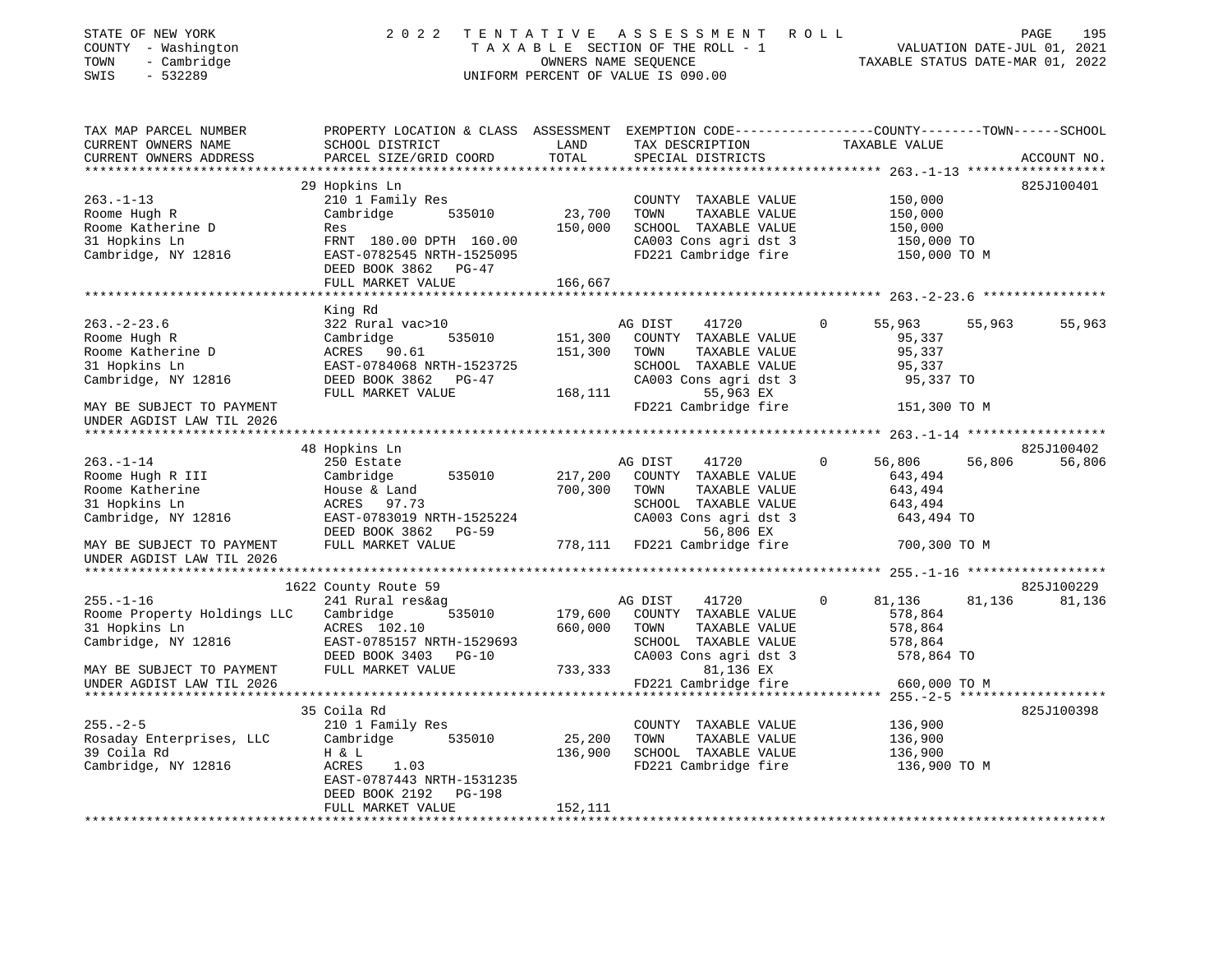| STATE OF NEW YORK   | 2022 TENTATIVE ASSESSMENT ROLL  |                                  | PAGE | 196 |
|---------------------|---------------------------------|----------------------------------|------|-----|
| COUNTY - Washington | TAXABLE SECTION OF THE ROLL - 1 | VALUATION DATE-JUL 01, 2021      |      |     |
| TOWN<br>- Cambridge | OWNERS NAME SEOUENCE            | TAXABLE STATUS DATE-MAR 01, 2022 |      |     |

STATE OF NEW YORK

SWIS - 532289 UNIFORM PERCENT OF VALUE IS 090.00

| TAX MAP PARCEL NUMBER                                                               | PROPERTY LOCATION & CLASS ASSESSMENT EXEMPTION CODE----------------COUNTY-------TOWN------SCHOOL |                 |                |                                              |                |                         |          |             |
|-------------------------------------------------------------------------------------|--------------------------------------------------------------------------------------------------|-----------------|----------------|----------------------------------------------|----------------|-------------------------|----------|-------------|
| CURRENT OWNERS NAME                                                                 | SCHOOL DISTRICT                                                                                  | LAND            |                | TAX DESCRIPTION                              |                | TAXABLE VALUE           |          |             |
| CURRENT OWNERS ADDRESS                                                              | PARCEL SIZE/GRID COORD                                                                           | TOTAL           |                | SPECIAL DISTRICTS                            |                |                         |          | ACCOUNT NO. |
|                                                                                     |                                                                                                  |                 |                |                                              |                |                         |          |             |
|                                                                                     | 136 Dickensen Rd                                                                                 |                 |                |                                              |                |                         |          | 825J100902  |
| $280. - 1 - 12.1$                                                                   | 210 1 Family Res                                                                                 |                 | ENH STAR       | 41834                                        | $\overline{0}$ | $\overline{0}$          | $\Omega$ | 74,900      |
| Rose Judith F                                                                       | Cambridge                                                                                        |                 |                | 535010 35,000 COUNTY TAXABLE VALUE           |                | 135,700                 |          |             |
| 136 Dickensen Rd                                                                    | ACRES 1.00                                                                                       | 135,700         | TOWN           | TAXABLE VALUE                                |                | 135,700                 |          |             |
| Buskirk, NY 12028                                                                   | EAST-0774533 NRTH-1508296                                                                        |                 |                | SCHOOL TAXABLE VALUE                         |                | 60,800                  |          |             |
|                                                                                     | DEED BOOK 691<br>PG-207                                                                          |                 |                | CA003 Cons agri dst 3                        |                | 135,700 TO              |          |             |
|                                                                                     | FULL MARKET VALUE                                                                                |                 |                | 150,778 FD221 Cambridge fire                 |                | 135,700 TO M            |          |             |
|                                                                                     |                                                                                                  |                 |                |                                              |                |                         |          |             |
|                                                                                     | 848 County Route 60                                                                              |                 |                |                                              |                |                         |          | 825J100884  |
| $246. - 1 - 25.2$                                                                   | 241 Rural res&ag                                                                                 |                 | AG DIST        | 41720                                        | $\overline{0}$ | 29,294                  | 29,294   | 29,294      |
| Rosenblatt Stuart I                                                                 | 533401<br>Greenwich                                                                              | 89,300 BAS STAR |                | 41854                                        | $\Omega$       | $\overline{0}$          | $\Omega$ | 30,000      |
| Call Elizabeth A                                                                    | Farm                                                                                             | 308,300         |                | COUNTY TAXABLE VALUE                         |                | 279,006                 |          |             |
|                                                                                     | Addition                                                                                         |                 | TOWN           | TAXABLE VALUE                                |                | 279,006                 |          |             |
| 848 County Route 60<br>Greenwich, NY 12834-9124                                     | ACRES 30.60                                                                                      |                 |                | SCHOOL TAXABLE VALUE                         |                |                         |          |             |
|                                                                                     |                                                                                                  |                 |                |                                              |                | 249,006                 |          |             |
|                                                                                     | EAST-0774431 NRTH-1537217                                                                        |                 |                | CA003 Cons agri dst 3                        |                | 279,006 TO              |          |             |
| MAY BE SUBJECT TO PAYMENT DEED BOOK 837<br>UNDER AGDIST LAW TIL 2026 FULL MARKET VA | PG-332                                                                                           |                 |                | 29,294 EX                                    |                |                         |          |             |
|                                                                                     | FULL MARKET VALUE                                                                                |                 |                | 342,556 FD221 Cambridge fire                 |                | 308,300 TO M            |          |             |
|                                                                                     |                                                                                                  |                 |                |                                              |                |                         |          |             |
|                                                                                     | 276 Gannon Rd                                                                                    |                 |                |                                              |                |                         |          |             |
| $270. - 1 - 21.1$                                                                   | 242 Rurl res&rec                                                                                 |                 | AG DIST        | 41720                                        | $\circ$        | 35,121                  | 35,121   | 35,121      |
| Ross Randy C                                                                        | Cambridge<br>535010                                                                              | 80,300          |                | COUNTY TAXABLE VALUE                         |                | 207,779                 |          |             |
| Ross Anne S                                                                         | Sub Lot 1                                                                                        | 242,900         | TOWN           | TAXABLE VALUE                                |                | 207,779                 |          |             |
| 276 Gannon Rd                                                                       | ACRES 22.61                                                                                      |                 |                | SCHOOL TAXABLE VALUE                         |                | 207,779                 |          |             |
| Buskirk, NY 12028                                                                   | EAST-0768691 NRTH-1514220                                                                        |                 |                | CA003 Cons agri dst 3                        |                | 207,779 TO              |          |             |
|                                                                                     | DEED BOOK 853<br>PG-94                                                                           |                 |                | 35,121 EX                                    |                |                         |          |             |
| MAY BE SUBJECT TO PAYMENT                                                           | FULL MARKET VALUE                                                                                |                 |                | 269,889 FD221 Cambridge fire                 |                | 242,900 TO M            |          |             |
| UNDER AGDIST LAW TIL 2026                                                           |                                                                                                  |                 |                |                                              |                |                         |          |             |
|                                                                                     |                                                                                                  |                 |                |                                              |                |                         |          |             |
|                                                                                     | 279 Gannon Rd                                                                                    |                 |                |                                              |                |                         |          |             |
| $270. - 1 - 21.2$                                                                   | 312 Vac w/imprv                                                                                  |                 | AG DIST        | 41720                                        | $\mathbf{0}$   | 17,769 17,769           |          | 17,769      |
| Ross Randy C                                                                        | 535010<br>Cambridge                                                                              |                 |                | 20,000 COUNTY TAXABLE VALUE                  |                | 17,231                  |          |             |
| Ross Anne S                                                                         | Land & Pole Barn                                                                                 | 35,000          | TOWN           | TAXABLE VALUE                                |                | 17,231                  |          |             |
| 276 Gannon Rd                                                                       | Sub Lot 2                                                                                        |                 |                | SCHOOL TAXABLE VALUE                         |                | 17,231                  |          |             |
| Buskirk, NY 12028                                                                   | 3.00<br>ACRES                                                                                    |                 |                | CA003 Cons agri dst 3                        |                | 17,231 TO               |          |             |
|                                                                                     | EAST-0767753 NRTH-1514430                                                                        |                 |                | 17,769 EX                                    |                |                         |          |             |
| MAY BE SUBJECT TO PAYMENT                                                           | DEED BOOK 853<br>$PG-94$                                                                         |                 |                | FD221 Cambridge fire                         |                | 35,000 TO M             |          |             |
| UNDER AGDIST LAW TIL 2026                                                           | FULL MARKET VALUE                                                                                | 38,889          |                |                                              |                |                         |          |             |
|                                                                                     |                                                                                                  |                 |                |                                              |                |                         |          |             |
|                                                                                     | 1671 County Route 59                                                                             |                 |                |                                              |                |                         |          | 825J100619  |
| $255. - 1 - 15$                                                                     | 210 1 Family Res                                                                                 |                 | BAS STAR 41854 |                                              | $\mathbf 0$    | $\overline{0}$          | $\Omega$ | 30,000      |
| Ross Thomas C                                                                       | Cambridge<br>535010                                                                              | 38,000          |                | COUNTY TAXABLE VALUE                         |                | 230,400                 |          |             |
| 1671 County Route 59                                                                | H & L                                                                                            | 230,400         | TOWN           | TAXABLE VALUE                                |                | 230,400                 |          |             |
|                                                                                     |                                                                                                  |                 |                |                                              |                |                         |          |             |
| Cambridge, NY 12816                                                                 | Bndy Agmt 744/133<br>4.20<br>ACRES                                                               |                 |                | SCHOOL TAXABLE VALUE<br>FD221 Cambridge fire |                | 200,400<br>230,400 TO M |          |             |
|                                                                                     |                                                                                                  |                 |                |                                              |                |                         |          |             |
|                                                                                     | EAST-0786219 NRTH-1530541                                                                        |                 |                |                                              |                |                         |          |             |
|                                                                                     | DEED BOOK 487<br>PG-307                                                                          |                 |                |                                              |                |                         |          |             |
|                                                                                     | FULL MARKET VALUE                                                                                | 256,000         |                |                                              |                |                         |          |             |
|                                                                                     |                                                                                                  |                 |                |                                              |                |                         |          |             |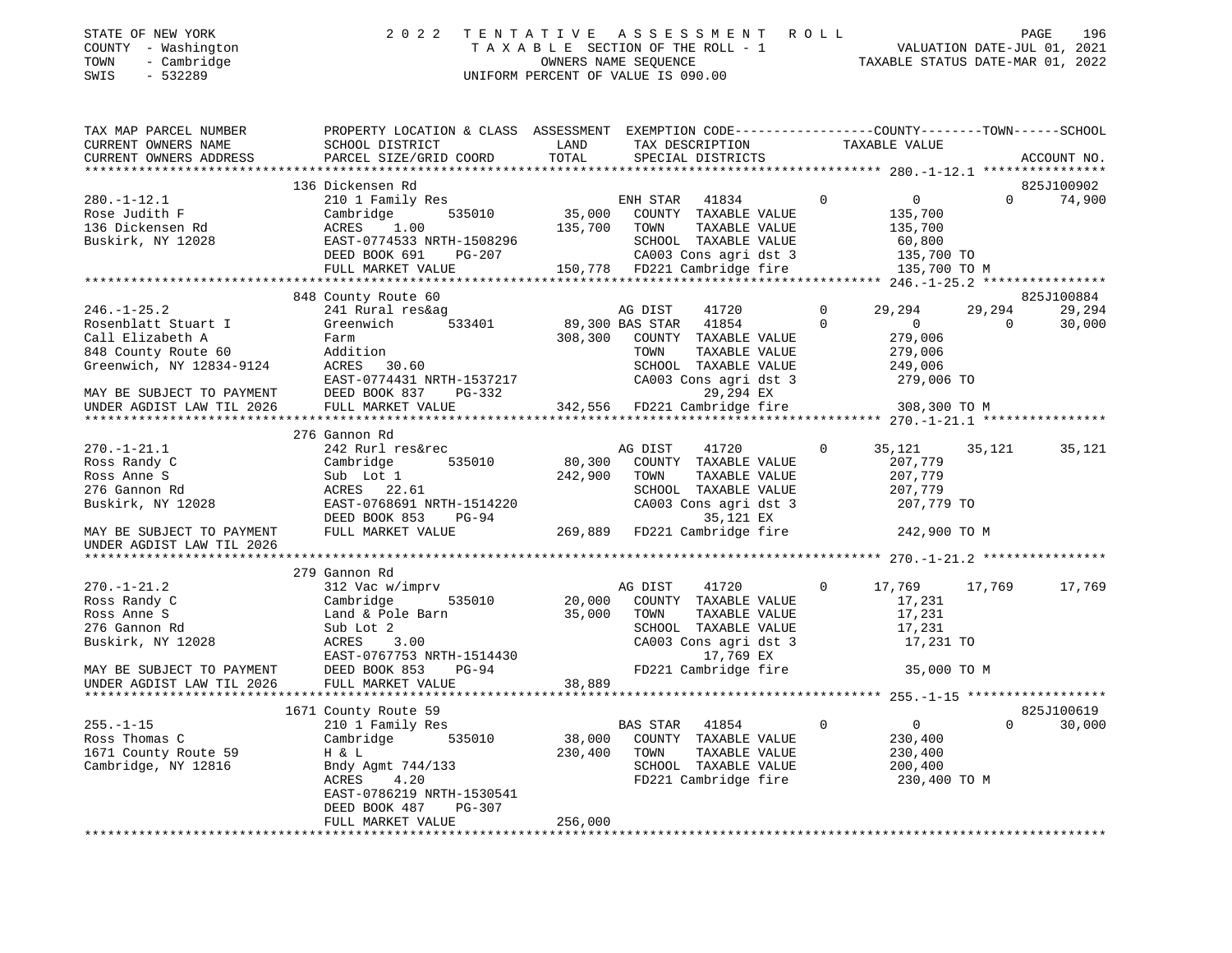| COUNTY - Washington<br>TOWN<br>- Cambridge<br>SWIS<br>$-532289$                                                                                                                                                                                      |                                                                                                                    |                   | T A X A B L E SECTION OF THE ROLL - 1<br>OWNERS NAME SEQUENCE<br>UNIFORM PERCENT OF VALUE IS 090.00 | TAXABLE STATUS DATE-MAR 01, 2022                                      | VALUATION DATE-JUL 01, 2021 |
|------------------------------------------------------------------------------------------------------------------------------------------------------------------------------------------------------------------------------------------------------|--------------------------------------------------------------------------------------------------------------------|-------------------|-----------------------------------------------------------------------------------------------------|-----------------------------------------------------------------------|-----------------------------|
| TAX MAP PARCEL NUMBER<br>CURRENT OWNERS NAME                                                                                                                                                                                                         | PROPERTY LOCATION & CLASS ASSESSMENT EXEMPTION CODE----------------COUNTY-------TOWN-----SCHOOL<br>SCHOOL DISTRICT | LAND              | TAX DESCRIPTION                                                                                     | TAXABLE VALUE                                                         |                             |
| CURRENT OWNERS ADDRESS                                                                                                                                                                                                                               | PARCEL SIZE/GRID COORD                                                                                             | TOTAL             | SPECIAL DISTRICTS                                                                                   |                                                                       | ACCOUNT NO.                 |
|                                                                                                                                                                                                                                                      | 987 County Route 60                                                                                                |                   |                                                                                                     |                                                                       | 825J100275                  |
| $246. - 1 - 28$                                                                                                                                                                                                                                      | 241 Rural res&ag                                                                                                   |                   | AG DIST<br>41720                                                                                    | $\mathbf{0}$<br>133,508                                               | 133,508<br>133,508          |
| Rowse Glenwood                                                                                                                                                                                                                                       | Greenwich                                                                                                          |                   | 533401 282,000 BAS STAR 41854                                                                       | $\sim$ 0<br>$\Omega$                                                  | $\Omega$<br>30,000          |
| 987 County Route 60                                                                                                                                                                                                                                  | House & Land                                                                                                       |                   | 485,700 COUNTY TAXABLE VALUE                                                                        | 352,192                                                               |                             |
| Greenwich, NY 12834                                                                                                                                                                                                                                  | 4003/1 Cons Easement                                                                                               |                   | TOWN<br>TAXABLE VALUE                                                                               | 352,192                                                               |                             |
|                                                                                                                                                                                                                                                      | FRNT 3306.00 DPTH                                                                                                  |                   | SCHOOL TAXABLE VALUE                                                                                | 322,192                                                               |                             |
| MAY BE SUBJECT TO PAYMENT                                                                                                                                                                                                                            | ACRES 173.60                                                                                                       |                   | CA003 Cons agri dst 3                                                                               | 352,192 TO                                                            |                             |
| UNDER AGDIST LAW TIL 2026                                                                                                                                                                                                                            | EAST-0772471 NRTH-1540773                                                                                          |                   | 133,508 EX                                                                                          |                                                                       |                             |
|                                                                                                                                                                                                                                                      | DEED BOOK 603<br>PG-63                                                                                             |                   | FD221 Cambridge fire                                                                                | 485,700 TO M                                                          |                             |
|                                                                                                                                                                                                                                                      | FULL MARKET VALUE                                                                                                  | 539,667           |                                                                                                     |                                                                       |                             |
|                                                                                                                                                                                                                                                      | 958 County Route 60                                                                                                |                   |                                                                                                     |                                                                       |                             |
| $246. - 1 - 28.2$                                                                                                                                                                                                                                    | 210 1 Family Res                                                                                                   |                   | COUNTY TAXABLE VALUE                                                                                | 237,000                                                               |                             |
| Rowse Tarah Trustee                                                                                                                                                                                                                                  | Greenwich<br>533401                                                                                                | 67,200            | TAXABLE VALUE<br>TOWN                                                                               | 237,000                                                               |                             |
| Rowse Revocable Trust Tarah                                                                                                                                                                                                                          | Survey 12909                                                                                                       | 237,000           | SCHOOL TAXABLE VALUE                                                                                | 237,000                                                               |                             |
| 958 County Route 60                                                                                                                                                                                                                                  | FRNT 934.00 DPTH                                                                                                   |                   | CA003 Cons agri dst 3                                                                               | 237,000 TO                                                            |                             |
| Greenwich, NY 12834                                                                                                                                                                                                                                  | ACRES 18.61                                                                                                        |                   |                                                                                                     | FD221 Cambridge fire 237,000 TO M                                     |                             |
|                                                                                                                                                                                                                                                      | EAST-0773774 NRTH-1540306                                                                                          |                   |                                                                                                     |                                                                       |                             |
|                                                                                                                                                                                                                                                      | DEED BOOK 3810 PG-23                                                                                               |                   |                                                                                                     |                                                                       |                             |
|                                                                                                                                                                                                                                                      | FULL MARKET VALUE                                                                                                  | 263,333           |                                                                                                     |                                                                       |                             |
|                                                                                                                                                                                                                                                      |                                                                                                                    |                   |                                                                                                     |                                                                       |                             |
|                                                                                                                                                                                                                                                      | 53 Gannon Rd                                                                                                       |                   |                                                                                                     |                                                                       | 825L100219                  |
| $279. - 2 - 32$                                                                                                                                                                                                                                      | 210 1 Family Res                                                                                                   |                   | COUNTY TAXABLE VALUE                                                                                | 265,400                                                               |                             |
|                                                                                                                                                                                                                                                      |                                                                                                                    | 40,400<br>265,400 | TOWN<br>TAXABLE VALUE<br>SCHOOL TAXABLE VALUE                                                       | 265,400<br>265,400                                                    |                             |
|                                                                                                                                                                                                                                                      |                                                                                                                    |                   | CA003 Cons agri dst 3                                                                               |                                                                       |                             |
| X10 1 Family Res<br>Rufo Jeffrey Laurence<br>Rufo Lisa Marie<br>53 Gannon Rd<br>Buskirk, NY 12028<br>Buskirk, NY 12028<br>Buskirk, NY 12028<br>Buskirk, NY 12028<br>Buskirk, NY 12028<br>Buskirk, NY 12028<br>Buskirk, NY 12028<br>Buskirk, NY 12028 |                                                                                                                    |                   | FD221 Cambridge fire                                                                                | 265,400 TO<br>265,400 TO M                                            |                             |
|                                                                                                                                                                                                                                                      | DEED BOOK 3651 PG-108                                                                                              |                   |                                                                                                     |                                                                       |                             |
|                                                                                                                                                                                                                                                      | FULL MARKET VALUE                                                                                                  | 294,889           |                                                                                                     |                                                                       |                             |
|                                                                                                                                                                                                                                                      |                                                                                                                    |                   |                                                                                                     |                                                                       |                             |
|                                                                                                                                                                                                                                                      | 48 Maxwell Ln                                                                                                      |                   |                                                                                                     |                                                                       | 825J100587                  |
| $255. - 1 - 2$                                                                                                                                                                                                                                       | 210 1 Family Res                                                                                                   |                   | BAS STAR 41854                                                                                      | $\Omega$<br>$\overline{0}$                                            | $\Omega$<br>30,000          |
| Russert Family Irrev Trust                                                                                                                                                                                                                           | Cambridge 535010                                                                                                   | 25,000            | COUNTY TAXABLE VALUE                                                                                | 233,100                                                               |                             |
| 48 Maxwell Ln                                                                                                                                                                                                                                        | H & L                                                                                                              |                   | 233,100 TOWN<br>TAXABLE VALUE                                                                       | 233,100                                                               |                             |
| Cambridge, NY 12816                                                                                                                                                                                                                                  | ACRES<br>1.00                                                                                                      |                   | SCHOOL TAXABLE VALUE                                                                                | 203,100                                                               |                             |
|                                                                                                                                                                                                                                                      | EAST-0781321 NRTH-1536879                                                                                          |                   |                                                                                                     | CA005 Cons agri dst 5 233,100 TO<br>FD221 Cambridge fire 233,100 TO M |                             |
|                                                                                                                                                                                                                                                      | DEED BOOK 3660 PG-176<br>FULL MARKET VALUE                                                                         | 259,000           |                                                                                                     |                                                                       |                             |
|                                                                                                                                                                                                                                                      |                                                                                                                    |                   |                                                                                                     |                                                                       |                             |
|                                                                                                                                                                                                                                                      | Maxwell Ln/w Off                                                                                                   |                   |                                                                                                     |                                                                       | 825J100840                  |
| $255. - 1 - 3.2$                                                                                                                                                                                                                                     | 314 Rural vac<10                                                                                                   |                   | COUNTY TAXABLE VALUE                                                                                | 23,100                                                                |                             |
| Russert Family Irrev Trust                                                                                                                                                                                                                           | Cambridge 535010                                                                                                   | 23,100            | TOWN<br>TAXABLE VALUE                                                                               | 23,100                                                                |                             |
| 48 Maxwell Ln                                                                                                                                                                                                                                        | Land                                                                                                               | 23,100            | SCHOOL TAXABLE VALUE                                                                                | 23,100                                                                |                             |
| Cambridge, NY 12816                                                                                                                                                                                                                                  | ACRES<br>3.62                                                                                                      |                   | CA005 Cons agri dst 5                                                                               | 23,100 TO                                                             |                             |
|                                                                                                                                                                                                                                                      | EAST-0781007 NRTH-1537009<br>DEED BOOK 3660<br>PG-176                                                              |                   | FD221 Cambridge fire                                                                                | 23,100 TO M                                                           |                             |

\*\*\*\*\*\*\*\*\*\*\*\*\*\*\*\*\*\*\*\*\*\*\*\*\*\*\*\*\*\*\*\*\*\*\*\*\*\*\*\*\*\*\*\*\*\*\*\*\*\*\*\*\*\*\*\*\*\*\*\*\*\*\*\*\*\*\*\*\*\*\*\*\*\*\*\*\*\*\*\*\*\*\*\*\*\*\*\*\*\*\*\*\*\*\*\*\*\*\*\*\*\*\*\*\*\*\*\*\*\*\*\*\*\*\*\*\*\*\*\*\*\*\*\*\*\*\*\*\*\*\*\*

FULL MARKET VALUE 25,667

STATE OF NEW YORK 2022 TENTATIVE ASSESSMENT ROLL PAGE

197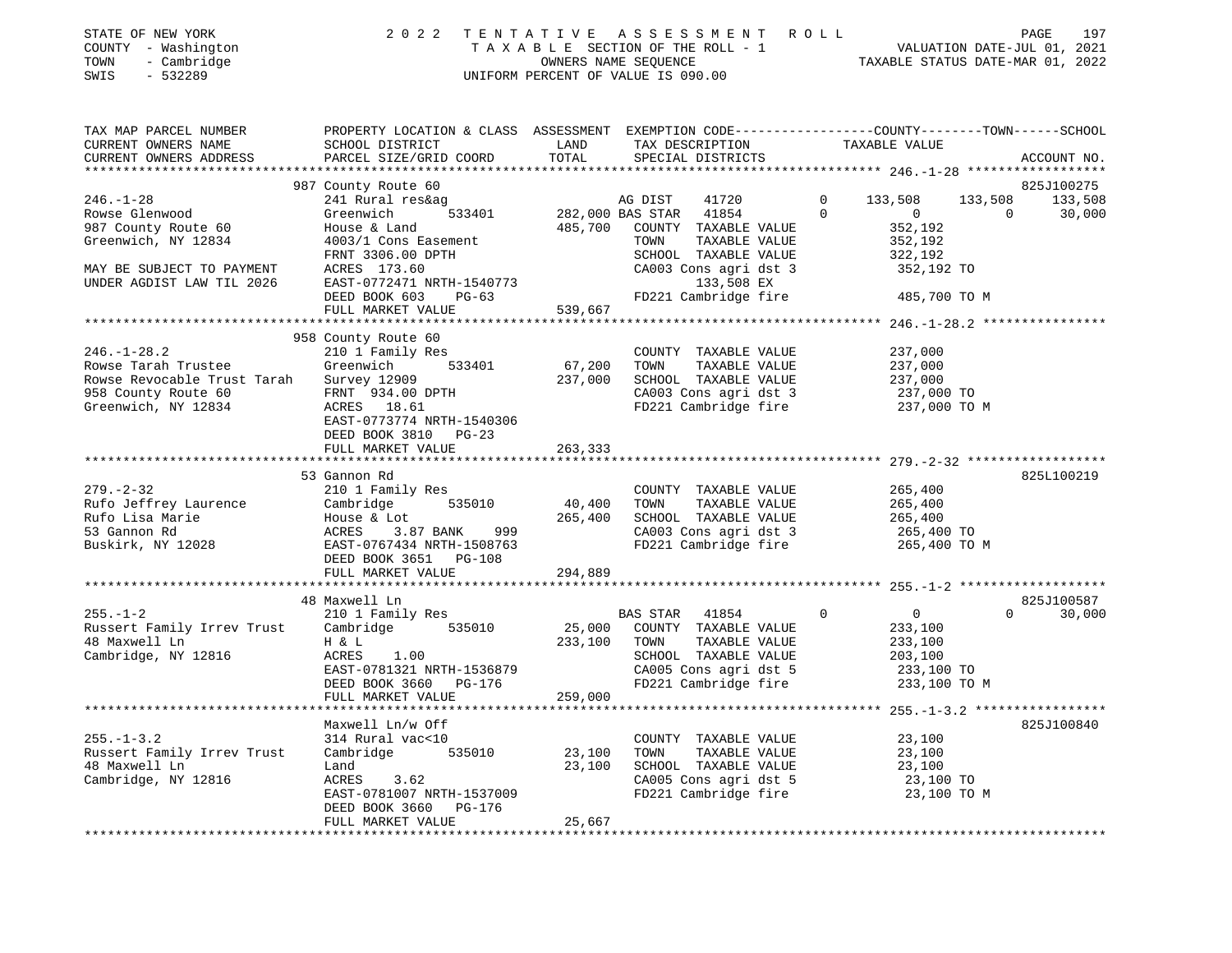| STATE OF NEW YORK<br>COUNTY - Washington<br>- Cambridge<br>TOWN<br>$-532289$<br>SWIS                                                                                                                                                                                                                                                                                                                                                                                                                                   | 2022 TENTATIVE ASSESSMENT ROLL                                                                                                    |                    |         | T A X A B L E SECTION OF THE ROLL - 1<br>OWNERS NAME SEQUENCE TAXABLE STATUS DATE-JUL 01, 2022<br>UNIFORM PERCENT OF VALUE IS 090.00           |                   |                    | 198<br>PAGE          |
|------------------------------------------------------------------------------------------------------------------------------------------------------------------------------------------------------------------------------------------------------------------------------------------------------------------------------------------------------------------------------------------------------------------------------------------------------------------------------------------------------------------------|-----------------------------------------------------------------------------------------------------------------------------------|--------------------|---------|------------------------------------------------------------------------------------------------------------------------------------------------|-------------------|--------------------|----------------------|
| TAX MAP PARCEL NUMBER TROPERTY LOCATION & CLASS ASSESSMENT<br>CURRENT OWNERS NAME                                                                                                                                                                                                                                                                                                                                                                                                                                      | SCHOOL DISTRICT                                                                                                                   |                    |         | EXEMPTION CODE-----------------COUNTY-------TOWN------SCHOOL<br>LAND TAX DESCRIPTION TAXABLE VALUE                                             |                   |                    |                      |
| $\begin{minipage}{.45\textwidth} \begin{minipage}{.45\textwidth} \begin{minipage}{.45\textwidth} \begin{minipage}{.45\textwidth} \begin{minipage}{.45\textwidth} \begin{minipage}{.45\textwidth} \begin{minipage}{.45\textwidth} \begin{minipage}{.45\textwidth} \begin{minipage}{.45\textwidth} \begin{minipage}{.45\textwidth} \begin{minipage}{.45\textwidth} \begin{minipage}{.45\textwidth} \begin{minipage}{.45\textwidth} \begin{minipage}{.45\textwidth} \begin{minipage}{.45\textwidth} \begin{minipage}{.45$ |                                                                                                                                   |                    |         |                                                                                                                                                |                   |                    |                      |
| 255.-1-3.4 105 Vac farmland<br>255.-1-3.4<br>Russert Family Irrev Trust Cambridge 535010 73,400 COUNTY TAXABLE VALUE 9,351<br>10 Martin 1 Trev Trust Vac Farm Land 73,400 TOWN TAXABLE VALUE 9,351<br>Cambridge, NY 12816                                                                                                                                                                                                                                                                                              | 4 Maxwell Ln                                                                                                                      |                    |         | AG DIST 41720 0                                                                                                                                |                   | 64,049 64,049      | 64,049               |
|                                                                                                                                                                                                                                                                                                                                                                                                                                                                                                                        |                                                                                                                                   |                    |         |                                                                                                                                                |                   |                    |                      |
|                                                                                                                                                                                                                                                                                                                                                                                                                                                                                                                        | 63 Durfee Rd                                                                                                                      |                    |         |                                                                                                                                                |                   |                    | 825J100979           |
| $288. - 1 - 15.6$<br>63 Durfee Rd<br>Buskirk, NY 12028                                                                                                                                                                                                                                                                                                                                                                                                                                                                 | 210 1 Family Res<br>Lot 6<br>6.40 BANK 999<br>ACRES<br>EAST-0766120 NRTH-1501288<br>DEED BOOK 3559<br>PG-221<br>FULL MARKET VALUE | 284,400<br>316,000 | TOWN    | COUNTY TAXABLE VALUE<br>TAXABLE VALUE<br>SCHOOL TAXABLE VALUE 284,400<br>CA003 Cons agri dst 3 284,400 TO<br>FD221 Cambridge fire 284,400 TO M |                   | 284,400<br>284,400 |                      |
|                                                                                                                                                                                                                                                                                                                                                                                                                                                                                                                        |                                                                                                                                   |                    |         |                                                                                                                                                |                   |                    |                      |
| $254. -1 -1$                                                                                                                                                                                                                                                                                                                                                                                                                                                                                                           | Petteys Rd<br>322 Rural vac>10                                                                                                    |                    | AG DIST | 41720                                                                                                                                          | $0 \qquad \qquad$ | 24,019 24,019      | 825J100591<br>24,019 |

| $254. - 1 - 1$                                         | 322 Rural vac>10            |         | AG DIST         | 41720                 | $\Omega$     | 24,019       | 24,019   | 24,019     |
|--------------------------------------------------------|-----------------------------|---------|-----------------|-----------------------|--------------|--------------|----------|------------|
| Ryan Thomas                                            | Greenwich<br>533401         | 98,300  | COUNTY          | TAXABLE VALUE         |              | 74,281       |          |            |
| Ryan Kenneth                                           | ACRES 61.90                 | 98,300  | TOWN            | TAXABLE VALUE         |              | 74,281       |          |            |
| 63 Hill St                                             | EAST-0767133 NRTH-1535619   |         | SCHOOL          | TAXABLE VALUE         |              | 74,281       |          |            |
| Greenwich, NY 12834                                    | DEED BOOK 2625 PG-28        |         |                 | CA003 Cons agri dst 3 |              | 74,281 TO    |          |            |
|                                                        | FULL MARKET VALUE           | 109,222 |                 | 24,019 EX             |              |              |          |            |
| MAY BE SUBJECT TO PAYMENT                              |                             |         |                 | FD221 Cambridge fire  |              | 98,300 TO M  |          |            |
| UNDER AGDIST LAW TIL 2026                              |                             |         |                 |                       |              |              |          |            |
|                                                        |                             |         |                 |                       |              |              |          |            |
|                                                        | 69 State Route 372          |         |                 |                       |              |              |          | 825J100474 |
| 255.14-3-17                                            | 210 1 Family Res            |         | <b>BAS STAR</b> | 41854                 | 0            | 0            | $\Omega$ | 30,000     |
| Saheim Courtney A                                      | Cambridge<br>535010         | 28,800  | COUNTY          | TAXABLE VALUE         |              | 181,000      |          |            |
| 60 Stonewall Dr                                        | H & L                       | 181,000 | TOWN            | TAXABLE VALUE         |              | 181,000      |          |            |
| Lake Luzerne, NY 12846                                 | $255. - 3 - 17$             |         | SCHOOL          | TAXABLE VALUE         |              | 151,000      |          |            |
|                                                        | $0.82$ BANK<br>ACRES<br>999 |         |                 | FD221 Cambridge fire  |              | 181,000 TO M |          |            |
|                                                        | EAST-0786086 NRTH-1532045   |         |                 |                       |              |              |          |            |
|                                                        | DEED BOOK 3495 PG-323       |         |                 |                       |              |              |          |            |
|                                                        | FULL MARKET VALUE           | 201,111 |                 |                       |              |              |          |            |
|                                                        |                             |         |                 |                       |              |              |          |            |
|                                                        | 56 County Route 74          |         |                 |                       |              |              |          | 825J100593 |
| $288. - 1 - 22$                                        | 242 Rurl res&rec            |         | AG DIST         | 41720                 | $\mathbf{0}$ | 13,857       | 13,857   | 13,857     |
| Saile David R                                          | Cambridge<br>535010         | 149,700 | COUNTY          | TAXABLE VALUE         |              | 283,443      |          |            |
| Saile Anne F                                           | House & Lot                 | 297,300 | TOWN            | TAXABLE VALUE         |              | 283,443      |          |            |
| 56 County Route 74                                     | ACRES 78.16                 |         | <b>SCHOOL</b>   | TAXABLE VALUE         |              | 283,443      |          |            |
| Buskirk, NY 12028                                      | EAST-0763126 NRTH-1500352   |         |                 | CA003 Cons agri dst 3 |              | 283,443 TO   |          |            |
|                                                        | DEED BOOK 474<br>PG-939     |         |                 | 13,857 EX             |              |              |          |            |
| MAY BE SUBJECT TO PAYMENT<br>UNDER AGDIST LAW TIL 2026 | FULL MARKET VALUE           | 330,333 |                 | FD221 Cambridge fire  |              | 297,300 TO M |          |            |

\*\*\*\*\*\*\*\*\*\*\*\*\*\*\*\*\*\*\*\*\*\*\*\*\*\*\*\*\*\*\*\*\*\*\*\*\*\*\*\*\*\*\*\*\*\*\*\*\*\*\*\*\*\*\*\*\*\*\*\*\*\*\*\*\*\*\*\*\*\*\*\*\*\*\*\*\*\*\*\*\*\*\*\*\*\*\*\*\*\*\*\*\*\*\*\*\*\*\*\*\*\*\*\*\*\*\*\*\*\*\*\*\*\*\*\*\*\*\*\*\*\*\*\*\*\*\*\*\*\*\*\*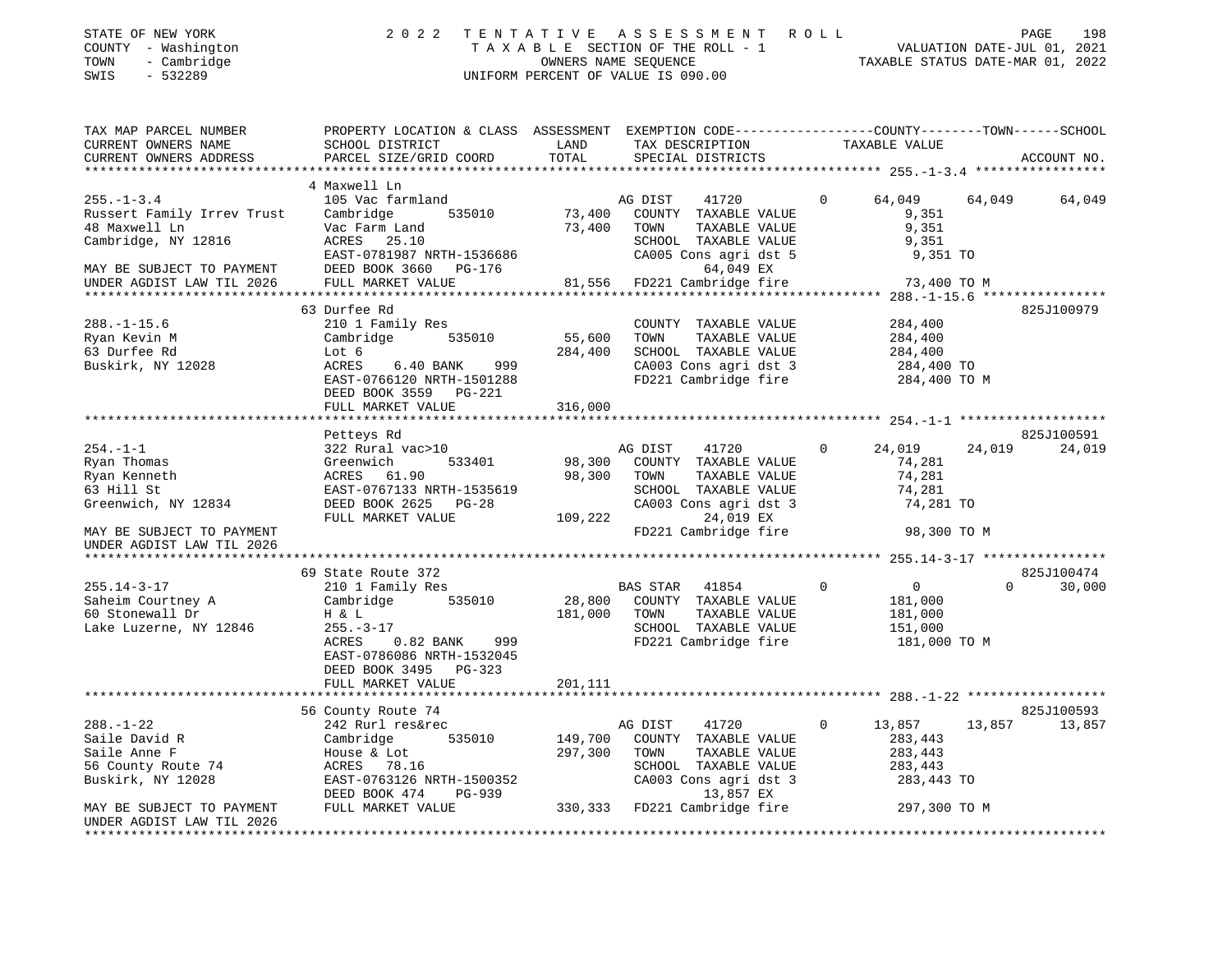| STATE OF NEW YORK<br>COUNTY - Washington<br>- Cambridge<br>TOWN<br>$-532289$<br>SWIS | 2 0 2 2                                                                                                           |         | TENTATIVE ASSESSMENT<br>TAXABLE SECTION OF THE ROLL - 1<br>OWNERS NAME SEQUENCE<br>UNIFORM PERCENT OF VALUE IS 090.00 | ROLL        | TAXABLE STATUS DATE-MAR 01, 2022 |          | PAGE<br>199<br>VALUATION DATE-JUL 01, 2021 |
|--------------------------------------------------------------------------------------|-------------------------------------------------------------------------------------------------------------------|---------|-----------------------------------------------------------------------------------------------------------------------|-------------|----------------------------------|----------|--------------------------------------------|
| TAX MAP PARCEL NUMBER<br>CURRENT OWNERS NAME                                         | PROPERTY LOCATION & CLASS ASSESSMENT EXEMPTION CODE---------------COUNTY-------TOWN-----SCHOOL<br>SCHOOL DISTRICT | LAND    | TAX DESCRIPTION                                                                                                       |             | TAXABLE VALUE                    |          |                                            |
| CURRENT OWNERS ADDRESS                                                               | PARCEL SIZE/GRID COORD                                                                                            | TOTAL   | SPECIAL DISTRICTS                                                                                                     |             |                                  |          | ACCOUNT NO.                                |
|                                                                                      |                                                                                                                   |         |                                                                                                                       |             |                                  |          |                                            |
| $279. - 2 - 4$                                                                       | 160 Gannon Rd<br>241 Rural res&ag                                                                                 |         |                                                                                                                       | $\mathbf 0$ | 47,228                           | 47,228   | 825J100373<br>47,228                       |
| Sanford Steven Jay                                                                   | Cambridge<br>535010                                                                                               |         | AG DIST<br>41720<br>135,800 BAS STAR 41854                                                                            | $\Omega$    | $\overline{0}$                   | $\Omega$ | 30,000                                     |
| Sullivan Susan A                                                                     | ACRES 67.04                                                                                                       | 306,600 | COUNTY TAXABLE VALUE                                                                                                  |             | 259,372                          |          |                                            |
| 160 Gannon Rd                                                                        | EAST-0768780 NRTH-1511680                                                                                         |         | TAXABLE VALUE<br>TOWN                                                                                                 |             | 259,372                          |          |                                            |
| Buskirk, NY 12028                                                                    | DEED BOOK 750<br>PG-210                                                                                           |         | SCHOOL TAXABLE VALUE                                                                                                  |             | 229,372                          |          |                                            |
|                                                                                      | FULL MARKET VALUE                                                                                                 |         | 340,667 CA003 Cons agri dst 3                                                                                         |             | 259,372 TO                       |          |                                            |
| MAY BE SUBJECT TO PAYMENT                                                            |                                                                                                                   |         | 47,228 EX                                                                                                             |             |                                  |          |                                            |
| UNDER AGDIST LAW TIL 2026                                                            |                                                                                                                   |         | FD221 Cambridge fire                                                                                                  |             | 306,600 TO M                     |          |                                            |
| *********************                                                                |                                                                                                                   |         |                                                                                                                       |             |                                  |          |                                            |
|                                                                                      | 86 State Route 372                                                                                                |         |                                                                                                                       |             |                                  |          | 825J100654                                 |
| $255.14 - 3 - 7$                                                                     | 210 1 Family Res                                                                                                  |         | BAS STAR<br>41854                                                                                                     | $\mathbf 0$ | 0                                | $\Omega$ | 30,000                                     |
| Sardi Susan E                                                                        | 535010<br>Cambridge                                                                                               | 30,100  | COUNTY TAXABLE VALUE                                                                                                  |             | 214,000                          |          |                                            |
| 86 State Route 372                                                                   | H & L                                                                                                             | 214,000 | TOWN<br>TAXABLE VALUE                                                                                                 |             | 214,000                          |          |                                            |
| Cambridge, NY 12816                                                                  | $255. - 3 - 7$<br>ACRES<br>1.01                                                                                   |         | SCHOOL TAXABLE VALUE<br>CA005 Cons agri dst 5                                                                         |             | 184,000<br>214,000 TO            |          |                                            |
|                                                                                      | EAST-0786297 NRTH-1532508                                                                                         |         | FD221 Cambridge fire                                                                                                  |             | 214,000 TO M                     |          |                                            |
|                                                                                      | DEED BOOK 662<br>PG-301                                                                                           |         |                                                                                                                       |             |                                  |          |                                            |
|                                                                                      | FULL MARKET VALUE                                                                                                 | 237,778 |                                                                                                                       |             |                                  |          |                                            |
|                                                                                      |                                                                                                                   |         |                                                                                                                       |             |                                  |          |                                            |
|                                                                                      | 113&115 State Route 372                                                                                           |         |                                                                                                                       |             |                                  |          | 825J100478                                 |
| $255.14 - 3 - 3$                                                                     | 283 Res w/Comuse                                                                                                  |         | <b>BAS STAR</b><br>41854                                                                                              | $\Omega$    | $0 \qquad \qquad$                | $\Omega$ | 30,000                                     |
| Saunders Chad A                                                                      | Cambridge<br>535010                                                                                               |         | 27,300 COUNTY TAXABLE VALUE                                                                                           |             | 166,900                          |          |                                            |
| Saunders Michelle L                                                                  | Easement 591/302                                                                                                  | 166,900 | TOWN<br>TAXABLE VALUE                                                                                                 |             | 166,900                          |          |                                            |
| 115 State Route 372                                                                  | $255. - 3 - 3$                                                                                                    |         | SCHOOL TAXABLE VALUE                                                                                                  |             | 136,900                          |          |                                            |
| Cambridge, NY 12816                                                                  | FRNT 130.00 DPTH 210.00                                                                                           |         | FD221 Cambridge fire                                                                                                  |             | 166,900 TO M                     |          |                                            |
|                                                                                      | <b>BANK</b><br>999<br>EAST-0785840 NRTH-1533057                                                                   |         |                                                                                                                       |             |                                  |          |                                            |
|                                                                                      | DEED BOOK 3382 PG-215                                                                                             |         |                                                                                                                       |             |                                  |          |                                            |
|                                                                                      | FULL MARKET VALUE                                                                                                 | 185,444 |                                                                                                                       |             |                                  |          |                                            |
|                                                                                      |                                                                                                                   |         |                                                                                                                       |             |                                  |          |                                            |
|                                                                                      | 952 County Route 59                                                                                               |         |                                                                                                                       |             |                                  |          | 825J100574                                 |
| $271. - 2 - 15$                                                                      | 210 1 Family Res                                                                                                  |         | COUNTY TAXABLE VALUE                                                                                                  |             | 111,300                          |          |                                            |
| Saunders Chad A                                                                      | Cambridge<br>535010                                                                                               | 25,700  | TAXABLE VALUE<br>TOWN                                                                                                 |             | 111,300                          |          |                                            |
| Saunders Michelle L                                                                  | H & L                                                                                                             | 111,300 | SCHOOL TAXABLE VALUE                                                                                                  |             | 111,300                          |          |                                            |
| 113&115 State Route 372                                                              | Porch                                                                                                             |         | CA003 Cons agri dst 3                                                                                                 |             | 111,300 TO                       |          |                                            |

Cambridge, NY 12816 ACRES 1.14 FD221 Cambridge fire 111,300 TO M EAST-0773562 NRTH-1519291DEED BOOK 552 PG-85

FULL MARKET VALUE 123,667 \*\*\*\*\*\*\*\*\*\*\*\*\*\*\*\*\*\*\*\*\*\*\*\*\*\*\*\*\*\*\*\*\*\*\*\*\*\*\*\*\*\*\*\*\*\*\*\*\*\*\*\*\*\*\*\*\*\*\*\*\*\*\*\*\*\*\*\*\*\*\*\*\*\*\*\*\*\*\*\*\*\*\*\*\*\*\*\*\*\*\*\*\*\*\*\*\*\*\*\*\*\*\*\*\*\*\*\*\*\*\*\*\*\*\*\*\*\*\*\*\*\*\*\*\*\*\*\*\*\*\*\*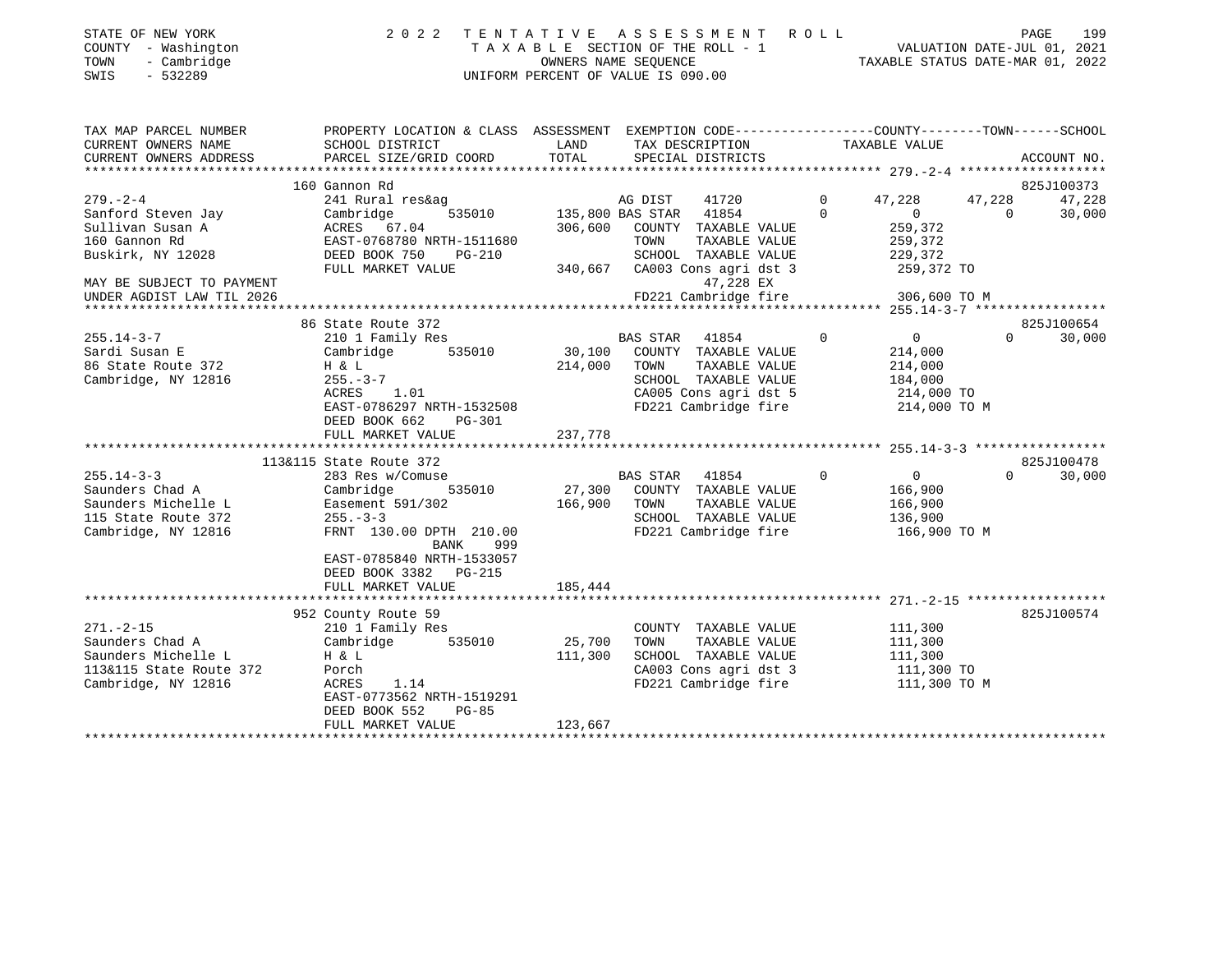| STATE OF NEW YORK   | 2022 TENTATIVE ASSESSMENT ROLL     | 200<br>PAGE                      |
|---------------------|------------------------------------|----------------------------------|
| COUNTY - Washington | TAXABLE SECTION OF THE ROLL - 1    | VALUATION DATE-JUL 01, 2021      |
| TOWN - Cambridge    | OWNERS NAME SEOUENCE               | TAXABLE STATUS DATE-MAR 01, 2022 |
| SWIS<br>- 532289    | UNIFORM PERCENT OF VALUE IS 090.00 |                                  |
|                     |                                    |                                  |
|                     |                                    |                                  |

| TAX MAP PARCEL NUMBER                                   | PROPERTY LOCATION & CLASS ASSESSMENT EXEMPTION CODE---------------COUNTY-------TOWN-----SCHOOL |                  |                                                                                             |               |                    |                    |
|---------------------------------------------------------|------------------------------------------------------------------------------------------------|------------------|---------------------------------------------------------------------------------------------|---------------|--------------------|--------------------|
| CURRENT OWNERS NAME                                     | SCHOOL DISTRICT                                                                                | LAND             | TAX DESCRIPTION                                                                             | TAXABLE VALUE |                    |                    |
| CURRENT OWNERS ADDRESS                                  | PARCEL SIZE/GRID COORD TOTAL                                                                   |                  | SPECIAL DISTRICTS                                                                           |               |                    | ACCOUNT NO.        |
|                                                         |                                                                                                |                  |                                                                                             |               |                    |                    |
|                                                         | 165 Duell Hollow Rd                                                                            |                  |                                                                                             |               |                    | 825J100230         |
| $272. - 1 - 3$                                          | 241 Rural res&ag                                                                               |                  | AG DIST<br>41720                                                                            | $\Omega$      | 44,309             | 44,309<br>44,309   |
| Scatterday Irrevocable Trust D Cambridge 535010 181,800 |                                                                                                |                  | COUNTY TAXABLE VALUE                                                                        |               | 301,091            |                    |
|                                                         |                                                                                                | 345,400 TOWN     | TAXABLE VALUE                                                                               |               |                    |                    |
| Scatterday Douglas A Trustee House & Lot<br>76 High St  | 647/323                                                                                        |                  |                                                                                             |               | 301,091<br>301,091 |                    |
|                                                         | ACRES 103.80                                                                                   |                  |                                                                                             |               |                    |                    |
| Rockport, MA 01966                                      |                                                                                                |                  |                                                                                             |               |                    |                    |
|                                                         | ACRES 103.00<br>EAST-0784350 NRTH-1518647                                                      |                  | 44,309 EX                                                                                   |               |                    |                    |
| MAY BE SUBJECT TO PAYMENT<br>UNDER AGDIST LAW TIL 2026  |                                                                                                |                  | FD221 Cambridge fire                                                                        |               | 345,400 TO M       |                    |
| UNDER AGDIST LAW TIL 2026                               | FULL MARKET VALUE                                                                              | 383,778          |                                                                                             |               |                    |                    |
|                                                         |                                                                                                |                  |                                                                                             |               |                    |                    |
|                                                         |                                                                                                |                  |                                                                                             |               |                    | 825J100511         |
| $280. - 2 - 20$                                         |                                                                                                |                  | COUNTY TAXABLE VALUE 64,500                                                                 |               |                    |                    |
|                                                         |                                                                                                | 14,100           | TOWN                                                                                        |               | 64,500             |                    |
| Scheerer Carly<br>52 King Rd<br>52 King Rd              |                                                                                                | 64,500           | TOWN       TAXABLE  VALUE<br>SCHOOL    TAXABLE  VALUE                                       |               | 64,500             |                    |
| Buskirk, NY 12028                                       | 0.73                                                                                           |                  |                                                                                             |               |                    |                    |
|                                                         | EAST-0776612 NRTH-1505738                                                                      |                  | CA003 Cons agri dst 3 64,500 TO<br>FD221 Cambridge fire 64,500 TO M                         |               |                    |                    |
|                                                         | DEED BOOK 3190 PG-176                                                                          |                  |                                                                                             |               |                    |                    |
|                                                         |                                                                                                |                  |                                                                                             |               |                    |                    |
|                                                         | FULL MARKET VALUE                                                                              | 71,667           |                                                                                             |               |                    |                    |
|                                                         |                                                                                                |                  |                                                                                             |               |                    |                    |
|                                                         | 75 Belle Rd                                                                                    |                  |                                                                                             |               |                    | 825J102026         |
| $280. -1 - 4.1$                                         | 210 1 Family Res<br>Cambridge 535010 16,300 COUNTY TAXABLE VALUE                               |                  | BAS STAR 41854 0 0                                                                          |               |                    | $\Omega$<br>30,000 |
| Scheerer Diane J<br>Translated                          |                                                                                                |                  |                                                                                             |               | 110,200            |                    |
| 75 Belle Rd                                             | H & L                                                                                          | 110,200 TOWN     | TAXABLE VALUE 110,200                                                                       |               |                    |                    |
| Buskirk, NY 12028                                       | 887/214 08/22/2001                                                                             |                  | SCHOOL TAXABLE VALUE                                                                        |               | 80,200             |                    |
|                                                         | ACRES<br>1.50                                                                                  |                  |                                                                                             |               |                    |                    |
|                                                         | EAST-0771990 NRTH-1510982                                                                      |                  |                                                                                             |               |                    |                    |
|                                                         | DEED BOOK 615 PG-137                                                                           |                  |                                                                                             |               |                    |                    |
|                                                         | FULL MARKET VALUE                                                                              | 122,444          |                                                                                             |               |                    |                    |
|                                                         |                                                                                                |                  |                                                                                             |               |                    |                    |
|                                                         |                                                                                                |                  |                                                                                             |               |                    |                    |
|                                                         | King Rd                                                                                        |                  |                                                                                             |               |                    |                    |
| $271. - 3 - 15.1$                                       | 311 Res vac land                                                                               |                  | COUNTY TAXABLE VALUE                                                                        |               | 16,000             |                    |
| Scheuer Patrick                                         |                                                                                                | 16,000<br>16,000 | TOWN TAXABLE VALUE 16,000<br>SCHOOL TAXABLE VALUE 16,000<br>CA003 Cons agri dst 3 16,000 TO |               |                    |                    |
| Wilmot Elizabeth                                        |                                                                                                |                  |                                                                                             |               |                    |                    |
| 55 Cold Spring Ln                                       |                                                                                                |                  |                                                                                             |               |                    |                    |
| Eagle Bridge, NY 12057 EAST-0780186 NRTH-1513972        | Cambridge<br>FRNT 545.00 DPTH<br>ACRES 4.00<br>ACRES 4.00                                      |                  | CA003 Cons agri dst 3 16,000 TO<br>FD221 Cambridge fire 16,000 TO M                         |               |                    |                    |
|                                                         | DEED BOOK 3892 PG-103                                                                          |                  |                                                                                             |               |                    |                    |
|                                                         | FULL MARKET VALUE                                                                              | 17,778           |                                                                                             |               |                    |                    |
|                                                         |                                                                                                |                  |                                                                                             |               |                    |                    |
|                                                         | 167 Oak Hill Rd                                                                                |                  |                                                                                             |               |                    |                    |
| $281. - 4 - 1.2$                                        | 250 Estate                                                                                     |                  | COUNTY TAXABLE VALUE                                                                        |               | 591,700            |                    |
| Schiele Edith B                                         |                                                                                                | 151,800          | TAXABLE VALUE<br>TOWN                                                                       |               | 591,700            |                    |
|                                                         |                                                                                                |                  |                                                                                             |               |                    |                    |
| 167 Oak Hill Rd                                         |                                                                                                | 591,700          | SCHOOL TAXABLE VALUE 591,700                                                                |               |                    |                    |
| Buskirk, NY 12028                                       | Cambridge 535010<br>House & Lot<br>Lot 1<br>281.-1-1.2<br>ACRES 45.41                          |                  | CA003 Cons agri dst 3 591,700 TO<br>FD221 Cambridge fire 591,700 TO M                       |               |                    |                    |
|                                                         |                                                                                                |                  |                                                                                             |               |                    |                    |
|                                                         | ACRES 45.41                                                                                    |                  |                                                                                             |               |                    |                    |
|                                                         | EAST-0782126 NRTH-1510280                                                                      |                  |                                                                                             |               |                    |                    |
|                                                         | DEED BOOK 949<br>PG-346                                                                        |                  |                                                                                             |               |                    |                    |
|                                                         | FULL MARKET VALUE                                                                              | 657,444          |                                                                                             |               |                    |                    |
|                                                         |                                                                                                |                  |                                                                                             |               |                    |                    |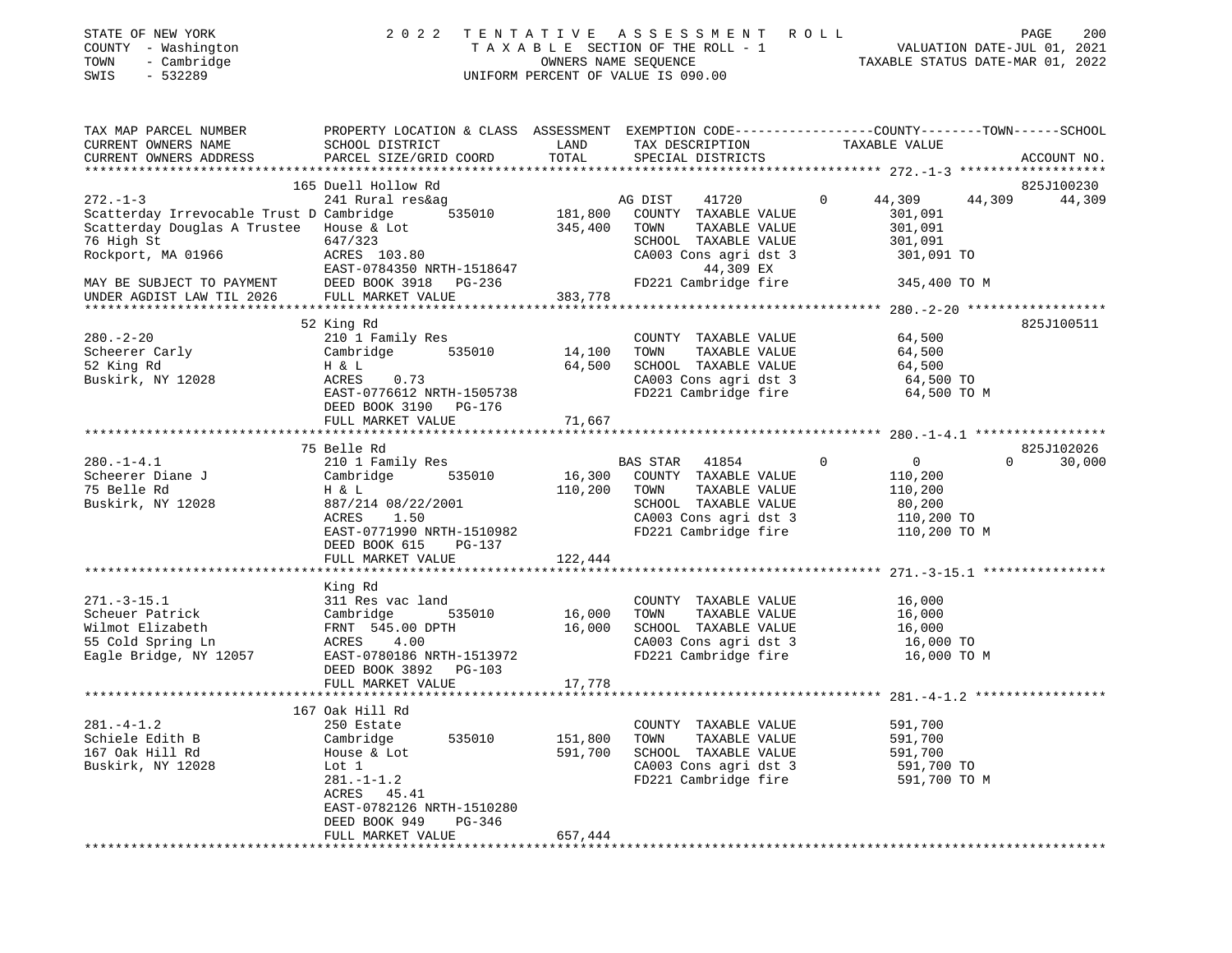| 2022 TENTATIVE ASSESSMENT ROLL<br>STATE OF NEW YORK                                   | PAGE | 201 |
|---------------------------------------------------------------------------------------|------|-----|
| VALUATION DATE-JUL 01, 2021<br>COUNTY - Washington<br>TAXABLE SECTION OF THE ROLL - 1 |      |     |
| - Cambridge<br>TAXABLE STATUS DATE-MAR 01, 2022<br>TOWN<br>OWNERS NAME SEOUENCE       |      |     |
| SWIS<br>UNIFORM PERCENT OF VALUE IS 090.00<br>- 532289                                |      |     |

| TAX MAP PARCEL NUMBER     | PROPERTY LOCATION & CLASS ASSESSMENT EXEMPTION CODE----------------COUNTY-------TOWN-----SCHOOL |          |                                                                       |              |                    |                    |
|---------------------------|-------------------------------------------------------------------------------------------------|----------|-----------------------------------------------------------------------|--------------|--------------------|--------------------|
| CURRENT OWNERS NAME       | SCHOOL DISTRICT                                                                                 | LAND     | TAX DESCRIPTION                                                       |              | TAXABLE VALUE      |                    |
| CURRENT OWNERS ADDRESS    | PARCEL SIZE/GRID COORD                                                                          | TOTAL    | SPECIAL DISTRICTS                                                     |              |                    | ACCOUNT NO.        |
|                           |                                                                                                 |          |                                                                       |              |                    |                    |
|                           | 80 Perry Ln                                                                                     |          |                                                                       |              |                    | 825J100195         |
| $255. - 1 - 19$           | 240 Rural res                                                                                   |          | AGRI-D IND 41730                                                      | $\mathbf{0}$ | 106,822<br>106,822 | 106,822            |
| Schmitz Lauren J Trustee  | 535010<br>Cambridge                                                                             | 282,800  | COUNTY TAXABLE VALUE                                                  |              | 802,278            |                    |
| 80 Perry Ln               | 622/119 637/50                                                                                  | 909,100  | TOWN<br>TAXABLE VALUE                                                 |              | 802,278            |                    |
| Cambridge, NY 12816       | ACRES 150.20                                                                                    |          | SCHOOL TAXABLE VALUE                                                  |              | 802,278            |                    |
|                           | EAST-0783380 NRTH-1531571                                                                       |          | FD221 Cambridge fire                                                  |              | 909,100 ТО М       |                    |
| MAY BE SUBJECT TO PAYMENT | DEED BOOK 3475 PG-138                                                                           |          |                                                                       |              |                    |                    |
| UNDER AGDIST LAW TIL 2029 | FULL MARKET VALUE                                                                               | 1010,111 |                                                                       |              |                    |                    |
|                           |                                                                                                 |          |                                                                       |              |                    |                    |
|                           | State Route 372 Off W                                                                           |          |                                                                       |              |                    | 825J102035         |
| $255. - 1 - 20.5$         | 105 Vac farmland                                                                                |          | AG DIST<br>41720                                                      | $\mathbf{0}$ | 26,849<br>26,849   | 26,849             |
| Schmitz Lauren J Trustee  | 535010<br>Cambridge                                                                             | 75,000   | COUNTY TAXABLE VALUE                                                  |              | 48,151             |                    |
| 80 Perry Ln               | Vac Land                                                                                        | 75,000   | TOWN<br>TAXABLE VALUE                                                 |              | 48,151             |                    |
| Cambridge, NY 12816       | Lot 5                                                                                           |          | SCHOOL TAXABLE VALUE                                                  |              | 48,151             |                    |
|                           | ACRES 38.42                                                                                     |          | CA005 Cons agri dst 5                                                 |              | 48,151 TO          |                    |
| MAY BE SUBJECT TO PAYMENT | EAST-0784047 NRTH-1532690                                                                       |          | 26,849 EX                                                             |              |                    |                    |
| UNDER AGDIST LAW TIL 2026 | DEED BOOK 3475 PG-134                                                                           |          | FD221 Cambridge fire                                                  |              | 75,000 TO M        |                    |
|                           | FULL MARKET VALUE                                                                               | 83,333   |                                                                       |              |                    |                    |
|                           |                                                                                                 |          |                                                                       |              |                    |                    |
|                           | 267 Kenyon Rd                                                                                   |          |                                                                       |              |                    | 825J100804         |
| $254. - 1 - 3$            | 242 Rurl res&rec                                                                                |          | BAS STAR 41854                                                        | $\mathbf 0$  | $\overline{0}$     | 30,000<br>$\Omega$ |
| Schneider Joseph H        | Greenwich<br>533401                                                                             | 78,400   | COUNTY TAXABLE VALUE                                                  |              | 385,700            |                    |
| Schneider Nancy J         | House & Land                                                                                    | 385,700  | TAXABLE VALUE<br>TOWN                                                 |              | 385,700            |                    |
| 267 Kenyon Rd             | ACRES<br>21.10                                                                                  |          | SCHOOL TAXABLE VALUE                                                  |              | 355,700            |                    |
| Greenwich, NY 12834       | $\texttt{EAST-0769258}$ NRTH-1535874                                                            |          |                                                                       |              |                    |                    |
|                           | DEED BOOK 772<br>$PG-65$                                                                        |          | CA003 Cons agri dst 3 385,700 TO<br>FD221 Cambridge fire 385,700 TO M |              |                    |                    |
|                           | FULL MARKET VALUE                                                                               | 428,556  |                                                                       |              |                    |                    |
|                           |                                                                                                 |          |                                                                       |              |                    |                    |
|                           | Gannon Rd                                                                                       |          |                                                                       |              |                    | 825J100603         |
| $270. - 1 - 21$           | 105 Vac farmland                                                                                |          | AG DIST<br>41720                                                      | $\Omega$     | 118,891<br>118,891 | 118,891            |
| Schoen Sarah E            | Cambridge<br>535010                                                                             | 203,700  | COUNTY TAXABLE VALUE                                                  |              | 84,809             |                    |
| Schoen Douglas P          | Farm                                                                                            | 203,700  | TOWN<br>TAXABLE VALUE                                                 |              | 84,809             |                    |
| 720 N Elberon Ave         | ACRES 114.98                                                                                    |          | SCHOOL TAXABLE VALUE                                                  |              | 84,809             |                    |
| Atlantic City, NJ 08401   | EAST-0767871 NRTH-1513549                                                                       |          | SCHOOL TAXABLE VALUE<br>CA003 Cons agri dst 3                         |              | 84,809 TO          |                    |
|                           | DEED BOOK 893<br>PG-190                                                                         |          | 118,891 EX                                                            |              |                    |                    |
| MAY BE SUBJECT TO PAYMENT | FULL MARKET VALUE                                                                               |          | 226,333 FD221 Cambridge fire                                          |              | 203,700 TO M       |                    |
| UNDER AGDIST LAW TIL 2026 |                                                                                                 |          |                                                                       |              |                    |                    |
|                           |                                                                                                 |          |                                                                       |              |                    |                    |
|                           | 57 Conley Rd                                                                                    |          |                                                                       |              |                    | 825J100944         |
| $280. - 1 - 13.5$         | 210 1 Family Res                                                                                |          | BAS STAR<br>41854                                                     | 0            | $\overline{0}$     | $\Omega$<br>30,000 |
| Schraver Raymond P Jr     | Cambridge 535010                                                                                | 36,400   | COUNTY TAXABLE VALUE                                                  |              | 98,000             |                    |
|                           |                                                                                                 |          | TAXABLE VALUE                                                         |              |                    |                    |
| Schraver Rae E            | Lot 4<br>ACRES<br>4.70                                                                          | 98,000   | TOWN<br>SCHOOL TAXABLE VALUE                                          |              | 98,000             |                    |
| 57 Conley Rd              | EAST-0775048 NRTH-1509594                                                                       |          |                                                                       |              | 68,000             |                    |
| Buskirk, NY 12028         |                                                                                                 |          | CA003 Cons agri dst 3<br>FD221 Cambridge fire                         |              | 98,000 TO          |                    |
|                           | DEED BOOK 604<br>PG-119<br>FULL MARKET VALUE                                                    |          |                                                                       |              | 98,000 TO M        |                    |
|                           |                                                                                                 | 108,889  |                                                                       |              |                    |                    |
|                           |                                                                                                 |          |                                                                       |              |                    |                    |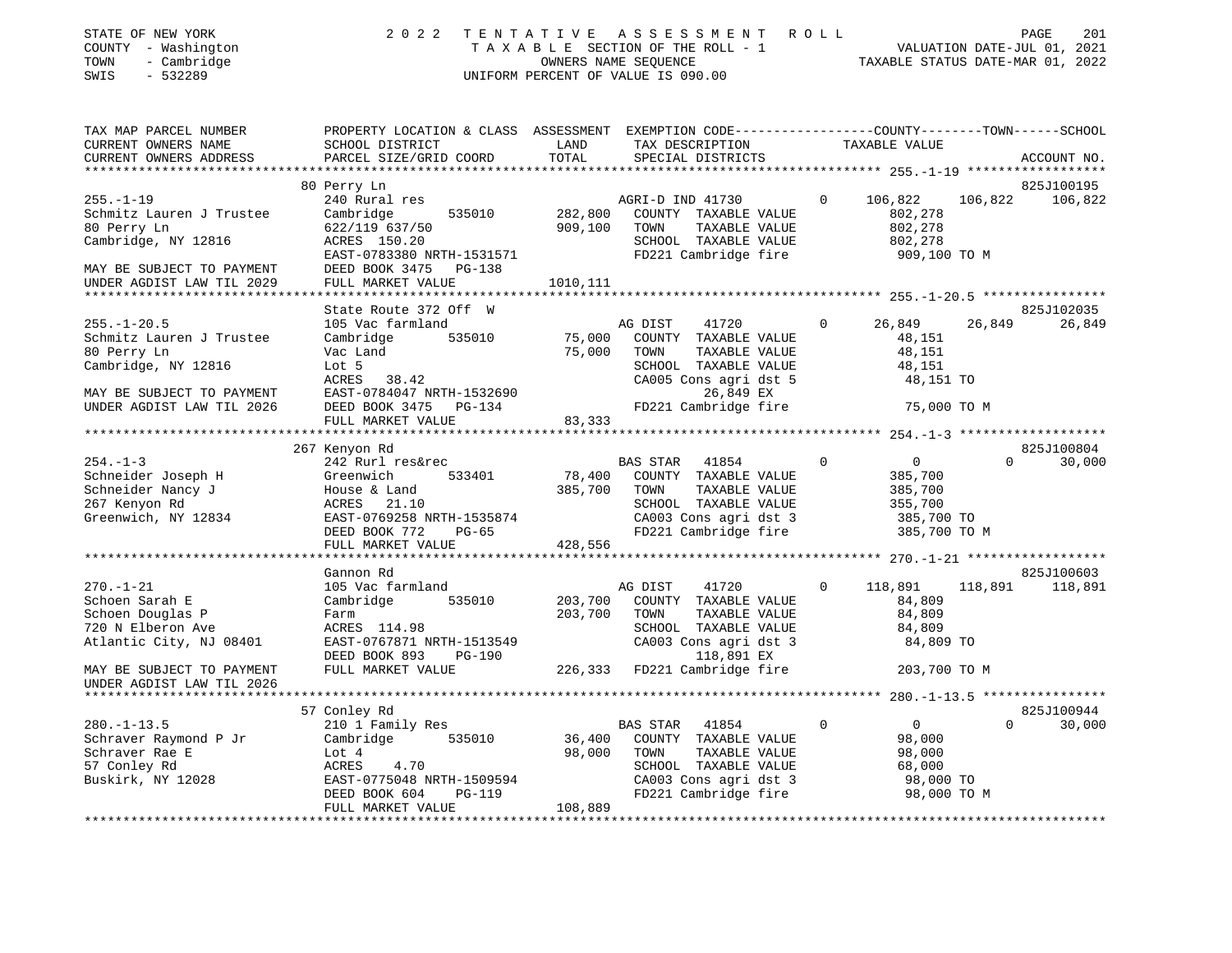| STATE OF NEW YORK<br>COUNTY - Washington<br>- Cambridge<br>TOWN<br>SWIS<br>$-532289$ | 2 0 2 2                                                                                                            | TENTATIVE<br>TAXABLE SECTION OF THE ROLL - 1<br>OWNERS NAME SEQUENCE<br>UNIFORM PERCENT OF VALUE IS 090.00 |                         | ASSESSMENT ROLL              |             | TAXABLE STATUS DATE-MAR 01, 2022 | VALUATION DATE-JUL 01, 2021 | PAGE<br>202          |
|--------------------------------------------------------------------------------------|--------------------------------------------------------------------------------------------------------------------|------------------------------------------------------------------------------------------------------------|-------------------------|------------------------------|-------------|----------------------------------|-----------------------------|----------------------|
| TAX MAP PARCEL NUMBER<br>CURRENT OWNERS NAME                                         | PROPERTY LOCATION & CLASS ASSESSMENT EXEMPTION CODE---------------COUNTY-------TOWN------SCHOOL<br>SCHOOL DISTRICT | LAND                                                                                                       |                         | TAX DESCRIPTION              |             | TAXABLE VALUE                    |                             |                      |
| CURRENT OWNERS ADDRESS                                                               | PARCEL SIZE/GRID COORD                                                                                             | TOTAL                                                                                                      |                         | SPECIAL DISTRICTS            |             |                                  |                             | ACCOUNT NO.          |
|                                                                                      |                                                                                                                    |                                                                                                            |                         |                              |             |                                  |                             |                      |
| $270. - 1 - 10$                                                                      | 27 Darwin Rd<br>283 Res w/Comuse                                                                                   |                                                                                                            |                         | COUNTY TAXABLE VALUE         |             | 200,100                          |                             | 825J100746           |
| Schwartz Nicholas J                                                                  | 535010<br>Cambridge                                                                                                | 53,600                                                                                                     | TOWN                    | TAXABLE VALUE                |             | 200,100                          |                             |                      |
| 27 Darwin Rd                                                                         | 9.16 BANK<br>ACRES<br>999                                                                                          | 200,100                                                                                                    |                         | SCHOOL TAXABLE VALUE         |             | 200,100                          |                             |                      |
| Cambridge, NY 12816                                                                  | EAST-0765644 NRTH-1518164                                                                                          |                                                                                                            |                         | CA003 Cons agri dst 3        |             | 200,100 TO                       |                             |                      |
|                                                                                      | DEED BOOK 20191 PG-28033                                                                                           |                                                                                                            |                         | FD221 Cambridge fire         |             | 200,100 TO M                     |                             |                      |
|                                                                                      | FULL MARKET VALUE                                                                                                  | 222,333                                                                                                    |                         |                              |             |                                  |                             |                      |
|                                                                                      | *****************************                                                                                      |                                                                                                            |                         |                              |             |                                  |                             |                      |
| $270. - 1 - 26.16$                                                                   | 738 County Route 74<br>242 Rurl res&rec                                                                            |                                                                                                            | <b>BAS STAR</b>         | 41854                        | 0           | $\overline{0}$                   | $\Omega$                    | 30,000               |
| Sciara Catherine B                                                                   | 535010<br>Cambridge                                                                                                | 72,700                                                                                                     |                         | COUNTY TAXABLE VALUE         |             | 319,000                          |                             |                      |
| Sciara Kelly M                                                                       | Sub Lot 11                                                                                                         | 319,000                                                                                                    | TOWN                    | TAXABLE VALUE                |             | 319,000                          |                             |                      |
| 738 County Route 74                                                                  | ACRES 11.36 BANK<br>999                                                                                            |                                                                                                            |                         | SCHOOL TAXABLE VALUE         |             | 289,000                          |                             |                      |
| Cambridge, NY 12816                                                                  | EAST-0765284 NRTH-1516526                                                                                          |                                                                                                            |                         | CA003 Cons agri dst 3        |             | 319,000 TO                       |                             |                      |
|                                                                                      | DEED BOOK 3835 PG-51                                                                                               |                                                                                                            |                         | FD221 Cambridge fire         |             | 319,000 TO M                     |                             |                      |
|                                                                                      | FULL MARKET VALUE                                                                                                  | 354,444                                                                                                    |                         |                              |             |                                  |                             |                      |
|                                                                                      |                                                                                                                    |                                                                                                            |                         |                              |             |                                  |                             | 825J100663           |
| $261. - 2 - 25$                                                                      | 361 Brownell Rd<br>210 1 Family Res                                                                                |                                                                                                            | VETCOM CTS 41130        |                              | $\mathbf 0$ | 35,975                           | 35,975                      | 10,000               |
| Scott John D Jr                                                                      | 535010<br>Cambridge                                                                                                |                                                                                                            | 25,000 VETDIS CTS 41140 |                              | 0           | 43,170                           | 43,170                      | 20,000               |
| 361 Brownell Rd                                                                      | H & L                                                                                                              |                                                                                                            | 143,900 BAS STAR        | 41854                        | $\Omega$    | $\overline{0}$                   | $\Omega$                    | 30,000               |
| Greenwich, NY 12834                                                                  | $261. - 1 - 25$                                                                                                    |                                                                                                            |                         | COUNTY TAXABLE VALUE         |             | 64,755                           |                             |                      |
|                                                                                      | 0.25<br>ACRES                                                                                                      |                                                                                                            | TOWN                    | TAXABLE VALUE                |             | 64,755                           |                             |                      |
|                                                                                      | EAST-0763410 NRTH-1524068                                                                                          |                                                                                                            |                         | SCHOOL TAXABLE VALUE         |             | 83,900                           |                             |                      |
|                                                                                      | DEED BOOK 3236 PG-329                                                                                              |                                                                                                            |                         | FD221 Cambridge fire         |             | 143,900 TO M                     |                             |                      |
|                                                                                      | FULL MARKET VALUE                                                                                                  | 159,889                                                                                                    |                         |                              |             |                                  |                             |                      |
|                                                                                      | 1424 County Route 59                                                                                               |                                                                                                            |                         |                              |             |                                  |                             | 825J100403           |
| $263. - 1 - 10$                                                                      | 210 1 Family Res                                                                                                   |                                                                                                            | ENH STAR                | 41834                        | $\circ$     | $\overline{0}$                   | $\Omega$                    | 74,900               |
| Scott Raymon F                                                                       | Cambridge<br>535010                                                                                                | 34,500                                                                                                     |                         | COUNTY TAXABLE VALUE         |             | 217,400                          |                             |                      |
| Scott Mary R                                                                         | ACRES<br>2.90                                                                                                      | 217,400                                                                                                    | TOWN                    | TAXABLE VALUE                |             | 217,400                          |                             |                      |
| 1424 County Route 59                                                                 | EAST-0781632 NRTH-1526812                                                                                          |                                                                                                            |                         | SCHOOL TAXABLE VALUE         |             | 142,500                          |                             |                      |
| Cambridge, NY 12816                                                                  | DEED BOOK 954<br>PG-322                                                                                            |                                                                                                            |                         | CA003 Cons agri dst 3        |             | 217,400 TO                       |                             |                      |
|                                                                                      | FULL MARKET VALUE                                                                                                  |                                                                                                            |                         | 241,556 FD221 Cambridge fire |             | 217,400 TO M                     |                             |                      |
|                                                                                      |                                                                                                                    |                                                                                                            |                         |                              |             |                                  |                             |                      |
| $279. - 1 - 13$                                                                      | 134 Center Cambridge Rd<br>280 Res Multiple                                                                        |                                                                                                            | ENH STAR                | 41834                        | 0           | $\overline{0}$                   | $\Omega$                    | 825J100482<br>74,900 |
| Scoville Maria                                                                       | 535010<br>Cambridge                                                                                                | 50,400                                                                                                     |                         | COUNTY TAXABLE VALUE         |             | 122,500                          |                             |                      |
| 134 Center Cambridge Rd                                                              | Bndy Agmt 837/208                                                                                                  | 122,500                                                                                                    | TOWN                    | TAXABLE VALUE                |             | 122,500                          |                             |                      |
| Valley Falls, NY 12185                                                               | 7.60 BANK<br>ACRES<br>999                                                                                          |                                                                                                            |                         | SCHOOL TAXABLE VALUE         |             | 47,600                           |                             |                      |
|                                                                                      | EAST-0758846 NRTH-1512867                                                                                          |                                                                                                            |                         | CA003 Cons agri dst 3        |             | 122,500 TO                       |                             |                      |
|                                                                                      | PG-987<br>DEED BOOK 449                                                                                            |                                                                                                            |                         | FD221 Cambridge fire         |             | 122,500 TO M                     |                             |                      |
| ***********************                                                              | FULL MARKET VALUE                                                                                                  | 136,111<br>***********************************                                                             |                         |                              |             |                                  |                             |                      |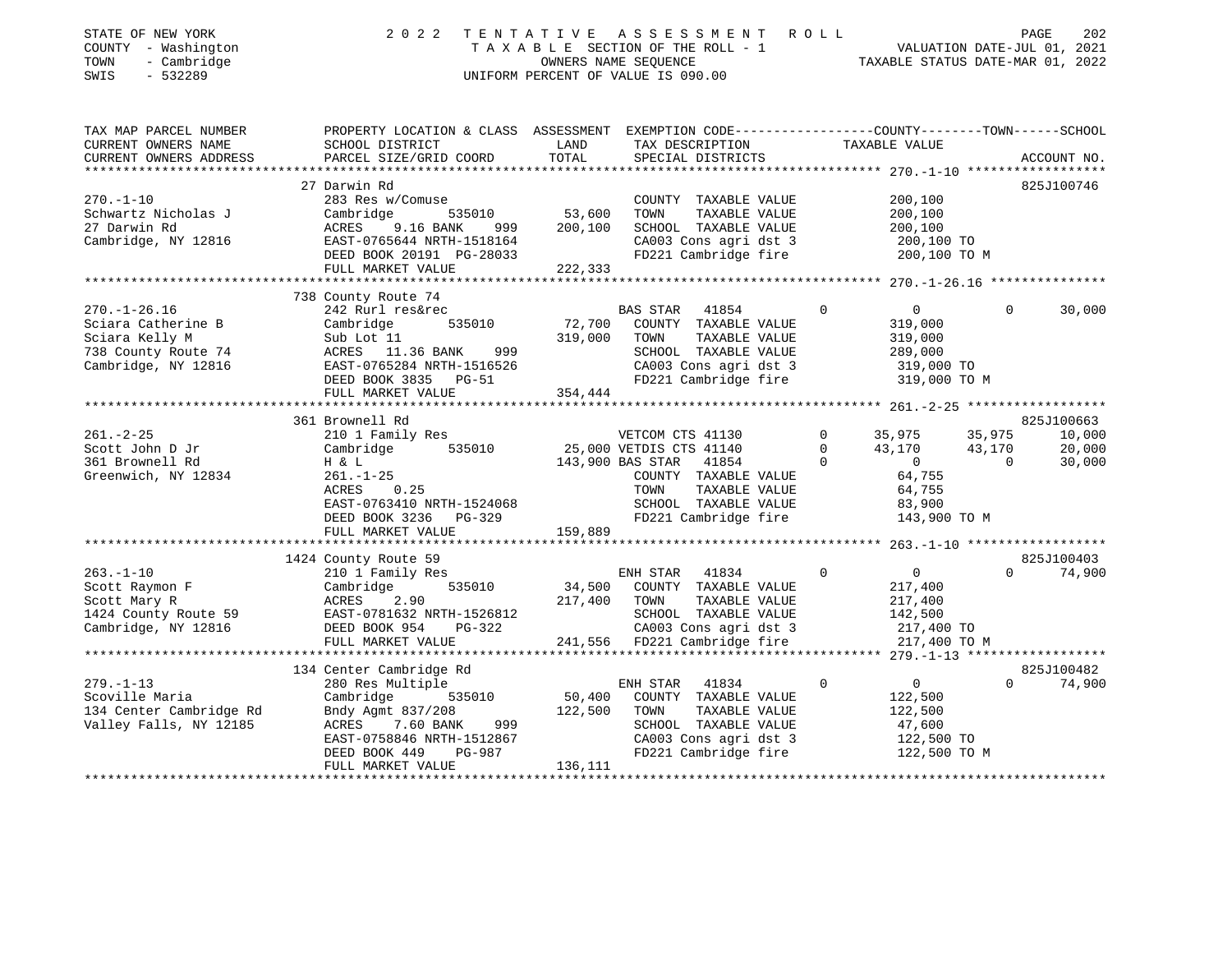|      | STATE OF NEW YORK   | 2022 TENTATIVE ASSESSMENT ROLL     | 203<br>PAGE                      |
|------|---------------------|------------------------------------|----------------------------------|
|      | COUNTY - Washington | TAXABLE SECTION OF THE ROLL - 1    | VALUATION DATE-JUL 01, 2021      |
| TOWN | - Cambridge         | OWNERS NAME SEOUENCE               | TAXABLE STATUS DATE-MAR 01, 2022 |
| SWIS | - 532289            | UNIFORM PERCENT OF VALUE IS 090.00 |                                  |

| TAX MAP PARCEL NUMBER           | PROPERTY LOCATION & CLASS ASSESSMENT EXEMPTION CODE---------------COUNTY-------TOWN-----SCHOOL                                                                                                                                       |         |                                                                                                       |                                   |                    |
|---------------------------------|--------------------------------------------------------------------------------------------------------------------------------------------------------------------------------------------------------------------------------------|---------|-------------------------------------------------------------------------------------------------------|-----------------------------------|--------------------|
| CURRENT OWNERS NAME             | SCHOOL DISTRICT                                                                                                                                                                                                                      | LAND    | TAX DESCRIPTION TAXABLE VALUE                                                                         |                                   |                    |
| CURRENT OWNERS ADDRESS          |                                                                                                                                                                                                                                      |         |                                                                                                       |                                   |                    |
|                                 |                                                                                                                                                                                                                                      |         |                                                                                                       |                                   |                    |
| $271. - 1 - 16$                 | 684 County Route 59 55 PCT OF VALUE USED FOR EXEMPTION PURPOSES                                                                                                                                                                      |         |                                                                                                       |                                   | 825J100267         |
| Scribner Grove N                |                                                                                                                                                                                                                                      |         |                                                                                                       |                                   |                    |
| 597 County Route 59             |                                                                                                                                                                                                                                      |         |                                                                                                       |                                   |                    |
| Buskirk, NY 12028               | 241 Rural reskag and the state of the MCBD-ALL 41800 and 125,318 125,318 125,318 125,318 125,318 125,318 125,318 125,318 125,318 125,318 125,318 125,318 125,318 125,318 125,318 125,318 125,318 125,318 125,318 125,318 125,3       |         |                                                                                                       |                                   |                    |
|                                 |                                                                                                                                                                                                                                      |         |                                                                                                       |                                   |                    |
| MAY BE SUBJECT TO PAYMENT       | EAST-0770287 NRTH-1513574<br>DEED BOOK 482 PG-368 SCHOOL TAXABLE VALUE 128,780<br>FULL MARKET VALUE 506,333 CA003 Cons agri dst 3 284,098 TO                                                                                         |         |                                                                                                       |                                   |                    |
| UNDER AGDIST LAW TIL 2026       |                                                                                                                                                                                                                                      |         |                                                                                                       |                                   |                    |
|                                 |                                                                                                                                                                                                                                      |         | 171,602 EX                                                                                            |                                   |                    |
|                                 |                                                                                                                                                                                                                                      |         | FD221 Cambridge fire                                                                                  | 455,700 TO M                      |                    |
|                                 |                                                                                                                                                                                                                                      |         |                                                                                                       |                                   |                    |
|                                 | 114 Belle Rd                                                                                                                                                                                                                         |         |                                                                                                       |                                   |                    |
| $280. -1 - 5.1$                 |                                                                                                                                                                                                                                      |         |                                                                                                       |                                   |                    |
|                                 |                                                                                                                                                                                                                                      |         |                                                                                                       |                                   |                    |
| Scully Jonathan<br>27 Bogers Ln | 314 Rural vac<10 COUNTY<br>Cambridge 535010 12,600 TOWN<br>filed subdivision 12,600 SCHOOL                                                                                                                                           |         | COUNTY TAXABLE VALUE 12,600<br>12,600 TOWN TAXABLE VALUE 12,600<br>12,600 SCHOOL TAXABLE VALUE 12,600 |                                   |                    |
| Cambridge, NY 12816             | ACRES<br>2.79                                                                                                                                                                                                                        |         | CA003 Cons agri dst 3 12,600 TO                                                                       |                                   |                    |
|                                 | EAST-0773233 NRTH-1511713                                                                                                                                                                                                            |         | FD221 Cambridge fire                                                                                  | 12,600 TO M                       |                    |
|                                 | DEED BOOK 2815 PG-130                                                                                                                                                                                                                |         |                                                                                                       |                                   |                    |
|                                 | FULL MARKET VALUE                                                                                                                                                                                                                    | 14,000  |                                                                                                       |                                   |                    |
|                                 |                                                                                                                                                                                                                                      |         |                                                                                                       |                                   |                    |
|                                 | 96 State Route 372                                                                                                                                                                                                                   |         |                                                                                                       |                                   | 825J100536         |
| $255.14 - 3 - 5$                | 210 1 Family Res                                                                                                                                                                                                                     |         | COUNTY TAXABLE VALUE 176,000                                                                          |                                   |                    |
|                                 | Scully Leah Mary Cambridge 535010 26,200<br>Scully Josiah S H & L<br>96 State Route 372 255.-3-5                                                                                                                                     |         | TOWN                                                                                                  | TAXABLE VALUE 176,000             |                    |
|                                 |                                                                                                                                                                                                                                      |         | SCHOOL TAXABLE VALUE 176,000<br>CA005 Cons agri dst 5 176,000 TO                                      |                                   |                    |
|                                 |                                                                                                                                                                                                                                      |         |                                                                                                       |                                   |                    |
| Cambridge, NY 12816             | FRNT 67.00 DPTH                                                                                                                                                                                                                      |         |                                                                                                       | FD221 Cambridge fire 176,000 TO M |                    |
|                                 | ACRES<br>0.43 BANK 998                                                                                                                                                                                                               |         |                                                                                                       |                                   |                    |
|                                 | EAST-0786293 NRTH-1532786                                                                                                                                                                                                            |         |                                                                                                       |                                   |                    |
|                                 | DEED BOOK 3710 PG-205                                                                                                                                                                                                                |         |                                                                                                       |                                   |                    |
|                                 | FULL MARKET VALUE                                                                                                                                                                                                                    | 195,556 |                                                                                                       |                                   |                    |
|                                 |                                                                                                                                                                                                                                      |         |                                                                                                       |                                   |                    |
|                                 | 123 Belle Rd                                                                                                                                                                                                                         |         |                                                                                                       |                                   | 825J100496         |
| $280. -1 - 5$                   | 210 1 Family Res                                                                                                                                                                                                                     |         | ENH STAR 41834                                                                                        |                                   | $\Omega$<br>74,900 |
|                                 |                                                                                                                                                                                                                                      |         |                                                                                                       |                                   |                    |
|                                 |                                                                                                                                                                                                                                      |         |                                                                                                       |                                   |                    |
|                                 |                                                                                                                                                                                                                                      |         |                                                                                                       |                                   |                    |
|                                 | Scully Samuel Cambridge 535010 54,400 COUNTY TAXABLE VALUE 150,000<br>Scully Pauline W House & Lot 150,000 TOWN TAXABLE VALUE 150,000<br>123 Belle Rd ACRES 6.10 SCHOOL TAXABLE VALUE 75,100<br>Buskirk, NY 12028 EAST-0773331_NRTH- |         |                                                                                                       |                                   |                    |
|                                 | EAST-0773331 NRTH-1511354<br>DEED BOOK 485 PG-965<br>FULL MARKET VALUE 166,667                                                                                                                                                       |         |                                                                                                       | FD221 Cambridge fire 150,000 TO M |                    |
|                                 |                                                                                                                                                                                                                                      |         |                                                                                                       |                                   |                    |
|                                 |                                                                                                                                                                                                                                      |         |                                                                                                       |                                   |                    |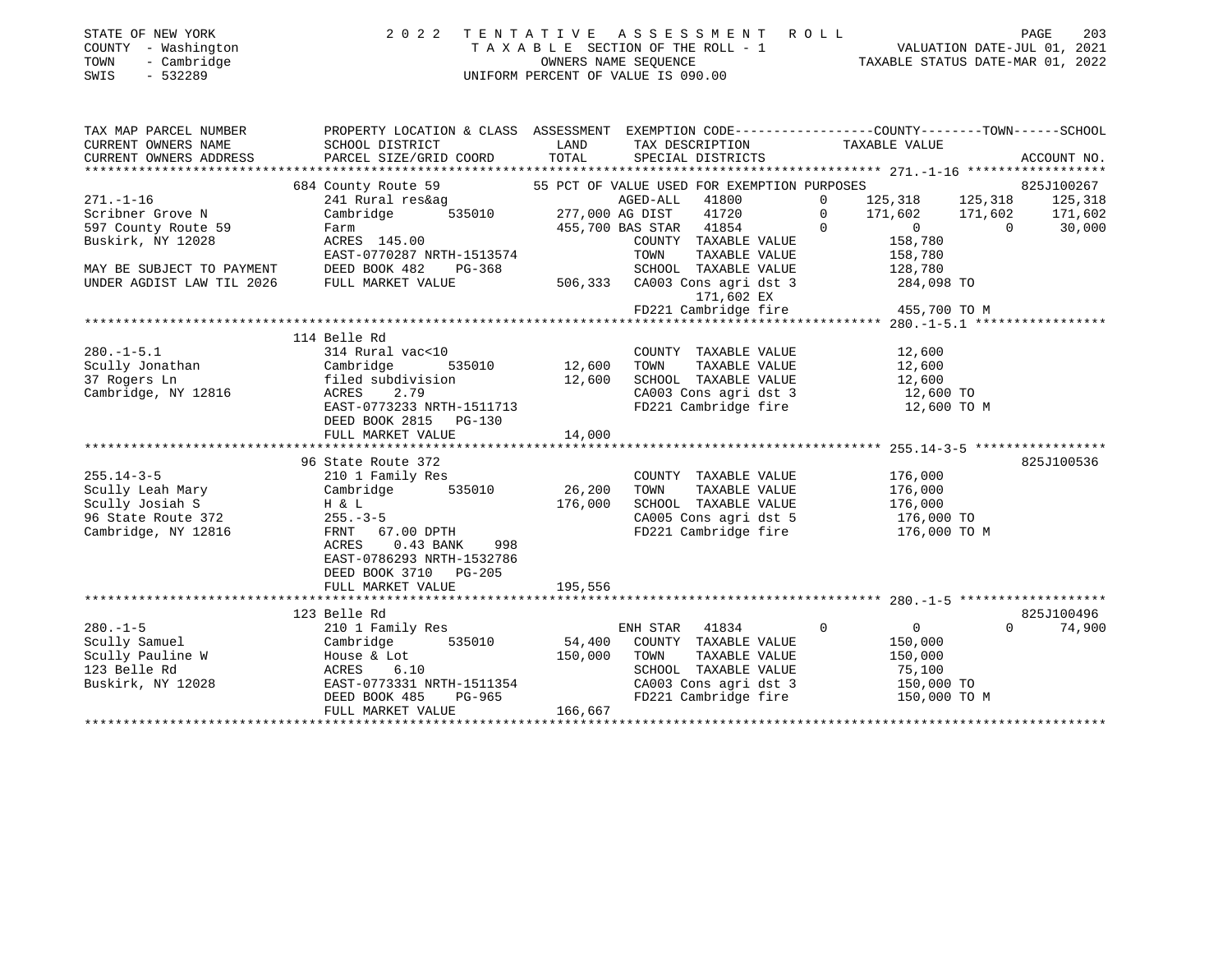| STATE OF NEW YORK   | 2022 TENTATIVE ASSESSMENT ROLL     |                                  | PAGE | 204 |
|---------------------|------------------------------------|----------------------------------|------|-----|
| COUNTY - Washington | TAXABLE SECTION OF THE ROLL - 1    | VALUATION DATE-JUL 01, 2021      |      |     |
| - Cambridge<br>TOWN | OWNERS NAME SEOUENCE               | TAXABLE STATUS DATE-MAR 01, 2022 |      |     |
| SWIS<br>- 532289    | UNIFORM PERCENT OF VALUE IS 090.00 |                                  |      |     |
|                     |                                    |                                  |      |     |

| TAX MAP PARCEL NUMBER    | PROPERTY LOCATION & CLASS ASSESSMENT EXEMPTION CODE---------------COUNTY-------TOWN------SCHOOL |         |                                               |               |                              |          |             |
|--------------------------|-------------------------------------------------------------------------------------------------|---------|-----------------------------------------------|---------------|------------------------------|----------|-------------|
| CURRENT OWNERS NAME      | SCHOOL DISTRICT                                                                                 | LAND    | TAX DESCRIPTION                               | TAXABLE VALUE |                              |          |             |
| CURRENT OWNERS ADDRESS   | PARCEL SIZE/GRID COORD                                                                          | TOTAL   | SPECIAL DISTRICTS                             |               |                              |          | ACCOUNT NO. |
|                          |                                                                                                 |         |                                               |               |                              |          |             |
|                          | 548 County Route 59                                                                             |         |                                               |               |                              |          | 825J100491  |
| $280. -1 - 1$            | 210 1 Family Res                                                                                |         | BAS STAR 41854                                | $\Omega$      | $0 \qquad \qquad$            | $\Omega$ | 30,000      |
| Scully Steven            | Cambridge<br>535010                                                                             | 42,000  | COUNTY TAXABLE VALUE                          |               | 182,600                      |          |             |
| Scully Margaret M        | H & L                                                                                           | 182,600 | TAXABLE VALUE<br>TOWN                         |               | 182,600                      |          |             |
| 548 County Route 59      | ACRES<br>4.20 BANK<br>997                                                                       |         | SCHOOL TAXABLE VALUE                          |               | 152,600                      |          |             |
| Buskirk, NY 12028        | EAST-0770312 NRTH-1511265                                                                       |         | CA003 Cons agri dst 3                         |               | 182,600 TO                   |          |             |
|                          | DEED BOOK 2776 PG-345                                                                           |         | FD221 Cambridge fire                          |               | 182,600 TO M                 |          |             |
|                          | FULL MARKET VALUE                                                                               | 202,889 |                                               |               |                              |          |             |
|                          |                                                                                                 |         |                                               |               |                              |          |             |
|                          | 31 Scully Ln                                                                                    |         |                                               |               |                              |          | 825J100606  |
| $261 - 2 - 1$            | 210 1 Family Res                                                                                |         | ENH STAR 41834                                | $\Omega$      | $\overline{0}$               | $\Omega$ | 74,900      |
| Scully Theresa           | 535010<br>Cambridge                                                                             | 25,800  | COUNTY TAXABLE VALUE                          |               | 119,000                      |          |             |
| 31 Scully Ln             | House/lot                                                                                       | 119,000 | TAXABLE VALUE<br>TOWN                         |               | 119,000                      |          |             |
| Greenwich, NY 12834      | $261. - 1 - 1$                                                                                  |         | SCHOOL TAXABLE VALUE                          |               | 44,100                       |          |             |
|                          | 0.37<br>ACRES                                                                                   |         | CA003 Cons agri dst 3                         |               | 119,000 TO                   |          |             |
|                          | EAST-0767141 NRTH-1529885                                                                       |         | FD221 Cambridge fire                          |               | 119,000 TO M                 |          |             |
|                          |                                                                                                 |         |                                               |               |                              |          |             |
|                          | DEED BOOK W 430 PG-307                                                                          |         |                                               |               |                              |          |             |
|                          | FULL MARKET VALUE                                                                               | 132,222 |                                               |               |                              |          |             |
|                          |                                                                                                 |         |                                               |               |                              |          |             |
|                          | 78 Petteys Rd                                                                                   |         |                                               |               |                              |          | 825J100969  |
| $246. - 1 - 35.1$        | 210 1 Family Res                                                                                |         | COUNTY TAXABLE VALUE                          |               | 200,800                      |          |             |
| Shafer Robert            | 533401<br>Greenwich                                                                             | 30,000  | TOWN<br>TAXABLE VALUE                         |               | 200,800                      |          |             |
| Shafer Carolyn           | H & L                                                                                           | 200,800 | SCHOOL TAXABLE VALUE                          |               | 200,800                      |          |             |
| 78 Petteys Rd            | ACRES<br>1.41                                                                                   |         | CA003 Cons agri dst 3                         |               | 200,800 TO                   |          |             |
| Greenwich, NY 12834      | EAST-0767850 NRTH-1537006                                                                       |         | FD221 Cambridge fire                          |               | 200,800 TO M                 |          |             |
|                          | DEED BOOK 20200 PG-5930                                                                         |         |                                               |               |                              |          |             |
|                          | FULL MARKET VALUE                                                                               | 223,111 |                                               |               |                              |          |             |
|                          |                                                                                                 |         |                                               |               |                              |          |             |
|                          | 17 Brownell Rd                                                                                  |         |                                               |               |                              |          |             |
| $270. - 1 - 26.7$        | 210 1 Family Res                                                                                |         | COUNTY TAXABLE VALUE                          |               | 154,000                      |          |             |
| Shambo Jonathan          | Cambridge<br>535010                                                                             | 53,100  | TOWN<br>TAXABLE VALUE                         |               | 154,000                      |          |             |
| Shambo Britani           | Sub Lot 2                                                                                       | 154,000 | SCHOOL TAXABLE VALUE                          |               | 154,000                      |          |             |
| 17 Brownell Rd           | ACRES<br>5.78 BANK 999                                                                          |         |                                               |               | 154,000 TO                   |          |             |
| Cambridge, NY 12816      | EAST-0763792 NRTH-1515851                                                                       |         | CA003 Cons agri dst 3<br>FD221 Cambridge fire |               | 154,000 TO M                 |          |             |
|                          | DEED BOOK 3920 PG-91                                                                            |         |                                               |               |                              |          |             |
|                          | FULL MARKET VALUE                                                                               | 171,111 |                                               |               |                              |          |             |
|                          |                                                                                                 |         |                                               |               |                              |          |             |
|                          | 1291 King Rd                                                                                    |         |                                               |               |                              |          | 825J100326  |
| $263. - 2 - 27$          | 210 1 Family Res                                                                                |         | COUNTY TAXABLE VALUE                          |               | 310,000                      |          |             |
|                          |                                                                                                 | 50,600  |                                               |               |                              |          |             |
| Shane Regina P           | 535010<br>Cambridge                                                                             |         | TOWN<br>TAXABLE VALUE                         |               | 310,000                      |          |             |
| 420 Riverside Dr Apt 12C | House & Land                                                                                    | 310,000 | SCHOOL TAXABLE VALUE                          |               | $310,000$ TO<br>$310,000$ TO |          |             |
| New York, NY 10025       | ACRES<br>8.40                                                                                   |         | CA003 Cons agri dst 3                         |               |                              |          |             |
|                          | EAST-0785678 NRTH-1527343                                                                       |         | FD221 Cambridge fire                          |               | 310,000 TO M                 |          |             |
|                          | DEED BOOK 490<br>PG-93                                                                          |         |                                               |               |                              |          |             |
|                          | FULL MARKET VALUE                                                                               | 344,444 |                                               |               |                              |          |             |
|                          |                                                                                                 |         |                                               |               |                              |          |             |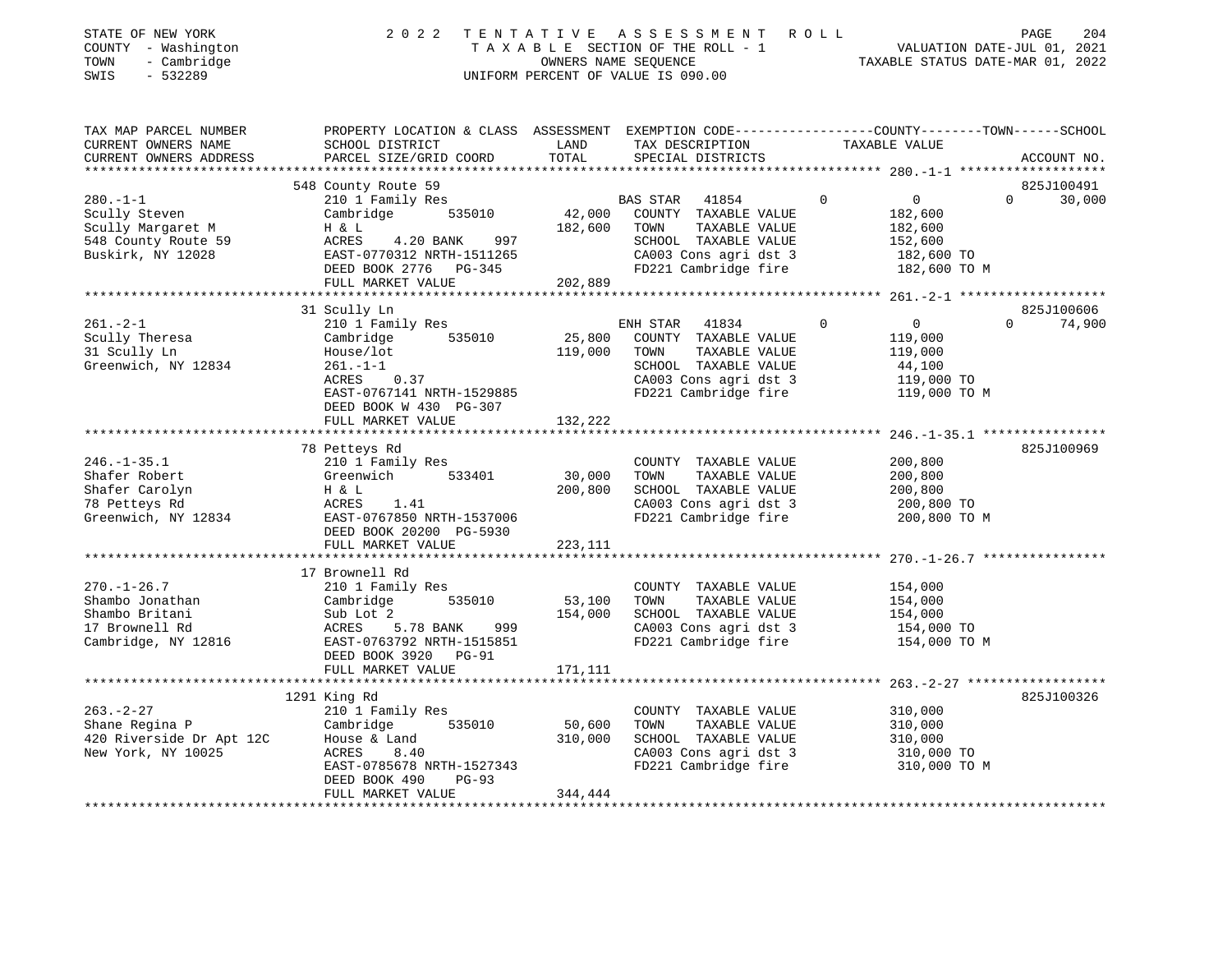| STATE OF NEW YORK<br>COUNTY - Washington<br>- Cambridge<br>TOWN<br>SWIS<br>$-532289$                     | 2 0 2 2                                                                                                                                                                              | TENTATIVE                    | ASSESSMENT<br>TAXABLE SECTION OF THE ROLL - 1<br>OWNERS NAME SEQUENCE<br>UNIFORM PERCENT OF VALUE IS 090.00                                 | <b>ROLL</b>                                                                                 | PAGE<br>205<br>VALUATION DATE-JUL 01, 2021<br>TAXABLE STATUS DATE-MAR 01, 2022 |
|----------------------------------------------------------------------------------------------------------|--------------------------------------------------------------------------------------------------------------------------------------------------------------------------------------|------------------------------|---------------------------------------------------------------------------------------------------------------------------------------------|---------------------------------------------------------------------------------------------|--------------------------------------------------------------------------------|
| TAX MAP PARCEL NUMBER<br>CURRENT OWNERS NAME<br>CURRENT OWNERS ADDRESS                                   | PROPERTY LOCATION & CLASS ASSESSMENT EXEMPTION CODE----------------COUNTY-------TOWN------SCHOOL<br>SCHOOL DISTRICT<br>PARCEL SIZE/GRID COORD                                        | LAND<br>TOTAL                | TAX DESCRIPTION<br>SPECIAL DISTRICTS                                                                                                        | TAXABLE VALUE                                                                               | ACCOUNT NO.                                                                    |
| $263. - 2 - 29$<br>Shane Regina P Trustee<br>420 River Side Dr Apt 12C<br>New York, NY 10025             | King Rd<br>322 Rural vac>10<br>Cambridge<br>535010<br>Land<br>561/234<br>ACRES<br>14.28<br>EAST-0785351 NRTH-1526795<br>DEED BOOK 498<br>PG-978                                      | 41,600<br>41,600             | COUNTY TAXABLE VALUE<br>TOWN<br>TAXABLE VALUE<br>SCHOOL TAXABLE VALUE<br>CA003 Cons agri dst 3<br>FD221 Cambridge fire                      | 41,600<br>41,600<br>41,600<br>41,600 TO<br>41,600 TO M                                      | 825J100881                                                                     |
|                                                                                                          | FULL MARKET VALUE<br>12 Frog Way                                                                                                                                                     | 46,222                       |                                                                                                                                             |                                                                                             | 825J100509                                                                     |
| $271. - 2 - 12$<br>Shaner Michael J<br>Shaner Lindsay<br>12 Frog Way<br>Cambridge, NY 12816              | 210 1 Family Res<br>Cambridge<br>535010<br>House & Land<br>ACRES<br>4.60 BANK<br>998<br>EAST-0773762 NRTH-1520253<br>DEED BOOK 20200 PG-4055<br>FULL MARKET VALUE                    | 40,000<br>163,500<br>181,667 | COUNTY TAXABLE VALUE<br>TOWN<br>TAXABLE VALUE<br>SCHOOL TAXABLE VALUE<br>FD221 Cambridge fire                                               | 163,500<br>163,500<br>163,500<br>163,500 TO M                                               |                                                                                |
|                                                                                                          |                                                                                                                                                                                      |                              |                                                                                                                                             |                                                                                             |                                                                                |
| $281 - 4 - 4$<br>Shaw Margaret<br>383 Stage Rd<br>Buskirk, NY 12028                                      | 383 Stage Rd<br>210 1 Family Res<br>535010<br>Cambridge<br>House & Lot<br>Barn<br>$281. - 1 - 4$<br>ACRES<br>7.30<br>EAST-0785201 NRTH-1509504<br>DEED BOOK 501<br>$PG-70$           | 48,200<br>173,900            | ENH STAR<br>41834<br>COUNTY TAXABLE VALUE<br>TOWN<br>TAXABLE VALUE<br>SCHOOL TAXABLE VALUE<br>CA003 Cons agri dst 3<br>FD221 Cambridge fire | $\mathbf 0$<br>$\overline{0}$<br>173,900<br>173,900<br>99,000<br>173,900 TO<br>173,900 TO M | 825J100376<br>74,900<br>$\Omega$                                               |
|                                                                                                          | FULL MARKET VALUE                                                                                                                                                                    | 193,222                      |                                                                                                                                             |                                                                                             |                                                                                |
| $271. - 2 - 3.5$<br>Sheehan Barry<br>Sheehan Gina<br>21 Rogers Lane Ext<br>Cambridge, NY 12816           | 21 Rogers Ln Ext<br>210 1 Family Res<br>Cambridge<br>535010<br>Sub lot G<br>ACRES<br>$0.88$ BANK<br>999<br>EAST-0771824 NRTH-1518845<br>DEED BOOK 20200 PG-5096<br>FULL MARKET VALUE | 25,200<br>172,800<br>192,000 | COUNTY TAXABLE VALUE<br>TOWN<br>TAXABLE VALUE<br>SCHOOL TAXABLE VALUE<br>FD221 Cambridge fire                                               | 172,800<br>172,800<br>172,800<br>172,800 TO M                                               |                                                                                |
|                                                                                                          |                                                                                                                                                                                      |                              |                                                                                                                                             |                                                                                             |                                                                                |
| $270. - 1 - 24.8$<br>Sherman Steven C<br>Sherman Laura<br>479 Center Cambridge Rd<br>Cambridge, NY 12816 | 479 Center Cambridge Rd<br>210 1 Family Res<br>Cambridge<br>535010<br>H & L<br>Lot 1<br>ACRES<br>2.46<br>EAST-0766061 NRTH-1516876<br>DEED BOOK 692<br>PG-89<br>FULL MARKET VALUE    | 34,300<br>106,000<br>117,778 | BAS STAR<br>41854<br>COUNTY<br>TAXABLE VALUE<br>TOWN<br>TAXABLE VALUE<br>SCHOOL TAXABLE VALUE<br>FD221 Cambridge fire                       | 0<br>$\mathbf 0$<br>106,000<br>106,000<br>76,000<br>106,000 TO M                            | 0<br>30,000                                                                    |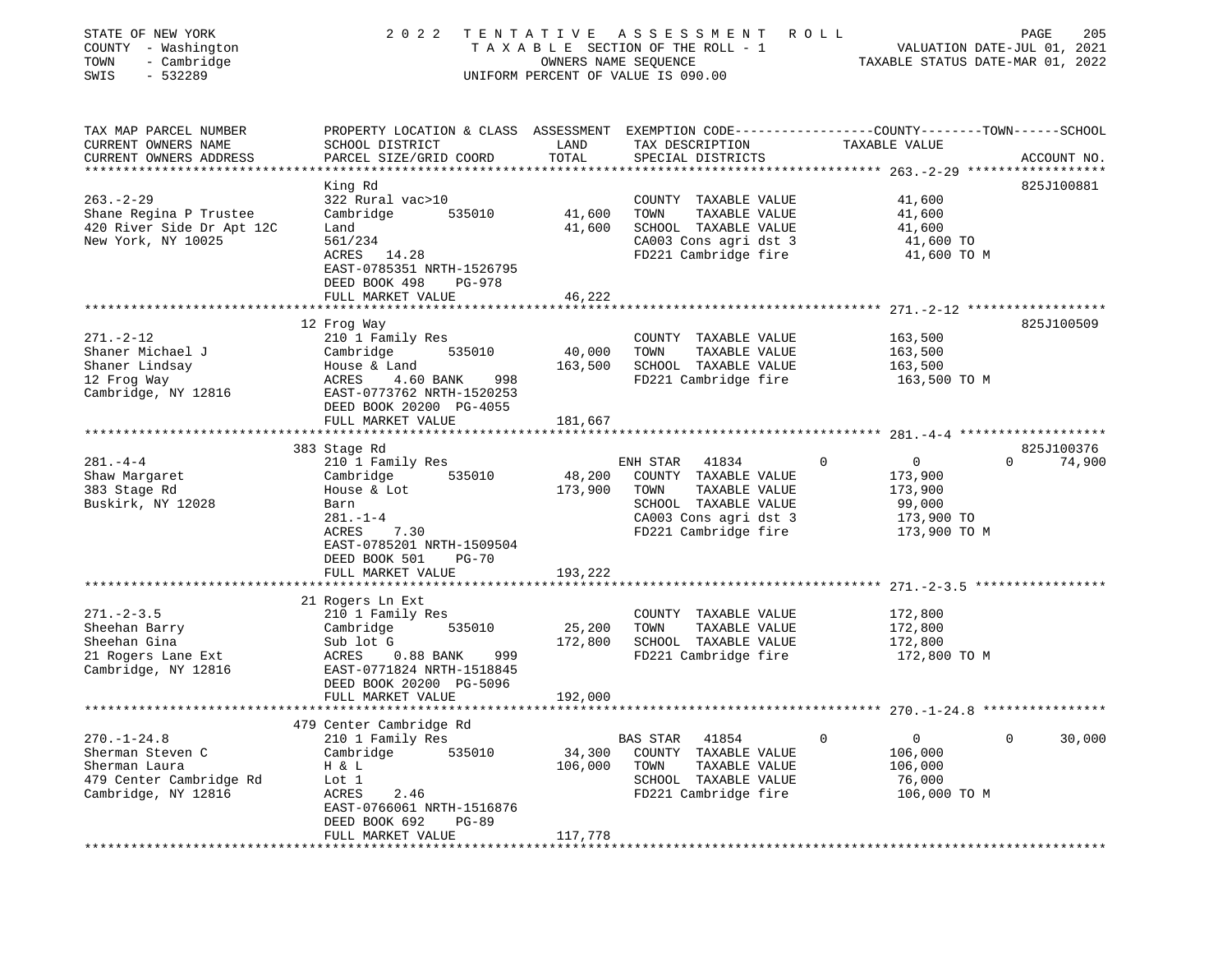| 2 0 2 2                                                                                                                                                     |                                                                                                                                                                                                   |                                                                                                                                                    |                                                                                                   |                                                                                                                                                                                                                                                                                                                                                                                                                                                                                                                         |                                                                                                                                                                                                                                                                                     |                                       | PAGE<br>206                                                                                                                                                                                                                                                                                                                                                                                                                                                                                                       |
|-------------------------------------------------------------------------------------------------------------------------------------------------------------|---------------------------------------------------------------------------------------------------------------------------------------------------------------------------------------------------|----------------------------------------------------------------------------------------------------------------------------------------------------|---------------------------------------------------------------------------------------------------|-------------------------------------------------------------------------------------------------------------------------------------------------------------------------------------------------------------------------------------------------------------------------------------------------------------------------------------------------------------------------------------------------------------------------------------------------------------------------------------------------------------------------|-------------------------------------------------------------------------------------------------------------------------------------------------------------------------------------------------------------------------------------------------------------------------------------|---------------------------------------|-------------------------------------------------------------------------------------------------------------------------------------------------------------------------------------------------------------------------------------------------------------------------------------------------------------------------------------------------------------------------------------------------------------------------------------------------------------------------------------------------------------------|
| SCHOOL DISTRICT                                                                                                                                             | LAND                                                                                                                                                                                              |                                                                                                                                                    |                                                                                                   |                                                                                                                                                                                                                                                                                                                                                                                                                                                                                                                         |                                                                                                                                                                                                                                                                                     |                                       | ACCOUNT NO.                                                                                                                                                                                                                                                                                                                                                                                                                                                                                                       |
|                                                                                                                                                             |                                                                                                                                                                                                   |                                                                                                                                                    |                                                                                                   |                                                                                                                                                                                                                                                                                                                                                                                                                                                                                                                         |                                                                                                                                                                                                                                                                                     |                                       |                                                                                                                                                                                                                                                                                                                                                                                                                                                                                                                   |
|                                                                                                                                                             |                                                                                                                                                                                                   |                                                                                                                                                    |                                                                                                   |                                                                                                                                                                                                                                                                                                                                                                                                                                                                                                                         |                                                                                                                                                                                                                                                                                     |                                       | 825J100612                                                                                                                                                                                                                                                                                                                                                                                                                                                                                                        |
| Cambridge 535010<br>H & L<br>386/1035<br>DEED BOOK 2804 PG-252                                                                                              |                                                                                                                                                                                                   |                                                                                                                                                    |                                                                                                   | $\overline{0}$                                                                                                                                                                                                                                                                                                                                                                                                                                                                                                          | $\overline{0}$<br>115,400<br>115,400<br>85,400                                                                                                                                                                                                                                      | $\Omega$                              | 30,000                                                                                                                                                                                                                                                                                                                                                                                                                                                                                                            |
|                                                                                                                                                             |                                                                                                                                                                                                   |                                                                                                                                                    |                                                                                                   |                                                                                                                                                                                                                                                                                                                                                                                                                                                                                                                         |                                                                                                                                                                                                                                                                                     |                                       |                                                                                                                                                                                                                                                                                                                                                                                                                                                                                                                   |
| 210 1 Family Res<br>Lot 1<br>ACRES 7.51<br>EAST-0769527 NRTH-1521967<br>DEED BOOK 665<br>PG-111<br>FULL MARKET VALUE                                        |                                                                                                                                                                                                   |                                                                                                                                                    |                                                                                                   | $\mathbf{0}$<br>$\mathbf 0$<br>$\circ$<br>$\overline{0}$<br>$\Omega$                                                                                                                                                                                                                                                                                                                                                                                                                                                    | 55,000<br>27,810<br>97,645<br>$\overline{0}$<br>$\overline{0}$<br>97,645<br>102,645<br>73,960                                                                                                                                                                                       | $\overline{0}$<br>$\overline{0}$      | 10,000<br>20,000<br>$\overline{0}$<br>99,240<br>74,900                                                                                                                                                                                                                                                                                                                                                                                                                                                            |
|                                                                                                                                                             |                                                                                                                                                                                                   |                                                                                                                                                    |                                                                                                   |                                                                                                                                                                                                                                                                                                                                                                                                                                                                                                                         |                                                                                                                                                                                                                                                                                     |                                       |                                                                                                                                                                                                                                                                                                                                                                                                                                                                                                                   |
|                                                                                                                                                             |                                                                                                                                                                                                   |                                                                                                                                                    |                                                                                                   |                                                                                                                                                                                                                                                                                                                                                                                                                                                                                                                         |                                                                                                                                                                                                                                                                                     |                                       | 825J100613                                                                                                                                                                                                                                                                                                                                                                                                                                                                                                        |
| 242 Rurl res&rec<br>ACRES 13.20<br>PG-562<br>DEED BOOK 425<br>FULL MARKET VALUE                                                                             |                                                                                                                                                                                                   | TOWN                                                                                                                                               |                                                                                                   | $\mathbf{0}$<br>$\mathbf 0$                                                                                                                                                                                                                                                                                                                                                                                                                                                                                             | $\overline{0}$<br>179,117<br>179,117<br>170,000                                                                                                                                                                                                                                     | 26,883<br>$\overline{0}$              | 6,000<br>30,000                                                                                                                                                                                                                                                                                                                                                                                                                                                                                                   |
|                                                                                                                                                             |                                                                                                                                                                                                   |                                                                                                                                                    |                                                                                                   |                                                                                                                                                                                                                                                                                                                                                                                                                                                                                                                         |                                                                                                                                                                                                                                                                                     |                                       |                                                                                                                                                                                                                                                                                                                                                                                                                                                                                                                   |
| Content Farm Rd<br>322 Rural vac>10<br>Cambridge<br>ACRES 19.00<br>DEED BOOK 3603 PG-262<br>FULL MARKET VALUE                                               |                                                                                                                                                                                                   | TOWN                                                                                                                                               |                                                                                                   | $\overline{0}$                                                                                                                                                                                                                                                                                                                                                                                                                                                                                                          | 17,844<br>17,844<br>17,844                                                                                                                                                                                                                                                          | 35,156                                | 825J100251<br>35,156                                                                                                                                                                                                                                                                                                                                                                                                                                                                                              |
|                                                                                                                                                             |                                                                                                                                                                                                   |                                                                                                                                                    |                                                                                                   |                                                                                                                                                                                                                                                                                                                                                                                                                                                                                                                         |                                                                                                                                                                                                                                                                                     |                                       | 825J100617                                                                                                                                                                                                                                                                                                                                                                                                                                                                                                        |
| 312 Vac w/imprv<br>Cambridge<br>535010<br>3079/313; 3261/120<br>ACRES<br>6.05<br>EAST-0768774 NRTH-1502611<br>DEED BOOK 3079<br>PG-313<br>FULL MARKET VALUE | 28,000<br>29,000<br>32,222                                                                                                                                                                        | TOWN                                                                                                                                               |                                                                                                   |                                                                                                                                                                                                                                                                                                                                                                                                                                                                                                                         | 29,000<br>29,000<br>29,000                                                                                                                                                                                                                                                          |                                       |                                                                                                                                                                                                                                                                                                                                                                                                                                                                                                                   |
|                                                                                                                                                             | PARCEL SIZE/GRID COORD<br>834 County Route 59<br>210 1 Family Res<br>Cambridge, NY 12816-2100<br>FULL MARKET VALUE<br>91 Darwin Rd<br>Cambridge<br>H & L<br>EAST-0786941 NRTH-1532810<br>South Rd | TENTATIVE<br>TOTAL<br>FRNT 132.00 DPTH 240.00<br>EAST-0771411 NRTH-1517499<br>128,222<br>58 Stump Church Rd<br>EAST-0766836 NRTH-1531285<br>535010 | UNIFORM PERCENT OF VALUE IS 090.00<br>115,400 TOWN<br>309,000 TOWN<br>AG DIST<br>53,000<br>58,889 | TAX DESCRIPTION<br>SPECIAL DISTRICTS<br>TAXABLE VALUE<br>SCHOOL TAXABLE VALUE<br>VETCOM CTS 41130<br>278,100 AGED-CO/TN 41801<br>AGED-SCH 41804<br>ENH STAR 41834<br>TAXABLE VALUE<br>SCHOOL TAXABLE VALUE<br>FD221 Cambridge fire<br>VETWAR CTS 41120<br>535010 63,000 BAS STAR 41854<br>TAXABLE VALUE<br>SCHOOL TAXABLE VALUE<br>41720<br>53,000 COUNTY TAXABLE VALUE<br>TAXABLE VALUE<br>35,156 EX<br>COUNTY TAXABLE VALUE<br>TAXABLE VALUE<br>SCHOOL TAXABLE VALUE<br>CA003 Cons agri dst 3<br>FD221 Cambridge fire | ASSESSMENT ROLL<br>BAS STAR 41854<br>28,200 COUNTY TAXABLE VALUE<br>CA003 Cons agri dst 3<br>FD221 Cambridge fire<br>COUNTY TAXABLE VALUE<br>206,000 COUNTY TAXABLE VALUE<br>CA003 Cons agri dst 3<br>228,889 FD221 Cambridge fire<br>SCHOOL TAXABLE VALUE<br>CA005 Cons agri dst 5 | TAXABLE VALUE<br>FD221 Cambridge fire | TAXABLE SECTION OF THE ROLL - 1<br>OWNERS NAME SEQUENCE<br>TAXABLE STATUS DATE-JUL 01, 2021<br>TAXABLE STATUS DATE-MAR 01, 2022<br>PROPERTY LOCATION & CLASS ASSESSMENT EXEMPTION CODE----------------COUNTY-------TOWN-----SCHOOL<br>115,400 TO<br>115,400 TO M<br>45,000<br>27,810<br>102,645<br>278,100 TO M<br>87 PCT OF VALUE USED FOR EXEMPTION PURPOSES<br>26,883<br>206,000 TO<br>206,000 TO M<br>35,156<br>17,844 TO<br>53,000 TO M<br>******* 288.-1-11 *******************<br>29,000 TO<br>29,000 TO M |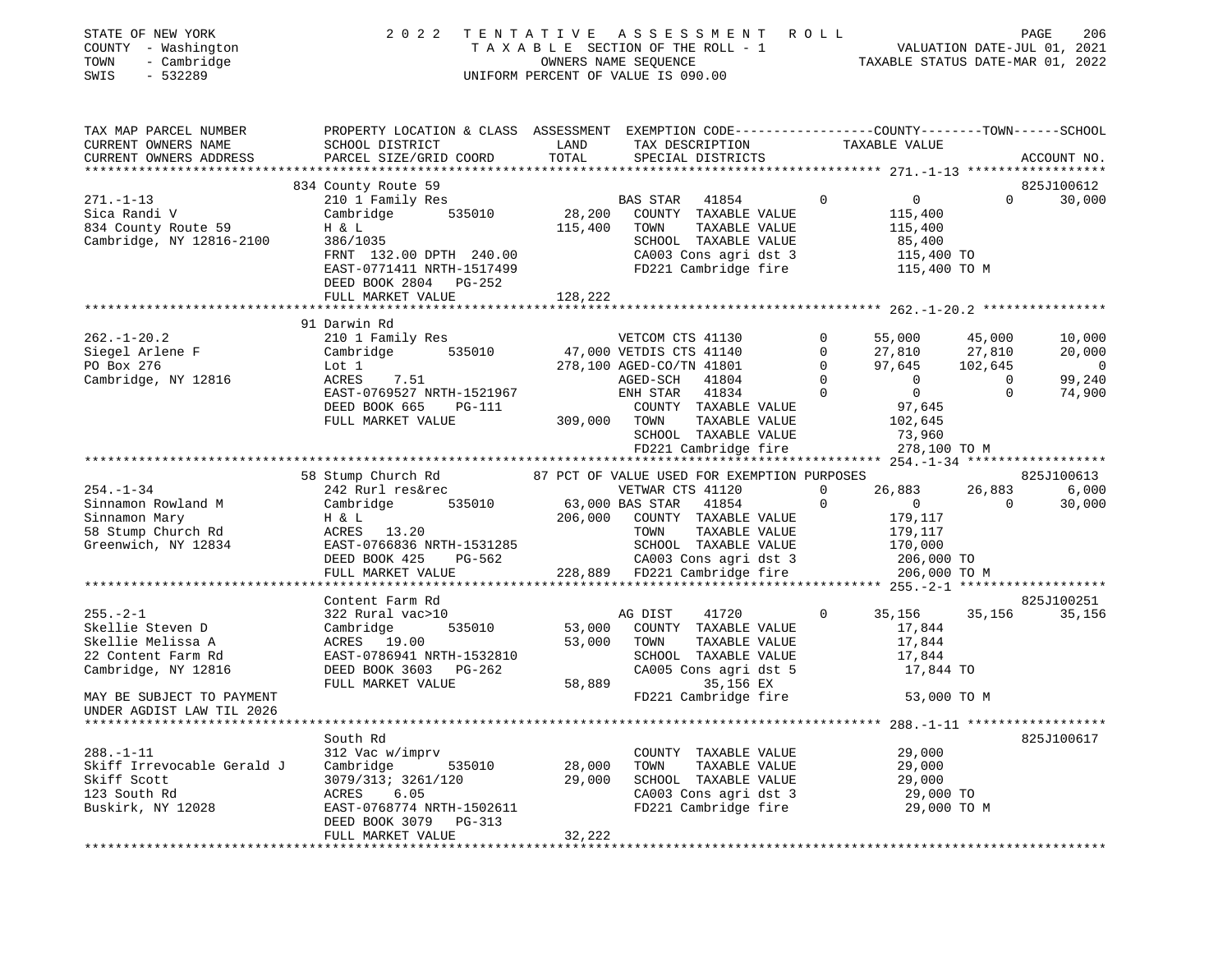| STATE OF NEW YORK<br>COUNTY - Washington<br>- Cambridge<br>TOWN<br>$-532289$<br>SWIS | 2 0 2 2                                                                                                           |                  | TENTATIVE ASSESSMENT ROLL<br>TAXABLE SECTION OF THE ROLL - 1<br>OWNERS NAME SEQUENCE<br>UNIFORM PERCENT OF VALUE IS 090.00 |                              | VALUATION DATE-JUL 01, 2021<br>TAXABLE STATUS DATE-MAR 01, 2022 | PAGE             | 207              |
|--------------------------------------------------------------------------------------|-------------------------------------------------------------------------------------------------------------------|------------------|----------------------------------------------------------------------------------------------------------------------------|------------------------------|-----------------------------------------------------------------|------------------|------------------|
| TAX MAP PARCEL NUMBER<br>CURRENT OWNERS NAME                                         | PROPERTY LOCATION & CLASS ASSESSMENT EXEMPTION CODE---------------COUNTY-------TOWN-----SCHOOL<br>SCHOOL DISTRICT | LAND             | TAX DESCRIPTION                                                                                                            |                              | TAXABLE VALUE                                                   |                  |                  |
| CURRENT OWNERS ADDRESS                                                               | PARCEL SIZE/GRID COORD                                                                                            | TOTAL            | SPECIAL DISTRICTS                                                                                                          |                              |                                                                 |                  | ACCOUNT NO.      |
|                                                                                      |                                                                                                                   |                  |                                                                                                                            |                              |                                                                 |                  |                  |
|                                                                                      | 123 South Rd                                                                                                      |                  |                                                                                                                            |                              |                                                                 |                  |                  |
| $288. - 1 - 11.1$                                                                    | 210 1 Family Res                                                                                                  |                  | BAS STAR<br>41854                                                                                                          | $\Omega$                     | $\overline{0}$                                                  | $\Omega$         | 30,000           |
| Skiff Irrevocable Gerald J                                                           | Cambridge<br>535010                                                                                               | 28,700           | COUNTY TAXABLE VALUE                                                                                                       |                              | 159,900                                                         |                  |                  |
| Skiff Scott                                                                          | 3079/313; 3261/120                                                                                                | 159,900          | TOWN<br>TAXABLE VALUE                                                                                                      |                              | 159,900                                                         |                  |                  |
| 123 South Rd                                                                         | 1.54<br>ACRES                                                                                                     |                  | SCHOOL TAXABLE VALUE                                                                                                       |                              | 129,900                                                         |                  |                  |
| Buskirk, NY 12028                                                                    | EAST-0769026 NRTH-1502855                                                                                         |                  | CA003 Cons agri dst 3                                                                                                      |                              | 159,900 TO                                                      |                  |                  |
|                                                                                      | DEED BOOK 3079 PG-310                                                                                             |                  | FD221 Cambridge fire                                                                                                       |                              | 159,900 TO M                                                    |                  |                  |
|                                                                                      | FULL MARKET VALUE                                                                                                 | 177,667          |                                                                                                                            |                              |                                                                 |                  |                  |
|                                                                                      |                                                                                                                   |                  |                                                                                                                            |                              |                                                                 |                  |                  |
|                                                                                      | 99 South Rd                                                                                                       |                  |                                                                                                                            |                              |                                                                 |                  |                  |
| $288. - 1 - 11.2$                                                                    | 210 1 Family Res                                                                                                  |                  | COUNTY TAXABLE VALUE                                                                                                       |                              | 83,700                                                          |                  |                  |
| Skiff Irrevocable Gerald J<br>Skiff Scott                                            | Cambridge<br>535010<br>3079/313; 3261/120                                                                         | 23,000<br>83,700 | TOWN<br>TAXABLE VALUE<br>SCHOOL TAXABLE VALUE                                                                              |                              | 83,700                                                          |                  |                  |
| 99 South Rd                                                                          | FRNT 156.00 DPTH 182.00                                                                                           |                  |                                                                                                                            |                              | 83,700<br>83,700 TO                                             |                  |                  |
| Buskirk, NY 12028                                                                    | 0.55<br>ACRES                                                                                                     |                  | CA003 Cons agri dst 3<br>FD221 Cambridge fire                                                                              |                              | 83,700 TO M                                                     |                  |                  |
|                                                                                      | EAST-0769046 NRTH-1502387<br>DEED BOOK 2938 PG-24                                                                 |                  |                                                                                                                            |                              |                                                                 |                  |                  |
|                                                                                      | FULL MARKET VALUE                                                                                                 | 93,000           |                                                                                                                            |                              |                                                                 |                  |                  |
|                                                                                      |                                                                                                                   |                  |                                                                                                                            |                              |                                                                 |                  |                  |
|                                                                                      | Chase Ln                                                                                                          |                  |                                                                                                                            |                              |                                                                 |                  | 825J100618       |
| $270. - 1 - 36$                                                                      | 322 Rural vac>10                                                                                                  |                  | COUNTY TAXABLE VALUE                                                                                                       |                              | 5,830                                                           |                  |                  |
| Skiff Stewart W                                                                      | 535010<br>Cambridge                                                                                               | 5,830            | TAXABLE VALUE<br>TOWN                                                                                                      |                              | 5,830                                                           |                  |                  |
| Skiff Carol W                                                                        | Woods                                                                                                             | 5,830            | SCHOOL TAXABLE VALUE                                                                                                       |                              | 5,830                                                           |                  |                  |
| 642 Meeting House Rd                                                                 | ACRES 10.00                                                                                                       |                  | CA003 Cons agri dst 3                                                                                                      |                              | 5,830 TO                                                        |                  |                  |
| Valley Falls, NY 12185                                                               | EAST-0762498 NRTH-1518498                                                                                         |                  | FD221 Cambridge fire                                                                                                       |                              | 5,830 TO M                                                      |                  |                  |
|                                                                                      | DEED BOOK 20200 PG-2536                                                                                           |                  |                                                                                                                            |                              |                                                                 |                  |                  |
|                                                                                      | FULL MARKET VALUE                                                                                                 | 6,478            |                                                                                                                            |                              |                                                                 |                  |                  |
|                                                                                      |                                                                                                                   |                  |                                                                                                                            |                              |                                                                 |                  |                  |
|                                                                                      | 495 Center Cambridge Rd                                                                                           |                  |                                                                                                                            |                              |                                                                 |                  | 825J100801       |
| $270. - 1 - 14$                                                                      | 210 1 Family Res                                                                                                  |                  | COUNTY TAXABLE VALUE                                                                                                       |                              | 231,300                                                         |                  |                  |
| Sleasman Stephen J                                                                   | Cambridge<br>535010                                                                                               | 37,100           | TOWN<br>TAXABLE VALUE                                                                                                      |                              | 231,300                                                         |                  |                  |
| Sleasman Tiffany M                                                                   | ACRES<br>2.82                                                                                                     | 231,300          | SCHOOL TAXABLE VALUE                                                                                                       |                              | 231,300                                                         |                  |                  |
| 495 Center Cambridge Rd                                                              | EAST-0766549 NRTH-1516826                                                                                         |                  | FD221 Cambridge fire                                                                                                       |                              | 231,300 TO M                                                    |                  |                  |
| Cambridge, NY 12816                                                                  | DEED BOOK 20210 PG-4773                                                                                           |                  |                                                                                                                            |                              |                                                                 |                  |                  |
|                                                                                      | FULL MARKET VALUE                                                                                                 | 257,000          |                                                                                                                            |                              |                                                                 |                  |                  |
|                                                                                      |                                                                                                                   |                  |                                                                                                                            |                              |                                                                 |                  |                  |
| $270. - 1 - 27.1$                                                                    | 1025 Brownell Ln                                                                                                  |                  | 85 PCT OF VALUE USED FOR EXEMPTION PURPOSES                                                                                |                              |                                                                 |                  |                  |
| Sloan Susan Brownell                                                                 | 242 Rurl res&rec<br>Cambridge                                                                                     |                  | ENH STAR<br>41834<br>85,800 AG DIST                                                                                        | $\mathbf{0}$<br>$\mathbf{0}$ | 0                                                               | $\overline{0}$   | 74,900<br>50,913 |
| Sloan Kenneth Ralph                                                                  | 535010                                                                                                            |                  | 41720                                                                                                                      | $\mathbf{0}$                 | 50,913<br>53,189                                                | 50,913<br>45,000 | 10,000           |
| 1025 Brownell Ln                                                                     | House & Land<br>FRNT 232.00 DPTH                                                                                  |                  | 250,300 VETCOM CTS 41130<br>COUNTY TAXABLE VALUE                                                                           |                              | 146,198                                                         |                  |                  |
| Valley Falls, NY 12185                                                               | ACRES 27.00                                                                                                       |                  | TOWN<br>TAXABLE VALUE                                                                                                      |                              | 154,387                                                         |                  |                  |
|                                                                                      | EAST-0762879 NRTH-1515466                                                                                         |                  | SCHOOL TAXABLE VALUE                                                                                                       |                              | 114,487                                                         |                  |                  |

UNDER AGDIST LAW TIL 2026 FULL MARKET VALUE 278,111 50,913 EX FD221 Cambridge fire 250,300 TO M \*\*\*\*\*\*\*\*\*\*\*\*\*\*\*\*\*\*\*\*\*\*\*\*\*\*\*\*\*\*\*\*\*\*\*\*\*\*\*\*\*\*\*\*\*\*\*\*\*\*\*\*\*\*\*\*\*\*\*\*\*\*\*\*\*\*\*\*\*\*\*\*\*\*\*\*\*\*\*\*\*\*\*\*\*\*\*\*\*\*\*\*\*\*\*\*\*\*\*\*\*\*\*\*\*\*\*\*\*\*\*\*\*\*\*\*\*\*\*\*\*\*\*\*\*\*\*\*\*\*\*\*

MAY BE SUBJECT TO PAYMENT DEED BOOK 2875 PG-34 CA003 Cons agri dst 3 199,387 TO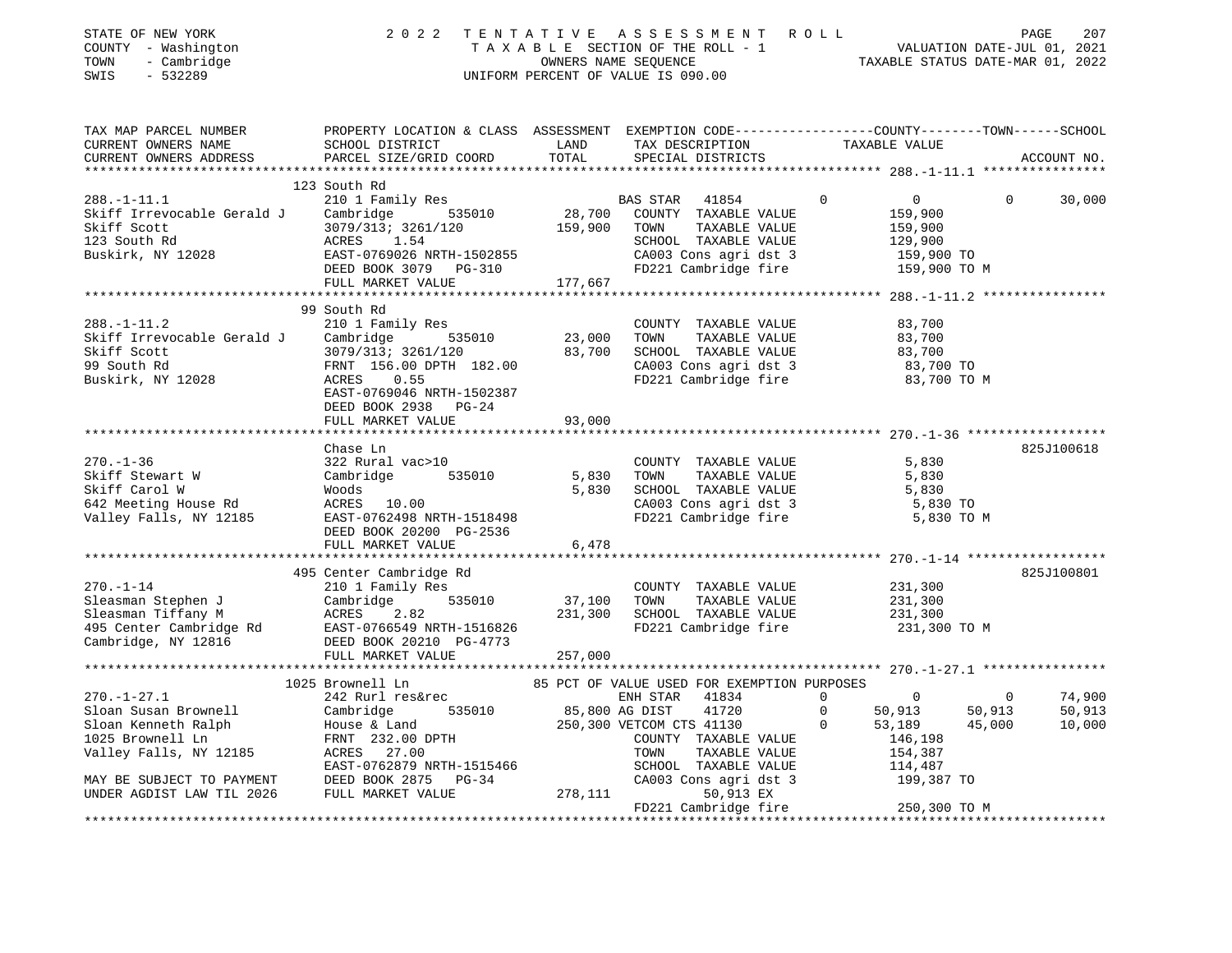| STATE OF NEW YORK<br>COUNTY - Washington<br>- Cambridge<br>TOWN<br>SWIS<br>$-532289$             | 2 0 2 2                                                                                                                                                                                               | TENTATIVE                    | A S S E S S M E N T R O L L<br>T A X A B L E SECTION OF THE ROLL - 1<br>OWNERS NAME SEQUENCE<br>UNIFORM PERCENT OF VALUE IS 090.00          |          | VALUATION DATE-JUL 01, 2021<br>TAXABLE STATUS DATE-MAR 01, 2022               | PAGE     | 208                  |
|--------------------------------------------------------------------------------------------------|-------------------------------------------------------------------------------------------------------------------------------------------------------------------------------------------------------|------------------------------|---------------------------------------------------------------------------------------------------------------------------------------------|----------|-------------------------------------------------------------------------------|----------|----------------------|
| TAX MAP PARCEL NUMBER<br>CURRENT OWNERS NAME<br>CURRENT OWNERS ADDRESS<br>********************** | PROPERTY LOCATION & CLASS ASSESSMENT EXEMPTION CODE----------------COUNTY-------TOWN-----SCHOOL<br>SCHOOL DISTRICT<br>PARCEL SIZE/GRID COORD                                                          | LAND<br>TOTAL                | TAX DESCRIPTION<br>SPECIAL DISTRICTS                                                                                                        |          | TAXABLE VALUE                                                                 |          | ACCOUNT NO.          |
|                                                                                                  | 33 Dickensen Rd                                                                                                                                                                                       |                              |                                                                                                                                             |          |                                                                               |          | 825J100922           |
| $280. - 2 - 27$<br>Slocum Martha<br>33 Dickensen Rd<br>Buskirk, NY 12028                         | 210 1 Family Res<br>535010<br>Cambridge<br>1869/174 1869/177 2648/24<br>Subd ab 2655/85<br>ACRES 15.33<br>EAST-0775918 NRTH-1507152<br>DEED BOOK 2084 PG-1                                            | 67,700<br>323,600            | BAS STAR<br>41854<br>COUNTY TAXABLE VALUE<br>TOWN<br>TAXABLE VALUE<br>SCHOOL TAXABLE VALUE<br>CA003 Cons agri dst 3<br>FD221 Cambridge fire | 0        | $\overline{0}$<br>323,600<br>323,600<br>293,600<br>323,600 TO<br>323,600 TO M | 0        | 30,000               |
|                                                                                                  | FULL MARKET VALUE                                                                                                                                                                                     | 359,556                      |                                                                                                                                             |          | ************** 288.-1-21 *******************                                  |          |                      |
| $288. - 1 - 21$<br>Slocum Mary Eleanor LE<br>Film Denise<br>1049 Master St<br>Buskirk, NY 12028  | County Route 74<br>105 Vac farmland<br>535010<br>Cambridge<br>Ag Commit 704/223<br>ACRES<br>39.50<br>EAST-0762369 NRTH-1499573                                                                        | 56,900<br>56,900             | AG DIST<br>41720<br>COUNTY TAXABLE VALUE<br>TOWN<br>TAXABLE VALUE<br>SCHOOL TAXABLE VALUE<br>CA003 Cons agri dst 3                          | 0        | 32,215<br>24,685<br>24,685<br>24,685<br>24,685 TO                             | 32,215   | 825J100322<br>32,215 |
| MAY BE SUBJECT TO PAYMENT<br>UNDER AGDIST LAW TIL 2026                                           | DEED BOOK 2861 PG-316<br>FULL MARKET VALUE                                                                                                                                                            | 63,222                       | 32,215 EX<br>FD221 Cambridge fire                                                                                                           |          | 56,900 TO M                                                                   |          |                      |
|                                                                                                  |                                                                                                                                                                                                       |                              |                                                                                                                                             |          | *********** 246.-1-19 *******************                                     |          |                      |
| $246. - 1 - 19$<br>Smith Aimee A<br>Smith Daryl W<br>361 Stevenson Rd<br>Greenwich, NY 12834     | 361 Stevenson Rd<br>210 1 Family Res<br>535010<br>Cambridge<br>Lot 1<br>ACRES<br>2.31<br>EAST-0780675 NRTH-1538248                                                                                    | 31,600<br>128,600            | BAS STAR<br>41854<br>COUNTY TAXABLE VALUE<br>TOWN<br>TAXABLE VALUE<br>SCHOOL TAXABLE VALUE<br>CA005 Cons agri dst 5                         | $\Omega$ | $\overline{0}$<br>128,600<br>128,600<br>98,600<br>128,600 TO                  | $\Omega$ | 825J100429<br>30,000 |
|                                                                                                  | DEED BOOK 780<br>PG-29<br>FULL MARKET VALUE                                                                                                                                                           | 142,889                      | FD221 Cambridge fire                                                                                                                        |          | 128,600 TO M                                                                  |          |                      |
|                                                                                                  | County Route 60                                                                                                                                                                                       |                              |                                                                                                                                             |          | ********** 254.-1-5.5 ******************                                      |          | 825J100960           |
| $254. -1 - 5.5$<br>Smith Brett W<br>3 Ashlie Rd<br>East Kingston, NH 03827                       | 322 Rural vac>10<br>535010<br>Cambridge<br>lot B<br>ACRES 22.50<br>EAST-0774484 NRTH-1535692<br>DEED BOOK 3277 PG-346                                                                                 | 60,400<br>60,400             | COUNTY TAXABLE VALUE<br>TOWN<br>TAXABLE VALUE<br>SCHOOL TAXABLE VALUE<br>CA003 Cons agri dst 3<br>FD221 Cambridge fire                      |          | 60,400<br>60,400<br>60,400<br>60,400 TO<br>60,400 TO M                        |          |                      |
|                                                                                                  | FULL MARKET VALUE<br>*****************                                                                                                                                                                | 67,111                       |                                                                                                                                             |          | ********************* 255.-1-5.1 ************                                 |          |                      |
| $255. - 1 - 5.1$<br>Smith Carolyn A<br>68 Sugar Maple Way<br>Cambridge, NY 12816                 | 68 Sugar Maple Way<br>210 1 Family Res<br>535010<br>Cambridge<br>$1$ ot $1$<br>Road Maint Agmt 1961/23<br>ACRES<br>2.99<br>EAST-0782686 NRTH-1536262<br>DEED BOOK 3973<br>PG-201<br>FULL MARKET VALUE | 35,000<br>232,100<br>257,889 | COUNTY TAXABLE VALUE<br>TOWN<br>TAXABLE VALUE<br>SCHOOL TAXABLE VALUE<br>CA005 Cons agri dst 5<br>FD221 Cambridge fire                      |          | 232,100<br>232,100<br>232,100<br>232,100 TO<br>232,100 TO M                   |          |                      |
| ************************                                                                         | ********************                                                                                                                                                                                  | ***********                  |                                                                                                                                             |          |                                                                               |          |                      |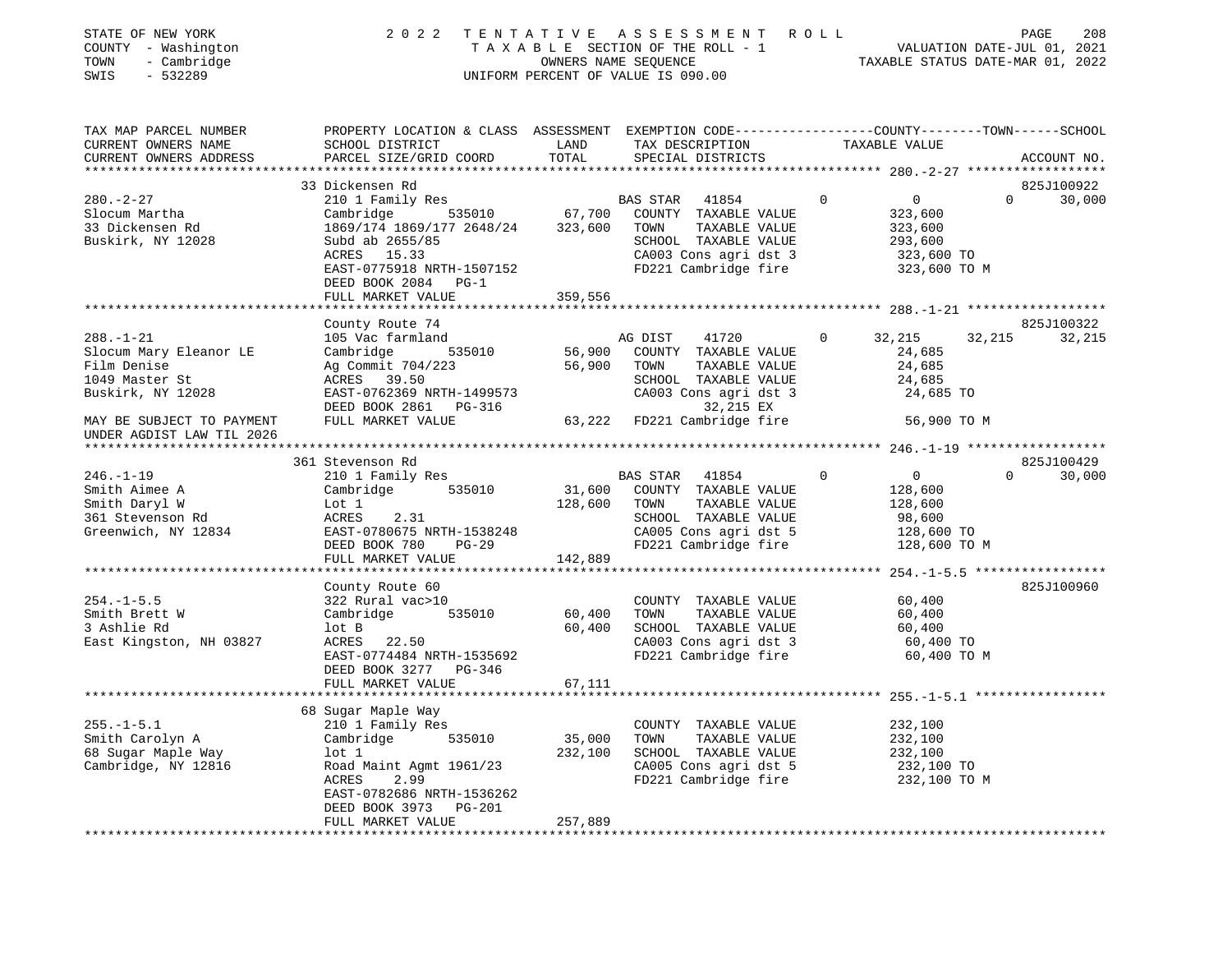| STATE OF NEW YORK<br>COUNTY - Washington<br>TOWN<br>- Cambridge<br>$-532289$<br>SWIS | 2 0 2 2                                                                                                                                       | TENTATIVE     | A S S E S S M E N T R O L L<br>UNIFORM PERCENT OF VALUE IS 090.00 |                               | PAGE<br>209<br>VALUATION DATE-JUL 01, 2021<br>TAXABLE STATUS DATE-MAR 01, 2022 |
|--------------------------------------------------------------------------------------|-----------------------------------------------------------------------------------------------------------------------------------------------|---------------|-------------------------------------------------------------------|-------------------------------|--------------------------------------------------------------------------------|
| TAX MAP PARCEL NUMBER<br>CURRENT OWNERS NAME<br>CURRENT OWNERS ADDRESS               | PROPERTY LOCATION & CLASS ASSESSMENT EXEMPTION CODE----------------COUNTY-------TOWN------SCHOOL<br>SCHOOL DISTRICT<br>PARCEL SIZE/GRID COORD | LAND<br>TOTAL | TAX DESCRIPTION<br>SPECIAL DISTRICTS                              | TAXABLE VALUE                 | ACCOUNT NO.                                                                    |
|                                                                                      | 80 State Route 372                                                                                                                            |               |                                                                   |                               | 825J100623                                                                     |
| $255.14 - 3 - 8$                                                                     | 411 Apartment                                                                                                                                 |               | COUNTY TAXABLE VALUE                                              | 122,000                       |                                                                                |
| Smith Kathleen M                                                                     | Cambridge<br>535010                                                                                                                           | 24,800        | TOWN<br>TAXABLE VALUE                                             | 122,000                       |                                                                                |
| Young Mary Jane                                                                      | Apts                                                                                                                                          | 122,000       | SCHOOL TAXABLE VALUE                                              | 122,000                       |                                                                                |
| 5 Gilmore Ave                                                                        | 560/338                                                                                                                                       |               | CA005 Cons agri dst 5                                             | 122,000 TO                    |                                                                                |
| Cambridge, NY 12816                                                                  | $255. - 3 - 8$                                                                                                                                |               | FD221 Cambridge fire                                              | 122,000 TO M                  |                                                                                |
|                                                                                      | FRNT 49.00 DPTH 148.00<br>EAST-0786348 NRTH-1532340<br>DEED BOOK 3022 PG-131                                                                  |               |                                                                   |                               |                                                                                |
|                                                                                      | FULL MARKET VALUE                                                                                                                             | 135,556       |                                                                   |                               |                                                                                |
|                                                                                      |                                                                                                                                               |               |                                                                   |                               |                                                                                |
|                                                                                      | Stevenson Rd                                                                                                                                  |               |                                                                   |                               | 825J100193                                                                     |
| $254. - 1 - 7$                                                                       | 322 Rural vac>10                                                                                                                              |               | COUNTY TAXABLE VALUE                                              | 124,800                       |                                                                                |
| Smith Kenneth D Jr                                                                   | Cambridge<br>535010                                                                                                                           | 124,800       | TOWN<br>TAXABLE VALUE                                             | 124,800                       |                                                                                |
| 5 Aberdeen Dr                                                                        | Vl                                                                                                                                            | 124,800       | SCHOOL TAXABLE VALUE                                              | 124,800                       |                                                                                |
| Stratham, NH 03885                                                                   | ACRES 67.00<br>EAST-0778761 NRTH-1535201                                                                                                      |               | CA005 Cons agri dst 5<br>FD221 Cambridge fire                     | 124,800 TO<br>124,800 TO M    |                                                                                |
|                                                                                      | DEED BOOK 20210 PG-7851                                                                                                                       |               |                                                                   |                               |                                                                                |
|                                                                                      | FULL MARKET VALUE                                                                                                                             | 138,667       |                                                                   |                               |                                                                                |
|                                                                                      | *********************                                                                                                                         |               |                                                                   |                               |                                                                                |
|                                                                                      | 55 Stevenson Rd                                                                                                                               |               |                                                                   |                               |                                                                                |
| $254. - 1 - 5.7$                                                                     | 210 1 Family Res                                                                                                                              |               | BAS STAR 41854                                                    | $\mathsf{O}$<br>0             | $\Omega$<br>30,000                                                             |
| Smith Tadd M                                                                         | 535010<br>Cambridge                                                                                                                           | 47,400        | COUNTY TAXABLE VALUE                                              | 228,000                       |                                                                                |
| 55 Steveson Rd                                                                       | filed subdivision 20A-98                                                                                                                      | 228,000       | TAXABLE VALUE<br>TOWN                                             | 228,000                       |                                                                                |
| Greenwich, NY 12834                                                                  | ACRES<br>8.68                                                                                                                                 |               | SCHOOL TAXABLE VALUE                                              | 198,000                       |                                                                                |
|                                                                                      | EAST-0774045 NRTH-1534861                                                                                                                     |               | CA003 Cons agri dst 3                                             | 228,000 TO                    |                                                                                |
|                                                                                      | DEED BOOK 2750 PG-165                                                                                                                         |               | FD221 Cambridge fire                                              | 228,000 TO M                  |                                                                                |
|                                                                                      | FULL MARKET VALUE                                                                                                                             | 253,333       |                                                                   |                               |                                                                                |
|                                                                                      |                                                                                                                                               |               |                                                                   |                               |                                                                                |
|                                                                                      | 109 Center Cambridge Rd                                                                                                                       |               |                                                                   |                               |                                                                                |
| $279. - 1 - 14.3$<br>Snell Michael                                                   | 210 1 Family Res                                                                                                                              |               | VET DIS CT 41141                                                  | $\mathbf 0$<br>110,000<br>0   | 90,000<br>0<br>$\mathbf 0$                                                     |
| Snell Renee                                                                          | Greenwich<br>533401<br>$1$ ot 3                                                                                                               | 264,600       | 35,000 VET COM CT 41131                                           | 55,000                        | 45,000                                                                         |
| 109 Center Cambridge Rd                                                              | ACRES<br>6.71 BANK<br>997                                                                                                                     |               | COUNTY TAXABLE VALUE<br>TOWN<br>TAXABLE VALUE                     | 99,600<br>129,600             |                                                                                |
| Valley Falls, NY 12185                                                               | EAST-0758152 NRTH-1513436                                                                                                                     |               | SCHOOL TAXABLE VALUE                                              | 264,600                       |                                                                                |
|                                                                                      | DEED BOOK 2315 PG-47                                                                                                                          |               | CA003 Cons agri dst 3                                             | 264,600 TO                    |                                                                                |
|                                                                                      | FULL MARKET VALUE                                                                                                                             |               | 294,000 FD221 Cambridge fire                                      | 264,600 TO M                  |                                                                                |
|                                                                                      |                                                                                                                                               |               |                                                                   |                               |                                                                                |
|                                                                                      | 193 Kenyon Rd                                                                                                                                 |               |                                                                   |                               | 825J100421                                                                     |
| $254. - 1 - 28$                                                                      | 210 1 Family Res                                                                                                                              |               | ENH STAR<br>41834                                                 | $\mathbf 0$<br>$\overline{0}$ | $\Omega$<br>74,900                                                             |
| Snow Keith C                                                                         | 533401<br>Greenwich                                                                                                                           | 40,000        | COUNTY TAXABLE VALUE                                              | 180,200                       |                                                                                |
| Moody Lampman Janet                                                                  | Res                                                                                                                                           | 180,200       | TAXABLE VALUE<br>TOWN                                             | 180,200                       |                                                                                |
| 193 Kenyon Rd                                                                        | ACRES<br>3.90                                                                                                                                 |               | SCHOOL TAXABLE VALUE                                              | 105,300                       |                                                                                |
| Greenwich, NY 12834                                                                  | EAST-0769608 NRTH-1533758                                                                                                                     |               | CA003 Cons agri dst 3                                             | 180,200 TO                    |                                                                                |
|                                                                                      | DEED BOOK 3614<br>PG-328                                                                                                                      |               | FD221 Cambridge fire                                              | 180,200 TO M                  |                                                                                |
|                                                                                      | FULL MARKET VALUE                                                                                                                             | 200,222       |                                                                   |                               |                                                                                |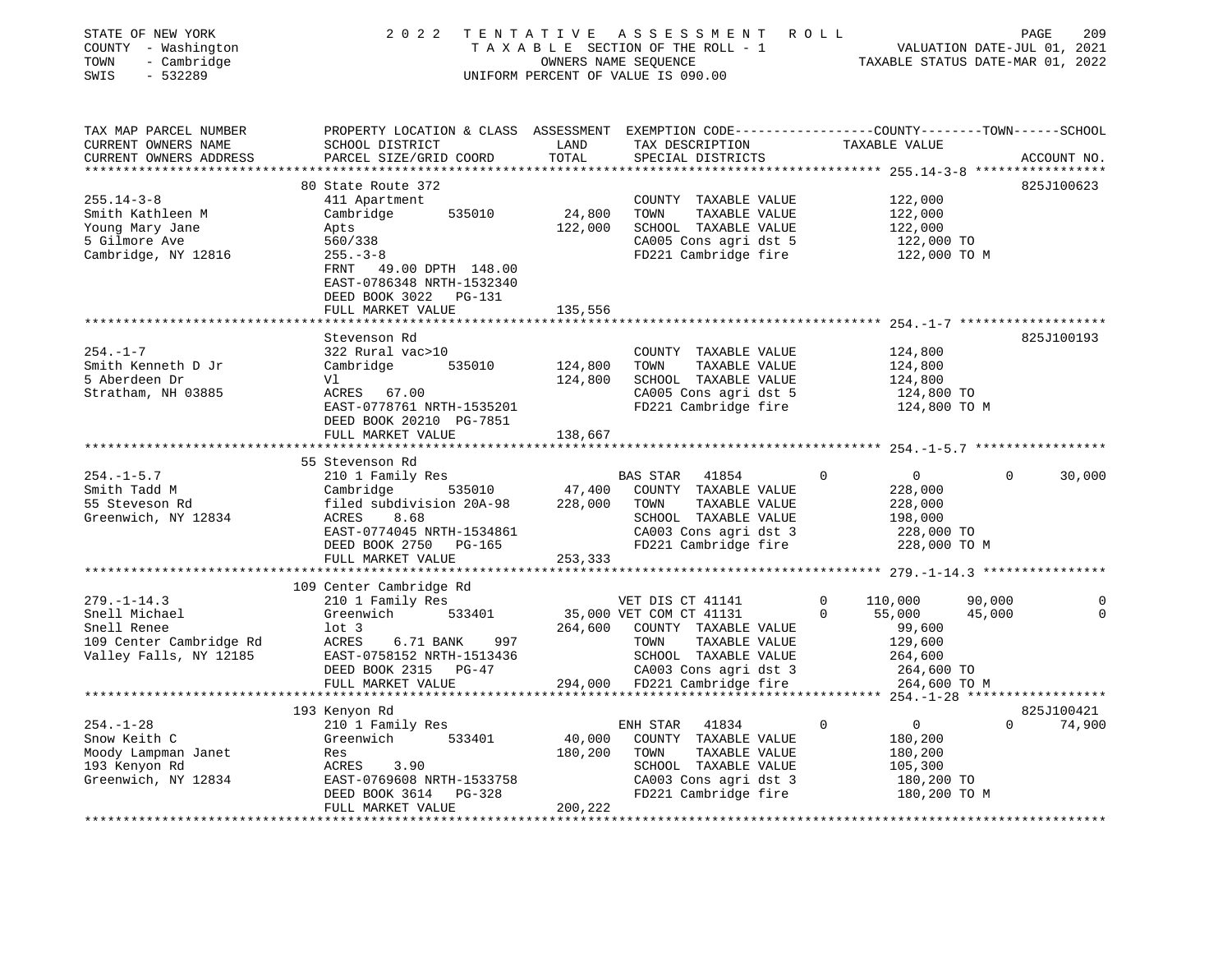# STATE OF NEW YORK 2 0 2 2 T E N T A T I V E A S S E S S M E N T R O L L PAGE 210 COUNTY - Washington T A X A B L E SECTION OF THE ROLL - 1 VALUATION DATE-JUL 01, 2021 TATE OF NEW YORK COUNTY - Washington<br>
COUNTY - Washington<br>
TAXABLE SECTION OF THE ROLL - 1 VALUATION DATE-JUL 01, 2021<br>
OWNERS NAME SEQUENCE TAXABLE STATUS DATE-MAR 01, 2022<br>
SWIS - 532289 SWIS - 532289 UNIFORM PERCENT OF VALUE IS 090.00

| TAX MAP PARCEL NUMBER                |                                                                                                                                                                                                                                                                                                                                                                                                       | PROPERTY LOCATION & CLASS ASSESSMENT EXEMPTION CODE---------------COUNTY-------TOWN-----SCHOOL                                                                                                                                           |                                                                                                |                                          |            |
|--------------------------------------|-------------------------------------------------------------------------------------------------------------------------------------------------------------------------------------------------------------------------------------------------------------------------------------------------------------------------------------------------------------------------------------------------------|------------------------------------------------------------------------------------------------------------------------------------------------------------------------------------------------------------------------------------------|------------------------------------------------------------------------------------------------|------------------------------------------|------------|
|                                      | 26 Maxwell Ln                                                                                                                                                                                                                                                                                                                                                                                         |                                                                                                                                                                                                                                          |                                                                                                |                                          | 825J102004 |
|                                      |                                                                                                                                                                                                                                                                                                                                                                                                       |                                                                                                                                                                                                                                          |                                                                                                |                                          |            |
|                                      | $\begin{tabular}{lllllllllllll} 246.-1-20.3 & 210\ 1\ Family\,\,Res \\ \text{Sobing Michigan} & \text{Cambridge} & 535010 \\ \text{Sobing Karyn} & \text{Rur Res} & 535010 \\ \text{Z6 Maxwell\,\,In} & \text{ACRES} & 9.23 \\ \text{Cambridge, NY 12816} & \text{EAST-0781383 NETH-1537726} \\ \text{DEED BOK 591} & \text{PG-294} \\ \text{NUT MDRFT VALUE} & \text{NUT MDRFT VALUE} \end{tabular}$ |                                                                                                                                                                                                                                          |                                                                                                | $55,000$ $45,000$ $10,000$<br>0 $74,900$ |            |
|                                      |                                                                                                                                                                                                                                                                                                                                                                                                       | Rur Res<br>244,300 COUNTY TAXABLE VALUE 189,300<br>RCRES 9.23 TOWN TAXABLE VALUE 199,300<br>EAST-0781383 NRTH-1537726 SCHOOL TAXABLE VALUE 199,300<br>DEED BOOK 591 PG-294 271,444 FD221 Cambridge fire 244,300 TO M<br>FULL MARKET VALU |                                                                                                |                                          |            |
|                                      |                                                                                                                                                                                                                                                                                                                                                                                                       |                                                                                                                                                                                                                                          |                                                                                                |                                          |            |
|                                      |                                                                                                                                                                                                                                                                                                                                                                                                       |                                                                                                                                                                                                                                          |                                                                                                |                                          |            |
|                                      |                                                                                                                                                                                                                                                                                                                                                                                                       |                                                                                                                                                                                                                                          |                                                                                                |                                          |            |
|                                      |                                                                                                                                                                                                                                                                                                                                                                                                       |                                                                                                                                                                                                                                          |                                                                                                |                                          |            |
|                                      |                                                                                                                                                                                                                                                                                                                                                                                                       |                                                                                                                                                                                                                                          |                                                                                                |                                          |            |
|                                      | 957 Turnpike Rd                                                                                                                                                                                                                                                                                                                                                                                       |                                                                                                                                                                                                                                          |                                                                                                |                                          | 825J100621 |
|                                      |                                                                                                                                                                                                                                                                                                                                                                                                       |                                                                                                                                                                                                                                          |                                                                                                |                                          |            |
|                                      |                                                                                                                                                                                                                                                                                                                                                                                                       |                                                                                                                                                                                                                                          |                                                                                                |                                          |            |
|                                      |                                                                                                                                                                                                                                                                                                                                                                                                       |                                                                                                                                                                                                                                          |                                                                                                |                                          |            |
|                                      |                                                                                                                                                                                                                                                                                                                                                                                                       |                                                                                                                                                                                                                                          |                                                                                                |                                          |            |
|                                      |                                                                                                                                                                                                                                                                                                                                                                                                       |                                                                                                                                                                                                                                          |                                                                                                |                                          |            |
|                                      | FULL MARKET VALUE                                                                                                                                                                                                                                                                                                                                                                                     | 223,222                                                                                                                                                                                                                                  |                                                                                                |                                          |            |
|                                      |                                                                                                                                                                                                                                                                                                                                                                                                       |                                                                                                                                                                                                                                          |                                                                                                |                                          |            |
|                                      | 190 Brownell Rd                                                                                                                                                                                                                                                                                                                                                                                       | 92 PCT OF VALUE USED FOR EXEMPTION PURPOSES 825J100926                                                                                                                                                                                   |                                                                                                |                                          |            |
| $270. - 1 - 35.3$                    | 241 Rural res&ag                                                                                                                                                                                                                                                                                                                                                                                      | VETDIS CTS 41140                                                                                                                                                                                                                         | 0 63,664 63,664                                                                                |                                          | 20,000     |
|                                      |                                                                                                                                                                                                                                                                                                                                                                                                       |                                                                                                                                                                                                                                          |                                                                                                |                                          | 10,000     |
|                                      |                                                                                                                                                                                                                                                                                                                                                                                                       |                                                                                                                                                                                                                                          |                                                                                                |                                          | 30,000     |
|                                      |                                                                                                                                                                                                                                                                                                                                                                                                       |                                                                                                                                                                                                                                          |                                                                                                |                                          | 20,426     |
|                                      |                                                                                                                                                                                                                                                                                                                                                                                                       | 270.-1-53.3<br>Soluth Dominion LTD., S.A. Cambridge 535010 77,500 VETCOM CTS 41130 0 55,000<br>PO Box 212 H & L<br>Schaghticoke, NY 12154 166 Brownell – winery AG DIST 41720 0 20,426<br>MAY BE SUBJECT TO PAYMENT EAST-0764290 NRT     | $\begin{bmatrix} 55,000 & 45,000 \\ 0 & 0 \\ 20,426 & 20,426 \\ 55,000 & 45,000 \end{bmatrix}$ |                                          | 10,000     |
|                                      |                                                                                                                                                                                                                                                                                                                                                                                                       |                                                                                                                                                                                                                                          |                                                                                                |                                          |            |
|                                      |                                                                                                                                                                                                                                                                                                                                                                                                       |                                                                                                                                                                                                                                          |                                                                                                |                                          |            |
|                                      | FULL MARKET VALUE                                                                                                                                                                                                                                                                                                                                                                                     | 384,444 SCHOOL TAXABLE VALUE 255,574                                                                                                                                                                                                     |                                                                                                |                                          |            |
|                                      |                                                                                                                                                                                                                                                                                                                                                                                                       | CA003 Cons agri dst 3 325,574 TO                                                                                                                                                                                                         |                                                                                                |                                          |            |
|                                      |                                                                                                                                                                                                                                                                                                                                                                                                       | 20,426 EX                                                                                                                                                                                                                                |                                                                                                |                                          |            |
|                                      |                                                                                                                                                                                                                                                                                                                                                                                                       | FD221 Cambridge fire 346,000 TO M                                                                                                                                                                                                        |                                                                                                |                                          |            |
|                                      |                                                                                                                                                                                                                                                                                                                                                                                                       |                                                                                                                                                                                                                                          |                                                                                                |                                          |            |
|                                      | Brownell Rd                                                                                                                                                                                                                                                                                                                                                                                           |                                                                                                                                                                                                                                          |                                                                                                |                                          | 925J102045 |
| $270. - 1 - 33.7$                    | 322 Rural vac>10                                                                                                                                                                                                                                                                                                                                                                                      | AG DIST<br>41720                                                                                                                                                                                                                         | $0 \t 42,978 \t 42,978$                                                                        |                                          | 42,978     |
| South Dominion, LTD., S.A            | Cambridge                                                                                                                                                                                                                                                                                                                                                                                             | 535010 56,400 COUNTY TAXABLE VALUE 13,422                                                                                                                                                                                                |                                                                                                |                                          |            |
| PO Box 212<br>Schaghticoke, NY 12154 | $\begin{tabular}{lllllll} \texttt{Vac Land} & & & & 56,400 & \texttt{TOWN} \\ \texttt{ACRES} & 28.10 & & & & & \texttt{SCHOOL} \end{tabular}$                                                                                                                                                                                                                                                         |                                                                                                                                                                                                                                          |                                                                                                |                                          |            |
|                                      |                                                                                                                                                                                                                                                                                                                                                                                                       | TOWN TAXABLE VALUE 13,422<br>SCHOOL TAXABLE VALUE 13,422<br>CA003 Cons agri dst 3 13,422 TO                                                                                                                                              |                                                                                                |                                          |            |
|                                      |                                                                                                                                                                                                                                                                                                                                                                                                       |                                                                                                                                                                                                                                          |                                                                                                |                                          |            |
|                                      |                                                                                                                                                                                                                                                                                                                                                                                                       |                                                                                                                                                                                                                                          |                                                                                                |                                          |            |
|                                      |                                                                                                                                                                                                                                                                                                                                                                                                       |                                                                                                                                                                                                                                          |                                                                                                |                                          |            |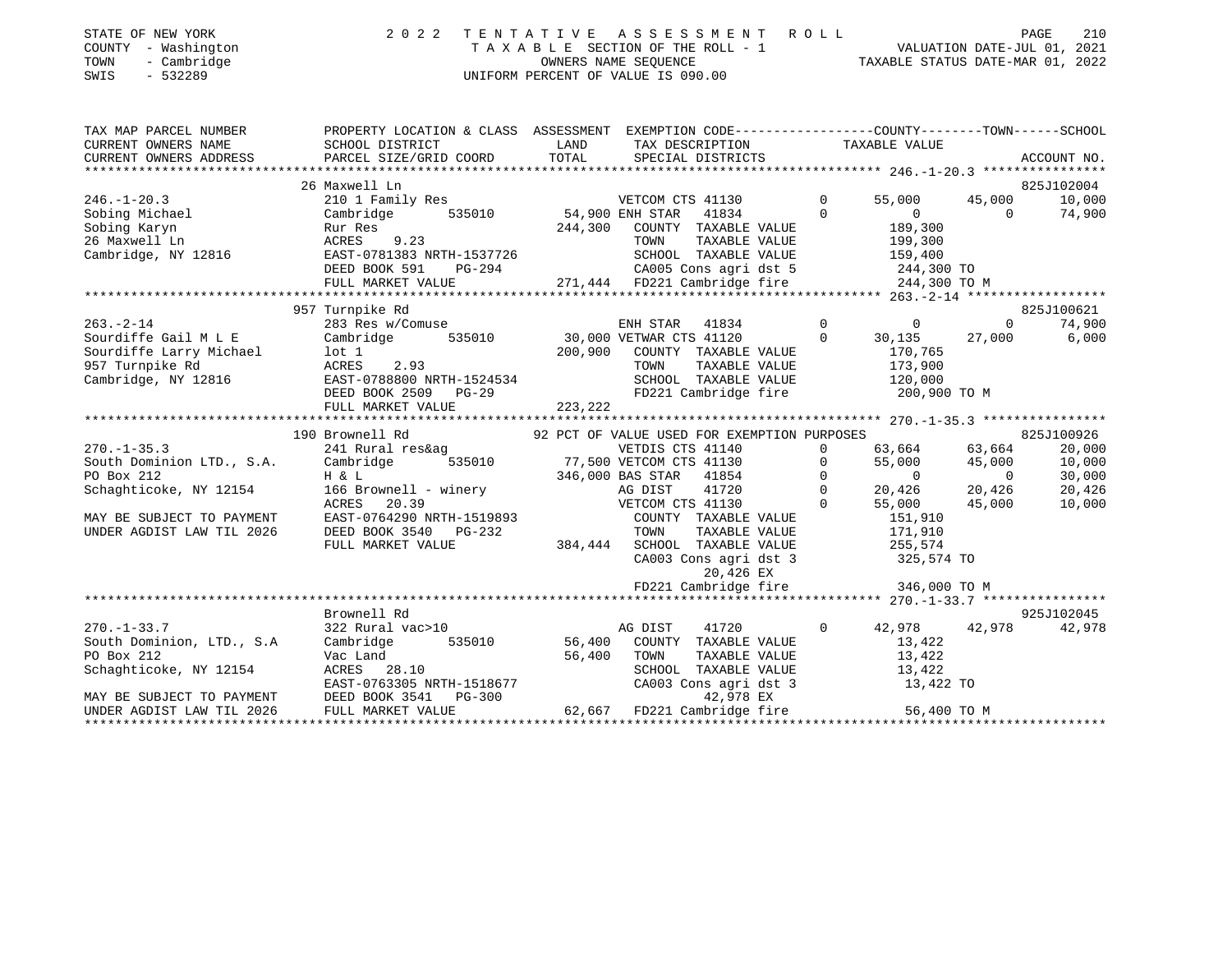# STATE OF NEW YORK 2 0 2 2 T E N T A T I V E A S S E S S M E N T R O L L PAGE 211 COUNTY - Washington T A X A B L E SECTION OF THE ROLL - 1 VALUATION DATE-JUL 01, 2021 TOWN - Cambridge OWNERS NAME SEQUENCE TAXABLE STATUS DATE-MAR 01, 2022 TOWN - Cambridge - 2000 CONNERS NAME SEQUENCE<br>
SWIS - 532289 - 2000 UNIFORM PERCENT OF VALUE IS 090.00

| TAX MAP PARCEL NUMBER     | PROPERTY LOCATION & CLASS ASSESSMENT |         | EXEMPTION CODE-----------------COUNTY-------TOWN------SCHOOL |                            |                    |
|---------------------------|--------------------------------------|---------|--------------------------------------------------------------|----------------------------|--------------------|
| CURRENT OWNERS NAME       | SCHOOL DISTRICT                      | LAND    | TAX DESCRIPTION                                              | TAXABLE VALUE              |                    |
| CURRENT OWNERS ADDRESS    | PARCEL SIZE/GRID COORD               | TOTAL   | SPECIAL DISTRICTS                                            |                            | ACCOUNT NO.        |
|                           |                                      |         |                                                              |                            |                    |
|                           | 74 Darwin Rd                         |         |                                                              |                            | 825J100476         |
| $270. - 1 - 7$            | 210 1 Family Res                     |         | VET COM CT 41131                                             | 33,750<br>$\Omega$         | 33,750<br>$\Omega$ |
| Spangler Robert           | Cambridge 535010                     |         | 29,500 VET COM S 41134                                       | $\Omega$<br>$\overline{0}$ | $\Omega$<br>10,000 |
| Spangler Marie            | H & L                                | 135,000 | COUNTY TAXABLE VALUE                                         | 101,250                    |                    |
| 74 Darwin Rd              | ACRES<br>1.50                        |         | TAXABLE VALUE<br>TOWN                                        | 101,250                    |                    |
| Cambridge, NY 12816       | EAST-0768719 NRTH-1520350            |         | SCHOOL TAXABLE VALUE                                         | 125,000                    |                    |
|                           | DEED BOOK 20210 PG-1006              |         | CA003 Cons agri dst 3                                        | 135,000 TO                 |                    |
|                           | FULL MARKET VALUE                    |         | 150,000 FD221 Cambridge fire                                 | 135,000 TO M               |                    |
|                           |                                      |         |                                                              |                            |                    |
|                           | Petteys Rd                           |         |                                                              |                            | 825J102012         |
| $246. - 1 - 32.3$         | 314 Rural vac<10                     |         | COUNTY TAXABLE VALUE                                         | 31,500                     |                    |
| Speanburg Nathan          | Greenwich<br>533401                  | 31,500  | TOWN<br>TAXABLE VALUE                                        | 31,500                     |                    |
| Carpenter-Speanburg Sarah | Vac Land                             | 31,500  | SCHOOL TAXABLE VALUE                                         | 31,500                     |                    |
| PO Box 92                 | Lot 2                                |         | CA003 Cons agri dst 3                                        | 31,500 TO                  |                    |
| Cossayuna, NY 12823       | 6.06<br>ACRES                        |         | FD221 Cambridge fire                                         | 31,500 TO M                |                    |
|                           | EAST-0770232 NRTH-1543827            |         |                                                              |                            |                    |
|                           | DEED BOOK 20200 PG-6670              |         |                                                              |                            |                    |
|                           | FULL MARKET VALUE                    | 35,000  |                                                              |                            |                    |
|                           |                                      |         |                                                              |                            |                    |
|                           | 369 State Route 372                  |         |                                                              |                            | 825J100968         |
| $246. - 1 - 20.1$         | 210 1 Family Res                     |         | COUNTY TAXABLE VALUE                                         | 120,900                    |                    |
| Spears Leanne M           | Cambridge<br>535010                  | 31,700  | TOWN<br>TAXABLE VALUE                                        | 120,900                    |                    |
| 369 State Route 372       | Trans exempt repay 2022              | 120,900 | SCHOOL TAXABLE VALUE                                         | 120,900                    |                    |
| Cambridge, NY 12816       | 2.77 BANK<br>ACRES                   |         | CA005 Cons agri dst 5                                        | 120,900 TO                 |                    |
|                           | EAST-0782074 NRTH-1537741            | 999     | FD221 Cambridge fire                                         | 120,900 TO M               |                    |
|                           | DEED BOOK 20220 PG-249               |         | TE533 Trans exempt flg                                       | $.00$ MT                   |                    |
|                           |                                      | 134,333 |                                                              |                            |                    |
|                           | FULL MARKET VALUE                    |         |                                                              |                            |                    |
|                           | 1328 King Rd                         |         |                                                              |                            | 825J100670         |
| $263 - 2 - 4$             | 241 Rural res&ag                     |         | COUNTY TAXABLE VALUE                                         | 312,000                    |                    |
|                           |                                      |         |                                                              |                            |                    |
| Spellman Lucas            | Cambridge<br>535010                  | 85,200  | TAXABLE VALUE<br>TOWN                                        | 312,000                    |                    |
| Spellman Kaila            | ACRES 26.53 BANK<br>999 —            | 312,000 | SCHOOL TAXABLE VALUE                                         | 312,000                    |                    |
| 1328 King Rd              | EAST-0786453 NRTH-1527935            |         | FD221 Cambridge fire                                         | 312,000 TO M               |                    |
| Buskirk, NY 12028         | DEED BOOK 20200 PG-4613              |         |                                                              |                            |                    |
|                           | FULL MARKET VALUE                    | 346,667 |                                                              |                            |                    |
| MAY BE SUBJECT TO PAYMENT |                                      |         |                                                              |                            |                    |
| UNDER AGDIST LAW TIL 2026 |                                      |         |                                                              |                            |                    |
|                           |                                      |         |                                                              |                            |                    |
|                           | 93 Center Cambridge Rd               |         |                                                              |                            |                    |
| $279. - 1 - 14.2$         | 314 Rural vac<10                     |         | COUNTY TAXABLE VALUE                                         | 36,200                     |                    |
| Spraque Scott             | 533401<br>Greenwich                  | 36,200  | TOWN<br>TAXABLE VALUE                                        | 36,200                     |                    |
| Sprague Patricia Ann      | $1$ ot $2$                           | 36,200  | SCHOOL TAXABLE VALUE                                         | 36,200                     |                    |
| 27 Ives Hill Rd           | ACRES<br>7.05                        |         | CA003 Cons agri dst 3                                        | 36,200 TO                  |                    |
| Valley Falls, NY 12185    | EAST-0757672 NRTH-1513328            |         | FD221 Cambridge fire                                         | 36,200 TO M                |                    |
|                           | DEED BOOK 2256 PG-290                |         |                                                              |                            |                    |
|                           | FULL MARKET VALUE                    | 40,222  |                                                              |                            |                    |
|                           |                                      |         |                                                              |                            |                    |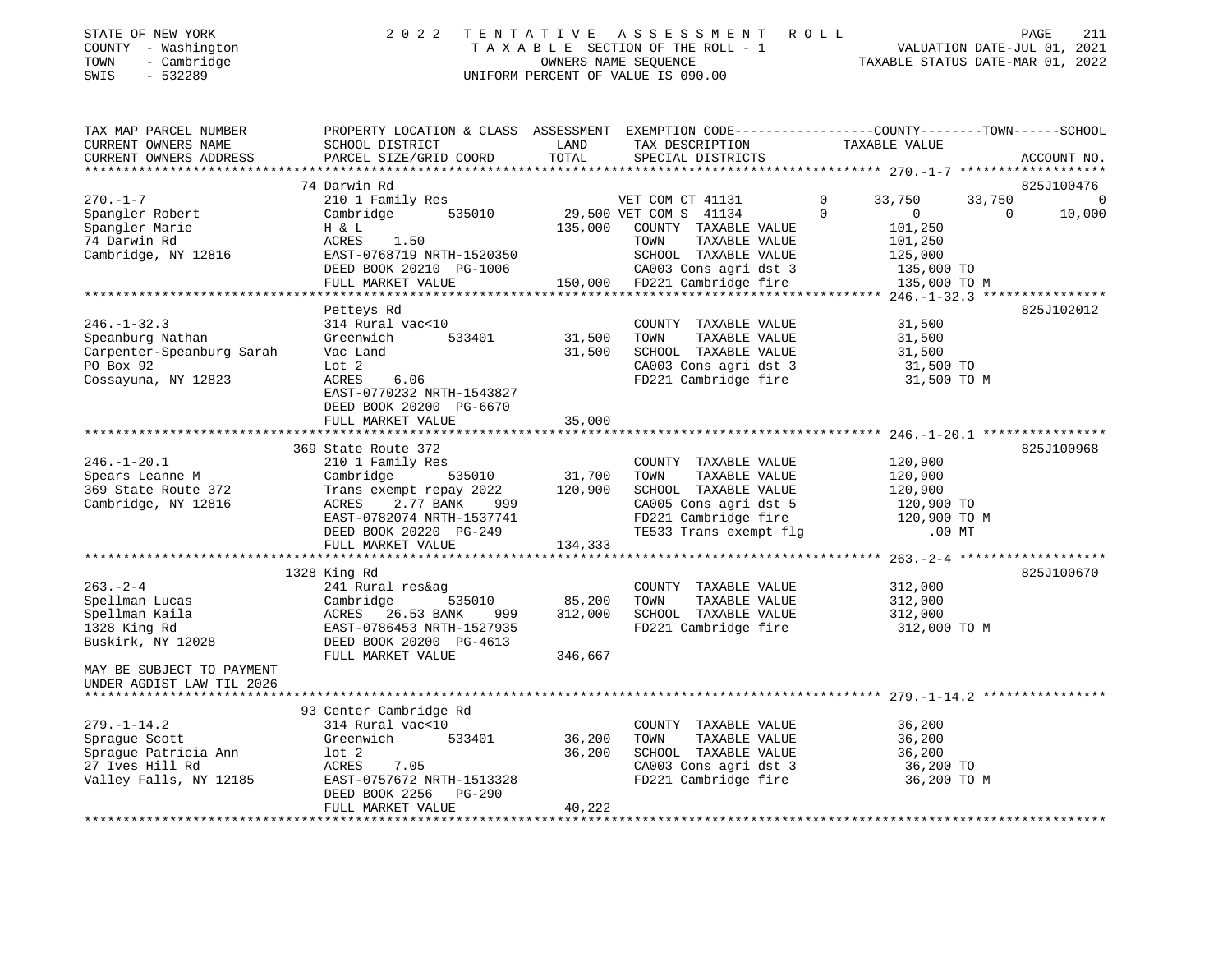| STATE OF NEW YORK<br>COUNTY - Washington<br>- Cambridge<br>TOWN<br>SWIS<br>$-532289$ |                                           |               | 2022 TENTATIVE ASSESSMENT ROLL<br>TAXABLE SECTION OF THE ROLL - 1<br>OWNERS NAME SEOUENCE<br>UNIFORM PERCENT OF VALUE IS 090.00 | VALUATION DATE-JUL 01, 2021<br>TAXABLE STATUS DATE-MAR 01, 2022 | PAGE | 212         |
|--------------------------------------------------------------------------------------|-------------------------------------------|---------------|---------------------------------------------------------------------------------------------------------------------------------|-----------------------------------------------------------------|------|-------------|
| TAX MAP PARCEL NUMBER                                                                | PROPERTY LOCATION & CLASS                 | ASSESSMENT    | EXEMPTION CODE-----------------COUNTY-------TOWN------SCHOOL                                                                    |                                                                 |      |             |
| CURRENT OWNERS NAME<br>CURRENT OWNERS ADDRESS                                        | SCHOOL DISTRICT<br>PARCEL SIZE/GRID COORD | LAND<br>TOTAL | TAX DESCRIPTION<br>SPECIAL DISTRICTS                                                                                            | TAXABLE VALUE                                                   |      | ACCOUNT NO. |

| $280. - 2 - 19$<br>Springer Joseph<br>Springer Linda T<br>8 King Rd<br>8 King Rd<br>Buskirk, NY 12028                                                                           | 8 King Rd<br>312 Vac w/imprv<br>Cambridge 535010 28,100<br>H & L<br>0.71<br>ACRES<br>EAST-0776752 NRTH-1504705<br>DEED BOOK 615<br>PG-173<br>FULL MARKET VALUE                                                                                              | 53,444                   | COUNTY TAXABLE VALUE<br>TOWN<br>TAXABLE VALUE<br>48,100 SCHOOL TAXABLE VALUE<br>SCHOOL TAXABLE VALUE $48,100$<br>CA003 Cons agri dst 3 $48,100$ TO<br>FD221 Cambridge fire $48,100$ TO M        |                                                      | 48,100<br>48,100                                                                                    |                                            | 825J100212                                           |
|---------------------------------------------------------------------------------------------------------------------------------------------------------------------------------|-------------------------------------------------------------------------------------------------------------------------------------------------------------------------------------------------------------------------------------------------------------|--------------------------|-------------------------------------------------------------------------------------------------------------------------------------------------------------------------------------------------|------------------------------------------------------|-----------------------------------------------------------------------------------------------------|--------------------------------------------|------------------------------------------------------|
| $280. - 2 - 36$<br>Springer Joseph<br>Springer Linda<br>8 King Rd<br>Buskirk, NY 12028-1977                                                                                     | King Rd<br>314 Rural vac<10<br>Cambridge 535010<br>Vac Land<br>ACRES 1.90<br>EAST-0776693 NRTH-1504912<br>DEED BOOK 693 PG-348<br>FULL MARKET VALUE                                                                                                         | 2,111                    | COUNTY<br>1,900 TOWN<br>COUNTY TAXABLE VALUE<br>TAXABLE VALUE<br>1,900 SCHOOL TAXABLE VALUE 1,900<br>CA003 Cons agri dst 3<br>FD221 Cambridge fire                                              |                                                      | 1,900<br>1,900<br>1,900 TO<br>1,900 TO M                                                            |                                            | 825J100208                                           |
| $280. -1 - 7.1$<br>Squires Douglas R<br>Merkle Jeanine G<br>194 Conley Rd<br>Buskirk, NY 12028                                                                                  | 194 Conley Rd<br>Cambridge 5350110<br>sub lot # 3<br>ACRES 12.44 BANK 998<br>RAST-0775326 NRTH-1513348<br>---- POOK 2020 PG-5944<br>sub lot # 3<br>ACRES 12.44 BANK 998 388,000 TOWN<br>EASI-077528 1111-1<br>DEED BOOK 20200 PG-5944<br>***** MAPKET VALUE |                          | BAS STAR 41854 0<br>TAXABLE VALUE<br>SCHOOL TAXABLE VALUE 258,000<br>CA003 Cons agri dst 3 288,000 TO<br>FD221 Cambridge fire 388,000 TO M                                                      |                                                      | $\overline{\phantom{a}}$<br>288,000<br>288,000                                                      | $\Omega$                                   | 825J100468<br>30,000                                 |
| $279. - 1 - 7.1$<br>Stannard James W<br>Stannard James W<br>Stannard Melissa Q<br>1966 Whiteside Rd (ACRES 3.20 (1910)<br>Johnsonville, NY 12094-2021 EAST-0764778 NRTH-1510010 | 256 Whiteside Rd<br>210 1 Family Res<br>Cambridge 535010<br>DEED BOOK 2147 PG-280<br>FULL MARKET VALUE                                                                                                                                                      | 180,600 TOWN<br>200, 667 | BAS STAR 41854 0<br>35,000 COUNTY TAXABLE VALUE<br>TAXABLE VALUE<br>SCHOOL TAXABLE VALUE 150,600<br>CA003 Cons agri dst 3 180,600 TO<br>FD221 Cambridge fire 180,600 TO M                       | $\overline{0}$                                       | $\overline{0}$<br>180,600<br>180,600                                                                | $\Omega$                                   | 30,000                                               |
| $246. - 1 - 23.2$<br>Stannard Suzanne M<br>217 Stevenson Rd<br>Greenwich, NY 12834                                                                                              | 217 Stevenson Rd<br>210 1 Family Res<br>Cambridge 535010 28,200 AGED-TOWN 41803<br>Cambridge 535010<br>Sub Lot <sup>1</sup><br>ACRES 1.04<br>EAST-0777470 NRTH-1536917<br>DEED BOOK 869<br>PG-260<br>FULL MARKET VALUE                                      |                          | 130,900 AGED-SCH 41804<br>ENH STAR 41834<br>COUNTY TAXABLE VALUE<br>TOWN TAXABLE VALUE<br>145,444 SCHOOL TAXABLE VALUE<br>CA003 Cons agri dst 3 130,900 TO<br>FD221 Cambridge fire 130,900 TO M | $\circ$<br>$\mathbf 0$<br>$\Omega$<br>$\overline{0}$ | 65,450<br>$\overline{0}$<br>$\begin{array}{c}0\\0\\65,450\end{array}$<br>91,630<br>36.365<br>36,365 | $\sim$ 0<br>39,270<br>$\Omega$<br>$\Omega$ | $\overline{0}$<br>$\overline{0}$<br>19,635<br>74,900 |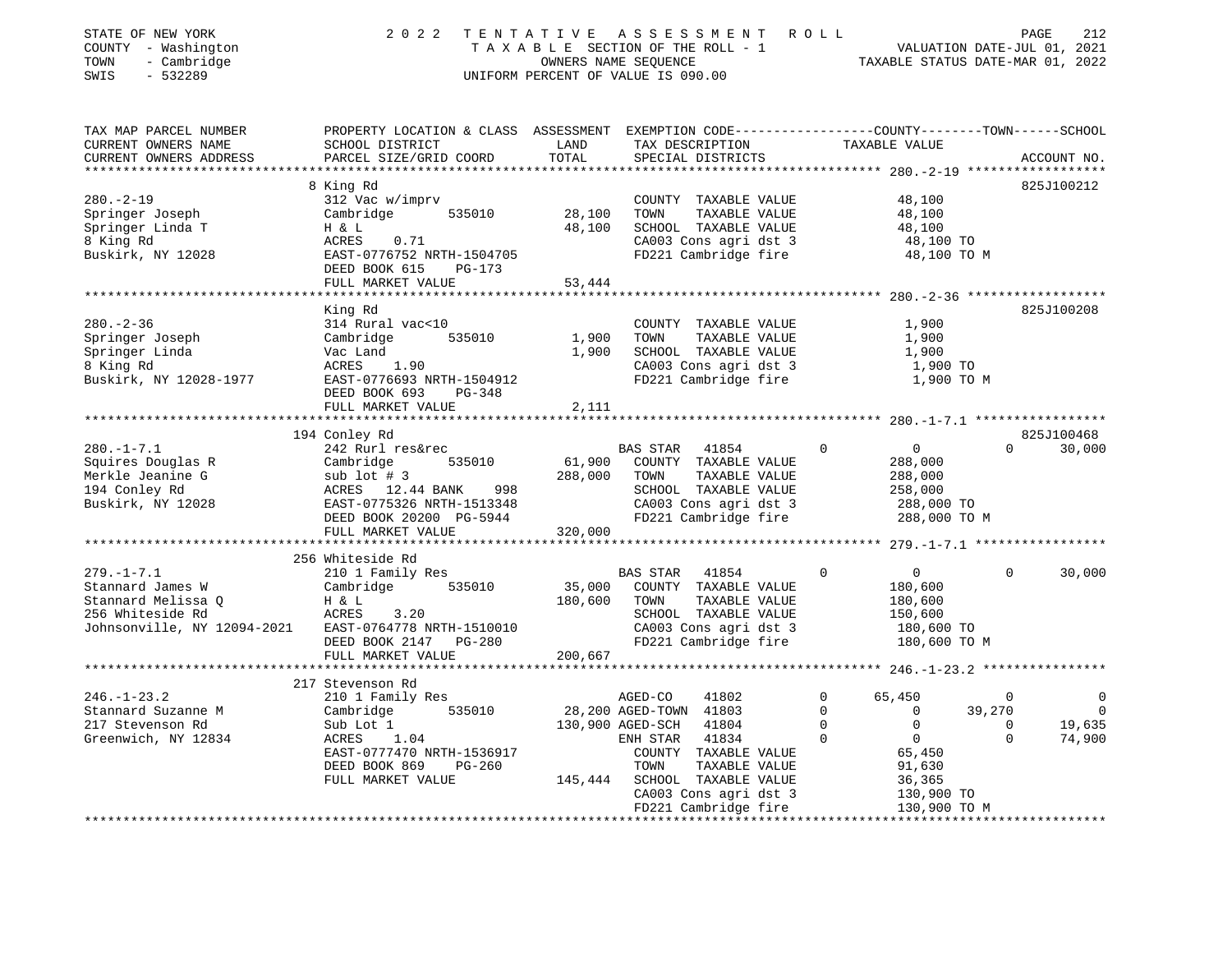| STATE OF NEW YORK<br>2 0 2 2<br>COUNTY - Washington<br>TOWN<br>- Cambridge<br>SWIS<br>$-532289$ | UNIFORM PERCENT OF VALUE IS 090.00 | TENTATIVE ASSESSMENT                          | R O L L<br>T A X A B L E SECTION OF THE ROLL - 1<br>OWNERS NAME SEQUENCE THE ROLL - 1<br>OWNERS NAME SEQUENCE TAXABLE STATUS DATE-MAR 01, 2022 | PAGE<br>213        |
|-------------------------------------------------------------------------------------------------|------------------------------------|-----------------------------------------------|------------------------------------------------------------------------------------------------------------------------------------------------|--------------------|
| TAX MAP PARCEL NUMBER                                                                           |                                    |                                               | PROPERTY LOCATION & CLASS ASSESSMENT EXEMPTION CODE---------------COUNTY-------TOWN------SCHOOL                                                |                    |
| CURRENT OWNERS NAME<br>SCHOOL DISTRICT<br>CURRENT OWNERS ADDRESS<br>PARCEL SIZE/GRID COORD      | LAND<br>TOTAL                      | TAX DESCRIPTION<br>SPECIAL DISTRICTS          | TAXABLE VALUE                                                                                                                                  | ACCOUNT NO.        |
|                                                                                                 |                                    |                                               |                                                                                                                                                |                    |
| 35 Durfee Rd                                                                                    |                                    |                                               |                                                                                                                                                | 825J100297         |
| $288. - 1 - 7$<br>312 Vac w/imprv                                                               |                                    | COUNTY TAXABLE VALUE                          | 93,900                                                                                                                                         |                    |
| Stefanovich Michael J<br>Cambridge                                                              | 535010<br>84,300                   | TAXABLE VALUE<br>TOWN                         | 93,900                                                                                                                                         |                    |
| 111 Brownell Corners Rd<br>V Land                                                               | 93,900                             | SCHOOL TAXABLE VALUE                          | 93,900                                                                                                                                         |                    |
| Eagle Bridge, NY 12057<br>ACRES 34.62<br>EAST-0765913 NRTH-1502275                              |                                    | CA003 Cons agri dst 3<br>FD221 Cambridge fire | 93,900 TO<br>93,900 TO M                                                                                                                       |                    |
| DEED BOOK 856                                                                                   | PG-102                             |                                               |                                                                                                                                                |                    |
| FULL MARKET VALUE                                                                               | 104,333                            |                                               |                                                                                                                                                |                    |
|                                                                                                 |                                    |                                               |                                                                                                                                                |                    |
| 361 Petteys Rd                                                                                  |                                    |                                               |                                                                                                                                                | 825J102013         |
| $246. - 1 - 32.4$<br>210 1 Family Res                                                           |                                    | BAS STAR 41854                                | $\overline{0}$                                                                                                                                 | $\Omega$<br>30,000 |
| Sterling Bruce R<br>Greenwich 533401                                                            | 39,600                             | COUNTY TAXABLE VALUE                          | 228,000                                                                                                                                        |                    |
| 361 Petteys Rd<br>House & land                                                                  | 228,000                            | TOWN<br>TAXABLE VALUE                         | 228,000                                                                                                                                        |                    |
| Cambridge, NY 12816<br>Lot 3                                                                    |                                    | SCHOOL TAXABLE VALUE                          | 198,000                                                                                                                                        |                    |
| ACRES                                                                                           | 5.38 BANK 997                      | CA003 Cons agri dst 3                         | 228,000 TO                                                                                                                                     |                    |
| EAST-0770030 NRTH-1543582                                                                       |                                    | FD221 Cambridge fire                          | 228,000 TO M                                                                                                                                   |                    |
| DEED BOOK 3927 PG-177                                                                           |                                    |                                               |                                                                                                                                                |                    |
| FULL MARKET VALUE                                                                               | 253,333                            |                                               |                                                                                                                                                |                    |
|                                                                                                 |                                    |                                               |                                                                                                                                                |                    |
| 497 Turnpike Rd                                                                                 |                                    |                                               |                                                                                                                                                | 825J100399         |
| $272. - 2 - 16$<br>242 Rurl res&rec                                                             |                                    | COUNTY TAXABLE VALUE                          | 205,700                                                                                                                                        |                    |
| Stevens Gerald E<br>Cambridge                                                                   | 535010<br>103,000                  | TAXABLE VALUE<br>TOWN                         | 205,700                                                                                                                                        |                    |
| Stevens Patricia A<br>Round House & Lot                                                         | 205,700                            | SCHOOL TAXABLE VALUE                          | 205,700                                                                                                                                        |                    |
| 497 Turnpike Rd<br>ACRES 19.02                                                                  |                                    | FD221 Cambridge fire                          | 205,700 TO M                                                                                                                                   |                    |
| Buskirk, NY 12028<br>EAST-0787469 NRTH-1514287                                                  |                                    |                                               |                                                                                                                                                |                    |
| DEED BOOK 3487 PG-152<br>FULL MARKET VALUE                                                      | 228,556                            |                                               |                                                                                                                                                |                    |
|                                                                                                 |                                    |                                               |                                                                                                                                                |                    |
| 234 Irish Ln                                                                                    |                                    |                                               |                                                                                                                                                | 825J100628         |
| $255. - 1 - 23$<br>242 Rurl res&rec                                                             |                                    | COUNTY TAXABLE VALUE                          | 418,800                                                                                                                                        |                    |
| Stevens Hannah M<br>Cambridge                                                                   | 158,800<br>535010                  | TAXABLE VALUE<br>TOWN                         | 418,800                                                                                                                                        |                    |
| 606 Coquina Ct<br>ACRES 51.00                                                                   | 418,800                            | SCHOOL TAXABLE VALUE                          | 418,800                                                                                                                                        |                    |
| Fort Myers, FL 33908<br>EAST-0779617 NRTH-1532548                                               |                                    | FD221 Cambridge fire                          | 418,800 TO M                                                                                                                                   |                    |
| DEED BOOK 799                                                                                   | $PG-99$                            |                                               |                                                                                                                                                |                    |
| FULL MARKET VALUE                                                                               | 465,333                            |                                               |                                                                                                                                                |                    |
|                                                                                                 |                                    |                                               |                                                                                                                                                |                    |
| 990 King Rd                                                                                     |                                    |                                               |                                                                                                                                                | 825J100940         |
| $263. -2 - 23.2$<br>270 Mfg housing                                                             |                                    | BAS STAR 41854                                | $\Omega$<br>$\overline{0}$                                                                                                                     | $\Omega$<br>30,000 |
| Stewart Gary<br>Cambridge                                                                       | 535010                             | 117,600 COUNTY TAXABLE VALUE                  | 139,800                                                                                                                                        |                    |
| 990 King Rd<br>ACRES 52.47                                                                      |                                    | 139,800 TOWN<br>TAXABLE VALUE                 | 139,800                                                                                                                                        |                    |
| ACRES 34.1.<br>EAST-0786478 NRTH-1523776<br>Cambridge, NY 12816                                 |                                    | SCHOOL TAXABLE VALUE                          | 109,800                                                                                                                                        |                    |
| DEED BOOK 2496                                                                                  | PG-149                             | CA003 Cons agri dst 3                         | 139,800 TO                                                                                                                                     |                    |
| FULL MARKET VALUE                                                                               |                                    | 155,333 FD221 Cambridge fire                  | 139,800 TO M                                                                                                                                   |                    |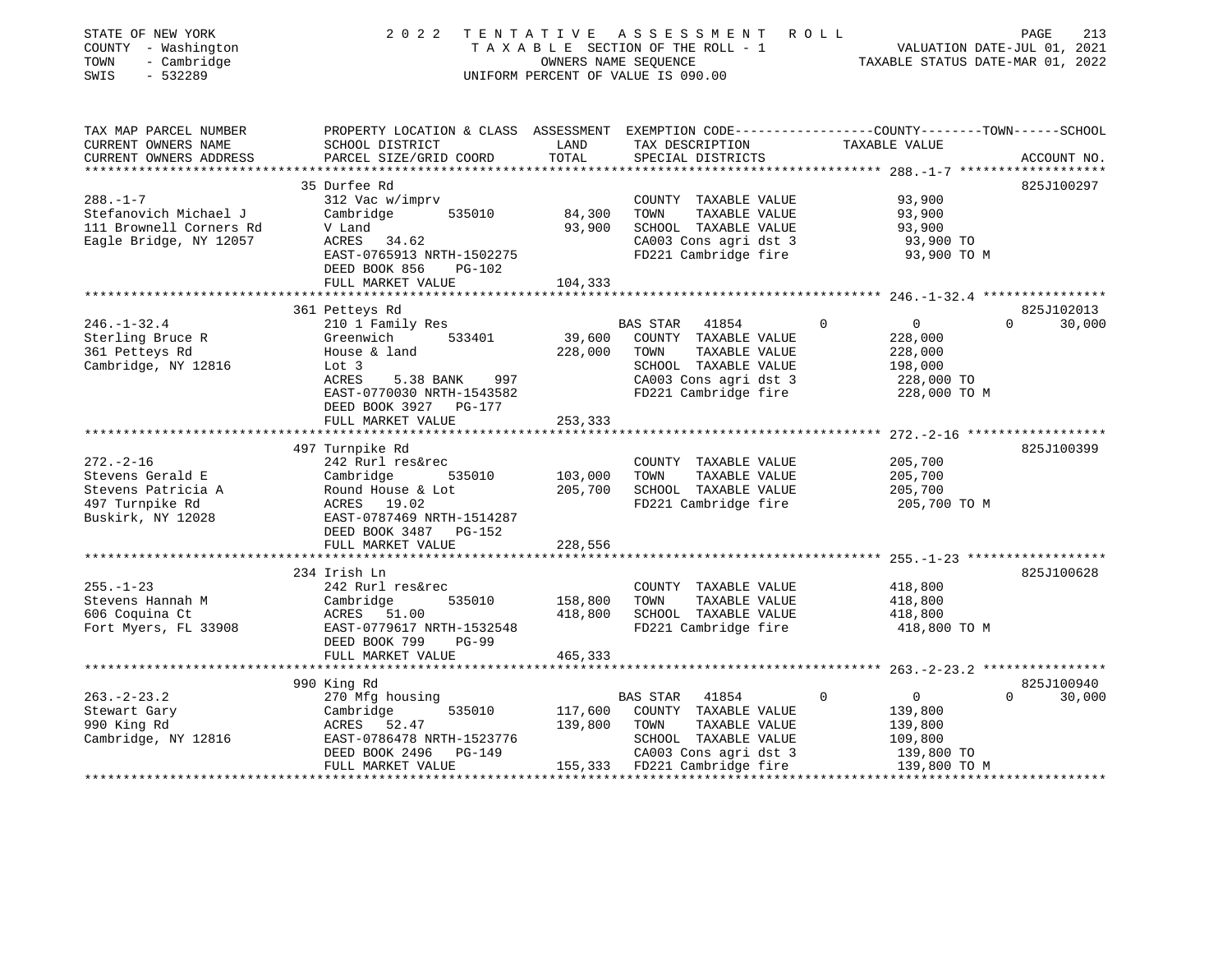| STATE OF NEW YORK<br>COUNTY - Washington<br>- Cambridge<br>TOWN<br>$-532289$<br>SWIS                                                                             | 2 0 2 2                                                                                                                                                                                                                                                                            | TENTATIVE ASSESSMENT ROLL<br>TAXABLE SECTION OF THE ROLL - 1<br>OWNERS NAME SEOUENCE<br>UNIFORM PERCENT OF VALUE IS 090.00                                                                                                                                                                                                                                                                                                                              | PAGE<br>214<br>VALUATION DATE-JUL 01, 2021<br>للمام , VALUATION DATE-UUL U1, 2022<br>TAXABLE STATUS DATE-MAR 01, 2022                                                                                                                                                                                                                                                                                                                                                                                                            |
|------------------------------------------------------------------------------------------------------------------------------------------------------------------|------------------------------------------------------------------------------------------------------------------------------------------------------------------------------------------------------------------------------------------------------------------------------------|---------------------------------------------------------------------------------------------------------------------------------------------------------------------------------------------------------------------------------------------------------------------------------------------------------------------------------------------------------------------------------------------------------------------------------------------------------|----------------------------------------------------------------------------------------------------------------------------------------------------------------------------------------------------------------------------------------------------------------------------------------------------------------------------------------------------------------------------------------------------------------------------------------------------------------------------------------------------------------------------------|
| TAX MAP PARCEL NUMBER<br>CURRENT OWNERS NAME<br>CURRENT OWNERS ADDRESS                                                                                           | SCHOOL DISTRICT<br>PARCEL SIZE/GRID COORD                                                                                                                                                                                                                                          | LAND<br>TAX DESCRIPTION<br>TOTAL<br>SPECIAL DISTRICTS                                                                                                                                                                                                                                                                                                                                                                                                   | PROPERTY LOCATION & CLASS ASSESSMENT EXEMPTION CODE---------------COUNTY-------TOWN-----SCHOOL<br>TAXABLE VALUE<br>ACCOUNT NO.                                                                                                                                                                                                                                                                                                                                                                                                   |
|                                                                                                                                                                  |                                                                                                                                                                                                                                                                                    |                                                                                                                                                                                                                                                                                                                                                                                                                                                         |                                                                                                                                                                                                                                                                                                                                                                                                                                                                                                                                  |
|                                                                                                                                                                  | 658 County Route 74                                                                                                                                                                                                                                                                |                                                                                                                                                                                                                                                                                                                                                                                                                                                         | 825J101994                                                                                                                                                                                                                                                                                                                                                                                                                                                                                                                       |
| $270. - 1 - 24.4$<br>StGelais Michael J<br>StGelais/Landor Kathleen A<br>658 County Route 74<br>Cambridge, NY 12816                                              | 242 Rurl res&rec<br>Cambridge<br>535010<br>H & L<br>Lot 3<br>ACRES<br>11.38 BANK<br>997<br>EAST-0765913 NRTH-1514481<br>DEED BOOK 1744 PG-62                                                                                                                                       | BAS STAR<br>41854<br>59,900<br>COUNTY TAXABLE VALUE<br>200,000<br>TAXABLE VALUE<br>TOWN<br>SCHOOL TAXABLE VALUE<br>FD221 Cambridge fire                                                                                                                                                                                                                                                                                                                 | $\mathsf{O}$<br>30,000<br>$\Omega$<br>$\Omega$<br>200,000<br>200,000<br>170,000<br>200,000 TO M                                                                                                                                                                                                                                                                                                                                                                                                                                  |
|                                                                                                                                                                  | FULL MARKET VALUE                                                                                                                                                                                                                                                                  | 222,222                                                                                                                                                                                                                                                                                                                                                                                                                                                 |                                                                                                                                                                                                                                                                                                                                                                                                                                                                                                                                  |
|                                                                                                                                                                  |                                                                                                                                                                                                                                                                                    |                                                                                                                                                                                                                                                                                                                                                                                                                                                         |                                                                                                                                                                                                                                                                                                                                                                                                                                                                                                                                  |
| $271. - 2 - 28$<br>Stiansen Grace Elaine<br>259 Conley Rd<br>Cambridge, NY 12816<br>$288. - 1 - 17$<br>Sutherland Richard E<br>32 Durfee Rd<br>Buskirk, NY 12028 | 259 Conley Rd<br>242 Rurl res&rec<br>Cambridge<br>535010<br>House & Land<br>ACRES 16.20<br>EAST-0774406 NRTH-1514052<br>DEED BOOK 2162 PG-224<br>FULL MARKET VALUE<br>32 Durfee Rd<br>210 1 Family Res<br>535010<br>Cambridge<br>H L<br>0.70<br>ACRES<br>EAST-0764972 NRTH-1501559 | 80 PCT OF VALUE USED FOR EXEMPTION PURPOSES<br>VETCOM CTS 41130<br>69,400 VETDIS CTS 41140<br>175,000 AGED-CO<br>41802<br>AGED-TOWN 41803<br>AGED-SCH 41804<br>ENH STAR<br>41834<br>194,444 COUNTY TAXABLE VALUE<br>TOWN<br>TAXABLE VALUE<br>SCHOOL TAXABLE VALUE<br>CA003 Cons agri dst 3<br>FD221 Cambridge fire<br>ENH STAR<br>41834<br>28,000 COUNTY TAXABLE VALUE<br>TAXABLE VALUE<br>158,100 TOWN<br>SCHOOL TAXABLE VALUE<br>FD221 Cambridge fire | 825J100631<br>35,000<br>35,000<br>10,000<br>$\Omega$<br>20,000<br>$\mathbf 0$<br>70,000<br>70,000<br>17,500<br>$\overline{0}$<br>$\mathbf 0$<br>$\Omega$<br>$\mathbf 0$<br>12,250<br>$\overline{0}$<br>$\overline{0}$<br>$\Omega$<br>$\Omega$<br>27,500<br>$\overline{0}$<br>$\Omega$<br>74,900<br>$\Omega$<br>52,500<br>57,750<br>42,600<br>175,000 TO<br>175,000 TO M<br>****** 288.-1-17 ******************<br>825J100633<br>74,900<br>$\Omega$<br>$\overline{0}$<br>$\Omega$<br>158,100<br>158,100<br>83,200<br>158,100 TO M |
|                                                                                                                                                                  | DEED BOOK 406<br>PG-571<br>FULL MARKET VALUE                                                                                                                                                                                                                                       | 175,667                                                                                                                                                                                                                                                                                                                                                                                                                                                 |                                                                                                                                                                                                                                                                                                                                                                                                                                                                                                                                  |
|                                                                                                                                                                  | Dickensen Rd                                                                                                                                                                                                                                                                       |                                                                                                                                                                                                                                                                                                                                                                                                                                                         | 825J100396                                                                                                                                                                                                                                                                                                                                                                                                                                                                                                                       |
| $280. -1 - 13.1$<br>Sytsma Gary<br>Bruno Angelynn<br>170 County Route 59<br>Buskirk, NY 12028                                                                    | 105 Vac farmland<br>Cambridge<br>535010<br>ACRES 65.20<br>EAST-0774956 NRTH-1506643<br>DEED BOOK 579<br>$PG-99$<br>FULL MARKET VALUE                                                                                                                                               | AG DIST<br>41720<br>121,500<br>COUNTY TAXABLE VALUE<br>121,500<br>TOWN<br>TAXABLE VALUE<br>SCHOOL TAXABLE VALUE<br>CA003 Cons agri dst 3<br>135,000<br>47,592 EX                                                                                                                                                                                                                                                                                        | 47,592<br>47,592<br>47,592<br>$\Omega$<br>73,908<br>73,908<br>73,908<br>73,908 TO                                                                                                                                                                                                                                                                                                                                                                                                                                                |
| MAY BE SUBJECT TO PAYMENT<br>UNDER AGDIST LAW TIL 2026                                                                                                           |                                                                                                                                                                                                                                                                                    | FD221 Cambridge fire                                                                                                                                                                                                                                                                                                                                                                                                                                    | 121,500 TO M                                                                                                                                                                                                                                                                                                                                                                                                                                                                                                                     |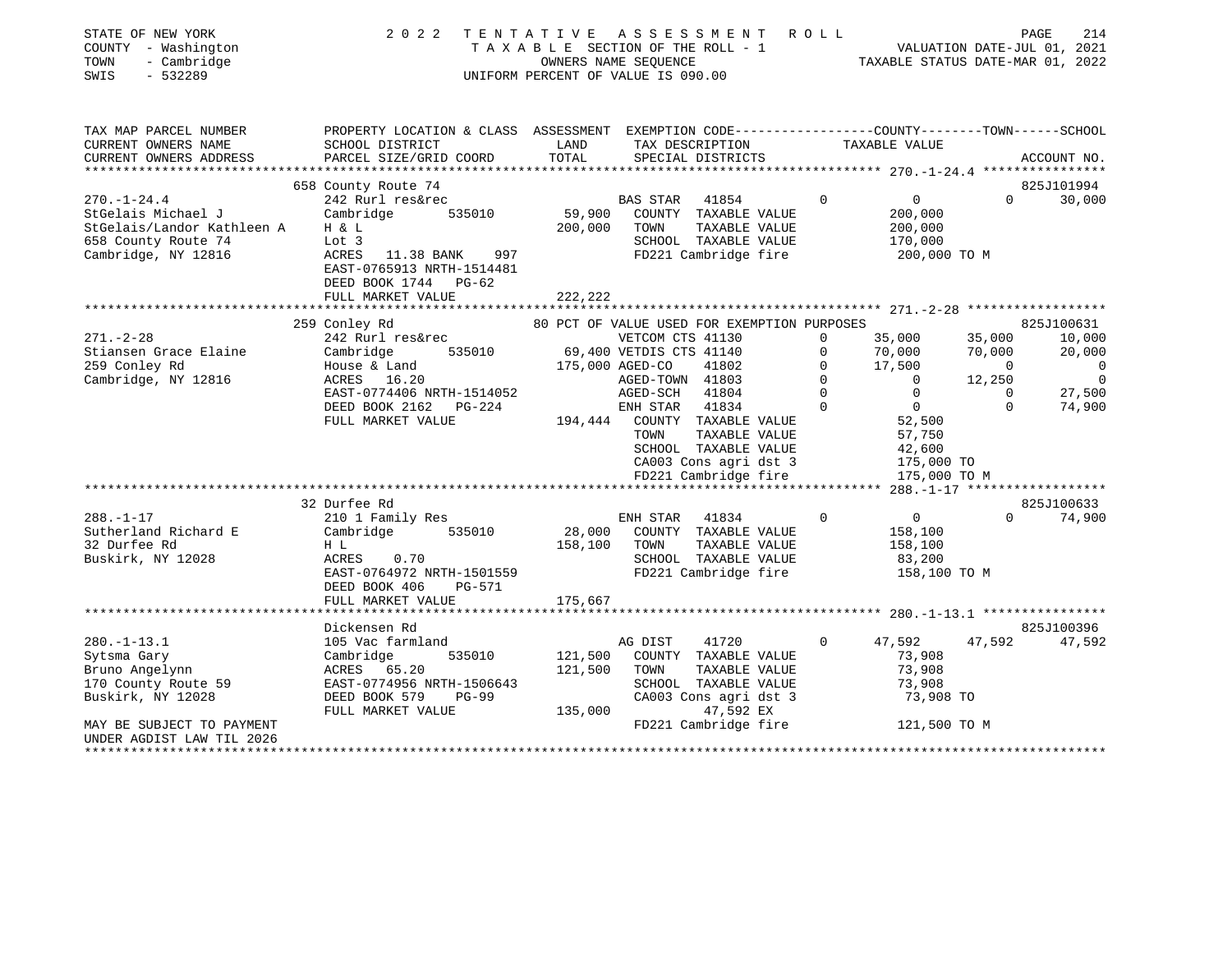| STATE OF NEW YORK   | 2022 TENTATIVE ASSESSMENT ROLL  | PAGE 215                         |  |
|---------------------|---------------------------------|----------------------------------|--|
| COUNTY - Washington | TAXABLE SECTION OF THE ROLL - 1 | VALUATION DATE-JUL 01, 2021      |  |
| TOWN<br>- Cambridge | OWNERS NAME SEOUENCE            | TAXABLE STATUS DATE-MAR 01, 2022 |  |

| TAX MAP PARCEL NUMBER<br>CURRENT OWNERS NAME<br>CURRENT OWNERS ADDRESS | PROPERTY LOCATION & CLASS ASSESSMENT EXEMPTION CODE---------------COUNTY-------TOWN------SCHOOL<br>SCHOOL DISTRICT<br>PARCEL SIZE/GRID COORD | LAND<br>TOTAL          | TAX DESCRIPTION<br>SPECIAL DISTRICTS                                                                                  |          | TAXABLE VALUE         |          | ACCOUNT NO. |
|------------------------------------------------------------------------|----------------------------------------------------------------------------------------------------------------------------------------------|------------------------|-----------------------------------------------------------------------------------------------------------------------|----------|-----------------------|----------|-------------|
|                                                                        |                                                                                                                                              |                        |                                                                                                                       |          |                       |          |             |
|                                                                        | 170 County Route 59                                                                                                                          |                        |                                                                                                                       |          |                       |          | 825J100673  |
| $280. - 1 - 17$                                                        | 241 Rural res&ag                                                                                                                             |                        | BAS STAR<br>41854                                                                                                     | $\Omega$ | $\Omega$              | $\Omega$ | 30,000      |
| Sytsma Gary                                                            | Cambridge                                                                                                                                    | 535010 276,400 AG DIST | 41720                                                                                                                 | $\Omega$ | 35,475                | 35,475   | 35,475      |
| Bruno Angelynn                                                         | Goat Dairy                                                                                                                                   | 482,500                | COUNTY TAXABLE VALUE                                                                                                  |          | 447,025               |          |             |
| 170 County Route 59                                                    | 527/348 Rt 530/78                                                                                                                            |                        | TAXABLE VALUE<br>TOWN                                                                                                 |          | 447,025               |          |             |
| Buskirk, NY 12028                                                      | ACRES 161.10                                                                                                                                 |                        | SCHOOL TAXABLE VALUE                                                                                                  |          | 417,025               |          |             |
|                                                                        | EAST-0773269 NRTH-1505346                                                                                                                    |                        | CA003 Cons agri dst 3                                                                                                 |          | 447,025 TO            |          |             |
| MAY BE SUBJECT TO PAYMENT                                              | DEED BOOK 505<br>PG-527                                                                                                                      |                        | 35,475 EX                                                                                                             |          |                       |          |             |
| UNDER AGDIST LAW TIL 2026                                              | FULL MARKET VALUE                                                                                                                            |                        | 536,111 FD221 Cambridge fire                                                                                          |          | 482,500 TO M          |          |             |
|                                                                        |                                                                                                                                              |                        |                                                                                                                       |          |                       |          |             |
|                                                                        | 3 Gannon Rd                                                                                                                                  |                        |                                                                                                                       |          |                       |          | 825L100457  |
| $279. - 2 - 30$                                                        | 210 1 Family Res                                                                                                                             | 28,900                 | COUNTY TAXABLE VALUE                                                                                                  |          | 115,400               |          |             |
| Szova Jacqueline                                                       | Cambridge 535010                                                                                                                             |                        | TOWN<br>TAXABLE VALUE                                                                                                 |          | 115,400               |          |             |
| Harris Joshua                                                          | partial assessment                                                                                                                           | 115,400                | SCHOOL TAXABLE VALUE                                                                                                  |          | 115,400<br>115,400 TO |          |             |
| 3 Gannon Rd                                                            | ACRES 2.70 BANK<br>40                                                                                                                        |                        | CA003 Cons agri dst 3                                                                                                 |          |                       |          |             |
| Cambridge, NY 12816                                                    | EAST-0767396 NRTH-1507525                                                                                                                    |                        | FD221 Cambridge fire 115,400 TO M                                                                                     |          |                       |          |             |
|                                                                        | DEED BOOK 20210 PG-466                                                                                                                       |                        |                                                                                                                       |          |                       |          |             |
|                                                                        | FULL MARKET VALUE                                                                                                                            | 128,222                |                                                                                                                       |          |                       |          |             |
|                                                                        |                                                                                                                                              |                        |                                                                                                                       |          |                       |          |             |
|                                                                        | King Rd/e Off                                                                                                                                |                        |                                                                                                                       |          |                       |          | 825J100382  |
| $272. - 2 - 24$                                                        | 321 Abandoned ag                                                                                                                             |                        | COUNTY TAXABLE VALUE                                                                                                  |          | 7,000                 |          |             |
| Taft William J                                                         | Cambridge<br>535010                                                                                                                          | 7,000                  | TOWN<br>TAXABLE VALUE                                                                                                 |          | 7,000                 |          |             |
| 167 Tabor Ln                                                           | Land                                                                                                                                         | 7,000                  | SCHOOL TAXABLE VALUE<br>SCHOOL TAXABLE VALUE 7,000<br>CA003 Cons agri dst 3 7,000 TO<br>FD221 Cambridge fire 7,000 TO |          | 7,000                 |          |             |
| Buskirk, NY 12028                                                      | ACRES 10.00                                                                                                                                  |                        |                                                                                                                       |          |                       |          |             |
|                                                                        | EAST-0784377 NRTH-1515941                                                                                                                    |                        |                                                                                                                       |          | 7,000 TO M            |          |             |
|                                                                        | DEED BOOK 3234 PG-335                                                                                                                        |                        |                                                                                                                       |          |                       |          |             |
|                                                                        | FULL MARKET VALUE                                                                                                                            | 7,778                  |                                                                                                                       |          |                       |          |             |
|                                                                        |                                                                                                                                              |                        |                                                                                                                       |          |                       |          |             |
|                                                                        | 167 Tabor Ln                                                                                                                                 |                        | 82 PCT OF VALUE USED FOR EXEMPTION PURPOSES                                                                           |          |                       |          | 825J102055  |
| $272. - 2 - 26.2$                                                      | 242 Rurl res&rec                                                                                                                             |                        | AGED-ALL 41800                                                                                                        | $\Omega$ | 113,160               | 113,160  | 113,160     |
| Taft William J                                                         | Cambridge<br>535010                                                                                                                          |                        | 115,800 ENH STAR 41834                                                                                                | $\Omega$ | $\overline{0}$        | $\Omega$ | 74,900      |
| 167 Tabor Ln                                                           | ACRES 51.00                                                                                                                                  | 276,000                | COUNTY TAXABLE VALUE                                                                                                  |          | 162,840               |          |             |
| Buskirk, NY 12028                                                      | EAST-0784851 NRTH-1517181                                                                                                                    |                        | TOWN<br>TAXABLE VALUE                                                                                                 |          | 162,840               |          |             |
|                                                                        | DEED BOOK 3234 PG-338                                                                                                                        |                        | SCHOOL TAXABLE VALUE                                                                                                  |          | 87,940                |          |             |
|                                                                        | FULL MARKET VALUE                                                                                                                            |                        | 306,667 CA003 Cons agri dst 3 276,000 TO                                                                              |          |                       |          |             |
|                                                                        |                                                                                                                                              |                        | FD221 Cambridge fire                                                                                                  |          | 276,000 TO M          |          |             |
|                                                                        |                                                                                                                                              |                        |                                                                                                                       |          |                       |          |             |
|                                                                        | 428 County Route 60                                                                                                                          |                        |                                                                                                                       |          |                       |          |             |
| $262. -1 - 10.3$                                                       | 210 1 Family Res                                                                                                                             |                        | BAS STAR<br>41854                                                                                                     | $\Omega$ | $\overline{0}$        | $\Omega$ | 30,000      |
| Taylor Brian K                                                         | Cambridge                                                                                                                                    | 535010 54,000          | COUNTY TAXABLE VALUE                                                                                                  |          | 184,800               |          |             |
| 428 County Route 60                                                    | ACRES<br>6.00 BANK<br>999                                                                                                                    | 184,800                | TOWN<br>TAXABLE VALUE                                                                                                 |          | 184,800               |          |             |
| Cambridge, NY 12816                                                    | EAST-0774173 NRTH-1527886                                                                                                                    |                        | SCHOOL TAXABLE VALUE                                                                                                  |          | 154,800               |          |             |
|                                                                        | DEED BOOK 3048<br><b>PG-71</b>                                                                                                               |                        | FD221 Cambridge fire                                                                                                  |          | 184,800 TO M          |          |             |
|                                                                        | FULL MARKET VALUE                                                                                                                            | 205,333                |                                                                                                                       |          |                       |          |             |

SWIS - 532289 UNIFORM PERCENT OF VALUE IS 090.00

STATE OF NEW YORK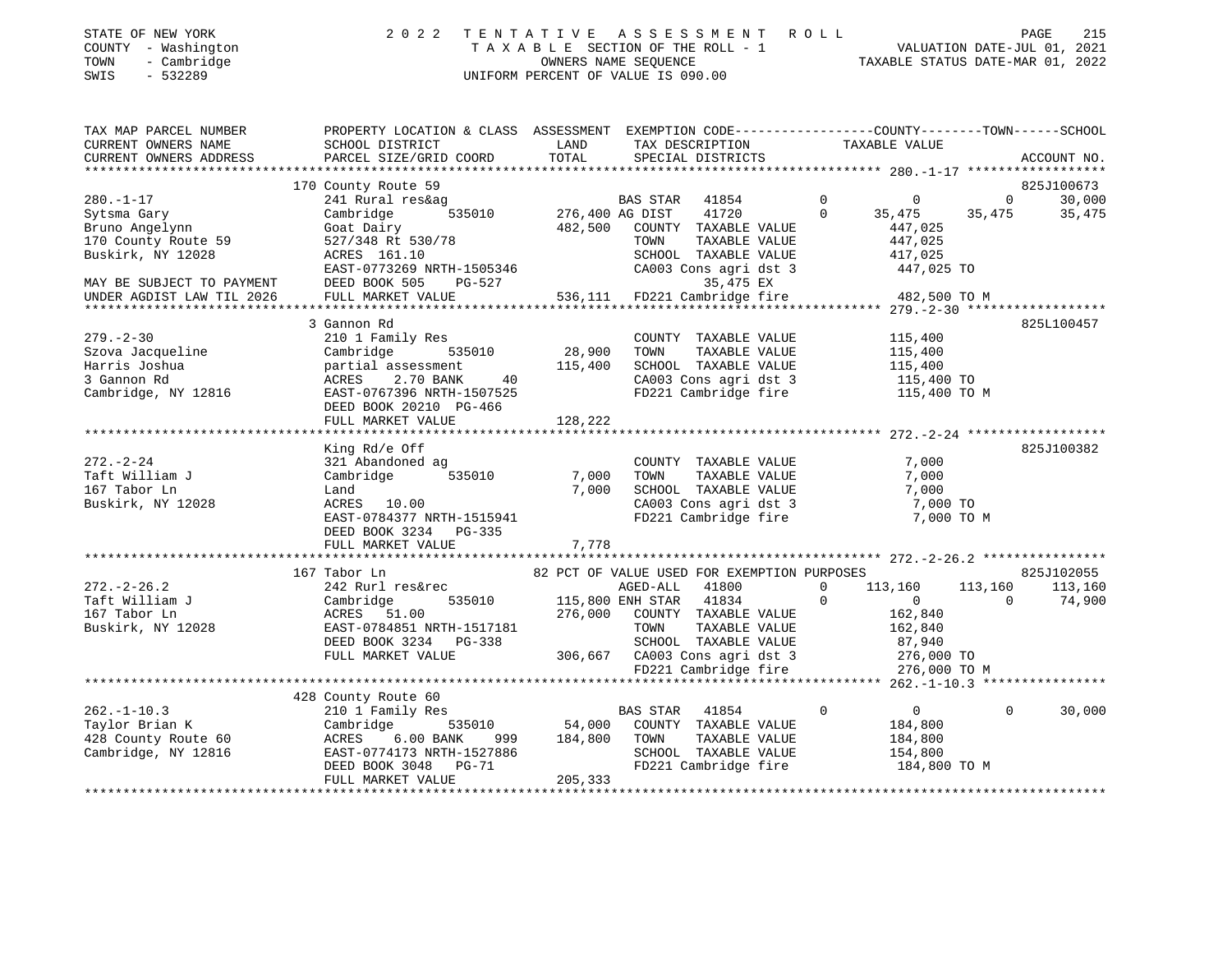| STATE OF NEW YORK<br>COUNTY - Washington<br>TOWN<br>- Cambridge<br>SWIS<br>- 532289 | 2 0 2 2                                                                                                                                                                                                                                    |              | TENTATIVE ASSESSMENT ROLL PAGE 216<br>TAXABLE SECTION OF THE ROLL - 1 WALUATION DATE-JUL 01, 2021<br>OWNERS NAME SEQUENCE TAXABLE STATUS DATE-MAR 01, 2022<br>UNIFORM PERCENT OF VALUE IS 090.00 |                                                                                                                                                                                             |                    |
|-------------------------------------------------------------------------------------|--------------------------------------------------------------------------------------------------------------------------------------------------------------------------------------------------------------------------------------------|--------------|--------------------------------------------------------------------------------------------------------------------------------------------------------------------------------------------------|---------------------------------------------------------------------------------------------------------------------------------------------------------------------------------------------|--------------------|
|                                                                                     |                                                                                                                                                                                                                                            |              |                                                                                                                                                                                                  | TAX MAP PARCEL NUMBER<br>CURRENT OWNERS NAME SCHOOL DISTRICT LAND TAX DESCRIPTION TO TAXABLE VALUE<br>CURRENT OWNERS ADDRESS PARCEL SIZE/GRID COORD TOTAL SERVITA TO THE TOWN TAXABLE VALUE |                    |
|                                                                                     |                                                                                                                                                                                                                                            |              |                                                                                                                                                                                                  |                                                                                                                                                                                             |                    |
|                                                                                     | 1269 King Rd                                                                                                                                                                                                                               |              |                                                                                                                                                                                                  |                                                                                                                                                                                             | 825J100638         |
| $263. - 2 - 26$                                                                     | 242 Rurl res&rec                                                                                                                                                                                                                           |              | $\overline{0}$<br>ENH STAR 41834                                                                                                                                                                 | $\overline{0}$                                                                                                                                                                              | $0 \t 74,900$      |
|                                                                                     | Teitelbaum Andrew Cambridge 535010                                                                                                                                                                                                         |              | 83,500 COUNTY TAXABLE VALUE                                                                                                                                                                      | 232,300                                                                                                                                                                                     |                    |
| 1269 King Rd                                                                        | H & Ld                                                                                                                                                                                                                                     | 232,300 TOWN | TAXABLE VALUE                                                                                                                                                                                    | 232,300                                                                                                                                                                                     |                    |
| Cambridge, NY 12816                                                                 | $ACRES$ 25.20<br>$ACRES$ 25.20                                                                                                                                                                                                             |              |                                                                                                                                                                                                  |                                                                                                                                                                                             |                    |
|                                                                                     |                                                                                                                                                                                                                                            |              | SCHOOL TAXABLE VALUE 157,400<br>CA003 Cons agri dst 3 232,300 TO<br>FD221 Cambridge fire 232,300 TO M                                                                                            |                                                                                                                                                                                             |                    |
|                                                                                     |                                                                                                                                                                                                                                            |              |                                                                                                                                                                                                  |                                                                                                                                                                                             |                    |
|                                                                                     |                                                                                                                                                                                                                                            |              |                                                                                                                                                                                                  |                                                                                                                                                                                             |                    |
|                                                                                     |                                                                                                                                                                                                                                            |              |                                                                                                                                                                                                  |                                                                                                                                                                                             |                    |
|                                                                                     | 243 South Rd                                                                                                                                                                                                                               |              |                                                                                                                                                                                                  |                                                                                                                                                                                             | 825J100449         |
| $279. - 2 - 13$                                                                     | 210 1 Family Res                                                                                                                                                                                                                           |              | BAS STAR 41854 0                                                                                                                                                                                 | $\overline{0}$                                                                                                                                                                              | $\Omega$<br>30,000 |
|                                                                                     | Telford Norman C Jr (Cambridge 535010 55,600 COUNTY TAXABLE VALUE                                                                                                                                                                          |              |                                                                                                                                                                                                  | 98,700                                                                                                                                                                                      |                    |
| 243 South Rd<br>Buskirk, NY 12028                                                   | H & L<br>$ACRES$ 4.50                                                                                                                                                                                                                      |              | 98,700 TOWN TAXABLE VALUE                                                                                                                                                                        | 98,700                                                                                                                                                                                      |                    |
|                                                                                     |                                                                                                                                                                                                                                            |              |                                                                                                                                                                                                  |                                                                                                                                                                                             |                    |
|                                                                                     |                                                                                                                                                                                                                                            |              | SCHOOL TAXABLE VALUE 68,700<br>CA003 Cons agri dst 3 98,700 TO<br>FD221 Cambridge fire 98,700 TO M                                                                                               |                                                                                                                                                                                             |                    |
|                                                                                     | ACRES 4.50<br>EAST-0769387 NRTH-1505737 (<br>DEED BOOK 954 PG-304 109,667                                                                                                                                                                  |              |                                                                                                                                                                                                  |                                                                                                                                                                                             |                    |
|                                                                                     |                                                                                                                                                                                                                                            |              |                                                                                                                                                                                                  |                                                                                                                                                                                             |                    |
|                                                                                     | 621 Center Cambridge Rd                                                                                                                                                                                                                    |              |                                                                                                                                                                                                  |                                                                                                                                                                                             |                    |
| $271. - 1 - 2.2$                                                                    | 210 1 Family Res                                                                                                                                                                                                                           |              | BAS STAR 41854 0                                                                                                                                                                                 | $\overline{0}$                                                                                                                                                                              | $\Omega$<br>30,000 |
| Thomas Andrew                                                                       | Cambridge 535010                                                                                                                                                                                                                           |              | 26,000 COUNTY TAXABLE VALUE                                                                                                                                                                      | 137,400                                                                                                                                                                                     |                    |
| Thomas Daniel                                                                       | H & L                                                                                                                                                                                                                                      | 137,400      | TOWN TAXABLE VALUE                                                                                                                                                                               | 137,400                                                                                                                                                                                     |                    |
|                                                                                     |                                                                                                                                                                                                                                            |              | SCHOOL TAXABLE VALUE 107,400<br>CA003 Cons agri dst 3 137,400 TO<br>FD221 Cambridge fire 137,400 TO M                                                                                            |                                                                                                                                                                                             |                    |
|                                                                                     |                                                                                                                                                                                                                                            |              |                                                                                                                                                                                                  |                                                                                                                                                                                             |                    |
|                                                                                     | DEED BOOK 956 PG-145<br>FULL MARKET VALUE 152,667                                                                                                                                                                                          |              |                                                                                                                                                                                                  |                                                                                                                                                                                             |                    |
|                                                                                     |                                                                                                                                                                                                                                            |              |                                                                                                                                                                                                  |                                                                                                                                                                                             |                    |
|                                                                                     | 976 King Rd                                                                                                                                                                                                                                |              |                                                                                                                                                                                                  |                                                                                                                                                                                             |                    |
|                                                                                     |                                                                                                                                                                                                                                            |              |                                                                                                                                                                                                  | $\overline{0}$                                                                                                                                                                              | $\Omega$<br>30,000 |
|                                                                                     |                                                                                                                                                                                                                                            |              |                                                                                                                                                                                                  | 178,500                                                                                                                                                                                     |                    |
|                                                                                     |                                                                                                                                                                                                                                            |              |                                                                                                                                                                                                  |                                                                                                                                                                                             |                    |
|                                                                                     |                                                                                                                                                                                                                                            |              |                                                                                                                                                                                                  | 178,500<br>148,500<br>178,500 TO                                                                                                                                                            |                    |
|                                                                                     |                                                                                                                                                                                                                                            |              |                                                                                                                                                                                                  |                                                                                                                                                                                             |                    |
|                                                                                     |                                                                                                                                                                                                                                            |              |                                                                                                                                                                                                  | 178,500 TO M                                                                                                                                                                                |                    |
|                                                                                     | 263.-2-23.7<br>Thomas Anita Cambridge 535010 27,500 COUNTY TAXABLE VALUE<br>Thomas Jeffrey 787/215<br>276 King Rd ACRES 1.43<br>Cambridge, NY 128162 EAST-0785432 NRTH-1523755 CA003 Cons agri dst 3<br>DEED BOOK 795 PG-300 198,333<br>17 |              |                                                                                                                                                                                                  |                                                                                                                                                                                             |                    |
|                                                                                     |                                                                                                                                                                                                                                            |              |                                                                                                                                                                                                  |                                                                                                                                                                                             |                    |
|                                                                                     | 824 County Route 59                                                                                                                                                                                                                        |              |                                                                                                                                                                                                  |                                                                                                                                                                                             | 825J100611         |
| $271. - 1 - 14$                                                                     | 220 2 Family Res<br>Cambridge 535010                                                                                                                                                                                                       |              | COUNTY TAXABLE VALUE 151,900<br>TOWN TAXABLE VALUE 151,900                                                                                                                                       |                                                                                                                                                                                             |                    |
| Thomas Daniel C<br>Thomas Daniel C<br>Thomas Olive G<br>Thomas Olive G              |                                                                                                                                                                                                                                            | 7,000        | SCHOOL TAXABLE VALUE                                                                                                                                                                             |                                                                                                                                                                                             |                    |
|                                                                                     |                                                                                                                                                                                                                                            | 151,900      | CA003 Cons agri dst 3                                                                                                                                                                            |                                                                                                                                                                                             |                    |
|                                                                                     |                                                                                                                                                                                                                                            |              | FD221 Cambridge fire                                                                                                                                                                             | 151,900<br>151,900 TO<br>151,900 TO M                                                                                                                                                       |                    |
|                                                                                     | Thomas Olive G<br>817 County Route 59<br>Cambridge, NY 12816<br>DEED BOOK 499 PG-96<br>DEED BOOK 499 PG-96                                                                                                                                 |              |                                                                                                                                                                                                  |                                                                                                                                                                                             |                    |
|                                                                                     | FULL MARKET VALUE                                                                                                                                                                                                                          | 168,778      |                                                                                                                                                                                                  |                                                                                                                                                                                             |                    |
|                                                                                     |                                                                                                                                                                                                                                            |              |                                                                                                                                                                                                  |                                                                                                                                                                                             |                    |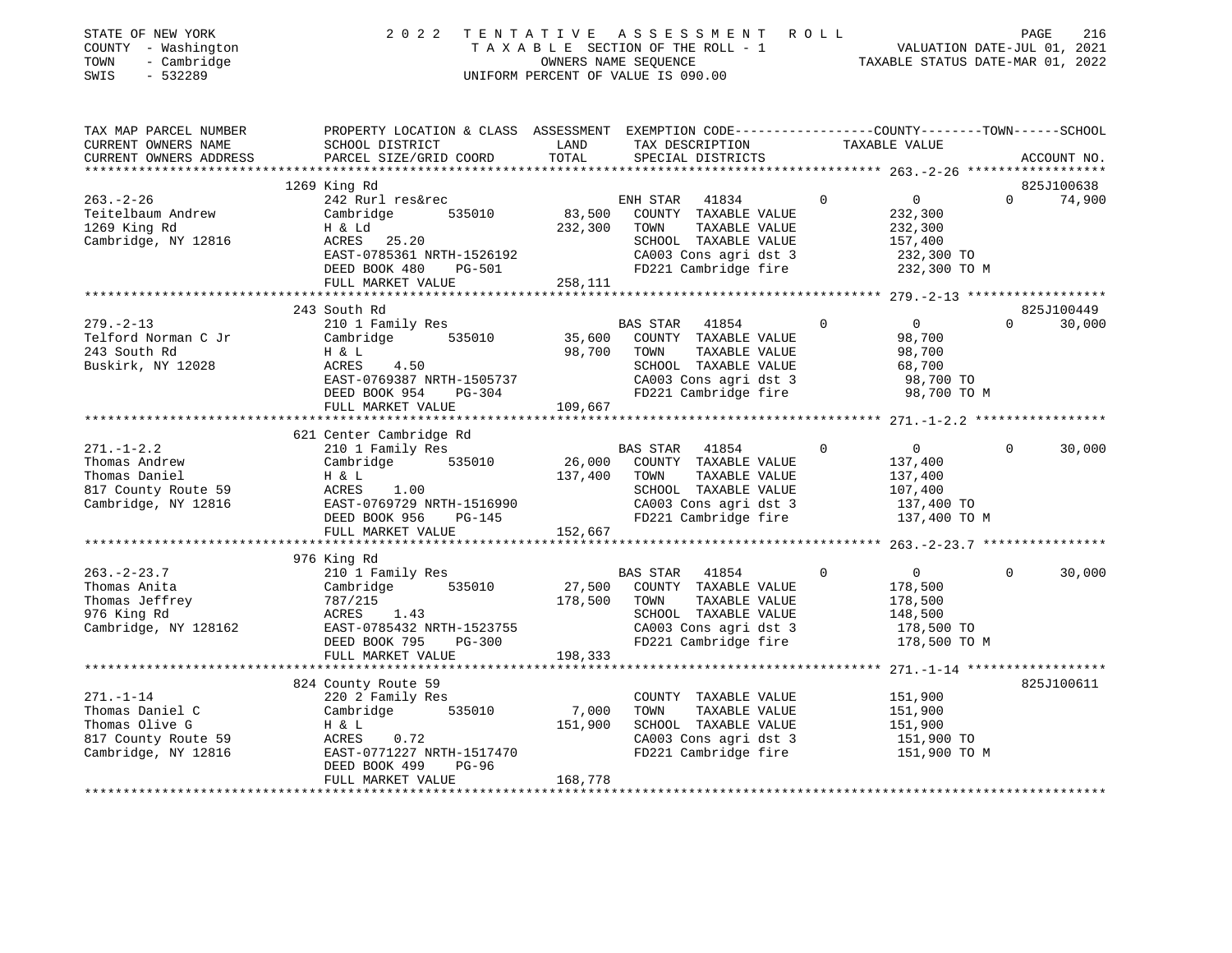| STATE OF NEW YORK   | 2022 TENTATIVE ASSESSMENT ROLL     | 217<br><b>PAGE</b>               |
|---------------------|------------------------------------|----------------------------------|
| COUNTY - Washington | TAXABLE SECTION OF THE ROLL - 1    | VALUATION DATE-JUL 01, 2021      |
| - Cambridge<br>TOWN | OWNERS NAME SEOUENCE               | TAXABLE STATUS DATE-MAR 01, 2022 |
| SWIS<br>- 532289    | UNIFORM PERCENT OF VALUE IS 090.00 |                                  |

TAX MAP PARCEL NUMBER PROPERTY LOCATION & CLASS ASSESSMENT EXEMPTION CODE---------------COUNTY-------TOWN-----SCHOOL CURRENT OWNERS NAME SCHOOL DISTRICT LAND TAX DESCRIPTION TAXABLE VALUE CURRENT OWNERS ADDRESS PARCEL SIZE/GRID COORD TOTAL SPECIAL DISTRICTS ACCOUNT NO. \*\*\*\*\*\*\*\*\*\*\*\*\*\*\*\*\*\*\*\*\*\*\*\*\*\*\*\*\*\*\*\*\*\*\*\*\*\*\*\*\*\*\*\*\*\*\*\*\*\*\*\*\*\*\*\*\*\*\*\*\*\*\*\*\*\*\*\*\*\*\*\*\*\*\*\*\*\*\*\*\*\*\*\*\*\*\*\*\*\*\*\*\*\*\*\*\*\*\*\*\*\*\* 271.-2-24.1 \*\*\*\*\*\*\*\*\*\*\*\*\*\*\*\*825J100900 Conley Rd 825J100900 271.-2-24.1 105 Vac farmland AG DIST 41720 0 53,220 53,220 53,220 Thomas Family Farm Land Hld Cambridge 535010 67,500 COUNTY TAXABLE VALUE 14,280 817 County Route 59 Vl 67,500 TOWN TAXABLE VALUE 14,280 Cambridge, NY 12816 ACRES 21.00 SCHOOL TAXABLE VALUE 14,280 EAST-0773292 NRTH-1517880 CA003 Cons agri dst 3 14,280 TO MAY BE SUBJECT TO PAYMENT DEED BOOK 3483 PG-322 53,220 EX UNDER AGDIST LAW TIL 2026 FULL MARKET VALUE 75,000 FD221 Cambridge fire 67,500 TO M \*\*\*\*\*\*\*\*\*\*\*\*\*\*\*\*\*\*\*\*\*\*\*\*\*\*\*\*\*\*\*\*\*\*\*\*\*\*\*\*\*\*\*\*\*\*\*\*\*\*\*\*\*\*\*\*\*\*\*\*\*\*\*\*\*\*\*\*\*\*\*\*\*\*\*\*\*\*\*\*\*\*\*\*\*\*\*\*\*\*\*\*\*\*\*\*\*\*\*\*\*\*\* 271.-1-3 \*\*\*\*\*\*\*\*\*\*\*\*\*\*\*\*\*\*\*825J100647 817 County Route 59 825J100647 (1990) 825J100647 (1991) 825J100647 (1991) 825J100647 271.-1-3 112 Dairy farm AG BUILD 41700 0 26,000 26,000 26,000 Thomas Family Farm Land Hldg Cambridge 535010 347,600 AG DIST 41720 0 202,593 202,593 202,593 817 County Route 59 ACRES 244.30 705,000 ENH STAR 41834 0 0 0 74,900 Cambridge, NY 12816 EAST-0770591 NRTH-1516621 COUNTY TAXABLE VALUE 476,407 DEED BOOK 3483 PG-313 TOWN TAXABLE VALUE 476,407 MAY BE SUBJECT TO PAYMENT FULL MARKET VALUE 783,333 SCHOOL TAXABLE VALUE 401,507 UNDER AGDIST LAW TIL 2026 CA003 Cons agri dst 3 502,407 TO 202,593 EX FD221 Cambridge fire 705,000 TO M \*\*\*\*\*\*\*\*\*\*\*\*\*\*\*\*\*\*\*\*\*\*\*\*\*\*\*\*\*\*\*\*\*\*\*\*\*\*\*\*\*\*\*\*\*\*\*\*\*\*\*\*\*\*\*\*\*\*\*\*\*\*\*\*\*\*\*\*\*\*\*\*\*\*\*\*\*\*\*\*\*\*\*\*\*\*\*\*\*\*\*\*\*\*\*\*\*\*\*\*\*\*\* 270.-1-26.14 \*\*\*\*\*\*\*\*\*\*\*\*\*\*\* 454 Center Cambridge Rd 270.-1-26.14 210 1 Family Res BAS STAR 41854 0 0 30,000 Thomas Kimberly Anne Cambridge 535010 50,000 COUNTY TAXABLE VALUE 267,000 454 Center Cambridge Rd Sub Lot 12 267,000 TOWN TAXABLE VALUE 267,000 Cambridge, NY 12816 ACRES 7.00 SCHOOL TAXABLE VALUE 237,000 EAST-0765753 NRTH-1515684 CA003 Cons agri dst 3 267,000 TO DEED BOOK 888 PG-76 FD221 Cambridge fire 267,000 TO M FULL MARKET VALUE 296,667 \*\*\*\*\*\*\*\*\*\*\*\*\*\*\*\*\*\*\*\*\*\*\*\*\*\*\*\*\*\*\*\*\*\*\*\*\*\*\*\*\*\*\*\*\*\*\*\*\*\*\*\*\*\*\*\*\*\*\*\*\*\*\*\*\*\*\*\*\*\*\*\*\*\*\*\*\*\*\*\*\*\*\*\*\*\*\*\*\*\*\*\*\*\*\*\*\*\*\*\*\*\*\* 254.-1-18 \*\*\*\*\*\*\*\*\*\*\*\*\*\*\*\*\*\* 164 Kenyon Rd 825J100650 254.-1-18 241 Rural res&ag AG DIST 41720 0 91,340 91,340 91,340 Thomas Richard G Greenwich 533401 125,900 COUNTY TAXABLE VALUE 184,360 164 Kenyon Rd 884/174 275,700 TOWN TAXABLE VALUE 184,360 Greenwich, NY 12834 ACRES 59.50 SCHOOL TAXABLE VALUE 184,360 EAST-0770692 NRTH-1533310 CA003 Cons agri dst 3 184,360 TO MAY BE SUBJECT TO PAYMENT DEED BOOK 3842 PG-41 91,340 EX UNDER AGDIST LAW TIL 2026 FULL MARKET VALUE 306,333 FD221 Cambridge fire 275,700 TO M \*\*\*\*\*\*\*\*\*\*\*\*\*\*\*\*\*\*\*\*\*\*\*\*\*\*\*\*\*\*\*\*\*\*\*\*\*\*\*\*\*\*\*\*\*\*\*\*\*\*\*\*\*\*\*\*\*\*\*\*\*\*\*\*\*\*\*\*\*\*\*\*\*\*\*\*\*\*\*\*\*\*\*\*\*\*\*\*\*\*\*\*\*\*\*\*\*\*\*\*\*\*\* 261.-2-13 \*\*\*\*\*\*\*\*\*\*\*\*\*\*\*\*\*\*Vly Summit Rd Off E 825J100643 261.-2-13 322 Rural vac>10 COUNTY TAXABLE VALUE 7,000 Thomas Richard G Cambridge 535010 7,000 TOWN TAXABLE VALUE 7,000 Thomas Estate Charles Woods 7,000 SCHOOL TAXABLE VALUE 7,000 164 Kenyon Rd 835/131 FD221 Cambridge fire 7,000 TO M Greenwich, NY 12834 261.-1-13 ACRES 10.00 EAST-0765872 NRTH-1525031 DEED BOOK 3842 PG-41FULL MARKET VALUE 7,778 \*\*\*\*\*\*\*\*\*\*\*\*\*\*\*\*\*\*\*\*\*\*\*\*\*\*\*\*\*\*\*\*\*\*\*\*\*\*\*\*\*\*\*\*\*\*\*\*\*\*\*\*\*\*\*\*\*\*\*\*\*\*\*\*\*\*\*\*\*\*\*\*\*\*\*\*\*\*\*\*\*\*\*\*\*\*\*\*\*\*\*\*\*\*\*\*\*\*\*\*\*\*\*\*\*\*\*\*\*\*\*\*\*\*\*\*\*\*\*\*\*\*\*\*\*\*\*\*\*\*\*\*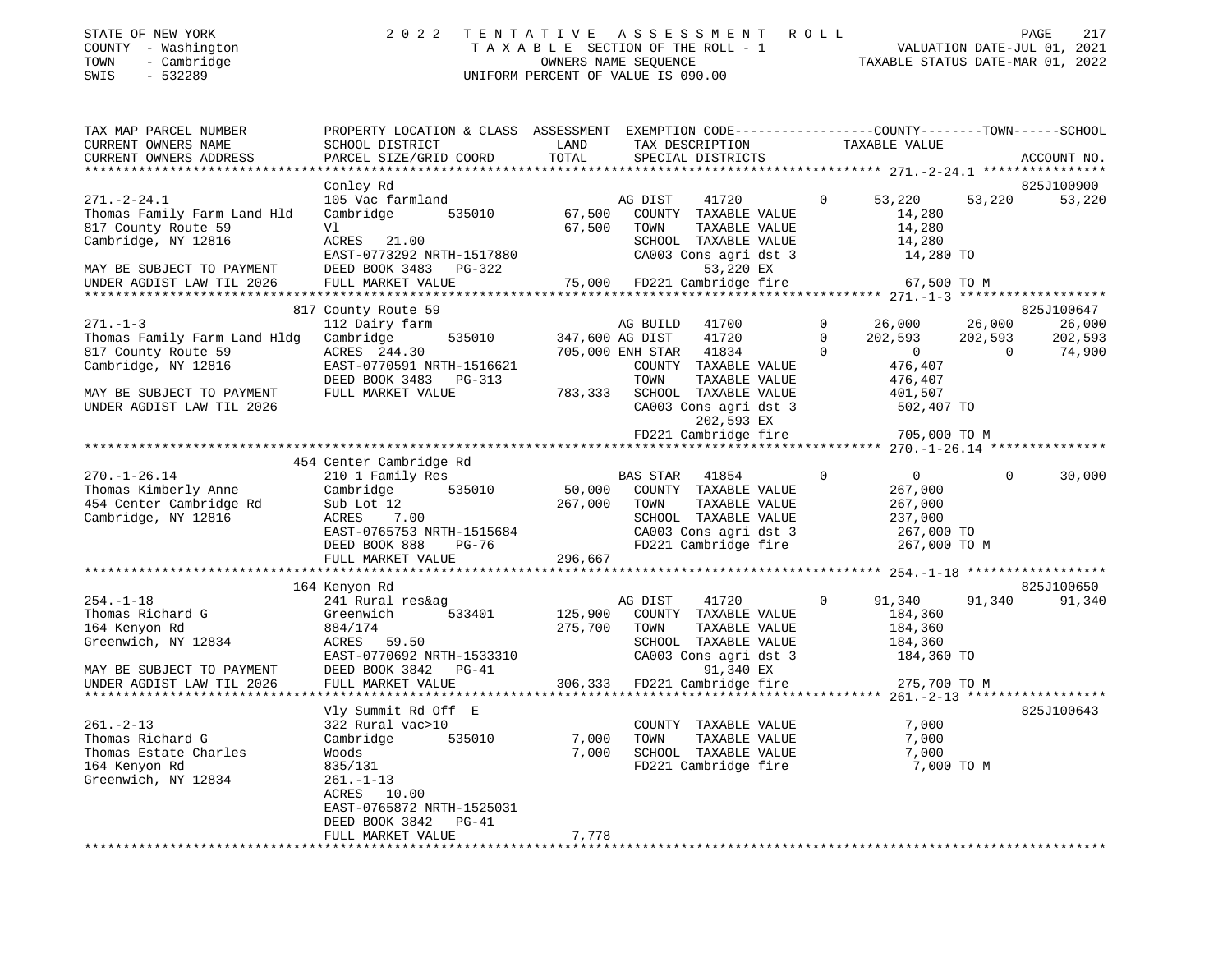| STATE OF NEW YORK   | 2022 TENTATIVE ASSESSMENT ROLL     |                                  | PAGE | 218 |
|---------------------|------------------------------------|----------------------------------|------|-----|
| COUNTY - Washington | TAXABLE SECTION OF THE ROLL - 1    | VALUATION DATE-JUL 01, 2021      |      |     |
| TOWN<br>- Cambridge | OWNERS NAME SEOUENCE               | TAXABLE STATUS DATE-MAR 01, 2022 |      |     |
| SWIS<br>- 532289    | UNIFORM PERCENT OF VALUE IS 090.00 |                                  |      |     |
|                     |                                    |                                  |      |     |

| TAX DESCRIPTION<br>TAXABLE VALUE<br>TOTAL<br>PARCEL SIZE/GRID COORD<br>SPECIAL DISTRICTS<br>CURRENT OWNERS ADDRESS<br>ACCOUNT NO.<br>825J100980<br>99 Durfee Rd<br>$\Omega$<br>$\Omega$<br>210 1 Family Res<br>$\Omega$<br>30,000<br>BAS STAR 41854<br>$535010$ 50,700<br>Thompson Lori M<br>COUNTY TAXABLE VALUE<br>Cambridge<br>146,000<br>99 Durfee Rd<br>146,000<br>H & L<br>TOWN<br>TAXABLE VALUE<br>146,000<br>116,000<br>Buskirk, NY 12028<br>SCHOOL TAXABLE VALUE<br>Lot 9<br>CA003 Cons agri dst 3<br>FD221 Cambridge fire<br>146,000 TO<br>ACRES<br>5.16<br>146,000 TO M<br>EAST-0766500 NRTH-1500938<br>DEED BOOK 2103 PG-162<br>162,222<br>FULL MARKET VALUE<br>Morris Rd<br>825J100477<br>78,581<br>78,581<br>78,581<br>$289. - 1 - 1$<br>105 Vac farmland<br>AG DIST<br>41720<br>$\circ$<br>115,500<br>535010<br>COUNTY TAXABLE VALUE<br>38,219<br>Tiashoke Properties LLC<br>Cambridge<br>140 Morris Rd<br>116,800<br>Vacant Lot<br>TOWN<br>TOWN TAXABLE VALUE 38,219<br>SCHOOL TAXABLE VALUE 38,219<br>CA003 Cons agri dst 3 38,219 TO<br>Buskirk, NY 12028<br>ACRES<br>59.60<br>EAST-0770272 NRTH-1501178<br>DEED BOOK 897 PG-125<br>78,581 EX<br>MAY BE SUBJECT TO PAYMENT<br>129,778 FD221 Cambridge fire 116,800 TO M<br>UNDER AGDIST LAW TIL 2026<br>FULL MARKET VALUE<br>79 Morris Rd<br>825J102001<br>$289. -1 - 1.1$<br>41720<br>$0 \t 26,062 \t 26,062$<br>26,062<br>210 1 Family Res<br>AG DIST<br>535010<br>52,200 COUNTY TAXABLE VALUE<br>Tiashoke Properties LLC<br>178,438<br>Cambridge<br>140 Morris Rd<br>ACRES<br>8.54<br>204,500 TOWN<br>TAXABLE VALUE<br>178,438<br>Buskirk, NY 12028<br>EAST-0770192 NRTH-1502602<br>DEED BOOK 20191 PG-26882<br>SCHOOL TAXABLE VALUE<br>178,438<br>CA003 Cons agri dst 3<br>178,438 TO<br>FULL MARKET VALUE 227, 222<br>26,062 EX<br>MAY BE SUBJECT TO PAYMENT<br>FD221 Cambridge fire<br>204,500 TO M<br>UNDER AGDIST LAW TIL 2026<br>Morris Rd<br>$289. -1 - 1.2$<br>105 Vac farmland<br>41720<br>$\Omega$<br>31,091<br>AG DIST<br>31,091 31,091<br>Tiashoke Properties LLC<br>Cambridge 535010<br>49,000 COUNTY TAXABLE VALUE<br>17,909<br>140 Morris Rd<br>49,000 TOWN<br>17,909<br>Vacant Land<br>TAXABLE VALUE<br>Buskirk, NY 12028<br>ACRES 24.11<br>SCHOOL TAXABLE VALUE<br>17,909<br>EAST-0770608 NRTH-1503385<br>DEED BOOK 3348 PG-14<br>FULL MARKET VALUE 54,444<br>CA003 Cons agri dst 3<br>17,909 TO<br>31,091 EX<br>MAY BE SUBJECT TO PAYMENT<br>54,444 FD221 Cambridge fire 49,000 TO M<br>UNDER AGDIST LAW TIL 2026<br>County Route 59<br>$35010$ $151,500$ $7$<br>$280. - 1 - 20.1$<br>105 Vac farmland<br>AG DIST<br>41720<br>$\circ$<br>93,045<br>93,045<br>93,045<br>535010<br>Tiashoke Properties, LLC<br>Cambridge<br>COUNTY TAXABLE VALUE<br>60,455<br>140 Morris Rd<br>Ag Easement 2442/313 153,500<br>TOWN<br>TAXABLE VALUE<br>60,455<br>Buskirk, NY 12028<br>ACRES 90.00<br>SCHOOL TAXABLE VALUE<br>60,455<br>60,455 TO<br>EAST-0770392 NRTH-1504995<br>CA003 Cons agri dst 3<br>DEED BOOK 2549 PG-174<br>93,045 EX<br>MAY BE SUBJECT TO PAYMENT<br>170,556 FD221 Cambridge fire 153,500 TO M<br>UNDER AGDIST LAW TIL 2026<br>FULL MARKET VALUE | TAX MAP PARCEL NUMBER | PROPERTY LOCATION & CLASS ASSESSMENT EXEMPTION CODE----------------COUNTY-------TOWN------SCHOOL |      |  |  |  |
|------------------------------------------------------------------------------------------------------------------------------------------------------------------------------------------------------------------------------------------------------------------------------------------------------------------------------------------------------------------------------------------------------------------------------------------------------------------------------------------------------------------------------------------------------------------------------------------------------------------------------------------------------------------------------------------------------------------------------------------------------------------------------------------------------------------------------------------------------------------------------------------------------------------------------------------------------------------------------------------------------------------------------------------------------------------------------------------------------------------------------------------------------------------------------------------------------------------------------------------------------------------------------------------------------------------------------------------------------------------------------------------------------------------------------------------------------------------------------------------------------------------------------------------------------------------------------------------------------------------------------------------------------------------------------------------------------------------------------------------------------------------------------------------------------------------------------------------------------------------------------------------------------------------------------------------------------------------------------------------------------------------------------------------------------------------------------------------------------------------------------------------------------------------------------------------------------------------------------------------------------------------------------------------------------------------------------------------------------------------------------------------------------------------------------------------------------------------------------------------------------------------------------------------------------------------------------------------------------------------------------------------------------------------------------------------------------------------------------------------------------------------------------------------------------------------------------------------------------------------------------------------------------------------------------------------------------------------------------------------------------------------------------------------------------------------------------------------------------------------------------------------------|-----------------------|--------------------------------------------------------------------------------------------------|------|--|--|--|
|                                                                                                                                                                                                                                                                                                                                                                                                                                                                                                                                                                                                                                                                                                                                                                                                                                                                                                                                                                                                                                                                                                                                                                                                                                                                                                                                                                                                                                                                                                                                                                                                                                                                                                                                                                                                                                                                                                                                                                                                                                                                                                                                                                                                                                                                                                                                                                                                                                                                                                                                                                                                                                                                                                                                                                                                                                                                                                                                                                                                                                                                                                                                                | CURRENT OWNERS NAME   | SCHOOL DISTRICT                                                                                  | LAND |  |  |  |
|                                                                                                                                                                                                                                                                                                                                                                                                                                                                                                                                                                                                                                                                                                                                                                                                                                                                                                                                                                                                                                                                                                                                                                                                                                                                                                                                                                                                                                                                                                                                                                                                                                                                                                                                                                                                                                                                                                                                                                                                                                                                                                                                                                                                                                                                                                                                                                                                                                                                                                                                                                                                                                                                                                                                                                                                                                                                                                                                                                                                                                                                                                                                                |                       |                                                                                                  |      |  |  |  |
|                                                                                                                                                                                                                                                                                                                                                                                                                                                                                                                                                                                                                                                                                                                                                                                                                                                                                                                                                                                                                                                                                                                                                                                                                                                                                                                                                                                                                                                                                                                                                                                                                                                                                                                                                                                                                                                                                                                                                                                                                                                                                                                                                                                                                                                                                                                                                                                                                                                                                                                                                                                                                                                                                                                                                                                                                                                                                                                                                                                                                                                                                                                                                |                       |                                                                                                  |      |  |  |  |
|                                                                                                                                                                                                                                                                                                                                                                                                                                                                                                                                                                                                                                                                                                                                                                                                                                                                                                                                                                                                                                                                                                                                                                                                                                                                                                                                                                                                                                                                                                                                                                                                                                                                                                                                                                                                                                                                                                                                                                                                                                                                                                                                                                                                                                                                                                                                                                                                                                                                                                                                                                                                                                                                                                                                                                                                                                                                                                                                                                                                                                                                                                                                                |                       |                                                                                                  |      |  |  |  |
|                                                                                                                                                                                                                                                                                                                                                                                                                                                                                                                                                                                                                                                                                                                                                                                                                                                                                                                                                                                                                                                                                                                                                                                                                                                                                                                                                                                                                                                                                                                                                                                                                                                                                                                                                                                                                                                                                                                                                                                                                                                                                                                                                                                                                                                                                                                                                                                                                                                                                                                                                                                                                                                                                                                                                                                                                                                                                                                                                                                                                                                                                                                                                | $288. - 1 - 15.9$     |                                                                                                  |      |  |  |  |
|                                                                                                                                                                                                                                                                                                                                                                                                                                                                                                                                                                                                                                                                                                                                                                                                                                                                                                                                                                                                                                                                                                                                                                                                                                                                                                                                                                                                                                                                                                                                                                                                                                                                                                                                                                                                                                                                                                                                                                                                                                                                                                                                                                                                                                                                                                                                                                                                                                                                                                                                                                                                                                                                                                                                                                                                                                                                                                                                                                                                                                                                                                                                                |                       |                                                                                                  |      |  |  |  |
|                                                                                                                                                                                                                                                                                                                                                                                                                                                                                                                                                                                                                                                                                                                                                                                                                                                                                                                                                                                                                                                                                                                                                                                                                                                                                                                                                                                                                                                                                                                                                                                                                                                                                                                                                                                                                                                                                                                                                                                                                                                                                                                                                                                                                                                                                                                                                                                                                                                                                                                                                                                                                                                                                                                                                                                                                                                                                                                                                                                                                                                                                                                                                |                       |                                                                                                  |      |  |  |  |
|                                                                                                                                                                                                                                                                                                                                                                                                                                                                                                                                                                                                                                                                                                                                                                                                                                                                                                                                                                                                                                                                                                                                                                                                                                                                                                                                                                                                                                                                                                                                                                                                                                                                                                                                                                                                                                                                                                                                                                                                                                                                                                                                                                                                                                                                                                                                                                                                                                                                                                                                                                                                                                                                                                                                                                                                                                                                                                                                                                                                                                                                                                                                                |                       |                                                                                                  |      |  |  |  |
|                                                                                                                                                                                                                                                                                                                                                                                                                                                                                                                                                                                                                                                                                                                                                                                                                                                                                                                                                                                                                                                                                                                                                                                                                                                                                                                                                                                                                                                                                                                                                                                                                                                                                                                                                                                                                                                                                                                                                                                                                                                                                                                                                                                                                                                                                                                                                                                                                                                                                                                                                                                                                                                                                                                                                                                                                                                                                                                                                                                                                                                                                                                                                |                       |                                                                                                  |      |  |  |  |
|                                                                                                                                                                                                                                                                                                                                                                                                                                                                                                                                                                                                                                                                                                                                                                                                                                                                                                                                                                                                                                                                                                                                                                                                                                                                                                                                                                                                                                                                                                                                                                                                                                                                                                                                                                                                                                                                                                                                                                                                                                                                                                                                                                                                                                                                                                                                                                                                                                                                                                                                                                                                                                                                                                                                                                                                                                                                                                                                                                                                                                                                                                                                                |                       |                                                                                                  |      |  |  |  |
|                                                                                                                                                                                                                                                                                                                                                                                                                                                                                                                                                                                                                                                                                                                                                                                                                                                                                                                                                                                                                                                                                                                                                                                                                                                                                                                                                                                                                                                                                                                                                                                                                                                                                                                                                                                                                                                                                                                                                                                                                                                                                                                                                                                                                                                                                                                                                                                                                                                                                                                                                                                                                                                                                                                                                                                                                                                                                                                                                                                                                                                                                                                                                |                       |                                                                                                  |      |  |  |  |
|                                                                                                                                                                                                                                                                                                                                                                                                                                                                                                                                                                                                                                                                                                                                                                                                                                                                                                                                                                                                                                                                                                                                                                                                                                                                                                                                                                                                                                                                                                                                                                                                                                                                                                                                                                                                                                                                                                                                                                                                                                                                                                                                                                                                                                                                                                                                                                                                                                                                                                                                                                                                                                                                                                                                                                                                                                                                                                                                                                                                                                                                                                                                                |                       |                                                                                                  |      |  |  |  |
|                                                                                                                                                                                                                                                                                                                                                                                                                                                                                                                                                                                                                                                                                                                                                                                                                                                                                                                                                                                                                                                                                                                                                                                                                                                                                                                                                                                                                                                                                                                                                                                                                                                                                                                                                                                                                                                                                                                                                                                                                                                                                                                                                                                                                                                                                                                                                                                                                                                                                                                                                                                                                                                                                                                                                                                                                                                                                                                                                                                                                                                                                                                                                |                       |                                                                                                  |      |  |  |  |
|                                                                                                                                                                                                                                                                                                                                                                                                                                                                                                                                                                                                                                                                                                                                                                                                                                                                                                                                                                                                                                                                                                                                                                                                                                                                                                                                                                                                                                                                                                                                                                                                                                                                                                                                                                                                                                                                                                                                                                                                                                                                                                                                                                                                                                                                                                                                                                                                                                                                                                                                                                                                                                                                                                                                                                                                                                                                                                                                                                                                                                                                                                                                                |                       |                                                                                                  |      |  |  |  |
|                                                                                                                                                                                                                                                                                                                                                                                                                                                                                                                                                                                                                                                                                                                                                                                                                                                                                                                                                                                                                                                                                                                                                                                                                                                                                                                                                                                                                                                                                                                                                                                                                                                                                                                                                                                                                                                                                                                                                                                                                                                                                                                                                                                                                                                                                                                                                                                                                                                                                                                                                                                                                                                                                                                                                                                                                                                                                                                                                                                                                                                                                                                                                |                       |                                                                                                  |      |  |  |  |
|                                                                                                                                                                                                                                                                                                                                                                                                                                                                                                                                                                                                                                                                                                                                                                                                                                                                                                                                                                                                                                                                                                                                                                                                                                                                                                                                                                                                                                                                                                                                                                                                                                                                                                                                                                                                                                                                                                                                                                                                                                                                                                                                                                                                                                                                                                                                                                                                                                                                                                                                                                                                                                                                                                                                                                                                                                                                                                                                                                                                                                                                                                                                                |                       |                                                                                                  |      |  |  |  |
|                                                                                                                                                                                                                                                                                                                                                                                                                                                                                                                                                                                                                                                                                                                                                                                                                                                                                                                                                                                                                                                                                                                                                                                                                                                                                                                                                                                                                                                                                                                                                                                                                                                                                                                                                                                                                                                                                                                                                                                                                                                                                                                                                                                                                                                                                                                                                                                                                                                                                                                                                                                                                                                                                                                                                                                                                                                                                                                                                                                                                                                                                                                                                |                       |                                                                                                  |      |  |  |  |
|                                                                                                                                                                                                                                                                                                                                                                                                                                                                                                                                                                                                                                                                                                                                                                                                                                                                                                                                                                                                                                                                                                                                                                                                                                                                                                                                                                                                                                                                                                                                                                                                                                                                                                                                                                                                                                                                                                                                                                                                                                                                                                                                                                                                                                                                                                                                                                                                                                                                                                                                                                                                                                                                                                                                                                                                                                                                                                                                                                                                                                                                                                                                                |                       |                                                                                                  |      |  |  |  |
|                                                                                                                                                                                                                                                                                                                                                                                                                                                                                                                                                                                                                                                                                                                                                                                                                                                                                                                                                                                                                                                                                                                                                                                                                                                                                                                                                                                                                                                                                                                                                                                                                                                                                                                                                                                                                                                                                                                                                                                                                                                                                                                                                                                                                                                                                                                                                                                                                                                                                                                                                                                                                                                                                                                                                                                                                                                                                                                                                                                                                                                                                                                                                |                       |                                                                                                  |      |  |  |  |
|                                                                                                                                                                                                                                                                                                                                                                                                                                                                                                                                                                                                                                                                                                                                                                                                                                                                                                                                                                                                                                                                                                                                                                                                                                                                                                                                                                                                                                                                                                                                                                                                                                                                                                                                                                                                                                                                                                                                                                                                                                                                                                                                                                                                                                                                                                                                                                                                                                                                                                                                                                                                                                                                                                                                                                                                                                                                                                                                                                                                                                                                                                                                                |                       |                                                                                                  |      |  |  |  |
|                                                                                                                                                                                                                                                                                                                                                                                                                                                                                                                                                                                                                                                                                                                                                                                                                                                                                                                                                                                                                                                                                                                                                                                                                                                                                                                                                                                                                                                                                                                                                                                                                                                                                                                                                                                                                                                                                                                                                                                                                                                                                                                                                                                                                                                                                                                                                                                                                                                                                                                                                                                                                                                                                                                                                                                                                                                                                                                                                                                                                                                                                                                                                |                       |                                                                                                  |      |  |  |  |
|                                                                                                                                                                                                                                                                                                                                                                                                                                                                                                                                                                                                                                                                                                                                                                                                                                                                                                                                                                                                                                                                                                                                                                                                                                                                                                                                                                                                                                                                                                                                                                                                                                                                                                                                                                                                                                                                                                                                                                                                                                                                                                                                                                                                                                                                                                                                                                                                                                                                                                                                                                                                                                                                                                                                                                                                                                                                                                                                                                                                                                                                                                                                                |                       |                                                                                                  |      |  |  |  |
|                                                                                                                                                                                                                                                                                                                                                                                                                                                                                                                                                                                                                                                                                                                                                                                                                                                                                                                                                                                                                                                                                                                                                                                                                                                                                                                                                                                                                                                                                                                                                                                                                                                                                                                                                                                                                                                                                                                                                                                                                                                                                                                                                                                                                                                                                                                                                                                                                                                                                                                                                                                                                                                                                                                                                                                                                                                                                                                                                                                                                                                                                                                                                |                       |                                                                                                  |      |  |  |  |
|                                                                                                                                                                                                                                                                                                                                                                                                                                                                                                                                                                                                                                                                                                                                                                                                                                                                                                                                                                                                                                                                                                                                                                                                                                                                                                                                                                                                                                                                                                                                                                                                                                                                                                                                                                                                                                                                                                                                                                                                                                                                                                                                                                                                                                                                                                                                                                                                                                                                                                                                                                                                                                                                                                                                                                                                                                                                                                                                                                                                                                                                                                                                                |                       |                                                                                                  |      |  |  |  |
|                                                                                                                                                                                                                                                                                                                                                                                                                                                                                                                                                                                                                                                                                                                                                                                                                                                                                                                                                                                                                                                                                                                                                                                                                                                                                                                                                                                                                                                                                                                                                                                                                                                                                                                                                                                                                                                                                                                                                                                                                                                                                                                                                                                                                                                                                                                                                                                                                                                                                                                                                                                                                                                                                                                                                                                                                                                                                                                                                                                                                                                                                                                                                |                       |                                                                                                  |      |  |  |  |
|                                                                                                                                                                                                                                                                                                                                                                                                                                                                                                                                                                                                                                                                                                                                                                                                                                                                                                                                                                                                                                                                                                                                                                                                                                                                                                                                                                                                                                                                                                                                                                                                                                                                                                                                                                                                                                                                                                                                                                                                                                                                                                                                                                                                                                                                                                                                                                                                                                                                                                                                                                                                                                                                                                                                                                                                                                                                                                                                                                                                                                                                                                                                                |                       |                                                                                                  |      |  |  |  |
|                                                                                                                                                                                                                                                                                                                                                                                                                                                                                                                                                                                                                                                                                                                                                                                                                                                                                                                                                                                                                                                                                                                                                                                                                                                                                                                                                                                                                                                                                                                                                                                                                                                                                                                                                                                                                                                                                                                                                                                                                                                                                                                                                                                                                                                                                                                                                                                                                                                                                                                                                                                                                                                                                                                                                                                                                                                                                                                                                                                                                                                                                                                                                |                       |                                                                                                  |      |  |  |  |
|                                                                                                                                                                                                                                                                                                                                                                                                                                                                                                                                                                                                                                                                                                                                                                                                                                                                                                                                                                                                                                                                                                                                                                                                                                                                                                                                                                                                                                                                                                                                                                                                                                                                                                                                                                                                                                                                                                                                                                                                                                                                                                                                                                                                                                                                                                                                                                                                                                                                                                                                                                                                                                                                                                                                                                                                                                                                                                                                                                                                                                                                                                                                                |                       |                                                                                                  |      |  |  |  |
|                                                                                                                                                                                                                                                                                                                                                                                                                                                                                                                                                                                                                                                                                                                                                                                                                                                                                                                                                                                                                                                                                                                                                                                                                                                                                                                                                                                                                                                                                                                                                                                                                                                                                                                                                                                                                                                                                                                                                                                                                                                                                                                                                                                                                                                                                                                                                                                                                                                                                                                                                                                                                                                                                                                                                                                                                                                                                                                                                                                                                                                                                                                                                |                       |                                                                                                  |      |  |  |  |
|                                                                                                                                                                                                                                                                                                                                                                                                                                                                                                                                                                                                                                                                                                                                                                                                                                                                                                                                                                                                                                                                                                                                                                                                                                                                                                                                                                                                                                                                                                                                                                                                                                                                                                                                                                                                                                                                                                                                                                                                                                                                                                                                                                                                                                                                                                                                                                                                                                                                                                                                                                                                                                                                                                                                                                                                                                                                                                                                                                                                                                                                                                                                                |                       |                                                                                                  |      |  |  |  |
|                                                                                                                                                                                                                                                                                                                                                                                                                                                                                                                                                                                                                                                                                                                                                                                                                                                                                                                                                                                                                                                                                                                                                                                                                                                                                                                                                                                                                                                                                                                                                                                                                                                                                                                                                                                                                                                                                                                                                                                                                                                                                                                                                                                                                                                                                                                                                                                                                                                                                                                                                                                                                                                                                                                                                                                                                                                                                                                                                                                                                                                                                                                                                |                       |                                                                                                  |      |  |  |  |
|                                                                                                                                                                                                                                                                                                                                                                                                                                                                                                                                                                                                                                                                                                                                                                                                                                                                                                                                                                                                                                                                                                                                                                                                                                                                                                                                                                                                                                                                                                                                                                                                                                                                                                                                                                                                                                                                                                                                                                                                                                                                                                                                                                                                                                                                                                                                                                                                                                                                                                                                                                                                                                                                                                                                                                                                                                                                                                                                                                                                                                                                                                                                                |                       |                                                                                                  |      |  |  |  |
|                                                                                                                                                                                                                                                                                                                                                                                                                                                                                                                                                                                                                                                                                                                                                                                                                                                                                                                                                                                                                                                                                                                                                                                                                                                                                                                                                                                                                                                                                                                                                                                                                                                                                                                                                                                                                                                                                                                                                                                                                                                                                                                                                                                                                                                                                                                                                                                                                                                                                                                                                                                                                                                                                                                                                                                                                                                                                                                                                                                                                                                                                                                                                |                       |                                                                                                  |      |  |  |  |
|                                                                                                                                                                                                                                                                                                                                                                                                                                                                                                                                                                                                                                                                                                                                                                                                                                                                                                                                                                                                                                                                                                                                                                                                                                                                                                                                                                                                                                                                                                                                                                                                                                                                                                                                                                                                                                                                                                                                                                                                                                                                                                                                                                                                                                                                                                                                                                                                                                                                                                                                                                                                                                                                                                                                                                                                                                                                                                                                                                                                                                                                                                                                                |                       |                                                                                                  |      |  |  |  |
|                                                                                                                                                                                                                                                                                                                                                                                                                                                                                                                                                                                                                                                                                                                                                                                                                                                                                                                                                                                                                                                                                                                                                                                                                                                                                                                                                                                                                                                                                                                                                                                                                                                                                                                                                                                                                                                                                                                                                                                                                                                                                                                                                                                                                                                                                                                                                                                                                                                                                                                                                                                                                                                                                                                                                                                                                                                                                                                                                                                                                                                                                                                                                |                       |                                                                                                  |      |  |  |  |
|                                                                                                                                                                                                                                                                                                                                                                                                                                                                                                                                                                                                                                                                                                                                                                                                                                                                                                                                                                                                                                                                                                                                                                                                                                                                                                                                                                                                                                                                                                                                                                                                                                                                                                                                                                                                                                                                                                                                                                                                                                                                                                                                                                                                                                                                                                                                                                                                                                                                                                                                                                                                                                                                                                                                                                                                                                                                                                                                                                                                                                                                                                                                                |                       |                                                                                                  |      |  |  |  |
|                                                                                                                                                                                                                                                                                                                                                                                                                                                                                                                                                                                                                                                                                                                                                                                                                                                                                                                                                                                                                                                                                                                                                                                                                                                                                                                                                                                                                                                                                                                                                                                                                                                                                                                                                                                                                                                                                                                                                                                                                                                                                                                                                                                                                                                                                                                                                                                                                                                                                                                                                                                                                                                                                                                                                                                                                                                                                                                                                                                                                                                                                                                                                |                       |                                                                                                  |      |  |  |  |
|                                                                                                                                                                                                                                                                                                                                                                                                                                                                                                                                                                                                                                                                                                                                                                                                                                                                                                                                                                                                                                                                                                                                                                                                                                                                                                                                                                                                                                                                                                                                                                                                                                                                                                                                                                                                                                                                                                                                                                                                                                                                                                                                                                                                                                                                                                                                                                                                                                                                                                                                                                                                                                                                                                                                                                                                                                                                                                                                                                                                                                                                                                                                                |                       |                                                                                                  |      |  |  |  |
|                                                                                                                                                                                                                                                                                                                                                                                                                                                                                                                                                                                                                                                                                                                                                                                                                                                                                                                                                                                                                                                                                                                                                                                                                                                                                                                                                                                                                                                                                                                                                                                                                                                                                                                                                                                                                                                                                                                                                                                                                                                                                                                                                                                                                                                                                                                                                                                                                                                                                                                                                                                                                                                                                                                                                                                                                                                                                                                                                                                                                                                                                                                                                |                       |                                                                                                  |      |  |  |  |
|                                                                                                                                                                                                                                                                                                                                                                                                                                                                                                                                                                                                                                                                                                                                                                                                                                                                                                                                                                                                                                                                                                                                                                                                                                                                                                                                                                                                                                                                                                                                                                                                                                                                                                                                                                                                                                                                                                                                                                                                                                                                                                                                                                                                                                                                                                                                                                                                                                                                                                                                                                                                                                                                                                                                                                                                                                                                                                                                                                                                                                                                                                                                                |                       |                                                                                                  |      |  |  |  |
|                                                                                                                                                                                                                                                                                                                                                                                                                                                                                                                                                                                                                                                                                                                                                                                                                                                                                                                                                                                                                                                                                                                                                                                                                                                                                                                                                                                                                                                                                                                                                                                                                                                                                                                                                                                                                                                                                                                                                                                                                                                                                                                                                                                                                                                                                                                                                                                                                                                                                                                                                                                                                                                                                                                                                                                                                                                                                                                                                                                                                                                                                                                                                |                       |                                                                                                  |      |  |  |  |
|                                                                                                                                                                                                                                                                                                                                                                                                                                                                                                                                                                                                                                                                                                                                                                                                                                                                                                                                                                                                                                                                                                                                                                                                                                                                                                                                                                                                                                                                                                                                                                                                                                                                                                                                                                                                                                                                                                                                                                                                                                                                                                                                                                                                                                                                                                                                                                                                                                                                                                                                                                                                                                                                                                                                                                                                                                                                                                                                                                                                                                                                                                                                                |                       |                                                                                                  |      |  |  |  |
|                                                                                                                                                                                                                                                                                                                                                                                                                                                                                                                                                                                                                                                                                                                                                                                                                                                                                                                                                                                                                                                                                                                                                                                                                                                                                                                                                                                                                                                                                                                                                                                                                                                                                                                                                                                                                                                                                                                                                                                                                                                                                                                                                                                                                                                                                                                                                                                                                                                                                                                                                                                                                                                                                                                                                                                                                                                                                                                                                                                                                                                                                                                                                |                       |                                                                                                  |      |  |  |  |
|                                                                                                                                                                                                                                                                                                                                                                                                                                                                                                                                                                                                                                                                                                                                                                                                                                                                                                                                                                                                                                                                                                                                                                                                                                                                                                                                                                                                                                                                                                                                                                                                                                                                                                                                                                                                                                                                                                                                                                                                                                                                                                                                                                                                                                                                                                                                                                                                                                                                                                                                                                                                                                                                                                                                                                                                                                                                                                                                                                                                                                                                                                                                                |                       |                                                                                                  |      |  |  |  |
|                                                                                                                                                                                                                                                                                                                                                                                                                                                                                                                                                                                                                                                                                                                                                                                                                                                                                                                                                                                                                                                                                                                                                                                                                                                                                                                                                                                                                                                                                                                                                                                                                                                                                                                                                                                                                                                                                                                                                                                                                                                                                                                                                                                                                                                                                                                                                                                                                                                                                                                                                                                                                                                                                                                                                                                                                                                                                                                                                                                                                                                                                                                                                |                       |                                                                                                  |      |  |  |  |
|                                                                                                                                                                                                                                                                                                                                                                                                                                                                                                                                                                                                                                                                                                                                                                                                                                                                                                                                                                                                                                                                                                                                                                                                                                                                                                                                                                                                                                                                                                                                                                                                                                                                                                                                                                                                                                                                                                                                                                                                                                                                                                                                                                                                                                                                                                                                                                                                                                                                                                                                                                                                                                                                                                                                                                                                                                                                                                                                                                                                                                                                                                                                                |                       |                                                                                                  |      |  |  |  |
|                                                                                                                                                                                                                                                                                                                                                                                                                                                                                                                                                                                                                                                                                                                                                                                                                                                                                                                                                                                                                                                                                                                                                                                                                                                                                                                                                                                                                                                                                                                                                                                                                                                                                                                                                                                                                                                                                                                                                                                                                                                                                                                                                                                                                                                                                                                                                                                                                                                                                                                                                                                                                                                                                                                                                                                                                                                                                                                                                                                                                                                                                                                                                |                       |                                                                                                  |      |  |  |  |
|                                                                                                                                                                                                                                                                                                                                                                                                                                                                                                                                                                                                                                                                                                                                                                                                                                                                                                                                                                                                                                                                                                                                                                                                                                                                                                                                                                                                                                                                                                                                                                                                                                                                                                                                                                                                                                                                                                                                                                                                                                                                                                                                                                                                                                                                                                                                                                                                                                                                                                                                                                                                                                                                                                                                                                                                                                                                                                                                                                                                                                                                                                                                                |                       |                                                                                                  |      |  |  |  |
|                                                                                                                                                                                                                                                                                                                                                                                                                                                                                                                                                                                                                                                                                                                                                                                                                                                                                                                                                                                                                                                                                                                                                                                                                                                                                                                                                                                                                                                                                                                                                                                                                                                                                                                                                                                                                                                                                                                                                                                                                                                                                                                                                                                                                                                                                                                                                                                                                                                                                                                                                                                                                                                                                                                                                                                                                                                                                                                                                                                                                                                                                                                                                |                       |                                                                                                  |      |  |  |  |
|                                                                                                                                                                                                                                                                                                                                                                                                                                                                                                                                                                                                                                                                                                                                                                                                                                                                                                                                                                                                                                                                                                                                                                                                                                                                                                                                                                                                                                                                                                                                                                                                                                                                                                                                                                                                                                                                                                                                                                                                                                                                                                                                                                                                                                                                                                                                                                                                                                                                                                                                                                                                                                                                                                                                                                                                                                                                                                                                                                                                                                                                                                                                                |                       |                                                                                                  |      |  |  |  |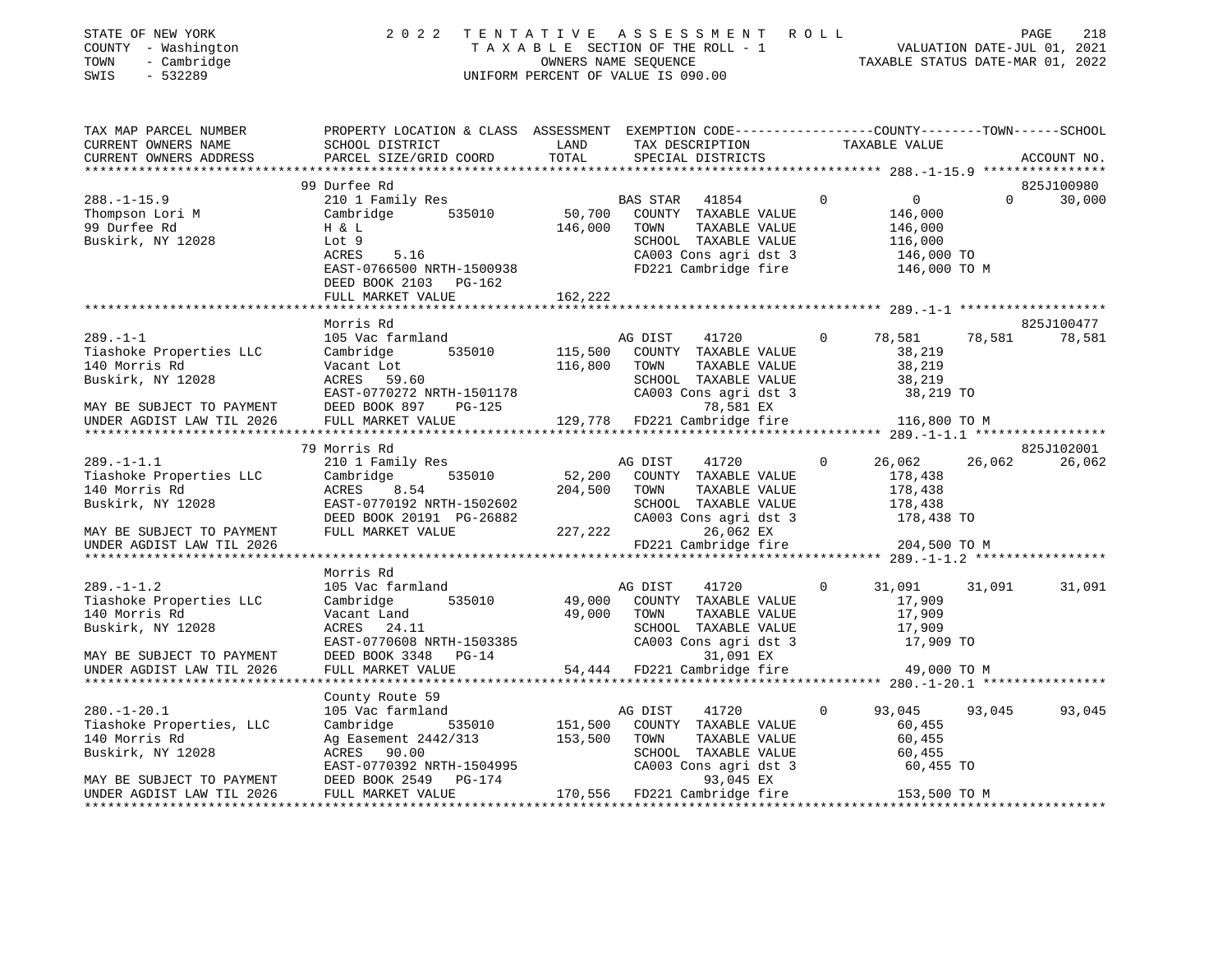| STATE OF NEW YORK |                          |            |
|-------------------|--------------------------|------------|
| <b>COUNTY</b>     | $\sim$                   | Washington |
| TOWN              | $\overline{\phantom{0}}$ | Cambridge  |

### STATE OF NEW YORK 2 0 2 2 T E N T A T I V E A S S E S S M E N T R O L L PAGE 219 COUNTY - Washington T A X A B L E SECTION OF THE ROLL - 1 VALUATION DATE-JUL 01, 2021 TOWN - Cambridge OWNERS NAME SEQUENCE TAXABLE STATUS DATE-MAR 01, 2022 SWIS - 532289 UNIFORM PERCENT OF VALUE IS 090.00

| TAX MAP PARCEL NUMBER<br>CURRENT OWNERS NAME<br>CURRENT OWNERS ADDRESS                                                                        | PROPERTY LOCATION & CLASS ASSESSMENT<br>SCHOOL DISTRICT<br>PARCEL SIZE/GRID COORD                                                                                           | LAND<br>TOTAL                 | EXEMPTION CODE-----------------COUNTY-------TOWN------SCHOOL<br>TAX DESCRIPTION<br>SPECIAL DISTRICTS                                                    | TAXABLE VALUE                                                                                | ACCOUNT NO.                      |
|-----------------------------------------------------------------------------------------------------------------------------------------------|-----------------------------------------------------------------------------------------------------------------------------------------------------------------------------|-------------------------------|---------------------------------------------------------------------------------------------------------------------------------------------------------|----------------------------------------------------------------------------------------------|----------------------------------|
|                                                                                                                                               |                                                                                                                                                                             |                               |                                                                                                                                                         |                                                                                              |                                  |
| $288. - 1 - 12.5$<br>Tiashoke Properties, LLC<br>140 Morris Rd<br>Buskirk, NY 12028<br>MAY BE SUBJECT TO PAYMENT<br>UNDER AGDIST LAW TIL 2026 | Morris Rd<br>105 Vac farmland<br>535010<br>Cambridge<br>ACRES 39.42<br>EAST-0769212 NRTH-1500537<br>DEED BOOK 3068<br>PG-130<br>FULL MARKET VALUE                           | 97,000<br>97,000<br>107,778   | AG DIST<br>41720<br>COUNTY TAXABLE VALUE<br>TOWN<br>TAXABLE VALUE<br>SCHOOL TAXABLE VALUE<br>CA003 Cons agri dst 3<br>69,095 EX<br>FD221 Cambridge fire | $\overline{0}$<br>69,095<br>27,905<br>27,905<br>27,905<br>27,905 TO<br>97,000 TO M           | 69,095<br>69,095                 |
|                                                                                                                                               |                                                                                                                                                                             |                               |                                                                                                                                                         |                                                                                              |                                  |
| $288. - 1 - 13$<br>Tiashoke Properties, LLC<br>140 Morris Rd<br>Buskirk, NY 12028<br>MAY BE SUBJECT TO PAYMENT<br>UNDER AGDIST LAW TIL 2026   | Schwenninger Rd<br>105 Vac farmland<br>535010<br>Cambridge<br>Ag Commit 707/59<br>ACRES 82.90<br>EAST-0767718 NRTH-1500329<br>DEED BOOK 2623<br>PG-233<br>FULL MARKET VALUE | 119,900<br>124,900<br>138,778 | AG DIST<br>41720<br>COUNTY TAXABLE VALUE<br>TOWN<br>TAXABLE VALUE<br>SCHOOL TAXABLE VALUE<br>CA003 Cons agri dst 3<br>50,801 EX<br>FD221 Cambridge fire | $\overline{0}$<br>50,801<br>74,099<br>74,099<br>74,099<br>74,099 TO<br>124,900 TO M          | 825J100604<br>50,801<br>50,801   |
| *********************                                                                                                                         | ***************************                                                                                                                                                 |                               |                                                                                                                                                         |                                                                                              |                                  |
| $288. - 1 - 13.1$<br>Tiashoke Properties, LLC<br>140 Morris Rd<br>Buskirk, NY 12028<br>MAY BE SUBJECT TO PAYMENT                              | 139 Durfee Rd<br>112 Dairy farm<br>535010<br>Cambridge<br>H & Land<br>4.00<br>ACRES<br>EAST-0766989 NRTH-1500579<br>DEED BOOK 3762 PG-18                                    | 39,000<br>77,750              | AG DIST<br>41720<br>COUNTY TAXABLE VALUE<br>TAXABLE VALUE<br>TOWN<br>SCHOOL TAXABLE VALUE<br>CA003 Cons agri dst 3<br>26,171 EX                         | 26,171<br>$\mathbf 0$<br>51,579<br>51,579<br>51,579<br>51,579 TO                             | 825J100964<br>26,171<br>26,171   |
| UNDER AGDIST LAW TIL 2026                                                                                                                     | FULL MARKET VALUE                                                                                                                                                           | 86,389                        | FD221 Cambridge fire                                                                                                                                    | 77,750 TO M                                                                                  |                                  |
|                                                                                                                                               |                                                                                                                                                                             |                               |                                                                                                                                                         |                                                                                              |                                  |
| $280. -1 - 2$<br>Timmerman Jean M<br>Timmerman Amanda M<br>560 County Route 59<br>Buskirk, NY 12028                                           | 560 County Route 59<br>210 1 Family Res<br>535010<br>Cambridge<br>H & L<br>4.30<br>ACRES<br>EAST-0770244 NRTH-1511784<br>DEED BOOK 3199 PG-276                              | 41,500<br>150,200             | <b>BAS STAR</b><br>41854<br>COUNTY TAXABLE VALUE<br>TAXABLE VALUE<br>TOWN<br>SCHOOL TAXABLE VALUE<br>CA003 Cons agri dst 3<br>FD221 Cambridge fire      | $\mathbf 0$<br>$\overline{0}$<br>150,200<br>150,200<br>120,200<br>150,200 TO<br>150,200 TO M | 825J100471<br>$\Omega$<br>30,000 |
|                                                                                                                                               | FULL MARKET VALUE                                                                                                                                                           | 166,889                       |                                                                                                                                                         |                                                                                              |                                  |
| $280. - 2 - 21$<br>Tompkins Mark A<br>1139 Huntley Hollow Rd<br>Delancy, NY 13752                                                             | 64 King Rd<br>210 1 Family Res<br>Cambridge<br>535010<br>Lot & House<br>ACRES<br>0.93<br>EAST-0776615 NRTH-1506002<br>DEED BOOK 2975<br>$PG-59$<br>FULL MARKET VALUE        | 24,500<br>82,600<br>91,778    | COUNTY TAXABLE VALUE<br>TAXABLE VALUE<br>TOWN<br>SCHOOL TAXABLE VALUE<br>CA003 Cons agri dst 3<br>FD221 Cambridge fire                                  | 82,600<br>82,600<br>82,600<br>82,600 TO<br>82,600 TO M                                       | 825J100722                       |
|                                                                                                                                               |                                                                                                                                                                             |                               |                                                                                                                                                         |                                                                                              |                                  |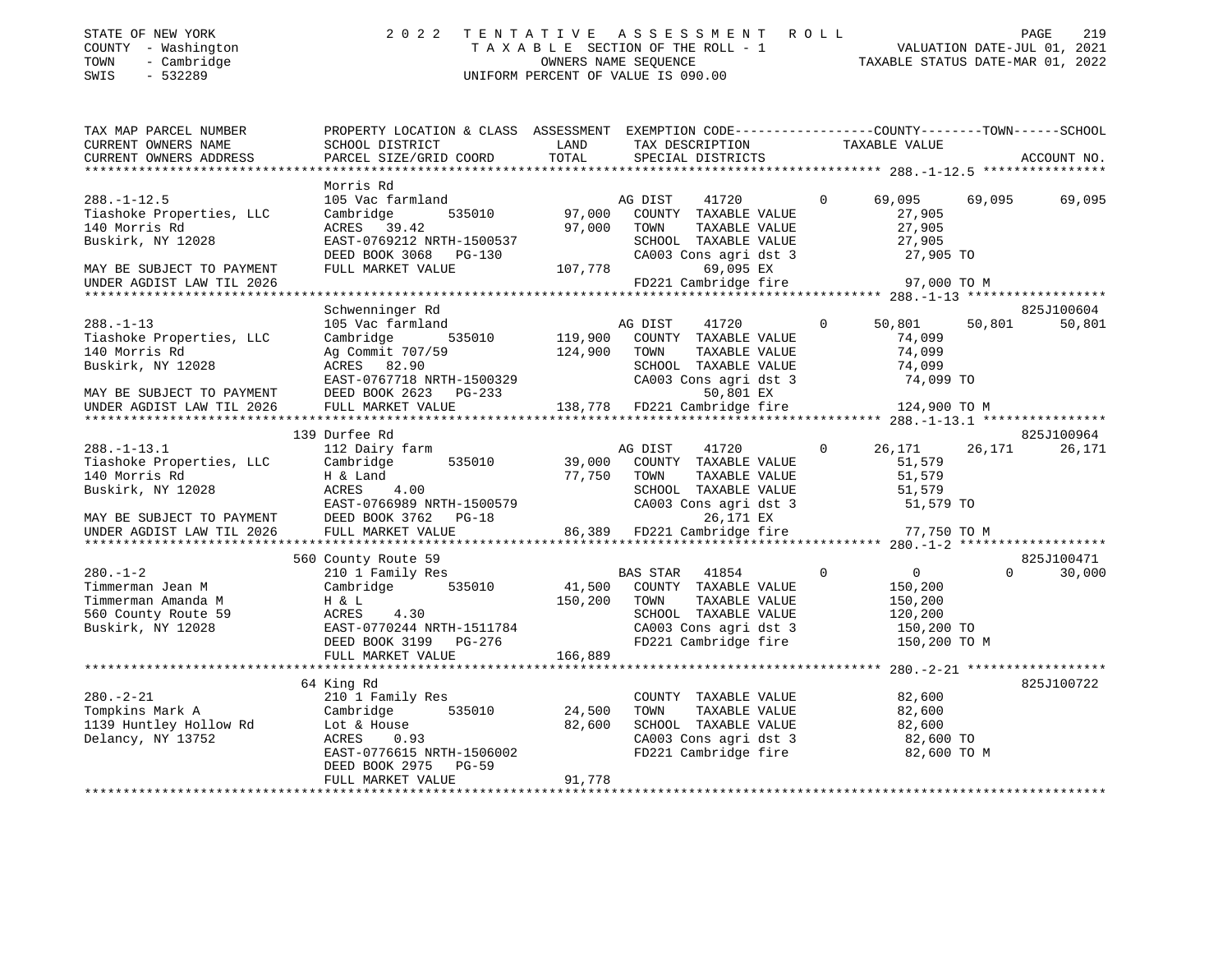| STATE OF NEW YORK   | 2022 TENTATIVE ASSESSMENT ROLL     | PAGE                             | 220 |
|---------------------|------------------------------------|----------------------------------|-----|
| COUNTY - Washington | TAXABLE SECTION OF THE ROLL - 1    | VALUATION DATE-JUL 01, 2021      |     |
| TOWN<br>- Cambridge | OWNERS NAME SEOUENCE               | TAXABLE STATUS DATE-MAR 01, 2022 |     |
| - 532289<br>SWIS    | UNIFORM PERCENT OF VALUE IS 090.00 |                                  |     |

| TAX MAP PARCEL NUMBER     | PROPERTY LOCATION & CLASS ASSESSMENT EXEMPTION CODE---------------COUNTY-------TOWN-----SCHOOL                                                                                                                                                                                                                                                                                                                                              |         |                                                                                                                                                                                                                                                     |                |                                  |                    |
|---------------------------|---------------------------------------------------------------------------------------------------------------------------------------------------------------------------------------------------------------------------------------------------------------------------------------------------------------------------------------------------------------------------------------------------------------------------------------------|---------|-----------------------------------------------------------------------------------------------------------------------------------------------------------------------------------------------------------------------------------------------------|----------------|----------------------------------|--------------------|
| CURRENT OWNERS NAME       | SCHOOL DISTRICT                                                                                                                                                                                                                                                                                                                                                                                                                             |         | LAND TAX DESCRIPTION TAXABLE VALUE                                                                                                                                                                                                                  |                |                                  |                    |
| CURRENT OWNERS ADDRESS    |                                                                                                                                                                                                                                                                                                                                                                                                                                             |         |                                                                                                                                                                                                                                                     |                |                                  |                    |
|                           |                                                                                                                                                                                                                                                                                                                                                                                                                                             |         |                                                                                                                                                                                                                                                     |                |                                  |                    |
|                           | 34 Buckley Ln                                                                                                                                                                                                                                                                                                                                                                                                                               |         |                                                                                                                                                                                                                                                     |                |                                  | 825J100256         |
| $255. -1 - 18$            | 241 Rural res&ag<br>241 Rural res&ag<br>241 Rural res&ag<br>2535010 177,100 COUNTY TAXABLE VALUE                                                                                                                                                                                                                                                                                                                                            |         |                                                                                                                                                                                                                                                     |                | 0 $47,159$ $47,159$              | 47,159             |
| Towers Patricia C         |                                                                                                                                                                                                                                                                                                                                                                                                                                             |         |                                                                                                                                                                                                                                                     |                | 315,141                          |                    |
|                           | 173 Riverside Dr Rural Residence 362,300 TOWN                                                                                                                                                                                                                                                                                                                                                                                               |         | TAXABLE VALUE 315,141                                                                                                                                                                                                                               |                |                                  |                    |
| New York, NY 10024        | Ag Commit 594/22                                                                                                                                                                                                                                                                                                                                                                                                                            |         | SCHOOL TAXABLE VALUE 315,141<br>CA005 Cons agri dst 5 315,141 TO                                                                                                                                                                                    |                |                                  |                    |
|                           |                                                                                                                                                                                                                                                                                                                                                                                                                                             |         |                                                                                                                                                                                                                                                     |                |                                  |                    |
| MAY BE SUBJECT TO PAYMENT |                                                                                                                                                                                                                                                                                                                                                                                                                                             |         |                                                                                                                                                                                                                                                     |                |                                  |                    |
| UNDER AGDIST LAW TIL 2026 |                                                                                                                                                                                                                                                                                                                                                                                                                                             |         |                                                                                                                                                                                                                                                     |                |                                  |                    |
|                           |                                                                                                                                                                                                                                                                                                                                                                                                                                             |         |                                                                                                                                                                                                                                                     |                |                                  |                    |
|                           |                                                                                                                                                                                                                                                                                                                                                                                                                                             |         |                                                                                                                                                                                                                                                     |                |                                  |                    |
|                           | $\begin{tabular}{lllllllllllll} & & & & 1249 \text{ County Route 59} & & & & & \text{COUNT} \\ \text{Townes Robert P} & & & 242 \text{ Rurl res\&rec} & & & \text{COUNT} \\ \text{Trahan Tammy L} & & & \text{House & Lott} & 535010 & 73,800 & \text{TOWN} \\ 1249 \text{ County Route 59} & & & \text{House & Lott} & 120,000 & \text{SCHOO:} \\ \text{Cambridge, NY 12816} & & & \text{EAST-0777875 NRTH-1525493} & & & \text{FD221} \\$ |         |                                                                                                                                                                                                                                                     |                |                                  | 825J100527         |
|                           |                                                                                                                                                                                                                                                                                                                                                                                                                                             |         | $\begin{tabular}{lllllllll} \multicolumn{4}{c}{\text{COUNTY}} & \text{TAXABLE VALUE} & & & & 120,000 \\ \multicolumn{4}{c}{\text{TAXABLE VALUE}} & & & 120,000 \\ \multicolumn{4}{c}{\text{TAXABLE} & \text{VALUE}} & & & 120,000 \\ \end{tabular}$ |                |                                  |                    |
|                           |                                                                                                                                                                                                                                                                                                                                                                                                                                             |         |                                                                                                                                                                                                                                                     |                |                                  |                    |
|                           |                                                                                                                                                                                                                                                                                                                                                                                                                                             |         | SCHOOL TAXABLE VALUE 120,000                                                                                                                                                                                                                        |                |                                  |                    |
|                           |                                                                                                                                                                                                                                                                                                                                                                                                                                             |         | CA003 Cons agri dst 3 120,000 TO                                                                                                                                                                                                                    |                |                                  |                    |
|                           |                                                                                                                                                                                                                                                                                                                                                                                                                                             |         | FD221 Cambridge fire 120,000 TO M                                                                                                                                                                                                                   |                |                                  |                    |
|                           | DEED BOOK 3471 PG-43                                                                                                                                                                                                                                                                                                                                                                                                                        |         |                                                                                                                                                                                                                                                     |                |                                  |                    |
|                           |                                                                                                                                                                                                                                                                                                                                                                                                                                             |         |                                                                                                                                                                                                                                                     |                |                                  |                    |
|                           |                                                                                                                                                                                                                                                                                                                                                                                                                                             |         |                                                                                                                                                                                                                                                     |                |                                  | 825J101997         |
|                           | 472 Center Cambridge Rd                                                                                                                                                                                                                                                                                                                                                                                                                     |         |                                                                                                                                                                                                                                                     |                |                                  | $\Omega$<br>30,000 |
|                           |                                                                                                                                                                                                                                                                                                                                                                                                                                             |         |                                                                                                                                                                                                                                                     |                |                                  |                    |
|                           |                                                                                                                                                                                                                                                                                                                                                                                                                                             |         | TAXABLE VALUE 318,600                                                                                                                                                                                                                               |                |                                  |                    |
|                           | Townsend Barbara J $\begin{array}{ccc} H & \& L \\ 472 & \text{Center Cambridge Rd} \\ \text{Cambridge, NY } 12816 \end{array}$ H $\begin{array}{ccc} H & \& L \\ \text{Lot} & 5 \\ \text{ACRES} & 12.00 \end{array}$ $\begin{array}{ccc} 318,600 & \text{TOWN} \\ \text{SCHOOL} \\ \text{FD221 C} \end{array}$                                                                                                                             |         |                                                                                                                                                                                                                                                     |                | 288,600                          |                    |
|                           |                                                                                                                                                                                                                                                                                                                                                                                                                                             |         | SCHOOL TAXABLE VALUE<br>FD221 Cambridge fire                                                                                                                                                                                                        |                | 318,600 TO M                     |                    |
|                           | EAST-0766119 NRTH-1515693                                                                                                                                                                                                                                                                                                                                                                                                                   |         |                                                                                                                                                                                                                                                     |                |                                  |                    |
|                           | DEED BOOK 597 PG-263                                                                                                                                                                                                                                                                                                                                                                                                                        |         |                                                                                                                                                                                                                                                     |                |                                  |                    |
|                           | FULL MARKET VALUE 354,000                                                                                                                                                                                                                                                                                                                                                                                                                   |         |                                                                                                                                                                                                                                                     |                |                                  |                    |
|                           |                                                                                                                                                                                                                                                                                                                                                                                                                                             |         |                                                                                                                                                                                                                                                     |                |                                  |                    |
|                           | 157 Center Cambridge Rd                                                                                                                                                                                                                                                                                                                                                                                                                     |         |                                                                                                                                                                                                                                                     |                |                                  |                    |
| $279. - 1 - 2.5$          |                                                                                                                                                                                                                                                                                                                                                                                                                                             |         | 41720 0                                                                                                                                                                                                                                             |                | 36,969 36,969                    | 36,969             |
| Trabka David              | 210 1 Family Res<br>Cambridge 535010 51,200 ENH STAR 41834<br>Sub Lot 5 535010 536000 COUNTY TAXABLE VALUE<br>ACRES 7.80 TOWN TAXABLE VALUE                                                                                                                                                                                                                                                                                                 |         |                                                                                                                                                                                                                                                     | $\overline{0}$ | $\overline{0}$<br>$\overline{0}$ | 74,900             |
| Trabka Maria              |                                                                                                                                                                                                                                                                                                                                                                                                                                             |         | 230,000 COUNTY TAXABLE VALUE 193,031                                                                                                                                                                                                                |                |                                  |                    |
| 157 Center Cambridge Rd   |                                                                                                                                                                                                                                                                                                                                                                                                                                             |         | TAXABLE VALUE 193,031                                                                                                                                                                                                                               |                |                                  |                    |
| Valley Falls, NY 12185    |                                                                                                                                                                                                                                                                                                                                                                                                                                             |         |                                                                                                                                                                                                                                                     |                |                                  |                    |
|                           | EAST-0759288 NRTH-1513752<br>DEED BOOK 2036 PG-303                                                                                                                                                                                                                                                                                                                                                                                          |         | SCHOOL TAXABLE VALUE 118,131<br>CA003 Cons agri dst 3 193,031                                                                                                                                                                                       |                | 193,031 TO                       |                    |
| MAY BE SUBJECT TO PAYMENT | FULL MARKET VALUE                                                                                                                                                                                                                                                                                                                                                                                                                           | 255,556 | 36,969 EX                                                                                                                                                                                                                                           |                |                                  |                    |
| UNDER AGDIST LAW TIL 2026 |                                                                                                                                                                                                                                                                                                                                                                                                                                             |         | FD221 Cambridge fire 230,000 TO M                                                                                                                                                                                                                   |                |                                  |                    |
|                           |                                                                                                                                                                                                                                                                                                                                                                                                                                             |         |                                                                                                                                                                                                                                                     |                |                                  |                    |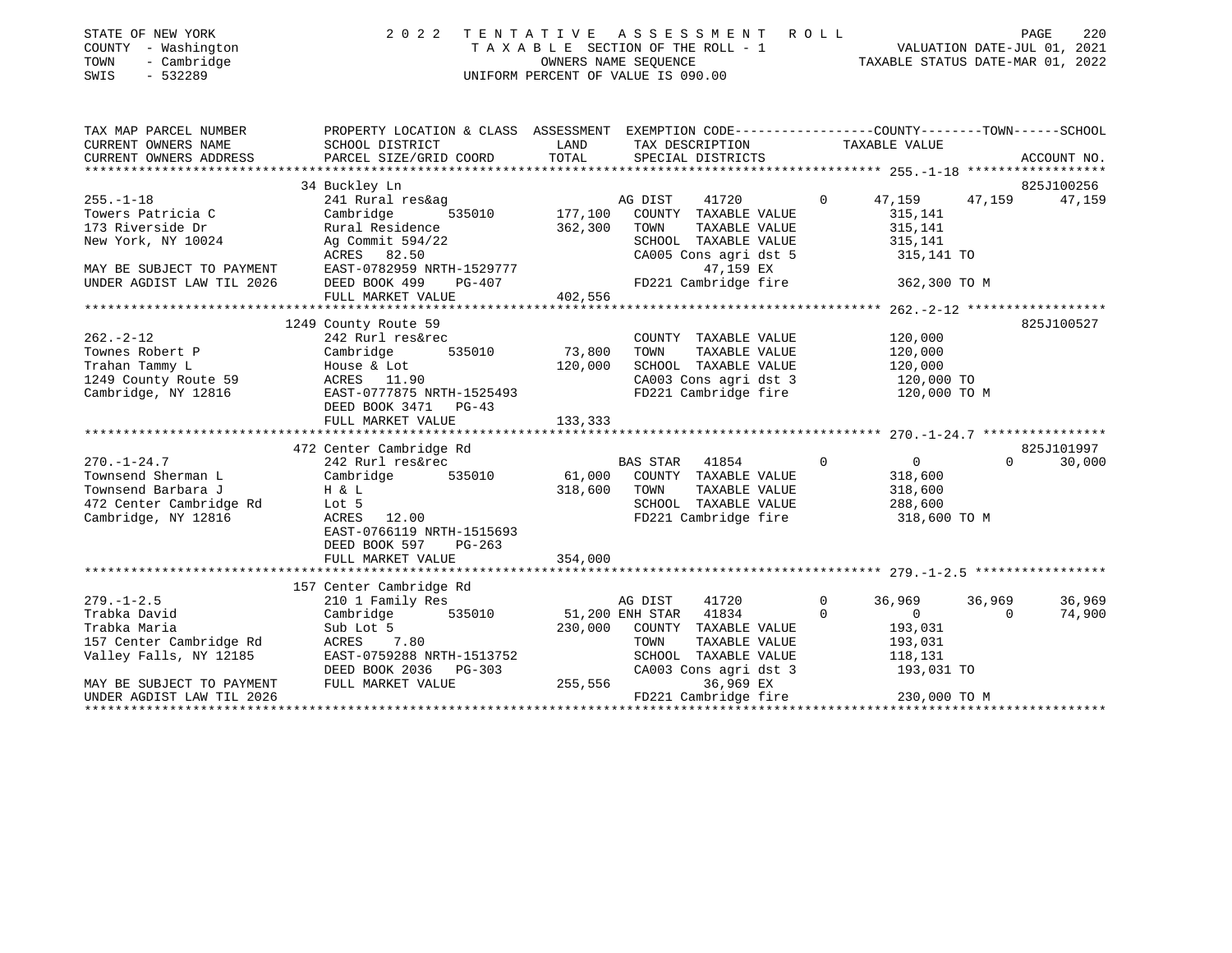| STATE OF NEW YORK |                          |              |
|-------------------|--------------------------|--------------|
| <b>COUNTY</b>     |                          | - Washington |
| TOWN              | $\overline{\phantom{0}}$ | Cambridge    |

### STATE OF NEW YORK 2 0 2 2 T E N T A T I V E A S S E S S M E N T R O L L PAGE 221 COUNTY - Washington T A X A B L E SECTION OF THE ROLL - 1 VALUATION DATE-JUL 01, 2021 TOWN - Cambridge OWNERS NAME SEQUENCE TAXABLE STATUS DATE-MAR 01, 2022 SWIS - 532289 UNIFORM PERCENT OF VALUE IS 090.00

| TAX MAP PARCEL NUMBER<br>CURRENT OWNERS NAME                                                                                            | PROPERTY LOCATION & CLASS ASSESSMENT EXEMPTION CODE----------------COUNTY-------TOWN-----SCHOOL<br>SCHOOL DISTRICT                                        | LAND                              | TAX DESCRIPTION                                                                                                                                          |                            | TAXABLE VALUE                                                                 |                           |                                 |
|-----------------------------------------------------------------------------------------------------------------------------------------|-----------------------------------------------------------------------------------------------------------------------------------------------------------|-----------------------------------|----------------------------------------------------------------------------------------------------------------------------------------------------------|----------------------------|-------------------------------------------------------------------------------|---------------------------|---------------------------------|
| CURRENT OWNERS ADDRESS                                                                                                                  | PARCEL SIZE/GRID COORD                                                                                                                                    | TOTAL                             | SPECIAL DISTRICTS                                                                                                                                        |                            |                                                                               |                           | ACCOUNT NO.                     |
|                                                                                                                                         |                                                                                                                                                           |                                   |                                                                                                                                                          |                            |                                                                               |                           |                                 |
| $271. - 2 - 18.1$<br>Tracy Elizabeth A<br>69 Wright Rd<br>Cambridge, NY 12816<br>MAY BE SUBJECT TO PAYMENT<br>UNDER AGDIST LAW TIL 2026 | 69 Wright Rd<br>242 Rurl res&rec<br>Cambridge<br>535010<br>House & Land<br>446/134<br>ACRES 25.80<br>EAST-0774651 NRTH-1519073<br>DEED BOOK 860<br>PG-103 | 260,600                           | AG DIST<br>41720<br>87,300 ENH STAR 41834<br>COUNTY TAXABLE VALUE<br>TOWN<br>TAXABLE VALUE<br>SCHOOL TAXABLE VALUE<br>CA003 Cons agri dst 3<br>21,462 EX | $\mathbf 0$<br>$\Omega$    | 21,462<br>$\overline{0}$<br>239,138<br>239,138<br>164,238<br>239,138 TO       | 21,462<br>$\Omega$        | 825J100805<br>21,462<br>74,900  |
|                                                                                                                                         | FULL MARKET VALUE                                                                                                                                         |                                   | 289,556 FD221 Cambridge fire 260,600 TO M                                                                                                                |                            |                                                                               |                           |                                 |
|                                                                                                                                         |                                                                                                                                                           |                                   |                                                                                                                                                          |                            |                                                                               |                           |                                 |
|                                                                                                                                         | 383 Kenyon Rd                                                                                                                                             |                                   |                                                                                                                                                          |                            |                                                                               |                           | 825J100834                      |
| $246. - 1 - 39.2$<br>Tremblay Virginia E<br>383 Kenyon Rd<br>Greenwich, NY 12834                                                        | 210 1 Family Res<br>533401<br>Greenwich<br>House & Land<br>6.50<br>ACRES<br>EAST-0769572 NRTH-1538603<br>PG-106<br>DEED BOOK 731<br>FULL MARKET VALUE     | 43,000<br>144,100<br>160,111      | ENH STAR<br>41834<br>COUNTY TAXABLE VALUE<br>TOWN<br>TAXABLE VALUE<br>SCHOOL TAXABLE VALUE<br>CA003 Cons agri dst 3<br>FD221 Cambridge fire              | $\overline{0}$             | $\overline{0}$<br>144,100<br>144,100<br>69,200<br>144,100 TO<br>144,100 TO M  | $\Omega$                  | 74,900                          |
|                                                                                                                                         |                                                                                                                                                           |                                   |                                                                                                                                                          |                            |                                                                               |                           |                                 |
|                                                                                                                                         | 70 County Route 59A                                                                                                                                       |                                   |                                                                                                                                                          |                            |                                                                               |                           | 825J100941                      |
| $279. - 2 - 15.2$<br>Trinkle Ann B<br>70 County Route 59A<br>Buskirk, NY 12028                                                          | 210 1 Family Res<br>535010<br>Cambridge<br>H & Lot<br>Sun Room<br>1.10<br>ACRES<br>EAST-0767727 NRTH-1507325<br>DEED BOOK 20210 PG-5149                   | $26,500$ <sup>BZ</sup><br>197,100 | <b>BAS STAR</b><br>41854<br>COUNTY TAXABLE VALUE<br>TOWN<br>TAXABLE VALUE<br>SCHOOL TAXABLE VALUE<br>CA003 Cons agri dst 3<br>FD221 Cambridge fire       | $\circ$                    | $\overline{0}$<br>197,100<br>197,100<br>167,100<br>197,100 TO<br>197,100 TO M | $\Omega$                  | 30,000                          |
|                                                                                                                                         | FULL MARKET VALUE                                                                                                                                         | 219,000                           |                                                                                                                                                          |                            |                                                                               |                           |                                 |
|                                                                                                                                         | 505 County Route 59                                                                                                                                       |                                   |                                                                                                                                                          |                            |                                                                               |                           | 825J100659                      |
| $279. - 2 - 7$<br>Trinkle Carl Trustee<br>Joann C Trinkle Family Trust ACRES 1.80                                                       | 210 1 Family Res<br>Cambridge<br>535010<br>FULL MARKET VALUE                                                                                              | 175,600 TOWN                      | ENH STAR 41834<br>29,000 COUNTY TAXABLE VALUE<br>TAXABLE VALUE<br>SCHOOL TAXABLE VALUE<br>CA003 Cons agri dst 3<br>195,111 FD221 Cambridge fire          | $\Omega$                   | $\overline{0}$<br>175,600<br>175,600<br>100,700<br>175,600 TO<br>175,600 TO M | $\Omega$                  | 74,900                          |
|                                                                                                                                         |                                                                                                                                                           |                                   |                                                                                                                                                          |                            |                                                                               |                           |                                 |
| $288. - 1 - 9$<br>Trinkle Ernest F LE<br>Trinkle Vera M LE<br>34 Yanke Ln<br>Buskirk, NY 12028                                          | 34 Yanke Ln<br>112 Dairy farm<br>535010<br>Cambridge<br>Farm<br>ACRES 134.68<br>EAST-0768282 NRTH-1503963                                                 | 220,400 AG DIST<br>349,000        | ENH STAR 41834<br>41720<br>COUNTY TAXABLE VALUE<br>TAXABLE VALUE<br>TOWN<br>SCHOOL TAXABLE VALUE                                                         | $\overline{0}$<br>$\Omega$ | $\overline{0}$<br>104,902<br>244,098<br>244,098<br>169,198                    | $\overline{0}$<br>104,902 | 825J100719<br>74,900<br>104,902 |
| MAY BE SUBJECT TO PAYMENT<br>UNDER AGDIST LAW TIL 2026<br>********************                                                          | DEED BOOK 3776 PG-175<br>FULL MARKET VALUE                                                                                                                | 387,778                           | CA003 Cons agri dst 3<br>104,902 EX<br>FD221 Cambridge fire                                                                                              |                            | 244,098 TO<br>349,000 TO M                                                    |                           |                                 |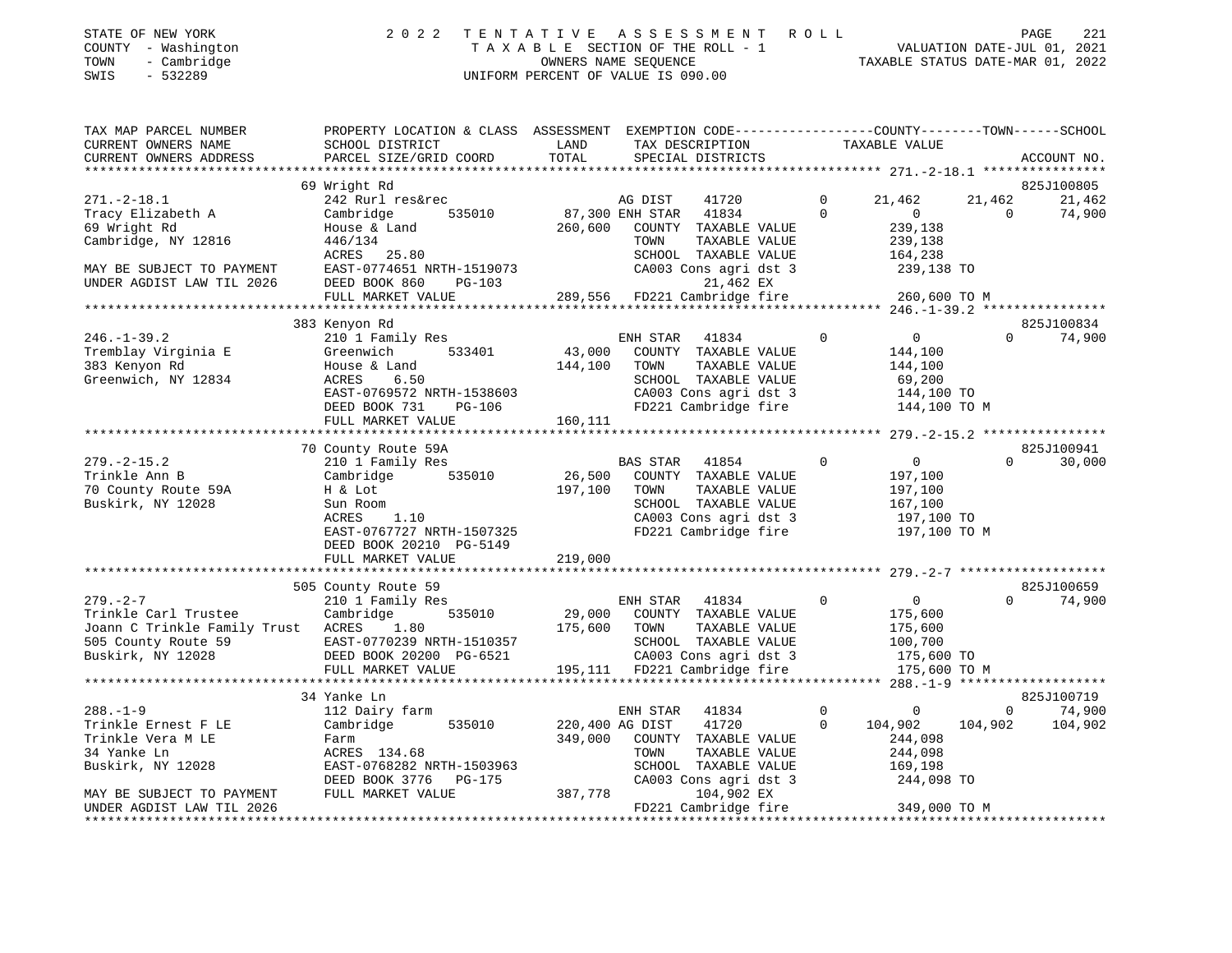| STATE OF NEW YORK<br>COUNTY - Washington<br>TOWN<br>- Cambridge<br>SWIS<br>$-532289$ | 2 0 2 2                                                                                          |             | TAXABLE SECTION OF THE ROLL - 1<br>TAXABLE SECTION OF THE ROLL - 1<br>OWNERS NAME SEQUENCE<br>TAXABLE STATUS DATE-MAR 01, 2022<br>UNIFORM PERCENT OF VALUE IS 090.00 |              |                       |                |             |
|--------------------------------------------------------------------------------------|--------------------------------------------------------------------------------------------------|-------------|----------------------------------------------------------------------------------------------------------------------------------------------------------------------|--------------|-----------------------|----------------|-------------|
| TAX MAP PARCEL NUMBER                                                                | PROPERTY LOCATION & CLASS ASSESSMENT EXEMPTION CODE----------------COUNTY-------TOWN------SCHOOL |             |                                                                                                                                                                      |              |                       |                |             |
| CURRENT OWNERS NAME                                                                  | SCHOOL DISTRICT                                                                                  | LAND        | TAX DESCRIPTION TAXABLE VALUE                                                                                                                                        |              |                       |                |             |
| CURRENT OWNERS ADDRESS                                                               | PARCEL SIZE/GRID COORD TOTAL                                                                     |             | SPECIAL DISTRICTS                                                                                                                                                    |              |                       |                | ACCOUNT NO. |
|                                                                                      |                                                                                                  |             |                                                                                                                                                                      |              |                       |                |             |
| $279. - 2 - 10$                                                                      | County Route 59                                                                                  |             |                                                                                                                                                                      | $\Omega$     |                       |                | 825J100661  |
| Trinkle Matthew W                                                                    | 105 Vac farmland<br>Cambridge 535010 79,000                                                      |             | AG DIST<br>41720<br>COUNTY TAXABLE VALUE                                                                                                                             |              | 54,098<br>24,902      | 54,098         | 54,098      |
| Trinkle Kristi L                                                                     | Land                                                                                             | 79,000      | TOWN                                                                                                                                                                 |              | 24,902                |                |             |
| 33 Oak Hill Rd                                                                       | ACRES 30.00                                                                                      |             | TAXABLE VALUE                                                                                                                                                        |              | 24,902<br>24,902      |                |             |
| Buskirk, NY 12028                                                                    | EAST-0769441 NRTH-1507871                                                                        |             | SCHOOL TAXABLE VALUE 24,902<br>CA003 Cons agri dst 3 24,902 TO                                                                                                       |              |                       |                |             |
|                                                                                      | DEED BOOK 4014 PG-329                                                                            |             | 54,098 EX                                                                                                                                                            |              |                       |                |             |
| MAY BE SUBJECT TO PAYMENT                                                            | FULL MARKET VALUE                                                                                |             | 87,778 FD221 Cambridge fire 39,000 TO M                                                                                                                              |              |                       |                |             |
| UNDER AGDIST LAW TIL 2026                                                            |                                                                                                  |             |                                                                                                                                                                      |              |                       |                |             |
|                                                                                      |                                                                                                  |             |                                                                                                                                                                      |              |                       |                |             |
|                                                                                      | County Route 59A                                                                                 |             |                                                                                                                                                                      |              |                       |                | 825J100910  |
| $279. - 2 - 15.1$                                                                    | 105 Vac farmland<br>$\begin{array}{c} \text{cmland} \ \text{535010} \end{array}$                 | A<br>76,800 | AG DIST<br>41720                                                                                                                                                     | $\Omega$     | 58,408                | 58,408         | 58,408      |
| Trinkle Matthew W                                                                    | Cambridge                                                                                        |             | COUNTY TAXABLE VALUE                                                                                                                                                 |              | 18,392                |                |             |
| Trinkle Kristi L                                                                     | ACRES 27.80                                                                                      | 76,800      | TAXABLE VALUE<br>TOWN                                                                                                                                                |              | 18,392                |                |             |
| 33 Oak Hill Rd                                                                       | EAST-0767525 NRTH-1506690                                                                        |             |                                                                                                                                                                      |              |                       |                |             |
| Buskirk, NY 12028                                                                    | DEED BOOK 4014 PG-329                                                                            | 85,333      | SCHOOL TAXABLE VALUE 18,392<br>CA003 Cons agri dst 3 18,392 TO                                                                                                       |              |                       |                |             |
|                                                                                      | FULL MARKET VALUE                                                                                |             | 58,408 EX                                                                                                                                                            |              |                       |                |             |
| MAY BE SUBJECT TO PAYMENT                                                            |                                                                                                  |             | FD221 Cambridge fire 76,800 TO M                                                                                                                                     |              |                       |                |             |
| UNDER AGDIST LAW TIL 2026                                                            |                                                                                                  |             |                                                                                                                                                                      |              |                       |                |             |
|                                                                                      | 33 Oak Hill Rd                                                                                   |             |                                                                                                                                                                      |              |                       |                |             |
| $280. -2 - 11.3$                                                                     | 210 1 Family Res                                                                                 |             | AG DIST<br>41720                                                                                                                                                     | $\circ$      | 11,607                | 11,607         | 11,607      |
|                                                                                      | Cambridge 535010                                                                                 |             | 53,000 BAS STAR 41854                                                                                                                                                | $\mathbf{0}$ | $\overline{0}$        | $\overline{0}$ | 30,000      |
| Trinkle Matthew W<br>Trinkle Kristi L                                                |                                                                                                  |             | 144,100 COUNTY TAXABLE VALUE                                                                                                                                         |              | 132,493               |                |             |
| 33 Oak Hill Rd                                                                       | 3565/310<br>ACRES 20.43                                                                          |             | TOWN<br>TAXABLE VALUE                                                                                                                                                |              | 132,493               |                |             |
| Buskirk, NY 12028                                                                    | EAST-0779440 NRTH-1508941                                                                        |             | SCHOOL TAXABLE VALUE                                                                                                                                                 |              |                       |                |             |
|                                                                                      | DEED BOOK 3565 PG-307                                                                            |             | CA003 Cons agri dst 3                                                                                                                                                |              | 102,493<br>132,493 TO |                |             |
| MAY BE SUBJECT TO PAYMENT                                                            | FULL MARKET VALUE                                                                                |             | 160,111 11,607 EX                                                                                                                                                    |              |                       |                |             |
| UNDER AGDIST LAW TIL 2026                                                            |                                                                                                  |             | FD221 Cambridge fire                                                                                                                                                 |              | 144,100 TO M          |                |             |
|                                                                                      |                                                                                                  |             |                                                                                                                                                                      |              |                       |                |             |
|                                                                                      | County Route 59/E Off                                                                            |             |                                                                                                                                                                      |              |                       |                | 825J100858  |
| $280. -1 - 3$                                                                        | 105 Vac farmland                                                                                 |             | $\sim$ 0<br>AG DIST<br>41720                                                                                                                                         |              | 1,592 1,592           |                | 1,592       |
| Trinkle Timothy N                                                                    | Cambridge 535010                                                                                 |             | 4,600 COUNTY TAXABLE VALUE                                                                                                                                           |              | 3,008                 |                |             |
| 287 Dickensen Rd                                                                     | ACRES<br>6.81                                                                                    | 4,600       | TAXABLE VALUE<br>TOWN                                                                                                                                                |              | 3,008                 |                |             |
| Buskirk, NY 12028                                                                    | EAST-0771849 NRTH-1513075                                                                        |             | SCHOOL TAXABLE VALUE<br>CA003 Cons agri dst 3                                                                                                                        |              | 3,008                 |                |             |
|                                                                                      | DEED BOOK 20210 PG-7777                                                                          |             |                                                                                                                                                                      |              | 3,008 TO              |                |             |
| MAY BE SUBJECT TO PAYMENT                                                            | FULL MARKET VALUE                                                                                | 5,111       | 1,592 EX<br>FD221 Cambridge fire 4,600 TO M                                                                                                                          |              |                       |                |             |
| UNDER AGDIST LAW TIL 2026                                                            |                                                                                                  |             |                                                                                                                                                                      |              |                       |                |             |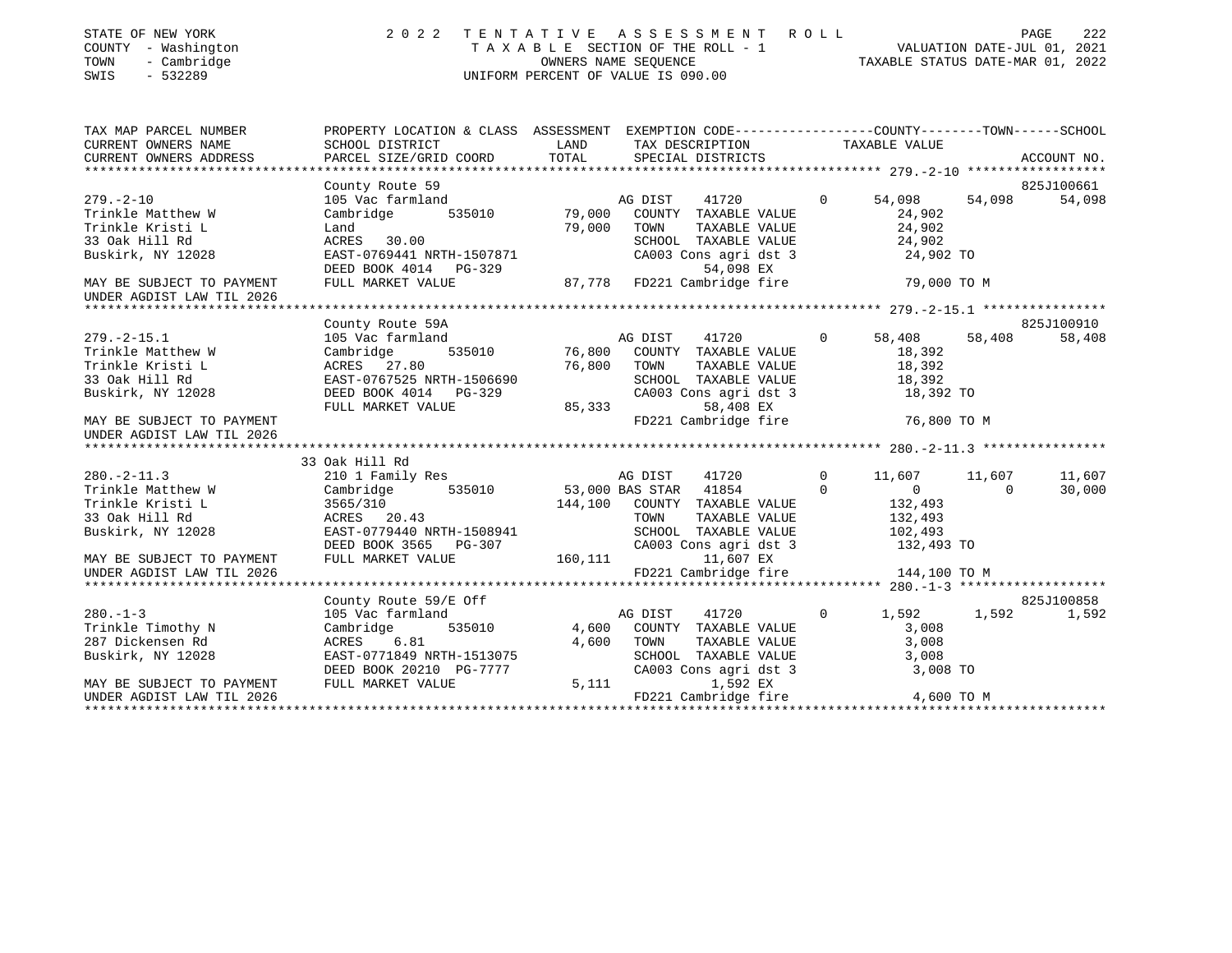| STATE OF NEW YORK |                          |            |
|-------------------|--------------------------|------------|
| COUNTY            | $\sim$                   | Washington |
| TOWN              | $\overline{\phantom{0}}$ | Cambridge  |

# STATE OF NEW YORK 2 0 2 2 T E N T A T I V E A S S E S S M E N T R O L L PAGE 223 COUNTY - Washington T A X A B L E SECTION OF THE ROLL - 1 VALUATION DATE-JUL 01, 2021 TOWN - Cambridge OWNERS NAME SEQUENCE TAXABLE STATUS DATE-MAR 01, 2022 SWIS - 532289 UNIFORM PERCENT OF VALUE IS 090.00

| TAX MAP PARCEL NUMBER<br>CURRENT OWNERS NAME<br>CURRENT OWNERS ADDRESS                                                                    | PROPERTY LOCATION & CLASS ASSESSMENT EXEMPTION CODE---------------COUNTY-------TOWN------SCHOOL<br>SCHOOL DISTRICT<br>PARCEL SIZE/GRID COORD             | LAND<br>TOTAL           | TAX DESCRIPTION<br>SPECIAL DISTRICTS                                                                                                                    |                | TAXABLE VALUE                                                    |         | ACCOUNT NO.           |
|-------------------------------------------------------------------------------------------------------------------------------------------|----------------------------------------------------------------------------------------------------------------------------------------------------------|-------------------------|---------------------------------------------------------------------------------------------------------------------------------------------------------|----------------|------------------------------------------------------------------|---------|-----------------------|
|                                                                                                                                           |                                                                                                                                                          |                         |                                                                                                                                                         |                |                                                                  |         |                       |
|                                                                                                                                           | Belle Rd                                                                                                                                                 |                         |                                                                                                                                                         |                |                                                                  |         | 825L100690            |
| $280. -1 - 4$<br>Trinkle Timothy N<br>287 Dickensen Rd<br>Buskirk, NY 12028<br>MAY BE SUBJECT TO PAYMENT                                  | 105 Vac farmland<br>535010<br>Cambridge<br>Vac Land<br>ACRES 70.25<br>EAST-0772322 NRTH-1512431<br>DEED BOOK 20210 PG-7777                               | 127,800<br>127,800      | 41720<br>AG DIST<br>COUNTY TAXABLE VALUE<br>TOWN<br>TAXABLE VALUE<br>SCHOOL TAXABLE VALUE<br>CA003 Cons agri dst 3<br>95,663 EX                         | $\Omega$       | 95,663<br>32,137<br>32,137<br>32,137<br>32,137 TO                | 95,663  | 95,663                |
| UNDER AGDIST LAW TIL 2026                                                                                                                 | FULL MARKET VALUE                                                                                                                                        |                         | 142,000 FD221 Cambridge fire                                                                                                                            |                | 127,800 TO M                                                     |         |                       |
|                                                                                                                                           |                                                                                                                                                          |                         |                                                                                                                                                         |                |                                                                  |         |                       |
| $280. - 1 - 9$<br>Trinkle Timothy N<br>287 Dickensen Rd<br>Buskirk, NY 12028<br>MAY BE SUBJECT TO PAYMENT                                 | 291 Dickensen Rd<br>112 Dairy farm<br>Cambridge 535010<br>Farm<br>ACRES 214.50<br>EAST-0772799 NRTH-1511365<br>DEED BOOK 20210 PG-7777                   | 310,800<br>601,700      | AG DIST<br>41720<br>COUNTY TAXABLE VALUE<br>TOWN<br>TAXABLE VALUE<br>SCHOOL TAXABLE VALUE<br>CA003 Cons agri dst 3<br>147,444 EX                        | $\overline{0}$ | 147,444<br>454,256<br>454,256<br>454,256<br>454,256 TO           | 147,444 | 825J100660<br>147,444 |
| UNDER AGDIST LAW TIL 2026                                                                                                                 | FULL MARKET VALUE                                                                                                                                        |                         | 668,556 FD221 Cambridge fire 601,700 TO M                                                                                                               |                |                                                                  |         |                       |
|                                                                                                                                           |                                                                                                                                                          |                         |                                                                                                                                                         |                |                                                                  |         |                       |
| $280. - 2 - 1$<br>Trinkle Timothy N<br>287 Dickensen Rd<br>Buskirk, NY 12028                                                              | Belle Rd<br>105 Vac farmland<br>Cambridge<br>535010 123,100<br>ACRES 66.50<br>EAST-0775707 NRTH-1511291                                                  | 123,100                 | AG DIST<br>41720<br>COUNTY TAXABLE VALUE<br>TOWN<br>TAXABLE VALUE<br>SCHOOL TAXABLE VALUE                                                               | $\Omega$       | 90,494<br>32,606<br>32,606<br>32,606                             | 90,494  | 825J100637<br>90,494  |
| MAY BE SUBJECT TO PAYMENT<br>UNDER AGDIST LAW TIL 2026                                                                                    | DEED BOOK 20210 PG-7777<br>FULL MARKET VALUE                                                                                                             | 136,778                 | CA003 Cons agri dst 3<br>$0.494$ FX<br>90,494 EX<br>FD221 Cambridge fire                                                                                |                | 32,606 TO<br>123,100 TO M                                        |         |                       |
|                                                                                                                                           |                                                                                                                                                          |                         |                                                                                                                                                         |                |                                                                  |         |                       |
|                                                                                                                                           | South Rd                                                                                                                                                 |                         |                                                                                                                                                         |                |                                                                  |         | 825J100806            |
| $288. - 1 - 12.1$<br>Trinkle Timothy N<br>287 Dickensen Rd<br>Buskirk, NY 12028<br>MAY BE SUBJECT TO PAYMENT                              | 105 Vac farmland<br>535010<br>Cambridge<br>Sub lot 1<br>ACRES 49.68<br>EAST-0768171 NRTH-1501781<br>DEED BOOK 20210 PG-7777                              | 102,100<br>102,100 TOWN | AG DIST<br>41720<br>COUNTY TAXABLE VALUE<br>TAXABLE VALUE<br>SCHOOL TAXABLE VALUE<br>CA003 Cons agri dst 3<br>76,039 EX                                 | $\circ$        | 76,039<br>26,061<br>26,061<br>26,061<br>26,061<br>26,061 TO      | 76,039  | 76,039                |
| UNDER AGDIST LAW TIL 2026                                                                                                                 | FULL MARKET VALUE                                                                                                                                        |                         | 113,444 FD221 Cambridge fire                                                                                                                            |                | 102,100 TO M                                                     |         |                       |
|                                                                                                                                           |                                                                                                                                                          |                         |                                                                                                                                                         |                |                                                                  |         |                       |
| $288. - 1 - 12.2$<br>Trinkle Timothy N<br>287 Dickensen Rd<br>Buskirk, NY 12028<br>MAY BE SUBJECT TO PAYMENT<br>UNDER AGDIST LAW TIL 2026 | Morris Rd<br>312 Vac w/imprv<br>Cambridge<br>535010<br>Land & Barns<br>Sub Lot 2<br>ACRES 26.60<br>$RAST-0769528$ NRTH-1502336<br>$T = 20.077741$ DG-205 | 75,300<br>78,700        | AG DIST<br>41720<br>COUNTY TAXABLE VALUE<br>TOWN<br>TAXABLE VALUE<br>SCHOOL TAXABLE VALUE<br>CA003 Cons agri dst 3<br>50,656 EX<br>FD221 Cambridge fire | $\Omega$       | 50,656<br>28,044<br>28,044<br>28,044<br>28,044 TO<br>78,700 TO M | 50,656  | 825J100345<br>50,656  |
| ************************                                                                                                                  | FULL MARKET VALUE                                                                                                                                        | 87,444                  |                                                                                                                                                         |                |                                                                  |         |                       |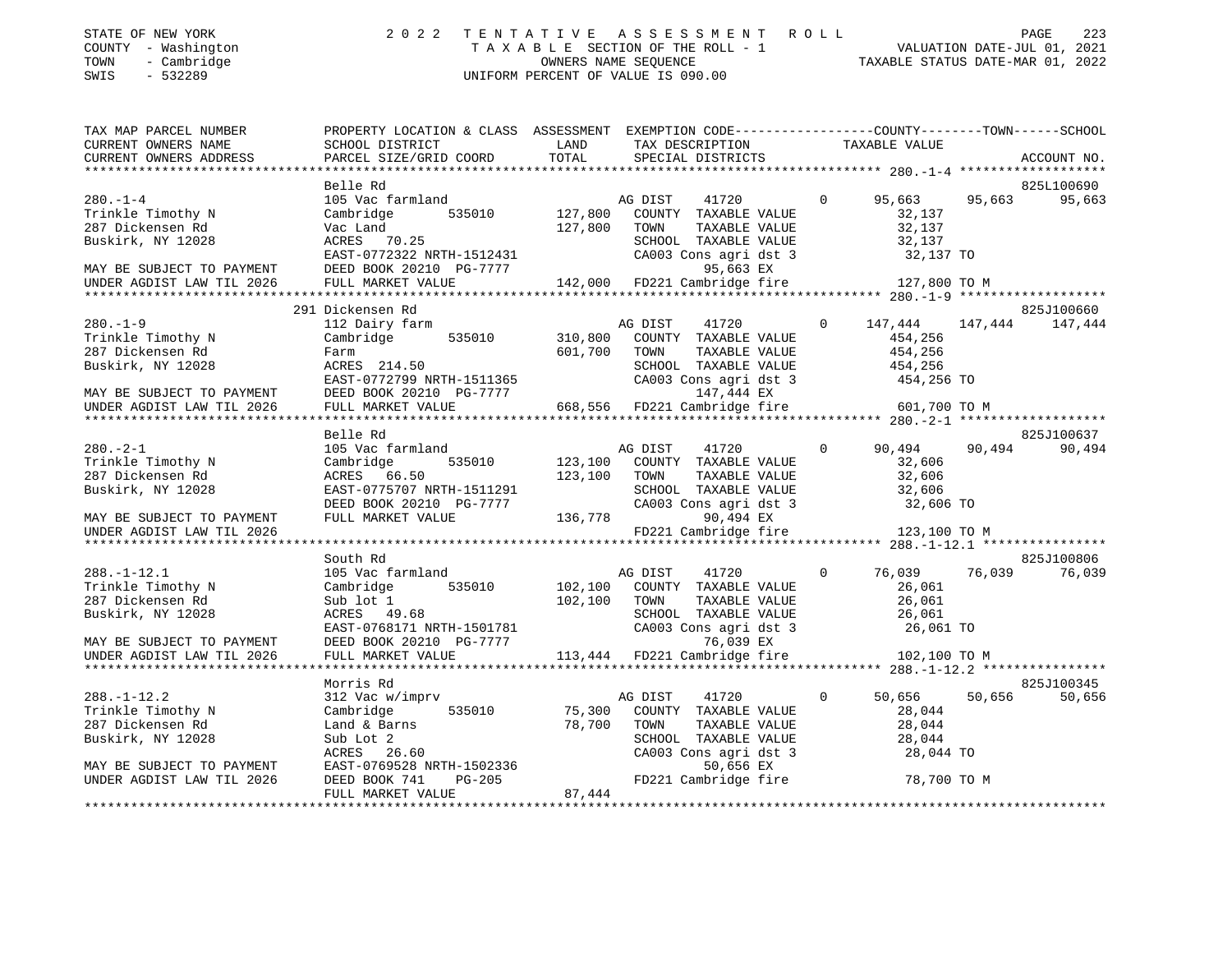| STATE OF NEW YORK<br>COUNTY - Washington<br>TOWN<br>- Cambridge<br>$-532289$<br>SWIS                                                                                                                                                 | 2022                                                                                                                                                                                                                                                                                                                                       | TENTATIVE ASSESSMENT ROLL<br>TAXABLE SECTION OF THE ROLL - 1<br>OWNERS NAME SEQUENCE<br>UNIFORM PERCENT OF VALUE IS 090.00                                                                                                                                                                                                                                                                                      | 224<br>PAGE<br>1<br>1 VALUATION DATE-JUL 01, 2021<br>TAXABLE STATUS DATE-MAR 01. 2022                                                                                                                                                                                                |
|--------------------------------------------------------------------------------------------------------------------------------------------------------------------------------------------------------------------------------------|--------------------------------------------------------------------------------------------------------------------------------------------------------------------------------------------------------------------------------------------------------------------------------------------------------------------------------------------|-----------------------------------------------------------------------------------------------------------------------------------------------------------------------------------------------------------------------------------------------------------------------------------------------------------------------------------------------------------------------------------------------------------------|--------------------------------------------------------------------------------------------------------------------------------------------------------------------------------------------------------------------------------------------------------------------------------------|
| TAX MAP PARCEL NUMBER<br>CURRENT OWNERS NAME<br>CURRENT OWNERS ADDRESS                                                                                                                                                               | SCHOOL DISTRICT<br>PARCEL SIZE/GRID COORD                                                                                                                                                                                                                                                                                                  | LAND<br>TAX DESCRIPTION<br>TOTAL<br>SPECIAL DISTRICTS                                                                                                                                                                                                                                                                                                                                                           | PROPERTY LOCATION & CLASS ASSESSMENT EXEMPTION CODE----------------COUNTY-------TOWN------SCHOOL<br>TAXABLE VALUE<br>ACCOUNT NO.                                                                                                                                                     |
| $272 - 2 - 5$<br>Tsimbidis Christopher E<br>763 Turnpike Rd<br>Eagle Bridge, NY 12057<br>MAY BE SUBJECT TO PAYMENT<br>UNDER AGDIST LAW TIL 2026                                                                                      | 763 Turnpike Rd<br>240 Rural res<br>Cambridge<br>535010<br>Residence/commercial<br>ACRES 18.94<br>EAST-0788918 NRTH-1519731<br>DEED BOOK 20200 PG-2427<br>FULL MARKET VALUE                                                                                                                                                                | 41720<br>AG DIST<br>98,100 COUNTY TAXABLE VALUE<br>250,000<br>TOWN<br>TAXABLE VALUE<br>SCHOOL TAXABLE VALUE<br>FD221 Cambridge fire<br>277,778                                                                                                                                                                                                                                                                  | 825J100223<br>$\Omega$<br>73,039<br>73,039<br>73,039<br>176,961<br>176,961<br>176,961<br>250,000 TO M                                                                                                                                                                                |
|                                                                                                                                                                                                                                      |                                                                                                                                                                                                                                                                                                                                            |                                                                                                                                                                                                                                                                                                                                                                                                                 |                                                                                                                                                                                                                                                                                      |
| $279. - 2 - 23$<br>Turi Anthony R<br>Turi Gail S<br>7 Galloway Ln<br>Buskirk, NY 12028-2002<br>MAY BE SUBJECT TO PAYMENT<br>UNDER AGDIST LAW TIL 2026<br>$261. - 2 - 21$<br>Tyrer Laura B<br>53 South Park St<br>Cambridge, NY 12816 | 7 Galloway Ln<br>241 Rural res&ag ENH STAR<br>Cambridge 535010 157,100 AG DIST<br>House & Lot<br>ACRES 84.40<br>EAST-0765290 NRTH-1505494<br>DEED BOOK 371 PG-934<br>FULL MARKET VALUE<br>330 Brownell Rd<br>210 1 Family Res<br>535010<br>Cambridge<br>H & L<br>$261. - 1 - 21$<br>999<br>ACRES<br>1.10 BANK<br>EAST-0763546 NRTH-1523640 | 52 PCT OF VALUE USED FOR EXEMPTION PURPOSES<br>ENH STAR 41834<br>41720<br>347,700 VETWAR CTS 41120<br>COUNTY TAXABLE VALUE<br>TOWN<br>TAXABLE VALUE<br>SCHOOL TAXABLE VALUE<br>386, 333<br>CA003 Cons agri dst 3 298,971 TO<br>48,729 EX<br>FD221 Cambridge fire<br>COUNTY TAXABLE VALUE<br>25,500<br>TOWN<br>TAXABLE VALUE<br>146,700<br>SCHOOL TAXABLE VALUE<br>CA003 Cons agri dst 3<br>FD221 Cambridge fire | 825J100664<br>$\overline{0}$<br>$\overline{0}$<br>$\Omega$<br>74,900<br>$\circ$<br>48,729<br>48,729<br>48,729<br>27,121<br>6,000<br>27,000<br>$\Omega$<br>271,850<br>271,971<br>218,071<br>347,700 TO M<br>825J100296<br>146,700<br>146,700<br>146,700<br>146,700 TO<br>146,700 TO M |
|                                                                                                                                                                                                                                      | DEED BOOK 3962 PG-10<br>FULL MARKET VALUE                                                                                                                                                                                                                                                                                                  | 163,000                                                                                                                                                                                                                                                                                                                                                                                                         |                                                                                                                                                                                                                                                                                      |
| $261. - 2 - 27$<br>Tyrer Trust Suzanne E<br>Tyrer Suzanne E Trustee<br>1022 Vly Summit Rd<br>Cambridge, NY 12816                                                                                                                     | 1022 Vly Summit Rd<br>210 1 Family Res<br>Cambridge<br>535010<br>261.-1-27<br>ACRES 0.33<br>EAST-0763288 NRTH-1523686<br>DEED BOOK 3990<br>PG-329<br>FULL MARKET VALUE                                                                                                                                                                     | COUNTY TAXABLE VALUE<br>25,500<br>TOWN<br>TAXABLE VALUE<br>110,000<br>SCHOOL TAXABLE VALUE<br>CA003 Cons agri dst 3<br>FD221 Cambridge fire<br>122,222                                                                                                                                                                                                                                                          | 825J100676<br>110,000<br>110,000<br>110,000<br>110,000 TO<br>110,000 TO M                                                                                                                                                                                                            |
|                                                                                                                                                                                                                                      |                                                                                                                                                                                                                                                                                                                                            |                                                                                                                                                                                                                                                                                                                                                                                                                 |                                                                                                                                                                                                                                                                                      |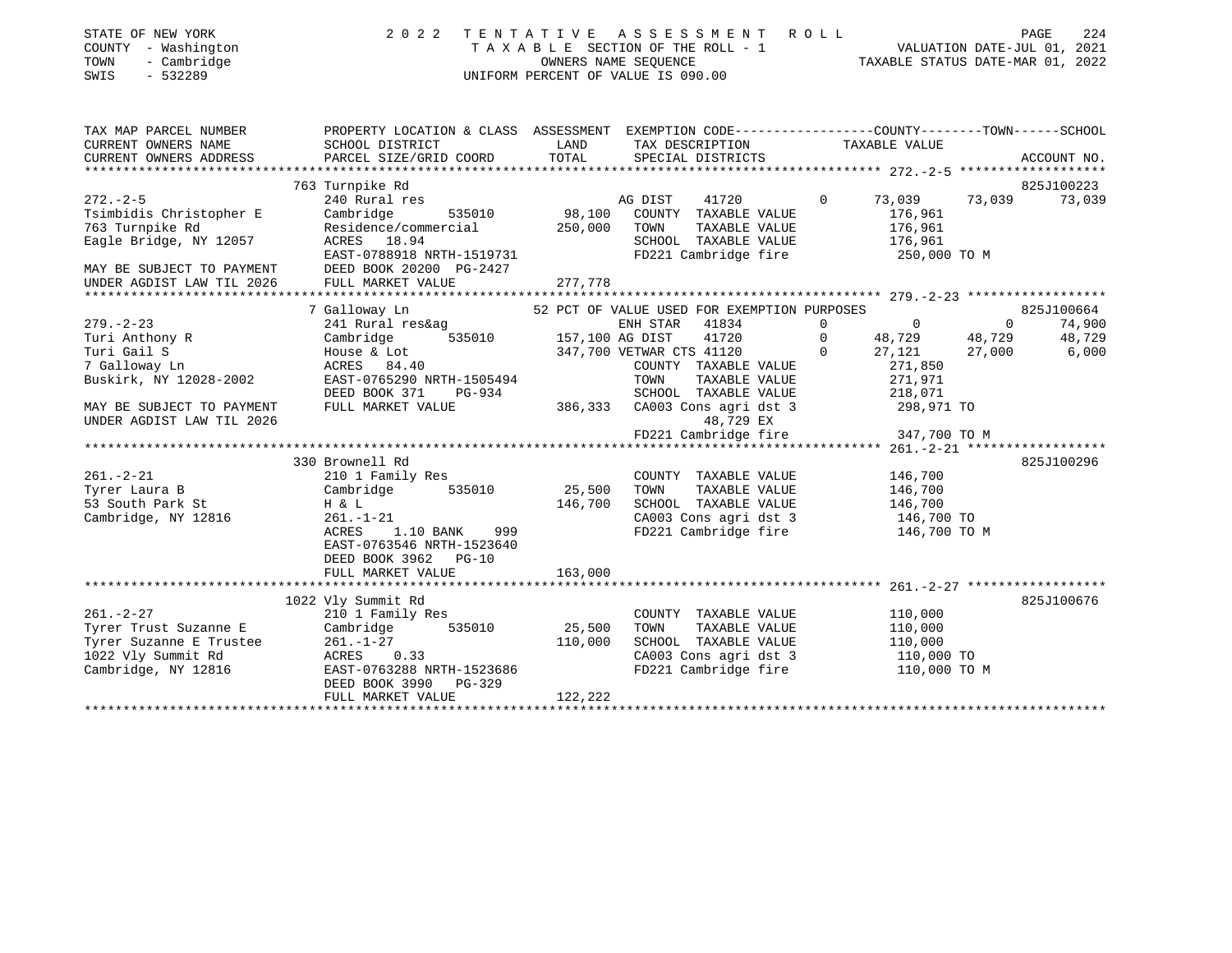| STATE OF NEW YORK   | 2022 TENTATIVE ASSESSMENT ROLL     | PAGE                             | 225 |
|---------------------|------------------------------------|----------------------------------|-----|
| COUNTY - Washington | TAXABLE SECTION OF THE ROLL - 1    | VALUATION DATE-JUL 01, 2021      |     |
| TOWN - Cambridge    | OWNERS NAME SEOUENCE               | TAXABLE STATUS DATE-MAR 01, 2022 |     |
| SWIS<br>- 532289    | UNIFORM PERCENT OF VALUE IS 090.00 |                                  |     |
|                     |                                    |                                  |     |
|                     |                                    |                                  |     |

| TAX MAP PARCEL NUMBER  | PROPERTY LOCATION & CLASS ASSESSMENT EXEMPTION CODE---------------COUNTY-------TOWN------SCHOOL                                                                                                                                                   |         |      |                                                                       |             |             |
|------------------------|---------------------------------------------------------------------------------------------------------------------------------------------------------------------------------------------------------------------------------------------------|---------|------|-----------------------------------------------------------------------|-------------|-------------|
| CURRENT OWNERS NAME    | SCHOOL DISTRICT                                                                                                                                                                                                                                   | LAND    |      |                                                                       |             |             |
| CURRENT OWNERS ADDRESS | PARCEL SIZE/GRID COORD TOTAL                                                                                                                                                                                                                      |         |      |                                                                       |             | ACCOUNT NO. |
|                        |                                                                                                                                                                                                                                                   |         |      |                                                                       |             |             |
|                        |                                                                                                                                                                                                                                                   |         |      |                                                                       |             |             |
| $279. - 2 - 21$        | 6 County Route 59A<br>210 1 Family Res<br>Cambridge 535010 25,900 AGED-TOWN 41803 0 0 27,600 0<br>H&1 92,000 AGED-SCH 41804 0 0 0 18,400<br>ENH STAR 41834 0 0 0 39<br>ACRES 0.39<br>ACRES 2.39<br>ACRES 2.39<br>ACRES 2.39<br>ACRES 2.39         |         |      |                                                                       |             |             |
| Ungeheuer Ann B        |                                                                                                                                                                                                                                                   |         |      |                                                                       |             |             |
| 6 County Route 59A     |                                                                                                                                                                                                                                                   |         |      |                                                                       |             |             |
| Buskirk, NY 12028-2013 |                                                                                                                                                                                                                                                   |         |      |                                                                       |             |             |
|                        |                                                                                                                                                                                                                                                   |         |      |                                                                       |             |             |
|                        |                                                                                                                                                                                                                                                   |         |      |                                                                       |             |             |
|                        |                                                                                                                                                                                                                                                   |         |      |                                                                       |             |             |
|                        |                                                                                                                                                                                                                                                   |         |      |                                                                       |             |             |
|                        |                                                                                                                                                                                                                                                   |         |      |                                                                       |             |             |
|                        | ACRES 0.39<br>EAST-0766277 NRTH-1506601<br>DEED BOOK 823 PG-178<br>FULL MARKET VALUE<br>TOWN TAXABLE VALUE<br>TOWN TAXABLE VALUE<br>TOWN TAXABLE VALUE<br>TOWN TAXABLE VALUE<br>TOWN TAXABLE VALUE<br>TOWN TAXABLE VALUE<br>CA003 CONS agri dst 3 |         |      |                                                                       |             |             |
|                        | Example way<br>210 1 Family Res<br>210 1 Family Res<br>CoUNTY TAXABLE VALUE<br>CoUNTY TAXABLE VALUE<br>2.49<br>2.49<br>2.49<br>2.49<br>2.49                                                                                                       |         |      |                                                                       |             |             |
| $255. - 1 - 5.2$       |                                                                                                                                                                                                                                                   |         |      |                                                                       |             |             |
|                        |                                                                                                                                                                                                                                                   |         |      |                                                                       |             |             |
| Valentine Eleanor      |                                                                                                                                                                                                                                                   |         |      |                                                                       |             |             |
| 37 Sugar Maple Way     |                                                                                                                                                                                                                                                   |         |      | SCHOOL TAXABLE VALUE 135,400<br>CA005 Cons agri dst 5 135,400 TO      |             |             |
| Cambridge, NY 12816    |                                                                                                                                                                                                                                                   |         |      |                                                                       |             |             |
|                        |                                                                                                                                                                                                                                                   |         |      |                                                                       |             |             |
|                        |                                                                                                                                                                                                                                                   |         |      |                                                                       |             |             |
|                        |                                                                                                                                                                                                                                                   |         |      |                                                                       |             |             |
|                        |                                                                                                                                                                                                                                                   |         |      |                                                                       |             |             |
|                        | 372 Whiteside Rd                                                                                                                                                                                                                                  |         |      |                                                                       |             | 825J100954  |
| $279. - 2 - 2.1$       | 210 1 Family Res                                                                                                                                                                                                                                  |         |      | COUNTY TAXABLE VALUE                                                  | 274,900     |             |
|                        | 279.-2-2.1 210 1 Family Res COUNTY TAXABLE VALUE 274,900<br>Valla Michael E Cambridge 535010 55,500 TOWN TAXABLE VALUE 274,900<br>Valla Valerie J House & Land 274,900 SCHOOL TAXABLE VALUE 274,900<br>372 Whiteside Rd ACRES 9.62 C              |         |      |                                                                       |             |             |
|                        |                                                                                                                                                                                                                                                   |         |      |                                                                       |             |             |
|                        |                                                                                                                                                                                                                                                   |         |      | CA003 Cons agri dst 3 274,900 TO<br>FD221 Cambridge fire 274,900 TO M |             |             |
|                        |                                                                                                                                                                                                                                                   |         |      |                                                                       |             |             |
|                        | DEED BOOK 3676 PG-322                                                                                                                                                                                                                             |         |      |                                                                       |             |             |
|                        | FULL MARKET VALUE                                                                                                                                                                                                                                 | 305,444 |      |                                                                       |             |             |
|                        |                                                                                                                                                                                                                                                   |         |      |                                                                       |             |             |
|                        |                                                                                                                                                                                                                                                   |         |      |                                                                       |             |             |
| $270. - 1 - 26.3$      | 395 Center Cambridge Rd<br>242 Rurl res&rec                                                                                                                                                                                                       |         |      | COUNTY TAXABLE VALUE 313,000                                          |             |             |
|                        |                                                                                                                                                                                                                                                   |         |      |                                                                       |             |             |
|                        |                                                                                                                                                                                                                                                   |         |      |                                                                       |             |             |
|                        |                                                                                                                                                                                                                                                   |         |      |                                                                       |             |             |
|                        |                                                                                                                                                                                                                                                   |         |      | CA003 Cons agri dst 3 313,000 TO<br>FD221 Cambridge fire 313,000 TO M |             |             |
|                        | DEED BOOK 3588 PG-189                                                                                                                                                                                                                             |         |      |                                                                       |             |             |
|                        | FULL MARKET VALUE                                                                                                                                                                                                                                 | 347,778 |      |                                                                       |             |             |
|                        |                                                                                                                                                                                                                                                   |         |      |                                                                       |             |             |
|                        | 938 County Route 74                                                                                                                                                                                                                               |         |      |                                                                       |             | 825J100711  |
| $270. - 1 - 2$         |                                                                                                                                                                                                                                                   |         |      | COUNTY TAXABLE VALUE                                                  | 81,100      |             |
|                        | $210$ 1 Family Res<br>Cambridge 535010 40,000                                                                                                                                                                                                     |         | TOWN |                                                                       |             |             |
| Van Guilder Peter J    |                                                                                                                                                                                                                                                   |         |      | TAXABLE VALUE 81,100<br>TAXABLE VALUE 81,100                          |             |             |
| 938 County Route 74    | 81,100<br>H & Lot                                                                                                                                                                                                                                 |         |      | SCHOOL TAXABLE VALUE 81,100<br>CA003 Cons agri dst 3 81,100 TO        |             |             |
| Greenwich, NY 12834    | ACRES 4.40<br>EAST-0764524 NRTH-1521332                                                                                                                                                                                                           |         |      |                                                                       |             |             |
|                        |                                                                                                                                                                                                                                                   |         |      | FD221 Cambridge fire                                                  | 81,100 TO M |             |
|                        | EAST-0704324 MALL --<br>DEED BOOK 20191 PG-26936<br>""" " MARKET VALUE                                                                                                                                                                            |         |      |                                                                       |             |             |
|                        |                                                                                                                                                                                                                                                   | 90,111  |      |                                                                       |             |             |
|                        |                                                                                                                                                                                                                                                   |         |      |                                                                       |             |             |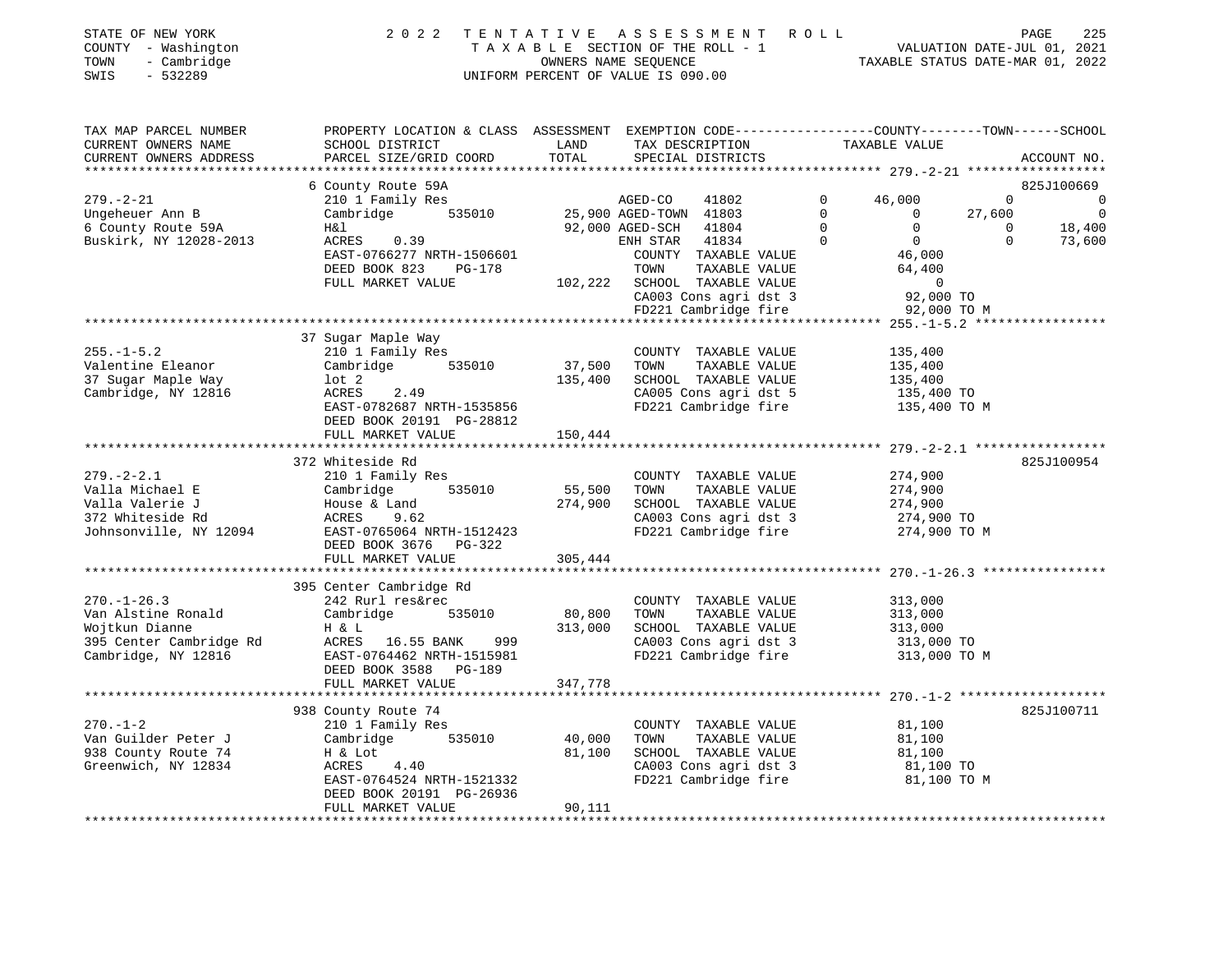| STATE OF NEW YORK   | 2022 TENTATIVE ASSESSMENT ROLL     |                      |  |                                  | PAGE | 226 |
|---------------------|------------------------------------|----------------------|--|----------------------------------|------|-----|
| COUNTY - Washington | TAXABLE SECTION OF THE ROLL - 1    |                      |  | VALUATION DATE-JUL 01, 2021      |      |     |
| - Cambridge<br>TOWN |                                    | OWNERS NAME SEOUENCE |  | TAXABLE STATUS DATE-MAR 01, 2022 |      |     |
| SWIS<br>- 532289    | UNIFORM PERCENT OF VALUE IS 090.00 |                      |  |                                  |      |     |
|                     |                                    |                      |  |                                  |      |     |

| TAX MAP PARCEL NUMBER  | PROPERTY LOCATION & CLASS ASSESSMENT EXEMPTION CODE----------------COUNTY-------TOWN-----SCHOOL |         |                                                       |                            |                    |
|------------------------|-------------------------------------------------------------------------------------------------|---------|-------------------------------------------------------|----------------------------|--------------------|
| CURRENT OWNERS NAME    | SCHOOL DISTRICT                                                                                 | LAND    | TAX DESCRIPTION                                       | TAXABLE VALUE              |                    |
| CURRENT OWNERS ADDRESS | PARCEL SIZE/GRID COORD                                                                          | TOTAL   | SPECIAL DISTRICTS                                     |                            | ACCOUNT NO.        |
|                        |                                                                                                 |         |                                                       |                            |                    |
|                        | 914 County Route 74                                                                             |         |                                                       |                            | 825J100671         |
| $270. - 1 - 5$         | 242 Rurl res&rec                                                                                |         | BAS STAR 41854                                        | $\Omega$<br>$\Omega$       | $\Omega$<br>30,000 |
| VanAvery Gary          | 535010<br>Cambridge                                                                             |         | 66,600 VETWAR CTS 41120                               | $\Omega$<br>33,000         | 6,000<br>27,000    |
| VanAvery Pamela Jean   | House & Land                                                                                    |         | 246,100 COUNTY TAXABLE VALUE                          | 213,100                    |                    |
| 914 County Route 74    | ACRES 14.80                                                                                     |         | TOWN<br>TAXABLE VALUE                                 | 219,100                    |                    |
| Greenwich, NY 12834    | $\frac{1}{2}$ EAST-0765024 NRTH-1520027                                                         |         | SCHOOL TAXABLE VALUE                                  | 210,100                    |                    |
|                        | DEED BOOK 434<br>PG-742                                                                         |         | CA003 Cons agri dst 3                                 | 246,100 TO                 |                    |
|                        | FULL MARKET VALUE                                                                               |         | CA003 Cons agri dst 3<br>273,444 FD221 Cambridge fire | 246,100 TO M               |                    |
|                        |                                                                                                 |         |                                                       |                            |                    |
|                        | Horton Rd                                                                                       |         |                                                       |                            | 825J100658         |
| $261. - 2 - 10$        | 314 Rural vac<10                                                                                |         | COUNTY TAXABLE VALUE                                  | 40,400                     |                    |
| Vandeusen Wayne J      | 535010<br>Cambridge                                                                             | 40,400  | TOWN<br>TAXABLE VALUE                                 | 40,400                     |                    |
| 203 Content Farm Rd    | Woodlot                                                                                         | 40,400  | SCHOOL TAXABLE VALUE                                  | 40,400                     |                    |
| Cambridge, NY 12816    | 261.-1-10                                                                                       |         | FD221 Cambridge fire                                  | 40,400 TO M                |                    |
|                        | ACRES<br>8.10                                                                                   |         |                                                       |                            |                    |
|                        | EAST-0764521 NRTH-1523769                                                                       |         |                                                       |                            |                    |
|                        | DEED BOOK 830<br>$PG-252$                                                                       |         |                                                       |                            |                    |
|                        | FULL MARKET VALUE                                                                               | 44,889  |                                                       |                            |                    |
|                        |                                                                                                 |         |                                                       |                            |                    |
|                        | 40 Wilderness Way                                                                               |         |                                                       |                            | 825J100560         |
| $254. - 1 - 31$        | 314 Rural vac<10                                                                                |         | COUNTY TAXABLE VALUE                                  | 46,400                     |                    |
| Varney Chad            | 533401<br>Greenwich                                                                             | 46,400  | TOWN<br>TAXABLE VALUE                                 | 46,400                     |                    |
| Wilbur Dakota          | Road AGMT. 1947/30                                                                              | 46,400  | SCHOOL TAXABLE VALUE                                  | 46,400                     |                    |
| PO Box 129             | ACRES<br>5.34 BANK<br>999                                                                       |         | CA003 Cons agri dst 3                                 | 46,400 TO                  |                    |
| Greenwich, NY 12834    |                                                                                                 |         | FD221 Cambridge fire                                  | 46,400 TO M                |                    |
|                        | EAST-0768492 NRTH-1532395                                                                       |         |                                                       |                            |                    |
|                        | DEED BOOK 3952 PG-286                                                                           |         |                                                       |                            |                    |
|                        | FULL MARKET VALUE                                                                               | 51,556  |                                                       |                            |                    |
|                        |                                                                                                 |         |                                                       |                            |                    |
|                        | 328 Stevenson Rd                                                                                |         |                                                       |                            | 825J100936         |
| $246. - 1 - 22.1$      | 210 1 Family Res                                                                                |         | COUNTY TAXABLE VALUE                                  | 185,500                    |                    |
| Vickery Joseph M       | Cambridge<br>535010                                                                             | 35,600  | TAXABLE VALUE<br>TOWN                                 | 185,500                    |                    |
| Vickery Rachel E       | House & Land                                                                                    | 185,500 | SCHOOL TAXABLE VALUE                                  | 185,500                    |                    |
| 12 Carl Ave            | 999<br>ACRES<br>3.31 BANK                                                                       |         | CA005 Cons agri dst 5                                 | 185,500 TO                 |                    |
| Greenwich, NY 12834    | EAST-0780040 NRTH-1537346                                                                       |         | FD221 Cambridge fire                                  | 185,500 TO M               |                    |
|                        | DEED BOOK 3617 PG-290                                                                           |         |                                                       |                            |                    |
|                        | FULL MARKET VALUE                                                                               | 206,111 |                                                       |                            |                    |
|                        |                                                                                                 |         |                                                       |                            |                    |
|                        | 848 King Rd                                                                                     |         |                                                       |                            | 825J100627         |
| $263. - 1 - 17$        | 210 1 Family Res                                                                                |         | <b>BAS STAR</b><br>41854                              | $\Omega$<br>$\overline{0}$ | $\Omega$<br>30,000 |
| Viera Robert A Jr      | 535010<br>Cambridge                                                                             | 33,700  | COUNTY TAXABLE VALUE                                  | 148,000                    |                    |
| 848 King Rd            | Lot 2                                                                                           | 148,000 | TAXABLE VALUE<br>TOWN                                 | 148,000                    |                    |
| Cambridge, NY 12816    | 1718/37                                                                                         |         | SCHOOL TAXABLE VALUE                                  | 118,000                    |                    |
|                        | ACRES<br>1.23                                                                                   |         | CA003 Cons agri dst 3                                 | 148,000 TO                 |                    |
|                        | EAST-0782999 NRTH-1522137                                                                       |         | FD221 Cambridge fire                                  | 148,000 TO M               |                    |
|                        | DEED BOOK 3400 PG-144                                                                           |         |                                                       |                            |                    |
|                        | FULL MARKET VALUE                                                                               | 164,444 |                                                       |                            |                    |
|                        |                                                                                                 |         |                                                       |                            |                    |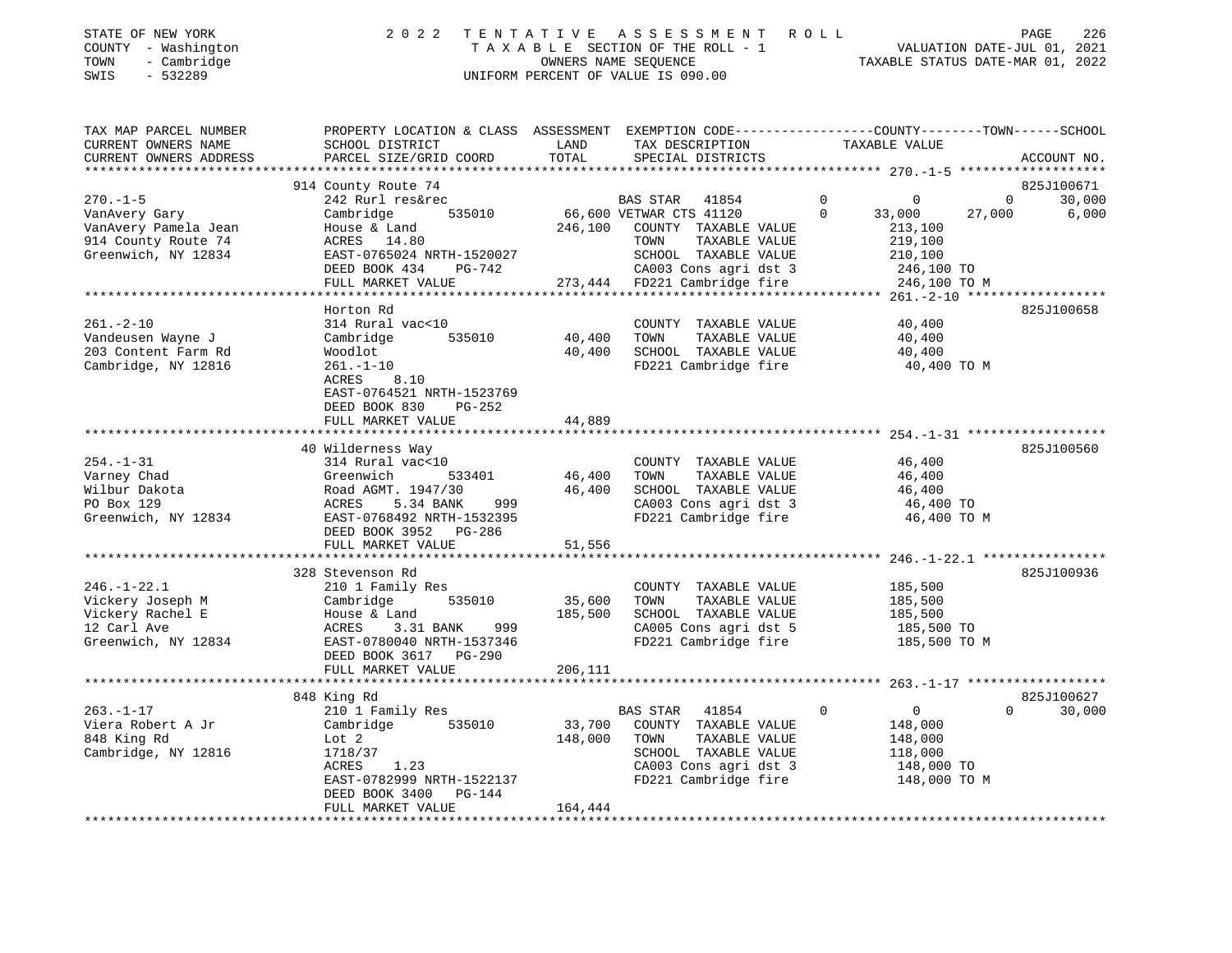| STATE OF NEW YORK         | 2022                                                                                            | TENTATIVE | A S S E S S M E N T A O L L        |                                                     | PAGE<br>227                        |
|---------------------------|-------------------------------------------------------------------------------------------------|-----------|------------------------------------|-----------------------------------------------------|------------------------------------|
| COUNTY - Washington       |                                                                                                 |           | TAXABLE SECTION OF THE ROLL - 1    |                                                     | VALUATION DATE-JUL 01, 2021        |
| TOWN<br>- Cambridge       |                                                                                                 |           | OWNERS NAME SEQUENCE               | TAXABLE STATUS DATE-MAR 01, 2022                    |                                    |
| SWIS<br>$-532289$         |                                                                                                 |           | UNIFORM PERCENT OF VALUE IS 090.00 |                                                     |                                    |
|                           |                                                                                                 |           |                                    |                                                     |                                    |
| TAX MAP PARCEL NUMBER     | PROPERTY LOCATION & CLASS ASSESSMENT EXEMPTION CODE---------------COUNTY-------TOWN------SCHOOL |           |                                    |                                                     |                                    |
| CURRENT OWNERS NAME       | SCHOOL DISTRICT                                                                                 | LAND      | TAX DESCRIPTION                    | TAXABLE VALUE                                       |                                    |
| CURRENT OWNERS ADDRESS    | PARCEL SIZE/GRID COORD                                                                          | TOTAL     | SPECIAL DISTRICTS                  |                                                     | ACCOUNT NO.                        |
|                           |                                                                                                 |           |                                    |                                                     |                                    |
|                           | 70 State Route 372                                                                              |           |                                    |                                                     | 825J100675                         |
| $255.14 - 3 - 11$         | 270 Mfg housing                                                                                 |           | COUNTY TAXABLE VALUE               | 35,000                                              |                                    |
| Virtue Paul E             | 535010<br>Cambridge                                                                             | 26,100    | TOWN<br>TAXABLE VALUE              | 35,000                                              |                                    |
| 207 Content Farm Rd       | Gar & Tra                                                                                       | 35,000    | SCHOOL TAXABLE VALUE               | 35,000                                              |                                    |
| Cambridge, NY 12816       | $255. - 3 - 11$                                                                                 |           | CA005 Cons agri dst 5              | 35,000 TO                                           |                                    |
|                           | ACRES<br>0.41                                                                                   |           | FD221 Cambridge fire               | 35,000 TO M                                         |                                    |
|                           | EAST-0786382 NRTH-1532116                                                                       |           |                                    |                                                     |                                    |
|                           |                                                                                                 |           |                                    |                                                     |                                    |
|                           | DEED BOOK 697<br>PG-108                                                                         |           |                                    |                                                     |                                    |
|                           | FULL MARKET VALUE                                                                               | 38,889    |                                    | ********************* 279.-2-15 ******************* |                                    |
|                           |                                                                                                 |           |                                    |                                                     |                                    |
|                           | County Route 59A                                                                                |           |                                    |                                                     | 825L100191                         |
| $279. - 2 - 15$           | 314 Rural vac<10                                                                                |           | AG DIST<br>41720                   | 33,267<br>$\mathbf{0}$                              | 33,267<br>33,267                   |
| Virtue Paul E Sr          | 535010<br>Cambridge                                                                             | 41,000    | COUNTY TAXABLE VALUE               | 7,733                                               |                                    |
| 207 Content Farm Rd       | 8.20<br>ACRES                                                                                   | 41,000    | TOWN<br>TAXABLE VALUE              | 7,733                                               |                                    |
| Cambridge, NY 12816       | EAST-0767913 NRTH-1507964                                                                       |           | SCHOOL TAXABLE VALUE               | 7,733                                               |                                    |
|                           | DEED BOOK 553<br>PG-287                                                                         |           | CA003 Cons agri dst 3              | 7,733 TO                                            |                                    |
| MAY BE SUBJECT TO PAYMENT | FULL MARKET VALUE                                                                               | 45,556    | 33,267 EX                          |                                                     |                                    |
| UNDER AGDIST LAW TIL 2026 |                                                                                                 |           | FD221 Cambridge fire               | 41,000 TO M                                         |                                    |
| *********************     | ******************************                                                                  |           |                                    |                                                     |                                    |
|                           | 380 Conley Rd                                                                                   |           |                                    |                                                     | 825J100446                         |
| $271. - 2 - 24$           | 210 1 Family Res                                                                                |           | BAS STAR<br>41854                  | $\mathbf 0$<br>$\overline{0}$                       | $\Omega$<br>30,000                 |
| Volino Mary G             | 535010<br>Cambridge                                                                             | 43,400    | COUNTY TAXABLE VALUE               | 301,000                                             |                                    |
| Peacock-Kapela Kathryn G  | H & L                                                                                           | 301,000   | TOWN<br>TAXABLE VALUE              | 301,000                                             |                                    |
| 380 Conley Rd             | ACRES<br>6.60                                                                                   |           | SCHOOL TAXABLE VALUE               | 271,000                                             |                                    |
| Cambridge, NY 12816       | EAST-0773323 NRTH-1516843                                                                       |           | CA003 Cons agri dst 3              | 301,000 TO                                          |                                    |
|                           | DEED BOOK 1723<br>PG-218                                                                        |           | FD221 Cambridge fire               | 301,000 TO M                                        |                                    |
|                           | FULL MARKET VALUE                                                                               | 334,444   |                                    |                                                     |                                    |
|                           |                                                                                                 |           |                                    |                                                     |                                    |
|                           | 949 State Route 372                                                                             |           |                                    |                                                     | 825J100463                         |
| $246. - 1 - 2$            | 210 1 Family Res                                                                                |           | <b>BAS STAR</b><br>41854           | $\circ$<br>$\overline{0}$                           | $\Omega$<br>30,000                 |
| Wagar Marion              | Greenwich<br>533401                                                                             | 36,100    | COUNTY TAXABLE VALUE               | 129,100                                             |                                    |
| 949 State Route 372       | H & L                                                                                           | 129,100   | TAXABLE VALUE<br>TOWN              |                                                     |                                    |
|                           |                                                                                                 |           |                                    | 129,100                                             |                                    |
| Greenwich, NY 12834       | ACRES<br>2.61                                                                                   |           | SCHOOL TAXABLE VALUE               | 99,100                                              |                                    |
|                           | EAST-0771342 NRTH-1544139                                                                       |           | CA003 Cons agri dst 3              | 129,100 TO                                          |                                    |
|                           | DEED BOOK 3196 PG-13                                                                            |           | FD221 Cambridge fire               | 129,100 TO M                                        |                                    |
|                           | FULL MARKET VALUE                                                                               | 143,444   |                                    |                                                     |                                    |
|                           |                                                                                                 |           | *********************************  |                                                     | $280 - 2 - 15$ ******************* |
|                           | 7 Stage Rd                                                                                      |           |                                    |                                                     | 825J100228                         |
| $280. -2 - 15$            | 210 1 Family Res                                                                                |           | COUNTY TAXABLE VALUE               | 146,800                                             |                                    |
| Wagner Melvin J           | 535010<br>Cambridge                                                                             | 48,500    | TOWN<br>TAXABLE VALUE              | 146,800                                             |                                    |
| Wagner Brigid Daly        | 2.20<br>ACRES                                                                                   | 146,800   | SCHOOL TAXABLE VALUE               | 146,800                                             |                                    |
| 80 Dunrovin Ln            | EAST-0777821 NRTH-1505099                                                                       |           | CA003 Cons agri dst 3              | 146,800 TO                                          |                                    |
| Rochester, NY 14618       | DEED BOOK 3745<br>PG-179                                                                        |           | FD221 Cambridge fire               | 146,800 TO M                                        |                                    |
|                           | FULL MARKET VALUE                                                                               | 163,111   |                                    |                                                     |                                    |
|                           |                                                                                                 |           |                                    |                                                     |                                    |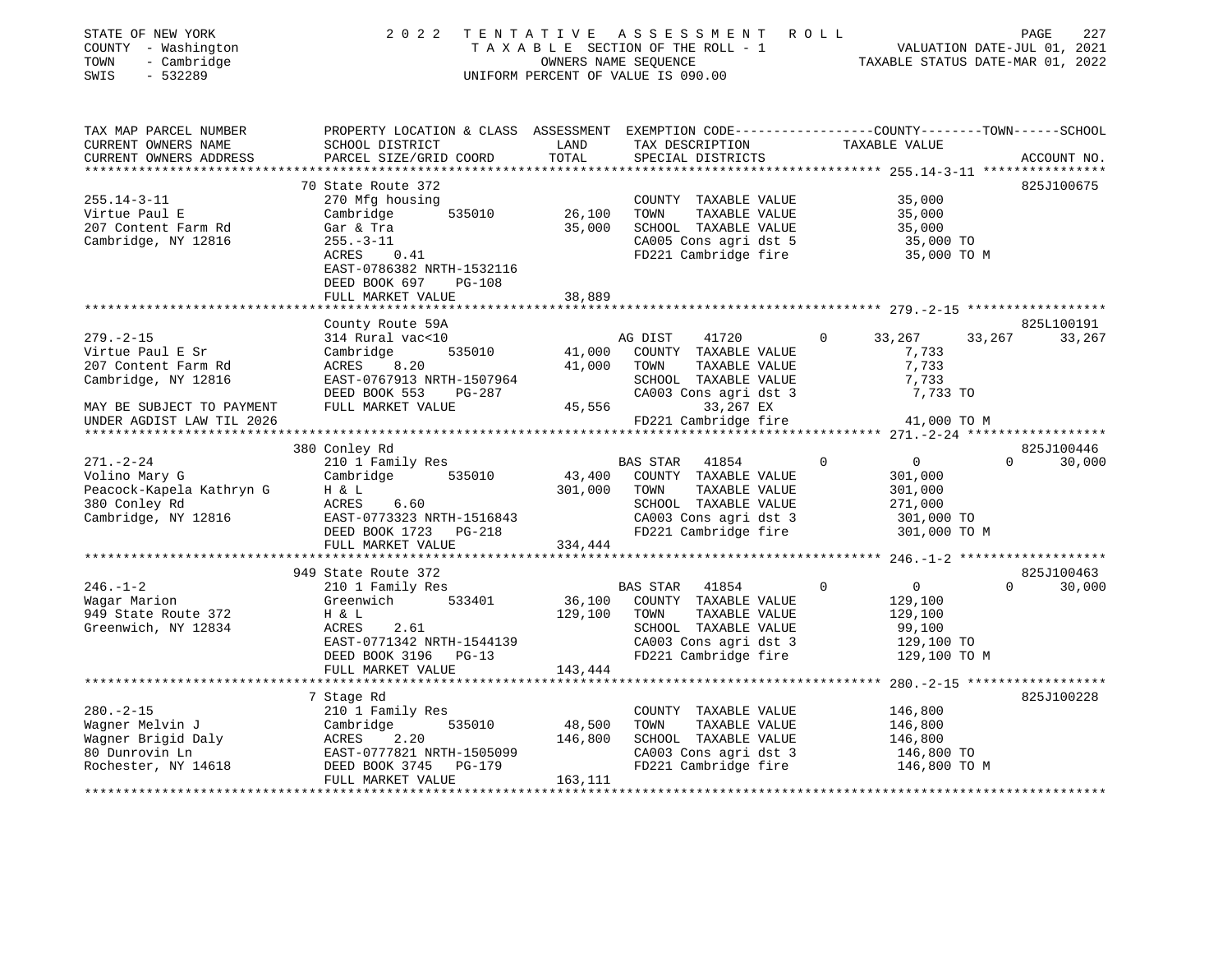| STATE OF NEW YORK<br>COUNTY - Washington<br>TOWN<br>- Cambridge<br>SWIS<br>$-532289$ | 2 0 2 2                                                                                                                                      |               | TENTATIVE ASSESSMENT ROLL<br>TAXABLE SECTION OF THE ROLL - 1 VALUATION DATE-JUL 01, 2021<br>OWNERS NAME SEQUENCE TAXABLE STATUS DATE-MAR 01, 2022<br>UNIFORM PERCENT OF VALUE IS 090.00 |                    | TAXABLE STATUS DATE-MAR 01, 2022 | PAGE<br>228                  |
|--------------------------------------------------------------------------------------|----------------------------------------------------------------------------------------------------------------------------------------------|---------------|-----------------------------------------------------------------------------------------------------------------------------------------------------------------------------------------|--------------------|----------------------------------|------------------------------|
| TAX MAP PARCEL NUMBER<br>CURRENT OWNERS NAME<br>CURRENT OWNERS ADDRESS               | PROPERTY LOCATION & CLASS ASSESSMENT EXEMPTION CODE---------------COUNTY-------TOWN------SCHOOL<br>SCHOOL DISTRICT<br>PARCEL SIZE/GRID COORD | LAND<br>TOTAL | TAX DESCRIPTION<br>SPECIAL DISTRICTS                                                                                                                                                    | TAXABLE VALUE      |                                  | ACCOUNT NO.                  |
|                                                                                      | 173 Belle Rd                                                                                                                                 |               |                                                                                                                                                                                         |                    |                                  | 825J100470                   |
| $280. - 1 - 6$                                                                       | 210 1 Family Res                                                                                                                             |               | COUNTY TAXABLE VALUE                                                                                                                                                                    |                    | 190,400                          |                              |
| Wakeham Sarah J                                                                      | Cambridge 535010                                                                                                                             | 52,500        | TOWN<br>TAXABLE VALUE                                                                                                                                                                   |                    | 190,400                          |                              |
| 173 Belle Rd                                                                         | H & L                                                                                                                                        | 190,400       | SCHOOL TAXABLE VALUE                                                                                                                                                                    |                    | 190,400                          |                              |
| Buskirk, NY 12028                                                                    | 999<br>ACRES<br>5.61 BANK                                                                                                                    |               | CA003 Cons agri dst 3                                                                                                                                                                   |                    | 190,400 TO                       |                              |
|                                                                                      | EAST-0774293 NRTH-1512163                                                                                                                    |               | FD221 Cambridge fire                                                                                                                                                                    |                    | 190,400 TO M                     |                              |
|                                                                                      | DEED BOOK 20191 PG-26985                                                                                                                     |               |                                                                                                                                                                                         |                    |                                  |                              |
|                                                                                      | FULL MARKET VALUE                                                                                                                            | 211,556       |                                                                                                                                                                                         |                    |                                  |                              |
|                                                                                      |                                                                                                                                              |               |                                                                                                                                                                                         |                    |                                  |                              |
| $246. - 1 - 37$                                                                      | 60 Petteys Rd<br>210 1 Family Res                                                                                                            |               |                                                                                                                                                                                         | $\Omega$<br>58,500 | 58,500                           | 825J100301<br>$\overline{a}$ |
| Waldbillig Stephen A                                                                 | Greenwich 533401                                                                                                                             |               | AGED-CO/TN 41801<br>26,900 AGED-SCH 41804                                                                                                                                               | $\mathbf 0$        | $\overline{0}$<br>$\mathbf 0$    | 46,800                       |
| Scheeren Lydia M                                                                     | H&l                                                                                                                                          |               | 117,000 ENH STAR<br>41834                                                                                                                                                               | $\Omega$           | 0<br>$\Omega$                    | 70,200                       |
| 60 Petteys Rd                                                                        | ACRES<br>0.94                                                                                                                                |               | COUNTY TAXABLE VALUE                                                                                                                                                                    |                    | 58,500                           |                              |
| Greenwich, NY 12834                                                                  | EAST-0767659 NRTH-1536884                                                                                                                    |               | TOWN<br>TAXABLE VALUE                                                                                                                                                                   |                    | 58,500                           |                              |
|                                                                                      | DEED BOOK 839<br>PG-148                                                                                                                      |               | SCHOOL TAXABLE VALUE                                                                                                                                                                    |                    | $\overline{0}$                   |                              |
|                                                                                      | FULL MARKET VALUE                                                                                                                            |               | 130,000 CA003 Cons agri dst 3                                                                                                                                                           |                    | 117,000 TO                       |                              |
|                                                                                      |                                                                                                                                              |               | FD221 Cambridge fire                                                                                                                                                                    |                    | 117,000 TO M                     |                              |
|                                                                                      |                                                                                                                                              |               |                                                                                                                                                                                         |                    |                                  |                              |
|                                                                                      | 79 Conley Rd                                                                                                                                 |               |                                                                                                                                                                                         |                    |                                  | 825J100876                   |
| $280. - 1 - 13.2$                                                                    | 210 1 Family Res                                                                                                                             |               | BAS STAR<br>41854                                                                                                                                                                       | $\mathbf 0$        | $\overline{0}$<br>$\Omega$       | 30,000                       |
| Waldron Guy E<br>79 Conley Rd                                                        | 535010<br>Cambridge                                                                                                                          | 170,000       | 34,000 COUNTY TAXABLE VALUE<br>TOWN<br>TAXABLE VALUE                                                                                                                                    |                    | 170,000<br>170,000               |                              |
| Buskirk, NY 12028                                                                    | Lot 3<br>ACRES<br>2.80                                                                                                                       |               | SCHOOL TAXABLE VALUE                                                                                                                                                                    |                    | 140,000                          |                              |
|                                                                                      | EAST-0774970 NRTH-1509957                                                                                                                    |               | CA003 Cons agri dst 3                                                                                                                                                                   |                    | 170,000 TO                       |                              |
|                                                                                      | DEED BOOK 932<br>PG-241                                                                                                                      |               | FD221 Cambridge fire                                                                                                                                                                    |                    | 170,000 TO M                     |                              |
|                                                                                      | FULL MARKET VALUE                                                                                                                            | 188,889       |                                                                                                                                                                                         |                    |                                  |                              |
|                                                                                      |                                                                                                                                              |               |                                                                                                                                                                                         |                    |                                  |                              |
|                                                                                      | 17 Mead Rd                                                                                                                                   |               |                                                                                                                                                                                         |                    |                                  |                              |
| $288. - 1 - 31.1$                                                                    | 210 1 Family Res                                                                                                                             |               | BAS STAR<br>41854                                                                                                                                                                       | $\Omega$           | $\Omega$<br>$\overline{0}$       | 30,000                       |
| Walrath Victor A                                                                     | Hoosic Valley<br>384201                                                                                                                      | 27,300        | COUNTY TAXABLE VALUE                                                                                                                                                                    |                    | 200,000                          |                              |
| Barton Rd                                                                            | 885/35                                                                                                                                       | 200,000       | TOWN<br>TAXABLE VALUE                                                                                                                                                                   |                    | 200,000                          |                              |
| Johnsonville, NY 12094                                                               | 999<br>ACRES<br>1.06 BANK                                                                                                                    |               | SCHOOL TAXABLE VALUE                                                                                                                                                                    |                    | 170,000                          |                              |
|                                                                                      | EAST-0757012 NRTH-1499205<br>DEED BOOK 715<br>$PG-1$                                                                                         |               | CA003 Cons agri dst 3<br>FD221 Cambridge fire                                                                                                                                           |                    | 200,000 TO<br>200,000 TO M       |                              |
|                                                                                      | FULL MARKET VALUE                                                                                                                            | 222,222       |                                                                                                                                                                                         |                    |                                  |                              |
|                                                                                      |                                                                                                                                              |               |                                                                                                                                                                                         |                    |                                  |                              |
|                                                                                      | 470 County Route 60                                                                                                                          |               |                                                                                                                                                                                         |                    |                                  | 825J100699                   |
| $262. - 1 - 8$                                                                       | 242 Rurl res&rec                                                                                                                             |               | BAS STAR<br>41854                                                                                                                                                                       | $\Omega$           | $\Omega$<br>$\overline{0}$       | 30,000                       |
| Walsh Anne C                                                                         | Cambridge<br>535010                                                                                                                          | 62,300        | COUNTY TAXABLE VALUE                                                                                                                                                                    |                    | 200,200                          |                              |
| 470 County Route 60                                                                  | H & L                                                                                                                                        | 200,200       | TOWN<br>TAXABLE VALUE                                                                                                                                                                   |                    | 200,200                          |                              |
| Cambridge, NY 12816                                                                  | ACRES 12.64                                                                                                                                  |               | SCHOOL TAXABLE VALUE                                                                                                                                                                    |                    | 170,200                          |                              |
|                                                                                      | EAST-0773463 NRTH-1528816                                                                                                                    |               | FD221 Cambridge fire                                                                                                                                                                    |                    | 200,200 TO M                     |                              |
|                                                                                      | PG-327<br>DEED BOOK 765                                                                                                                      |               |                                                                                                                                                                                         |                    |                                  |                              |
|                                                                                      | FULL MARKET VALUE                                                                                                                            | 222,444       |                                                                                                                                                                                         |                    |                                  |                              |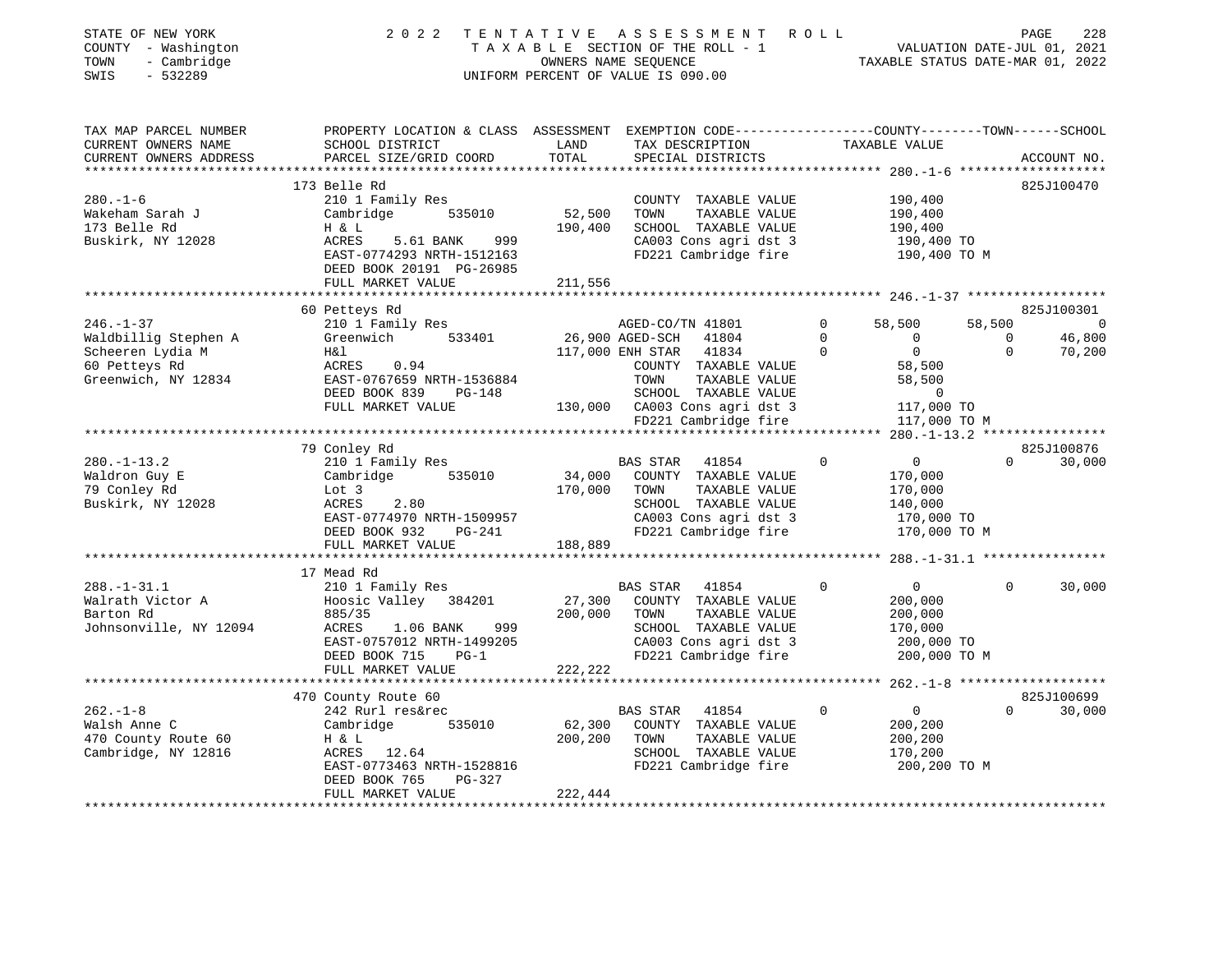| STATE OF NEW YORK   | 2022 TENTATIVE ASSESSMENT ROLL     | 229<br>PAGE                      |
|---------------------|------------------------------------|----------------------------------|
| COUNTY - Washington | TAXABLE SECTION OF THE ROLL - 1    | VALUATION DATE-JUL 01, 2021      |
| - Cambridge<br>TOWN | OWNERS NAME SEOUENCE               | TAXABLE STATUS DATE-MAR 01, 2022 |
| - 532289<br>SWIS    | UNIFORM PERCENT OF VALUE IS 090.00 |                                  |

| 618 County Route 60<br>825J100680<br>1,500 1,500<br>$254. -1 - 14$<br>$\Omega$<br>241 Rural res&ag<br>CLERGY<br>41400<br>81,589 81,589 81,589<br>41720<br>$\sim$ 0<br>Walsh James J<br>Cambridge<br>Walsh Edward J<br>320,011<br>3681/39<br>403,100 COUNTY TAXABLE VALUE<br>320,011<br>2 Fairview Rd<br>ACRES 103.00<br>TOWN<br>TAXABLE VALUE<br>Loudonville, NY 12211<br>320,011<br>EAST-0773140 NRTH-1531841<br>SCHOOL TAXABLE VALUE<br>DEED BOOK 20191 PG-25669<br>CA003 Cons agri dst 3 321,511 TO<br>447,889 | TAX MAP PARCEL NUMBER<br>CURRENT OWNERS NAME<br>CURRENT OWNERS ADDRESS FORCE SIZE/GRID COORD TOTAL SPECIAL DISTRICTS ACCOUNT NO.<br>- TOTAL SPECIAL DISTRICTS ACCOUNT NO. ACCOUNT NO. ACCOUNT NO. TOTAL SEECIAL DISTRICTS ACCOUNT NO.<br>CURRENT OWNERS ADDRESS | PROPERTY LOCATION & CLASS ASSESSMENT EXEMPTION CODE----------------COUNTY-------TOWN-----SCHOOL<br>SCHOOL DISTRICT | LAND |  | TAX DESCRIPTION TAXABLE VALUE |                |
|-------------------------------------------------------------------------------------------------------------------------------------------------------------------------------------------------------------------------------------------------------------------------------------------------------------------------------------------------------------------------------------------------------------------------------------------------------------------------------------------------------------------|-----------------------------------------------------------------------------------------------------------------------------------------------------------------------------------------------------------------------------------------------------------------|--------------------------------------------------------------------------------------------------------------------|------|--|-------------------------------|----------------|
|                                                                                                                                                                                                                                                                                                                                                                                                                                                                                                                   |                                                                                                                                                                                                                                                                 |                                                                                                                    |      |  |                               |                |
|                                                                                                                                                                                                                                                                                                                                                                                                                                                                                                                   |                                                                                                                                                                                                                                                                 |                                                                                                                    |      |  |                               | 1,500          |
|                                                                                                                                                                                                                                                                                                                                                                                                                                                                                                                   |                                                                                                                                                                                                                                                                 |                                                                                                                    |      |  |                               |                |
|                                                                                                                                                                                                                                                                                                                                                                                                                                                                                                                   |                                                                                                                                                                                                                                                                 |                                                                                                                    |      |  |                               |                |
|                                                                                                                                                                                                                                                                                                                                                                                                                                                                                                                   |                                                                                                                                                                                                                                                                 |                                                                                                                    |      |  |                               |                |
|                                                                                                                                                                                                                                                                                                                                                                                                                                                                                                                   |                                                                                                                                                                                                                                                                 |                                                                                                                    |      |  |                               |                |
|                                                                                                                                                                                                                                                                                                                                                                                                                                                                                                                   |                                                                                                                                                                                                                                                                 |                                                                                                                    |      |  |                               |                |
| MAY BE SUBJECT TO PAYMENT<br>81,589 EX<br>FULL MARKET VALUE                                                                                                                                                                                                                                                                                                                                                                                                                                                       |                                                                                                                                                                                                                                                                 |                                                                                                                    |      |  |                               |                |
| FD221 Cambridge fire 403,100 TO M<br>UNDER AGDIST LAW TIL 2026                                                                                                                                                                                                                                                                                                                                                                                                                                                    |                                                                                                                                                                                                                                                                 |                                                                                                                    |      |  |                               |                |
|                                                                                                                                                                                                                                                                                                                                                                                                                                                                                                                   |                                                                                                                                                                                                                                                                 |                                                                                                                    |      |  |                               |                |
| 133 Cobble Rd<br>50 PCT OF VALUE USED FOR EXEMPTION PURPOSES                                                                                                                                                                                                                                                                                                                                                                                                                                                      |                                                                                                                                                                                                                                                                 |                                                                                                                    |      |  |                               | 825J100681     |
| 76,206 76,206<br>$254. - 1 - 12$<br>241 Rural res&ag<br>ب Ces&ag MG DIST 41720<br>535010 201,500 AGED-CO 41802 0<br>100 MD RNH STAR 41834 0                                                                                                                                                                                                                                                                                                                                                                       |                                                                                                                                                                                                                                                                 |                                                                                                                    |      |  |                               | 76,206         |
| Walsh William Jr<br>133 Cobble Rd<br>Cambridge<br>$\begin{smallmatrix}10\,,185\0\end{smallmatrix}$<br>$\Omega$                                                                                                                                                                                                                                                                                                                                                                                                    |                                                                                                                                                                                                                                                                 |                                                                                                                    |      |  |                               | $\overline{0}$ |
| $\Omega$<br>133 Cobble Rd<br>ACRES 120.00                                                                                                                                                                                                                                                                                                                                                                                                                                                                         |                                                                                                                                                                                                                                                                 |                                                                                                                    |      |  |                               | 74,900         |
| EAST-0775109 NRTH-1531504<br>DEED BOOK 377 PG-563<br>Cambridge, NY 12816<br>COUNTY TAXABLE VALUE<br>321,009                                                                                                                                                                                                                                                                                                                                                                                                       |                                                                                                                                                                                                                                                                 |                                                                                                                    |      |  |                               |                |
| $-563$ 70WN TAXABLE VALUE 331,194<br>452,667 SCHOOL TAXABLE VALUE 256,294                                                                                                                                                                                                                                                                                                                                                                                                                                         |                                                                                                                                                                                                                                                                 |                                                                                                                    |      |  |                               |                |
| MAY BE SUBJECT TO PAYMENT<br>FULL MARKET VALUE                                                                                                                                                                                                                                                                                                                                                                                                                                                                    |                                                                                                                                                                                                                                                                 |                                                                                                                    |      |  |                               |                |
| CA003 Cons agri dst 3 331,194 TO<br>UNDER AGDIST LAW TIL 2026                                                                                                                                                                                                                                                                                                                                                                                                                                                     |                                                                                                                                                                                                                                                                 |                                                                                                                    |      |  |                               |                |
| 76,206 EX<br>FD221 Cambridge fire 407,400 TO M                                                                                                                                                                                                                                                                                                                                                                                                                                                                    |                                                                                                                                                                                                                                                                 |                                                                                                                    |      |  |                               |                |
|                                                                                                                                                                                                                                                                                                                                                                                                                                                                                                                   |                                                                                                                                                                                                                                                                 |                                                                                                                    |      |  |                               |                |
|                                                                                                                                                                                                                                                                                                                                                                                                                                                                                                                   |                                                                                                                                                                                                                                                                 |                                                                                                                    |      |  |                               |                |
| 825J100566<br>17 Tabor Ln                                                                                                                                                                                                                                                                                                                                                                                                                                                                                         |                                                                                                                                                                                                                                                                 |                                                                                                                    |      |  |                               |                |
| $272 - 2 - 7$<br>210 1 Family Res<br>COUNTY TAXABLE VALUE 112,000                                                                                                                                                                                                                                                                                                                                                                                                                                                 |                                                                                                                                                                                                                                                                 |                                                                                                                    |      |  |                               |                |
| 535010 35,200<br>Wargo Levi Matthew<br>TOWN<br>TAXABLE VALUE<br>112,000<br>Cambridge                                                                                                                                                                                                                                                                                                                                                                                                                              |                                                                                                                                                                                                                                                                 |                                                                                                                    |      |  |                               |                |
| 112,000<br>SCHOOL TAXABLE VALUE<br>17 Tabor Ln<br>112,000<br>112,000 TO M<br>House & Lot                                                                                                                                                                                                                                                                                                                                                                                                                          |                                                                                                                                                                                                                                                                 |                                                                                                                    |      |  |                               |                |
| FD221 Cambridge fire<br>FRNT 511.00 DPTH<br>Buskirk, NY 12028                                                                                                                                                                                                                                                                                                                                                                                                                                                     |                                                                                                                                                                                                                                                                 |                                                                                                                    |      |  |                               |                |
| 2.04<br>ACRES                                                                                                                                                                                                                                                                                                                                                                                                                                                                                                     |                                                                                                                                                                                                                                                                 |                                                                                                                    |      |  |                               |                |
| EAST-0788015 NRTH-1517640                                                                                                                                                                                                                                                                                                                                                                                                                                                                                         |                                                                                                                                                                                                                                                                 |                                                                                                                    |      |  |                               |                |
| DEED BOOK 3804 PG-24                                                                                                                                                                                                                                                                                                                                                                                                                                                                                              |                                                                                                                                                                                                                                                                 |                                                                                                                    |      |  |                               |                |
| FULL MARKET VALUE<br>124,444                                                                                                                                                                                                                                                                                                                                                                                                                                                                                      |                                                                                                                                                                                                                                                                 |                                                                                                                    |      |  |                               |                |
|                                                                                                                                                                                                                                                                                                                                                                                                                                                                                                                   |                                                                                                                                                                                                                                                                 |                                                                                                                    |      |  |                               |                |
| 65 PCT OF VALUE USED FOR EXEMPTION PURPOSES<br>689 Turnpike Rd                                                                                                                                                                                                                                                                                                                                                                                                                                                    |                                                                                                                                                                                                                                                                 |                                                                                                                    |      |  |                               |                |
| $272. - 2 - 7.1$<br>$\mathbf 0$<br>40,950<br>$\overline{0}$                                                                                                                                                                                                                                                                                                                                                                                                                                                       |                                                                                                                                                                                                                                                                 |                                                                                                                    |      |  |                               | $\overline{0}$ |
| Wargo Robert J<br>$\mathsf{O}$<br>$\overline{0}$<br>13,650                                                                                                                                                                                                                                                                                                                                                                                                                                                        |                                                                                                                                                                                                                                                                 |                                                                                                                    |      |  |                               | $\overline{0}$ |
| $\overline{0}$<br>$\overline{0}$<br>Wargo Mary E<br>$\Omega$                                                                                                                                                                                                                                                                                                                                                                                                                                                      |                                                                                                                                                                                                                                                                 |                                                                                                                    |      |  |                               | 4,550          |
| $\begin{array}{c} 0 \ 99,050 \end{array}$<br>$\overline{0}$<br>689 Turnpike Rd<br>$\Omega$                                                                                                                                                                                                                                                                                                                                                                                                                        |                                                                                                                                                                                                                                                                 |                                                                                                                    |      |  |                               | 74,900         |
| Cambridge 535010<br>Cambridge 535010<br>FRNT 1541.00 DPTH 140,000 AGED-CO 41802<br>ACRES 23.60<br>EAST-0788636 NRTH-1517698<br>DEED BOOK 874<br>PG-311<br>PG-311<br>PG-311<br>Eagle Bridge, NY 12057                                                                                                                                                                                                                                                                                                              |                                                                                                                                                                                                                                                                 |                                                                                                                    |      |  |                               |                |
|                                                                                                                                                                                                                                                                                                                                                                                                                                                                                                                   |                                                                                                                                                                                                                                                                 |                                                                                                                    |      |  |                               |                |
| 155,556 SCHOOL TAXABLE VALUE<br>SCHOOL TAXABLE VALUE 60,550<br>FD221 Cambridge fire 140,000 TO M<br>FULL MARKET VALUE                                                                                                                                                                                                                                                                                                                                                                                             |                                                                                                                                                                                                                                                                 |                                                                                                                    |      |  |                               |                |
|                                                                                                                                                                                                                                                                                                                                                                                                                                                                                                                   |                                                                                                                                                                                                                                                                 |                                                                                                                    |      |  |                               |                |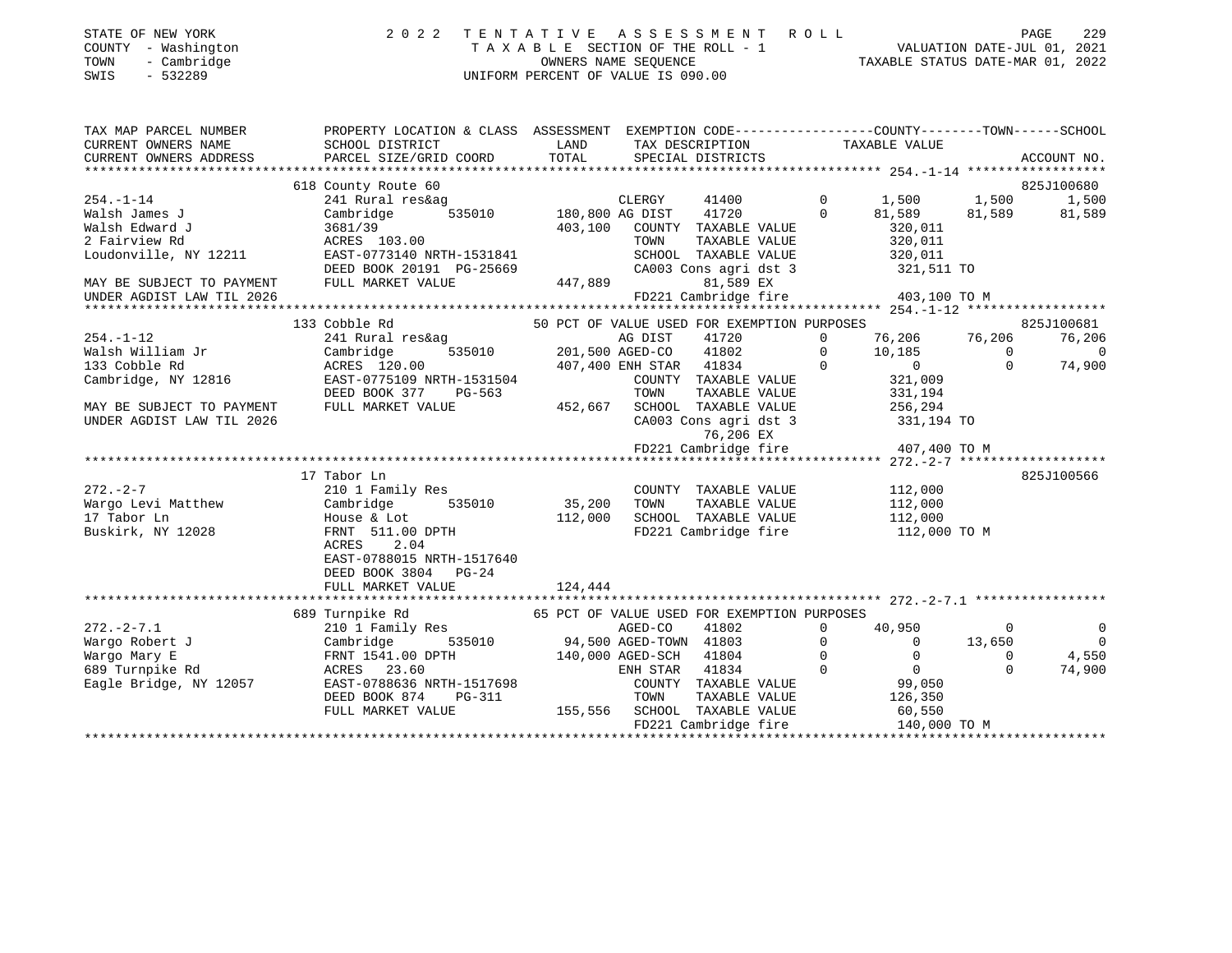| STATE OF NEW YORK<br>COUNTY - Washington<br>TOWN<br>- Cambridge<br>SWIS<br>$-532289$                |                                                                                                                                                       |                   | 2022 TENTATIVE ASSESSMENT ROLL<br>UNIFORM PERCENT OF VALUE IS 090.00                                                   |                                                                                 | 230<br>PAGE                      |
|-----------------------------------------------------------------------------------------------------|-------------------------------------------------------------------------------------------------------------------------------------------------------|-------------------|------------------------------------------------------------------------------------------------------------------------|---------------------------------------------------------------------------------|----------------------------------|
| TAX MAP PARCEL NUMBER<br>CURRENT OWNERS NAME<br>CURRENT OWNERS ADDRESS                              | PROPERTY LOCATION & CLASS ASSESSMENT EXEMPTION CODE---------------COUNTY-------TOWN-----SCHOOL<br>SCHOOL DISTRICT<br>PARCEL SIZE/GRID COORD           | LAND<br>TOTAL     | TAX DESCRIPTION TAXABLE VALUE<br>SPECIAL DISTRICTS                                                                     |                                                                                 | ACCOUNT NO.                      |
|                                                                                                     | 175 Tingue Rd                                                                                                                                         |                   |                                                                                                                        |                                                                                 |                                  |
| $261. - 2 - 5.2$<br>Wasiczko Michael R<br>Wasiczko Morgan P<br>175 Tingue Rd<br>Cambridge, NY 12816 | 210 1 Family Res<br>Cambridge 535010<br>2011 SCAR<br>$261. -1 - 5.2$<br>ACRES 14.58 BANK 999<br>EAST-0769012 NRTH-1524592<br>DEED BOOK 20191 PG-30140 | 66,200<br>388,594 | COUNTY TAXABLE VALUE<br>TOWN<br>TAXABLE VALUE<br>SCHOOL TAXABLE VALUE<br>CA003 Cons agri dst 3<br>FD221 Cambridge fire | 388,594<br>388,594<br>388,594<br>388,594 TO<br>388,594 TO M                     |                                  |
|                                                                                                     | FULL MARKET VALUE                                                                                                                                     | 431,771           |                                                                                                                        |                                                                                 |                                  |
|                                                                                                     |                                                                                                                                                       |                   |                                                                                                                        |                                                                                 |                                  |
| $271. - 2 - 10.2$<br>Waterson Margaret A<br>15 Frog Way<br>Cambridge, NY 12816                      | 15 Frog Way<br>242 Rurl res&rec<br>535010<br>Cambridge<br>$H \& L$<br>ACRES 20.10<br>EAST-0772509 NRTH-1520430                                        | 80,100<br>258,100 | ENH STAR 41834<br>COUNTY TAXABLE VALUE<br>TOWN<br>TAXABLE VALUE<br>SCHOOL TAXABLE VALUE<br>FD221 Cambridge fire        | $\overline{0}$<br>$\mathbf{0}$<br>258,100<br>258,100<br>183,200<br>258,100 TO M | 825J100855<br>$0 \t 74,900$      |
|                                                                                                     | DEED BOOK 466 PG-656                                                                                                                                  |                   |                                                                                                                        |                                                                                 |                                  |
|                                                                                                     | FULL MARKET VALUE                                                                                                                                     | 286,778           |                                                                                                                        |                                                                                 |                                  |
|                                                                                                     |                                                                                                                                                       |                   |                                                                                                                        | *************************** 280.-1-6.1 ******************                       |                                  |
|                                                                                                     | 171 Belle Rd                                                                                                                                          |                   |                                                                                                                        |                                                                                 | 825J100956                       |
| $280. - 1 - 6.1$<br>Watkins Alan J                                                                  | 210 1 Family Res<br>535010                                                                                                                            | 29,900            | COUNTY TAXABLE VALUE<br>TOWN<br>TAXABLE VALUE                                                                          | 154,000<br>154,000                                                              |                                  |
| Watkins Marion A                                                                                    | Cambridge<br>H & L                                                                                                                                    | 154,000           | SCHOOL TAXABLE VALUE                                                                                                   | 154,000                                                                         |                                  |
| 55A East Main St                                                                                    | ACRES 1.57                                                                                                                                            |                   | CA003 Cons agri dst 3                                                                                                  | 154,000 TO                                                                      |                                  |
| Cambridge, NY 12816                                                                                 | EAST-0774265 NRTH-1511776<br>DEED BOOK 535 PG-135                                                                                                     |                   | FD221 Cambridge fire                                                                                                   | 154,000 TO M                                                                    |                                  |
|                                                                                                     | FULL MARKET VALUE                                                                                                                                     | 171,111           |                                                                                                                        |                                                                                 |                                  |
|                                                                                                     | Conley Rd                                                                                                                                             |                   |                                                                                                                        |                                                                                 |                                  |
| $280. -1 - 7.3$                                                                                     | 322 Rural vac>10                                                                                                                                      |                   | COUNTY TAXABLE VALUE                                                                                                   | 41,000                                                                          |                                  |
| Watkins Alan J                                                                                      | Cambridge<br>535010                                                                                                                                   | 41,000            | TOWN<br>TAXABLE VALUE                                                                                                  | 41,000                                                                          |                                  |
| Watkins Marion A                                                                                    | sub lot # 1<br>sub 1ot # 1<br>ACRES 19.44                                                                                                             | 41,000            | SCHOOL TAXABLE VALUE                                                                                                   | 41,000                                                                          |                                  |
| 171 Belle Rd                                                                                        |                                                                                                                                                       |                   | CA003 Cons agri dst 3                                                                                                  | 41,000 TO                                                                       |                                  |
| Buskirk, NY 12028                                                                                   | EAST-0774800 NRTH-1512775<br>DEED BOOK 3692 PG-205                                                                                                    |                   | FD221 Cambridge fire                                                                                                   | 41,000 TO M                                                                     |                                  |
|                                                                                                     | FULL MARKET VALUE                                                                                                                                     | 45,556            |                                                                                                                        |                                                                                 |                                  |
|                                                                                                     |                                                                                                                                                       |                   |                                                                                                                        |                                                                                 |                                  |
| $246. - 1 - 31.4$                                                                                   | 9 Cambridge Battenville Rd<br>210 1 Family Res                                                                                                        |                   | BAS STAR<br>41854                                                                                                      | $\overline{0}$<br>$\mathbf 0$                                                   | 825J102010<br>$\Omega$<br>30,000 |
| Watkins Chaughn H                                                                                   | Greenwich 533401                                                                                                                                      | 37,000            | COUNTY TAXABLE VALUE                                                                                                   | 262,400                                                                         |                                  |
| Lundberg-Watkins Connie                                                                             | H & L                                                                                                                                                 | 262,400           | TOWN<br>TAXABLE VALUE                                                                                                  | 262,400                                                                         |                                  |
| 9 Camb Battenville Rd                                                                               | 874/68                                                                                                                                                |                   | SCHOOL TAXABLE VALUE                                                                                                   | 232,400                                                                         |                                  |
| Greenwich, NY 12834                                                                                 | 4.98<br>ACRES                                                                                                                                         |                   | CA003 Cons agri dst 3                                                                                                  | 262,400 TO                                                                      |                                  |
|                                                                                                     | EAST-0771419 NRTH-1544484                                                                                                                             |                   | FD221 Cambridge fire                                                                                                   | 262,400 TO M                                                                    |                                  |
|                                                                                                     | DEED BOOK 599<br>PG-104<br>FULL MARKET VALUE                                                                                                          | 291,556           |                                                                                                                        |                                                                                 |                                  |
| ********************                                                                                | ************************                                                                                                                              |                   |                                                                                                                        |                                                                                 |                                  |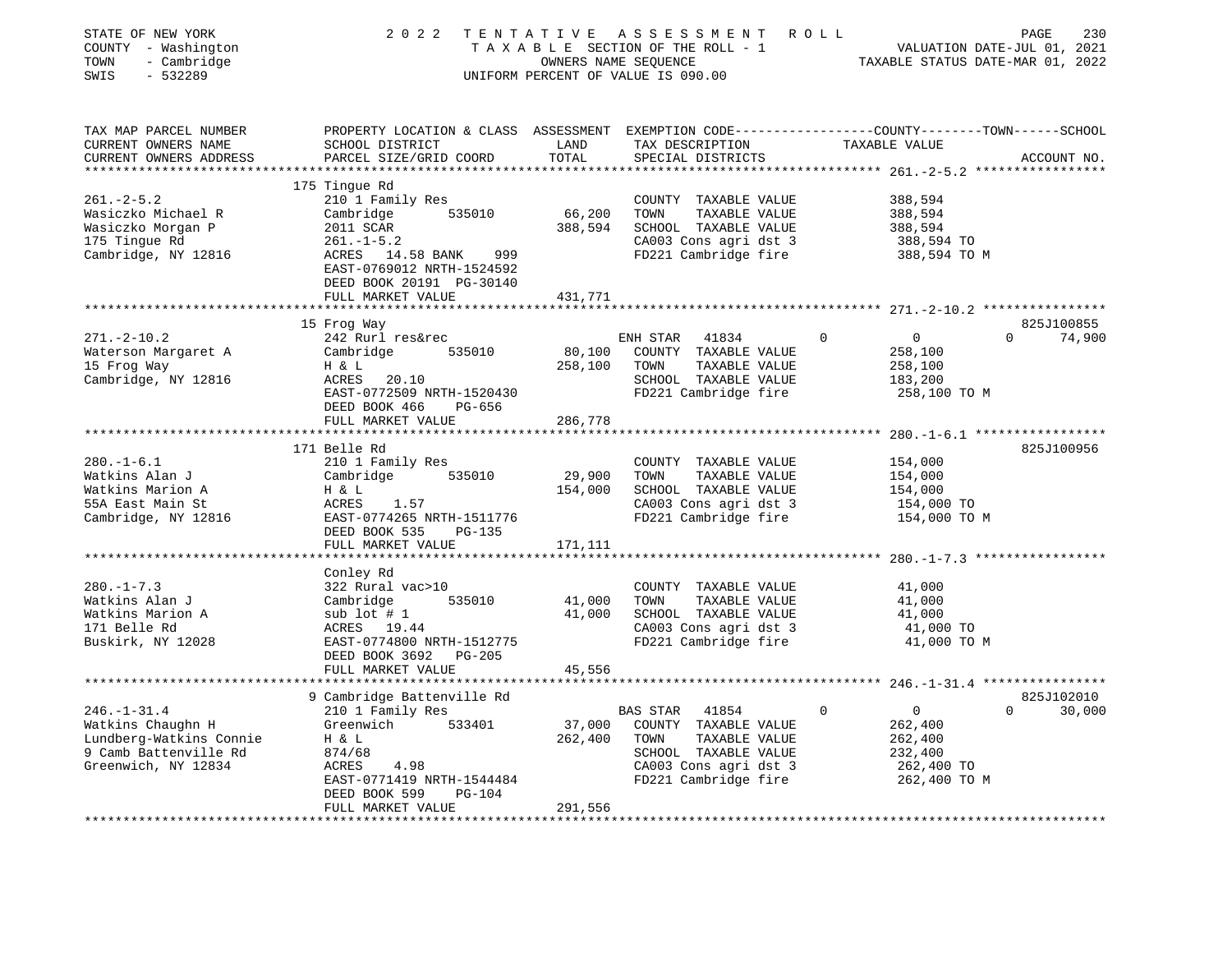| STATE OF NEW YORK<br>COUNTY - Washington<br>- Cambridge<br>TOWN<br>SWIS<br>$-532289$ | 2 0 2 2                                                                                                                                      |               | TENTATIVE ASSESSMENT ROLL<br>T A X A B L E SECTION OF THE ROLL - 1<br>OWNERS NAME SEQUENCE TAXABLE STATUS DATE-MAR 01, 2022<br>UNIFORM PERCENT OF VALUE IS 090.00 |             |                            | PAGE<br>231           |
|--------------------------------------------------------------------------------------|----------------------------------------------------------------------------------------------------------------------------------------------|---------------|-------------------------------------------------------------------------------------------------------------------------------------------------------------------|-------------|----------------------------|-----------------------|
| TAX MAP PARCEL NUMBER<br>CURRENT OWNERS NAME<br>CURRENT OWNERS ADDRESS               | PROPERTY LOCATION & CLASS ASSESSMENT EXEMPTION CODE----------------COUNTY-------TOWN-----SCHOOL<br>SCHOOL DISTRICT<br>PARCEL SIZE/GRID COORD | LAND<br>TOTAL | TAX DESCRIPTION<br>CREATAI RIGERICES<br>SPECIAL DISTRICTS                                                                                                         |             | TAXABLE VALUE              | ACCOUNT NO.           |
|                                                                                      | 1100 County Route 60                                                                                                                         |               |                                                                                                                                                                   |             |                            | 825J100845            |
| $246. - 1 - 31.2$                                                                    | 241 Rural res&ag                                                                                                                             |               | ENH STAR<br>41834                                                                                                                                                 | $\mathbf 0$ | $\overline{0}$             | $\mathbf 0$<br>74,900 |
| Watkins William H                                                                    | Greenwich<br>533401                                                                                                                          | 70,900        | COUNTY TAXABLE VALUE                                                                                                                                              |             | 223,800                    |                       |
| Watkins Constance                                                                    | H&l                                                                                                                                          | 223,800       | TAXABLE VALUE<br>TOWN                                                                                                                                             |             | 223,800                    |                       |
| 1100 County Route 60                                                                 | 460/1089 821/308                                                                                                                             |               | SCHOOL TAXABLE VALUE                                                                                                                                              |             | 148,900                    |                       |
| Greenwich, NY 12834                                                                  | ACRES 17.20                                                                                                                                  |               | CA003 Cons agri dst 3                                                                                                                                             |             | 223,800 TO                 |                       |
|                                                                                      | EAST-0772459 NRTH-1543961                                                                                                                    |               | FD221 Cambridge fire                                                                                                                                              |             | 223,800 TO M               |                       |
| MAY BE SUBJECT TO PAYMENT                                                            | DEED BOOK 483<br>PG-556                                                                                                                      |               |                                                                                                                                                                   |             |                            |                       |
| UNDER AGDIST LAW TIL 2025                                                            | FULL MARKET VALUE                                                                                                                            | 248,667       |                                                                                                                                                                   |             |                            |                       |
|                                                                                      |                                                                                                                                              |               |                                                                                                                                                                   |             |                            |                       |
|                                                                                      | 101 Stage Rd                                                                                                                                 |               |                                                                                                                                                                   |             |                            | 825J100324            |
| $280. - 2 - 12$                                                                      | 242 Rurl res&rec                                                                                                                             |               | COUNTY TAXABLE VALUE                                                                                                                                              |             | 193,000                    |                       |
| Weatherby Bruce                                                                      | 535010<br>Cambridge                                                                                                                          | 79,900        | TOWN<br>TAXABLE VALUE                                                                                                                                             |             | 193,000                    |                       |
| Reid Abigail<br>101 Stage Rd                                                         | House & Sub Lot 2<br>ACRES 22.29                                                                                                             | 193,000       | SCHOOL TAXABLE VALUE<br>CA003 Cons agri dst 3                                                                                                                     |             | 193,000                    |                       |
| Buskirk, NY 12028                                                                    | EAST-0779895 NRTH-1506867                                                                                                                    |               | FD221 Cambridge fire                                                                                                                                              |             | 193,000 TO<br>193,000 TO M |                       |
|                                                                                      | DEED BOOK 2828 PG-340                                                                                                                        |               |                                                                                                                                                                   |             |                            |                       |
|                                                                                      | FULL MARKET VALUE                                                                                                                            | 214,444       |                                                                                                                                                                   |             |                            |                       |
|                                                                                      |                                                                                                                                              |               |                                                                                                                                                                   |             |                            |                       |
|                                                                                      | 137 Stage Rd                                                                                                                                 |               |                                                                                                                                                                   |             |                            |                       |
| $280. -2 - 12.3$                                                                     | 322 Rural vac>10                                                                                                                             |               | COUNTY TAXABLE VALUE                                                                                                                                              |             | 76,600                     |                       |
| Weatherby Bruce                                                                      | 535010<br>Cambridge                                                                                                                          | 76,600        | TAXABLE VALUE<br>TOWN                                                                                                                                             |             | 76,600                     |                       |
| Reid Abigail                                                                         | $1$ ot $3$                                                                                                                                   | 76,600        | SCHOOL TAXABLE VALUE                                                                                                                                              |             | 76,600                     |                       |
| 101 Stage Rd                                                                         | ACRES 27.70                                                                                                                                  |               | CA003 Cons agri dst 3                                                                                                                                             |             | 76,600 TO                  |                       |
| Buskirk, NY 12028                                                                    | EAST-0780905 NRTH-1507074                                                                                                                    |               | FD221 Cambridge fire                                                                                                                                              |             | 76,600 TO M                |                       |
|                                                                                      | DEED BOOK 2066    PG-302                                                                                                                     |               |                                                                                                                                                                   |             |                            |                       |
|                                                                                      | FULL MARKET VALUE                                                                                                                            | 85,111        |                                                                                                                                                                   |             |                            |                       |
|                                                                                      |                                                                                                                                              |               |                                                                                                                                                                   |             |                            |                       |
| $280. - 2 - 12.4$                                                                    | Stage Rd<br>322 Rural vac>10                                                                                                                 |               | COUNTY TAXABLE VALUE                                                                                                                                              |             | 48,000                     |                       |
| Weatherby Bruce                                                                      | Cambridge<br>535010                                                                                                                          | 48,000        | TOWN<br>TAXABLE VALUE                                                                                                                                             |             | 48,000                     |                       |
| Reid Abigail                                                                         | $1$ ot $1$                                                                                                                                   | 48,000        | SCHOOL TAXABLE VALUE                                                                                                                                              |             | 48,000                     |                       |
| 101 Stage Rd                                                                         | ACRES 10.00                                                                                                                                  |               | CA003 Cons agri dst 3                                                                                                                                             |             | 48,000 TO                  |                       |
| Buskirk, NY 12028                                                                    | EAST-0779115 NRTH-1506550                                                                                                                    |               | FD221 Cambridge fire                                                                                                                                              |             | 48,000 TO M                |                       |
|                                                                                      | DEED BOOK 2828 PG-344                                                                                                                        |               |                                                                                                                                                                   |             |                            |                       |
|                                                                                      | FULL MARKET VALUE                                                                                                                            | 53,333        |                                                                                                                                                                   |             |                            |                       |
|                                                                                      |                                                                                                                                              |               |                                                                                                                                                                   |             |                            |                       |
|                                                                                      | 164 Mead Rd                                                                                                                                  |               |                                                                                                                                                                   |             |                            | 825J100700            |
| $288. - 1 - 28$                                                                      | 311 Res vac land                                                                                                                             |               | AG DIST<br>41720                                                                                                                                                  | $\Omega$    | 15,520<br>15,520           | 15,520                |
| Weber Sarah E                                                                        | Hoosic Valley<br>384201                                                                                                                      | 103,800       | COUNTY TAXABLE VALUE                                                                                                                                              |             | 88,280                     |                       |
| Weber Janet                                                                          | ACRES 66.01                                                                                                                                  | 103,800       | TOWN<br>TAXABLE VALUE                                                                                                                                             |             | 88,280                     |                       |
| 392 Stover Rd                                                                        | EAST-0757623 NRTH-1502183                                                                                                                    |               | SCHOOL TAXABLE VALUE                                                                                                                                              |             | 88,280                     |                       |
| Valley Falls, NY 12185                                                               | DEED BOOK 2583 PG-231                                                                                                                        |               | CA003 Cons agri dst 3                                                                                                                                             |             | 88,280 TO                  |                       |
|                                                                                      | FULL MARKET VALUE                                                                                                                            | 115,333       | 15,520 EX                                                                                                                                                         |             |                            |                       |
| MAY BE SUBJECT TO PAYMENT                                                            |                                                                                                                                              |               | FD221 Cambridge fire                                                                                                                                              |             | 103,800 TO M               |                       |
| UNDER AGDIST LAW TIL 2026<br>*************************                               |                                                                                                                                              |               |                                                                                                                                                                   |             |                            | ****************      |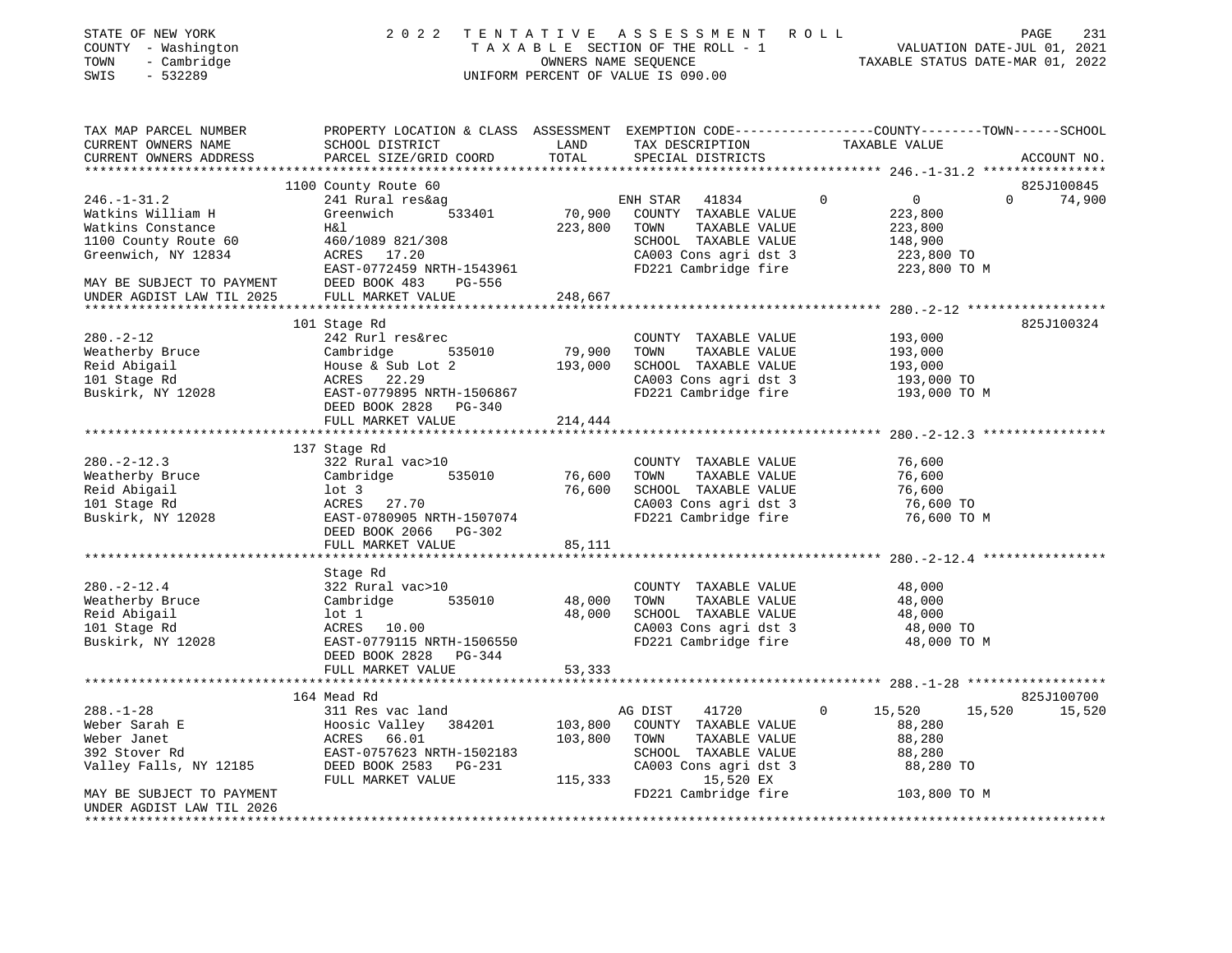| DIAID OF NOW IONN<br>COUNTY - Washington<br>TOWN<br>- Cambridge<br>$-532289$<br>SWIS |                                                                                                 | 1 1 1 1 1 1 1 1 1 1<br>OWNERS NAME SEQUENCE<br>UNIFORM PERCENT OF VALUE IS 090.00 |         | A D D D D D P D D T A L A L O D D D<br>TAXABLE SECTION OF THE ROLL - 1 |          | VALUATION DATE-JUL 01, 2021<br>TAXABLE STATUS DATE-MAR 01, 2022 |        |                 |
|--------------------------------------------------------------------------------------|-------------------------------------------------------------------------------------------------|-----------------------------------------------------------------------------------|---------|------------------------------------------------------------------------|----------|-----------------------------------------------------------------|--------|-----------------|
| TAX MAP PARCEL NUMBER                                                                | PROPERTY LOCATION & CLASS ASSESSMENT EXEMPTION CODE----------------COUNTY-------TOWN-----SCHOOL |                                                                                   |         |                                                                        |          |                                                                 |        |                 |
| CURRENT OWNERS NAME                                                                  | SCHOOL DISTRICT                                                                                 | LAND                                                                              |         | TAX DESCRIPTION TAXABLE VALUE                                          |          |                                                                 |        |                 |
| CURRENT OWNERS ADDRESS                                                               | PARCEL SIZE/GRID COORD                                                                          | TOTAL                                                                             |         | SPECIAL DISTRICTS                                                      |          |                                                                 |        | ACCOUNT NO.     |
|                                                                                      | 607 Lees Crossing Rd                                                                            |                                                                                   |         |                                                                        |          |                                                                 |        | 825J100687      |
| $288. - 1 - 1$                                                                       | 210 1 Family Res                                                                                |                                                                                   |         | COUNTY TAXABLE VALUE                                                   |          | 94,500                                                          |        |                 |
| Weber Stephen A                                                                      | Hoosic Valley 384201                                                                            | 50,300                                                                            | TOWN    | TAXABLE VALUE                                                          |          | 94,500                                                          |        |                 |
| 607 Lees Crossing Rd                                                                 | H & L                                                                                           | 94,500                                                                            |         | SCHOOL TAXABLE VALUE                                                   |          |                                                                 |        |                 |
| Johnsonville, NY 12094                                                               | ACRES<br>6.32                                                                                   |                                                                                   |         | CA003 Cons agri dst 3                                                  |          | 94,500<br>94,500 TO                                             |        |                 |
|                                                                                      | EAST-0759876 NRTH-1503683                                                                       |                                                                                   |         | FD221 Cambridge fire 94,500 TO M                                       |          |                                                                 |        |                 |
|                                                                                      | DEED BOOK 937<br>$PG-41$                                                                        |                                                                                   |         |                                                                        |          |                                                                 |        |                 |
|                                                                                      | FULL MARKET VALUE                                                                               | 105,000                                                                           |         |                                                                        |          |                                                                 |        |                 |
|                                                                                      |                                                                                                 |                                                                                   |         |                                                                        |          |                                                                 |        |                 |
|                                                                                      | 595 Lees Crossing Rd                                                                            |                                                                                   |         |                                                                        |          |                                                                 |        | 825J102051      |
| $288. - 1 - 1.2$                                                                     | 241 Rural res&ag                                                                                |                                                                                   | AG DIST | 41720                                                                  | $\circ$  | 116,697                                                         |        | 116,697 116,697 |
| Weber Stephen A                                                                      | Hoosic Valley 384201                                                                            | 307,300                                                                           |         | COUNTY TAXABLE VALUE                                                   |          | 343,303                                                         |        |                 |
| Weber-Coons Janice L                                                                 | House & Land                                                                                    | 460,000                                                                           | TOWN    | TAXABLE VALUE                                                          |          | 343,303                                                         |        |                 |
| 607 Lees Crossing Rd                                                                 | 875/299                                                                                         |                                                                                   |         | SCHOOL TAXABLE VALUE                                                   |          | 343,303                                                         |        |                 |
| Johnsonville, NY 12094                                                               | ACRES 195.80                                                                                    |                                                                                   |         | CA003 Cons agri dst 3                                                  |          | 343,303 TO                                                      |        |                 |
|                                                                                      | EAST-0758170 NRTH-1504641                                                                       |                                                                                   |         | 116,697 EX                                                             |          |                                                                 |        |                 |
| MAY BE SUBJECT TO PAYMENT                                                            | DEED BOOK 2808 PG-254                                                                           |                                                                                   |         | FD221 Cambridge fire                                                   |          | 460,000 TO M                                                    |        |                 |
| UNDER AGDIST LAW TIL 2026                                                            | FULL MARKET VALUE                                                                               | 511,111                                                                           |         |                                                                        |          |                                                                 |        |                 |
|                                                                                      | Lees Crossing Rd                                                                                |                                                                                   |         |                                                                        |          |                                                                 |        | 825J102050      |
| $288. - 1 - 1.1$                                                                     | 322 Rural vac>10                                                                                |                                                                                   |         | COUNTY TAXABLE VALUE                                                   |          | 43,000                                                          |        |                 |
| Weber William                                                                        | Hoosic Valley 384201                                                                            | 43,000                                                                            | TOWN    | TAXABLE VALUE                                                          |          | 43,000                                                          |        |                 |
| Stoeckmann Elizabeth                                                                 | ACRES 19.55                                                                                     | 43,000                                                                            |         | SCHOOL TAXABLE VALUE                                                   |          | 43,000                                                          |        |                 |
| 392 Stover Rd                                                                        | EAST-0756436 NRTH-1503088                                                                       |                                                                                   |         | CA003 Cons agri dst 3                                                  |          | 43,000 TO                                                       |        |                 |
| Valley Falls, NY 12185                                                               | DEED BOOK 856<br>PG-183                                                                         |                                                                                   |         | FD221 Cambridge fire                                                   |          | 43,000 TO M                                                     |        |                 |
|                                                                                      | FULL MARKET VALUE                                                                               | 47,778                                                                            |         |                                                                        |          |                                                                 |        |                 |
|                                                                                      |                                                                                                 |                                                                                   |         |                                                                        |          |                                                                 |        |                 |
|                                                                                      | State Route 372                                                                                 |                                                                                   |         |                                                                        |          |                                                                 |        | 825J100851      |
| $246. - 1 - 3$                                                                       | 314 Rural vac<10                                                                                |                                                                                   | AG DIST | 41720                                                                  | $\Omega$ | 7,570                                                           | 7,570  | 7,570           |
| Weeping Birch Farm LLC                                                               | Greenwich<br>533401                                                                             |                                                                                   |         | 10,200 COUNTY TAXABLE VALUE                                            |          | 2,630                                                           |        |                 |
| 12 Old Cambridge Rd                                                                  | 5.95 BANK<br>ACRES<br>997                                                                       | 10,200                                                                            | TOWN    | TAXABLE VALUE                                                          |          | 2,630                                                           |        |                 |
| Greenwich, NY 12834                                                                  | EAST-0770633 NRTH-1544437                                                                       |                                                                                   |         | SCHOOL TAXABLE VALUE                                                   |          | 2,630                                                           |        |                 |
|                                                                                      | DEED BOOK 2074 PG-198                                                                           |                                                                                   |         | CA003 Cons agri dst 3                                                  |          | 2,630 TO                                                        |        |                 |
| MAY BE SUBJECT TO PAYMENT                                                            | FULL MARKET VALUE                                                                               |                                                                                   | 11,333  | 7,570 EX                                                               |          |                                                                 |        |                 |
| UNDER AGDIST LAW TIL 2026                                                            |                                                                                                 |                                                                                   |         | FD221 Cambridge fire                                                   |          | 10,200 TO M                                                     |        |                 |
|                                                                                      |                                                                                                 |                                                                                   |         |                                                                        |          |                                                                 |        |                 |
|                                                                                      | Old Cambridge Rd                                                                                |                                                                                   |         |                                                                        | $\circ$  |                                                                 |        | 825J100489      |
| $246. -1 - 4.1$<br>Weeping Birch Farm LLC                                            | 105 Vac farmland<br>Greenwich<br>533401                                                         | 137,500                                                                           | AG DIST | 41720<br>COUNTY TAXABLE VALUE                                          |          | 93,949<br>55,551                                                | 93,949 | 93,949          |
| 12 Old Cambridge Rd                                                                  | ACRES 78.80 BANK<br>997                                                                         | 149,500                                                                           | TOWN    | TAXABLE VALUE                                                          |          | 55,551                                                          |        |                 |
| Greenwich, NY 12834                                                                  | EAST-0770888 NRTH-1545641                                                                       |                                                                                   |         | SCHOOL TAXABLE VALUE                                                   |          | 55,551                                                          |        |                 |
|                                                                                      | DEED BOOK 910<br>$PG-273$                                                                       |                                                                                   |         | CA003 Cons agri dst 3                                                  |          | 55,551 TO                                                       |        |                 |
| MAY BE SUBJECT TO PAYMENT                                                            | FULL MARKET VALUE                                                                               | 166,111                                                                           |         | 93,949 EX                                                              |          |                                                                 |        |                 |

UNDER AGDIST LAW TIL 2026 FD221 Cambridge fire 149,500 TO M \*\*\*\*\*\*\*\*\*\*\*\*\*\*\*\*\*\*\*\*\*\*\*\*\*\*\*\*\*\*\*\*\*\*\*\*\*\*\*\*\*\*\*\*\*\*\*\*\*\*\*\*\*\*\*\*\*\*\*\*\*\*\*\*\*\*\*\*\*\*\*\*\*\*\*\*\*\*\*\*\*\*\*\*\*\*\*\*\*\*\*\*\*\*\*\*\*\*\*\*\*\*\*\*\*\*\*\*\*\*\*\*\*\*\*\*\*\*\*\*\*\*\*\*\*\*\*\*\*\*\*\*

STATE OF NEW YORK 2 0 2 2 T E N T A T I V E A S S E S S M E N T R O L L PAGE 232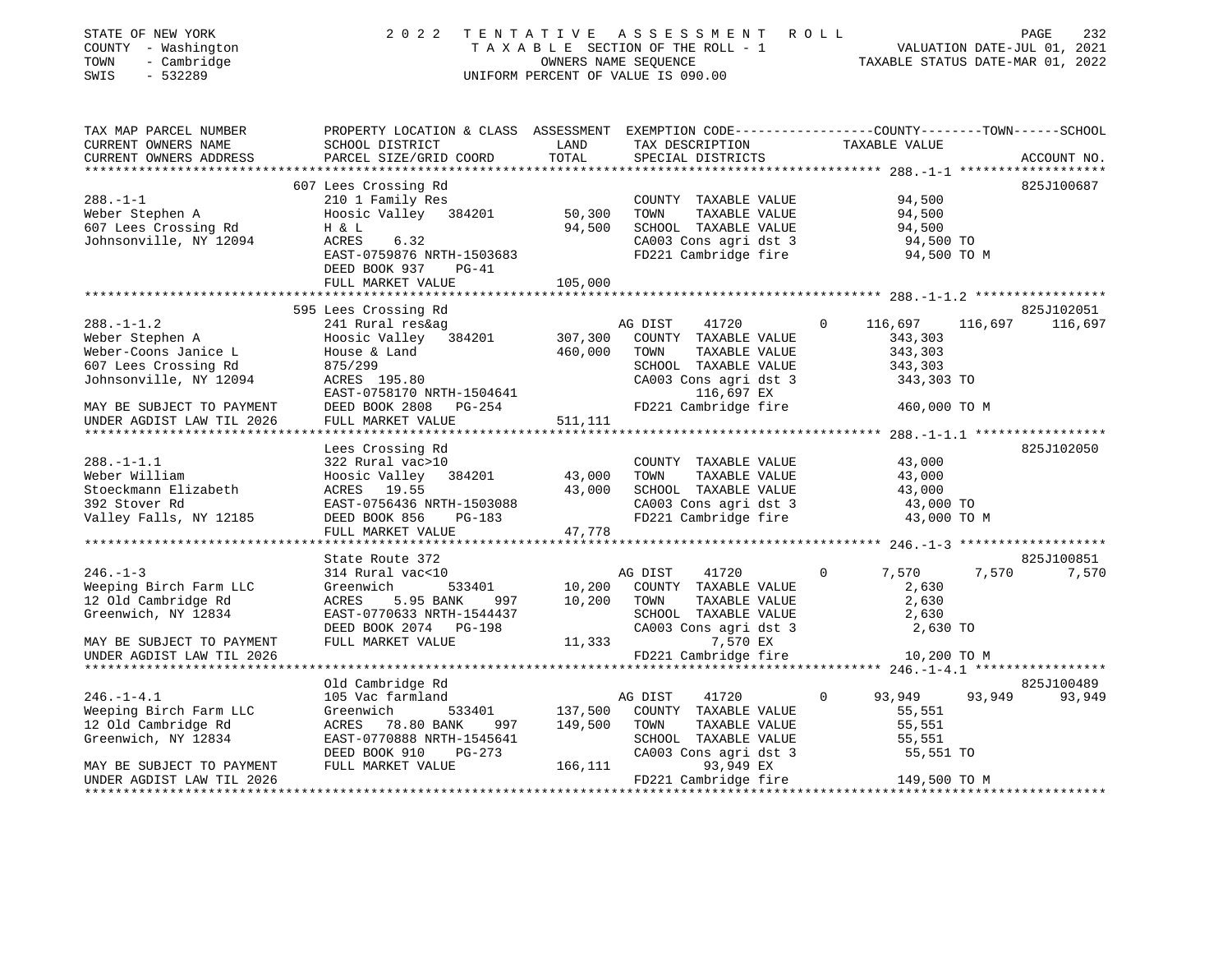| STATE OF NEW YORK<br>COUNTY - Washington<br>- Cambridge<br>TOWN<br>$-532289$<br>SWIS                                                                                 | 2 0 2 2                                                                                                                                                                                                            |                               | TENTATIVE ASSESSMENT ROLL<br>TAXABLE SECTION OF THE ROLL - 1<br>OWNERS NAME SEQUENCE<br>UNIFORM PERCENT OF VALUE IS 090.00                              |               | VALUATION DATE-JUL 01, 2021<br>TAXABLE STATUS DATE-MAR 01, 2022                    | PAGE<br>233          |
|----------------------------------------------------------------------------------------------------------------------------------------------------------------------|--------------------------------------------------------------------------------------------------------------------------------------------------------------------------------------------------------------------|-------------------------------|---------------------------------------------------------------------------------------------------------------------------------------------------------|---------------|------------------------------------------------------------------------------------|----------------------|
| TAX MAP PARCEL NUMBER<br>CURRENT OWNERS NAME<br>CURRENT OWNERS ADDRESS<br>***********************                                                                    | PROPERTY LOCATION & CLASS ASSESSMENT EXEMPTION CODE----------------COUNTY-------TOWN-----SCHOOL<br>SCHOOL DISTRICT<br>PARCEL SIZE/GRID COORD                                                                       | LAND<br>TOTAL                 | TAX DESCRIPTION<br>SPECIAL DISTRICTS                                                                                                                    | TAXABLE VALUE |                                                                                    | ACCOUNT NO.          |
| $246. - 1 - 4.2$<br>Weeping Birch Farm LLC<br>12 Old Cambridge Rd<br>Greenwich, NY 12834<br>MAY BE SUBJECT TO PAYMENT<br>UNDER AGDIST LAW TIL 2026                   | State Route 372<br>105 Vac farmland<br>533401<br>Greenwich<br>ACRES<br>62.19 BANK<br>997<br>EAST-0772748 NRTH-1545108<br>DEED BOOK 910<br>PG-271<br>FULL MARKET VALUE                                              | 116,600<br>116,600<br>129,556 | AG DIST<br>41720<br>COUNTY TAXABLE VALUE<br>TOWN<br>TAXABLE VALUE<br>SCHOOL TAXABLE VALUE<br>CA003 Cons agri dst 3<br>91,845 EX<br>FD221 Cambridge fire | $\Omega$      | 91,845<br>91,845<br>24,755<br>24,755<br>24,755<br>24,755 TO<br>116,600 TO M        | 825J100490<br>91,845 |
| $262. - 1 - 14.1$<br>Wensley John E II<br>1048 County Route 59<br>Cambridge, NY 12816                                                                                | 1048 County Route 59<br>242 Rurl res&rec<br>Cambridge<br>535010<br>ACRES 18.20 BANK<br>999<br>EAST-0775410 NRTH-1520382<br>DEED BOOK 3750 PG-253<br>FULL MARKET VALUE                                              | 73,400<br>229,000<br>254,444  | COUNTY TAXABLE VALUE<br>TOWN<br>TAXABLE VALUE<br>SCHOOL TAXABLE VALUE<br>CA003 Cons agri dst 3<br>FD221 Cambridge fire                                  |               | 229,000<br>229,000<br>229,000<br>229,000 TO<br>229,000 TO M                        | 825J100925           |
| $255. - 1 - 24.4$<br>Werner Heidi Trustee<br>Werner Colton J Trustee<br>137 Irish Ln<br>Cambridge, NY 12816                                                          | 137 Irish Ln<br>250 Estate<br>Cambridge<br>535010<br>H & L<br>Lot 1<br>ACRES<br>23.45<br>EAST-0780076 NRTH-1530782<br>DEED BOOK 20210 PG-4278<br>FULL MARKET VALUE                                                 | 129,300<br>591,800<br>657,556 | ENH STAR<br>41834<br>COUNTY TAXABLE VALUE<br>TOWN<br>TAXABLE VALUE<br>SCHOOL TAXABLE VALUE<br>CA005 Cons agri dst 5<br>FD221 Cambridge fire             | $\mathbf 0$   | $\circ$<br>$\Omega$<br>591,800<br>591,800<br>516,900<br>591,800 TO<br>591,800 TO M | 825J102039<br>74,900 |
| $261. - 2 - 3$<br>Westcott Paul<br>Westcott Marie A<br>1244 Vly Summit Rd<br>Greenwich, NY 12834                                                                     | 1244 Vly Summit Rd<br>242 Rurl res&rec<br>Cambridge<br>535010<br>House & Land<br>Sub Lot A<br>$261. - 1 - 3$<br>ACRES 47.45 BANK<br>999<br>EAST-0766243 NRTH-1526799<br>DEED BOOK 2609 PG-216<br>FULL MARKET VALUE | 110,300<br>238,900<br>265,444 | COUNTY TAXABLE VALUE<br>TOWN<br>TAXABLE VALUE<br>SCHOOL TAXABLE VALUE<br>FD221 Cambridge fire                                                           |               | 238,900<br>238,900<br>238,900<br>238,900 TO M                                      | 825J100602           |
| $255. - 1 - 3.1$<br>Wetherby Julie<br>25 Mountain View Dr<br>Cambridge, NY 12816<br>MAY BE SUBJECT TO PAYMENT<br>UNDER AGDIST LAW TIL 2026<br>********************** | 296 Stevenson Rd<br>241 Rural res&ag<br>535010<br>Cambridge<br>House & Land<br>370/229<br>ACRES 129.50<br>EAST-0780060 NRTH-1535809<br>DEED BOOK 3764<br>$PG-90$<br>FULL MARKET VALUE                              | 213,900<br>433,800<br>482,000 | AG DIST<br>41720<br>COUNTY TAXABLE VALUE<br>TOWN<br>TAXABLE VALUE<br>SCHOOL TAXABLE VALUE<br>CA005 Cons agri dst 5<br>83,994 EX<br>FD221 Cambridge fire | $\Omega$      | 83,994<br>83,994<br>349,806<br>349,806<br>349,806<br>349,806 TO<br>433,800 TO M    | 825J100629<br>83,994 |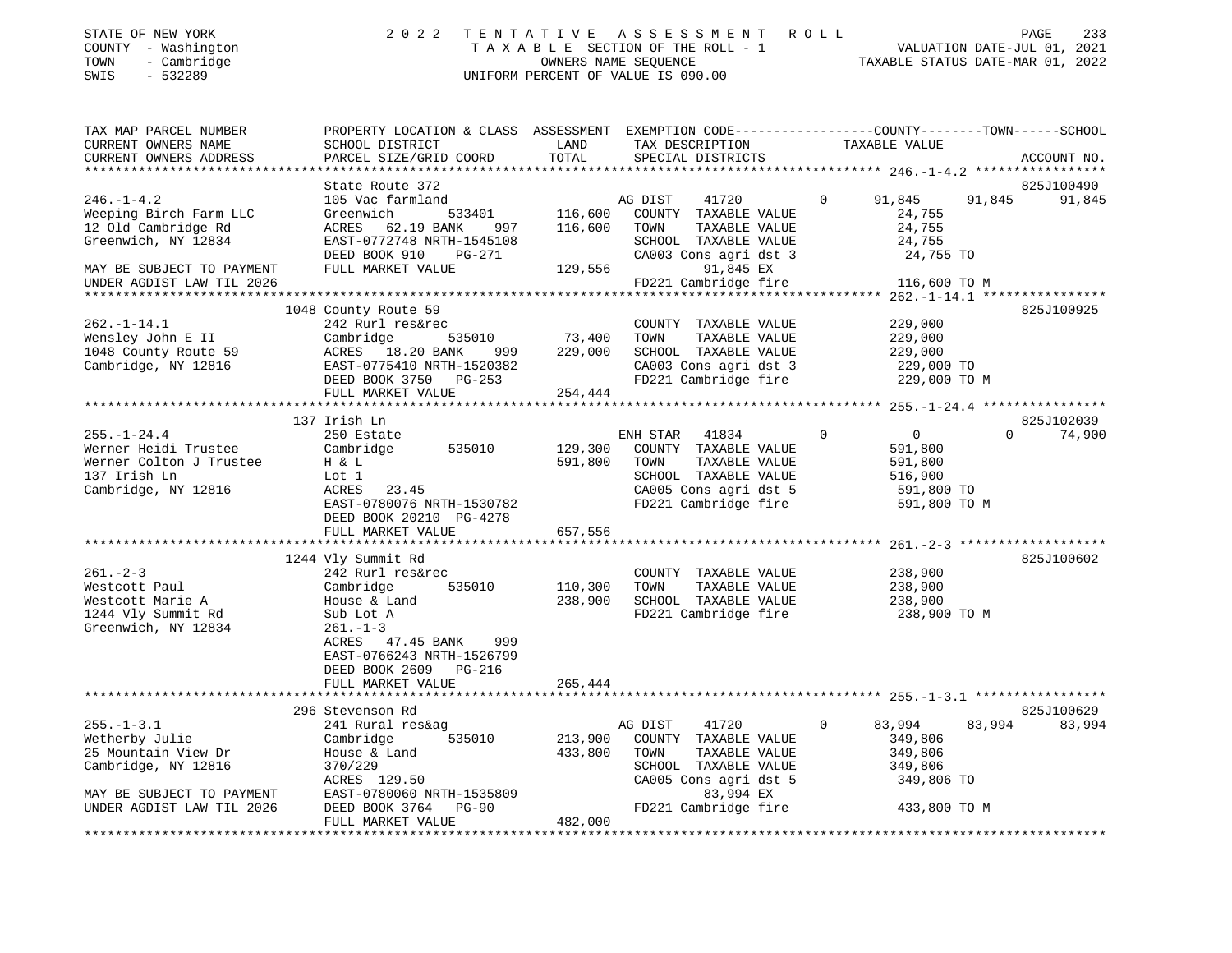| COUNTY - Washington<br>TOWN<br>- Cambridge<br>$-532289$<br>SWIS                                                                        | TAXABLE SECTION OF THE ROLL - 1<br>OWNERS NAME SEQUENCE<br>UNIFORM PERCENT OF VALUE IS 090.00                                                                                                                    |                              |                                                                                                                                                                                                                                            |                                                                                                                                                                         | VALUATION DATE-JUL 01, 2021<br>TAXABLE STATUS DATE-MAR 01, 2022                                                            |
|----------------------------------------------------------------------------------------------------------------------------------------|------------------------------------------------------------------------------------------------------------------------------------------------------------------------------------------------------------------|------------------------------|--------------------------------------------------------------------------------------------------------------------------------------------------------------------------------------------------------------------------------------------|-------------------------------------------------------------------------------------------------------------------------------------------------------------------------|----------------------------------------------------------------------------------------------------------------------------|
| TAX MAP PARCEL NUMBER<br>CURRENT OWNERS NAME<br>CURRENT OWNERS ADDRESS                                                                 | PROPERTY LOCATION & CLASS ASSESSMENT EXEMPTION CODE--------------COUNTY-------TOWN------SCHOOL<br>SCHOOL DISTRICT<br>PARCEL SIZE/GRID COORD                                                                      | LAND<br>TOTAL                | TAX DESCRIPTION<br>SPECIAL DISTRICTS                                                                                                                                                                                                       | TAXABLE VALUE                                                                                                                                                           | ACCOUNT NO.                                                                                                                |
| $262 - 2 - 10$<br>Whalen Deborah<br>Whalen William<br>1269 County Route 59<br>Cambridge, NY 12816                                      | 1269 County Route 59<br>210 1 Family Res<br>535010<br>Cambridge<br>Trailer & Lot<br>ACRES<br>0.55<br>EAST-0778417 NRTH-1525263<br>DEED BOOK 578 PG-152<br>FULL MARKET VALUE                                      | 22,000<br>84,300<br>93,667   | ENH STAR<br>41834<br>COUNTY TAXABLE VALUE<br>TAXABLE VALUE<br>TOWN<br>SCHOOL TAXABLE VALUE<br>FD221 Cambridge fire                                                                                                                         | $0 \qquad \qquad$<br>$\Omega$<br>84,300<br>84,300<br>9,400<br>84,300 TO M                                                                                               | 825J100303<br>$\Omega$<br>74,900                                                                                           |
|                                                                                                                                        |                                                                                                                                                                                                                  |                              |                                                                                                                                                                                                                                            |                                                                                                                                                                         |                                                                                                                            |
| $272. - 1 - 2$<br>Wheeler Eileen<br>132 Duell Hollow Rd<br>Buskirk, NY 12028<br>MAY BE SUBJECT TO PAYMENT<br>UNDER AGDIST LAW TIL 2026 | 132 Duell Hollow Rd<br>241 Rural res&ag<br>535010<br>Cambridge<br>House & Lot<br>$1$ ot $2$<br>ACRES 25.00<br>EAST-0783684 NRTH-1519644<br>DEED BOOK 3945 PG-245<br>FULL MARKET VALUE                            | 96,300<br>289,500<br>321,667 | AG DIST<br>41720<br>COUNTY TAXABLE VALUE<br>TOWN<br>TAXABLE VALUE<br>SCHOOL TAXABLE VALUE<br>CA003 Cons agri dst 3<br>52,471 EX<br>FD221 Cambridge fire                                                                                    | $\Omega$<br>52,471<br>237,029<br>237,029<br>237,029<br>237,029 TO<br>289,500 TO M                                                                                       | 825J100314<br>52,471<br>52,471                                                                                             |
| ******************************                                                                                                         |                                                                                                                                                                                                                  |                              |                                                                                                                                                                                                                                            |                                                                                                                                                                         |                                                                                                                            |
| $272. - 1 - 2.2$<br>Wheeler Eileen<br>132 Duell Hollow Rd<br>Buskirk, NY 12028<br>MAY BE SUBJECT TO PAYMENT                            | Duell Hollow Rd<br>105 Vac farmland<br>Cambridge<br>535010<br>3018/183<br>ACRES 41.00<br>EAST-0783146 NRTH-1520614<br>DEED BOOK 3945 PG-245                                                                      | 72,500<br>72,500             | AG DIST<br>41720<br>COUNTY TAXABLE VALUE<br>TOWN<br>TAXABLE VALUE<br>SCHOOL TAXABLE VALUE<br>CA003 Cons agri dst 3<br>13,503 EX                                                                                                            | 13,503<br>$\Omega$<br>58,997<br>58,997<br>58,997<br>58,997 TO                                                                                                           | 13,503<br>13,503                                                                                                           |
| UNDER AGDIST LAW TIL 2026                                                                                                              | FULL MARKET VALUE                                                                                                                                                                                                | 80,556                       | FD221 Cambridge fire                                                                                                                                                                                                                       | 72,500 TO M                                                                                                                                                             |                                                                                                                            |
| ************************<br>$263. - 1 - 31$<br>White Alexander C<br>235 East 10th St 1F<br>New York, NY 10003                          | ******************<br>County Route 59<br>314 Rural vac<10<br>Cambridge<br>535010<br>Vacant Land<br>2250/123 3338/329<br>ACRES<br>7.30<br>EAST-0779264 NRTH-1526645<br>DEED BOOK 3338 PG-329<br>FULL MARKET VALUE | 39,200<br>39,200<br>43,556   | COUNTY TAXABLE VALUE<br>TOWN<br>TAXABLE VALUE<br>SCHOOL TAXABLE VALUE<br>CA003 Cons agri dst 3<br>FD221 Cambridge fire                                                                                                                     | 39,200<br>39,200<br>39,200<br>39,200 TO<br>39,200 TO M                                                                                                                  | 825J100934                                                                                                                 |
|                                                                                                                                        | ***********************                                                                                                                                                                                          |                              |                                                                                                                                                                                                                                            |                                                                                                                                                                         |                                                                                                                            |
| $263. - 1 - 29$<br>White Benjamin L<br>1320 County Route 59<br>Cambridge, NY 12816                                                     | 1320 County Route 59<br>242 Rurl res&rec<br>535010<br>Cambridge<br>505/176 2789/142<br>ACRES 29.85<br>EAST-0779616 NRTH-1524909<br>DEED BOOK 2777 PG-67<br>FULL MARKET VALUE                                     | 243,889                      | 80 PCT OF VALUE USED FOR EXEMPTION PURPOSES<br>AGED-CO<br>41802<br>89,300 AGED-TOWN 41803<br>219,500 AGED-SCH 41804<br>ENH STAR<br>41834<br>COUNTY TAXABLE VALUE<br>TOWN<br>TAXABLE VALUE<br>SCHOOL TAXABLE VALUE<br>CA003 Cons agri dst 3 | $\mathbf 0$<br>87,800<br>$\overline{0}$<br>$\overline{0}$<br>$\mathbf 0$<br>$\overline{0}$<br>$\Omega$<br>$\overline{0}$<br>131,700<br>158,040<br>100,700<br>219,500 TO | 825J100932<br>$\mathbf{0}$<br>$\overline{0}$<br>61,460<br>$\overline{0}$<br>$\overline{0}$<br>43,900<br>$\Omega$<br>74,900 |

FD221 Cambridge fire 219,500 TO M \*\*\*\*\*\*\*\*\*\*\*\*\*\*\*\*\*\*\*\*\*\*\*\*\*\*\*\*\*\*\*\*\*\*\*\*\*\*\*\*\*\*\*\*\*\*\*\*\*\*\*\*\*\*\*\*\*\*\*\*\*\*\*\*\*\*\*\*\*\*\*\*\*\*\*\*\*\*\*\*\*\*\*\*\*\*\*\*\*\*\*\*\*\*\*\*\*\*\*\*\*\*\*\*\*\*\*\*\*\*\*\*\*\*\*\*\*\*\*\*\*\*\*\*\*\*\*\*\*\*\*\*

# STATE OF NEW YORK 2022 TENTATIVE ASSESSMENT ROLL PAGE

234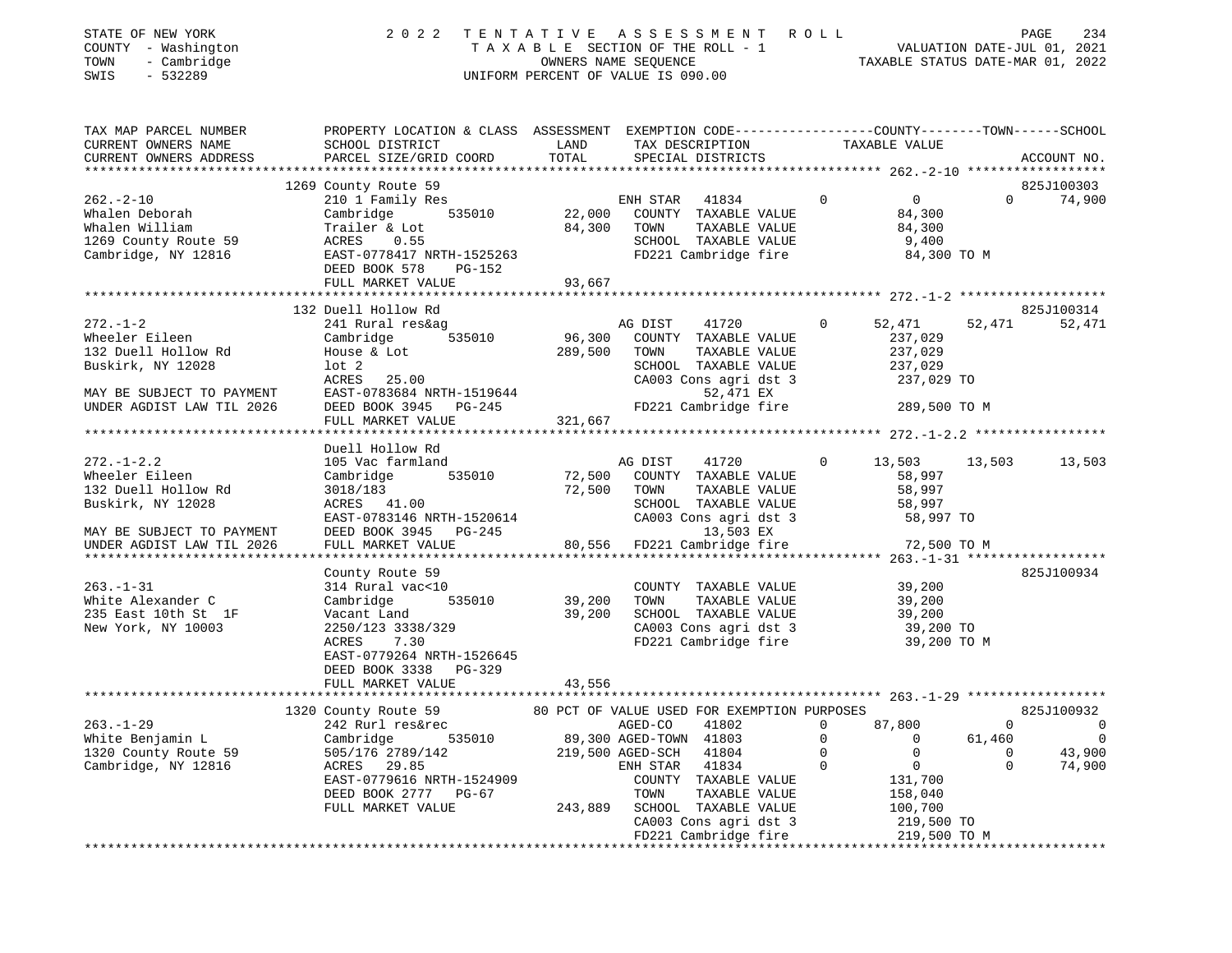| TOWN<br>SWIS | STATE OF NEW YORK<br>COUNTY - Washington<br>- Cambridge<br>$-532289$ |                                                         |      | 2022 TENTATIVE ASSESSMENT ROLL<br>TAXABLE SECTION OF THE ROLL - 1<br>OWNERS NAME SEOUENCE<br>UNIFORM PERCENT OF VALUE IS 090.00 | VALUATION DATE-JUL 01, 2021<br>TAXABLE STATUS DATE-MAR 01, 2022 | PAGE | 235 |
|--------------|----------------------------------------------------------------------|---------------------------------------------------------|------|---------------------------------------------------------------------------------------------------------------------------------|-----------------------------------------------------------------|------|-----|
|              | TAX MAP PARCEL NUMBER<br>CURRENT OWNERS NAME                         | PROPERTY LOCATION & CLASS ASSESSMENT<br>SCHOOL DISTRICT | LAND | EXEMPTION CODE-----------------COUNTY-------TOWN------SCHOOL<br>TAX DESCRIPTION                                                 | TAXABLE VALUE                                                   |      |     |

| CURRENT OWNERS ADDRESS                                                                                 | PARCEL SIZE/GRID COORD                                                                                                                                            | SPECIAL DISTRICTS<br>TOTAL                                                                                                                                                                                                         | ACCOUNT NO.                                                                                |
|--------------------------------------------------------------------------------------------------------|-------------------------------------------------------------------------------------------------------------------------------------------------------------------|------------------------------------------------------------------------------------------------------------------------------------------------------------------------------------------------------------------------------------|--------------------------------------------------------------------------------------------|
|                                                                                                        |                                                                                                                                                                   |                                                                                                                                                                                                                                    |                                                                                            |
| $263. - 1 - 32$<br>White Kirby B<br>White Nola D<br>16 Reynolds Rd<br>Cambridge, NY 12816              | 16 Reynolds Rd<br>242 Rurl res&rec<br>Cambridge<br>535010<br>House & Land<br>ACRES 10.40<br>EAST-0779926 NRTH-1526949<br>DEED BOOK 2776 PG-5<br>FULL MARKET VALUE | ENH STAR<br>$\Omega$<br>41834<br>57,800<br>COUNTY TAXABLE VALUE<br>133,600<br>133,600<br>TOWN<br>TAXABLE VALUE<br>133,600<br>SCHOOL TAXABLE VALUE<br>CA003 Cons agri dst 3<br>FD221 Cambridge fire<br>148,444                      | 825J100935<br>$\overline{0}$<br>74,900<br>$\Omega$<br>58,700<br>133,600 TO<br>133,600 TO M |
|                                                                                                        | County Route 59                                                                                                                                                   |                                                                                                                                                                                                                                    | 825J100692                                                                                 |
| $263. - 1 - 23.4$<br>White Kirby Etal<br>White Duffield Etal<br>161 Mt. Vernon<br>Middletown, CT 06457 | 312 Vac w/imprv<br>Cambridge<br>535010<br>Lot 4<br>FRNT 70.00 DPTH 73.00<br>EAST-0779451 NRTH-1526272<br>DEED BOOK 843<br>PG-249                                  | COUNTY TAXABLE VALUE<br>TAXABLE VALUE<br>1,200<br>TOWN<br>6,000<br>SCHOOL TAXABLE VALUE<br>CA003 Cons agri dst 3<br>FD221 Cambridge fire<br>6,667                                                                                  | 6,000<br>6,000<br>6,000<br>6,000 TO<br>6,000 TO M                                          |
|                                                                                                        | FULL MARKET VALUE                                                                                                                                                 |                                                                                                                                                                                                                                    |                                                                                            |
|                                                                                                        | 1337 County Route 59                                                                                                                                              |                                                                                                                                                                                                                                    |                                                                                            |
| $263. - 1 - 23.1$<br>White Nancy<br>1337 County Route 59<br>Cambridge, NY 12816                        | 210 1 Family Res<br>535010<br>Cambridge<br>Sub Lot 1<br>ACRES 3.71<br>EAST-0779715 NRTH-1526495<br>DEED BOOK 848<br>PG-241<br>FULL MARKET VALUE                   | <b>BAS STAR</b><br>41854<br>$\mathbf 0$<br>36,600<br>COUNTY TAXABLE VALUE<br>263,400<br>263,400<br>TOWN<br>TAXABLE VALUE<br>263,400<br>SCHOOL TAXABLE VALUE<br>233,400<br>CA003 Cons agri dst 3<br>FD221 Cambridge fire<br>292,667 | $\overline{0}$<br>$\mathbf 0$<br>30,000<br>263,400 TO<br>263,400 TO M                      |
|                                                                                                        |                                                                                                                                                                   |                                                                                                                                                                                                                                    |                                                                                            |
| $263. - 1 - 23.2$<br>White Nancy L<br>1337 County Route 59<br>Cambridge, NY 12816                      | County Route 59<br>314 Rural vac<10<br>535010<br>Cambridge<br>Lot 1<br>ACRES<br>5.13<br>EAST-0780173 NRTH-1526545<br>DEED BOOK 2815 PG-299                        | COUNTY TAXABLE VALUE<br>27,900<br>TOWN<br>TAXABLE VALUE<br>27,900<br>SCHOOL TAXABLE VALUE<br>CA003 Cons agri dst 3<br>FD221 Cambridge fire                                                                                         | 825J100692<br>27,900<br>27,900<br>27,900<br>27,900 TO<br>27,900 TO M                       |
|                                                                                                        | FULL MARKET VALUE                                                                                                                                                 | 31,000                                                                                                                                                                                                                             |                                                                                            |
| $279. - 2 - 1.1$<br>Whiteside Terry J<br>225 Midland Dr<br>Asheville, NC 28804                         | County Route 74<br>322 Rural vac>10<br>535010<br>Cambridge<br>Vac Land<br>ACRES 16.80<br>EAST-0765441 NRTH-1511221                                                | COUNTY TAXABLE VALUE<br>61,000<br>TAXABLE VALUE<br>TOWN<br>61,000<br>SCHOOL TAXABLE VALUE<br>CA003 Cons agri dst 3<br>FD221 Cambridge fire                                                                                         | 825J102048<br>61,000<br>61,000<br>61,000<br>61,000 TO<br>61,000 TO M                       |
|                                                                                                        | DEED BOOK 632<br>$PG-45$<br>FULL MARKET VALUE                                                                                                                     | 67,778                                                                                                                                                                                                                             |                                                                                            |
|                                                                                                        | ***********************                                                                                                                                           |                                                                                                                                                                                                                                    |                                                                                            |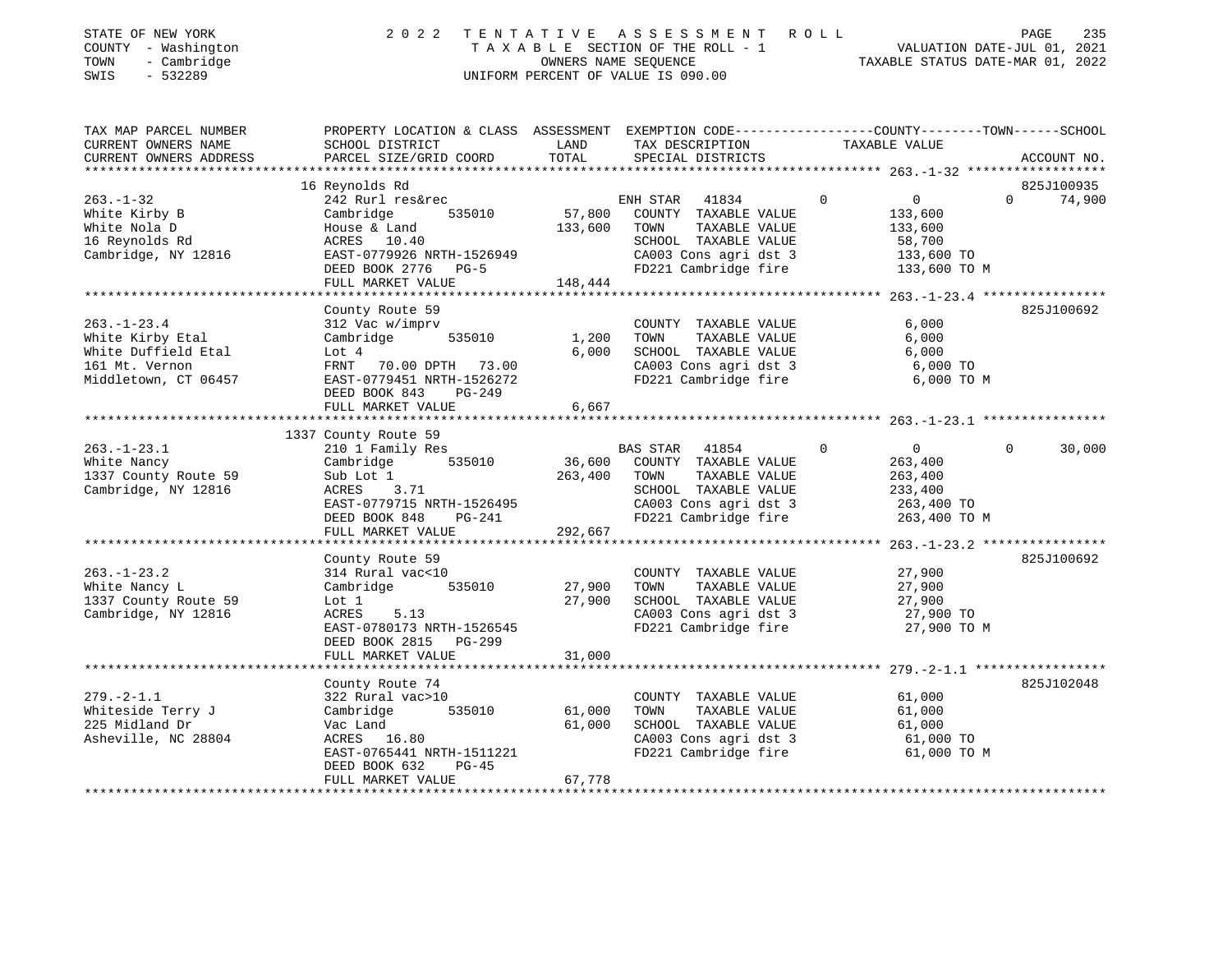| STATE OF NEW YORK<br>COUNTY - Washington<br>- Cambridge<br>TOWN<br>$-532289$<br>SWIS | 2 0 2 2                                                                                          | TENTATIVE     | A S S E S S M E N T<br>T A X A B L E SECTION OF THE ROLL - 1<br>OWNERS NAME SEQUENCE<br>UNIFORM PERCENT OF VALUE IS 090.00 | R O L L        | VALUATION DATE-JUL 01, 2021<br>TAXABLE STATUS DATE-MAR 01, 2022 | PAGE     | 236         |
|--------------------------------------------------------------------------------------|--------------------------------------------------------------------------------------------------|---------------|----------------------------------------------------------------------------------------------------------------------------|----------------|-----------------------------------------------------------------|----------|-------------|
| TAX MAP PARCEL NUMBER                                                                | PROPERTY LOCATION & CLASS ASSESSMENT EXEMPTION CODE----------------COUNTY-------TOWN------SCHOOL |               |                                                                                                                            |                |                                                                 |          |             |
| CURRENT OWNERS NAME<br>CURRENT OWNERS ADDRESS                                        | SCHOOL DISTRICT<br>PARCEL SIZE/GRID COORD                                                        | LAND<br>TOTAL | TAX DESCRIPTION TAXABLE VALUE<br>SPECIAL DISTRICTS                                                                         |                |                                                                 |          | ACCOUNT NO. |
|                                                                                      |                                                                                                  |               |                                                                                                                            |                |                                                                 |          |             |
|                                                                                      | 971 Turnpike Rd                                                                                  |               |                                                                                                                            |                |                                                                 |          | 825J100475  |
| $263. -2 - 13$                                                                       | 242 Rurl res&rec                                                                                 |               | ENH STAR<br>41834                                                                                                          | $\overline{0}$ | $0 \qquad \qquad$                                               | $\Omega$ | 74,900      |
| Wian Cynthia K Trustee                                                               | Cambridge<br>535010                                                                              | 69,600        | COUNTY TAXABLE VALUE                                                                                                       |                | 218,100                                                         |          |             |
| Sweet Heather M Trustee                                                              | H & L                                                                                            | 218,100       | TOWN<br>TAXABLE VALUE                                                                                                      |                | 218,100                                                         |          |             |
| 971 Turnpike Rd                                                                      | ACRES 16.90                                                                                      |               | SCHOOL TAXABLE VALUE                                                                                                       |                | 143,200                                                         |          |             |
| Cambridge, NY 12816                                                                  | EAST-0787994 NRTH-1524715                                                                        |               | FD221 Cambridge fire                                                                                                       |                | 218,100 TO M                                                    |          |             |
|                                                                                      | DEED BOOK 20210 PG-198                                                                           |               |                                                                                                                            |                |                                                                 |          |             |
|                                                                                      | FULL MARKET VALUE                                                                                | 242,333       |                                                                                                                            |                |                                                                 |          |             |
|                                                                                      |                                                                                                  |               |                                                                                                                            |                |                                                                 |          |             |
|                                                                                      | Center Cambridge Rd                                                                              |               |                                                                                                                            |                |                                                                 |          |             |
| $279. - 1 - 14.4$                                                                    | 322 Rural vac>10                                                                                 |               | AG DIST<br>41720                                                                                                           | $\overline{0}$ | 51,300                                                          | 51,300   | 51,300      |
| Wilbur Clifford                                                                      | Greenwich<br>533401                                                                              | 61,000        | COUNTY TAXABLE VALUE                                                                                                       |                | 9,700                                                           |          |             |
| Wilbur Janice                                                                        | $1$ ot $4$                                                                                       | 61,000        | TOWN<br>TAXABLE VALUE                                                                                                      |                | 9,700                                                           |          |             |
| 313 Whiteside Rd                                                                     | ACRES 16.99                                                                                      |               | SCHOOL TAXABLE VALUE                                                                                                       |                | 9,700                                                           |          |             |
| Johnsonville, NY 12094                                                               | EAST-0756684 NRTH-1512281<br>DEED BOOK 1734 PG-178                                               |               | CA003 Cons agri dst 3<br>51,300 EX                                                                                         |                | 9,700 TO                                                        |          |             |
| MAY BE SUBJECT TO PAYMENT                                                            | FULL MARKET VALUE                                                                                |               | 67,778 FD221 Cambridge fire                                                                                                |                | 61,000 TO M                                                     |          |             |
| UNDER AGDIST LAW TIL 2026                                                            |                                                                                                  |               |                                                                                                                            |                |                                                                 |          |             |
|                                                                                      |                                                                                                  |               |                                                                                                                            |                |                                                                 |          |             |
|                                                                                      | Center Cambridge Rd                                                                              |               |                                                                                                                            |                |                                                                 |          |             |
| $279. - 1 - 14.5$                                                                    | 314 Rural vac<10                                                                                 |               | AG DIST<br>41720                                                                                                           | $\circ$        | 26,842                                                          | 26,842   | 26,842      |
| Wilbur Clifford                                                                      | Greenwich 533401                                                                                 | 32,500        | COUNTY TAXABLE VALUE                                                                                                       |                | 5,658                                                           |          |             |
| Wilbur Janice                                                                        | $1$ ot 5                                                                                         | 32,500        | TAXABLE VALUE<br>TOWN                                                                                                      |                | 5,658                                                           |          |             |
| 313 Whiteside Rd                                                                     | ACRES<br>6.00                                                                                    |               | SCHOOL TAXABLE VALUE                                                                                                       |                | 5,658                                                           |          |             |
| Johnsonville, NY 12094                                                               | EAST-0757199 NRTH-1512573                                                                        |               | CA003 Cons agri dst 3                                                                                                      |                | 5,658 TO                                                        |          |             |
|                                                                                      | DEED BOOK 1734 PG-178                                                                            |               | 26,842 EX                                                                                                                  |                |                                                                 |          |             |
| MAY BE SUBJECT TO PAYMENT                                                            | FULL MARKET VALUE                                                                                |               | 36,111 FD221 Cambridge fire 32,500 TO M                                                                                    |                |                                                                 |          |             |
| UNDER AGDIST LAW TIL 2026                                                            |                                                                                                  |               |                                                                                                                            |                |                                                                 |          |             |
|                                                                                      |                                                                                                  |               |                                                                                                                            |                |                                                                 |          |             |
|                                                                                      | Center Cambridge Rd                                                                              |               |                                                                                                                            |                |                                                                 |          |             |
| $279. - 1 - 14.6$                                                                    | 314 Rural vac<10                                                                                 |               | 41720<br>AG DIST                                                                                                           | $\Omega$       | 34,876                                                          | 34,876   | 34,876      |
| Wilbur Clifford                                                                      | Greenwich<br>533401                                                                              | 38,100        | COUNTY TAXABLE VALUE                                                                                                       |                | 3,224                                                           |          |             |
| Wilbur Janice                                                                        | lot <sub>6</sub>                                                                                 | 38,100        | TOWN<br>TAXABLE VALUE                                                                                                      |                | 3,224                                                           |          |             |
| 313 Whiteside Rd                                                                     | ACRES<br>7.02                                                                                    |               | SCHOOL TAXABLE VALUE                                                                                                       |                | 3,224                                                           |          |             |
| Johnsonville, NY 12094                                                               | EAST-0757729 NRTH-1512730<br>DEED BOOK 1734 PG-178                                               |               | CA003 Cons agri dst 3<br>34,876 EX                                                                                         |                | 3,224 TO                                                        |          |             |
| MAY BE SUBJECT TO PAYMENT<br>UNDER AGDIST LAW TIL 2026                               | FULL MARKET VALUE                                                                                |               | 42,333 FD221 Cambridge fire                                                                                                |                | 38,100 TO M                                                     |          |             |

\*\*\*\*\*\*\*\*\*\*\*\*\*\*\*\*\*\*\*\*\*\*\*\*\*\*\*\*\*\*\*\*\*\*\*\*\*\*\*\*\*\*\*\*\*\*\*\*\*\*\*\*\*\*\*\*\*\*\*\*\*\*\*\*\*\*\*\*\*\*\*\*\*\*\*\*\*\*\*\*\*\*\*\*\*\*\*\*\*\*\*\*\*\*\*\*\*\*\*\*\*\*\*\*\*\*\*\*\*\*\*\*\*\*\*\*\*\*\*\*\*\*\*\*\*\*\*\*\*\*\*\*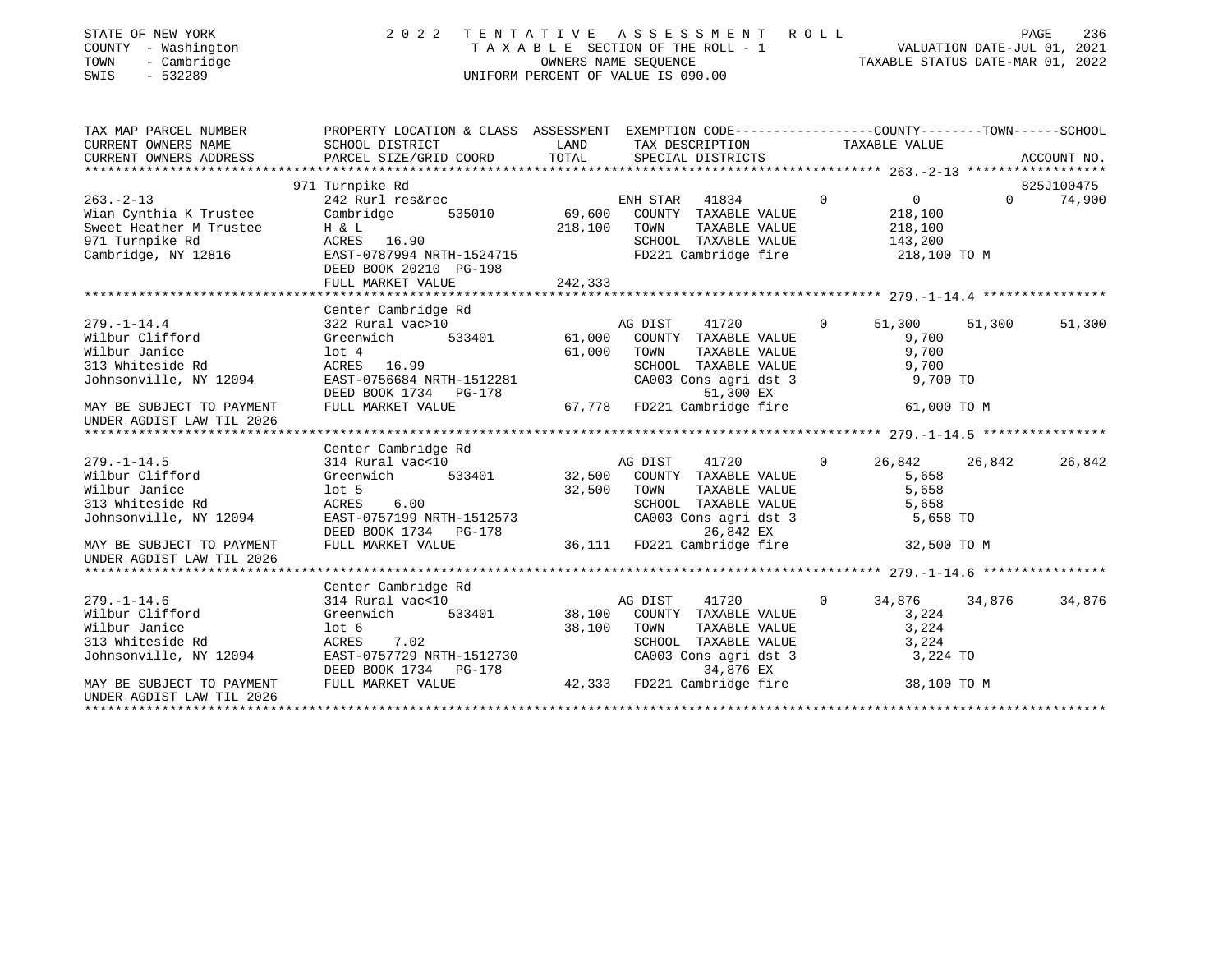| STATE OF NEW YORK<br>COUNTY - Washington<br>- Cambridge<br>TOWN<br>$-532289$<br>SWIS | 2 0 2 2                                                                                         | TENTATIVE | ASSESSMENT ROLL<br>T A X A B L E SECTION OF THE ROLL - 1 VALUATION DATE-JUL 01, 2021<br>OWNERS NAME SEQUENCE TAXABLE STATUS DATE-MAR 01. 2022<br>UNIFORM PERCENT OF VALUE IS 090.00 |             |               | PAGE<br>237      |
|--------------------------------------------------------------------------------------|-------------------------------------------------------------------------------------------------|-----------|-------------------------------------------------------------------------------------------------------------------------------------------------------------------------------------|-------------|---------------|------------------|
| TAX MAP PARCEL NUMBER                                                                | PROPERTY LOCATION & CLASS ASSESSMENT EXEMPTION CODE---------------COUNTY-------TOWN------SCHOOL |           |                                                                                                                                                                                     |             |               |                  |
| CURRENT OWNERS NAME                                                                  | SCHOOL DISTRICT                                                                                 | LAND      | TAX DESCRIPTION                                                                                                                                                                     |             | TAXABLE VALUE |                  |
| CURRENT OWNERS ADDRESS                                                               | PARCEL SIZE/GRID COORD                                                                          | TOTAL     | SPECIAL DISTRICTS                                                                                                                                                                   |             |               | ACCOUNT NO.      |
|                                                                                      |                                                                                                 |           |                                                                                                                                                                                     |             |               |                  |
| $279. - 1 - 14.7$                                                                    | Center Cambridge Rd<br>314 Rural vac<10                                                         |           | 41720<br>AG DIST                                                                                                                                                                    | $\Omega$    | 36,330        | 36,330<br>36,330 |
| Wilbur Clifford                                                                      | 533401<br>Greenwich                                                                             | 42,100    | COUNTY TAXABLE VALUE                                                                                                                                                                |             | 5,770         |                  |
| Wilbur Janice                                                                        | $1$ ot 7                                                                                        | 42,100    | TOWN<br>TAXABLE VALUE                                                                                                                                                               |             | 5,770         |                  |
| 313 Whiteside Rd                                                                     | ACRES<br>8.52                                                                                   |           | SCHOOL TAXABLE VALUE                                                                                                                                                                |             | 5,770         |                  |
| Johnsonville, NY 12094                                                               | EAST-0758294 NRTH-1512701                                                                       |           | CA003 Cons agri dst 3                                                                                                                                                               |             | 5,770 TO      |                  |
|                                                                                      | DEED BOOK 1734 PG-178                                                                           |           | 36,330 EX                                                                                                                                                                           |             |               |                  |
| MAY BE SUBJECT TO PAYMENT                                                            | FULL MARKET VALUE                                                                               | 46,778    | FD221 Cambridge fire                                                                                                                                                                |             | 42,100 TO M   |                  |
| UNDER AGDIST LAW TIL 2026                                                            |                                                                                                 |           |                                                                                                                                                                                     |             |               |                  |
|                                                                                      |                                                                                                 |           |                                                                                                                                                                                     |             |               |                  |
|                                                                                      | South Cambridge Rd                                                                              |           |                                                                                                                                                                                     |             |               |                  |
| $279. - 1 - 14.8$                                                                    | 322 Rural vac>10                                                                                |           | 41720<br>AG DIST                                                                                                                                                                    | $\Omega$    | 45,512        | 45,512<br>45,512 |
| Wilbur Clifford                                                                      | 533401<br>Greenwich                                                                             | 60,000    | COUNTY TAXABLE VALUE                                                                                                                                                                |             | 14,488        |                  |
| Wilbur Janice                                                                        | lot <sub>8</sub>                                                                                | 60,000    | TOWN<br>TAXABLE VALUE                                                                                                                                                               |             | 14,488        |                  |
| 313 Whiteside Rd                                                                     | ACRES 16.37                                                                                     |           | SCHOOL TAXABLE VALUE                                                                                                                                                                |             | 14,488        |                  |
| Johnsonville, NY 12094                                                               | EAST-0757357 NRTH-1511943                                                                       |           | CA003 Cons agri dst 3                                                                                                                                                               |             | 14,488 TO     |                  |
|                                                                                      | DEED BOOK 1734 PG-178                                                                           |           | 45,512 EX                                                                                                                                                                           |             |               |                  |
| MAY BE SUBJECT TO PAYMENT                                                            | FULL MARKET VALUE                                                                               | 66,667    | FD221 Cambridge fire                                                                                                                                                                |             | 60,000 TO M   |                  |
| UNDER AGDIST LAW TIL 2026                                                            |                                                                                                 |           |                                                                                                                                                                                     |             |               |                  |
|                                                                                      |                                                                                                 |           |                                                                                                                                                                                     |             |               |                  |
|                                                                                      | South Cambridge Rd                                                                              |           |                                                                                                                                                                                     |             |               |                  |
| $279. - 1 - 14.9$                                                                    | 322 Rural vac>10                                                                                |           | AG DIST<br>41720                                                                                                                                                                    | $\Omega$    | 51,732        | 51,732<br>51,732 |
| Wilbur Clifford                                                                      | 533401<br>Greenwich                                                                             | 66,700    | COUNTY TAXABLE VALUE                                                                                                                                                                |             | 14,968        |                  |
| Wilbur Janice                                                                        | $1$ ot $9$                                                                                      | 66,700    | TOWN<br>TAXABLE VALUE                                                                                                                                                               |             | 14,968        |                  |
| 313 Whiteside Rd                                                                     | ACRES 18.59                                                                                     |           | SCHOOL TAXABLE VALUE                                                                                                                                                                |             | 14,968        |                  |
| Johnsonville, NY 12094                                                               | EAST-0757890 NRTH-1511770                                                                       |           | CA003 Cons agri dst 3                                                                                                                                                               |             | 14,968 TO     |                  |
|                                                                                      | DEED BOOK 1734 PG-178                                                                           |           | 51,732 EX                                                                                                                                                                           |             |               |                  |
| MAY BE SUBJECT TO PAYMENT                                                            | FULL MARKET VALUE                                                                               |           | 74,111 FD221 Cambridge fire                                                                                                                                                         |             | 66,700 TO M   |                  |
| UNDER AGDIST LAW TIL 2026                                                            |                                                                                                 |           |                                                                                                                                                                                     |             |               |                  |
|                                                                                      |                                                                                                 |           |                                                                                                                                                                                     |             |               |                  |
|                                                                                      | South Cambridge Rd                                                                              |           |                                                                                                                                                                                     |             |               |                  |
| $279. - 1 - 14.10$                                                                   | 312 Vac w/imprv                                                                                 |           | AG DIST<br>41720                                                                                                                                                                    | $\mathbf 0$ | 51,494        | 51,494<br>51,494 |
| Wilbur Clifford                                                                      | 533401<br>Greenwich                                                                             | 68,300    | COUNTY TAXABLE VALUE                                                                                                                                                                |             | 17,306        |                  |
| Wilbur Janice                                                                        | $1$ ot $10$                                                                                     | 68,800    | TAXABLE VALUE<br>TOWN                                                                                                                                                               |             | 17,306        |                  |
| 313 Whiteside Rd                                                                     | ACRES 21.03                                                                                     |           | SCHOOL TAXABLE VALUE                                                                                                                                                                |             | 17,306        |                  |
| Johnsonville, NY 12094                                                               | EAST-0758280 NRTH-1511359                                                                       |           | CA003 Cons agri dst 3                                                                                                                                                               |             | 17,306 TO     |                  |
|                                                                                      | DEED BOOK 1734 PG-178                                                                           |           | 51,494 EX                                                                                                                                                                           |             |               |                  |
| MAY BE SUBJECT TO PAYMENT                                                            | FULL MARKET VALUE                                                                               |           | 76,444 FD221 Cambridge fire                                                                                                                                                         |             | 68,800 TO M   |                  |
| UNDER AGDIST LAW TIL 2026                                                            |                                                                                                 |           |                                                                                                                                                                                     |             |               |                  |
| *********************                                                                |                                                                                                 |           |                                                                                                                                                                                     |             |               |                  |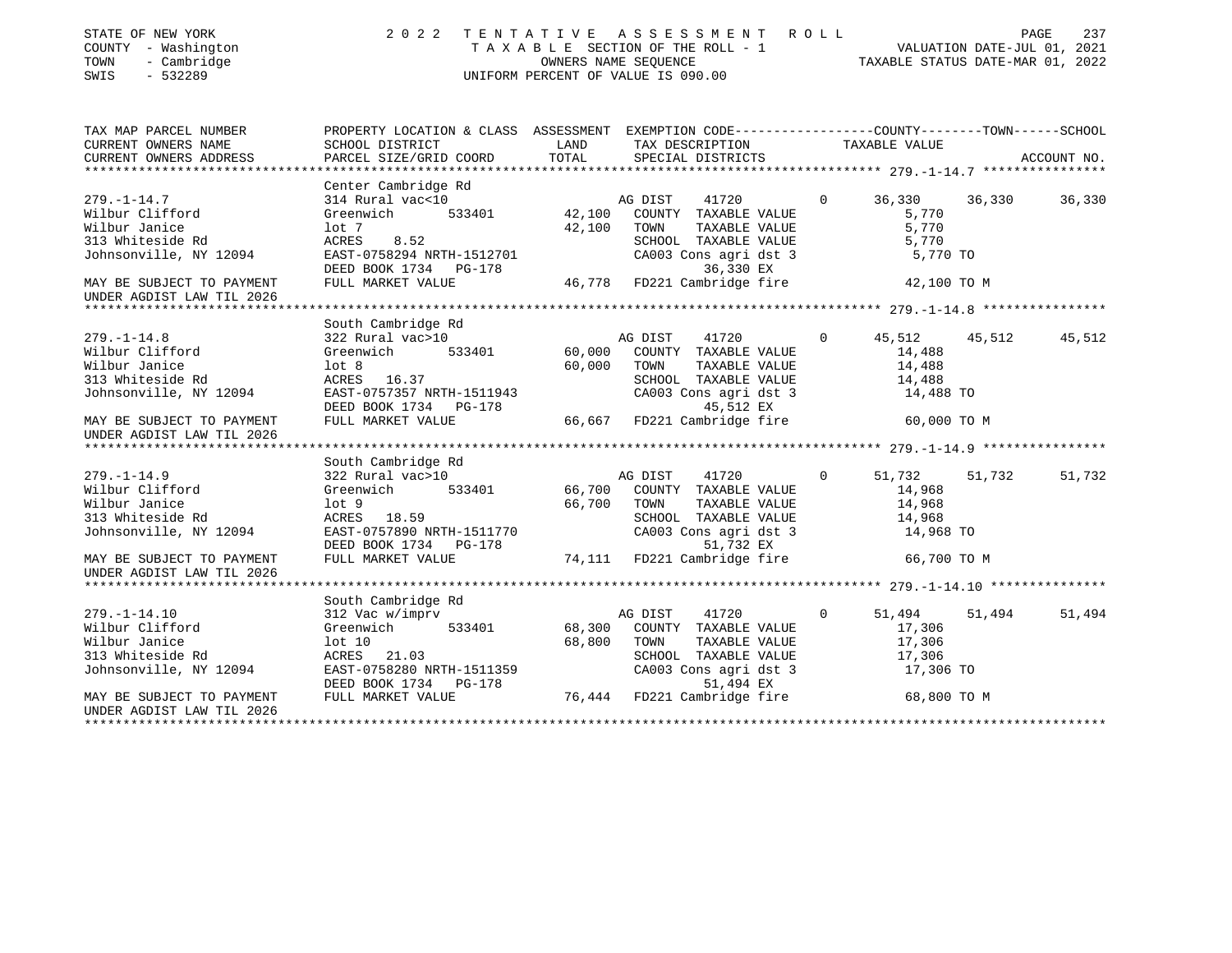| STATE OF NEW YORK<br>COUNTY - Washington<br>- Cambridge<br>TOWN<br>$-532289$<br>SWIS | 2 0 2 2                                                                                          |                  | TENTATIVE ASSESSMENT ROLL<br>T A X A B L E SECTION OF THE ROLL - 1 WE THAN WALUATION DATE-JUL 01, 2021<br>OWNERS NAME SEQUENCE TAXABLE STATUS DATE-MAR 01, 2022<br>UNIFORM PERCENT OF VALUE IS 090.00 |          |                  |        | PAGE<br>238 |
|--------------------------------------------------------------------------------------|--------------------------------------------------------------------------------------------------|------------------|-------------------------------------------------------------------------------------------------------------------------------------------------------------------------------------------------------|----------|------------------|--------|-------------|
| TAX MAP PARCEL NUMBER                                                                | PROPERTY LOCATION & CLASS ASSESSMENT EXEMPTION CODE----------------COUNTY-------TOWN------SCHOOL |                  |                                                                                                                                                                                                       |          |                  |        |             |
| CURRENT OWNERS NAME<br>CURRENT OWNERS ADDRESS                                        | SCHOOL DISTRICT<br>PARCEL SIZE/GRID COORD                                                        | LAND<br>TOTAL    | TAX DESCRIPTION<br>SPECIAL DISTRICTS                                                                                                                                                                  |          | TAXABLE VALUE    |        | ACCOUNT NO. |
|                                                                                      |                                                                                                  |                  |                                                                                                                                                                                                       |          |                  |        |             |
|                                                                                      | South Cambridge Rd                                                                               |                  |                                                                                                                                                                                                       |          |                  |        |             |
| $279. - 1 - 14.11$                                                                   | 322 Rural vac>10                                                                                 |                  | 41720<br>AG DIST                                                                                                                                                                                      | $\Omega$ | 51,463           | 51,463 | 51,463      |
| Wilbur Clifford                                                                      | 533401<br>Greenwich                                                                              | 62,500           | COUNTY TAXABLE VALUE                                                                                                                                                                                  |          | 11,037           |        |             |
| Wilbur Janice                                                                        | $1$ ot $11$                                                                                      | 62,500           | TOWN<br>TAXABLE VALUE                                                                                                                                                                                 |          | 11,037           |        |             |
| 313 Whiteside Rd                                                                     | ACRES 17.57                                                                                      |                  | SCHOOL TAXABLE VALUE<br>CA003 Cons agri dst 3                                                                                                                                                         |          | 11,037           |        |             |
| Johnsonville, NY 12094                                                               | EAST-0758660 NRTH-1510742                                                                        |                  |                                                                                                                                                                                                       |          | 11,037 TO        |        |             |
|                                                                                      | DEED BOOK 1734 PG-178                                                                            |                  | 51,463 EX<br>51,463 EX<br>69,444   FD221 Cambridge fire                                                                                                                                               |          |                  |        |             |
| MAY BE SUBJECT TO PAYMENT                                                            | FULL MARKET VALUE                                                                                |                  |                                                                                                                                                                                                       |          | 62,500 TO M      |        |             |
| UNDER AGDIST LAW TIL 2026                                                            |                                                                                                  |                  |                                                                                                                                                                                                       |          |                  |        |             |
|                                                                                      | 977 South Cambridge Rd                                                                           |                  |                                                                                                                                                                                                       |          |                  |        | 825J100332  |
| $279. - 2 - 24$                                                                      | 210 1 Family Res                                                                                 |                  | COUNTY TAXABLE VALUE                                                                                                                                                                                  |          | 44,000           |        |             |
| Wilbur Clifford                                                                      | 535010<br>Cambridge                                                                              | 22,300           | TOWN<br>TAXABLE VALUE                                                                                                                                                                                 |          | 44,000           |        |             |
| Wilbur Janice                                                                        | H & L                                                                                            | 44,000           | SCHOOL TAXABLE VALUE                                                                                                                                                                                  |          | 44,000           |        |             |
| 313 Whiteside Rd                                                                     | FRNT 145.00 DPTH 129.00                                                                          |                  | CA003 Cons agri dst 3<br>FD221 Cambridge fire                                                                                                                                                         |          | 44,000 TO        |        |             |
| Johnsonville, NY 12094                                                               | ACRES<br>0.29                                                                                    |                  |                                                                                                                                                                                                       |          | 44,000 TO M      |        |             |
|                                                                                      | EAST-0766065 NRTH-1506707                                                                        |                  |                                                                                                                                                                                                       |          |                  |        |             |
|                                                                                      | DEED BOOK 20210 PG-2569                                                                          |                  |                                                                                                                                                                                                       |          |                  |        |             |
|                                                                                      | FULL MARKET VALUE                                                                                | 48,889           |                                                                                                                                                                                                       |          |                  |        |             |
|                                                                                      |                                                                                                  |                  |                                                                                                                                                                                                       |          |                  |        | 825J100236  |
| $279. - 2 - 31.1$                                                                    | County Route 74<br>120 Field crops                                                               |                  | AG DIST<br>41720                                                                                                                                                                                      | $\Omega$ | 65,165           | 65,165 | 65,165      |
| Wilbur Clifford                                                                      | 535010<br>Cambridge                                                                              |                  | 115,400 COUNTY TAXABLE VALUE                                                                                                                                                                          |          | 50,235           |        |             |
| Wilbur Janice                                                                        | lot 4                                                                                            | 115,400          | TOWN<br>TAXABLE VALUE                                                                                                                                                                                 |          | 50,235           |        |             |
| 313 Whiteside Rd                                                                     | ACRES 90.37                                                                                      |                  | SCHOOL TAXABLE VALUE                                                                                                                                                                                  |          | 50,235           |        |             |
| Johnsonville, NY 12094                                                               | EAST-0766099 NRTH-1508158                                                                        |                  | CA003 Cons agri dst 3                                                                                                                                                                                 |          | 50,235 TO        |        |             |
|                                                                                      | DEED BOOK 2465 PG-14                                                                             |                  | 65,165 EX                                                                                                                                                                                             |          |                  |        |             |
| MAY BE SUBJECT TO PAYMENT                                                            | FULL MARKET VALUE                                                                                |                  | 128,222 FD221 Cambridge fire                                                                                                                                                                          |          | 115,400 TO M     |        |             |
| UNDER AGDIST LAW TIL 2026                                                            |                                                                                                  |                  |                                                                                                                                                                                                       |          |                  |        |             |
|                                                                                      |                                                                                                  |                  |                                                                                                                                                                                                       |          |                  |        |             |
|                                                                                      | County Route 74                                                                                  |                  |                                                                                                                                                                                                       |          |                  |        |             |
| $279. - 2 - 31.7$                                                                    | 105 Vac farmland                                                                                 |                  | 41720<br>AG DIST                                                                                                                                                                                      | $\Omega$ | 6,052            | 6,052  | 6,052       |
| Wilbur Clifford<br>Wilbur Janice                                                     | 535010<br>Cambridge<br>lot <sub>6</sub>                                                          | 17,300<br>17,300 | COUNTY TAXABLE VALUE<br>TOWN<br>TAXABLE VALUE                                                                                                                                                         |          | 11,248           |        |             |
| 313 Whiteside Rd                                                                     | 341/176, 341/180                                                                                 |                  | SCHOOL TAXABLE VALUE                                                                                                                                                                                  |          | 11,248<br>11,248 |        |             |
| Johnsonville, NY 12094                                                               | ACRES 13.73                                                                                      |                  | CA003 Cons agri dst 3                                                                                                                                                                                 |          | 11,248 TO        |        |             |
|                                                                                      | EAST-0767351 NRTH-1508189                                                                        |                  | 6,052 EX                                                                                                                                                                                              |          |                  |        |             |
| MAY BE SUBJECT TO PAYMENT                                                            | DEED BOOK 2465 PG-14                                                                             |                  | FD221 Cambridge fire                                                                                                                                                                                  |          | 17,300 TO M      |        |             |
| UNDER AGDIST LAW TIL 2026                                                            | FULL MARKET VALUE                                                                                | 19,222           |                                                                                                                                                                                                       |          |                  |        |             |
|                                                                                      |                                                                                                  |                  |                                                                                                                                                                                                       |          |                  |        |             |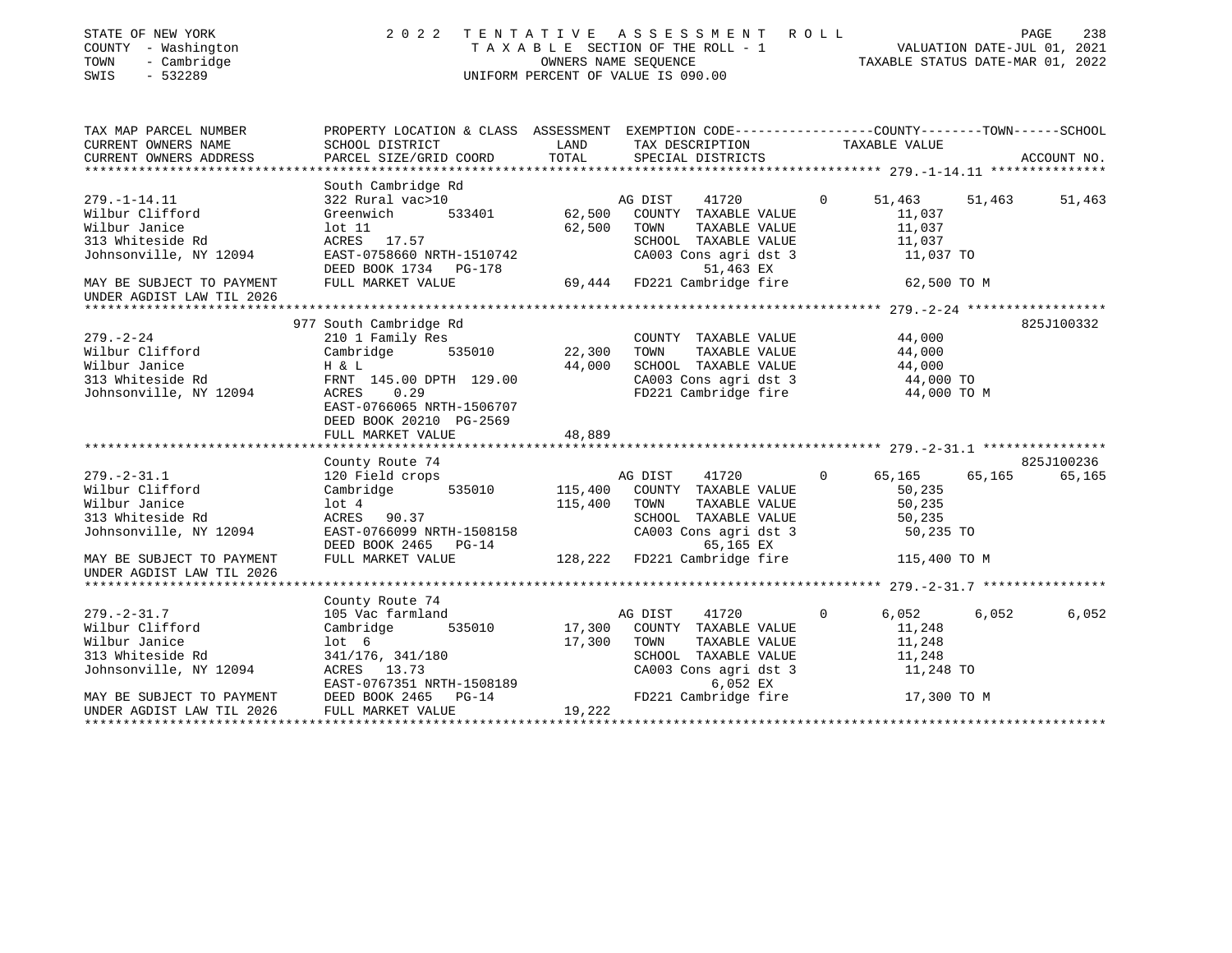| STATE OF NEW YORK   | 2022 TENTATIVE ASSESSMENT ROLL     |                                  | PAGE | 239 |
|---------------------|------------------------------------|----------------------------------|------|-----|
| COUNTY - Washington | TAXABLE SECTION OF THE ROLL - 1    | VALUATION DATE-JUL 01, 2021      |      |     |
| - Cambridge<br>TOWN | OWNERS NAME SEOUENCE               | TAXABLE STATUS DATE-MAR 01, 2022 |      |     |
| SWIS<br>- 532289    | UNIFORM PERCENT OF VALUE IS 090.00 |                                  |      |     |
|                     |                                    |                                  |      |     |

| TAX MAP PARCEL NUMBER     | PROPERTY LOCATION & CLASS ASSESSMENT EXEMPTION CODE---------------COUNTY-------TOWN------SCHOOL |         |                              |              |               |         |             |
|---------------------------|-------------------------------------------------------------------------------------------------|---------|------------------------------|--------------|---------------|---------|-------------|
| CURRENT OWNERS NAME       | SCHOOL DISTRICT                                                                                 | LAND    | TAX DESCRIPTION              |              | TAXABLE VALUE |         |             |
| CURRENT OWNERS ADDRESS    | PARCEL SIZE/GRID COORD                                                                          | TOTAL   | SPECIAL DISTRICTS            |              |               |         | ACCOUNT NO. |
|                           |                                                                                                 |         |                              |              |               |         |             |
|                           |                                                                                                 |         |                              |              |               |         |             |
|                           | County Route 74                                                                                 |         |                              |              |               |         |             |
| $279. - 2 - 31.8$         | 105 Vac farmland                                                                                |         | AG DIST<br>41720             | $\Omega$     | 2,718         | 2,718   | 2,718       |
| Wilbur Clifford           | 535010<br>Cambridge                                                                             | 6,900   | COUNTY TAXABLE VALUE         |              | 4,182         |         |             |
| Wilbur Janice             | $1$ ot 5                                                                                        | 6,900   | TOWN<br>TAXABLE VALUE        |              | 4,182         |         |             |
| 313 Whiteside Rd          | 341/176, 341/180                                                                                |         | SCHOOL TAXABLE VALUE         |              | 4,182         |         |             |
| Johnsonville, NY 12094    | ACRES<br>5.15                                                                                   |         | CA003 Cons agri dst 3        |              | 4,182 TO      |         |             |
|                           |                                                                                                 |         |                              |              |               |         |             |
|                           | EAST-0766771 NRTH-1507468                                                                       |         | 2,718 EX                     |              |               |         |             |
| MAY BE SUBJECT TO PAYMENT | DEED BOOK 2465 PG-14                                                                            |         | FD221 Cambridge fire         |              | 6,900 TO M    |         |             |
| UNDER AGDIST LAW TIL 2026 | FULL MARKET VALUE                                                                               | 7,667   |                              |              |               |         |             |
|                           |                                                                                                 |         |                              |              |               |         |             |
|                           | County Route 59A                                                                                |         |                              |              |               |         |             |
| $288. - 1 - 32$           | 105 Vac farmland                                                                                |         | AG DIST<br>41720             | $\Omega$     | 49,446        | 49,446  | 49,446      |
|                           |                                                                                                 |         |                              |              |               |         |             |
| Wilbur Clifford           | 535010<br>Cambridge                                                                             | 77,500  | COUNTY TAXABLE VALUE         |              | 28,054        |         |             |
| Wilbur Janice             | lot <sub>8</sub>                                                                                | 77,500  | TOWN<br>TAXABLE VALUE        |              | 28,054        |         |             |
| 313 Whiteside Rd          | 341/176, 341/180                                                                                |         | SCHOOL TAXABLE VALUE         |              | 28,054        |         |             |
| Johnsonville, NY 12094    | ACRES 60.48                                                                                     |         | CA003 Cons agri dst 3        |              | 28,054 TO     |         |             |
|                           | EAST-0766471 NRTH-1505326                                                                       |         | 49,446 EX                    |              |               |         |             |
| MAY BE SUBJECT TO PAYMENT | DEED BOOK 2465 PG-14                                                                            |         | FD221 Cambridge fire         |              | 77,500 TO M   |         |             |
|                           |                                                                                                 |         |                              |              |               |         |             |
| UNDER AGDIST LAW TIL 2026 | FULL MARKET VALUE                                                                               | 86,111  |                              |              |               |         |             |
|                           |                                                                                                 |         |                              |              |               |         |             |
|                           | 89 Tollison Rd                                                                                  |         |                              |              |               |         | 825J100698  |
| $279. - 1 - 6.1$          | 210 1 Family Res                                                                                |         | 41720<br>AG DIST             | $\Omega$     | 188,892       | 188,892 | 188,892     |
| Wilbur Matthew            | Cambridge<br>535010                                                                             | 342,800 | COUNTY TAXABLE VALUE         |              | 657,608       |         |             |
| Wilbur Jessica            | Farm                                                                                            | 846,500 | TAXABLE VALUE<br>TOWN        |              | 657,608       |         |             |
| 89 Tollison Rd            | ACRES 197.60                                                                                    |         | SCHOOL TAXABLE VALUE         |              | 657,608       |         |             |
|                           |                                                                                                 |         |                              |              |               |         |             |
| Johnsonville, NY 12094    | EAST-0763131 NRTH-1510702                                                                       |         | CA003 Cons agri dst 3        |              | 657,608 TO    |         |             |
|                           | DEED BOOK 20191 PG-26074                                                                        |         | 188,892 EX                   |              |               |         |             |
| MAY BE SUBJECT TO PAYMENT | FULL MARKET VALUE                                                                               |         | 940,556 FD221 Cambridge fire |              | 846,500 TO M  |         |             |
| UNDER AGDIST LAW TIL 2026 |                                                                                                 |         |                              |              |               |         |             |
|                           |                                                                                                 |         |                              |              |               |         |             |
|                           | South Cambridge Rd                                                                              |         |                              |              |               |         |             |
| $279. - 1 - 10.3$         | 241 Rural res&ag                                                                                |         | AG DIST<br>41720             | $\mathbf{0}$ | 142,808       | 142,808 | 142,808     |
|                           |                                                                                                 |         |                              |              |               |         |             |
| Wilbur Matthew C          | Greenwich 533401                                                                                | 213,100 | COUNTY TAXABLE VALUE         |              | 248,192       |         |             |
| Wilbur Jessica            | Farm                                                                                            | 391,000 | TOWN<br>TAXABLE VALUE        |              | 248,192       |         |             |
| 313 Whiteside Rd          | Agmt 812/262                                                                                    |         | SCHOOL TAXABLE VALUE         |              | 248,192       |         |             |
| Johnsonville, NY 12094    | ACRES 76.74                                                                                     |         | CA003 Cons agri dst 3        |              | 248,192 TO    |         |             |
|                           | EAST-0759598 NRTH-1508808                                                                       |         | 142,808 EX                   |              |               |         |             |
| MAY BE SUBJECT TO PAYMENT | DEED BOOK 20191 PG-27901                                                                        |         | FD221 Cambridge fire         |              | 391,000 TO M  |         |             |
|                           |                                                                                                 |         |                              |              |               |         |             |
| UNDER AGDIST LAW TIL 2026 | FULL MARKET VALUE                                                                               | 434,444 |                              |              |               |         |             |
|                           |                                                                                                 |         |                              |              |               |         |             |
|                           | Vly Summit Rd                                                                                   |         |                              |              |               |         |             |
| $261. -2 - 16.6$          | 852 Landfill                                                                                    |         | COUNTY TAXABLE VALUE         |              | 8,000         |         |             |
| Wilcox Bradley A          | 535010<br>Cambridge                                                                             | 8,000   | TOWN<br>TAXABLE VALUE        |              | 8,000         |         |             |
| 111 Meader Rd             | Aban Dump                                                                                       | 8,000   | SCHOOL TAXABLE VALUE         |              | 8,000         |         |             |
|                           |                                                                                                 |         |                              |              |               |         |             |
| Greenwich, NY 12834       | ACRES 5.81                                                                                      |         | FD221 Cambridge fire         |              | 8,000 TO M    |         |             |
|                           | EAST-0765668 NRTH-1526607                                                                       |         |                              |              |               |         |             |
|                           | DEED BOOK 2539 PG-200                                                                           |         |                              |              |               |         |             |
|                           | FULL MARKET VALUE                                                                               | 8,889   |                              |              |               |         |             |
|                           |                                                                                                 |         |                              |              |               |         |             |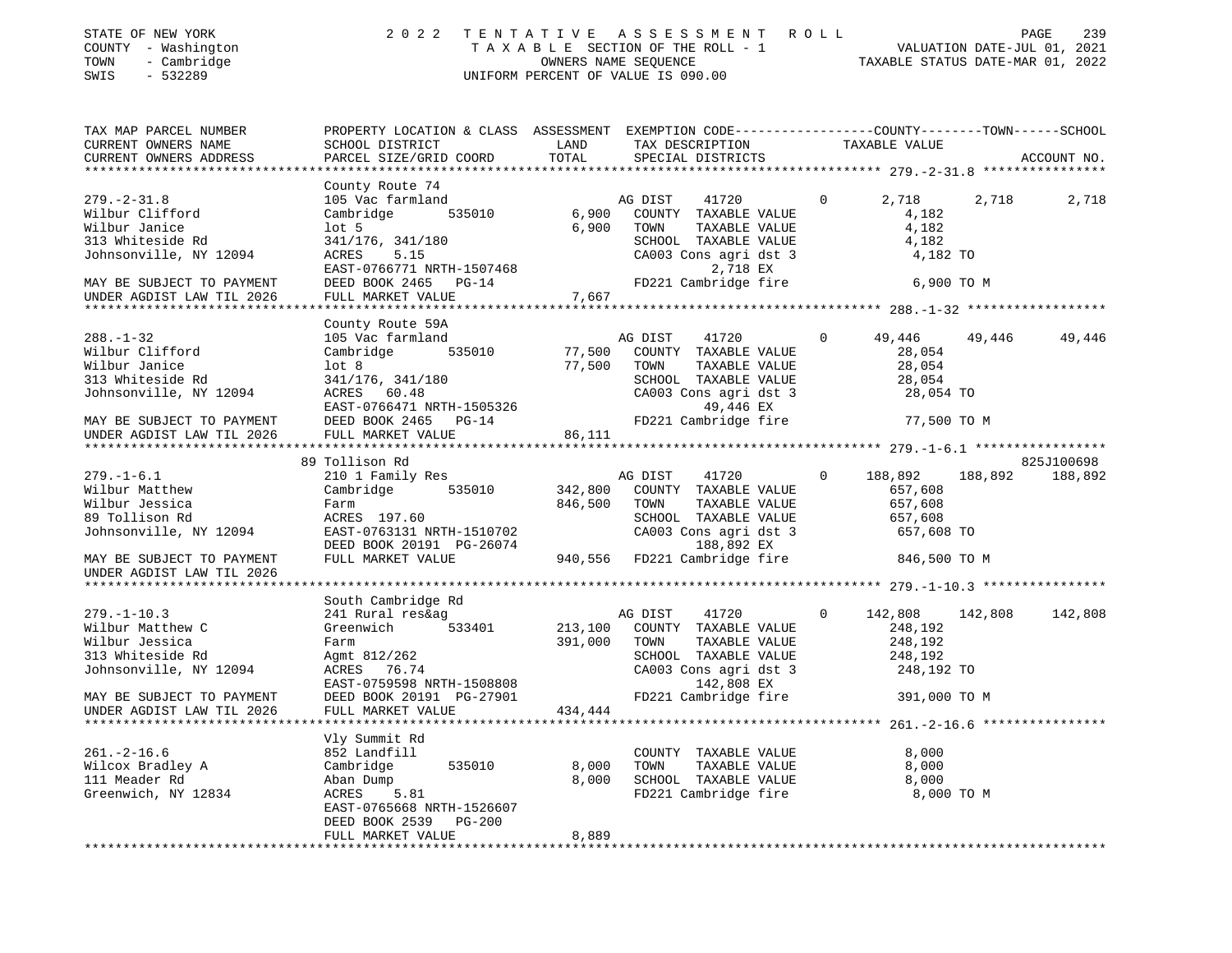| STATE OF NEW YORK<br>COUNTY - Washington<br>TOWN<br>- Cambridge<br>$-532289$<br>SWIS | 2022 TENTATIVE                                                                                                                               | OWNERS NAME SEQUENCE | ASSESSMENT ROLL<br>TAXABLE SECTION OF THE ROLL - 1<br>UNIFORM PERCENT OF VALUE IS 090.00 | VALUATION DATE-JUL 01, 2021<br>TAXABLE STATUS DATE-MAR 01, 2022 | PAGE<br>240        |
|--------------------------------------------------------------------------------------|----------------------------------------------------------------------------------------------------------------------------------------------|----------------------|------------------------------------------------------------------------------------------|-----------------------------------------------------------------|--------------------|
| TAX MAP PARCEL NUMBER<br>CURRENT OWNERS NAME<br>CURRENT OWNERS ADDRESS               | PROPERTY LOCATION & CLASS ASSESSMENT EXEMPTION CODE---------------COUNTY-------TOWN------SCHOOL<br>SCHOOL DISTRICT<br>PARCEL SIZE/GRID COORD | LAND<br>TOTAL        | TAX DESCRIPTION<br>SPECIAL DISTRICTS                                                     | TAXABLE VALUE                                                   | ACCOUNT NO.        |
|                                                                                      |                                                                                                                                              |                      |                                                                                          |                                                                 |                    |
| $271. - 2 - 17.4$                                                                    | Wright Rd<br>314 Rural vac<10                                                                                                                |                      | COUNTY TAXABLE VALUE                                                                     | 400                                                             |                    |
| Wiley William A                                                                      | 535010<br>Cambridge                                                                                                                          | 400                  | TOWN<br>TAXABLE VALUE                                                                    | 400                                                             |                    |
| Stanton Sharon L                                                                     | $P/O$ lot $2$                                                                                                                                | 400                  | SCHOOL TAXABLE VALUE                                                                     | 400                                                             |                    |
| 82 Wright Rd                                                                         | FRNT 166.00 DPTH 93.00                                                                                                                       |                      | CA003 Cons agri dst 3                                                                    | 400 TO                                                          |                    |
| Cambridge, NY 12816                                                                  | EAST-0774828 NRTH-1518131                                                                                                                    |                      | FD221 Cambridge fire                                                                     | 400 TO M                                                        |                    |
|                                                                                      | DEED BOOK 2272 PG-7                                                                                                                          |                      |                                                                                          |                                                                 |                    |
|                                                                                      | FULL MARKET VALUE                                                                                                                            | 444                  |                                                                                          |                                                                 |                    |
|                                                                                      | 82 Wright Rd                                                                                                                                 |                      |                                                                                          |                                                                 |                    |
| $271. - 2 - 23.1$                                                                    | 210 1 Family Res                                                                                                                             |                      | VETWAR CTS 41120                                                                         | 29,235<br>$\Omega$                                              | 27,000<br>6,000    |
| Wiley William A                                                                      | 535010<br>Cambridge                                                                                                                          | 48,500 BAS STAR      | 41854                                                                                    | $\mathbf 0$<br>$\overline{0}$                                   | 30,000<br>$\Omega$ |
| Wiley Sharon L                                                                       | $1$ ot # 1                                                                                                                                   |                      | 194,900 COUNTY TAXABLE VALUE                                                             | 165,665                                                         |                    |
| 82 Wright Rd                                                                         | ACRES 6.50                                                                                                                                   |                      | TOWN<br>TAXABLE VALUE                                                                    | 167,900                                                         |                    |
| Cambridge, NY 12816                                                                  | EAST-0774685 NRTH-1517719<br>DEED BOOK 2272 PG-7                                                                                             |                      | SCHOOL TAXABLE VALUE<br>CA003 Cons agri dst 3                                            | 158,900<br>194,900 TO                                           |                    |
|                                                                                      | FULL MARKET VALUE                                                                                                                            |                      | 216,556 FD221 Cambridge fire                                                             | 194,900 TO M                                                    |                    |
|                                                                                      |                                                                                                                                              |                      |                                                                                          |                                                                 |                    |
|                                                                                      | 65 State Route 372                                                                                                                           |                      |                                                                                          |                                                                 | 825J100684         |
| $255.14 - 3 - 16$                                                                    | 210 1 Family Res                                                                                                                             |                      | BAS STAR 41854                                                                           | $\Omega$<br>$\overline{0}$                                      | 30,000             |
| Wilkins Eric J                                                                       | Cambridge<br>535010                                                                                                                          |                      | 26,900 COUNTY TAXABLE VALUE                                                              | 197,500                                                         |                    |
| Wilkins Meaghan J<br>65 State Route 372                                              | H & L<br>ACRES<br>0.68 BANK 999                                                                                                              | 197,500              | TOWN<br>TAXABLE VALUE<br>SCHOOL TAXABLE VALUE                                            | 197,500<br>167,500                                              |                    |
| Cambridge, NY 12816                                                                  | EAST-0786101 NRTH-1531936                                                                                                                    |                      | FD221 Cambridge fire                                                                     | 197,500 TO M                                                    |                    |
|                                                                                      | DEED BOOK 2871 PG-212                                                                                                                        |                      |                                                                                          |                                                                 |                    |
|                                                                                      | FULL MARKET VALUE                                                                                                                            | 219,444              |                                                                                          |                                                                 |                    |
|                                                                                      |                                                                                                                                              |                      |                                                                                          |                                                                 |                    |
|                                                                                      | Vly Summit Rd Off E                                                                                                                          |                      |                                                                                          |                                                                 | 825J100703         |
| $261. - 2 - 14$<br>Wilkinson Rebecca D                                               | 311 Res vac land<br>Cambridge<br>535010                                                                                                      | 56,900               | COUNTY TAXABLE VALUE<br>TAXABLE VALUE<br>TOWN                                            | 56,900<br>56,900                                                |                    |
| Wilkinson Jillian B                                                                  | Vl                                                                                                                                           | 56,900               | SCHOOL TAXABLE VALUE                                                                     | 56,900                                                          |                    |
| 2221 Concord St                                                                      | 765/148                                                                                                                                      |                      | FD221 Cambridge fire                                                                     | 56,900 TO M                                                     |                    |
| Schenectady, NY 12306                                                                | $261. - 1 - 14$                                                                                                                              |                      |                                                                                          |                                                                 |                    |
|                                                                                      | ACRES 43.70                                                                                                                                  |                      |                                                                                          |                                                                 |                    |
|                                                                                      | EAST-0765242 NRTH-1524833                                                                                                                    |                      |                                                                                          |                                                                 |                    |
|                                                                                      | DEED BOOK 763<br>$PG-219$<br>FULL MARKET VALUE                                                                                               | 63,222               |                                                                                          |                                                                 |                    |
|                                                                                      |                                                                                                                                              |                      |                                                                                          |                                                                 |                    |
|                                                                                      | State Route 372                                                                                                                              |                      |                                                                                          |                                                                 | 825J100320         |
| $246. - 1 - 17$                                                                      | 322 Rural vac>10                                                                                                                             |                      | COUNTY TAXABLE VALUE                                                                     | 109,100                                                         |                    |
| William D Fedory Irrevoc Trust Cambridge                                             | 535010                                                                                                                                       | 109,100              | TOWN<br>TAXABLE VALUE                                                                    | 109,100                                                         |                    |
| Ragoni Anne F                                                                        | Land                                                                                                                                         | 109,100              | SCHOOL TAXABLE VALUE                                                                     | 109,100                                                         |                    |
| 459 State Route 372<br>Greenwich, NY 12834                                           | ACRES 56.80                                                                                                                                  |                      | CA005 Cons agri dst 5                                                                    | 109,100 TO                                                      |                    |
|                                                                                      | EAST-0778749 NRTH-1539098<br>DEED BOOK 3123 PG-53                                                                                            |                      | FD221 Cambridge fire                                                                     | 109,100 TO M                                                    |                    |
|                                                                                      | FULL MARKET VALUE                                                                                                                            | 121,222              |                                                                                          |                                                                 |                    |
|                                                                                      |                                                                                                                                              |                      |                                                                                          |                                                                 |                    |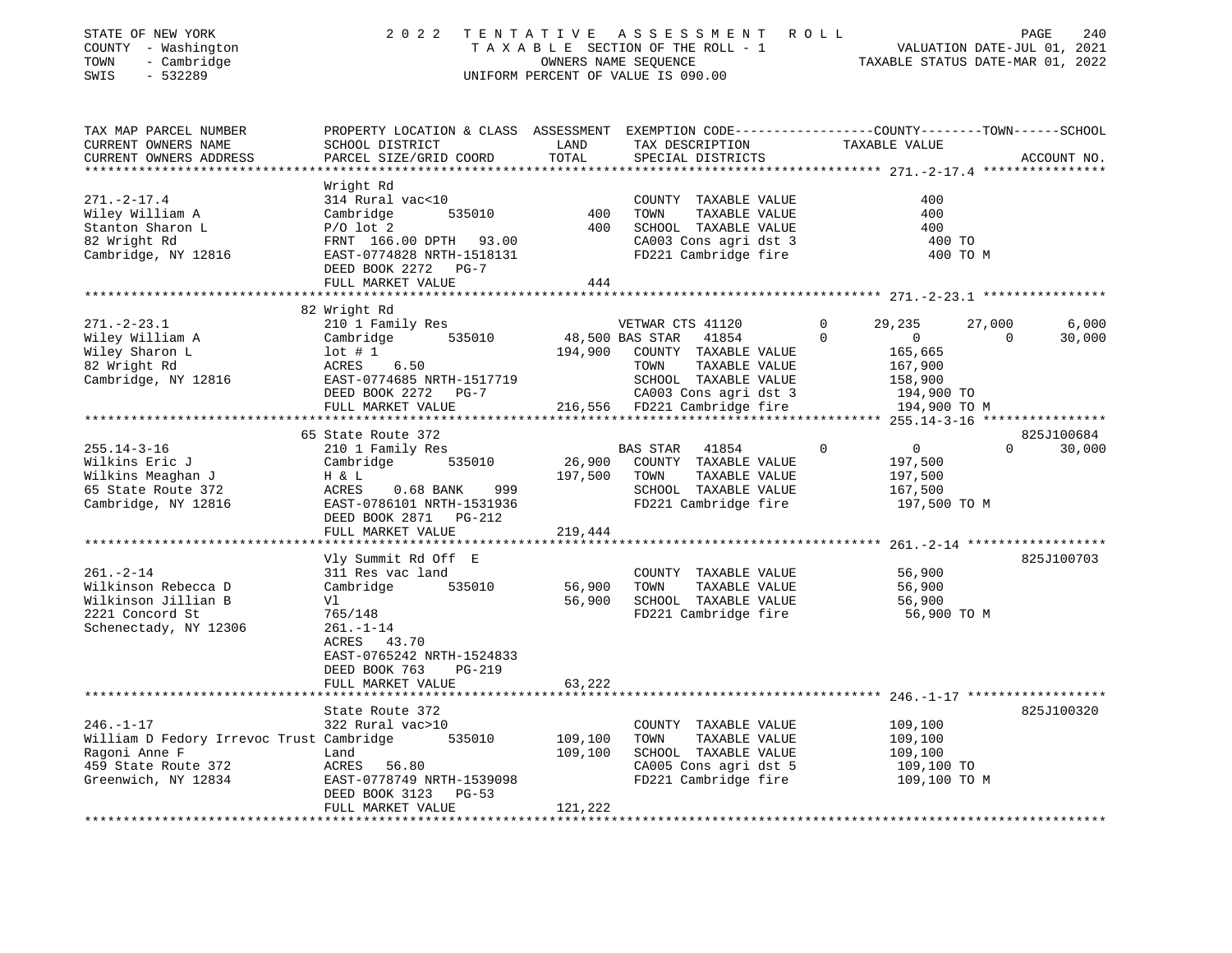| PROPERTY LOCATION & CLASS ASSESSMENT EXEMPTION CODE----------------COUNTY-------TOWN------SCHOOL<br>TAX MAP PARCEL NUMBER<br>CURRENT OWNERS NAME<br>TAX DESCRIPTION TAXABLE VALUE<br>SCHOOL DISTRICT<br>LAND<br>TOTAL<br>CURRENT OWNERS ADDRESS<br>PARCEL SIZE/GRID COORD<br>SPECIAL DISTRICTS<br>ACCOUNT NO.<br>78 State Route 372<br>825J100674<br>$255.14 - 3 - 9$<br>21,300<br>311 Res vac land<br>COUNTY TAXABLE VALUE<br>535010<br>21,300<br>Williams Daniel B<br>Cambridge<br>TOWN<br>TAXABLE VALUE<br>21,300<br>21,300<br>Williams Susan I<br>$255. - 3 - 9$<br>SCHOOL TAXABLE VALUE<br>21,300<br>1203 County Route 24<br>CA005 Cons agri dst 5<br>FD221 Cambridge fire<br>FRNT 60.00 DPTH 90.00<br>21,300 TO<br>Granville, NY 12832<br>EAST-0786313 NRTH-1532295<br>21,300 TO M<br>DEED BOOK 2277 PG-99<br>FULL MARKET VALUE<br>23,667<br>76 DeMarco Ln<br>$271. - 3 - 7.9$<br>210 1 Family Res<br>$\overline{0}$<br>30,000<br>BAS STAR 41854<br>$\mathbf 0$<br>$\Omega$<br>Williams Wade A<br>25,400<br>COUNTY TAXABLE VALUE<br>Cambridge<br>535010<br>211,100<br>Williams Alicia L<br>TAXABLE VALUE<br>lot 1C<br>211,100<br>TOWN<br>211,100<br>76 DeMarco Ln<br>SCHOOL TAXABLE VALUE<br>181,100<br>ACRES 1.08 BANK<br>999<br>Buskirk, NY 12028<br>EAST-0779828 NRTH-1517602<br>CA003 Cons agri dst 3<br>211,100 TO<br>DEED BOOK 2109 PG-285<br>FD221 Cambridge fire<br>211,100 TO M<br>FULL MARKET VALUE<br>234,556<br>281 Belle Rd<br>825J100653<br>$\mathbf 0$<br>$271. - 3 - 13$<br>41854<br>$\mathbf 0$<br>$\mathbf 0$<br>30,000<br>241 Rural res&ag<br><b>BAS STAR</b><br>41720<br>Wilmot David B<br>Cambridge<br>535010<br>69,200 AG DIST<br>$\mathbf 0$<br>30,224<br>30,224<br>30,224<br>Wilmot Gretchen<br>229,600<br>199,376<br>Farm Land/House<br>COUNTY TAXABLE VALUE<br>281 Belle Rd<br>ACRES 16.10<br>TAXABLE VALUE<br>199,376<br>TOWN<br>Buskirk, NY 12028<br>EAST-0776898 NRTH-1512777<br>SCHOOL TAXABLE VALUE<br>169,376<br>CA003 Cons agri dst 3<br>DEED BOOK 1876 PG-247<br>199,376 TO<br>FULL MARKET VALUE<br>MAY BE SUBJECT TO PAYMENT<br>255,111<br>30,224 EX<br>FD221 Cambridge fire<br>UNDER AGDIST LAW TIL 2026<br>229,600 TO M<br>825J100596<br>312 Belle Rd<br>$280. - 2 - 39$<br>311 Res vac land<br>41720<br>$\mathbf 0$<br>39,158<br>39,158<br>39,158<br>AG DIST<br>Wilmot David B Jr<br>57,600<br>Cambridge<br>535010<br>COUNTY TAXABLE VALUE<br>18,442<br>281 Belle Rd<br>57,600<br>1774/1<br>TOWN<br>TAXABLE VALUE<br>18,442<br>SCHOOL TAXABLE VALUE<br>Buskirk, NY 12028<br>$271. - 3 - 12$<br>18,442<br>ACRES 14.80<br>CA003 Cons agri dst 3<br>18,442 TO<br>EAST-0777866 NRTH-1512706<br>39,158 EX<br>MAY BE SUBJECT TO PAYMENT<br>DEED BOOK 883<br>FD221 Cambridge fire<br>UNDER AGDIST LAW TIL 2026<br>PG-114<br>57,600 TO M<br>64,000<br>FULL MARKET VALUE<br>Belle Rd<br>825J100705<br>44,328<br>311 Res vac land<br>$0 \t 44,328$<br>AG DIST 41720<br>44,328<br>Wilmot David B Jr<br>Cambridge<br>535010<br>61,300<br>COUNTY TAXABLE VALUE<br>16,972<br>Wilmot Gretchen<br>Farm/house<br>61,300<br>TOWN<br>TAXABLE VALUE<br>16,972<br>16,972<br>281 Belle Rd<br>Filed Survery 12958<br>SCHOOL TAXABLE VALUE<br>Buskirk, NY 12028<br>CA003 Cons agri dst 3<br>16,972 TO<br>$271. - 3 - 11.2$<br>FRNT 4321.00 DPTH<br>44,328 EX<br>MAY BE SUBJECT TO PAYMENT<br>ACRES 32.00<br>FD221 Cambridge fire<br>61,300 TO M<br>UNDER AGDIST LAW TIL 2026<br>EAST-0779140 NRTH-1513144<br>DEED BOOK 1782 PG-96<br>FULL MARKET VALUE<br>68,111 | STATE OF NEW YORK<br>COUNTY - Washington<br>- Cambridge<br>TOWN<br>SWIS<br>$-532289$ | 2 0 2 2 | TENTATIVE ASSESSMENT ROLL<br>UNIFORM PERCENT OF VALUE IS 090.00 | PAGE<br>241 |
|--------------------------------------------------------------------------------------------------------------------------------------------------------------------------------------------------------------------------------------------------------------------------------------------------------------------------------------------------------------------------------------------------------------------------------------------------------------------------------------------------------------------------------------------------------------------------------------------------------------------------------------------------------------------------------------------------------------------------------------------------------------------------------------------------------------------------------------------------------------------------------------------------------------------------------------------------------------------------------------------------------------------------------------------------------------------------------------------------------------------------------------------------------------------------------------------------------------------------------------------------------------------------------------------------------------------------------------------------------------------------------------------------------------------------------------------------------------------------------------------------------------------------------------------------------------------------------------------------------------------------------------------------------------------------------------------------------------------------------------------------------------------------------------------------------------------------------------------------------------------------------------------------------------------------------------------------------------------------------------------------------------------------------------------------------------------------------------------------------------------------------------------------------------------------------------------------------------------------------------------------------------------------------------------------------------------------------------------------------------------------------------------------------------------------------------------------------------------------------------------------------------------------------------------------------------------------------------------------------------------------------------------------------------------------------------------------------------------------------------------------------------------------------------------------------------------------------------------------------------------------------------------------------------------------------------------------------------------------------------------------------------------------------------------------------------------------------------------------------------------------------------------------------------------------------------------------------------------------------------------------------------------------------------------------------------------------------------------------------------------------------------------------------------------------------------------------------------------------------------|--------------------------------------------------------------------------------------|---------|-----------------------------------------------------------------|-------------|
|                                                                                                                                                                                                                                                                                                                                                                                                                                                                                                                                                                                                                                                                                                                                                                                                                                                                                                                                                                                                                                                                                                                                                                                                                                                                                                                                                                                                                                                                                                                                                                                                                                                                                                                                                                                                                                                                                                                                                                                                                                                                                                                                                                                                                                                                                                                                                                                                                                                                                                                                                                                                                                                                                                                                                                                                                                                                                                                                                                                                                                                                                                                                                                                                                                                                                                                                                                                                                                                                                      |                                                                                      |         |                                                                 |             |
|                                                                                                                                                                                                                                                                                                                                                                                                                                                                                                                                                                                                                                                                                                                                                                                                                                                                                                                                                                                                                                                                                                                                                                                                                                                                                                                                                                                                                                                                                                                                                                                                                                                                                                                                                                                                                                                                                                                                                                                                                                                                                                                                                                                                                                                                                                                                                                                                                                                                                                                                                                                                                                                                                                                                                                                                                                                                                                                                                                                                                                                                                                                                                                                                                                                                                                                                                                                                                                                                                      |                                                                                      |         |                                                                 |             |
|                                                                                                                                                                                                                                                                                                                                                                                                                                                                                                                                                                                                                                                                                                                                                                                                                                                                                                                                                                                                                                                                                                                                                                                                                                                                                                                                                                                                                                                                                                                                                                                                                                                                                                                                                                                                                                                                                                                                                                                                                                                                                                                                                                                                                                                                                                                                                                                                                                                                                                                                                                                                                                                                                                                                                                                                                                                                                                                                                                                                                                                                                                                                                                                                                                                                                                                                                                                                                                                                                      |                                                                                      |         |                                                                 |             |
|                                                                                                                                                                                                                                                                                                                                                                                                                                                                                                                                                                                                                                                                                                                                                                                                                                                                                                                                                                                                                                                                                                                                                                                                                                                                                                                                                                                                                                                                                                                                                                                                                                                                                                                                                                                                                                                                                                                                                                                                                                                                                                                                                                                                                                                                                                                                                                                                                                                                                                                                                                                                                                                                                                                                                                                                                                                                                                                                                                                                                                                                                                                                                                                                                                                                                                                                                                                                                                                                                      |                                                                                      |         |                                                                 |             |
|                                                                                                                                                                                                                                                                                                                                                                                                                                                                                                                                                                                                                                                                                                                                                                                                                                                                                                                                                                                                                                                                                                                                                                                                                                                                                                                                                                                                                                                                                                                                                                                                                                                                                                                                                                                                                                                                                                                                                                                                                                                                                                                                                                                                                                                                                                                                                                                                                                                                                                                                                                                                                                                                                                                                                                                                                                                                                                                                                                                                                                                                                                                                                                                                                                                                                                                                                                                                                                                                                      |                                                                                      |         |                                                                 |             |
|                                                                                                                                                                                                                                                                                                                                                                                                                                                                                                                                                                                                                                                                                                                                                                                                                                                                                                                                                                                                                                                                                                                                                                                                                                                                                                                                                                                                                                                                                                                                                                                                                                                                                                                                                                                                                                                                                                                                                                                                                                                                                                                                                                                                                                                                                                                                                                                                                                                                                                                                                                                                                                                                                                                                                                                                                                                                                                                                                                                                                                                                                                                                                                                                                                                                                                                                                                                                                                                                                      |                                                                                      |         |                                                                 |             |
|                                                                                                                                                                                                                                                                                                                                                                                                                                                                                                                                                                                                                                                                                                                                                                                                                                                                                                                                                                                                                                                                                                                                                                                                                                                                                                                                                                                                                                                                                                                                                                                                                                                                                                                                                                                                                                                                                                                                                                                                                                                                                                                                                                                                                                                                                                                                                                                                                                                                                                                                                                                                                                                                                                                                                                                                                                                                                                                                                                                                                                                                                                                                                                                                                                                                                                                                                                                                                                                                                      |                                                                                      |         |                                                                 |             |
|                                                                                                                                                                                                                                                                                                                                                                                                                                                                                                                                                                                                                                                                                                                                                                                                                                                                                                                                                                                                                                                                                                                                                                                                                                                                                                                                                                                                                                                                                                                                                                                                                                                                                                                                                                                                                                                                                                                                                                                                                                                                                                                                                                                                                                                                                                                                                                                                                                                                                                                                                                                                                                                                                                                                                                                                                                                                                                                                                                                                                                                                                                                                                                                                                                                                                                                                                                                                                                                                                      |                                                                                      |         |                                                                 |             |
|                                                                                                                                                                                                                                                                                                                                                                                                                                                                                                                                                                                                                                                                                                                                                                                                                                                                                                                                                                                                                                                                                                                                                                                                                                                                                                                                                                                                                                                                                                                                                                                                                                                                                                                                                                                                                                                                                                                                                                                                                                                                                                                                                                                                                                                                                                                                                                                                                                                                                                                                                                                                                                                                                                                                                                                                                                                                                                                                                                                                                                                                                                                                                                                                                                                                                                                                                                                                                                                                                      |                                                                                      |         |                                                                 |             |
|                                                                                                                                                                                                                                                                                                                                                                                                                                                                                                                                                                                                                                                                                                                                                                                                                                                                                                                                                                                                                                                                                                                                                                                                                                                                                                                                                                                                                                                                                                                                                                                                                                                                                                                                                                                                                                                                                                                                                                                                                                                                                                                                                                                                                                                                                                                                                                                                                                                                                                                                                                                                                                                                                                                                                                                                                                                                                                                                                                                                                                                                                                                                                                                                                                                                                                                                                                                                                                                                                      |                                                                                      |         |                                                                 |             |
|                                                                                                                                                                                                                                                                                                                                                                                                                                                                                                                                                                                                                                                                                                                                                                                                                                                                                                                                                                                                                                                                                                                                                                                                                                                                                                                                                                                                                                                                                                                                                                                                                                                                                                                                                                                                                                                                                                                                                                                                                                                                                                                                                                                                                                                                                                                                                                                                                                                                                                                                                                                                                                                                                                                                                                                                                                                                                                                                                                                                                                                                                                                                                                                                                                                                                                                                                                                                                                                                                      |                                                                                      |         |                                                                 |             |
|                                                                                                                                                                                                                                                                                                                                                                                                                                                                                                                                                                                                                                                                                                                                                                                                                                                                                                                                                                                                                                                                                                                                                                                                                                                                                                                                                                                                                                                                                                                                                                                                                                                                                                                                                                                                                                                                                                                                                                                                                                                                                                                                                                                                                                                                                                                                                                                                                                                                                                                                                                                                                                                                                                                                                                                                                                                                                                                                                                                                                                                                                                                                                                                                                                                                                                                                                                                                                                                                                      |                                                                                      |         |                                                                 |             |
|                                                                                                                                                                                                                                                                                                                                                                                                                                                                                                                                                                                                                                                                                                                                                                                                                                                                                                                                                                                                                                                                                                                                                                                                                                                                                                                                                                                                                                                                                                                                                                                                                                                                                                                                                                                                                                                                                                                                                                                                                                                                                                                                                                                                                                                                                                                                                                                                                                                                                                                                                                                                                                                                                                                                                                                                                                                                                                                                                                                                                                                                                                                                                                                                                                                                                                                                                                                                                                                                                      |                                                                                      |         |                                                                 |             |
|                                                                                                                                                                                                                                                                                                                                                                                                                                                                                                                                                                                                                                                                                                                                                                                                                                                                                                                                                                                                                                                                                                                                                                                                                                                                                                                                                                                                                                                                                                                                                                                                                                                                                                                                                                                                                                                                                                                                                                                                                                                                                                                                                                                                                                                                                                                                                                                                                                                                                                                                                                                                                                                                                                                                                                                                                                                                                                                                                                                                                                                                                                                                                                                                                                                                                                                                                                                                                                                                                      |                                                                                      |         |                                                                 |             |
|                                                                                                                                                                                                                                                                                                                                                                                                                                                                                                                                                                                                                                                                                                                                                                                                                                                                                                                                                                                                                                                                                                                                                                                                                                                                                                                                                                                                                                                                                                                                                                                                                                                                                                                                                                                                                                                                                                                                                                                                                                                                                                                                                                                                                                                                                                                                                                                                                                                                                                                                                                                                                                                                                                                                                                                                                                                                                                                                                                                                                                                                                                                                                                                                                                                                                                                                                                                                                                                                                      |                                                                                      |         |                                                                 |             |
|                                                                                                                                                                                                                                                                                                                                                                                                                                                                                                                                                                                                                                                                                                                                                                                                                                                                                                                                                                                                                                                                                                                                                                                                                                                                                                                                                                                                                                                                                                                                                                                                                                                                                                                                                                                                                                                                                                                                                                                                                                                                                                                                                                                                                                                                                                                                                                                                                                                                                                                                                                                                                                                                                                                                                                                                                                                                                                                                                                                                                                                                                                                                                                                                                                                                                                                                                                                                                                                                                      |                                                                                      |         |                                                                 |             |
|                                                                                                                                                                                                                                                                                                                                                                                                                                                                                                                                                                                                                                                                                                                                                                                                                                                                                                                                                                                                                                                                                                                                                                                                                                                                                                                                                                                                                                                                                                                                                                                                                                                                                                                                                                                                                                                                                                                                                                                                                                                                                                                                                                                                                                                                                                                                                                                                                                                                                                                                                                                                                                                                                                                                                                                                                                                                                                                                                                                                                                                                                                                                                                                                                                                                                                                                                                                                                                                                                      |                                                                                      |         |                                                                 |             |
|                                                                                                                                                                                                                                                                                                                                                                                                                                                                                                                                                                                                                                                                                                                                                                                                                                                                                                                                                                                                                                                                                                                                                                                                                                                                                                                                                                                                                                                                                                                                                                                                                                                                                                                                                                                                                                                                                                                                                                                                                                                                                                                                                                                                                                                                                                                                                                                                                                                                                                                                                                                                                                                                                                                                                                                                                                                                                                                                                                                                                                                                                                                                                                                                                                                                                                                                                                                                                                                                                      |                                                                                      |         |                                                                 |             |
|                                                                                                                                                                                                                                                                                                                                                                                                                                                                                                                                                                                                                                                                                                                                                                                                                                                                                                                                                                                                                                                                                                                                                                                                                                                                                                                                                                                                                                                                                                                                                                                                                                                                                                                                                                                                                                                                                                                                                                                                                                                                                                                                                                                                                                                                                                                                                                                                                                                                                                                                                                                                                                                                                                                                                                                                                                                                                                                                                                                                                                                                                                                                                                                                                                                                                                                                                                                                                                                                                      |                                                                                      |         |                                                                 |             |
|                                                                                                                                                                                                                                                                                                                                                                                                                                                                                                                                                                                                                                                                                                                                                                                                                                                                                                                                                                                                                                                                                                                                                                                                                                                                                                                                                                                                                                                                                                                                                                                                                                                                                                                                                                                                                                                                                                                                                                                                                                                                                                                                                                                                                                                                                                                                                                                                                                                                                                                                                                                                                                                                                                                                                                                                                                                                                                                                                                                                                                                                                                                                                                                                                                                                                                                                                                                                                                                                                      |                                                                                      |         |                                                                 |             |
|                                                                                                                                                                                                                                                                                                                                                                                                                                                                                                                                                                                                                                                                                                                                                                                                                                                                                                                                                                                                                                                                                                                                                                                                                                                                                                                                                                                                                                                                                                                                                                                                                                                                                                                                                                                                                                                                                                                                                                                                                                                                                                                                                                                                                                                                                                                                                                                                                                                                                                                                                                                                                                                                                                                                                                                                                                                                                                                                                                                                                                                                                                                                                                                                                                                                                                                                                                                                                                                                                      |                                                                                      |         |                                                                 |             |
|                                                                                                                                                                                                                                                                                                                                                                                                                                                                                                                                                                                                                                                                                                                                                                                                                                                                                                                                                                                                                                                                                                                                                                                                                                                                                                                                                                                                                                                                                                                                                                                                                                                                                                                                                                                                                                                                                                                                                                                                                                                                                                                                                                                                                                                                                                                                                                                                                                                                                                                                                                                                                                                                                                                                                                                                                                                                                                                                                                                                                                                                                                                                                                                                                                                                                                                                                                                                                                                                                      |                                                                                      |         |                                                                 |             |
|                                                                                                                                                                                                                                                                                                                                                                                                                                                                                                                                                                                                                                                                                                                                                                                                                                                                                                                                                                                                                                                                                                                                                                                                                                                                                                                                                                                                                                                                                                                                                                                                                                                                                                                                                                                                                                                                                                                                                                                                                                                                                                                                                                                                                                                                                                                                                                                                                                                                                                                                                                                                                                                                                                                                                                                                                                                                                                                                                                                                                                                                                                                                                                                                                                                                                                                                                                                                                                                                                      |                                                                                      |         |                                                                 |             |
|                                                                                                                                                                                                                                                                                                                                                                                                                                                                                                                                                                                                                                                                                                                                                                                                                                                                                                                                                                                                                                                                                                                                                                                                                                                                                                                                                                                                                                                                                                                                                                                                                                                                                                                                                                                                                                                                                                                                                                                                                                                                                                                                                                                                                                                                                                                                                                                                                                                                                                                                                                                                                                                                                                                                                                                                                                                                                                                                                                                                                                                                                                                                                                                                                                                                                                                                                                                                                                                                                      |                                                                                      |         |                                                                 |             |
|                                                                                                                                                                                                                                                                                                                                                                                                                                                                                                                                                                                                                                                                                                                                                                                                                                                                                                                                                                                                                                                                                                                                                                                                                                                                                                                                                                                                                                                                                                                                                                                                                                                                                                                                                                                                                                                                                                                                                                                                                                                                                                                                                                                                                                                                                                                                                                                                                                                                                                                                                                                                                                                                                                                                                                                                                                                                                                                                                                                                                                                                                                                                                                                                                                                                                                                                                                                                                                                                                      |                                                                                      |         |                                                                 |             |
|                                                                                                                                                                                                                                                                                                                                                                                                                                                                                                                                                                                                                                                                                                                                                                                                                                                                                                                                                                                                                                                                                                                                                                                                                                                                                                                                                                                                                                                                                                                                                                                                                                                                                                                                                                                                                                                                                                                                                                                                                                                                                                                                                                                                                                                                                                                                                                                                                                                                                                                                                                                                                                                                                                                                                                                                                                                                                                                                                                                                                                                                                                                                                                                                                                                                                                                                                                                                                                                                                      |                                                                                      |         |                                                                 |             |
|                                                                                                                                                                                                                                                                                                                                                                                                                                                                                                                                                                                                                                                                                                                                                                                                                                                                                                                                                                                                                                                                                                                                                                                                                                                                                                                                                                                                                                                                                                                                                                                                                                                                                                                                                                                                                                                                                                                                                                                                                                                                                                                                                                                                                                                                                                                                                                                                                                                                                                                                                                                                                                                                                                                                                                                                                                                                                                                                                                                                                                                                                                                                                                                                                                                                                                                                                                                                                                                                                      |                                                                                      |         |                                                                 |             |
|                                                                                                                                                                                                                                                                                                                                                                                                                                                                                                                                                                                                                                                                                                                                                                                                                                                                                                                                                                                                                                                                                                                                                                                                                                                                                                                                                                                                                                                                                                                                                                                                                                                                                                                                                                                                                                                                                                                                                                                                                                                                                                                                                                                                                                                                                                                                                                                                                                                                                                                                                                                                                                                                                                                                                                                                                                                                                                                                                                                                                                                                                                                                                                                                                                                                                                                                                                                                                                                                                      |                                                                                      |         |                                                                 |             |
|                                                                                                                                                                                                                                                                                                                                                                                                                                                                                                                                                                                                                                                                                                                                                                                                                                                                                                                                                                                                                                                                                                                                                                                                                                                                                                                                                                                                                                                                                                                                                                                                                                                                                                                                                                                                                                                                                                                                                                                                                                                                                                                                                                                                                                                                                                                                                                                                                                                                                                                                                                                                                                                                                                                                                                                                                                                                                                                                                                                                                                                                                                                                                                                                                                                                                                                                                                                                                                                                                      |                                                                                      |         |                                                                 |             |
|                                                                                                                                                                                                                                                                                                                                                                                                                                                                                                                                                                                                                                                                                                                                                                                                                                                                                                                                                                                                                                                                                                                                                                                                                                                                                                                                                                                                                                                                                                                                                                                                                                                                                                                                                                                                                                                                                                                                                                                                                                                                                                                                                                                                                                                                                                                                                                                                                                                                                                                                                                                                                                                                                                                                                                                                                                                                                                                                                                                                                                                                                                                                                                                                                                                                                                                                                                                                                                                                                      |                                                                                      |         |                                                                 |             |
|                                                                                                                                                                                                                                                                                                                                                                                                                                                                                                                                                                                                                                                                                                                                                                                                                                                                                                                                                                                                                                                                                                                                                                                                                                                                                                                                                                                                                                                                                                                                                                                                                                                                                                                                                                                                                                                                                                                                                                                                                                                                                                                                                                                                                                                                                                                                                                                                                                                                                                                                                                                                                                                                                                                                                                                                                                                                                                                                                                                                                                                                                                                                                                                                                                                                                                                                                                                                                                                                                      |                                                                                      |         |                                                                 |             |
|                                                                                                                                                                                                                                                                                                                                                                                                                                                                                                                                                                                                                                                                                                                                                                                                                                                                                                                                                                                                                                                                                                                                                                                                                                                                                                                                                                                                                                                                                                                                                                                                                                                                                                                                                                                                                                                                                                                                                                                                                                                                                                                                                                                                                                                                                                                                                                                                                                                                                                                                                                                                                                                                                                                                                                                                                                                                                                                                                                                                                                                                                                                                                                                                                                                                                                                                                                                                                                                                                      |                                                                                      |         |                                                                 |             |
|                                                                                                                                                                                                                                                                                                                                                                                                                                                                                                                                                                                                                                                                                                                                                                                                                                                                                                                                                                                                                                                                                                                                                                                                                                                                                                                                                                                                                                                                                                                                                                                                                                                                                                                                                                                                                                                                                                                                                                                                                                                                                                                                                                                                                                                                                                                                                                                                                                                                                                                                                                                                                                                                                                                                                                                                                                                                                                                                                                                                                                                                                                                                                                                                                                                                                                                                                                                                                                                                                      |                                                                                      |         |                                                                 |             |
|                                                                                                                                                                                                                                                                                                                                                                                                                                                                                                                                                                                                                                                                                                                                                                                                                                                                                                                                                                                                                                                                                                                                                                                                                                                                                                                                                                                                                                                                                                                                                                                                                                                                                                                                                                                                                                                                                                                                                                                                                                                                                                                                                                                                                                                                                                                                                                                                                                                                                                                                                                                                                                                                                                                                                                                                                                                                                                                                                                                                                                                                                                                                                                                                                                                                                                                                                                                                                                                                                      |                                                                                      |         |                                                                 |             |
|                                                                                                                                                                                                                                                                                                                                                                                                                                                                                                                                                                                                                                                                                                                                                                                                                                                                                                                                                                                                                                                                                                                                                                                                                                                                                                                                                                                                                                                                                                                                                                                                                                                                                                                                                                                                                                                                                                                                                                                                                                                                                                                                                                                                                                                                                                                                                                                                                                                                                                                                                                                                                                                                                                                                                                                                                                                                                                                                                                                                                                                                                                                                                                                                                                                                                                                                                                                                                                                                                      |                                                                                      |         |                                                                 |             |
|                                                                                                                                                                                                                                                                                                                                                                                                                                                                                                                                                                                                                                                                                                                                                                                                                                                                                                                                                                                                                                                                                                                                                                                                                                                                                                                                                                                                                                                                                                                                                                                                                                                                                                                                                                                                                                                                                                                                                                                                                                                                                                                                                                                                                                                                                                                                                                                                                                                                                                                                                                                                                                                                                                                                                                                                                                                                                                                                                                                                                                                                                                                                                                                                                                                                                                                                                                                                                                                                                      |                                                                                      |         |                                                                 |             |
|                                                                                                                                                                                                                                                                                                                                                                                                                                                                                                                                                                                                                                                                                                                                                                                                                                                                                                                                                                                                                                                                                                                                                                                                                                                                                                                                                                                                                                                                                                                                                                                                                                                                                                                                                                                                                                                                                                                                                                                                                                                                                                                                                                                                                                                                                                                                                                                                                                                                                                                                                                                                                                                                                                                                                                                                                                                                                                                                                                                                                                                                                                                                                                                                                                                                                                                                                                                                                                                                                      |                                                                                      |         |                                                                 |             |
|                                                                                                                                                                                                                                                                                                                                                                                                                                                                                                                                                                                                                                                                                                                                                                                                                                                                                                                                                                                                                                                                                                                                                                                                                                                                                                                                                                                                                                                                                                                                                                                                                                                                                                                                                                                                                                                                                                                                                                                                                                                                                                                                                                                                                                                                                                                                                                                                                                                                                                                                                                                                                                                                                                                                                                                                                                                                                                                                                                                                                                                                                                                                                                                                                                                                                                                                                                                                                                                                                      |                                                                                      |         |                                                                 |             |
|                                                                                                                                                                                                                                                                                                                                                                                                                                                                                                                                                                                                                                                                                                                                                                                                                                                                                                                                                                                                                                                                                                                                                                                                                                                                                                                                                                                                                                                                                                                                                                                                                                                                                                                                                                                                                                                                                                                                                                                                                                                                                                                                                                                                                                                                                                                                                                                                                                                                                                                                                                                                                                                                                                                                                                                                                                                                                                                                                                                                                                                                                                                                                                                                                                                                                                                                                                                                                                                                                      | $280 - 2 - 40$                                                                       |         |                                                                 |             |
|                                                                                                                                                                                                                                                                                                                                                                                                                                                                                                                                                                                                                                                                                                                                                                                                                                                                                                                                                                                                                                                                                                                                                                                                                                                                                                                                                                                                                                                                                                                                                                                                                                                                                                                                                                                                                                                                                                                                                                                                                                                                                                                                                                                                                                                                                                                                                                                                                                                                                                                                                                                                                                                                                                                                                                                                                                                                                                                                                                                                                                                                                                                                                                                                                                                                                                                                                                                                                                                                                      |                                                                                      |         |                                                                 |             |
|                                                                                                                                                                                                                                                                                                                                                                                                                                                                                                                                                                                                                                                                                                                                                                                                                                                                                                                                                                                                                                                                                                                                                                                                                                                                                                                                                                                                                                                                                                                                                                                                                                                                                                                                                                                                                                                                                                                                                                                                                                                                                                                                                                                                                                                                                                                                                                                                                                                                                                                                                                                                                                                                                                                                                                                                                                                                                                                                                                                                                                                                                                                                                                                                                                                                                                                                                                                                                                                                                      |                                                                                      |         |                                                                 |             |
|                                                                                                                                                                                                                                                                                                                                                                                                                                                                                                                                                                                                                                                                                                                                                                                                                                                                                                                                                                                                                                                                                                                                                                                                                                                                                                                                                                                                                                                                                                                                                                                                                                                                                                                                                                                                                                                                                                                                                                                                                                                                                                                                                                                                                                                                                                                                                                                                                                                                                                                                                                                                                                                                                                                                                                                                                                                                                                                                                                                                                                                                                                                                                                                                                                                                                                                                                                                                                                                                                      |                                                                                      |         |                                                                 |             |
|                                                                                                                                                                                                                                                                                                                                                                                                                                                                                                                                                                                                                                                                                                                                                                                                                                                                                                                                                                                                                                                                                                                                                                                                                                                                                                                                                                                                                                                                                                                                                                                                                                                                                                                                                                                                                                                                                                                                                                                                                                                                                                                                                                                                                                                                                                                                                                                                                                                                                                                                                                                                                                                                                                                                                                                                                                                                                                                                                                                                                                                                                                                                                                                                                                                                                                                                                                                                                                                                                      |                                                                                      |         |                                                                 |             |
|                                                                                                                                                                                                                                                                                                                                                                                                                                                                                                                                                                                                                                                                                                                                                                                                                                                                                                                                                                                                                                                                                                                                                                                                                                                                                                                                                                                                                                                                                                                                                                                                                                                                                                                                                                                                                                                                                                                                                                                                                                                                                                                                                                                                                                                                                                                                                                                                                                                                                                                                                                                                                                                                                                                                                                                                                                                                                                                                                                                                                                                                                                                                                                                                                                                                                                                                                                                                                                                                                      |                                                                                      |         |                                                                 |             |
|                                                                                                                                                                                                                                                                                                                                                                                                                                                                                                                                                                                                                                                                                                                                                                                                                                                                                                                                                                                                                                                                                                                                                                                                                                                                                                                                                                                                                                                                                                                                                                                                                                                                                                                                                                                                                                                                                                                                                                                                                                                                                                                                                                                                                                                                                                                                                                                                                                                                                                                                                                                                                                                                                                                                                                                                                                                                                                                                                                                                                                                                                                                                                                                                                                                                                                                                                                                                                                                                                      |                                                                                      |         |                                                                 |             |
|                                                                                                                                                                                                                                                                                                                                                                                                                                                                                                                                                                                                                                                                                                                                                                                                                                                                                                                                                                                                                                                                                                                                                                                                                                                                                                                                                                                                                                                                                                                                                                                                                                                                                                                                                                                                                                                                                                                                                                                                                                                                                                                                                                                                                                                                                                                                                                                                                                                                                                                                                                                                                                                                                                                                                                                                                                                                                                                                                                                                                                                                                                                                                                                                                                                                                                                                                                                                                                                                                      |                                                                                      |         |                                                                 |             |
|                                                                                                                                                                                                                                                                                                                                                                                                                                                                                                                                                                                                                                                                                                                                                                                                                                                                                                                                                                                                                                                                                                                                                                                                                                                                                                                                                                                                                                                                                                                                                                                                                                                                                                                                                                                                                                                                                                                                                                                                                                                                                                                                                                                                                                                                                                                                                                                                                                                                                                                                                                                                                                                                                                                                                                                                                                                                                                                                                                                                                                                                                                                                                                                                                                                                                                                                                                                                                                                                                      |                                                                                      |         |                                                                 |             |
|                                                                                                                                                                                                                                                                                                                                                                                                                                                                                                                                                                                                                                                                                                                                                                                                                                                                                                                                                                                                                                                                                                                                                                                                                                                                                                                                                                                                                                                                                                                                                                                                                                                                                                                                                                                                                                                                                                                                                                                                                                                                                                                                                                                                                                                                                                                                                                                                                                                                                                                                                                                                                                                                                                                                                                                                                                                                                                                                                                                                                                                                                                                                                                                                                                                                                                                                                                                                                                                                                      |                                                                                      |         |                                                                 |             |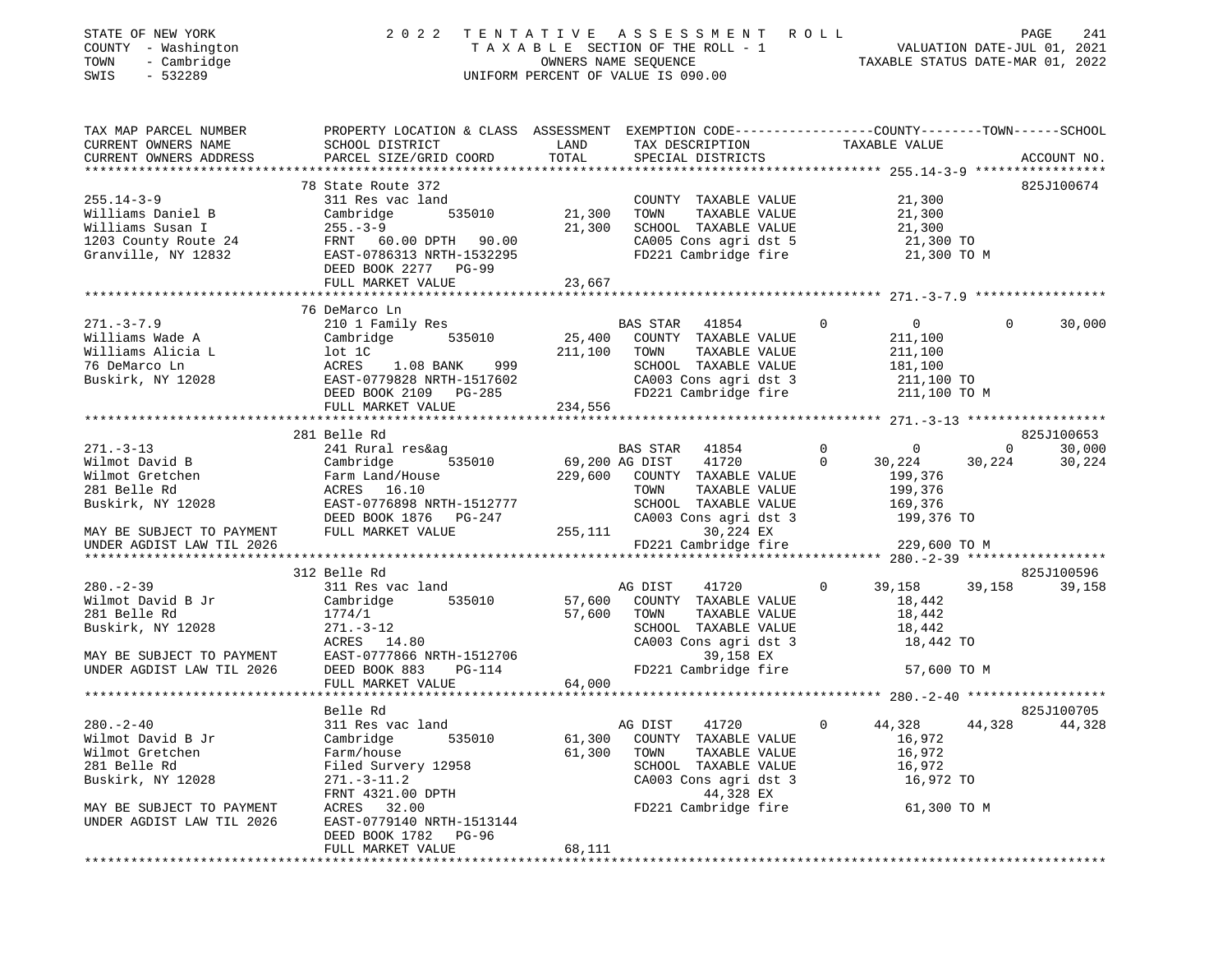| STATE OF NEW YORK<br>COUNTY - Washington | 2 0 2 2                             | TENTATIVE | A S S E S S M E N T R O L L<br>T A X A B L E SECTION OF THE ROLL - 1 | PAGE<br>242<br>VALUATION DATE-JUL 01, 2021                                                      |
|------------------------------------------|-------------------------------------|-----------|----------------------------------------------------------------------|-------------------------------------------------------------------------------------------------|
| TOWN<br>- Cambridge                      |                                     |           | OWNERS NAME SEQUENCE                                                 | TAXABLE STATUS DATE-MAR 01, 2022                                                                |
| SWIS<br>$-532289$                        |                                     |           | UNIFORM PERCENT OF VALUE IS 090.00                                   |                                                                                                 |
|                                          |                                     |           |                                                                      |                                                                                                 |
| TAX MAP PARCEL NUMBER                    |                                     |           |                                                                      | PROPERTY LOCATION & CLASS ASSESSMENT EXEMPTION CODE----------------COUNTY-------TOWN-----SCHOOL |
| CURRENT OWNERS NAME                      | SCHOOL DISTRICT                     | LAND      | TAX DESCRIPTION                                                      | TAXABLE VALUE                                                                                   |
| CURRENT OWNERS ADDRESS                   | PARCEL SIZE/GRID COORD              | TOTAL     | SPECIAL DISTRICTS                                                    | ACCOUNT NO.<br>.*********************** 280.-2-40.1 *****************                           |
|                                          | King Rd                             |           |                                                                      |                                                                                                 |
| $280. - 2 - 40.1$                        | 322 Rural vac>10                    |           | COUNTY TAXABLE VALUE                                                 | 55,100                                                                                          |
| Wilmot David B Jr                        | Cambridge<br>535010                 | 55,100    | TOWN<br>TAXABLE VALUE                                                | 55,100                                                                                          |
| Wilmot Gretchen S                        | FRNT 1334.00 DPTH                   | 55,100    | SCHOOL TAXABLE VALUE                                                 | 55,100                                                                                          |
| 281 Belle Rd                             | ACRES 27.04                         |           | CA003 Cons agri dst 3                                                | 55,100 TO                                                                                       |
| Buskirk, NY 12028                        | EAST-0779972 NRTH-1512210           |           | FD221 Cambridge fire                                                 | 55,100 TO M                                                                                     |
|                                          | DEED BOOK 1782 PG-96                |           |                                                                      |                                                                                                 |
|                                          | FULL MARKET VALUE                   | 61,222    |                                                                      |                                                                                                 |
|                                          | *******************                 |           |                                                                      |                                                                                                 |
|                                          | Belle Rd                            |           |                                                                      |                                                                                                 |
| $280. - 2 - 40.2$                        | 322 Rural vac>10                    |           | COUNTY TAXABLE VALUE                                                 | 32,800                                                                                          |
| Wilmot David B Jr                        | 535010<br>Cambridge                 | 32,800    | TAXABLE VALUE<br>TOWN                                                | 32,800                                                                                          |
| Wilmot Gretchen S                        | Parcel B                            | 32,800    | SCHOOL TAXABLE VALUE                                                 | 32,800                                                                                          |
| 281 Belle Rd                             | FRNT 1082.00 DPTH                   |           | CA003 Cons agri dst 3                                                | 32,800 TO                                                                                       |
| Buskirk, NY 12028                        | ACRES 11.41                         |           | FD221 Cambridge fire                                                 | 32,800 TO M                                                                                     |
|                                          | EAST-0778153 NRTH-1513448           |           |                                                                      |                                                                                                 |
|                                          | DEED BOOK 1782 PG-96                |           |                                                                      |                                                                                                 |
|                                          | FULL MARKET VALUE                   | 36,444    |                                                                      |                                                                                                 |
|                                          | 363 Belle Rd                        |           |                                                                      |                                                                                                 |
| $280. - 2 - 41$                          | 411 Apartment                       |           | COUNTY TAXABLE VALUE                                                 | 222,500                                                                                         |
| Wilmot David B Jr                        | 535010<br>Cambridge                 | 35,100    | TAXABLE VALUE<br>TOWN                                                | 222,500                                                                                         |
| Wilmot Gretchen                          | $271. - 3 - 11.4$                   | 222,500   | SCHOOL TAXABLE VALUE                                                 | 222,500                                                                                         |
| 281 Belle Rd                             | ACRES<br>2.01                       |           | CA003 Cons agri dst 3                                                | 222,500 TO                                                                                      |
| Buskirk, NY 12028                        | EAST-0779074 NRTH-1513304           |           | FD221 Cambridge fire                                                 | 222,500 TO M                                                                                    |
|                                          | DEED BOOK 1773 PG-350               |           |                                                                      |                                                                                                 |
|                                          | FULL MARKET VALUE                   | 247,222   |                                                                      |                                                                                                 |
|                                          | ***********************             |           |                                                                      |                                                                                                 |
|                                          | King Rd                             |           |                                                                      |                                                                                                 |
| $271. - 3 - 15$                          | 322 Rural vac>10                    |           | COUNTY TAXABLE VALUE                                                 | 32,800                                                                                          |
| Wilmot James                             | Cambridge<br>535010                 | 32,800    | TAXABLE VALUE<br>TOWN                                                | 32,800                                                                                          |
| 457 King Rd                              | Lot 2                               | 32,800    | SCHOOL TAXABLE VALUE                                                 | 32,800                                                                                          |
| Buskirk, NY 12028                        | FRNT 468.00 DPTH                    |           | CA003 Cons agri dst 3                                                | 32,800 TO                                                                                       |
|                                          | ACRES 11.42                         |           | FD221 Cambridge fire                                                 | 32,800 TO M                                                                                     |
|                                          | EAST-0780372 NRTH-1514585           |           |                                                                      |                                                                                                 |
|                                          | DEED BOOK 1874 PG-137               |           |                                                                      |                                                                                                 |
|                                          | FULL MARKET VALUE                   | 36,444    |                                                                      |                                                                                                 |
|                                          |                                     |           |                                                                      |                                                                                                 |
|                                          | 457 King Rd                         |           |                                                                      | 825J102002<br>$\overline{0}$                                                                    |
| $272. - 1 - 10.2$                        | 210 1 Family Res<br>535010          |           | <b>BAS STAR</b><br>41854                                             | 30,000<br>0<br>$\Omega$                                                                         |
| Wilmot James                             | Cambridge                           | 25,100    | COUNTY TAXABLE VALUE                                                 | 93,600                                                                                          |
| Wilmot Holly                             | H & L<br>1.01                       | 93,600    | TOWN<br>TAXABLE VALUE                                                | 93,600                                                                                          |
| 457 King Rd<br>Buskirk, NY 12028         | ACRES                               |           | SCHOOL TAXABLE VALUE<br>CA003 Cons agri dst 3                        | 63,600<br>93,600 TO                                                                             |
|                                          | EAST-0780472 NRTH-1514223<br>PG-203 |           | FD221 Cambridge fire                                                 | 93,600 TO M                                                                                     |
|                                          | DEED BOOK 840<br>FULL MARKET VALUE  | 104,000   |                                                                      |                                                                                                 |
|                                          |                                     |           |                                                                      |                                                                                                 |
|                                          |                                     |           |                                                                      |                                                                                                 |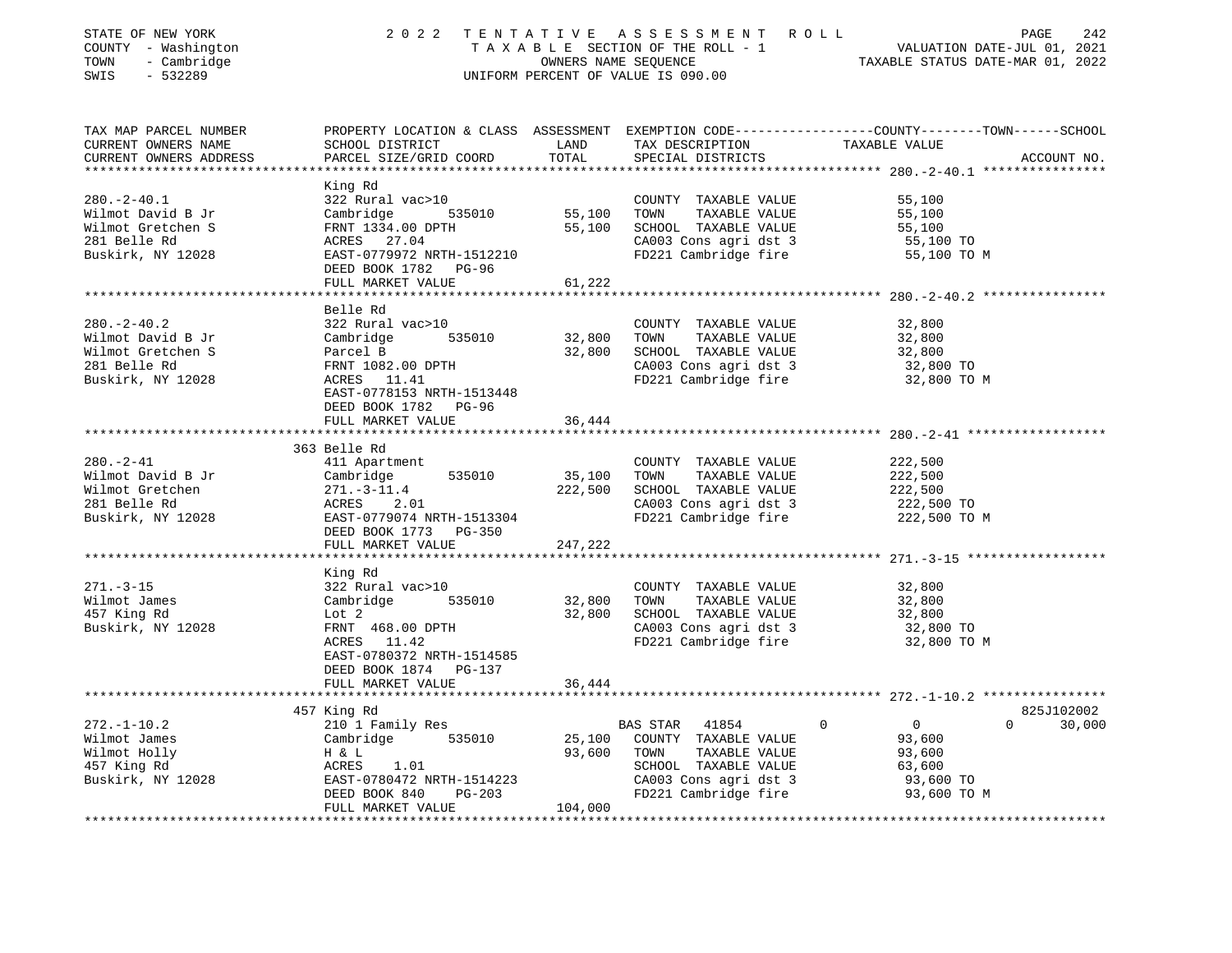| STATE OF NEW YORK<br>COUNTY - Washington<br>TOWN<br>- Cambridge<br>$-532289$<br>SWIS                 | 2 0 2 2                                                                                                                                                        |                    | TENTATIVE ASSESSMENT ROLL<br>T A X A B L E SECTION OF THE ROLL - $1$<br>OWNERS NAME SEQUENCE<br>UNIFORM PERCENT OF VALUE IS 090.00                       |                                     | TAXABLE STATUS DATE-MAR 01, 2022                                              |                                  | PAGE<br>243<br>VALUATION DATE-JUL 01, 2021 |
|------------------------------------------------------------------------------------------------------|----------------------------------------------------------------------------------------------------------------------------------------------------------------|--------------------|----------------------------------------------------------------------------------------------------------------------------------------------------------|-------------------------------------|-------------------------------------------------------------------------------|----------------------------------|--------------------------------------------|
| TAX MAP PARCEL NUMBER<br>CURRENT OWNERS NAME<br>CURRENT OWNERS ADDRESS                               | PROPERTY LOCATION & CLASS ASSESSMENT EXEMPTION CODE---------------COUNTY-------TOWN------SCHOOL<br>SCHOOL DISTRICT<br>PARCEL SIZE/GRID COORD                   | LAND<br>TOTAL      | TAX DESCRIPTION<br>SPECIAL DISTRICTS                                                                                                                     |                                     | TAXABLE VALUE                                                                 |                                  | ACCOUNT NO.                                |
|                                                                                                      |                                                                                                                                                                |                    |                                                                                                                                                          |                                     |                                                                               |                                  |                                            |
|                                                                                                      | Belle Rd                                                                                                                                                       |                    |                                                                                                                                                          |                                     |                                                                               |                                  | 825J100707                                 |
| $271. - 3 - 11.1$<br>Wilmot Robert<br>1078 Ashgrove Rd<br>Cambridge, NY 12816                        | 322 Rural vac>10<br>Cambridge<br>535010<br>forest tax 3230/213<br>ACRES 117.80<br>EAST-0776769 NRTH-1514700                                                    | 192,300<br>192,300 | FOR 480A<br>47460<br>COUNTY TAXABLE VALUE<br>TOWN<br>TAXABLE VALUE<br>SCHOOL TAXABLE VALUE<br>CA003 Cons agri dst 3                                      | $\Omega$                            | 140,000<br>52,300<br>52,300<br>52,300<br>192,300 TO                           | 140,000                          | 140,000                                    |
| MAY BE SUBJECT TO PAYMENT                                                                            | DEED BOOK 2111<br>$PG-49$                                                                                                                                      |                    | FD221 Cambridge fire                                                                                                                                     |                                     | 192,300 TO M                                                                  |                                  |                                            |
| UNDER RPTL480A UNTIL 2031                                                                            | FULL MARKET VALUE                                                                                                                                              | 213,667            |                                                                                                                                                          |                                     |                                                                               |                                  |                                            |
| $270. - 1 - 26.12$<br>Wilson Charles<br>Wilson Kristin<br>700 County Route 74<br>Cambridge, NY 12816 | 700 County Route 74<br>210 1 Family Res<br>Cambridge<br>535010<br>Sub Lot 9<br>ACRES<br>6.22<br>EAST-0765350 NRTH-1515310<br>DEED BOOK 3443 PG-48              | 45,000<br>199,900  | COUNTY TAXABLE VALUE<br>TOWN<br>TAXABLE VALUE<br>SCHOOL TAXABLE VALUE<br>CA003 Cons agri dst 3<br>FD221 Cambridge fire                                   |                                     | 199,900<br>199,900<br>199,900<br>199,900 TO<br>199,900 TO M                   |                                  |                                            |
|                                                                                                      | FULL MARKET VALUE<br>***************************                                                                                                               | 222,111            |                                                                                                                                                          |                                     |                                                                               |                                  |                                            |
| $262. - 1 - 17.4$<br>Wilwol Jason<br>991 County Route 59<br>Cambridge, NY 12816                      | County Route 59/E Off<br>322 Rural vac>10<br>Cambridge<br>535010<br>Vacant Land - Rear<br>ACRES<br>24.00<br>EAST-0773663 NRTH-1522736<br>DEED BOOK 3081 PG-122 | 24,000<br>24,000   | COUNTY TAXABLE VALUE<br>TAXABLE VALUE<br>TOWN<br>SCHOOL TAXABLE VALUE<br>FD221 Cambridge fire                                                            |                                     | 24,000<br>24,000<br>24,000<br>24,000 TO M                                     |                                  | 825J100928                                 |
|                                                                                                      | FULL MARKET VALUE                                                                                                                                              | 26,667             |                                                                                                                                                          |                                     |                                                                               |                                  |                                            |
|                                                                                                      | 991 County Route 59                                                                                                                                            |                    | 95 PCT OF VALUE USED FOR EXEMPTION PURPOSES                                                                                                              |                                     |                                                                               |                                  | 825J100315                                 |
| $262. - 1 - 16.1$<br>Wilwol Jason F<br>991 County Route 59<br>Cambridge, NY 12816                    | 242 Rurl res&rec<br>535010<br>Cambridge<br>ACRES<br>20.08 BANK<br>999<br>EAST-0773960 NRTH-1521310<br>DEED BOOK 1990 PG-56<br>FULL MARKET VALUE                | 266,667            | <b>BAS STAR</b><br>41854<br>57,100 CW_10_VET/ 41152<br>240,000 CW_10_VET/ 41153<br>COUNTY TAXABLE VALUE<br>TAXABLE VALUE<br>TOWN<br>SCHOOL TAXABLE VALUE | $\Omega$<br>$\mathbf 0$<br>$\Omega$ | $\mathbf 0$<br>8,000<br>$\overline{0}$<br>232,000<br>232,000<br>210,000       | $\Omega$<br>$\mathbf 0$<br>8,000 | 30,000<br>$\mathbf 0$<br>$\mathbf 0$       |
|                                                                                                      |                                                                                                                                                                |                    | FD221 Cambridge fire                                                                                                                                     |                                     | 240,000 TO M                                                                  |                                  |                                            |
|                                                                                                      |                                                                                                                                                                |                    |                                                                                                                                                          |                                     |                                                                               |                                  |                                            |
| $270. - 1 - 26.5$<br>Winchester Mary Ellen<br>33 Brownell Rd<br>Cambridge, NY 12816                  | 33 Brownell Rd<br>210 1 Family Res<br>Cambridge<br>535010<br>Sub Lot 4<br>ACRES<br>1.27 BANK<br>999<br>EAST-0764161 NRTH-1516408<br>DEED BOOK 20210 PG-3064    | 27,400<br>249,900  | <b>BAS STAR</b><br>41854<br>COUNTY TAXABLE VALUE<br>TOWN<br>TAXABLE VALUE<br>SCHOOL TAXABLE VALUE<br>CA003 Cons agri dst 3<br>FD221 Cambridge fire       | $\Omega$                            | $\overline{0}$<br>249,900<br>249,900<br>219,900<br>249,900 TO<br>249,900 TO M | $\Omega$                         | 30,000                                     |

\*\*\*\*\*\*\*\*\*\*\*\*\*\*\*\*\*\*\*\*\*\*\*\*\*\*\*\*\*\*\*\*\*\*\*\*\*\*\*\*\*\*\*\*\*\*\*\*\*\*\*\*\*\*\*\*\*\*\*\*\*\*\*\*\*\*\*\*\*\*\*\*\*\*\*\*\*\*\*\*\*\*\*\*\*\*\*\*\*\*\*\*\*\*\*\*\*\*\*\*\*\*\*\*\*\*\*\*\*\*\*\*\*\*\*\*\*\*\*\*\*\*\*\*\*\*\*\*\*\*\*\*

DEED BOOK 20210 PG-3064<br>FULL MARKET VALUE 277,667

FULL MARKET VALUE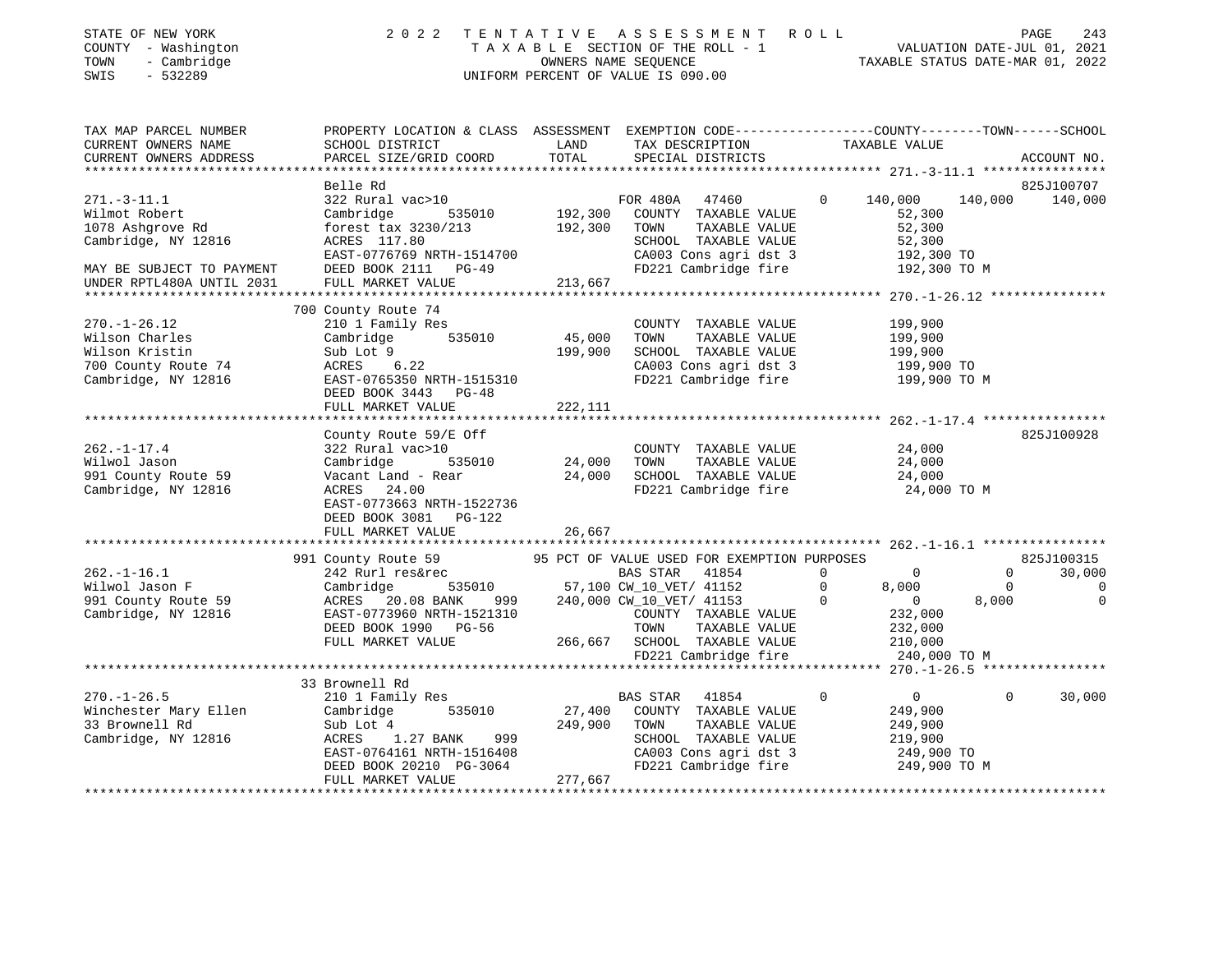| STATE OF NEW YORK<br>COUNTY - Washington<br>TOWN<br>- Cambridge                                 | 2022<br>T E N T A T I V E<br>TAXABLE SECTION OF THE ROLL - 1                                                                                                                                                                      | R O L L                      | 244<br>PAGE<br>VALUATION DATE-JUL 01, 2021<br>TAXABLE STATUS DATE-MAR 01, 2022                                                          |                                                                                                                                                |                                                                      |  |
|-------------------------------------------------------------------------------------------------|-----------------------------------------------------------------------------------------------------------------------------------------------------------------------------------------------------------------------------------|------------------------------|-----------------------------------------------------------------------------------------------------------------------------------------|------------------------------------------------------------------------------------------------------------------------------------------------|----------------------------------------------------------------------|--|
| SWIS<br>$-532289$                                                                               | UNIFORM PERCENT OF VALUE IS 090.00                                                                                                                                                                                                |                              |                                                                                                                                         |                                                                                                                                                |                                                                      |  |
| TAX MAP PARCEL NUMBER<br>CURRENT OWNERS NAME<br>CURRENT OWNERS ADDRESS                          | PROPERTY LOCATION & CLASS ASSESSMENT EXEMPTION CODE----------------COUNTY-------TOWN-----SCHOOL<br>SCHOOL DISTRICT<br>PARCEL SIZE/GRID COORD                                                                                      | LAND<br>TOTAL                | TAX DESCRIPTION<br>SPECIAL DISTRICTS                                                                                                    | TAXABLE VALUE                                                                                                                                  | ACCOUNT NO.                                                          |  |
|                                                                                                 |                                                                                                                                                                                                                                   | ********************         |                                                                                                                                         |                                                                                                                                                |                                                                      |  |
| $279. - 2 - 1$<br>Wolff Kyle K<br>177 Lee Crossing Rd<br>Valley Falls, NY 12185                 | 326 Whiteside Rd<br>322 Rural vac>10<br>Cambridge<br>535010<br>Woods<br>ACRES 14.40 BANK<br>999<br>EAST-0765165 NRTH-1511784<br>DEED BOOK 20191 PG-26398                                                                          | 56,800<br>56,800             | COUNTY TAXABLE VALUE<br>TOWN<br>TAXABLE VALUE<br>SCHOOL TAXABLE VALUE<br>CA003 Cons agri dst 3<br>FD221 Cambridge fire                  | 56,800<br>56,800<br>56,800<br>56,800 TO<br>56,800 TO M                                                                                         | 825J100694                                                           |  |
|                                                                                                 | FULL MARKET VALUE                                                                                                                                                                                                                 | 63,111                       |                                                                                                                                         |                                                                                                                                                |                                                                      |  |
| $272 - 2 - 20$<br>Woodcock Deborah<br>539 Stage Rd<br>Buskirk, NY 12028<br>$246. - 1 - 23.3$    | 539 Stage Rd<br>242 Rurl res&rec<br>Cambridge<br>535010<br>House & Lot<br>Bdy Line Agmt 649/102<br>ACRES 15.90<br>EAST-0787096 NRTH-1513552<br>DEED BOOK 3378 PG-342<br>FULL MARKET VALUE<br>201 Stevenson Rd<br>210 1 Family Res | 68,800<br>230,400<br>256,000 | BAS STAR<br>41854<br>COUNTY TAXABLE VALUE<br>TOWN<br>TAXABLE VALUE<br>SCHOOL TAXABLE VALUE<br>FD221 Cambridge fire<br>BAS STAR<br>41854 | $\overline{0}$<br>0<br>230,400<br>230,400<br>200,400<br>230,400 TO M<br>***************** 246.-1-23.3 *****************<br>$\overline{0}$<br>0 | 825J100214<br>$\Omega$<br>30,000<br>825J100325<br>$\Omega$<br>30,000 |  |
| Woods Rodney B<br>Woods Alysa J<br>201 Stevenson Rd<br>Greenwich, NY 12834                      | 535010<br>Cambridge<br>Sub Lot 2<br>1.10<br>ACRES<br>EAST-0777121 NRTH-1536866<br>DEED BOOK 883<br>PG-213<br>FULL MARKET VALUE                                                                                                    | 28,500<br>140,200<br>155,778 | COUNTY TAXABLE VALUE<br>TOWN<br>TAXABLE VALUE<br>SCHOOL TAXABLE VALUE<br>CA003 Cons agri dst 3<br>FD221 Cambridge fire                  | 140,200<br>140,200<br>110,200<br>140,200 TO<br>140,200 TO M                                                                                    |                                                                      |  |
|                                                                                                 | ************************                                                                                                                                                                                                          |                              |                                                                                                                                         |                                                                                                                                                |                                                                      |  |
| $255.14 - 3 - 14$<br>Wu-Norman Jonas<br>55 State Route 372<br>Cambridge, NY 12816               | 55 State Route 372<br>210 1 Family Res<br>Cambridge<br>535010<br>ACRES<br>$0.67$ BANK<br>999<br>EAST-0786138 NRTH-1531707<br>DEED BOOK 3329 PG-150<br>FULL MARKET VALUE                                                           | 25,800<br>145,700<br>161,889 | COUNTY TAXABLE VALUE<br>TOWN<br>TAXABLE VALUE<br>SCHOOL TAXABLE VALUE<br>FD221 Cambridge fire                                           | 145,700<br>145,700<br>145,700<br>145,700 TO M                                                                                                  | 825L100272                                                           |  |
|                                                                                                 | *********************                                                                                                                                                                                                             |                              |                                                                                                                                         |                                                                                                                                                |                                                                      |  |
| $263. - 2 - 19$<br>Wulff Robert K<br>Wulff Jenny L<br>883 Turnpike Rd<br>Eagle Bridge, NY 12057 | 883 Turnpike Rd<br>242 Rurl res&rec<br>535010<br>Cambridge<br>Land<br>ACRES 35.40<br>EAST-0788231 NRTH-1522248<br>DEED BOOK 758<br>$PG-173$<br>FULL MARKET VALUE                                                                  | 96,300<br>201,500<br>223,889 | BAS STAR<br>41854<br>COUNTY TAXABLE VALUE<br>TOWN<br>TAXABLE VALUE<br>SCHOOL TAXABLE VALUE<br>FD221 Cambridge fire                      | $\Omega$<br>$\overline{0}$<br>201,500<br>201,500<br>171,500<br>201,500 TO M                                                                    | 825J100557<br>$\Omega$<br>30,000                                     |  |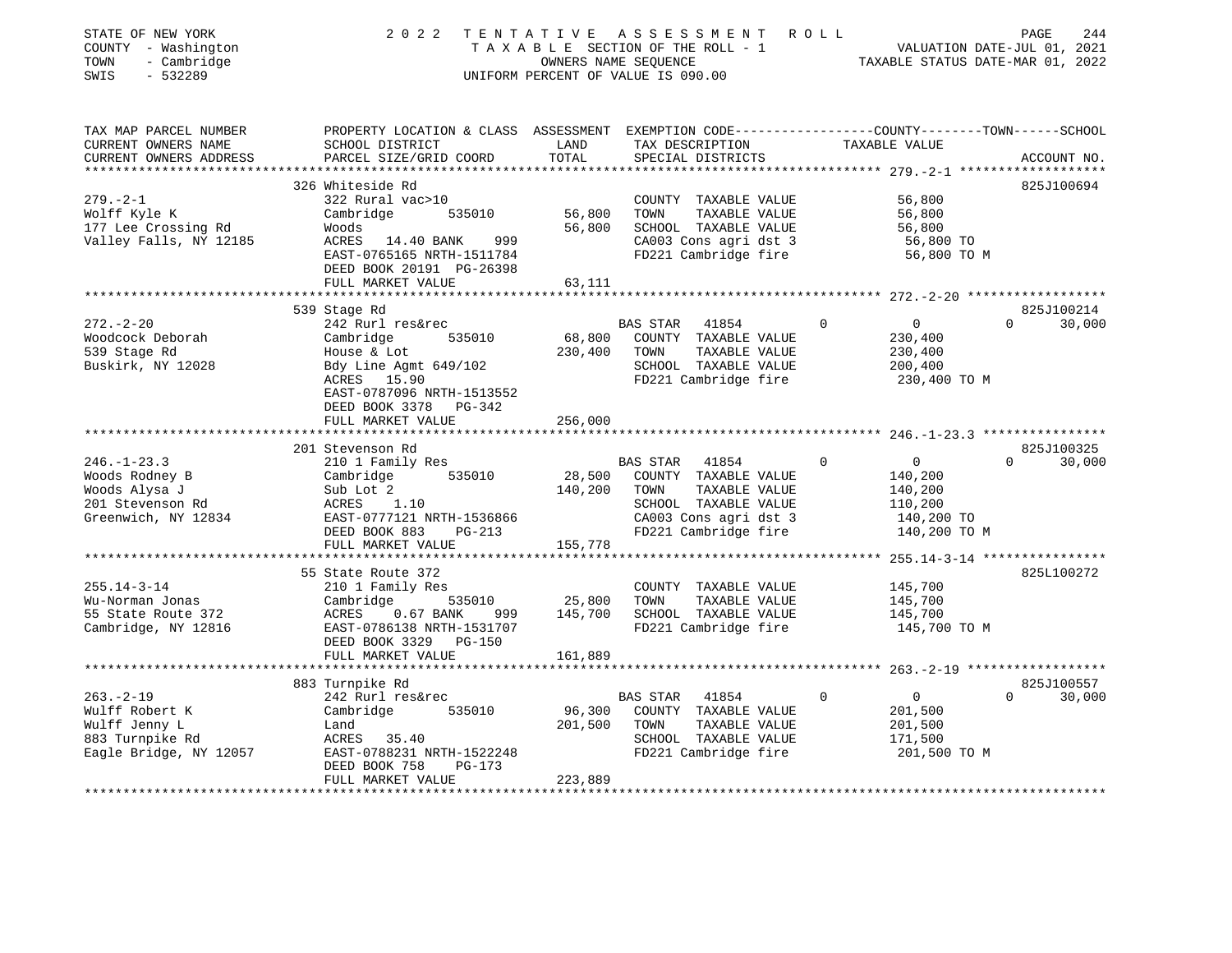| STATE OF NEW YORK<br>COUNTY - Washington<br>- Cambridge<br>TOWN<br>$-532289$<br>SWIS                                                 | 2 0 2 2                                                                                                                                                                                                    | TENTATIVE ASSESSMENT<br>PAGE<br>245<br>R O L L<br>TAXABLE SECTION OF THE ROLL - 1<br>VALUATION DATE-JUL 01, 2021<br>OWNERS NAME SEQUENCE<br>TAXABLE STATUS DATE-MAR 01, 2022<br>UNIFORM PERCENT OF VALUE IS 090.00 |                                                                                                                                             |                                                                                           |                                  |  |
|--------------------------------------------------------------------------------------------------------------------------------------|------------------------------------------------------------------------------------------------------------------------------------------------------------------------------------------------------------|--------------------------------------------------------------------------------------------------------------------------------------------------------------------------------------------------------------------|---------------------------------------------------------------------------------------------------------------------------------------------|-------------------------------------------------------------------------------------------|----------------------------------|--|
| TAX MAP PARCEL NUMBER<br>CURRENT OWNERS NAME<br>CURRENT OWNERS ADDRESS<br>***********************                                    | PROPERTY LOCATION & CLASS ASSESSMENT EXEMPTION CODE---------------COUNTY-------TOWN------SCHOOL<br>SCHOOL DISTRICT<br>PARCEL SIZE/GRID COORD                                                               | LAND<br>TOTAL                                                                                                                                                                                                      | TAX DESCRIPTION<br>SPECIAL DISTRICTS                                                                                                        | TAXABLE VALUE                                                                             | ACCOUNT NO.                      |  |
| $288. - 1 - 15.4$<br>Wynnyk Bohdan M Trustee<br>Wynnyk Christine Trustee<br>187 Old Schuylerville Rd<br>Greenwich, NY 12834          | Durfee Rd<br>322 Rural vac>10<br>535010<br>Cambridge<br>Lot 4<br>ACRES<br>12.52<br>EAST-0764975 NRTH-1499788<br>DEED BOOK 3777<br>PG-215<br>FULL MARKET VALUE                                              | 38,000<br>38,000<br>42,222                                                                                                                                                                                         | COUNTY TAXABLE VALUE<br>TOWN<br>TAXABLE VALUE<br>SCHOOL TAXABLE VALUE<br>FD221 Cambridge fire                                               | 38,000<br>38,000<br>38,000<br>38,000 TO M                                                 | 825J101987                       |  |
|                                                                                                                                      |                                                                                                                                                                                                            |                                                                                                                                                                                                                    |                                                                                                                                             | ************* 263.-1-3 ********************                                               |                                  |  |
| $263. - 1 - 3$<br>Young Albert R Sr<br>Young Patricia A<br>1443 County Route 59<br>Cambridge, NY 12816                               | 1443 County Route 59<br>210 1 Family Res<br>Cambridge<br>535010<br>Η&l<br>FRNT 250.00 DPTH 120.00<br>EAST-0781877 NRTH-1527456                                                                             | 26,100<br>45,400                                                                                                                                                                                                   | 41834<br>ENH STAR<br>COUNTY TAXABLE VALUE<br>TAXABLE VALUE<br>TOWN<br>SCHOOL TAXABLE VALUE<br>FD221 Cambridge fire                          | $\mathbf 0$<br>$\overline{0}$<br>45,400<br>45,400<br>$\mathsf{O}$<br>45,400 TO M          | 825J100495<br>$\Omega$<br>45,400 |  |
|                                                                                                                                      | DEED BOOK 583<br>$PG-214$                                                                                                                                                                                  |                                                                                                                                                                                                                    |                                                                                                                                             |                                                                                           |                                  |  |
|                                                                                                                                      | FULL MARKET VALUE                                                                                                                                                                                          | 50,444                                                                                                                                                                                                             |                                                                                                                                             |                                                                                           |                                  |  |
| $270. - 1 - 3$<br>Yurschak Benjamin A<br>Yurschak Sarah L<br>934 County Route 74<br>Greenwich, NY 12834                              | 934 County Route 74<br>210 1 Family Res<br>Cambridge<br>535010<br>Η&l<br>FRNT 125.00 DPTH 240.00<br>EAST-0764612 NRTH-1520920<br>DEED BOOK 1898 PG-10                                                      | 27,900<br>203,900                                                                                                                                                                                                  | BAS STAR<br>41854<br>COUNTY TAXABLE VALUE<br>TOWN<br>TAXABLE VALUE<br>SCHOOL TAXABLE VALUE<br>CA003 Cons agri dst 3<br>FD221 Cambridge fire | $\Omega$<br>$\overline{0}$<br>203,900<br>203,900<br>173,900<br>203,900 TO<br>203,900 TO M | 825J100222<br>$\Omega$<br>30,000 |  |
|                                                                                                                                      | FULL MARKET VALUE                                                                                                                                                                                          | 226,556                                                                                                                                                                                                            |                                                                                                                                             |                                                                                           |                                  |  |
| $270. - 1 - 27$<br>Yurschak David E<br>Yurschak Dorothy S<br>1038 Brownell Ln<br>Valley Falls, NY 12185<br>MAY BE SUBJECT TO PAYMENT | *****************************<br>1038 Brownell Ln<br>242 Rurl res&rec<br>Cambridge<br>535010<br>Farm<br>FRNT<br>74.00 DPTH<br>4.94<br>ACRES<br>EAST-0762271 NRTH-1515625<br>DEED BOOK 3785<br><b>PG-70</b> | 49,700<br>98,000                                                                                                                                                                                                   | COUNTY TAXABLE VALUE<br>TOWN<br>TAXABLE VALUE<br>SCHOOL TAXABLE VALUE<br>CA003 Cons agri dst 3<br>FD221 Cambridge fire                      | 98,000<br>98,000<br>98,000<br>98,000 TO<br>98,000 TO M                                    | 825J100247                       |  |
| UNDER AGDIST LAW TIL 2022                                                                                                            | FULL MARKET VALUE                                                                                                                                                                                          | 108,889                                                                                                                                                                                                            |                                                                                                                                             |                                                                                           |                                  |  |
| $271. - 2 - 30$<br>Yurschak David E<br>Yurschak Dorothy S<br>1038 Brownell Ln<br>Cambridge, NY 12816<br>*********************        | 264 Conley Rd<br>314 Rural vac<10<br>Cambridge<br>535010<br>Vac Land<br>ACRES<br>7.19 BANK<br>999<br>EAST-0775396 NRTH-1514815<br>DEED BOOK 3502<br>PG-69<br>FULL MARKET VALUE<br>********************     | 36,800<br>36,800<br>40,889<br>**********                                                                                                                                                                           | COUNTY TAXABLE VALUE<br>TAXABLE VALUE<br>TOWN<br>SCHOOL TAXABLE VALUE<br>CA003 Cons agri dst 3<br>FD221 Cambridge fire                      | 36,800<br>36,800<br>36,800<br>36,800 TO<br>36,800 TO M                                    | 825J100898                       |  |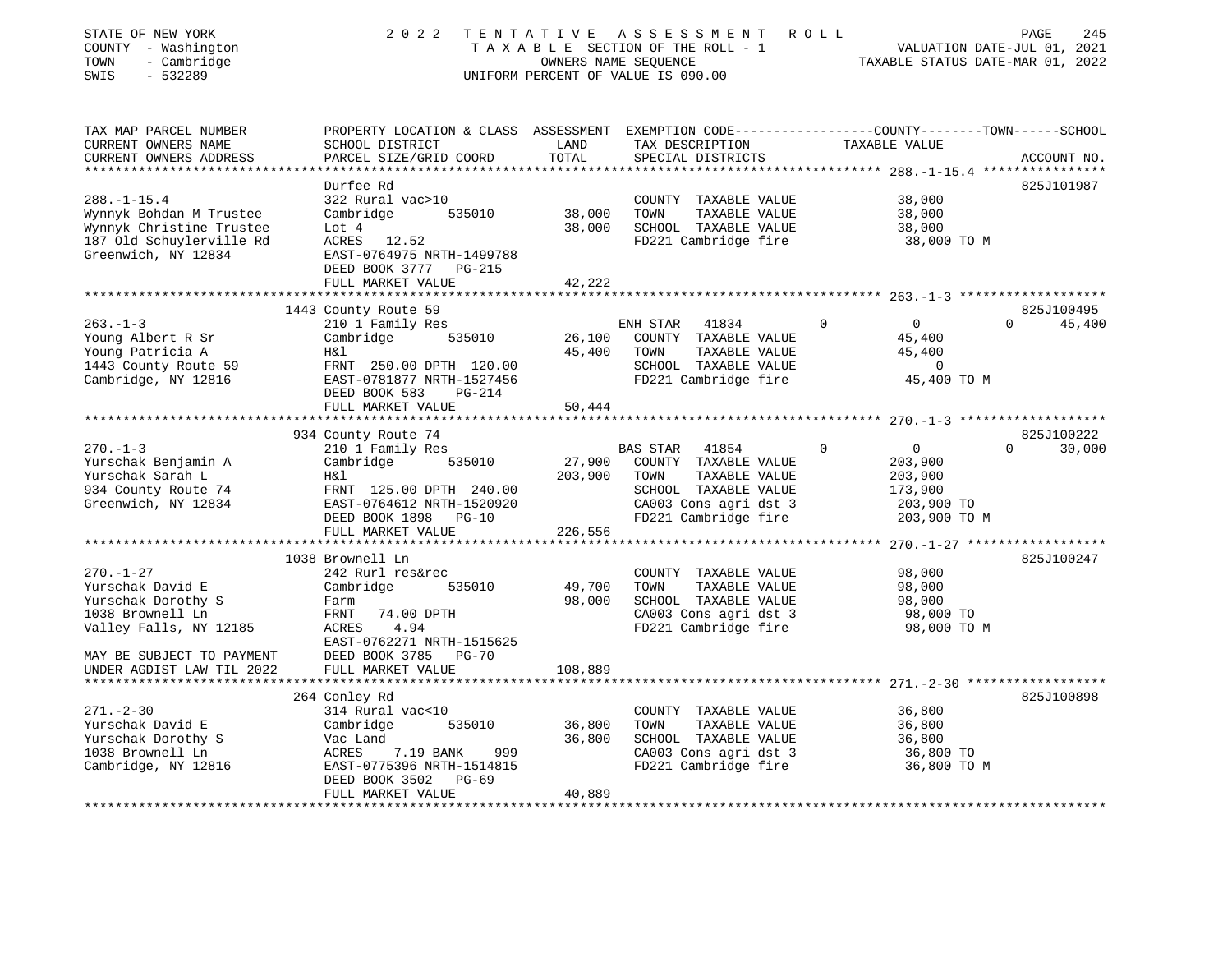| STATE OF NEW YORK<br>COUNTY - Washington<br>- Cambridge<br>TOWN<br>SWIS<br>$-532289$                | 2 0 2 2                                                                                                                                     |                                   | TENTATIVE ASSESSMENT ROLL<br>TAXABLE SECTION OF THE ROLL - 1 VALUATION DATE-JUL 01, 2021<br>OWNERS NAME SEQUENCE TAXABLE STATUS DATE-MAR 01, 2022<br>UNIFORM PERCENT OF VALUE IS 090.00 |                                                                                                | PAGE<br>246                                                |
|-----------------------------------------------------------------------------------------------------|---------------------------------------------------------------------------------------------------------------------------------------------|-----------------------------------|-----------------------------------------------------------------------------------------------------------------------------------------------------------------------------------------|------------------------------------------------------------------------------------------------|------------------------------------------------------------|
| TAX MAP PARCEL NUMBER<br>CURRENT OWNERS NAME<br>CURRENT OWNERS ADDRESS                              | PROPERTY LOCATION & CLASS ASSESSMENT EXEMPTION CODE---------------COUNTY-------TOWN-----SCHOOL<br>SCHOOL DISTRICT<br>PARCEL SIZE/GRID COORD | LAND<br>TOTAL                     | TAX DESCRIPTION TAXABLE VALUE<br>SPECIAL DISTRICTS                                                                                                                                      |                                                                                                | ACCOUNT NO.                                                |
|                                                                                                     |                                                                                                                                             |                                   |                                                                                                                                                                                         |                                                                                                |                                                            |
|                                                                                                     | 188 County Route 59                                                                                                                         |                                   |                                                                                                                                                                                         |                                                                                                | 825J100273                                                 |
| $280. - 1 - 18$<br>Yurschak Joseph<br>Maman Kish Rachel<br>Maman Albu Albu<br>210 County Route 59   | 210 1 Family Res<br>Cambridge<br>ACRES<br>1.40<br>EAST-0772937 NRTH-1504259<br>DEED BOOK 20210 PG-2131                                      | 535010 28,000<br>60,000<br>66,667 | COUNTY TAXABLE VALUE<br>TAXABLE VALUE<br>TOWN<br>SCHOOL TAXABLE VALUE<br>CA003 Cons agri dst 3<br>FD221 Cambridge fire                                                                  | 60,000<br>60,000<br>60,000<br>60,000 TO<br>60,000 TO M                                         |                                                            |
|                                                                                                     | FULL MARKET VALUE                                                                                                                           |                                   |                                                                                                                                                                                         |                                                                                                |                                                            |
| $272. - 2 - 4$<br>Zachary William C<br>136 E 64th St Apt 6D<br>New York, NY 10021                   | 819 Turnpike Rd<br>242 Rurl res&rec<br>535010<br>Cambridge<br>House & Lot                                                                   | 89,500<br>315,100                 | COUNTY TAXABLE VALUE<br>TAXABLE VALUE<br>TOWN<br>SCHOOL TAXABLE VALUE<br>CA003 Cons agri dst 3                                                                                          | 315,100<br>315,100<br>315,100                                                                  | 825J100227                                                 |
|                                                                                                     | ACRES 30.00<br>EAST-0788716 NRTH-1520824<br>DEED BOOK 784 PG-140<br>FULL MARKET VALUE                                                       | 350,111                           | FD221 Cambridge fire                                                                                                                                                                    | 315,100 TO<br>315,100 TO M                                                                     |                                                            |
|                                                                                                     | 1057 County Route 60                                                                                                                        |                                   |                                                                                                                                                                                         |                                                                                                |                                                            |
| $246. - 1 - 29.10$<br>Zeno Douglas R<br>Zeno Donna M<br>1029 County Route 60<br>Greenwich, NY 12834 | 210 1 Family Res<br>533401<br>Greenwich<br>lot 1A<br>2.51 BANK 999<br>ACRES<br>EAST-0772138 NRTH-1542394<br>DEED BOOK 880<br>PG-180         | 30,100<br>179,600                 | BAS STAR<br>41854<br>COUNTY TAXABLE VALUE<br>TAXABLE VALUE<br>TOWN<br>SCHOOL TAXABLE VALUE<br>CA003 Cons agri dst 3<br>FD221 Cambridge fire                                             | $\mathbf 0$<br>$\overline{0}$<br>179,600<br>179,600<br>149,600<br>$179,600$ TO<br>179,600 TO M | $\Omega$<br>30,000                                         |
|                                                                                                     | FULL MARKET VALUE                                                                                                                           | 199,556                           |                                                                                                                                                                                         |                                                                                                |                                                            |
|                                                                                                     |                                                                                                                                             |                                   |                                                                                                                                                                                         |                                                                                                |                                                            |
| $246. - 1 - 29.1$<br>Zeno Janet K LE<br>Melite Brenda                                               | 1029 County Route 60<br>242 Rurl res&rec<br>Greenwich<br>Rural Res                                                                          |                                   | 87 PCT OF VALUE USED FOR EXEMPTION PURPOSES<br>AG DIST<br>41720<br>533401 130,000 AGED-ALL 41800<br>208,700 ENH STAR 41834                                                              | $\Omega$<br>49,563<br>90,785 90,785<br>$\overline{0}$<br>$\overline{0}$<br>$\sim$ 0            | 825J100725<br>49,563<br>90,785<br>68,352<br>$\overline{0}$ |
| 1029 County Route 60<br>Greenwich, NY 12834                                                         | ACRES 62.80<br>EAST-0772012 NRTH-1542234<br>DEED BOOK 3086 PG-228                                                                           |                                   | COUNTY TAXABLE VALUE<br>TAXABLE VALUE<br>TOWN<br>SCHOOL TAXABLE VALUE                                                                                                                   | 68,352<br>68,352<br>$\overline{0}$                                                             |                                                            |
| MAY BE SUBJECT TO PAYMENT<br>UNDER AGDIST LAW TIL 2026                                              | FULL MARKET VALUE                                                                                                                           |                                   | 231,889 CA003 Cons agri dst 3<br>49,563 EX                                                                                                                                              | 159,137 TO                                                                                     |                                                            |
|                                                                                                     |                                                                                                                                             |                                   | FD221 Cambridge fire                                                                                                                                                                    | 208,700 TO M                                                                                   |                                                            |
|                                                                                                     | 1089 County Route 60                                                                                                                        |                                   |                                                                                                                                                                                         |                                                                                                | 825J102030                                                 |
| $246. - 1 - 29.14$                                                                                  | 210 1 Family Res                                                                                                                            |                                   | COUNTY TAXABLE VALUE                                                                                                                                                                    | 80,000                                                                                         |                                                            |
| Zeno Todd R                                                                                         | Greenwich 533401                                                                                                                            | 30,300                            | TOWN<br>TAXABLE VALUE                                                                                                                                                                   | 80,000                                                                                         |                                                            |
| 1089 County Route 60                                                                                | Lot 4                                                                                                                                       | 80,000                            | SCHOOL TAXABLE VALUE                                                                                                                                                                    | 80,000                                                                                         |                                                            |
| Greenwich, NY 12834                                                                                 | ACRES<br>2.17<br>EAST-0771918 NRTH-1543325<br>PG-273<br>DEED BOOK 2710<br>FULL MARKET VALUE                                                 | 88,889                            | CA003 Cons agri dst 3<br>FD221 Cambridge fire                                                                                                                                           | 80,000 TO<br>80,000 TO M                                                                       |                                                            |
|                                                                                                     |                                                                                                                                             |                                   |                                                                                                                                                                                         |                                                                                                |                                                            |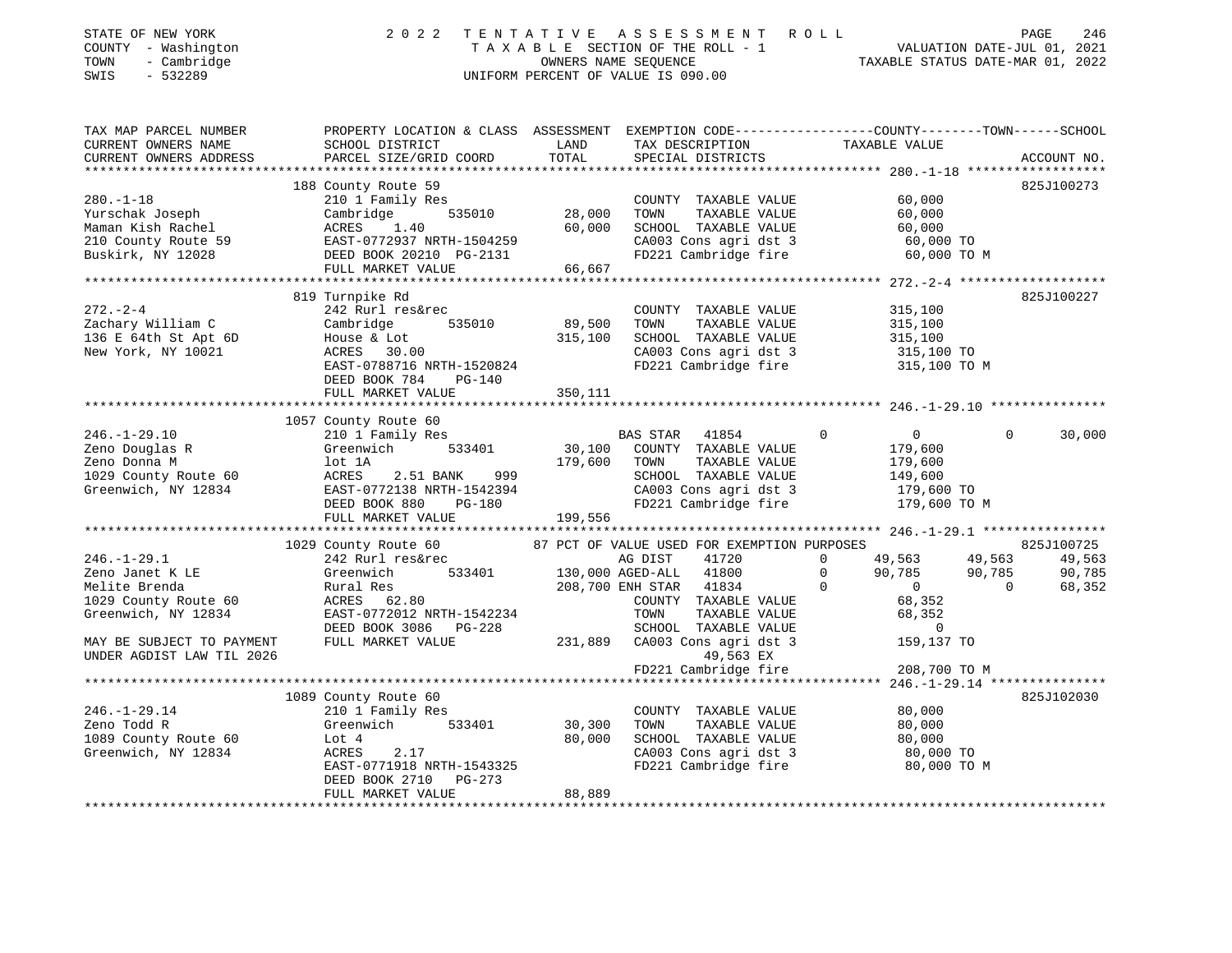| STATE OF NEW YORK<br>COUNTY - Washington<br>TOWN<br>- Cambridge<br>$-532289$<br>SWIS | 2 0 2 2<br>TENTATIVE                                                                            | UNIFORM PERCENT OF VALUE IS 090.00 | OWNERS NAME SEQUENCE    | A S S E S S M E N T<br>TAXABLE SECTION OF THE ROLL - 1 | ROLL        | TAXABLE STATUS DATE-MAR 01, 2022 |          | PAGE<br>247<br>VALUATION DATE-JUL 01, 2021 |
|--------------------------------------------------------------------------------------|-------------------------------------------------------------------------------------------------|------------------------------------|-------------------------|--------------------------------------------------------|-------------|----------------------------------|----------|--------------------------------------------|
| TAX MAP PARCEL NUMBER                                                                | PROPERTY LOCATION & CLASS ASSESSMENT EXEMPTION CODE---------------COUNTY-------TOWN------SCHOOL |                                    |                         |                                                        |             |                                  |          |                                            |
| CURRENT OWNERS NAME<br>CURRENT OWNERS ADDRESS                                        | SCHOOL DISTRICT<br>PARCEL SIZE/GRID COORD                                                       | LAND<br>TOTAL                      |                         | TAX DESCRIPTION<br>SPECIAL DISTRICTS                   |             | TAXABLE VALUE                    |          | ACCOUNT NO.                                |
|                                                                                      | 140 Morris Rd                                                                                   |                                    |                         |                                                        |             |                                  |          | 825J100724                                 |
| $289. - 1 - 2.1$                                                                     | 112 Dairy farm                                                                                  |                                    | AG DIST                 | 41720                                                  | $\mathbf 0$ | 118,691                          | 118,691  | 118,691                                    |
| Ziehm Frank C LE                                                                     | 535010<br>Cambridge                                                                             |                                    | 243,900 AG BUILD 41700  |                                                        | $\Omega$    | 1333,000                         | 1333,000 | 1333,000                                   |
| Ziehm Theresa M LE                                                                   | AG Easement 2442/313                                                                            |                                    | 2150,100 AG BUILD 41700 |                                                        | $\Omega$    | 210,100                          | 210,100  | 210,100                                    |
| 140 Morris Rd                                                                        | ACRES 153.50                                                                                    |                                    | ENH STAR 41834          |                                                        | $\Omega$    | $\overline{0}$                   | $\Omega$ | 74,900                                     |
| Buskirk, NY 12028                                                                    | EAST-0771724 NRTH-1501650                                                                       |                                    |                         | COUNTY TAXABLE VALUE                                   |             | 488,309                          |          |                                            |
|                                                                                      | DEED BOOK 2549 PG-170                                                                           |                                    | TOWN                    | TAXABLE VALUE                                          |             | 488,309                          |          |                                            |
| MAY BE SUBJECT TO PAYMENT                                                            | FULL MARKET VALUE                                                                               | 2389,000                           |                         | SCHOOL TAXABLE VALUE                                   |             | 413,409                          |          |                                            |
| UNDER AGDIST LAW TIL 2026                                                            |                                                                                                 |                                    |                         | CA003 Cons agri dst 3<br>118,691 EX                    |             | 2031,409 TO                      |          |                                            |
|                                                                                      |                                                                                                 |                                    |                         | FD221 Cambridge fire                                   |             | 2150,100 TO M                    |          |                                            |
|                                                                                      |                                                                                                 |                                    |                         |                                                        |             |                                  |          |                                            |
|                                                                                      | 152 Morris Rd                                                                                   |                                    |                         |                                                        |             |                                  |          | 825J100841                                 |
| $289. - 1 - 2.2$                                                                     | 210 1 Family Res                                                                                |                                    |                         | COUNTY TAXABLE VALUE                                   |             | 58,000                           |          |                                            |
| Ziehm Hanah Phoebe LE                                                                | 535010<br>Cambridge                                                                             | 6,400                              | TOWN                    | TAXABLE VALUE                                          |             | 58,000                           |          |                                            |
| Ziehm Franklin C                                                                     | Modular Home                                                                                    | 58,000                             |                         | SCHOOL TAXABLE VALUE                                   |             | 58,000                           |          |                                            |
| 152 Morris Rd                                                                        | ACRES<br>0.35                                                                                   |                                    |                         | CA003 Cons agri dst 3                                  |             | 58,000 TO                        |          |                                            |
| Buskirk, NY 12028                                                                    | EAST-0771732 NRTH-1503809<br>DEED BOOK 757<br><b>PG-119</b>                                     |                                    |                         | FD221 Cambridge fire                                   |             | 58,000 TO M                      |          |                                            |
|                                                                                      | FULL MARKET VALUE                                                                               | 64,444                             |                         |                                                        |             |                                  |          |                                            |
|                                                                                      |                                                                                                 |                                    |                         |                                                        |             |                                  |          |                                            |
|                                                                                      | 531 Schwenninger Rd                                                                             |                                    |                         |                                                        |             |                                  |          |                                            |
| $288. - 1 - 13.2$                                                                    | 240 Rural res                                                                                   |                                    | <b>BAS STAR</b>         | 41854                                                  | $\Omega$    | $\overline{0}$                   | $\Omega$ | 30,000                                     |
| Ziehm Stuart                                                                         | Cambridge<br>535010                                                                             | 23,300                             |                         | COUNTY TAXABLE VALUE                                   |             | 200,000                          |          |                                            |
| Ziehm Jessica<br>531 Schweninger Rd                                                  | filed subdivision 20A-102<br>1.05                                                               | 200,000                            | TOWN                    | TAXABLE VALUE                                          |             | 200,000                          |          |                                            |
| Buskirk, NY 12028                                                                    | ACRES                                                                                           |                                    |                         | SCHOOL TAXABLE VALUE<br>CA003 Cons agri dst 3          |             | 170,000                          |          |                                            |
|                                                                                      | EAST-0767640 NRTH-1500276<br>DEED BOOK 2845 PG-271                                              |                                    |                         | FD221 Cambridge fire                                   |             | 200,000 TO<br>200,000 TO M       |          |                                            |
|                                                                                      | FULL MARKET VALUE                                                                               | 222,222                            |                         |                                                        |             |                                  |          |                                            |
|                                                                                      |                                                                                                 |                                    |                         |                                                        |             |                                  |          |                                            |
|                                                                                      | 96 Kenyon Rd                                                                                    |                                    |                         |                                                        |             |                                  |          | 825J100652                                 |
| $254. -1 - 19$                                                                       | 241 Rural res&ag                                                                                |                                    | AG DIST                 | 41720                                                  | $\Omega$    | 117,527                          | 117,527  | 117,527                                    |
| Zschoche Linda T LE                                                                  | 533401<br>Greenwich                                                                             | 171,600                            |                         | COUNTY TAXABLE VALUE                                   |             | 168,273                          |          |                                            |
| Thomas Richard G                                                                     | Farm                                                                                            | 285,800                            | TOWN                    | TAXABLE VALUE                                          |             | 168,273                          |          |                                            |
| c/o Richard G. Thomas                                                                | ACRES<br>95.70                                                                                  |                                    |                         | SCHOOL TAXABLE VALUE                                   |             | 168,273                          |          |                                            |
| 164 Kenyon Rd                                                                        | EAST-0770517 NRTH-1531782                                                                       |                                    |                         | CA003 Cons agri dst 3                                  |             | 168,273 TO                       |          |                                            |
| Greenwich, NY 12834                                                                  | DEED BOOK 3842<br>$PG-41$                                                                       |                                    |                         | 117,527 EX                                             |             |                                  |          |                                            |
|                                                                                      | FULL MARKET VALUE                                                                               | 317,556                            |                         | FD221 Cambridge fire                                   |             | 285,800 TO M                     |          |                                            |
| MAY BE SUBJECT TO PAYMENT<br>UNDER AGDIST LAW TIL 2026                               |                                                                                                 |                                    |                         |                                                        |             |                                  |          |                                            |

\*\*\*\*\*\*\*\*\*\*\*\*\*\*\*\*\*\*\*\*\*\*\*\*\*\*\*\*\*\*\*\*\*\*\*\*\*\*\*\*\*\*\*\*\*\*\*\*\*\*\*\*\*\*\*\*\*\*\*\*\*\*\*\*\*\*\*\*\*\*\*\*\*\*\*\*\*\*\*\*\*\*\*\*\*\*\*\*\*\*\*\*\*\*\*\*\*\*\*\*\*\*\*\*\*\*\*\*\*\*\*\*\*\*\*\*\*\*\*\*\*\*\*\*\*\*\*\*\*\*\*\*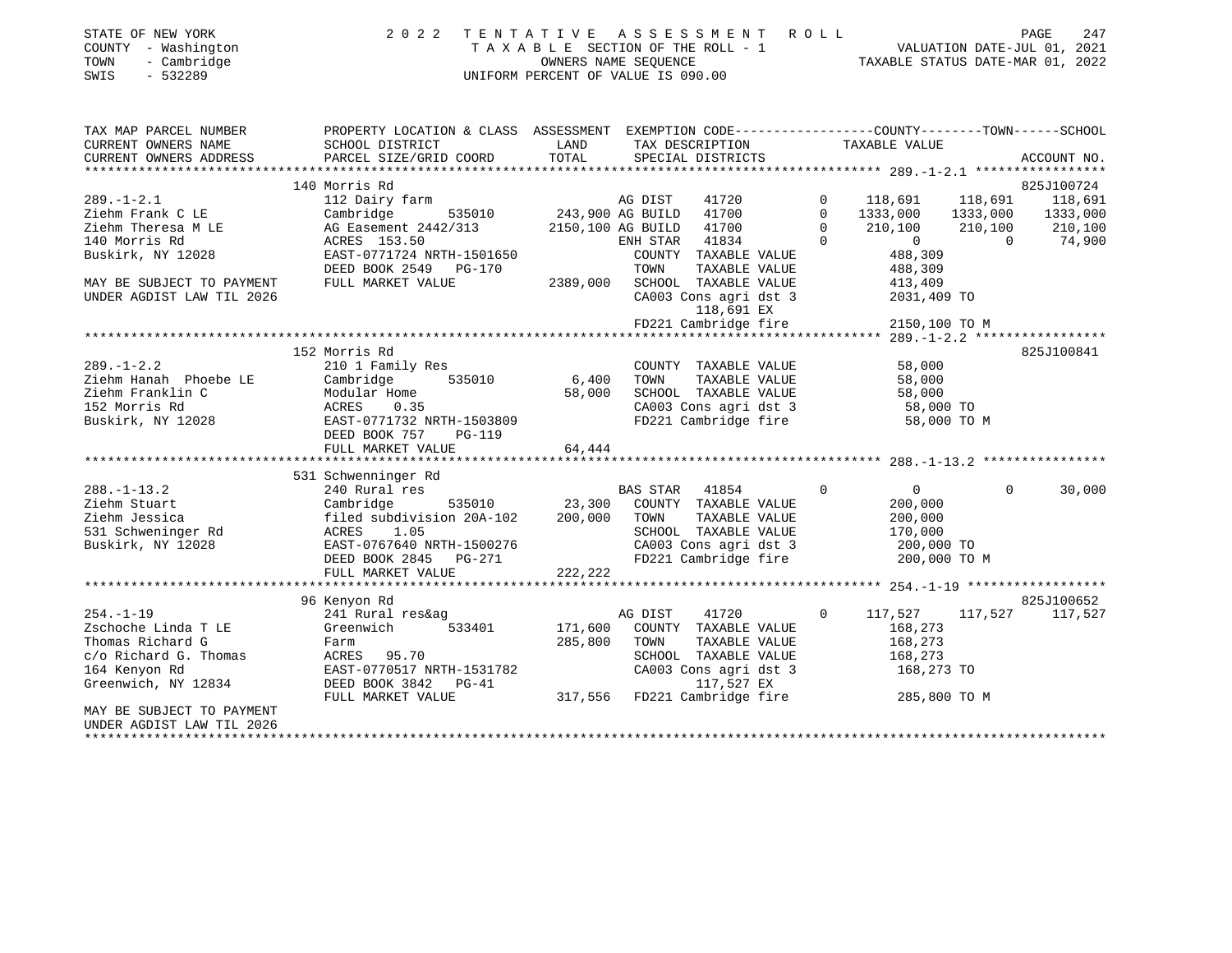| STATE OF NEW YORK   | 2022 TENTATIVE ASSESSMENT ROLL     |                                  | PAGE | 248 |
|---------------------|------------------------------------|----------------------------------|------|-----|
| COUNTY - Washington | TAXABLE SECTION OF THE ROLL - 1    | VALUATION DATE-JUL 01, 2021      |      |     |
| TOWN<br>- Cambridge |                                    | TAXABLE STATUS DATE-MAR 01, 2022 |      |     |
| $-532289$<br>SWIS   |                                    | RPS150/V04/L015                  |      |     |
|                     | UNIFORM PERCENT OF VALUE IS 090.00 | CURRENT DATE $4/26/2022$         |      |     |

#### R O L L S U B S E C T I O N - - T O T A L S

#### \*\*\* S P E C I A L D I S T R I C T S U M M A R Y \*\*\*

| CODE | DISTRICT NAME        | TOTAL<br>PARCELS | EXTENSION<br>TYPE | EXTENSION<br>VALUE | AD VALOREM<br>VALUE | <b>EXEMPT</b><br>AMOUNT | TAXABLE<br>VALUE |
|------|----------------------|------------------|-------------------|--------------------|---------------------|-------------------------|------------------|
|      | TE533 Trans exempt f |                  | 8 MOVTAX          |                    |                     |                         |                  |
|      | AG024 Agri dist 24   |                  | 1 TOTAL           |                    | 147,000             |                         | 147,000          |
|      | CA003 Cons agri dst  |                  | 660 TOTAL         |                    | 117674.734          | 12266,256               | 105408,478       |
|      | CA005 Cons agri dst  |                  | 65 TOTAL          |                    | 12819,500           | 966,619                 | 11852,881        |
|      | EZ010 Empire Zone-Si |                  | 1 TOTAL           |                    | 628,550             |                         | 628,550          |
|      | FD221 Cambridge fire |                  | 937 TOTAL<br>M    |                    | 165923,334          | 20,000                  | 165903,334       |

#### \*\*\* S C H O O L D I S T R I C T S U M M A R Y \*\*\*

| CODE   | DISTRICT NAME | TOTAL<br>PARCELS | ASSESSED<br>LAND | ASSESSED<br>TOTAL | EXEMPT<br>AMOUNT | TOTAL<br>TAXABLE | STAR<br>AMOUNT | STAR<br>TAXABLE |
|--------|---------------|------------------|------------------|-------------------|------------------|------------------|----------------|-----------------|
| 384201 | Hoosic Valley | 14               | 1403,100         | 2769,000          | 527,090          | 2241,910         | 60,000         | 2181,910        |
| 533401 | Greenwich     | 101              | 6525,600         | 16726,700         | 2236,743         | 14489,957        | 1474,712       | 13015,245       |
| 535010 | Cambridge     | 822              | 52981,705        | 146427,634        | 15174,615        | 131253,019       | 14750,296      | 116502,723      |
|        | SUB-TOTAL     | 937              | 60910,405        | 165923,334        | 17938,448        | 147984,886       | 16285,008      | 131699,878      |
|        | TOTAL         | 937              | 60910,405        | 165923,334        | 17938,448        | 147984,886       | 16285,008      | 131699,878      |

#### \*\*\* S Y S T E M C O D E S S U M M A R Y \*\*\*

#### NO SYSTEM EXEMPTIONS AT THIS LEVEL

#### \*\*\* E X E M P T I O N S U M M A R Y \*\*\*

| CODE  | DESCRIPTION | TOTAL<br>PARCELS | COUNTY   | TOWN    | SCHOOL  |
|-------|-------------|------------------|----------|---------|---------|
| 41120 | VETWAR CTS  | 23               | 675,343  | 603,513 | 138,000 |
| 41121 | VET WAR CT  |                  | 137,939  | 134,864 |         |
| 41122 | VET WAR C   |                  | 22,800   |         |         |
| 41123 | VET WAR T   |                  |          | 22,800  |         |
| 41124 | VET WAR S   | 4                |          |         | 24,000  |
| 41130 | VETCOM CTS  | 22               | 1014,997 | 917,618 | 230,000 |
| 41131 | VET COM CT  | 4                | 193,750  | 168,750 |         |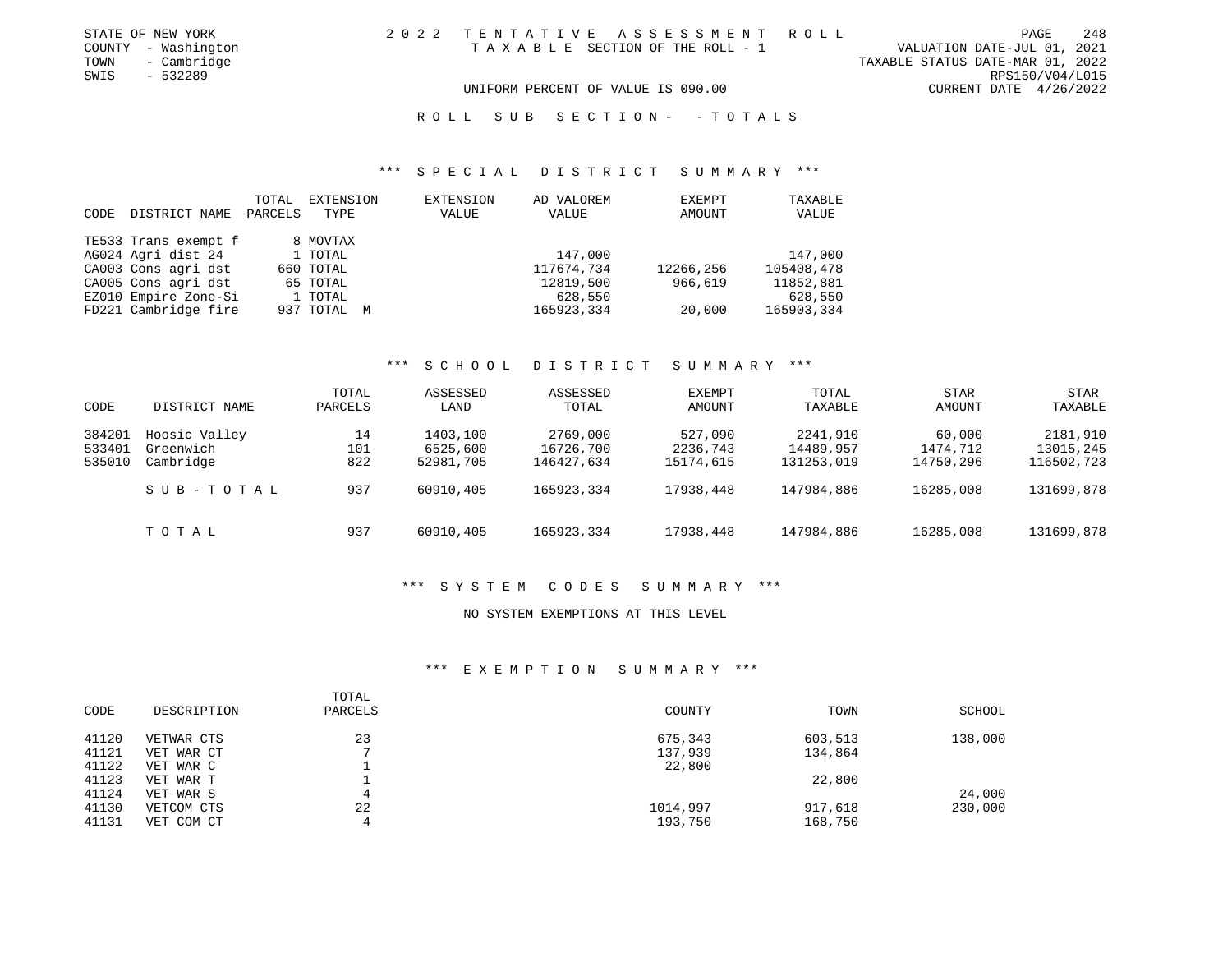| STATE OF NEW YORK   | 2022 TENTATIVE ASSESSMENT ROLL     | 249<br>PAGE                      |
|---------------------|------------------------------------|----------------------------------|
| COUNTY - Washington | TAXABLE SECTION OF THE ROLL - 1    | VALUATION DATE-JUL 01, 2021      |
| TOWN - Cambridge    |                                    | TAXABLE STATUS DATE-MAR 01, 2022 |
| SWIS<br>- 532289    |                                    | RPS150/V04/L015                  |
|                     | UNIFORM PERCENT OF VALUE IS 090.00 | CURRENT DATE 4/26/2022           |
|                     |                                    |                                  |
|                     | ROLL SUB SECTION- -TOTALS          |                                  |

#### \*\*\* E X E M P T I O N S U M M A R Y \*\*\*

|       |                 | TOTAL          |           |           |           |
|-------|-----------------|----------------|-----------|-----------|-----------|
| CODE  | DESCRIPTION     | PARCELS        | COUNTY    | TOWN      | SCHOOL    |
|       |                 |                |           |           |           |
| 41132 | VET COM C       |                | 38,925    |           |           |
| 41133 | VET COM T       |                |           | 38,925    |           |
| 41134 | VET COM S       | $\overline{2}$ |           |           | 20,000    |
| 41140 | VETDIS CTS      | 10             | 373,834   | 373,834   | 173,590   |
| 41141 | VET DIS CT      |                | 110,000   | 90,000    |           |
| 41152 | $CW_10_VET/$    | 8              | 64,000    |           |           |
| 41153 | $CW_10_VET/$    | 8              |           | 64,000    |           |
| 41161 | $CW_15_VET/$    |                | 12,000    | 12,000    |           |
| 41400 | CLERGY          |                | 1,500     | 1,500     | 1,500     |
| 41700 | AG BUILD        | 3              | 1609,100  | 1609,100  | 1609,100  |
| 41720 | AG DIST         | 225            | 13555,849 | 13555,849 | 13555,849 |
| 41730 | AGRI-D IND      | 13             | 428,307   | 428,307   | 428,307   |
| 41800 | AGED-ALL        | 11             | 833,782   | 837,786   | 865,411   |
| 41801 | AGED-CO/TN      | 4              | 280,138   | 285,138   |           |
| 41802 | AGED-CO         | 22             | 1029,474  |           |           |
| 41803 | AGED-TOWN       | 14             |           | 505,606   |           |
| 41804 | AGED-SCH        | 18             |           |           | 601,411   |
| 41834 | ENH STAR        | 118            |           |           | 8665,008  |
| 41854 | <b>BAS STAR</b> | 254            |           |           | 7620,000  |
| 42120 | TEMP GRHSE      | 1              | 20,000    | 20,000    | 20,000    |
| 47460 | FOR 480A        | $\overline{c}$ | 271,280   | 271,280   | 271,280   |
|       | TOTAL           | 780            | 20673,018 | 19940,870 | 34223,456 |

#### \*\*\* G R A N D T O T A L S \*\*\*

| ROLL<br>SEC | DESCRIPTION | TOTAL<br>PARCELS | ASSESSED  | ASSESSED<br>TOTAL | TAXABLE<br>COUNTY | TAXABLE<br>TOWN | TAXABLE<br>SCHOOL | <b>STAR</b> |
|-------------|-------------|------------------|-----------|-------------------|-------------------|-----------------|-------------------|-------------|
|             |             |                  | LAND      |                   |                   |                 |                   | TAXABLE     |
|             | TAXABLE     | 937              | 60910,405 | 165923,334        | 145250,316        | 145982,464      | 147984,886        | 131699,878  |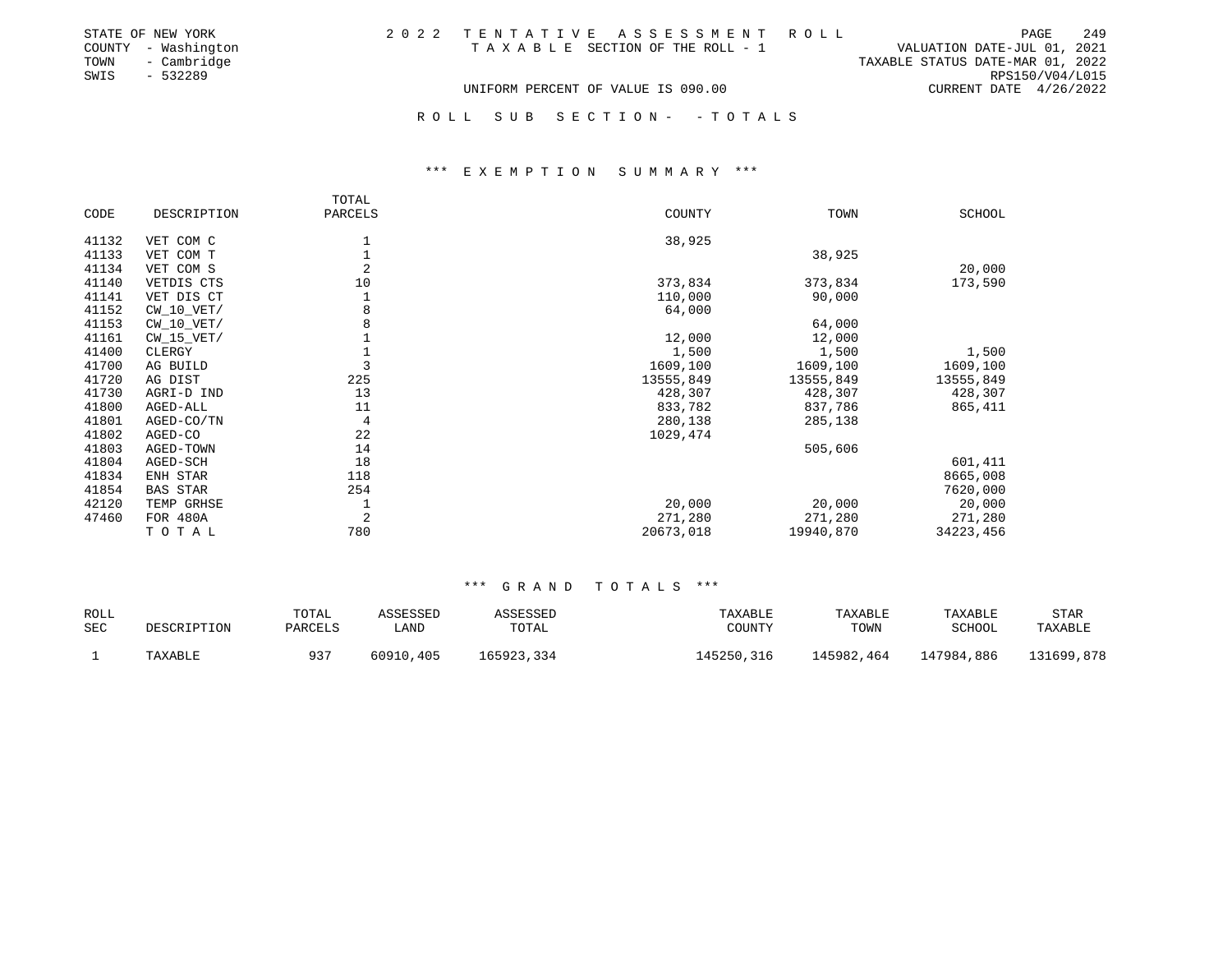|      | STATE OF NEW YORK   | 2022 TENTATIVE ASSESSMENT ROLL     |  |  |                                  |                        | PAGE | - 250 |
|------|---------------------|------------------------------------|--|--|----------------------------------|------------------------|------|-------|
|      | COUNTY - Washington | TAXABLE SECTION OF THE ROLL - 1    |  |  | VALUATION DATE-JUL 01, 2021      |                        |      |       |
|      | TOWN - Cambridge    |                                    |  |  | TAXABLE STATUS DATE-MAR 01, 2022 |                        |      |       |
| SWIS | - 532289            | UNIFORM PERCENT OF VALUE IS 090.00 |  |  |                                  | RPS150/V04/L015        |      |       |
|      |                     |                                    |  |  |                                  | CURRENT DATE 4/26/2022 |      |       |
|      |                     |                                    |  |  |                                  |                        |      |       |

#### R O L L S E C T I O N T O T A L S

#### \*\*\* S P E C I A L D I S T R I C T S U M M A R Y \*\*\*

| CODE | DISTRICT NAME        | TOTAL<br>PARCELS | EXTENSION<br>TYPE | EXTENSION<br>VALUE | AD VALOREM<br>VALUE | <b>EXEMPT</b><br>AMOUNT | TAXABLE<br>VALUE |
|------|----------------------|------------------|-------------------|--------------------|---------------------|-------------------------|------------------|
|      | TE533 Trans exempt f |                  | 8 MOVTAX          |                    |                     |                         |                  |
|      | AG024 Agri dist 24   |                  | 1 TOTAL           |                    | 147,000             |                         | 147,000          |
|      | CA003 Cons agri dst  |                  | 660 TOTAL         |                    | 117674.734          | 12266,256               | 105408,478       |
|      | CA005 Cons agri dst  |                  | 65 TOTAL          |                    | 12819,500           | 966,619                 | 11852,881        |
|      | EZ010 Empire Zone-Si |                  | 1 TOTAL           |                    | 628,550             |                         | 628,550          |
|      | FD221 Cambridge fire |                  | 937 TOTAL<br>M    |                    | 165923,334          | 20,000                  | 165903,334       |

#### \*\*\* S C H O O L D I S T R I C T S U M M A R Y \*\*\*

| CODE   | DISTRICT NAME | TOTAL<br>PARCELS | ASSESSED<br>LAND | ASSESSED<br>TOTAL | EXEMPT<br>AMOUNT | TOTAL<br>TAXABLE | <b>STAR</b><br>AMOUNT | STAR<br>TAXABLE |
|--------|---------------|------------------|------------------|-------------------|------------------|------------------|-----------------------|-----------------|
| 384201 | Hoosic Valley | 14               | 1403,100         | 2769,000          | 527,090          | 2241,910         | 60,000                | 2181,910        |
| 533401 | Greenwich     | 101              | 6525,600         | 16726,700         | 2236,743         | 14489,957        | 1474,712              | 13015,245       |
| 535010 | Cambridge     | 822              | 52981,705        | 146427,634        | 15174,615        | 131253,019       | 14750,296             | 116502,723      |
|        | SUB-TOTAL     | 937              | 60910,405        | 165923,334        | 17938,448        | 147984,886       | 16285,008             | 131699,878      |
|        | TOTAL         | 937              | 60910,405        | 165923,334        | 17938,448        | 147984,886       | 16285,008             | 131699,878      |

#### \*\*\* S Y S T E M C O D E S S U M M A R Y \*\*\*

#### NO SYSTEM EXEMPTIONS AT THIS LEVEL

#### \*\*\* E X E M P T I O N S U M M A R Y \*\*\*

| CODE  | DESCRIPTION | TOTAL<br>PARCELS | COUNTY   | TOWN    | SCHOOL  |
|-------|-------------|------------------|----------|---------|---------|
| 41120 | VETWAR CTS  | 23               | 675,343  | 603,513 | 138,000 |
| 41121 | VET WAR CT  |                  | 137,939  | 134,864 |         |
| 41122 | VET WAR C   |                  | 22,800   |         |         |
| 41123 | VET WAR T   |                  |          | 22,800  |         |
| 41124 | VET WAR S   | 4                |          |         | 24,000  |
| 41130 | VETCOM CTS  | 22               | 1014,997 | 917,618 | 230,000 |
| 41131 | VET COM CT  | 4                | 193,750  | 168,750 |         |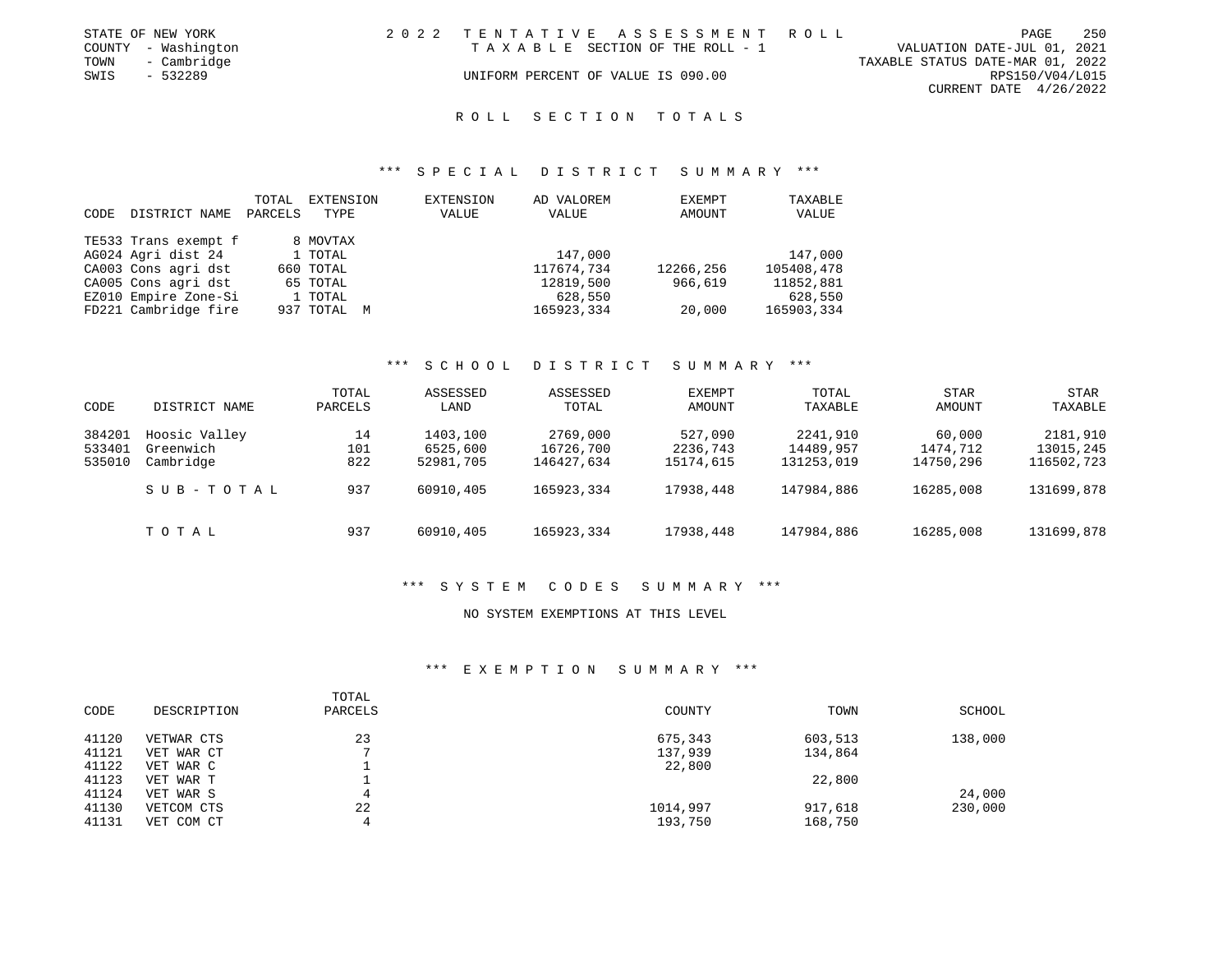|      | STATE OF NEW YORK   | 2022 TENTATIVE ASSESSMENT ROLL     |                                  |                        | PAGE | 251 |
|------|---------------------|------------------------------------|----------------------------------|------------------------|------|-----|
|      | COUNTY - Washington | TAXABLE SECTION OF THE ROLL - 1    | VALUATION DATE-JUL 01, 2021      |                        |      |     |
| TOWN | - Cambridge         |                                    | TAXABLE STATUS DATE-MAR 01, 2022 |                        |      |     |
| SWIS | - 532289            | UNIFORM PERCENT OF VALUE IS 090.00 |                                  | RPS150/V04/L015        |      |     |
|      |                     |                                    |                                  | CURRENT DATE 4/26/2022 |      |     |
|      |                     |                                    |                                  |                        |      |     |

#### R O L L S E C T I O N T O T A L S

#### \*\*\* E X E M P T I O N S U M M A R Y \*\*\*

|       |                 | TOTAL          |           |           |           |
|-------|-----------------|----------------|-----------|-----------|-----------|
| CODE  | DESCRIPTION     | PARCELS        | COUNTY    | TOWN      | SCHOOL    |
|       |                 |                |           |           |           |
| 41132 | VET COM C       |                | 38,925    |           |           |
| 41133 | VET COM T       |                |           | 38,925    |           |
| 41134 | VET COM S       | $\overline{2}$ |           |           | 20,000    |
| 41140 | VETDIS CTS      | 10             | 373,834   | 373,834   | 173,590   |
| 41141 | VET DIS CT      |                | 110,000   | 90,000    |           |
| 41152 | $CW_10_VET/$    | 8              | 64,000    |           |           |
| 41153 | $CW_10_VET/$    | 8              |           | 64,000    |           |
| 41161 | $CW_15_VET/$    |                | 12,000    | 12,000    |           |
| 41400 | CLERGY          |                | 1,500     | 1,500     | 1,500     |
| 41700 | AG BUILD        | 3              | 1609,100  | 1609,100  | 1609,100  |
| 41720 | AG DIST         | 225            | 13555,849 | 13555,849 | 13555,849 |
| 41730 | AGRI-D IND      | 13             | 428,307   | 428,307   | 428,307   |
| 41800 | AGED-ALL        | 11             | 833,782   | 837,786   | 865,411   |
| 41801 | AGED-CO/TN      | 4              | 280,138   | 285,138   |           |
| 41802 | AGED-CO         | 22             | 1029,474  |           |           |
| 41803 | AGED-TOWN       | 14             |           | 505,606   |           |
| 41804 | AGED-SCH        | 18             |           |           | 601,411   |
| 41834 | ENH STAR        | 118            |           |           | 8665,008  |
| 41854 | <b>BAS STAR</b> | 254            |           |           | 7620,000  |
| 42120 | TEMP GRHSE      | 1              | 20,000    | 20,000    | 20,000    |
| 47460 | FOR 480A        | 2              | 271,280   | 271,280   | 271,280   |
|       | TOTAL           | 780            | 20673,018 | 19940,870 | 34223,456 |

#### \*\*\* G R A N D T O T A L S \*\*\*

| <b>ROLL</b> |             | TOTAL   | ASSESSED  | ASSESSED   | TAXABLE    | TAXABLE    | <b>TAXABLE</b> | <b>STAR</b> |
|-------------|-------------|---------|-----------|------------|------------|------------|----------------|-------------|
| <b>SEC</b>  | DESCRIPTION | PARCELS | LAND      | TOTAL      | COUNTY     | TOWN       | SCHOOL         | TAXABLE     |
|             | TAXABLE     | 937     | 60910,405 | 165923,334 | 145250,316 | 145982,464 | 147984,886     | 131699,878  |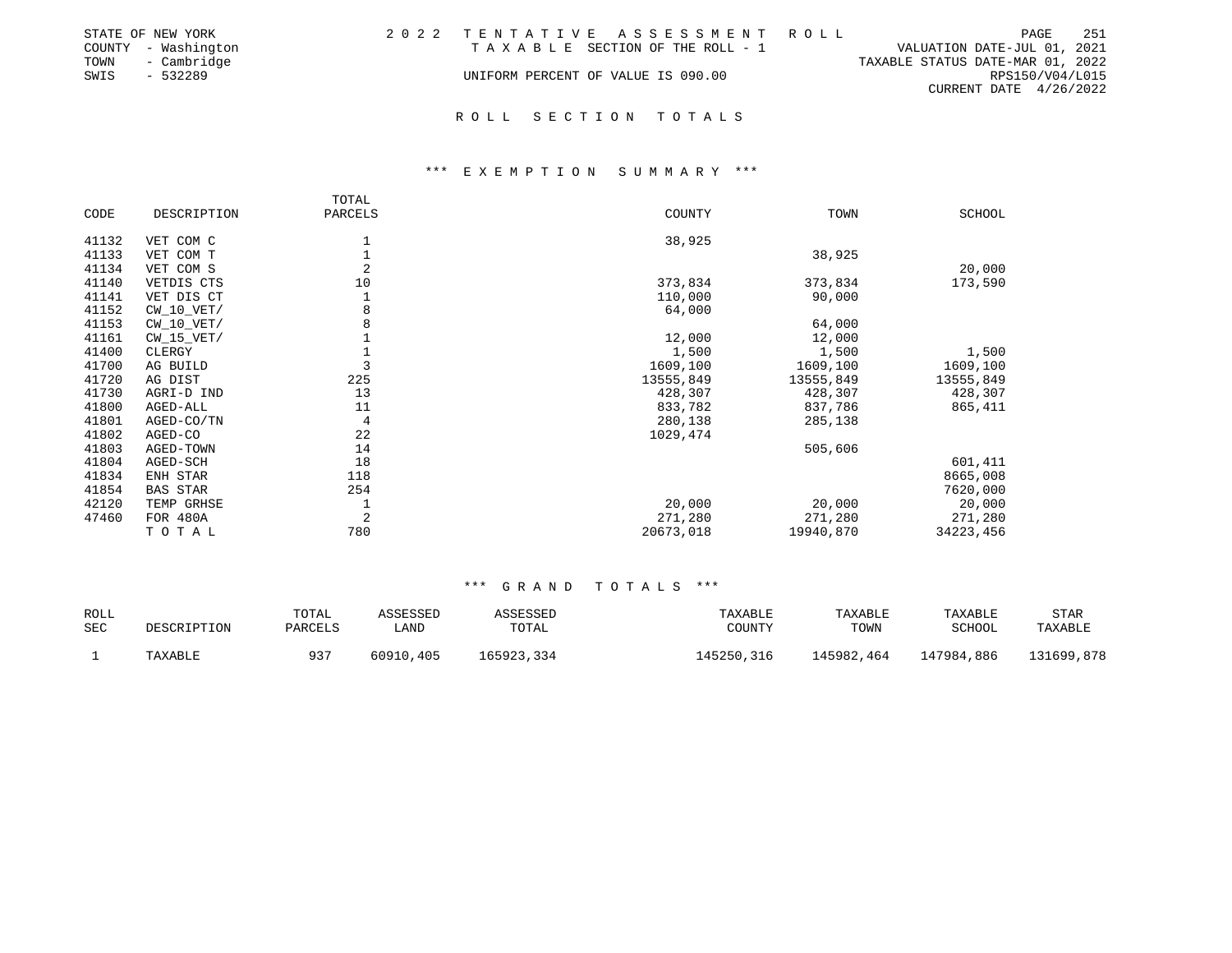| STATE OF NEW YORK   |  | 2022 TENTATIVE ASSESSMENT ROLL            | PAGE                        | 252 |
|---------------------|--|-------------------------------------------|-----------------------------|-----|
| COUNTY - Washington |  | SPECIAL FRANCHISE SECTION OF THE ROLL - 5 | VALUATION DATE-JUL 01, 2021 |     |

## COUNTY - Washington SPECIAL FRANCHISE SECTION OF THE ROLL - 5 VALUATION DATE-JUL 01, 2021 UNIFORM PERCENT OF VALUE IS 090.00

TAX MAP PARCEL NUMBER PROPERTY LOCATION & CLASS ASSESSMENT EXEMPTION CODE------------------COUNTY--------TOWN------SCHOOL

CURRENT OWNERS ADDRESS PARCEL SIZE/GRID COORD TOTAL SPECIAL DISTRICTS ACCOUNT NO. \*\*\*\*\*\*\*\*\*\*\*\*\*\*\*\*\*\*\*\*\*\*\*\*\*\*\*\*\*\*\*\*\*\*\*\*\*\*\*\*\*\*\*\*\*\*\*\*\*\*\*\*\*\*\*\*\*\*\*\*\*\*\*\*\*\*\*\*\*\*\*\*\*\*\*\*\*\*\*\*\*\*\*\*\*\*\*\*\*\*\*\*\*\*\*\*\*\*\*\*\*\*\* 500.-20-2 \*\*\*\*\*\*\*\*\*\*\*\*\*\*\*\*\*\*

CURRENT OWNERS NAME SCHOOL DISTRICT LAND TAX DESCRIPTION TAXABLE VALUE

 $, 2021$ TAXABLE STATUS DATE-MAR 01, 2022

TAXABLE VALUE

|                                          | special franchise       |        |              |        |                      |                         |            |
|------------------------------------------|-------------------------|--------|--------------|--------|----------------------|-------------------------|------------|
| $500. - 20 - 2$                          | 860 Spec fran.          |        |              | COUNTY | TAXABLE VALUE        | 950,721                 |            |
| Cambridge Water American Water Cambridge |                         | 535010 | $\mathbf{0}$ | TOWN   | TAXABLE VALUE        | 950,721                 |            |
| One Water St                             |                         |        | 950,721      |        | SCHOOL TAXABLE VALUE | 950,721                 |            |
| Camden, NJ 08102                         | FULL MARKET VALUE       |        | 1056,357     |        |                      |                         |            |
|                                          |                         |        |              |        |                      | *** $500.-15-8.-1$      |            |
|                                          | Special Franchise-Town  |        |              |        |                      |                         | 8250300745 |
| $500. -15 - 8. -1$                       | 861 Elec & gas          |        |              |        | COUNTY TAXABLE VALUE | 2475,644                |            |
| National Grid                            | Cambridge               | 535010 | $\mathbf 0$  | TOWN   | TAXABLE VALUE        | 2475,644                |            |
| Real Estate Tax Dept                     | Apport For Sch 92.9999% |        | 2475,644     |        | SCHOOL TAXABLE VALUE | 2475,644                |            |
| 300 Erie Boulevard West                  | Parcel 1 Of 2           |        |              |        | FD221 Cambridge fire | 2475,644 TO M           |            |
| Syracuse, NY 13202                       | FULL MARKET VALUE       |        | 2750,716     |        |                      |                         |            |
|                                          | *************           |        |              |        |                      | ***** 500.-15-8.-2      |            |
|                                          | Special Franchise Town  |        |              |        |                      |                         | 8276300780 |
| $500. -15 - 8. -2$                       | 861 Elec & gas          |        |              |        | COUNTY TAXABLE VALUE | 186,342                 |            |
| National Grid                            | Greenwich               | 533401 | $\mathbf 0$  | TOWN   | TAXABLE VALUE        | 186,342                 |            |
| Real Estate Tax Dept                     | Apport For Sch 7.0001%  |        | 186,342      |        | SCHOOL TAXABLE VALUE | 186,342                 |            |
| 300 Erie Boulevard Dept                  | Parcel 2 Of 2           |        |              |        | FD221 Cambridge fire | 186,342 TO M            |            |
| Syracuse, NY 13202                       | FULL MARKET VALUE       |        | 207,047      |        |                      |                         |            |
|                                          | ************            |        |              |        |                      | *** 500.-72-2           |            |
|                                          | Special Franchise       |        |              |        |                      |                         |            |
| $500. - 72 - 2$                          | 860 Spec fran.          |        |              |        | COUNTY TAXABLE VALUE | 113,209                 |            |
| Primelink                                | Cambridge               | 535010 | $\Omega$     | TOWN   | TAXABLE VALUE        | 113,209                 |            |
| Champlain Tele                           |                         |        | 113,209      |        | SCHOOL TAXABLE VALUE | 113,209                 |            |
| PO Box 782                               | FULL MARKET VALUE       |        | 125,788      |        | FD221 Cambridge fire | 113,209 TO M            |            |
| Champlain, NY 12919                      |                         |        |              |        |                      |                         |            |
|                                          |                         |        |              |        |                      | ******* 500. -53-2 **** |            |
|                                          | Special Franchise Town  |        |              |        |                      |                         | 8250300912 |
| $500. - 53 - 2$                          | 869 Television          |        |              |        | COUNTY TAXABLE VALUE | 20,219                  |            |
| Time Warner of Albany                    | Cambridge               | 535010 | $\mathbf 0$  | TOWN   | TAXABLE VALUE        | 20,219                  |            |
| Tax Department                           |                         |        | 20,219       |        | SCHOOL TAXABLE VALUE | 20,219                  |            |
| 7820 Cresent Executive Dr                | FULL MARKET VALUE       |        | 22,466       |        | FD221 Cambridge fire | 20,219 TO M             |            |
| Charlotte, NC 28241-7467                 |                         |        |              |        |                      |                         |            |
| **************************               |                         |        |              |        |                      |                         |            |
|                                          | Special Franchise-Town  |        |              |        |                      |                         | 8250300744 |
| $500. -60 - 6. -1$                       | 866 Telephone           |        |              | COUNTY | TAXABLE VALUE        | 1962,806                |            |
| Verizon New York Inc                     | Cambridge               | 535010 | 0            | TOWN   | TAXABLE VALUE        | 1962,806                |            |
| Property Tax Department                  | Apport For Sch 85.0003% |        | 1962,806     |        | SCHOOL TAXABLE VALUE | 1962,806                |            |
| PO Box 2749                              | Parcel 1 Of 3           |        |              |        | FD221 Cambridge fire | 1962,806 TO M           |            |
| Addison, TX 75001                        | FULL MARKET VALUE       |        | 2180,896     |        |                      |                         |            |
|                                          |                         |        |              |        |                      | $500. -60 - 6. -2$      |            |
|                                          | Special Franchise Town  |        |              |        |                      |                         | 8276300777 |
| $500. -60 - 6. - 2$                      | 866 Telephone           |        |              |        | COUNTY TAXABLE VALUE | 13,836                  |            |
| Verizon New York Inc                     | Hoosic Valley           | 384201 | 0            | TOWN   | TAXABLE VALUE        | 13,836                  |            |
| Property Tax Department                  | Apport For Sch .5992%   |        | 13,836       |        | SCHOOL TAXABLE VALUE | 13,836                  |            |
| 31                                       | Parcel 2 Of 3           |        |              |        | FD221 Cambridge fire | 13,836 TO M             |            |
| PO Box 2749                              | FULL MARKET VALUE       |        | 15,373       |        |                      |                         |            |
| Addison, TX 75001                        |                         |        |              |        |                      |                         |            |
|                                          |                         |        |              |        |                      |                         |            |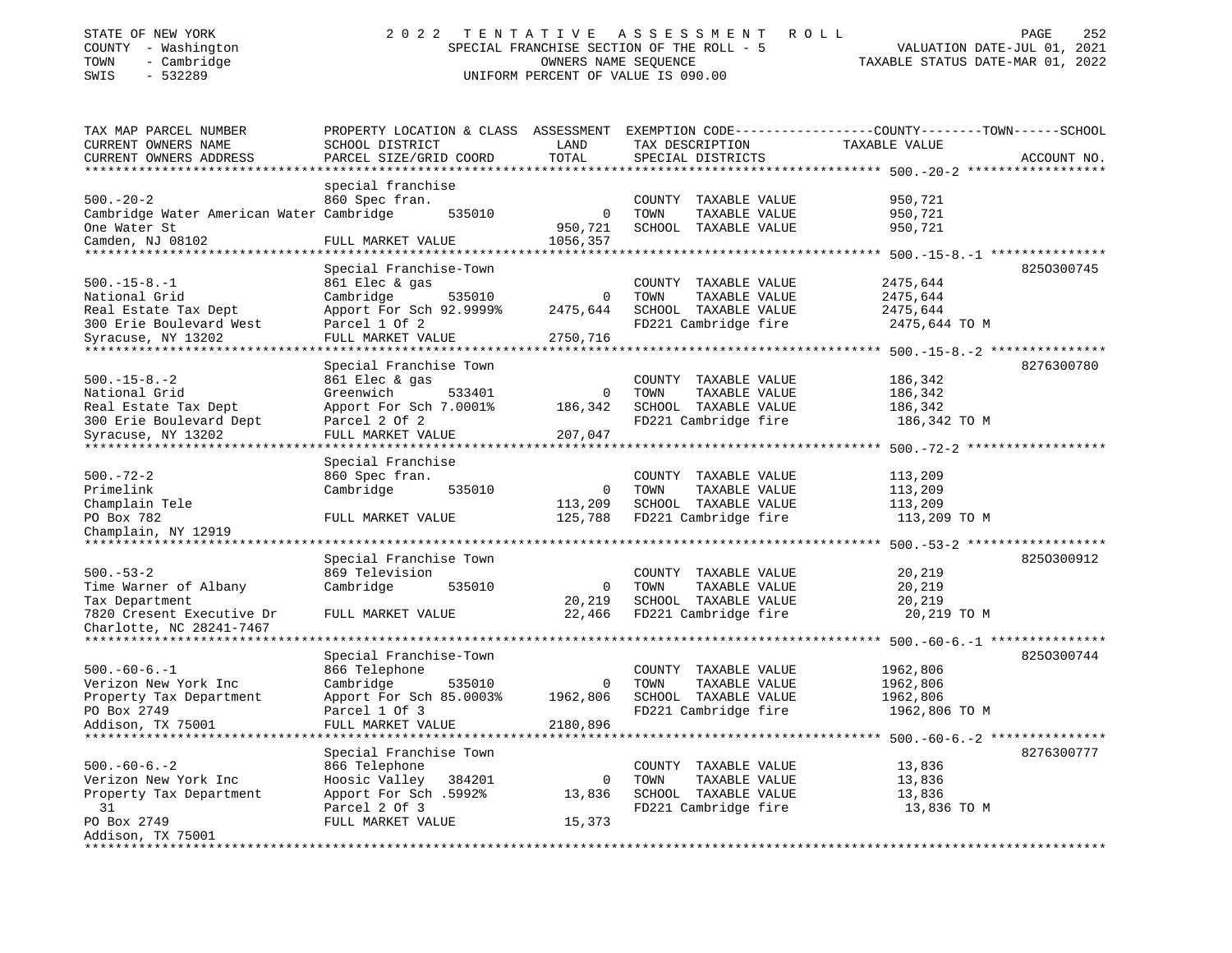| STATE OF NEW YORK       | 2 0 2 2                   | TENTATIVE                          | A S S E S S M E N T                       | R O L L<br>253<br>PAGE                       |  |  |
|-------------------------|---------------------------|------------------------------------|-------------------------------------------|----------------------------------------------|--|--|
| - Washington<br>COUNTY  |                           |                                    | SPECIAL FRANCHISE SECTION OF THE ROLL - 5 | 2021<br>VALUATION DATE-JUL 01,               |  |  |
| - Cambridge<br>TOWN     |                           |                                    | OWNERS NAME SEOUENCE                      | TAXABLE STATUS DATE-MAR 01, 2022             |  |  |
| SWIS<br>- 532289        |                           | UNIFORM PERCENT OF VALUE IS 090.00 |                                           |                                              |  |  |
|                         |                           |                                    |                                           |                                              |  |  |
| TAX MAP PARCEL NUMBER   | PROPERTY LOCATION & CLASS | ASSESSMENT                         | EXEMPTION CODE---                         | --------------COUNTY--------TOWN------SCHOOL |  |  |
| CURRENT OWNERS NAME     | SCHOOL DISTRICT           | LAND                               | TAX DESCRIPTION                           | TAXABLE VALUE                                |  |  |
| CURRENT OWNERS ADDRESS  | PARCEL SIZE/GRID COORD    | TOTAL                              | SPECIAL DISTRICTS                         | ACCOUNT NO.                                  |  |  |
|                         |                           |                                    |                                           |                                              |  |  |
|                         | Special Franchise Town    |                                    |                                           | 8276300778                                   |  |  |
| $500. -60 - 6. -3$      | 866 Telephone             |                                    | TAXABLE VALUE<br>COUNTY                   | 332,533                                      |  |  |
| Verizon New York Inc    | 533401<br>Greenwich       | 0                                  | TAXABLE VALUE<br>TOWN                     | 332,533                                      |  |  |
| Property Tax Department | Apport For Sch 14.4005%   | 332,533                            | SCHOOL<br>TAXABLE VALUE                   | 332,533                                      |  |  |
| PO Box 2749             | Parcel 3 Of 3             |                                    | FD221 Cambridge fire                      | 332,533 TO M                                 |  |  |
| Addison, TX 75001       | FULL MARKET VALUE         | 369,481                            |                                           |                                              |  |  |
|                         |                           |                                    |                                           |                                              |  |  |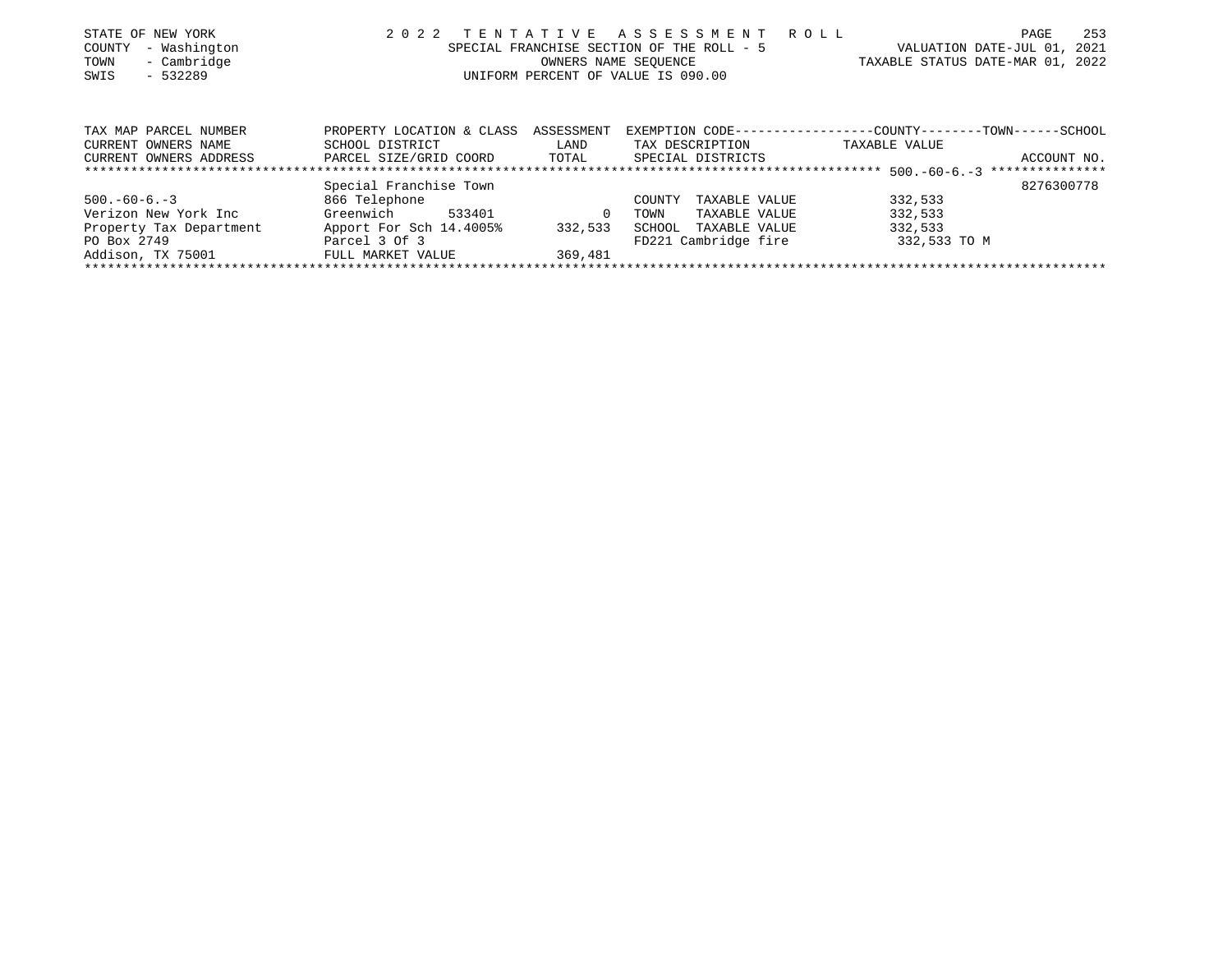| STATE OF NEW YORK |                     |  |                                    |  |                                           | 2022 TENTATIVE ASSESSMENT ROLL |                                  | PAGE | 254             |
|-------------------|---------------------|--|------------------------------------|--|-------------------------------------------|--------------------------------|----------------------------------|------|-----------------|
|                   | COUNTY - Washington |  |                                    |  | SPECIAL FRANCHISE SECTION OF THE ROLL - 5 |                                | VALUATION DATE-JUL 01, 2021      |      |                 |
| TOWN              | - Cambridge         |  |                                    |  |                                           |                                | TAXABLE STATUS DATE-MAR 01, 2022 |      |                 |
| SWIS              | - 532289            |  |                                    |  |                                           |                                |                                  |      | RPS150/V04/L015 |
|                   |                     |  | UNIFORM PERCENT OF VALUE IS 090.00 |  |                                           |                                | CURRENT DATE $4/26/2022$         |      |                 |
|                   |                     |  |                                    |  |                                           |                                |                                  |      |                 |

#### R O L L S U B S E C T I O N - - T O T A L S

### \*\*\* S P E C I A L D I S T R I C T S U M M A R Y \*\*\*

| CODE | DISTRICT NAME        | TOTAL<br>PARCELS | EXTENSION<br>TYPE | EXTENSION<br>VALUE | AD VALOREM<br>VALUE | <b>EXEMPT</b><br>AMOUNT | TAXABLE<br>VALUE |
|------|----------------------|------------------|-------------------|--------------------|---------------------|-------------------------|------------------|
|      | FD221 Cambridge fire |                  | 7 TOTAL M         |                    | 5104,589            |                         | 5104,589         |

### \*\*\* S C H O O L D I S T R I C T S U M M A R Y \*\*\*

| CODE                       | DISTRICT NAME                           | TOTAL<br>PARCELS | ASSESSED<br>LAND | ASSESSED<br>TOTAL             | <b>EXEMPT</b><br>AMOUNT | TOTAL<br>TAXABLE              | STAR<br>AMOUNT | STAR<br>TAXABLE               |
|----------------------------|-----------------------------------------|------------------|------------------|-------------------------------|-------------------------|-------------------------------|----------------|-------------------------------|
| 384201<br>533401<br>535010 | Hoosic Valley<br>Greenwich<br>Cambridge | 2<br>5           |                  | 13,836<br>518,875<br>5522,599 |                         | 13,836<br>518,875<br>5522,599 |                | 13,836<br>518,875<br>5522,599 |
|                            | SUB-TOTAL                               | 8                |                  | 6055,310                      |                         | 6055,310                      |                | 6055,310                      |
|                            | TOTAL                                   | 8                |                  | 6055,310                      |                         | 6055,310                      |                | 6055,310                      |

### \*\*\* S Y S T E M C O D E S S U M M A R Y \*\*\*

### NO SYSTEM EXEMPTIONS AT THIS LEVEL

### \*\*\* E X E M P T I O N S U M M A R Y \*\*\*

### NO EXEMPTIONS AT THIS LEVEL

| ROLL | DESCRIPTION       | TOTAL   | ASSESSED | ASSESSED | TAXABLE  | TAXABLE  | TAXABLE  | <b>STAR</b> |
|------|-------------------|---------|----------|----------|----------|----------|----------|-------------|
| SEC  |                   | PARCELS | LAND     | TOTAL    | COUNTY   | TOWN     | SCHOOL   | TAXABLE     |
|      | SPECIAL FRANCHISE |         |          | 6055,310 | 6055,310 | 6055,310 | 6055,310 | 6055,310    |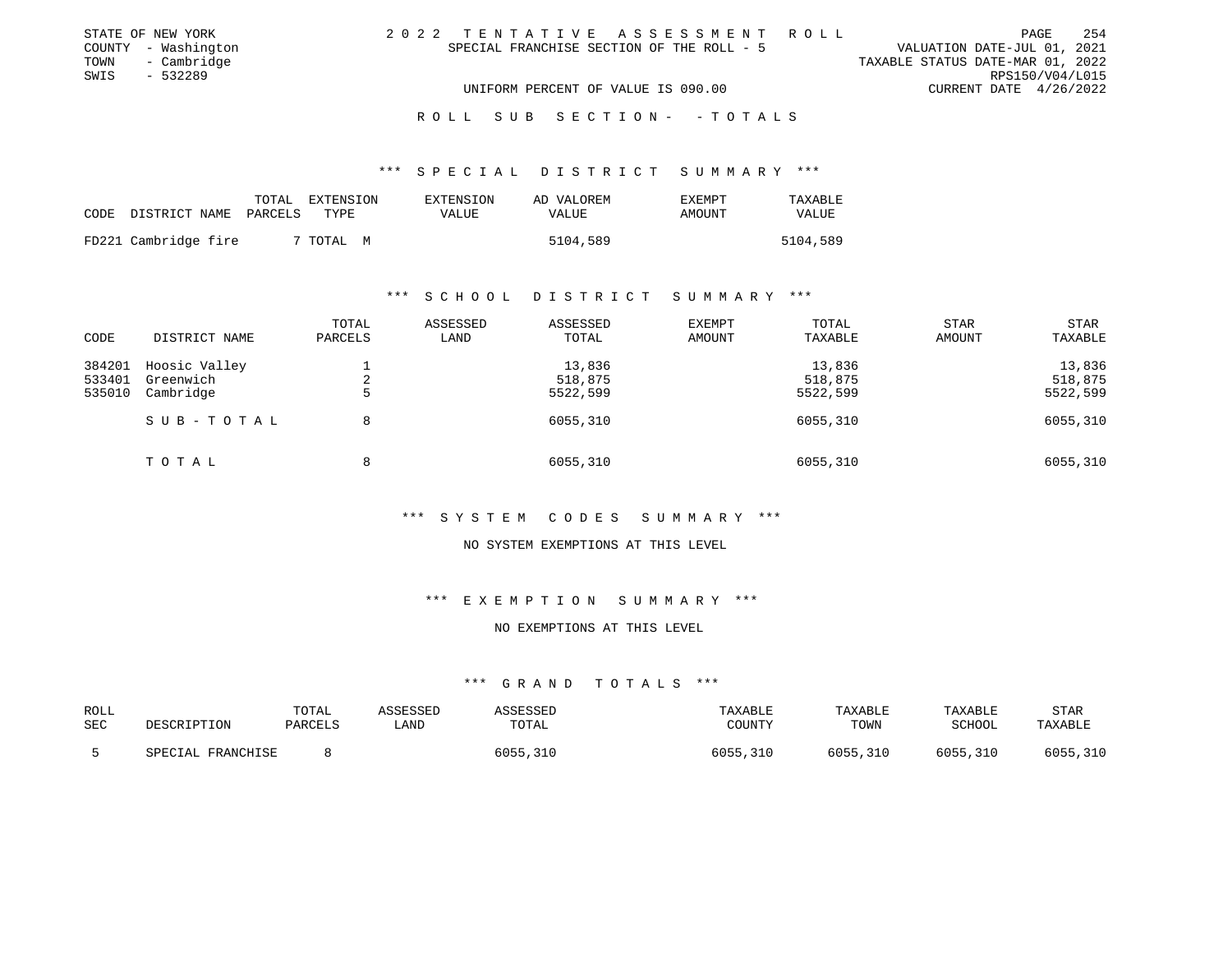| VALUATION DATE-JUL 01, 2021      |
|----------------------------------|
| TAXABLE STATUS DATE-MAR 01, 2022 |
| RPS150/V04/L015                  |
| CURRENT DATE 4/26/2022           |
|                                  |

R O L L S E C T I O N T O T A L S

\*\*\* S P E C I A L D I S T R I C T S U M M A R Y \*\*\*

| CODE | DISTRICT NAME        | TOTAL<br>PARCELS | EXTENSION<br>TYPE | EXTENSION<br>VALUE | AD VALOREM<br>VALUE | <b>EXEMPT</b><br>AMOUNT | TAXABLE<br>VALUE |
|------|----------------------|------------------|-------------------|--------------------|---------------------|-------------------------|------------------|
|      | FD221 Cambridge fire |                  | TOTAL M           |                    | 5104,589            |                         | 5104,589         |

### \*\*\* S C H O O L D I S T R I C T S U M M A R Y \*\*\*

| CODE                       | DISTRICT NAME                           | TOTAL<br>PARCELS | ASSESSED<br>LAND | ASSESSED<br>TOTAL             | <b>EXEMPT</b><br>AMOUNT | TOTAL<br>TAXABLE              | <b>STAR</b><br>AMOUNT | STAR<br>TAXABLE               |
|----------------------------|-----------------------------------------|------------------|------------------|-------------------------------|-------------------------|-------------------------------|-----------------------|-------------------------------|
| 384201<br>533401<br>535010 | Hoosic Valley<br>Greenwich<br>Cambridge | 2<br>ל           |                  | 13,836<br>518,875<br>5522,599 |                         | 13,836<br>518,875<br>5522,599 |                       | 13,836<br>518,875<br>5522,599 |
|                            | SUB-TOTAL                               | 8                |                  | 6055,310                      |                         | 6055,310                      |                       | 6055,310                      |
|                            | TOTAL                                   | 8                |                  | 6055,310                      |                         | 6055,310                      |                       | 6055,310                      |

### \*\*\* S Y S T E M C O D E S S U M M A R Y \*\*\*

### NO SYSTEM EXEMPTIONS AT THIS LEVEL

\*\*\* E X E M P T I O N S U M M A R Y \*\*\*

### NO EXEMPTIONS AT THIS LEVEL

| ROLL | DESCRIPTION       | TOTAL   | ASSESSED | ASSESSED | TAXABLE  | TAXABLE  | TAXABLE  | <b>STAR</b> |
|------|-------------------|---------|----------|----------|----------|----------|----------|-------------|
| SEC  |                   | PARCELS | LAND     | TOTAL    | COUNTY   | TOWN     | SCHOOL   | TAXABLE     |
|      | SPECIAL FRANCHISE |         |          | 6055,310 | 6055,310 | 6055,310 | 6055,310 | 6055,310    |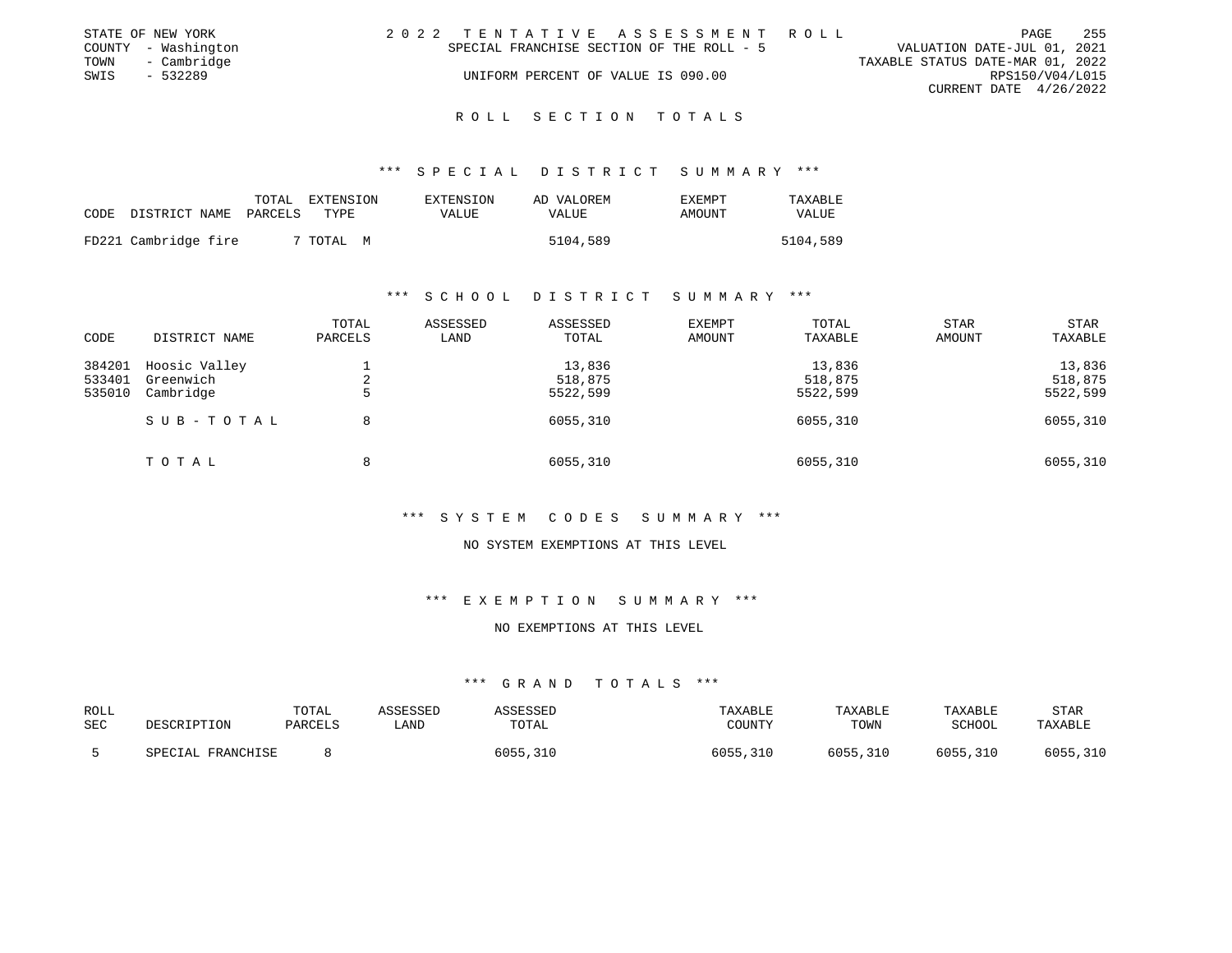| STATE OF NEW YORK |  |              |
|-------------------|--|--------------|
| COUNTY            |  | - Washington |
| <b>TOMM</b>       |  | - Cambridge  |

# STATE OF NEW YORK 2 0 2 2 T E N T A T I V E A S S E S S M E N T R O L L PAGE 256 COUNTY - Washington UTILITY & R.R. SECTION OF THE ROLL - 6 VALUATION DATE-JUL 01, 2021 TOWN - Cambridge OWNERS NAME SEQUENCE TAXABLE STATUS DATE-MAR 01, 2022 SWIS - 532289 UNIFORM PERCENT OF VALUE IS 090.00

| TAX MAP PARCEL NUMBER<br>CURRENT OWNERS NAME<br>CURRENT OWNERS ADDRESS                                 | PROPERTY LOCATION & CLASS ASSESSMENT<br>SCHOOL DISTRICT<br>PARCEL SIZE/GRID COORD | LAND<br>TOTAL          | TAX DESCRIPTION<br>SPECIAL DISTRICTS                                  | EXEMPTION CODE-----------------COUNTY-------TOWN------SCHOOL<br>TAXABLE VALUE | ACCOUNT NO. |
|--------------------------------------------------------------------------------------------------------|-----------------------------------------------------------------------------------|------------------------|-----------------------------------------------------------------------|-------------------------------------------------------------------------------|-------------|
|                                                                                                        |                                                                                   |                        |                                                                       |                                                                               |             |
| $263.7 - 1 - 1. - 8801$<br>Cambridge Water Works<br>New York American Water Co                         | Myrtle Ave<br>822 Water supply<br>Cambridge<br>535010                             | $\mathbf 0$<br>400,000 | COUNTY TAXABLE VALUE<br>TOWN<br>TAXABLE VALUE<br>SCHOOL TAXABLE VALUE | 400,000<br>400,000<br>400,000                                                 |             |
| PO Box 5627<br>Cherry Hill, NJ 08034                                                                   | FULL MARKET VALUE                                                                 | 444,444                |                                                                       |                                                                               |             |
|                                                                                                        |                                                                                   |                        |                                                                       |                                                                               |             |
|                                                                                                        | 49 County Route 59                                                                |                        |                                                                       |                                                                               | 825N200734  |
| $289. - 1 - 4$                                                                                         | 874 Elec-hydro                                                                    |                        | COUNTY TAXABLE VALUE                                                  | 137,800                                                                       |             |
| Erie Blvd Hydropower LP                                                                                | Cambridge<br>535010                                                               | 137,800                | TOWN<br>TAXABLE VALUE                                                 | 137,800                                                                       |             |
| Brookfield Renewable Group                                                                             | Utility Vacant Land                                                               | 137,800                | SCHOOL TAXABLE VALUE                                                  | 137,800                                                                       |             |
| Paul Brenton, Sr Dir.-Land Use ACRES 119.00<br>200 Donald Lynch Blvd Ste 300 EAST-0773884 NRTH-1502324 |                                                                                   |                        | FD221 Cambridge fire                                                  | 137,800 TO M                                                                  |             |
| Marlborough, MA 01752                                                                                  | DEED BOOK 833<br>$PG-1$                                                           |                        |                                                                       |                                                                               |             |
|                                                                                                        | FULL MARKET VALUE                                                                 | 153,111                |                                                                       |                                                                               |             |
|                                                                                                        |                                                                                   |                        |                                                                       |                                                                               |             |
|                                                                                                        | 1031 Turnpike Rd                                                                  |                        |                                                                       |                                                                               | 825N200739  |
| $263. - 2 - 8$                                                                                         | 872 Elec-Substation                                                               |                        | COUNTY TAXABLE VALUE                                                  | 462,877                                                                       |             |
| National Grid                                                                                          | 535010<br>Cambridge                                                               | $\mathbf 0$            | TOWN<br>TAXABLE VALUE                                                 | 462,877                                                                       |             |
| Real Estate Tax Dept                                                                                   | Union St                                                                          | 462,877                | SCHOOL TAXABLE VALUE                                                  | 462,877                                                                       |             |
| 300 Erie Boulevard West                                                                                | 425/89                                                                            |                        | CA003 Cons agri dst 3                                                 | 231,439 TO                                                                    |             |
| Syracuse, NY 13202                                                                                     | ACRES<br>13.60<br>EAST-0787646 NRTH-1525794                                       |                        | FD221 Cambridge fire                                                  | 462,877 TO M                                                                  |             |
|                                                                                                        | DEED BOOK 425<br>$PG-86$                                                          |                        |                                                                       |                                                                               |             |
|                                                                                                        | FULL MARKET VALUE                                                                 | 514,308                |                                                                       |                                                                               |             |
|                                                                                                        |                                                                                   |                        |                                                                       |                                                                               |             |
|                                                                                                        | 351 Stage Rd                                                                      |                        |                                                                       |                                                                               | 825N200736  |
| $281. - 4 - 2$                                                                                         | 330 Vacant comm                                                                   |                        | COUNTY TAXABLE VALUE                                                  | 36,000                                                                        |             |
| National Grid                                                                                          | 535010<br>Cambridge                                                               | 36,000                 | TOWN<br>TAXABLE VALUE                                                 | 36,000                                                                        |             |
| Real Estate Tax Dept                                                                                   | Utility Vacant Land                                                               | 36,000                 | SCHOOL TAXABLE VALUE                                                  | 36,000                                                                        |             |
| 300 Erie Boulevard West                                                                                | $281. - 1 - 2$                                                                    |                        | CA003 Cons agri dst 3                                                 | 28,800 TO                                                                     |             |
| Syracuse, NY 13202                                                                                     | 5.40<br>ACRES                                                                     |                        | FD221 Cambridge fire                                                  | 36,000 TO M                                                                   |             |
|                                                                                                        | EAST-0784471 NRTH-1508795                                                         |                        |                                                                       |                                                                               |             |
|                                                                                                        | FULL MARKET VALUE                                                                 | 40,000                 |                                                                       |                                                                               |             |
|                                                                                                        |                                                                                   |                        |                                                                       |                                                                               |             |
|                                                                                                        | Elec Trans                                                                        |                        |                                                                       |                                                                               | 825N200737  |
| 622.089-9999-132.350-1001                                                                              | 882 Elec Trans Imp                                                                |                        | COUNTY TAXABLE VALUE                                                  | 4,053                                                                         |             |
| National Grid                                                                                          | Hoosic Valley 384201                                                              | $\overline{0}$         | TOWN<br>TAXABLE VALUE                                                 | 4,053                                                                         |             |
| Real Estate Tax Dept                                                                                   | Middle Falls-Cambridge #2                                                         | 4,053                  | SCHOOL TAXABLE VALUE                                                  | 4,053                                                                         |             |
| 300 Erie Boulevard West<br>Syracuse, NY 13202                                                          | FULL MARKET VALUE                                                                 | 4,503                  | FD221 Cambridge fire                                                  | 4,053 TO M                                                                    |             |
| *****************                                                                                      |                                                                                   |                        |                                                                       |                                                                               |             |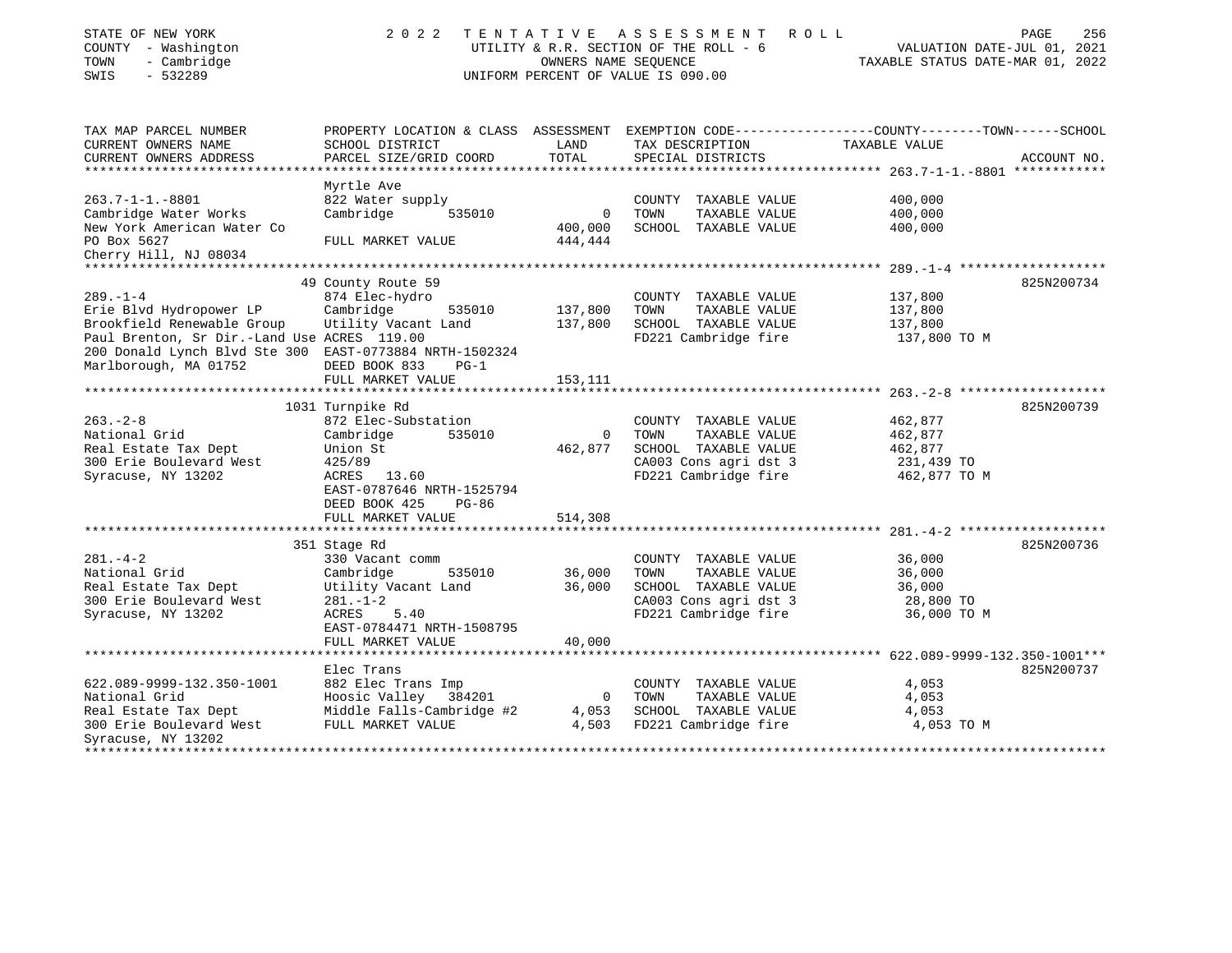# STATE OF NEW YORK 2 0 2 2 T E N T A T I V E A S S E S S M E N T R O L L PAGE 257 COUNTY - Washington UTILITY & R.R. SECTION OF THE ROLL - 6 VALUATION DATE-JUL 01, 2021 TOWN - Cambridge OWNERS NAME SEQUENCE TAXABLE STATUS DATE-MAR 01, 2022 SWIS - 532289 UNIFORM PERCENT OF VALUE IS 090.00

| TAX MAP PARCEL NUMBER     | PROPERTY LOCATION & CLASS ASSESSMENT |                |                       | EXEMPTION CODE-----------------COUNTY-------TOWN------SCHOOL |             |
|---------------------------|--------------------------------------|----------------|-----------------------|--------------------------------------------------------------|-------------|
| CURRENT OWNERS NAME       | SCHOOL DISTRICT                      | LAND           | TAX DESCRIPTION       | TAXABLE VALUE                                                |             |
| CURRENT OWNERS ADDRESS    | PARCEL SIZE/GRID COORD               | TOTAL          | SPECIAL DISTRICTS     |                                                              | ACCOUNT NO. |
| *******************       |                                      |                |                       |                                                              |             |
|                           | Elec Trans                           |                |                       |                                                              | 825J100983  |
| 622.089-9999-132.350-1002 | 882 Elec Trans Imp                   |                | COUNTY TAXABLE VALUE  | 23,062                                                       |             |
| National Grid             | Greenwich<br>533401                  | $\overline{0}$ | TOWN<br>TAXABLE VALUE | 23,062                                                       |             |
| Real Estate Tax Dept      | Middle Falls-Cambridge #2            | 23,062         | SCHOOL TAXABLE VALUE  | 23,062                                                       |             |
| 300 Erie Boulevard West   | FULL MARKET VALUE                    | 25,624         | FD221 Cambridge fire  | 23,062 TO M                                                  |             |
| Syracuse, NY 13202        |                                      |                |                       |                                                              |             |
| ******************        |                                      |                |                       | ********** 622.089-9999-132.350-1003***                      |             |
|                           | Elec Trans                           |                |                       |                                                              | 8275200773  |
| 622.089-9999-132.350-1003 | 882 Elec Trans Imp                   |                | COUNTY TAXABLE VALUE  | 229,409                                                      |             |
| National Grid             | Cambridge<br>535010                  | $\overline{0}$ | TOWN<br>TAXABLE VALUE | 229,409                                                      |             |
| Real Estate Tax Dept      | Middle Falls-Cambridge #2            | 229,409        | SCHOOL TAXABLE VALUE  | 229,409                                                      |             |
| 300 Erie Boulevard West   | FULL MARKET VALUE                    | 254,899        | FD221 Cambridge fire  | 229,409 TO M                                                 |             |
| Syracuse, NY 13202        |                                      |                |                       |                                                              |             |
| ***************           |                                      |                |                       | ********* 622.089-9999-132.350-1011***                       |             |
|                           | Elec Trans                           |                |                       |                                                              | 8275200774  |
| 622.089-9999-132.350-1011 | 882 Elec Trans Imp                   |                | COUNTY TAXABLE VALUE  | 3,795                                                        |             |
| National Grid             | Hoosic Valley 384201                 | $\overline{0}$ | TOWN<br>TAXABLE VALUE | 3,795                                                        |             |
| Real Estate Tax Dept      | Cambride-Hoosick #3                  | 3,795          | SCHOOL TAXABLE VALUE  | 3,795                                                        |             |
| 300 Erie Boulevard West   | Johnsonville-Clay Hill #1            |                | FD221 Cambridge fire  | 3,795 TO M                                                   |             |
| Syracuse, NY 13202        | FULL MARKET VALUE                    | 4,217          |                       |                                                              |             |
|                           | ********************************     |                | ***************       | *********************** 622.089-9999-132.350-1012***         |             |
|                           | Elec Trans                           |                |                       |                                                              | 8275200775  |
| 622.089-9999-132.350-1012 | 882 Elec Trans Imp                   |                | COUNTY TAXABLE VALUE  | 21,591                                                       |             |
| National Grid             | Greenwich<br>533401                  | $\mathbf{0}$   | TOWN<br>TAXABLE VALUE | 21,591                                                       |             |
| Real Estate Tax Dept      | Cambridge-Hoosick #3                 | 21,591         | SCHOOL TAXABLE VALUE  | 21,591                                                       |             |
| 300 Erie Boulevard West   | Johnsonville-Clay Hill #1            |                | FD221 Cambridge fire  | 21,591 TO M                                                  |             |
| Syracuse, NY 13202        | FULL MARKET VALUE                    | 23,990         |                       |                                                              |             |
|                           |                                      |                |                       | 622.089-9999-132.350-1013***                                 |             |
|                           | Elec Trans                           |                |                       |                                                              | 825N200735  |
| 622.089-9999-132.350-1013 | 882 Elec Trans Imp                   |                | COUNTY TAXABLE VALUE  | 214,786                                                      |             |
| National Grid             | Cambridge<br>535010                  | $\Omega$       | TOWN<br>TAXABLE VALUE | 214,786                                                      |             |
| Real Estate Tax Dept      | Cambridge-Hoosick #3                 | 214,786        | SCHOOL TAXABLE VALUE  | 214,786                                                      |             |
| 300 Erie Boulevard West   | Johnsonville-Clay Hill #1            |                | FD221 Cambridge fire  | 214,786 TO M                                                 |             |
| Syracuse, NY 13202        | FULL MARKET VALUE                    | 238,651        |                       |                                                              |             |
|                           | ******************                   |                |                       | ******* 622.089-9999-132.350-1881***                         |             |
|                           | Outside Plant                        |                |                       |                                                              | 825J100984  |
| 622.089-9999-132.350-1881 | 884 Elec Dist Out                    |                | COUNTY TAXABLE VALUE  | 9,679                                                        |             |
| National Grid             | Hoosic Valley 384201                 | 0              | TOWN<br>TAXABLE VALUE | 9,679                                                        |             |
| Real Estate Tax Dept      | Poles Wires Cables                   | 9,679          | SCHOOL TAXABLE VALUE  | 9,679                                                        |             |
| 300 Erie Boulevard West   | FULL MARKET VALUE                    | 10,754         | FD221 Cambridge fire  | 9,679 TO M                                                   |             |
| Syracuse, NY 13202        |                                      |                |                       |                                                              |             |
|                           |                                      |                |                       |                                                              |             |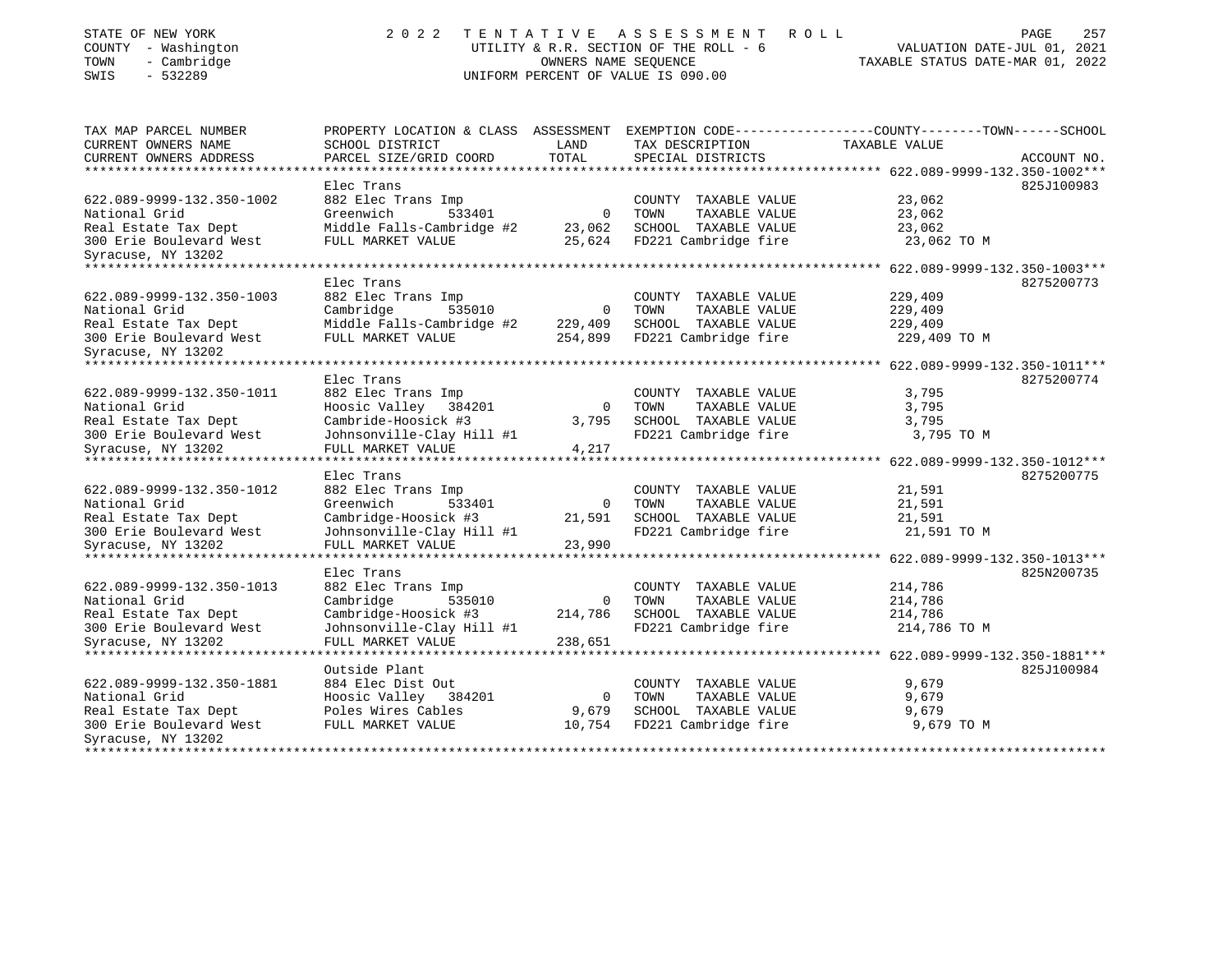| STATE OF NEW YORK |              |
|-------------------|--------------|
| <b>COUNTY</b>     | - Washington |
| TOWN              | Cambridge    |
| $    -$           | $-0.0000$    |

# STATE OF NEW YORK 2 0 2 2 T E N T A T I V E A S S E S S M E N T R O L L PAGE 258 COUNTY - Washington UTILITY & R.R. SECTION OF THE ROLL - 6 VALUATION DATE-JUL 01, 2021 TOWN - Cambridge OWNERS NAME SEQUENCE TAXABLE STATUS DATE-MAR 01, 2022 SWIS - 532289 UNIFORM PERCENT OF VALUE IS 090.00

| TAX MAP PARCEL NUMBER          |                        |                | PROPERTY LOCATION & CLASS ASSESSMENT EXEMPTION CODE----------------COUNTY-------TOWN-----SCHOOL |               |             |
|--------------------------------|------------------------|----------------|-------------------------------------------------------------------------------------------------|---------------|-------------|
| CURRENT OWNERS NAME            | SCHOOL DISTRICT        | LAND           | TAX DESCRIPTION                                                                                 | TAXABLE VALUE |             |
| CURRENT OWNERS ADDRESS         | PARCEL SIZE/GRID COORD | TOTAL          | SPECIAL DISTRICTS                                                                               |               | ACCOUNT NO. |
|                                |                        |                |                                                                                                 |               |             |
|                                | Outside Plant          |                |                                                                                                 |               | 825J100985  |
| 622.089-9999-132.350-1882      | 884 Elec Dist Out      |                | COUNTY TAXABLE VALUE                                                                            | 55,074        |             |
| National Grid                  | Greenwich<br>533401    | $\mathbf 0$    | TAXABLE VALUE<br>TOWN                                                                           | 55,074        |             |
| Real Estate Tax Dept           | Poles Wires Cables     | 55,074         | SCHOOL TAXABLE VALUE                                                                            | 55,074        |             |
| 300 Erie Boulevard West        | FULL MARKET VALUE      | 61,193         | FD221 Cambridge fire                                                                            | 55,074 TO M   |             |
| Syracuse, NY 13202             |                        |                |                                                                                                 |               |             |
| ***************                |                        |                |                                                                                                 |               |             |
|                                | Outside Plant          |                |                                                                                                 |               | 825N200738  |
| 622.089-9999-132.350-1883      | 884 Elec Dist Out      |                | COUNTY TAXABLE VALUE                                                                            | 547,861       |             |
| National Grid                  | Cambridge<br>535010    | $\overline{0}$ | TOWN<br>TAXABLE VALUE                                                                           | 547,861       |             |
| Real Estate Tax Dept           | Poles Wires Cables     | 547,861        | SCHOOL TAXABLE VALUE                                                                            | 547,861       |             |
| 300 Erie Boulevard West        | FULL MARKET VALUE      | 608,734        | FD221 Cambridge fire                                                                            | 547,861 TO M  |             |
| Syracuse, NY 13202             |                        |                |                                                                                                 |               |             |
|                                |                        |                |                                                                                                 |               |             |
|                                | Town Outside Village   |                |                                                                                                 |               |             |
| 622.089-0000-708.400-1881      | 830 Communicatin       |                | COUNTY TAXABLE VALUE                                                                            | 495           |             |
| Primelink                      | Hoosic Valley 384201   | $\overline{0}$ | TAXABLE VALUE<br>TOWN                                                                           | 495           |             |
| Champlain Tel                  | Apportioned .16900     | 495            | SCHOOL TAXABLE VALUE                                                                            | 495           |             |
| PO Box 782                     | FULL MARKET VALUE      | 550            |                                                                                                 |               |             |
| Champlain, NY 12919            |                        |                |                                                                                                 |               |             |
|                                |                        |                |                                                                                                 |               |             |
|                                | Town outside village   |                |                                                                                                 |               |             |
| 622.089-0000-708.400-1882      | 830 Communicatin       |                | COUNTY TAXABLE VALUE                                                                            | 2,856         |             |
| Primelink                      | Greenwich<br>533401    | $\mathbf 0$    | TOWN<br>TAXABLE VALUE                                                                           | 2,856         |             |
| Champlain Tel                  | Apportioned .097600    | 2,856          | SCHOOL TAXABLE VALUE                                                                            | 2,856         |             |
| PO Box 782                     | FULL MARKET VALUE      | 3,173          |                                                                                                 |               |             |
| Champlain, NY 12919            |                        |                |                                                                                                 |               |             |
| ****************************** |                        |                |                                                                                                 |               |             |
|                                | Town outside Village   |                |                                                                                                 |               |             |
| 622.089-0000-708.400-1883      | 830 Communicatin       |                | COUNTY TAXABLE VALUE                                                                            | 25,916        |             |
| Primelink                      | Cambridge<br>535010    | $\overline{0}$ | TOWN<br>TAXABLE VALUE                                                                           | 25,916        |             |
| Champlain Tel                  | Apportioned .885500    | 25,916         | SCHOOL TAXABLE VALUE                                                                            | 25,916        |             |
| PO Box 782                     | FULL MARKET VALUE      | 28,796         |                                                                                                 |               |             |
| Champlain, NY 12919            |                        |                |                                                                                                 |               |             |
|                                |                        |                |                                                                                                 |               |             |
|                                | Outside Plant          |                |                                                                                                 |               | 8275200771  |
| 622.089-9999-631.900-1881      | 836 Telecom. eq.       |                | COUNTY TAXABLE VALUE                                                                            | 6,785         |             |
| Verizon New York INC           | Hoosic Valley 384201   | $\mathbf{0}$   | TOWN<br>TAXABLE VALUE                                                                           | 6,785         |             |
| Property Tax Department        | Poles Wires Cables     | 6,785          | SCHOOL TAXABLE VALUE                                                                            | 6,785         |             |
| PO Box 2749                    | FULL MARKET VALUE      | 7,539          | FD221 Cambridge fire                                                                            | 6,785 TO M    |             |
| Addison, TX 75001              |                        |                |                                                                                                 |               |             |
|                                |                        |                |                                                                                                 |               |             |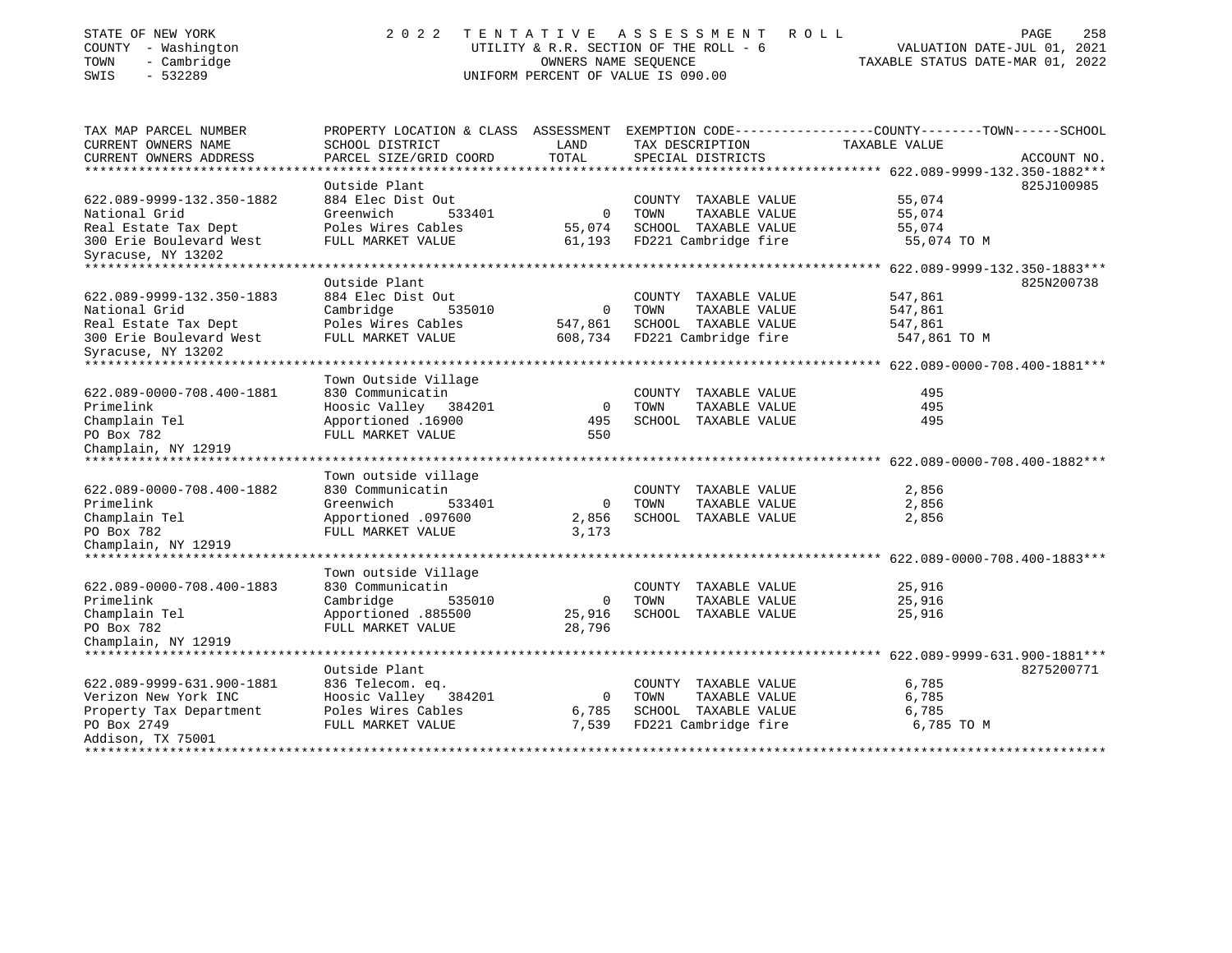| STATE OF NEW YORK<br>- Washington<br>COUNTY<br>- Cambridge<br>TOWN<br>$-532289$<br>SWIS | 2 0 2 2                   | TENTATIVE    | ASSESSMENT<br>UTILITY & R.R. SECTION OF THE ROLL - 6<br>OWNERS NAME SEQUENCE<br>UNIFORM PERCENT OF VALUE IS 090.00 | ROLL                                                         | 259<br>PAGE<br>VALUATION DATE-JUL 01, 2021<br>TAXABLE STATUS DATE-MAR 01, 2022 |
|-----------------------------------------------------------------------------------------|---------------------------|--------------|--------------------------------------------------------------------------------------------------------------------|--------------------------------------------------------------|--------------------------------------------------------------------------------|
| TAX MAP PARCEL NUMBER                                                                   | PROPERTY LOCATION & CLASS | ASSESSMENT   |                                                                                                                    | EXEMPTION CODE-----------------COUNTY-------TOWN------SCHOOL |                                                                                |
| CURRENT OWNERS NAME                                                                     | SCHOOL DISTRICT           | LAND         | TAX DESCRIPTION                                                                                                    | TAXABLE VALUE                                                |                                                                                |
| CURRENT OWNERS ADDRESS                                                                  | PARCEL SIZE/GRID COORD    | TOTAL        | SPECIAL DISTRICTS                                                                                                  |                                                              | ACCOUNT NO.                                                                    |
|                                                                                         |                           |              |                                                                                                                    |                                                              |                                                                                |
|                                                                                         | Outside Plant             |              |                                                                                                                    |                                                              | 8275200772                                                                     |
| 622.089-9999-631.900-1882                                                               | 836 Telecom. eq.          |              | COUNTY<br>TAXABLE VALUE                                                                                            | 39,186                                                       |                                                                                |
| Verizon New York INC                                                                    | Greenwich<br>533401       | $\mathbf{0}$ | TAXABLE VALUE<br>TOWN                                                                                              | 39,186                                                       |                                                                                |
| Property Tax Department                                                                 | Poles Wires Cables        | 39,186       | SCHOOL<br>TAXABLE VALUE                                                                                            | 39,186                                                       |                                                                                |
| PO Box 2749<br>Addison, TX 75001                                                        | FULL MARKET VALUE         | 43,540       | FD221 Cambridge fire                                                                                               | 39,186 TO M                                                  |                                                                                |
|                                                                                         |                           |              |                                                                                                                    |                                                              |                                                                                |
|                                                                                         | Outside Plant             |              |                                                                                                                    |                                                              | 825N200733                                                                     |
| 622.089-9999-631.900-1883                                                               | 836 Telecom. eq.          |              | TAXABLE VALUE<br>COUNTY                                                                                            | 355,526                                                      |                                                                                |
| Verizon New York INC                                                                    | Cambridge<br>535010       | $\Omega$     | TAXABLE VALUE<br>TOWN                                                                                              | 355,526                                                      |                                                                                |
| Property Tax Department                                                                 | Poles Wires Cables        | 355,526      | TAXABLE VALUE<br>SCHOOL                                                                                            | 355,526                                                      |                                                                                |
| PO Box 2749                                                                             | FULL MARKET VALUE         | 395,029      | FD221 Cambridge fire                                                                                               | 355,526 TO M                                                 |                                                                                |
| Addison, TX 75001                                                                       |                           |              |                                                                                                                    |                                                              |                                                                                |
|                                                                                         |                           |              |                                                                                                                    |                                                              |                                                                                |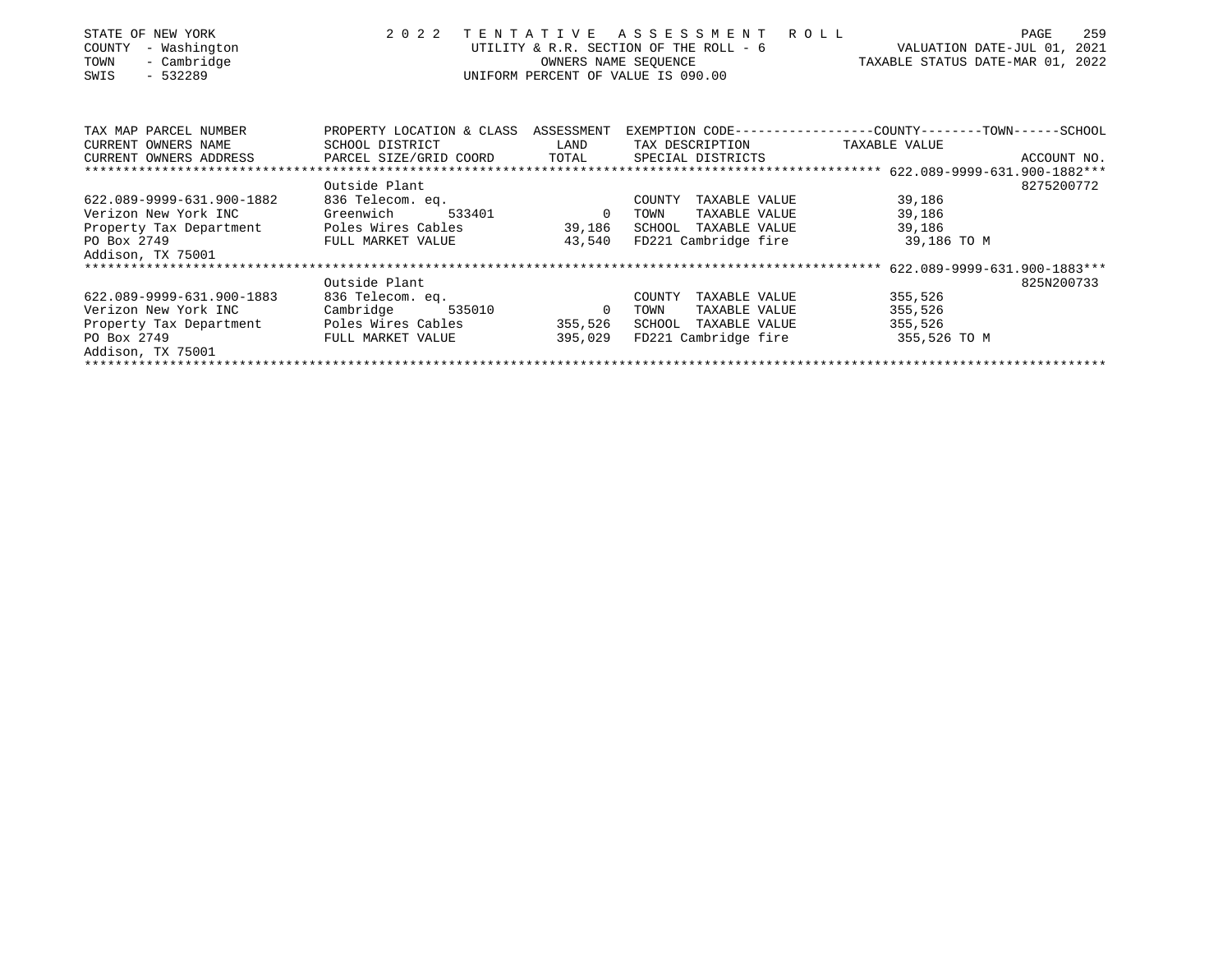| STATE OF NEW YORK   | 2022 TENTATIVE ASSESSMENT ROLL         |                                  | PAGE                        | 260 |
|---------------------|----------------------------------------|----------------------------------|-----------------------------|-----|
| COUNTY - Washington | UTILITY & R.R. SECTION OF THE ROLL - 6 |                                  | VALUATION DATE-JUL 01, 2021 |     |
| TOWN - Cambridge    |                                        | TAXABLE STATUS DATE-MAR 01, 2022 |                             |     |
| SWIS<br>- 532289    |                                        |                                  | RPS150/V04/L015             |     |
|                     | UNIFORM PERCENT OF VALUE IS 090.00     |                                  | CURRENT DATE 4/26/2022      |     |
|                     |                                        |                                  |                             |     |

#### R O L L S U B S E C T I O N - - T O T A L S

### \*\*\* S P E C I A L D I S T R I C T S U M M A R Y \*\*\*

| CODE | DISTRICT NAME                               | TOTAL<br>PARCELS | EXTENSION<br>TYPE     | EXTENSION<br>VALUE | AD VALOREM<br>VALUE | <b>EXEMPT</b><br>AMOUNT | TAXABLE<br>VALUE    |
|------|---------------------------------------------|------------------|-----------------------|--------------------|---------------------|-------------------------|---------------------|
|      | CA003 Cons agri dst<br>FD221 Cambridge fire |                  | 2 TOTAL<br>15 TOTAL M |                    | 260,239<br>2147,484 |                         | 260,239<br>2147,484 |

### \*\*\* S C H O O L D I S T R I C T S U M M A R Y \*\*\*

| CODE                       | DISTRICT NAME                           | TOTAL<br>PARCELS | ASSESSED<br>LAND | ASSESSED<br>TOTAL             | <b>EXEMPT</b><br>AMOUNT | TOTAL<br>TAXABLE              | STAR<br><b>AMOUNT</b> | STAR<br>TAXABLE               |
|----------------------------|-----------------------------------------|------------------|------------------|-------------------------------|-------------------------|-------------------------------|-----------------------|-------------------------------|
| 384201<br>533401<br>535010 | Hoosic Valley<br>Greenwich<br>Cambridge | 5<br>5<br>9      | 173,800          | 24,807<br>141,769<br>2410,175 |                         | 24,807<br>141,769<br>2410,175 |                       | 24,807<br>141,769<br>2410,175 |
|                            | SUB-TOTAL                               | 19               | 173,800          | 2576,751                      |                         | 2576,751                      |                       | 2576,751                      |
|                            | TOTAL                                   | 19               | 173,800          | 2576,751                      |                         | 2576,751                      |                       | 2576,751                      |

#### \*\*\* S Y S T E M C O D E S S U M M A R Y \*\*\*

#### NO SYSTEM EXEMPTIONS AT THIS LEVEL

### \*\*\* E X E M P T I O N S U M M A R Y \*\*\*

#### NO EXEMPTIONS AT THIS LEVEL

| ROLL |                  | TOTAL   | ASSESSED | <b>ASSESSED</b> | TAXABLE  | TAXABLE  | TAXABLE  | <b>STAR</b> |
|------|------------------|---------|----------|-----------------|----------|----------|----------|-------------|
| SEC  | DESCRIPTION      | PARCELS | LAND     | TOTAL           | COUNTY   | TOWN     | SCHOOL   | TAXABLE     |
|      | UTILITIES & N.C. | 1 Q     | 173,800  | 2576,751        | 2576,751 | 2576,751 | 2576,751 | 2576,751    |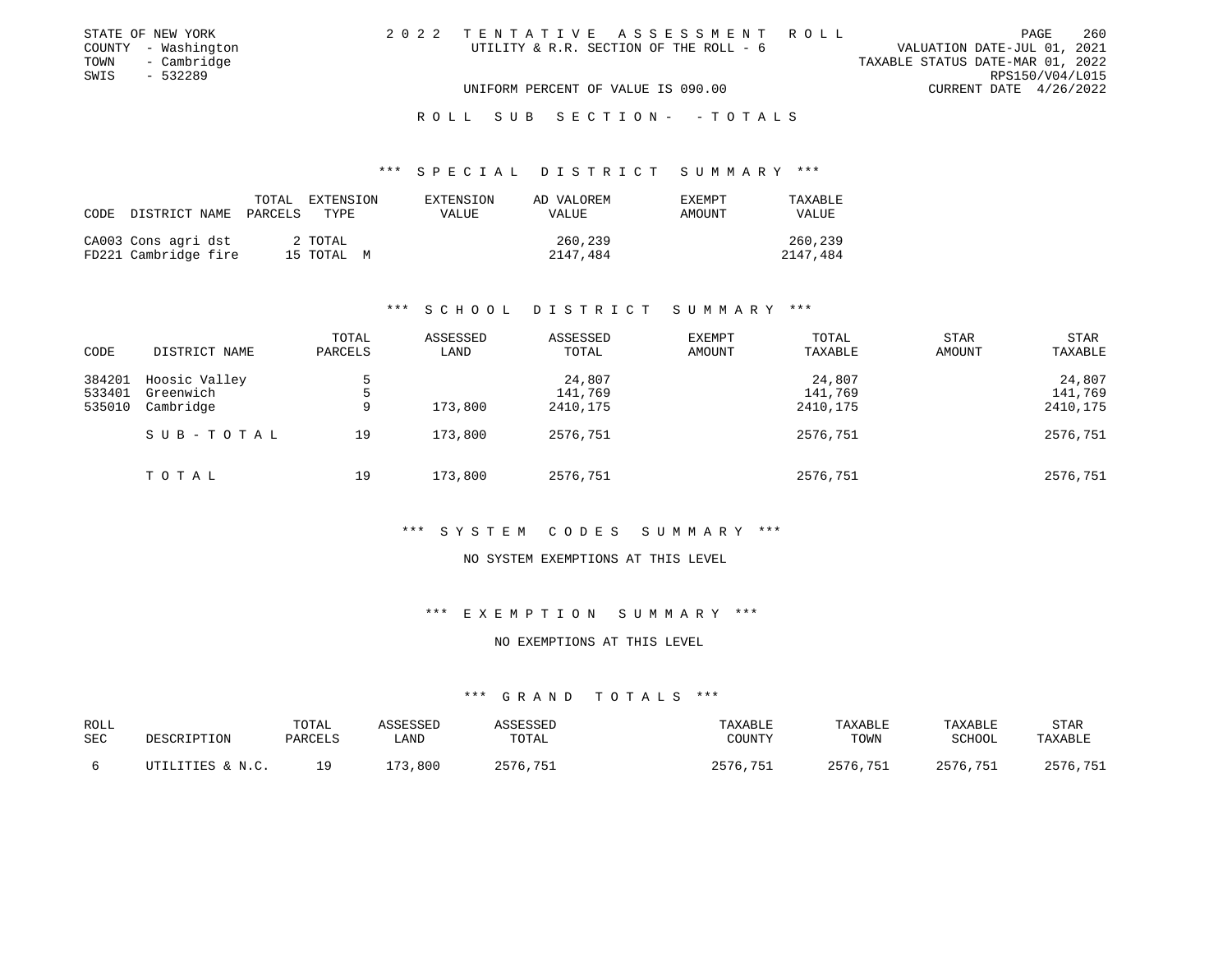|      | STATE OF NEW YORK   | 2022 TENTATIVE ASSESSMENT ROLL         |                                  | PAGE                   | -261 |
|------|---------------------|----------------------------------------|----------------------------------|------------------------|------|
|      | COUNTY - Washington | UTILITY & R.R. SECTION OF THE ROLL - 6 | VALUATION DATE-JUL 01, 2021      |                        |      |
| TOWN | - Cambridge         |                                        | TAXABLE STATUS DATE-MAR 01, 2022 |                        |      |
| SWIS | - 532289            | UNIFORM PERCENT OF VALUE IS 090.00     |                                  | RPS150/V04/L015        |      |
|      |                     |                                        |                                  | CURRENT DATE 4/26/2022 |      |
|      |                     |                                        |                                  |                        |      |

#### R O L L S E C T I O N T O T A L S

### \*\*\* S P E C I A L D I S T R I C T S U M M A R Y \*\*\*

| CODE | DISTRICT NAME PARCELS                       | TOTAL EXTENSION<br>TYPE | EXTENSION<br>VALUE | AD VALOREM<br>VALUE | <b>EXEMPT</b><br>AMOUNT | TAXABLE<br>VALUE    |
|------|---------------------------------------------|-------------------------|--------------------|---------------------|-------------------------|---------------------|
|      | CA003 Cons agri dst<br>FD221 Cambridge fire | 2 TOTAL<br>15 TOTAL M   |                    | 260,239<br>2147,484 |                         | 260,239<br>2147,484 |

### \*\*\* S C H O O L D I S T R I C T S U M M A R Y \*\*\*

| CODE                       | DISTRICT NAME                           | TOTAL<br>PARCELS | ASSESSED<br>LAND | ASSESSED<br>TOTAL             | <b>EXEMPT</b><br>AMOUNT | TOTAL<br>TAXABLE              | <b>STAR</b><br>AMOUNT | STAR<br>TAXABLE               |
|----------------------------|-----------------------------------------|------------------|------------------|-------------------------------|-------------------------|-------------------------------|-----------------------|-------------------------------|
| 384201<br>533401<br>535010 | Hoosic Valley<br>Greenwich<br>Cambridge | 5.<br>9          | 173,800          | 24,807<br>141,769<br>2410,175 |                         | 24,807<br>141,769<br>2410,175 |                       | 24,807<br>141,769<br>2410,175 |
|                            | SUB-TOTAL                               | 19               | 173,800          | 2576,751                      |                         | 2576,751                      |                       | 2576,751                      |
|                            | TOTAL                                   | 19               | 173,800          | 2576,751                      |                         | 2576,751                      |                       | 2576,751                      |

#### \*\*\* S Y S T E M C O D E S S U M M A R Y \*\*\*

#### NO SYSTEM EXEMPTIONS AT THIS LEVEL

### \*\*\* E X E M P T I O N S U M M A R Y \*\*\*

#### NO EXEMPTIONS AT THIS LEVEL

| ROLL<br>SEC | DESCRIPTION      | TOTAL<br><b>PARCELS</b> | <i><b>\SSESSED</b></i><br>LAND | SSESSED<br>TOTAL | TAXABLE<br>COUNTY | TAXABLE<br>TOWN | TAXABLE<br>SCHOOL | <b>STAR</b><br>TAXABLE |
|-------------|------------------|-------------------------|--------------------------------|------------------|-------------------|-----------------|-------------------|------------------------|
|             | UTILITIES & N.C. | 1 Q                     | 173,800                        | 2576,751         | 2576,751          | 2576,751        | 2576,751          | 2576,751               |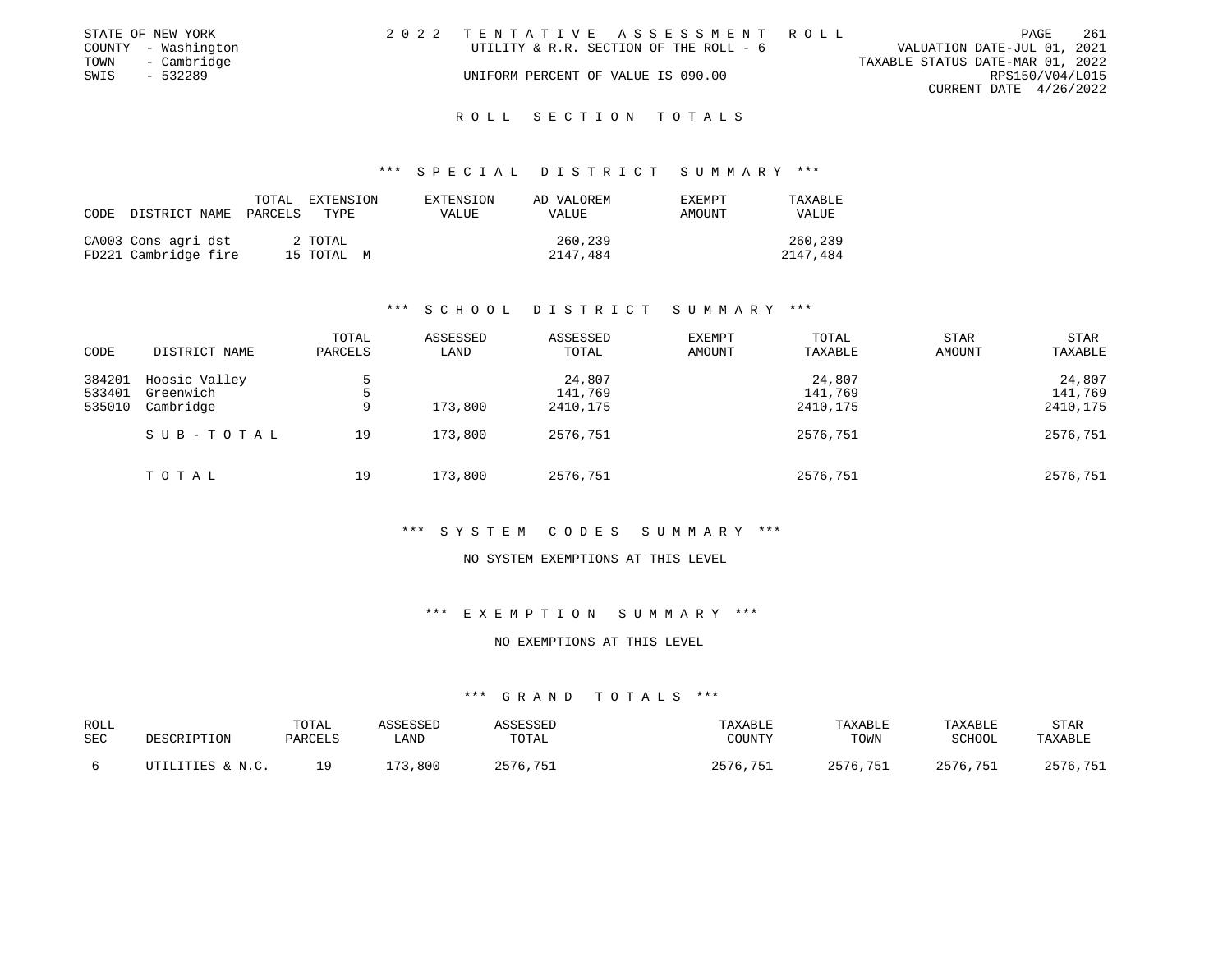| STATE OF NEW YORK<br>COUNTY - Washington<br>TOWN<br>- Cambridge<br>SWIS<br>$-532289$          | 2 0 2 2                                                                                                                                                                                                                 |                              | TENTATIVE ASSESSMENT ROLL<br>WHOLLY EXEMPT SECTION OF THE ROLL - 8<br>OWNERS NAME SEQUENCE<br>UNIFORM PERCENT OF VALUE IS 090.00                         |              | VALUATION DATE-JUL 01, 2021<br>TAXABLE STATUS DATE-MAR 01, 2022 |                   | PAGE<br>262           |
|-----------------------------------------------------------------------------------------------|-------------------------------------------------------------------------------------------------------------------------------------------------------------------------------------------------------------------------|------------------------------|----------------------------------------------------------------------------------------------------------------------------------------------------------|--------------|-----------------------------------------------------------------|-------------------|-----------------------|
| TAX MAP PARCEL NUMBER<br>CURRENT OWNERS NAME<br>CURRENT OWNERS ADDRESS                        | PROPERTY LOCATION & CLASS ASSESSMENT EXEMPTION CODE---------------COUNTY-------TOWN-----SCHOOL<br>SCHOOL DISTRICT<br>PARCEL SIZE/GRID COORD                                                                             | LAND<br>TOTAL                | TAX DESCRIPTION<br>SPECIAL DISTRICTS                                                                                                                     |              | <b>TAXABLE VALUE</b>                                            |                   | ACCOUNT NO.           |
| $255.14 - 3 - 20$<br>Assoc Cong of Cambridge<br>Coila Church<br>Cambridge, NY 12816           | 87 State Route 372<br>620 Religious<br>Cambridge<br>535010<br>Parsonage & Hall<br>Colia Church<br>$255. - 3 - 20$<br>ACRES<br>2.95<br>EAST-0785972 NRTH-1532472<br>DEED BOOK 470<br><b>PG-1088</b><br>FULL MARKET VALUE | 39,800<br>538,100<br>597,889 | NON-PR REL 25110<br>COUNTY TAXABLE VALUE<br>TOWN<br>TAXABLE VALUE<br>SCHOOL TAXABLE VALUE<br>FD221 Cambridge fire<br>538,100 EX                          | $\Omega$     | 538,100<br>$\Omega$<br>$\mathbf 0$<br>$\Omega$                  | 538,100<br>0 TO M | 8279900749<br>538,100 |
|                                                                                               |                                                                                                                                                                                                                         |                              |                                                                                                                                                          |              |                                                                 |                   |                       |
| $255. - 2 - 2$<br>Camb-Salem 481 Charities Inc Cambridge<br>PO Box 419<br>Cambridge, NY 12816 | 6 Coila Rd<br>534 Social org.<br>535010<br>Lodge<br>612/164<br>ACRES<br>1.30<br>EAST-0786538 NRTH-1531336<br>DEED BOOK 847<br>PG-224<br>FULL MARKET VALUE                                                               | 31,500<br>277,000<br>307,778 | NON-PR CHA 25130<br>COUNTY TAXABLE VALUE<br>TOWN<br>TAXABLE VALUE<br>SCHOOL TAXABLE VALUE<br>FD221 Cambridge fire<br>277,000 EX                          | $\Omega$     | 277,000<br>0<br>$\mathbf 0$<br>$\Omega$                         | 277,000<br>0 TO M | 825J100748<br>277,000 |
|                                                                                               | Vly Summit Rd & Birch Rd                                                                                                                                                                                                |                              |                                                                                                                                                          |              |                                                                 |                   | 8279900867            |
| $261. -2 - 16.3$<br>Cambridge Town of<br>844 County Route 59<br>Cambridge, NY 12816           | 852 Landfill<br>Cambridge<br>535010<br>Aban Dump<br>$261. - 1 - 16.3$<br>ACRES<br>7.30<br>EAST-0765742 NRTH-1527496<br>DEED BOOK 291<br>PG-413                                                                          | 10,100<br>10,100             | OTHER TOWN 13500<br>COUNTY TAXABLE VALUE<br>TOWN<br>TAXABLE VALUE<br>SCHOOL TAXABLE VALUE<br>FD221 Cambridge fire<br>10,100 EX                           | $\mathbf{0}$ | 10,100<br>$\circ$<br>$\Omega$<br>$\Omega$                       | 10,100<br>0 TO M  | 10,100                |
|                                                                                               | FULL MARKET VALUE                                                                                                                                                                                                       | 11,222                       |                                                                                                                                                          |              |                                                                 |                   |                       |
|                                                                                               | 844 County Route 59                                                                                                                                                                                                     |                              |                                                                                                                                                          |              |                                                                 |                   | 8279900766            |
| $271. - 1 - 12$<br>Cambridge Town of<br>844 County Rte 59<br>Cambridge, NY 12816              | 652 Govt bldgs<br>535010<br>Cambridge<br>Town Hall/shed/g<br>449/162<br>ACRES<br>2.50<br>EAST-0771625 NRTH-1517678<br>DEED BOOK 304<br>PG-574                                                                           | 37,500<br>281,500            | OTHER TOWN 13500<br>COUNTY TAXABLE VALUE<br>TOWN<br>TAXABLE VALUE<br>SCHOOL TAXABLE VALUE<br>CA003 Cons agri dst 3<br>281,500 EX<br>FD221 Cambridge fire | $\Omega$     | 281,500<br>$\circ$<br>$\Omega$<br>$\Omega$<br>$0$ TO            | 281,500<br>0 TO M | 281,500               |
|                                                                                               | FULL MARKET VALUE                                                                                                                                                                                                       | 312,778                      | 281,500 EX                                                                                                                                               |              |                                                                 |                   |                       |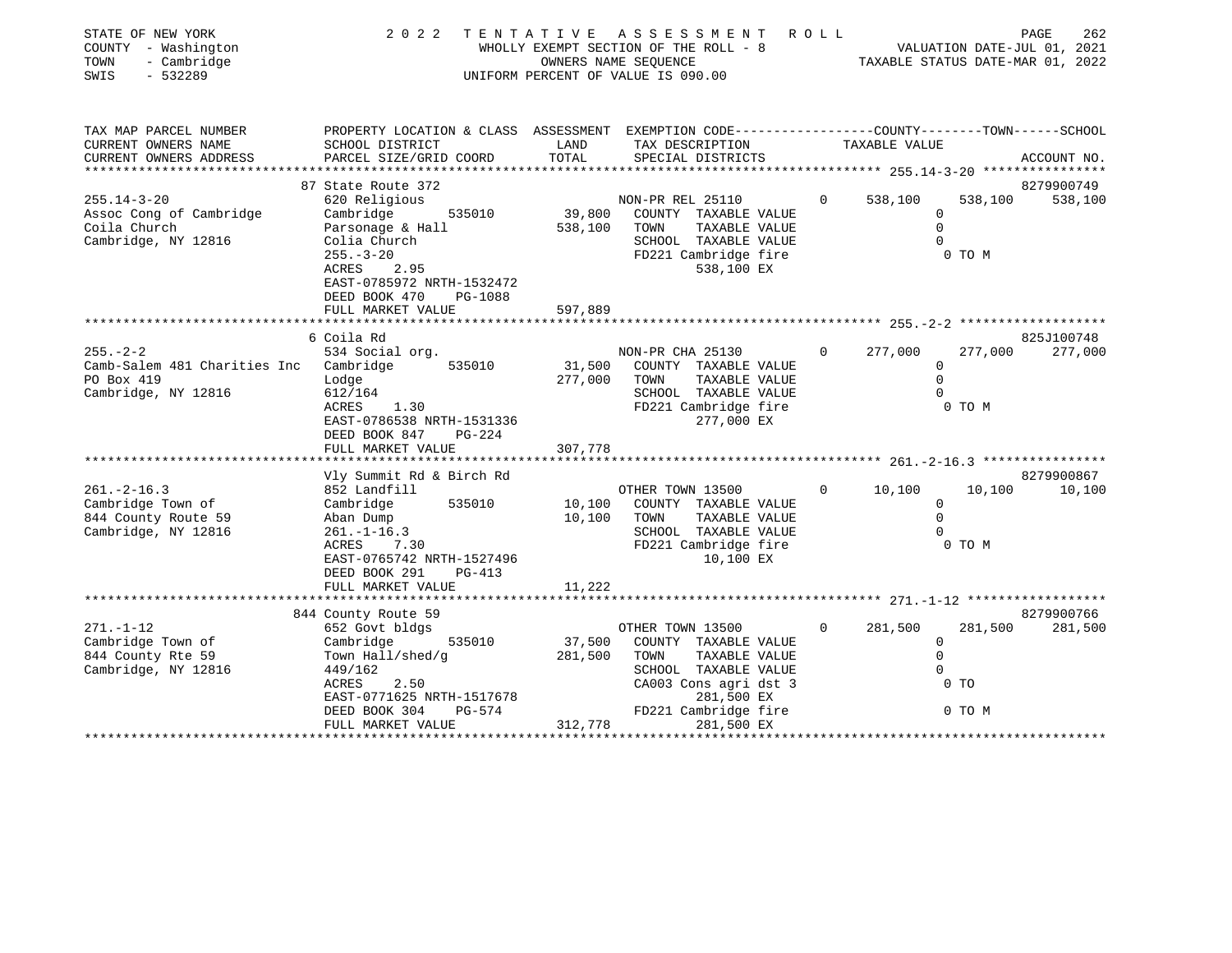| STATE OF NEW YORK<br>COUNTY - Washington<br>- Cambridge<br>TOWN<br>SWIS<br>$-532289$ | 2022                                                                                           |               | TENTATIVE ASSESSMENT ROLL<br>UNIFORM PERCENT OF VALUE IS 090.00 |                |               | PAGE   | 263         |
|--------------------------------------------------------------------------------------|------------------------------------------------------------------------------------------------|---------------|-----------------------------------------------------------------|----------------|---------------|--------|-------------|
| TAX MAP PARCEL NUMBER                                                                | PROPERTY LOCATION & CLASS ASSESSMENT EXEMPTION CODE---------------COUNTY-------TOWN-----SCHOOL |               |                                                                 |                |               |        |             |
| CURRENT OWNERS NAME<br>CURRENT OWNERS ADDRESS                                        | SCHOOL DISTRICT<br>PARCEL SIZE/GRID COORD                                                      | LAND<br>TOTAL | TAX DESCRIPTION<br>SPECIAL DISTRICTS                            |                | TAXABLE VALUE |        | ACCOUNT NO. |
| * * * * * * * * * * * * * * * * *                                                    |                                                                                                |               |                                                                 |                |               |        |             |
|                                                                                      | Lees Crossing Rd                                                                               |               |                                                                 |                |               |        |             |
| $288. - 1 - 24.5$                                                                    | 695 Cemetery                                                                                   |               | TN CEM<br>13510                                                 | $\Omega$       | 21,000        | 21,000 | 21,000      |
| Cambridge Town of                                                                    | 535010<br>Cambridge                                                                            | 21,000        | COUNTY TAXABLE VALUE                                            |                | $\Omega$      |        |             |
| 844 County Route 59                                                                  | Cemetary                                                                                       | 21,000        | TOWN<br>TAXABLE VALUE                                           |                | $\Omega$      |        |             |
| Cambridge, NY 12816                                                                  | 0.06<br>ACRES                                                                                  |               | SCHOOL TAXABLE VALUE                                            |                | $\Omega$      |        |             |
|                                                                                      | EAST-0762637 NRTH-1503542                                                                      |               | CA003 Cons agri dst 3                                           |                | $0$ TO        |        |             |
|                                                                                      | FULL MARKET VALUE                                                                              | 23,333        | 21,000 EX<br>FD221 Cambridge fire                               |                |               | 0 TO M |             |
|                                                                                      |                                                                                                |               |                                                                 |                |               |        |             |
|                                                                                      |                                                                                                |               | 21,000 EX                                                       |                |               |        |             |
|                                                                                      | Turnpike Rd                                                                                    |               |                                                                 |                |               |        | 8279900747  |
| $263. - 2 - 10$                                                                      | 695 Cemetery                                                                                   |               | TN CEM<br>13510                                                 | $\overline{0}$ | 35,500        | 35,500 | 35,500      |
| Cambridge-Old Cemetery                                                               | 535010<br>Cambridge                                                                            |               | 35,500 COUNTY TAXABLE VALUE                                     |                | $\mathbf 0$   |        |             |
| Cambridge, NY 12816                                                                  | 2.10<br>ACRES                                                                                  | 35,500 TOWN   | TAXABLE VALUE                                                   |                | $\Omega$      |        |             |
|                                                                                      | EAST-0789003 NRTH-1525792                                                                      |               | SCHOOL TAXABLE VALUE                                            |                | $\Omega$      |        |             |
|                                                                                      | FULL MARKET VALUE                                                                              |               | 39,444 FD221 Cambridge fire                                     |                |               | 0 TO M |             |
|                                                                                      |                                                                                                |               | 35,500 EX                                                       |                |               |        |             |
|                                                                                      |                                                                                                |               |                                                                 |                |               |        |             |
|                                                                                      | 78 County Route 59A                                                                            |               |                                                                 |                |               |        | 825J100942  |
| $279. - 2 - 15.3$                                                                    | 695 Cemetery                                                                                   |               | TN CEM<br>13510                                                 | $\Omega$       | 21,300        | 21,300 | 21,300      |
| Cemetery                                                                             | 535010<br>Cambridge                                                                            | 21,300        | COUNTY TAXABLE VALUE                                            |                | $\Omega$      |        |             |
| <b>RD</b>                                                                            | Cemetery                                                                                       | 21,300 TOWN   | TAXABLE VALUE                                                   |                | $\Omega$      |        |             |
| Buskirk, NY 12028                                                                    | ACRES 0.07                                                                                     |               | SCHOOL TAXABLE VALUE                                            |                | $\Omega$      |        |             |
|                                                                                      | EAST-0767840 NRTH-1507482                                                                      |               | CA003 Cons agri dst 3                                           |                | 0 TO          |        |             |
|                                                                                      | FULL MARKET VALUE                                                                              |               | 21,300 EX<br>23,667                                             |                |               |        |             |
|                                                                                      |                                                                                                |               | FD221 Cambridge fire<br>21,300 EX                               |                |               | 0 TO M |             |
|                                                                                      |                                                                                                |               |                                                                 |                |               |        |             |
|                                                                                      | King Rd                                                                                        |               |                                                                 |                |               |        | 8279900756  |
| $271 - 3 - 9$                                                                        | 695 Cemetery                                                                                   |               | NON-PR REL 25110                                                | $\Omega$       | 26,300        | 26,300 | 26,300      |
| Kings Church Cemetery                                                                | 535010<br>Cambridge                                                                            | 26,300        | COUNTY TAXABLE VALUE                                            |                | $\Omega$      |        |             |
| Cambridge, NY 12816                                                                  | Cemetary                                                                                       | 26,300        | TOWN<br>TAXABLE VALUE                                           |                | $\mathbf 0$   |        |             |
|                                                                                      | FRNT 140.00 DPTH 140.00                                                                        |               | SCHOOL TAXABLE VALUE                                            |                | $\Omega$      |        |             |
|                                                                                      | EAST-0781542 NRTH-1516588                                                                      |               | CA003 Cons agri dst 3                                           |                | $0$ TO        |        |             |
|                                                                                      | FULL MARKET VALUE                                                                              | 29,222        | 26,300 EX                                                       |                |               |        |             |
|                                                                                      |                                                                                                |               | FD221 Cambridge fire                                            |                |               | 0 TO M |             |
|                                                                                      |                                                                                                |               | 26,300 EX                                                       |                |               |        |             |
|                                                                                      |                                                                                                |               |                                                                 |                |               |        |             |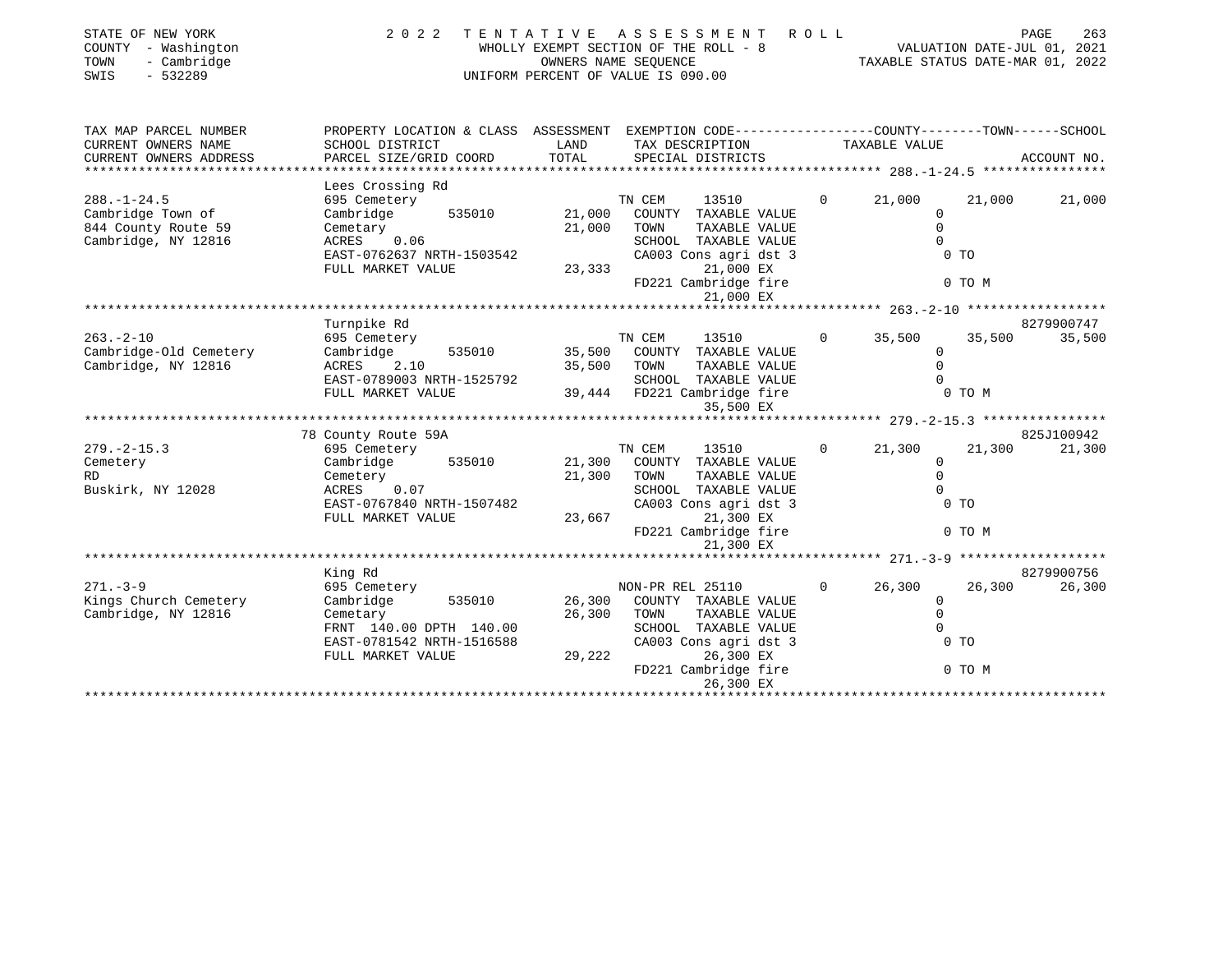| STATE OF NEW YORK<br>COUNTY - Washington<br>- Cambridge<br>TOWN<br>$-532289$<br>SWIS | 2 0 2 2                                                                                                                                                                                   |                              | TENTATIVE ASSESSMENT<br>WHOLLY EXEMPT SECTION OF THE ROLL - 8<br>OWNERS NAME SEQUENCE<br>UNIFORM PERCENT OF VALUE IS 090.00                                            | R O L L  | 204 - הספר<br>VALUATION DATE-JUL 01, 2021<br>TAXABLE STATUS DATE-MAR 01 2022 |                                    | PAGE<br>264           |
|--------------------------------------------------------------------------------------|-------------------------------------------------------------------------------------------------------------------------------------------------------------------------------------------|------------------------------|------------------------------------------------------------------------------------------------------------------------------------------------------------------------|----------|------------------------------------------------------------------------------|------------------------------------|-----------------------|
| TAX MAP PARCEL NUMBER<br>CURRENT OWNERS NAME<br>CURRENT OWNERS ADDRESS               | PROPERTY LOCATION & CLASS ASSESSMENT EXEMPTION CODE---------------COUNTY-------TOWN-----SCHOOL<br>SCHOOL DISTRICT<br>PARCEL SIZE/GRID COORD                                               | LAND<br>TOTAL                | TAX DESCRIPTION<br>SPECIAL DISTRICTS                                                                                                                                   |          | TAXABLE VALUE                                                                |                                    | ACCOUNT NO.           |
|                                                                                      | Lees Crossing Rd                                                                                                                                                                          |                              |                                                                                                                                                                        |          |                                                                              |                                    | 825J100981            |
| $288. - 1 - 27$<br>Lees Crossing Cemetary<br>Johnsonville, NY 12094                  | 695 Cemetery<br>Hoosic Valley 384201<br>Cemetery<br>0.20<br>ACRES<br>EAST-0757644 NRTH-1502974<br>FULL MARKET VALUE                                                                       | 24,000<br>24,000<br>26,667   | 27350<br>PRI CEM<br>COUNTY TAXABLE VALUE<br>TAXABLE VALUE<br>TOWN<br>SCHOOL TAXABLE VALUE<br>CA003 Cons agri dst 3<br>24,000 EX<br>FD221 Cambridge fire<br>24,000 EX   | $\Omega$ | 24,000<br>$\Omega$<br>$\mathbf 0$<br>$\Omega$                                | 24,000<br>0 <sub>T</sub><br>0 TO M | 24,000                |
|                                                                                      |                                                                                                                                                                                           |                              |                                                                                                                                                                        |          |                                                                              |                                    |                       |
|                                                                                      | 141 Stump Church Rd                                                                                                                                                                       |                              |                                                                                                                                                                        |          |                                                                              |                                    | 8279900760            |
| $254. - 1 - 24$<br>North Cambridge Cemetery<br>Cambridge, NY 12816                   | 695 Cemetery<br>535010<br>Cambridge<br>Cemetary W/bldg<br>474/53<br>FRNT 235.00 DPTH 220.00<br>ACRES<br>1.11<br>EAST-0768448 NRTH-1530390<br>DEED BOOK 276<br>PG-192<br>FULL MARKET VALUE | 30,600<br>32,700<br>36,333   | TN CEM<br>13510<br>COUNTY TAXABLE VALUE<br>TOWN<br>TAXABLE VALUE<br>SCHOOL TAXABLE VALUE<br>CA003 Cons agri dst 3<br>32,700 EX<br>FD221 Cambridge fire<br>32,700 EX    | $\Omega$ | 32,700<br>$\mathbf 0$<br>$\Omega$<br>$\Omega$                                | 32,700<br>$0$ TO<br>0 TO M         | 32,700                |
| $254. - 1 - 23$                                                                      | 135 Stump Church Rd                                                                                                                                                                       |                              |                                                                                                                                                                        | $\Omega$ |                                                                              | 142,300                            | 8279900761<br>142,300 |
| North Cambridge Church<br>135 Stump Church Rd<br>Cambridge, NY 12816                 | 620 Religious<br>535010<br>Cambridge<br>Church/lot<br>ACRES 1.50<br>EAST-0768348 NRTH-1530304<br>FULL MARKET VALUE                                                                        | 32,500<br>142,300<br>158,111 | NON-PR REL 25110<br>COUNTY TAXABLE VALUE<br>TAXABLE VALUE<br>TOWN<br>SCHOOL TAXABLE VALUE<br>CA003 Cons agri dst 3<br>142,300 EX<br>FD221 Cambridge fire<br>142,300 EX |          | 142,300<br>$\Omega$<br>$\mathbf 0$<br>$\Omega$                               | 0 <sub>T</sub><br>0 TO M           |                       |
|                                                                                      |                                                                                                                                                                                           |                              |                                                                                                                                                                        |          |                                                                              |                                    |                       |
| $246. - 1 - 36$<br>NYS OMRⅅ<br>Suny Plaza Albany Campus<br>Albany, NY 12207          | 125 Gillis Rd<br>210 1 Family Res<br>Greenwich<br>533401<br>Lot & House<br>FRNT 303.00 DPTH 313.00<br>EAST-0768010 NRTH-1537385<br>DEED BOOK 788<br>$PG-219$<br>FULL MARKET VALUE         | 29,500<br>223,800<br>248,667 | 28540<br>HOSTEL<br>COUNTY TAXABLE VALUE<br>TAXABLE VALUE<br>TOWN<br>SCHOOL TAXABLE VALUE<br>CA003 Cons agri dst 3<br>223,800 EX<br>FD221 Cambridge fire<br>223,800 EX  | $\Omega$ | 223,800<br>$\mathbf 0$<br>$\Omega$<br>$\Omega$                               | 223,800<br>$0$ TO<br>0 TO M        | 825J100337<br>223,800 |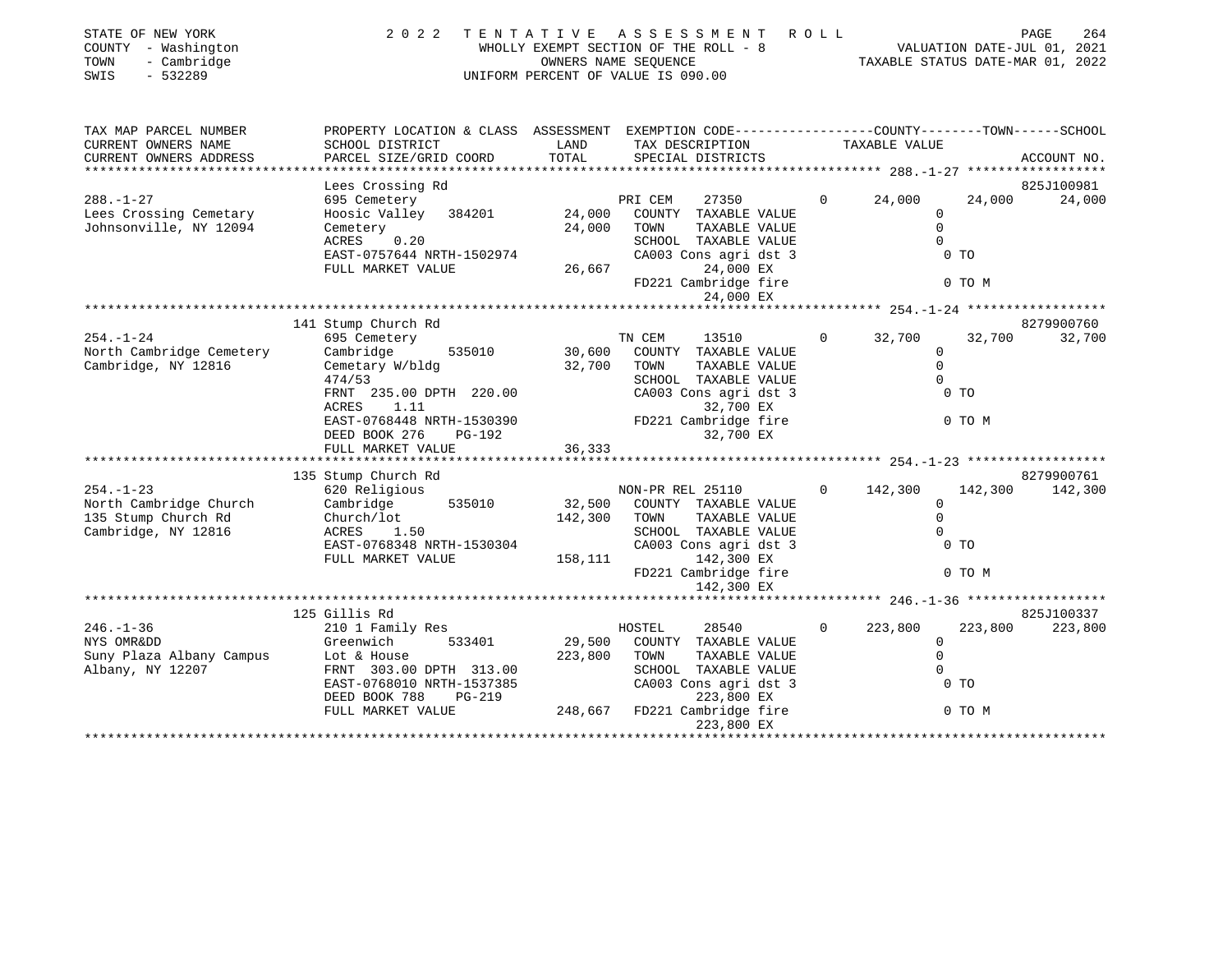| STATE OF NEW YORK<br>COUNTY - Washington<br>- Cambridge<br>TOWN<br>$-532289$<br>SWIS | 2 0 2 2                                                                                                                               |                  | TENTATIVE ASSESSMENT<br>WHOLLY EXEMPT SECTION OF THE ROLL - 8<br>OWNERS NAME SEQUENCE<br>UNIFORM PERCENT OF VALUE IS 090.00                                     | R O L L  | VALUATION DATE-JUL 01, 2021<br>TAXABLE STATUS DATE-MAR 01, 2022 | PAGE    | 265                   |
|--------------------------------------------------------------------------------------|---------------------------------------------------------------------------------------------------------------------------------------|------------------|-----------------------------------------------------------------------------------------------------------------------------------------------------------------|----------|-----------------------------------------------------------------|---------|-----------------------|
| TAX MAP PARCEL NUMBER                                                                | PROPERTY LOCATION & CLASS ASSESSMENT EXEMPTION CODE---------------COUNTY-------TOWN------SCHOOL                                       |                  |                                                                                                                                                                 |          |                                                                 |         |                       |
| CURRENT OWNERS NAME<br>CURRENT OWNERS ADDRESS<br>******************                  | SCHOOL DISTRICT<br>PARCEL SIZE/GRID COORD                                                                                             | LAND<br>TOTAL    | TAX DESCRIPTION TAXABLE VALUE<br>SPECIAL DISTRICTS                                                                                                              |          |                                                                 |         | ACCOUNT NO.           |
|                                                                                      | 2 County Route 59A                                                                                                                    |                  |                                                                                                                                                                 |          |                                                                 |         | 8279900554            |
| $279. - 2 - 22$<br>Pleasant Valley Grange<br>Attn: Burton Welling                    | 632 Benevolent<br>Cambridge<br>535010<br>Cambridge<br>Grange Hall                                                                     | 25,900<br>98,200 | 26050<br>AGRI SOC<br>COUNTY TAXABLE VALUE<br>TOWN<br>TAXABLE VALUE                                                                                              | $\Omega$ | 98,200<br>$\circ$<br>$\mathbf 0$                                | 98,200  | 98,200                |
| 25 Welling Ln<br>Buskirk, NY 12028                                                   | 0.38<br>ACRES<br>EAST-0766165 NRTH-1506584<br>DEED BOOK 204<br>PG-523                                                                 |                  | SCHOOL TAXABLE VALUE<br>CA003 Cons agri dst 3<br>98,200 EX                                                                                                      |          | $\Omega$                                                        | $0$ TO  |                       |
|                                                                                      | FULL MARKET VALUE                                                                                                                     |                  | 109,111 FD221 Cambridge fire<br>98,200 EX                                                                                                                       |          |                                                                 | 0 TO M  |                       |
|                                                                                      |                                                                                                                                       |                  |                                                                                                                                                                 |          |                                                                 |         |                       |
|                                                                                      | 187 County Route 59                                                                                                                   |                  |                                                                                                                                                                 |          |                                                                 |         | 825J100197            |
| $289. - 1 - 3$<br>Rensselaer Land Trust Inc                                          | 312 Vac w/imprv<br>Cambridge                                                                                                          | 535010 108,300   | NON-PR CHA 25130<br>COUNTY TAXABLE VALUE                                                                                                                        | $\Omega$ | 144,300<br>$\Omega$                                             | 144,300 | 144,300               |
| 415 River St<br>Troy, NY 12180                                                       | House & Lot<br>3883/238, 3883/244<br>ACRES 45.00<br>EAST-0772529 NRTH-1503015<br>DEED BOOK 3902 PG-259                                | 144,300          | TAXABLE VALUE<br>TOWN<br>SCHOOL TAXABLE VALUE<br>FD221 Cambridge fire<br>144,300 EX                                                                             |          | $\Omega$<br>$\Omega$                                            | 0 TO M  |                       |
|                                                                                      | FULL MARKET VALUE                                                                                                                     | 160,333          |                                                                                                                                                                 |          |                                                                 |         |                       |
|                                                                                      |                                                                                                                                       |                  |                                                                                                                                                                 |          |                                                                 |         |                       |
| $279. - 2 - 29$                                                                      | 53 County Route 59A                                                                                                                   |                  |                                                                                                                                                                 | $\Omega$ | 182,400                                                         | 182,400 | 8279900764<br>182,400 |
| South Cambridge Church<br>24 Welling Lane<br>Buskirk, NY 12028                       | 620 Religious<br>535010<br>Cambridge<br>Church & Parsonage<br>$279. - 1 - 29$<br>FRNT 150.00 DPTH 160.00<br>EAST-0767297 NRTH-1507351 | 182,400          | NON-PR REL 25110<br>27,000 COUNTY TAXABLE VALUE<br>TAXABLE VALUE<br>TOWN<br>SCHOOL TAXABLE VALUE<br>CA003 Cons agri dst 3<br>182,400 EX<br>FD221 Cambridge fire |          | $\Omega$<br>$\Omega$<br>$\Omega$                                | $0$ TO  |                       |
|                                                                                      | DEED BOOK 91<br>PG-299                                                                                                                |                  |                                                                                                                                                                 |          |                                                                 | 0 TO M  |                       |
|                                                                                      | FULL MARKET VALUE                                                                                                                     | 202,667          | 182,400 EX                                                                                                                                                      |          |                                                                 |         |                       |
|                                                                                      | 1513 County Route 59                                                                                                                  |                  |                                                                                                                                                                 |          |                                                                 |         | 8279900762            |
| $263. - 1 - 8$<br>St Patricks Cemetery<br>Cambridge, NY 12816                        | 695 Cemetery<br>535010<br>Cambridge<br>5.70<br>ACRES<br>EAST-0783065 NRTH-1528274                                                     | 52,800<br>59,800 | NON-PR REL 25110<br>COUNTY TAXABLE VALUE<br>TOWN<br>TAXABLE VALUE<br>SCHOOL TAXABLE VALUE                                                                       | $\Omega$ | 59,800<br>$\mathbf 0$<br>$\Omega$                               | 59,800  | 59,800                |
|                                                                                      | FULL MARKET VALUE                                                                                                                     |                  | 66,444 FD221 Cambridge fire<br>59,800 EX                                                                                                                        |          |                                                                 | 0 TO M  |                       |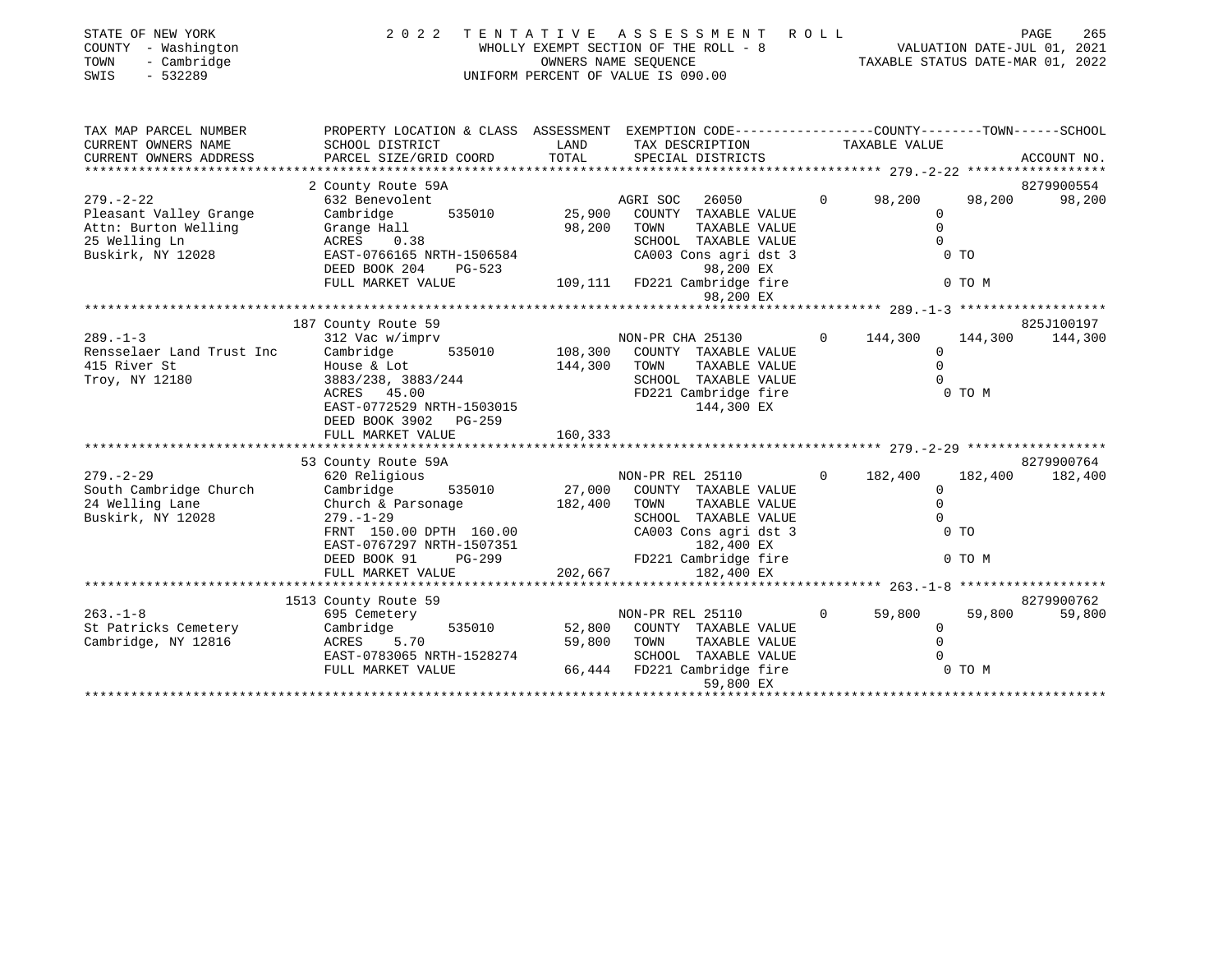| STATE OF NEW YORK<br>- Washington<br>COUNTY<br>- Cambridge<br>TOWN<br>SWIS<br>- 532289 | 2 0 2 2                              | TENTATIVE                                             | ASSESSMENT ROLL<br>WHOLLY EXEMPT SECTION OF THE ROLL - 8<br>OWNERS NAME SEQUENCE<br>UNIFORM PERCENT OF VALUE IS 090.00 |                | VALUATION DATE-JUL 01,<br>TAXABLE STATUS DATE-MAR 01, 2022 | 266<br>PAGE<br>2021 |
|----------------------------------------------------------------------------------------|--------------------------------------|-------------------------------------------------------|------------------------------------------------------------------------------------------------------------------------|----------------|------------------------------------------------------------|---------------------|
| TAX MAP PARCEL NUMBER                                                                  | PROPERTY LOCATION & CLASS ASSESSMENT |                                                       | EXEMPTION CODE-----------------COUNTY-------TOWN------SCHOOL                                                           |                |                                                            |                     |
| CURRENT OWNERS NAME                                                                    | SCHOOL DISTRICT                      | <b>EXAMPLE TO A LAND THE EXAMPLE THE SET OF STATE</b> | TAX DESCRIPTION                                                                                                        |                | TAXABLE VALUE                                              |                     |
| CURRENT OWNERS ADDRESS                                                                 | PARCEL SIZE/GRID COORD               |                                                       | TOTAL SPECIAL DISTRICTS                                                                                                |                |                                                            | ACCOUNT NO.         |
|                                                                                        |                                      |                                                       |                                                                                                                        |                |                                                            |                     |
|                                                                                        | 331 Center Cambridge Rd              |                                                       |                                                                                                                        |                |                                                            | 8279900767          |
| $279 - 1 - 4$                                                                          | 620 Religious                        |                                                       | 13510<br>TN CEM                                                                                                        | $\overline{0}$ | 314,800<br>314,800                                         | 314,800             |
|                                                                                        | Whiteside Cemetery Cambridge 535010  | 27,000                                                | COUNTY<br>TAXABLE VALUE                                                                                                |                |                                                            |                     |
| Cambridge, NY 12816                                                                    | Church                               | 314,800                                               | TAXABLE VALUE<br>TOWN                                                                                                  |                |                                                            |                     |
|                                                                                        | ACRES 1.20                           |                                                       | SCHOOL<br>TAXABLE VALUE                                                                                                |                |                                                            |                     |
|                                                                                        | EAST-0763446 NRTH-1514629            |                                                       | CA003 Cons agri dst 3                                                                                                  |                | $0$ TO                                                     |                     |
|                                                                                        | DEED BOOK 480<br>PG-1095             |                                                       | 314,800 EX                                                                                                             |                |                                                            |                     |
|                                                                                        | FULL MARKET VALUE                    | 349,778                                               | FD221 Cambridge fire                                                                                                   |                | 0 TO M                                                     |                     |
|                                                                                        |                                      |                                                       | 314,800 EX                                                                                                             |                |                                                            |                     |
|                                                                                        |                                      |                                                       |                                                                                                                        |                |                                                            |                     |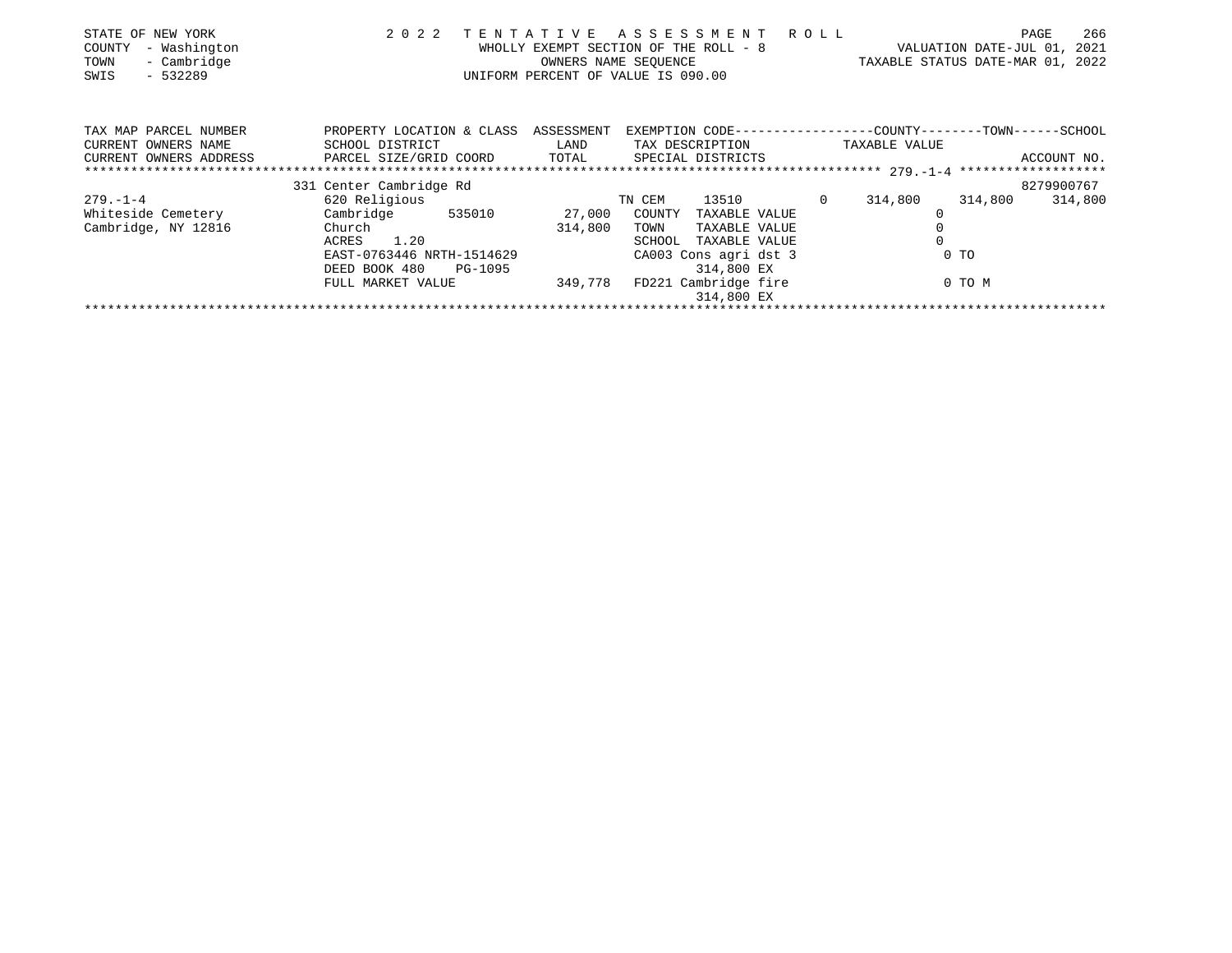| STATE OF NEW YORK   | 2022 TENTATIVE ASSESSMENT ROLL        | 267<br>PAGE                      |
|---------------------|---------------------------------------|----------------------------------|
| COUNTY - Washington | WHOLLY EXEMPT SECTION OF THE ROLL - 8 | VALUATION DATE-JUL 01, 2021      |
| TOWN - Cambridge    |                                       | TAXABLE STATUS DATE-MAR 01, 2022 |
| SWIS<br>- 532289    |                                       | RPS150/V04/L015                  |
|                     | UNIFORM PERCENT OF VALUE IS 090.00    | CURRENT DATE 4/26/2022           |
|                     |                                       |                                  |

#### R O L L S U B S E C T I O N - - T O T A L S

### \*\*\* S P E C I A L D I S T R I C T S U M M A R Y \*\*\*

| CODE | DISTRICT NAME                               | TOTAL<br>PARCELS | EXTENSION<br>TYPE      | EXTENSION<br><b>VALUE</b> | AD VALOREM<br><b>VALUE</b> | EXEMPT<br>AMOUNT     | TAXABLE<br>VALUE |
|------|---------------------------------------------|------------------|------------------------|---------------------------|----------------------------|----------------------|------------------|
|      | CA003 Cons agri dst<br>FD221 Cambridge fire |                  | 11 TOTAL<br>17 TOTAL M |                           | 1368,300<br>2433,100       | 1368,300<br>2433,100 |                  |

### \*\*\* S C H O O L D I S T R I C T S U M M A R Y \*\*\*

| CODE   | DISTRICT NAME | TOTAL<br>PARCELS | ASSESSED<br>LAND | ASSESSED<br>TOTAL | <b>EXEMPT</b><br>AMOUNT | TOTAL<br>TAXABLE | <b>STAR</b><br><b>AMOUNT</b> | STAR<br>TAXABLE |
|--------|---------------|------------------|------------------|-------------------|-------------------------|------------------|------------------------------|-----------------|
| 384201 | Hoosic Valley |                  | 24,000           | 24,000            | 24,000                  |                  |                              |                 |
| 533401 | Greenwich     |                  | 29,500           | 223,800           | 223,800                 |                  |                              |                 |
| 535010 | Cambridge     | 15               | 527,100          | 2185,300          | 2185,300                |                  |                              |                 |
|        | SUB-TOTAL     | 17               | 580,600          | 2433,100          | 2433,100                |                  |                              |                 |
|        | TOTAL         | 17               | 580,600          | 2433,100          | 2433,100                |                  |                              |                 |

### \*\*\* S Y S T E M C O D E S S U M M A R Y \*\*\*

#### NO SYSTEM EXEMPTIONS AT THIS LEVEL

|       |             | TOTAL   |          |          |          |
|-------|-------------|---------|----------|----------|----------|
| CODE  | DESCRIPTION | PARCELS | COUNTY   | TOWN     | SCHOOL   |
|       |             |         |          |          |          |
| 13500 | OTHER TOWN  |         | 291,600  | 291,600  | 291,600  |
| 13510 | TN CEM      |         | 425,300  | 425,300  | 425,300  |
| 25110 | NON-PR REL  |         | 948,900  | 948,900  | 948,900  |
| 25130 | NON-PR CHA  |         | 421,300  | 421,300  | 421,300  |
| 26050 | AGRI SOC    |         | 98,200   | 98,200   | 98,200   |
| 27350 | PRI CEM     |         | 24,000   | 24,000   | 24,000   |
| 28540 | HOSTEL      |         | 223,800  | 223,800  | 223,800  |
|       | TOTAL       | 17      | 2433,100 | 2433,100 | 2433,100 |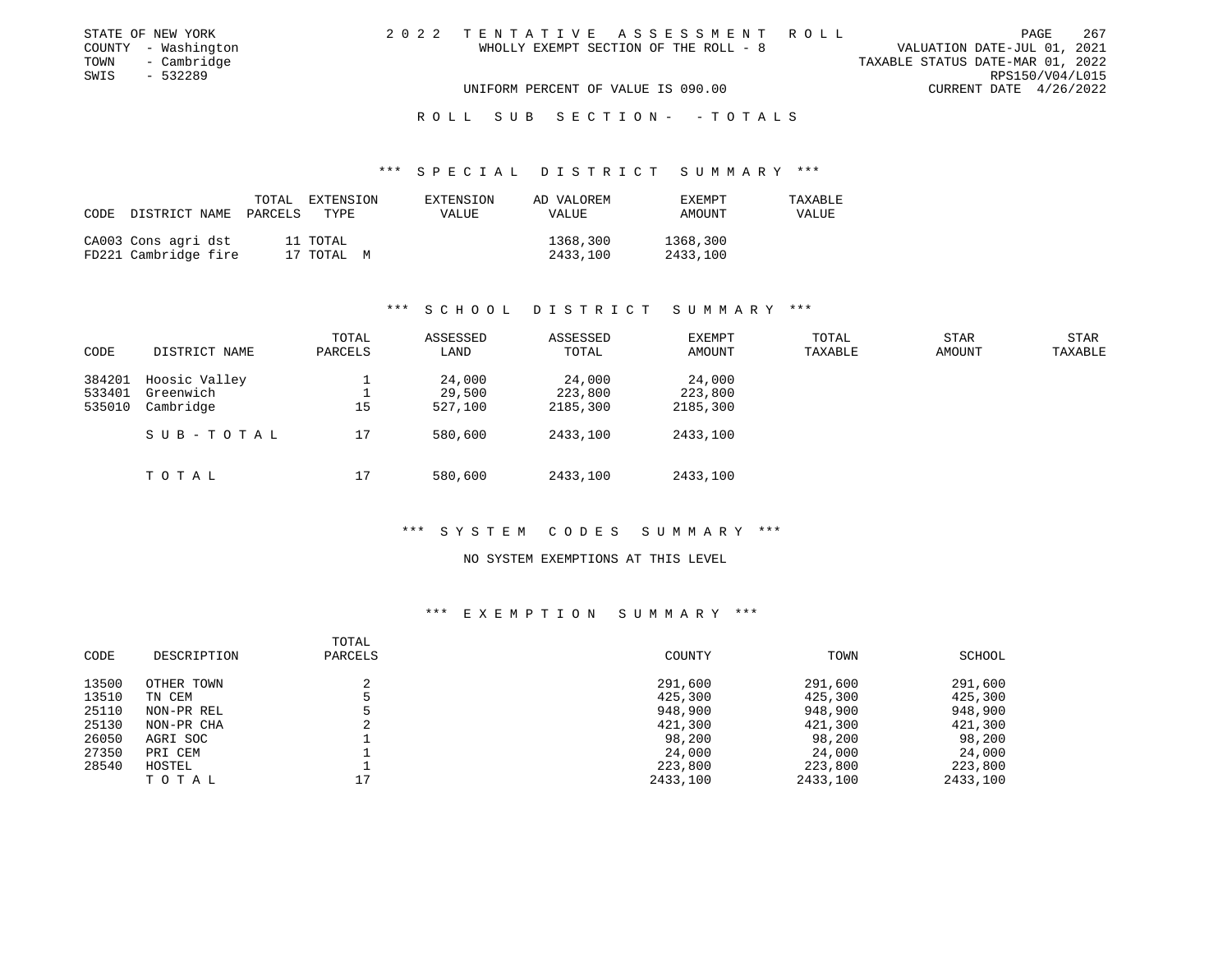|      | STATE OF NEW YORK   | 2022 TENTATIVE ASSESSMENT ROLL        | 268<br>PAGE                      |
|------|---------------------|---------------------------------------|----------------------------------|
|      | COUNTY - Washington | WHOLLY EXEMPT SECTION OF THE ROLL - 8 | VALUATION DATE-JUL 01, 2021      |
| TOWN | - Cambridge         |                                       | TAXABLE STATUS DATE-MAR 01, 2022 |
| SWIS | $-532289$           |                                       | RPS150/V04/L015                  |
|      |                     | UNIFORM PERCENT OF VALUE IS 090.00    | CURRENT DATE 4/26/2022           |
|      |                     | ROLL SUB SECTION- -TOTALS             |                                  |

| ROLL |               | TOTAL   | <i><b>SSESSED</b></i> | דתפסי       | TAXABLE | TAXABLE | TAXABLE       | STAR    |
|------|---------------|---------|-----------------------|-------------|---------|---------|---------------|---------|
| SEC  | DESCRIPTION   | PARCELS | LAND                  | TOTAL       | COUNTY  | TOWN    | <b>SCHOOL</b> | TAXABLE |
|      |               |         |                       |             |         |         |               |         |
|      | WHOLLY EXEMPT |         | 580,600               | つ433<br>100 |         |         |               |         |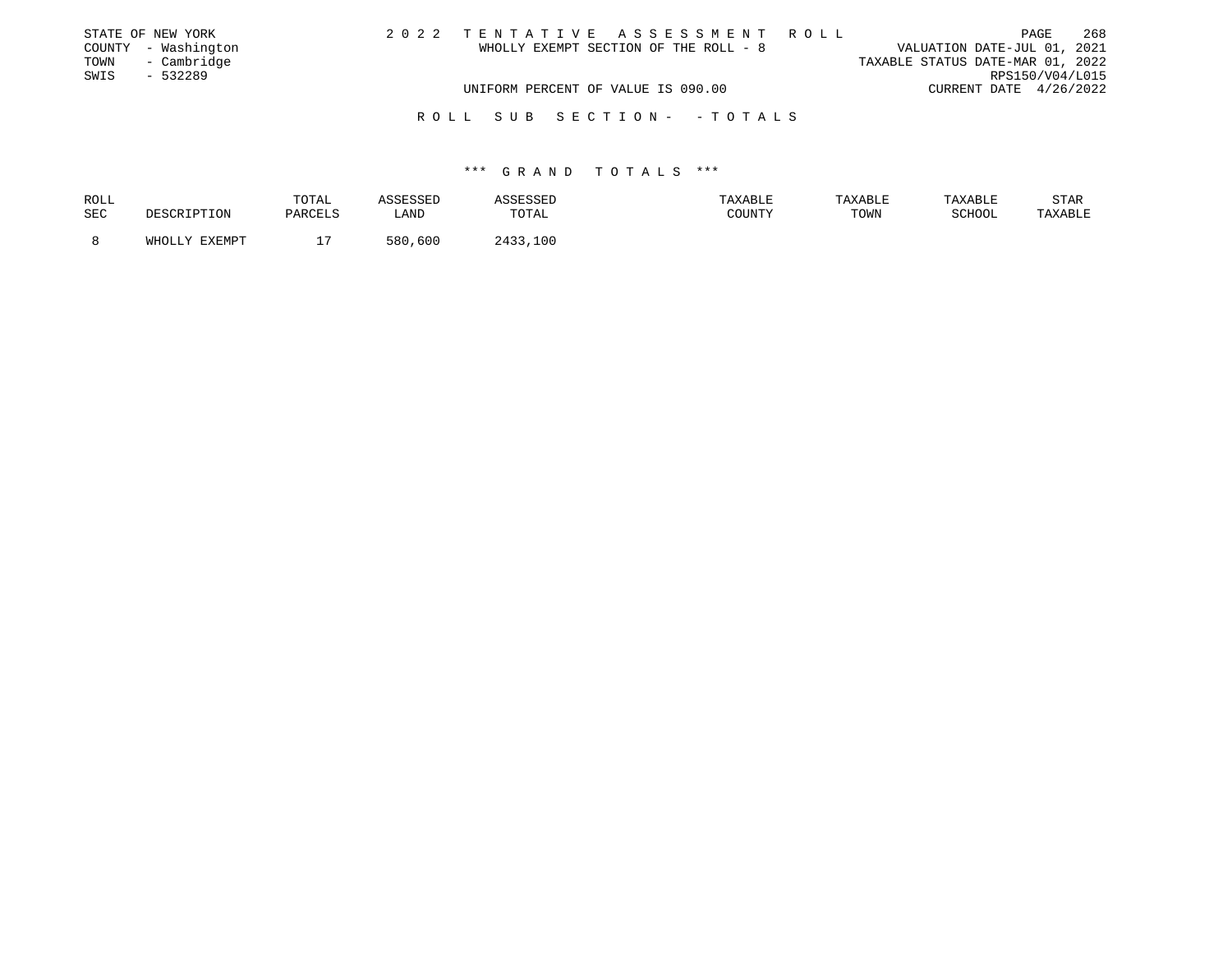|      | STATE OF NEW YORK   | 2022 TENTATIVE ASSESSMENT ROLL        |  |                                  |                        | PAGE | 269 |
|------|---------------------|---------------------------------------|--|----------------------------------|------------------------|------|-----|
|      | COUNTY - Washington | WHOLLY EXEMPT SECTION OF THE ROLL - 8 |  | VALUATION DATE-JUL 01, 2021      |                        |      |     |
| TOWN | - Cambridge         |                                       |  | TAXABLE STATUS DATE-MAR 01, 2022 |                        |      |     |
| SWIS | $-532289$           | UNIFORM PERCENT OF VALUE IS 090.00    |  |                                  | RPS150/V04/L015        |      |     |
|      |                     |                                       |  |                                  | CURRENT DATE 4/26/2022 |      |     |
|      |                     |                                       |  |                                  |                        |      |     |

### R O L L S E C T I O N T O T A L S

### \*\*\* S P E C I A L D I S T R I C T S U M M A R Y \*\*\*

| CODE | DISTRICT NAME                               | TOTAL<br>PARCELS | EXTENSION<br>TYPE      | EXTENSION<br><b>VALUE</b> | AD VALOREM<br>VALUE  | <b>EXEMPT</b><br>AMOUNT | TAXABLE<br>VALUE |
|------|---------------------------------------------|------------------|------------------------|---------------------------|----------------------|-------------------------|------------------|
|      | CA003 Cons agri dst<br>FD221 Cambridge fire |                  | 11 TOTAL<br>17 TOTAL M |                           | 1368,300<br>2433,100 | 1368,300<br>2433,100    |                  |

### \*\*\* S C H O O L D I S T R I C T S U M M A R Y \*\*\*

| CODE                       | DISTRICT NAME                           | TOTAL<br>PARCELS | ASSESSED<br>LAND            | ASSESSED<br>TOTAL             | <b>EXEMPT</b><br>AMOUNT       | TOTAL<br>TAXABLE | STAR<br><b>AMOUNT</b> | STAR<br>TAXABLE |
|----------------------------|-----------------------------------------|------------------|-----------------------------|-------------------------------|-------------------------------|------------------|-----------------------|-----------------|
| 384201<br>533401<br>535010 | Hoosic Valley<br>Greenwich<br>Cambridge | 15               | 24,000<br>29,500<br>527,100 | 24,000<br>223,800<br>2185,300 | 24,000<br>223,800<br>2185,300 |                  |                       |                 |
|                            | SUB-TOTAL                               | 17               | 580,600                     | 2433,100                      | 2433,100                      |                  |                       |                 |
|                            | TOTAL                                   | 17               | 580,600                     | 2433,100                      | 2433,100                      |                  |                       |                 |

### \*\*\* S Y S T E M C O D E S S U M M A R Y \*\*\*

#### NO SYSTEM EXEMPTIONS AT THIS LEVEL

|       |             | TOTAL   |          |          |          |
|-------|-------------|---------|----------|----------|----------|
| CODE  | DESCRIPTION | PARCELS | COUNTY   | TOWN     | SCHOOL   |
| 13500 | OTHER TOWN  |         | 291,600  | 291,600  | 291,600  |
| 13510 | TN CEM      |         | 425,300  | 425,300  | 425,300  |
| 25110 | NON-PR REL  |         | 948,900  | 948,900  | 948,900  |
| 25130 | NON-PR CHA  |         | 421,300  | 421,300  | 421,300  |
| 26050 | AGRI SOC    |         | 98,200   | 98,200   | 98,200   |
| 27350 | PRI CEM     |         | 24,000   | 24,000   | 24,000   |
| 28540 | HOSTEL      |         | 223,800  | 223,800  | 223,800  |
|       | TOTAL       |         | 2433,100 | 2433,100 | 2433,100 |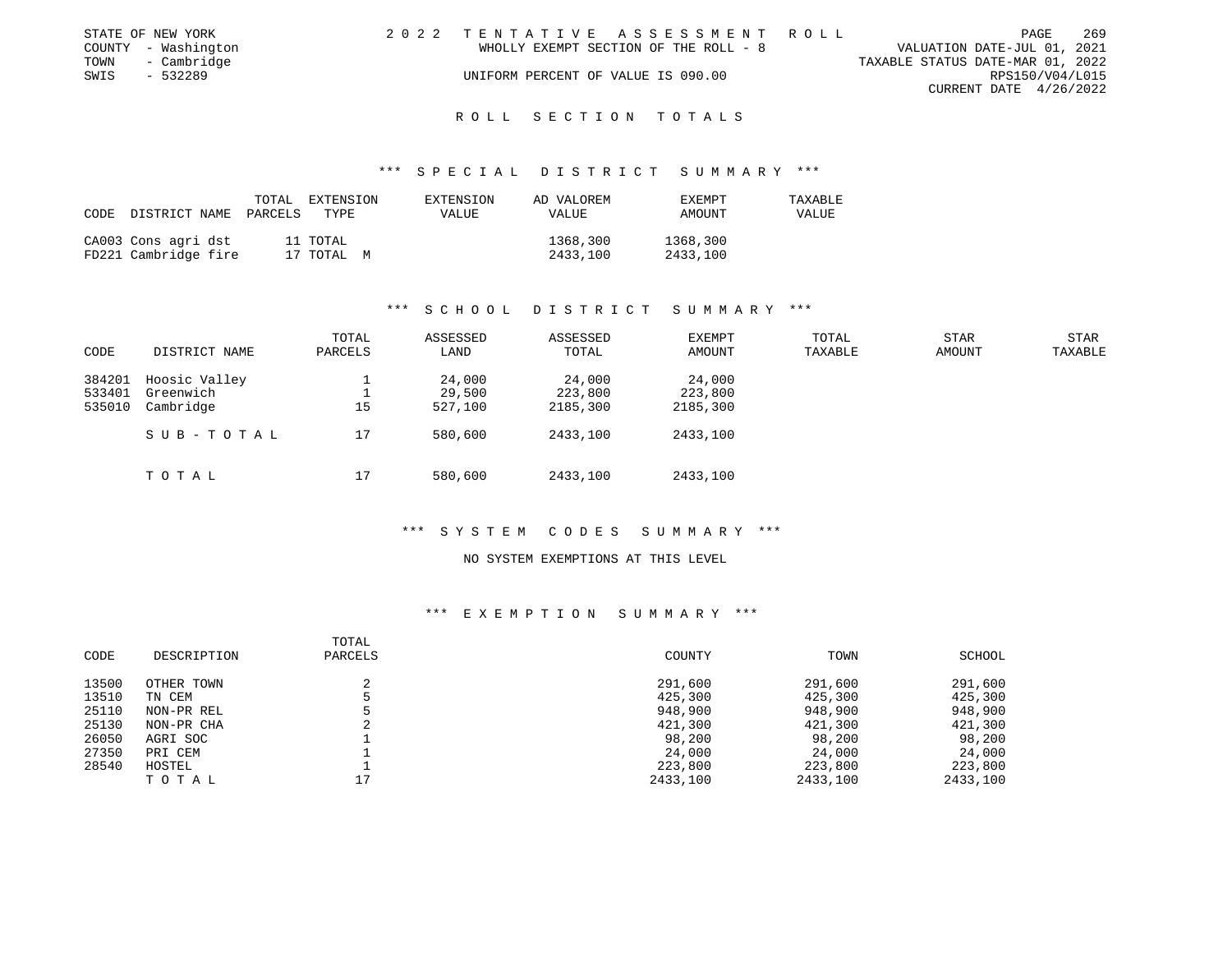|      | STATE OF NEW YORK   |  |                                    | 2022 TENTATIVE ASSESSMENT ROLL        |                                  |                        | PAGE | 270 |
|------|---------------------|--|------------------------------------|---------------------------------------|----------------------------------|------------------------|------|-----|
|      | COUNTY - Washington |  |                                    | WHOLLY EXEMPT SECTION OF THE ROLL - 8 | VALUATION DATE-JUL 01, 2021      |                        |      |     |
| TOWN | - Cambridge         |  |                                    |                                       | TAXABLE STATUS DATE-MAR 01, 2022 |                        |      |     |
| SWIS | $-532289$           |  | UNIFORM PERCENT OF VALUE IS 090.00 |                                       |                                  | RPS150/V04/L015        |      |     |
|      |                     |  |                                    |                                       |                                  | CURRENT DATE 4/26/2022 |      |     |
|      |                     |  |                                    |                                       |                                  |                        |      |     |
|      |                     |  |                                    | ROLL SECTION TOTALS                   |                                  |                        |      |     |

| ROLL |               | TOTAL   | ASSESSED | ASSESSED | TAXABLE | <b>TAXABLE</b> | TAXABLE | <b>STAR</b> |
|------|---------------|---------|----------|----------|---------|----------------|---------|-------------|
| SEC  | DESCRIPTION   | PARCELS | LAND     | TOTAL    | COUNTY  | TOWN           | SCHOOL  | TAXABLE     |
|      |               |         |          |          |         |                |         |             |
|      | WHOLLY EXEMPT |         | 580,600  | 2433,100 |         |                |         |             |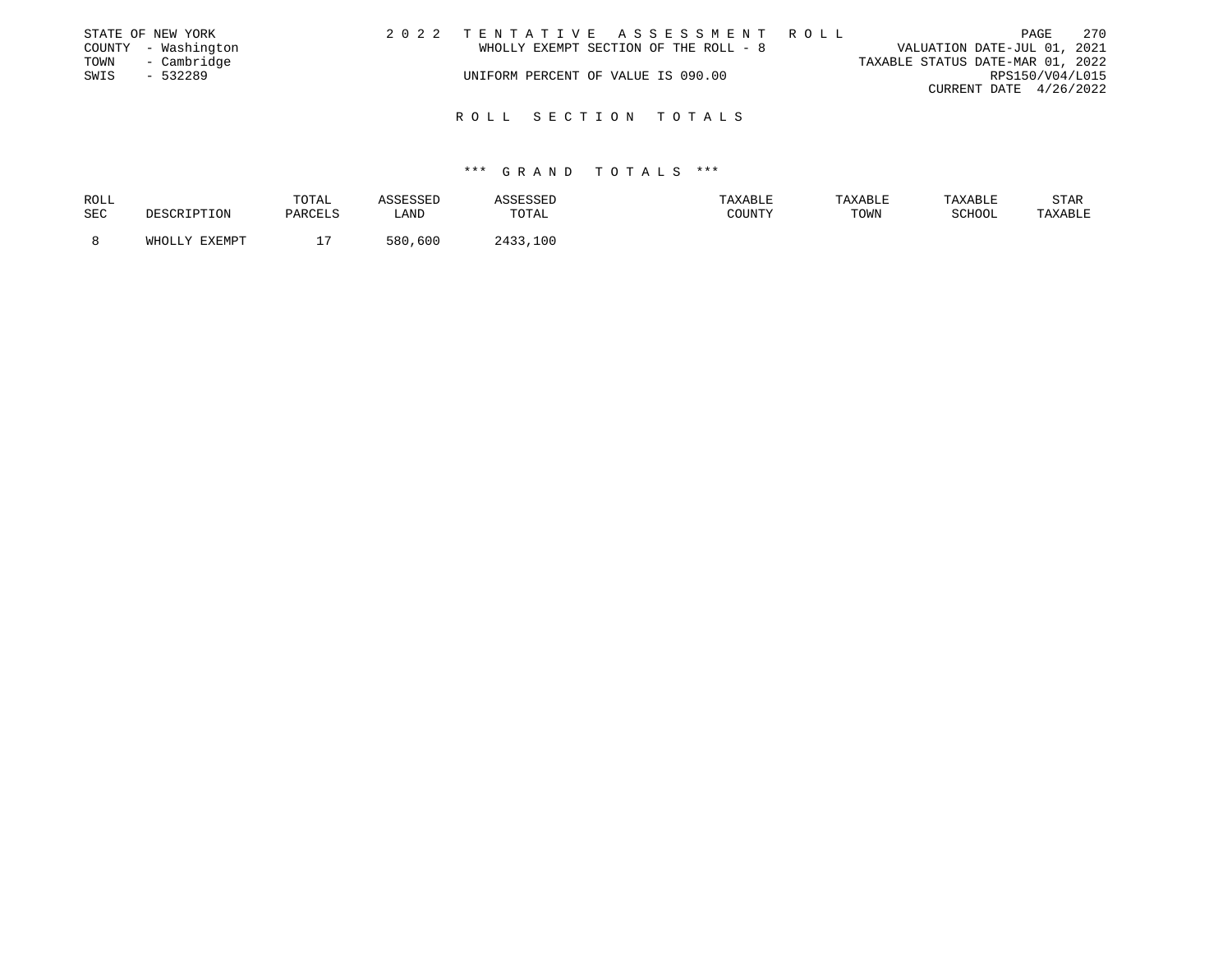| STATE OF NEW YORK   |                                    | 2022 TENTATIVE ASSESSMENT ROLL | 271<br>PAGE                      |  |
|---------------------|------------------------------------|--------------------------------|----------------------------------|--|
| COUNTY - Washington |                                    |                                | VALUATION DATE-JUL 01, 2021      |  |
| - Cambridge<br>TOWN |                                    | SWIS TOTALS                    | TAXABLE STATUS DATE-MAR 01, 2022 |  |
| SWIS<br>- 532289    | UNIFORM PERCENT OF VALUE IS 090.00 |                                | RPS150/V04/L015                  |  |

CURRENT DATE 4/26/2022

### \*\*\* S P E C I A L D I S T R I C T S U M M A R Y \*\*\*

| CODE | DISTRICT NAME        | TOTAL<br>PARCELS | EXTENSION<br>TYPE | EXTENSION<br>VALUE | AD VALOREM<br>VALUE | EXEMPT<br>AMOUNT | TAXABLE<br>VALUE |
|------|----------------------|------------------|-------------------|--------------------|---------------------|------------------|------------------|
|      | TE533 Trans exempt f |                  | 8 MOVTAX          |                    |                     |                  |                  |
|      | AG024 Agri dist 24   |                  | 1 TOTAL           |                    | 147,000             |                  | 147,000          |
|      | CA003 Cons agri dst  |                  | 673 TOTAL         |                    | 119303, 273         | 13634,556        | 105668,717       |
|      | CA005 Cons agri dst  |                  | 65 TOTAL          |                    | 12819,500           | 966,619          | 11852,881        |
|      | EZ010 Empire Zone-Si |                  | 1 TOTAL           |                    | 628,550             |                  | 628,550          |
|      | FD221 Cambridge fire |                  | 976 TOTAL M       |                    | 175608,507          | 2453,100         | 173155,407       |

### \*\*\* S C H O O L D I S T R I C T S U M M A R Y \*\*\*

| CODE             | DISTRICT NAME              | TOTAL<br>PARCELS | ASSESSED<br>LAND     | ASSESSED<br>TOTAL     | EXEMPT<br>AMOUNT    | TOTAL<br>TAXABLE      | <b>STAR</b><br>AMOUNT | STAR<br>TAXABLE       |
|------------------|----------------------------|------------------|----------------------|-----------------------|---------------------|-----------------------|-----------------------|-----------------------|
| 384201<br>533401 | Hoosic Valley<br>Greenwich | 21<br>109        | 1427,100<br>6555,100 | 2831,643<br>17611,144 | 551,090<br>2460,543 | 2280,553<br>15150,601 | 60,000<br>1474,712    | 2220,553<br>13675,889 |
| 535010           | Cambridge                  | 851              | 53682,605            | 156545,708            | 17359,915           | 139185,793            | 14750,296             | 124435,497            |
|                  | SUB-TOTAL                  | 981              | 61664,805            | 176988,495            | 20371,548           | 156616,947            | 16285,008             | 140331,939            |
|                  | тотаь                      | 981              | 61664,805            | 176988,495            | 20371,548           | 156616,947            | 16285,008             | 140331,939            |

### \*\*\* S Y S T E M C O D E S S U M M A R Y \*\*\*

### NO SYSTEM EXEMPTIONS AT THIS LEVEL

| CODE  | DESCRIPTION | TOTAL<br>PARCELS | COUNTY  | TOWN    | SCHOOL  |
|-------|-------------|------------------|---------|---------|---------|
| 13500 | OTHER TOWN  |                  | 291,600 | 291,600 | 291,600 |
| 13510 | TN CEM      |                  | 425,300 | 425,300 | 425,300 |
| 25110 | NON-PR REL  |                  | 948,900 | 948,900 | 948,900 |
| 25130 | NON-PR CHA  | $\sim$           | 421,300 | 421,300 | 421,300 |
| 26050 | AGRI SOC    |                  | 98,200  | 98,200  | 98,200  |
| 27350 | PRI CEM     |                  | 24,000  | 24,000  | 24,000  |
| 28540 | HOSTEL      |                  | 223,800 | 223,800 | 223,800 |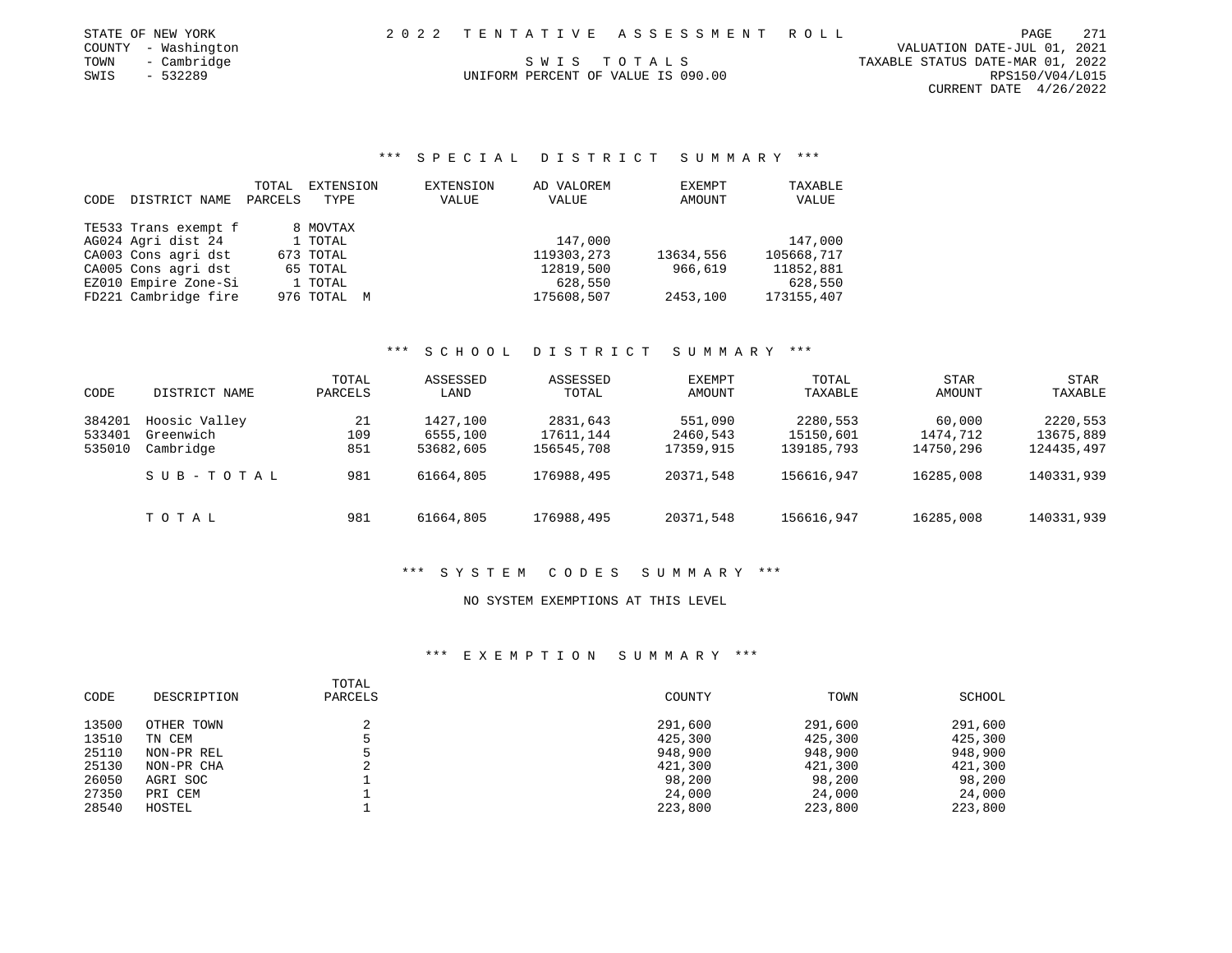|      | STATE OF NEW YORK   |                                    | 2022 TENTATIVE ASSESSMENT ROLL | PAGE                             | 272 |
|------|---------------------|------------------------------------|--------------------------------|----------------------------------|-----|
|      | COUNTY - Washington |                                    |                                | VALUATION DATE-JUL 01, 2021      |     |
| TOWN | - Cambridge         | SWIS TOTALS                        |                                | TAXABLE STATUS DATE-MAR 01, 2022 |     |
| SWIS | - 532289            | UNIFORM PERCENT OF VALUE IS 090.00 |                                | RPS150/V04/L015                  |     |

CURRENT DATE 4/26/2022

|       |                 | TOTAL          |           |           |               |
|-------|-----------------|----------------|-----------|-----------|---------------|
| CODE  | DESCRIPTION     | PARCELS        | COUNTY    | TOWN      | <b>SCHOOL</b> |
| 41120 | VETWAR CTS      | 23             | 675,343   | 603,513   | 138,000       |
| 41121 | VET WAR CT      |                | 137,939   | 134,864   |               |
| 41122 | VET WAR C       | 1              | 22,800    |           |               |
| 41123 | VET WAR T       |                |           | 22,800    |               |
| 41124 | VET WAR S       | 4              |           |           | 24,000        |
| 41130 | VETCOM CTS      | 22             | 1014,997  | 917,618   | 230,000       |
| 41131 | VET COM CT      | 4              | 193,750   | 168,750   |               |
| 41132 | VET COM C       | 1              | 38,925    |           |               |
| 41133 | VET COM T       | $\mathbf 1$    |           | 38,925    |               |
| 41134 | VET COM S       | 2              |           |           | 20,000        |
| 41140 | VETDIS CTS      | 10             | 373,834   | 373,834   | 173,590       |
| 41141 | VET DIS CT      | 1              | 110,000   | 90,000    |               |
| 41152 | $CW_10_VET/$    | 8              | 64,000    |           |               |
| 41153 | $CW_10_VET/$    | 8              |           | 64,000    |               |
| 41161 | $CW_15_VET/$    |                | 12,000    | 12,000    |               |
| 41400 | CLERGY          | $\mathbf 1$    | 1,500     | 1,500     | 1,500         |
| 41700 | AG BUILD        | 3              | 1609,100  | 1609,100  | 1609,100      |
| 41720 | AG DIST         | 225            | 13555,849 | 13555,849 | 13555,849     |
| 41730 | AGRI-D IND      | 13             | 428,307   | 428,307   | 428,307       |
| 41800 | AGED-ALL        | 11             | 833,782   | 837,786   | 865,411       |
| 41801 | AGED-CO/TN      | 4              | 280,138   | 285,138   |               |
| 41802 | AGED-CO         | 22             | 1029,474  |           |               |
| 41803 | AGED-TOWN       | 14             |           | 505,606   |               |
| 41804 | AGED-SCH        | 18             |           |           | 601,411       |
| 41834 | ENH STAR        | 118            |           |           | 8665,008      |
| 41854 | <b>BAS STAR</b> | 254            |           |           | 7620,000      |
| 42120 | TEMP GRHSE      | 1              | 20,000    | 20,000    | 20,000        |
| 47460 | FOR 480A        | $\overline{2}$ | 271,280   | 271,280   | 271,280       |
|       | TOTAL           | 797            | 23106,118 | 22373,970 | 36656,556     |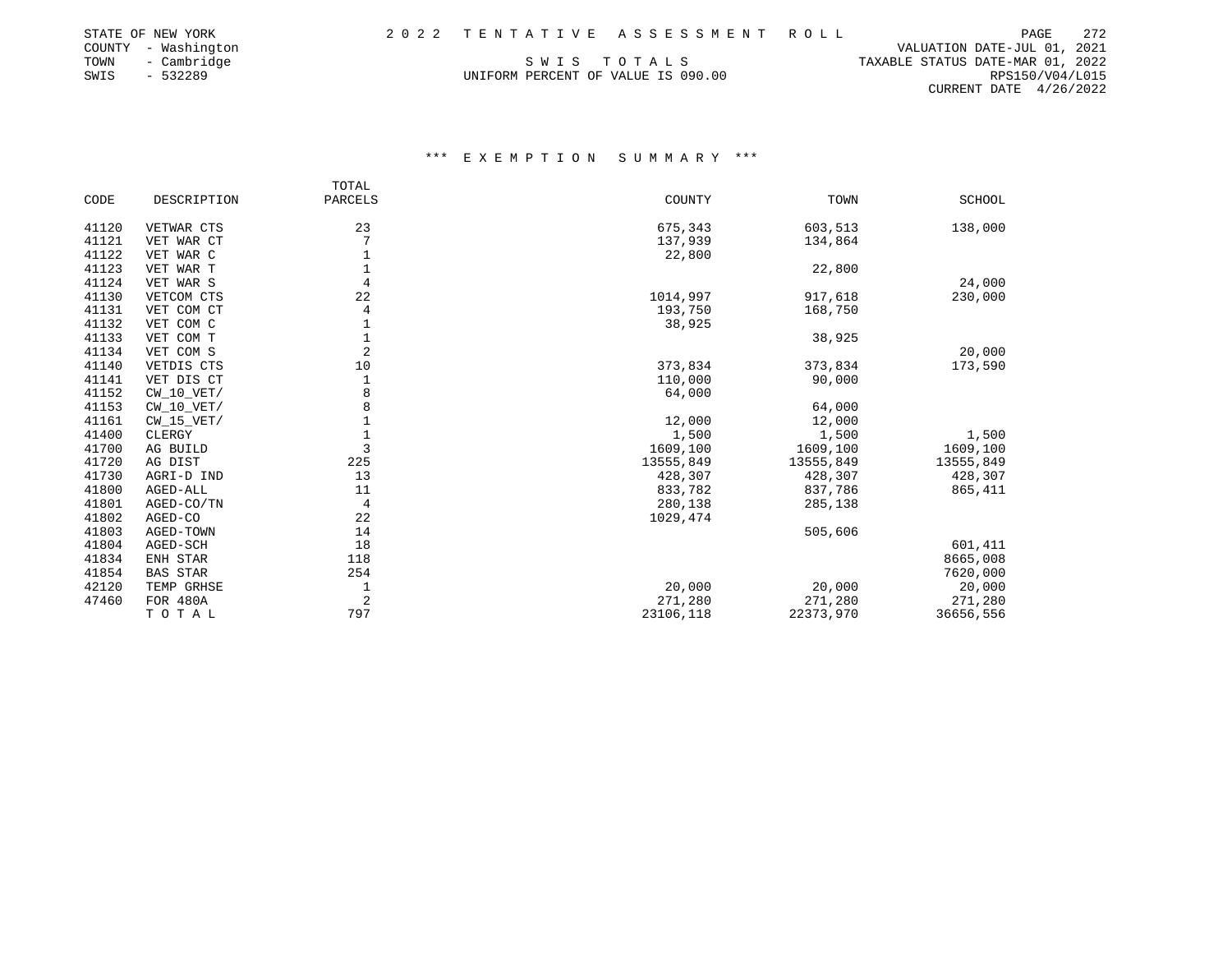| STATE OF NEW YORK   |  | 2022 TENTATIVE ASSESSMENT ROLL     |                                  | PAGE                        | 273 |
|---------------------|--|------------------------------------|----------------------------------|-----------------------------|-----|
| COUNTY - Washington |  |                                    |                                  | VALUATION DATE-JUL 01, 2021 |     |
| - Cambridge<br>TOWN |  | SWIS TOTALS                        | TAXABLE STATUS DATE-MAR 01, 2022 |                             |     |
| SWIS<br>- 532289    |  | UNIFORM PERCENT OF VALUE IS 090.00 |                                  | RPS150/V04/L015             |     |
|                     |  |                                    |                                  | CURRENT DATE $4/26/2022$    |     |

| <b>ROLL</b><br>SEC | DESCRIPTION         | TOTAL<br>PARCELS | ASSESSED<br>LAND | ASSESSED<br>TOTAL | TAXABLE<br>COUNTY | TAXABLE<br>TOWN | TAXABLE<br>SCHOOL | STAR<br>TAXABLE |
|--------------------|---------------------|------------------|------------------|-------------------|-------------------|-----------------|-------------------|-----------------|
| $\mathbf{1}$       | TAXABLE             | 937              | 60910,405        | 165923,334        | 145250,316        | 145982,464      | 147984,886        | 131699,878      |
| 5                  | SPECIAL FRANCHISE   | 8                |                  | 6055,310          | 6055,310          | 6055,310        | 6055,310          | 6055,310        |
| 6                  | UTILITIES & N.C.    | 19               | 173,800          | 2576,751          | 2576,751          | 2576,751        | 2576,751          | 2576,751        |
| 8                  | WHOLLY EXEMPT       | 17               | 580,600          | 2433,100          |                   |                 |                   |                 |
| $\star$            | TOTAL<br><b>SUB</b> | 981              | 61664,805        | 176988,495        | 153882,377        | 154614,525      | 156616,947        | 140331,939      |
| $* *$              | GRAND TOTAL         | 981              | 61664,805        | 176988,495        | 153882,377        | 154614,525      | 156616,947        | 140331,939      |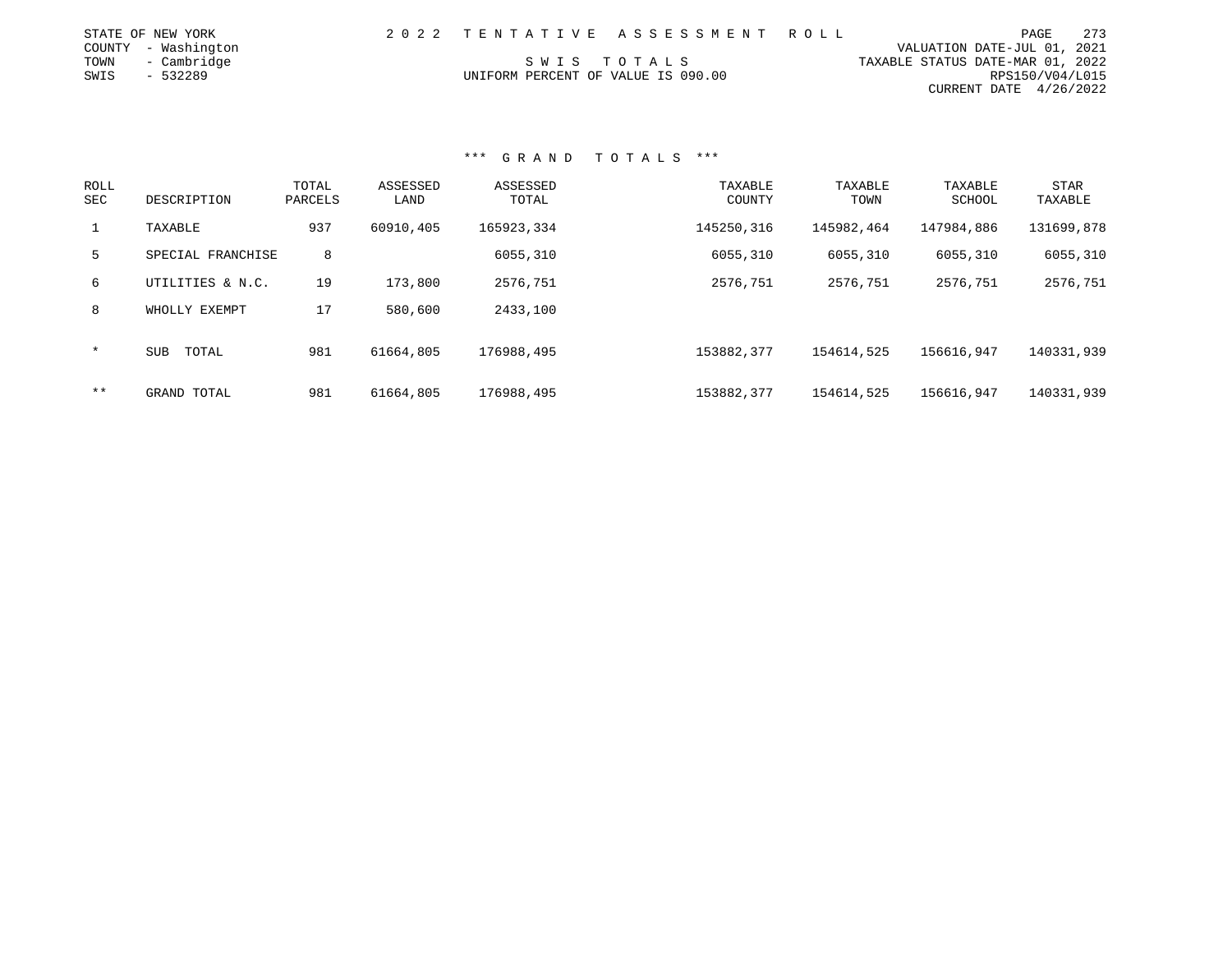| STATE OF NEW YORK   | 2022 TENTATIVE ASSESSMENT ROLL     |  |                                  | PAGE                     | 274 |
|---------------------|------------------------------------|--|----------------------------------|--------------------------|-----|
| COUNTY - Washington | TOWN TOTALS                        |  | VALUATION DATE-JUL 01, 2021      |                          |     |
| TOWN<br>- Cambridge |                                    |  | TAXABLE STATUS DATE-MAR 01, 2022 |                          |     |
| SWIS<br>$-5322$     | UNIFORM PERCENT OF VALUE IS 090.00 |  |                                  | RPS150/V04/L015          |     |
|                     |                                    |  |                                  | CURRENT DATE $4/26/2022$ |     |

# \*\*\* S P E C I A L D I S T R I C T S U M M A R Y \*\*\*

|      |                      | TOTAL   | EXTENSION   | EXTENSION | AD VALOREM | EXEMPT    | TAXABLE    |
|------|----------------------|---------|-------------|-----------|------------|-----------|------------|
| CODE | DISTRICT NAME        | PARCELS | TYPE        | VALUE     | VALUE      | AMOUNT    | VALUE      |
|      |                      |         |             |           |            |           |            |
|      | EZ004 Empire Zone 4  |         | 1 TOTAL     |           | 370,000    |           | 370,000    |
|      | SR533 Star repay flg |         | 1 MOVTAX    |           |            |           |            |
|      | TE533 Trans exempt f |         | 11 MOVTAX   |           |            |           |            |
|      | AG024 Agri dist 24   |         | 1 TOTAL     |           | 147,000    |           | 147,000    |
|      | CA003 Cons agri dst  |         | 673 TOTAL   |           | 119303,273 | 13634,556 | 105668,717 |
|      | CA005 Cons agri dst  |         | 65 TOTAL    |           | 12819,500  | 966,619   | 11852,881  |
|      | EZ010 Empire Zone-Si |         | 1 TOTAL     |           | 628,550    |           | 628,550    |
|      | FD221 Cambridge fire |         | 976 TOTAL M |           | 175608,507 | 2453,100  | 173155,407 |

#### \*\*\* S C H O O L D I S T R I C T S U M M A R Y \*\*\*

| CODE   | DISTRICT NAME | TOTAL<br>PARCELS | ASSESSED<br>LAND | ASSESSED<br>TOTAL | <b>EXEMPT</b><br>AMOUNT | TOTAL<br>TAXABLE | <b>STAR</b><br>AMOUNT | <b>STAR</b><br>TAXABLE |
|--------|---------------|------------------|------------------|-------------------|-------------------------|------------------|-----------------------|------------------------|
| 384201 | Hoosic Valley | 21               | 1427,100         | 2831,643          | 551,090                 | 2280,553         | 60,000                | 2220,553               |
| 533401 | Greenwich     | 109              | 6555,100         | 17611,144         | 2460,543                | 15150,601        | 1474,712              | 13675,889              |
| 535010 | Cambridge     | ,042             | 59271,305        | 185341,110        | 18419,250               | 166921,860       | 17542,646             | 149379,214             |
|        | SUB-TOTAL     | 1,172            | 67253,505        | 205783,897        | 21430,883               | 184353,014       | 19077,358             | 165275,656             |
|        | TOTAL         | 1,172            | 67253,505        | 205783,897        | 21430,883               | 184353,014       | 19077,358             | 165275,656             |

## \*\*\* S Y S T E M C O D E S S U M M A R Y \*\*\*

### NO SYSTEM EXEMPTIONS AT THIS LEVEL

| CODE  | DESCRIPTION | TOTAL<br>PARCELS | COUNTY   | TOWN     | SCHOOL   |
|-------|-------------|------------------|----------|----------|----------|
| 13500 | OTHER TOWN  |                  | 291,600  | 291,600  | 291,600  |
| 13510 | TN CEM      |                  | 653,300  | 653,300  | 653,300  |
| 13650 | OTHER VILL  |                  | 13,200   | 13,200   | 13,200   |
| 25110 | NON-PR REL  |                  | 1389,600 | 1389,600 | 1389,600 |
| 25130 | NON-PR CHA  |                  | 421,300  | 421,300  | 421,300  |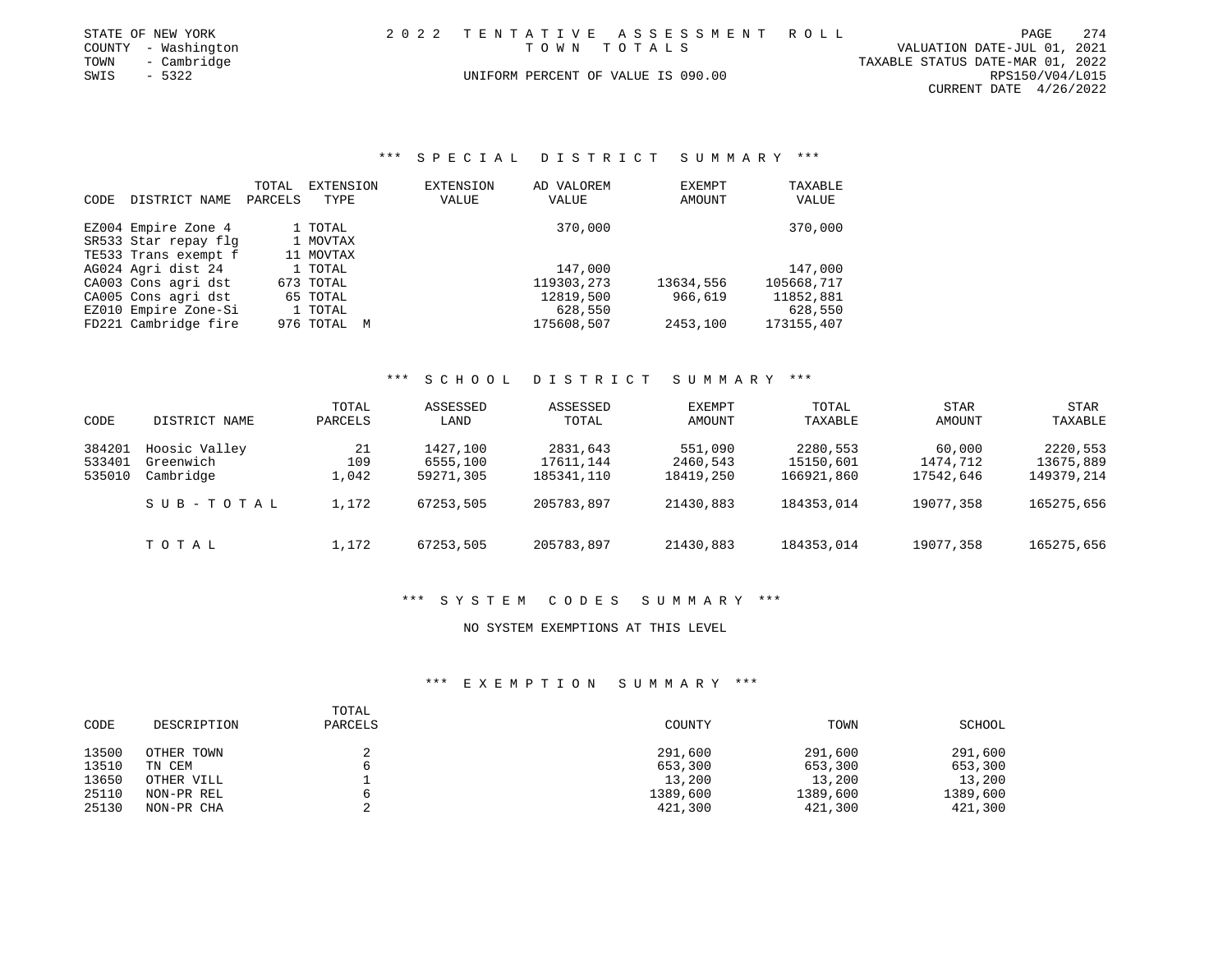|      | STATE OF NEW YORK   |                                    | 2022 TENTATIVE ASSESSMENT ROLL |                                  |                 | PAGE | 275 |
|------|---------------------|------------------------------------|--------------------------------|----------------------------------|-----------------|------|-----|
|      | COUNTY - Washington | TOWN TOTALS                        |                                | VALUATION DATE-JUL 01, 2021      |                 |      |     |
| TOWN | - Cambridge         |                                    |                                | TAXABLE STATUS DATE-MAR 01, 2022 |                 |      |     |
| SWIS | $-5322$             | UNIFORM PERCENT OF VALUE IS 090.00 |                                |                                  | RPS150/V04/L015 |      |     |
|      |                     |                                    |                                |                                  |                 |      |     |

CURRENT DATE 4/26/2022

|       |                         | TOTAL            |                   |           |                   |
|-------|-------------------------|------------------|-------------------|-----------|-------------------|
| CODE  | DESCRIPTION             | PARCELS          | COUNTY            | TOWN      | <b>SCHOOL</b>     |
| 26050 | AGRI SOC                |                  | 98,200            | 98,200    | 98,200            |
| 27350 | PRI CEM                 | 1                |                   | 24,000    |                   |
| 28540 | HOSTEL                  | 1<br>$\mathbf 1$ | 24,000<br>223,800 | 223,800   | 24,000<br>223,800 |
| 41101 |                         | $\mathbf{1}$     | 5,000             |           |                   |
| 41120 | ELG F VET<br>VETWAR CTS | 27               | 759,238           | 5,000     |                   |
|       |                         |                  |                   | 684,363   | 162,000           |
| 41121 | VET WAR CT              | 8                | 162,644           | 159,569   |                   |
| 41122 | VET WAR C               | 1                | 22,800            |           |                   |
| 41123 | VET WAR T               | 1                |                   | 22,800    |                   |
| 41124 | VET WAR S               | 5                |                   |           | 30,000            |
| 41130 | VETCOM CTS              | 26               | 1171,172          | 1059,718  | 270,000           |
| 41131 | VET COM CT              | 5                | 226,000           | 201,000   |                   |
| 41132 | VET COM C               | $\mathbf 1$      | 38,925            |           |                   |
| 41133 | VET COM T               | 1                |                   | 38,925    |                   |
| 41134 | VET COM S               | 3                |                   |           | 30,000            |
| 41140 | VETDIS CTS              | 12               | 391,472           | 391,472   | 191,228           |
| 41141 | VET DIS CT              | 1                | 110,000           | 90,000    |                   |
| 41152 | $CW_10_VET/$            | 9                | 72,000            |           |                   |
| 41153 | $CW_10_VET/$            | 9                |                   | 72,000    |                   |
| 41161 | $CW_15_VET/$            |                  | 12,000            | 12,000    |                   |
| 41400 | CLERGY                  |                  | 1,500             | 1,500     | 1,500             |
| 41700 | AG BUILD                | 3                | 1609,100          | 1609,100  | 1609,100          |
| 41720 | AG DIST                 | 226              | 13588,926         | 13588,926 | 13588,926         |
| 41730 | AGRI-D IND              | 13               | 428,307           | 428,307   | 428,307           |
| 41800 | AGED-ALL                | 13               | 1013,882          | 1017,886  | 1045,511          |
| 41801 | AGED-CO/TN              | 5                | 316,438           | 321,438   |                   |
| 41802 | AGED-CO                 | 24               | 1096,993          |           |                   |
| 41803 | AGED-TOWN               | 15               |                   | 549,256   |                   |
| 41804 | AGED-SCH                | 20               |                   |           | 668,031           |
| 41834 | ENH STAR                | 135              |                   |           | 9927,358          |
| 41854 | <b>BAS STAR</b>         | 305              |                   |           | 9150,000          |
| 41932 | DISAB-CO                | 1                | 50,000            |           |                   |
| 42120 | TEMP GRHSE              | 1                | 20,000            | 20,000    | 20,000            |
| 47460 | <b>FOR 480A</b>         | 2                | 271,280           | 271,280   | 271,280           |
|       | TOTAL                   | 895              | 24482,677         | 23659,540 | 40508,241         |